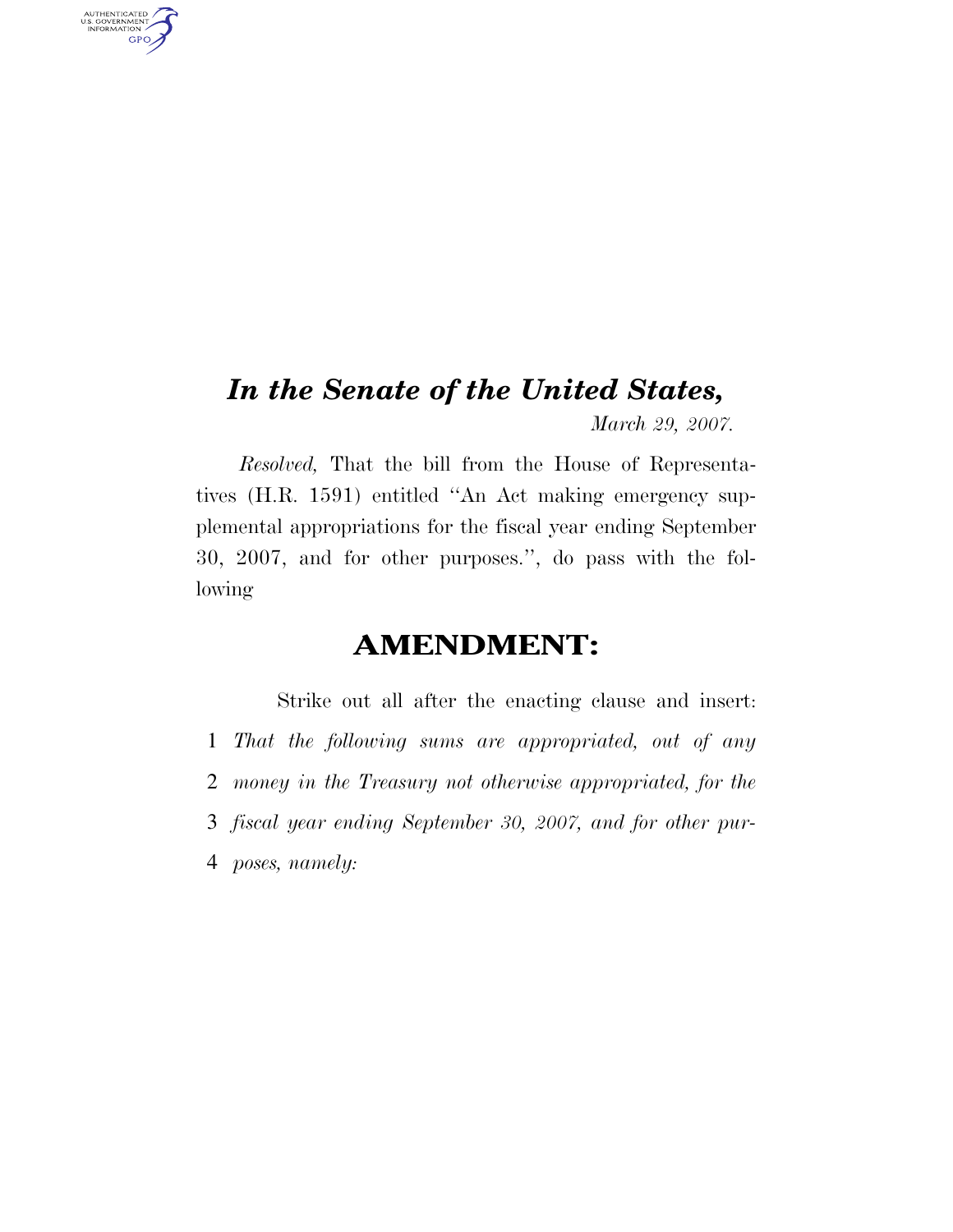| $\mathbf{1}$   | <b>TITLE I</b>                                                   |
|----------------|------------------------------------------------------------------|
| $\overline{2}$ | GLOBAL WAR ON TERROR SUPPLEMENTAL                                |
| 3              | <i>APPROPRIATIONS</i>                                            |
| $\overline{4}$ | CHAPTER 1                                                        |
| 5              | DEPARTMENT OF AGRICULTURE                                        |
| 6              | <b>FOREIGN AGRICULTURAL SERVICE</b>                              |
| 7              | PUBLIC LAW 480 TITLE II GRANTS                                   |
| 8              | For an additional amount for "Public Law 480 Title"              |
| 9              | II Grants", during the current fiscal year, not otherwise        |
| 10             | recoverable, and unrecovered prior years' costs, including       |
| 11             | interest thereon, under the Agricultural Trade Development       |
| 12             | and Assistance Act of 1954, for commodities supplied in          |
| 13             | connection with dispositions abroad under title II of said       |
|                | 14 Act, \$475,000,000, to remain available until expended.       |
| 15             | <b>GENERAL PROVISION-THIS CHAPTER</b>                            |
| 16             | SEC. 1101. There is hereby appropriated $$82,000,000$            |
|                | 17 to reimburse the Commodity Credit Corporation for the re-     |
|                | 18 lease of eligible commodities under section $302(f)(2)(A)$ of |
| 19             | the Bill Emerson Humanitarian Trust Act (7 U.S.C.                |
|                | 20 1736f–1): Provided, That any such funds made available        |
| 21             | to reimburse the Commodity Credit Corporation shall only         |
|                | 22 be used to replenish the Bill Emerson Humanitarian Trust.     |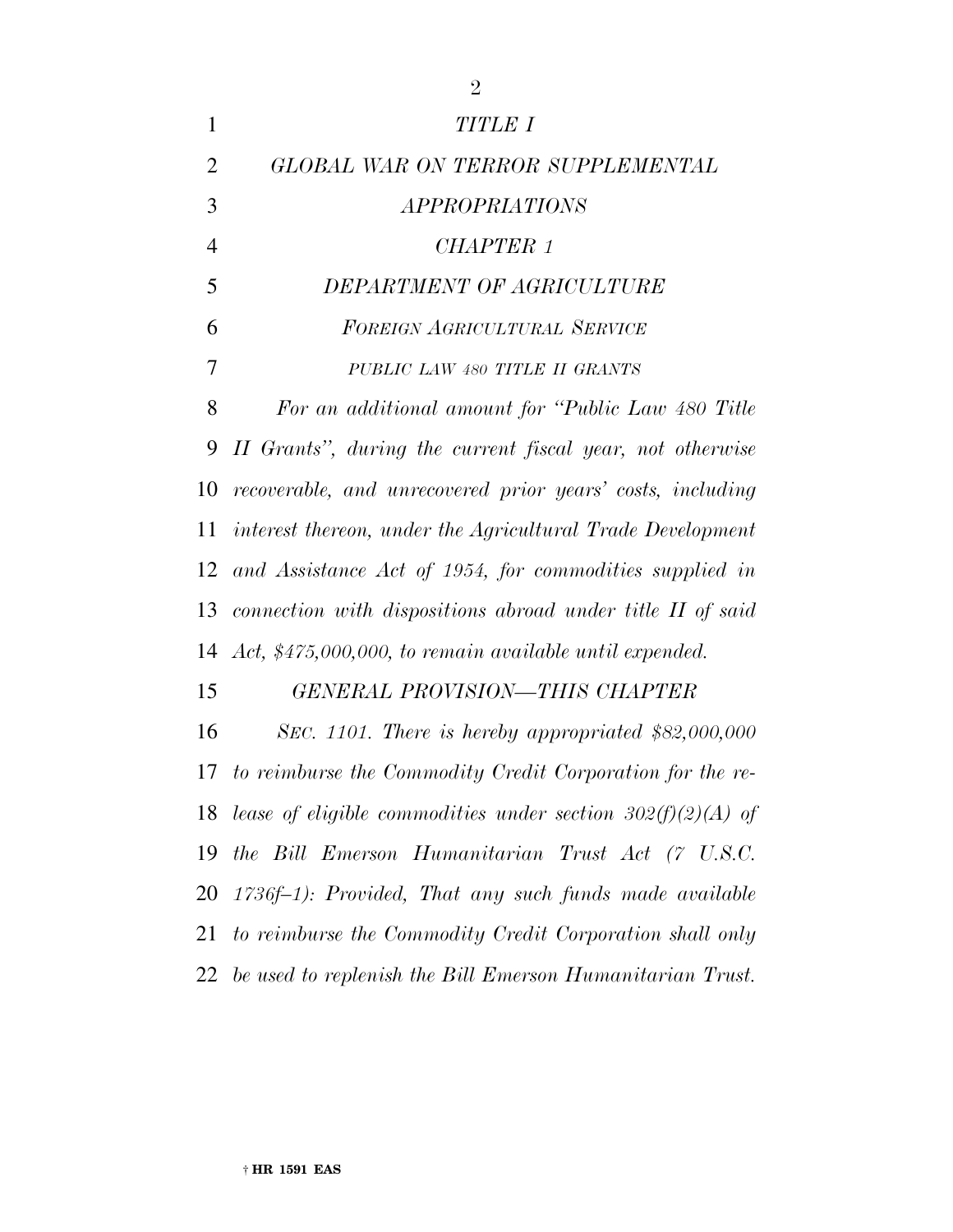| 1              | CHAPTER 2                                                   |
|----------------|-------------------------------------------------------------|
| $\overline{2}$ | DEPARTMENT OF JUSTICE                                       |
| 3              | <b>GENERAL ADMINISTRATION</b>                               |
| 4              | OFFICE OF THE INSPECTOR GENERAL                             |
| 5              | For an additional amount for "Office of the Inspector"      |
| 6              | General", \$500,000, to remain available until September    |
| 7              | 30, 2008.                                                   |
| 8              | <b>LEGAL ACTIVITIES</b>                                     |
| 9              | SALARIES AND EXPENSES, GENERAL LEGAL ACTIVITIES             |
| 10             | For an additional amount for "Salaries and Expenses,        |
| 11             | General Legal Activities", \$4,093,000, to remain available |
| 12             | until September 30, 2008.                                   |
| 13             | SALARIES AND EXPENSES, UNITED STATES ATTORNEYS              |
| 14             | For an additional amount for "Salaries and Expenses,        |
| 15             | United States Attorneys", \$12,500,000, to remain available |
| 16             | until September 30, 2008.                                   |
| 17             | UNITED STATES MARSHALS SERVICE                              |
| 18             | SALARIES AND EXPENSES, UNITED STATES MARSHALS               |
| 19             | <b>SERVICE</b>                                              |
| 20             | For an additional amount for "Salaries and Expenses,        |
| 21             | United States Marshals Service", \$32,500,000, to remain    |
| 22             | available until September 30, 2008: Provided, That of the   |
| 23             | amounts made available in this Act for "Educational and     |
| 24             | Cultural Exchange Programs", \$15,000,000 is rescinded.     |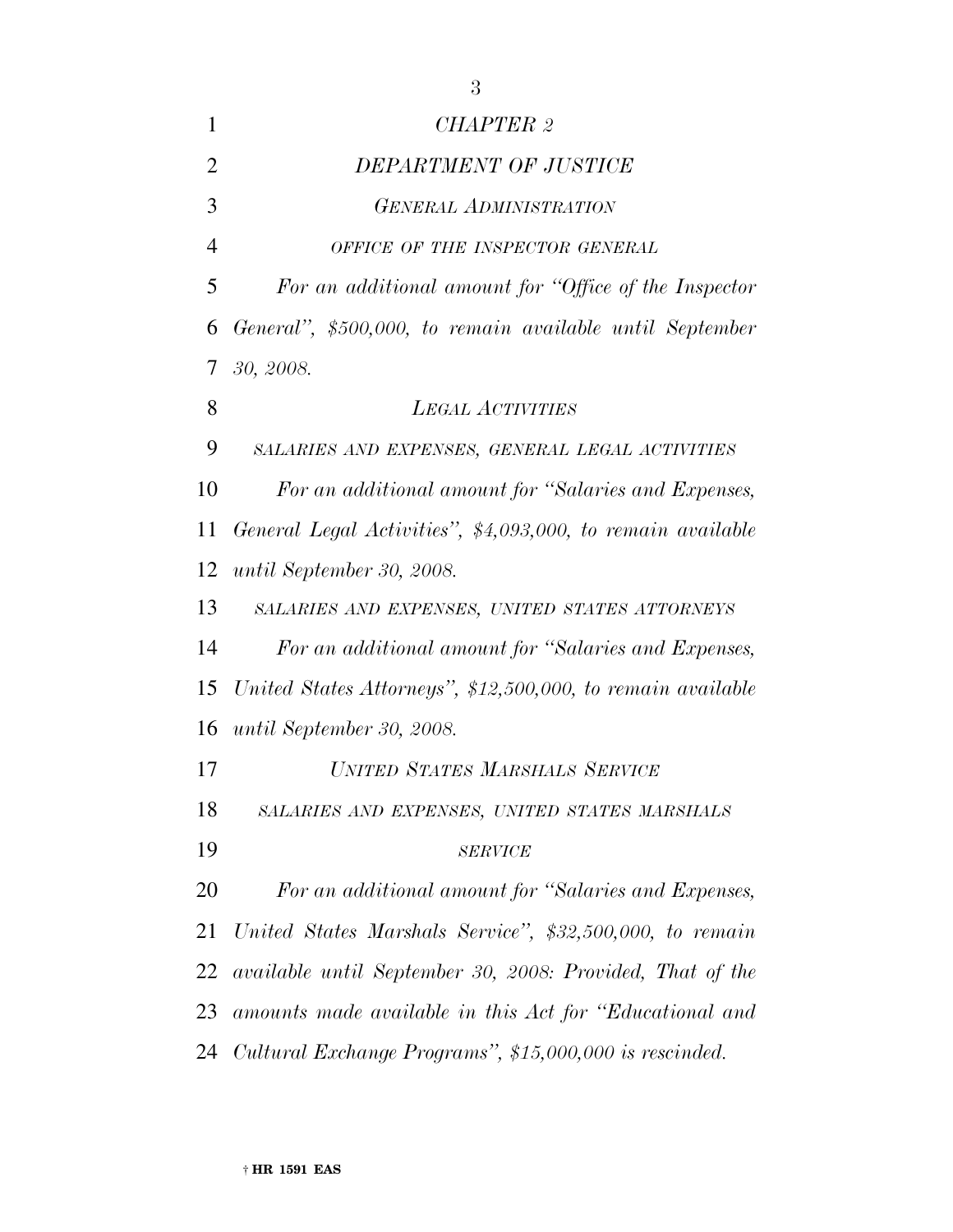*NATIONAL SECURITY DIVISION SALARIES AND EXPENSES For an additional amount for ''Salaries and Ex- penses,'' \$1,736,000, to remain available until September 30, 2008. FEDERAL BUREAU OF INVESTIGATION SALARIES AND EXPENSES For an additional amount for ''Salaries and Ex- penses'', \$348,260,000, of which \$338,260,000 is to remain available until September 30, 2008 and \$10,000,000 is to remain available until expended to implement corrective ac- tions in response to the findings and recommendations in the Department of Justice Office of Inspector General report entitled, ''A Review of the Federal Bureau of Investigation's Use of National Security Letters''. DRUG ENFORCEMENT ADMINISTRATION SALARIES AND EXPENSES For an additional amount for ''Salaries and Ex-penses'', \$25,100,000, to remain available until September*

*30, 2008.*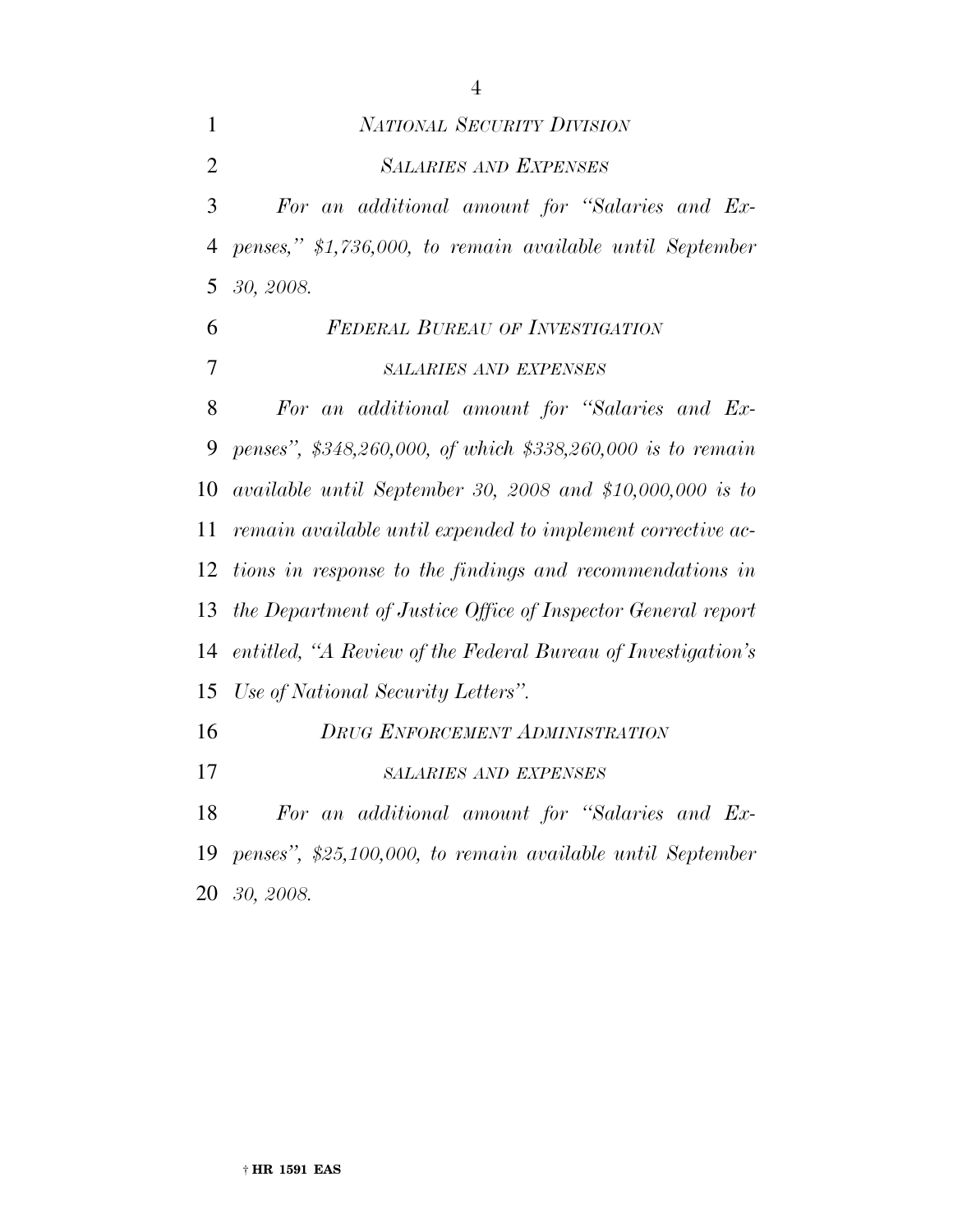| $\mathbf{1}$   | BUREAU OF ALCOHOL, TOBACCO, FIREARMS, AND                  |
|----------------|------------------------------------------------------------|
| $\overline{2}$ | <b>EXPLOSIVES</b>                                          |
| 3              | <b>SALARIES AND EXPENSES</b>                               |
| $\overline{4}$ | For an additional amount for "Salaries and Ex-             |
| 5              | penses", \$4,000,000, to remain available until September  |
| 6              | 30, 2008.                                                  |
| 7              | <b>FEDERAL PRISON SYSTEM</b>                               |
| 8              | <b>SALARIES AND EXPENSES</b>                               |
| 9              | For an additional amount for "Salaries and Ex-             |
| 10             | penses", \$17,000,000, to remain available until September |
| 11             | 30, 2008.                                                  |
| 12             | <b>CHAPTER 3</b>                                           |
| 13             | DEPARTMENT OF DEFENSE-MILITARY                             |
| 14             | <b>MILITARY PERSONNEL</b>                                  |
| 15             | MILITARY PERSONNEL, ARMY                                   |
| 16             | For an additional amount for "Military Personnel,          |
|                | 17 Army", \$8,870,270,000.                                 |
| 18             | MILITARY PERSONNEL, NAVY                                   |
| 19             | For an additional amount for "Military Personnel,          |
| 20             | Navy", \$1,100,410,000.                                    |
| 21             | MILITARY PERSONNEL, MARINE CORPS                           |
| 22             | For an additional amount for "Military Personnel,          |
| 23             | Marine Corps", \$1,495,827,000.                            |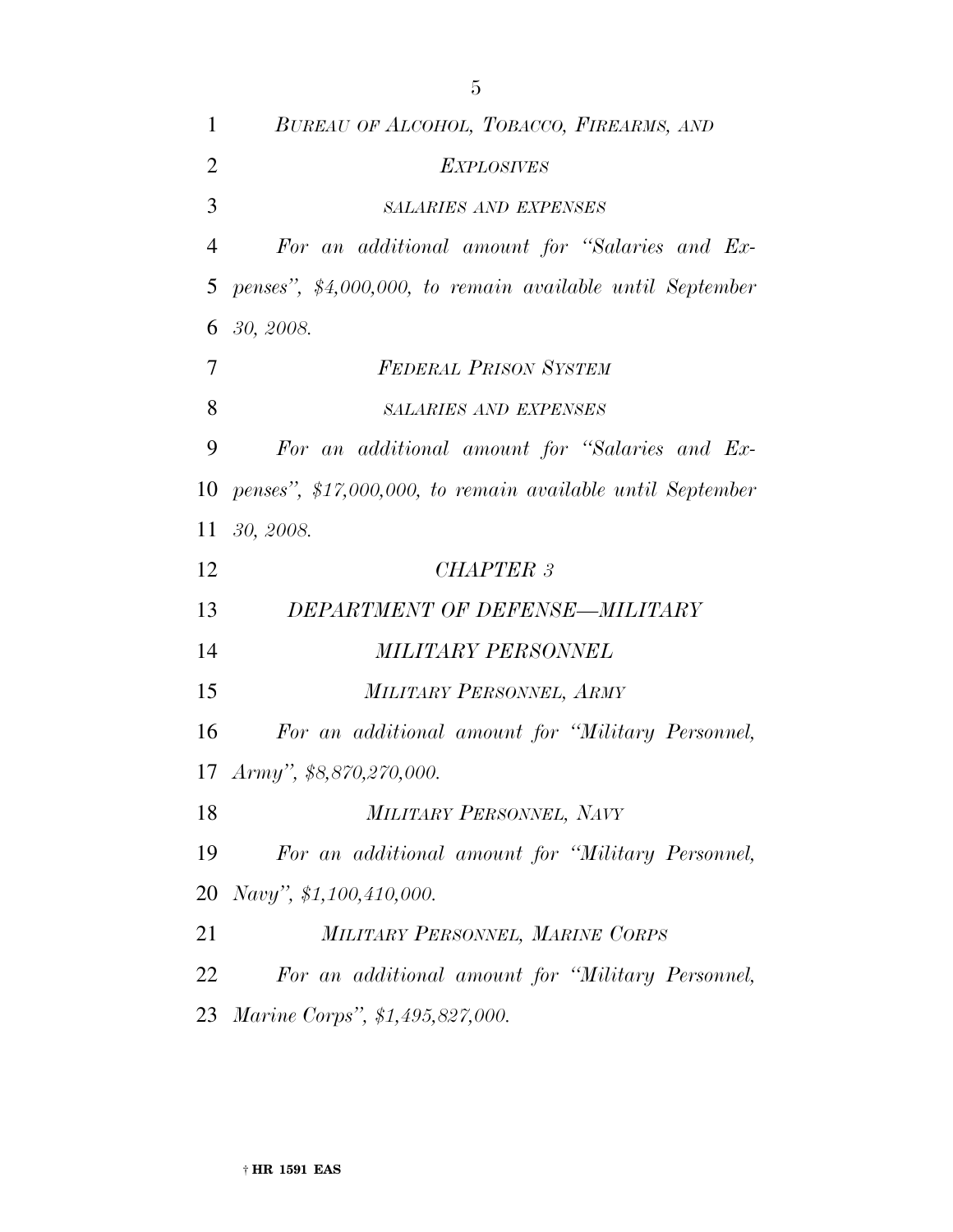| $\mathbf{1}$   | MILITARY PERSONNEL, AIR FORCE                        |
|----------------|------------------------------------------------------|
| $\overline{2}$ | For an additional amount for "Military Personnel,    |
| 3              | Air Force", \$1,218,587,000.                         |
| $\overline{4}$ | RESERVE PERSONNEL, ARMY                              |
| 5              | For an additional amount for "Reserve Personnel,     |
| 6              | $Army$ ", \$147,244,000.                             |
| $\tau$         | RESERVE PERSONNEL, NAVY                              |
| 8              | For an additional amount for "Reserve Personnel,     |
| 9              | Navy", \$77,523,000.                                 |
| 10             | RESERVE PERSONNEL, AIR FORCE                         |
| 11             | For an additional amount for "Reserve Personnel, Air |
| 12             | Force", $$9,073,000$ .                               |
| 13             | NATIONAL GUARD PERSONNEL, ARMY                       |
| 14             | For an additional amount for "National Guard Per-    |
| 15             | sonnel, Army", \$474,978,000.                        |
| 16             | NATIONAL GUARD PERSONNEL, AIR FORCE                  |
| 17             | For an additional amount for "National Guard Per-    |
| 18             | sonnel, Air Force", \$41,533,000.                    |

- *OPERATION AND MAINTENANCE*
- *OPERATION AND MAINTENANCE, ARMY*
- *For an additional amount for ''Operation and Mainte-*
- *nance, Army'', \$20,373,379,000.*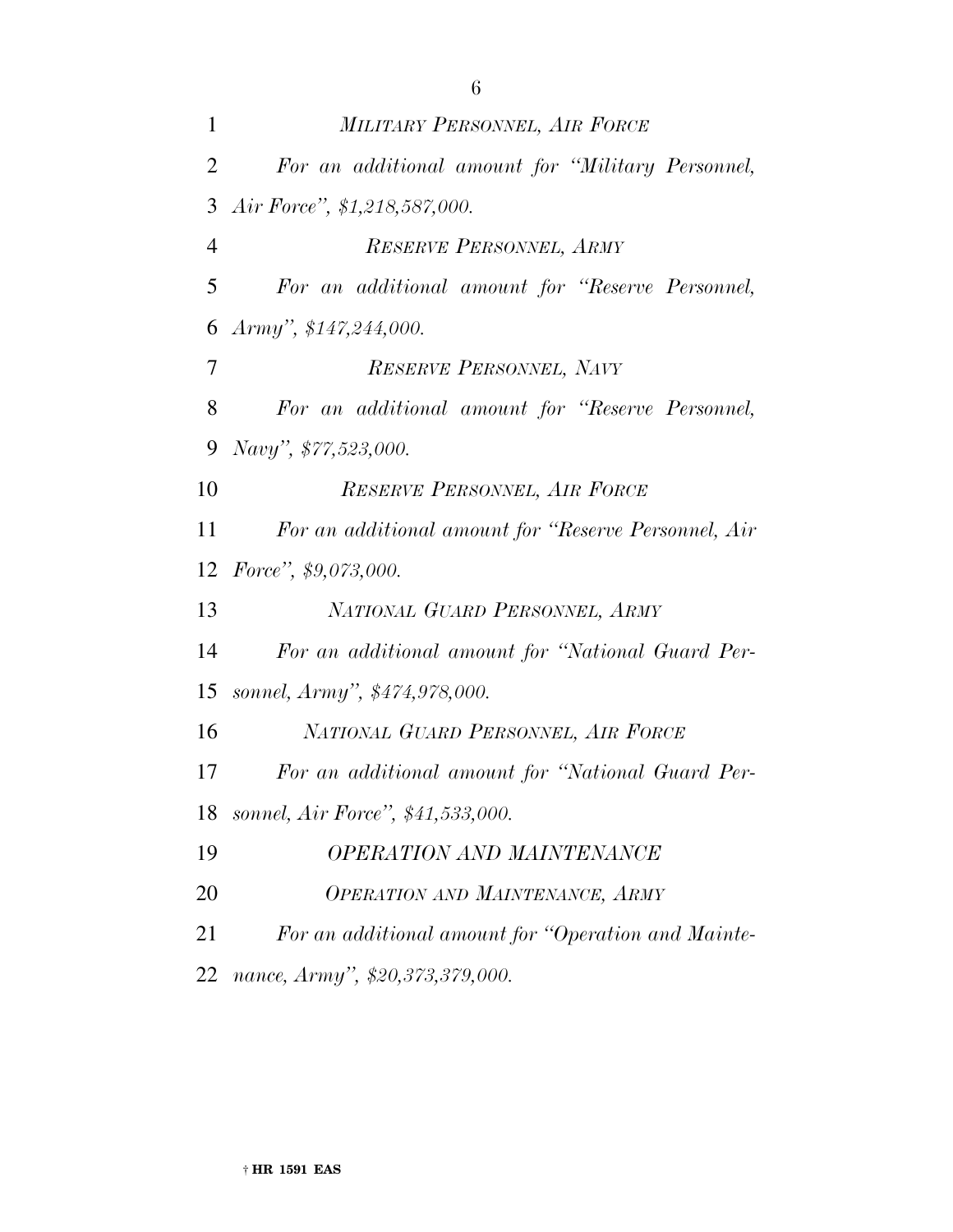| $\mathbf{1}$   | <b>OPERATION AND MAINTENANCE, NAVY</b>                      |
|----------------|-------------------------------------------------------------|
| 2              | (INCLUDING TRANSFER OF FUNDS)                               |
| 3              | For an additional amount for "Operation and Mainte-         |
| $\overline{4}$ | nance, Navy", \$4,865,003,000, of which \$120,293,000 shall |
| 5              | be transferred to Coast Guard, "Operating Expenses", for    |
| 6              | reimbursement for activities in support of activities re-   |
| 7              | quested by the Navy.                                        |
| 8              | OPERATION AND MAINTENANCE, MARINE CORPS                     |
| 9              | For an additional amount for "Operation and Mainte-         |
| 10             | nance, Marine Corps", \$1,101,594,000.                      |
| 11             | <b>OPERATION AND MAINTENANCE, AIR FORCE</b>                 |
| 12             | For an additional amount for "Operation and Mainte-         |
| 13             | nance, Air Force", \$6,685,881,000.                         |
| 14             | OPERATION AND MAINTENANCE, DEFENSE-WIDE                     |
| 15             | For an additional amount for "Operation and Mainte-         |
| 16             | nance, Defense-Wide", \$2,790,669,000, of which-            |
| 17             | $(1)$ not to exceed \$25,000,000 may be used for the        |
| 18             | Combatant Commander Initiative Fund, to be used in          |
| 19             | support of Operation Iraqi Freedom and Operation            |
| 20             | Enduring Freedom; and                                       |
| 21             | (2) not to exceed \$200,000,000, to remain avail-           |
| 22             | able until expended, may be used for payments to re-        |
| 23             | <i>imburse Pakistan, Jordan, and other key cooperating</i>  |
| 24             | nations, for logistical, military, and other support        |
| 25             | provided to United States military operations, not-         |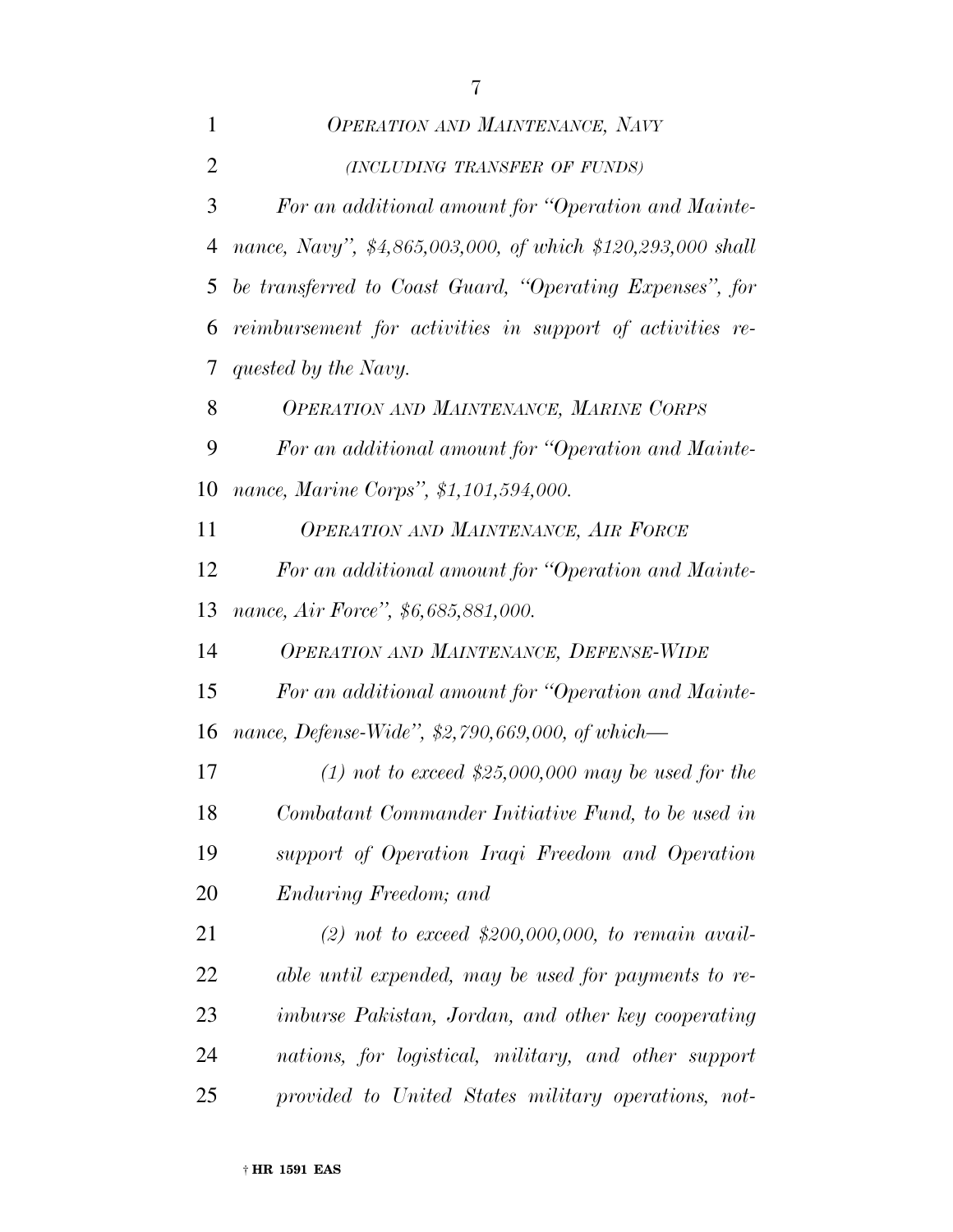| $\mathbf{1}$   | withstanding any other provision of law: Provided,      |
|----------------|---------------------------------------------------------|
| 2              | That such payments may be made in such amounts          |
| 3              | as the Secretary of Defense, with the concurrence of    |
| $\overline{4}$ | the Secretary of State, and in consultation with the    |
| 5              | Director of the Office of Management and Budget,        |
| 6              | may determine, in his discretion, based on docu-        |
| 7              | mentation determined by the Secretary of Defense to     |
| 8              | adequately account for the support provided, and such   |
| 9              | determination is final and conclusive upon the ac-      |
| 10             | counting officers of the United States, and 15 days     |
| 11             | following notification to the appropriate congressional |
| 12             | committees: Provided further, That the Secretary of     |
| 13             | Defense shall provide quarterly reports to the congres- |
| 14             | sional defense committees on the use of funds provided  |
| 15             | in this paragraph.                                      |
| 16             | <b>OPERATION AND MAINTENANCE, ARMY RESERVE</b>          |
| 17             | For an additional amount for "Operation and Mainte-     |
|                | 18 nance, Army Reserve", \$74,049,000.                  |
| 19             | OPERATION AND MAINTENANCE, NAVY RESERVE                 |
| 20             | For an additional amount for "Operation and Mainte-     |
| 21             | nance, Navy Reserve", \$111,066,000.                    |
| 22             | OPERATION AND MAINTENANCE, MARINE CORPS RESERVE         |
| 23             | For an additional amount for "Operation and Mainte-     |
| 24             | nance, Marine Corps Reserve", \$13,591,000.             |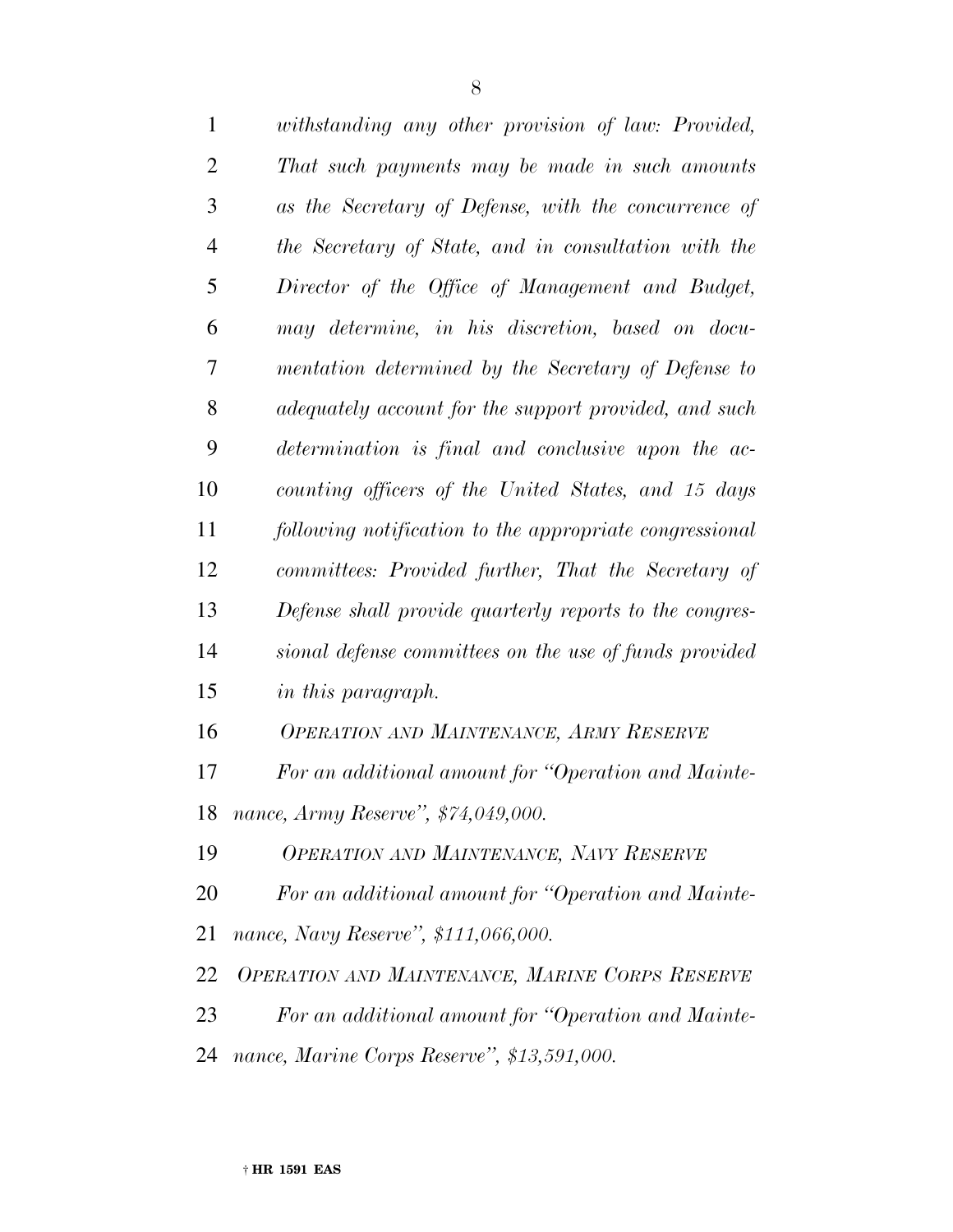| $\mathbf{1}$   | <b>OPERATION AND MAINTENANCE, AIR FORCE RESERVE</b>         |
|----------------|-------------------------------------------------------------|
| $\overline{2}$ | For an additional amount for "Operation and Mainte-         |
| 3              | nance, Air Force Reserve", \$10,160,000.                    |
| $\overline{4}$ | OPERATION AND MAINTENANCE, ARMY NATIONAL GUARD              |
| 5              | For an additional amount for "Operation and Mainte-         |
| 6              | nance, Army National Guard", \$83,569,000.                  |
| 7              | OPERATION AND MAINTENANCE, AIR NATIONAL GUARD               |
| 8              | For an additional amount for "Operation and Mainte-         |
| 9              | nance, Air National Guard", \$38,429,000.                   |
| 10             | AFGHANISTAN SECURITY FORCES FUND                            |
| 11             | For an additional amount for "Afghanistan Security          |
| 12             | Forces Fund", $$5,906,400,000,$ to remain available until   |
| 13             | September 30, 2008.                                         |
| 14             | IRAQ SECURITY FORCES FUND                                   |
| 15             | For an additional amount for "Iraq Security Forces"         |
|                | 16 Fund", $$3,842,300,000$ , to remain available until Sep- |
| 17             | tember 30, 2008.                                            |
| 18             | <b>IRAQ FREEDOM FUND</b>                                    |
| 19             | (INCLUDING TRANSFER OF FUNDS)                               |
| 20             | For an additional amount for "Iraq Freedom Fund",           |
| 21             | $$455,600,000, to remain available for transfer until Sep-$ |
| 22             | tember 30, 2008.                                            |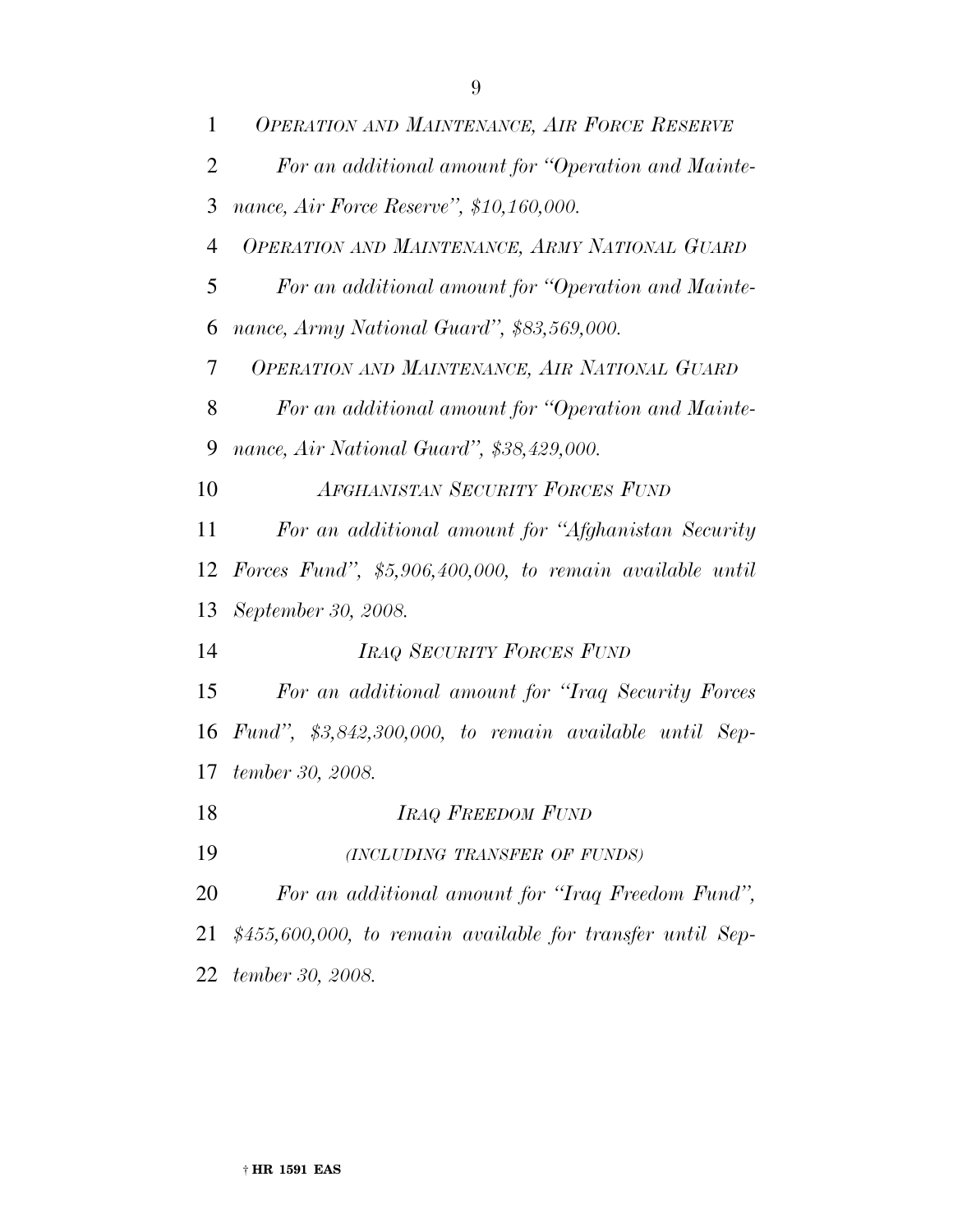| $\mathbf{1}$   | <b>JOINT IMPROVISED EXPLOSIVE DEVICE DEFEAT FUND</b>      |
|----------------|-----------------------------------------------------------|
| $\overline{2}$ | For an additional amount for "Joint Improvised Ex-        |
| 3              | plosive Device Defeat Fund", $$2,432,800,000$ , to remain |
| $\overline{4}$ | available until September 30, 2009.                       |
| 5              | <b>PROCUREMENT</b>                                        |
| 6              | AIRCRAFT PROCUREMENT, ARMY                                |
| 7              | For an additional amount for "Aircraft Procurement,       |
| 8              | Army", \$619,750,000, to remain available until September |
| 9              | 30, 2009.                                                 |
| 10             | MISSILE PROCUREMENT, ARMY                                 |
| 11             | For an additional amount for "Missile Procurement,        |
| 12             | Army", \$111,473,000, to remain available until September |
| 13             | 30, 2009.                                                 |
| 14             | PROCUREMENT OF WEAPONS AND TRACKED COMBAT                 |
| 15             | VEHICLES, ARMY                                            |
| 16             | For an additional amount for "Procurement of Weap-        |
| 17             | ons and Tracked Combat Vehicles, Army", \$3,400,315,000,  |
| 18             | to remain available until September 30, 2009.             |
| 19             | PROCUREMENT OF AMMUNITION, ARMY                           |
| 20             | For an additional amount for "Procurement of Am-          |
| 21             | munition, Army", \$681,500,000, to remain available until |
| 22             | September 30, 2009.                                       |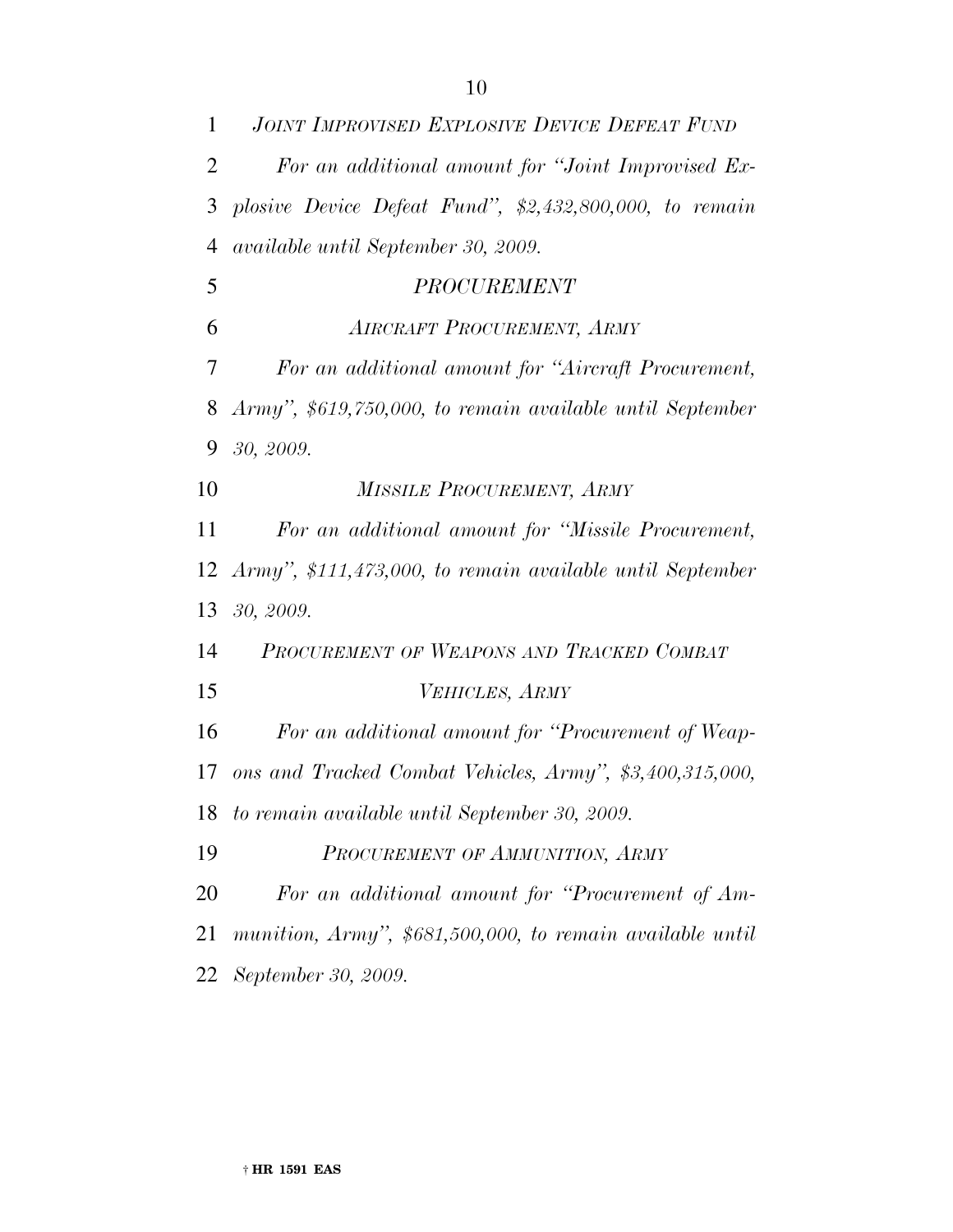| $\mathbf{1}$   | <b>OTHER PROCUREMENT, ARMY</b>                             |
|----------------|------------------------------------------------------------|
| $\overline{2}$ | For an additional amount for "Other Procurement,           |
| 3              | $Army$ ", \$10,589,272,000, to remain available until Sep- |
| 4              | tember 30, 2009.                                           |
| 5              | <b>AIRCRAFT PROCUREMENT, NAVY</b>                          |
| 6              | For an additional amount for "Aircraft Procurement,        |
| 7              | Navy", \$963,903,000, to remain available until September  |
| 8              | 30, 2009.                                                  |
| 9              | WEAPONS PROCUREMENT, NAVY                                  |
| 10             | For an additional amount for "Weapons Procurement,         |
| 11             | Navy", \$163,813,000, to remain available until September  |
| 12             | 30, 2009.                                                  |
| 13             | PROCUREMENT OF AMMUNITION, NAVY AND MARINE                 |
| 14             | <b>CORPS</b>                                               |
| 15             | For an additional amount for "Procurement of Am-           |
| 16             | munition, Navy and Marine Corps", \$159,833,000, to re-    |
| 17             | main available until September 30, 2009.                   |
| 18             | <b>OTHER PROCUREMENT, NAVY</b>                             |
| 19             | For an additional amount for "Other Procurement,           |
| 20             | Navy", \$722,506,000, to remain available until September  |
| 21             | 30, 2009.                                                  |
| 22             | PROCUREMENT, MARINE CORPS                                  |
| 23             | For an additional amount for "Procurement, Marine"         |
| 24             | Corps", $$1,703,389,000$ , to remain available until Sep-  |
| 25             | tember 30, 2009.                                           |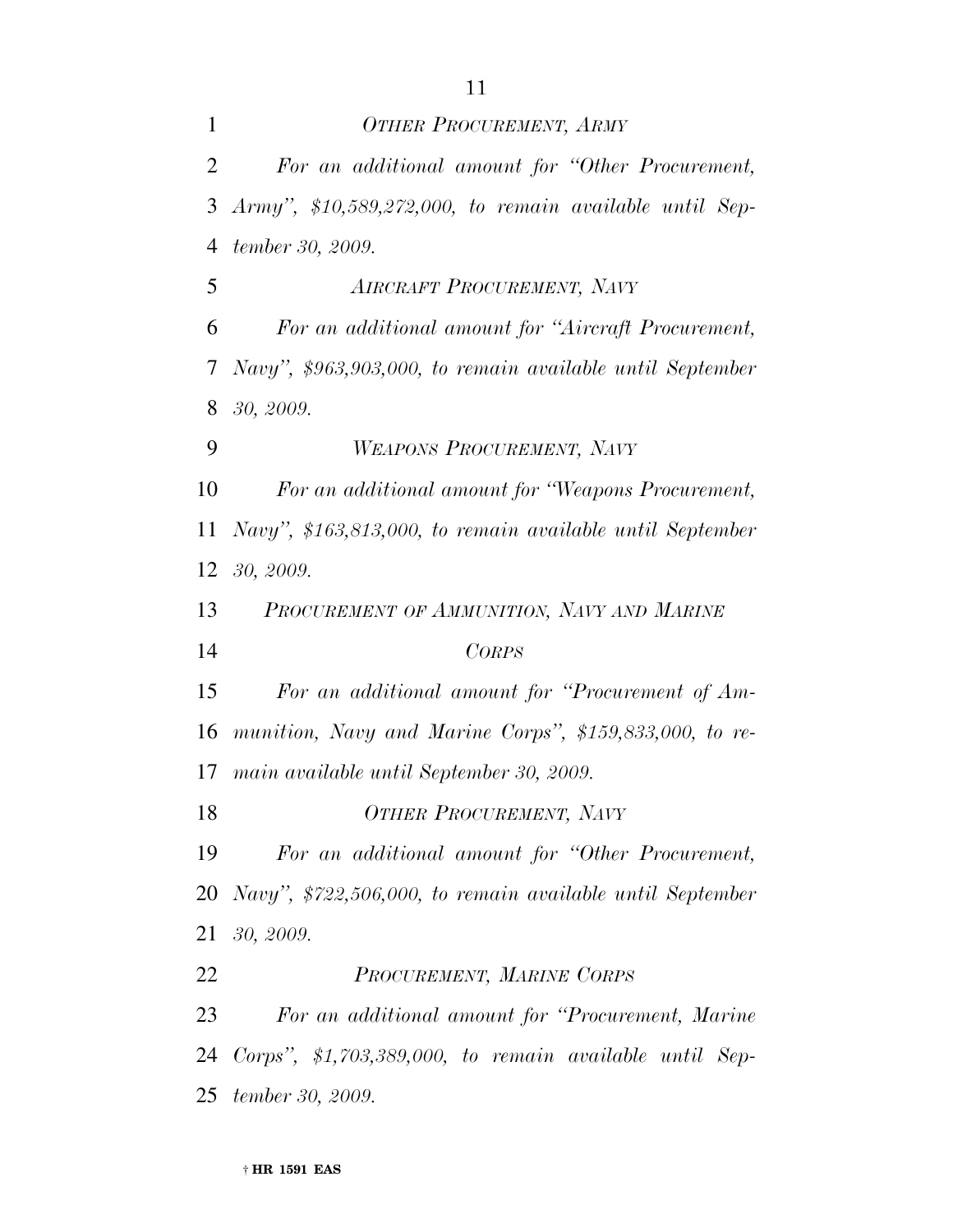*AIRCRAFT PROCUREMENT, AIR FORCE For an additional amount for ''Aircraft Procurement, Air Force'', \$1,431,756,000, to remain available until Sep- tember 30, 2009. MISSILE PROCUREMENT, AIR FORCE For an additional amount for ''Missile Procurement, Air Force'', \$78,900,000, to remain available until Sep- tember 30, 2009. PROCUREMENT OF AMMUNITION, AIR FORCE For an additional amount for ''Procurement of Am- munition, Air Force'', \$6,000,000, to remain available until September 30, 2009. OTHER PROCUREMENT, AIR FORCE For an additional amount for ''Other Procurement, Air Force'', \$1,972,131,000, to remain available until Sep- tember 30, 2009. PROCUREMENT, DEFENSE-WIDE For an additional amount for ''Procurement, Defense- Wide'', \$903,092,000, to remain available until September 30, 2009. NATIONAL GUARD AND RESERVE EQUIPMENT For an additional amount for ''National Guard and Reserve Equipment'', \$1,000,000,000, to remain available*

*until September 30, 2009.*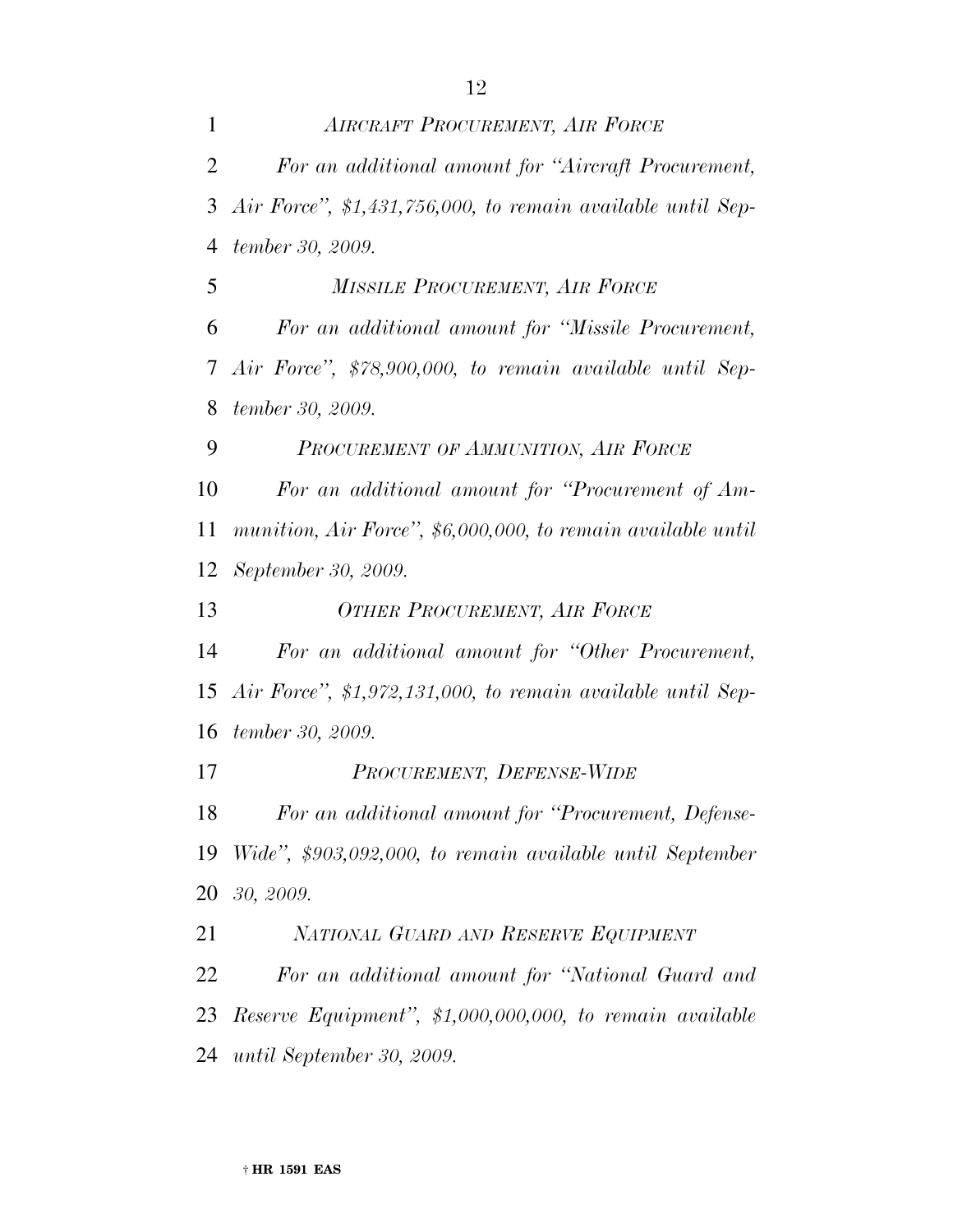*RESEARCH, DEVELOPMENT, TEST AND*

 *EVALUATION RESEARCH, DEVELOPMENT, TEST AND EVALUATION, ARMY For an additional amount for ''Research, Develop- ment, Test and Evaluation, Army'', \$125,576,000, to re- main available until September 30, 2008. RESEARCH, DEVELOPMENT, TEST AND EVALUATION, NAVY For an additional amount for ''Research, Develop- ment, Test and Evaluation, Navy'', \$308,212,000, to re- main available until September 30, 2008. RESEARCH, DEVELOPMENT, TEST AND EVALUATION, AIR FORCE For an additional amount for ''Research, Develop- ment, Test and Evaluation, Air Force'', \$233,869,000, to remain available until September 30, 2008. RESEARCH, DEVELOPMENT, TEST AND EVALUATION, DEFENSE-WIDE For an additional amount for ''Research, Develop- ment, Test and Evaluation, Defense-Wide'', \$522,804,000, to remain available until September 30, 2008. REVOLVING AND MANAGEMENT FUNDS NATIONAL DEFENSE SEALIFT FUND For an additional amount for ''National Defense Sea-lift Fund'', \$5,000,000.*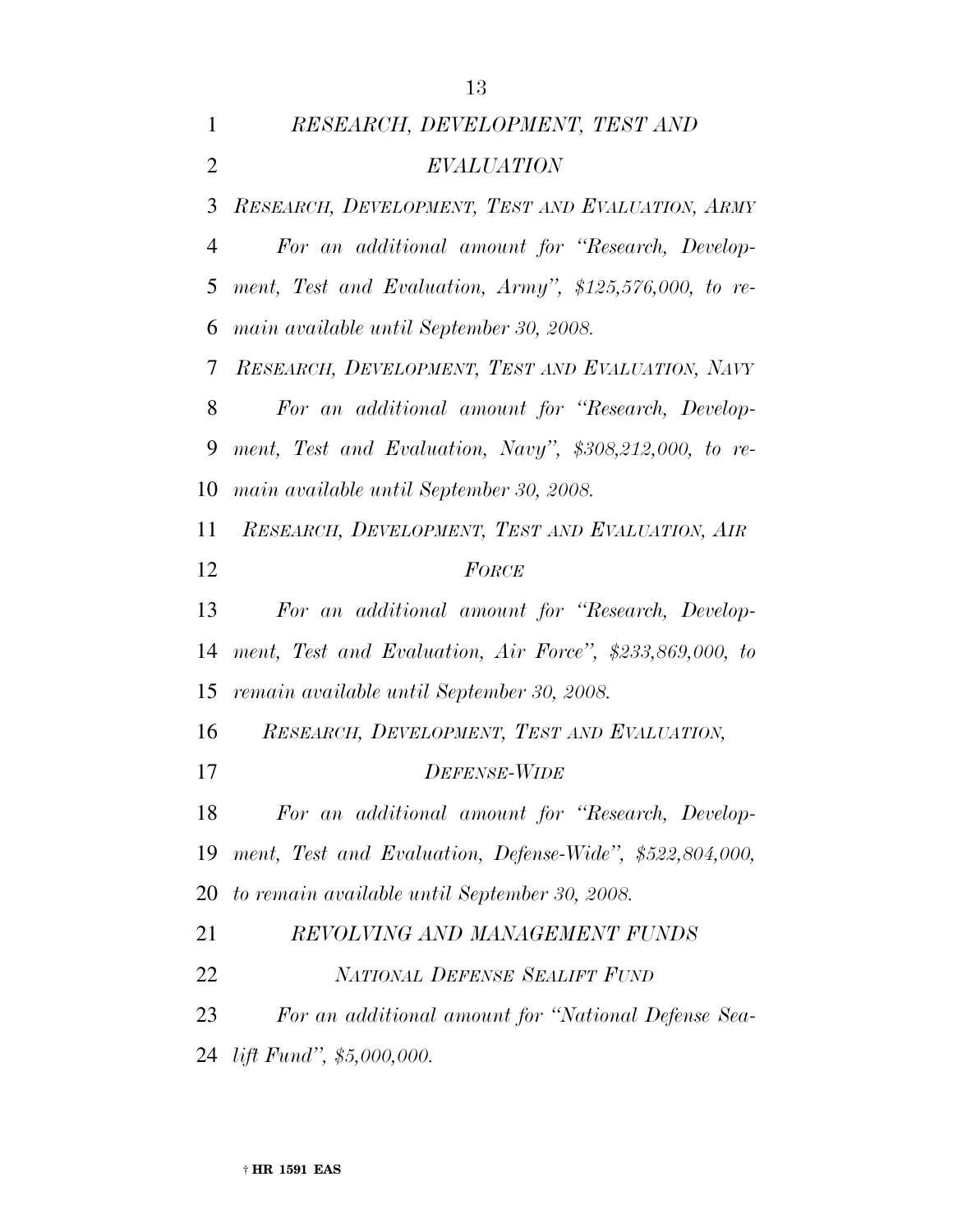| $\mathbf{1}$   | <b>DEFENSE WORKING CAPITAL FUNDS</b>                          |
|----------------|---------------------------------------------------------------|
| $\overline{2}$ | For an additional amount for "Defense Working Cap-            |
| 3              | <i>ital Funds", \$1,315,526,000.</i>                          |
| 4              | OTHER DEPARTMENT OF DEFENSE PROGRAMS                          |
| 5              | <b>DEFENSE HEALTH PROGRAM</b>                                 |
| 6              | For an additional amount for "Defense Health Pro-             |
| 7              | gram", \$2,466,847,000; of which \$2,277,147,000 shall be for |
| 8              | operation and maintenance; of which \$118,000,000, to re-     |
| 9              | main available for obligation until September 30, 2009,       |
| 10             | shall be for Procurement; and of which $$71,700,000,$ to re-  |
| 11             | main available for obligation until September 30, 2008,       |
| 12             | shall be for Research, development, test and evaluation.      |
| 13             | DRUG INTERDICTION AND COUNTER-DRUG ACTIVITIES,                |
| 14             | <b>DEFENSE</b>                                                |
| 15             | (INCLUDING TRANSFER OF FUNDS)                                 |
| 16             | For an additional amount for "Drug Interdiction and           |
|                |                                                               |

 *Counter-Drug Activities, Defense'', \$254,665,000, to remain available until expended: Provided, That these funds may be used only for such activities related to Afghanistan and Central Asia: Provided further, That the Secretary of De- fense may transfer such funds only to appropriations for military personnel; operation and maintenance; procure- ment; and research, development, test and evaluation: Pro- vided further, That the funds transferred shall be merged with and be available for the same purposes and for the*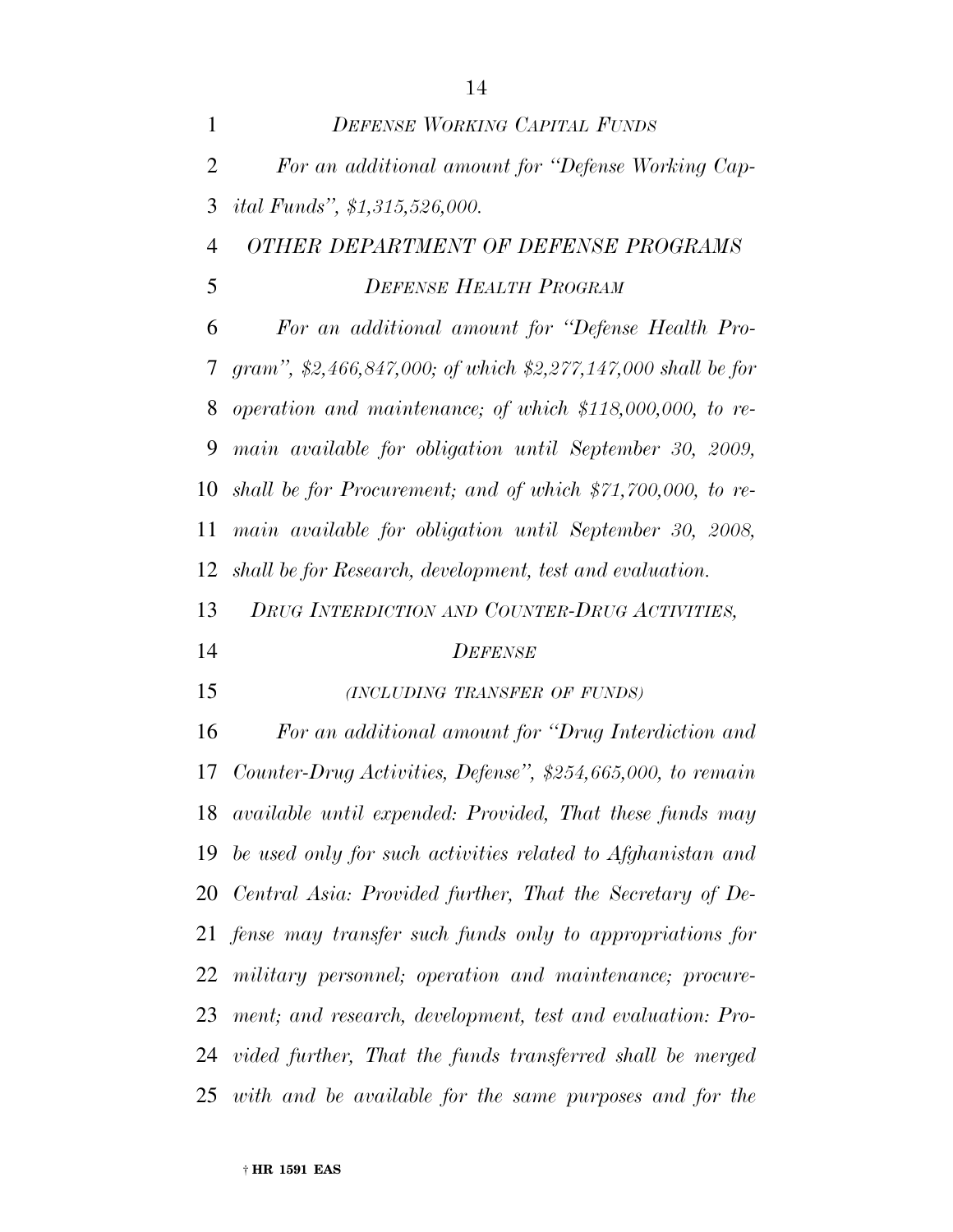| 1              | same time period as the appropriation to which transferred:     |
|----------------|-----------------------------------------------------------------|
| $\overline{2}$ | Provided further, That the transfer authority provided in       |
| 3              | this paragraph is in addition to any other transfer author-     |
| 4              | ity available to the Department of Defense: Provided fur-       |
| 5              | ther, That upon a determination that all or part of the         |
| 6              | funds transferred from this appropriation are not necessary     |
| $7\phantom{.}$ | for the purposes provided herein, such amounts may be           |
| 8              | <i>transferred back to this appropriation.</i>                  |
| 9              | <b>RELATED AGENCY</b>                                           |
| 10             | INTELLIGENCE COMMUNITY MANAGEMENT ACCOUNT                       |
| 11             | For an additional amount for "Intelligence Commu-               |
| 12             | nity Management Account", \$71,726,000.                         |
| 13             | <b>GENERAL PROVISIONS-THIS CHAPTER</b>                          |
| 14             | SEC. 1301. Appropriations provided in this chapter              |
| 15             | are available for obligation until September 30, 2007, un-      |
| 16             | less otherwise provided in this chapter.                        |
| 17             | (TRANSFER OF FUNDS)                                             |
| 18             | SEC. 1302. Upon his determination that such action              |
|                | 19 is necessary in the national interest, the Secretary of De-  |
|                | 20 fense may transfer between appropriations up<br>$- to$       |
|                | 21 $$3,500,000,000$ of the funds made available to the Depart-  |
|                | 22 ment of Defense in this title: Provided, That the Secretary  |
|                | 23 shall notify the Congress promptly of each transfer made     |
|                | 24 pursuant to the authority in this section: Provided further, |
|                | 25 That the authority provided in this section is in addition   |
|                | 26 to any other transfer authority available to the Department  |
|                | † HR 1591 EAS                                                   |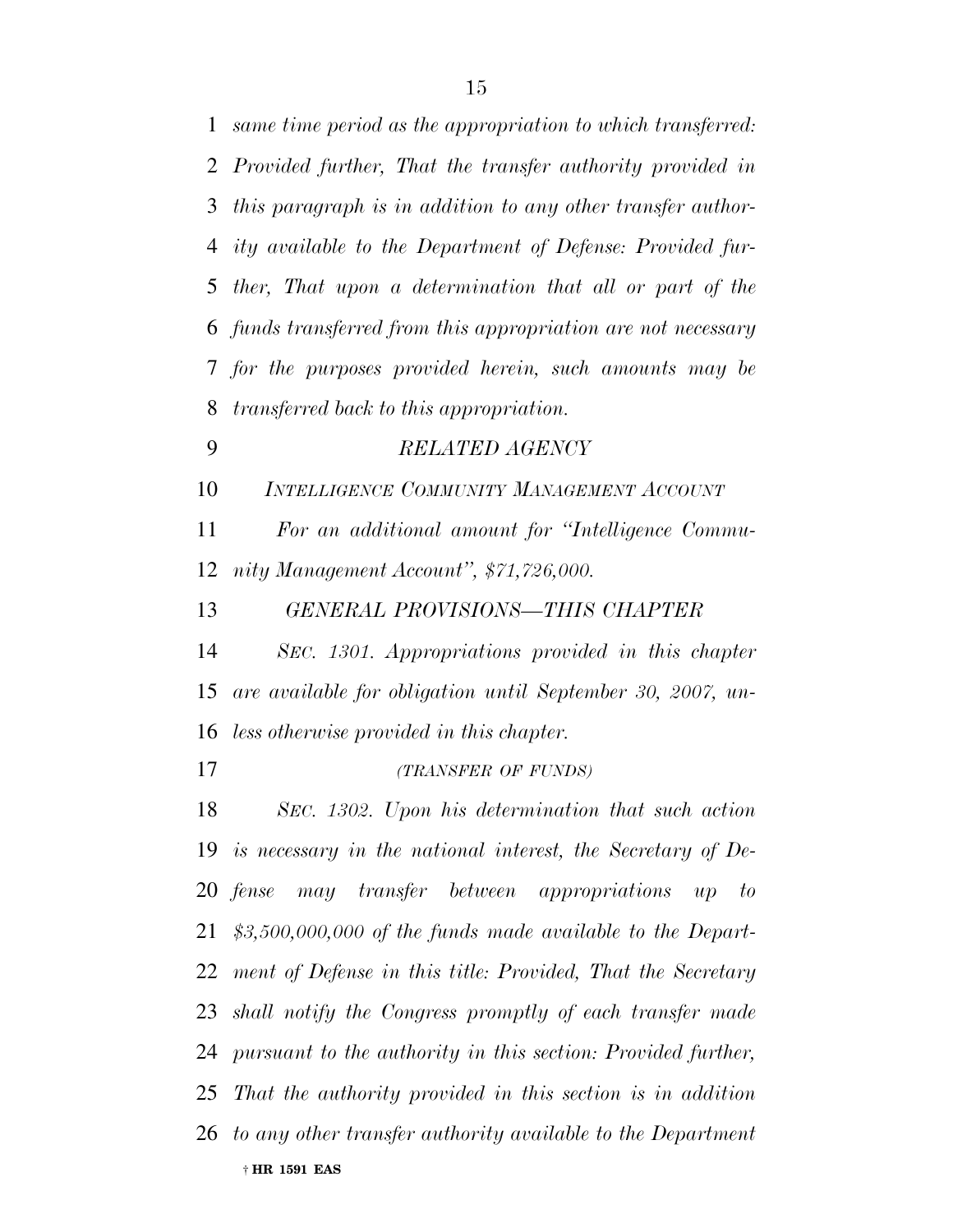*of Defense and is subject to the same terms and conditions as the authority provided in section 8005 of the Department of Defense Appropriations Act, 2007 (Public Law 109–289; 120 Stat. 1257), except for the fourth proviso: Provided fur- ther, That funds previously transferred to the ''Joint Impro- vised Explosive Device Defeat Fund'' and the ''Iraq Secu- rity Forces Fund'' under the authority of section 8005 of Public Law 109–289 and transferred back to their source appropriations accounts shall not be taken into account for purposes of the limitation on the amount of funds that may be transferred under section 8005.*

 *SEC. 1303. Funds appropriated in this chapter, or made available by the transfer of funds in or pursuant to this chapter, for intelligence activities are deemed to be spe- cifically authorized by the Congress for purposes of section 504(a)(1) of the National Security Act of 1947 (50 U.S.C. 414(a)(1)).*

 *SEC. 1304. None of the funds provided in this chapter may be used to finance programs or activities denied by Congress in fiscal years 2006 or 2007 appropriations to the Department of Defense or to initiate a procurement or re- search, development, test and evaluation new start program without prior written notification to the congressional de-fense committees.*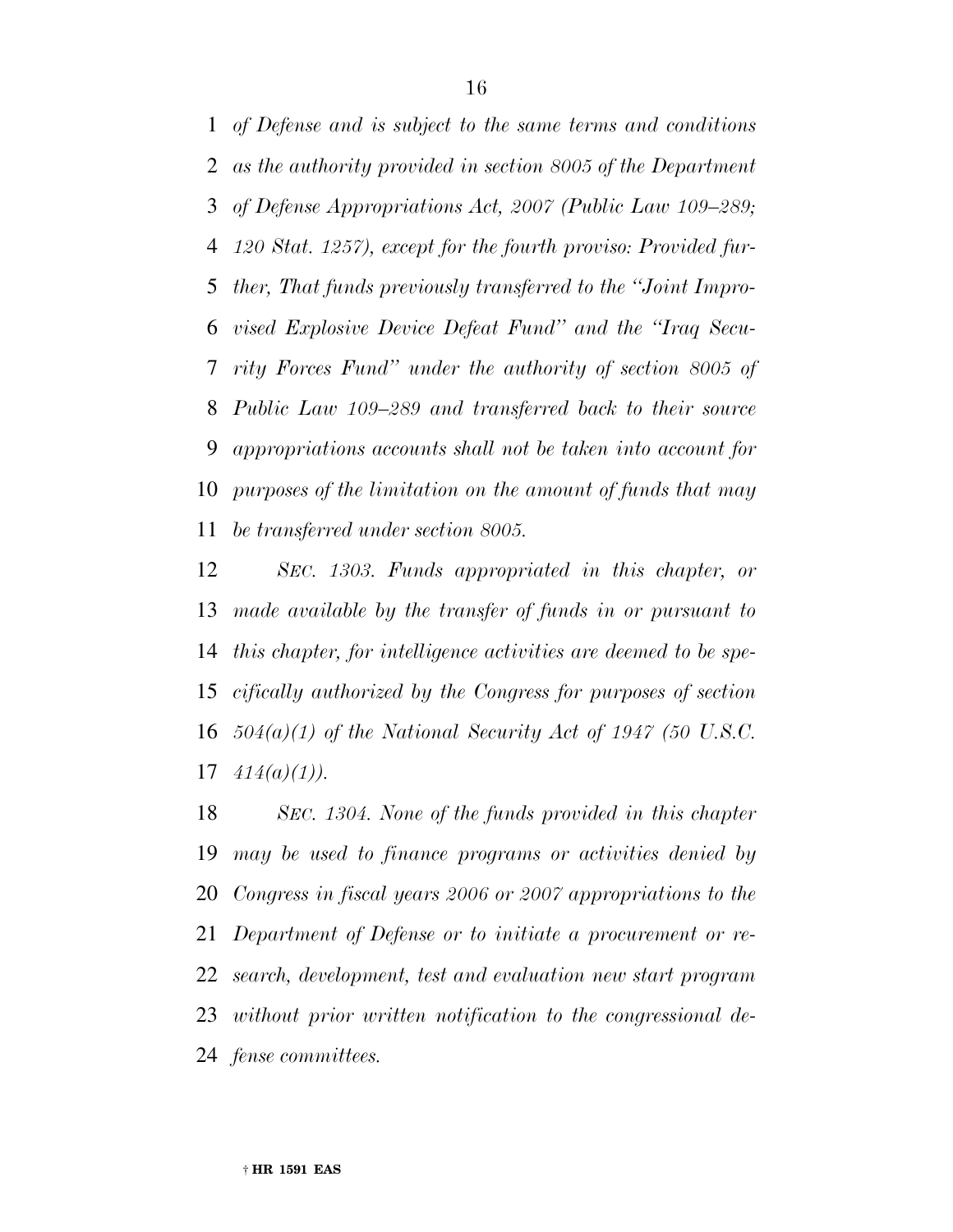*SEC. 1305. During fiscal year 2007, the Secretary of Defense may transfer not to exceed \$6,300,000 of the amounts in or credited to the Defense Cooperation Account, pursuant to 10 U.S.C. 2608, to such appropriations or funds of the Department of Defense as he shall determine for use consistent with the purposes for which such funds were contributed and accepted: Provided, That such amounts shall be available for the same time period as the appropriation to which transferred: Provided further, That the Secretary shall report to the Congress all transfers made pursuant to this authority.*

 *SEC. 1306. (a) AUTHORITY TO PROVIDE SUPPORT.— Of the amount appropriated by this title under the heading, ''Drug Interdiction and Counter-Drug Activities, Defense'', not to exceed \$60,000,000 may be used for support for counter-drug activities of the Governments of Afghanistan, Kazakhstan, and Pakistan: Provided, That such support shall be in addition to support provided for the counter- drug activities of such Governments under any other provi-sion of the law.*

*(b) TYPES OF SUPPORT.—*

 *(1) Except as specified in subsection (b)(2) of this section, the support that may be provided under the authority in this section shall be limited to the types of support specified in section 1033(c)(1) of the*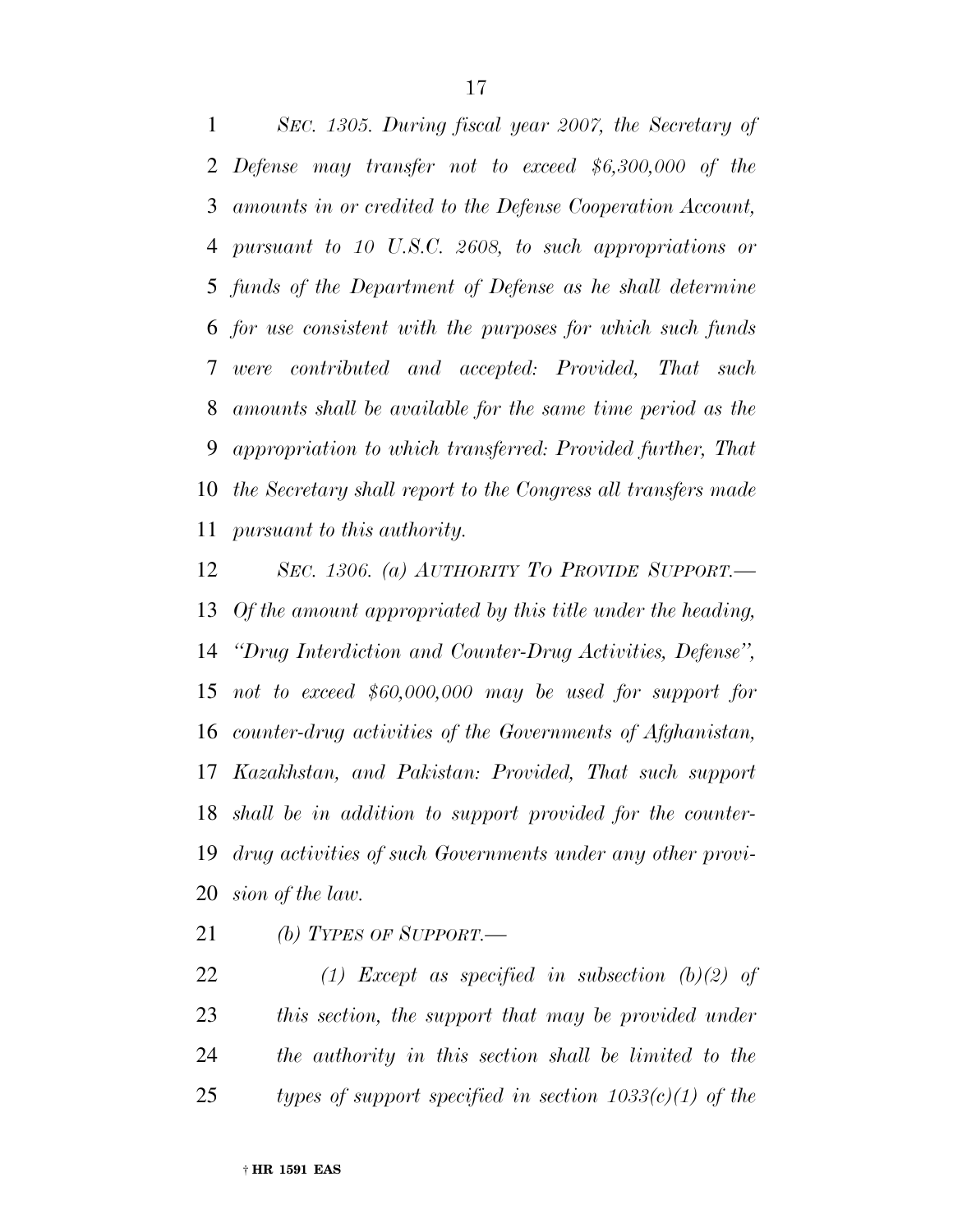*National Defense Authorization Act for Fiscal Year 1998 (Public Law 105–85, as amended by Public Laws 106–398, 108–136, and 109–364) and condi- tions on the provision of support as contained in sec-tion 1033 shall apply for fiscal year 2007.*

 *(2) The Secretary of Defense may transfer vehi- cles, aircraft, and detection, interception, monitoring and testing equipment to said Governments for counter-drug activities.*

 *SEC. 1307. (a) From funds made available for oper- ations and maintenance in this title to the Department of Defense, not to exceed \$456,400,000 may be used, notwith- standing any other provision of law, to fund the Com- mander's Emergency Response Program, for the purpose of enabling military commanders in Iraq and Afghanistan to respond to urgent humanitarian relief and reconstruction requirements within their areas of responsibility by car- rying out programs that will immediately assist the Iraqi and Afghan people.*

 *(b) QUARTERLY REPORTS.—Not later than 15 days after the end of each fiscal year quarter, the Secretary of Defense shall submit to the congressional defense committees a report regarding the source of funds and the allocation and use of funds during that quarter that were made avail-able pursuant to the authority provided in this section or*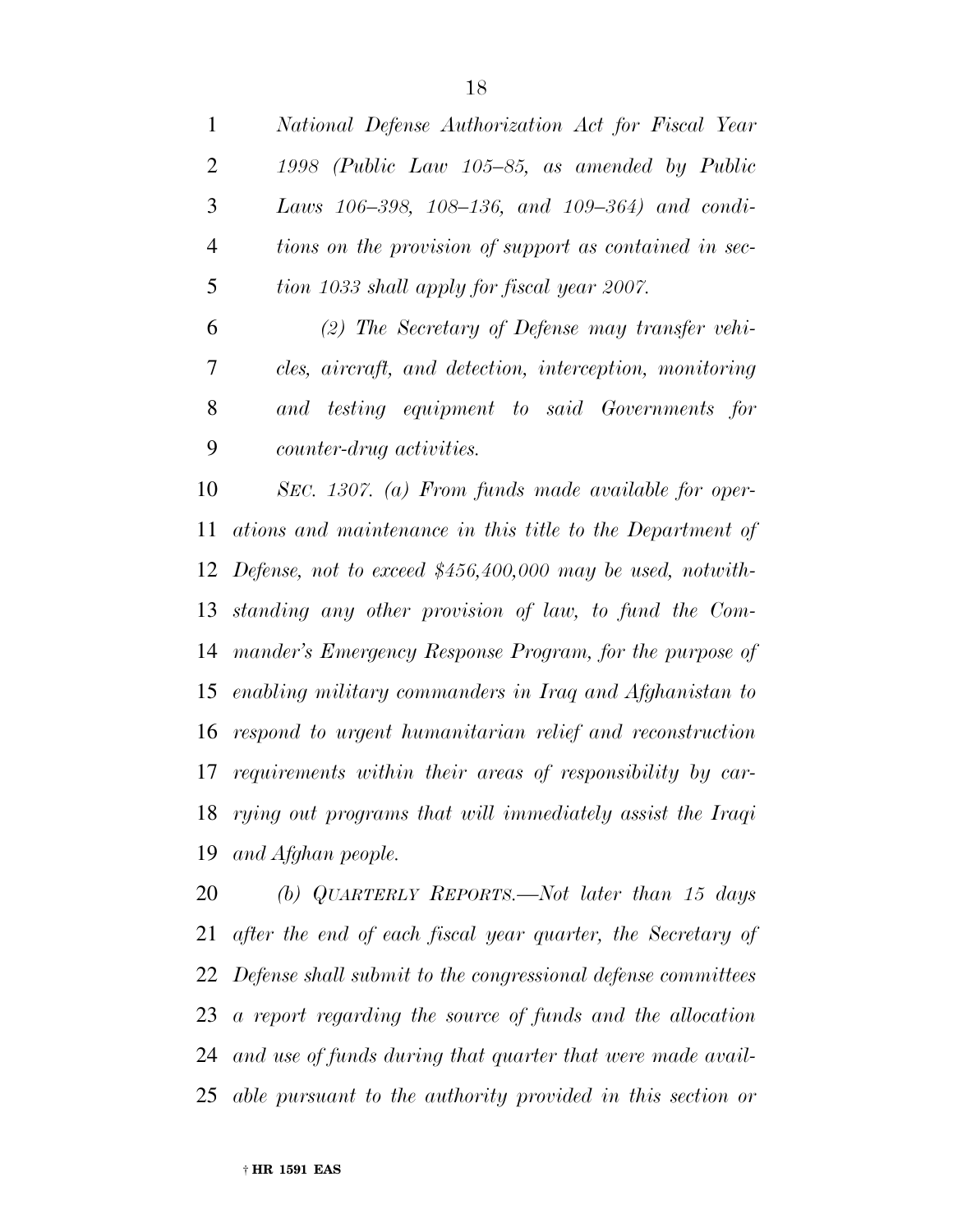*under any other provision of law for the purposes of the programs under subsection (a).*

 *SEC. 1308. During fiscal year 2007, supervision and administration costs associated with projects carried out with funds appropriated to ''Afghanistan Security Forces Fund'' or ''Iraq Security Forces Fund'' in this chapter may be obligated at the time a construction contract is awarded: Provided, That for the purpose of this section, supervision and administration costs include all in-house Government costs.*

 *SEC. 1309. Section 1005(c)(2) of the National Defense Authorization Act, Fiscal Year 2007 (Public Law 109–364) is amended by striking ''\$310,277,000'' and inserting ''\$376,446,000''.*

 *SEC. 1310. None of the funds appropriated or other- wise made available by this or any other Act shall be obli- gated or expended by the United States Government for a purpose as follows:*

 *(1) To establish any military installation or base for the purpose of providing for the permanent sta-*

*tioning of United States Armed Forces in Iraq.*

 *(2) To exercise United States control over any oil resource of Iraq.*

 *SEC. 1311. None of the funds made available in this Act may be used in contravention of the following laws en-*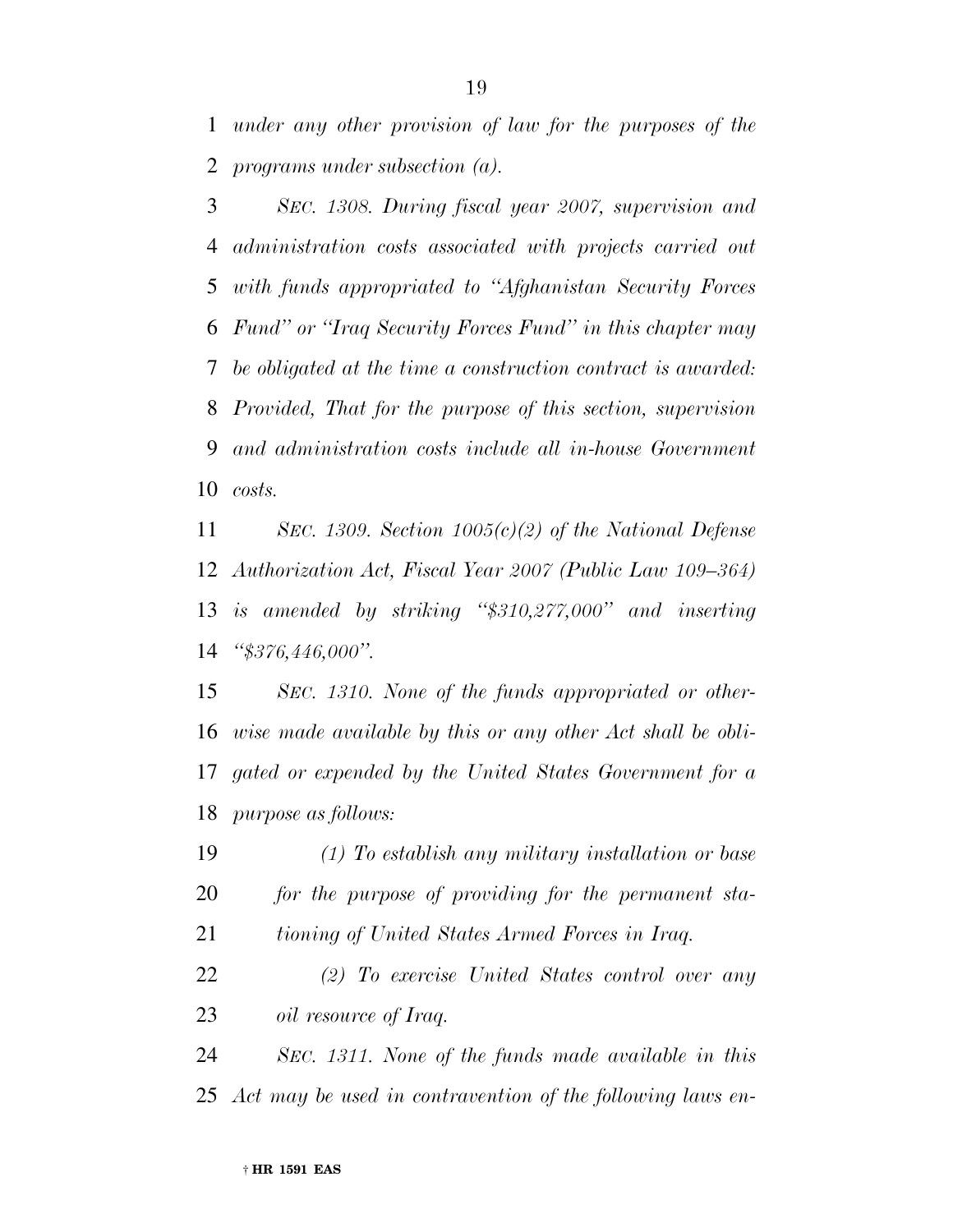*acted or regulations promulgated to implement the United Nations Convention Against Torture and Other Cruel, In- human or Degrading Treatment or Punishment (done at New York on December 10, 1984):*

 *(1) Section 2340A of title 18, United States Code;*

 *(2) Section 2242 of the Foreign Affairs Reform and Restructuring Act of 1998 (division G of Public Law 105–277; 112 Stat. 2681–822; 8 U.S.C. 1231 note) and regulations prescribed thereto, including regulations under part 208 of title 8, Code of Federal Regulations, and part 95 of title 22, Code of Federal Regulations; and*

 *(3) Sections 1002 and 1003 of the Department of Defense, Emergency Supplemental Appropriations to Address Hurricanes in the Gulf of Mexico, and Pan-demic Influenza Act, 2006 (Public Law 109–148).*

 *SEC. 1312. Section 9007 of Public Law 109–289 is amended by striking ''20'' and inserting ''287''.*

 *SEC. 1313. INSPECTION OF MILITARY MEDICAL TREATMENT FACILITIES, MILITARY QUARTERS HOUSING MEDICAL HOLD PERSONNEL, AND MILITARY QUARTERS HOUSING MEDICAL HOLDOVER PERSONNEL. (A) PERIODIC INSPECTION REQUIRED.—*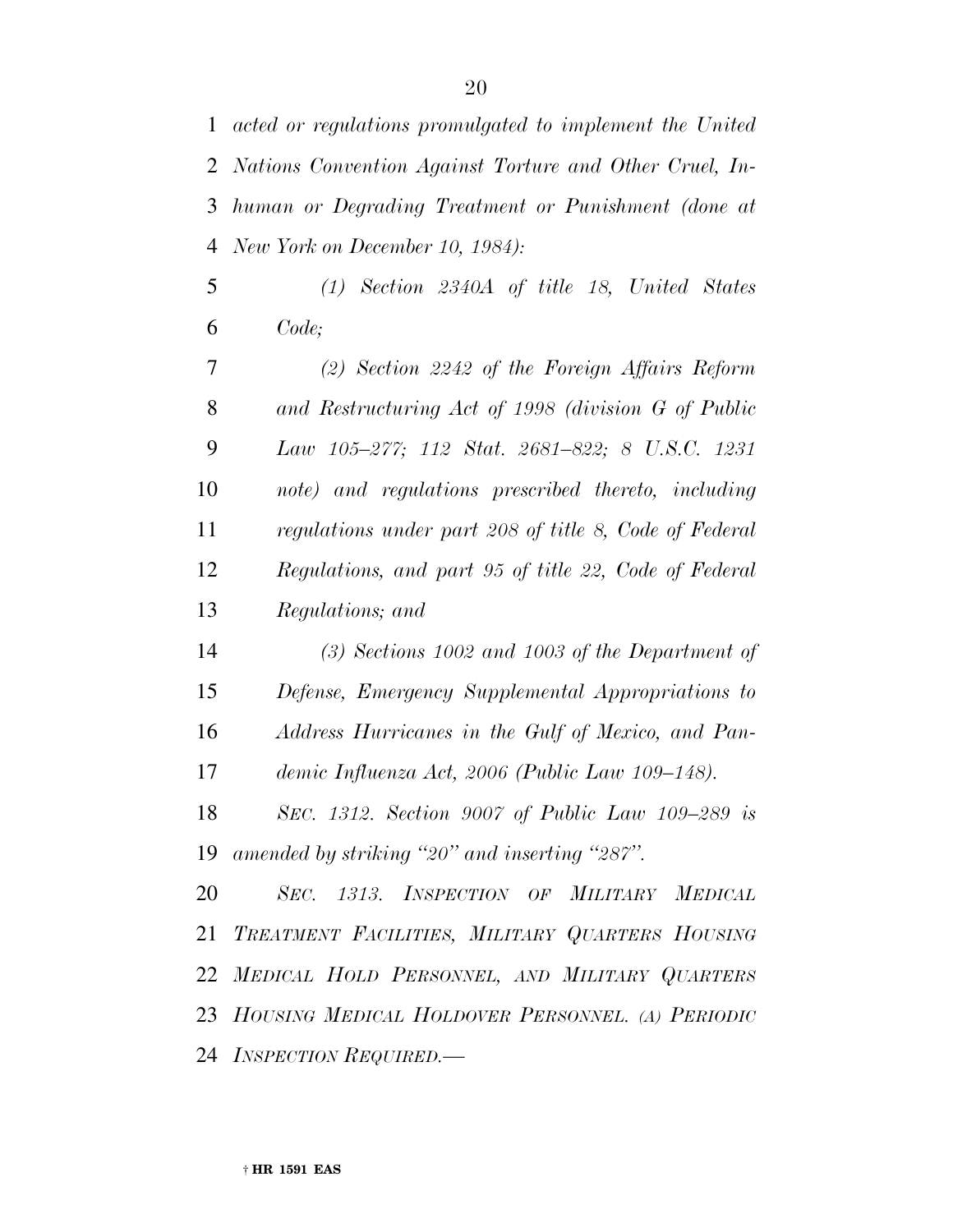| 1              | $(1)$ In GENERAL.—Not later than 180 days after              |
|----------------|--------------------------------------------------------------|
| $\overline{2}$ | the date of the enactment of this Act, and annually          |
| 3              | thereafter, the Secretary of Defense shall inspect each      |
| $\overline{4}$ | facility of the Department of Defense as follows:            |
| 5              | (A) Each military medical treatment facil-                   |
| 6              | ity.                                                         |
| 7              | (B) Each military quarters housing medical                   |
| 8              | hold personnel.                                              |
| 9              | (C) Each military quarters housing medical                   |
| 10             | holdover personnel.                                          |
| 11             | $(2)$ PURPOSE.—The purpose of an inspection                  |
| 12             | under this subsection is to ensure that the facility or      |
| 13             | quarters concerned meets acceptable standards for the        |
| 14             | maintenance and operation of medical facilities,             |
| 15             | quarters housing medical hold personnel, or quarters         |
| 16             | housing medical holdover personnel, as applicable.           |
| 17             | (b) $ACCEPTABLE$ STANDARDS.—For purposes of this             |
| 18             | section, acceptable standards for the operation and mainte-  |
| 19             | nance of military medical treatment facilities, military     |
| 20             | quarters housing medical hold personnel, or military quar-   |
| 21             | ters housing medical holdover personnel are each of the fol- |
| 22             | lowing:                                                      |
| 23             | $(1)$ Generally accepted standards for the accredi-          |
| 24             | tation of non-military medical facilities, or for facili-    |
| 25             | ties used to quarter individuals with medical condi-         |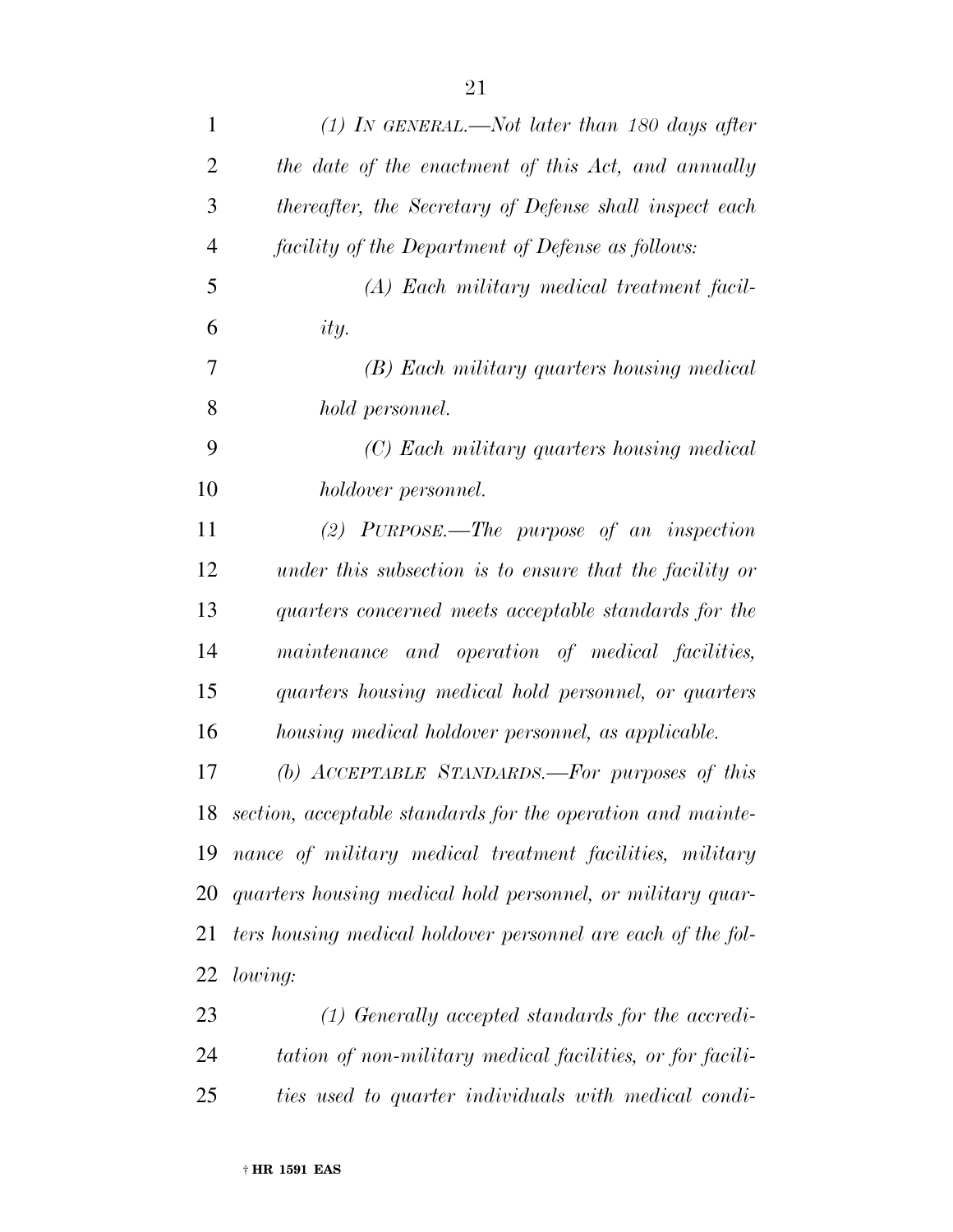| 1              | tions that may require medical supervision, as appli-          |
|----------------|----------------------------------------------------------------|
| $\overline{2}$ | cable, in the United States.                                   |
| 3              | $(2)$ Standards under the Americans with Dis-                  |
| 4              | abilities Act of 1990 (42 U.S.C. 12101 et seq.).               |
| 5              | (c) ADDITIONAL INSPECTIONS ON IDENTIFIED DEFI-                 |
| 6              | $CIENCIES$ .                                                   |
| 7              | (1) IN GENERAL.—In the event a deficiency is                   |
| 8              | $identified$ pursuant to subsection (a) at a facility or       |
| 9              | quarters described in paragraph (1) of<br><i>that</i>          |
| 10             | $subsection$ —                                                 |
| 11             | $(A)$ the commander of such facility or quar-                  |
| 12             | ters, as applicable, shall submit to the Secretary             |
| 13             | a detailed plan to correct the deficiency; and                 |
| 14             | (B) the Secretary shall reinspect such facil-                  |
| 15             | ity or quarters, as applicable, not less often than            |
| 16             | once every 180 days until the deficiency is cor-               |
| 17             | rected.                                                        |
| 18             | (2) CONSTRUCTION WITH OTHER INSPECTIONS.-                      |
| 19             | An inspection of a facility or quarters under this sub-        |
| 20             | section is in addition to any inspection of such facil-        |
| 21             | ity or quarters under subsection $(a)$ .                       |
| 22             | (d) REPORTS ON INSPECTIONS.—A complete copy of                 |
| 23             | the report on each inspection conducted under subsections      |
| 24             | $(a)$ and $(c)$ shall be submitted in unclassified form to the |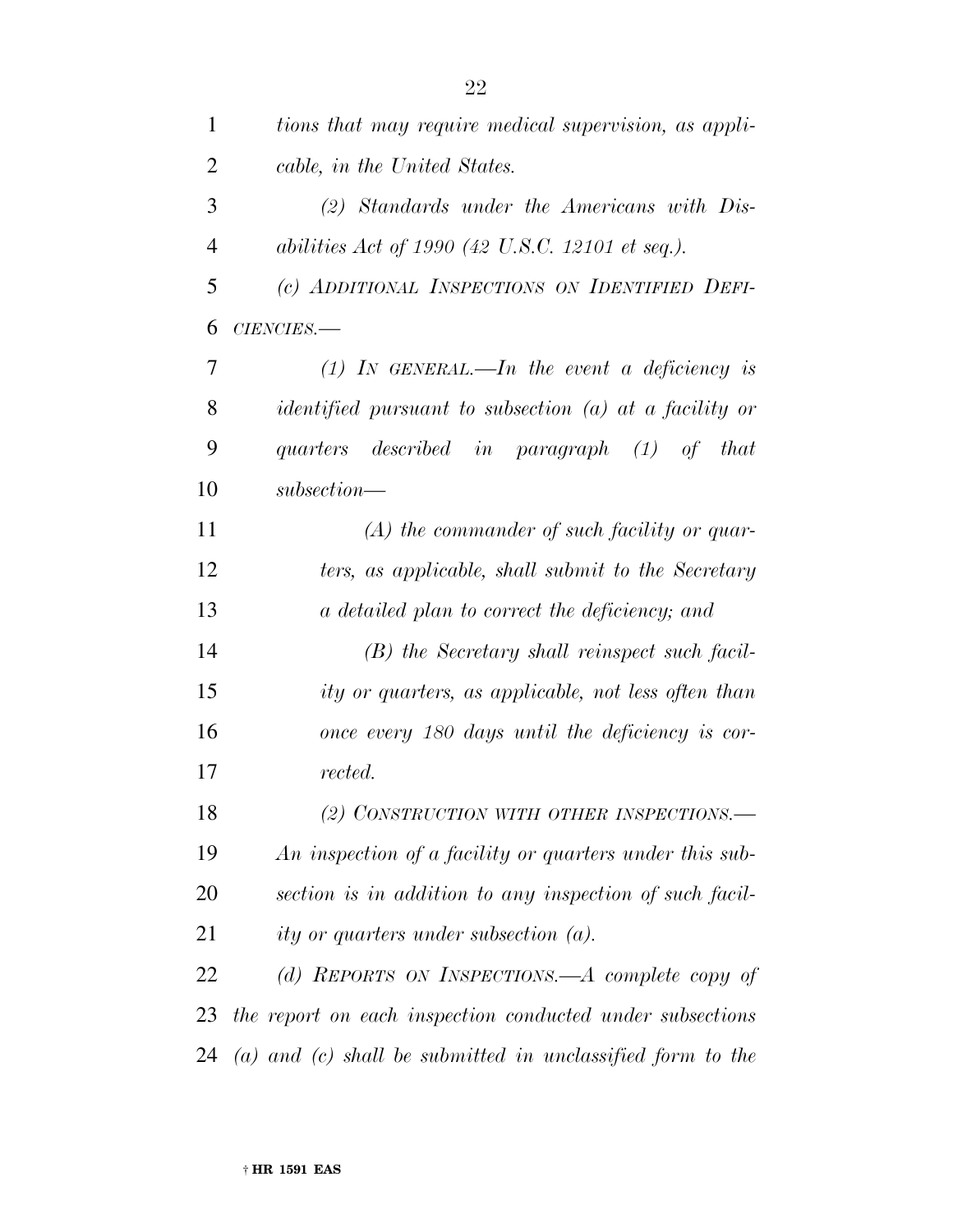*applicable military medical command and to the congres-sional defense committees.*

 *(e) REPORT ON STANDARDS.—In the event no stand- ards for the maintenance and operation of military medical treatment facilities, military quarters housing medical hold personnel, or military quarters housing medical holdover personnel exist as of the date of the enactment of this Act, or such standards as do exist do not meet acceptable stand- ards for the maintenance and operation of such facilities or quarters, as the case may be, the Secretary shall, not later than 30 days after that date, submit to Congress a report setting forth the plan of the Secretary to ensure— (1) the adoption by the Department of standards for the maintenance and operation of military med- ical facilities, military quarters housing medical hold personnel, or military quarters housing medical hold- over personnel, as applicable, that meet— (A) acceptable standards for the mainte-nance and operation of such facilities or quar-*

*ters, as the case may be; and*

 *(B) standards under the Americans with Disabilities Act of 1990; and*

 *(2) the comprehensive implementation of the standards adopted under paragraph (1) at the earliest date practicable.*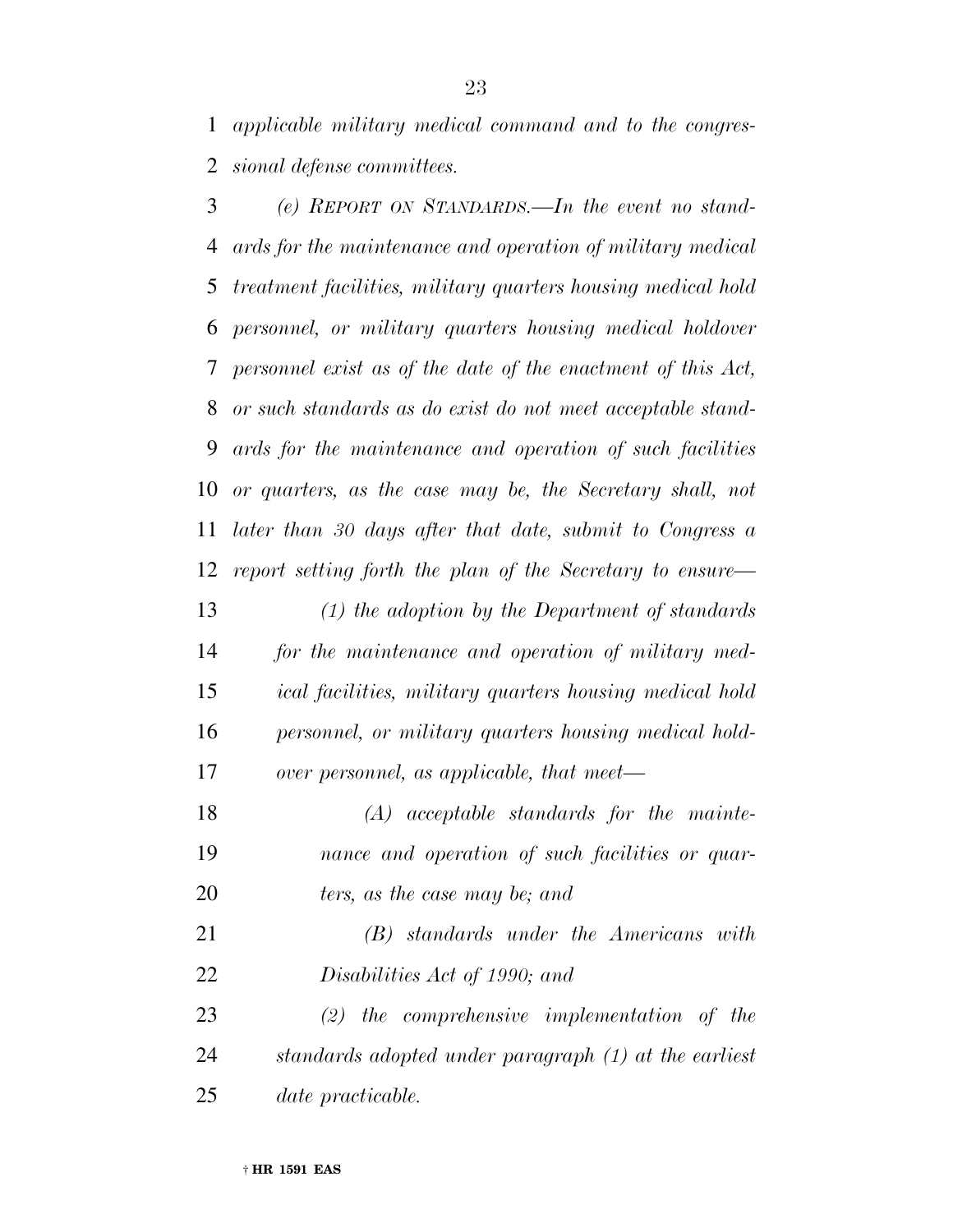*SEC. 1314. From funds made available for the ''Iraq Security Forces Fund'' for fiscal year 2007, up to \$155,500,000 may be used, notwithstanding any other pro- vision of law, to provide assistance, with the concurrence of the Secretary of State, to the Government of Iraq to sup- port the disarmament, demobilization, and reintegration of militias and illegal armed groups.*

 *SEC. 1315. REVISION OF UNITED STATES POLICY ON IRAQ. (a) FINDINGS.—Congress makes the following find-ings:*

 *(1) Congress and the American people will con- tinue to support and protect the members of the United States Armed Forces who are serving or have served bravely and honorably in Iraq.*

 *(2) The circumstances referred to in the Author- ization for Use of Military Force Against Iraq Reso- lution of 2002 (Public Law 107–243) have changed substantially.*

 *(3) United States troops should not be policing a civil war, and the current conflict in Iraq requires principally a political solution.*

 *(4) United States policy on Iraq must change to emphasize the need for a political solution by Iraqi leaders in order to maximize the chances of success and to more effectively fight the war on terror.*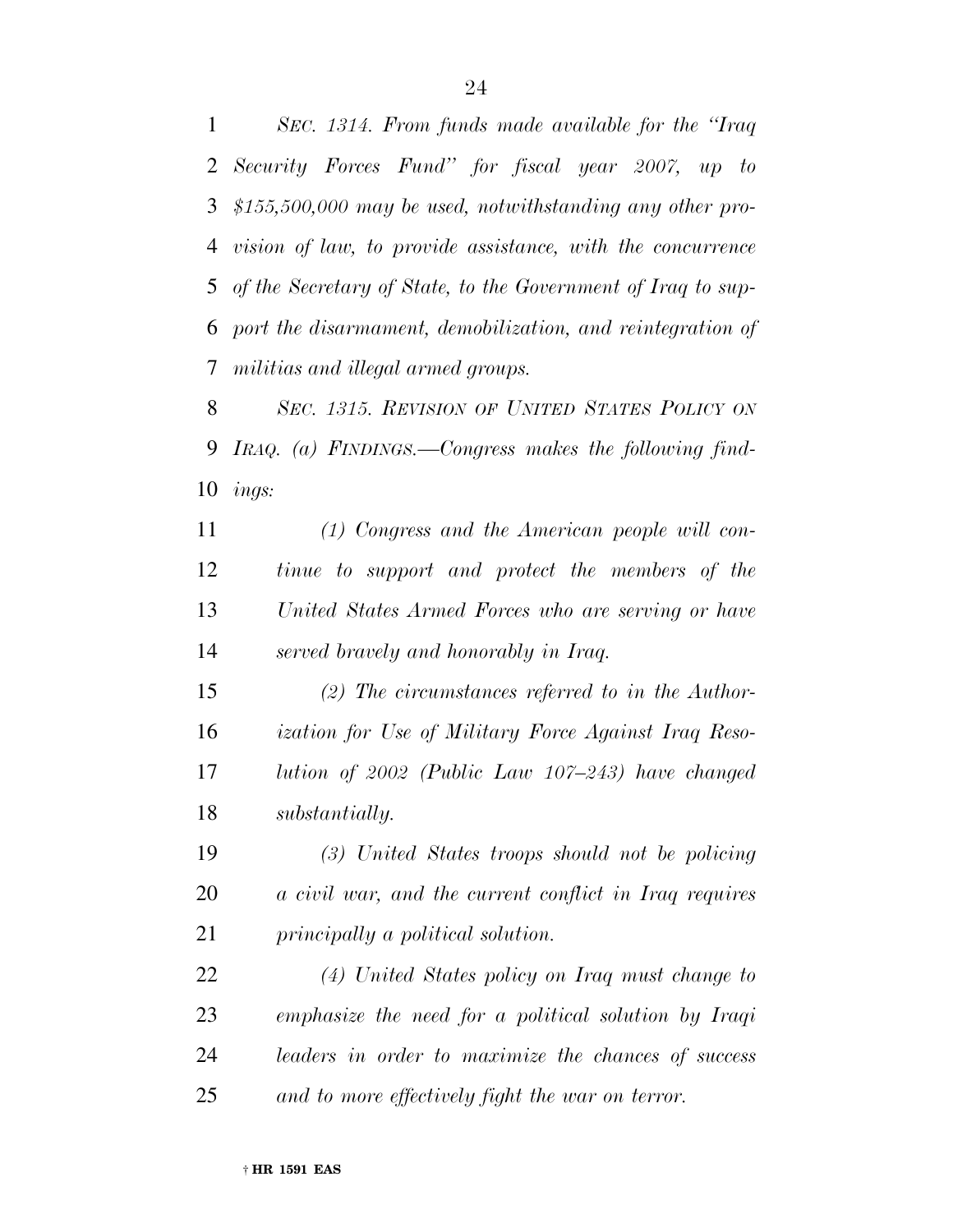| 1              | (b) PROMPT COMMENCEMENT OF PHASED REDEPLOY-             |
|----------------|---------------------------------------------------------|
| $\overline{2}$ | MENT OF UNITED STATES FORCES FROM IRAQ.-                |
| 3              | (1) TRANSITION OF MISSION.—The President                |
| $\overline{4}$ | shall promptly transition the mission of United         |
| 5              | States forces in Iraq to the limited purposes set forth |
| 6              | in paragraph $(2)$ .                                    |
| 7              | (2) COMMENCEMENT OF PHASED REDEPLOYMENT                 |
| 8              | FROM IRAQ.—The President shall commence<br>the          |
| 9              | phased redeployment of United States forces from        |
| 10             | Iraq not later than 120 days after the date of the en-  |
| 11             | actment of this Act, with the goal of redeploying, by   |
| 12             | March 31, 2008, all United States combat forces from    |
| 13             | Iraq except for a limited number that are essential for |
| 14             | <i>the following purposes:</i>                          |
| 15             | (A) Protecting United States and coalition              |
| 16             | personnel and infrastructure.                           |
| 17             | (B) Training and equipping Iraqi forces.                |
| 18             | (C) Conducting targeted counter-terrorism               |
| 19             | <i>operations.</i>                                      |
| 20             | (3) COMPREHENSIVE STRATEGY.—Paragraph (2)               |
| 21             | shall be implemented as part of a comprehensive dip-    |
| 22             | lomatic, political, and economic strategy that includes |
| 23             | sustained engagement with Iraq's neighbors and the      |
| 24             | international community for the purpose of working      |
| 25             | collectively to bring stability to Iraq.                |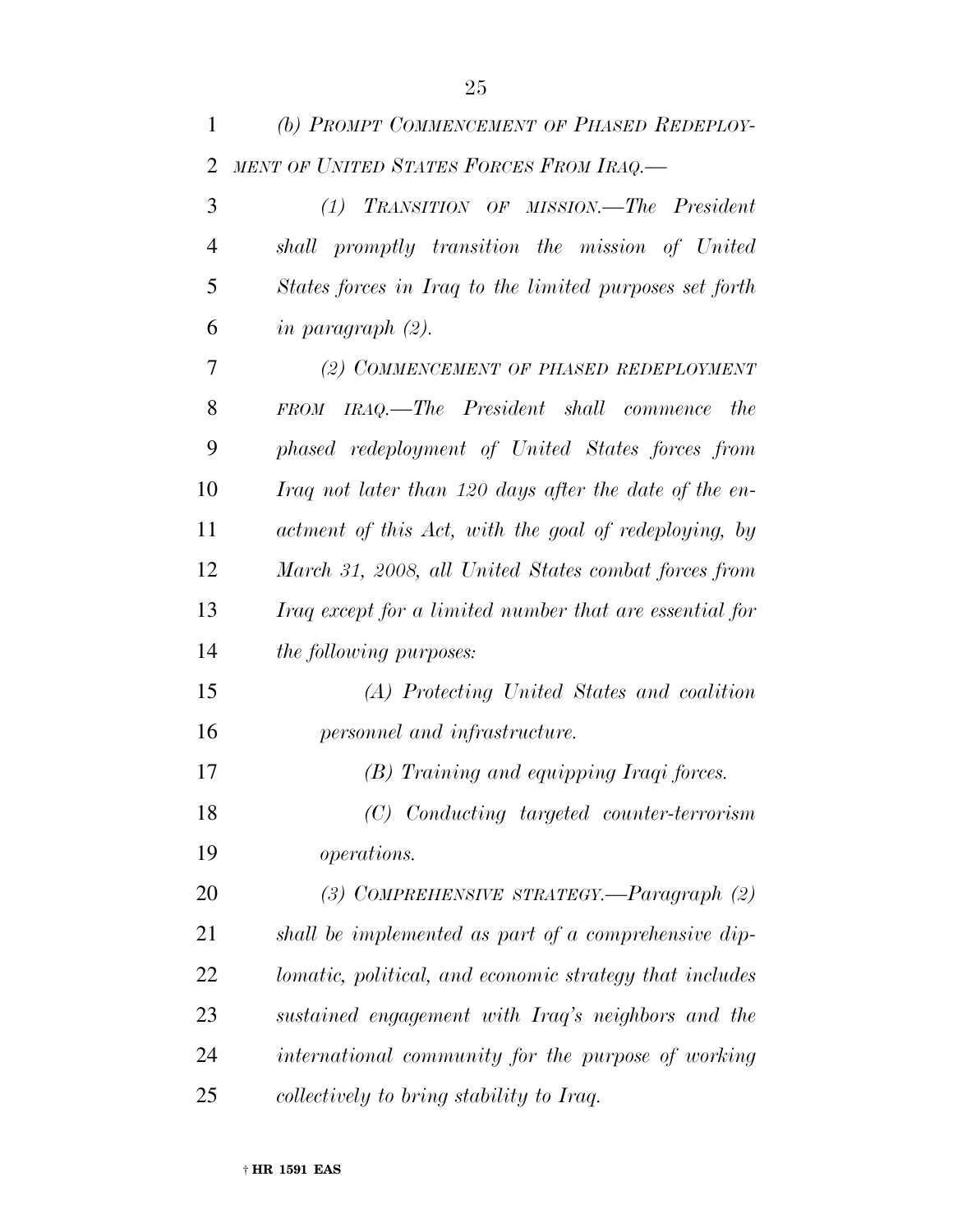| $\mathbf{1}$   | (4) REPORTS REQUIRED.—Not later than 60                 |
|----------------|---------------------------------------------------------|
| $\overline{2}$ | days after the date of the enactment of this Act, and   |
| 3              | every 90 days thereafter, the President shall submit to |
| $\overline{4}$ | Congress<br>a report on the progress made in            |
| 5              | transitioning the mission of the United States forces   |
| 6              | in Iraq and implementing the phased redeployment of     |
| 7              | United States forces from Iraq as required under this   |
| 8              | subsection, as well as a classified campaign plan for   |
| 9              | Iraq, including strategic and operational benchmarks    |
| 10             | and projected redeployment dates of United States       |
| 11             | <i>forces from Iraq.</i>                                |
| 12             | (c) BENCHMARKS FOR THE GOVERNMENT OF IRAQ.              |
| 13             | $(1)$ SENSE OF CONGRESS. It is the sense of             |
| 14             | Congress that—                                          |
| 15             | $(A)$ achieving success in Iraq is dependent            |
| 16             | on the Government of Iraq meeting specific              |
| 17             | benchmarks, as reflected in previous commit-            |
| 18             | ments made by the Government of Iraq,                   |
| 19             | $including-$                                            |
| 20             | (i) deploying trained and ready Iraqi                   |
| 21             | security forces in Baghdad;                             |
| 22             | strengthening the authority<br>(ii)<br>of               |

 *Iraqi commanders to make tactical and operational decisions without political intervention;*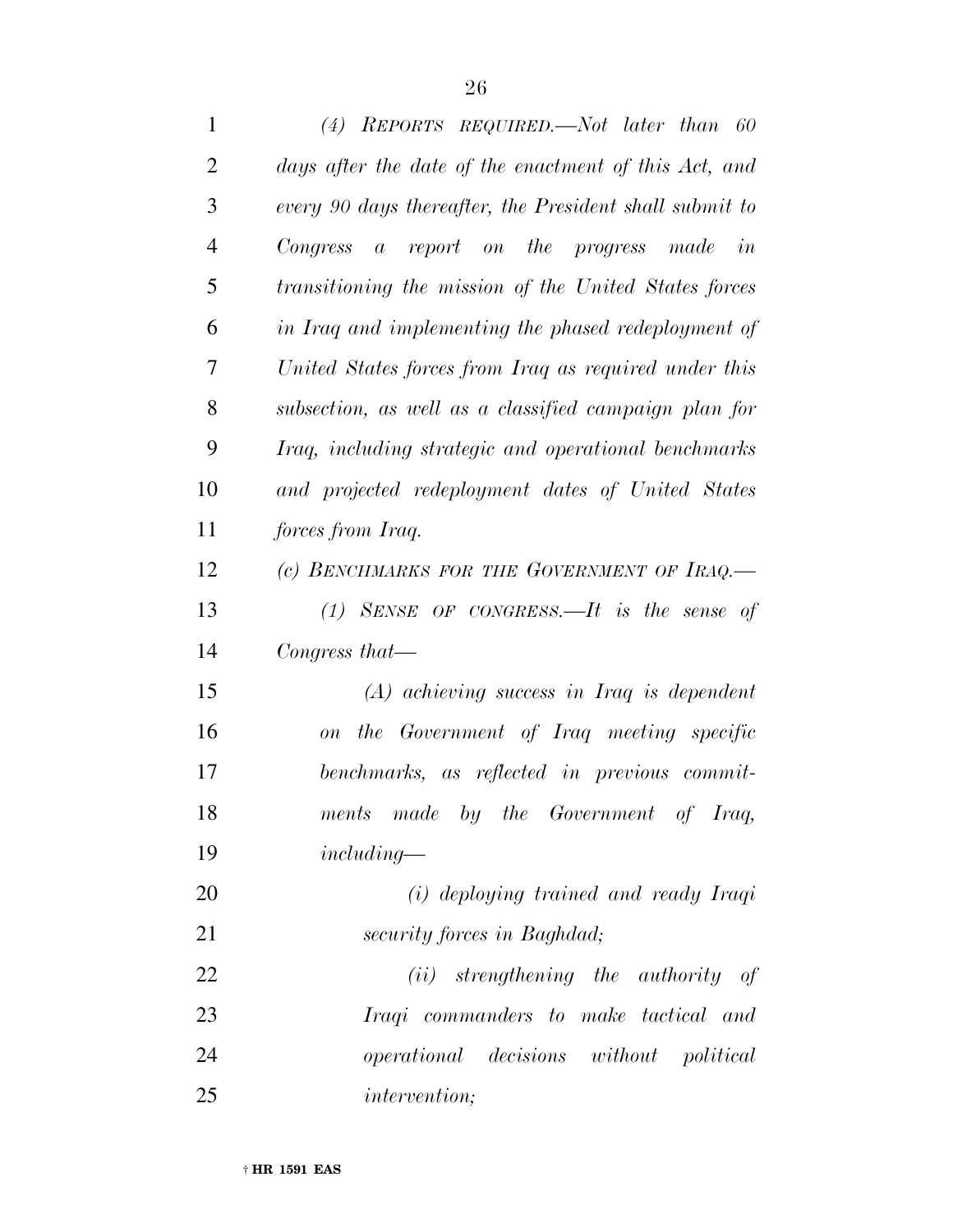| $\mathbf{1}$   | ( <i>iii</i> ) disarming militias and ensuring       |
|----------------|------------------------------------------------------|
| $\overline{2}$ | that Iraqi security forces are accountable           |
| 3              | only to the central government and loyal to          |
| $\overline{4}$ | <i>the constitution of Iraq;</i>                     |
| 5              | (iv) enacting and implementing legis-                |
| 6              | lation to ensure that the energy resources of        |
| 7              | Iraq benefit all Iraqi citizens in an equi-          |
| 8              | table manner;                                        |
| 9              | $(v)$ enacting and implementing legisla-             |
| 10             | that equitably reforms the de-<br>tion               |
| 11             | Ba'athification process in Iraq;                     |
| 12             | $(vi)$ ensuring a fair process for amend-            |
| 13             | ing the constitution of Iraq so as to protect        |
| 14             | minority rights; and                                 |
| 15             | ( <i>vii</i> ) enacting and implementing rules       |
| 16             | to equitably protect the rights of minority          |
| 17             | political parties in the Iraqi Parliament;           |
| 18             | and                                                  |
| 19             | $(B)$ each benchmark set forth in subpara-           |
| 20             | $graph(A)$ should be completed expeditionsly and     |
| 21             | pursuant to a schedule established by the Govern-    |
| 22             | ment of Iraq.                                        |
| 23             | $(2)$ REPORT.—Not later than 30 days after the       |
| 24             | date of the enactment of this Act, and every 60 days |
| 25             | thereafter, the Commander, Multi-National Forces-    |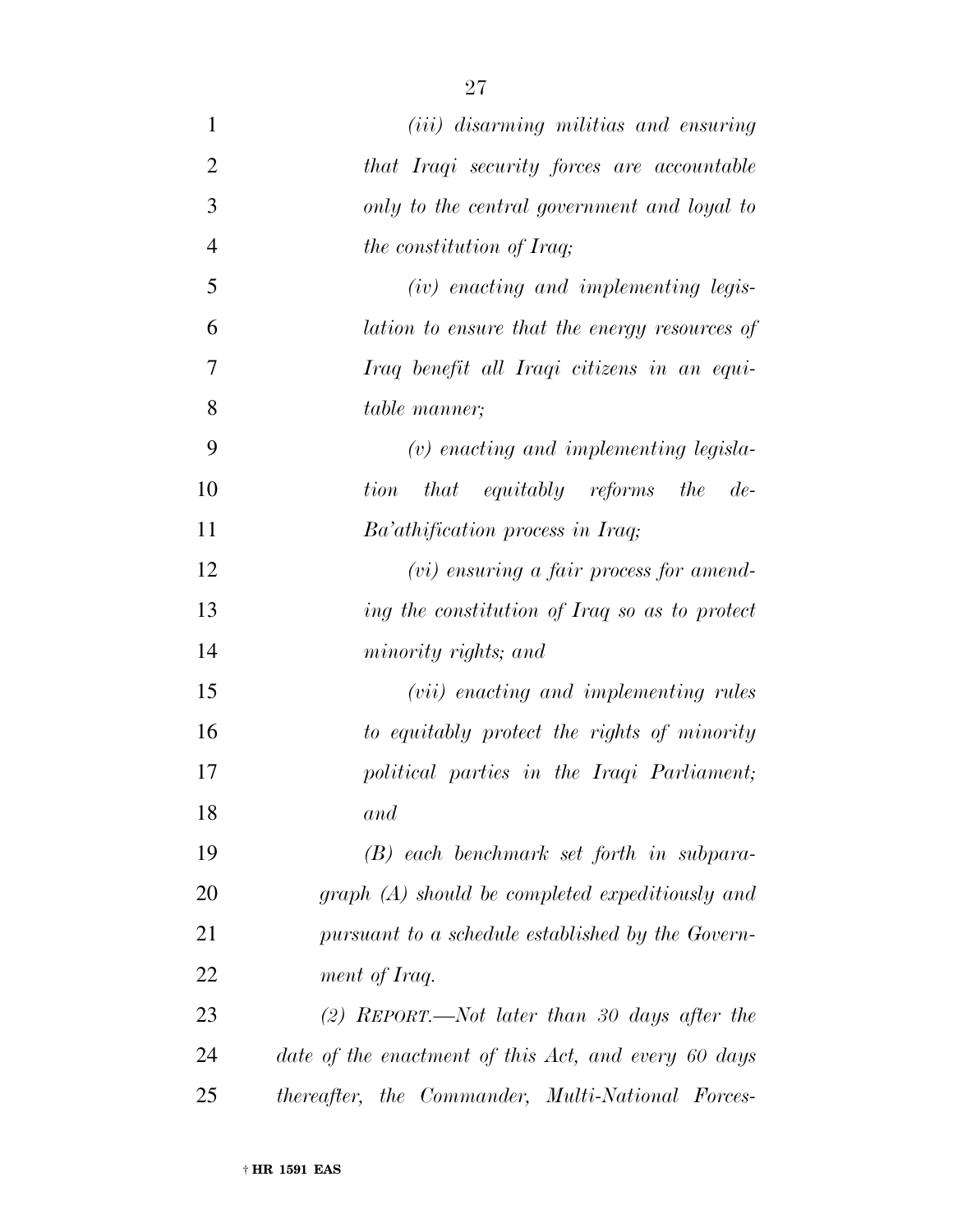| $\mathbf{1}$   | Iraq and the United States Ambassador to Iraq shall     |
|----------------|---------------------------------------------------------|
| $\overline{2}$ | jointly submit to Congress a report describing and as-  |
| 3              | sessing in detail the current progress being made by    |
| $\overline{4}$ | the Government of Iraq in meeting the benchmarks set    |
| 5              | forth in paragraph $(1)(A)$ .                           |
| 6              | SEC. 1316. INDEPENDENT ASSESSMENT OF CAPABILI-          |
| 7              | TIES OF THE IRAQI SECURITY FORCES. (a) FINDINGS.        |
| 8              | Congress makes the following findings:                  |
| 9              | $(1)$ The responsibility for Iraq's internal security   |
| 10             | and halting sectarian violence must rest primarily      |
| 11             | with the Government of Iraq, relying on the Iraqi Se-   |
| 12             | curity Forces (ISF).                                    |
| 13             | $(2)$ In quarterly reports to Congress, and in tes-     |
| 14             | timony before a number of congressional committees,     |
| 15             | the Department of Defense reported progress towards     |
| 16             | training and equipping Iraqi Security Forces; how-      |
| 17             | ever, the subsequent performance of the Iraqi Security  |
| 18             | Forces has been uneven and occasionally appeared in-    |
| 19             | consistent with those reports.                          |
| 20             | $(3)$ On November 15, 2005, President Bush said,        |
| 21             | "The plan [is] that we will train Iraqi troops to be    |
| 22             | able to take the fight to the enemy. And as I have con- |
| 23             | sistently said, as the Iraqis stand up, we will stand   |
| 24             | $down$ ".                                               |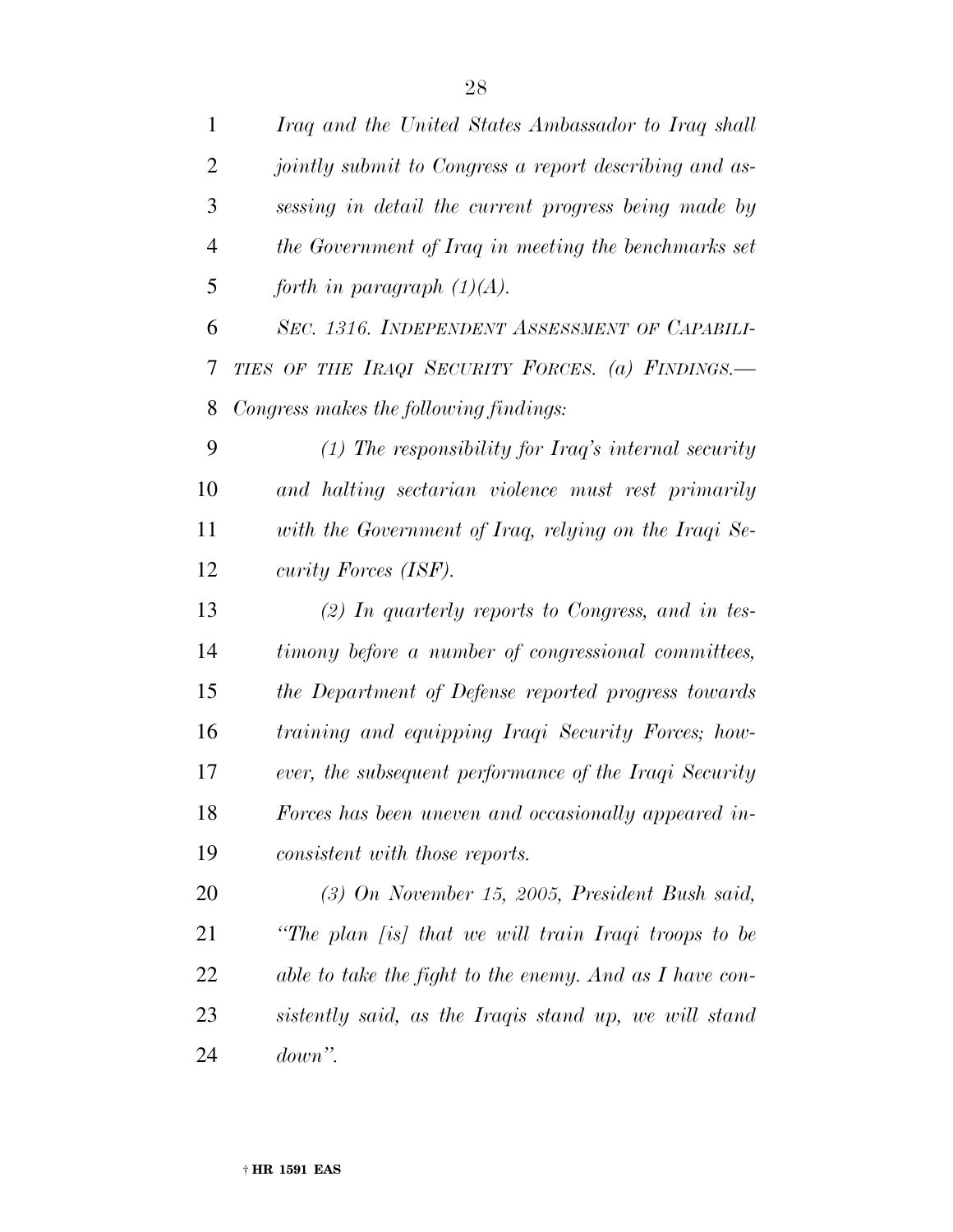*(4) On January 10, 2007, the President an- nounced a new strategy, which consists of three basic elements: diplomatic, economic, and military; the cen- tral component of the military element being an aug- mentation of the present level of the U.S. military forces with more than 20,000 additional U.S. mili- tary troops to Iraq to ''work alongside Iraqi units and be embedded in their formations. Our troops will have a well-defined mission: to help Iraqis clear and secure neighborhoods, to help them protect the local population, and to help ensure that the Iraqi forces left behind are capable of providing the security that Baghdad needs''.*

 *(5) The President said on January 10, 2007, that ''I've made it clear to the Prime Minister and Iraq's other leaders that America's commitment is not open-ended'' so as to dispel the contrary impression that exists.*

 *(6) The latest National Intelligence Estimate (NIE) on Iraq, entitled ''Prospects for Iraq's Sta- bility: A Challenging Road Ahead,'' released in Janu- ary 2007, found: ''If strengthened Iraqi Security Forces (ISF), more loyal to the government and sup- ported by Coalition forces, are able to reduce levels of violence and establish more effective security for*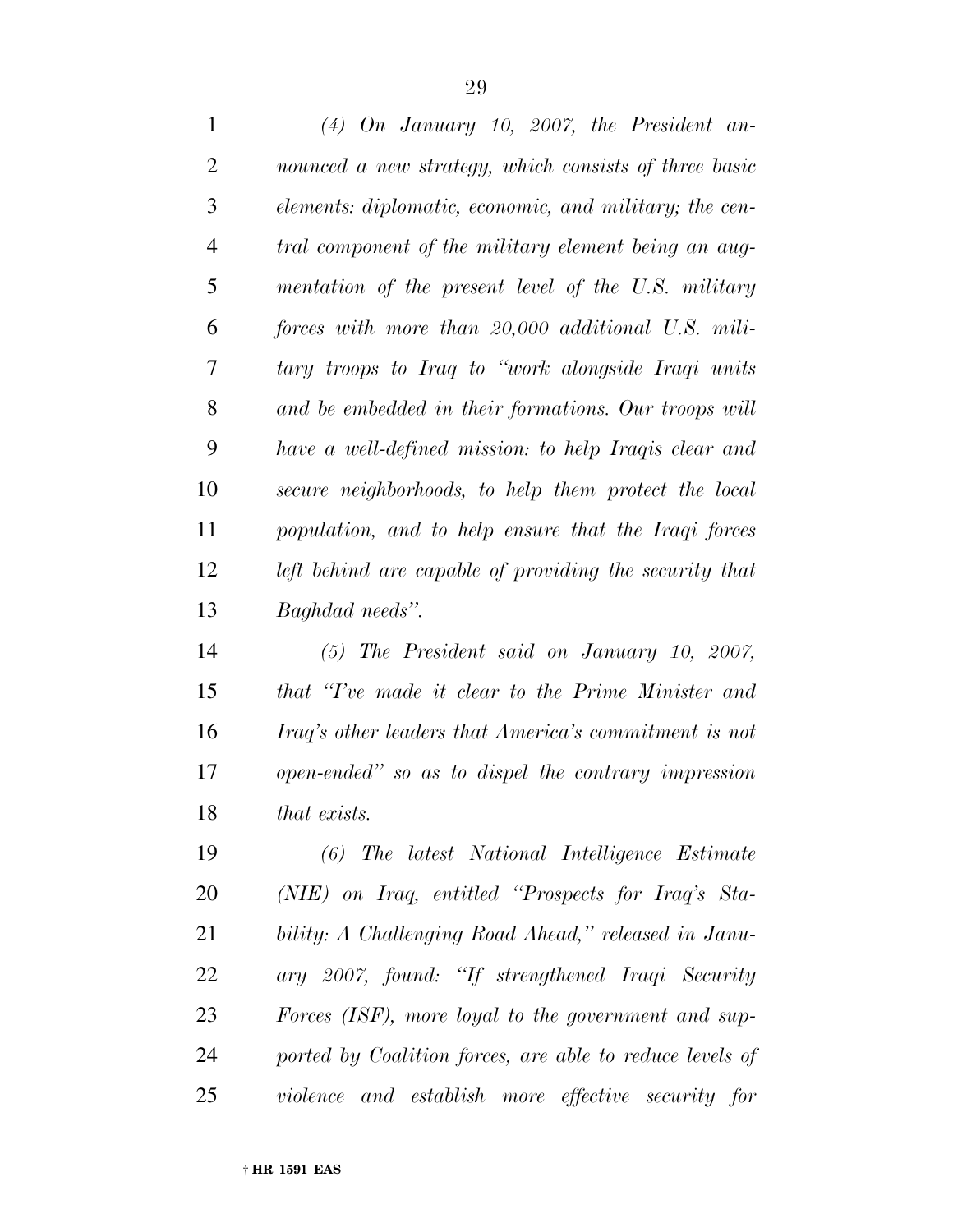| 1              | Iraq's population, Iraqi leaders could have an oppor-     |
|----------------|-----------------------------------------------------------|
| $\overline{2}$ | tunity to begin the process of political compromise       |
| 3              | necessary for longer term stability, political progress,  |
| $\overline{4}$ | and economic recovery".                                   |
| 5              | (7) The NIE also stated that "[d]espite real im-          |
| 6              | provements, the Iraqi Security Forces (ISF)-par-          |
| 7              | ticularly the Iraqi police—will be hard pressed in the    |
| 8              | next 12–18 months to execute significantly increased      |
| 9              | security responsibilities".                               |
| 10             | $(8)$ The current and prospective readiness of the        |
| 11             | ISF is critical to $(A)$ the long term stability of Iraq, |
| 12             | $(B)$ the force protection of U.S. forces conducting com- |
| 13             | bined operations with the ISF; and $(C)$ the scale of     |
| 14             | U.S. forces deployed to Iraq.                             |
| 15             | (b) INDEPENDENT ASSESSMENT OF CAPABILITIES OF             |
| 16             | <b>IRAQI SECURITY FORCES.—</b>                            |
| 17             | (1) In GENERAL.—Of the amount appropriated                |
| 18             | or otherwise made available for the Department of         |
| 19             | Defense, $$750,000$ is provided to commission an inde-    |
| 20             | pendent, private-sector entity, which operates as a       |
| 21             | $501(c)(3)$ with recognized credentials and expertise in  |
| 22             | military affairs, to prepare an independent report as-    |
| 23             | sessing the following:                                    |
| 24             | $(A)$ The readiness of the Iraqi Security                 |

*Forces (ISF) to assume responsibility for main-*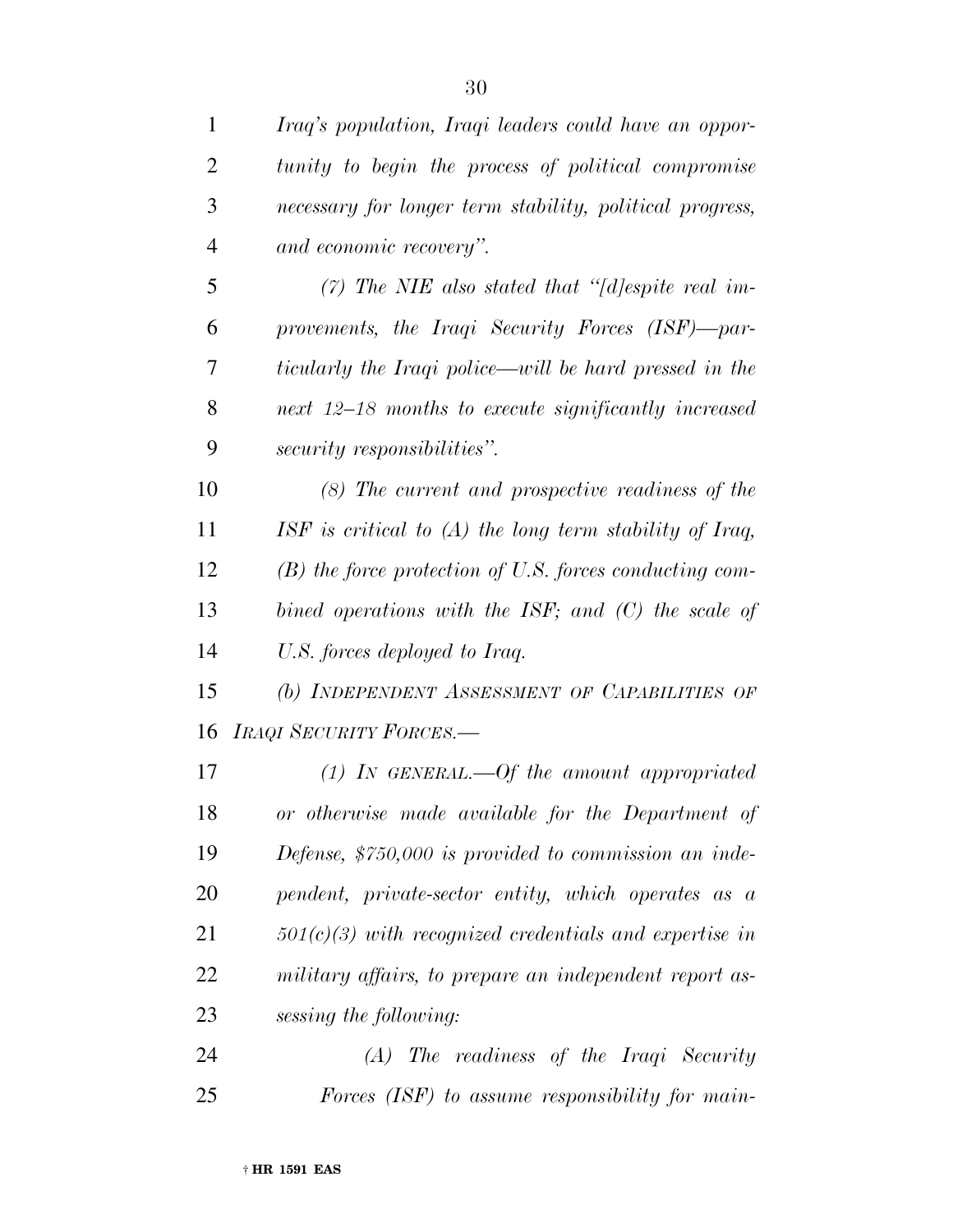| $\mathbf{1}$   | taining the territorial integrity of Iraq, denying              |
|----------------|-----------------------------------------------------------------|
| $\overline{2}$ | international terrorists a safe haven, and bring-               |
| 3              | ing greater security to Iraq's 18 provinces in the              |
| $\overline{4}$ | next 12–18 months, and bringing an end to sec-                  |
| 5              | tarian violence to achieve national reconcili-                  |
| 6              | ation.                                                          |
| 7              | $(B)$ The training; equipping; command,                         |
| 8              | control and intelligence capabilities; and logis-               |
| 9              | tics capacity of the ISF.                                       |
| 10             | $(C)$ The likelihood that, given the ISF's                      |
| 11             | record of preparedness to date, following years of              |
| 12             | training and equipping by US forces, the contin-                |
| 13             | ued support of US troops will contribute to the                 |
| 14             | readiness of the ISF to fulfill the missions out-               |
| 15             | lined in subparagraph $(A)$ .                                   |
| 16             | (2) REPORT.—Not later than 120 days after pas-                  |
| 17             | sage of this Act, the designated private sector entity          |
| 18             | shall provide an unclassified report, with a classified         |
| 19             | annex, containing its findings, to the House and Sen-           |
| 20             | ate Committees on Armed Services, Appropriations,               |
| 21             | Foreign Relations, and Intelligence.                            |
| 22             | SEC. 1317. $(a)(1)$ Notwithstanding any other provi-            |
| 23             | sion of law, the Secretary of Veterans Affairs (referred to     |
| 24             | in this section as the "Secretary") may convey to the State     |
| 25             | of Texas, without consideration, all right, title, and interest |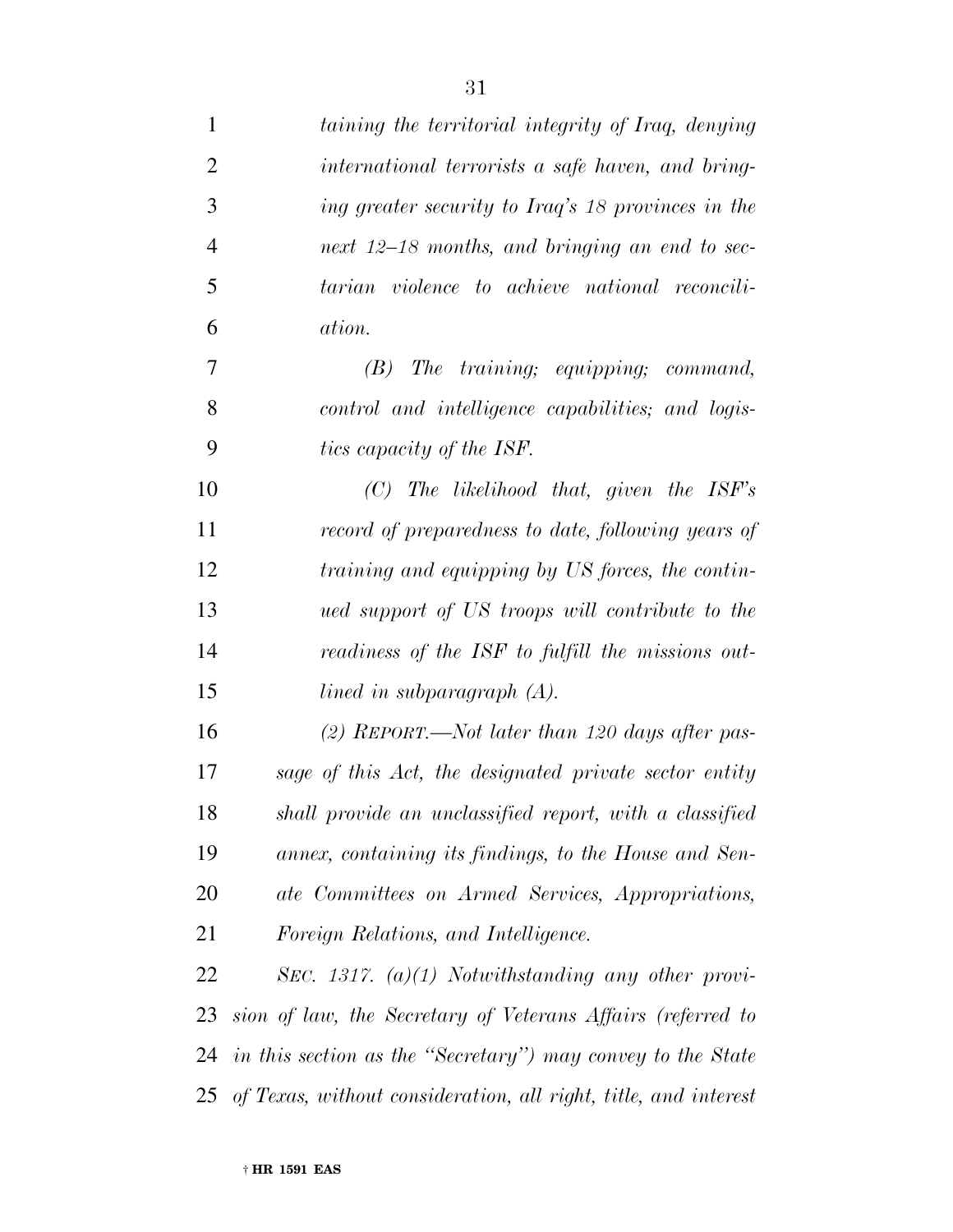*of the United States in and to the parcel of real property comprising the location of the Marlin, Texas, Department of Veterans Affairs Medical Center.*

 *(2) The property conveyed under paragraph (1) shall be used by the State of Texas for the purposes of a prison. (b) In carrying out the conveyance under subsection*

*(a), the Secretary—*

 *(1) shall not be required to comply with, and shall not be held liable under, any Federal law (in- cluding a regulation) relating to the environment or historic preservation; but*

 *(2) may, at the discretion of the Secretary, con- duct environmental cleanup on the parcel to be con- veyed, at a cost not to exceed \$500,000, using amounts made available for environmental cleanup of sites under the jurisdiction of the Secretary.*

 *SEC. 1318. REDEVELOPMENT OF INDUSTRIAL SECTOR IN IRAQ. Of the amount appropriated or otherwise made available by this chapter under the heading ''IRAQ FREE- DOM FUND'', up to \$100,000,000 may be obligated and ex- pended for purposes of the Task Force to Improve Business and Stability Operations in Iraq.*

 *SEC. 1319. ADDITIONAL AMOUNT FOR PROCUREMENT, MARINE CORPS, FOR ACCELERATION OF PROCUREMENT OF ADDITIONAL 2,500 MINE RESISTANT AMBUSH PROTECTED*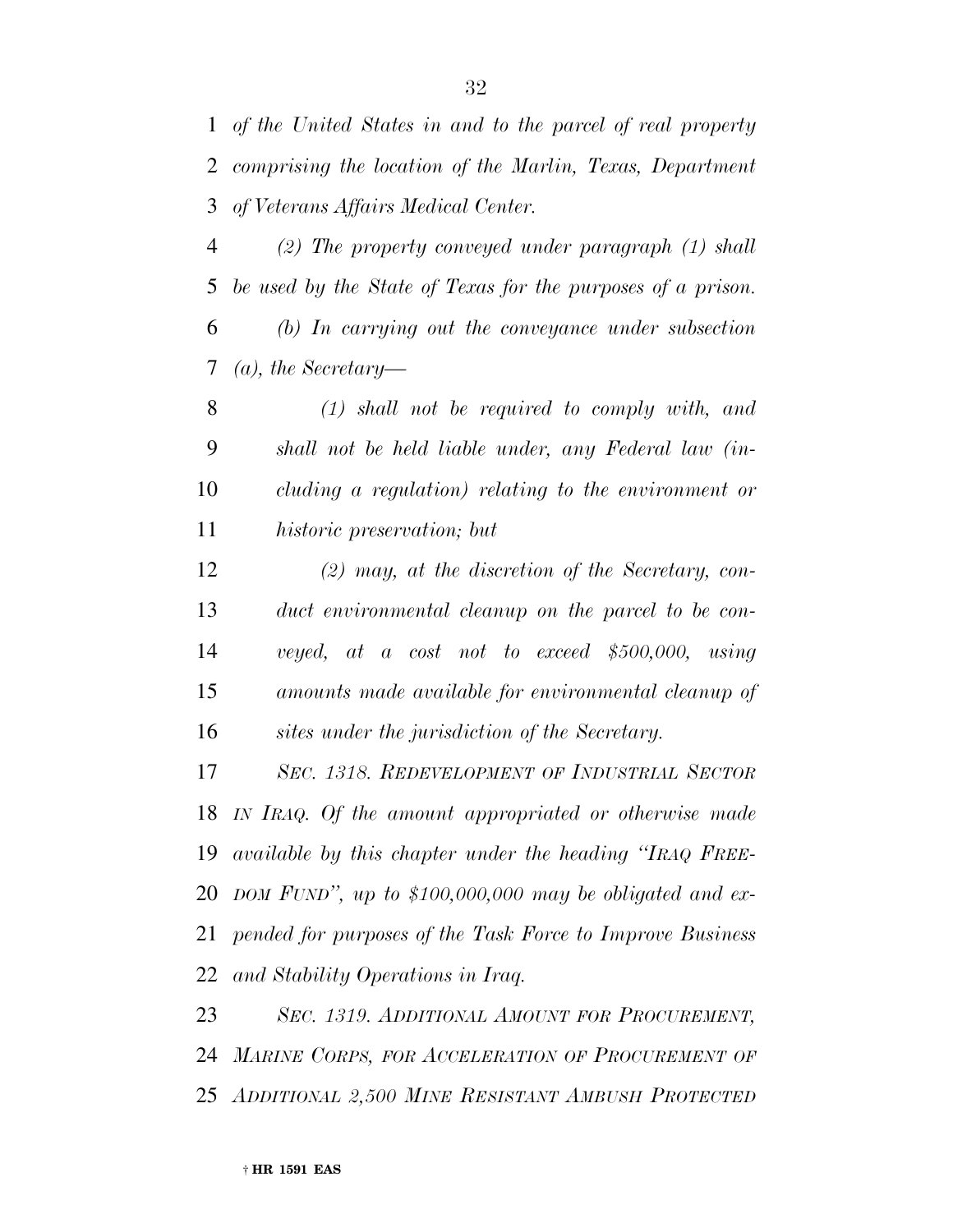| $\mathbf{1}$ | VEHICLES FOR THE ARMED FORCES.-(a) ADDITIONAL                 |
|--------------|---------------------------------------------------------------|
| 2            | AMOUNT.—The amount appropriated by this chapter under         |
| 3            | the heading "PROCUREMENT, MARINE CORPS" is hereby in-         |
| 4            | creased by $$1,500,000,000$ , with the amount of the increase |
| 5            | to be available to the Marine Corps for the procurement       |
| 6            | of an additional 2,500 Mine Resistant Ambush Protected        |
| 7            | (MRAP) vehicles for the regular and reserve components of     |
| 8            | the Armed Forces by not later than December 31, 2007.         |
| 9            | (b) SUPPLEMENT NOT SUPPLANT.—The amount avail-                |
| 10           | able under subsection $(a)$ for the procurement of vehicles   |
| 11           | described in that subsection is in addition to any other      |
| 12           | amounts available under this chapter for that purpose.        |
| 13           | <b>CHAPTER 4</b>                                              |
| 14           | DEPARTMENT OF ENERGY                                          |
| 15           | ATOMIC ENERGY DEFENSE ACTIVITIES                              |
| 16           | NATIONAL NUCLEAR SECURITY ADMINISTRATION                      |
| 17           | DEFENSE NUCLEAR NONPROLIFERATION                              |
| 18           | For an additional amount for "Defense Nuclear Non-            |
| 19           | proliferation", \$63,000,000.                                 |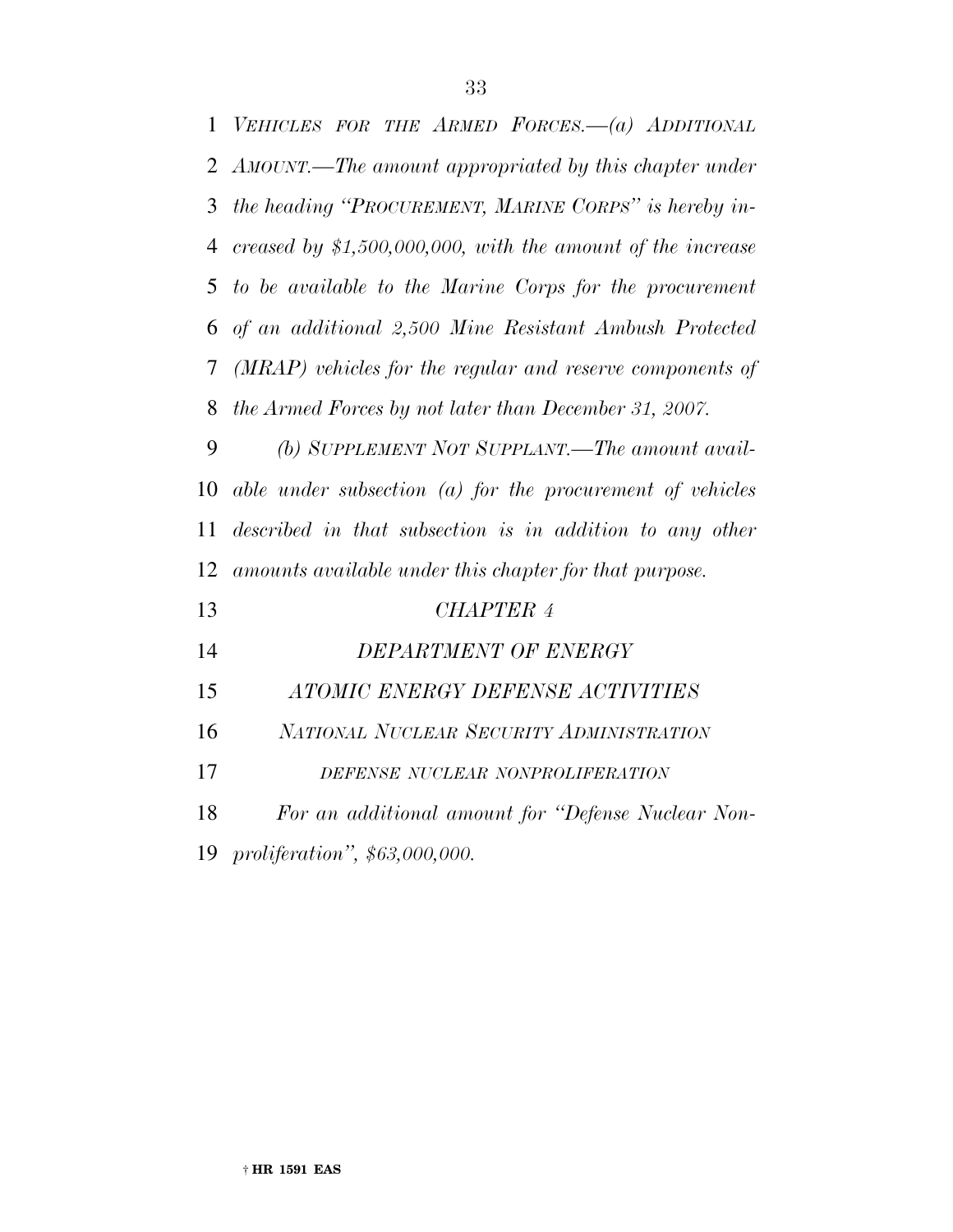| 1              | <b>CHAPTER 5</b>                                              |
|----------------|---------------------------------------------------------------|
|                |                                                               |
| $\overline{2}$ | DEPARTMENT OF HOMELAND SECURITY                               |
| 3              | UNITED STATES CUSTOMS AND BORDER PROTECTION                   |
| $\overline{4}$ | <b>SALARIES AND EXPENSES</b>                                  |
| 5              | For an additional amount for "Salaries and Ex-                |
| 6              | penses", \$140,000,000, to remain available until September   |
| 7              | 30, 2008.                                                     |
| 8              | AIR AND MARINE INTERDICTION, OPERATIONS,                      |
| 9              | MAINTENANCE, AND PROCUREMENT                                  |
| 10             | For an additional amount for "Air and Marine Inter-           |
| 11             | diction, Operations, Maintenance, and Procurement", for       |
| 12             | air and marine operations on the Northern Border and the      |
| 13             | Great Lakes, including the final Northern Border air wing,    |
| 14             | $$75,000,000,$ to remain available until September 30, 2008.  |
| 15             | <b>IMMIGRATION AND CUSTOMS ENFORCEMENT</b>                    |
| 16             | <b>SALARIES AND EXPENSES</b>                                  |
| 17             | For an additional amount for "Salaries and Ex-                |
|                | 18 penses", \$20,000,000, to remain available until September |
| 19             | 30, 2008.                                                     |
| 20             | TRANSPORTATION SECURITY ADMINISTRATION                        |
| 21             | <b>AVIATION SECURITY</b>                                      |
| 22             | For an additional amount for "Aviation Security",             |
| 23             | $$660,000,000;$ of which $$600,000,000$ shall be for procure- |
| 24             | ment and installation of checked baggage explosives detec-    |
| 25             | tion systems, to remain available until expended; and         |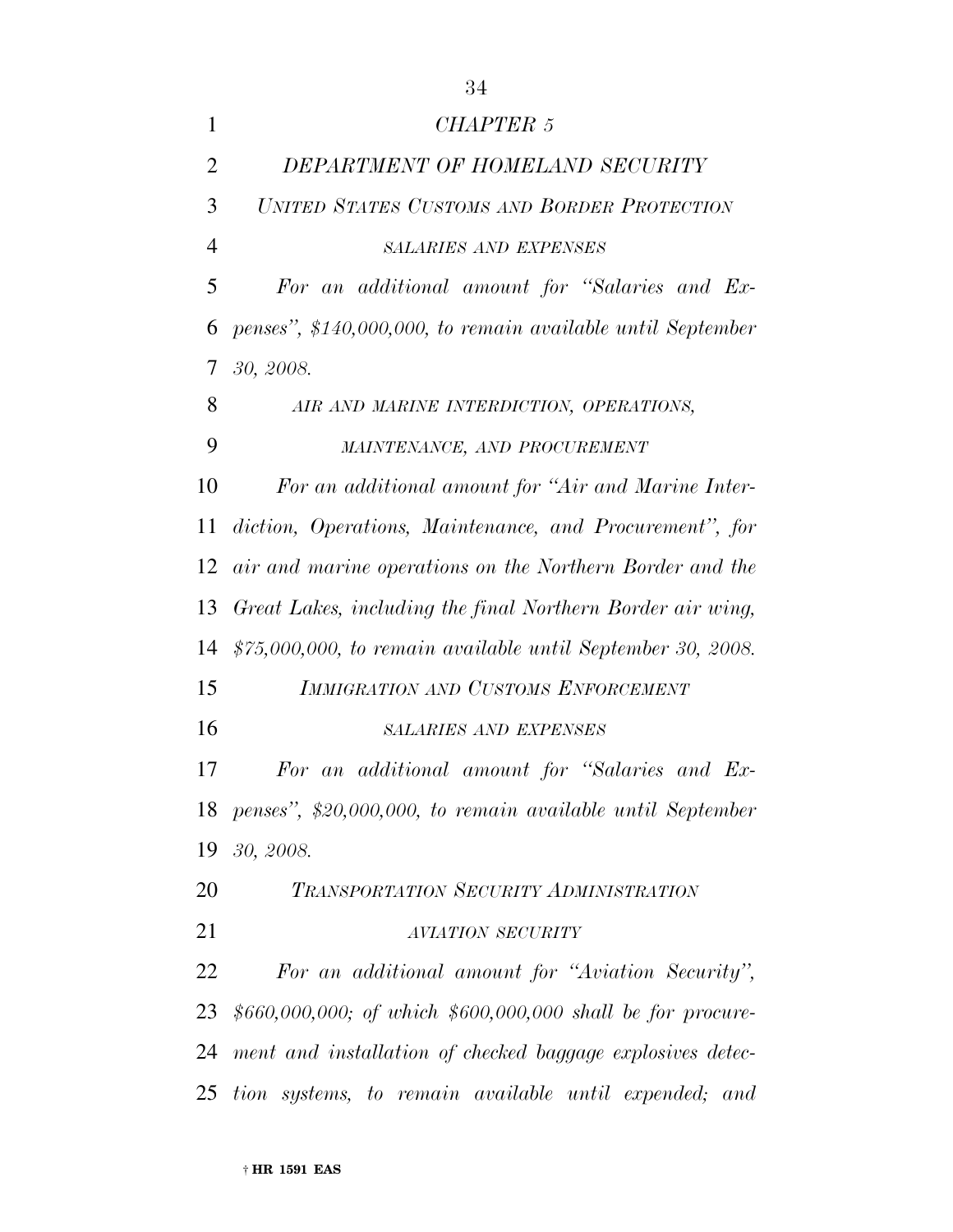| $\mathbf{1}$   | $$60,000,000$ shall be for air cargo security, to remain avail- |
|----------------|-----------------------------------------------------------------|
| $\overline{2}$ | able until September 30, 2008.                                  |
| 3              | FEDERAL AIR MARSHALS                                            |
| $\overline{4}$ | For an additional amount for "Federal Air Marshals",            |
| 5              | $$15,000,000,$ to remain available until September 30, 2008.    |
| 6              | PREPAREDNESS                                                    |
| 7              | MANAGEMENT AND ADMINISTRATION                                   |
| 8              | For an additional amount for "Office of the Chief Med-          |
| 9              | ical Officer" for nuclear preparedness and other activities,    |
| 10             | $$18,000,000,$ to remain available until September 30, 2008.    |
| 11             | INFRASTRUCTURE PROTECTION AND INFORMATION                       |
| 12             | <b>SECURITY</b>                                                 |
| 13             | For an additional amount for "Infrastructure Protec-            |
| 14             | tion and Information Security" for chemical site security       |
| 15             | activities, \$18,000,000, to remain available until September   |
| 16             | 30, 2008.                                                       |
| 17             | FEDERAL EMERGENCY MANAGEMENT AGENCY                             |
| 18             | ADMINISTRATIVE AND REGIONAL OPERATIONS                          |
| 19             | For an additional amount for "Administrative and                |
|                | 20 Regional Operations" for necessary expenses related to title |
| 21             | V of the Homeland Security Act of 2002 (6 U.S.C. 101 et         |
|                | 22 seq. (as amended by section 611 of the Post-Katrina Emer-    |
|                | 23 gency Management Reform Act of 2006 (6 U.S.C. 701 note;      |
|                | 24 Public Law 109–295))), \$20,000,000, to remain available     |
|                | 25 until September 30, 2008: Provided, That none of the funds   |
|                | 26 available under this heading may be obligated until the      |
|                | † HR 1591 EAS                                                   |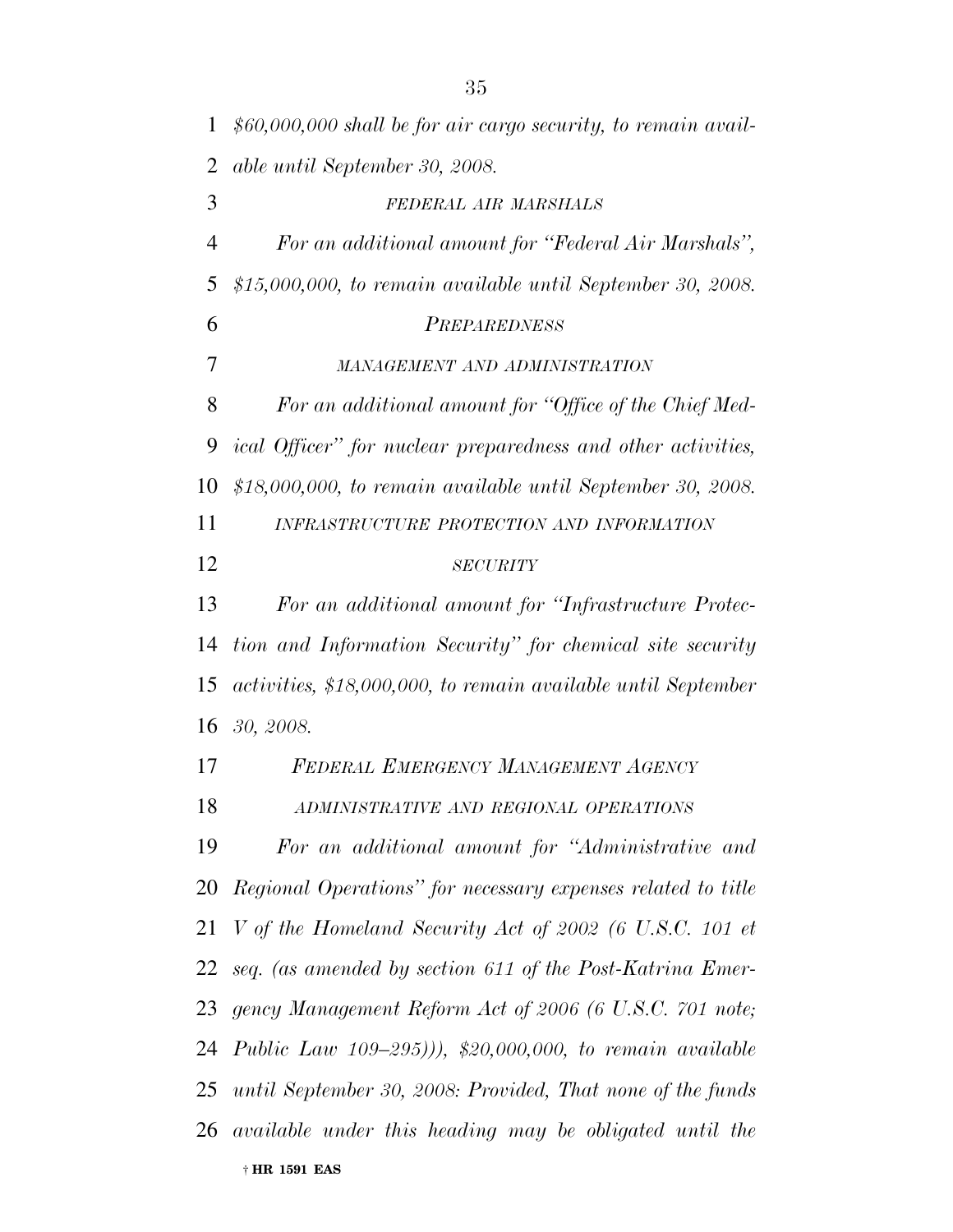*Committees on Appropriations of the Senate and the House of Representatives receive and approve a plan for expendi-ture.*

*STATE AND LOCAL PROGRAMS*

 *For an additional amount for ''State and Local Pro- grams'', \$850,000,000; of which \$190,000,000 shall be for port security pursuant to section 70107(l) of title 46 United States Code; \$625,000,000 shall be for intercity rail pas- senger transportation, freight rail, and transit security grants; and \$35,000,000 shall be for regional grants and technical assistance to high risk urban areas for cata- strophic event planning and preparedness: Provided, That none of the funds made available under this heading may be obligated for such regional grants and technical assist- ance until the Committees on Appropriations of the Senate and the House of Representatives receive and approve a plan for expenditure: Provided further, That funds for such regional grants and technical assistance shall remain avail-able until September 30, 2008.*

*EMERGENCY MANAGEMENT PERFORMANCE GRANTS*

 *For an additional amount for ''Emergency Manage- ment Performance Grants'' for necessary expenses related to the Nationwide Plan Review, \$100,000,000.*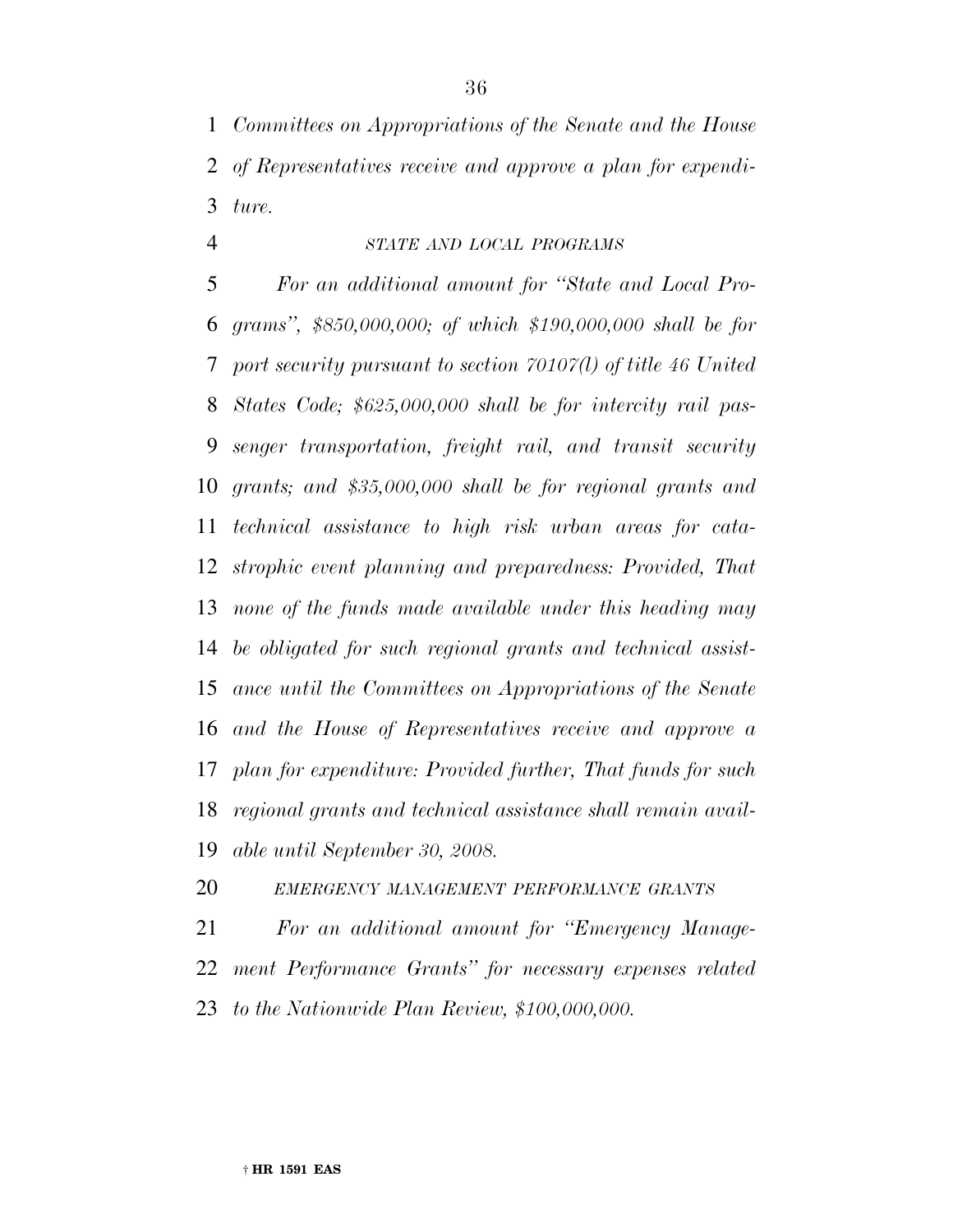*UNITED STATES CITIZENSHIP AND IMMIGRATION*

## *SERVICES*

 *For an additional amount for expenses of ''United States Citizenship and Immigration Services'' to address backlogs of security checks associated with pending applica- tions and petitions, \$30,000,000, to remain available until September 30, 2008: Provided, That none of the funds made available under this heading shall be available for obliga- tion until the Secretary of Homeland Security, in consulta- tion with the United States Attorney General, submits to the Committees on Appropriations of the Senate and the House of Representatives a plan to eliminate the backlog of security checks that establishes information sharing pro- tocols to ensure United States Citizenship and Immigration Services has the information it needs to carry out its mis-sion.*

*SCIENCE AND TECHNOLOGY*

*RESEARCH, DEVELOPMENT, ACQUISITION, AND OPERATIONS*

 *For an additional amount for ''Research, Develop- ment, Acquisition, and Operations'' for air cargo research, \$15,000,000, to remain available until expended.*

- *DOMESTIC NUCLEAR DETECTION OFFICE*
- *RESEARCH, DEVELOPMENT, AND OPERATIONS*

 *For an additional amount for ''Research, Develop-ment, and Operations'' for non-container, rail, aviation*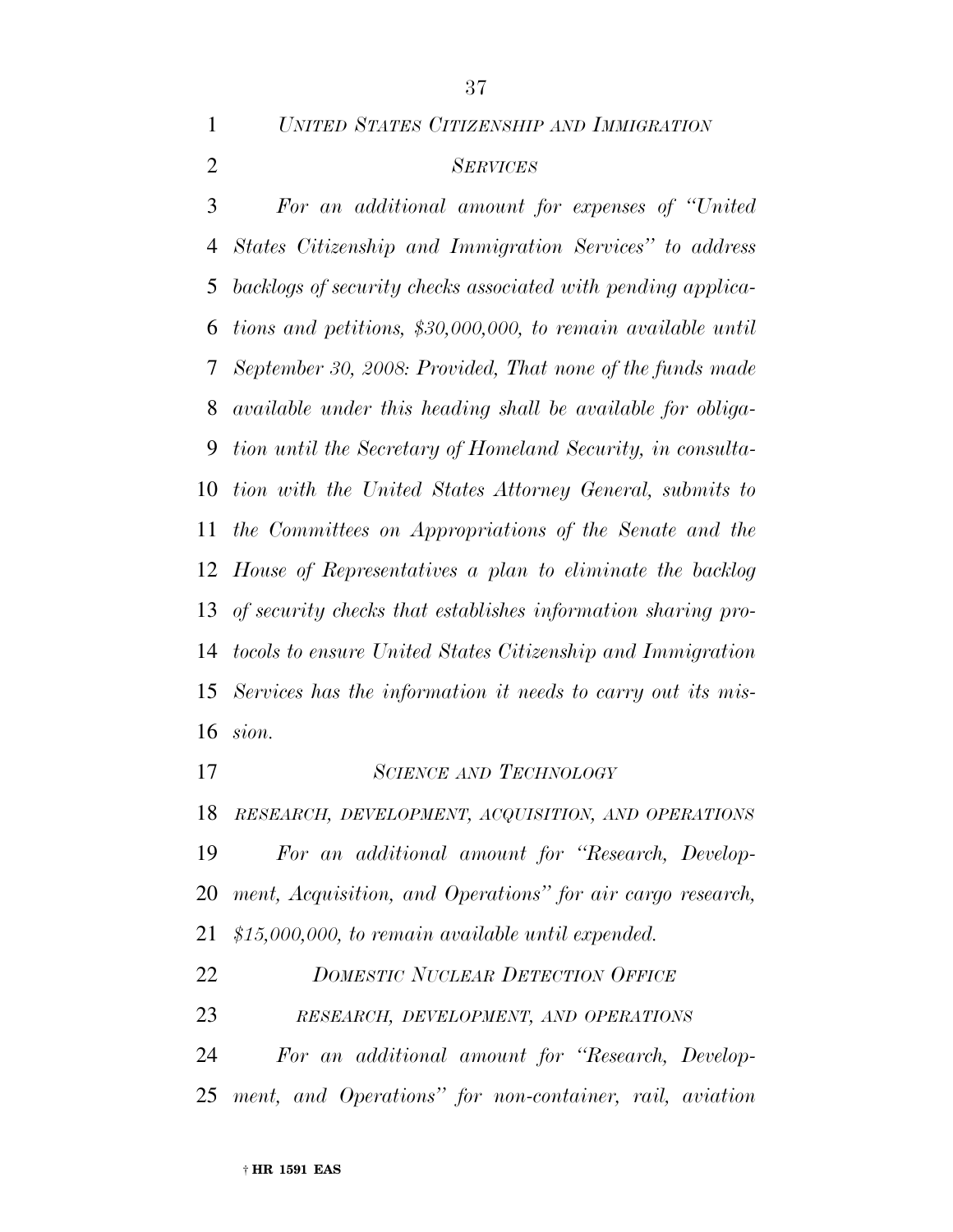*and intermodal radiation detection activities, \$39,000,000, to remain available until expended.*

#### *GENERAL PROVISIONS—THIS CHAPTER*

 *SEC. 1501. None of the funds provided in this Act, or Public Law 109–295, shall be available to carry out section 872 of Public Law 107–296.*

 *SEC. 1502. Section 550 of the Department of Home- land Security Appropriations Act, 2007 (6 U.S.C. 121 note) is amended by adding at the end the following:*

 *''(h) This section shall not preclude or deny any right of any State or political subdivision thereof to adopt or en- force any regulation, requirement, or standard of perform- ance with respect to chemical facility security that is more stringent than a regulation, requirement, or standard of performance issued under this section, or otherwise impair any right or jurisdiction of any State with respect to chem- ical facilities within that State, unless there is an actual conflict between this section and the law of that State.''. SEC. 1503. LINKING OF AWARD FEES UNDER DE- PARTMENT OF HOMELAND SECURITY CONTRACTS TO SUC- CESSFUL ACQUISITION OUTCOMES. The Secretary of Home- land Security shall require that all contracts of the Depart- ment of Homeland Security that provide award fees link such fees to successful acquisition outcomes (which outcomes*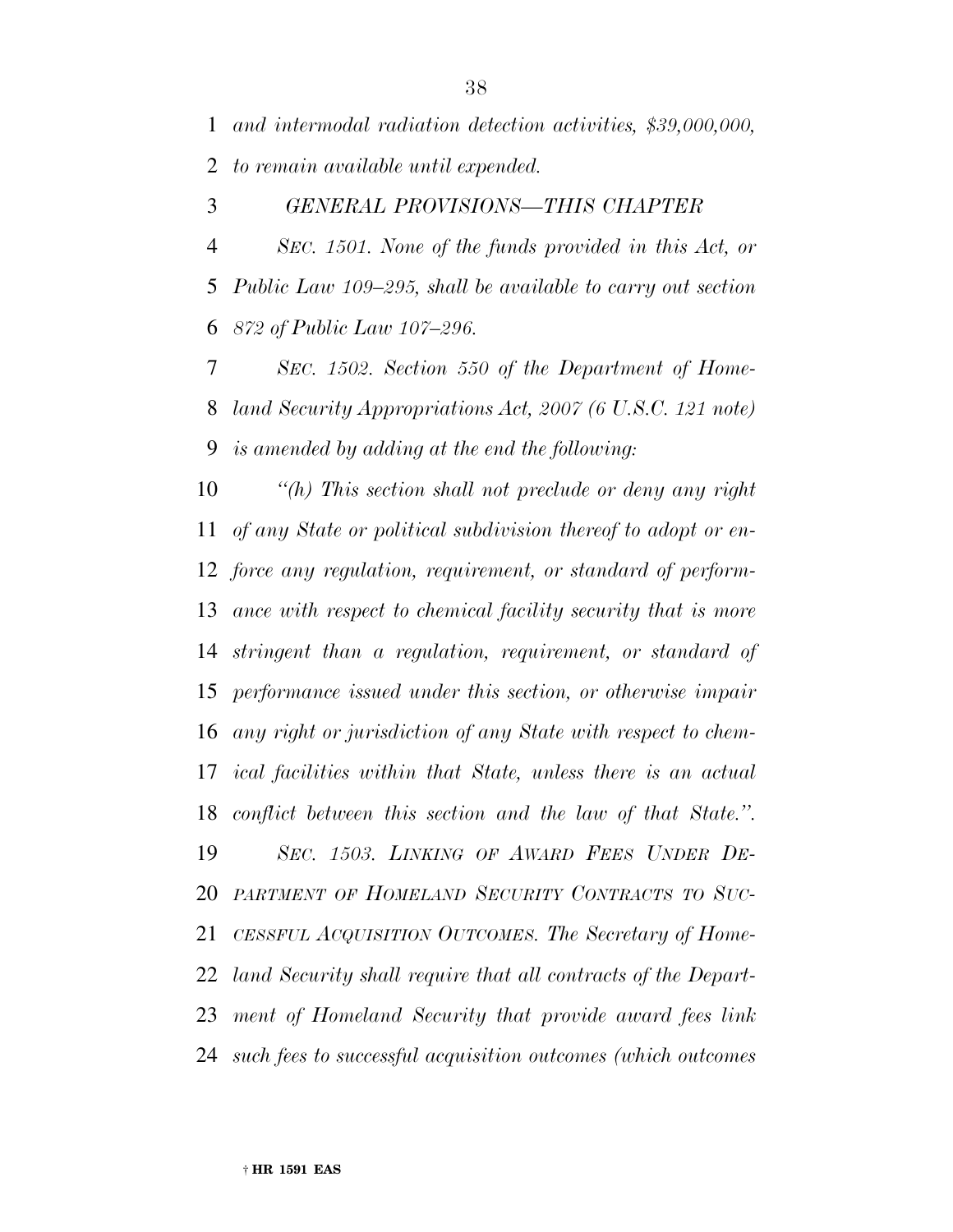*shall be specified in terms of cost, schedule, and perform-ance).*

 *SEC. 1504. DOMESTIC PREPAREDNESS EQUIPMENT TECHNICAL ASSISTANCE PROGRAM. (a) ADDITIONAL AMOUNT FOR STATE AND LOCAL PROGRAMS.—The amount appropriated or otherwise made available by this chapter under the heading ''STATE AND LOCAL PROGRAMS'' is hereby increased by \$5,000,000.*

 *(b) AVAILABILITY FOR DOMESTIC PREPAREDNESS EQUIPMENT TECHNICAL ASSISTANCE PROGRAM.—Of the amount appropriated or otherwise made available by this chapter under the heading ''STATE AND LOCAL PROGRAMS'', as increased by subsection (a), \$5,000,000 shall be available for the Domestic Preparedness Equipment Technical Assist-ance Program (DPETAP).*

 *(c) OFFSET.—The amount appropriated or otherwise made available by this chapter under the heading ''UNITED STATES CITIZENSHIP AND IMMIGRATION SERVICES'' is hereby reduced by \$5,000,000.*

- *CHAPTER 6*
- *MILITARY CONSTRUCTION*
- *MILITARY CONSTRUCTION, ARMY*

 *For an additional amount for ''Military Construction, Army'', \$1,261,390,000, to remain available until Sep-tember 30, 2008: Provided, That such funds may be obli-*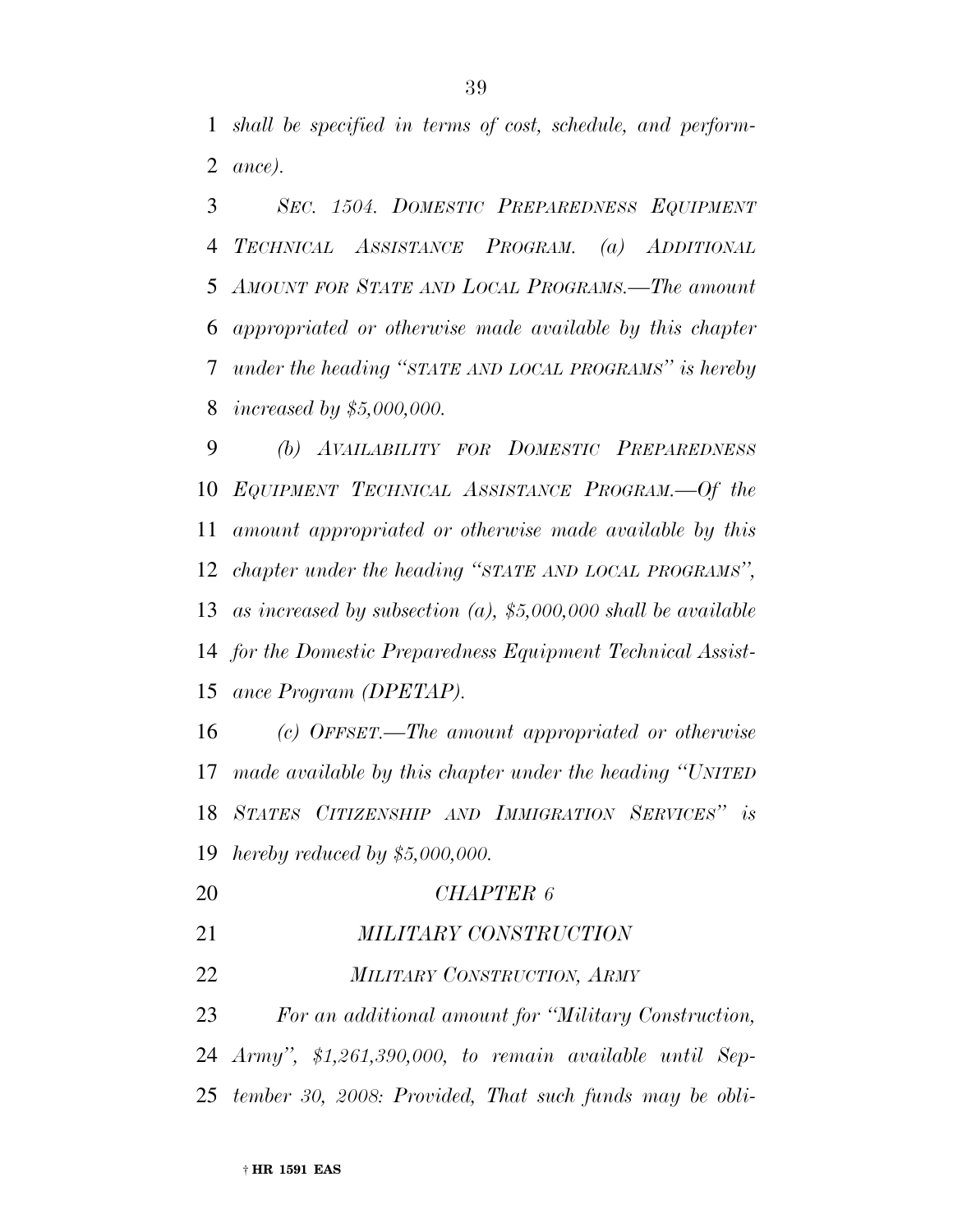*gated and expended to carry out planning and design and military construction projects not otherwise authorized by law: Provided further, That of the funds provided under this heading, \$280,300,000 shall not be obligated or expended until the Secretary of Defense certifies that none of the funds are to be used for the purpose of providing facilities for the permanent basing of U.S. military personnel in Iraq.*

*MILITARY CONSTRUCTION, NAVY AND MARINE CORPS*

 *For an additional amount for ''Military Construction, Navy and Marine Corps'', \$347,890,000, to remain avail- able until September 30, 2008: Provided, That such funds may be obligated and expended to carry out planning and design and military construction projects not otherwise au-thorized by law.*

*MILITARY CONSTRUCTION, AIR FORCE*

 *For an additional amount for ''Military Construction, Air Force'', \$34,700,000, to remain available until Sep- tember 30, 2008: Provided, That such funds may be obli- gated and expended to carry out planning and design and military construction projects not otherwise authorized by law.*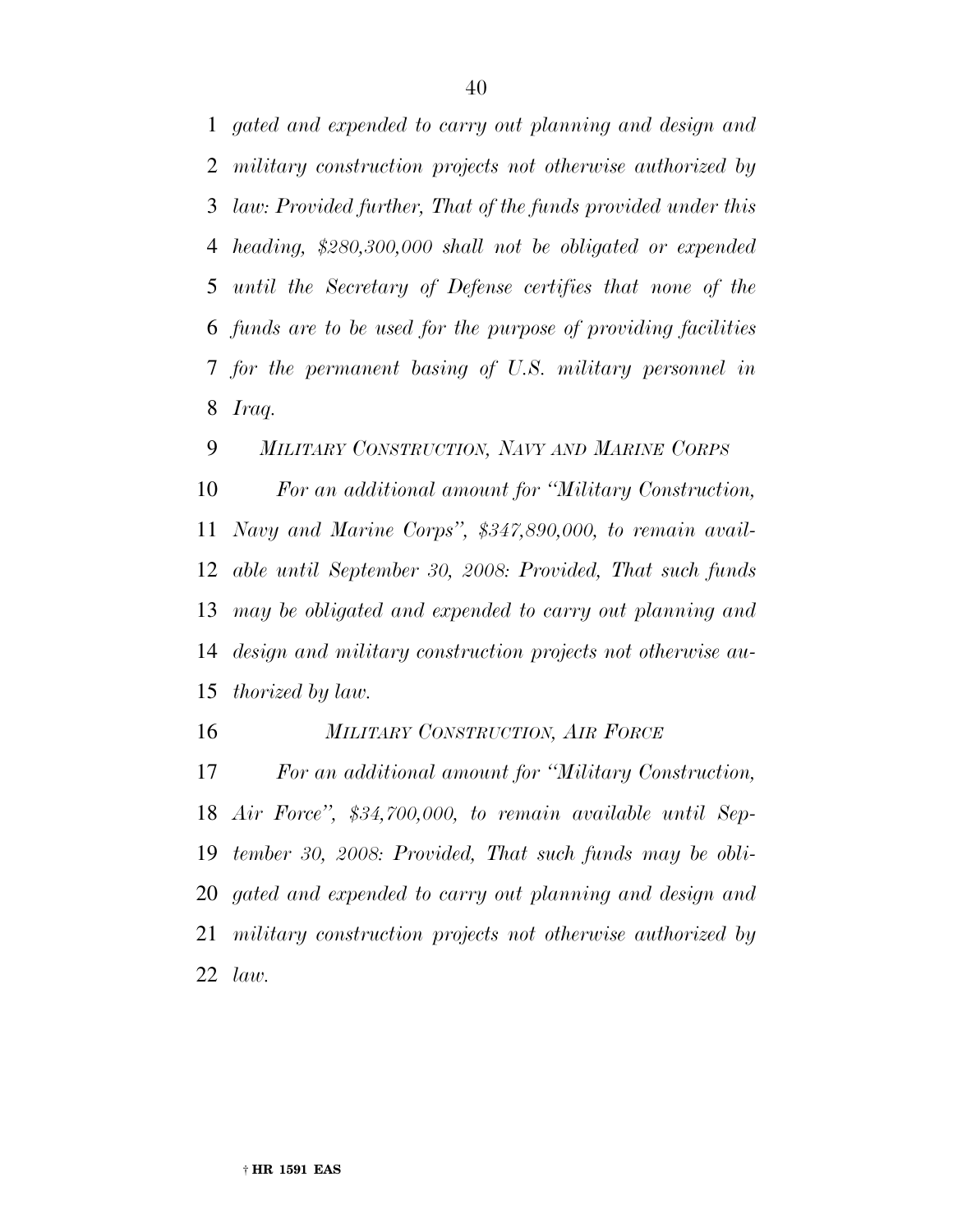| $\mathbf{1}$   | <b>CHAPTER 7</b>                                             |
|----------------|--------------------------------------------------------------|
| $\overline{2}$ | DEPARTMENT OF STATE AND RELATED AGENCY                       |
| 3              | DEPARTMENT OF STATE                                          |
| 4              | <b>ADMINISTRATION OF FOREIGN AFFAIRS</b>                     |
| 5              | DIPLOMATIC AND CONSULAR PROGRAMS                             |
| 6              | For an additional amount for "Diplomatic and Con-            |
| 7              | sular Programs", \$815,796,000, to remain available until    |
| 8              | September 30, 2008, of which \$70,000,000 for World Wide     |
| 9              | Security Upgrades is available until expended: Provided,     |
| 10             | That of the funds appropriated under this heading, not       |
| 11             | more than $$20,000,000$ shall be made available for public   |
| 12             | diplomacy programs: Provided further, That prior to the      |
| 13             | obligation of funds pursuant to the previous proviso, the    |
| 14             | Secretary of State shall submit a report to the Committees   |
| 15             | on Appropriations describing a comprehensive public diplo-   |
| 16             | macy strategy, with goals and expected results, for fiscal   |
| 17             | years 2007 and 2008: Provided further, That within 15        |
|                | 18 days of enactment of this Act, the Office of Management   |
| 19             | and Budget shall apportion \$15,000,000 from amounts ap-     |
| 20             | propriated or otherwise made available by chapter 8 of title |
| 21             | II of division B of Public Law $109-148$ under the heading   |
|                | 22 "Emergencies in the Diplomatic and Consular Service" for  |
| 23             | emergency evacuations: Provided further, That of the         |
| 24             | amount made available under this heading for Iraq, not       |
|                | 25 to exceed \$20,000,000 may be transferred to, and merged  |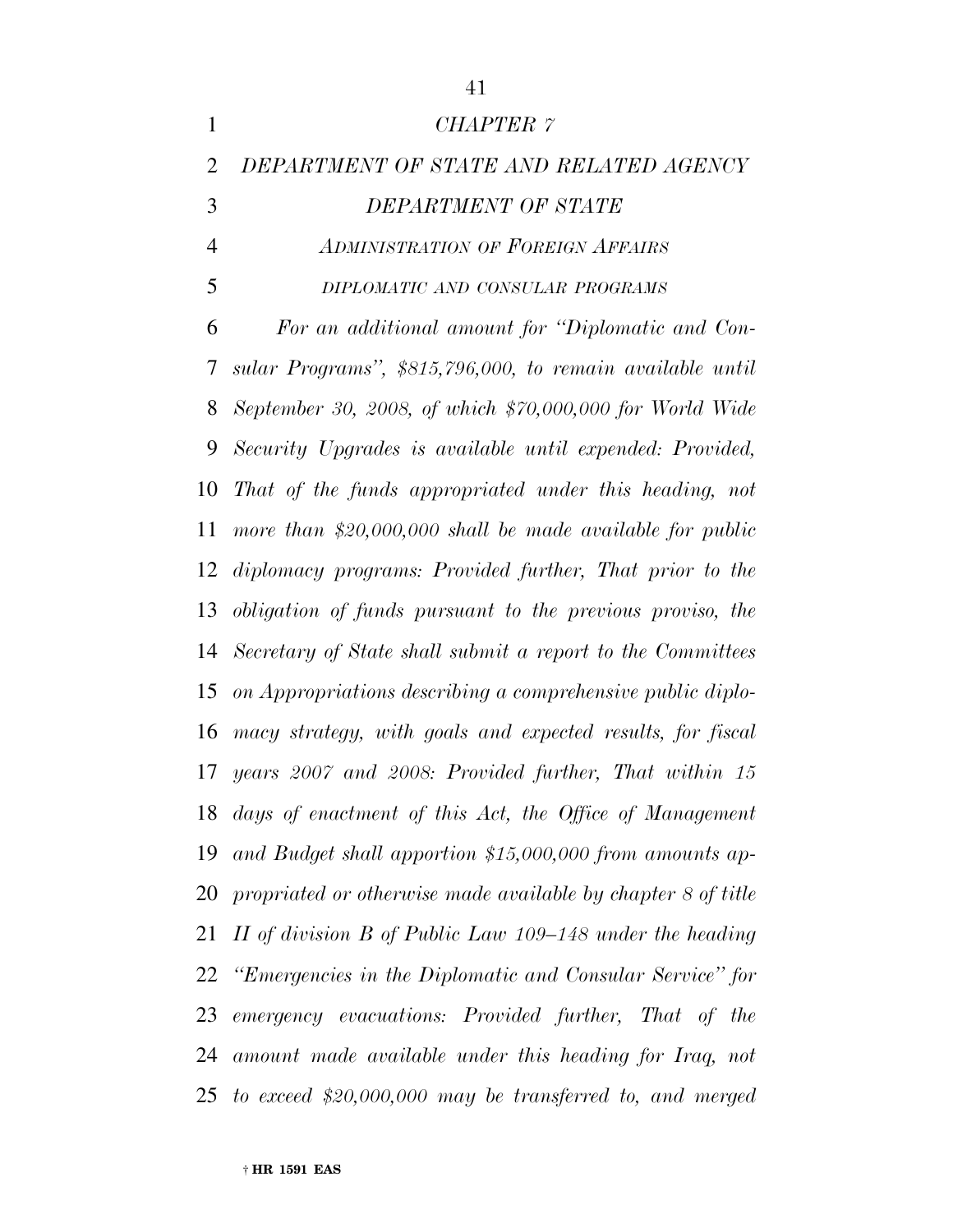*with, funds in the ''Emergencies in the Diplomatic and Consular Service'' appropriations account, to be available only for emergency evacuations and terrorism rewards.*

#### *OFFICE OF INSPECTOR GENERAL*

 *For an additional amount for ''Office of Inspector General'', \$36,500,000, to remain available until December 31, 2008: Provided, That of the funds appropriated under this heading, not less than \$1,500,000 shall be made avail- able for activities related to oversight of assistance furnished for Iraq and Afghanistan with funds appropriated in this Act and in prior appropriations Acts: Provided further, That \$35,000,000 of these funds shall be transferred to the Special Inspector General for Iraq Reconstruction for recon-struction oversight.*

*EDUCATIONAL AND CULTURAL EXCHANGE PROGRAMS*

 *For an additional amount for ''Educational and Cul- tural Exchange Programs'', \$25,000,000, to remain avail-able until expended.*

*INTERNATIONAL ORGANIZATIONS*

*CONTRIBUTIONS TO INTERNATIONAL ORGANIZATIONS*

 *For an additional amount for ''Contributions to Inter- national Organizations'', \$59,000,000, to remain available until September 30, 2008.*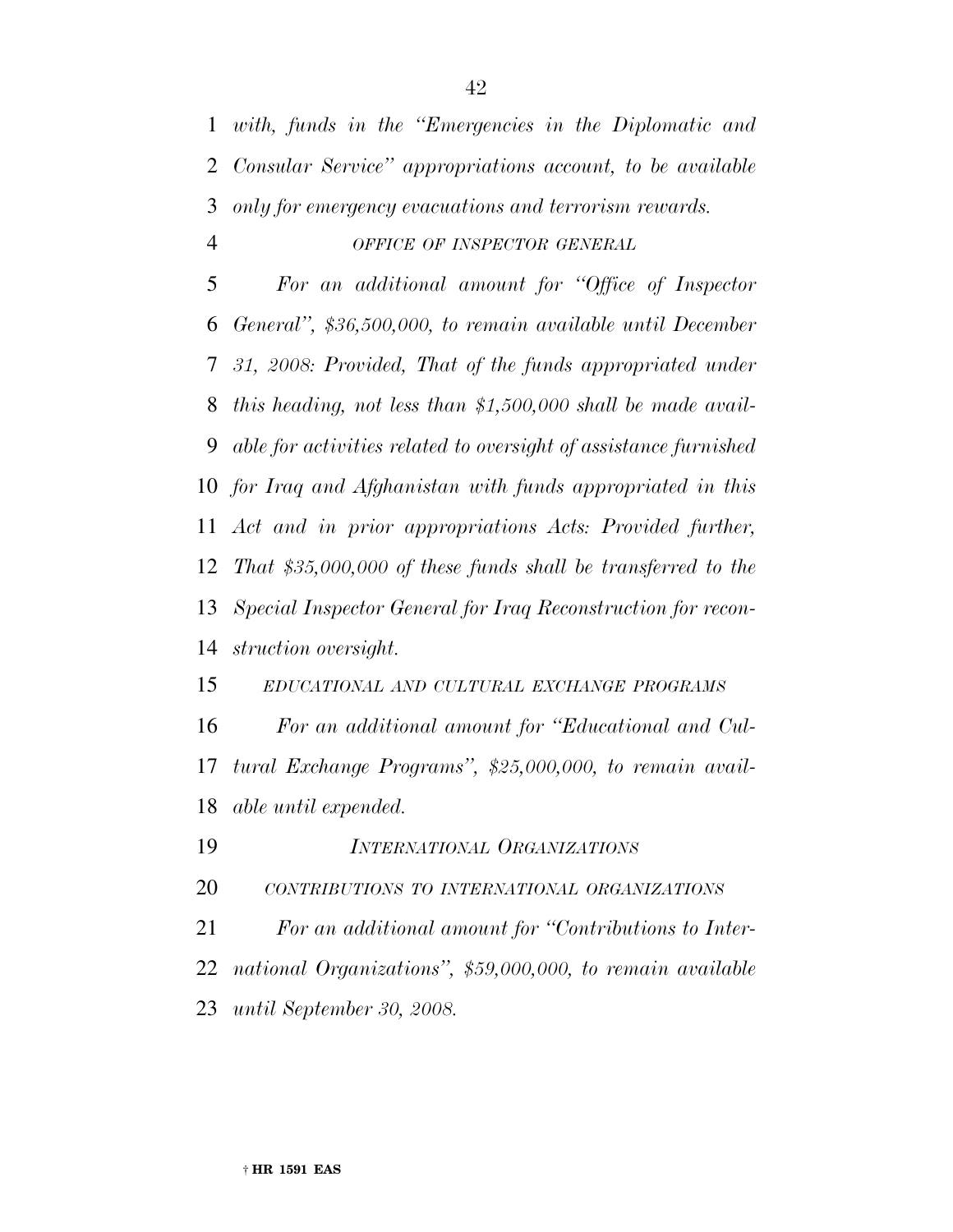| 1              | CONTRIBUTIONS FOR INTERNATIONAL PEACEKEEPING                  |
|----------------|---------------------------------------------------------------|
| $\overline{2}$ | <b>ACTIVITIES</b>                                             |
| 3              | For an additional amount for "Contributions for               |
| $\overline{4}$ | International Peacekeeping Activities", \$200,000,000, to re- |
| 5              | main available until September 30, 2008.                      |
| 6              | <b>RELATED AGENCY</b>                                         |
| 7              | <b>BROADCASTING BOARD OF GOVERNORS</b>                        |
| 8              | INTERNATIONAL BROADCASTING OPERATIONS                         |
| 9              | For an additional amount for "International Broad-            |
| 10             | casting Operations" for activities related to broadcasting to |
| 11             | the Middle East, \$10,000,000, to remain available until      |
| 12             | September 30, 2008.                                           |
| 13             | FOREIGN OPERATIONS                                            |
| 14             | BILATERAL ECONOMIC ASSISTANCE                                 |
| 15             | FUNDS APPROPRIATED TO THE PRESIDENT                           |
| 16             | UNITED STATES AGENCY FOR INTERNATIONAL                        |
| 17             | <i>DEVELOPMENT</i>                                            |
| 18             | CHILD SURVIVAL AND HEALTH PROGRAMS FUND                       |
| 19             | For an additional amount for "Child Survival and              |
| 20             | Health Programs Fund", \$161,000,000, to remain available     |
| 21             | until September 30, 2008: Provided, That notwithstanding      |
| 22             | any other provision of law, funds made available under the    |
| 23             | heading "Millennium Challenge Corporation" and "Global        |
|                | 24 HIV/AIDS Initiative" in prior Acts making appropria-       |
| 25             | tions for foreign operations, export financing and related    |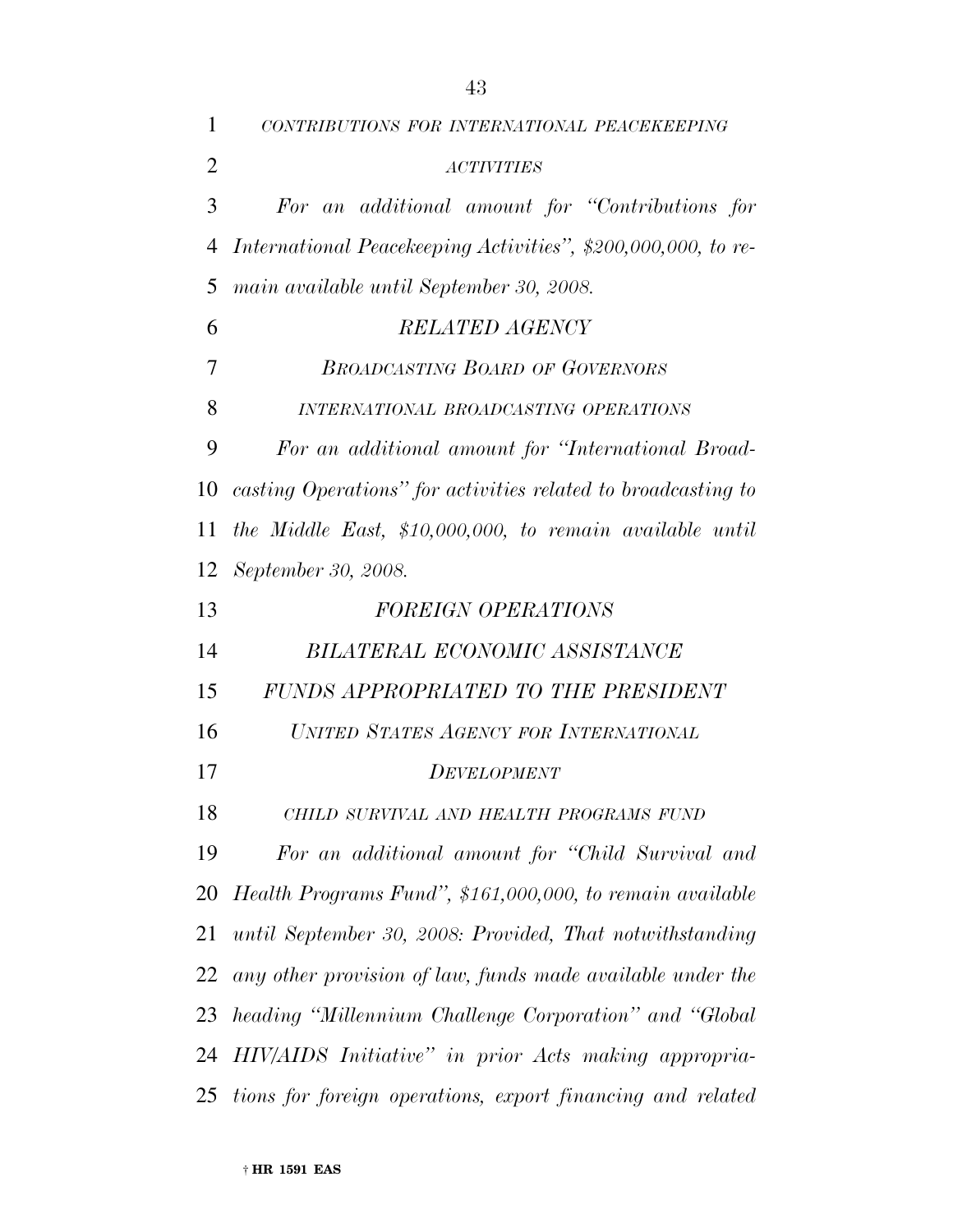*INTERNATIONAL DISASTER AND FAMINE ASSISTANCE*

 *For an additional amount for ''International Disaster and Famine Assistance'', \$187,000,000, to remain available until expended: Provided, That of the funds appropriated under this heading, not less than \$65,000,000 shall be made available for assistance for internally displaced persons in Iraq, not less than \$18,000,000 shall be made available for emergency shelter, fuel and other assistance for internally displaced persons in Afghanistan, not less than \$10,000,000 shall be made available for assistance for northern Uganda, not less than \$10,000,000 shall be made available for assist- ance for eastern Democratic Republic of the Congo, and not less than \$10,000,000 shall be made available for assistance for Chad.*

#### *OPERATING EXPENSES OF THE UNITED STATES AGENCY*

*FOR INTERNATIONAL DEVELOPMENT*

*For an additional amount for ''Operating Expenses of*

*the United States Agency for International Development'',*

*\$5,700,000, to remain available until September 30, 2008.*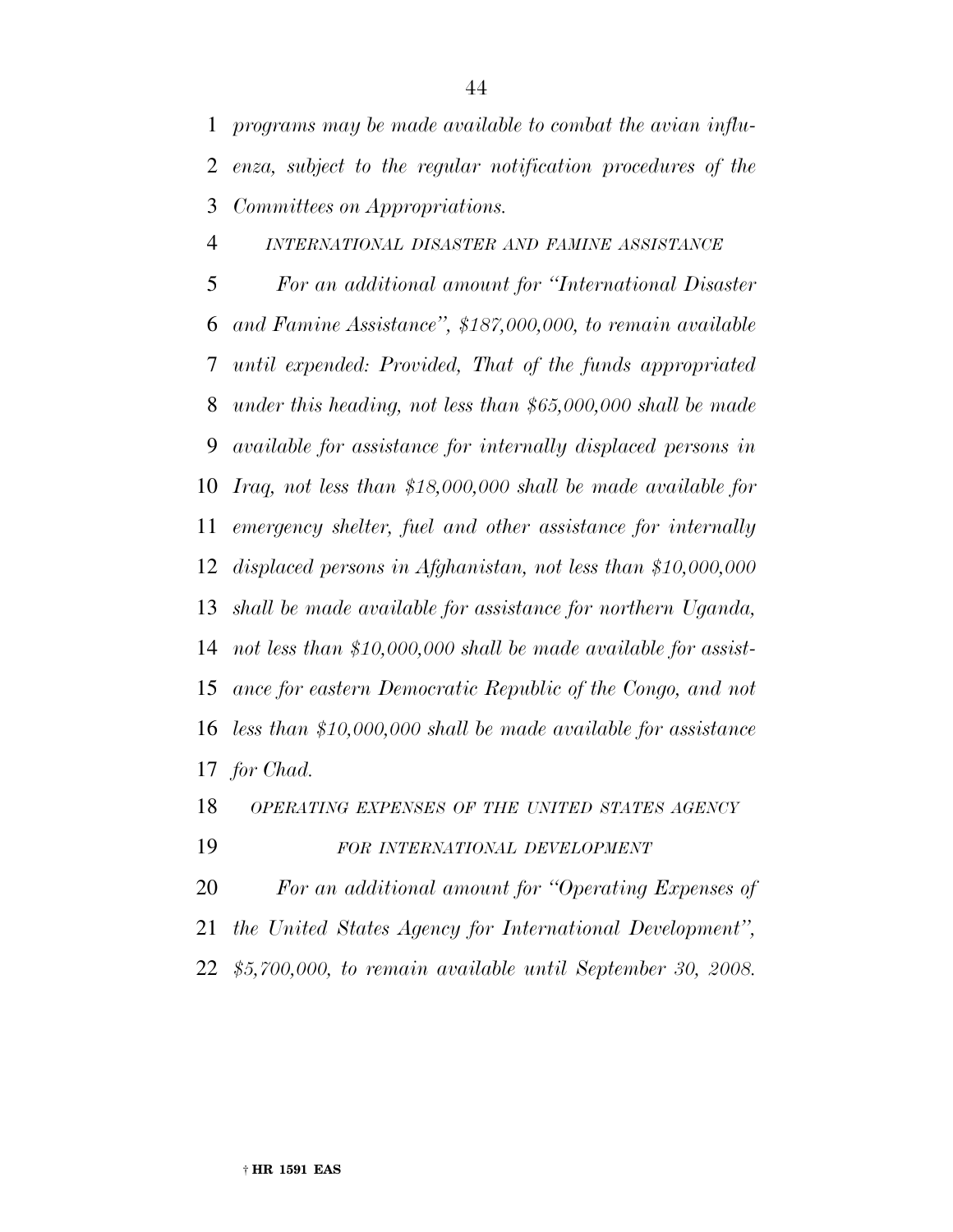*For an additional amount for ''Operating Expenses of the United States Agency for International Development Office of Inspector General'', \$4,000,000, to remain avail- able until September 30, 2008: Provided, That of the funds appropriated under this heading, not less than \$3,000,000 shall be made available for activities related to oversight of assistance furnished for Iraq with funds appropriated in this Act and in prior appropriations Acts, and not less than \$1,000,000 shall be made available for activities related to oversight of assistance furnished for Afghanistan with funds appropriated in this Act and in prior appropriations Acts.*

- *OTHER BILATERAL ECONOMIC ASSISTANCE*
- 

#### *ECONOMIC SUPPORT FUND*

 *For an additional amount for ''Economic Support Fund'', \$2,602,200,000, to remain available until Sep- tember 30, 2008: Provided, That of the funds appropriated under this heading that are available for assistance for Iraq, not less than \$100,000,000 shall be made available to the United States Agency for International Development for continued support for its Community Action Program in Iraq, of which not less than \$5,000,000 shall be made available for the fund established by section 2108 of Public*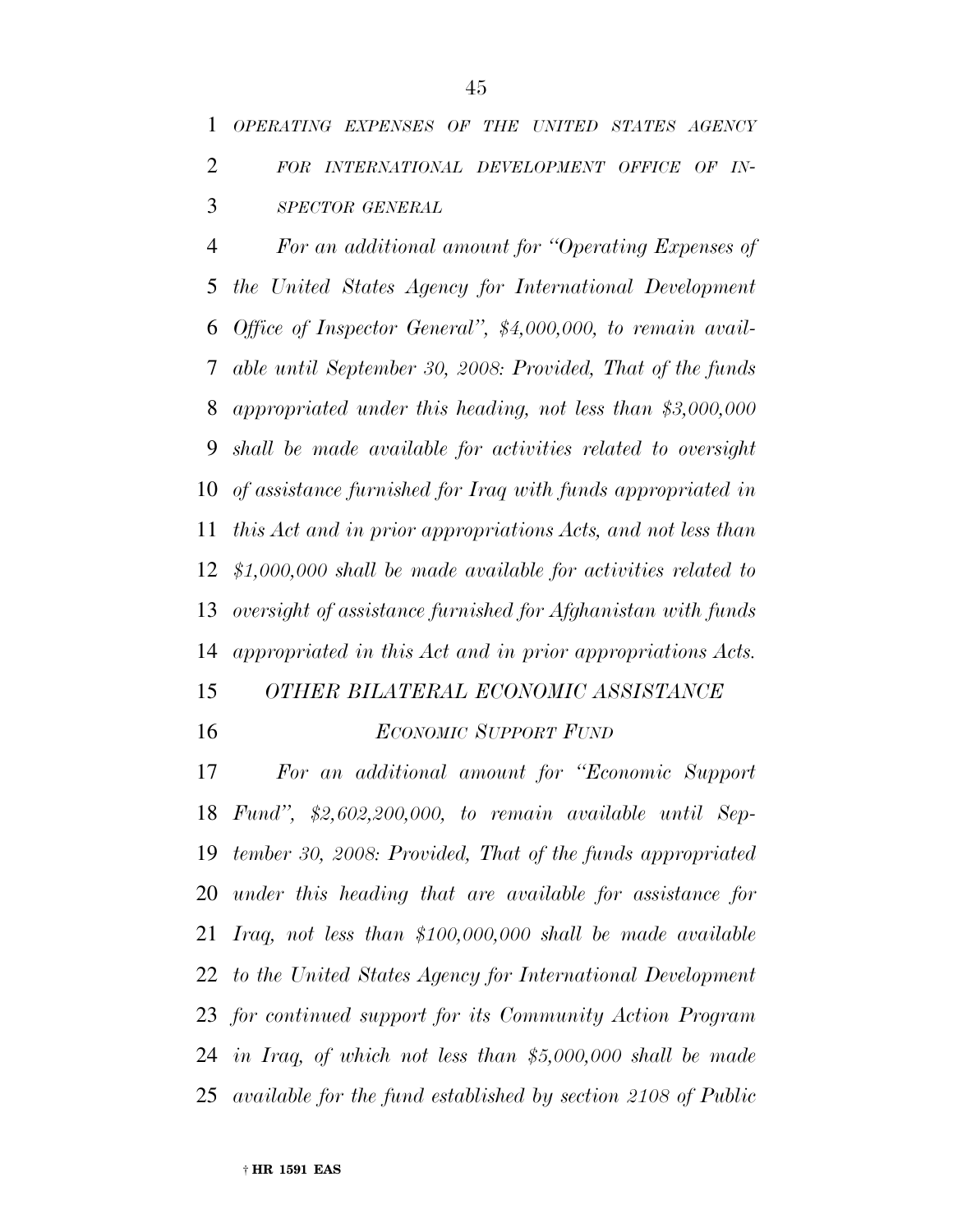*Law 109–13: Provided further, That of the funds appro- priated under this heading that are available for assistance for Afghanistan, not less than \$10,000,000 shall be made available to the United States Agency for International De- velopment for continued support for its Afghan Civilian As- sistance Program: Provided further, That of the funds ap- propriated under this heading, not less than \$6,000,000 shall be made available for assistance for elections, re- integration of ex-combatants, and other assistance to sup- port the peace process in Nepal: Provided further, That of the funds appropriated under this heading, not less than \$3,200,000 shall be made available, notwithstanding any other provision of law, for assistance for Vietnam for envi- ronmental remediation of dioxin storage sites and to sup- port health programs in communities near those sites: Pro- vided further, That funds made available pursuant to the previous proviso should be matched, to the maximum extent possible, with contributions from other governments, multi- lateral organizations, and private sources: Provided further, That of the funds made available under this heading, not less than \$6,000,000 shall be made available for typhoon reconstruction assistance for the Philippines: Provided fur- ther, That of the funds made available under this heading, not less than \$110,000,000 shall be made available for as-sistance for Pakistan, of which not less than \$5,000,000*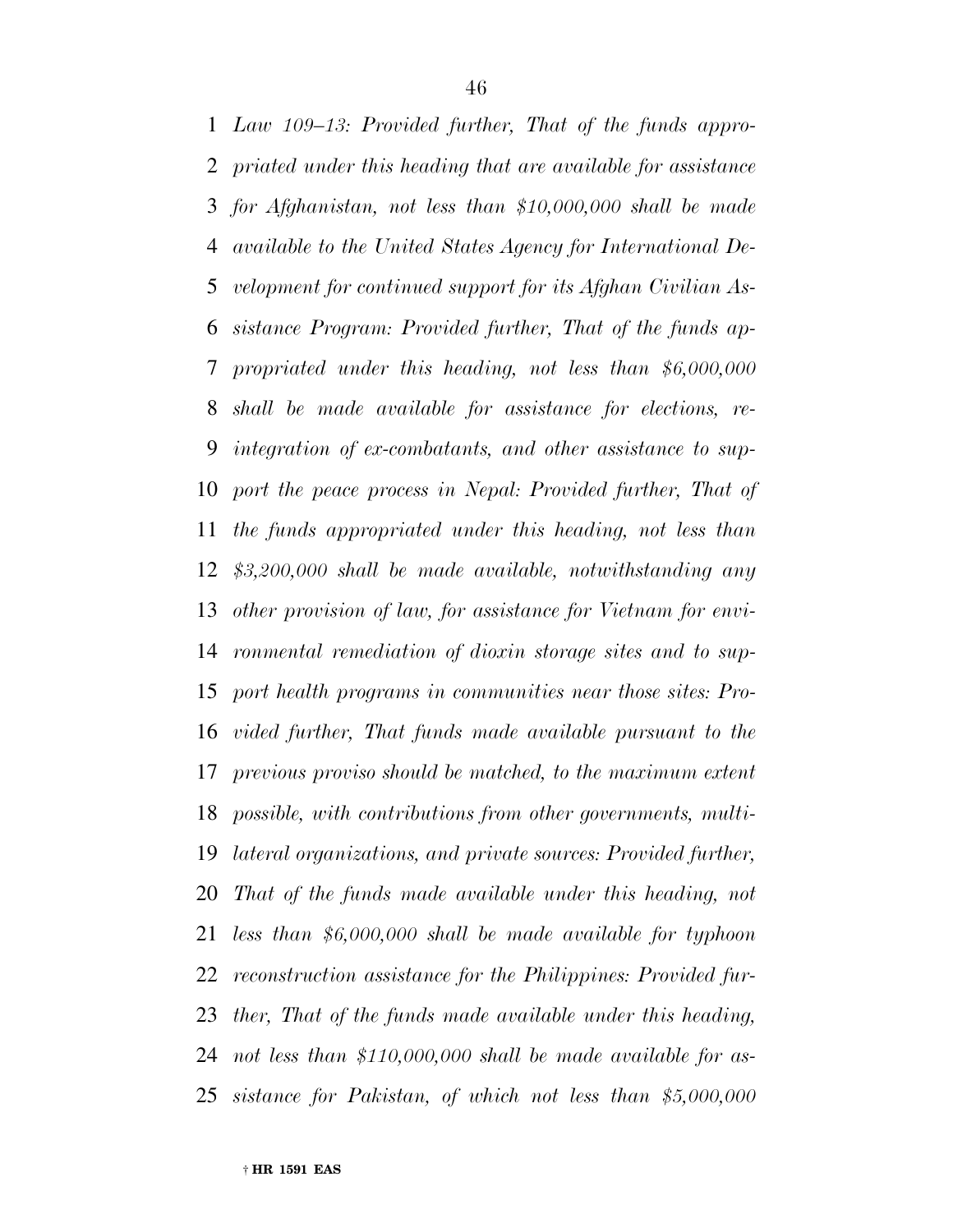*shall be made available for political party development and election monitoring activities: Provided further, That of the funds appropriated under this heading, not less than \$2,000,000 shall be made available to support the peace process in northern Uganda: Provided further, That of the funds made available under the heading ''Economic Sup- port Fund'' in Public Law 109–234 for Iraq to promote democracy, rule of law and reconciliation, \$2,000,000 should be made available for the United States Institute of Peace for programs and activities in Afghanistan to remain available until September 30, 2008.*

- *DEPARTMENT OF STATE*
- *ASSISTANCE FOR EASTERN EUROPE AND THE BALTIC*
- 

## *STATES*

 *For an additional amount for ''Assistance for Eastern Europe and the Baltic States'', \$214,000,000, to remain available until September 30, 2008, for assistance for Kosovo.*

*DEMOCRACY FUND*

 *For an additional amount for ''Democracy Fund'', \$465,000,000, to remain available until September 30, 2008: Provided, That of the funds appropriated under this heading, not less than \$385,000,000 shall be made available for the Human Rights and Democracy Fund of the Bureau of Democracy, Human Rights and Labor, Department of*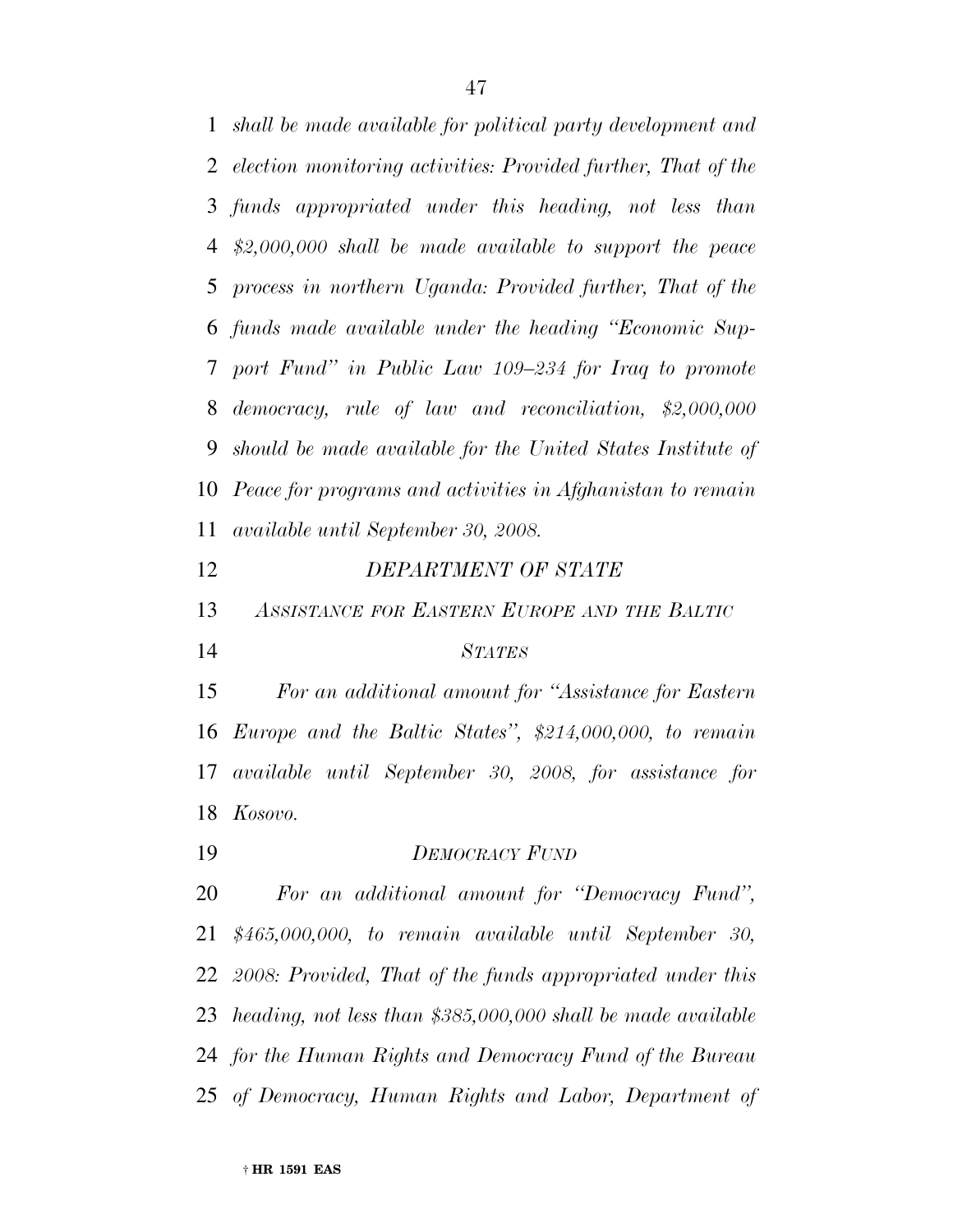*State, for democracy, human rights, and rule of law pro- grams in Iraq: Provided further, That prior to the initial obligation of funds made available under this heading for Iraq for the Political Participation Fund or the National Institutions Fund, the Secretary of State shall submit a re- port to the Committees on Appropriations describing a com- prehensive, long-term strategy, with goals and expected re- sults, for strengthening and advancing democracy in Iraq: Provided further, That of the funds appropriated under this heading, not less than \$5,000,000 shall be made available for media and reconciliation programs in Somalia. INTERNATIONAL NARCOTICS CONTROL AND LAW ENFORCEMENT (INCLUDING RESCISSION OF FUNDS) For an additional amount for ''International Nar- cotics Control and Law Enforcement'', \$210,000,000, to re- main available until September 30, 2008. Of the amounts made available for procurement of a maritime patrol aircraft for the Colombian Navy under this heading in Public Law 109–234, \$13,000,000 are rescinded. MIGRATION AND REFUGEE ASSISTANCE For an additional amount for ''Migration and Refugee Assistance'', \$143,000,000, to remain available until Sep- tember 30, 2008: Provided, That of the funds appropriated under this heading, not less than \$65,000,000 shall be made*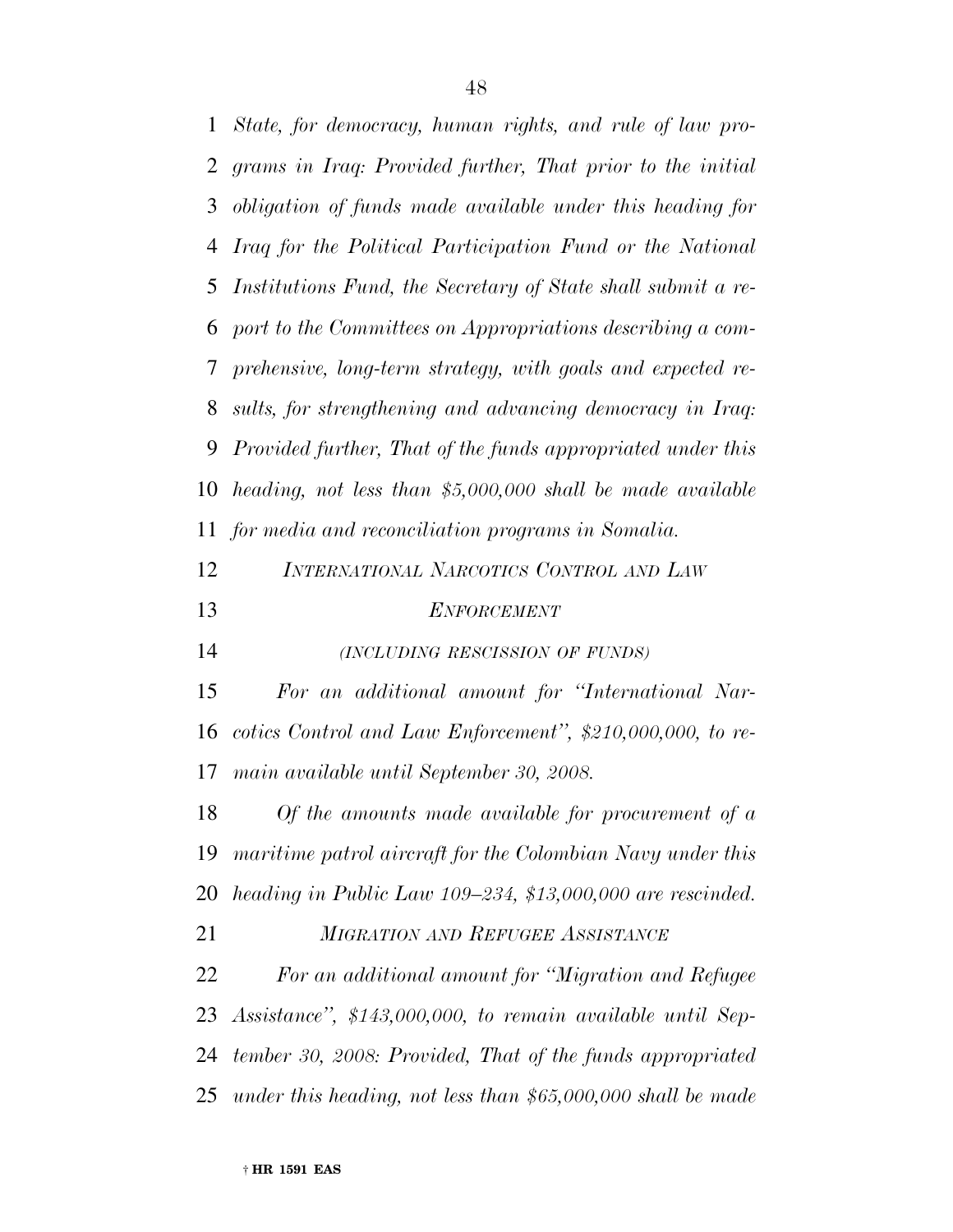*available for assistance for Iraqi refugees including not less than \$5,000,000 to rescue Iraqi scholars, and not less than \$18,000,000 shall be made available for assistance for Af- ghan refugees. UNITED STATES EMERGENCY REFUGEE AND MIGRATION ASSISTANCE FUND For an additional amount for ''United States Emer- gency Refugee and Migration Assistance Fund'', \$55,000,000, to remain available until expended. NONPROLIFERATION, ANTI-TERRORISM, DEMINING AND RELATED PROGRAMS For an additional amount for ''Nonproliferation, Anti-Terrorism, Demining and Related Programs'', \$27,500,000, to remain available until September 30, 2008. DEPARTMENT OF THE TREASURY INTERNATIONAL AFFAIRS TECHNICAL ASSISTANCE PROGRAM For an additional amount for ''International Affairs Technical Assistance'', \$2,750,000, to remain available until September 30, 2008.*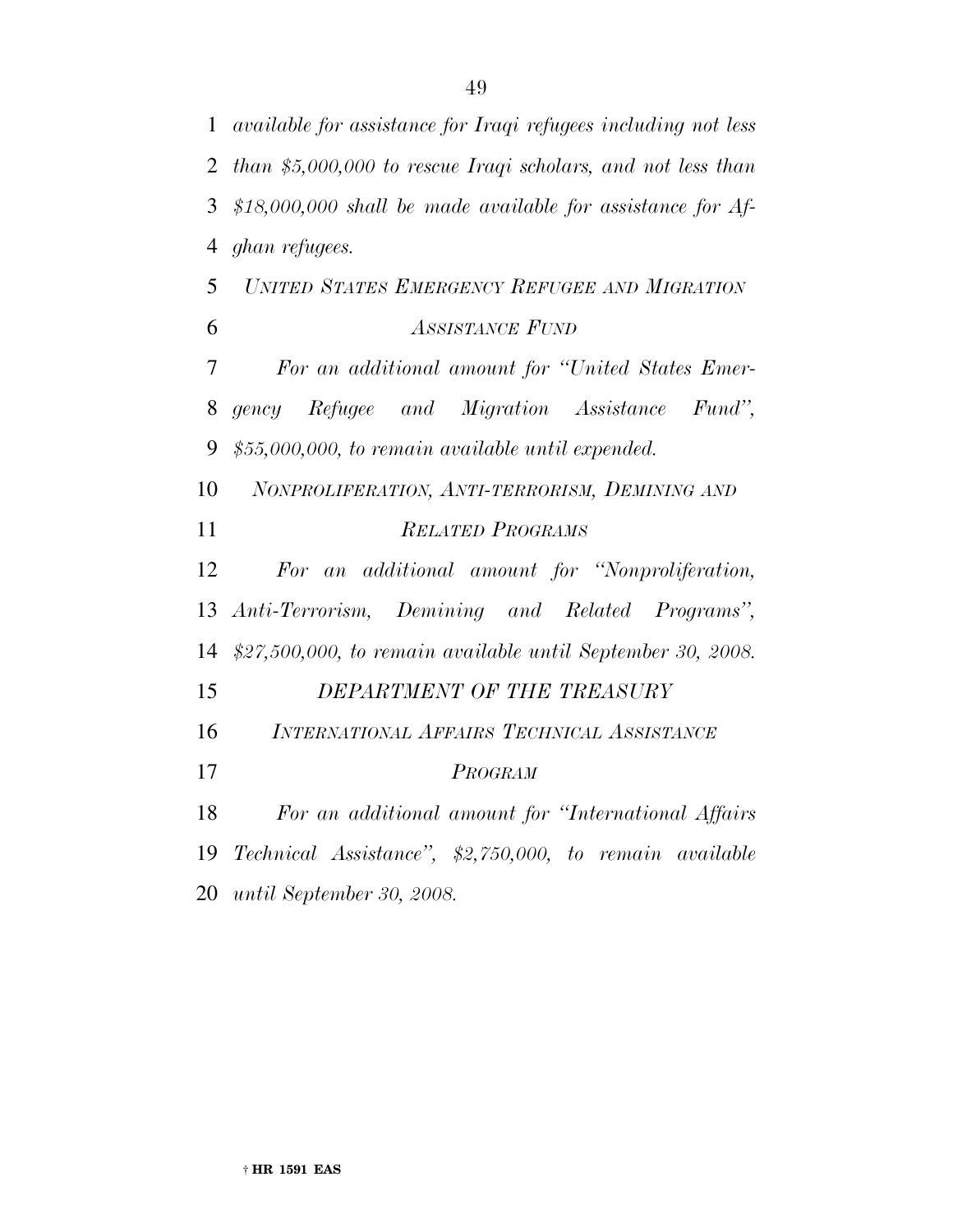| $\mathbf{1}$   | <i>MILITARY ASSISTANCE</i>                                    |
|----------------|---------------------------------------------------------------|
| $\overline{2}$ | FUNDS APPROPRIATED TO THE PRESIDENT                           |
| 3              | FOREIGN MILITARY FINANCING PROGRAM                            |
| $\overline{4}$ | For an additional amount for "Foreign Military Fi-            |
| 5              | nancing Program", \$220,000,000, to remain available until    |
| 6              | September 30, 2008, for assistance for Lebanon.               |
| 7              | PEACEKEEPING OPERATIONS                                       |
| 8              | (INCLUDING TRANSFER OF FUNDS)                                 |
| 9              | For an additional amount for "Peacekeeping Oper-              |
| 10             | ations", \$323,000,000, to remain available until September   |
| 11             | 30, 2008, of which up to \$128,000,000 may be transferred,    |
| 12             | subject to the regular notification procedures of the Commit- |
| 13             | tees on Appropriations, to "Contributions to International"   |
| 14             | Peacekeeping Activities", to be made available, notwith-      |
| 15             | standing any other provision of law, for assessed costs of    |
| 16             | United Nations Peacekeeping Missions: Provided, That of       |
| 17             | the funds appropriated under this heading, not less than      |
| 18             | $$45,000,000$ shall be made available, notwithstanding sec-   |
| 19             | tion 660 of the Foreign Assistance Act of 1961, for assist-   |
| 20             | ance for Liberia for security sector reform.                  |
| 21             | <b>GENERAL PROVISIONS-THIS CHAPTER</b>                        |
| 22             | <b>AUTHORIZATION OF FUNDS</b>                                 |
| 23             | SEC. 1701. Funds appropriated by this title may be            |
| 24             | obligated and expended notwithstanding section 10 of Pub-     |

*lic Law 91–672 (22 U.S.C. 2412), section 15 of the State*

† **HR 1591 EAS**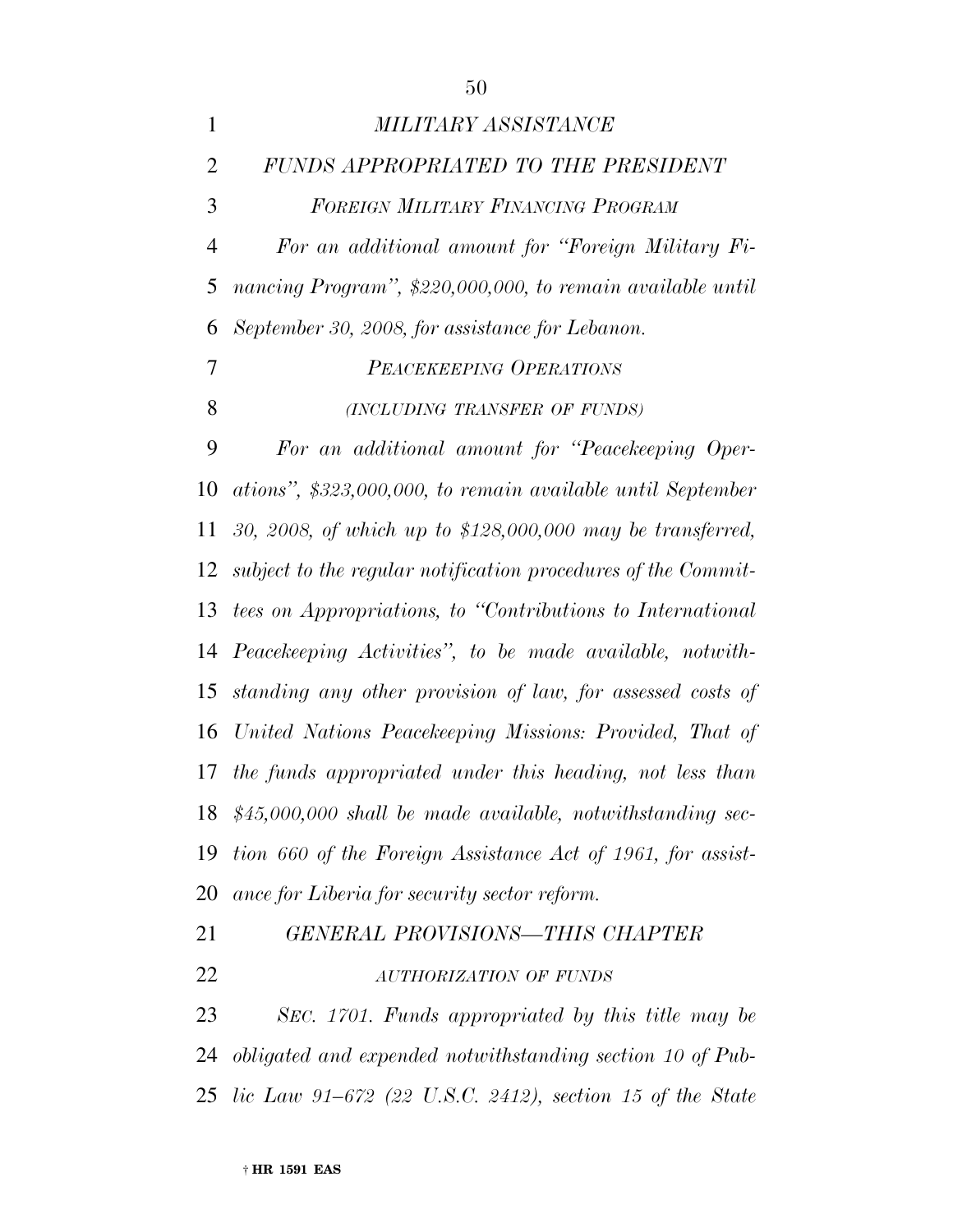*Department Basic Authorities Act of 1956 (22 U.S.C. 2680), section 313 of the Foreign Relations Authorization Act, Fiscal Years 1994 and 1995 (22 U.S.C. 6212), and section 504(a)(1) of the National Security Act of 1947 (50 U.S.C. 414(a)(1)).*

*EXTENSION OF AVAILABILITY OF FUNDS*

 *SEC. 1702. Section 1302(a) of Public Law 109–234 is amended by striking ''one additional year'' and inserting in lieu thereof ''two additional years''.*

*EXTENSION OF OVERSIGHT AUTHORITY*

 *SEC. 1703. Section 3001(o)(1)(B) of the Emergency Supplemental Appropriations Act for Defense and for the Reconstruction of Iraq and Afghanistan, 2004 (Public Law 108–106; 117 Stat. 1238; 5 U.S.C. App., note to section 8G of Public Law 95–452), as amended by section 1054(b) of the John Warner National Defense Authorization Act for Fiscal Year 2007 (Public Law 109–364; 120 Stat. 2397) and section 2 of the Iraq Reconstruction Accountability Act of 2006 (Public Law 109–440), is amended by inserting ''or fiscal year 2007'' after ''fiscal year 2006''.*

*DEBT RESTRUCTURING*

 *SEC. 1704. Amounts appropriated for fiscal year 2007 for ''Bilateral Economic Assistance—Department of the Treasury—Debt Restructuring'' may be used to assist Libe-ria in retiring its debt arrearages to the International Mon-*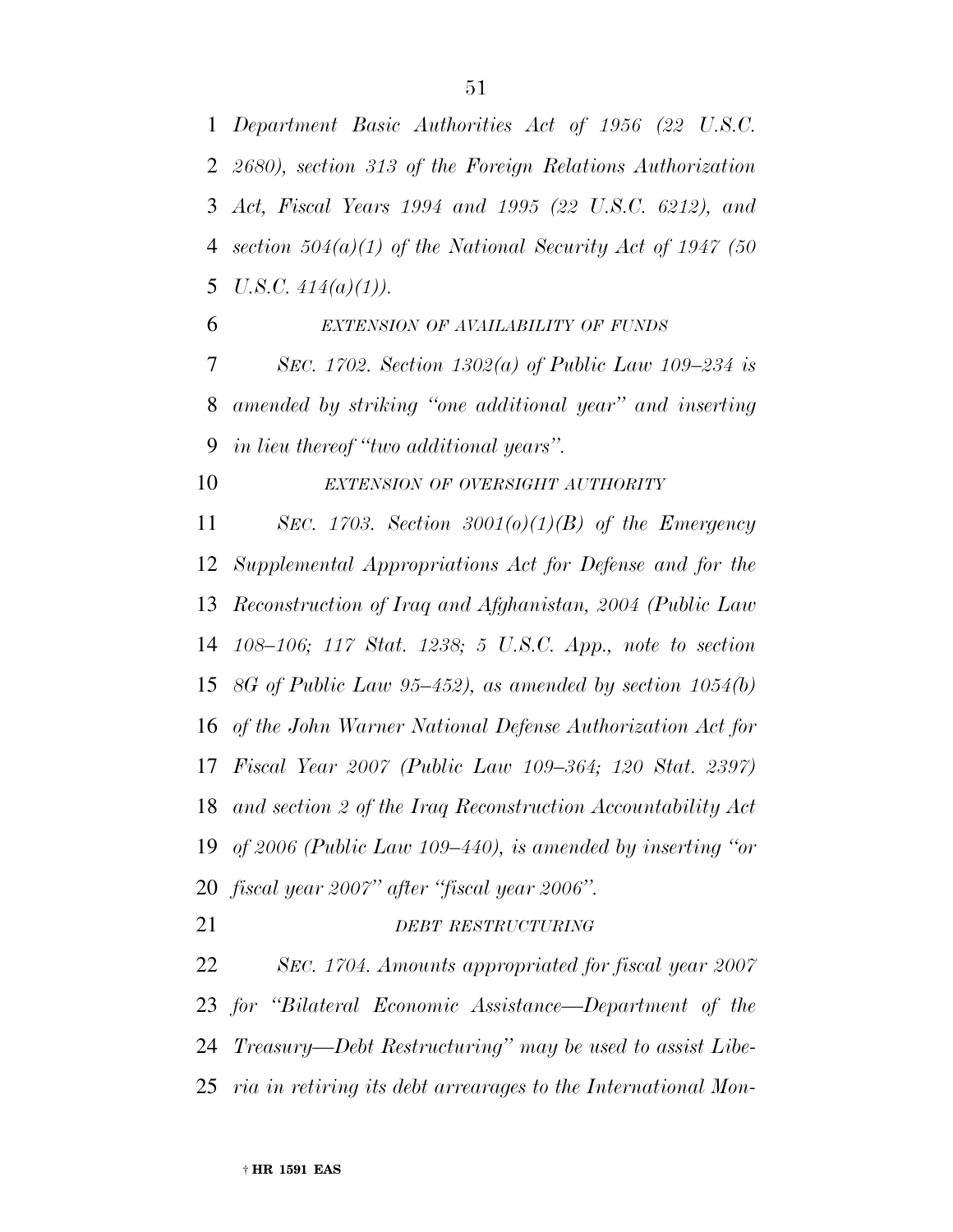*etary Fund, the International Bank for Reconstruction and Development, and the African Development Bank. JORDAN*

*(INCLUDING TRANSFER OF FUNDS)*

 *SEC. 1705. Of the funds appropriated by this Act for assistance for Iraq under the heading ''Economic Support Fund'' that are available to support Provincial Reconstruc- tion Team activities, up to \$100,000,000 may be transferred to, and merged with, funds appropriated by this Act under the headings ''Foreign Military Financing Program'' and ''Nonproliferation, Anti-terrorism, Demining and Related Programs'' for assistance for Jordan: Provided, That funds transferred pursuant to this section shall be subject to the regular notification procedures of the Committees on Appro-priations.*

#### *LEBANON*

† **HR 1591 EAS** *SEC. 1706. Prior to the initial obligation of funds made available in this Act for assistance for Lebanon under the headings ''Foreign Military Financing Program'' and ''Nonproliferation, Anti-terrorism, Demining and Related Programs'', the Secretary of State shall certify to the Com- mittees on Appropriations that all practicable efforts have been made to ensure that such assistance is not provided to or through any individual, or private or government en- tity, that advocates, plans, sponsors, engages in, or has en-gaged in, terrorist activity: Provided, That this section shall*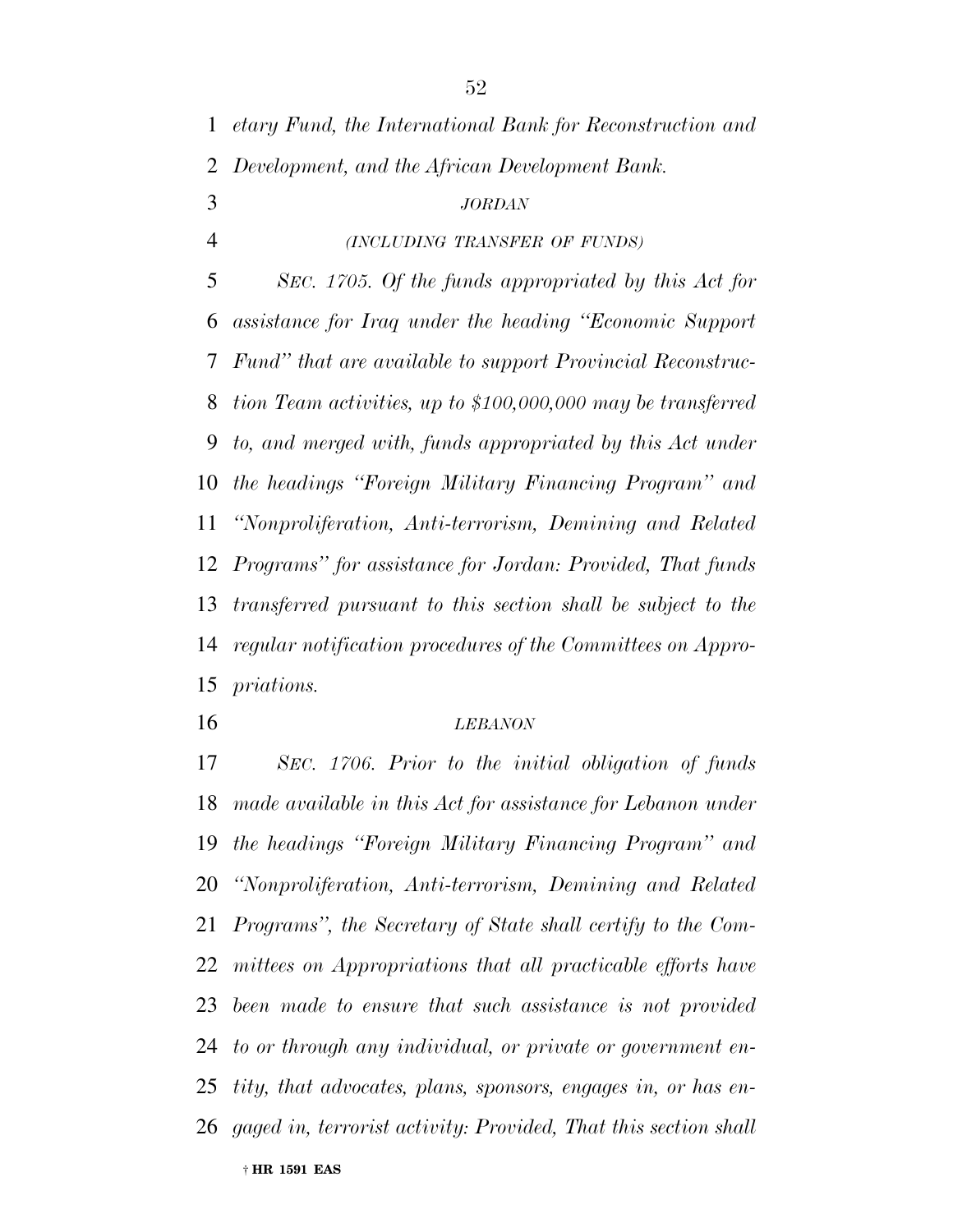*be effective notwithstanding section 534(a) of Public Law 109–102, which is made applicable to funds appropriated for fiscal year 2007 by the Continuing Appropriations Res-olution, 2007, as amended.*

*HUMAN RIGHTS AND DEMOCRACY FUND*

 *SEC. 1707. The Assistant Secretary of State for De- mocracy, Human Rights and Labor shall be responsible for all policy, funding, and programming decisions regarding funds made available under this Act and prior Acts making appropriations for foreign operations, export financing and related programs for the Human Rights and Democracy Fund of the Bureau of Democracy, Human Rights and Labor.*

*INSPECTOR GENERAL OVERSIGHT OF IRAQ AND*

#### *AFGHANISTAN*

† **HR 1591 EAS** *SEC. 1708. (a) IN GENERAL.—Subject to paragraph (2), the Inspector General of the Department of State and the Broadcasting Board of Governors (referred to in this section as the ''Inspector General'') may use personal serv- ices contracts to engage citizens of the United States to fa- cilitate and support the Office of the Inspector General's oversight of programs and operations related to Iraq and Afghanistan. Individuals engaged by contract to perform such services shall not, by virtue of such contract, be consid- ered to be employees of the United States Government for purposes of any law administered by the Office of Personnel*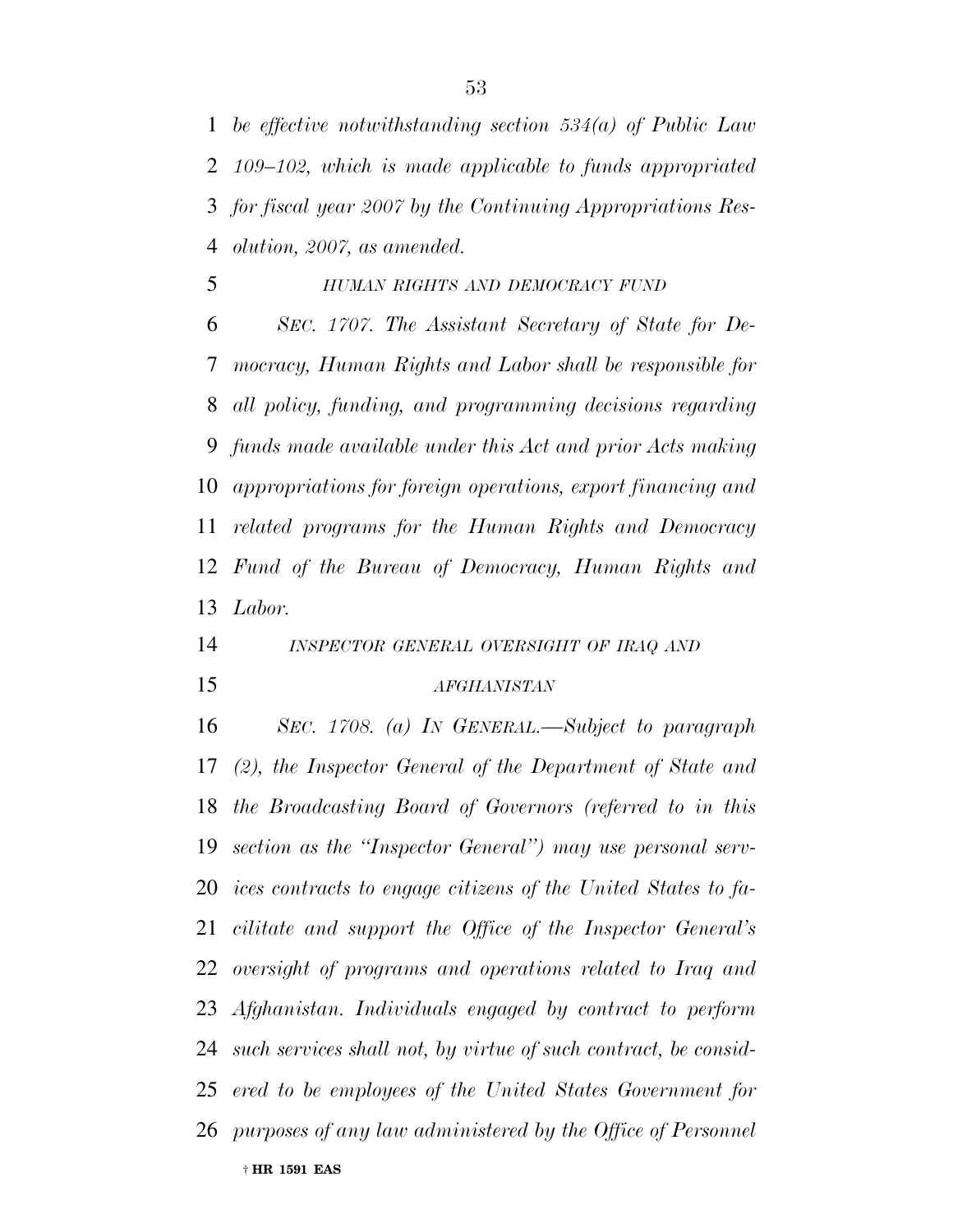*Management. The Secretary of State may determine the ap- plicability to such individuals of any law administered by the Secretary concerning the performance of such services by such individuals.*

 *(b) CONDITIONS.—The authority under paragraph (1) is subject to the following conditions:*

 *(1) The Inspector General determines that exist-ing personnel resources are insufficient.*

 *(2) The contract length for a personal services contractor, including options, may not exceed 1 year, unless the Inspector General makes a finding that ex- ceptional circumstances justify an extension of up to 2 additional years.*

 *(3) Not more than 20 individuals may be em- ployed at any time as personal services contractors under the program.*

 *(c) TERMINATION OF AUTHORITY.—The authority to award personal services contracts under this section shall terminate on December 31, 2008. A contract entered into prior to the termination date under this paragraph may remain in effect until not later than December 31, 2009. (d) OTHER AUTHORITIES NOT AFFECTED.—The au- thority under this section is in addition to any other au- thority of the Inspector General to hire personal services contractors.*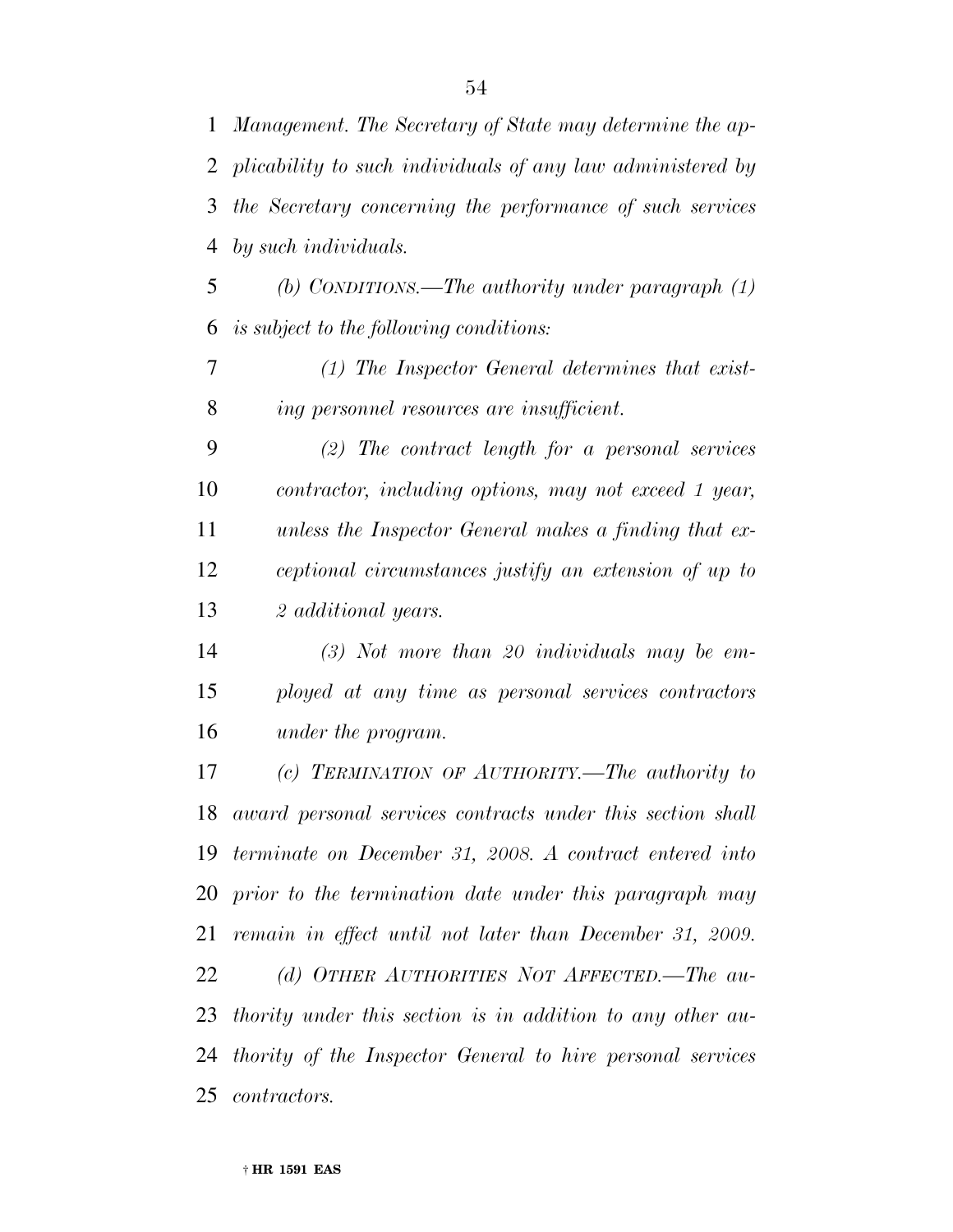| $\mathbf{1}$ | <b>FUNDING TABLES</b>                                            |
|--------------|------------------------------------------------------------------|
| 2            | SEC. 1709. (a) Funds provided in this Act for the fol-           |
| 3            | lowing accounts shall be made available for programs and         |
| 4            | countries in the amounts contained in the respective tables      |
| 5            | included in the report accompanying this Act:                    |
| 6            | "Diplomatic and Consular Programs".                              |
| 7            | "Educational and Cultural Exchange"<br>$Pro-$                    |
| 8            | grams".                                                          |
| 9            | "International Disaster and Famine Assistance".                  |
| 10           | "Economic Support Fund".                                         |
| 11           | "Assistance for Eastern Europe and Baltic                        |
| 12           | States".                                                         |
| 13           | "Democracy Fund".                                                |
| 14           | "Migration and Refugee Assistance".                              |
| 15           | "Nonproliferation, Anti-Terrorism, Demining                      |
| 16           | and Related Programs".                                           |
| 17           | "Peacekeeping Operations".                                       |
| 18           | $\sigma$ (b) Any proposed increases or decreases to the amounts  |
|              | 19 contained in the tables in the accompanying report shall      |
|              | 20 be subject to the regular notification procedures of the Com- |
| 21           | mittees on Appropriations and section 634A of the Foreign        |
|              | 22 Assistance Act of 1961.                                       |
| 23           | BENCHMARKS FOR CERTAIN RECONSTRUCTION ASSISTANCE                 |
| 24           | FOR IRAQ                                                         |
| 25           | SEC. 1710. (a) BENCHMARKS.—Notwithstanding any                   |
|              | 26 other provision of law, fifty percent of the funds appro-     |
|              | † HR 1591 EAS                                                    |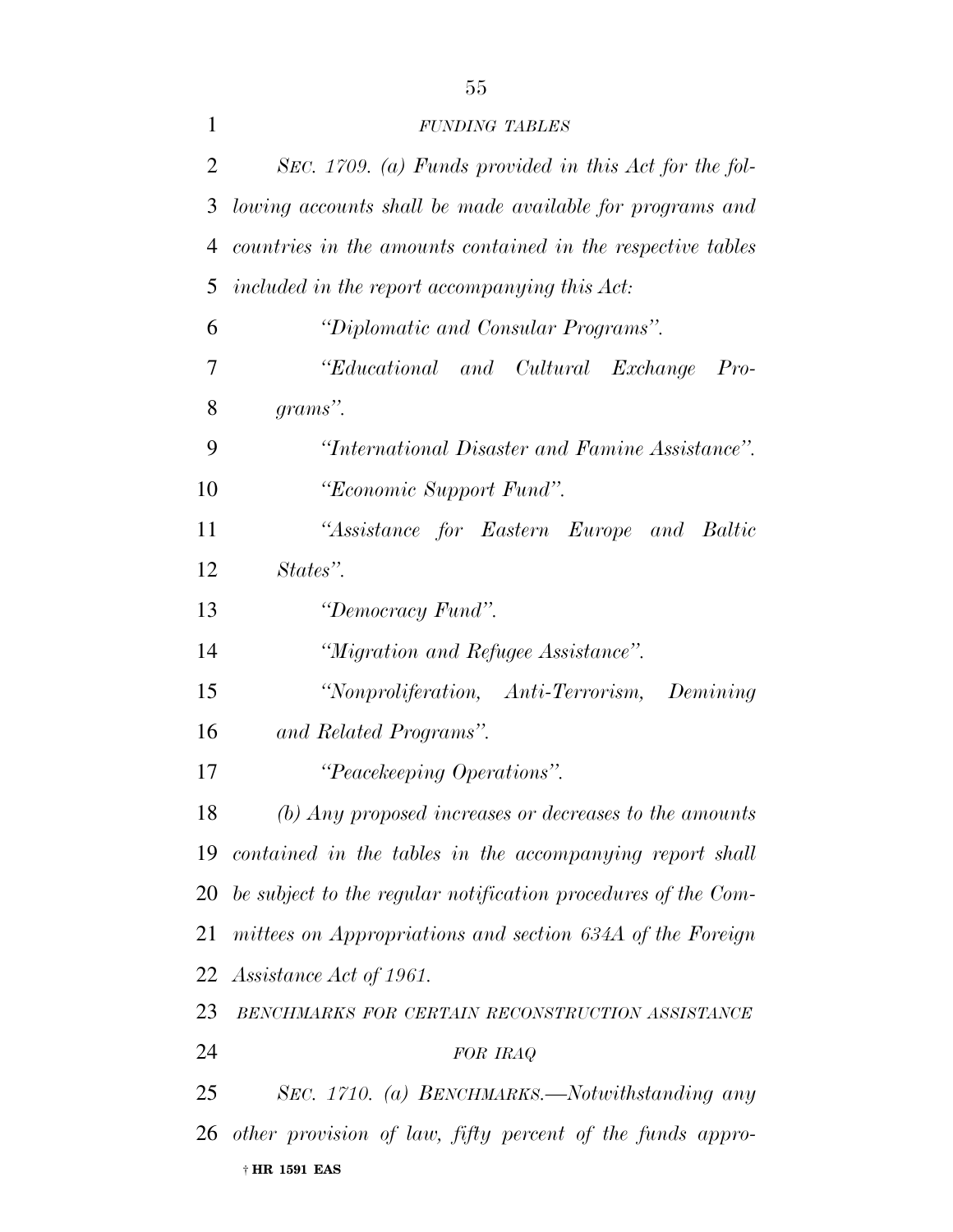| $\mathbf{1}$ | priated by this Act for assistance for Iraq under the head-  |
|--------------|--------------------------------------------------------------|
| 2            | ings "Economic Support Fund" and "International Nar-         |
| 3            | cotics and Law Enforcement" shall be withheld from obliga-   |
| 4            | tion until the President certifies to the Committees on Ap-  |
| 5            | propriations and Foreign Relations of the Senate and the     |
| 6            | Committees on Appropriations and Foreign Affairs of the      |
| 7            | House of Representatives that the Government of Iraq has—    |
| 8            | $(1)$ enacted a broadly accepted hydro-carbon law            |
| 9            | that equitably shares oil revenues among all Iraqis;         |
| 10           | $(2)$ adopted legislation necessary for the conduct          |
| 11           | of provincial and local elections, taken steps to imple-     |
| 12           | ment such legislation, and set a schedule to conduct         |
| 13           | provincial and local elections;                              |
| 14           | $(3)$ reformed current laws governing the de-                |
| 15           | Baathification process to allow for more equitable           |
| 16           | treatment of individuals affected by such laws;              |
| 17           | $(4)$ amended the Constitution of Iraq consistent            |
| 18           | with the principles contained in Article 137 of such         |
| 19           | constitution; and                                            |
| 20           | begun expenditure<br>(5)<br>allocated and<br>of              |
| 21           | $$10,000,000,000$ in Iraqi revenues for reconstruction       |
| 22           | projects, including delivery of essential services, on an    |
| 23           | <i>equitable basis.</i>                                      |
| 24           | (b) EXEMPTIONS.—The requirement to withhold funds            |
| 25           | from obligation pursuant to subsection $(a)$ shall not apply |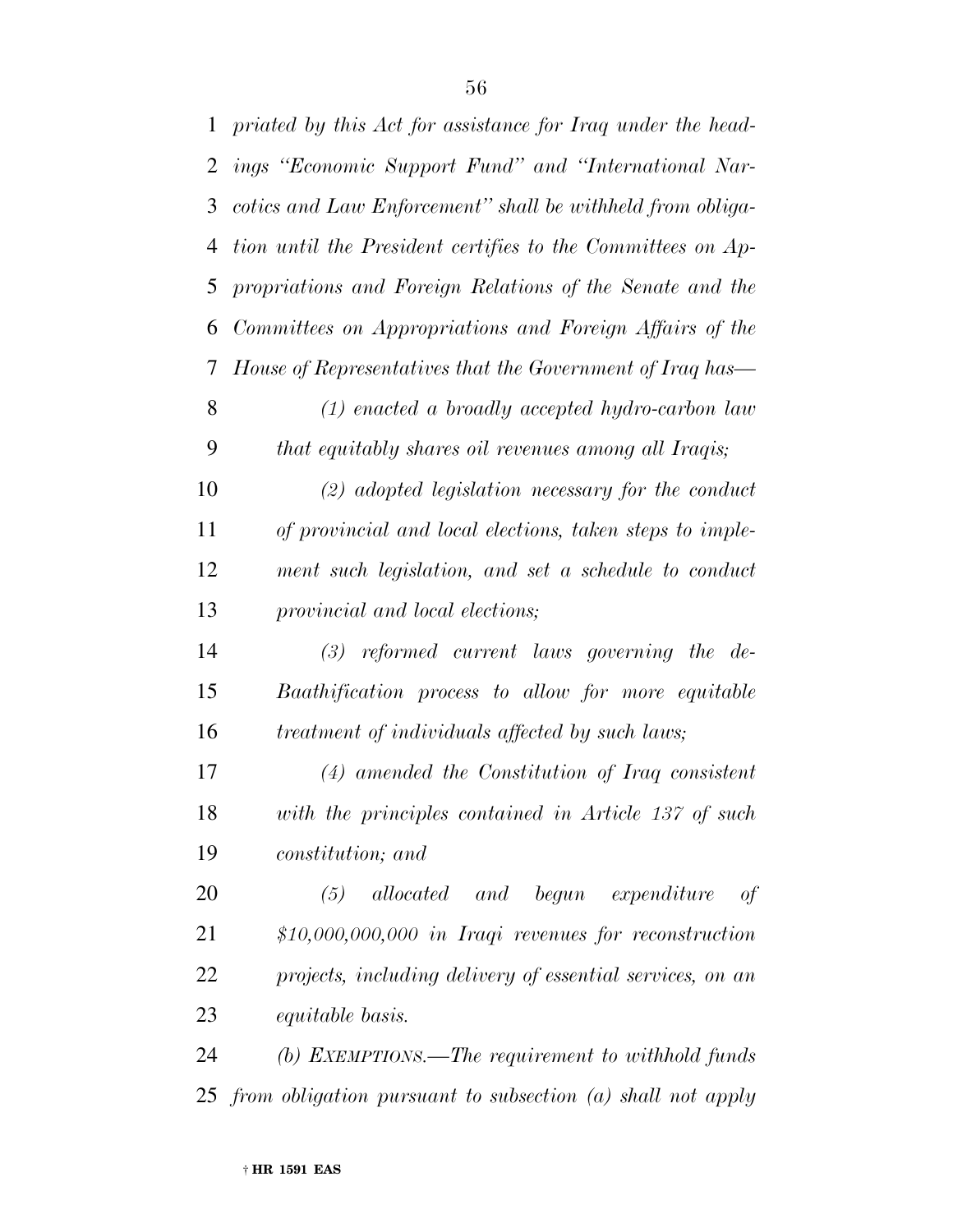*with respect to funds made available under the heading ''Economic Support Fund'' that are administered by the United States Agency for International Development for continued support for the Community Action Program, as- sistance for civilian victims of the military operations, and the Community Stabilization Program in Iraq, or for pro- grams and activities to promote democracy, governance, human rights, and rule of law.*

 *(c) REPORT.—At the time the President certifies to the Committees on Appropriations and Foreign Relations of the Senate and the Committees on Appropriations and Foreign Affairs of the House of Representatives that the Government of Iraq has met the benchmarks described in subsection (a), the President shall submit to such Committees a report that contains a detailed description of the specific actions that the Government of Iraq has taken to meet each of the bench-marks referenced in the certification.*

*SPENDING PLAN AND NOTIFICATION PROCEDURES*

† **HR 1591 EAS** *SEC. 1711. Not later than 45 days after enactment of this Act the Secretary of State shall submit to the Commit- tees on Appropriations a report detailing planned expendi- tures for funds appropriated under the headings in this chapter, except for funds appropriated under the headings ''International Disaster and Famine Assistance'', ''Office of the United States Agency for International Development Inspector General'', and ''Office of the Inspector General'':*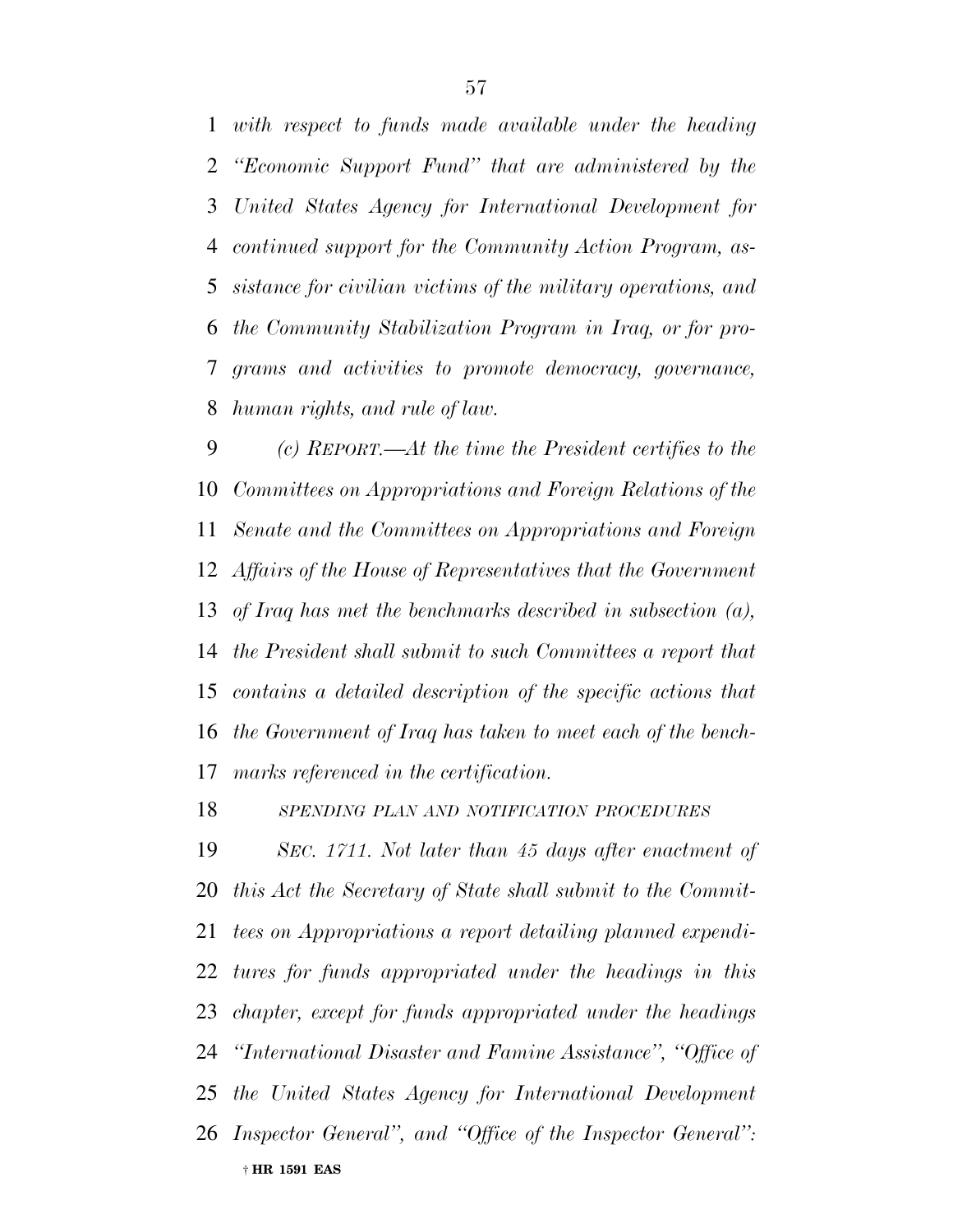*Provided, That funds appropriated under the headings in this chapter, except for funds appropriated under the head- ings named in this section, shall be subject to the regular notification procedures of the Committees on Appropria-tions.*

## *CIVILIAN RESERVE CORPS*

 *SEC. 1712. Of the funds appropriated by this Act under the headings ''DIPLOMATIC AND CONSULAR PRO- GRAMS'' and ''ECONOMIC SUPPORT FUND'' (except for the Community Action Program), up to \$50,000,000 may be made available to support and maintain a civilian reserve corps. Funds made available under this section shall be sub- ject to the regular notification procedures of the Committees on Appropriations.*

| 15 | TITLE II                                                 |
|----|----------------------------------------------------------|
| 16 | KATRINA RECOVERY, VETERANS' CARE AND FOR                 |
| 17 | <b>OTHER PURPOSES</b>                                    |
| 18 | CHAPTER 1                                                |
| 19 | GENERAL PROVISION-THIS CHAPTER                           |
| 20 | EMERGENCY FORESTRY CONSERVATION RESERVE PROGRAM          |
| 21 | SEC. 2101. Section $1231(k)(2)$ of the Food Security Act |
|    | 22 of 1985 (16 U.S.C. 3831(k)(2)) is amended by striking |
|    | 23 "During calendar year 2006, the" and inserting "The". |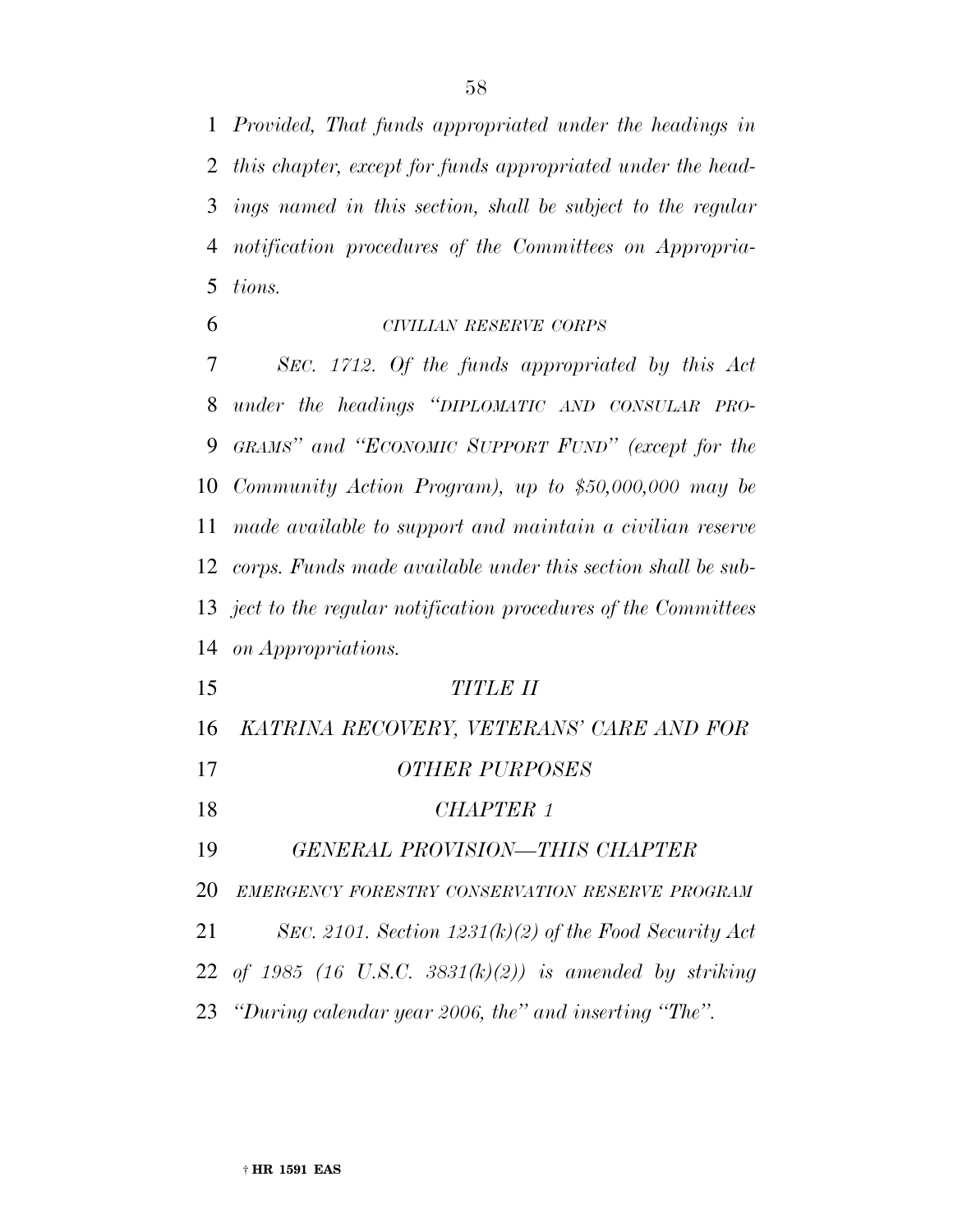| $\mathbf{1}$   | <b>CHAPTER 2</b>                                                  |
|----------------|-------------------------------------------------------------------|
| $\overline{2}$ | DEPARTMENT OF JUSTICE                                             |
| 3              | <b>OFFICE OF JUSTICE PROGRAMS</b>                                 |
| $\overline{4}$ | STATE AND LOCAL LAW ENFORCEMENT ASSISTANCE                        |
| 5              | For an additional amount for "State and Local Law                 |
| 6              | Enforcement Assistance", for discretionary grants author-         |
| $\tau$         | ized by subpart 2 of part E, of title I of the Omnibus Crime      |
| 8              | Control and Safe Streets Act of 1968, notwithstanding the         |
| 9              | provisions of section 511 of said Act, $$170,000,000$ , to re-    |
| 10             | main available until September 30, 2008: Provided, That           |
| 11             | of the amount made available under this heading,                  |
| 12             | $$70,000,000$ shall be for local law enforcement initiatives      |
|                | 13 in the gulf coast region related to the aftermath of Hurri-    |
|                | 14 canes Katrina and Rita, of which no less than \$55,000,000     |
|                | 15 shall be for the State of Louisiana: Provided further, That    |
|                | 16 of the amount made available under this heading,               |
| 17             | $$100,000,000$ shall be for reimbursing State and local law       |
|                | 18 enforcement entities for security and related costs, including |
| 19             | overtime, associated with the 2008 Presidential Candidate         |
| 20             | Nominating Conventions, of which \$50,000,000 shall be for        |
| 21             | the city of Denver, Colorado and $$50,000,000$ shall be for       |
| 22             | the city of St. Paul, Minnesota: Provided further, That the       |
| 23             | Department of Justice shall report to the Committees on           |
|                | 24 Appropriations of the House and the Senate on a quarterly      |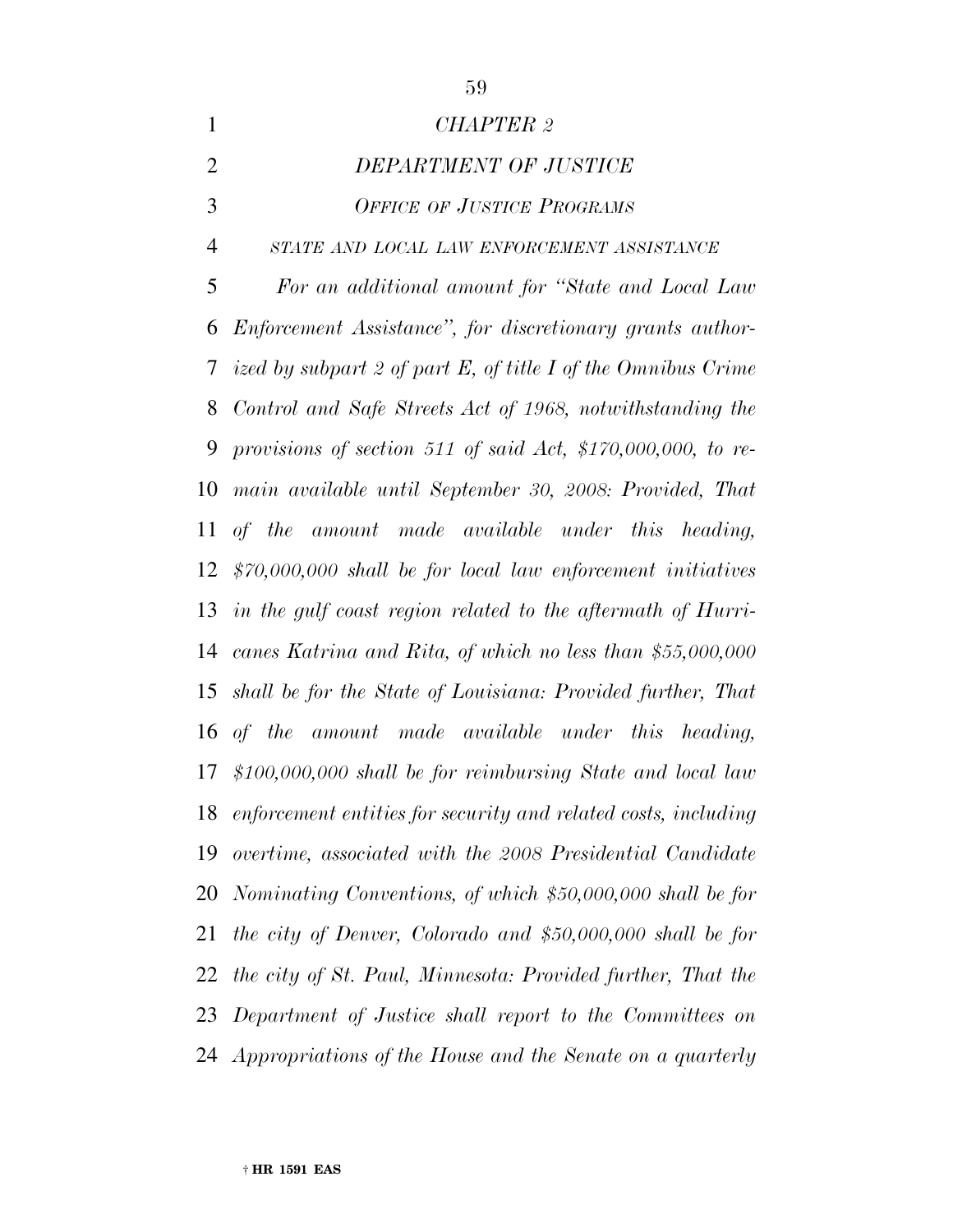*basis on the expenditure of the funds provided in the pre-vious proviso.*

 *DEPARTMENT OF COMMERCE NATIONAL OCEANIC AND ATMOSPHERIC ADMINISTRATION*

*OPERATIONS, RESEARCH, AND FACILITIES*

 *For an additional amount for ''Operations, Research, and Facilities'', for necessary expenses related to fisheries disasters, \$165,900,000, to remain available until Sep- tember 30, 2008: Provided, That of the amount provided under this heading, the National Marine Fisheries Service shall cause \$60,400,000 to be distributed among eligible re- cipients of assistance for the commercial fishery failure des- ignated under section 312(a) of the Magnuson-Stevens Fish- ery Conservation and Management Act (16 U.S.C. 1861a(a)) and declared by the Secretary of Commerce on August 10, 2006: Provided further, That of the amount pro- vided under this heading, \$105,500,000 shall be for nec- essary expenses related to the consequences of Hurricanes Katrina and Rita on shrimp and fishing industries.*

*PROCUREMENT, ACQUISITION, AND CONSTRUCTION*

 *For an additional amount for ''Procurement, Acquisi- tion and Construction'', for necessary expenses related to disaster response and preparedness of the Gulf of Mexico coast, \$6,000,000, to remain available until September 30, 2008.*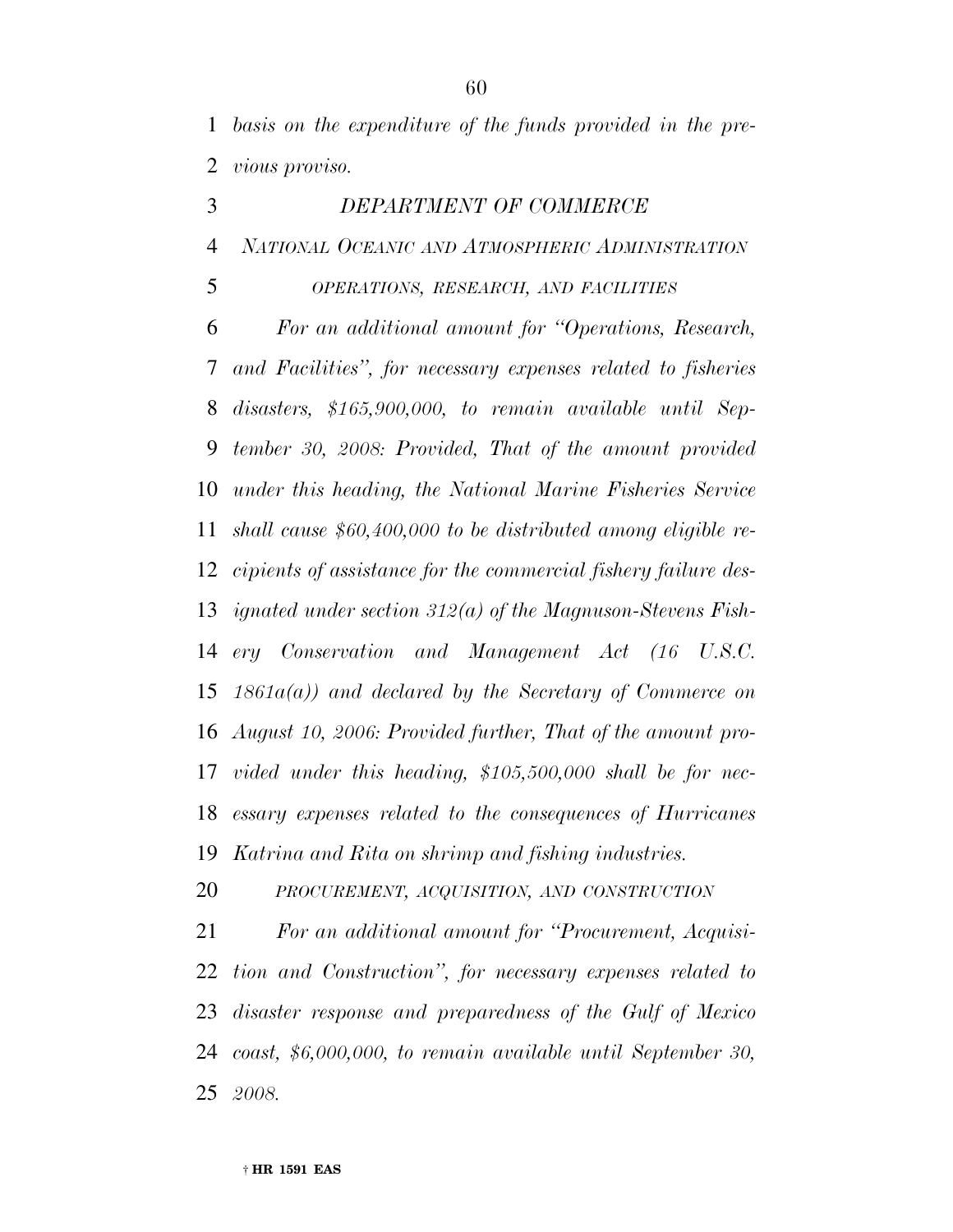### *FISHERIES DISASTER MITIGATION FUND*

 *For an additional amount for a ''Fisheries Disaster Mitigation Fund'', \$50,000,000, to remain available until expended for use in mitigating the effects of commercial fisheries failures and fishery resource disasters as deter- mined under the Magnuson Stevens Act (16 U.S.C. 1801 et seq.) or the Interjurisdictional Fisheries Act (16 U.S.C. 4101 et seq.): Provided, That the Secretary of Commerce shall obligate funds provided under this heading according to the Magnuson Stevens Conservation Act, as amended, the Interjurisdictional Fisheries Act, as amended, or other Acts as the Secretary determines to be appropriate.*

#### *GENERAL PROVISION—THIS CHAPTER*

 *SEC. 2201. Up to \$48,000,000 of amounts made avail- able to the National Aeronautics and Space Administration in Public Law 109–148 and Public Law 109–234 for emer- gency hurricane and other natural disaster-related expenses may be used to reimburse hurricane-related costs incurred by NASA in fiscal year 2005.*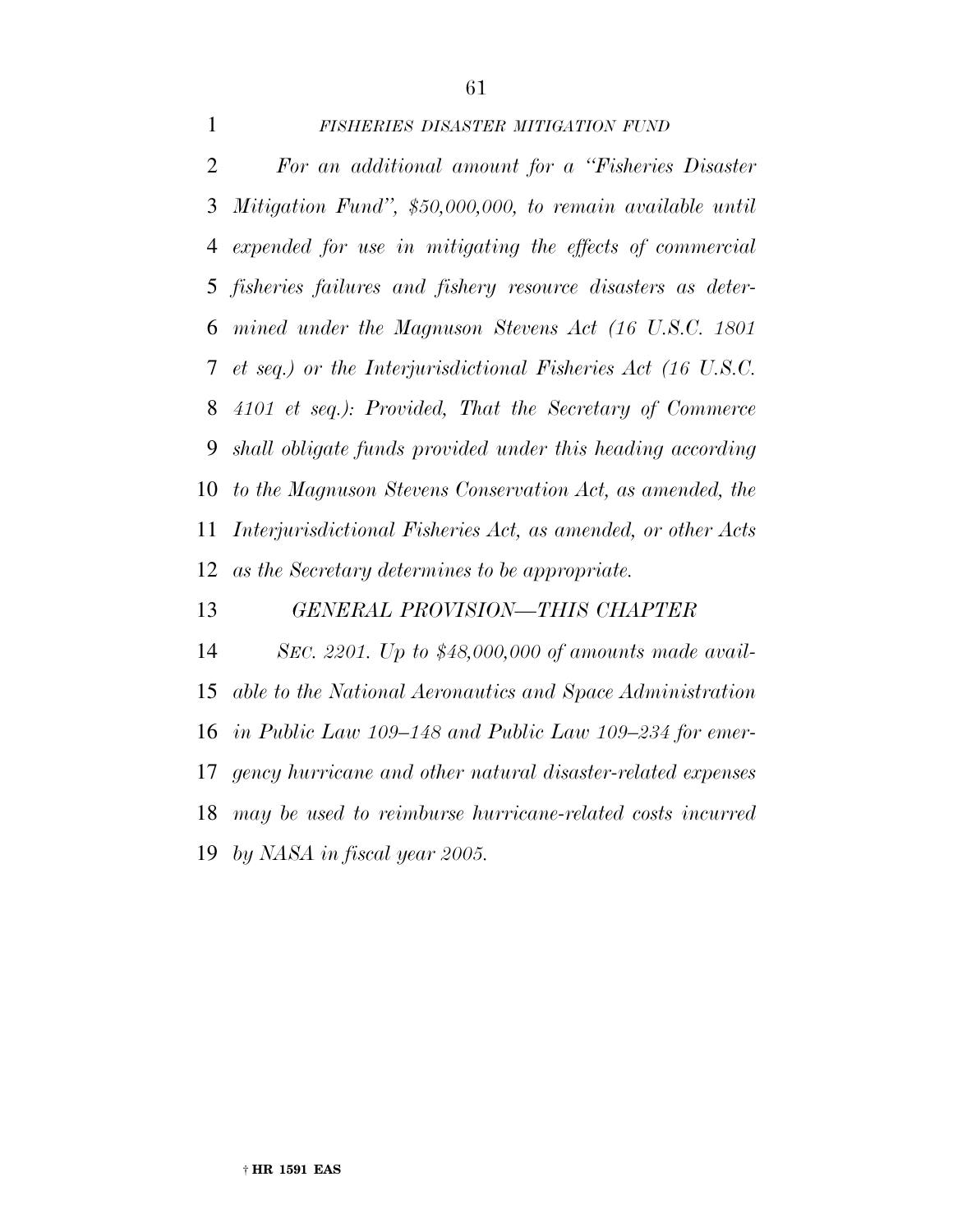*CHAPTER 3 DEPARTMENT OF DEFENSE—CIVIL DEPARTMENT OF THE ARMY CORPS OF ENGINEERS—CIVIL CONSTRUCTION For an additional amount for ''Construction'' for nec- essary expenses related to the consequences of Hurricane Katrina and other hurricanes of the 2005 season, \$150,000,000, to remain available until expended, which may be used to continue construction of projects related to interior drainage for the greater New Orleans metropolitan area. OPERATION AND MAINTENANCE For an additional amount for ''Operation and Mainte- nance'' to dredge navigation channels related to the con- sequences of Hurricane Katrina and other hurricanes of the 2005 season, \$3,000,000, to remain available until ex- pended. FLOOD CONTROL AND COASTAL EMERGENCIES For an additional amount for ''Flood Control and Coastal Emergencies'', as authorized by section 5 of the Act of August 18, 1941 (33 U.S.C. 701n), for necessary expenses relating to the consequences of Hurricanes Katrina and Rita and for other purposes, \$1,557,700,000, to remain available until expended: Provided, That \$1,300,000,000 of the amount provided may be used by the Secretary of the*

† **HR 1591 EAS**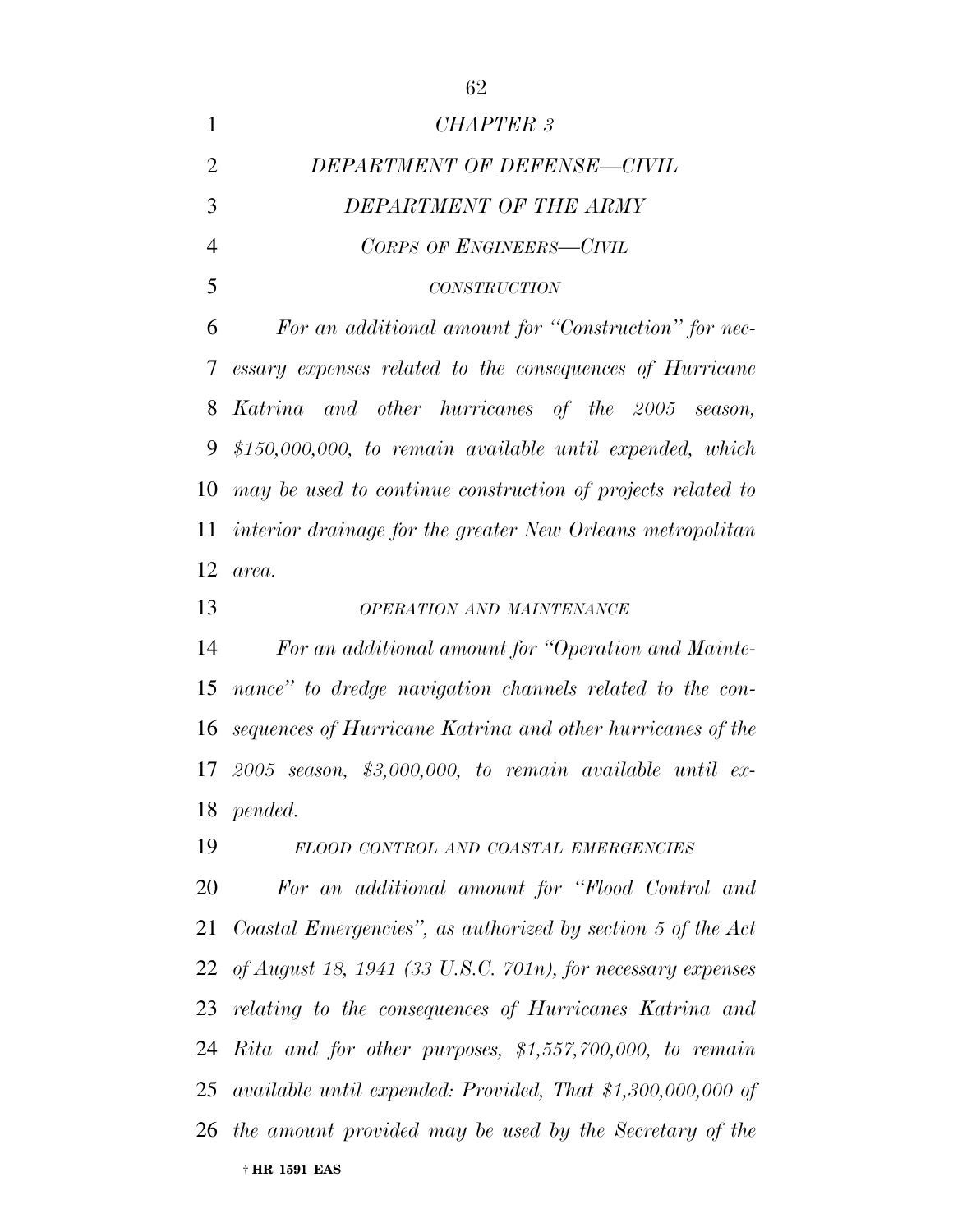*Army to carry out projects and measures to provide the level of protection necessary to achieve the certification re- quired for the 100-year level of flood protection in accord- ance with the national flood insurance program under the base flood elevations in existence at the time of construction of the enhancements for the West Bank and Vicinity and Lake Ponchartrain and Vicinity, Louisiana, projects, as de- scribed under the heading ''Flood Control and Coastal Emergencies'', in chapter 3 of Public Law 109–148: Pro- vided further, That \$150,000,000 of the amount provided may be used to support emergency operations, repairs and other activities in response to flood, drought and earthquake emergencies as authorized by law: Provided further, That \$107,700,000 of the amount provided may be used to imple- ment the projects for hurricane storm damage reduction, flood damage reduction, and ecosystem restoration within Hancock, Harrison, and Jackson Counties, Mississippi sub- stantially in accordance with the Report of the Chief of En- gineers dated December 31, 2006, and entitled ''Mississippi, Coastal Improvements Program Interim Report, Hancock, Harrison, and Jackson Counties, Mississippi'': Provided further, That projects authorized for implementation under this Chief's report shall be carried out at full Federal ex- pense, except that the non-Federal interests shall be respon-sible for providing any lands, easements, rights-of-way, dis-*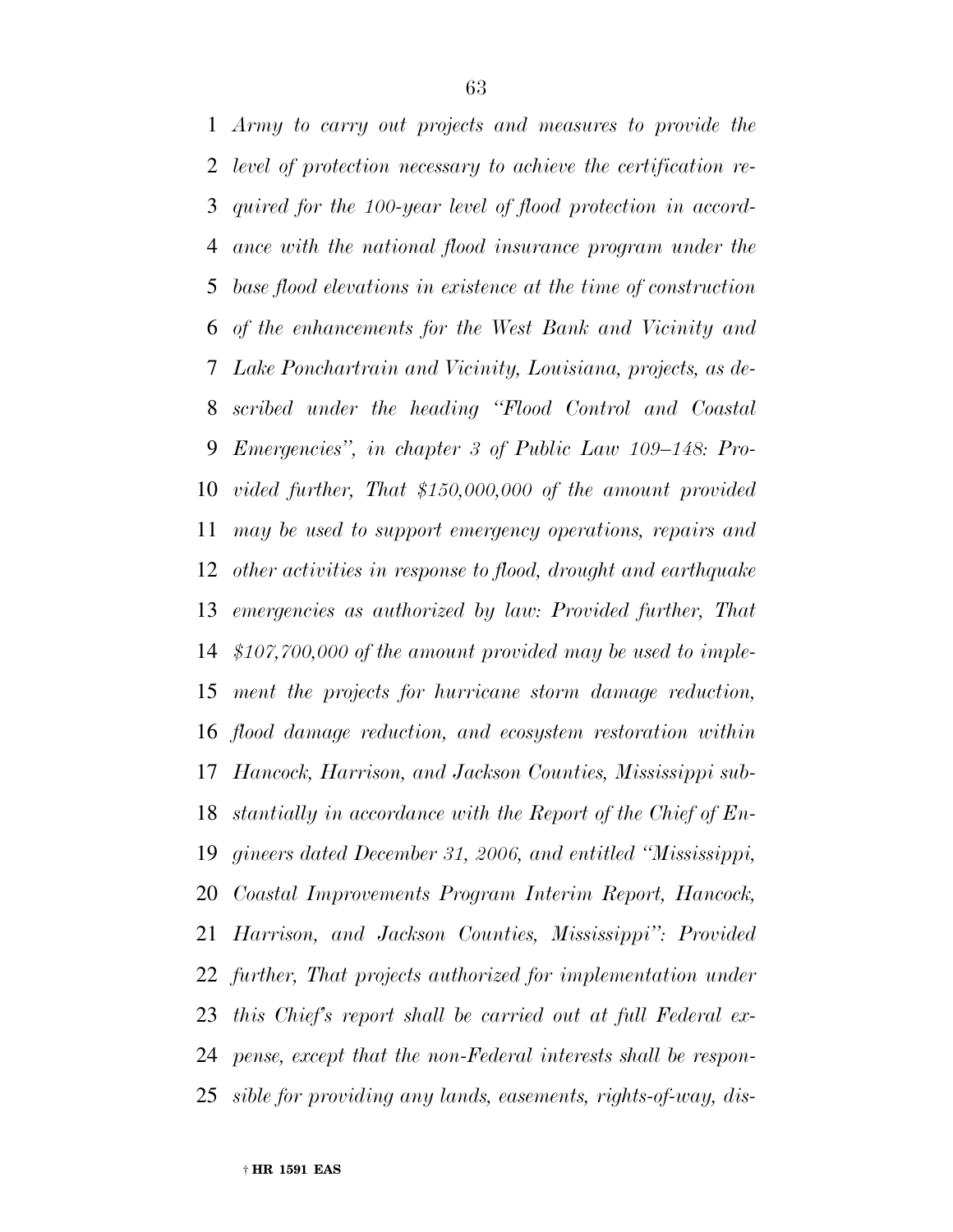*posal areas, and relocations required for construction of the project and for all costs associated with operation and maintenance of the project: Provided further, That any project using funds appropriated under this heading shall be initiated only after non-Federal interests have entered into binding agreements with the Secretary requiring the non-Federal interests to pay 100 percent of the operation, maintenance, repair, replacement, and rehabilitation costs of the project and to hold and save the United States free from damages due to the construction or operation and maintenance of the project, except for damages due to the fault or negligence of the United States or its contractors.*

#### *DEPARTMENT OF INTERIOR*

- *BUREAU OF RECLAMATION*
- *WATER AND RELATED RESOURCES*

 *For an additional amount for ''Water and Related Re- sources'', \$18,000,000, to remain available until expended for drought assistance: Provided, That drought assistance may be provided under the Reclamation States Drought Emergency Act or other applicable Reclamation authorities to assist drought plagued areas of the West.*

 *GENERAL PROVISIONS—THIS CHAPTER SEC. 2301. The Secretary is authorized and directed to reimburse local governments for expenses they have in-curred in storm-proofing pumping stations, constructing*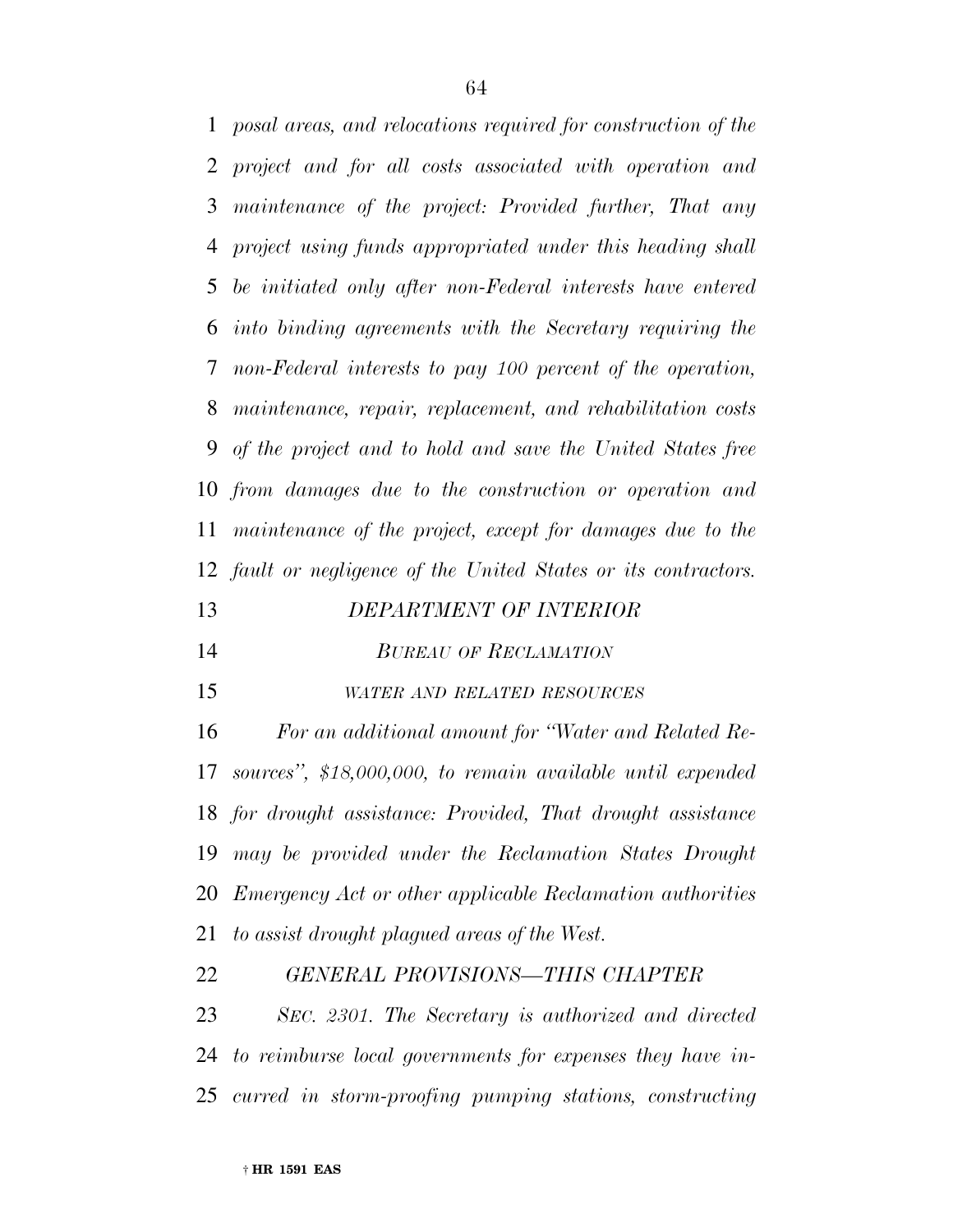*safe houses for operators, and other interim flood control measures in and around the New Orleans metropolitan area, provided the Secretary determines those elements of work and related expenses to be integral to the overall plan to ensure operability of the stations during hurricanes, storms and high water events and the flood control plan for the area.*

 *SEC. 2302. The limitation concerning total project costs in section 902 of the Water Resources Development Act of 1986, as amended (33 U.S.C. 2280), shall not apply during fiscal year 2008 to any water resources project for which funds were made available during fiscal year 2007. SEC. 2303. (a) The Secretary of the Army is author-*

 *ized and directed to utilize funds remaining available for obligation from the amounts appropriated in chapter 3 of Public Law 109–234 under the heading ''Flood Control and Coastal Emergencies'' for projects in the greater New Orle- ans metropolitan area to prosecute these projects in a man- ner which promotes the goal of continuing work at an opti- mal pace, while maximizing, to the greatest extent prac- ticable, levels of protection to reduce the risk of storm dam-age to people and property.*

 *(b) The expenditure of funds as provided in subsection (a) may be made without regard to individual amounts or purposes specified in chapter 3 of Public Law 109–234.*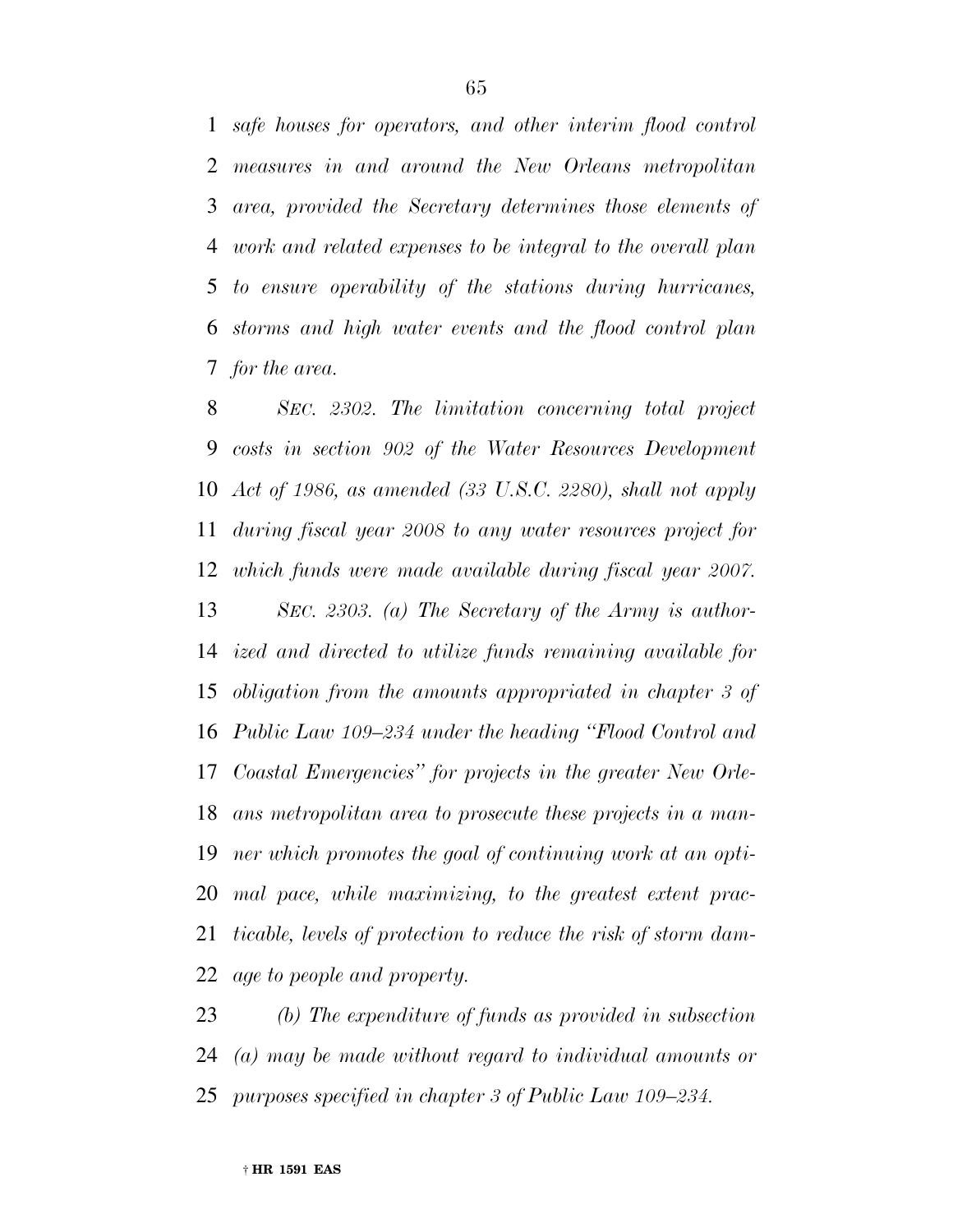*(c) Any reallocation of funds that are necessary to ac- complish the goal established in subsection (a) are author- ized. Reallocation of funds in excess of \$250,000,000 or 50 percent, whichever is less, of the individual amounts speci- fied in chapter 3 of Public Law 109–234 require notifica- tions of the House and Senate Committees on Appropria-tion.*

 *SEC. 2304. The Chief of Engineers shall investigate the overall technical advantages, disadvantages and operational effectiveness of operating the new pumping stations at the mouths of the 17th Street, Orleans Avenue and London Ave- nue canals in the New Orleans area directed for construc- tion in Public Law 109–234 concurrently or in series with existing pumping stations serving these canals and the ad- vantages, disadvantages and technical operational effective- ness of removing the existing pumping stations and config- uring the new pumping stations and associated canals to handle all needed discharges; and the advantages, disadvan- tages and technical operational effectiveness of replacing or improving the floodwalls and levees adjacent to the three outfall canals: Provided, That the analysis should be con- ducted at Federal expense: Provided further, That the anal- ysis shall be completed and furnished to the Congress not later than three months after enactment of this Act.*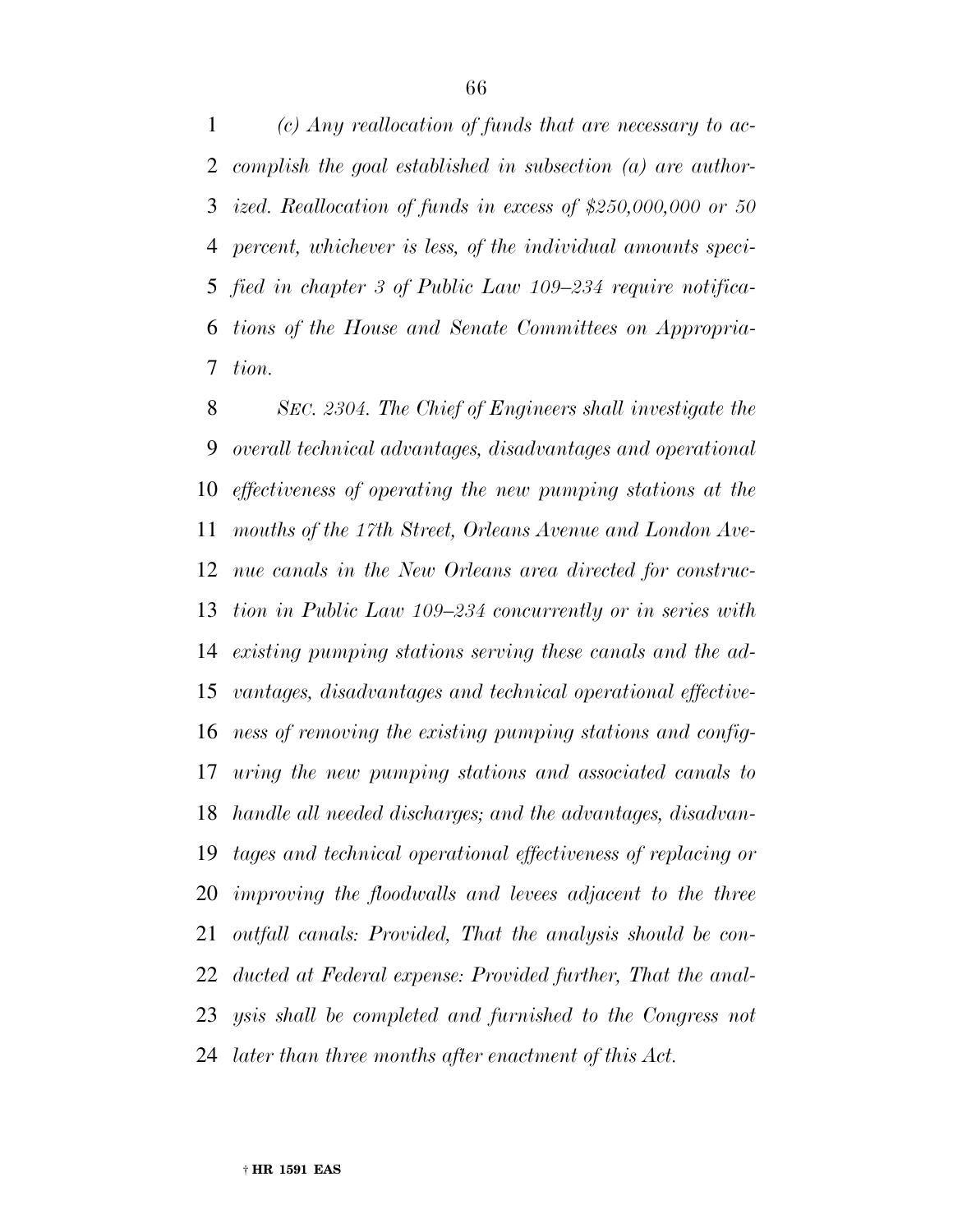*SEC. 2305. Using funds made available in Chapter 3 under title II of Public Law 109–234 (120 Stat. 453), under the heading ''Investigations'', the Secretary of the Army, in consultation with other agencies and the State of Louisiana shall accelerate completion as practicable the final report of the Chief of Engineers recommending a comprehensive plan to deauthorize deep draft navigation on the Mis- sissippi River Gulf Outlet: Provided, That the plan shall incorporate and build upon the Interim Mississippi River Gulf Outlet Deep-Draft De-Authorization Report submitted to Congress in December 2006 pursuant to Public Law 109– 234.*

 *SEC. 2306. (a) Section 111 of Public Law 108–137 (117 Stat. 1835) is amended by—*

 *(1) adding the following language at the end of subsection (a):*

 *''Such activities also may include the provision of fi- nancial assistance to facilitate the buy-out of properties lo- cated in areas identified by the State of Oklahoma as areas that are or will be at risk of damage caused by land subsid- ence and other necessary and closely associated properties otherwise identified by the State of Oklahoma; however, any buyout of such properties shall not be considered to be part of a Federally assisted program or project for purposes of*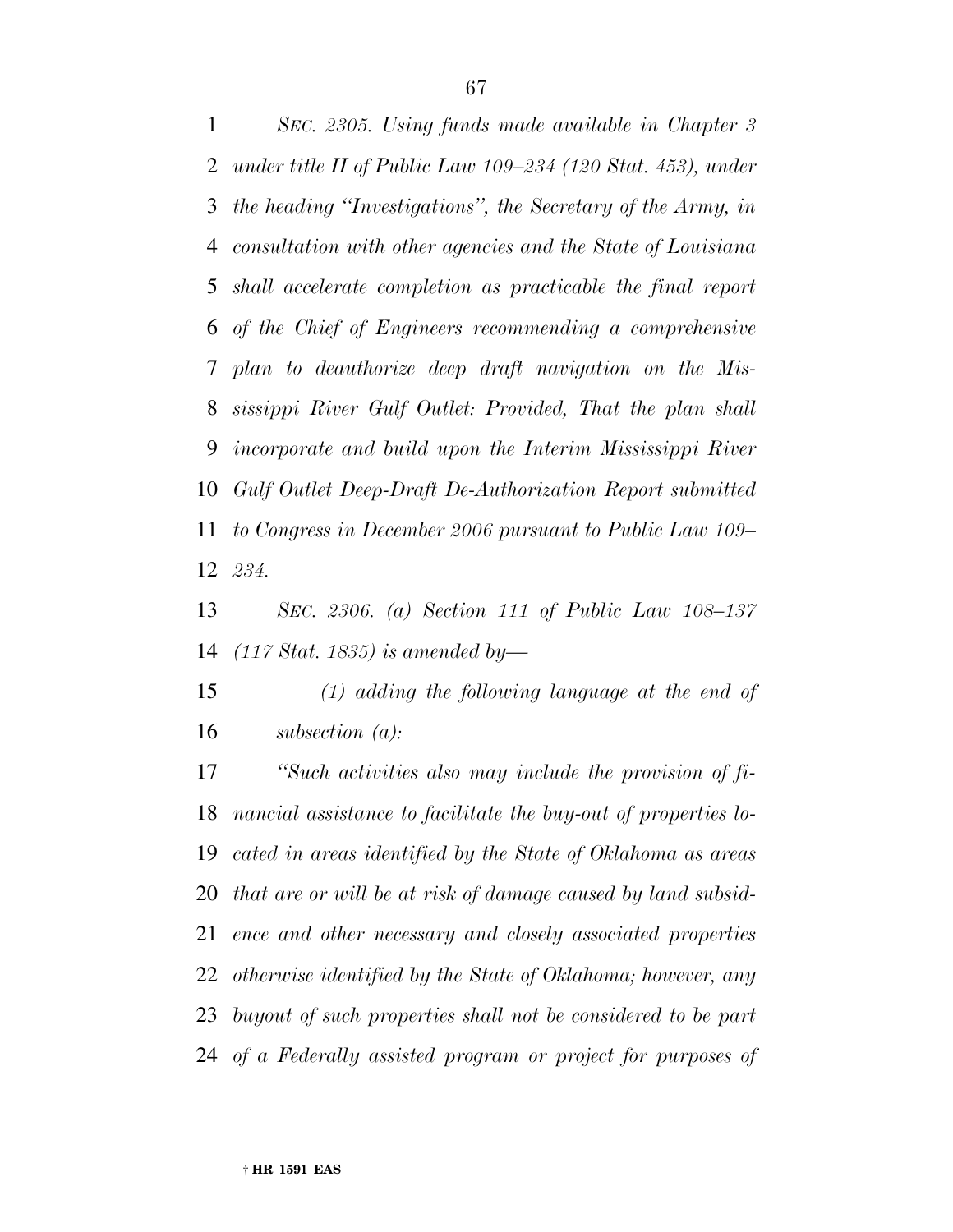*42 U.S.C. 4601 et. seq., consistent with section 2301 of Pub-lic Law 109–234 (120 Stat. 455–456).''; and*

 *(2) striking the first sentence of subsection (d) and inserting the following language in lieu thereof: ''(d) Non-Federal interests shall be responsible for op- erating and maintaining any restoration alternatives con-structed or carried out pursuant to this section.''.*

# *CHAPTER 4*

- *SMALL BUSINESS ADMINISTRATION*
- *DISASTER LOANS PROGRAM ACCOUNT*
- *(INCLUDING TRANSFER OF FUNDS)*

 *For an additional amount for ''Disaster Loans Pro- gram Account'' for administrative expenses to carry out the disaster loan program, \$25,069,000, to remain available until expended, which may be transferred to and merged with ''Small Business Administration, Salaries and Ex-penses''.*

*GENERAL PROVISIONS—THIS CHAPTER*

 *SEC. 2401. ECONOMIC INJURY DISASTER LOANS. (a) DEFINITIONS.—In this section—*

 *(1) the term ''Administrator'' means the Admin-istrator of the Small Business Administration;*

 *(2) the term ''covered small business concern'' means a small business concern—*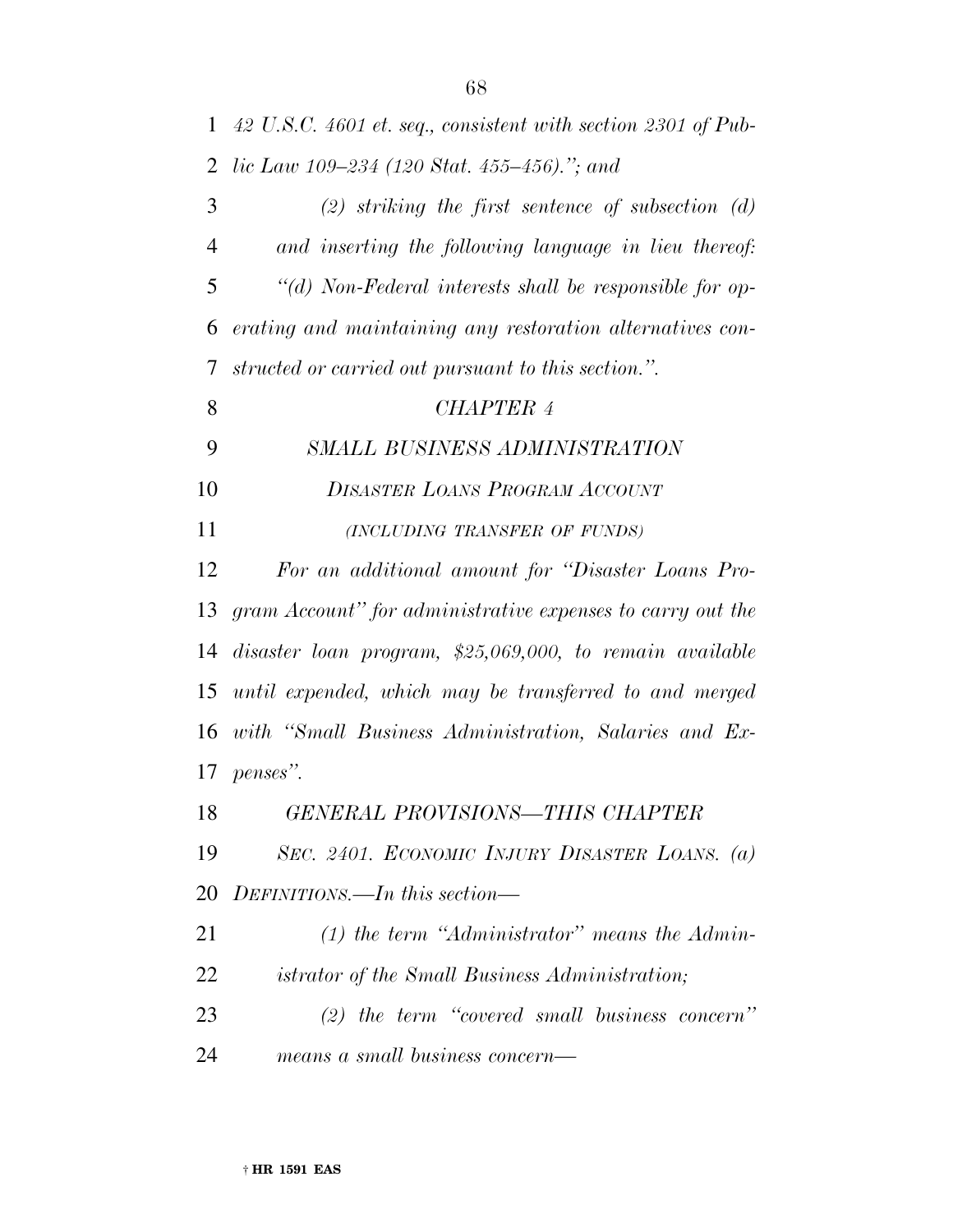| $\mathbf{1}$   | $(A)$ that is located in any area in Lou-         |
|----------------|---------------------------------------------------|
| $\overline{2}$ | isiana or Mississippi for which the President de- |
| 3              | clared a major disaster because of Hurricane      |
| $\overline{4}$ | Katrina of 2005 or Hurricane Rita of 2005;        |
| 5              | $(B)$ that has not more than 50 full-time em-     |
| 6              | ployees; and                                      |
| $\overline{7}$ | $(C)$ that—                                       |
| 8              | $(i)(I)$ suffered a substantial economic          |
| 9              | injury as a result of Hurricane Katrina of        |
| 10             | 2005 or Hurricane Rita of 2005, because of        |
| 11             | a reduction in travel or tourism to the area      |
| 12             | described in subparagraph $(A)$ ; and             |
| 13             | $(II)$ demonstrates that, during the 1-           |
| 14             | year period ending on August 28, 2005, not        |
| 15             | less than 45 percent of the revenue of that       |
| 16             | small business concern resulted from tour-        |
| 17             | ism or travel related sales; or                   |
| 18             | $(ii)(I)$ suffered a substantial economic         |
| 19             | injury as a result of Hurricane Katrina of        |
| 20             | 2005 or Hurricane Rita of 2005; and               |
| 21             | $(II)$ operates in a parish or county for         |
| 22             | which the population on the date of enact-        |
| 23             | ment of this Act, as determined by the Ad-        |
| 24             | ministrator, is not greater than 75 percent       |
| 25             | of the population of that parish or county        |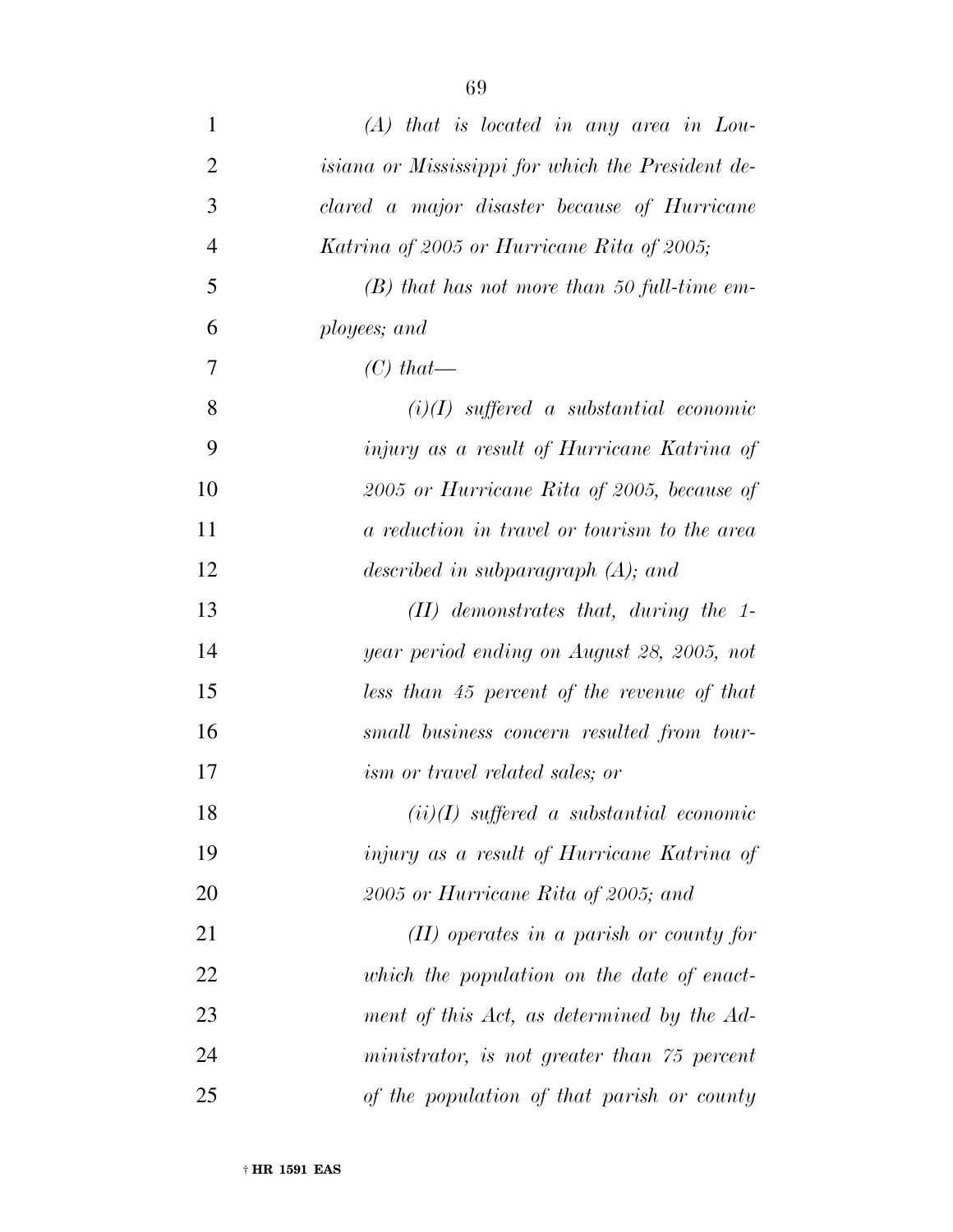| $\mathbf{1}$   | before August 28, 2005, based on the most               |
|----------------|---------------------------------------------------------|
| $\overline{2}$ | recent United States population estimate                |
| 3              | available before August 28, 2005;                       |
| $\overline{4}$ | $(3)$ the term "major disaster" has the meaning         |
| 5              | given that term in section $102$ of the Robert T. Staf- |
| 6              | ford Disaster Relief and Emergency Assistance Act       |
| 7              | $(42 \text{ U.S.C. } 5122)$ ; and                       |
| 8              | $(4)$ the term "small business concern" has the         |
| 9              | meaning given that term in section 3 of the Small       |
| 10             | <i>Business Act (15 U.S.C. 632).</i>                    |
| 11             | $(b)$ APPROPRIATION.—                                   |
| 12             | (1) IN GENERAL.—There are appropriated, out             |
| 13             | of any money in the Treasury not otherwise appro-       |
| 14             | priated, $$25,000,000$ to the Administrator, which, ex- |
| 15             | cept as provided in paragraph $(2)$ or $(3)$ , shall be |
| 16             | used for loans under section $7(b)(2)$ of the Small     |
| 17             | Business Act (15 U.S.C. $636(b)(2)$ ) to covered small  |
| 18             | business concerns.                                      |
| 19             | ADMINISTRATIVE EXPENSES.—Of the<br>(2)                  |
| 20             | amounts made available under paragraph (1), not         |
| 21             | more than $$8,750,000$ may be transferred to and        |
| 22             | merged with "Salaries and Expenses" to carry out        |
| 23             | the disaster loan program of the Small Business Ad-     |
| 24             | ministration.                                           |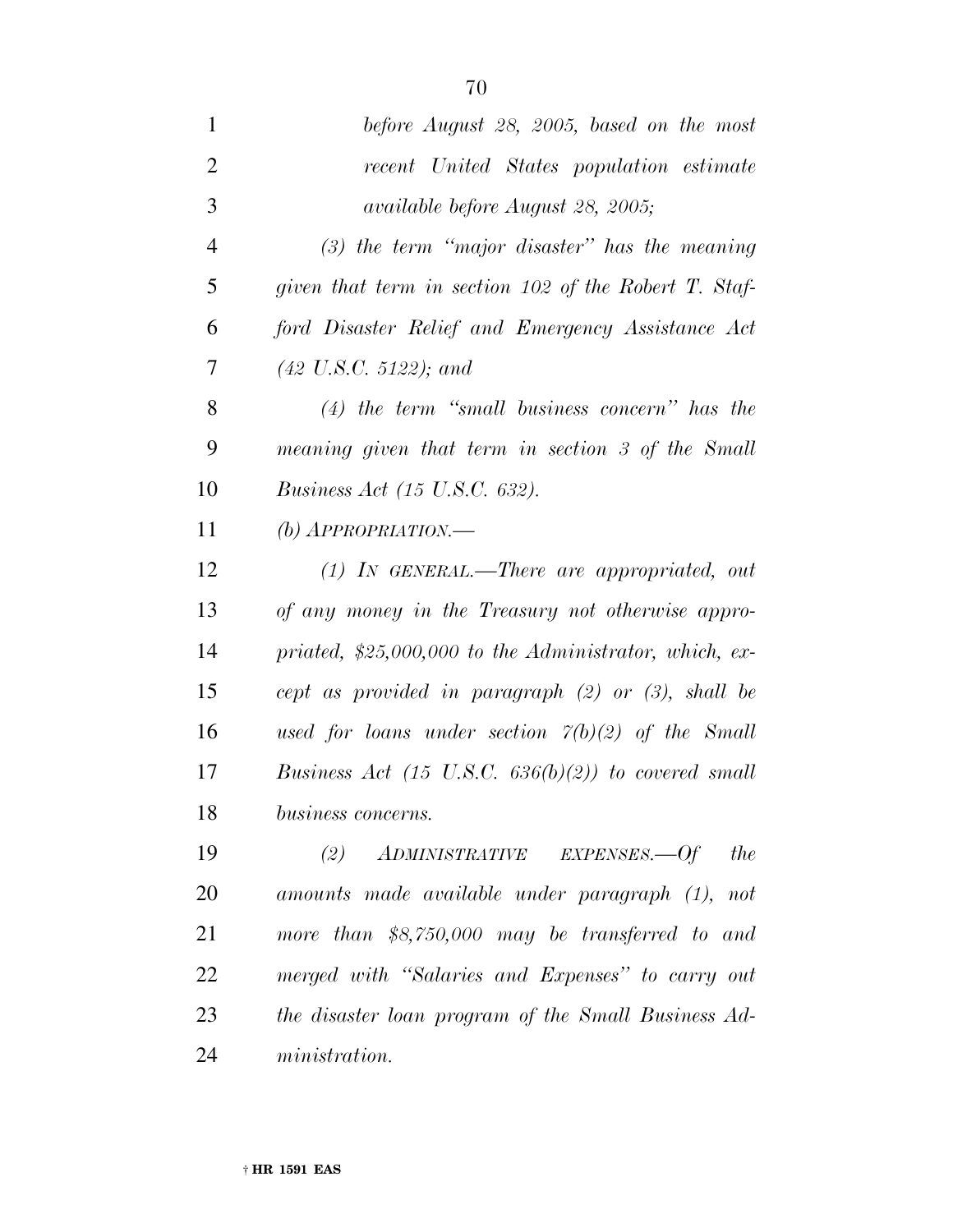| $\mathbf{1}$   | $(3)$ OTHER USES OF FUNDS.—The Administrator                |
|----------------|-------------------------------------------------------------|
| $\overline{2}$ | may use amounts made available under paragraph              |
| 3              | $(1)$ for other purposes authorized for amounts in the      |
| $\overline{4}$ | "Disaster Loans Program Account" or transfer such           |
| 5              | amounts to and merge such amounts with "Salaries"           |
| 6              | and Expenses", if-                                          |
| 7              | $(A)$ such amounts are-                                     |
| 8              | $(i)$ not obligated on the later of 5                       |
| 9              | months after the date of enactment of this                  |
| 10             | Act and August 29, 2007; or                                 |
| 11             | $(ii)$ necessary to provide assistance in                   |
| 12             | the event of a major disaster; and                          |
| 13             | $(B)$ not later than 5 days before any such                 |
| 14             | use or transfer of amounts, the Administrator               |
| 15             | provides written notification of such use or                |
| 16             | transfer to the Committee on Appropriations of              |
| 17             | the Senate and the Committee on Appropriations              |
| 18             | of the House of Representatives.                            |
| 19             | SEC. 2402. OTHER PROGRAMS. (a) HUBZONES.—Sec-               |
| 20             | tion $3(p)$ of the Small Business Act (15 U.S.C. 632(p)) is |
| 21             | $amended-$                                                  |
| 22             | $(1)$ in paragraph $(1)$ —                                  |
| 23             | (A) in subparagraph (D), by striking "or";                  |
| 24             | $(B)$ in subparagraph $(E)$ , by striking the               |
| 25             | period at the end and inserting "; or"; and                 |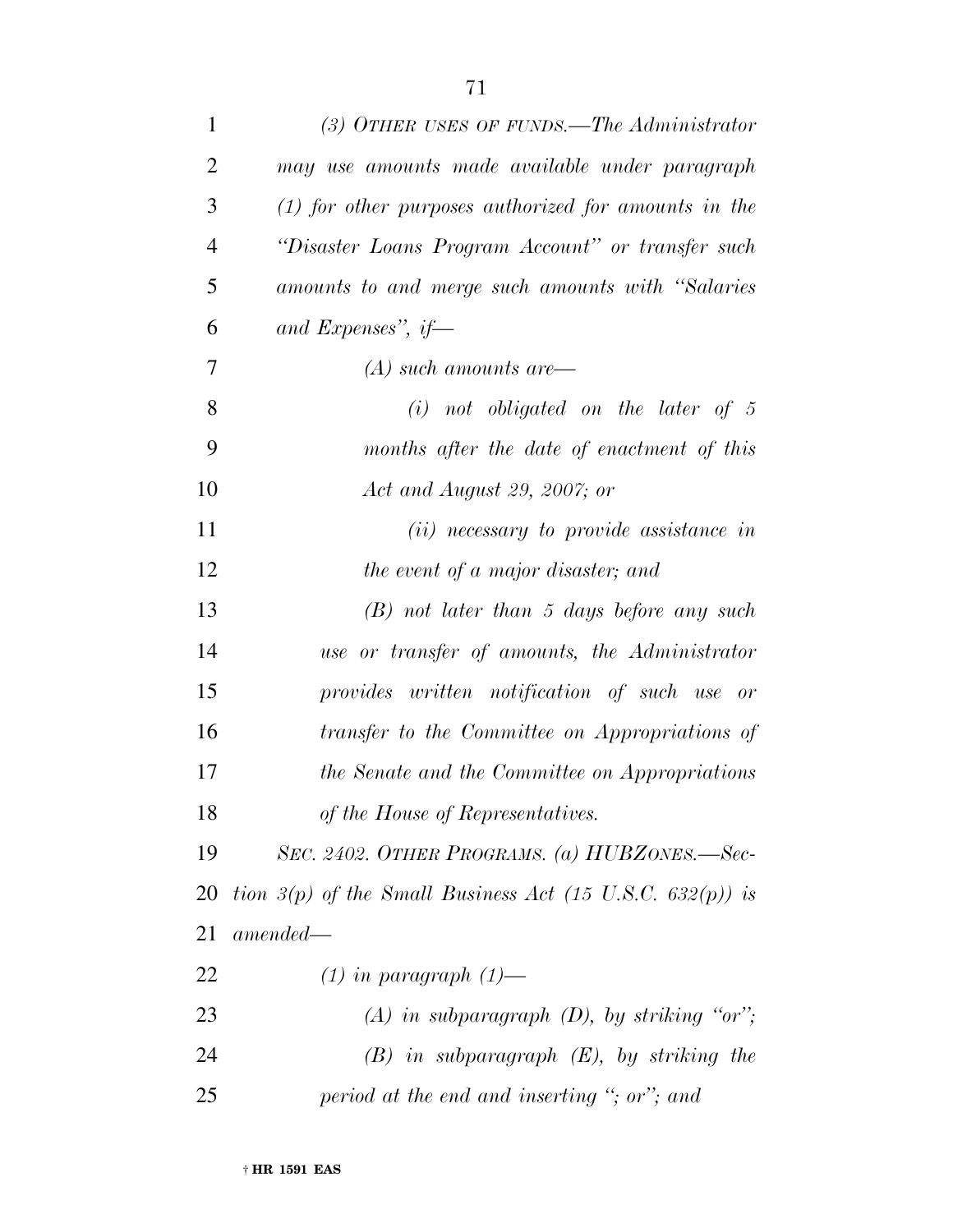| $\mathbf{1}$   | $(C)$ by adding at the end the following:                  |
|----------------|------------------------------------------------------------|
| $\overline{2}$ | " $(F)$ an area in which the President has de-             |
| 3              | clared a major disaster (as that term is defined           |
| $\overline{4}$ | in section 102 of the Robert T. Stafford Disaster          |
| 5              | Relief and Emergency Assistance Act (42 U.S.C.             |
| 6              | $(5122)$ as a result of Hurricane Katrina of Au-           |
| 7              | gust 2005 or Hurricane Rita of September 2005,             |
| 8              | during the time period described in paragraph              |
| 9              | $(8).$ "; and                                              |
| 10             | $(2)$ by adding at the end the following:                  |
| 11             | "(8) TIME PERIOD.—The time period for the                  |
| 12             | purposes of paragraph $(1)(F)$ —                           |
| 13             | "(A) shall be the 2-year period beginning on               |
| 14             | the later of the date of enactment of this para-           |
| 15             | graph and August 29, 2007; and                             |
| 16             | "(B) may, at the discretion of the Adminis-                |
| 17             | trator, be extended to be the 3-year period begin-         |
| 18             | ning on the later of the date of enactment of this         |
| 19             | paragraph and August 29, 2007.".                           |
| 20             | (b) TERMINATION OF PROGRAM.—Section $\gamma_1(0)$ of the   |
| 21             | Small Business Competitive Demonstration Program Act of    |
| 22             | $1988$ (15 U.S.C. 644 note) is amended by inserting after  |
| 23             | "January 1, 1989" the following: ", and shall terminate    |
| 24             | on the date of enactment of the U.S. Troop Readiness, Vet- |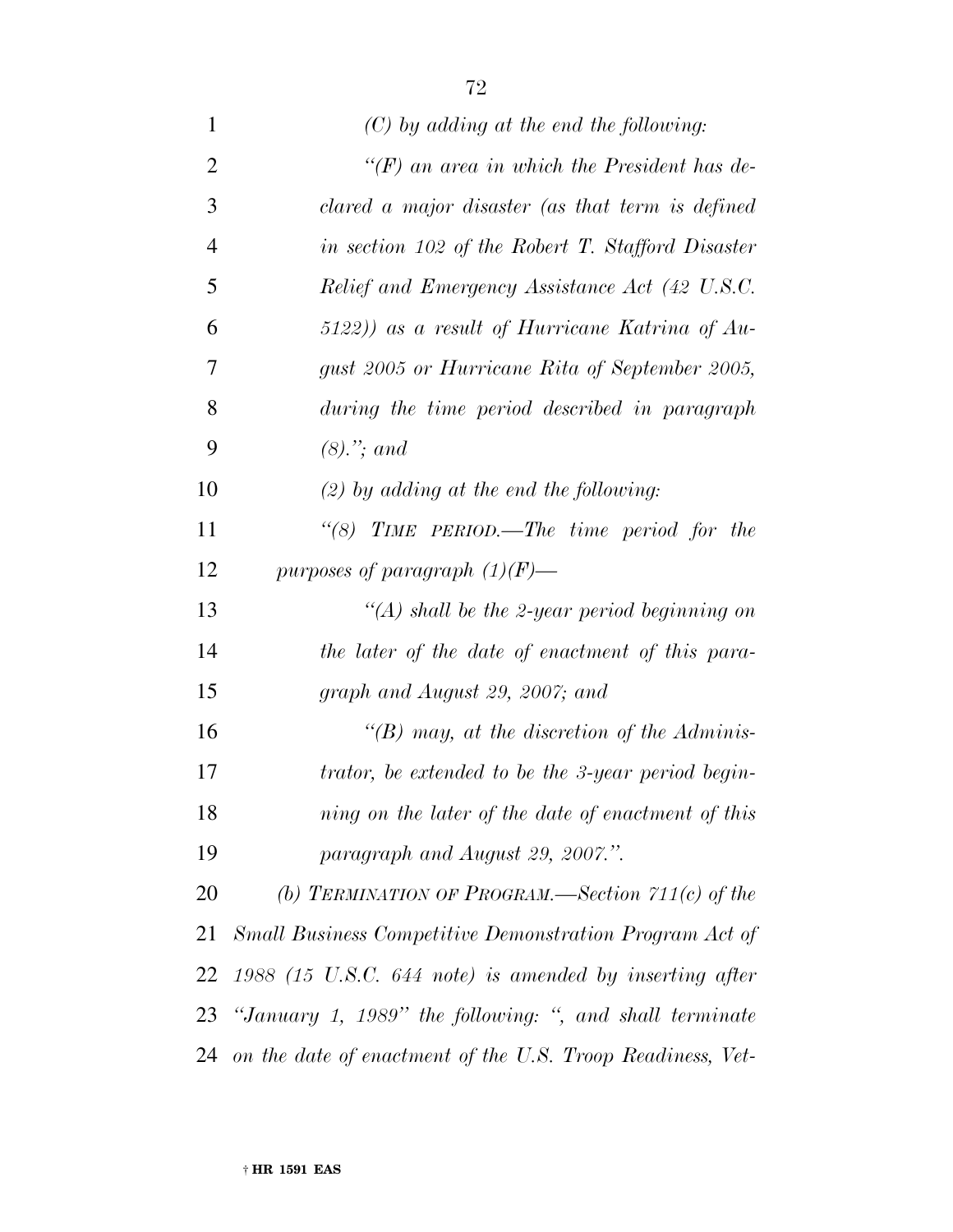|                | 1 erans' Care, Katrina Recovery, and Iraq Accountability |
|----------------|----------------------------------------------------------|
| $\overline{2}$ | <i>Appropriations Act, 2007".</i>                        |
| 3              | SEC. 2403. RESERVIST PROGRAMS. (a) DEFINI-               |
| $\overline{4}$ | TIONS.—In this section—                                  |
| 5              | $(1)$ the term "activated" means receiving an            |
| 6              | order placing a Reservist on active duty;                |
| 7              | $(2)$ the term "active duty" has the meaning             |
| 8              | given that term in section 101 of title 10, United       |
| 9              | States Code;                                             |
| 10             | $(3)$ the terms "Administration" and "Adminis-           |
| 11             | trator" mean the Small Business Administration and       |
| 12             | the Administrator thereof, respectively;                 |
| 13             | (4) the term "Reservist" means a member of $\alpha$      |
| 14             | reserve component of the Armed Forces, as described      |
| 15             | in section 10101 of title 10, United States Code;        |
| 16             | (5) the term "Service Corps of Retired Execu-            |
| 17             | tives" means the Service Corps of Retired Executives     |
| 18             | authorized by section $8(b)(1)$ of the Small Business    |
| 19             | Act (15 U.S.C. 637(b)(1));                               |
| 20             | $(6)$ the term "small business concern" has the          |
| 21             | meaning given that term in section 3 of the Small        |
| 22             | <i>Business Act (15 U.S.C. 632)</i> ;                    |
| 23             | $(7)$ the term "small business development center"       |
| 24             | means a small business development center described      |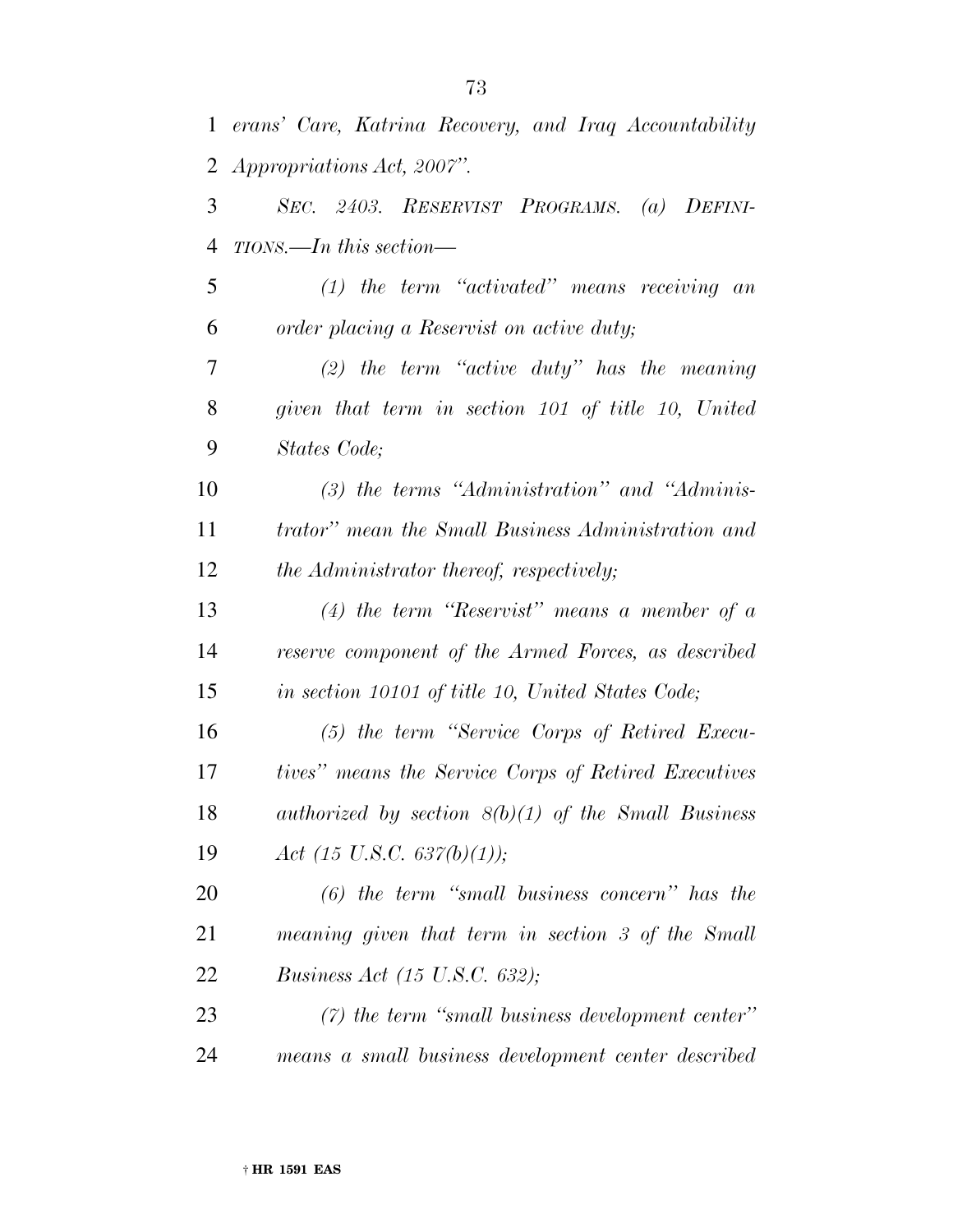| 1              | in section 21 of the Small Business Act (15 U.S.C.               |
|----------------|------------------------------------------------------------------|
| $\overline{2}$ | $(648)$ ; and                                                    |
| 3              | $(8)$ the term "women's business center" means a                 |
| $\overline{4}$ | women's business center described in section 29 of the           |
| 5              | Small Business Act (15 U.S.C. 656).                              |
| 6              | (b) APPLICATION PERIOD.—Section $\tilde{\gamma}(b)(3)(C)$ of the |
| 7              | Small Business Act (15 U.S.C. $636(b)(3)(C)$ ) is amended        |
| 8              | by striking "90 days" and inserting "1 year".                    |
| 9              | (c) PRE-CONSIDERATION PROCESS.-                                  |
| 10             | $(1)$ DEFINITION.—In this subsection, the term                   |
| 11             | "eligible Reservist" means a Reservist who-                      |
| 12             | $(A)$ has not been ordered to active duty;                       |
| 13             | $(B)$ expects to be ordered to active duty dur-                  |
| 14             | ing a period of military conflict; and                           |
| 15             | $(C)$ can reasonably demonstrate that the                        |
| 16             | small business concern for which that Reservist                  |
| 17             | is a key employee will suffer economic injury in                 |
| 18             | the absence of that Reservist.                                   |
| 19             | (2) ESTABLISHMENT.—Not later than 6 months                       |
| 20             | after the date of enactment of this Act, the Adminis-            |
| 21             | trator shall establish a pre-consideration process,              |
| 22             | under which the Administrator—                                   |
| 23             | $(A)$ may collect all relevant materials nec-                    |
| 24             | essary for processing a loan to a small business                 |
| 25             | concern under section $\tilde{\gamma}(b)(3)$ of the Small Busi-  |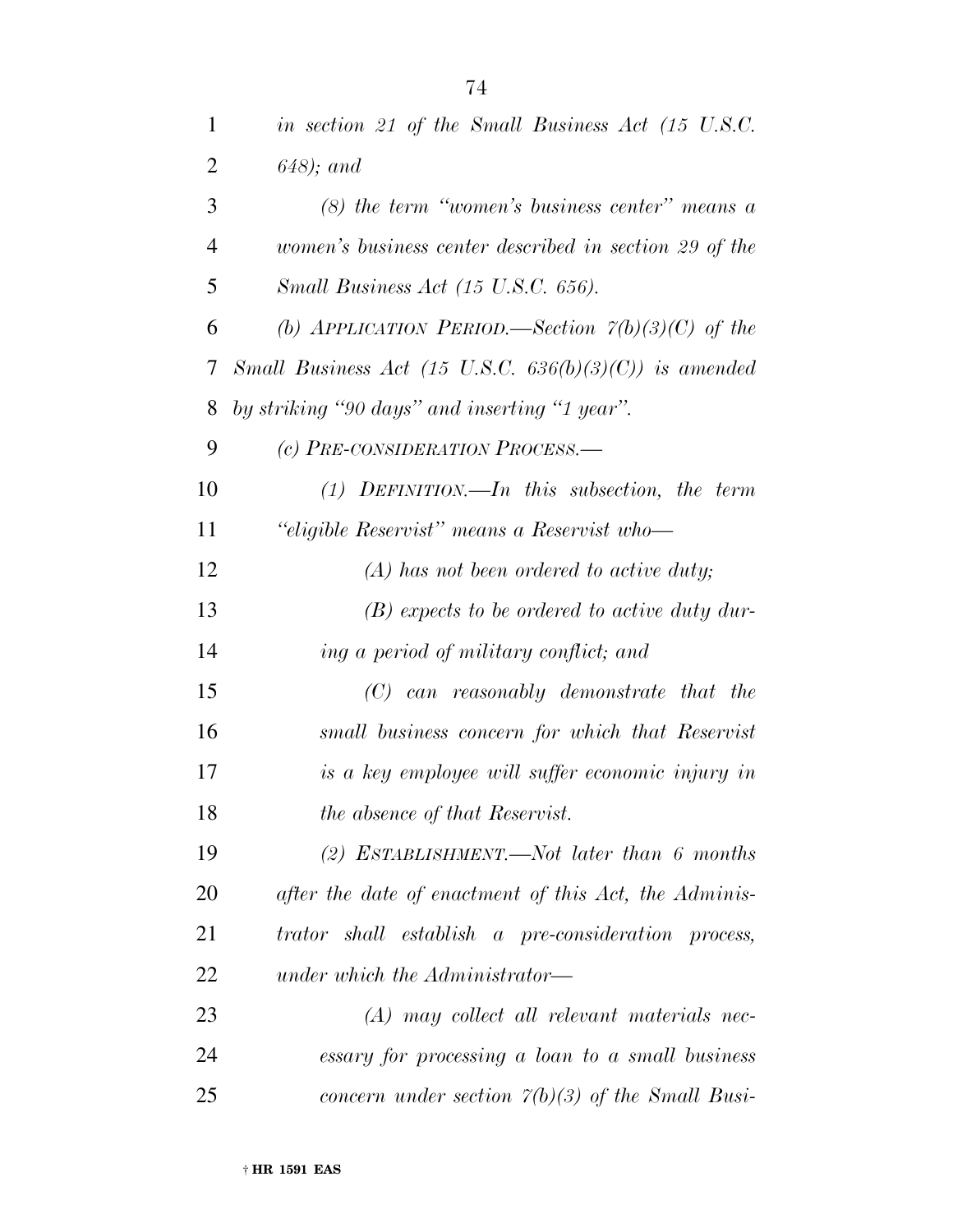| $\mathbf{1}$   | ness Act $(15 \text{ U.S.C. } 636(b)(3))$ before an eligible |
|----------------|--------------------------------------------------------------|
| $\overline{2}$ | Reservist employed by that small business con-               |
| 3              | cern is activated; and                                       |
| $\overline{4}$ | $(B)$ shall distribute funds for any loan ap-                |
| 5              | proved under subparagraph $(A)$ if that eligible             |
| 6              | <i>Reservist is activated.</i>                               |
| 7              | OUTREACH AND TECHNICAL ASSISTANCE PRO-<br>(d)                |
| 8              | GRAM.                                                        |
| 9              | $(1)$ IN GENERAL.—Not later than 6 months after              |
| 10             | the date of enactment of this Act, the Administrator,        |
| 11             | in consultation with the Secretary of Veterans Affairs       |
| 12             | and the Secretary of Defense, shall develop a com-           |
| 13             | prehensive outreach and technical assistance program         |
| 14             | (in this subsection referred to as the "program") to-        |
| 15             | (A) market the loans available under section                 |
| 16             | $7(b)(3)$ of the Small Business Act (15 U.S.C.               |
| 17             | $(636(b)(3))$ to Reservists, and family members of           |
| 18             | Reservists, that are on active duty and that are             |
| 19             | not on active duty; and                                      |
| 20             | $(B)$ provide technical assistance to a small                |
| 21             | business concern applying for a loan under that              |
| 22             | section.                                                     |
| 23             | (2) COMPONENTS.—The program shall—                           |
| 24             | $(A)$ incorporate appropriate websites main-                 |
| 25             | tained by the Administration, the Department of              |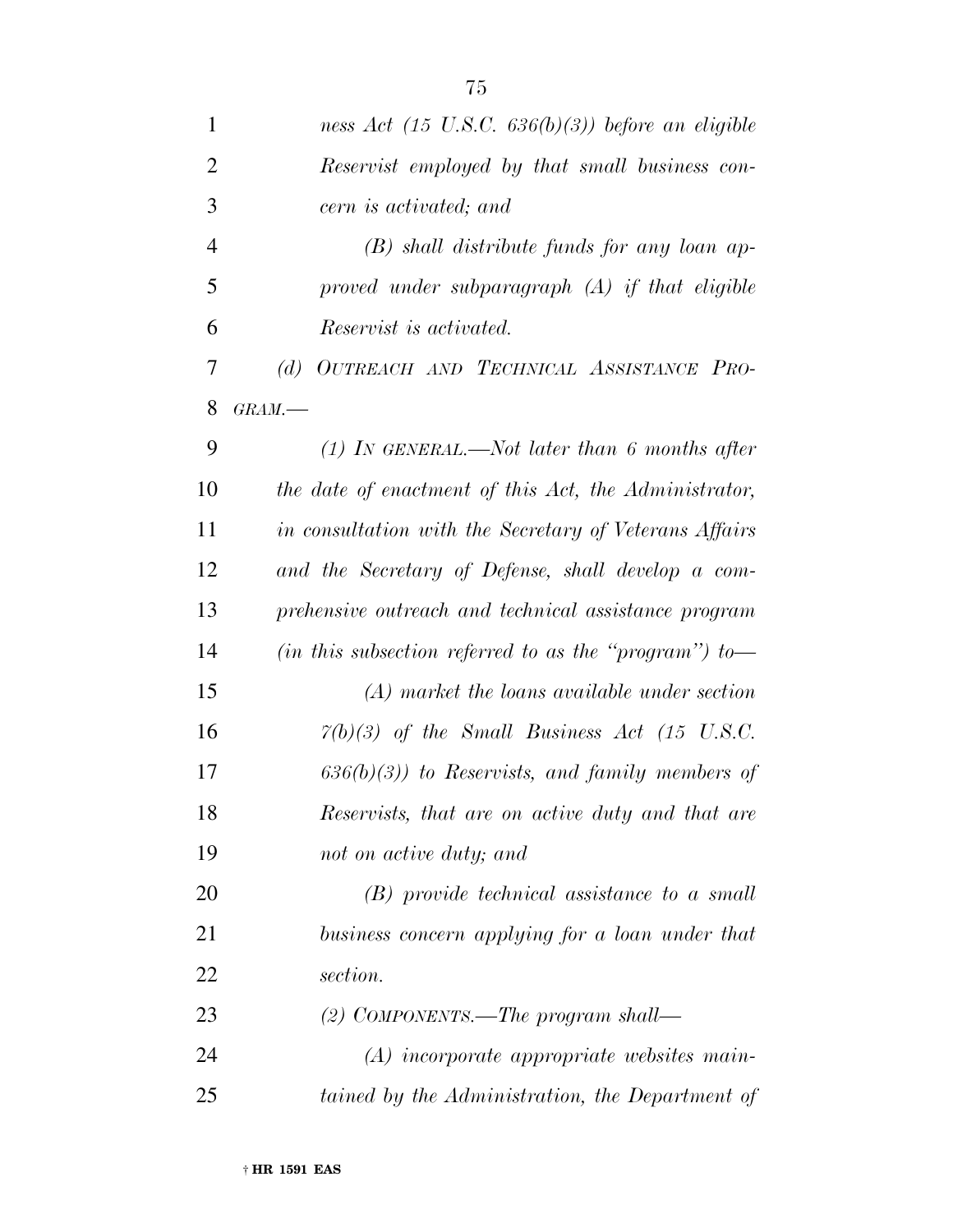| $\mathbf{1}$   | Veterans Affairs, and the Department of Defense;   |
|----------------|----------------------------------------------------|
| $\overline{2}$ | and                                                |
| 3              | $(B)$ require that information on the pro-         |
| $\overline{4}$ | gram is made available to small business con-      |
| 5              | cerns directly through—                            |
| 6              | $(i)$ the district offices and resource            |
| 7              | partners of the Administration, including          |
| 8              | small business development centers, women's        |
| 9              | business centers, and the Service Corps of         |
| 10             | Retired Executives; and                            |
| 11             | (ii) other Federal agencies, including             |
| 12             | the Department of Veterans Affairs and the         |
| 13             | Department of Defense.                             |
| 14             | $(3)$ REPORT.—                                     |
| 15             | (A) In GENERAL.—Not later than 6 months            |
| 16             | after the date of enactment of this Act, and every |
| 17             | 6 months thereafter until the date that is 30      |
| 18             | months after such date of enactment, the Admin-    |
| 19             | istrator shall submit to Congress a report on the  |
| 20             | status of the program.                             |
| 21             | CONTENTS.—Each report submitted<br>(B)             |
| 22             | under subparagraph $(A)$ shall include—            |
| 23             | $(i)$ for the 6-month period ending on             |
| 24             | the date of that report—                           |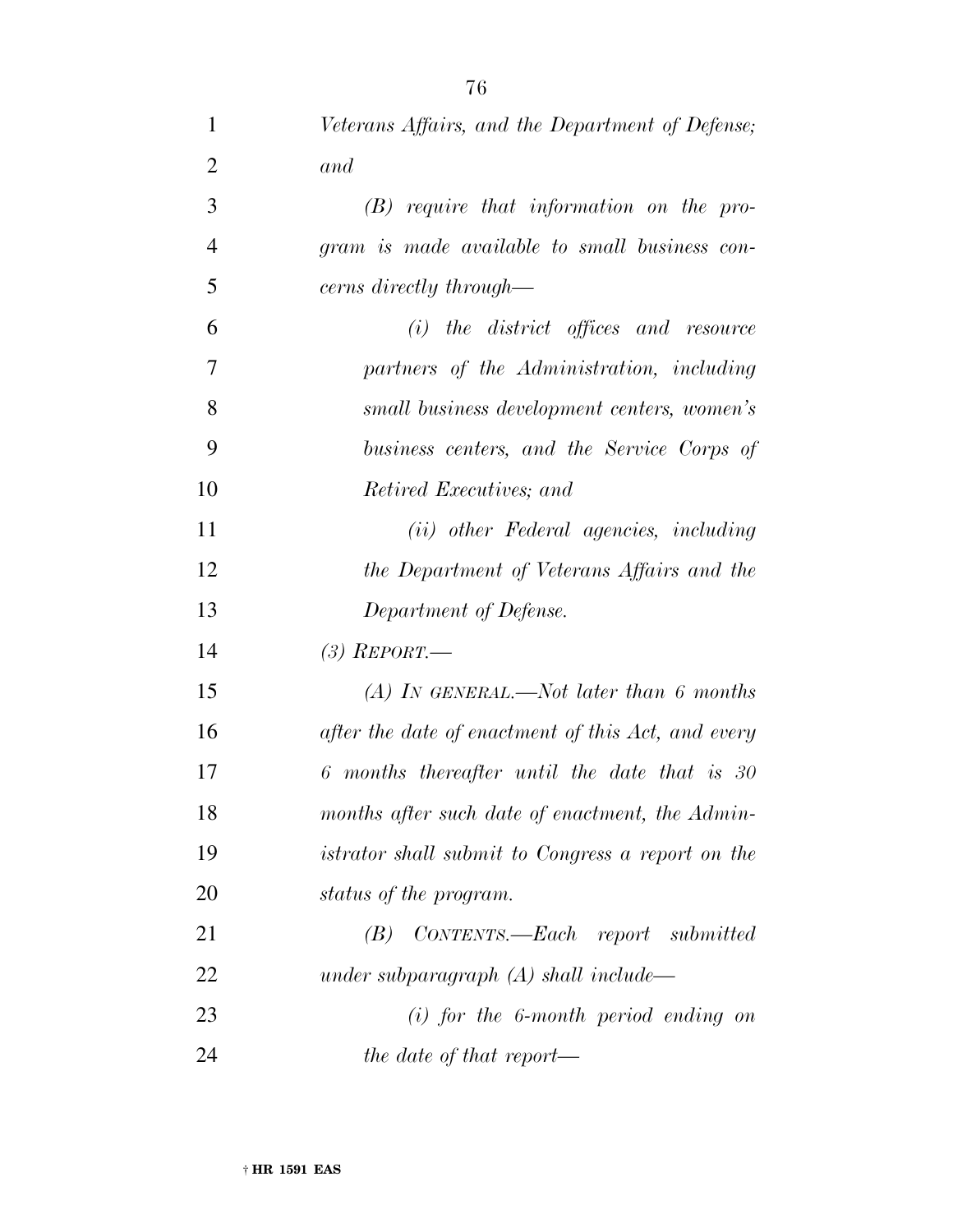| $\mathbf{1}$   | $(I)$ the number of loans approved                               |
|----------------|------------------------------------------------------------------|
| $\overline{2}$ | under section $7(b)(3)$ of the Small                             |
| 3              | <i>Business Act</i> (15 U.S.C. 636(b)(3));                       |
| $\overline{4}$ | $(II)$ the number of loans disbursed                             |
| 5              | under that section; and                                          |
| 6              | (III) the total amount disbursed                                 |
| 7              | under that section; and                                          |
| 8              | $(ii)$ recommendations, if any, to make                          |
| 9              | the program more effective in serving small                      |
| 10             | business concerns that employ Reservists.                        |
| 11             | <b>CHAPTER 5</b>                                                 |
| 12             | DEPARTMENT OF HOMELAND SECURITY                                  |
| 13             | FEDERAL EMERGENCY MANAGEMENT AGENCY                              |
| 14             | <b>DISASTER RELIEF</b>                                           |
| 15             | For an additional amount for "Disaster Relief" for               |
| 16             | necessary expenses under the Robert T. Stafford Disaster         |
|                | 17 Relief and Emergency Assistance Act (42 U.S.C. 5121 et        |
|                | 18 seq.), $$4,310,000,000$ , to remain available until expended. |
| 19             | GENERAL PROVISIONS-THIS CHAPTER                                  |
| 20             | SEC. 2501. (a) IN GENERAL.—Notwithstanding any                   |
| 21             | other provision of law, including any agreement, the Fed-        |
| 22             | eral share of assistance, including direct Federal assistance,   |
|                | 23 provided for the States of Louisiana, Mississippi, Alabama,   |
|                | 24 and Texas in connection with Hurricanes Katrina and           |
|                | 25 Rita under sections 403, 406, 407, and 408 of the Robert      |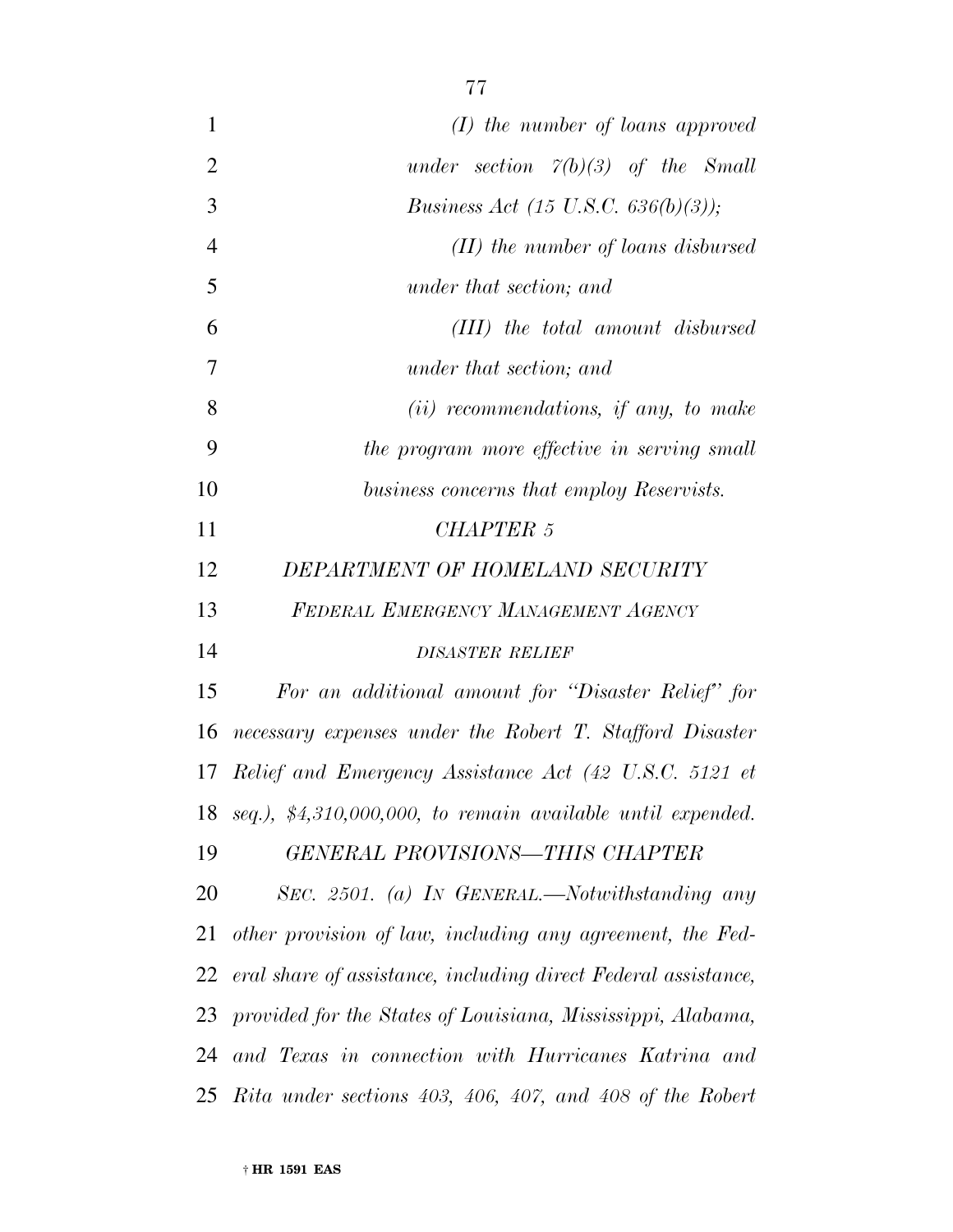*T. Stafford Disaster Relief and Emergency Assistance Act (42 U.S.C. 5170b, 5172, 5173, and 5174) shall be 100 per-cent of the eligible costs under such sections.*

*(b) APPLICABILITY.—*

 *(1) IN GENERAL.—Subject to paragraph (2), the Federal share provided by subsection (a) shall apply to disaster assistance applied for before the date of en-actment of this Act.*

 *(2) LIMITATION.—In the case of disaster assist- ance provided under sections 403, 406, and 407 of the Robert T. Stafford Disaster Relief and Emergency As- sistance Act, the Federal share provided by subsection (a) shall be limited to assistance provided for projects for which applications have been prepared for the Federal Emergency Management Agency before the date of enactment of this Act.*

 *SEC. 2502. (a) Section 2(a) of the Community Disaster Loan Act of 2005 (Public Law 109–88; 119 Stat. 2061) is amended by striking '': Provided further, That notwith- standing section 417(c)(1) of the Stafford Act, such loans may not be canceled''.*

 *(b) Chapter 4 of title II of the Emergency Supple- mental Appropriations Act for Defense, the Global War on Terror, and Hurricane Recovery, 2006 (Public Law 109– 234; 120 Stat. 471) is amended under the heading ''Disaster*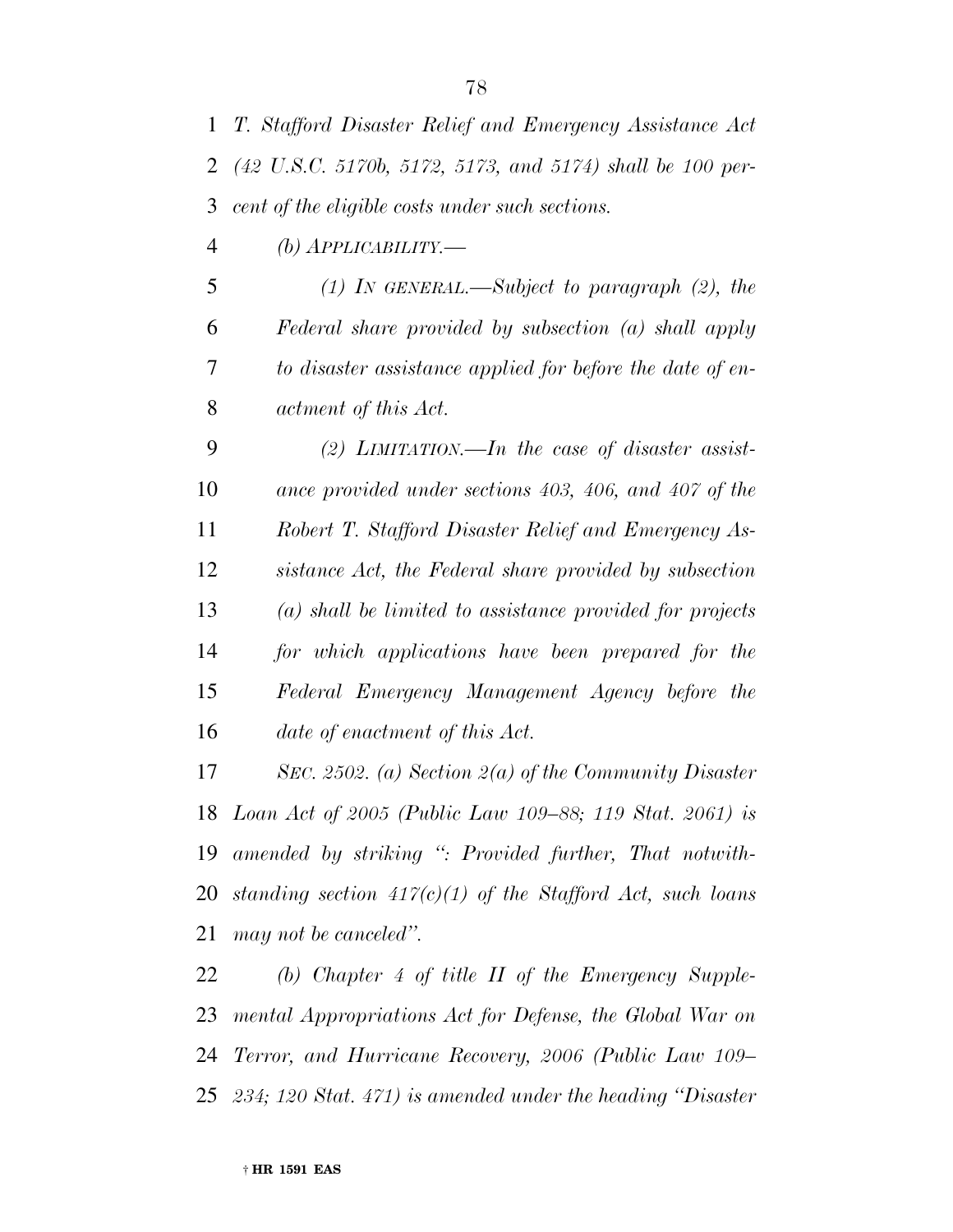*Assistance Direct Loan Program Account'' under the head- ing ''Federal Emergency Management Agency'' under the heading ''Department of Homeland Security'', by striking ''Provided further, That notwithstanding section 417(c)(1) of such Act, such loans may not be canceled:''.*

 *SEC. 2503. Section 2401 of the Emergency Supple- mental Appropriations Act for Defense, the Global War on Terror, and Hurricane Recovery, 2006 (Public Law 109– 234; 120 Stat. 460) is amended by striking ''12 months'' and inserting ''24 months''.*

| 11 | CHAPTER 6                        |
|----|----------------------------------|
| 12 | DEPARTMENT OF THE INTERIOR       |
| 13 | <b>BUREAU OF LAND MANAGEMENT</b> |
| 14 | WILDLAND FIRE MANAGEMENT         |
| 15 | (INCLUDING TRANSFER OF FUNDS)    |

 *For an additional amount for ''Wildland Fire Man- agement'', \$100,000,000, to remain available until ex- pended, for urgent wildland fire suppression activities: Pro- vided, That such funds shall only become available if funds previously provided for wildland fire suppression will be exhausted imminently and the Secretary of the Interior no- tifies the House and Senate Committees on Appropriations in writing of the need for these additional funds: Provided further, That such funds are also available for repayment to other appropriations accounts from which funds were transferred for wildfire suppression.*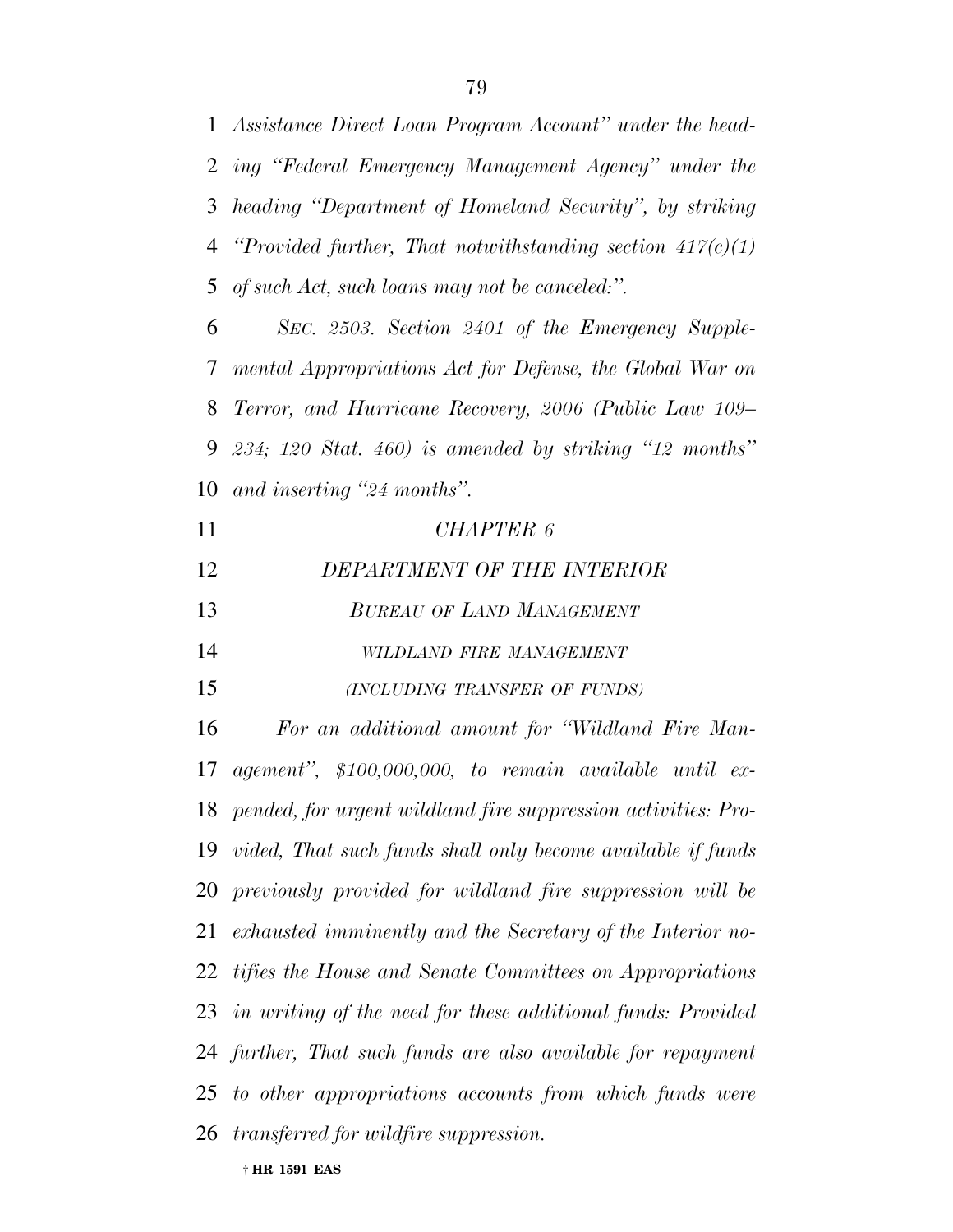| $\mathbf{1}$   | UNITED STATES FISH AND WILDLIFE SERVICE                          |
|----------------|------------------------------------------------------------------|
| $\mathfrak{2}$ | RESOURCE MANAGEMENT                                              |
| 3              | For an additional amount for "Resource Manage-                   |
| 4              | ment" for the detection of highly pathogenic avian influenza     |
| 5              | in wild birds, including the investigation of morbidity and      |
| 6              | mortality events, targeted surveillance in live wild birds,      |
| 7              | and targeted surveillance in hunter-taken birds, \$7,398,000,    |
| 8              | to remain available until September 30, 2008.                    |
| 9              | NATIONAL PARK SERVICE                                            |
| 10             | OPERATION OF THE NATIONAL PARK SYSTEM                            |
| 11             | For an additional amount for "Operation of the Na-               |
| 12             | tional Park System" for the detection of highly pathogenic       |
| 13             | avian influenza in wild birds, including the investigation       |
| 14             | of morbidity and mortality events, \$525,000, to remain          |
|                | 15 available until September 30, 2008.                           |
| 16             | HISTORIC PRESERVATION FUND                                       |
| 17             | For an additional amount for the "Historic Preserva-             |
|                | 18 tion Fund" for necessary expenses related to the con-         |
|                | 19 sequences of Hurricane Katrina and other hurricanes of the    |
|                | $20$ 2005 season, \$15,000,000, to remain available until Sep-   |
|                | 21 tember 30, 2008: Provided, That the funds provided under      |
|                | 22 this heading shall be provided to the State Historic Preser-  |
|                | 23 vation Officer, after consultation with the National Park     |
|                | 24 Service, for grants for disaster relief in areas of Louisiana |
|                | 25 impacted by Hurricanes Katrina or Rita: Provided further,     |
|                |                                                                  |

† **HR 1591 EAS** *That grants shall be for the preservation, stabilization, re-*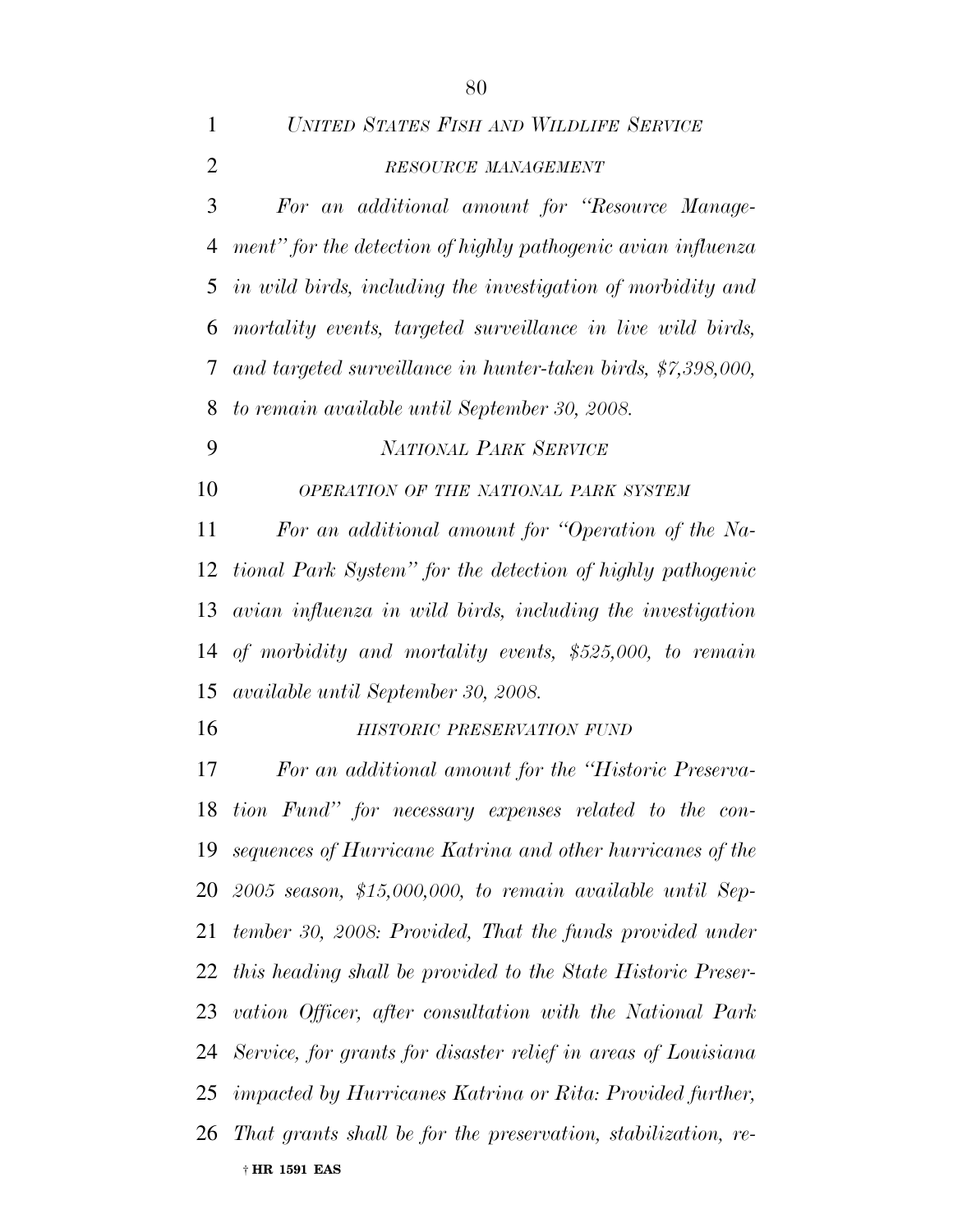*habilitation, and repair of historic properties listed in or eligible for the National Register of Historic Places, for planning and technical assistance: Provided further, That grants shall only be available for areas that the President determines to be a major disaster under section 102(2) of the Robert T. Stafford Disaster Relief and Emergency As- sistance Act (42 U.S.C. 5122(2)) due to Hurricanes Katrina or Rita: Provided further, That individual grants shall not be subject to a non-Federal matching requirement: Provided further, That no more than 5 percent of funds pro- vided under this heading for disaster relief grants may be used for administrative expenses.*

*UNITED STATES GEOLOGICAL SURVEY*

*SURVEYS, INVESTIGATIONS, AND RESEARCH*

 *For an additional amount for ''Surveys, Investiga- tions, and Research'' for the detection of highly pathogenic avian influenza in wild birds, including the investigation of morbidity and mortality events, targeted surveillance in live wild birds, and targeted surveillance in hunter-taken birds, \$5,270,000, to remain available until September 30, 2008.*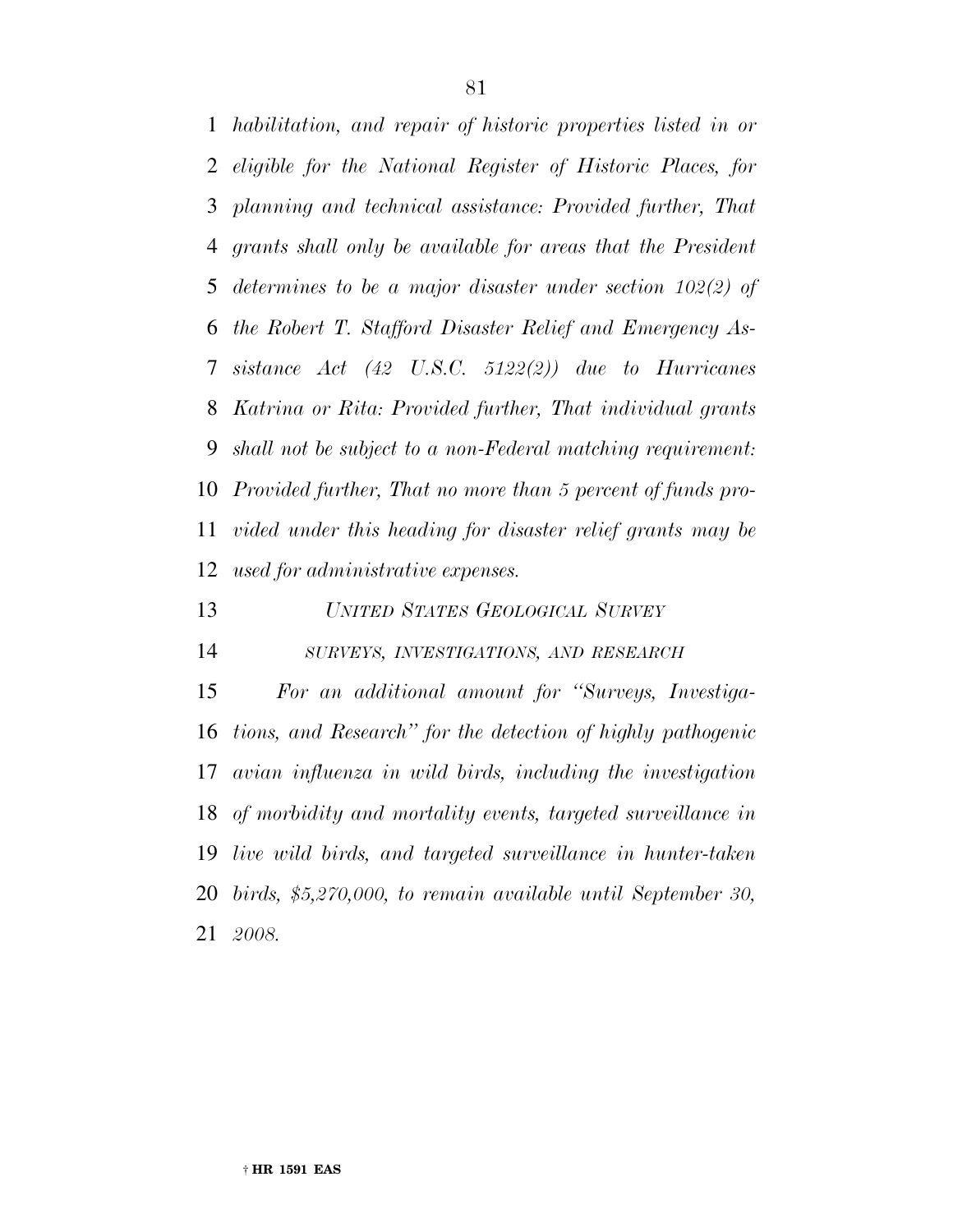*DEPARTMENT OF AGRICULTURE*

# *FOREST SERVICE NATIONAL FOREST SYSTEM For an additional amount for ''National Forest Sys- tem'' for the implementation of a nationwide initiative to increase protection of national forest lands from foreign drug-trafficking organizations, including funding for addi- tional law enforcement personnel, training, equipment and cooperative agreements, \$12,000,000, to remain available until expended. WILDLAND FIRE MANAGEMENT (INCLUDING TRANSFER OF FUNDS) For an additional amount for ''Wildland Fire Man- agement'', \$400,000,000, to remain available until ex- pended, for urgent wildland fire suppression activities: Pro- vided, That such funds shall only become available if funds provided previously for wildland fire suppression will be exhausted imminently and the Secretary of Agriculture no- tifies the House and Senate Committees on Appropriations in writing of the need for these additional funds: Provided further, That such funds are also available for repayment to other appropriation accounts from which funds were transferred for wildfire suppression. GENERAL PROVISIONS—THIS CHAPTER SEC. 2601. SECURE RURAL SCHOOLS AND COMMUNITY*

† **HR 1591 EAS** *SELF-DETERMINATION PROGRAM. (a) REAUTHORIZATION*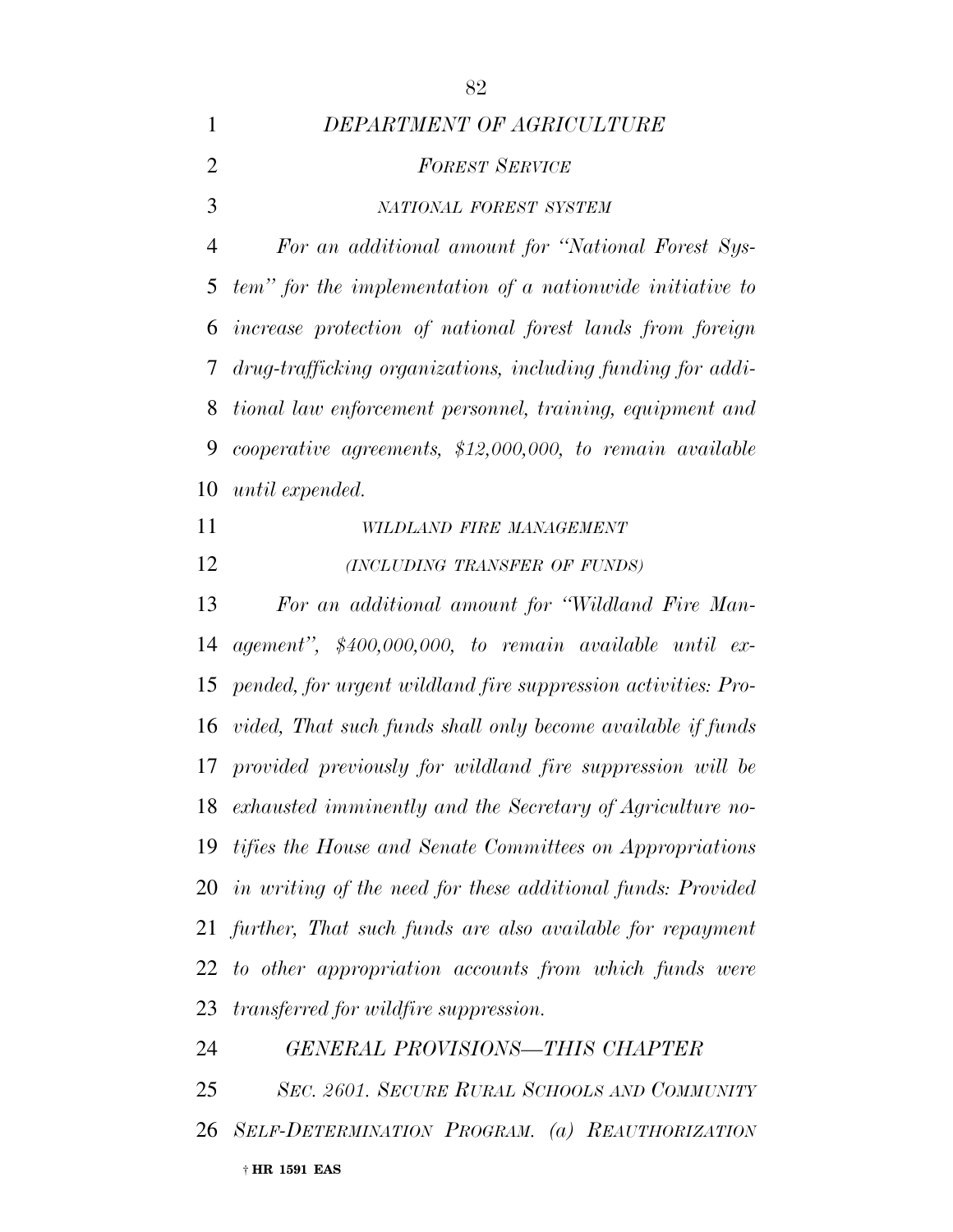*500 note; Public Law 106–393) is amended by striking sec-*

*tions 1 through 403 and inserting the following:*

### *''SECTION 1. SHORT TITLE.*

 *''This Act may be cited as the 'Secure Rural Schools and Community Self-Determination Act of 2000'.*

### *''SEC. 2. PURPOSES.*

*''The purposes of this Act are—*

 *''(1) to stabilize and transition payments to counties to provide funding for schools and roads that supplements other available funds;*

 *''(2) to make additional investments in, and cre- ate additional employment opportunities through, projects that—*

 *''(A)(i) improve the maintenance of existing infrastructure;*

 *''(ii) implement stewardship objectives that enhance forest ecosystems; and*

 *''(iii) restore and improve land health and water quality;*

| 23 | "(B) enjoy broad-based support; and                      |
|----|----------------------------------------------------------|
| 24 | $\lq$ <sup>"</sup> (C) have objectives that may include— |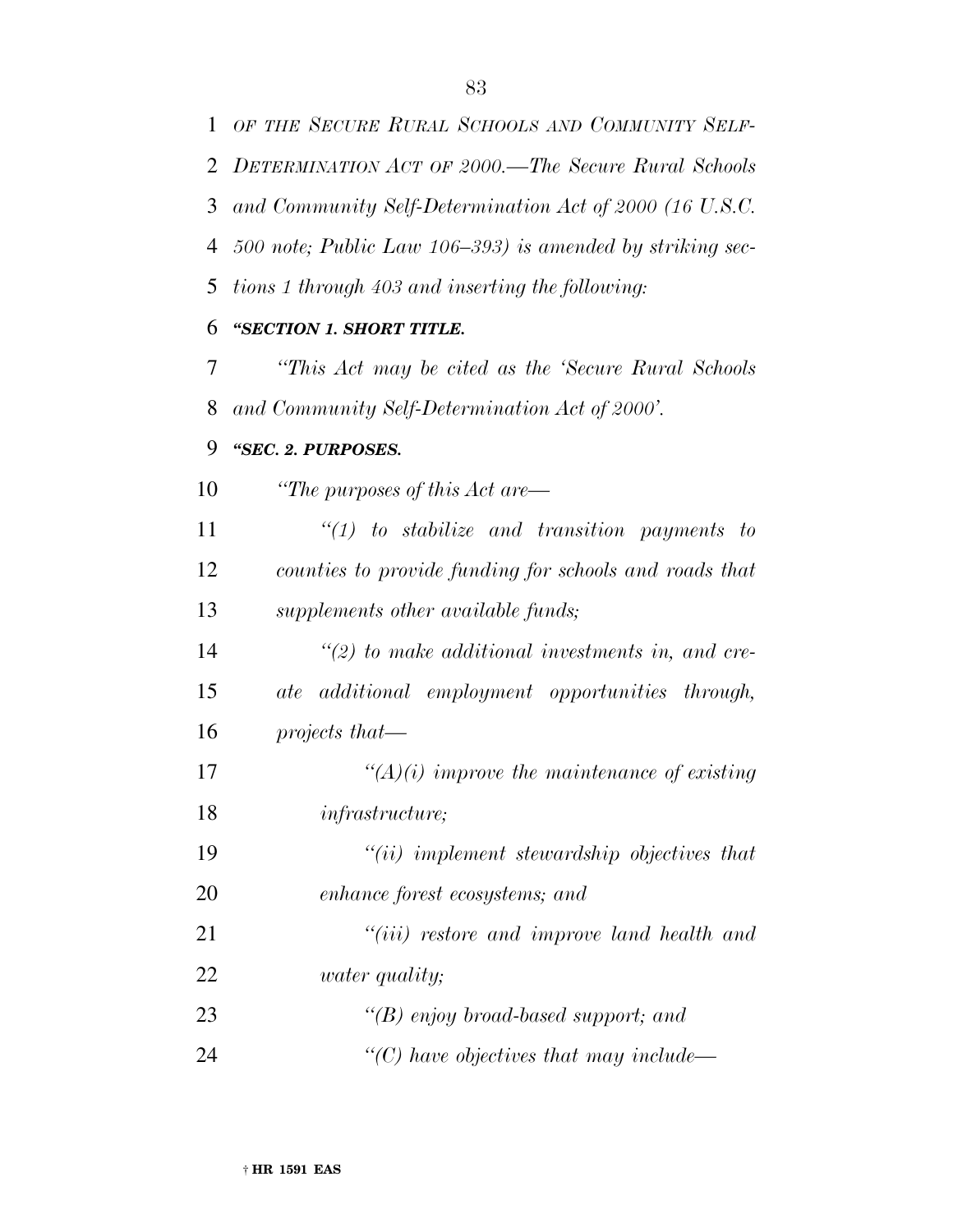| $\mathbf{1}$   | $``(i) \quad road, \quad trail, \quad and \quad infrastructure$ |
|----------------|-----------------------------------------------------------------|
| $\overline{2}$ | maintenance or obliteration;                                    |
| 3              | $``(ii)$ soil productivity improvement;                         |
| $\overline{4}$ | "(iii) improvements in forest ecosystem                         |
| 5              | health;                                                         |
| 6              | $``(iv)$ watershed restoration and main-                        |
| 7              | <i>tenance</i> ;                                                |
| 8              | $``(v)$ the restoration, maintenance, and                       |
| 9              | improvement of wildlife and fish habitat;                       |
| 10             | $``(vi)$ the control of noxious and exotic                      |
| 11             | weeds; and                                                      |
| 12             | $``(vii)$ the reestablishment of native spe-                    |
| 13             | cies; and                                                       |
| 14             | $\lq(3)$ to improve cooperative relationships                   |
| 15             | $among-$                                                        |
| 16             | "(A) the people that use and care for Fed-                      |
| 17             | eral land; and                                                  |
| 18             | $\lq\lq(B)$ the agencies that manage the Federal                |
| 19             | land.                                                           |
| 20             | "SEC. 3. DEFINITIONS.                                           |
| 21             | $\lq$ <sup>Th</sup> this Act:                                   |
| 22             | "(1) ADJUSTED SHARE.—The term 'adjusted                         |
| 23             | share' means the number equal to the quotient ob-               |
| 24             | tained by dividing—                                             |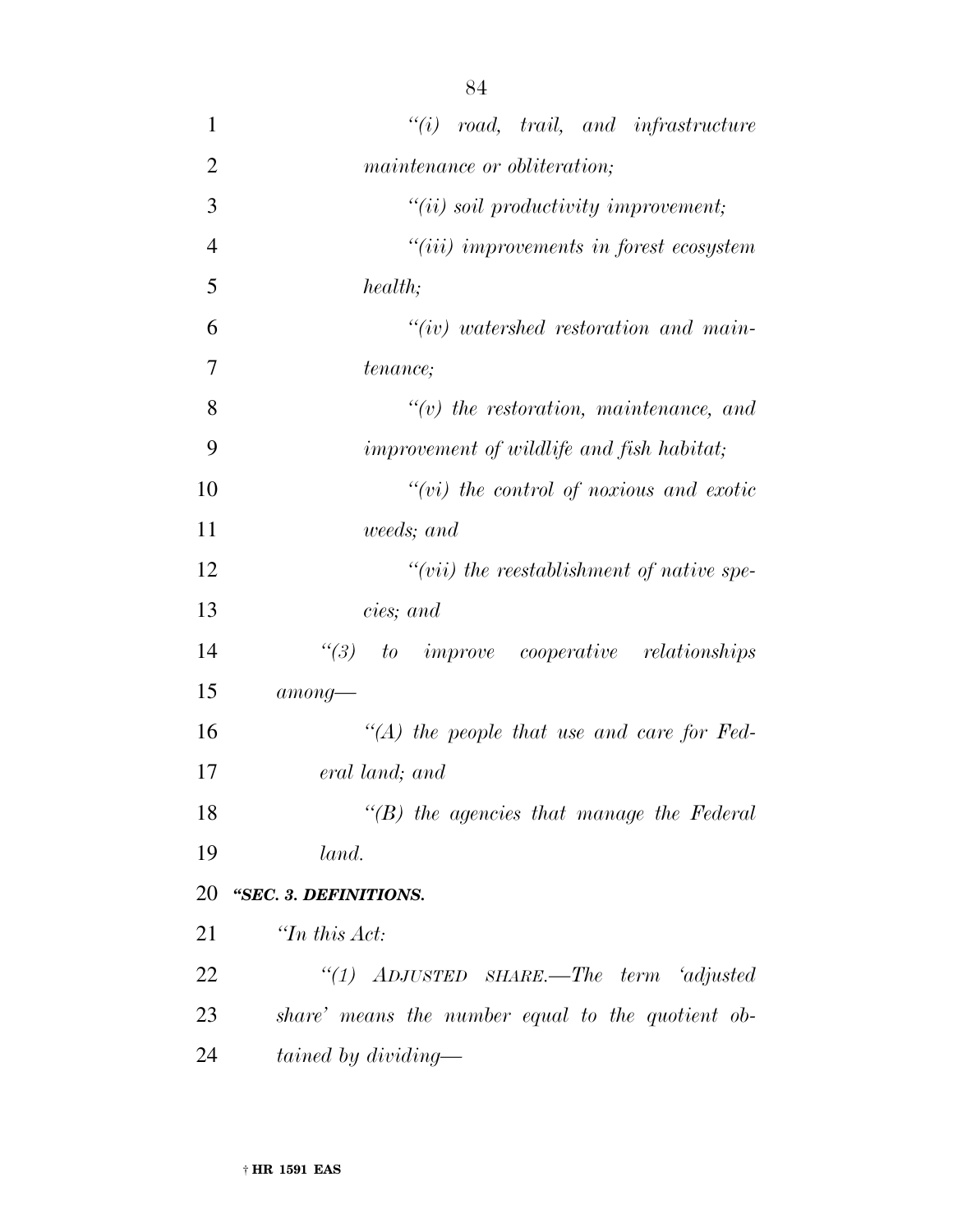| $\mathbf{1}$   | $\lq (A)$ the number equal to the quotient ob- |
|----------------|------------------------------------------------|
| $\overline{2}$ | tained by dividing—                            |
| 3              | "(i) the base share for the eligible coun-     |
| $\overline{4}$ | ty; by                                         |
| 5              | $``(ii)$ the income adjustment for the eli-    |
| 6              | gible county; by                               |
| 7              | $\lq\lq(B)$ the number equal to the sum of the |
| 8              | quotients obtained under subparagraph (A) and  |
| 9              | paragraph $(8)(A)$ for all eligible counties.  |
| 10             | "(2) BASE SHARE.—The term base share' means    |
| 11             | the number equal to the average of $-$         |
| 12             | "(A) the quotient obtained by dividing—        |
| 13             | $``(i)$ the number of acres of Federal         |
| 14             | land described in paragraph $(7)(A)$ in each   |
| 15             | <i>eligible county</i> ; by                    |
| 16             | $``(ii)$ the total number acres of Federal     |
| 17             | land in all eligible counties in all eligible  |
| 18             | States; and                                    |
| 19             | "(B) the quotient obtained by dividing—        |
| 20             | "(i) the amount equal to the average of        |
| 21             | the 3 highest 25-percent payments and safe-    |
| 22             | ty net payments made to each eligible State    |
| 23             | for each eligible county during the eligi-     |
| 24             | bility period; by                              |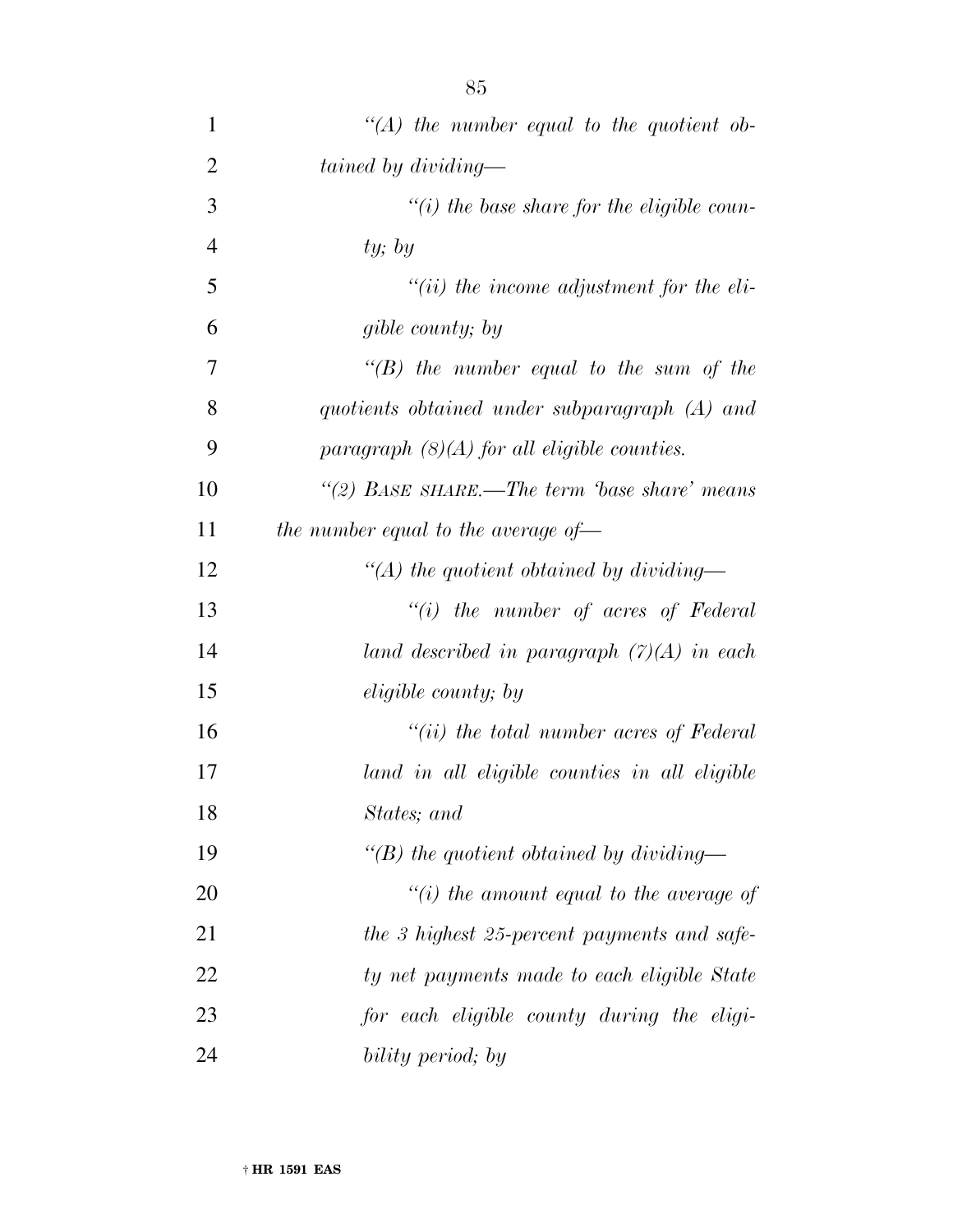| $\mathbf{1}$   | $``(ii)$ the amount equal to the sum of              |
|----------------|------------------------------------------------------|
| $\overline{2}$ | the averages calculated under clause (i) and         |
| 3              | paragraph $(9)(B)(i)$ for all eligible counties      |
| $\overline{4}$ | in all eligible States during the eligibility        |
| 5              | period.                                              |
| 6              | "(3) COUNTY PAYMENT.—The term 'county pay-           |
| 7              | ment' means the payment for an eligible county cal-  |
| 8              | culated under section $101(b)$ .                     |
| 9              | "(4) ELIGIBLE COUNTY.—The term 'eligible             |
| 10             | county' means any county that—                       |
| 11             | $\lq (A)$ contains Federal land (as defined in       |
| 12             | paragraph $(7)$ ); and                               |
| 13             | $\lq\lq(B)$ elects to receive a share of the State   |
| 14             | payment or the county payment under section          |
| 15             | $102(b)$ .                                           |
| 16             | "(5) ELIGIBILITY PERIOD.—The term 'eligibility       |
| 17             | period' means fiscal year 1986 through fiscal year   |
| 18             | 1999.                                                |
| 19             | "(6) ELIGIBLE STATE.—The term 'eligible State'       |
| 20             | means a State or territory of the United States that |
| 21             | received a 25-percent payment for 1 or more fiscal   |
| 22             | years of the eligibility period.                     |
| 23             | "(7) FEDERAL LAND.—The term 'Federal land'           |
| 24             | $means-$                                             |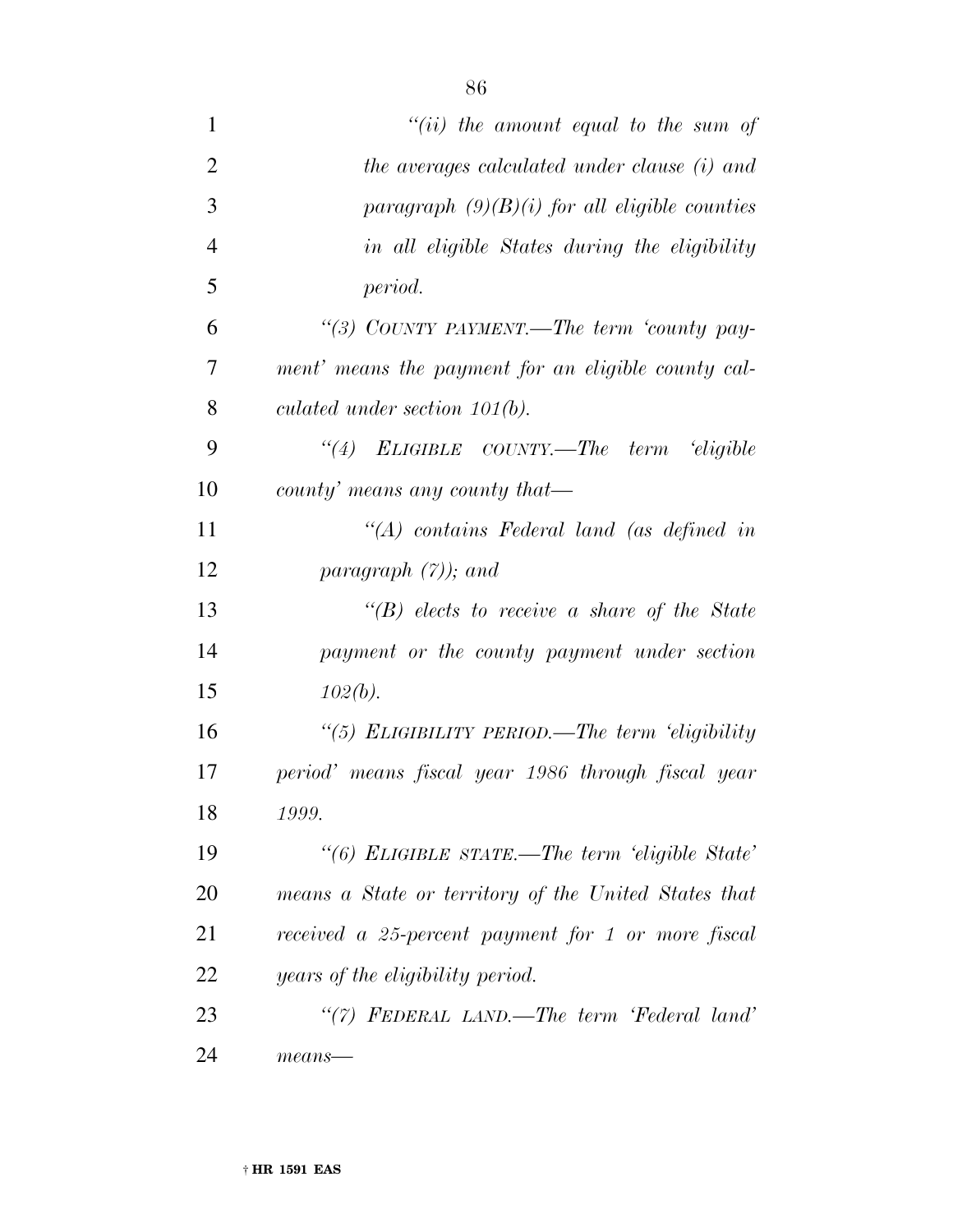| 1              | "(A) land within the National Forest Sys-                           |
|----------------|---------------------------------------------------------------------|
| $\mathfrak{2}$ | tem, as defined in section $11(a)$ of the Forest and                |
| 3              | Rangeland Renewable Resources Planning Act of                       |
| $\overline{4}$ | 1974 (16 U.S.C. 1609(a)) exclusive of the Na-                       |
| 5              | tional Grasslands and land utilization projects                     |
| 6              | designated as National Grasslands administered                      |
| $\tau$         | pursuant to the Act of July 22, 1937 (7 U.S.C.                      |
| 8              | $1010 - 1012$ ); and                                                |
| 9              | $\lq\lq B$ such portions of the revested Oregon                     |
| 10             | and California Railroad and reconveyed Coos                         |
| 11             | Bay Wagon Road grant land as are or may                             |
| 12             | hereafter come under the jurisdiction of the De-                    |
| 13             | partment of the Interior, which have heretofore                     |
| 14             | or may hereafter be classified as timberlands,                      |
| 15             | and power-site land valuable for timber, that                       |
| 16             | shall be managed, except as provided in the                         |
| 17             | former section 3 of the Act of August 28, 1937                      |
| 18             | $(50 \text{ Stat. } 875; 43 \text{ U.S.C. } 1181c)$ , for permanent |
| 19             | forest production.                                                  |
| 20             | "(8) 50-PERCENT ADJUSTED SHARE.—The term                            |
| 21             | 50-percent adjusted share' means the number equal to                |
| 22             | the quotient obtained by dividing—                                  |
| 23             | $\lq (A)$ the number equal to the quotient ob-                      |
| 24             | tained by dividing—                                                 |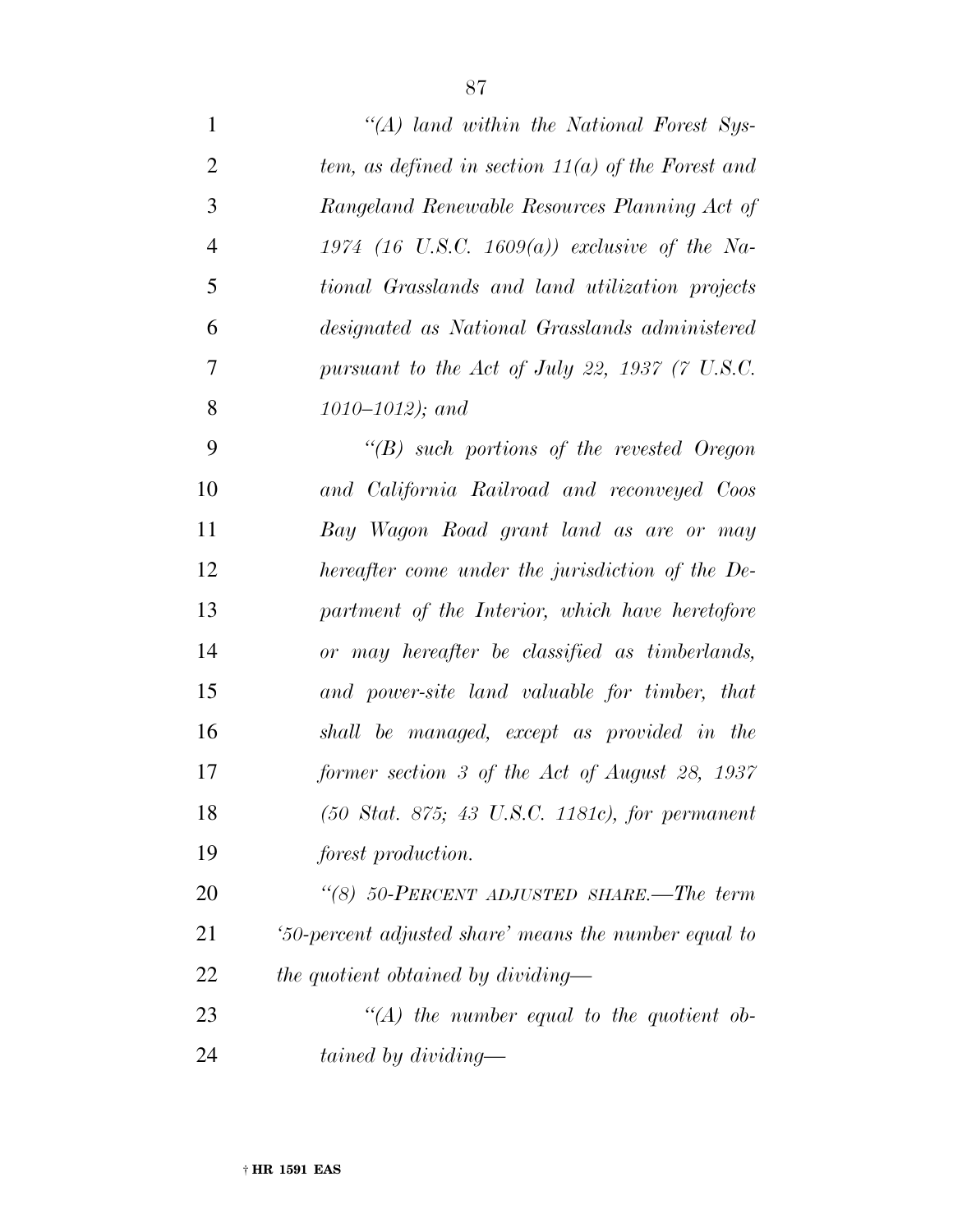| $\mathbf{1}$   | "(i) the 50-percent base share for the                |
|----------------|-------------------------------------------------------|
| $\overline{2}$ | <i>eligible county</i> ; by                           |
| 3              | $``(ii)$ the income adjustment for the eli-           |
| $\overline{4}$ | gible county; by                                      |
| 5              | $\lq\lq(B)$ the number equal to the sum of the        |
| 6              | quotients obtained under subparagraph (A) and         |
| 7              | paragraph $(1)(A)$ for all eligible counties.         |
| 8              | "(9) $50$ -PERCENT BASE SHARE.—The term '50-          |
| 9              | percent base share' means the number equal to the av- |
| 10             | erage of $-$                                          |
| 11             | "(A) the quotient obtained by dividing—               |
| 12             | $``(i)$ the number of acres of Federal                |
| 13             | land described in paragraph $(7)(B)$ in each          |
| 14             | <i>eligible county</i> ; by                           |
| 15             | $``(ii)$ the total number acres of Federal            |
| 16             | land in all eligible counties in all eligible         |
| 17             | States; and                                           |
| 18             | "(B) the quotient obtained by dividing—               |
| 19             | $``(i)$ the amount equal to the average of            |
| 20             | the 3 highest 50-percent payments made to             |
| 21             | each eligible county during the eligibility           |
| 22             | period; by                                            |
| 23             | "(ii) the amount equal to the sum of                  |
| 24             | the averages calculated under clause (i) and          |
| 25             | paragraph $(2)(B)(i)$ for all eligible counties       |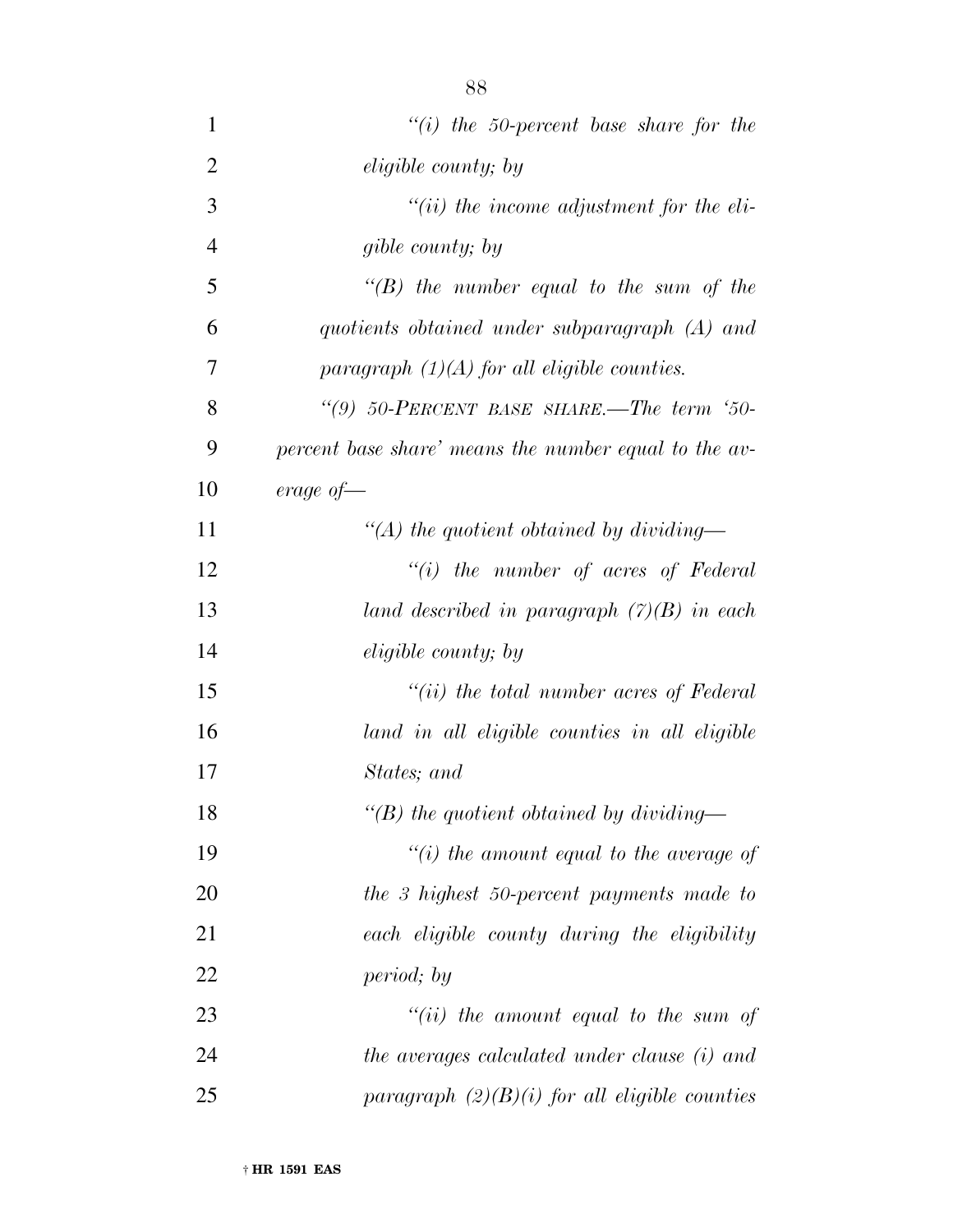| $\mathbf{1}$   | in all eligible States during the eligibility          |
|----------------|--------------------------------------------------------|
| $\overline{2}$ | period.                                                |
| 3              | "(10) 50-PERCENT PAYMENT.—The term '50-per-            |
| $\overline{4}$ | cent payment' means the payment that is the sum of     |
| 5              | the 50-percent share otherwise paid to a county pur-   |
| 6              | suant to title II of the Act of August 28, 1937 (chap- |
| 7              | ter 876; 50 Stat. 875; 43 U.S.C. 1181f), and the pay-  |
| 8              | ment made to a county pursuant to the Act of May       |
| 9              | 24, 1939 (chapter 144; 53 Stat. 753; 43 U.S.C. 1181f-  |
| 10             | 1 et seq.).                                            |
| 11             | "(11) FULL FUNDING AMOUNT.—The term 'full              |
| 12             | funding amount' means—                                 |
| 13             | "(A) \$526,079,656 for fiscal year 2007;               |
| 14             | "(B) \$520,000,000 for fiscal year 2008; and           |
| 15             | "(C) for fiscal year 2009 and each fiscal              |
| 16             | year thereafter, the amount that is equal to 90        |
| 17             | percent of the full funding amount for the pre-        |
| 18             | ceding fiscal year.                                    |
| 19             | "(12) INCOME ADJUSTMENT.—The term 'income              |
| 20             | adjustment' means the square of the quotient obtained  |
| 21             | by dividing—                                           |
| 22             | $\lq (A)$ the per capita personal income for           |
| 23             | each eligible county; by                               |
| 24             | $\lq\lq(B)$ the median per capita personal income      |
| 25             | of all eligible counties.                              |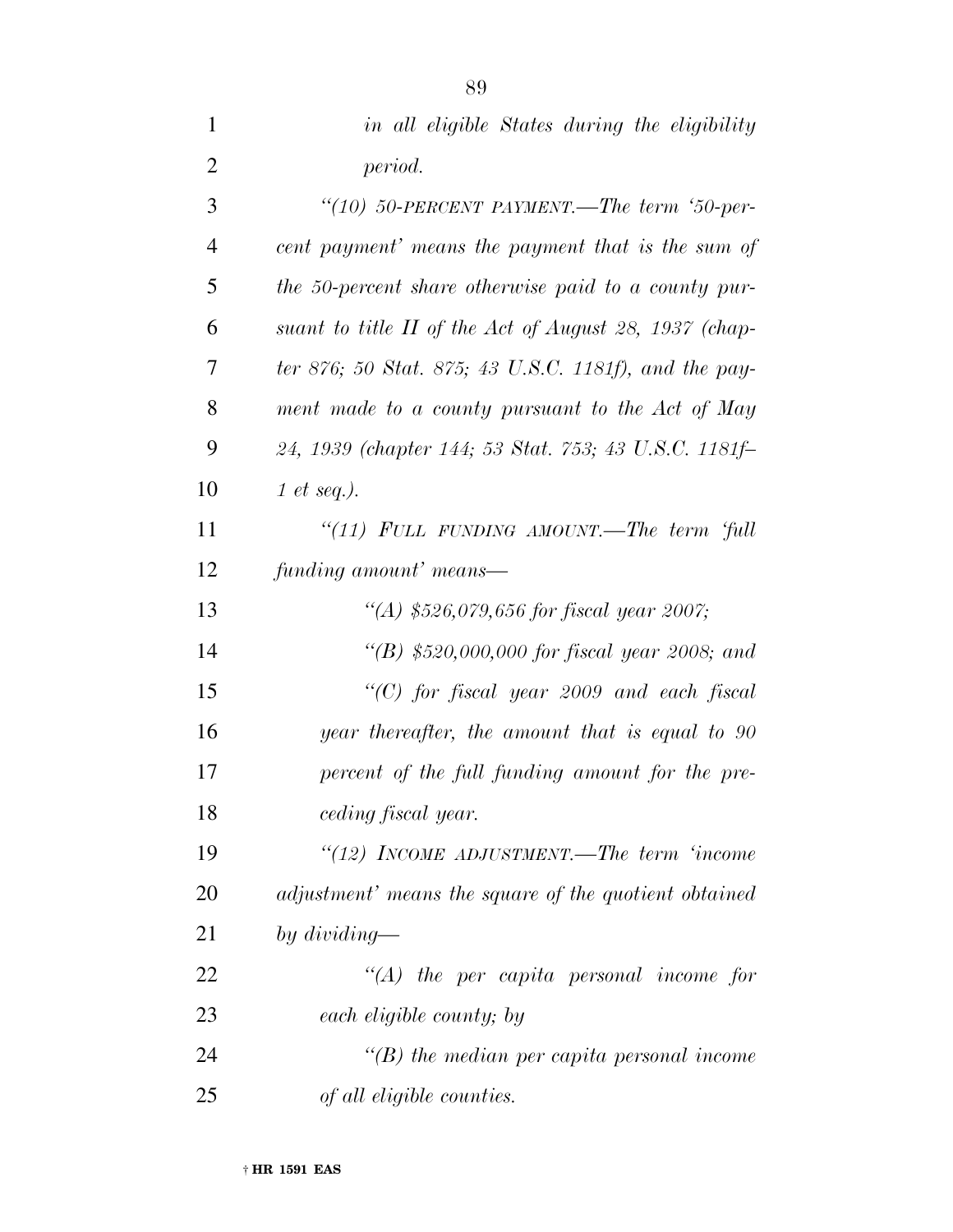| $\mathbf{1}$   | "(13) $PER$ CAPITA PERSONAL INCOME.—The               |
|----------------|-------------------------------------------------------|
| $\overline{2}$ | term 'per capita personal income' means the most re-  |
| 3              | cent per capita personal income data, as determined   |
| $\overline{4}$ | by the Bureau of Economic Analysis.                   |
| 5              | "(14) SAFETY NET PAYMENTS.—The term 'safety           |
| 6              | net payments' means the special payment amounts       |
| 7              | paid to States and counties required by section 13982 |
| 8              | or 13983 of the Omnibus Budget Reconciliation Act     |
| 9              | of 1993 (Public Law 103–66; 16 U.S.C. 500 note; 43    |
| 10             | U.S.C. 1181f note).                                   |
| 11             | "(15) SECRETARY CONCERNED.—The term 'Sec-             |
| 12             | retary concerned' means—                              |
| 13             | "(A) the Secretary of Agriculture or the des-         |
| 14             | ignee of the Secretary of Agriculture with respect    |
| 15             | to the Federal land described in paragraph            |
| 16             | $(7)(A);$ and                                         |
| 17             | $\lq\lq(B)$ the Secretary of the Interior or the des- |
| 18             | ignee of the Secretary of the Interior with respect   |
| 19             | to the Federal land described in paragraph            |
| 20             | (7)(B).                                               |
| 21             | "(16) STATE PAYMENT.—The term 'State pay-             |
| 22             | ment' means the payment for an eligible State cal-    |
| 23             | culated under section $101(a)$ .                      |
| 24             | "(17) 25-PERCENT PAYMENT.—The term '25-per-           |
| 25             | cent payment' means the payment to States required    |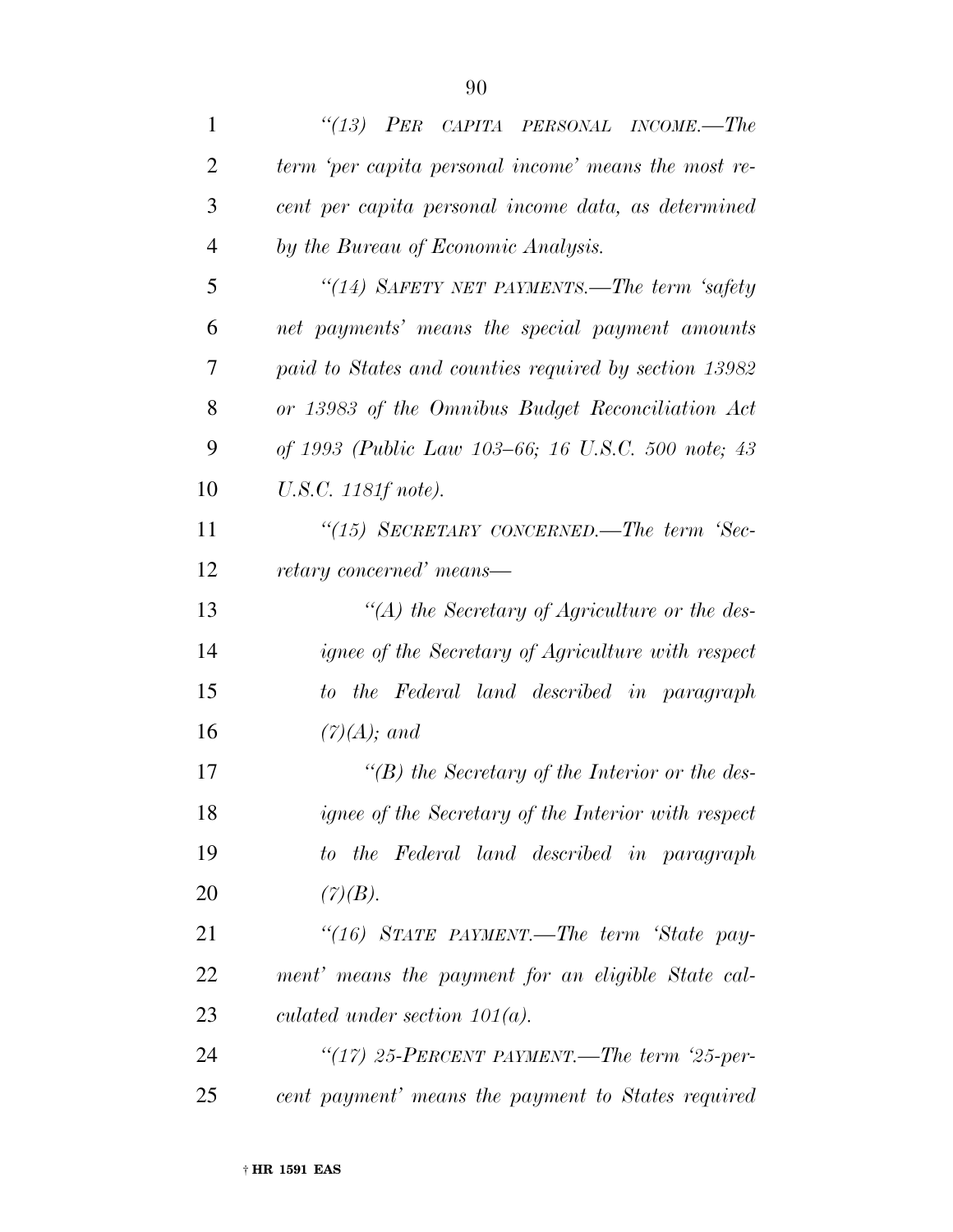*by the sixth paragraph under the heading of 'FOREST SERVICE' in the Act of May 23, 1908 (35 Stat. 260; 16 U.S.C. 500), and section 13 of the Act of March 1, 1911 (36 Stat. 963; 16 U.S.C. 500).*

## *''TITLE I—SECURE PAYMENTS FOR STATES AND COUNTIES CONTAINING FEDERAL LAND ''SEC. 101. SECURE PAYMENTS FOR STATES CONTAINING*

#### *FEDERAL LAND.*

 *''(a) STATE PAYMENT.—For each of fiscal years 2007 through 2011, the Secretary of Agriculture shall calculate for each eligible State an amount equal to the sum of the products obtained by multiplying—*

 *''(1) the adjusted share for each eligible county within the eligible State; by*

 *''(2) the full funding amount for the fiscal year. ''(b) COUNTY PAYMENT.—For each of fiscal years 2007 through 2011, the Secretary of the Interior shall calculate for each eligible county that received a 50-percent payment during the eligibility period an amount equal to the product obtained by multiplying—*

 *''(1) the 50-percent adjusted share for the eligible county; by*

*''(2) the full funding amount for the fiscal year.*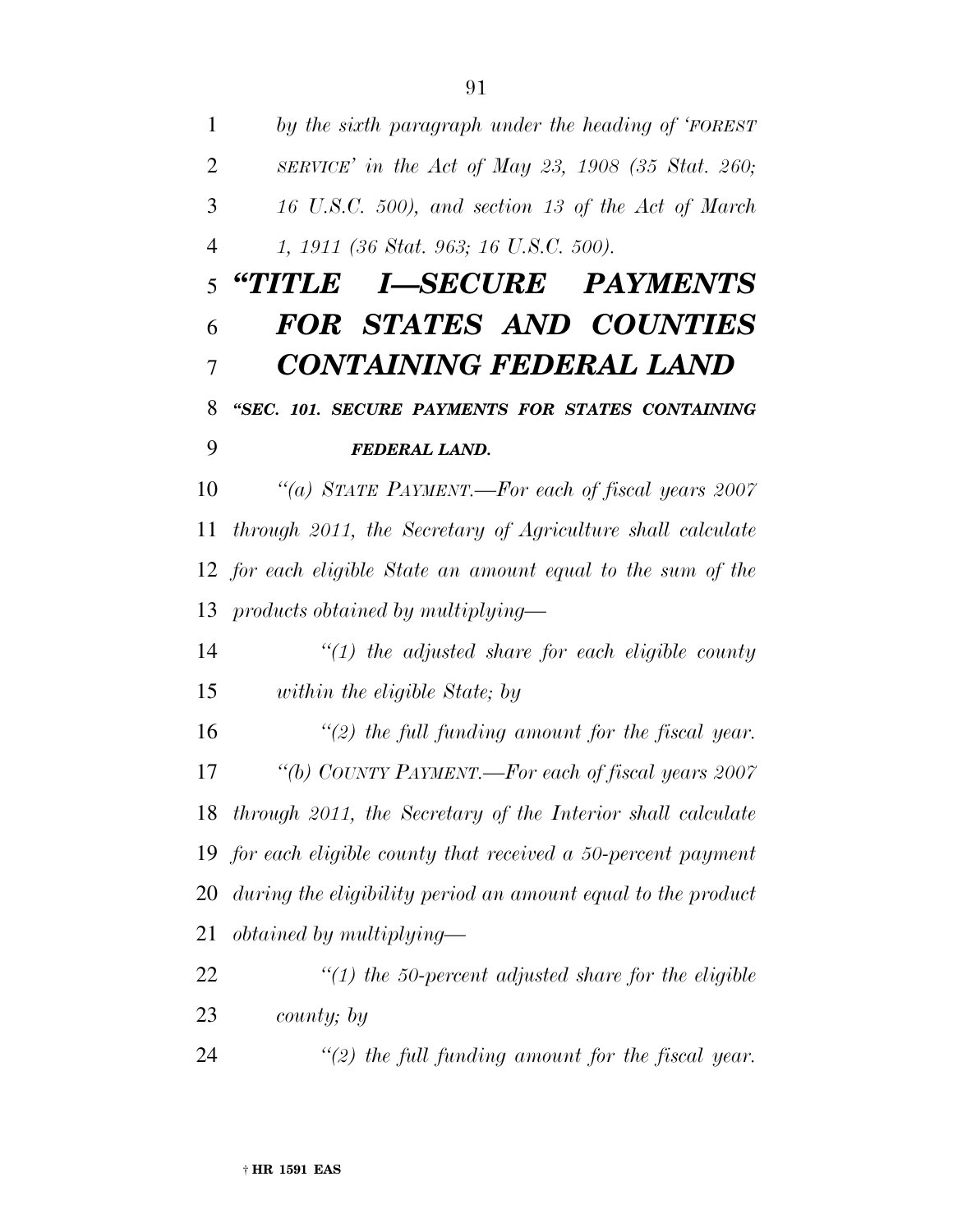| 1              | "SEC. 102. PAYMENTS TO STATES AND COUNTIES.           |
|----------------|-------------------------------------------------------|
| $\overline{2}$ | "(a) PAYMENT AMOUNTS.—Except as provided in sec-      |
| 3              | tion 103, the Secretary of the Treasury shall pay to— |
| $\overline{4}$ | "(1) a State an amount equal to the sum of the        |
| 5              | amounts elected under subsection (b) by each county   |
| 6              | within the State for-                                 |
| 7              | "(A) if the county is eligible for the 25-per-        |
| 8              | cent payment, the share of the 25-percent pay-        |
| 9              | ment; or                                              |
| 10             | $\lq\lq(B)$ the share of the State payment of the     |
| 11             | <i>eligible county; and</i>                           |
| 12             | $\lq(2)$ a county an amount equal to the amount       |
| 13             | elected under subsection $(b)$ by each county for-    |
| 14             | $\lq (A)$ if the county is eligible for the 50-per-   |
| 15             | cent payment, the 50-percent payment; or              |
| 16             | $\lq\lq B$ the county payment for the eligible        |
| 17             | county.                                               |
| 18             | "(b) ELECTION TO RECEIVE PAYMENT AMOUNT.-             |
| 19             | "(1) ELECTION; SUBMISSION OF RESULTS.-                |
| 20             | "(A) IN GENERAL.—The election to receive              |
| 21             | a share of the State payment, the county pay-         |
| 22             | ment, a share of the State payment and the            |
| 23             | county payment, a share of the 25-percent pay-        |
| 24             | ment, the 50-percent payment, or a share of the       |
| 25             | 25-percent payment and the 50-percent payment,        |
| 26             | as applicable, shall be made at the discretion of     |
|                |                                                       |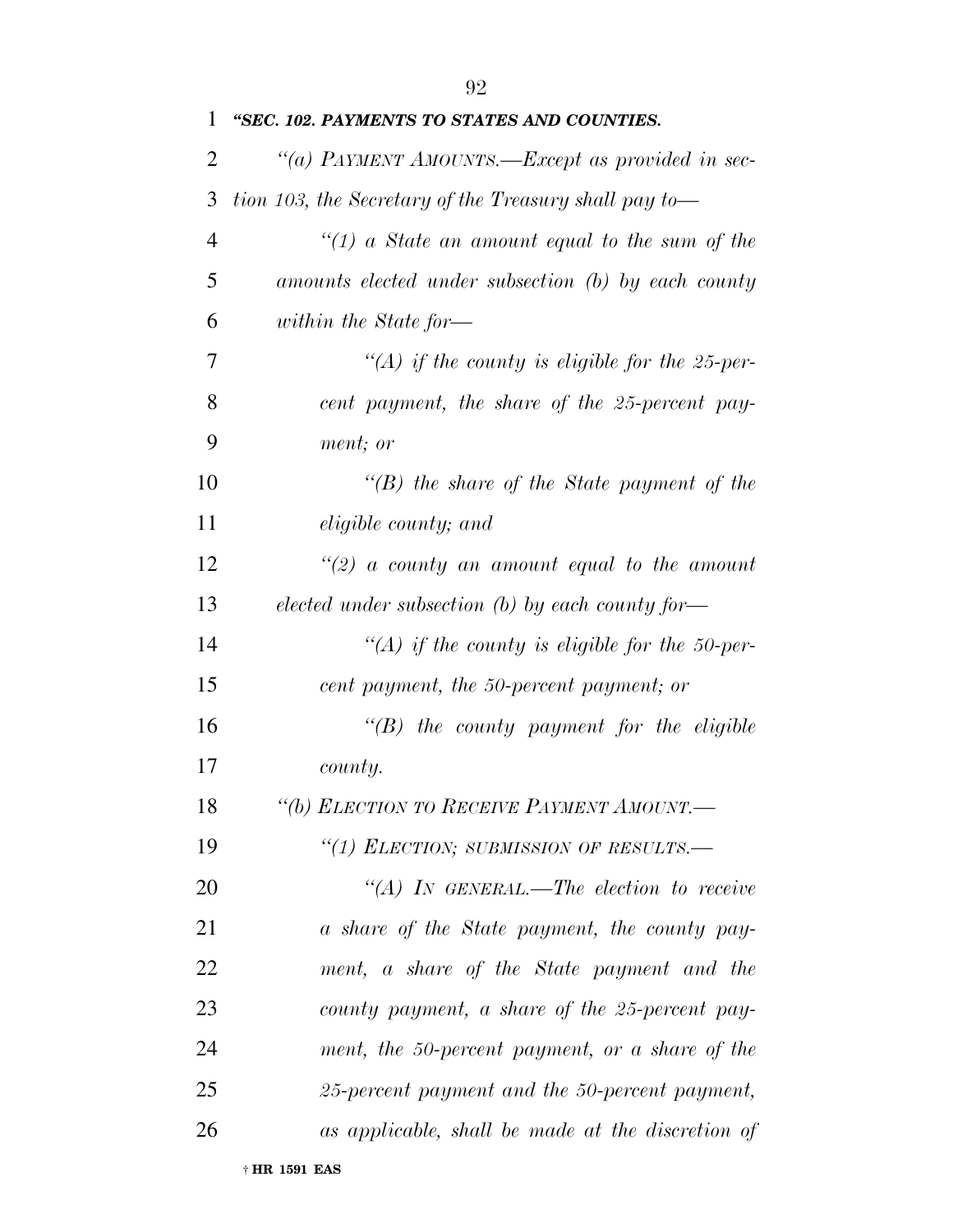| $\mathbf{1}$   | each affected county by August 1, 2007, and Au-      |
|----------------|------------------------------------------------------|
| $\overline{2}$ | gust 1 of each second fiscal year thereafter, in ac- |
| 3              | cordance with paragraph $(2)$ , and transmitted to   |
| $\overline{4}$ | the Secretary concerned by the Governor of each      |
| 5              | eligible State.                                      |
| 6              | "(B) FAILURE TO TRANSMIT.-If an elec-                |
| 7              | tion for an affected county is not transmitted to    |
| 8              | the Secretary concerned by the date specified        |
| 9              | under subparagraph $(A)$ , the affected county       |
| 10             | shall be considered to have elected to receive a     |
| 11             | share of the State payment, the county payment,      |
| 12             | or a share of the State payment and the county       |
| 13             | payment, as applicable.                              |
| 14             | "(2) DURATION OF ELECTION.—                          |
| 15             | "(A) In GENERAL.—A county election to re-            |
| 16             | ceive a share of the 25-percent payment or 50-       |
| 17             | percent payment, as applicable shall be effective    |
| 18             | for 2 fiscal years.                                  |
| 19             | "(B) FULL FUNDING AMOUNT.—If a county                |
| 20             | elects to receive a share of the State payment or    |
| 21             | the county payment, the election shall be effective  |
| 22             | for all subsequent fiscal years through fiscal year  |
| 23             | 2011.                                                |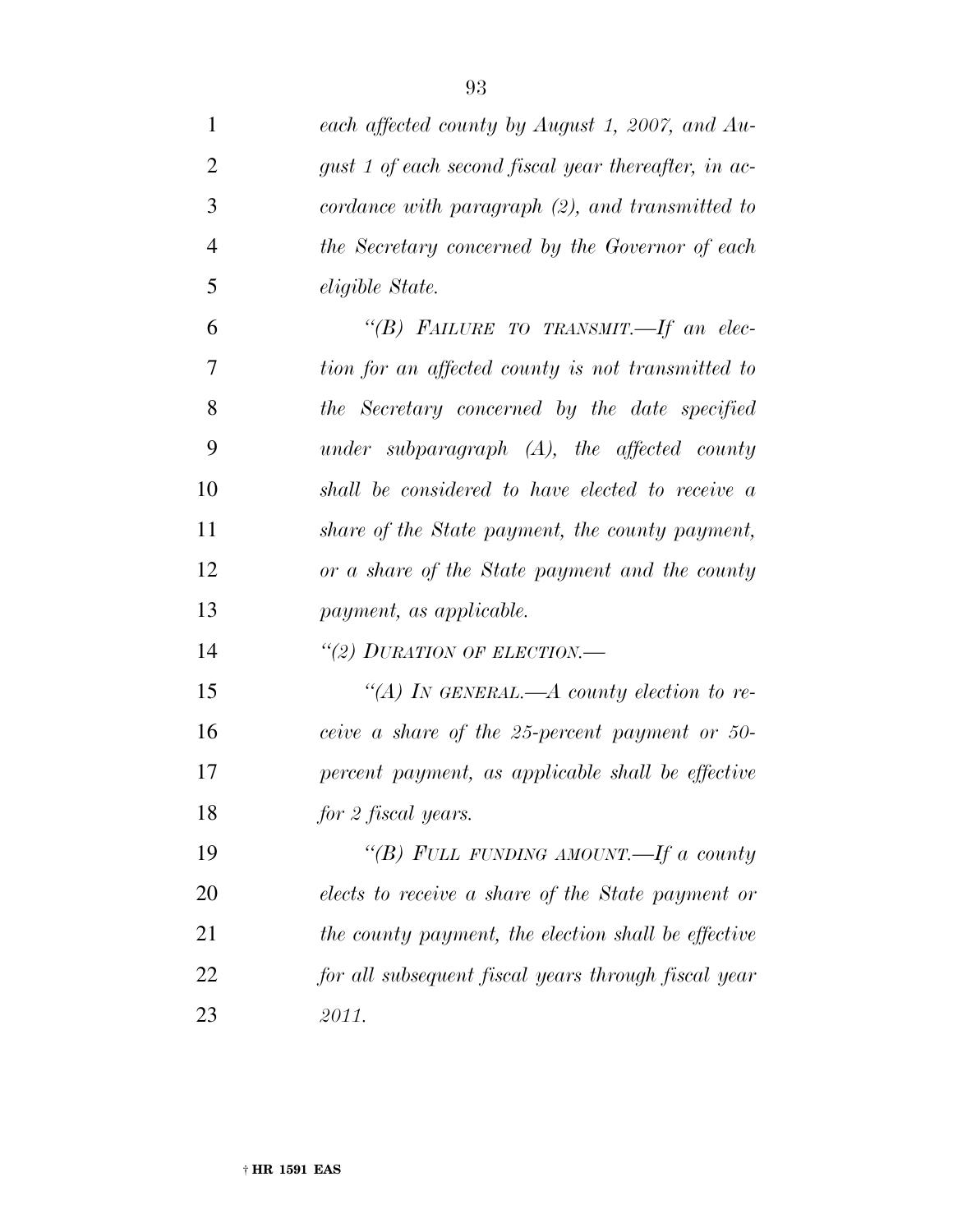| $\mathbf{1}$   | "(3) SOURCE OF PAYMENT AMOUNTS.—The pay-                 |
|----------------|----------------------------------------------------------|
| $\overline{2}$ | ment to an eligible State or eligible county under this  |
| 3              | section for a fiscal year shall be derived from—         |
| $\overline{4}$ | $\lq (A)$ any revenues, fees, penalties, or mis-         |
| 5              | cellaneous receipts, exclusive of deposits to any        |
| 6              | relevant trust fund, special account, or perma-          |
| 7              | nent operating funds, received by the Federal            |
| 8              | Government from activities by the Bureau of              |
| 9              | Land Management or the Forest Service on the             |
| 10             | applicable Federal land; and                             |
| 11             | $\lq\lq(B)$ to the extent of any shortfall, out of       |
| 12             | any amounts in the Treasury of the United                |
| 13             | States not otherwise appropriated.                       |
| 14             | DISTRIBUTION AND EXPENDITURE OF PAY-<br>$\lq(c)$         |
| 15             | MENTS.                                                   |
| 16             | "(1) DISTRIBUTION METHOD.—A State that re-               |
| 17             | ceives a payment under subsection (a) for Federal        |
| 18             | land described in section $3(7)(A)$ shall distribute the |
| 19             | appropriate payment amount among the appropriate         |
| 20             | counties in the State in accordance with—                |
| 21             | "(A) the Act of May 23, 1908 (16 U.S.C.                  |
| 22             | $500$ ); and                                             |
| 23             | "(B) section 13 of the Act of March 1, 1911              |
|                |                                                          |

*(36 Stat. 963; 16 U.S.C. 500).*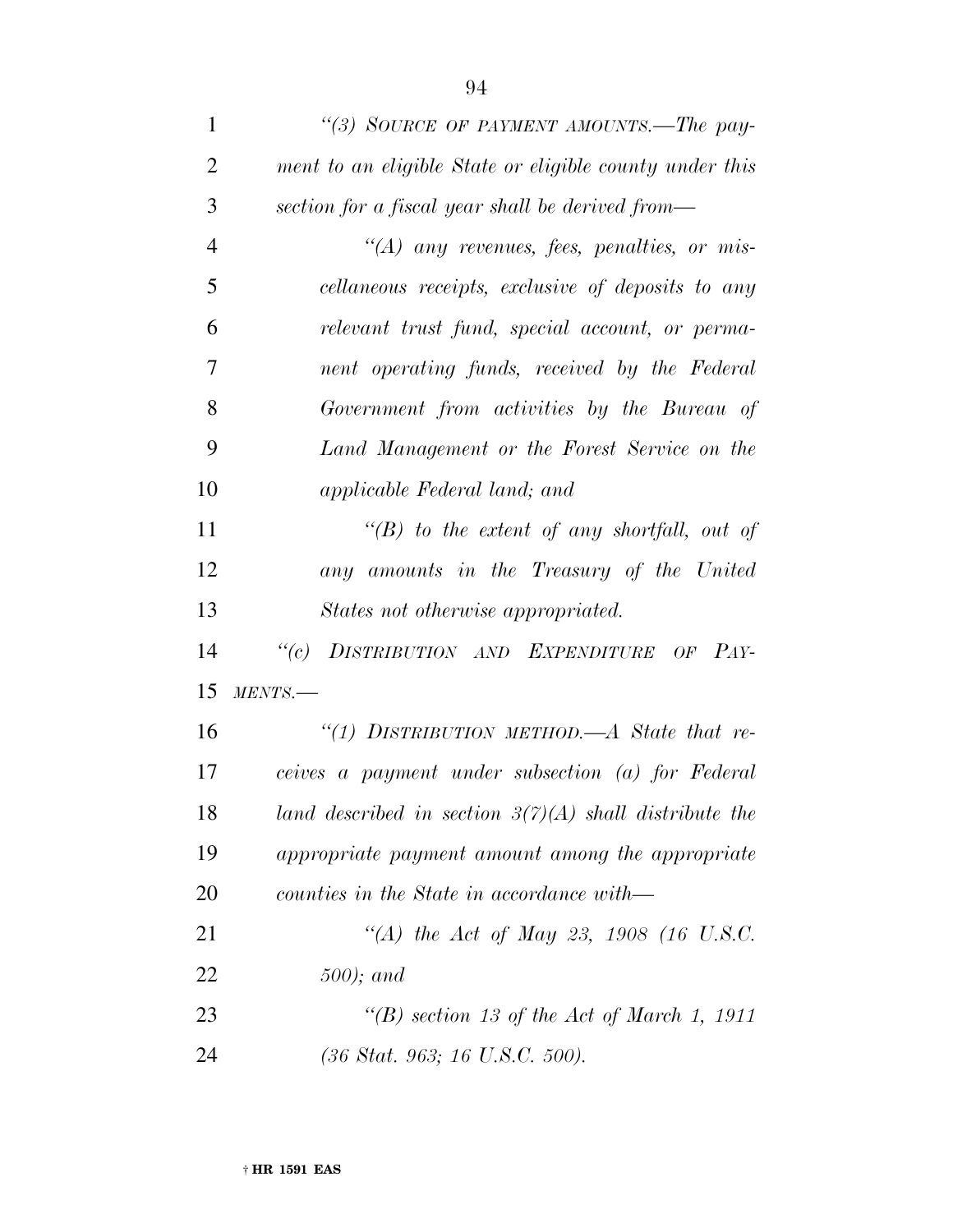| $\mathbf{1}$   | "(2) EXPENDITURE PURPOSES.—Subject to sub-            |
|----------------|-------------------------------------------------------|
| $\overline{2}$ | section (d), payments received by a State under sub-  |
| 3              | section (a) and distributed to counties in accordance |
| 4              | with paragraph (1) shall be expended as required by   |
| 5              | the laws referred to in paragraph $(1)$ .             |
| 6              | "(d) EXPENDITURE RULES FOR ELIGIBLE COUN-             |
| 7              | $TIES$ .                                              |
| 8              | "(1) ALLOCATIONS.—                                    |
| 9              | "(A) USE OF PORTION IN SAME MANNER AS                 |
| 10             | 25-PERCENT PAYMENT OR 50-PERCENT PAYMENT,             |
| 11             | AS APPLICABLE.—Except as provided in para-            |
| 12             | graph $(3)(B)$ , if an eligible county elects to re-  |
| 13             | ceive its share of the State payment or the coun-     |
| 14             | ty payment, not less than 80 percent, but not         |
| 15             | more than 85 percent, of the funds shall be ex-       |
| 16             | pended in the same manner in which the 25-per-        |
| 17             | cent payments or 50-percent payment, as appli-        |
| 18             | cable, are required to be expended.                   |
| 19             | "(B) ELECTION AS TO USE OF BALANCE.—                  |
| 20             | Except as provided in subparagraph $(C)$ , an eli-    |
| 21             | gible county shall elect to do 1 or more of the fol-  |
| 22             | lowing with the balance of any funds not ex-          |
| 23             | pended pursuant to subparagraph $(A)$ :               |
| 24             | "(i) Reserve any portion of the balance               |
| 25             | for projects in accordance with title II.             |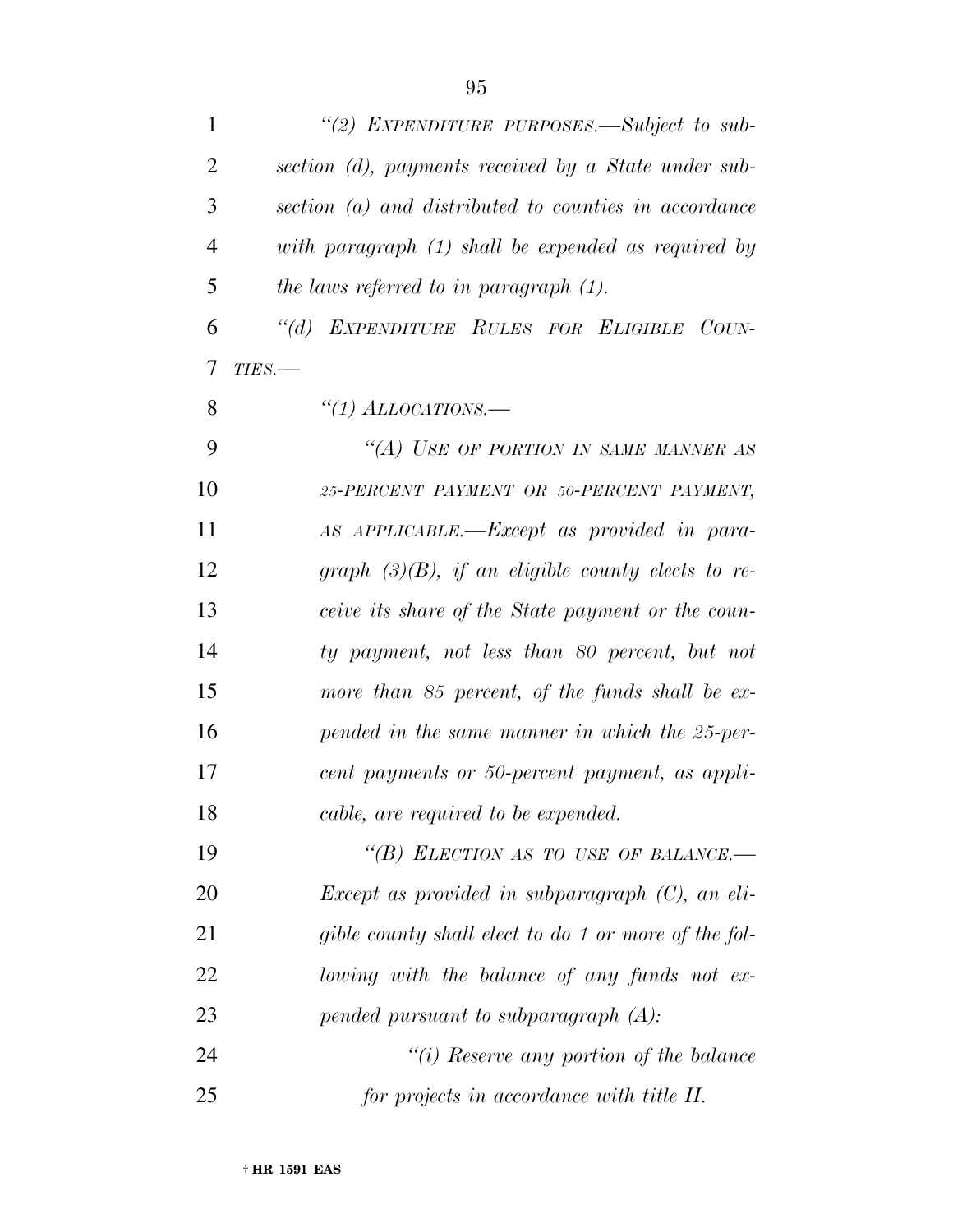| $\mathbf{1}$   | "(ii) Reserve not more than $\gamma$ percent          |
|----------------|-------------------------------------------------------|
| $\overline{2}$ | of the total share for the eligible county of         |
| 3              | the State payment or the county payment               |
| $\overline{4}$ | for projects in accordance with title III.            |
| 5              | $``(iii)$ Return the portion of the balance           |
| 6              | not reserved under clauses $(i)$ and $(ii)$ to the    |
| 7              | Treasury of the United States.                        |
| 8              | "(C) COUNTIES WITH MODEST DISTRIBU-                   |
| 9              | $TIONS. - In$ the case of each eligible county to     |
| 10             | more than \$100,000, but less than<br>which           |
| 11             | \$350,000, is distributed for any fiscal year pur-    |
| 12             | suant to either or both of paragraphs $(1)(B)$ and    |
| 13             | $(2)(B)$ of subsection (a), the eligible county, with |
| 14             | respect to the balance of any funds not expended      |
| 15             | pursuant to subparagraph (A) for that fiscal          |
| 16             | <i>year</i> , shall—                                  |
| 17             | $``(i)$ reserve any portion of the balance            |
| 18             | $for-$                                                |
| 19             | "(I) carrying out projects under                      |
| <b>20</b>      | title $II$ ;                                          |
| 21             | "(II) carrying out projects under                     |
| 22             | title III; or                                         |
| 23             | "(III) a combination of the pur-                      |
| 24             | poses described in subclauses (I) and                 |
| 25             | $(II)$ ; or                                           |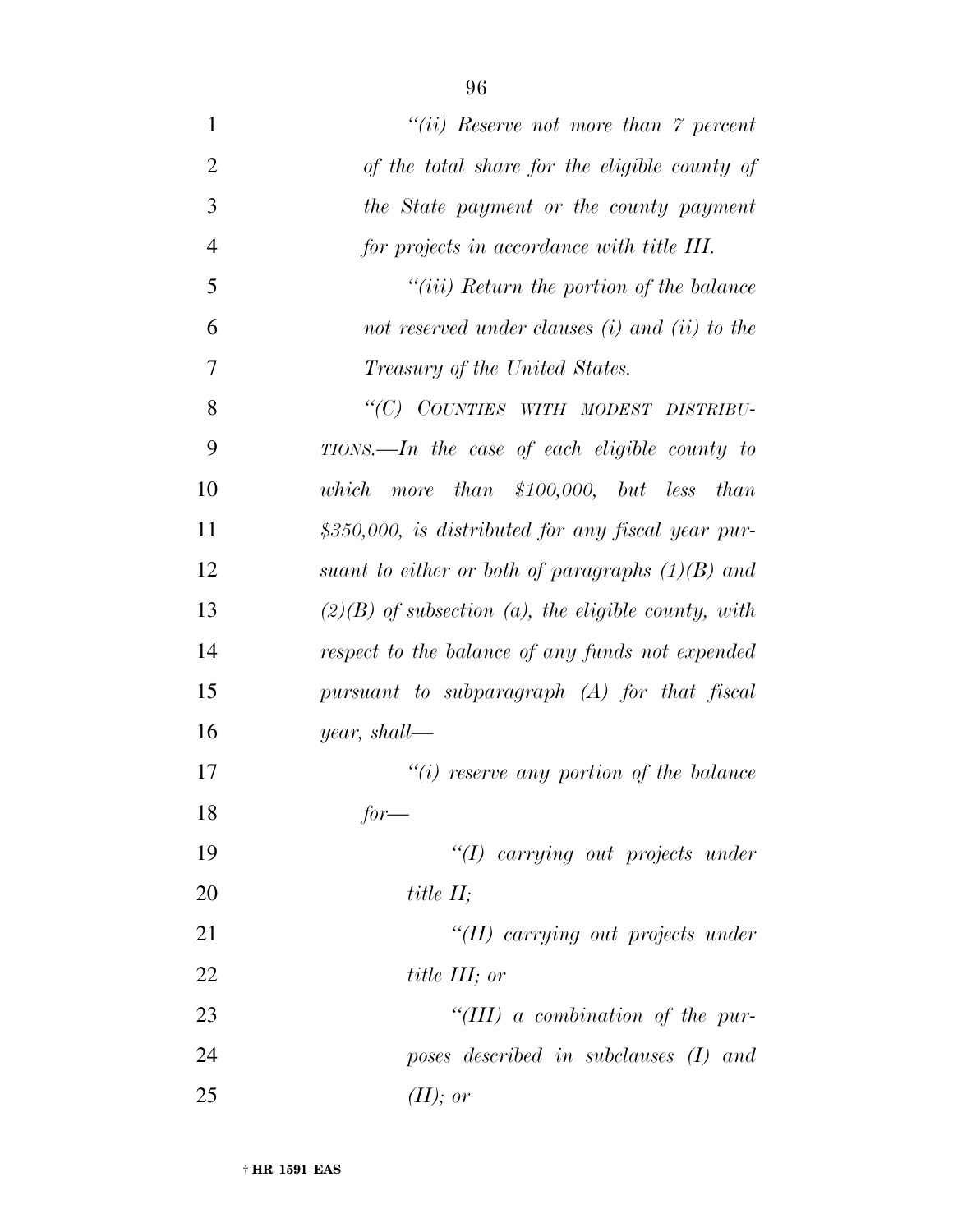| $\mathbf{1}$   | $``(ii)$ return the portion of the balance         |
|----------------|----------------------------------------------------|
| $\overline{2}$ | not reserved under clause (i) to the Treas-        |
| 3              | <i>ury of the United States.</i>                   |
| $\overline{4}$ | "(2) DISTRIBUTION OF FUNDS.-                       |
| 5              | "(A) IN GENERAL.—Funds reserved by an              |
| 6              | eligible county under subparagraph $(B)(i)$ or     |
| 7              | $(C)(i)(I)$ of paragraph (1) shall be deposited in |
| 8              | a special account in the Treasury of the United    |
| 9              | States.                                            |
| 10             | "(B) AVAILABILITY.—Amounts deposited               |
| 11             | under subparagraph $(A)$ shall—                    |
| 12             | $\lq\lq(i)$ be available for expenditure by the    |
| 13             | Secretary concerned, without further appro-        |
| 14             | priation; and                                      |
| 15             | $``(ii)$ remain available until expended           |
| 16             | in accordance with title II.                       |
| 17             | "(3) ELECTION.—                                    |
| 18             | "(A) NOTIFICATION.—                                |
| 19             | "(i) IN GENERAL.—An eligible county                |
| 20             | shall notify the Secretary concerned of an         |
| 21             | election by the eligible county under this         |
| 22             | subsection not later than September 30 of          |
| 23             | each fiscal year.                                  |
| 24             | "(ii) FAILURE TO ELECT.—Except as                  |
| 25             | provided in subparagraph $(B)$ , if the eligi-     |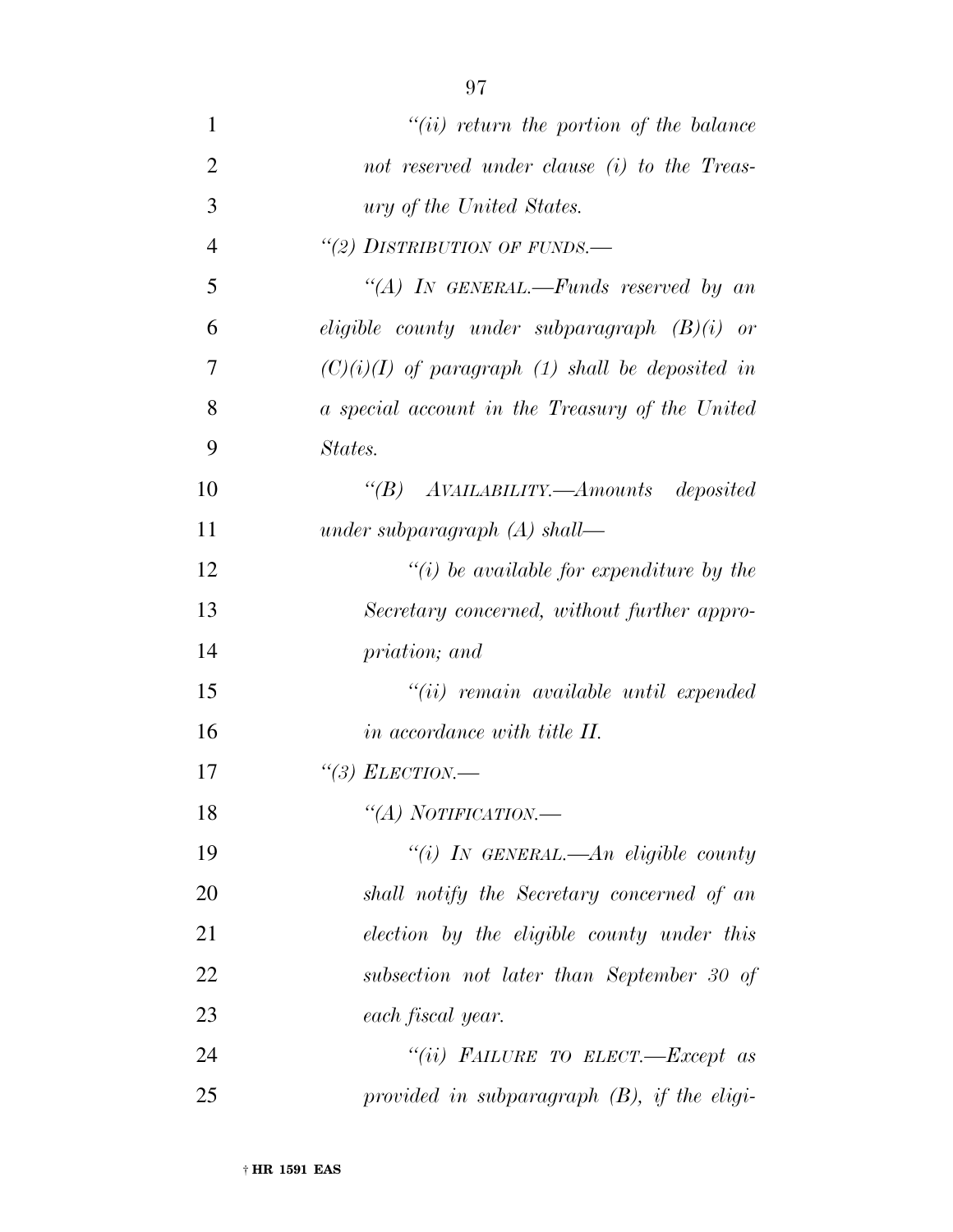| $\mathbf{1}$   | ble county fails to make an election by the                |
|----------------|------------------------------------------------------------|
| $\overline{2}$ | date specified in clause $(i)$ , the eligible              |
| 3              | county shall—                                              |
| $\overline{4}$ | $\lq (I)$ be considered to have elected                    |
| 5              | to expend $85$ percent of the funds in                     |
| 6              | accordance with paragraph $(1)(A)$ ; and                   |
| 7              | $``(II)$ return the balance to the                         |
| 8              | <i>Treasury of the United States.</i>                      |
| 9              | "(B) COUNTIES WITH MINOR DISTRIBU-                         |
| 10             | $TIONS. - In$ the case of each eligible county to          |
| 11             | which less than \$100,000 is distributed for any           |
| 12             | fiscal year pursuant to either or both of para-            |
| 13             | graphs $(1)(B)$ and $(2)(B)$ of subsection (a), the        |
| 14             | eligible county may elect to expend all the funds          |
|                |                                                            |
| 15             | in the same manner in which the 25-percent                 |
| 16             | payments or 50-percent payments, as applicable,            |
| 17             | are required to be expended.                               |
| 18             | "(e) TIME FOR PAYMENT.—The payments required               |
| 19             | under this section for a fiscal year shall be made as soon |
| 20             | as practicable after the end of that fiscal year.          |
| 21             | "SEC. 103. TRANSITION PAYMENTS TO THE STATES OF CALI-      |
| 22             | FORNIA, OREGON, AND WASHINGTON.                            |
| 23             | "(a) DEFINITIONS.—In this section:                         |
| 24             | "(1) ADJUSTED AMOUNT.—The term 'adjusted                   |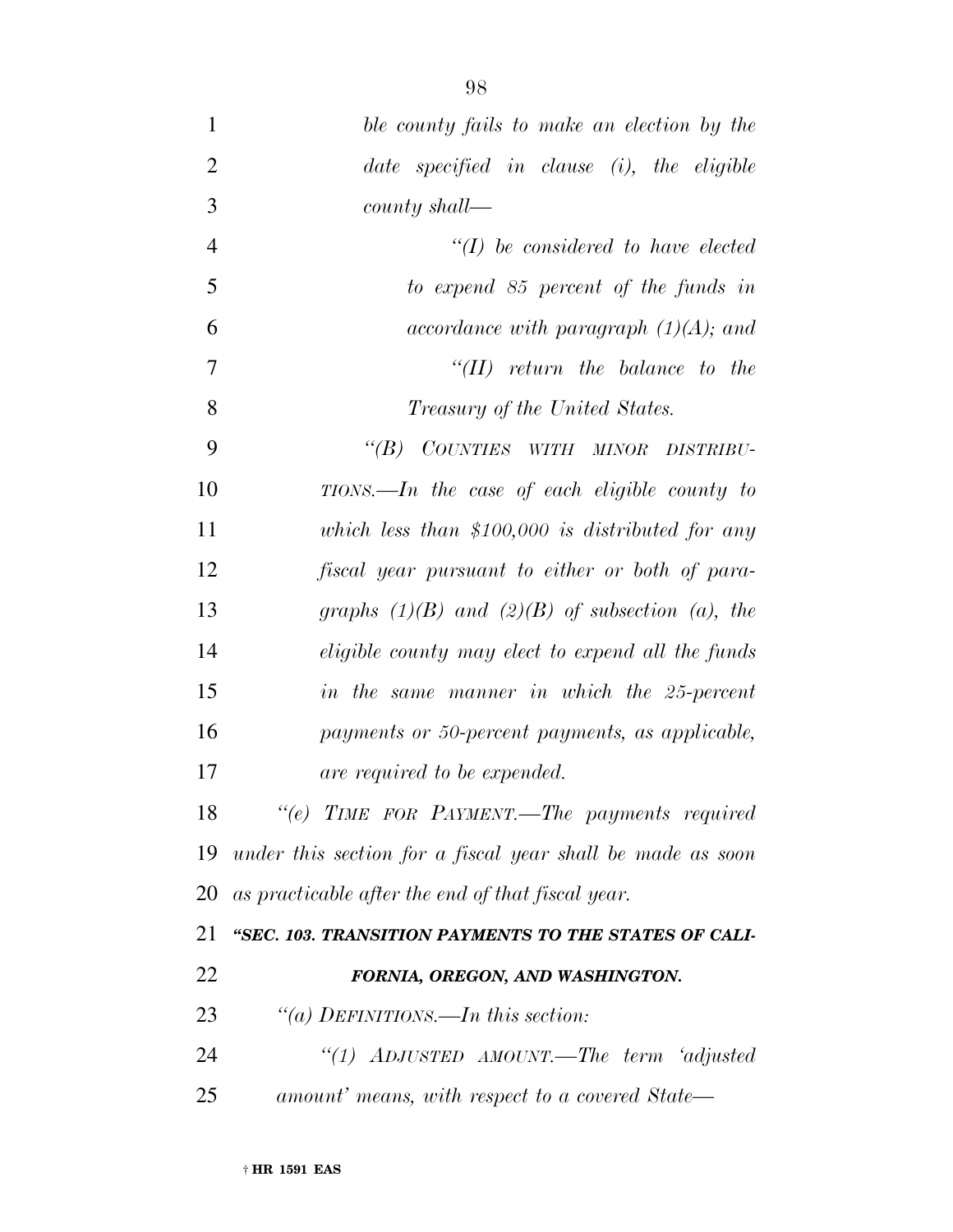*''(A) for fiscal year 2007—*

| $\overline{2}$ | $\lq\lq(i)$ the sum of the amounts paid in     |
|----------------|------------------------------------------------|
| 3              | fiscal year 2006 under section $102(a)(2)$ (as |
| $\overline{4}$ | in effect on September 29, 2006) for the eli-  |
| 5              | gible counties in the covered State that have  |
| 6              | elected under section $102(b)$ to receive a    |
| 7              | share of the State payment for fiscal year     |
| 8              | $2007$ ; and                                   |
| 9              | $``(ii)$ the sum of the amounts paid in        |
| 10             | fiscal year 2006 under section $103(a)(2)$ (as |
| 11             | in effect on September 29, 2006) for the eli-  |
| 12             | gible counties in the State of Oregon that     |
| 13             | have elected under section $102(b)$ to receive |
| 14             | the county payment for fiscal year 2007;       |
| 15             | "(B) for fiscal year 2008, 90 percent of $-$   |
| 16             | $\lq\lq(i)$ the sum of the amounts paid in     |
| 17             | fiscal year 2006 under section $102(a)(2)$ (as |
| 18             | in effect on September 29, 2006) for the eli-  |
| 19             | gible counties in the covered State that have  |
| 20             | elected under section $102(b)$ to receive a    |
| 21             | share of the State payment for fiscal year     |
| 22             | 2008; and                                      |
| 23             | $``(ii)$ the sum of the amounts paid in        |
| 24             | fiscal year 2006 under section $103(a)(2)$ (as |
| 25             | in effect on September 29, 2006) for the eli-  |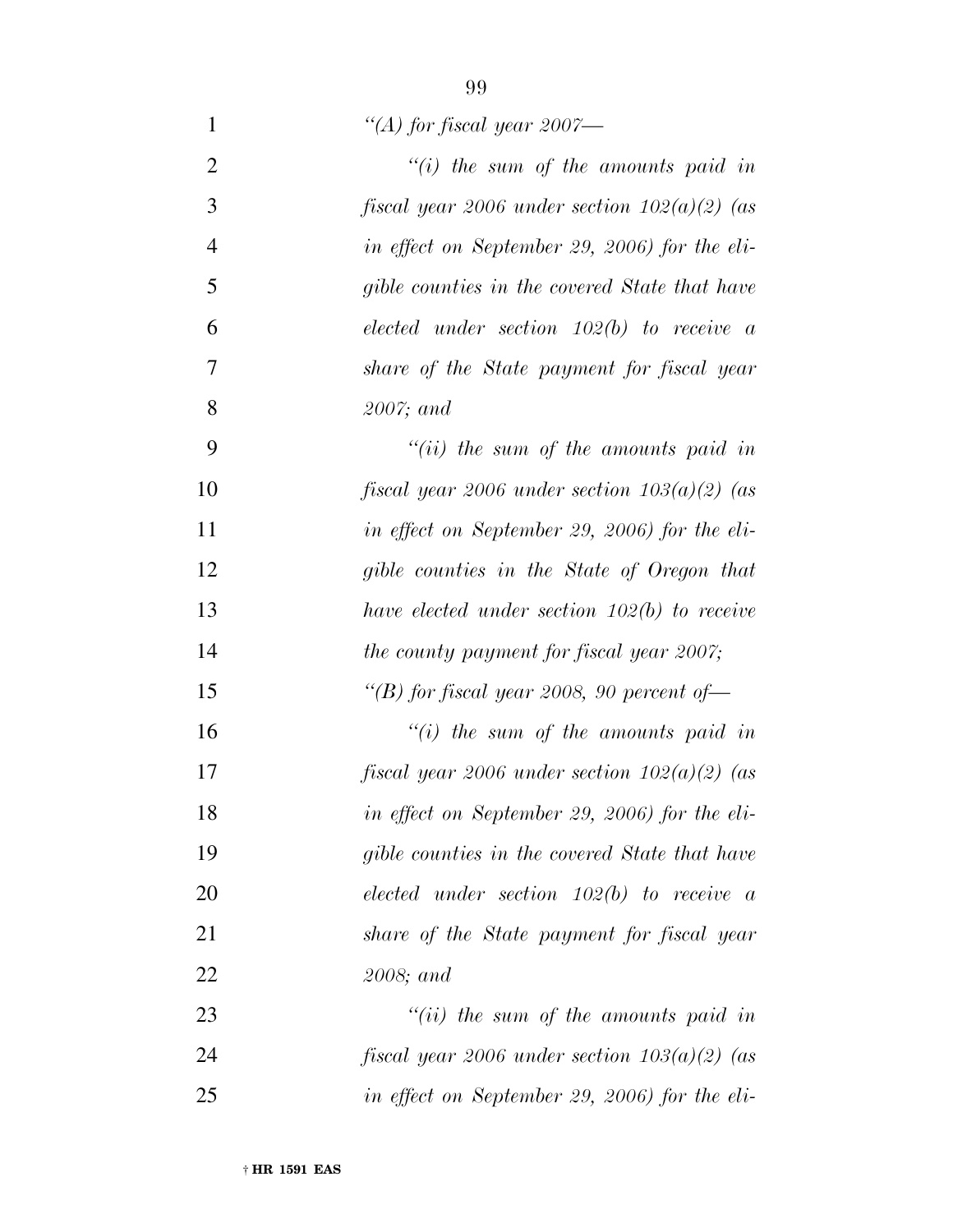| $\mathbf{1}$   | gible counties in the State of Oregon that     |
|----------------|------------------------------------------------|
| $\overline{2}$ | have elected under section $102(b)$ to receive |
| 3              | the county payment for fiscal year 2008;       |
| $\overline{4}$ | "(C) for fiscal year 2009, 81 percent of $-$   |
| 5              | "(i) the sum of the amounts paid in            |
| 6              | fiscal year 2006 under section $102(a)(2)$ (as |
| 7              | in effect on September 29, 2006) for the eli-  |
| 8              | gible counties in the covered State that have  |
| 9              | elected under section $102(b)$ to receive a    |
| 10             | share of the State payment for fiscal year     |
| 11             | $2009$ ; and                                   |
| 12             | $``(ii)$ the sum of the amounts paid in        |
| 13             | fiscal year 2006 under section $103(a)(2)$ (as |
| 14             | in effect on September 29, 2006) for the eli-  |
| 15             | gible counties in the State of Oregon that     |
| 16             | have elected under section $102(b)$ to receive |
| 17             | the county payment for fiscal year 2009;       |
| 18             | and                                            |
| 19             | "(D) for fiscal year 2010, 73 percent of       |
| 20             | "(i) the sum of the amounts paid in            |
| 21             | fiscal year 2006 under section $102(a)(2)$ (as |
| 22             | in effect on September 29, 2006) for the eli-  |
| 23             | gible counties in the covered State that have  |
| 24             | $elected$ under section $102(b)$ to receive a  |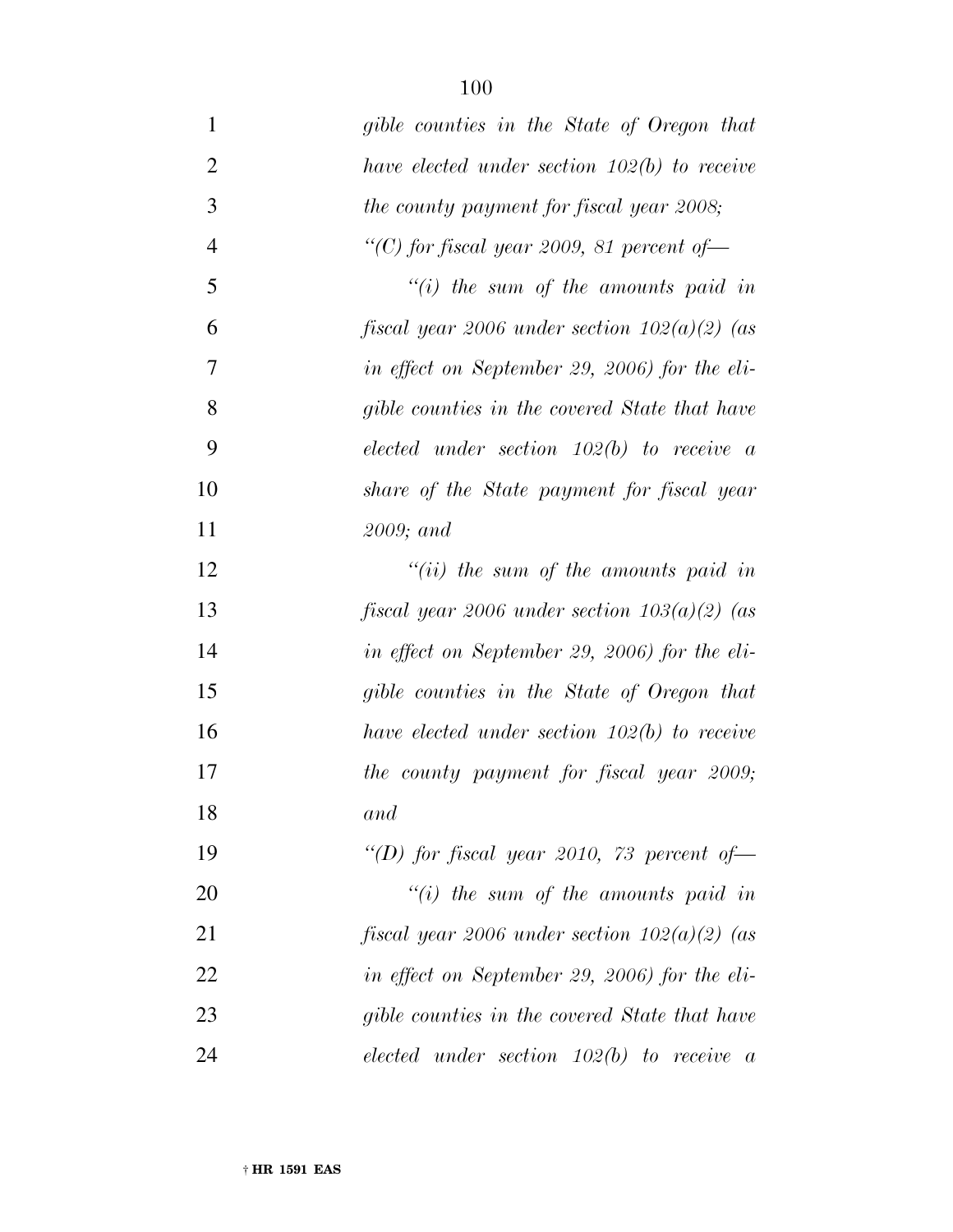*share of the State payment for fiscal year 2010; and ''(ii) the sum of the amounts paid in fiscal year 2006 under section 103(a)(2) (as in effect on September 29, 2006) for the eli- gible counties in the State of Oregon that have elected under section 102(b) to receive the county payment for fiscal year 2010. ''(2) COVERED STATE.—The term 'covered State' means each of the States of California, Oregon, and Washington. ''(b) TRANSITION PAYMENTS.—For each of fiscal years 2007 through 2010, in lieu of the payment amounts that otherwise would have been made under paragraphs (1)(B) and (2)(B) of section 102(a), the Secretary of the Treasury shall pay the adjusted amount to each covered State and the eligible counties within the covered State, as applicable, from funds in the Treasury of the United States not other- wise appropriated. ''(c) DISTRIBUTION OF ADJUSTED AMOUNT IN OREGON*

 *AND WASHINGTON.—It is the intent of Congress that the method of distributing the payments under subsection (b) among the counties in the States of Oregon and Washington for each of fiscal years 2007 through 2010 be in the same*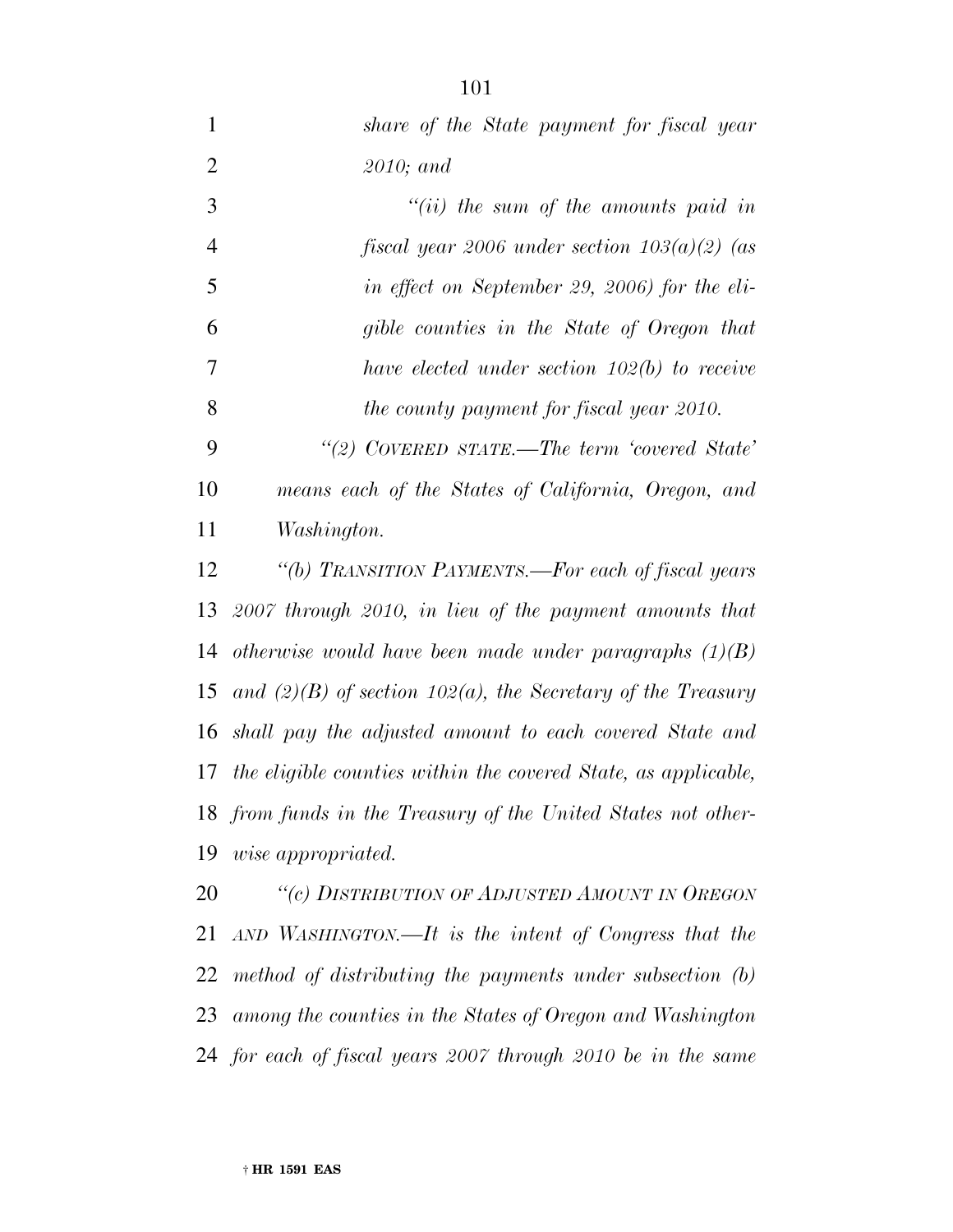*proportion that the payments were distributed to the eligi-ble counties in fiscal year 2006.*

 *''(d) DISTRIBUTION OF PAYMENTS IN CALIFORNIA.— The following payments shall be distributed among the eli- gible counties in the State of California in the same propor- tion that payments under section 102(a)(2) (as in effect on September 29, 2006) were distributed to the eligible counties in fiscal year 2006:*

 *''(1) Payments to the State of California under subsection (b).*

 *''(2) The shares of the eligible counties of the State payment for California under section 102 for fiscal year 2011.*

 *''(e) TREATMENT OF PAYMENTS.—For purposes of this Act, any payment made under subsection (b) shall be con-sidered to be a payment made under section 102(a).*

## *''TITLE II—SPECIAL PROJECTS ON FEDERAL LAND*

*''SEC. 201. DEFINITIONS.*

*''In this title:*

 *''(1) PARTICIPATING COUNTY.—The term 'par- ticipating county' means an eligible county that elects under section 102(d) to expend a portion of the Fed- eral funds received under section 102 in accordance with this title.*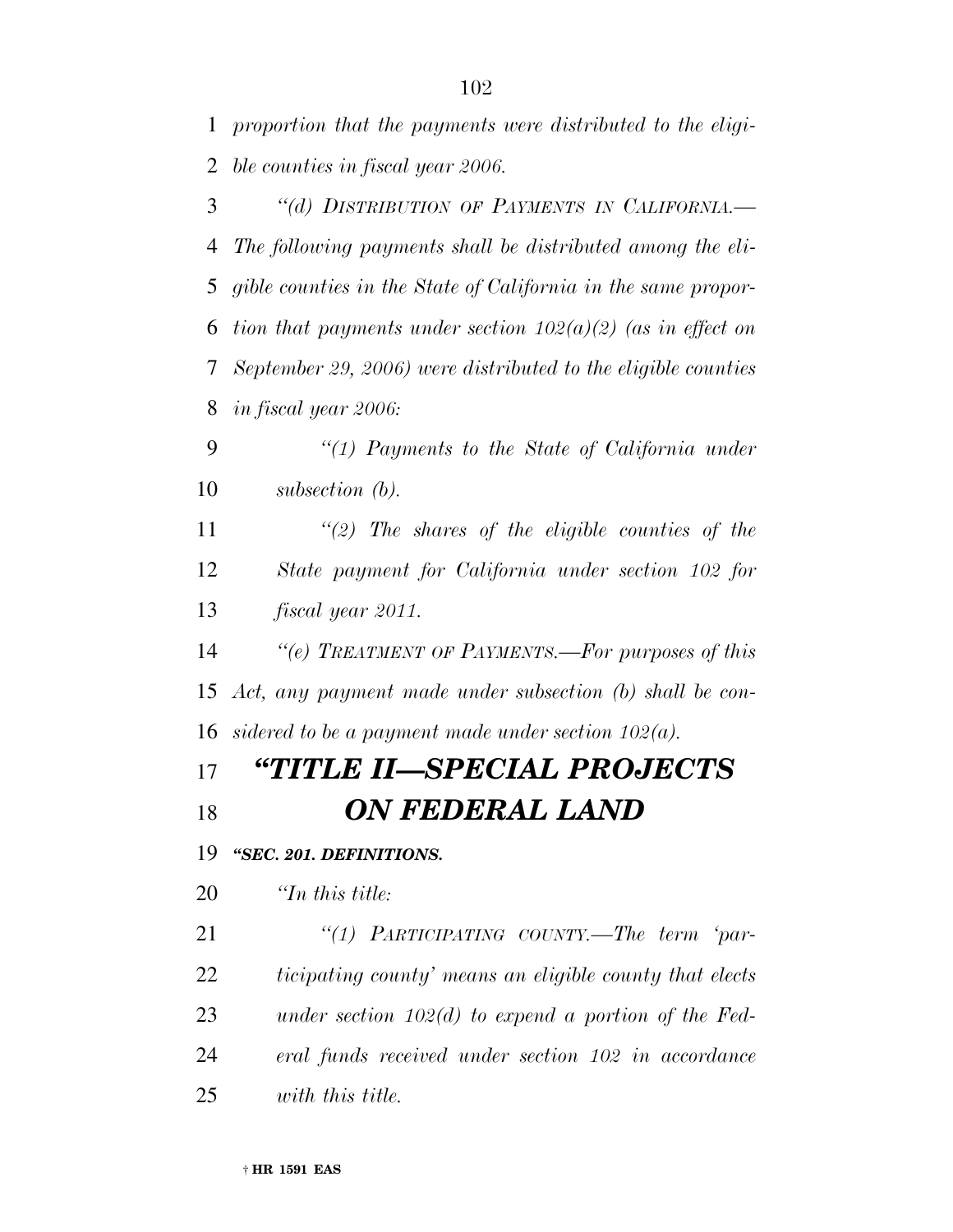| $\mathbf{1}$   | "(2) PROJECT FUNDS.—The term 'project funds'            |
|----------------|---------------------------------------------------------|
| $\overline{2}$ | means all funds an eligible county elects under section |
| 3              | $102(d)$ to reserve for expenditure in accordance with  |
| $\overline{4}$ | this title.                                             |
| 5              | (3)<br>RESOURCE ADVISORY COMMITTEE.-The                 |
| 6              | term 'resource advisory committee' means—               |
| 7              | $\lq\lq (A)$ an advisory committee established by       |
| 8              | the Secretary concerned under section 205; or           |
| 9              | $\lq\lq B$ an advisory committee determined by          |
| 10             | the Secretary concerned to meet the requirements        |
| 11             | of section 205.                                         |
| 12             | "(4) RESOURCE MANAGEMENT PLAN.—The term                 |
| 13             | 'resource management plan' means—                       |
| 14             | "(A) a land use plan prepared by the Bu-                |
| 15             | reau of Land Management for units of the Fed-           |
| 16             | eral land described in section $3(7)(B)$ pursuant       |
| 17             | to section 202 of the Federal Land Policy and           |
| 18             | Management Act of 1976 (43 U.S.C. 1712); or             |
| 19             | $\lq\lq(B)$ a land and resource management plan         |
| 20             | prepared by the Forest Service for units of the         |
| 21             | National Forest System pursuant to section 6 of         |
| 22             | the Forest and Rangeland Renewable Resources            |
| 23             | Planning Act of 1974l (16 U.S.C. 1604).                 |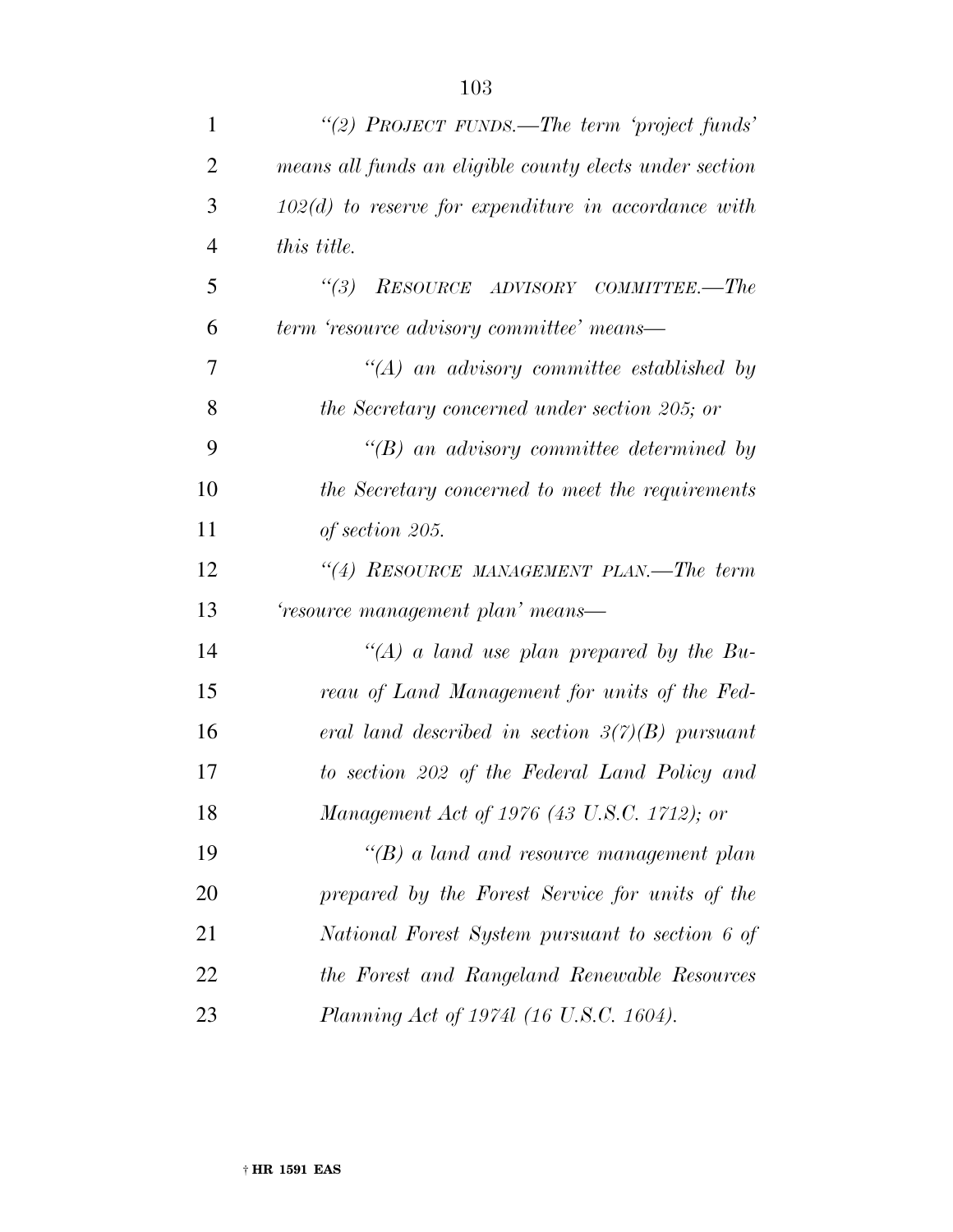*''SEC. 202. GENERAL LIMITATION ON USE OF PROJECT FUNDS.*

 *''(a) LIMITATION.—Project funds shall be expended solely on projects that meet the requirements of this title. ''(b) AUTHORIZED USES.—Project funds may be used by the Secretary concerned for the purpose of entering into and implementing cooperative agreements with willing Federal agencies, State and local governments, private and nonprofit entities, and landowners for protection, restora- tion, and enhancement of fish and wildlife habitat, and other resource objectives consistent with the purposes of this Act on Federal land and on non-Federal land where projects would benefit the resources on Federal land.*

#### *''SEC. 203. SUBMISSION OF PROJECT PROPOSALS.*

 *''(a) SUBMISSION OF PROJECT PROPOSALS TO SEC-RETARY CONCERNED.—*

 *''(1) PROJECTS FUNDED USING PROJECT FUNDS.—Not later than September 30 for fiscal year 2007, and each September 30 thereafter for each suc- ceeding fiscal year through fiscal year 2011, each re- source advisory committee shall submit to the Sec- retary concerned a description of any projects that the resource advisory committee proposes the Secretary undertake using any project funds reserved by eligible counties in the area in which the resource advisory committee has geographic jurisdiction.*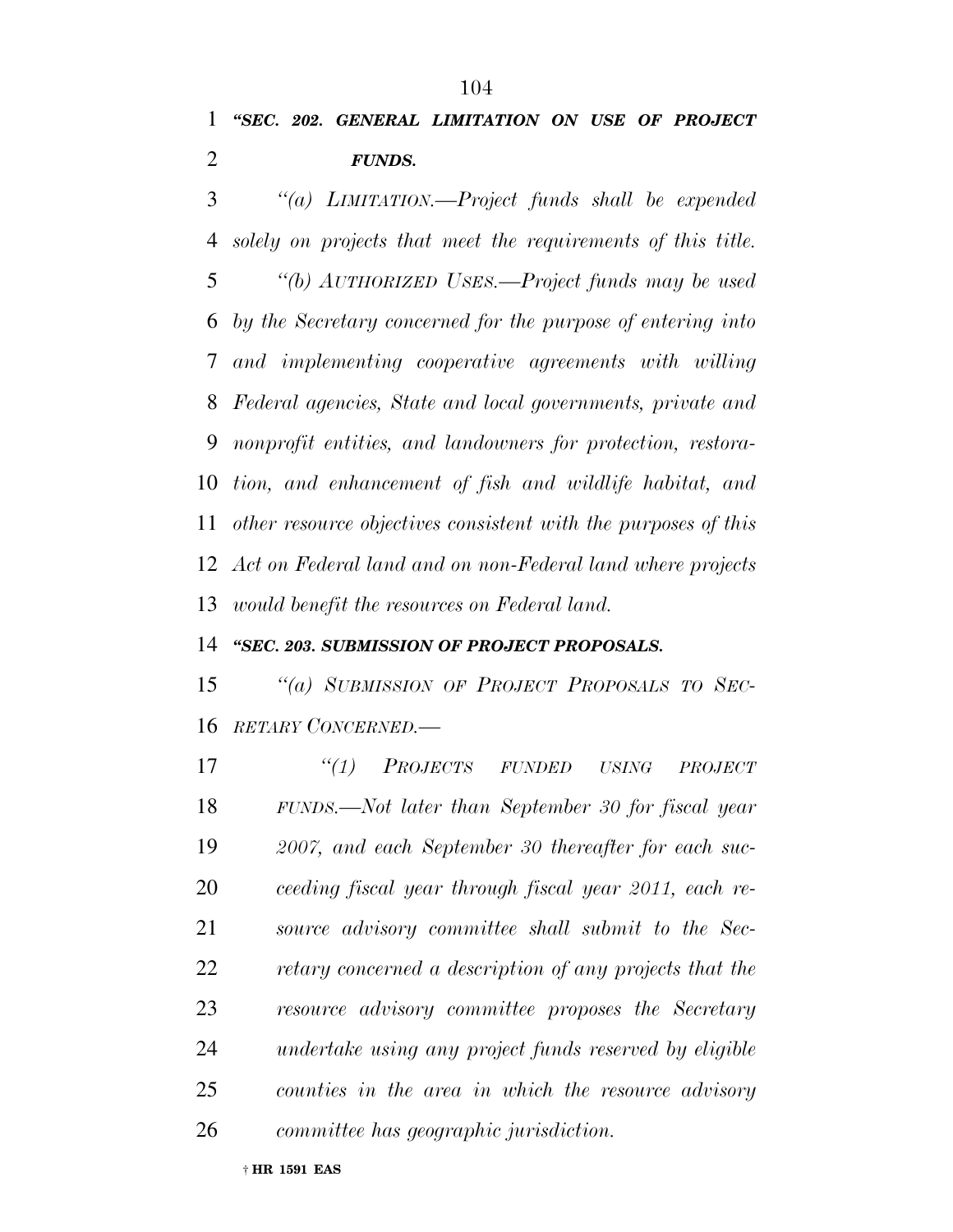*''(2) PROJECTS FUNDED USING OTHER FUNDS.— A resource advisory committee may submit to the Sec- retary concerned a description of any projects that the committee proposes the Secretary undertake using funds from State or local governments, or from the private sector, other than project funds and funds ap- propriated and otherwise available to do similar work.*

 *''(3) JOINT PROJECTS.—Participating counties or other persons may propose to pool project funds or other funds, described in paragraph (2), and jointly propose a project or group of projects to a resource advisory committee established under section 205.*

 *''(b) REQUIRED DESCRIPTION OF PROJECTS.—In sub- mitting proposed projects to the Secretary concerned under subsection (a), a resource advisory committee shall include in the description of each proposed project the following in-formation:*

 *''(1) The purpose of the project and a description of how the project will meet the purposes of this title.*

*''(2) The anticipated duration of the project.*

*''(3) The anticipated cost of the project.*

 *''(4) The proposed source of funding for the project, whether project funds or other funds.*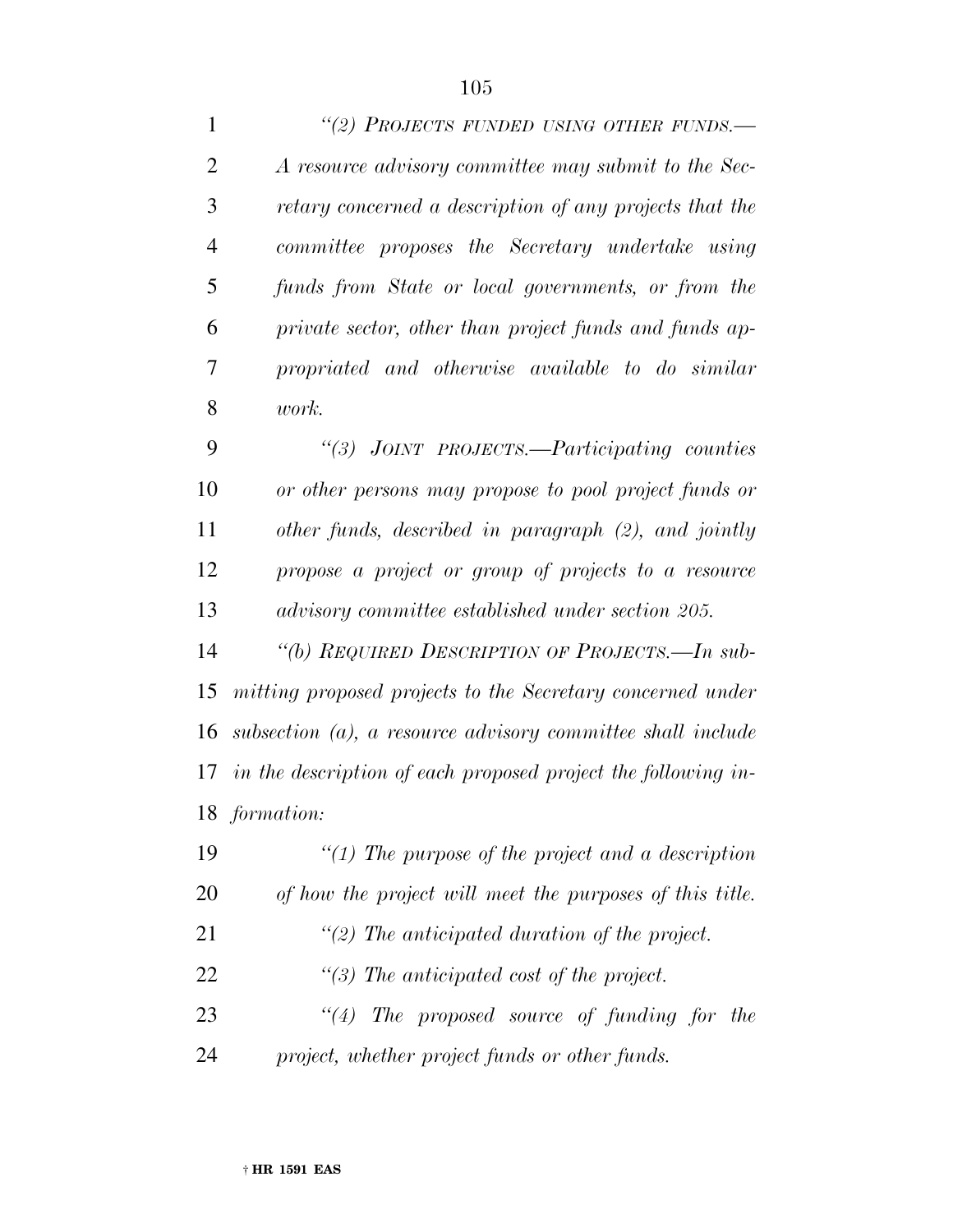| $\mathbf{1}$   | $\lq(5)(A)$ Expected outcomes, including how the         |
|----------------|----------------------------------------------------------|
| $\overline{2}$ | project will meet or exceed desired ecological condi-    |
| 3              | tions, maintenance objectives, or stewardship objec-     |
| $\overline{4}$ | tives.                                                   |
| 5              | "(B) An estimate of the amount of any timber,            |
| 6              | forage, and other commodities and other economic ac-     |
| 7              | tivity, including jobs generated, if any, anticipated as |
| 8              | part of the project.                                     |
| 9              | $\lq(6)$ A detailed monitoring plan, including fund-     |
| 10             | ing needs and sources, that—                             |
| 11             | $\lq\lq (A)$ tracks and identifies the positive or       |
| 12             | negative impacts of the project, implementation,         |
| 13             | and provides for validation monitoring; and              |
| 14             | $\lq\lq B$ includes an assessment of the fol-            |
| 15             | lowing:                                                  |
| 16             | "(i) Whether or not the project met or                   |
| 17             | exceeded desired ecological conditions; cre-             |
| 18             | ated local employment or training opportu-               |
| 19             | nities, including summer youth jobs pro-                 |
| 20             | grams such as the Youth Conservation                     |
| 21             | Corps where appropriate.                                 |
| 22             | $``(ii)$ Whether the project improved the                |
| 23             | use of, or added value to, any products re-              |
| 24             | moved from land consistent with the pur-                 |
| 25             | poses of this title.                                     |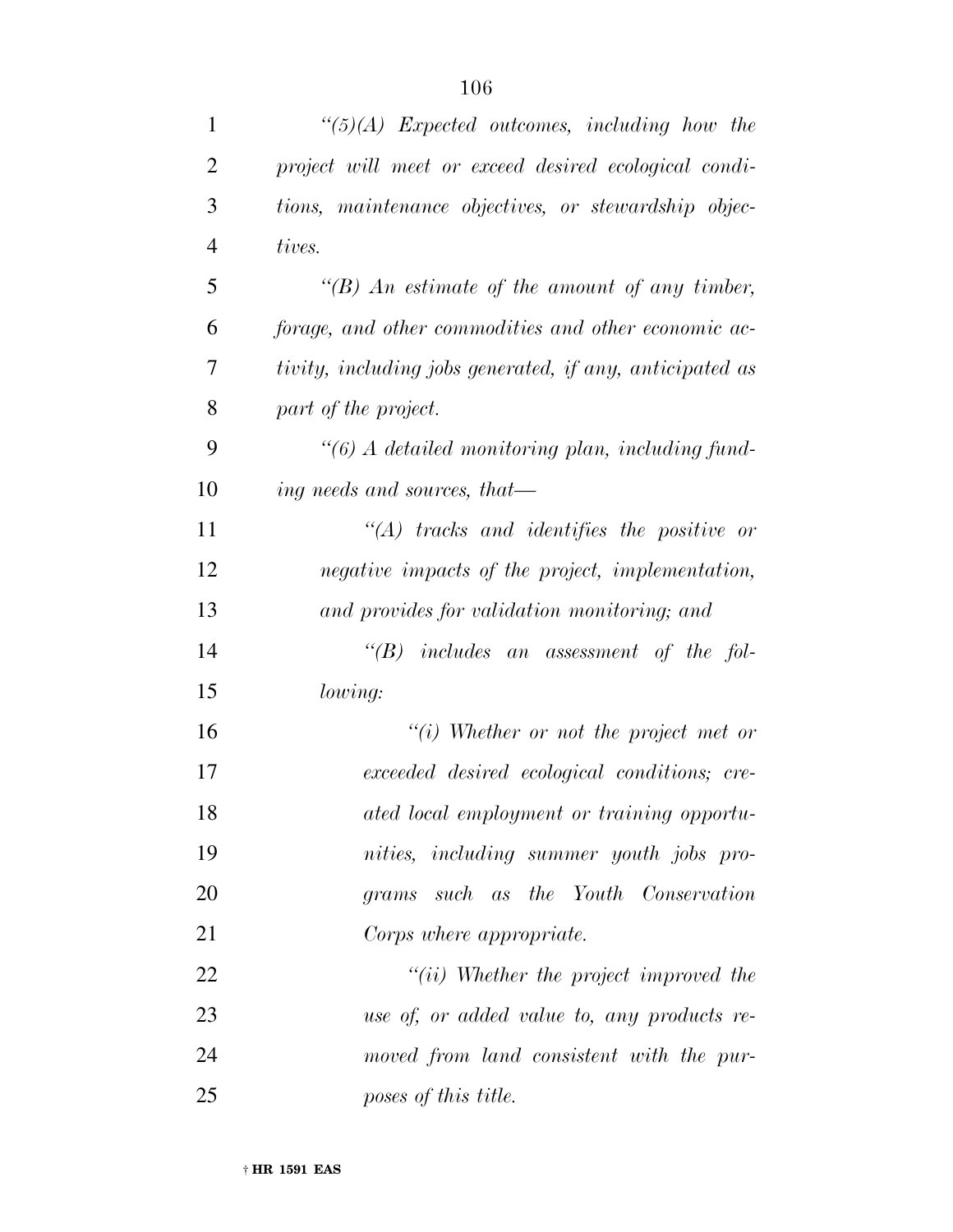*''(7) An assessment that the project is to be in the public interest.*

 *''(c) AUTHORIZED PROJECTS.—Projects proposed under subsection (a) shall be consistent with section 2.*

 *''SEC. 204. EVALUATION AND APPROVAL OF PROJECTS BY SECRETARY CONCERNED.*

 *''(a) CONDITIONS FOR APPROVAL OF PROPOSED PROJECT.—The Secretary concerned may make a decision to approve a project submitted by a resource advisory com- mittee under section 203 only if the proposed project satis-fies each of the following conditions:*

 *''(1) The project complies with all applicable Federal laws (including regulations).*

 *''(2) The project is consistent with the applicable resource management plan and with any watershed or subsequent plan developed pursuant to the resource management plan and approved by the Secretary concerned.*

 *''(3) The project has been approved by the re- source advisory committee in accordance with section 205, including the procedures issued under subsection (e) of that section.*

 *''(4) A project description has been submitted by the resource advisory committee to the Secretary con-cerned in accordance with section 203.*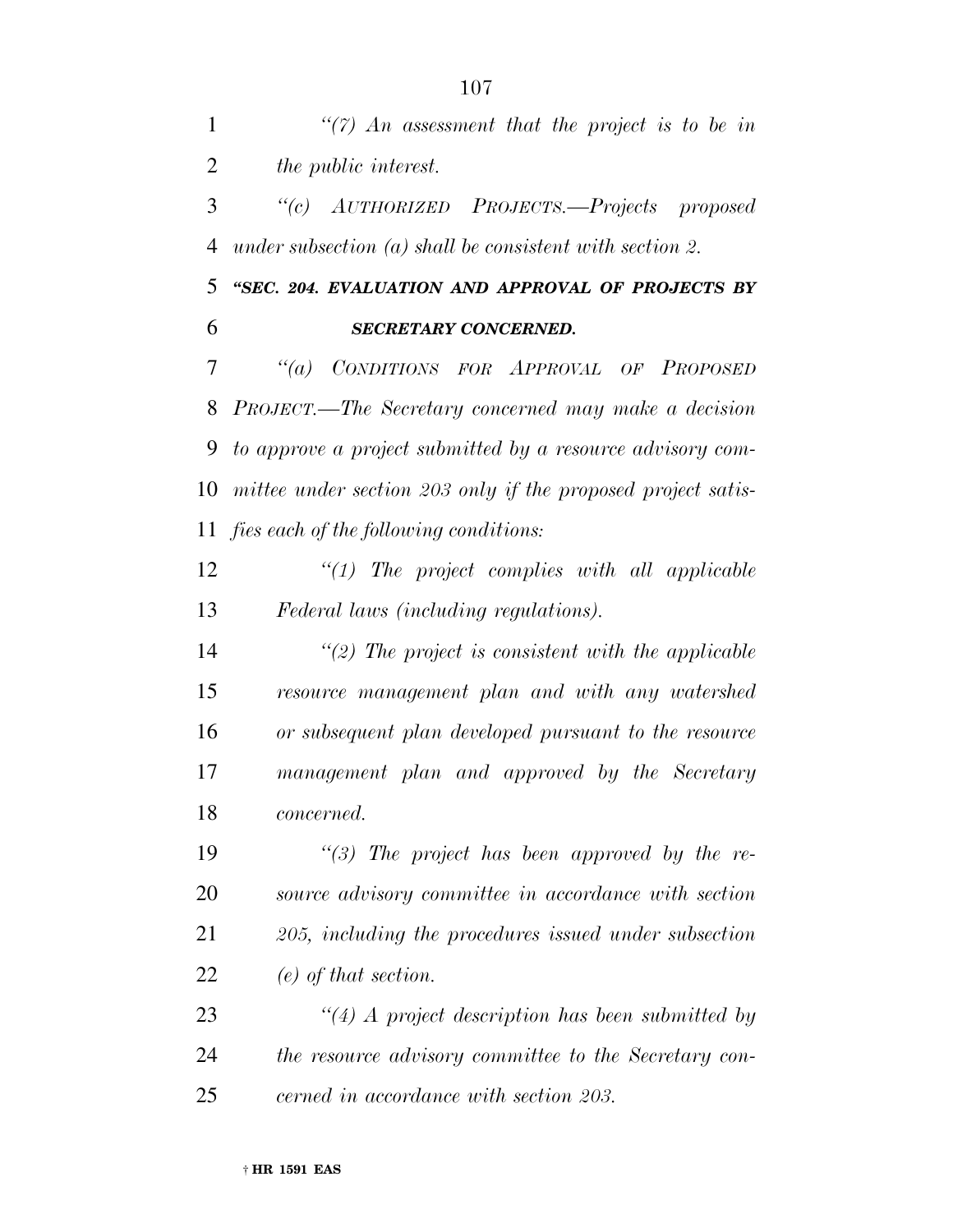| 1              | $\lq(5)$ The project will improve the maintenance of  |
|----------------|-------------------------------------------------------|
| $\overline{2}$ | existing infrastructure, implement stewardship objec- |
| 3              | tives that enhance forest ecosystems, and restore and |
| $\overline{4}$ | <i>improve land health and water quality.</i>         |
| 5              | "(b) ENVIRONMENTAL REVIEWS.—                          |
| 6              | "(1) REQUEST FOR PAYMENT BY COUNTY.—The               |
| 7              | Secretary concerned may request the resource advi-    |
| 8              | sory committee submitting a proposed project to agree |
| 9              | to the use of project funds to pay for any environ-   |
| 10             | mental review, consultation, or compliance with ap-   |
| 11             | plicable environmental laws required in connection    |
| 12             | with the project.                                     |
| 13             | "(2) CONDUCT OF ENVIRONMENTAL REVIEW.—If              |
| 14             | a payment is requested under paragraph (1) and the    |
| 15             | resource advisory committee agrees to the expenditure |
| 16             | of funds for this purpose, the Secretary concerned    |
| 17             | shall conduct environmental review, consultation, or  |
| 18             | other compliance responsibilities in accordance with  |
| 19             | Federal laws (including regulations).                 |
| 20             | "(3) EFFECT OF REFUSAL TO PAY.-                       |
| 21             | "(A) IN GENERAL.—If a resource advisory               |
| 22             | committee does not agree to the expenditure of        |
| 23             | funds under paragraph (1), the project shall be       |
| 24             | deemed withdrawn from further consideration by        |
| 25             | the Secretary concerned pursuant to this title.       |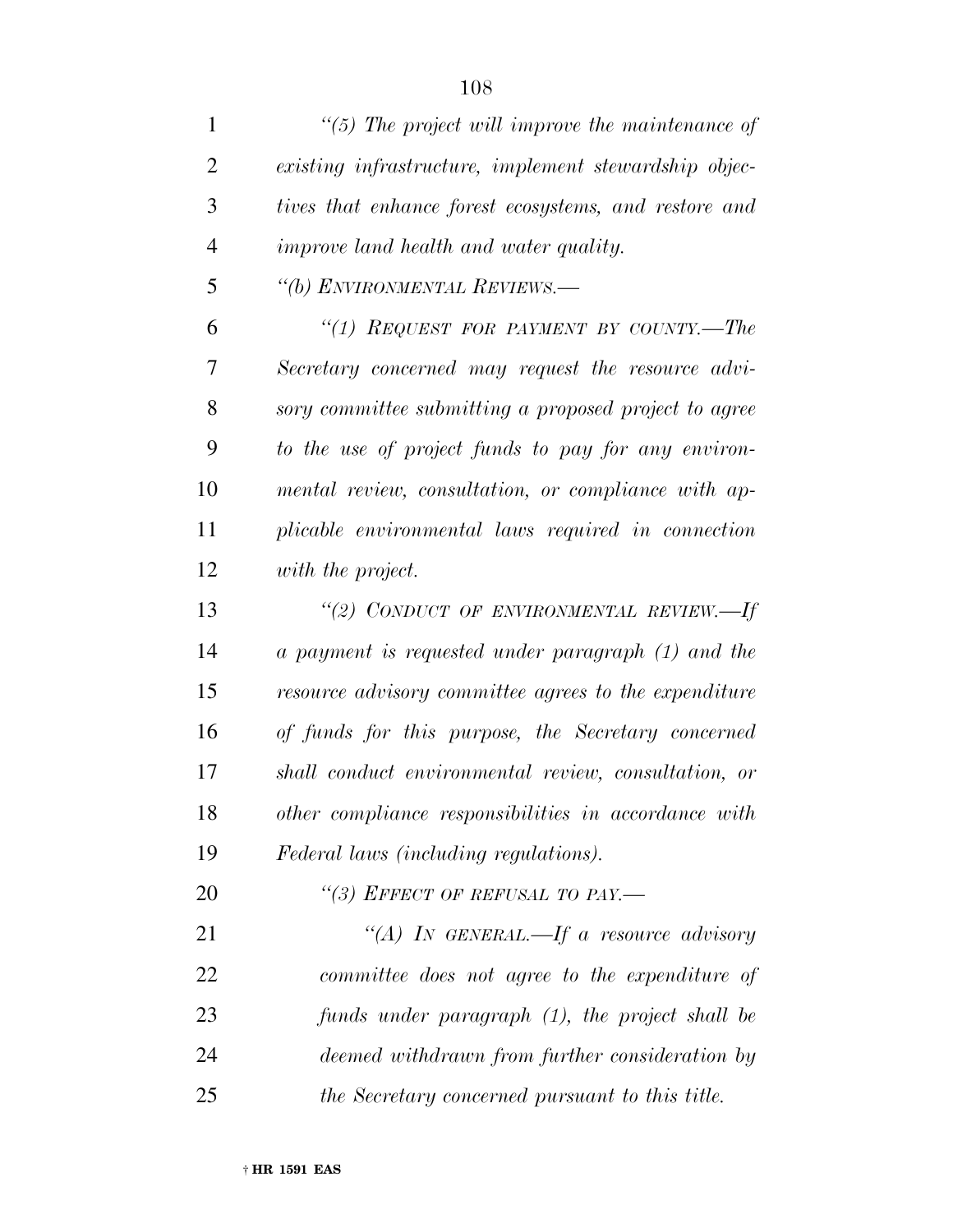| $\mathbf{1}$   | "(B) EFFECT OF WITHDRAWAL.— $A$ with-                 |
|----------------|-------------------------------------------------------|
| $\overline{2}$ | drawal under subparagraph (A) shall be deemed         |
| 3              | to be a rejection of the project for purposes of sec- |
| 4              | tion $207(c)$ .                                       |
| 5              | "(c) DECISIONS OF SECRETARY CONCERNED.-               |
| 6              | "(1) REJECTION OF PROJECTS.—                          |
| 7              | "(A) IN GENERAL.—A decision by the Sec-               |
| 8              | retary concerned to reject a proposed project         |
| 9              | shall be at the sole discretion of the Secretary      |
| 10             | <i>concerned.</i>                                     |
| 11             | "(B) NO ADMINISTRATIVE APPEAL OR JUDI-                |
| 12             | CIAL REVIEW.—Notwithstanding any other pro-           |
| 13             | vision of law, a decision by the Secretary con-       |
| 14             | cerned to reject a proposed project shall not be      |
| 15             | subject to administrative appeal or judicial re-      |
| 16             | view.                                                 |
| 17             | "(C) NOTICE OF REJECTION.—Not later                   |
| 18             | than 30 days after the date on which the Sec-         |
| 19             | retary concerned makes the rejection decision, the    |
| 20             | Secretary concerned shall notify in writing the       |
| 21             | resource advisory committee that submitted the        |
| 22             | proposed project of the rejection and the reasons     |
| 23             | for rejection.                                        |
| 24             | "(2) NOTICE OF PROJECT APPROVAL.—The Sec-             |
|                |                                                       |

*retary concerned shall publish in the Federal Register*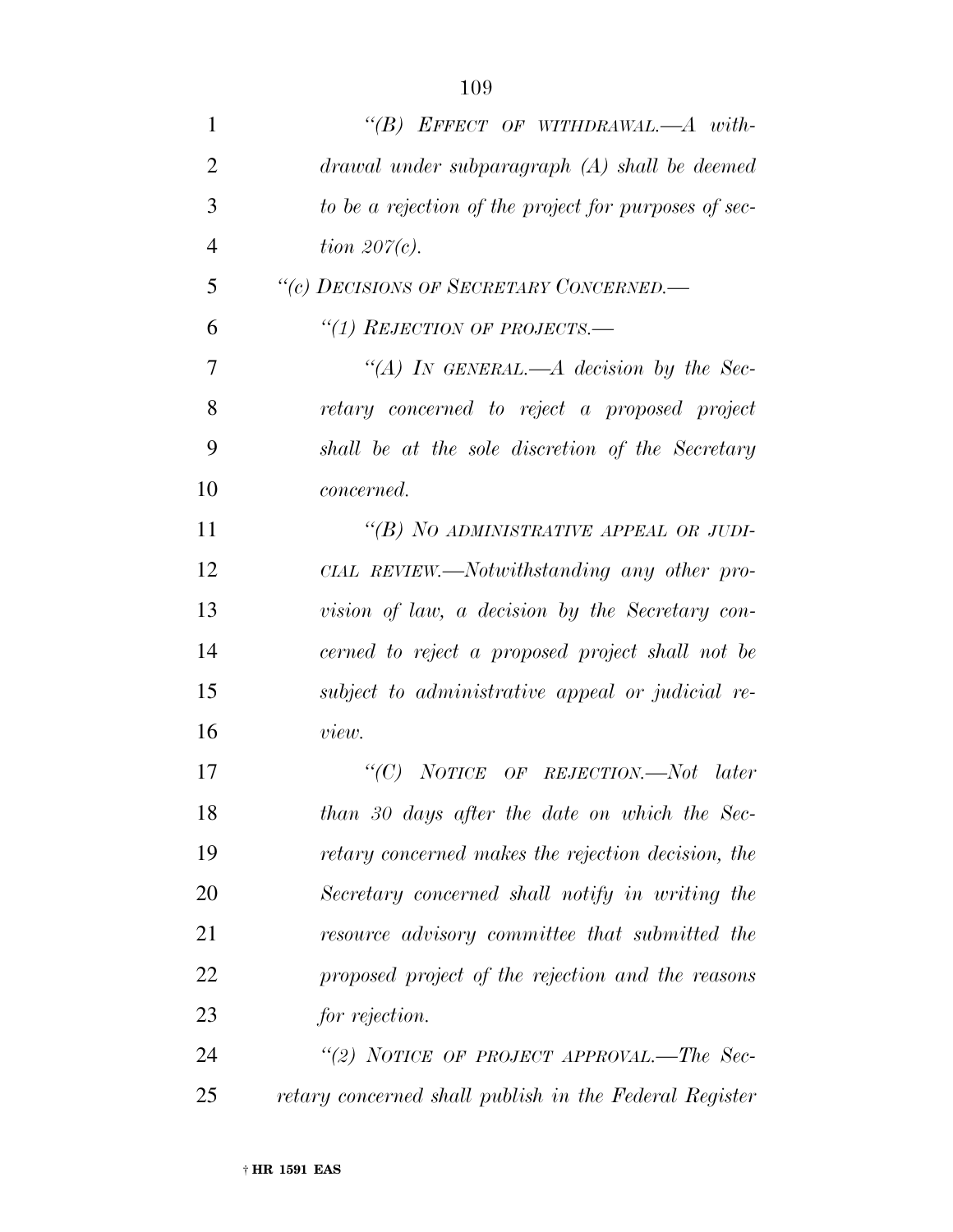*notice of each project approved under subsection (a) if the notice would be required had the project origi-nated with the Secretary.*

 *''(d) SOURCE AND CONDUCT OF PROJECT.—Once the Secretary concerned accepts a project for review under sec- tion 203, the acceptance shall be deemed a Federal action for all purposes.*

*''(e) IMPLEMENTATION OF APPROVED PROJECTS.—*

 *''(1) COOPERATION.—Notwithstanding chapter 63 of title 31, United States Code, using project funds the Secretary concerned may enter into contracts, grants, and cooperative agreements with States and local governments, private and nonprofit entities, and landowners and other persons to assist the Secretary in carrying out an approved project.*

*''(2) BEST VALUE CONTRACTING.—*

 *''(A) IN GENERAL.—For any project involv- ing a contract authorized by paragraph (1) the Secretary concerned may elect a source for per-formance of the contract on a best value basis.*

 *''(B) FACTORS.—The Secretary concerned shall determine best value based on such factors as—*

 *''(i) the technical demands and com-plexity of the work to be done;*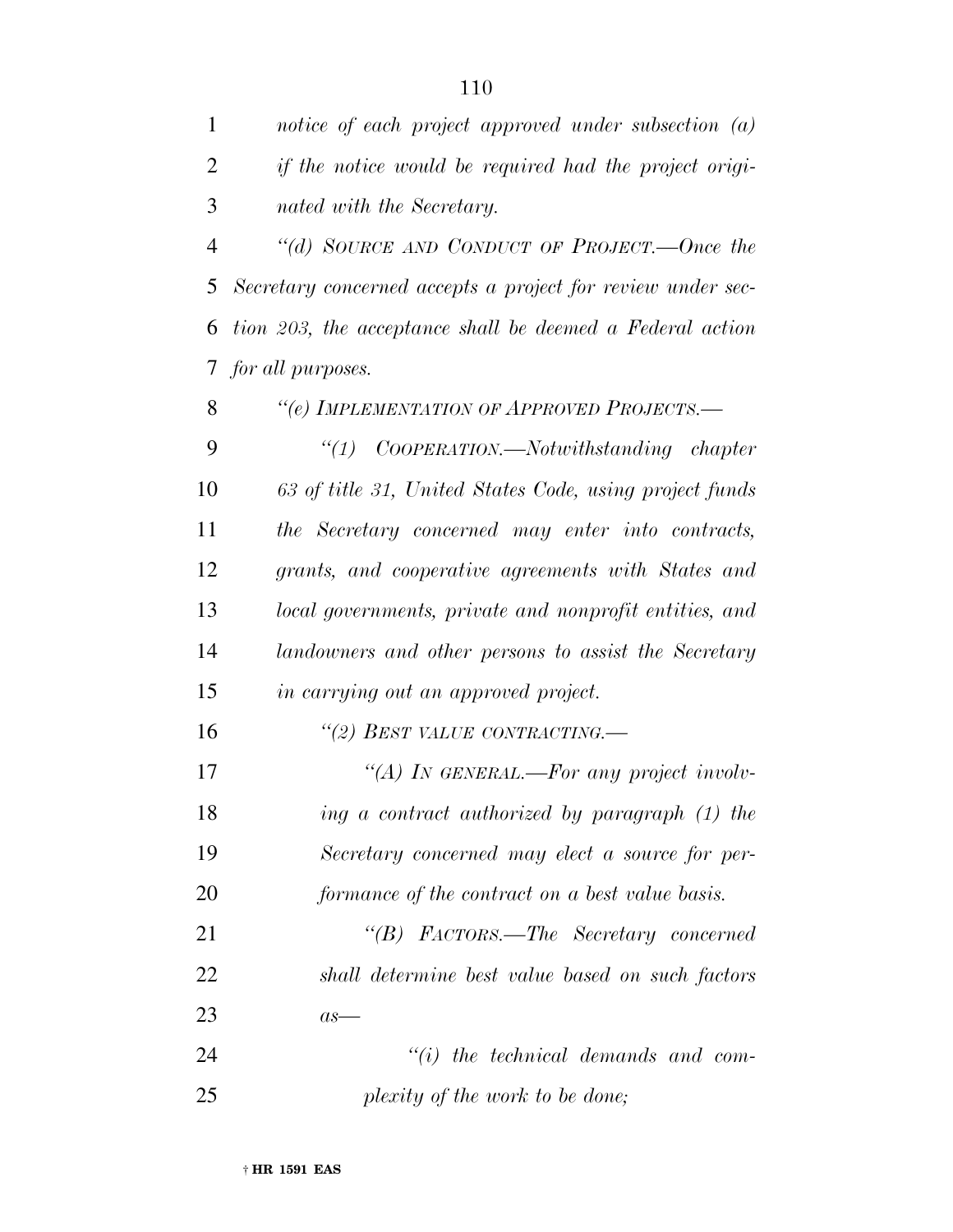| $\mathbf{1}$   | $``(ii)(I)$ the ecological objectives of the               |
|----------------|------------------------------------------------------------|
| $\overline{2}$ | project; and                                               |
| 3              | $``(II)$ the sensitivity of the resources                  |
| $\overline{4}$ | being treated;                                             |
| 5              | $``(iii)$ the past experience by the con-                  |
| 6              | tractor with the type of work being done,                  |
| 7              | using the type of equipment proposed for                   |
| 8              | the project, and meeting or exceeding de-                  |
| 9              | sired ecological conditions; and                           |
| 10             | $``(iv)$ the commitment of the contractor                  |
| 11             | to hiring highly qualified workers and local               |
| 12             | <i>residents.</i>                                          |
| 13             | MERCHANTABLE TIMBER<br>$\frac{1}{3}$<br><b>CONTRACTING</b> |
| 14             | PILOT PROGRAM.-                                            |
| 15             | "(A) ESTABLISHMENT.—The Secretary con-                     |
| 16             | cerned shall establish a pilot program to imple-           |
| 17             | ment a certain percentage of approved projects             |
| 18             | involving the sale of merchantable timber using            |
| 19             | separate contracts for-                                    |
| 20             | $\lq\lq(i)$ the harvesting or collection of mer-           |
| 21             | <i>chantable timber</i> ; and                              |
| 22             | $"(ii)$ the sale of the timber.                            |
| 23             | "(B) ANNUAL PERCENTAGES.—Under the                         |
| 24             | pilot program, the Secretary concerned shall en-           |
| 25             | sure that, on a nationwide basis, not less than            |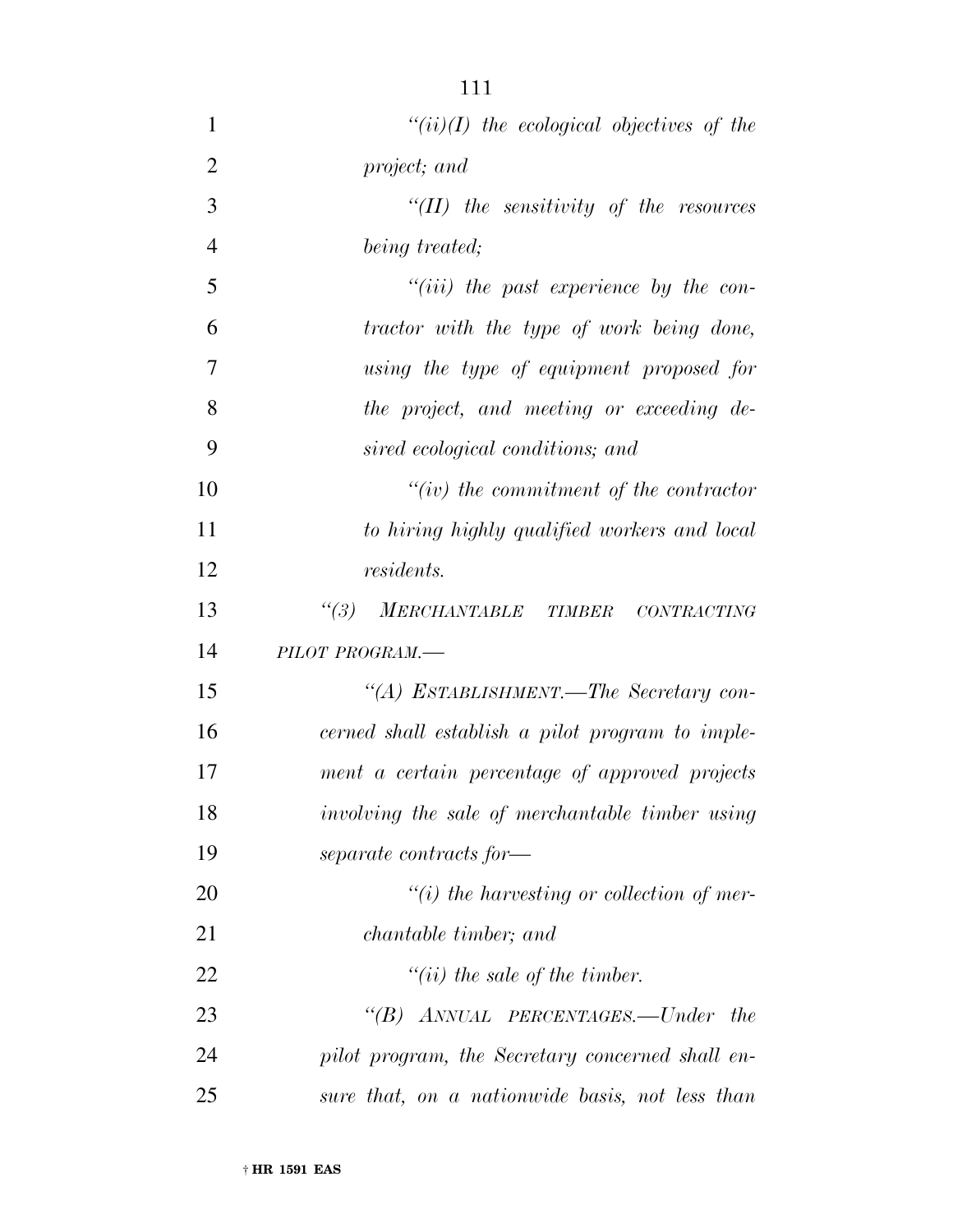| $\mathbf{1}$   | the following percentage of all approved projects |
|----------------|---------------------------------------------------|
| $\overline{2}$ | involving the sale of merchantable timber are     |
| 3              | implemented using separate contracts:             |
| $\overline{4}$ | "(i) For fiscal year 2007, 25 percent.            |
| 5              | "(ii) For fiscal year 2008, 35 percent.           |
| 6              | "(iii) For fiscal year 2009, 45 percent.          |
| $\overline{7}$ | "(iv) For each of fiscal years $2010$ and         |
| 8              | 2011, 50 percent.                                 |
| 9              | "(C) INCLUSION IN PILOT PROGRAM.—The              |
| 10             | decision whether to use separate contracts to im- |
| 11             | plement a project involving the sale of merchant- |
| 12             | able timber shall be made by the Secretary con-   |
| 13             | cerned after the approval of the project under    |
| 14             | this title.                                       |
| 15             | "(D) ASSISTANCE.—                                 |
| 16             | "(i) IN GENERAL.—The Secretary con-               |
| 17             | cerned may use funds from any appro-              |
| 18             | priated account available to the Secretary        |
| 19             | for the Federal land to assist in the admin-      |
| 20             | <i>istration of projects conducted under the</i>  |
| 21             | pilot program.                                    |
| 22             | "(ii) MAXIMUM AMOUNT OF ASSIST-                   |
| 23             | ANCE.—The total amount obligated under            |
| 24             | this<br>subparagraph may not exceed               |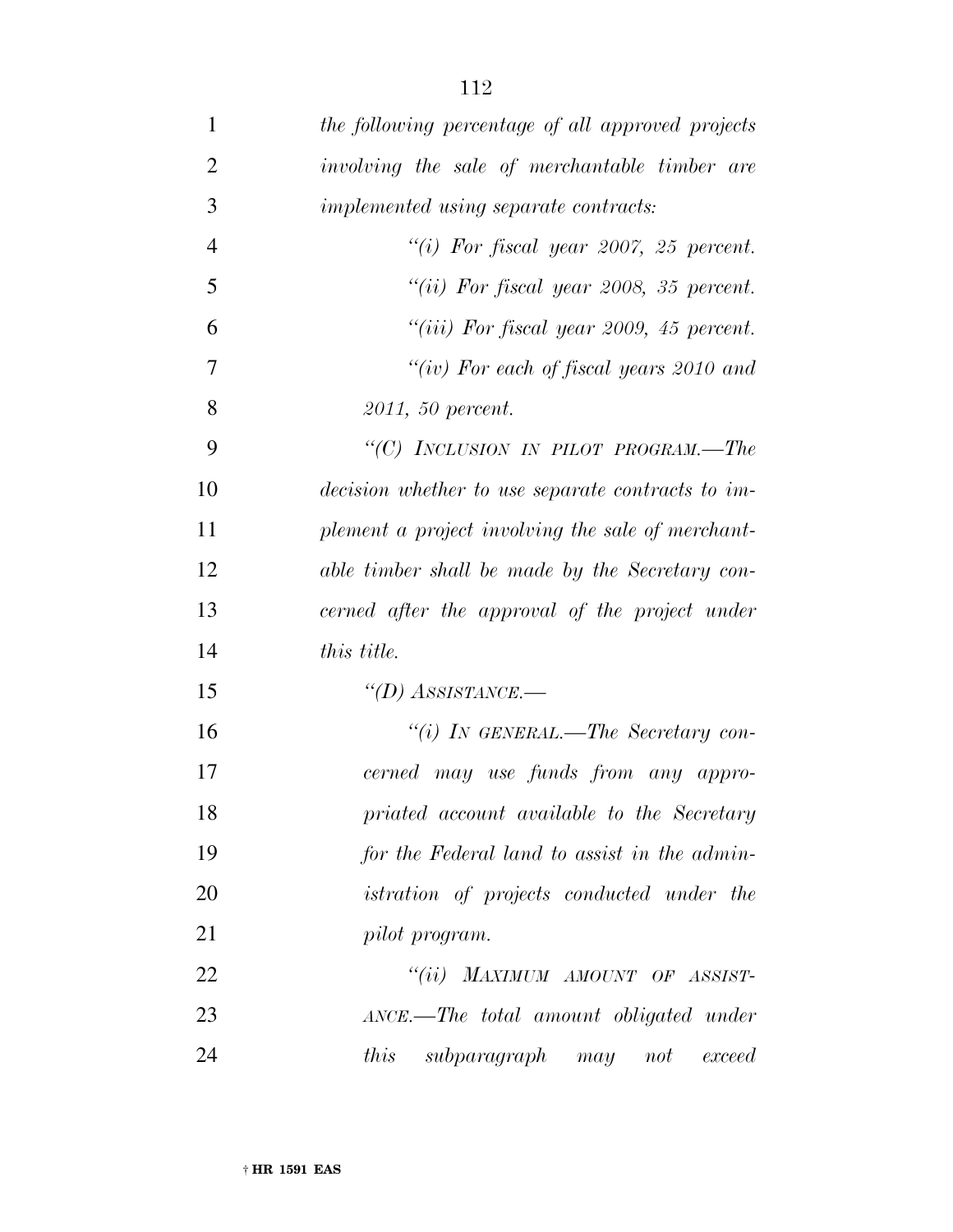| $\mathbf{1}$   | \$1,000,000 for any fiscal year during which                |
|----------------|-------------------------------------------------------------|
| $\overline{2}$ | the pilot program is in effect.                             |
| 3              | "(E) REVIEW AND REPORT.—                                    |
| $\overline{4}$ | "(i) INITIAL REPORT.—Not later than                         |
| 5              | September 30, 2009, the Comptroller Gen-                    |
| 6              | eral shall submit to the Committees on Ag-                  |
| 7              | riculture, Nutrition, and Forestry and En-                  |
| 8              | ergy and Natural Resources of the Senate                    |
| 9              | and the Committees on Agriculture and                       |
| 10             | Natural Resources of the House of Rep-                      |
| 11             | resentatives a report assessing the pilot pro-              |
| 12             | gram.                                                       |
| 13             | "(ii) ANNUAL REPORT.—The Secretary                          |
| 14             | concerned shall submit to the Committees on                 |
| 15             | Agriculture, Nutrition, and Forestry and                    |
| 16             | Energy and Natural Resources of the Senate                  |
| 17             | and the Committees on Agriculture and                       |
| 18             | Natural Resources of the House of Rep-                      |
| 19             | resentatives an annual report describing the                |
| 20             | results of the pilot program.                               |
| 21             | "(f) REQUIREMENTS FOR PROJECT FUNDS.—The Sec-               |
| 22             | retary shall ensure that at least 50 percent of all project |
| 23             | funds be used for projects that are primarily dedicated—    |
| 24             | $\lq(1)$ to road maintenance, decommissioning, or           |
| 25             | <i>obliteration</i> ; or                                    |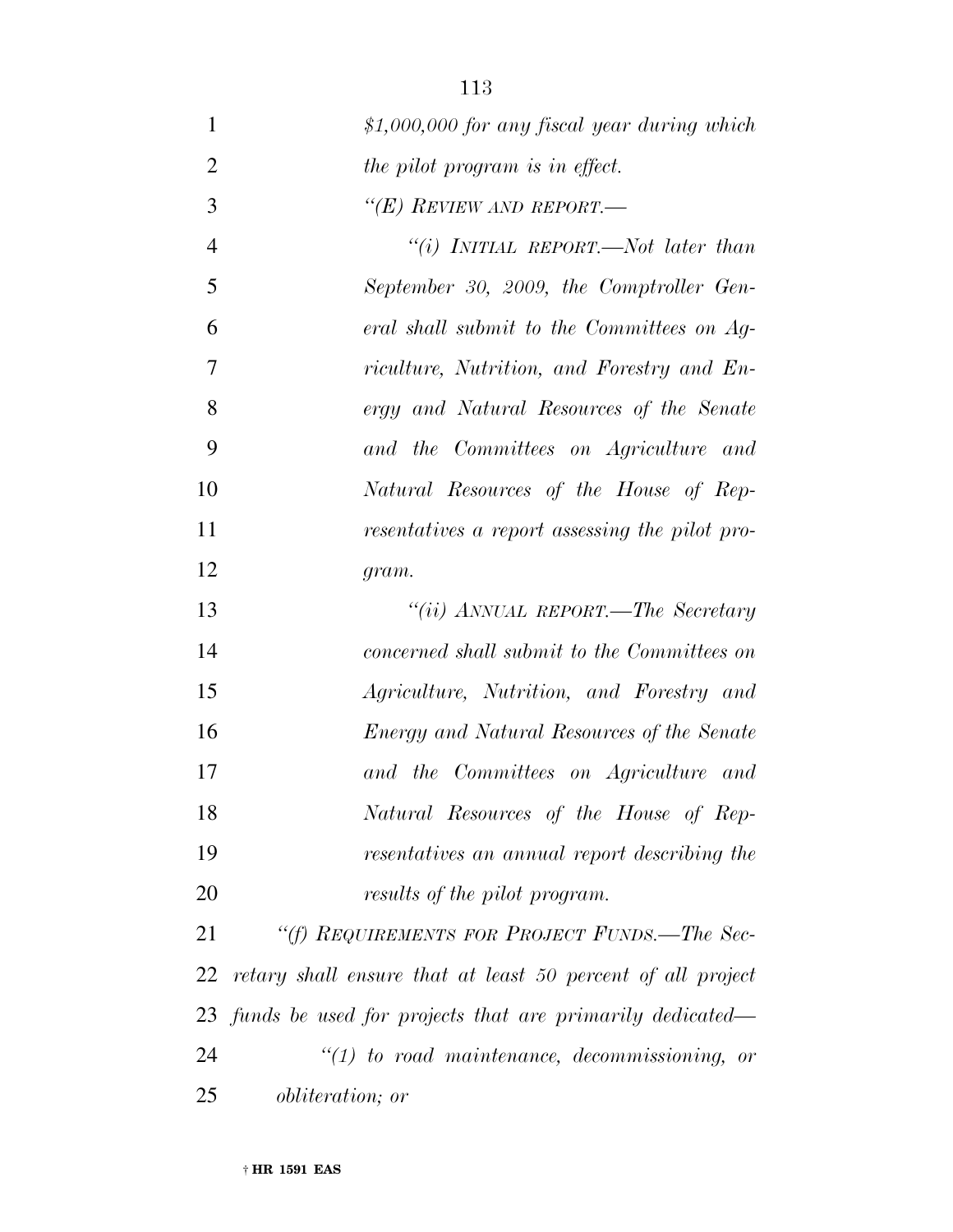| 1              | $\lq(2)$ to restoration of streams and watersheds.      |
|----------------|---------------------------------------------------------|
| $\overline{2}$ | "SEC. 205. RESOURCE ADVISORY COMMITTEES.                |
| 3              | "(a) ESTABLISHMENT AND PURPOSE OF RESOURCE              |
| $\overline{4}$ | <b>ADVISORY COMMITTEES.—</b>                            |
| 5              | "(1) ESTABLISHMENT.—The Secretary concerned             |
| 6              | shall establish and maintain resource advisory com-     |
| 7              | mittees to perform the duties in subsection (b), except |
| 8              | as provided in paragraph $(4)$ .                        |
| 9              | "(2) PURPOSE.—The purpose of a resource advi-           |
| 10             | sory committee shall be—                                |
| 11             | $\lq (A)$ to improve collaborative relationships;       |
| 12             | and                                                     |
| 13             | $\lq\lq B$ to provide advice and recommenda-            |
| 14             | tions to the land management agencies consistent        |
| 15             | with the purposes of this title.                        |
| 16             | "(3) ACCESS TO RESOURCE ADVISORY COMMIT-                |
| 17             | TEES.—To ensure that each unit of Federal land has      |
| 18             | access to a resource advisory committee, and that       |
| 19             | there is sufficient interest in participation on a com- |
| 20             | mittee to ensure that membership can be balanced in     |
| 21             | terms of the points of view represented and the func-   |
| 22             | tions to be performed, the Secretary concerned may,     |
| 23             | establish resource advisory committees for part of, or  |
| 24             | 1 or more, units of Federal land.                       |
| 25             | "(4) EXISTING ADVISORY COMMITTEES.-                     |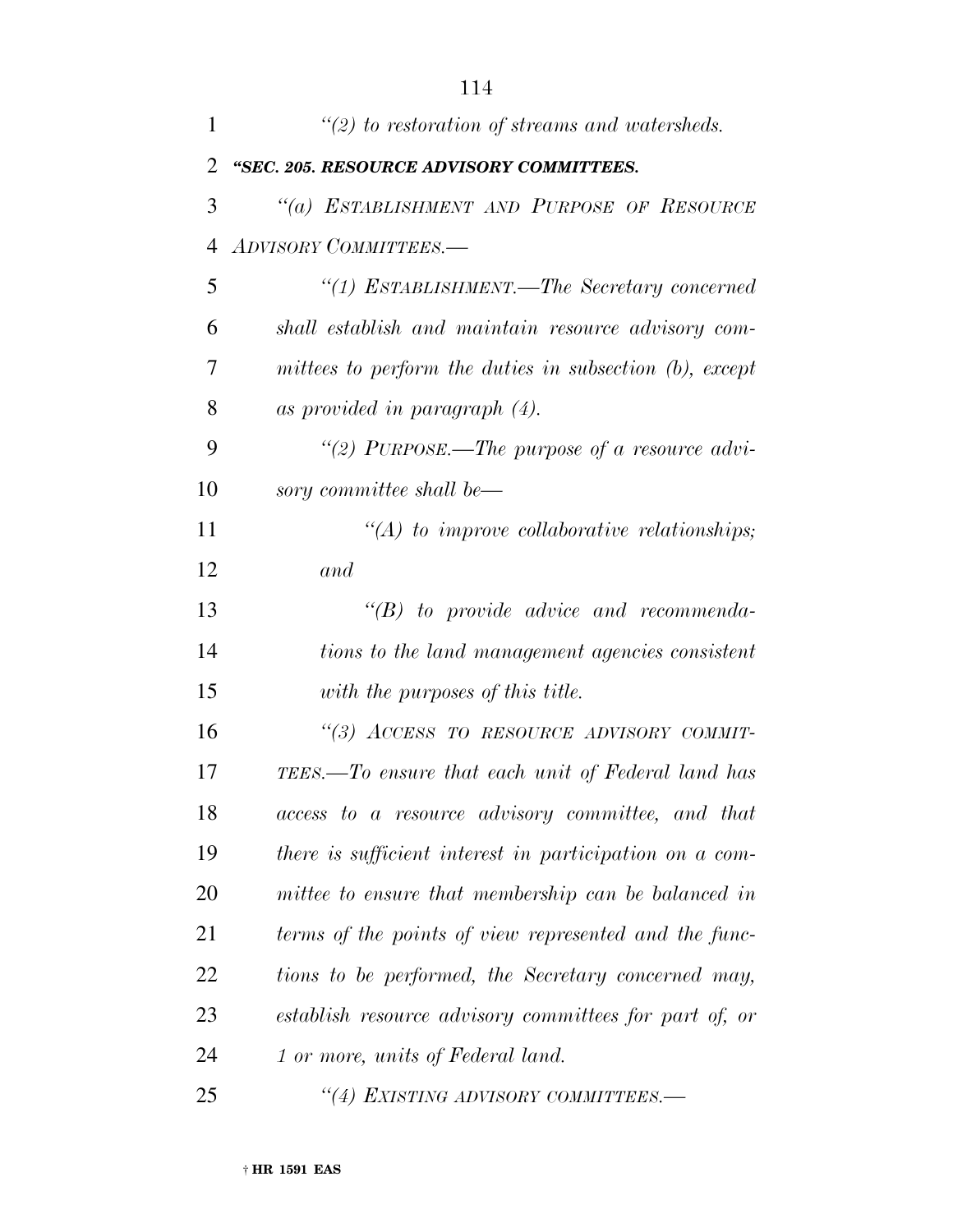| $\mathbf{1}$   | "(A) IN GENERAL.—An advisory committee                |
|----------------|-------------------------------------------------------|
| $\overline{2}$ | that meets the requirements of this section, an       |
| 3              | advisory committee established before the date of     |
| $\overline{4}$ | enactment of this Act, or an advisory committee       |
| 5              | determined by the Secretary concerned to meet         |
| 6              | the requirements of this section before the date of   |
| 7              | enactment of this Act may be deemed by the Sec-       |
| 8              | retary concerned to be a resource advisory com-       |
| 9              | mittee for the purposes of this title.                |
| 10             | "(B) CHARTER.— $A$ charter for a committee            |
| 11             | described in subparagraph $(A)$ that was filed on     |
| 12             | or before September 29, 2006, shall be considered     |
| 13             | to be filed for purposes of this Act.                 |
| 14             | "(C) BUREAU OF LAND MANAGEMENT ADVI-                  |
| 15             | SORY COMMITTEES.—The Secretary of the Inte-           |
| 16             | rior may deem a resource advisory committee           |
| 17             | meeting the requirements of subpart 1784 of part      |
| 18             | 1780 of title 43, Code of Federal Regulations, as     |
| 19             | a resource advisory committee for the purposes of     |
| 20             | <i>this title.</i>                                    |
| 21             | "(b) DUTIES.—A resource advisory committee shall—     |
| 22             | $\lq(1)$ review projects proposed under this title by |
| 23             | participating counties and other persons;             |
| 24             | $\lq(2)$ propose projects and funding to the Sec-     |
| 25             | retary concerned under section 203;                   |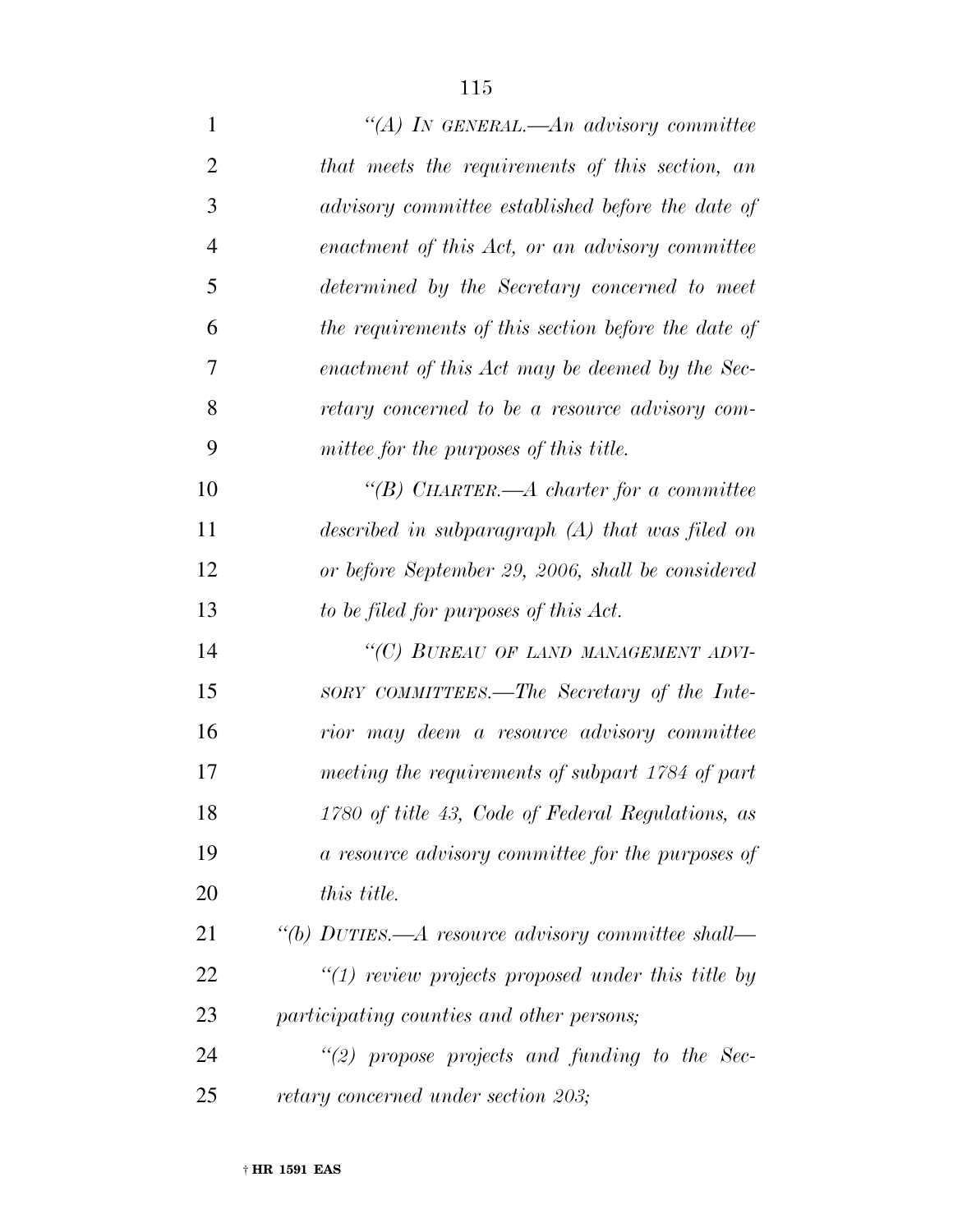| $\mathbf{1}$   | $\lq(3)$ provide early and continuous coordination        |
|----------------|-----------------------------------------------------------|
| $\overline{2}$ | with appropriate land management agency officials         |
| 3              | in recommending projects consistent with purposes of      |
| $\overline{4}$ | this Act under this title;                                |
| 5              | $\lq(4)$ provide frequent opportunities for citizens,     |
| 6              | organizations, tribes, land management agencies, and      |
| 7              | other interested parties to participate openly and        |
| 8              | meaningfully, beginning at the early stages of the        |
| 9              | project development process under this title;             |
| 10             | $\lq(5)(A)$ monitor projects that have been approved      |
| 11             | under section 204; and                                    |
| 12             | $\lq\lq(B)$ advise the designated Federal official on the |
| 13             | progress of the monitoring efforts under subparagraph     |
| 14             | $(A);$ and                                                |
| 15             |                                                           |
| 16             | concerned for any appropriate changes or adjustments      |
| 17             | to the projects being monitored by the resource advi-     |
| 18             | sory committee.                                           |
| 19             | "(c) APPOINTMENT BY THE SECRETARY.-                       |
| 20             | "(1) APPOINTMENT AND TERM.—                               |
| 21             | "(A) IN GENERAL.—The Secretary con-                       |
| 22             | cerned, shall appoint the members of resource ad-         |
| 23             | visory committees for a term of 4 years begin-            |
| 24             | ning on the date of appointment.                          |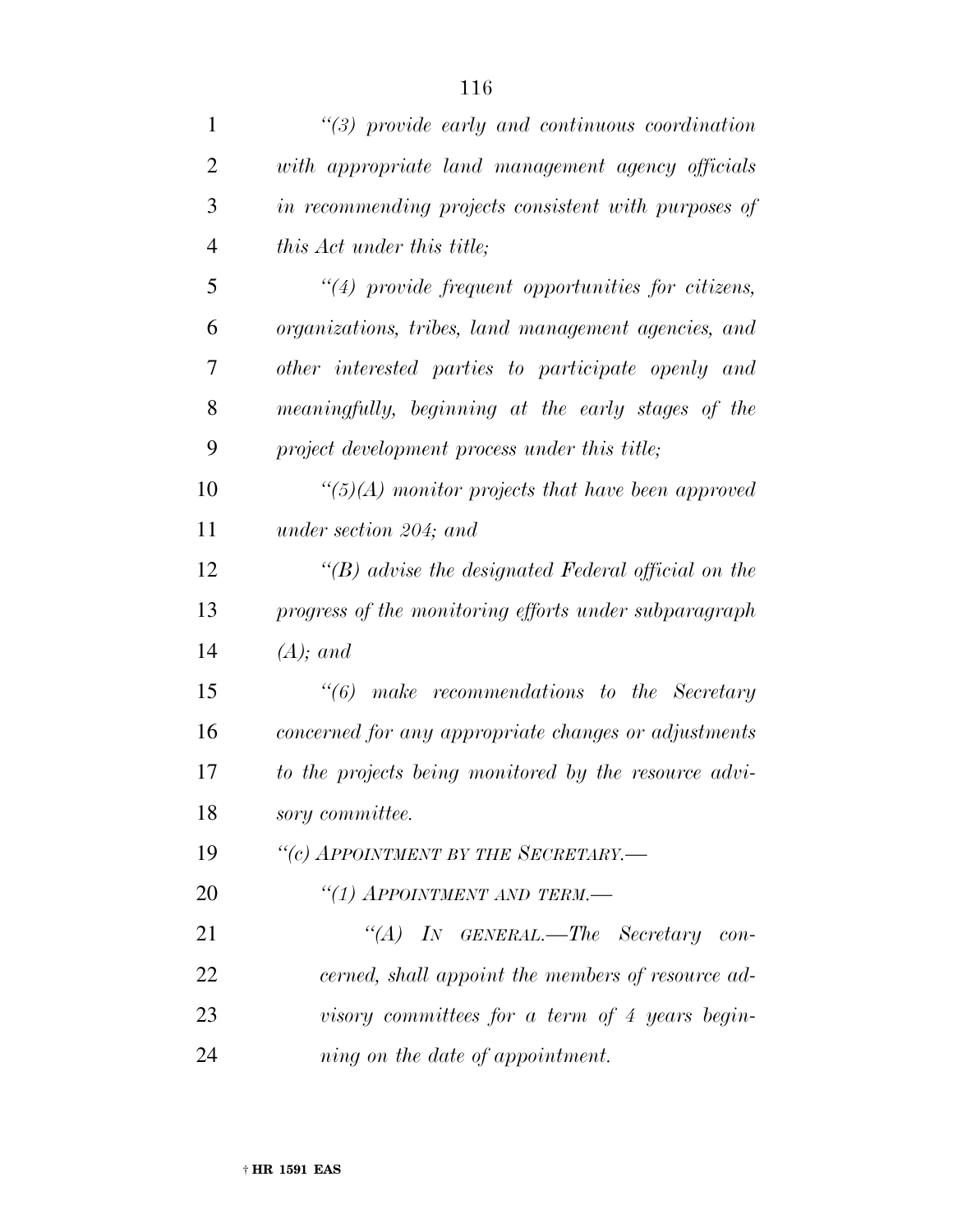| $\mathbf{1}$   | "(B) REAPPOINTMENT.—The Secretary con-                  |
|----------------|---------------------------------------------------------|
| $\overline{2}$ | cerned may reappoint members to subsequent 4-           |
| 3              | year terms.                                             |
| $\overline{4}$ | "(2) BASIC REQUIREMENTS.—The Secretary con-             |
| 5              | cerned shall ensure that each resource advisory com-    |
| 6              | mittee established meets the requirements of subsection |
| 7              | (d).                                                    |
| 8              | "(3) INITIAL APPOINTMENT.—Not later than 180            |
| 9              | days after the date of the enactment of this Act, the   |
| 10             | Secretary concerned shall make initial appointments     |
| 11             | to the resource advisory committees.                    |
| 12             | "(4) VACANCIES.—The Secretary concerned shall           |
| 13             | make appointments to fill vacancies on any resource     |
| 14             | advisory committee as soon as practicable after the     |
| 15             | vacancy has occurred.                                   |
| 16             | "(5) COMPENSATION.—Members of the resource              |
| 17             | advisory committees shall not receive any compensa-     |
| 18             | tion.                                                   |
| 19             | "(d) COMPOSITION OF ADVISORY COMMITTEE.-                |
| 20             | "(1) NUMBER.—Each resource advisory com-                |
| 21             | mittee shall be comprised of 15 members.                |
| 22             | "(2) COMMUNITY INTERESTS REPRESENTED.-                  |
| 23             | Committee members shall be representative of the in-    |
| 24             | <i>terests of the following 3 categories:</i>           |
| 25             | $\lq (A)$ 5 persons that—                               |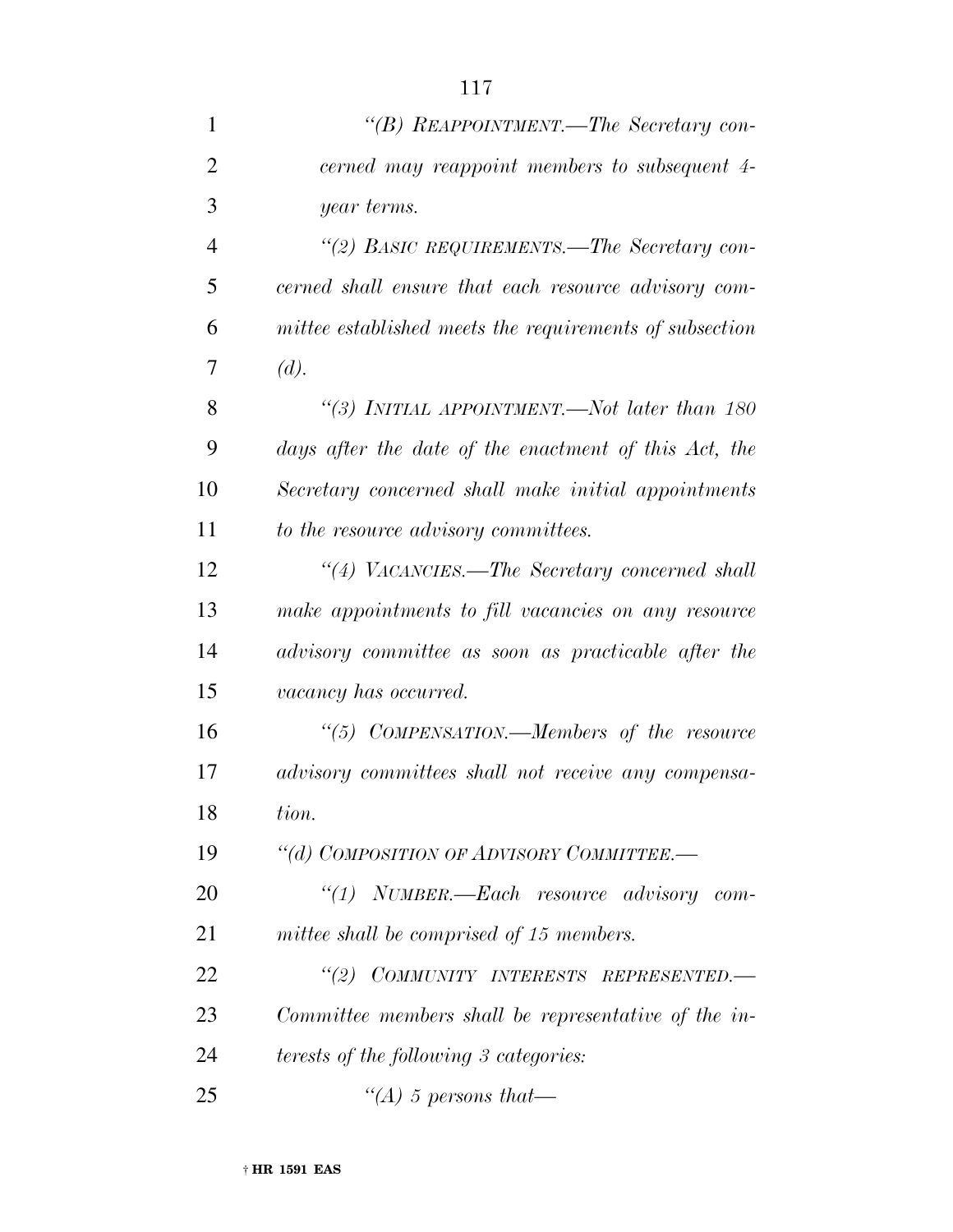| $\mathbf{1}$   | $``(i)$ represent organized labor or non-    |
|----------------|----------------------------------------------|
| $\overline{2}$ | timber forest product harvester groups;      |
| 3              | $``(ii)$ represent developed outdoor recre-  |
| $\overline{4}$ | ation, off highway vehicle users, or commer- |
| 5              | <i>cial recreation activities</i> ;          |
| 6              | $``(iii)$ represent—                         |
| 7              | $\lq (I)$ energy and mineral develop-        |
| 8              | ment interests; or                           |
| 9              | $``(II)$ commercial or recreational          |
| 10             | <i>fishing interests;</i>                    |
| 11             | $``(iv)$ represent the commercial timber     |
| 12             | <i>industry</i> ; or                         |
| 13             | $``(v)$ hold Federal grazing or other land   |
| 14             | use permits, or represent nonindustrial pri- |
| 15             | vate forest land owners, within the area for |
| 16             | which the committee is organized.            |
| 17             | "(B) 5 persons that represent—               |
| 18             | ``(i)<br>nationally recognized environ-      |
| 19             | mental organizations;                        |
| 20             | $``(ii)$ regionally or locally recognized    |
| 21             | <i>environmental organizations;</i>          |
| 22             | $``(iii)$ dispersed recreational activities; |
| 23             | $``(iv)$ archaeological and historical in-   |
| 24             | terests; or                                  |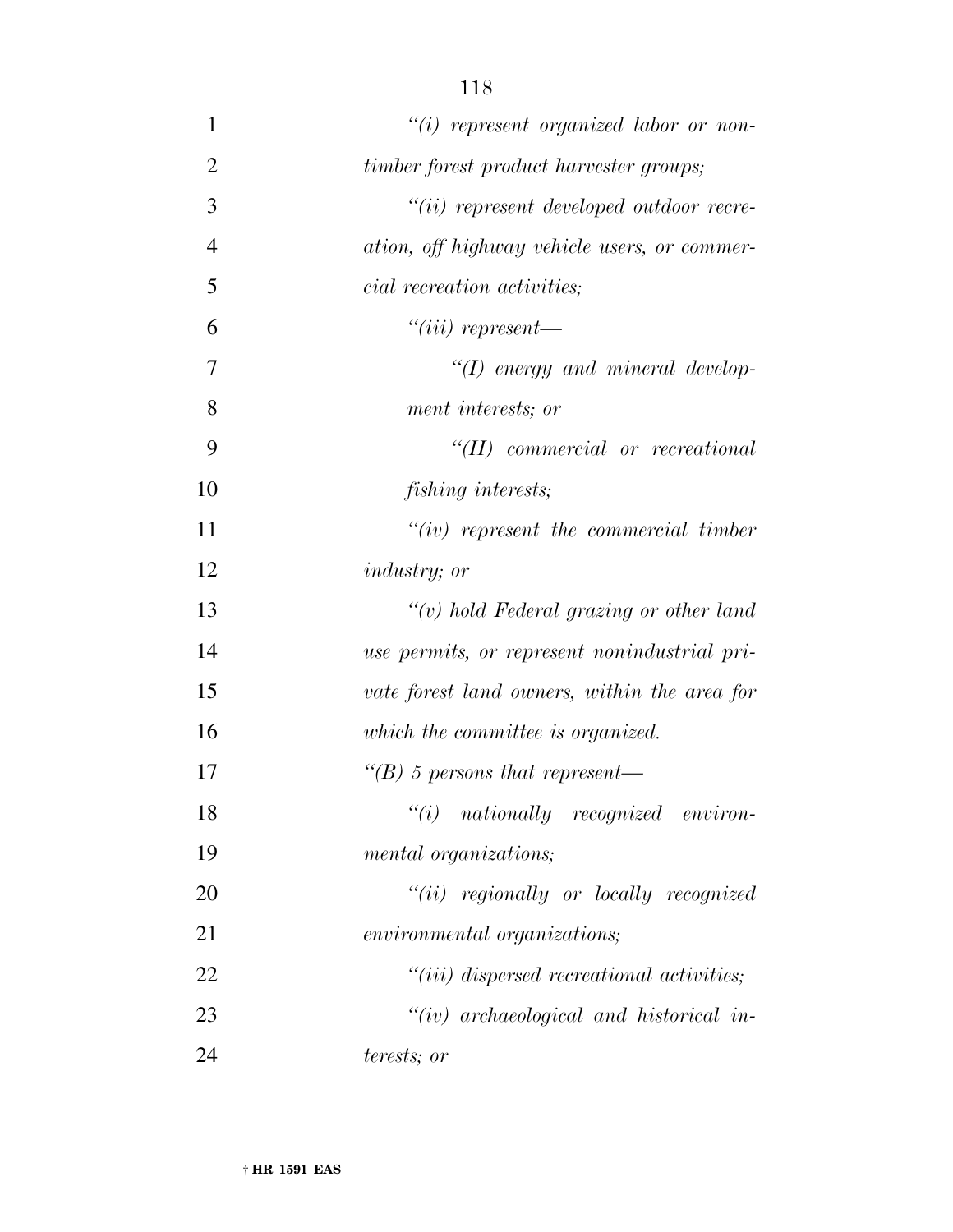| $\mathbf{1}$   | $\lq\lq(v)$ nationally or regionally recog-           |
|----------------|-------------------------------------------------------|
| $\overline{2}$ | nized wild horse and burro interest groups,           |
| 3              | wildlife or hunting organizations, or water-          |
| $\overline{4}$ | shed associations.                                    |
| 5              | "(C) 5 persons that—                                  |
| 6              | "(i) hold State elected office (or a des-             |
| 7              | ignee);                                               |
| 8              | $``(ii) hold count y or local elected office;$        |
| 9              | "(iii) represent American Indian tribes               |
| 10             | within or adjacent to the area for which the          |
| 11             | <i>committee is organized</i> ;                       |
| 12             | "(iv) are school officials or teachers; or            |
| 13             | $``(v)$ represent the affected public at              |
| 14             | large.                                                |
| 15             | "(3) BALANCED REPRESENTATION. - In appoint-           |
| 16             | ing committee members from the 3 categories in para-  |
| 17             | graph (2), the Secretary concerned shall provide for  |
| 18             | balanced and broad representation from within each    |
| 19             | category.                                             |
| 20             | "(4) GEOGRAPHIC DISTRIBUTION.—The members             |
| 21             | of a resource advisory committee shall reside within  |
| 22             | the State in which the committee has jurisdiction     |
| 23             | and, to extent practicable, the Secretary concerned   |
| 24             | shall ensure local representation in each category in |
| 25             | paragraph (2).                                        |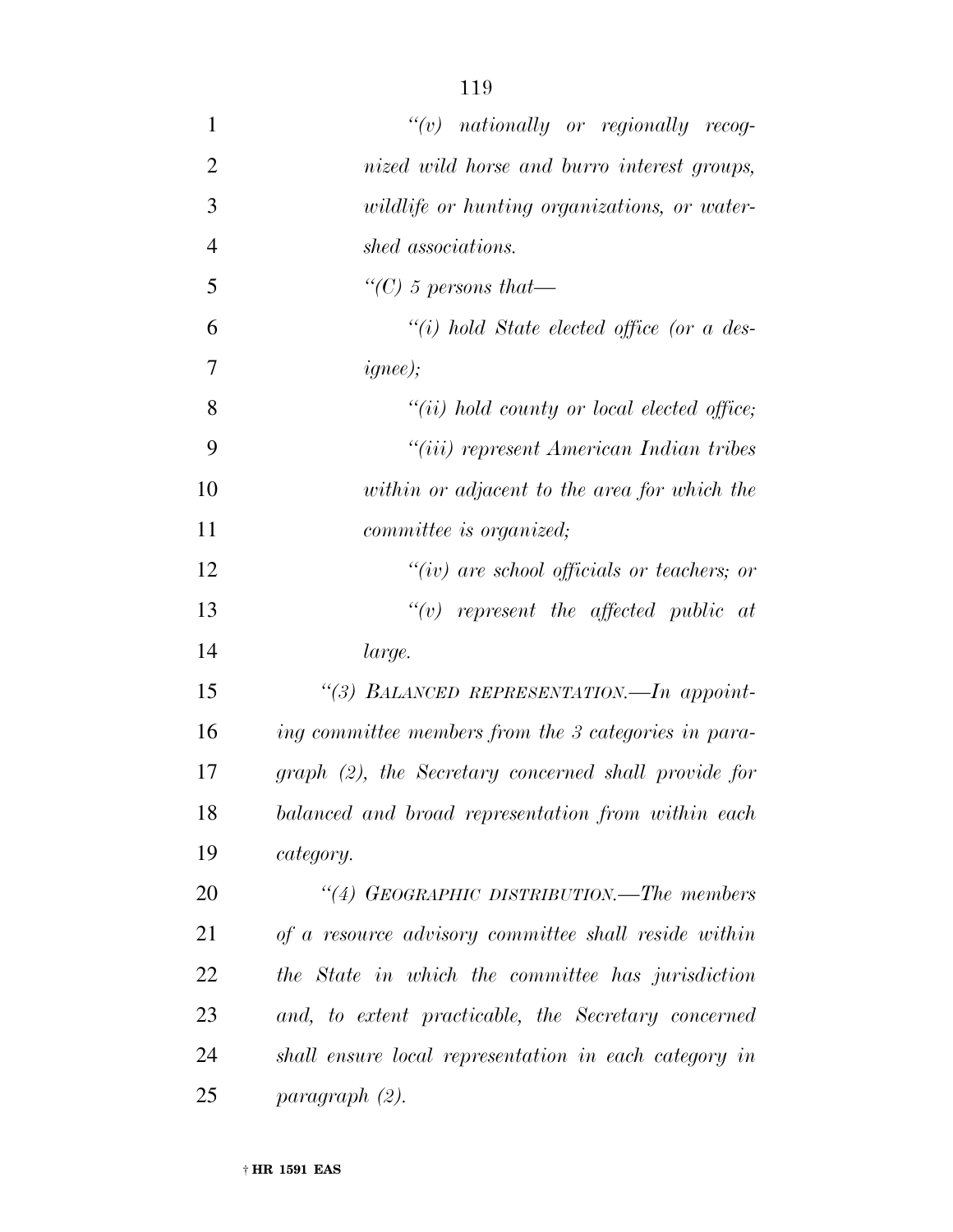| $\mathbf{1}$   | "(5) CHAIRPERSON.—A majority on each re-                  |
|----------------|-----------------------------------------------------------|
| $\overline{2}$ | source advisory committee shall select the chairperson    |
| 3              | of the committee.                                         |
| $\overline{4}$ | "(e) APPROVAL PROCEDURES.-                                |
| 5              | "(1) In GENERAL.—Subject to paragraph $(3)$ ,             |
| 6              | each resource advisory committee shall establish pro-     |
| 7              | cedures for proposing projects to the Secretary con-      |
| 8              | cerned under this title.                                  |
| 9              | "(2) QUORUM.—A quorum must be present to                  |
| 10             | constitute an official meeting of the committee.          |
| 11             | "(3) APPROVAL BY MAJORITY OF MEMBERS.— $A$                |
| 12             | project may be proposed by a resource advisory com-       |
| 13             | mittee to the Secretary concerned under section           |
| 14             | $203(a)$ , if the project has been approved by a majority |
| 15             | of members of the committee from each of the 3 cat-       |
| 16             | egories in subsection $(d)(2)$ .                          |
| 17             | "(f) OTHER COMMITTEE AUTHORITIES AND REQUIRE-             |
| 18             | MENTS.                                                    |
| 19             | "(1) STAFF ASSISTANCE.—A resource advisory                |
| 20             | committee may submit to the Secretary concerned a         |
| 21             | request for periodic staff assistance from Federal em-    |
| 22             | ployees under the jurisdiction of the Secretary.          |
| 23             | "(2) MEETINGS.—All meetings of a resource ad-             |
| 24             | visory committee shall be announced at least 1 week       |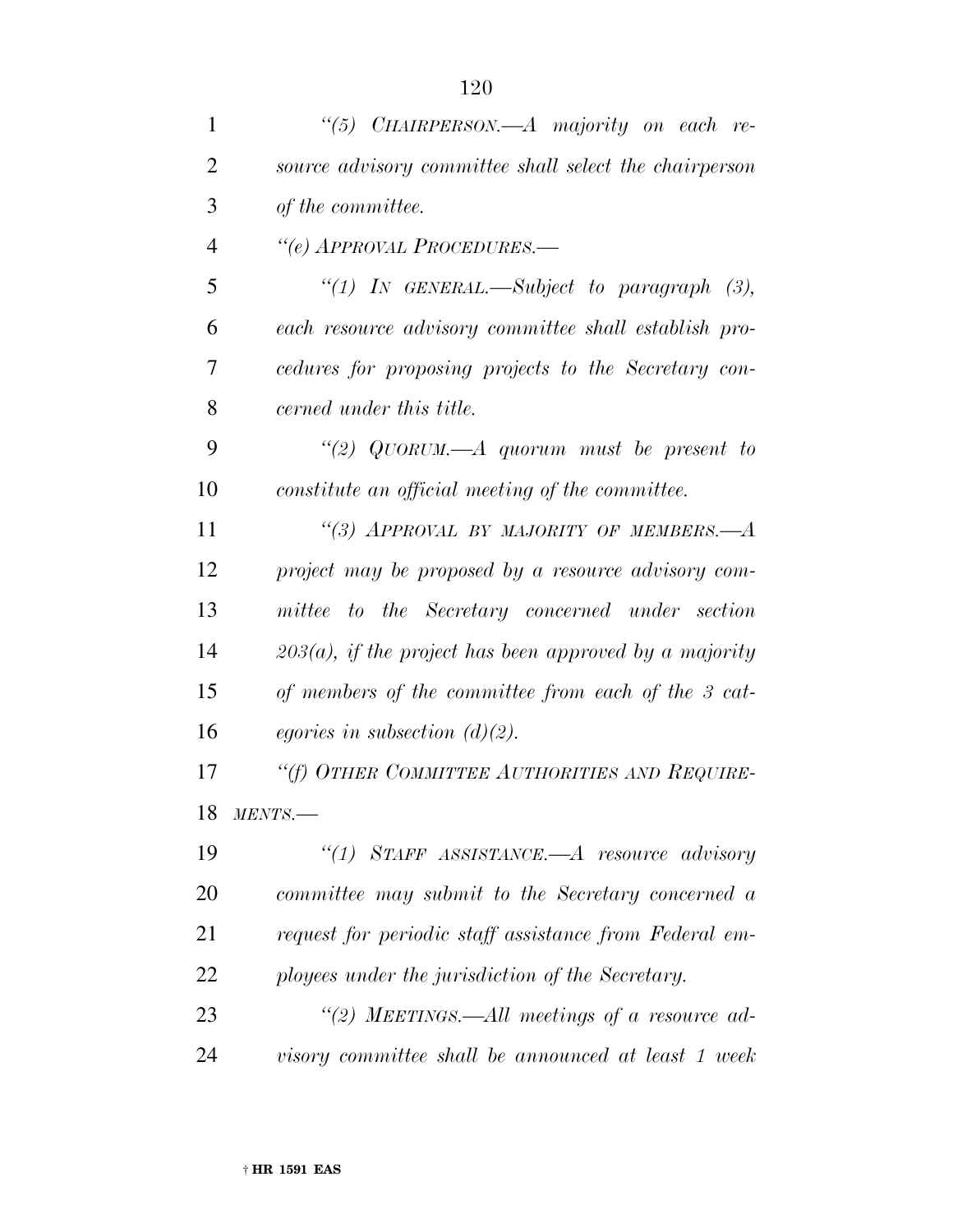*''(3) RECORDS.—A resource advisory committee shall maintain records of the meetings of the com- mittee and make the records available for public in-spection.*

*''SEC. 206. USE OF PROJECT FUNDS.*

 *''(a) AGREEMENT REGARDING SCHEDULE AND COST OF PROJECT.—*

 *''(1) AGREEMENT BETWEEN PARTIES.—The Sec- retary concerned may carry out a project submitted by a resource advisory committee under section 203(a) using project funds or other funds described in section 203(a)(2), if, as soon as practicable after the issuance of a decision document for the project and the exhaustion of all administrative appeals and judi- cial review of the project decision, the Secretary con- cerned and the resource advisory committee enter into an agreement addressing, at a minimum, the fol-lowing:*

 *''(A) The schedule for completing the project.*

 *''(B) The total cost of the project, including the level of agency overhead to be assessed against the project.*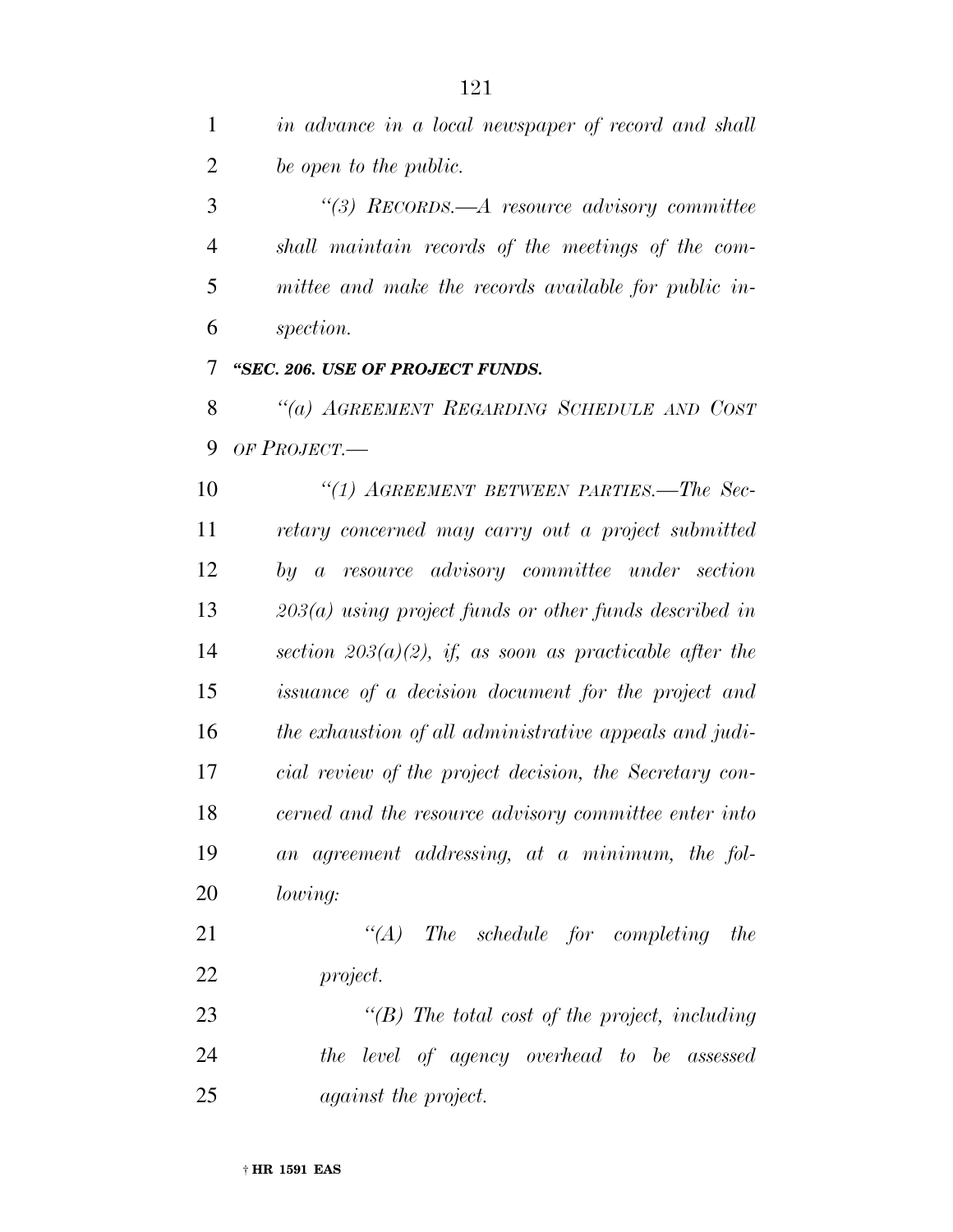| $\mathbf{1}$   | $\lq\lq C$ ) For a multiyear project, the estimated      |
|----------------|----------------------------------------------------------|
| $\overline{2}$ | cost of the project for each of the fiscal years in      |
| 3              | which it will be carried out.                            |
| $\overline{4}$ | "(D) The remedies for failure of the Sec-                |
| 5              | retary concerned to comply with the terms of the         |
| 6              | agreement consistent with current Federal law.           |
| 7              | "(2) LIMITED USE OF FEDERAL FUNDS.—The                   |
| 8              | Secretary concerned may decide, at the sole discretion   |
| 9              | of the Secretary concerned, to cover the costs of a por- |
| 10             | tion of an approved project using Federal funds ap-      |
| 11             | propriated or otherwise available to the Secretary for   |
| 12             | the same purposes as the project.                        |
|                |                                                          |
| 13             | "(b) TRANSFER OF PROJECT FUNDS.-                         |
| 14             | "(1) INITIAL TRANSFER REQUIRED.—As soon as               |
| 15             | practicable after the agreement is reached under sub-    |
| 16             | section $(a)$ with regard to a project to be funded in   |
| 17             | whole or in part using project funds, or other funds     |
| 18             | described in section $203(a)(2)$ , the Secretary con-    |
| 19             | cerned shall transfer to the applicable unit of Na-      |
| 20             | tional Forest System land or Bureau of Land Man-         |
| 21             | agement District an amount of project funds equal        |
| 22             | $to-$                                                    |

 *''(A) in the case of a project to be completed in a single fiscal year, the total amount specified*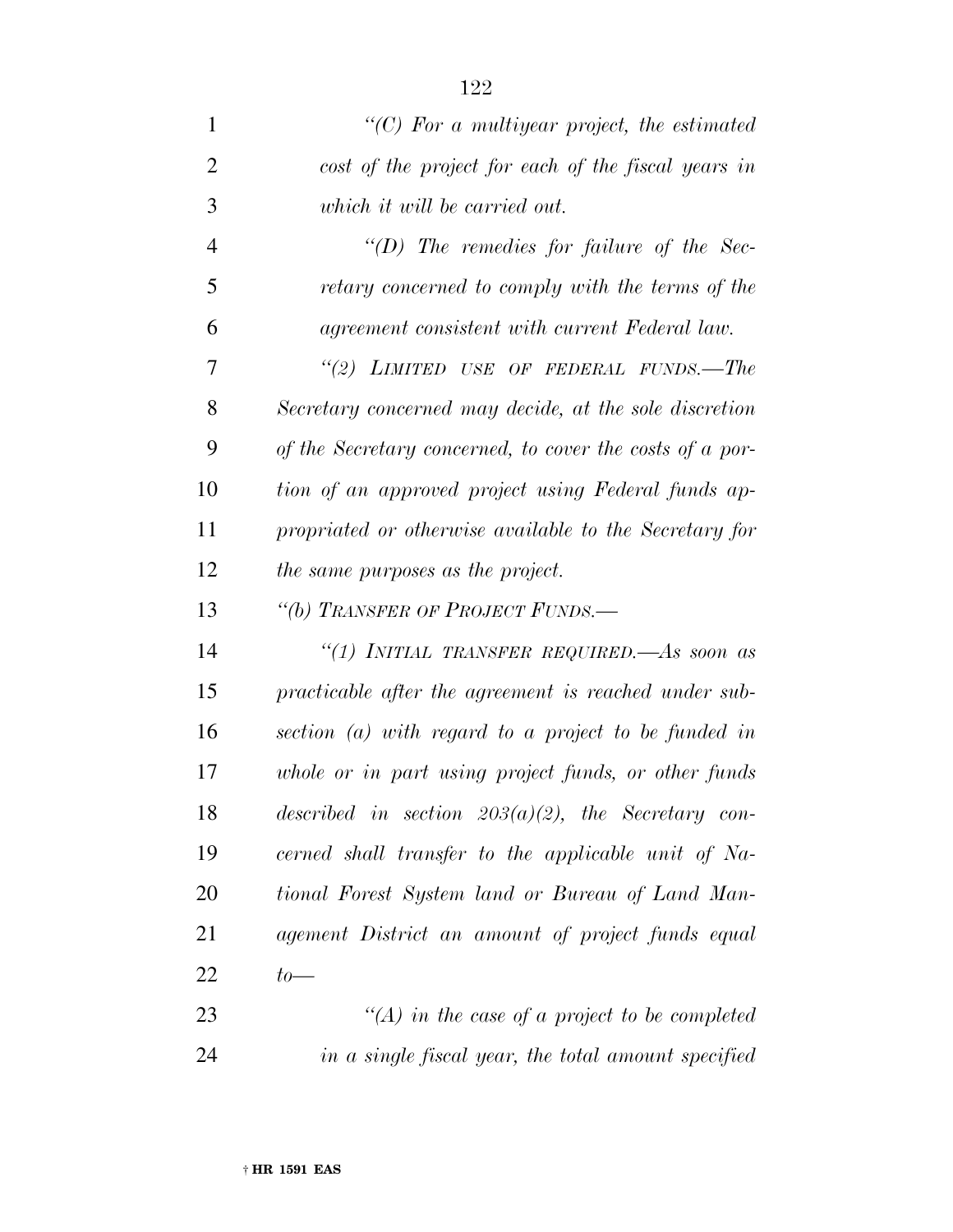| $\mathbf{1}$   | in the agreement to be paid using project funds,      |
|----------------|-------------------------------------------------------|
| $\overline{2}$ | or other funds described in section $203(a)(2)$ ; or  |
| 3              | $\lq\lq(B)$ in the case of a multiyear project, the   |
| $\overline{4}$ | amount specified in the agreement to be paid          |
| 5              | using project funds, or other funds described in      |
| 6              | section $203(a)(2)$ for the first fiscal year.        |
| 7              | "(2) CONDITION ON PROJECT COMMENCEMENT.-              |
| 8              | The unit of National Forest System land or Bureau     |
| 9              | of Land Management District concerned, shall not      |
| 10             | commence a project until the project funds, or other  |
| 11             | funds described in section $203(a)(2)$ required to be |
| 12             | transferred under paragraph (1) for the project, have |
| 13             | been made available by the Secretary concerned.       |
| 14             | "(3) SUBSEQUENT TRANSFERS FOR MULTIYEAR               |
| 15             | $PROJECTS$ .                                          |
| 16             | "(A) IN GENERAL.—For the second and sub-              |
| 17             | sequent fiscal years of a multiyear project to be     |
| 18             | funded in whole or in part using project funds,       |
| 19             | the unit of National Forest System land or Bu-        |
| 20             | reau of Land Management District concerned            |
| 21             | shall use the amount of project funds required to     |
| 22             | continue the project in that fiscal year according    |
| 23             | to the agreement entered into under subsection        |
| 24             | (a).                                                  |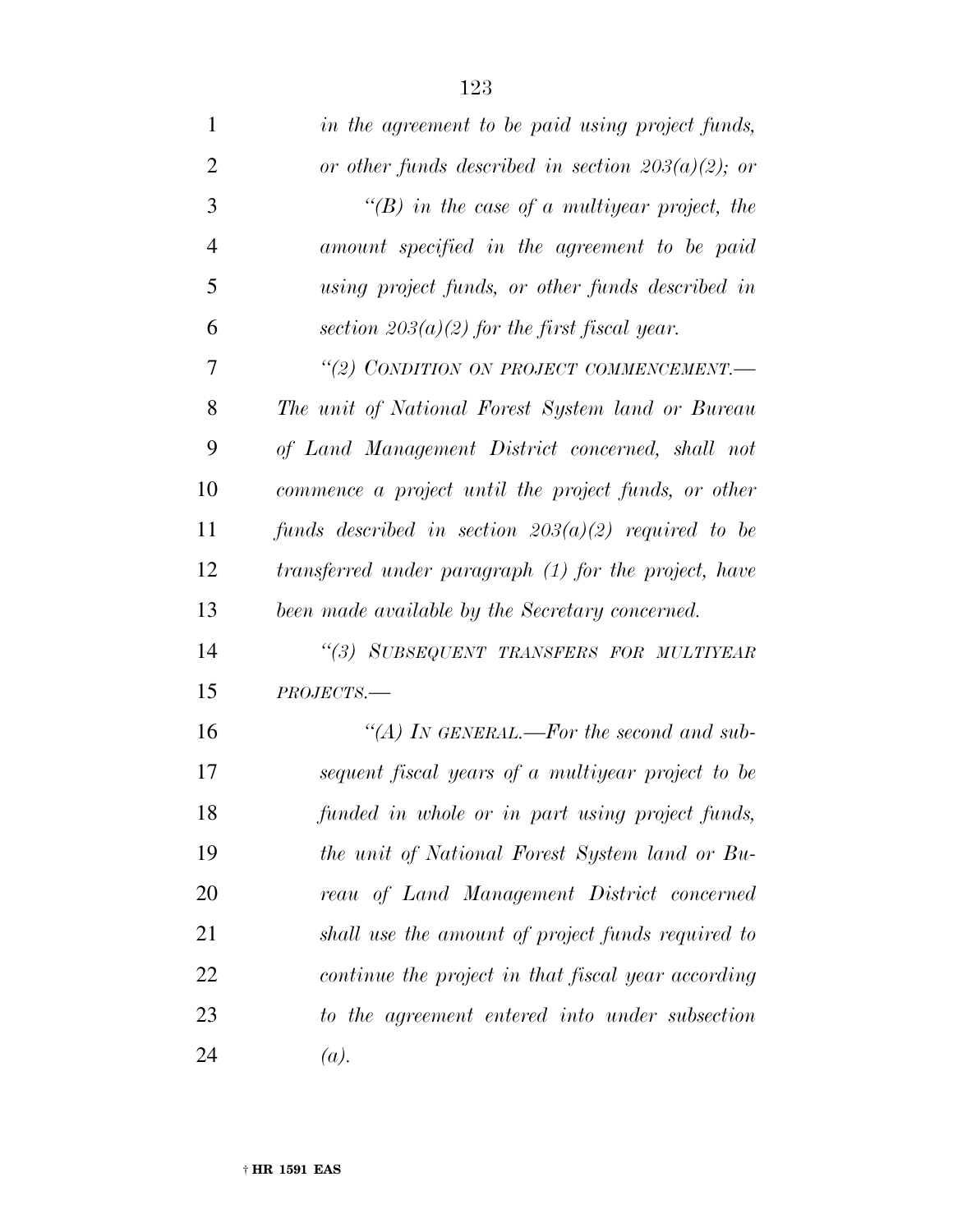*''(B) SUSPENSION OF WORK.—The Sec- retary concerned shall suspend work on the project if the project funds required by the agree- ment in the second and subsequent fiscal years are not available.*

#### *''SEC. 207. AVAILABILITY OF PROJECT FUNDS.*

 *''(a) SUBMISSION OF PROPOSED PROJECTS TO OBLI- GATE FUNDS.—By September 30 of each fiscal year through fiscal year 2011, a resource advisory committee shall submit to the Secretary concerned pursuant to section 203(a)(1) a sufficient number of project proposals that, if approved, would result in the obligation of at least the full amount of the project funds reserved by the participating county in the preceding fiscal year.*

 *''(b) USE OR TRANSFER OF UNOBLIGATED FUNDS.— Subject to section 208, if a resource advisory committee fails to comply with subsection (a) for a fiscal year, any project funds reserved by the participating county in the preceding fiscal year and remaining unobligated shall be available for use as part of the project submissions in the next fiscal year.*

 *''(c) EFFECT OF REJECTION OF PROJECTS.—Subject to section 208, any project funds reserved by a partici- pating county in the preceding fiscal year that are unobli- gated at the end of a fiscal year because the Secretary con-cerned has rejected one or more proposed projects shall be*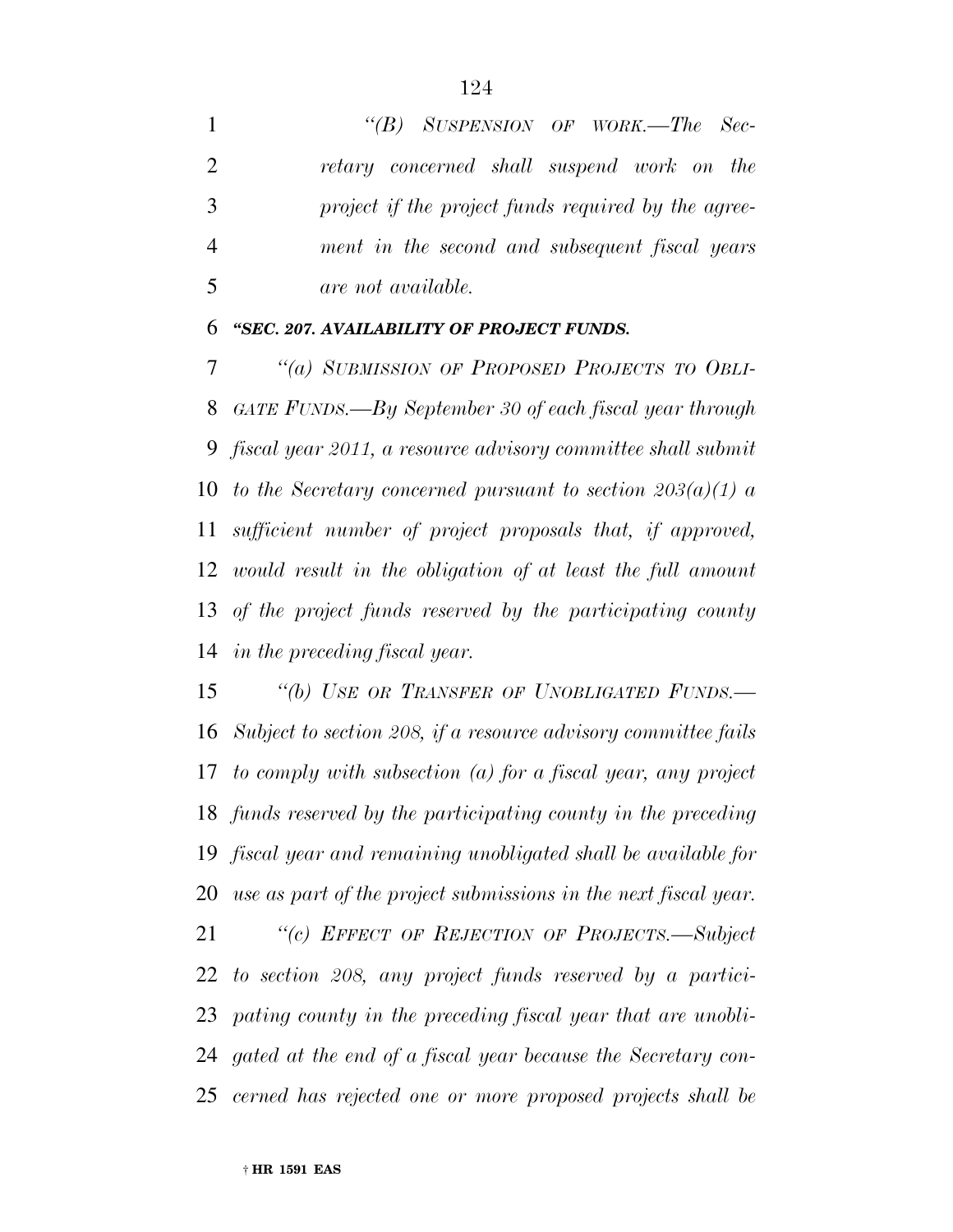*available for use as part of the project submissions in the next fiscal year.*

- *''(d) EFFECT OF COURT ORDERS.—*
- *''(1) IN GENERAL.—If an approved project under this Act is enjoined or prohibited by a Federal court, the Secretary concerned shall return the unobligated project funds related to the project to the partici-pating county or counties that reserved the funds.*

 *''(2) EXPENDITURE OF FUNDS.—The returned funds shall be available for the county to expend in the same manner as the funds reserved by the county under subparagraph (B) or (C)(i) of section 102(d)(1).*

#### *''SEC. 208. TERMINATION OF AUTHORITY.*

 *''(a) IN GENERAL.—The authority to initiate projects under this title shall terminate on September 30, 2011.*

 *''(b) DEPOSITS IN TREASURY.—Any project funds not obligated by September 30, 2012, shall be deposited in the Treasury of the United States.*

## *''TITLE III—COUNTY FUNDS*

#### *''SEC. 301. DEFINITIONS.*

- *''In this title:*
- *''(1) COUNTY FUNDS.—The term 'county funds'*
- *means all funds an eligible county elects under section*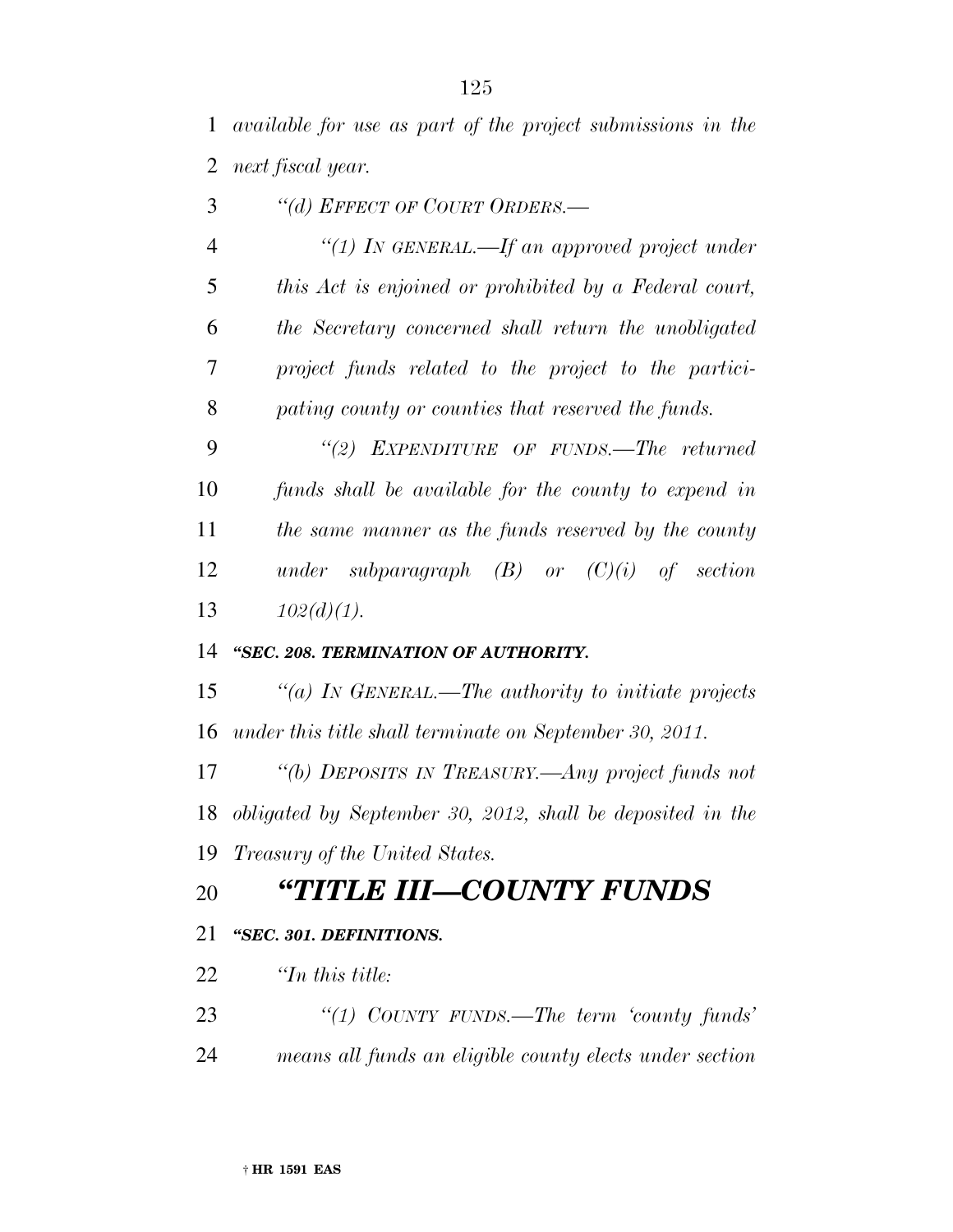*102(d) to reserve for expenditure in accordance with this title.*

 *''(2) PARTICIPATING COUNTY.—The term 'par- ticipating county' means an eligible county that elects under section 102(d) to expend a portion of the Fed- eral funds received under section 102 in accordance with this title.*

*''SEC. 302. USE.*

 *''(a) AUTHORIZED USES.—A participating county, including any applicable agencies of the participating county, shall use county funds, in accordance with this title, only—*

 *''(1) to carry out activities under the Firewise Communities program to provide to homeowners in fire-sensitive ecosystems education on, and assistance with implementing, techniques in home siting, home construction, and home landscaping that can increase the protection of people and property from wildfires; ''(2) to reimburse the participating county for search and rescue and other emergency services, in-cluding firefighting, that are—*

 *''(A) performed on Federal land after the date on which the use was approved under sub-section (b);*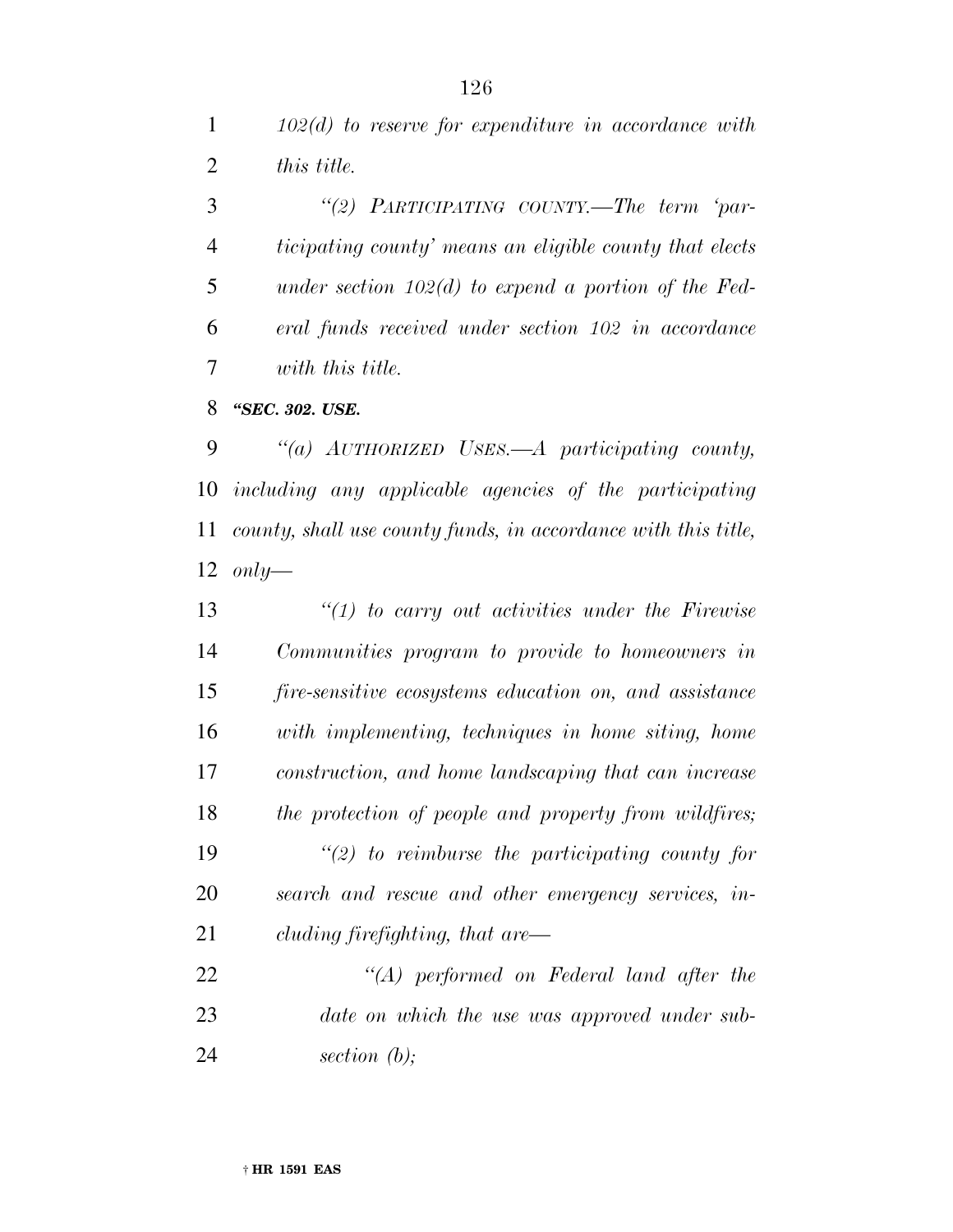| $\mathbf{1}$   | "(B) paid for by the participating county;                      |
|----------------|-----------------------------------------------------------------|
| $\overline{2}$ | and                                                             |
| 3              | $\lq(3)$ to develop community wildfire protection               |
|                |                                                                 |
| $\overline{4}$ | plans in coordination with the appropriate Secretary            |
| 5              | <i>concerned.</i>                                               |
| 6              | "(b) PROPOSALS.—A participating county shall use                |
| 7              | county funds for a use described in subsection $(a)$ only after |
| 8              | a 45-day public comment period, at the beginning of which       |
| 9              | the participating county shall—                                 |
| 10             | $\lq(1)$ publish in any publications of local record            |
| 11             | a proposal that describes the proposed use of the coun-         |
| 12             | ty funds; and                                                   |
| 13             | $\lq(2)$ submit the proposal to any resource advi-              |
| 14             | sory committee established under section 205 for the            |
| 15             | participating county.                                           |
| 16             | "SEC. 303. CERTIFICATION.                                       |
| 17             | "(a) IN GENERAL.—Not later than February 1 of the               |
| 18             | year after the year in which any county funds were ex-          |
| 19             | pended by a participating county, the appropriate official      |
| 20             | of the participating county shall submit to the Secretary       |
| 21             | concerned a certification that the county funds expended in     |
| 22             | the applicable year have been used for the uses authorized      |

 *under section 302(a), including a description of the amounts expended and the uses for which the amounts were expended.*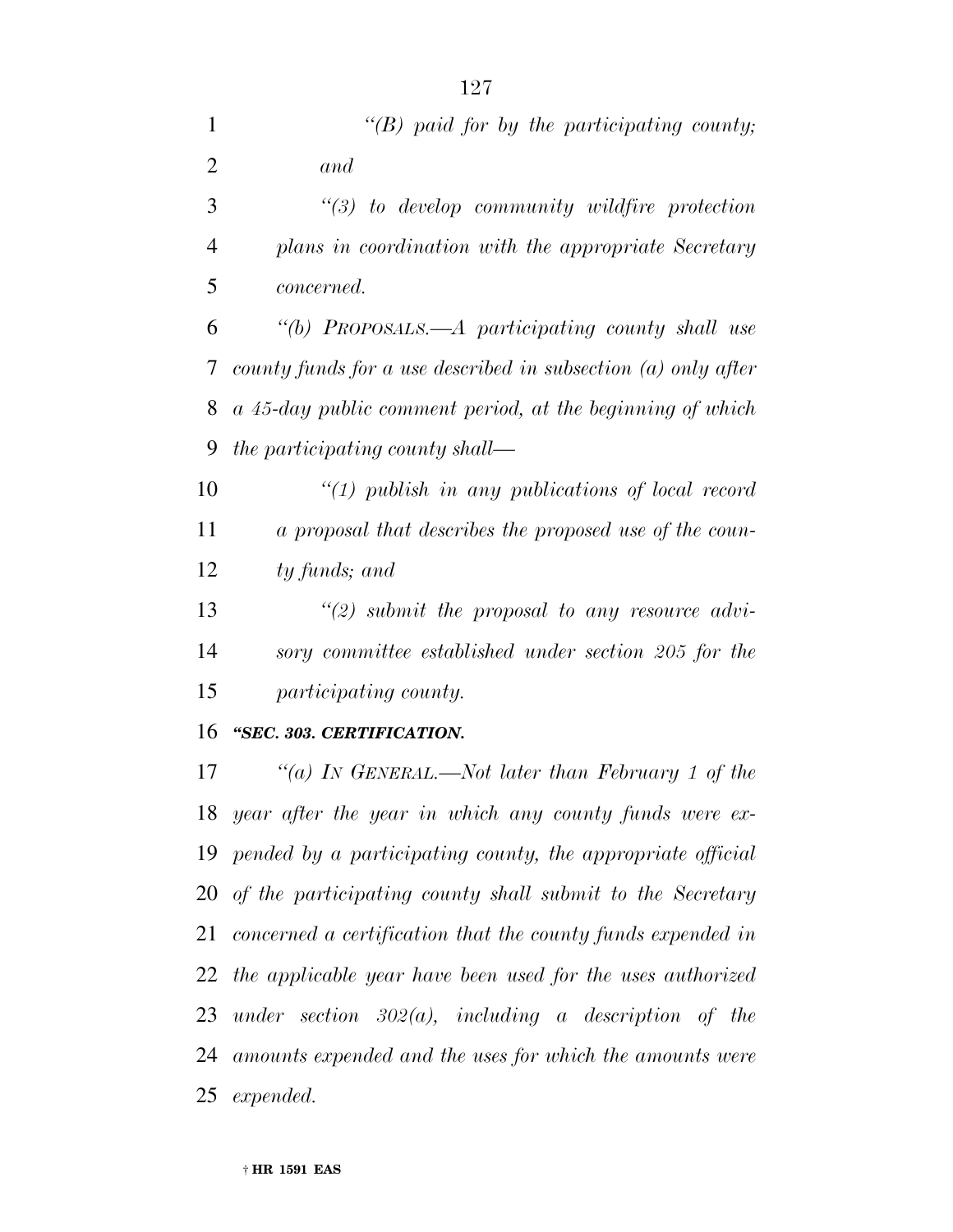*''(b) REVIEW.—The Secretary concerned shall review the certifications submitted under subsection (a) as the Sec- retary concerned determines to be appropriate. ''SEC. 304. TERMINATION OF AUTHORITY. ''(a) IN GENERAL.—The authority to initiate projects under this title terminates on September 30, 2011. ''(b) AVAILABILITY.—Any county funds not obligated by September 30, 2012, shall be deposited in the Treasury of the United States. ''TITLE IV—MISCELLANEOUS PROVISIONS*

#### *''SEC. 401. REGULATIONS.*

 *''The Secretary of Agriculture and the Secretary of the Interior shall jointly issue regulations to carry out the pur-poses of this Act.*

#### *''SEC. 402. AUTHORIZATION OF APPROPRIATIONS.*

 *''(a) IN GENERAL.—There are authorized to be appro- priated such sums as are necessary to carry out this Act for each of fiscal years 2007 through 2011.*

 *''(b) EMERGENCY DESIGNATION.—Of the amounts au- thorized to be appropriated under subsection (a) for fiscal year 2007, \$425,000,000 is designated as an emergency re- quirement pursuant to section 402 of H. Con. Res. 95 (109th Congress).*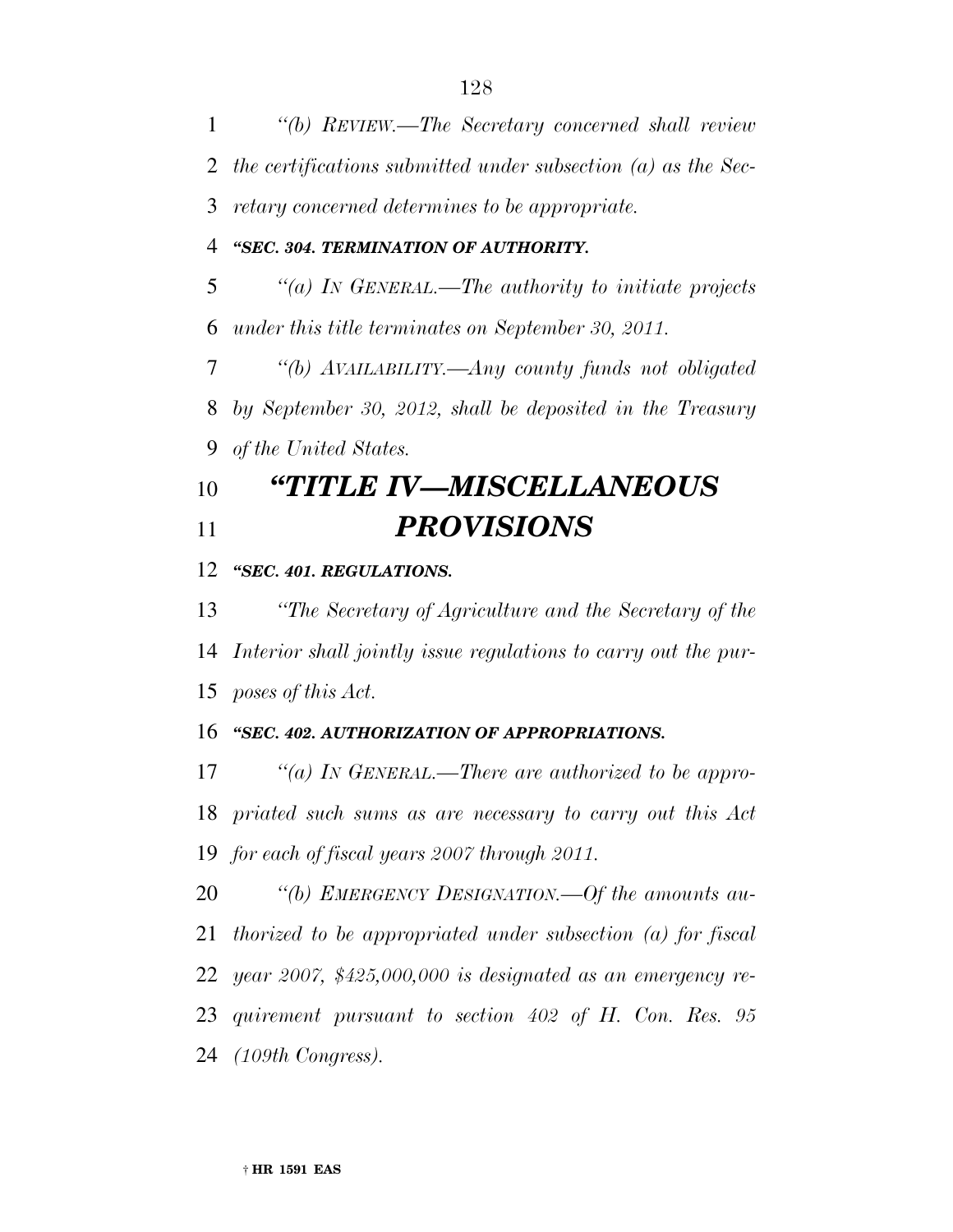#### *''SEC. 403. TREATMENT OF FUNDS AND REVENUES.*

 *''(a) RELATION TO OTHER APPROPRIATIONS.—Funds made available under section 402 and funds made available to a Secretary concerned under section 206 shall be in addi- tion to any other annual appropriations for the Forest Service and the Bureau of Land Management.*

 *''(b) DEPOSIT OF REVENUES AND OTHER FUNDS.— All revenues generated from projects pursuant to title II, including any interest accrued from the revenues, shall be deposited in the Treasury of the United States.''.*

 *(b) FOREST RECEIPT PAYMENTS TO ELIGIBLE STATES AND COUNTIES.—*

 *(1) ACT OF MAY 23, 1908.—The sixth paragraph under the heading ''FOREST SERVICE'' in the Act of May 23, 1908 (16 U.S.C. 500) is amended in the first sentence by striking ''twenty-five percentum'' and all that follows through ''shall be paid'' and inserting the following: ''an amount equal to the annual average of 25 percent of all amounts received for the applicable fiscal year and each of the preceding 6 fiscal years from each national forest shall be paid''.*

† **HR 1591 EAS** *(2) WEEKS LAW.—Section 13 of the Act of March 1, 1911 (commonly known as the ''Weeks Law'') (16 U.S.C. 500) is amended in the first sen- tence by striking ''twenty-five percentum'' and all that follows through ''shall be paid'' and inserting the*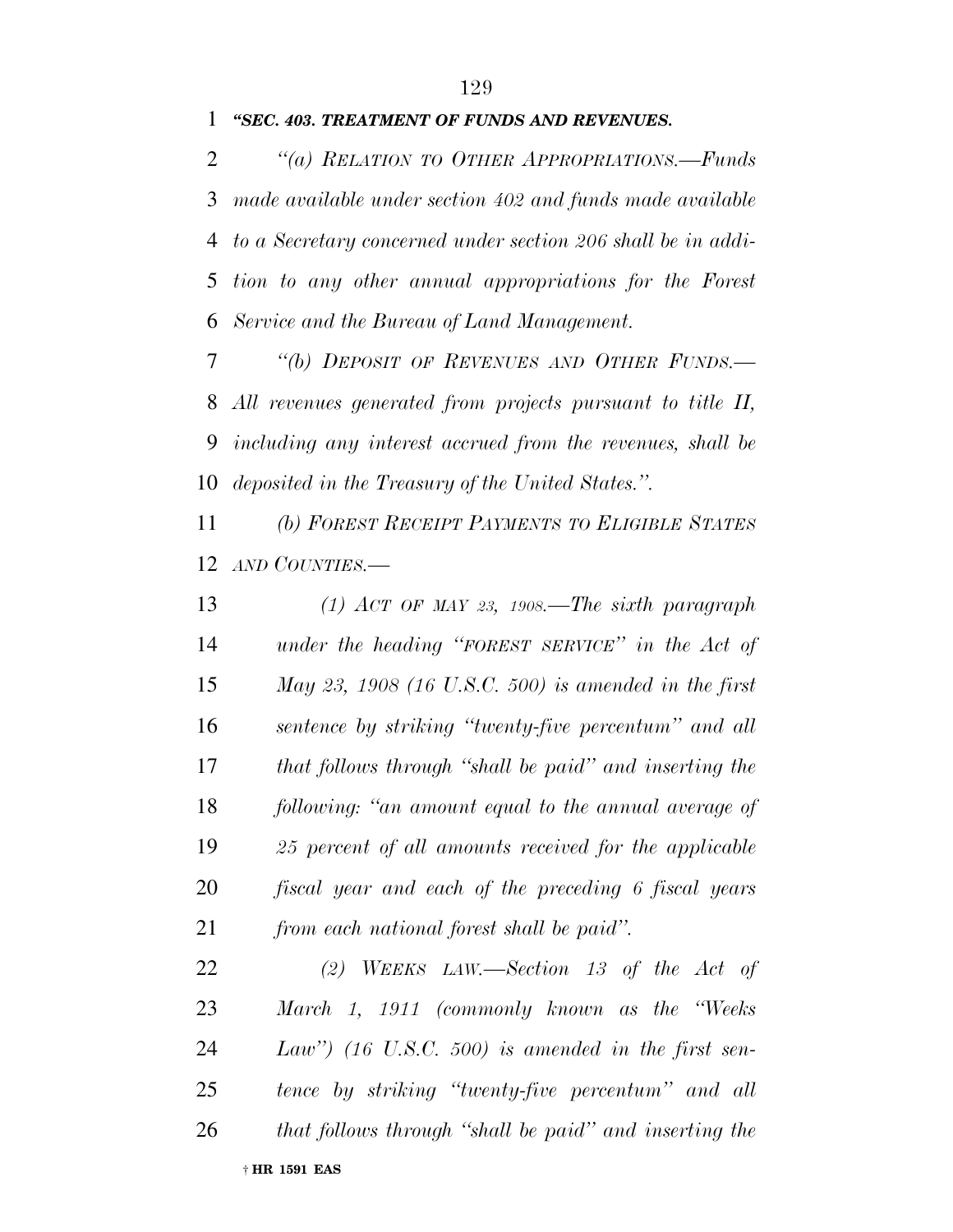*following: ''an amount equal to the annual average of 25 percent of all amounts received for the applicable fiscal year and each of the preceding 6 fiscal years from each national forest shall be paid''. (c) PAYMENTS IN LIEU OF TAXES.— (1) IN GENERAL.—Section 6906 of title 31, United States Code, is amended to read as follows: ''§ 6906. Funding ''For each of fiscal years 2008 through 2012, such sums as are authorized under this chapter shall be made available to the Secretary of the Interior, out of any amounts in the Treasury not otherwise appropriated, for obligation or ex- penditure in accordance with this chapter.''. (2) CONFORMING AMENDMENT.—The table of sec- tions for chapter 69 of title 31, United States Code, is amended by striking the item relating to section 6906 and inserting the following:*

*''6906. Funding.''.*

 *(d) INCREASE IN INFORMATION RETURN PEN-ALTIES.—*

 *(1) FAILURE TO FILE CORRECT INFORMATION RETURNS.—*

 *(A) IN GENERAL.—Section 6721(a)(1) of the Internal Revenue Code of 1986 is amended—*

 *(i) by striking ''\$50'' and inserting ''\$250'', and*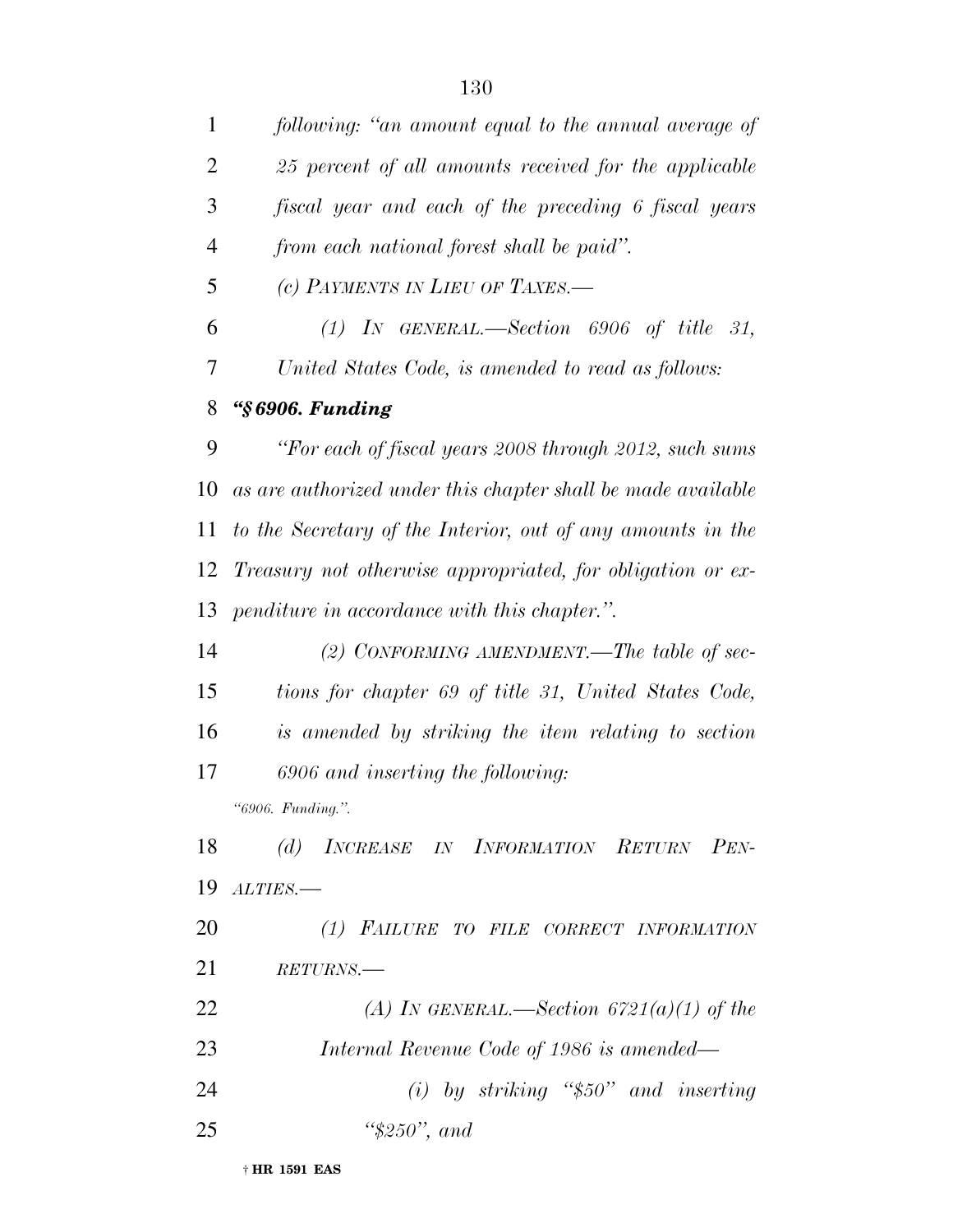| 1              | (ii) by striking " $$250,000"$ and insert-                   |
|----------------|--------------------------------------------------------------|
| $\overline{2}$ | ing "\$3,000,000".                                           |
| 3              | (B) REDUCTION WHERE CORRECTION IN                            |
| $\overline{4}$ | SPECIFIED PERIOD.-                                           |
| 5              | $(i)$ CORRECTION WITHIN 30 DAYS.—                            |
| 6              | Section $6721(b)(1)$ of such Code is                         |
| 7              | $amended-$                                                   |
| 8              | $(I)$ by striking "\$15" and insert-                         |
| 9              |                                                              |
| 10             | (II) by striking " $$50"$ and insert-                        |
| 11             | ing " $$250"$ , and                                          |
| 12             | (III) by striking " $$75,000"$ and                           |
| 13             | <i>inserting</i> " $$500,000$ ".                             |
| 14             | (ii) FAILURES CORRECTED ON OR BE-                            |
| 15             | FORE AUGUST 1.—Section $6721(b)(2)$ of                       |
| 16             | such Code is amended—                                        |
| 17             | $(I)$ by striking "\$30" and insert-                         |
| 18             | ing "\$100",                                                 |
| 19             | (II) by striking " $$50"$ and insert-                        |
| 20             | ing " $$250"$ , and                                          |
| 21             | (III) by striking " $$150,000"$ and                          |
| 22             | <i>inserting</i> " $$1,500,000$ ".                           |
| 23             | (C) LOWER LIMITATION FOR PERSONS WITH                        |
| 24             | <b>GROSS</b><br>OF<br>NOT<br><i>RECEIPTS</i><br>MORE<br>THAN |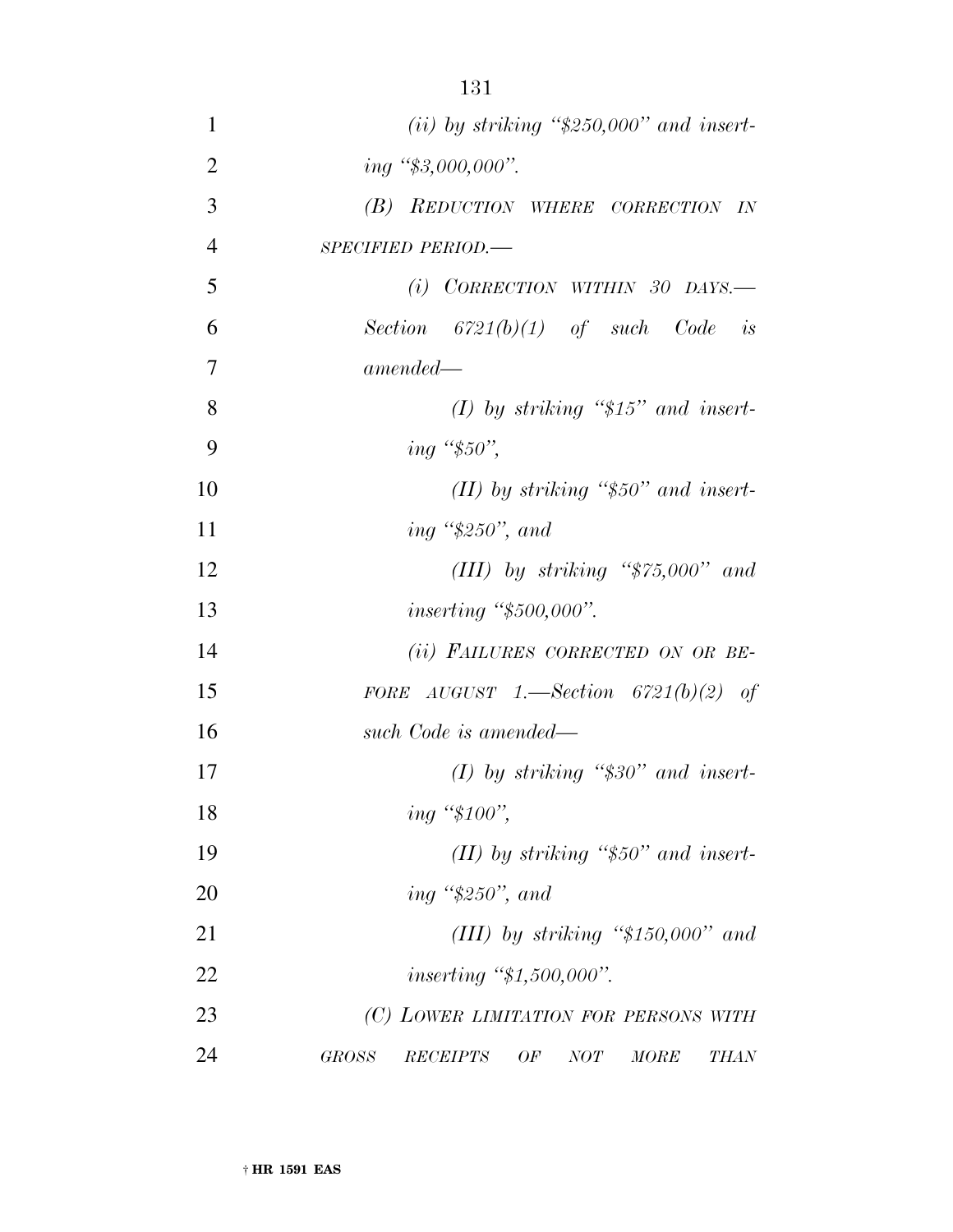| 1              | \$5,000,000.—Section 6721(d)(1) of such Code is |
|----------------|-------------------------------------------------|
| $\overline{2}$ | $amended -$                                     |
| 3              | $(i)$ in subparagraph $(A)$ —                   |
| $\overline{4}$ | $(I)$ by striking "\$100,000" and               |
| 5              | <i>inserting</i> " $$1,000,000$ ", and          |
| 6              | (II) by striking " $$250,000"$ and              |
| 7              | <i>inserting</i> " $$3,000,000"$ ,              |
| 8              | $(ii)$ in subparagraph $(B)$ —                  |
| 9              | (I) by striking " $$25,000"$ and in-            |
| 10             | serting " $$175,000"$ , and                     |
| 11             | (II) by striking " $$75,000"$ and in-           |
| 12             | serting " $$500,000"$ , and                     |
| 13             | ( <i>iii</i> ) in subparagraph $(C)$ —          |
| 14             | (I) by striking "\$50,000" and in-              |
| 15             | serting " $$500,000"$ , and                     |
| 16             | $(II)$ by striking "\$150,000" and              |
| 17             | <i>inserting</i> " $$1,500,000$ ".              |
| 18             | (D) PENALTY IN CASE OF INTENTIONAL DIS-         |
| 19             | $REGARD$ . Section $6721(e)$ of such Code is    |
| 20             | $amended-$                                      |
| 21             | (i) by striking " $$100"$ in paragraph          |
| 22             | $(2)$ and inserting "\$500",                    |
| 23             | (ii) by striking " $$250,000"$ in para-         |
| 24             | graph $(3)(A)$ and inserting "\$3,000,000".     |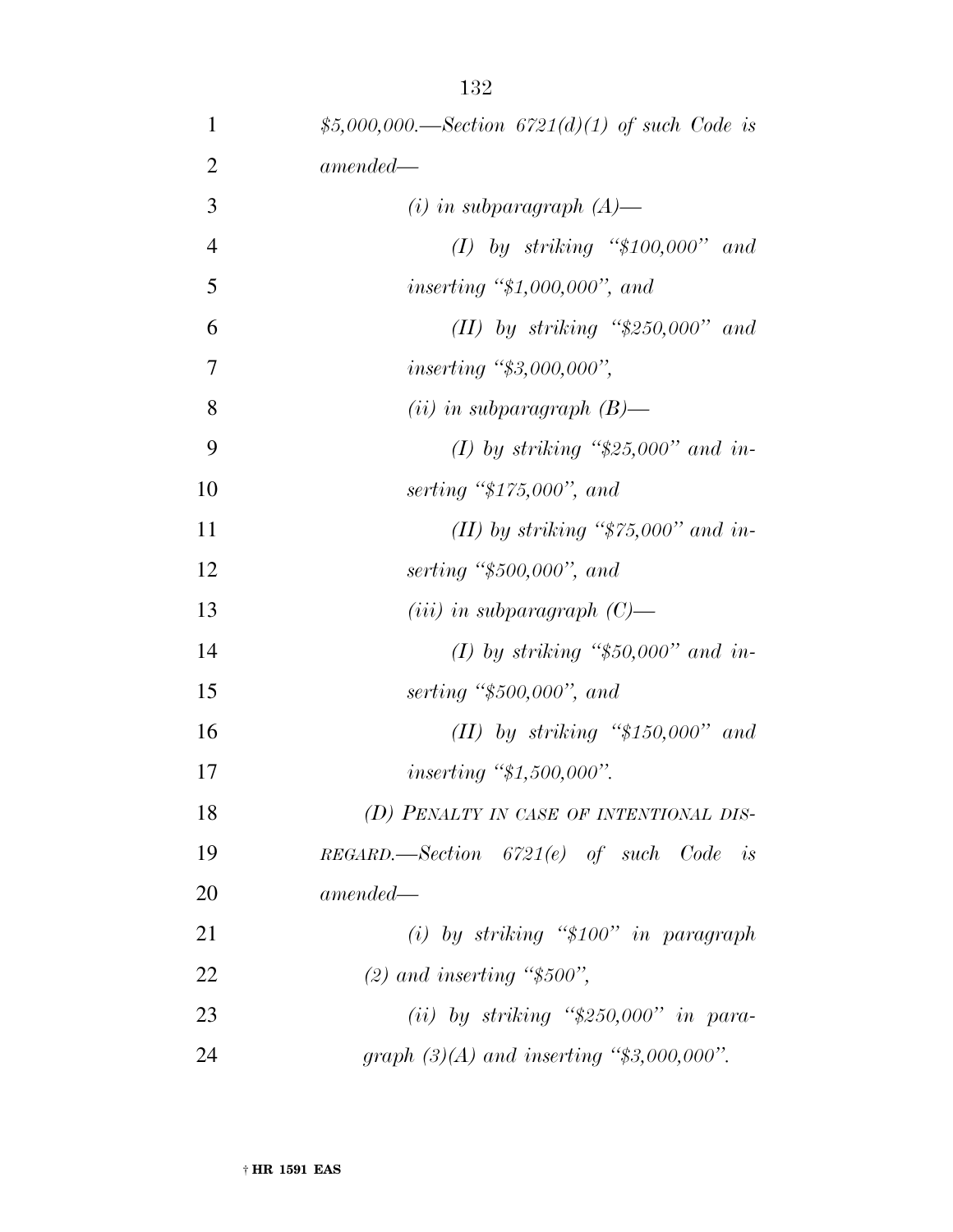| $\mathbf{1}$   | (2) FAILURE TO FURNISH CORRECT PAYEE                 |
|----------------|------------------------------------------------------|
| $\overline{2}$ | STATEMENTS.-                                         |
| 3              | (A) IN GENERAL.—Section $6722(a)$ of the             |
| $\overline{4}$ | Internal Revenue Code of 1986 is amended—            |
| 5              | (i) by striking " $$50"$ and inserting               |
| 6              | " $$250"$ , and                                      |
| 7              | (ii) by striking " $$100,000"$ and insert-           |
| 8              | $ing$ "\$1,000,000".                                 |
| 9              | (B) PENALTY IN CASE OF INTENTIONAL DIS-              |
| 10             | $REGARD$ ,—Section $6722(c)$ of such Code is         |
| 11             | $amended-$                                           |
| 12             | $(i)$ by striking "\$100" in paragraph               |
| 13             | $(1)$ and inserting "\$500", and                     |
| 14             | $(ii)$ by striking "\$100,000" in para-              |
| 15             | graph $(2)(A)$ and inserting "\$1,000,000".          |
| 16             | (3) FAILURE TO COMPLY WITH OTHER INFORMA-            |
| 17             | TION REPORTING REQUIREMENTS.—Section 6723 of         |
| 18             | the Internal Revenue Code of 1986 is amended—        |
| 19             | $(A)$ by striking "\$50" and inserting               |
| 20             | " $$250"$ , and                                      |
| 21             | $(B)$ by striking "\$100,000" and inserting          |
| 22             | " $$1,000,000$ ".                                    |
| 23             | $(4)$ EFFECTIVE DATE.—The amendments made            |
| 24             | by this section shall apply with respect to informa- |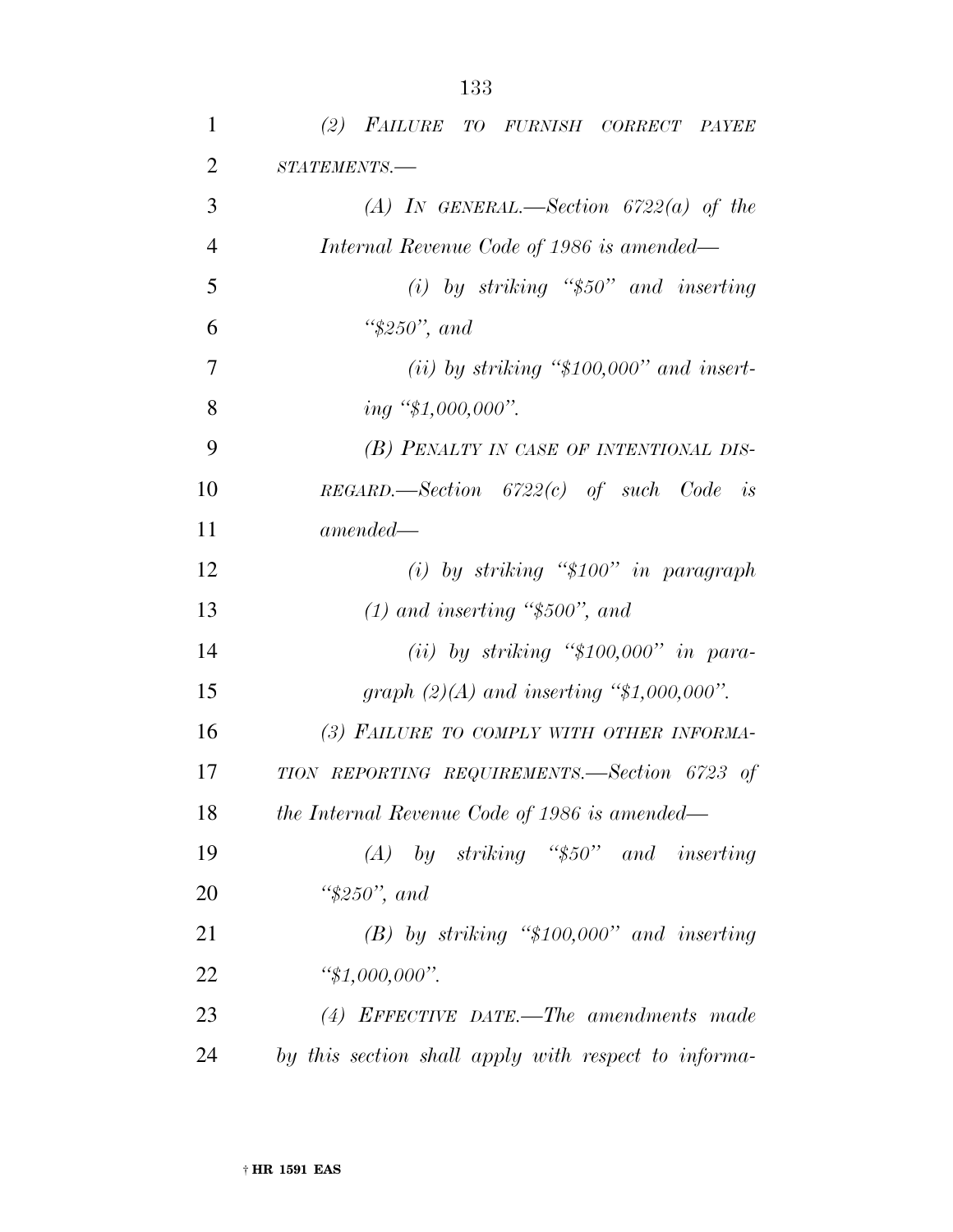*1, 2008.*

 *(e) REPEAL OF SUSPENSION OF CERTAIN PENALTIES AND INTEREST.—*

 *(1) IN GENERAL.—Section 6404 of the Internal Revenue Code of 1986 is amended by striking sub-section (g).*

*(2) EFFECTIVE DATE.—*

 *(A) IN GENERAL.—Except as provided in paragraph (2), the amendment made by this sec- tion shall apply to notices provided by the Sec- retary of the Treasury, or his delegate after the date which is 6 months after the date of the en-actment of this Act.*

 *(B) EXCEPTION FOR CERTAIN TAX- PAYERS.—The amendment made by this section shall not apply to any taxpayer with respect to whom a suspension of any interest, penalty, ad- dition to tax, or other amount is in effect on the date which is 6 months after the date of the en-actment of this Act.*

 *(f) PARTICIPANTS IN GOVERNMENT SECTION 457 PLANS ALLOWED TO TREAT ELECTIVE DEFERRALS AS ROTH CONTRIBUTIONS.—*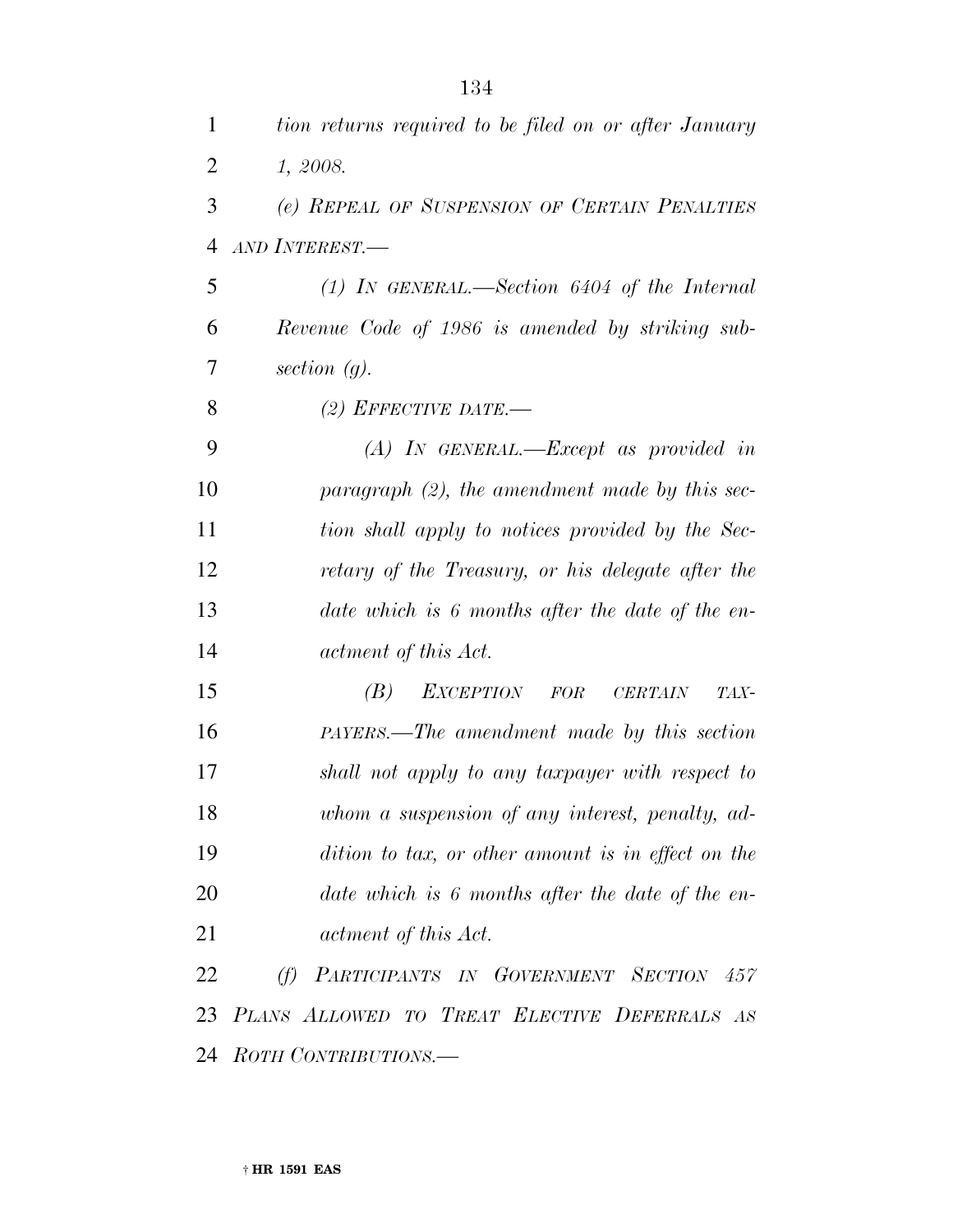| $\mathbf{1}$   | (1) IN GENERAL.—Section $402A(e)(1)$ of the In-             |
|----------------|-------------------------------------------------------------|
| $\overline{2}$ | ternal Revenue Code of 1986 (defining applicable re-        |
| 3              | tirement plan) is amended by striking "and" at the          |
| $\overline{4}$ | $end$ of subparagraph $(A)$ , by striking the period at the |
| 5              | end of subparagraph $(B)$ and inserting ", and", and        |
| 6              | by adding at the end the following:                         |
| 7              | $\lq\lq C$ an eligible deferred compensation plan           |
| 8              | (as defined in section $457(b)$ ) of an eligible em-        |
| 9              | ployer described in section $457(e)(1)(A)$ .".              |
| 10             | (2) ELECTIVE DEFERRALS.—Section $402A(e)(2)$                |
| 11             | of the Internal Revenue Code of 1986 (defining elec-        |
| 12             | <i>tive deferral)</i> is amended to read as follows:        |
| 13             | "(2) ELECTIVE DEFERRAL.—The term 'elective                  |
| 14             | deferral' means—                                            |
| 15             | $\lq (A)$ any elective deferral described in sub-           |
| 16             | paragraph (A) or (C) of section $402(g)(3)$ , and           |
| 17             | $\lq\lq(B)$ any elective deferral of compensation           |
| 18             | by an individual under an eligible deferred com-            |
| 19             | pensation plan (as defined in section $457(b)$ ) of         |
| 20             | eligible employer described in section<br>a n               |
| 21             | $457(e)(1)(A)$ .".                                          |
| 22             | $(3)$ EFFECTIVE DATE.—The amendments made                   |
| 23             | by this subsection shall apply to taxable years begin-      |
| 24             | ning after December 31, 2007.                               |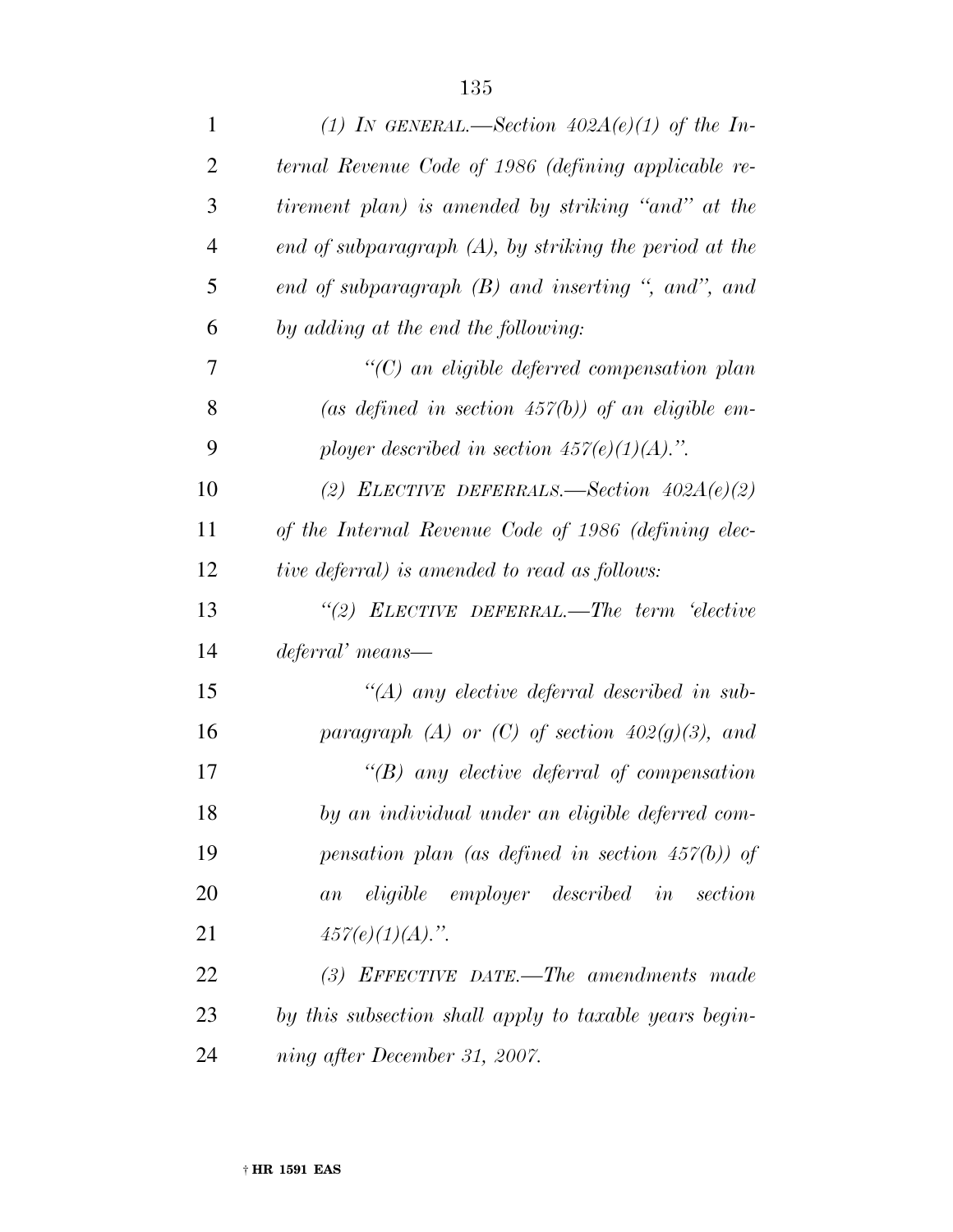*SEC. 2602. Disaster relief funds from Public Law 109– 234, 120 Stat. 418, 461, (June 30, 2006), chapter 5, ''Na- tional Park Service—Historic Preservation Fund,'' for nec- essary expenses related to the consequences of Hurricane Katrina and other hurricanes of the 2005 season, may be used to reconstruct destroyed properties that at the time of destruction were listed in the National Register of Historic Places and are otherwise qualified to receive these funds: Provided, That the State Historic Preservation Officer cer- tifies that, for the community where that destroyed property was located, that the property is iconic to or essential to illustrating that community's historic identity, that no other property in that community with the same associative historic value has survived, and that sufficient historical documentation exists to ensure an accurate reproduction. CHAPTER 7 DEPARTMENT OF HEALTH AND HUMAN SERVICES CENTERS FOR DISEASE CONTROL AND PREVENTION DISEASE CONTROL, RESEARCH AND TRAINING For an additional amount for ''Department of Health and Human Services, Centers for Disease Control and Pre- vention, Disease Control, Research and Training'', to carry out section 501 of the Federal Mine Safety and Health Act of 1977 and section 6 of the Mine Improvement and New*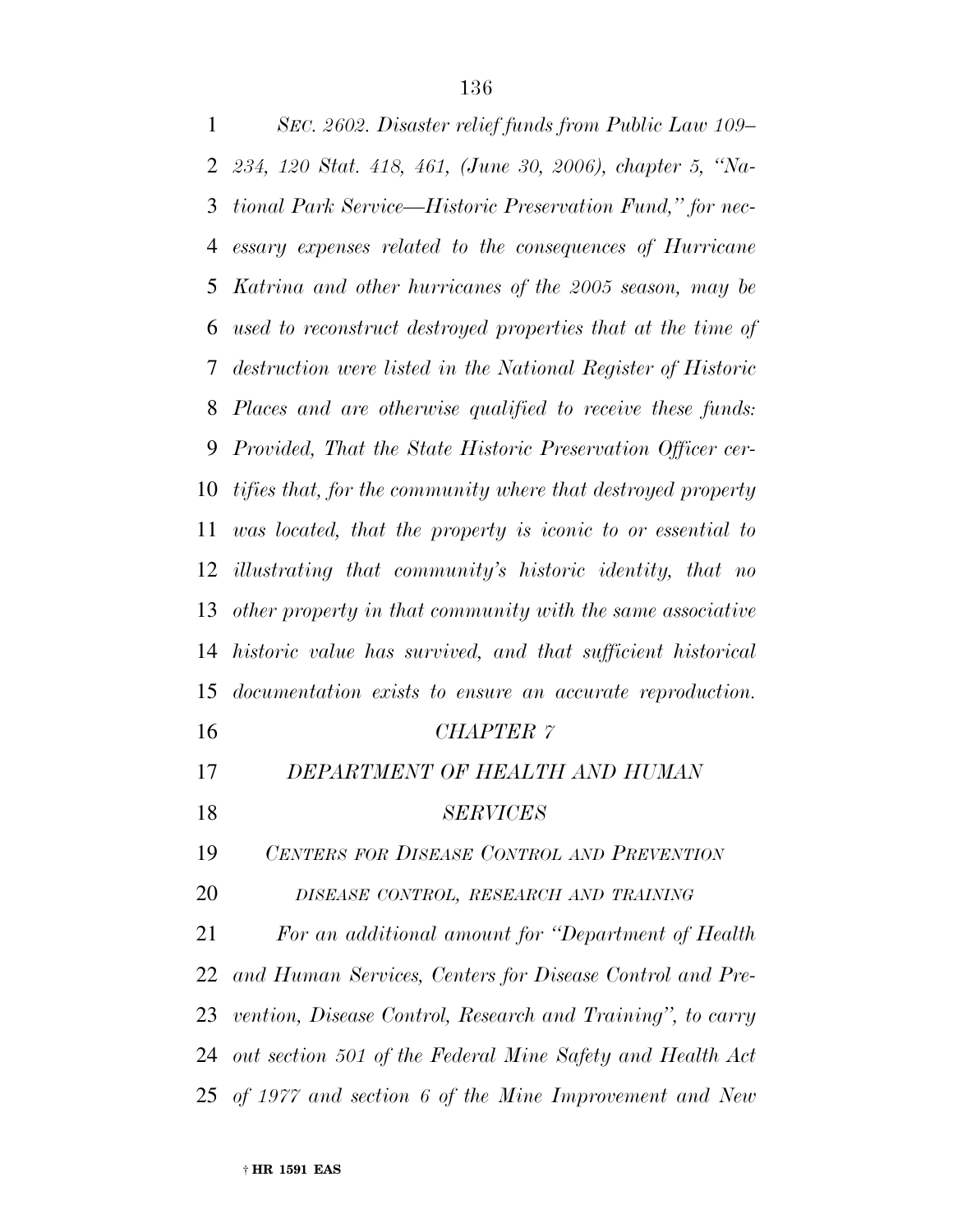*Emergency Response Act of 2006, \$13,000,000 for research to develop mine safety technology, including necessary re- pairs and improvements to leased laboratories: Provided, That progress reports on technology development shall be submitted to the House and Senate Committees on Appro- priations and the Committee on Health, Education, Labor and Pensions of the Senate and the Committee on Edu- cation and Labor of the House of Representatives on a quar- terly basis: Provided further, That the amount provided under this heading shall remain available until September 30, 2008.*

## *ADMINISTRATION FOR CHILDREN AND FAMILIES LOW-INCOME HOME ENERGY ASSISTANCE*

 *For an additional amount for ''Low-Income Home En- ergy Assistance'' under section 2604(a) through (d) of the Low-Income Home Energy Assistance Act of 1981 (42 U.S.C. 8623(a) through (d)), \$320,000,000.*

 *For an additional amount for ''Low-Income Home En- ergy Assistance'' under section 2604(e) of the Low-Income Home Energy Assistance Act of 1981 (42 U.S.C. 8623(e)), \$320,000,000.*

† **HR 1591 EAS** *OFFICE OF THE SECRETARY PUBLIC HEALTH AND SOCIAL SERVICES EMERGENCY FUND (INCLUDING TRANSFER OF FUNDS) For an additional amount for ''Public Health and So-cial Services Emergency Fund'' to prepare for and respond*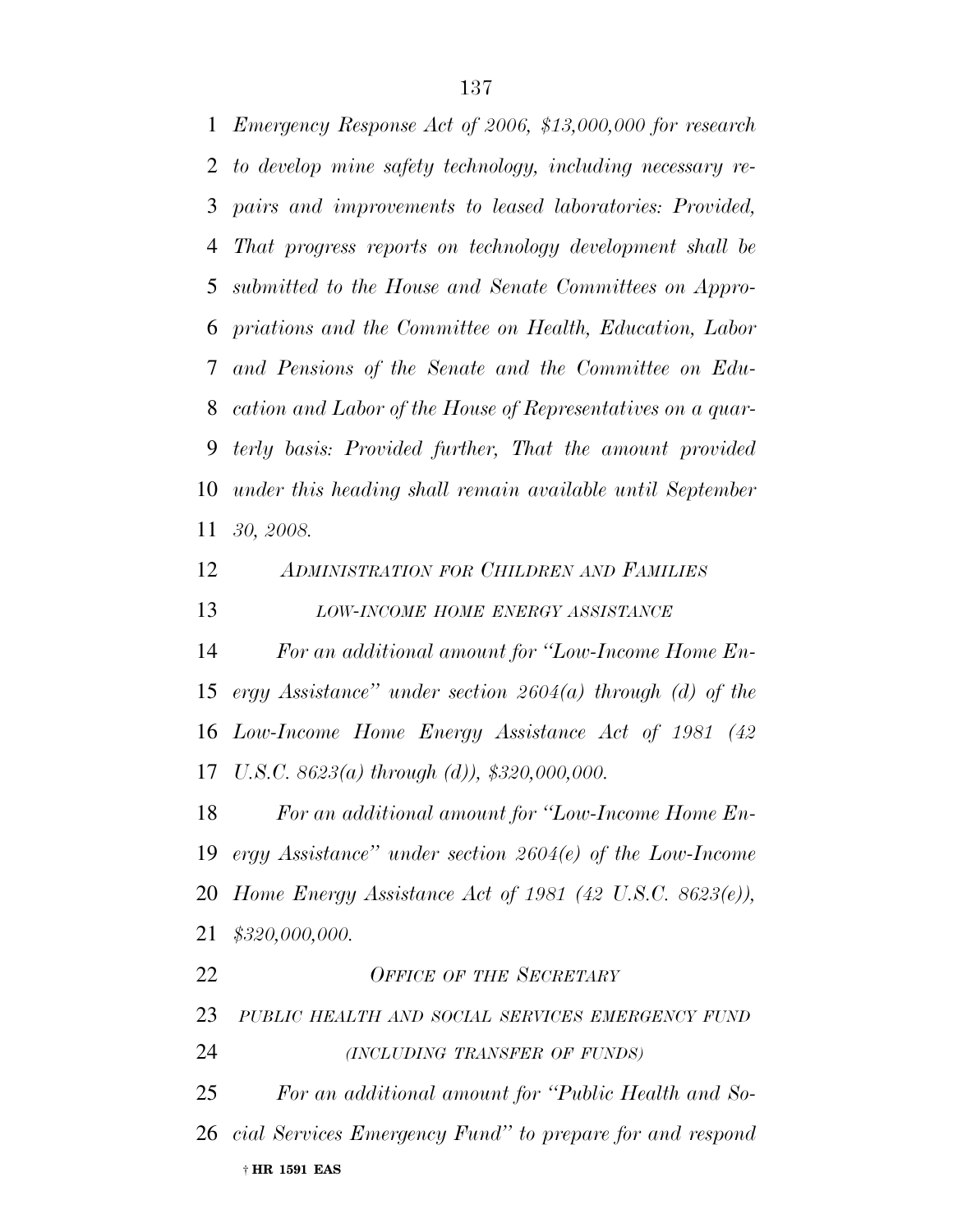*to an influenza pandemic, \$820,000,000, to remain avail- able until expended: Provided, That this amount shall be for activities including the development and purchase of vaccine, antivirals, necessary medical supplies, diagnostics, and other surveillance tools: Provided further, That prod- ucts purchased with these funds may, at the discretion of the Secretary of Health and Human Services, be deposited in the Strategic National Stockpile: Provided further, That notwithstanding section 496(b) of the Public Health Service Act, funds may be used for the construction or renovation of privately owned facilities for the production of pandemic vaccine and other biologicals, where the Secretary finds such a contract necessary to secure sufficient supplies of such vaccines or biologicals: Provided further, That funds appropriated herein may be transferred to other appropria- tion accounts of the Department of Health and Human Services, as determined by the Secretary to be appropriate, to be used for the purposes specified in this sentence.*

*COVERED COUNTERMEASURE PROCESS FUND*

 *For carrying out section 319F–4 of the Public Health Service Act (42 U.S.C. 247d–6e) to compensate individuals for injuries caused by H5N1 vaccine, in accordance with the declaration regarding avian influenza viruses issued by the Secretary of Health and Human Services on January 26, 2007, pursuant to section 319F–3(b) of such Act (42*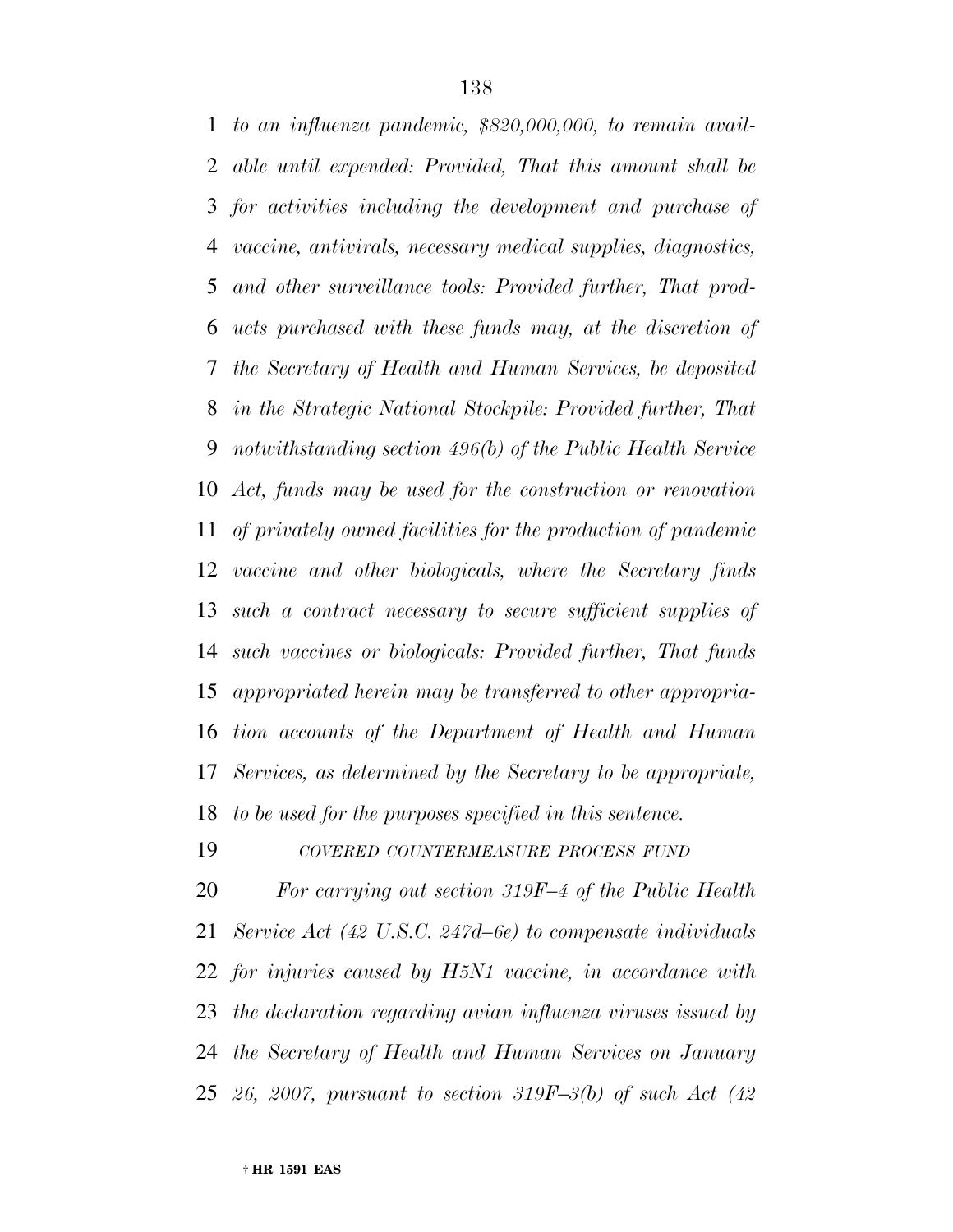*U.S.C. 247d–6d(b)), \$50,000,000, to remain available until expended.*

# *DEPARTMENT OF EDUCATION HIGHER EDUCATION*

 *For an additional amount under part B of title VII of the Higher Education Act of 1965 (''HEA'') for institu- tions of higher education (as defined in section 102 of that Act) that are located in an area in which a major disaster was declared in accordance with section 401 of the Robert T. Stafford Disaster Relief and Emergency Assistance Act related to hurricanes in the Gulf of Mexico in calendar year 2005, \$30,000,000: Provided, That such funds shall be available to the Secretary of Education only for payments to help defray the expenses (which may include lost revenue, reimbursement for expenses already incurred, and construc- tion) incurred by such institutions of higher education that were forced to close, relocate or significantly curtail their activities as a result of damage directly caused by such hur- ricanes and for payments to enable such institutions to pro- vide grants to students who attend such institutions for aca- demic years beginning on or after July 1, 2006: Provided further, That such payments shall be made in accordance with criteria established by the Secretary and made pub-licly available without regard to section 437 of the General*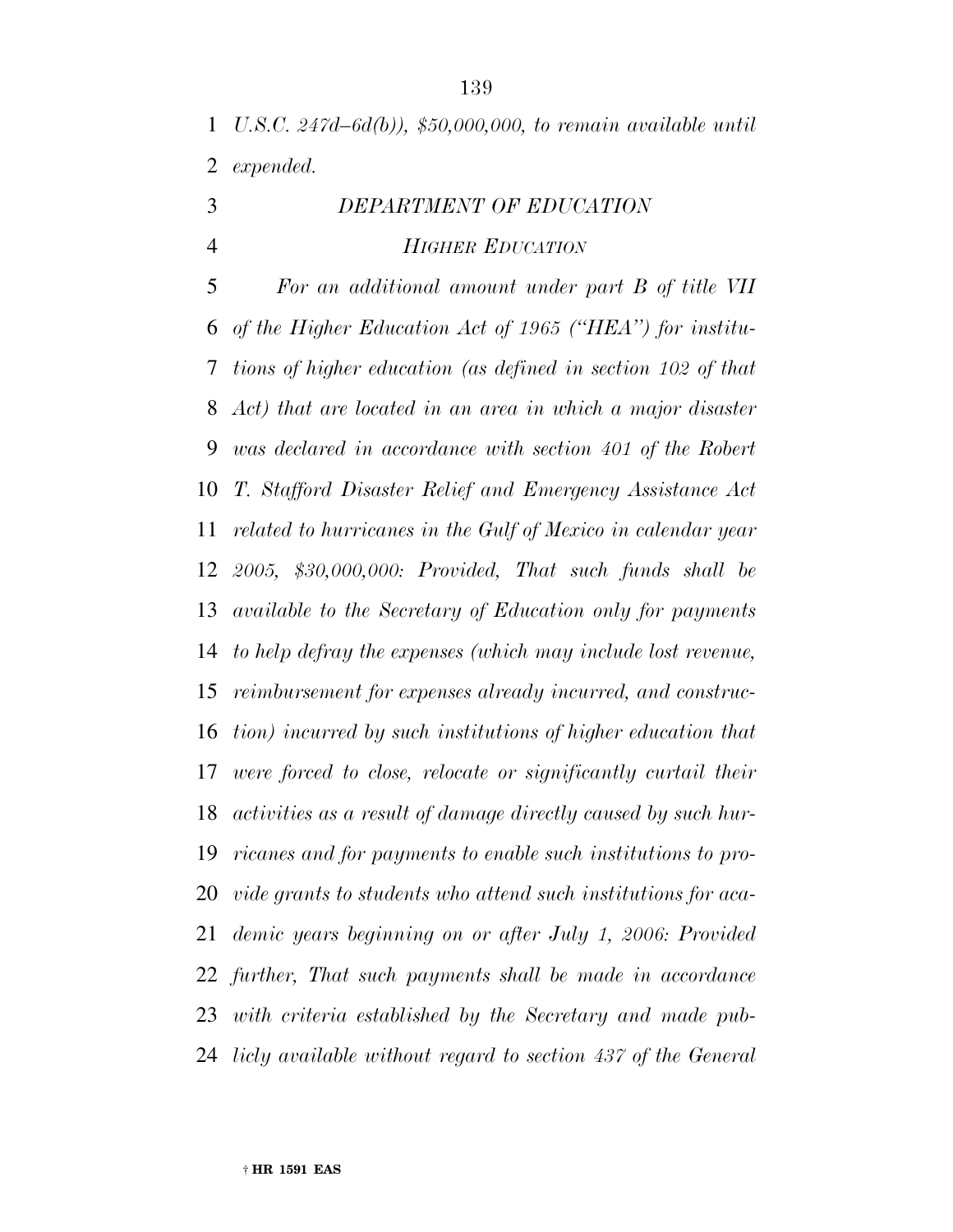### *HURRICANE EDUCATION RECOVERY*

 *For carrying out activities authorized by subpart 1 of part D of title V of the Elementary and Secondary Edu- cation Act of 1965, \$30,000,000, to remain available until expended, for use by the States of Louisiana, Mississippi, and Alabama primarily for recruiting, retaining, and com- pensating new and current teachers, principals, school lead- ers, and other educators for positions in public elementary and secondary schools located in an area with respect to which a major disaster was declared under section 401 of the Robert T. Stafford Disaster Relief and Emergency As- sistance Act (42 U.S.C. 5170) by reason of Hurricane Katrina or Hurricane Rita, including through such mecha- nisms as paying salary premiums, performance bonuses, housing subsidies, and relocation costs, with priority given to teachers and school leaders who were displaced from, or lost employment in, Louisiana, Mississippi, or Alabama by reason of Hurricane Katrina or Hurricane Rita and who return to and are rehired by such State or local educational agency; Provided, That funds available under this heading to such States may also be used for 1 or more of the fol- lowing activities: (1) to build the capacity of such public elementary and secondary schools to provide an effective*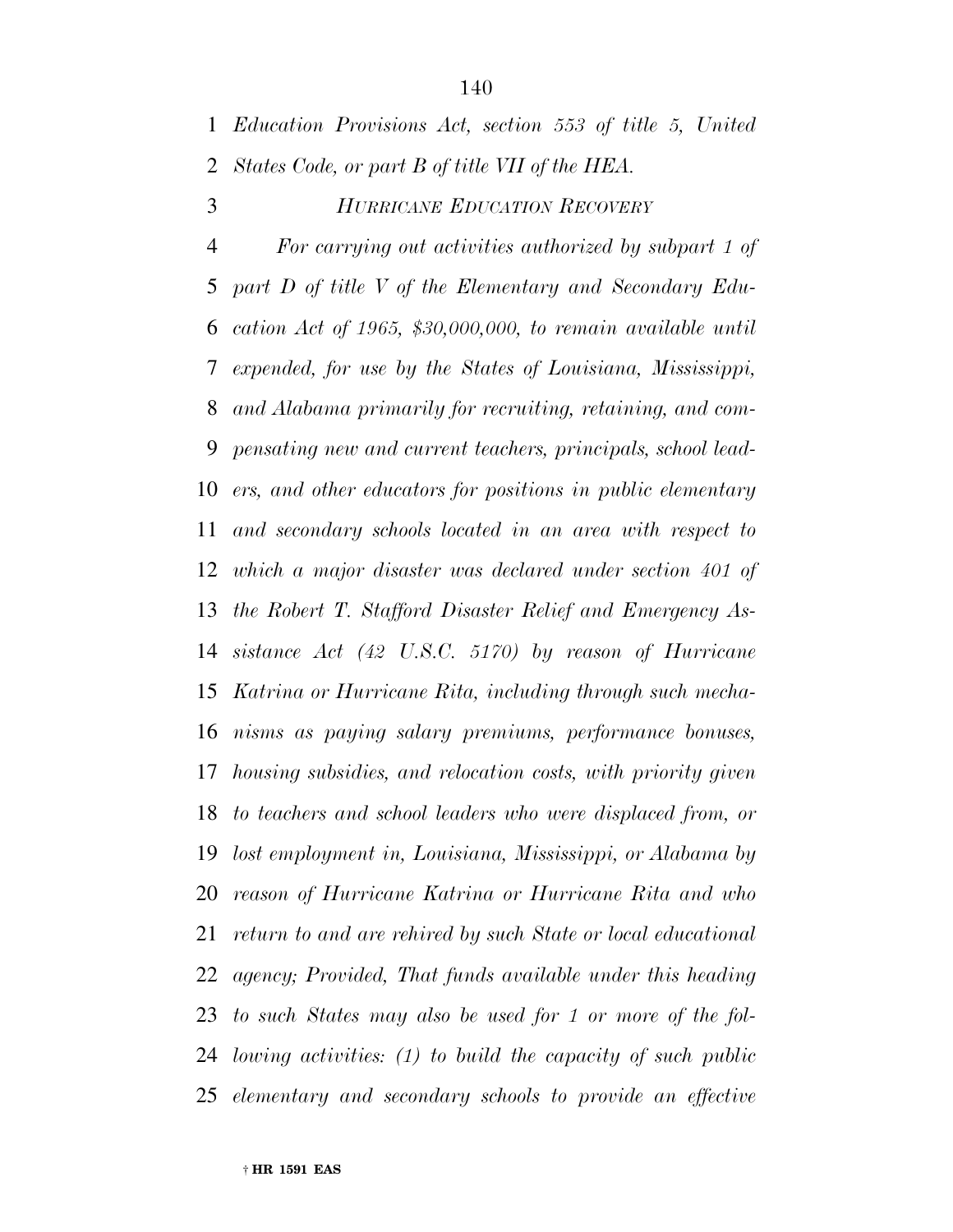*education, including the design, adaptation, and implemen- tation of high-quality formative assessments; (2) the estab- lishment of partnerships with nonprofit entities with a demonstrated track record in recruiting and retaining out- standing teachers and other school leaders; and (3) paid re- lease time for teachers and principals to identify and rep- licate successful practices from the fastest-improving and highest-performing schools: Provided further, That the Sec- retary of Education shall allocate amounts available under this heading among such States that submit applications; that such allocation shall be based on the number of public elementary and secondary schools in each State that were closed for 19 days or more during the period beginning on August 29, 2005, and ending on December 31, 2005, due to Hurricane Katrina or Hurricane Rita; and that such States shall in turn allocate funds, on a competitive basis, to local educational agencies, with priority given first to such agencies with the highest percentages of public elemen- tary and secondary schools that are closed as a result of such hurricanes as of the date of enactment of this Act and then to such agencies with the highest percentages of public elementary and secondary schools with a student-teacher ratio of at least 25 to 1, and with any remaining amounts to be distributed to such agencies with demonstrated need, as determined by the State educational agency: Provided*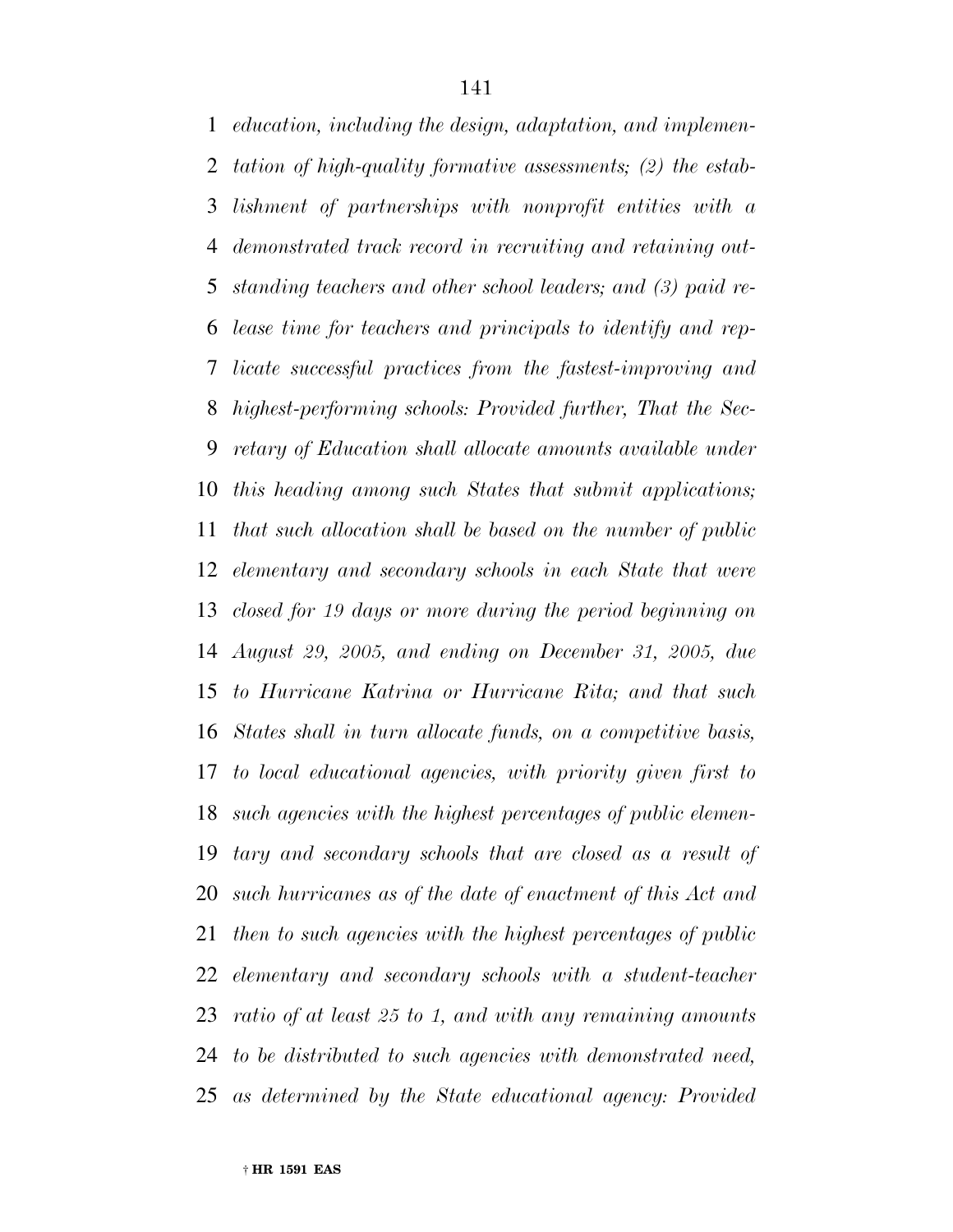*further, That, in the case of a State that chooses to use amounts available under this heading for performance bo- nuses, not later than 60 days after the date of enactment of this Act and after consultation with, as applicable, local educational agencies, teachers' unions, local principals' or- ganizations, local parents' organizations, local business or- ganizations, and local charter schools organizations, such State shall establish and implement a rating system for such performance bonuses based on strong learning gains for students and growth in student achievement, based on classroom observation and feedback at least 4 times annu- ally, conducted by multiple sources (including principals and master teachers), and evaluated against research-vali- dated rubrics that use planning, instructional, and learn- ing environment standards to measure teaching perform- ance: Provided further, That the amount provided under this heading is designated as an emergency requirement pursuant to section 402 of H. Con. Res. 95 (109th Con-gress).*

*HURRICANE EDUCATION RECOVERY*

*PROGRAMS TO RESTART SCHOOL OPERATIONS*

 *Funds made available under section 102 of the Hurri- cane Education Recovery Act (title IV of division B of Pub- lic Law 109–148) may be used by the States of Louisiana, Mississippi, Alabama, and Texas, in addition to the uses*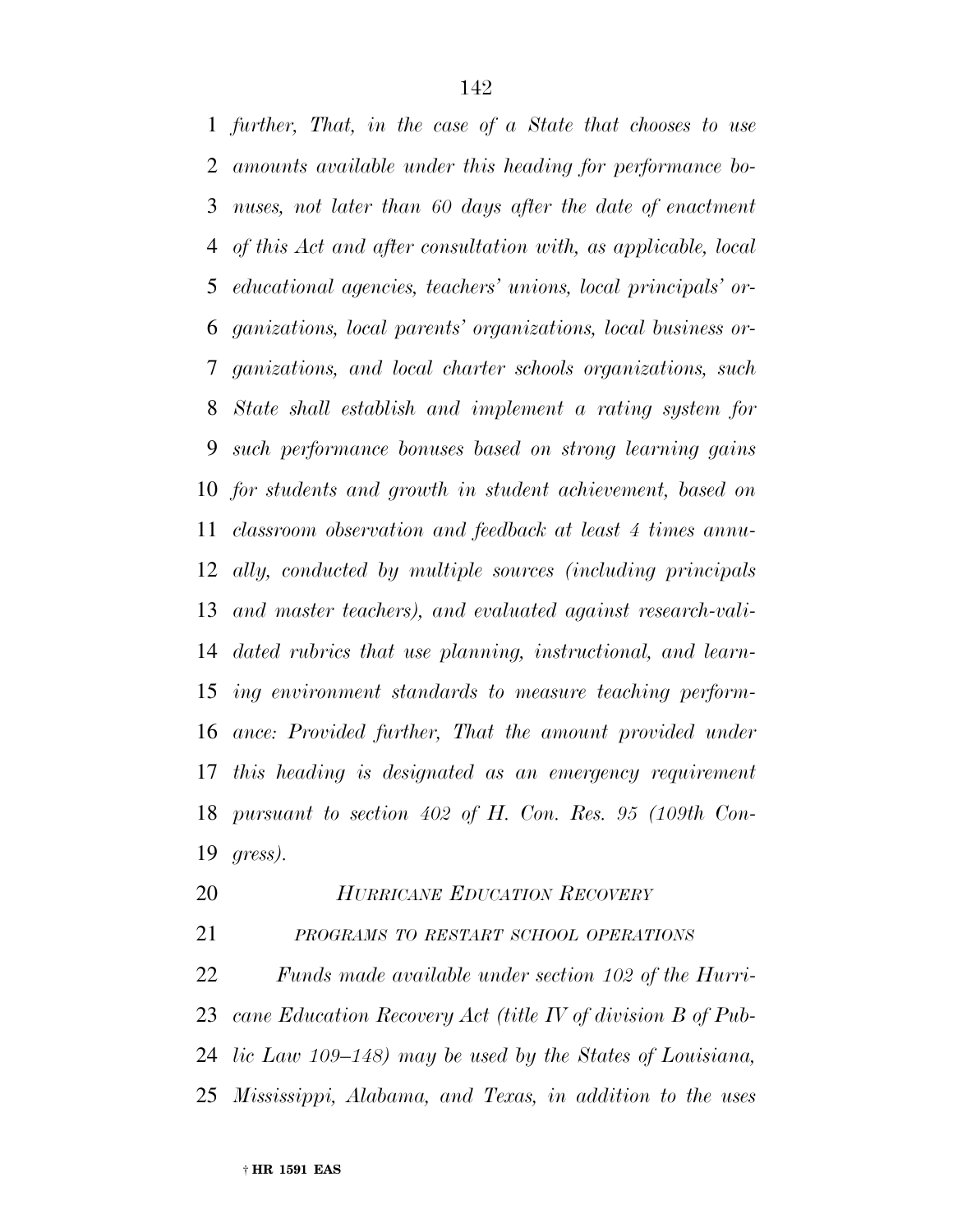*of funds described in section 102(e) for the following costs: (1) recruiting, retaining and compensating new and cur- rent teachers, principals, school leaders, other school admin- istrators, and other educators for positions in reopening public elementary and secondary schools impacted by Hur- ricane Katrina or Hurricane Rita, including through such mechanisms as paying salary premiums, performance bo- nuses, housing subsidies and relocation costs; and (2) activi- ties to build the capacity of reopening such public elemen- tary and secondary schools to provide an effective edu- cation, including the design, adaptation, and implementa- tion of high-quality formative assessments; the establish- ment of partnerships with nonprofit entities with a dem- onstrated track record in recruiting and retaining out- standing teachers and other school leaders; and paid release time for teachers and principals to identify and replicate successful practices from the fastest-improving and highest- performing schools: Provided further, That in the case of a State that chooses to use amounts available under this heading for performance bonuses, not later than 60 days after the date of enactment of this Act and after consulta- tion with, as applicable, local educational agencies, teach- ers' unions, local principals' organizations, local parents' organizations, local business organizations, and local char-ter schools organizations, such State shall establish and im-*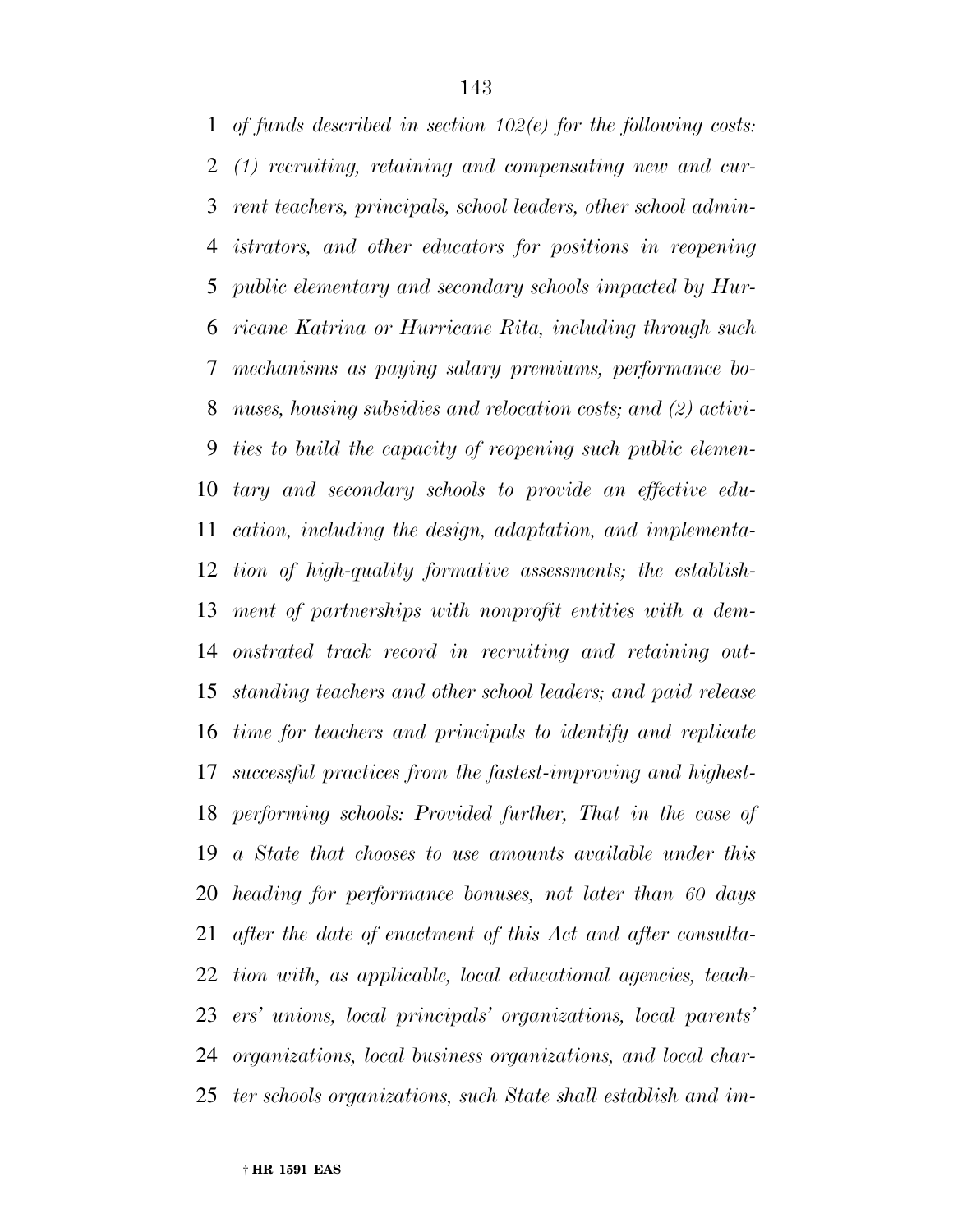*plement a rating system that shall be based on strong learn- ing gains for students and growth in student achievement, based on classroom observation and feedback at least 4 times annually, conducted by multiple sources (including prin- cipals and master teachers), and evaluated against re- search-validated rubrics that use planning, instructional, and learning environment standards to measure teaching performance: Provided further, That the amount provided under this heading is designated as an emergency require- ment pursuant to section 402 of H. Con. Res. 95 (109th Congress).*

#### *GENERAL PROVISIONS—THIS CHAPTER*

 *SEC. 2701. Section 105(b) of title IV of division B of Public Law 109–148 is amended by adding at the end the following new sentence: ''With respect to the program au- thorized by section 102 of this Act, the waiver authority in subsection (a) of this section shall be available until the end of fiscal year 2008.''*

*(INCLUDING RESCISSION)*

 *SEC. 2702. (a) From unexpended balances of the amounts made available in the 2001 Emergency Supple- mental Appropriations Act for Recovery from and Response to Terrorist Attacks on the United States (Public Law 107– 38) for the Employment Training Administration, Train- ing and Employment Services under the Department of Labor, \$3,589,000 are rescinded.*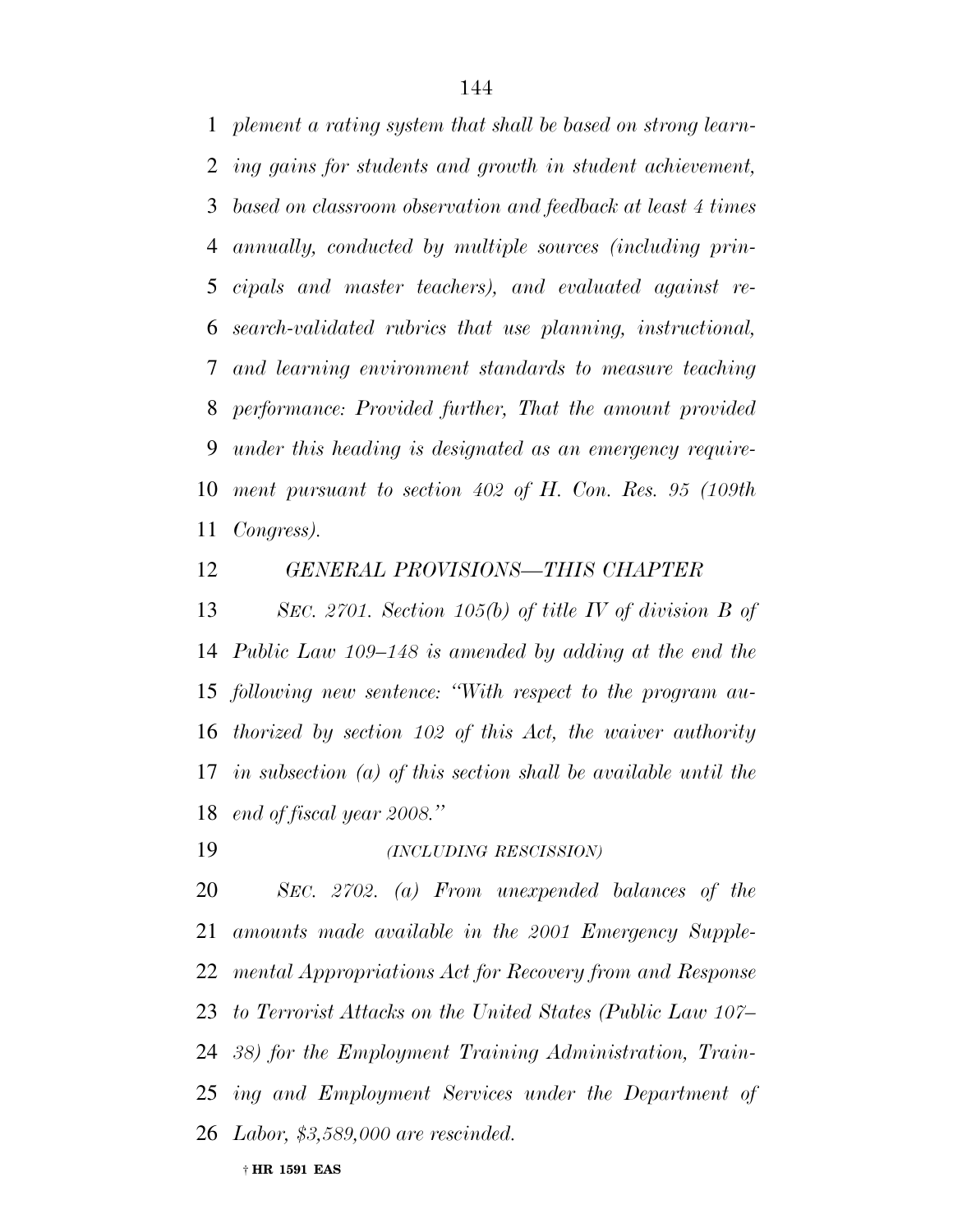*(b) For an additional amount for the Centers for Dis- ease Control and Prevention for carrying out activities under section 5011(b) of the Emergency Supplemental Ap- propriations Act to Address Hurricanes in the Gulf of Mex- ico and Pandemic Influenza, 2006 (Public Law 109–148), \$3,589,000.*

 *SEC. 2703. Notwithstanding section 2002(c) of the So- cial Security Act (42 U.S.C. 1397a(c)), funds made avail- able under the heading ''Social Services Block Grant'' in division B of Public Law 109–148 shall be available for expenditure by the States through the end of fiscal year 2008.*

 *SEC. 2704. ELIMINATION OF REMAINDER OF SCHIP FUNDING SHORTFALLS FOR FISCAL YEAR 2007. (a) ELIMI- NATION OF REMAINDER OF FUNDING SHORTFALLS, TIERED MATCH, AND OTHER LIMITATION ON EXPENDITURES.— Section 2104(h) of the Social Security Act (42 U.S.C. 1397dd(h)), as added by section 201(a) of the National In- stitutes of Health Reform Act of 2006 (Public Law 109– 482), is amended—*

 *(1) in the heading for paragraph (2), by striking ''REMAINDER OF REDUCTION'' and inserting ''PART''; and*

 *(2) by striking paragraph (4) and inserting the following:*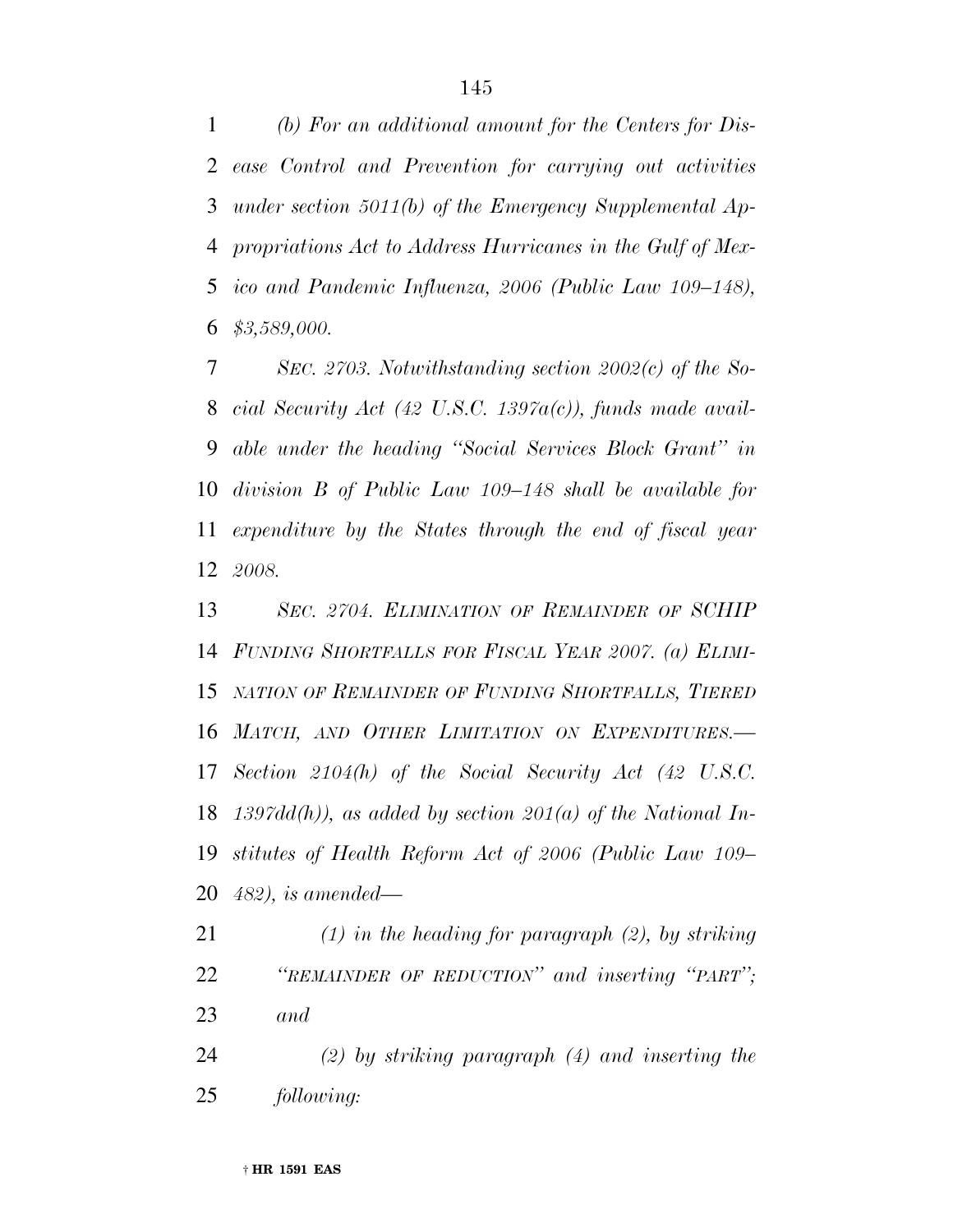| $\mathbf{1}$   | "(4) ADDITIONAL AMOUNTS TO ELIMINATE RE-             |
|----------------|------------------------------------------------------|
| $\overline{2}$ | OF FISCAL YEAR 2007 FUNDING SHORT-<br><b>MAINDER</b> |
| 3              | FALLS.                                               |
| $\overline{4}$ | "(A) IN GENERAL.—The Secretary shall                 |
| 5              | allot to each remaining shortfall State described    |
| 6              | in subparagraph $(B)$ such amount as the Sec-        |
| 7              | retary determines will eliminate the estimated       |
| 8              | shortfall described in such subparagraph for the     |
| 9              | State for fiscal year 2007.                          |
| 10             | "(B) REMAINING SHORTFALL STATE<br>DE-                |
| 11             | SCRIBED.—For purposes of subparagraph $(A)$ , a      |
| 12             | remaining shortfall State is a State with a State    |
| 13             | child health plan approved under this title for      |
| 14             | which the Secretary estimates, on the basis of the   |
| 15             | most recent data available to the Secretary as of    |
| 16             | the date of the enactment of this paragraph, that    |
| 17             | the projected federal expenditures under such        |
| 18             | plan for the State for fiscal year 2007 will exceed  |
| 19             | the sum of $-$                                       |
| 20             | $``(i)$ the amount of the State's allot-             |
| 21             | ments for each of fiscal years 2005 and              |
| 22             | 2006 that will not be expended by the end            |
| 23             | of fiscal year 2006;                                 |
| 24             | $``(ii)$ the amount of the State's allot-            |
| 25             | ment for fiscal year 2007; and                       |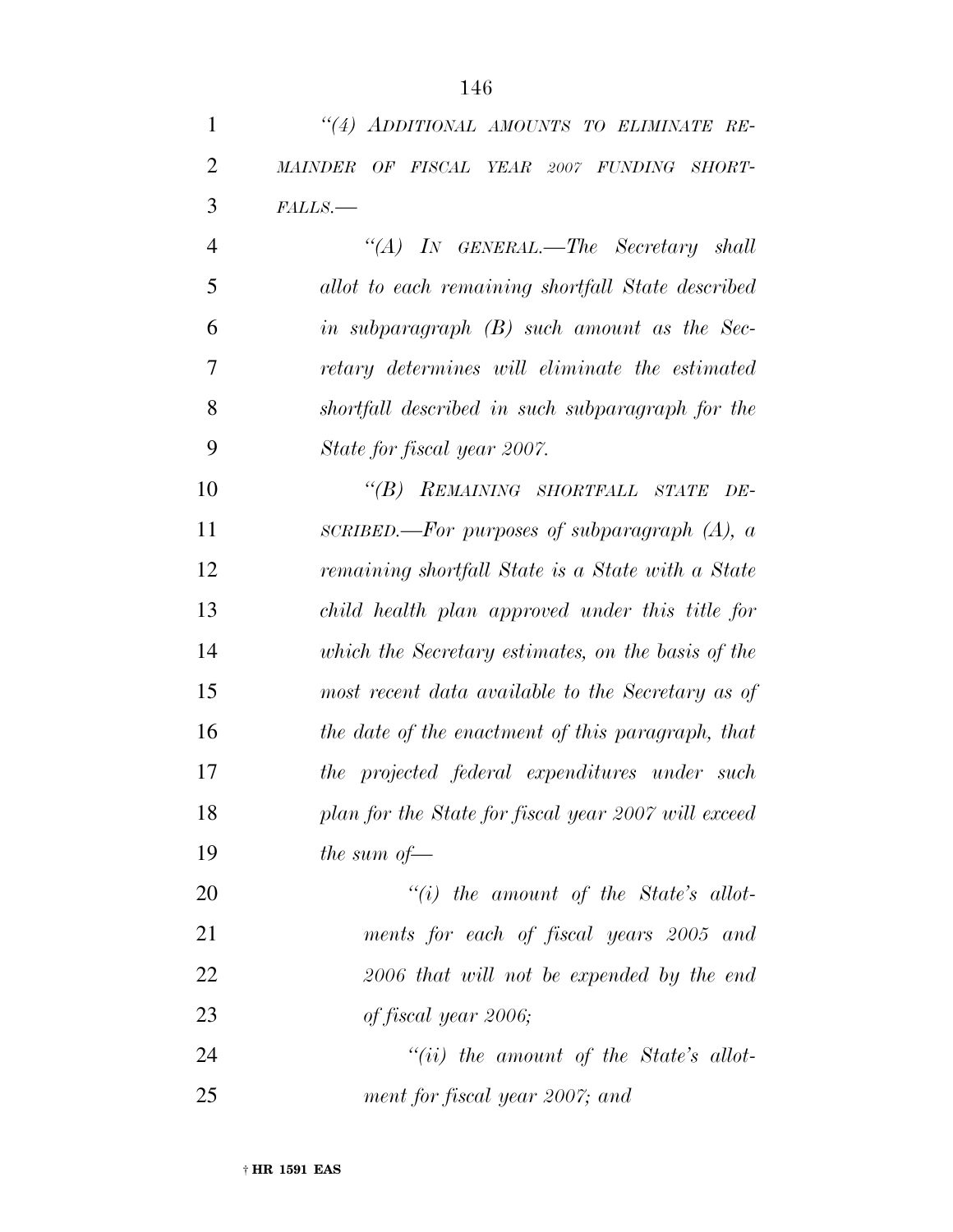| $\mathbf{1}$   | "(iii) the amounts, if any, that are to              |
|----------------|------------------------------------------------------|
| $\overline{2}$ | be redistributed to the State during fiscal          |
| 3              | year 2007 in accordance with paragraphs              |
| $\overline{4}$ | $(1)$ and $(2)$ .                                    |
| 5              | "(C) APPROPRIATION; ALLOTMENT AUTHOR-                |
| 6              | ITY.—For the purpose of providing additional         |
| 7              | allotments to remaining shortfall States under       |
| 8              | this paragraph there is appropriated, out of any     |
| 9              | funds in the Treasury not otherwise appro-           |
| 10             | priated, such sums as are necessary for fiscal       |
| 11             | year 2007.".                                         |
| 12             | (b) CONFORMING AMENDMENTS. Section $2104(h)$ of      |
| 13             | such $Act$ (42 U.S.C. 1397dd(h)) (as so added), is   |
| 14             | $amended-$                                           |
| 15             | (1) in paragraph $(1)(B)$ , by striking "subject to  |
| 16             | paragraph $(4)(B)$ and";                             |
| 17             | (2) in paragraph $(2)(B)$ , by striking "subject to  |
| 18             | paragraph $(4)(B)$ and";                             |
| 19             | (3) in paragraph $(5)(A)$ , by striking "and $(3)$ " |
| 20             | and inserting "(3), and $(4)$ "; and                 |
| 21             | $(4)$ in paragraph $(6)$ —                           |
| 22             | $(A)$ in the first sentence—                         |
| 23             | $(i)$ by inserting "or allotted" after "re-          |
| 24             | distributed"; and                                    |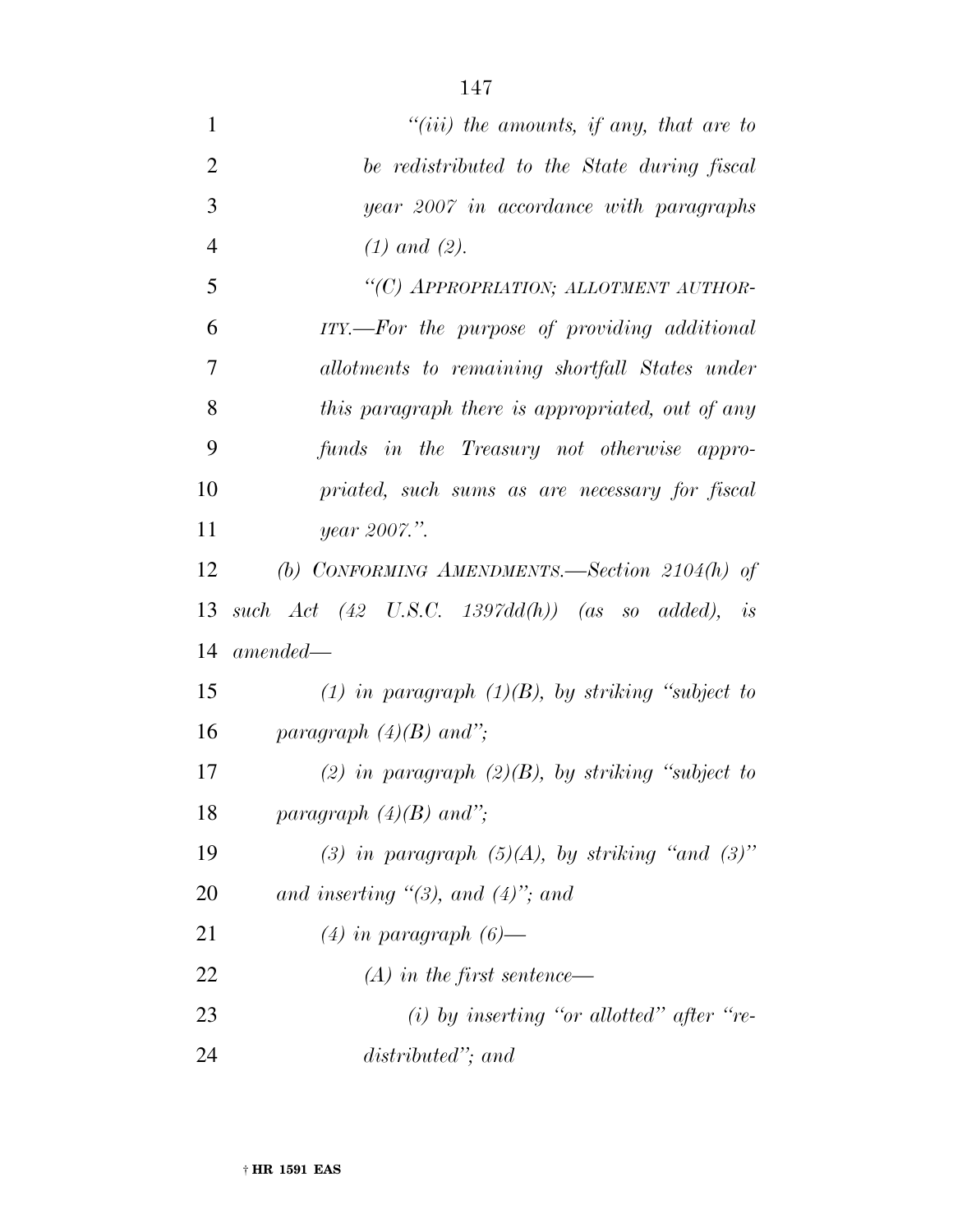| $\mathbf{1}$   | $(ii)$ by inserting "or allotments" after                      |
|----------------|----------------------------------------------------------------|
| $\overline{2}$ | "redistributions"; and                                         |
| 3              | $(B)$ by striking "and $(3)$ " and inserting                   |
| 4              | "(3), and $(4)$ ".                                             |
| 5              | (c) GENERAL EFFECTIVE DATE; APPLICABILITY.-Ex-                 |
|                | 6 cept as otherwise provided, the amendments made by this      |
|                | 7 section take effect on the date of enactment of this Act and |
|                | 8 apply without fiscal year limitation.                        |

 *SEC. 2705. Notwithstanding any other provision of law, the Secretary of Health and Human Services shall not, prior to the date that is 2 years after the date of enactment of this Act, take any action to finalize, or otherwise imple-ment provisions—*

 *(1) contained in the proposed rule published on January 18, 2007, on pages 2236 through 2258 of volume 72, Federal Register (relating to parts 433, 447, and 457 of title 42, Code of Federal Regulations) or any other rule that would affect the Medicaid pro- gram established under title XIX of the Social Secu- rity Act or the State Children's Health Insurance Program established under title XXI of such Act in a similar manner; or*

 *(2) restricting payments for graduate medical education under the Medicaid program.*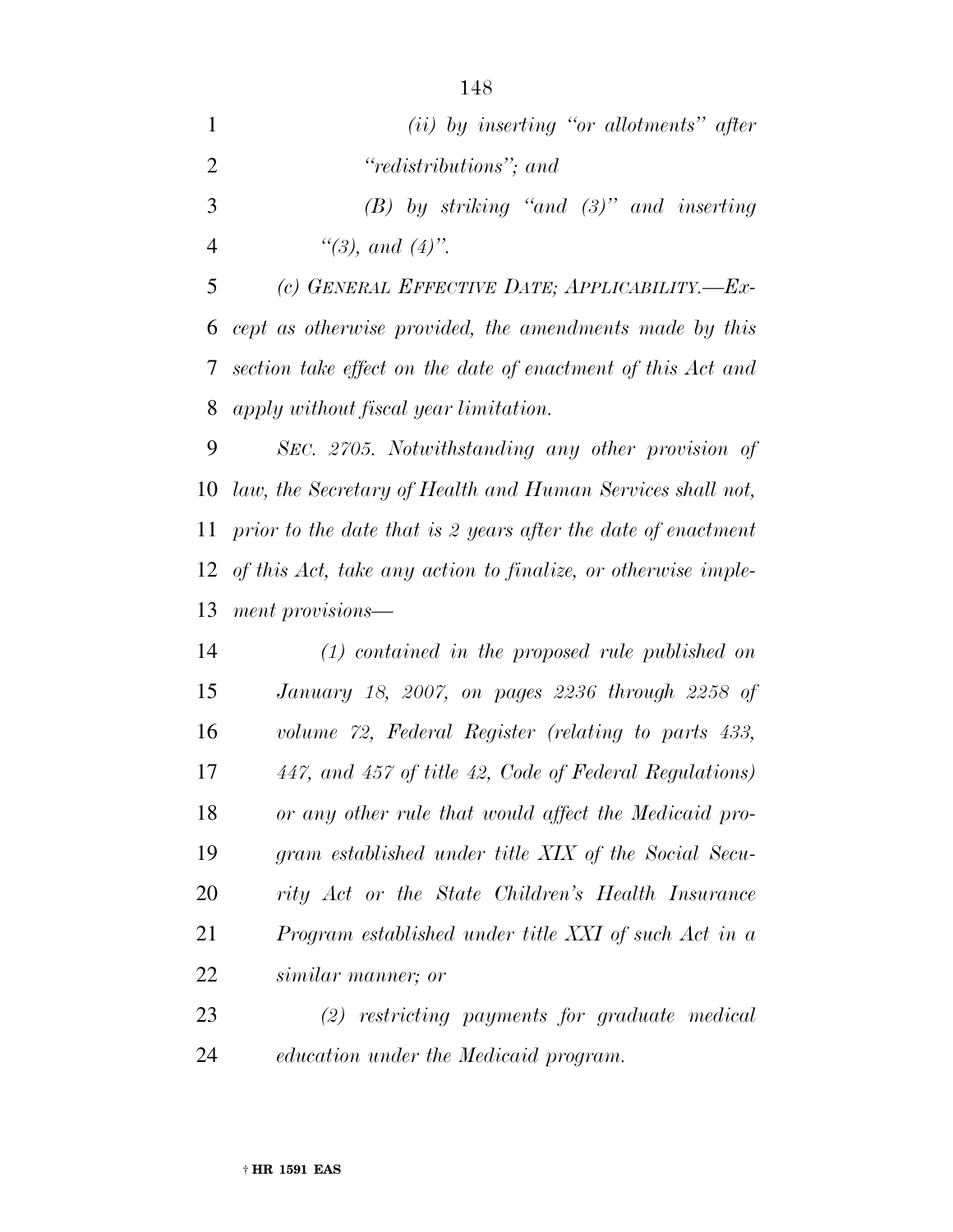| $\mathbf{1}$ | (a) MEDICARE CRITICAL ACCESS HOSPITAL DESIGNA-                |
|--------------|---------------------------------------------------------------|
|              | 2 TION.—Section 405(h) of the Medicare Prescription Drug,     |
|              | 3 Improvement, and Modernization Act of 2003 (Public Law      |
|              | 4 $108-173$ ; 117 Stat. 2269) is amended by adding at the end |
|              | 5 the following new paragraph:                                |
| 6            | "(3) EXCEPTION.—                                              |
|              |                                                               |

| 7  | "(A) STATE OF MINNESOTA.—The amend-                        |
|----|------------------------------------------------------------|
| 8  | ment made by paragraph (1) shall not apply to              |
| 9  | the certification by the State of Minnesota on or          |
| 10 | January 1, 2006, under section<br>after                    |
| 11 | $1820(c)(2)(B)(i)(II)$ of the Social Security Act          |
| 12 | $(42 \text{ U.S.C. } 1395i-4(c)(2)(B)(i)(II))$ of one hos- |
| 13 | pital that meets the criteria described in sub-            |
| 14 | paragraph $(B)$ and is located in Cass County,             |
| 15 | Minnesota, as a necessary provider of health care          |
| 16 | services to residents in the area of the hospital.         |
| 17 | "(B) CRITERIA DESCRIBED FOR HOSPITAL                       |
| 18 | IN MINNESOTA.—A hospital meets the criteria de-            |
| 19 | scribed in this subparagraph if the hospital—              |
| 20 | $``(i)$ has been granted an exception by                   |
| 21 | the State to an otherwise applicable statu-                |
| 22 | tory restriction on hospital construction or               |
| 23 | licensing prior to the date of enactment of                |
| 24 | <i>this subparagraph; and</i>                              |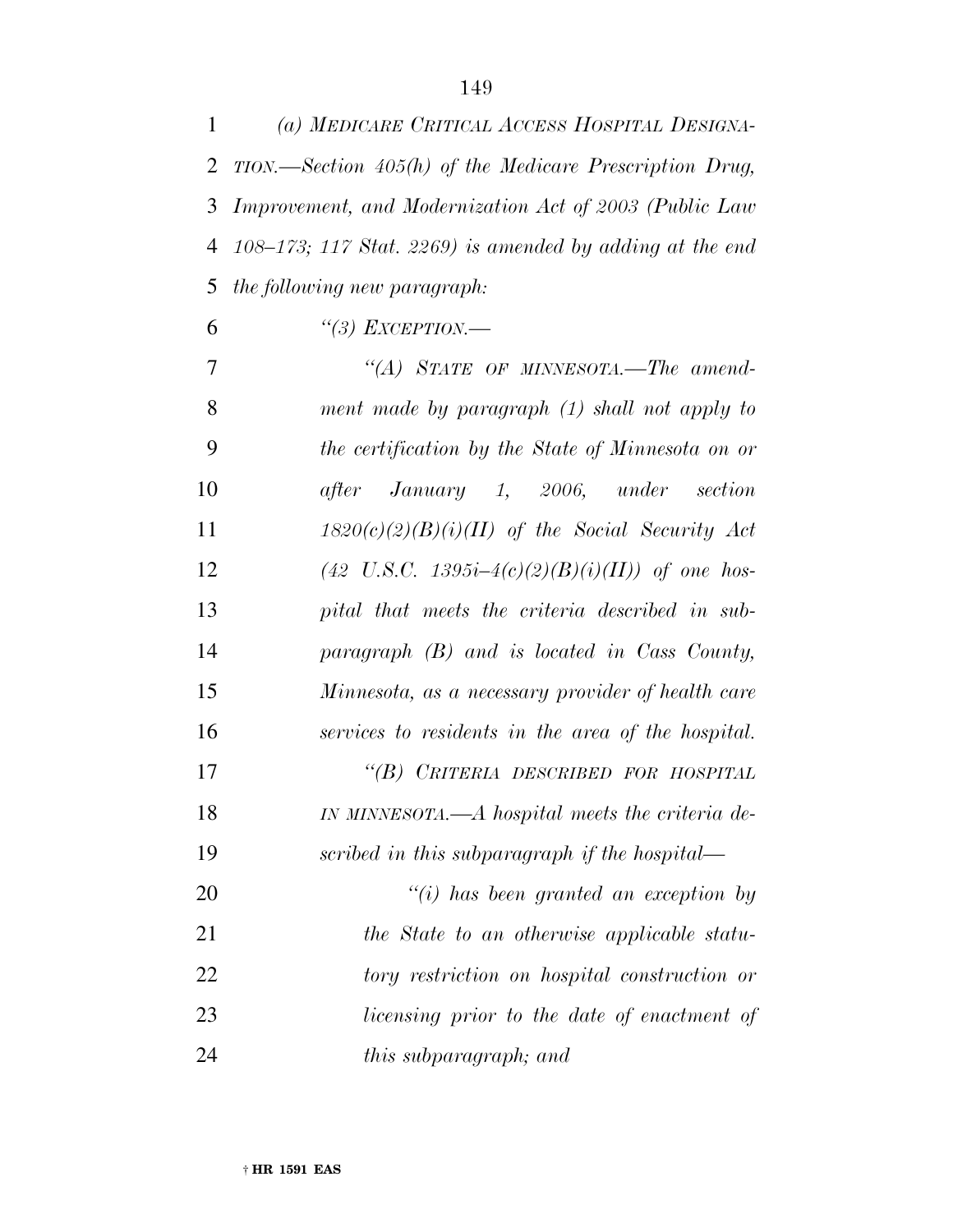| $\mathbf{1}$   | $``(ii)$ is located on property which the                  |
|----------------|------------------------------------------------------------|
| $\overline{2}$ | State has approved for conveyance to a                     |
| 3              | county within the State prior to such date                 |
| $\overline{4}$ | of enactment.                                              |
| 5              | "(C) STATE OF MISSISSIPPI.—The amend-                      |
| 6              | ment made by paragraph (1) shall not apply to              |
| 7              | the certification by the State of Mississippi on or        |
| 8              | after April 1, 2007, under section                         |
| 9              | $1820(c)(2)(b)(i)(II)$ of the Social Security Act          |
| 10             | $(42 \text{ U.S.C. } 1395i-4(c)(2)(B)(i)(II))$ of one hos- |
| 11             | pital that meets the criteria described in sub-            |
| 12             | paragraph (D) and is located in Kemper Coun-               |
| 13             | ty, Mississippi, as a necessary provider of health         |
| 14             | care services to residents in the area of the hos-         |
| 15             | pital.                                                     |
| 16             | "(D) CRITERIA DESCRIBED FOR HOSPITAL                       |
| 17             | IN MISSISSIPPI.—A hospital meets the criteria              |
| 18             | described in this subparagraph if the hospital—            |
| 19             | $"(i)$ meets all other criteria for des-                   |
| 20             | <i>ignation</i> as a critical access hospital under        |
| 21             | section $1820(c)(2)(b)$ of the Social Security             |
| 22             | Act (42 U.S.C. 1395 <i>i</i> -4(c)(2)(B));                 |
| 23             | $``(ii)$ has satisfied the requirement of                  |
| 24             | the certificate of need laws and regulations               |
| 25             | of the State of Mississippi; and                           |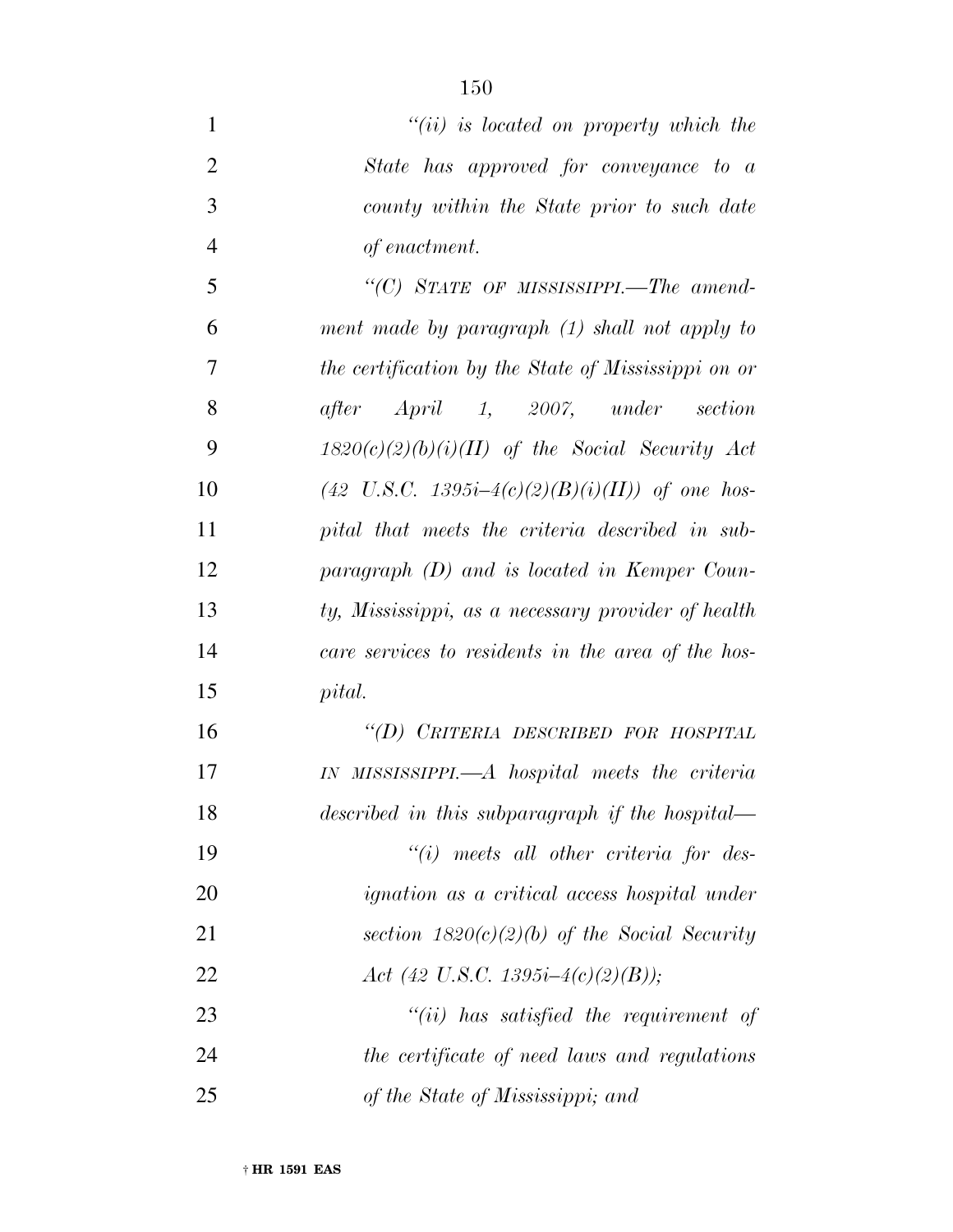| $\mathbf{1}$   | $``(iii)$ will be constructed on property                         |
|----------------|-------------------------------------------------------------------|
| $\overline{2}$ | that will be conveyed by the Kemper County                        |
| 3              | Board of Supervisors within the State of                          |
| $\overline{4}$ | Mississippi.".                                                    |
| 5              | (b) INCREASE IN BASIC REBATE FOR SINGLE SOURCE                    |
| 6              | DRUGS AND INNOVATOR MULTIPLE SOURCE DRUGS.-Sec-                   |
| 7              | tion $1927(c)(1)(B)(i)$ of the Social Security Act (42 U.S.C.     |
| 8              | 1396r-8(c)(1)(B)(i)) is amended—                                  |
| 9              | $(1)$ in subclause $(IV)$ , by striking "and" after the           |
| 10             | semicolon;                                                        |
| 11             | $(2)$ in subclause $(V)$ —                                        |
| 12             | $(A)$ by inserting "and before April 1, 2007,"                    |
| 13             | <i>after</i> $"1995,"$ and                                        |
| 14             | $(B)$ by striking the period and inserting ";                     |
| 15             | $and$ "; and                                                      |
| 16             | $(3)$ by adding at the end the following:                         |
| 17             | "(VI) after March 31, 2007, is 20                                 |
| 18             | percent.".                                                        |
| 19             | SEC. 2705. (a) For grant years beginning in 2006–                 |
| 20             | 2007, the Secretary of Health and Human Services may              |
| 21             | <i>vaive the requirements of, with respect to Louisiana, Mis-</i> |
| 22             | sissippi, Alabama, and Texas and any eligible metropolitan        |
| 23             | area in Louisiana, Mississippi, Alabama, and Texas, the           |
|                | 24 following sections of the Public Health Service Act:           |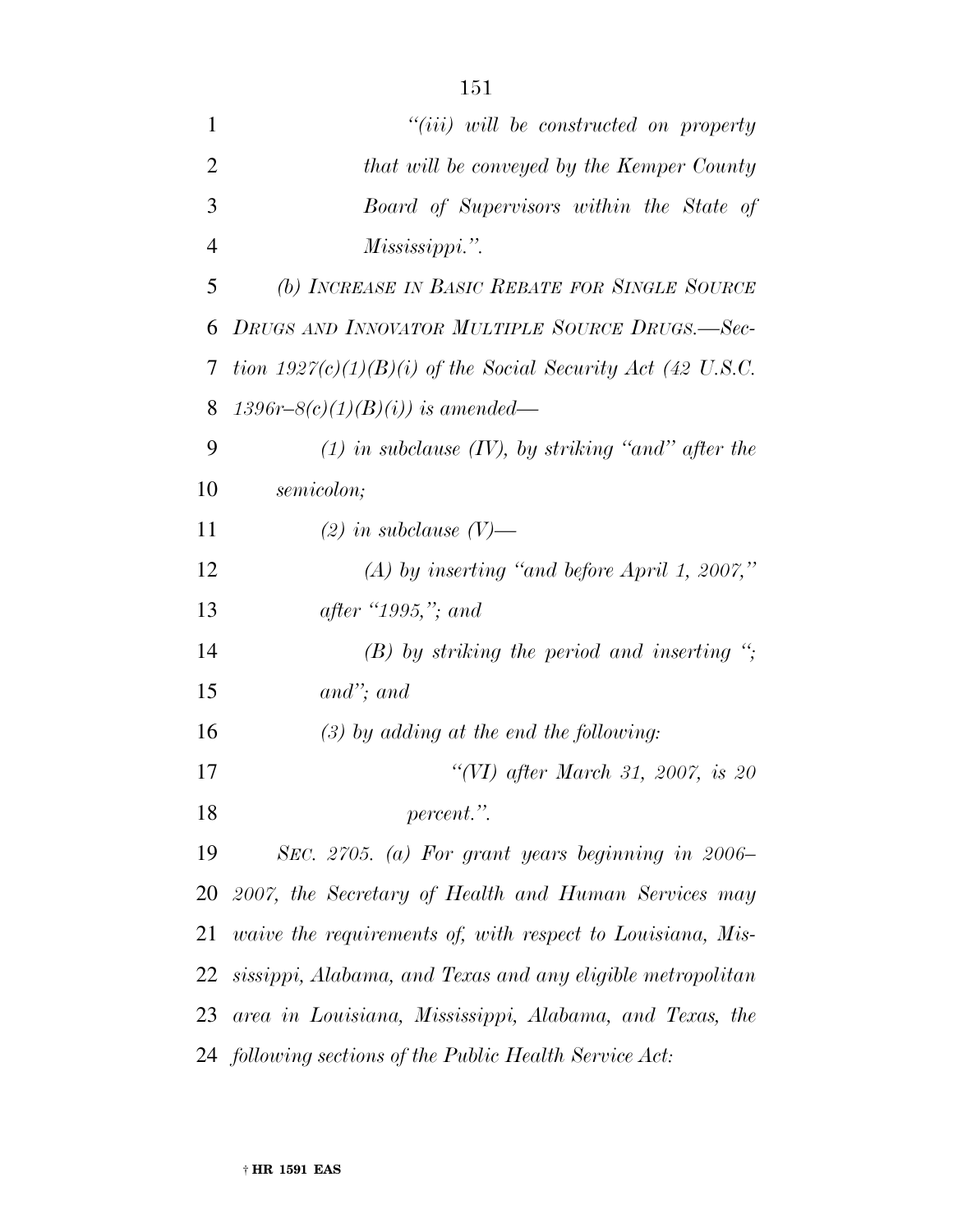*(2) Section 2617(b)(7)(E) of such Act (42 U.S.C.* 4  $300ff - 27(b)(7)(E)$ .

 *(3) Section 2617(d) of such Act (42 U.S.C. 300ff–27(d)), except that such waiver shall apply so that the matching requirement is reduced to \$1 for each \$4 of Federal funds provided under the grant in-volved.*

 *(b) If the Secretary of Health and Human Services grants a waiver under subsection (b), the Secretary—*

 *(1) may not prevent Louisiana, Mississippi, Ala- bama, and Texas or any eligible metropolitan area in Louisiana, Mississippi, Alabama, and Texas from re- ceiving or utilizing, or both, funds granted or distrib- uted, or both, pursuant to title XXVI of the Public Health Service Act (42 U.S.C. 300ff–11 et seq.) be- cause of the failure of Louisiana, Mississippi, Ala- bama, and Texas or any eligible metropolitan area in Louisiana, Mississippi, Alabama, and Texas to com- ply with the requirements of the sections listed in paragraphs (1) through (3) of subsection (a);*

 *(2) may not take action due to such noncompli-ance; and*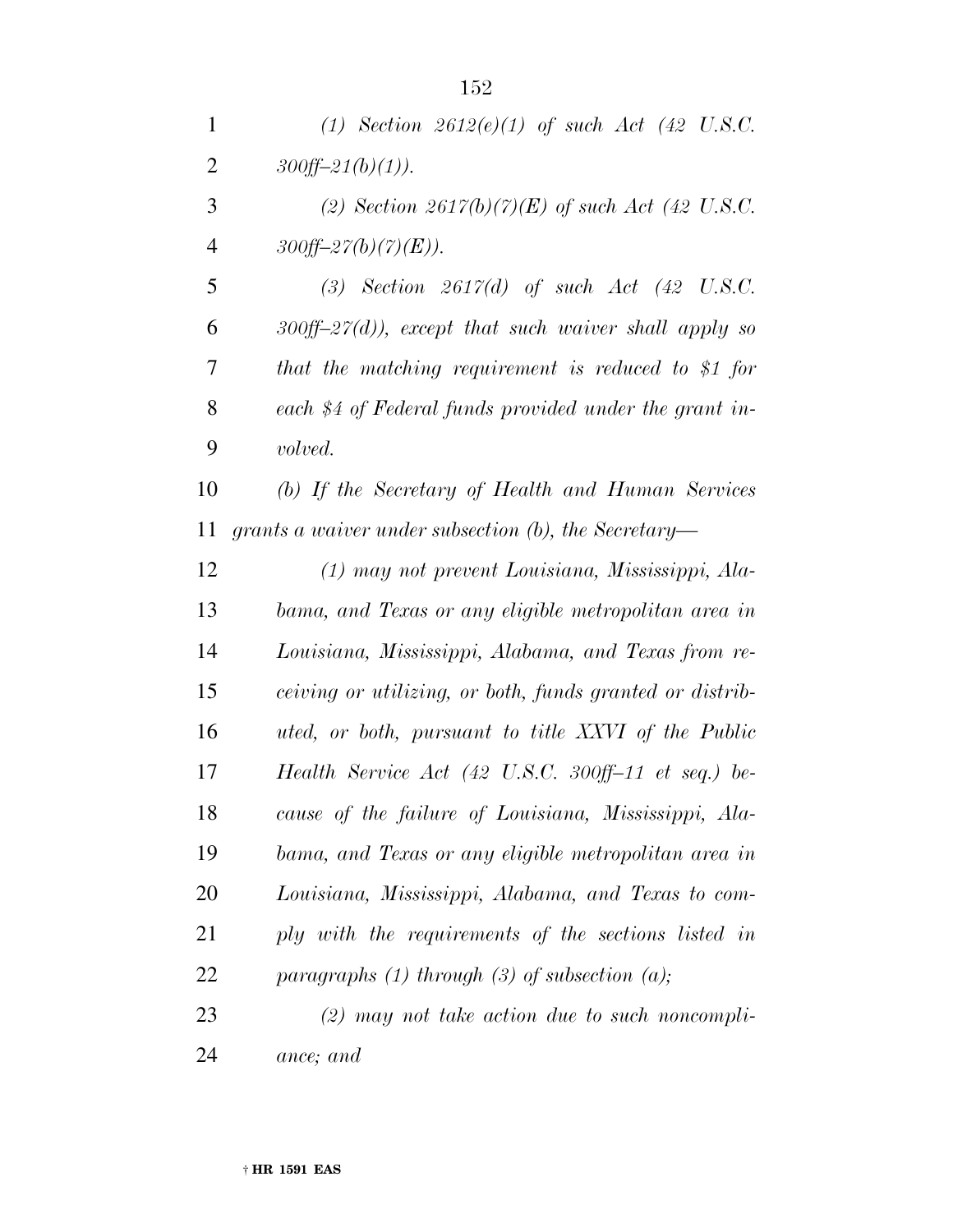| $\mathbf{1}$   | (3) shall assess, evaluate, and review Louisiana,           |
|----------------|-------------------------------------------------------------|
| $\overline{2}$ | Mississippi, Alabama, and Texas or any eligible met-        |
| 3              | ropolitan area's eligibility for funds under such title     |
| $\overline{4}$ | XXVI as if Louisiana, Mississippi, Alabama, and             |
| 5              | Texas or such eligible metropolitan area had fully          |
| 6              | complied with the requirements of the sections listed       |
| 7              | in paragraphs $(1)$ through $(3)$ of subsection $(a)$ .     |
| 8              | (c) For grant years beginning in 2008, Louisiana,           |
| 9              | Mississippi, Alabama, and Texas and any eligible metro-     |
| 10             | politan area in Louisiana, Mississippi, Alabama, and        |
| 11             | Texas shall comply with each of the applicable requirements |
| 12             | under title XXVI of the Public Health Service Act (42       |
| 13             | $U.S.C. 300ff-11$ et seq.).                                 |
| 14             | <b>CHAPTER 8</b>                                            |
| 15             | LEGISLATIVE BRANCH                                          |
| 16             | ARCHITECT OF THE CAPITOL                                    |
| 17             | <b>CAPITOL POWER PLANT</b>                                  |
| 18             | For an additional amount for "Capitol Power Plant",         |
| 19             | $$25,000,000, for$ emergency utility tunnel repairs and as- |
| 20             | bestos abatement, to remain available until September 30,   |
| 21             | 2011: Provided, That the Architect of the Capitol may not   |
| 22             | obligate any of the funds appropriated under this heading   |
| 23             | without approval of an obligation plan by the Committees    |
| 24             | on Appropriations of the Senate and House of Representa-    |
|                |                                                             |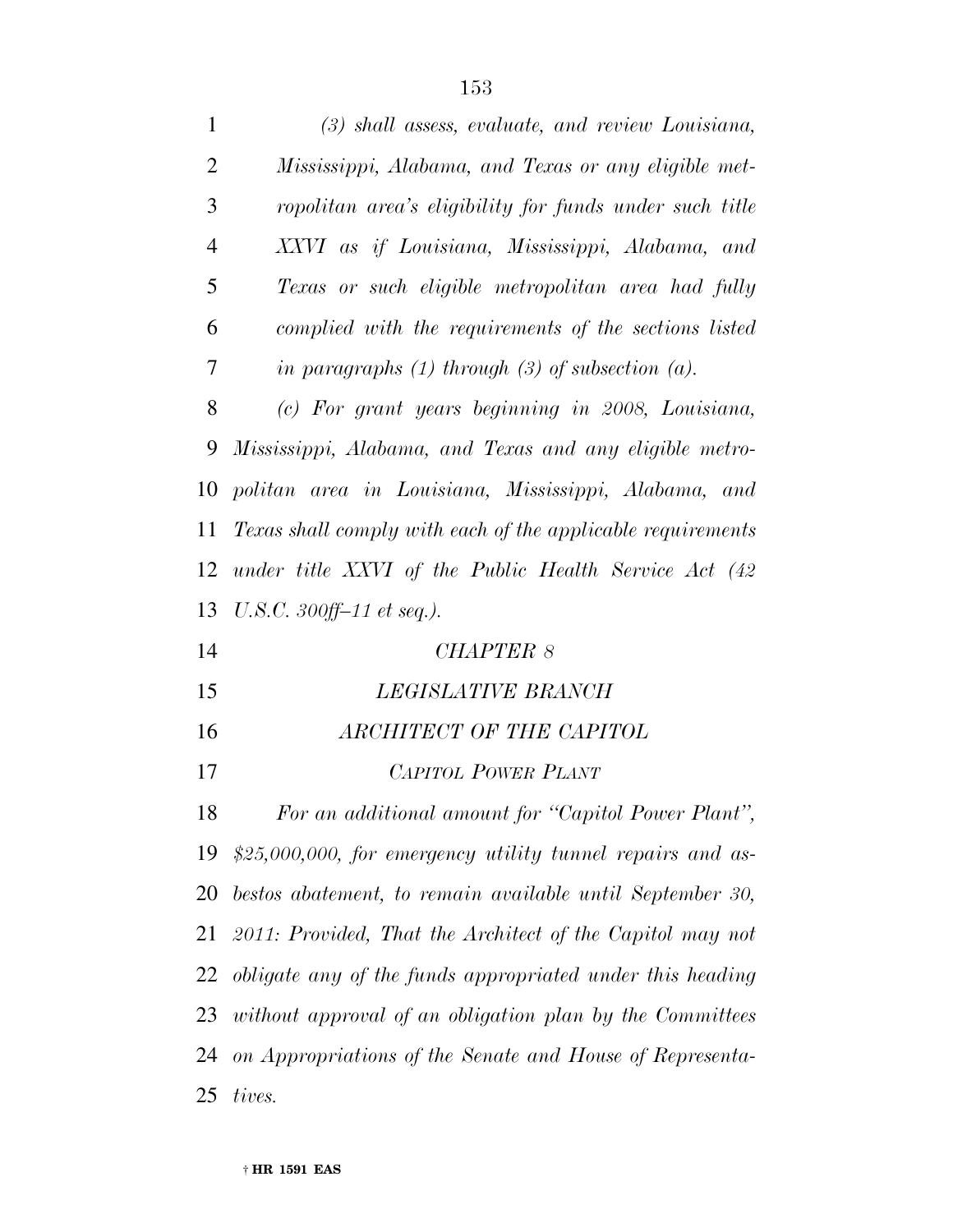| $\mathbf{1}$   | GOVERNMENT ACCOUNTABILITY OFFICE                              |
|----------------|---------------------------------------------------------------|
| $\overline{2}$ | <b>SALARIES AND EXPENSES</b>                                  |
| 3              | For an additional amount for "Salaries and Ex-                |
| 4              | penses" of the Government Accountability Office, \$374,000,   |
| 5              | to remain available until expended.                           |
| 6              | CHAPTER 9                                                     |
| 7              | <b>DEPARTMENT OF DEFENSE</b>                                  |
| 8              | MILITARY CONSTRUCTION                                         |
| 9              | MILITARY CONSTRUCTION, AIR FORCE RESERVE                      |
| 10             | (INCLUDING RESCISSION OF FUNDS)                               |
| 11             | For an additional amount for "Military Construction,          |
|                | 12 Air Force Reserve", \$3,096,000, to remain available until |
| 13             | September 30, 2011: Provided, That such funds may be obli-    |
| 14             | gated and expended to carry out planning and design and       |
| 15             | military construction projects not otherwise authorized by    |
| 16             | law.                                                          |
| 17             | Of the funds appropriated for "Military Construction,         |
|                | 18 Air Force Reserve" under Public Law 109–114, \$3,096,000   |
| 19             | are hereby rescinded.                                         |
| 20             | DEPARTMENT OF DEFENSE BASE CLOSURE ACCOUNT,                   |
| 21             | 2005                                                          |
| 22             | For deposit into the Department of Defense Base Clo-          |
| 23             | sure Account 2005, established by section 2906(a)(1) of the   |
| 24             | Defense Base Closure and Realignment Act of 1990 (10          |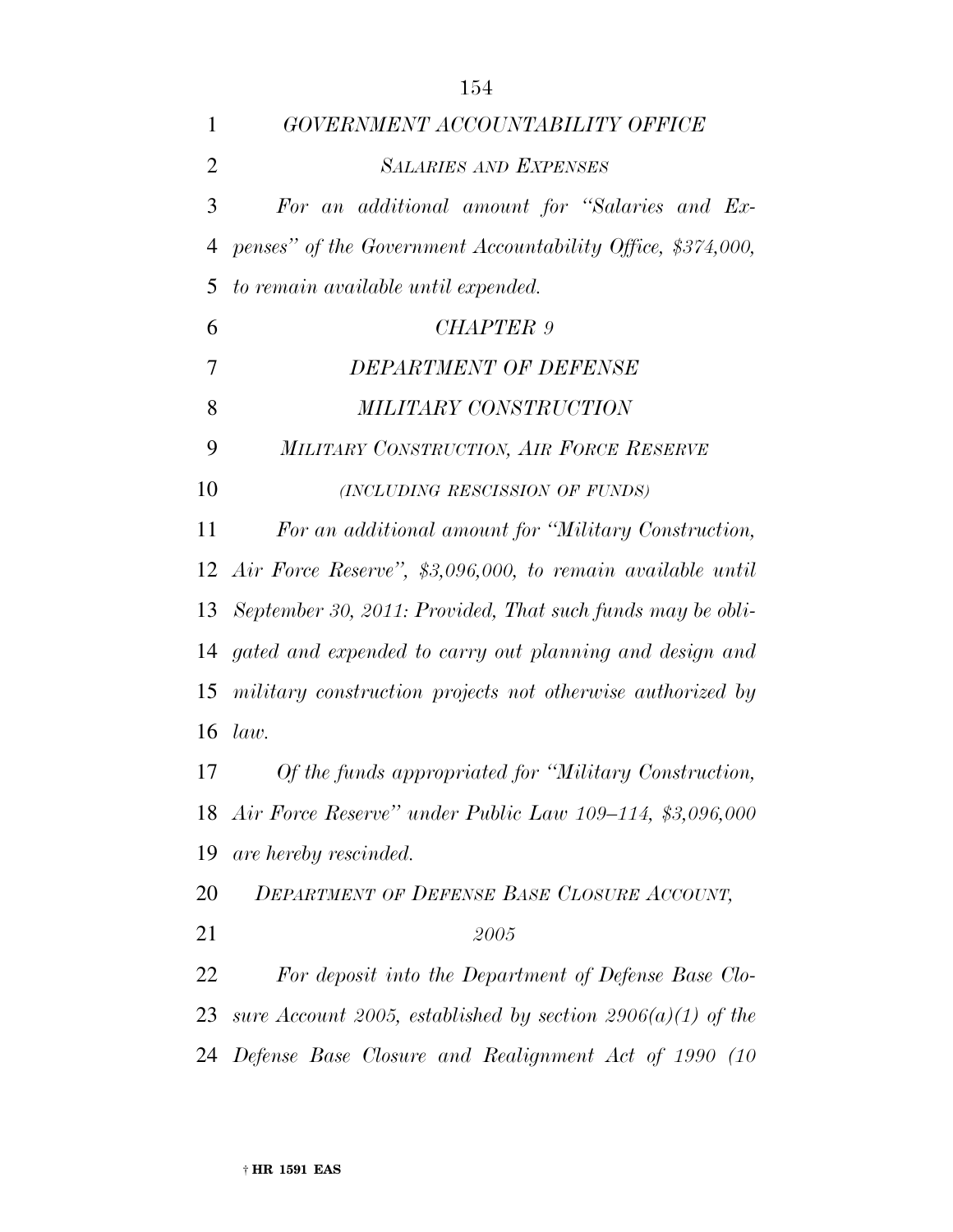*U.S.C. 2687 note), \$3,136,802,000, to remain available until expended.*

## *DEPARTMENT OF VETERANS AFFAIRS VETERANS HEALTH ADMINISTRATION*

*MEDICAL SERVICES*

 *For an additional amount for ''Medical Services'', \$454,131,000, to remain available until expended, of which \$50,000,000 shall be for the establishment of new Level I comprehensive polytrauma centers; \$9,440,000 shall be for the establishment of polytrauma residential transitional re- habilitation programs; \$20,000,000 shall be for additional transition caseworkers; \$30,000,000 shall be for substance abuse treatment programs; \$20,000,000 for readjustment counseling; \$10,000,000 shall be for blind rehabilitation services; \$100,000,000 shall be for enhancements to mental health services; \$8,000,000 shall be for polytrauma support clinic teams; \$5,356,000 for additional polytrauma points of contacts; and \$201,335,000 shall be for treatment of Op- eration Enduring Freedom and Operation Iraqi Freedom veterans.*

*MEDICAL ADMINISTRATION*

 *For an additional amount for ''Medical Administra-tion'', \$250,000,000, to remain available until expended.*

*MEDICAL FACILITIES*

† **HR 1591 EAS** *For an additional amount for ''Medical Facilities'', \$595,000,000, to remain available until expended, of which*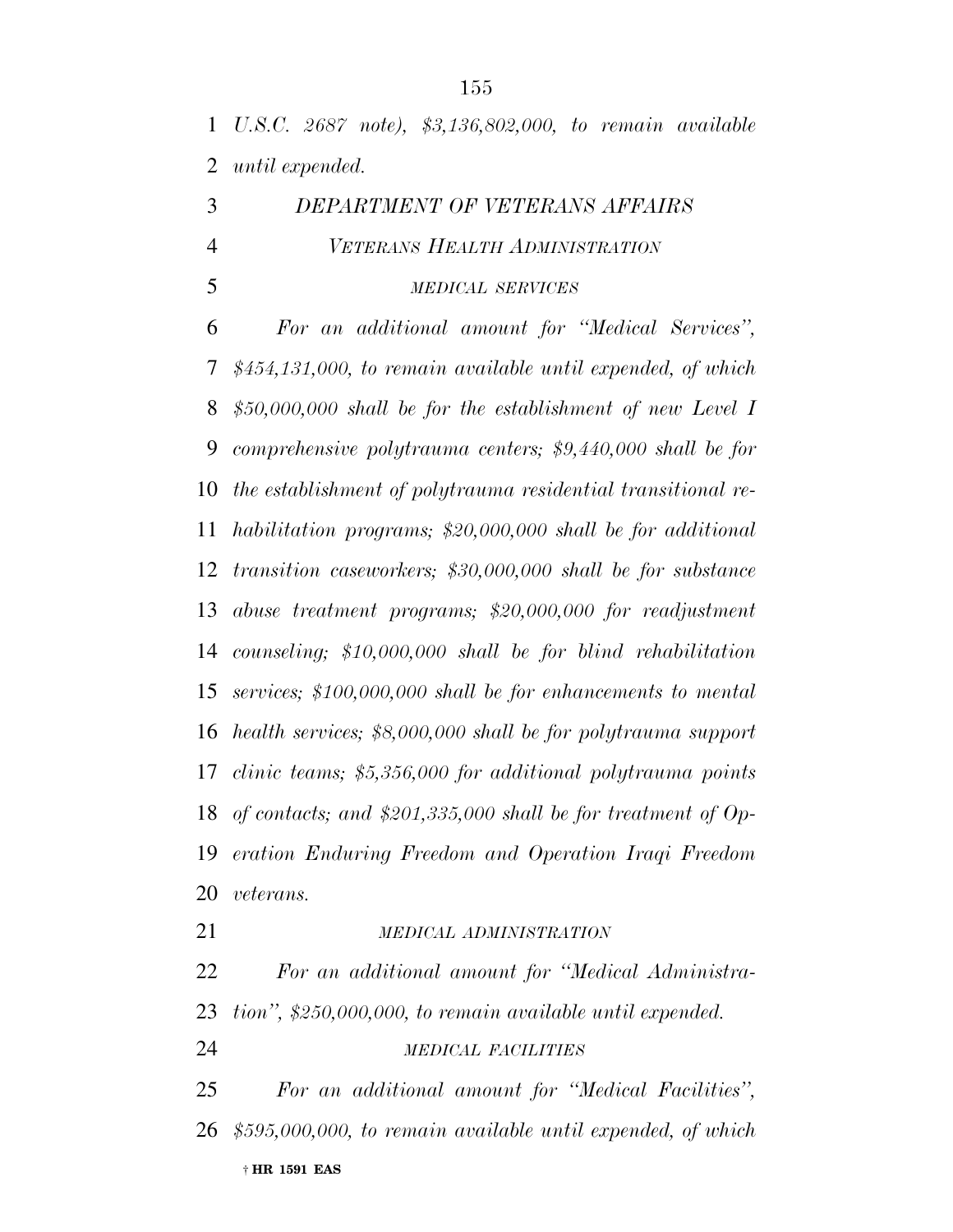*\$45,000,000 shall be used for facility and equipment up- grades at the Department of Veterans Affairs polytrauma rehabilitation centers and the polytrauma network sites; and \$550,000,000 shall be for non-recurring maintenance as identified in the Department of Veterans Affairs Facility Condition Assessment report: Provided, That the amount provided under this heading for non-recurring maintenance shall be allocated in a manner outside of the Veterans Equi- table Resource Allocation and specific to the needs and geo- graphic distribution of Operation Enduring Freedom and Operation Iraqi Freedom veterans: Provided further, That within 30 days of enactment of this Act the Secretary shall submit to the Committees on Appropriations of both Houses of Congress an expenditure plan for non-recurring mainte-nance prior to obligation.*

## *MEDICAL AND PROSTHETIC RESEARCH*

 *For an additional amount for ''Medical and Prosthetic Research'', \$30,000,000, to remain available until ex- pended, which shall be used for research related to the unique medical needs of returning Operation Enduring Freedom and Operation Iraqi Freedom veterans.*

| 22 | DEPARTMENTAL ADMINISTRATION                                   |
|----|---------------------------------------------------------------|
| 23 | GENERAL OPERATING EXPENSES                                    |
| 24 | For an additional amount for "General Operating Ex-           |
|    | 25 penses", \$46,000,000, to remain available until expended, |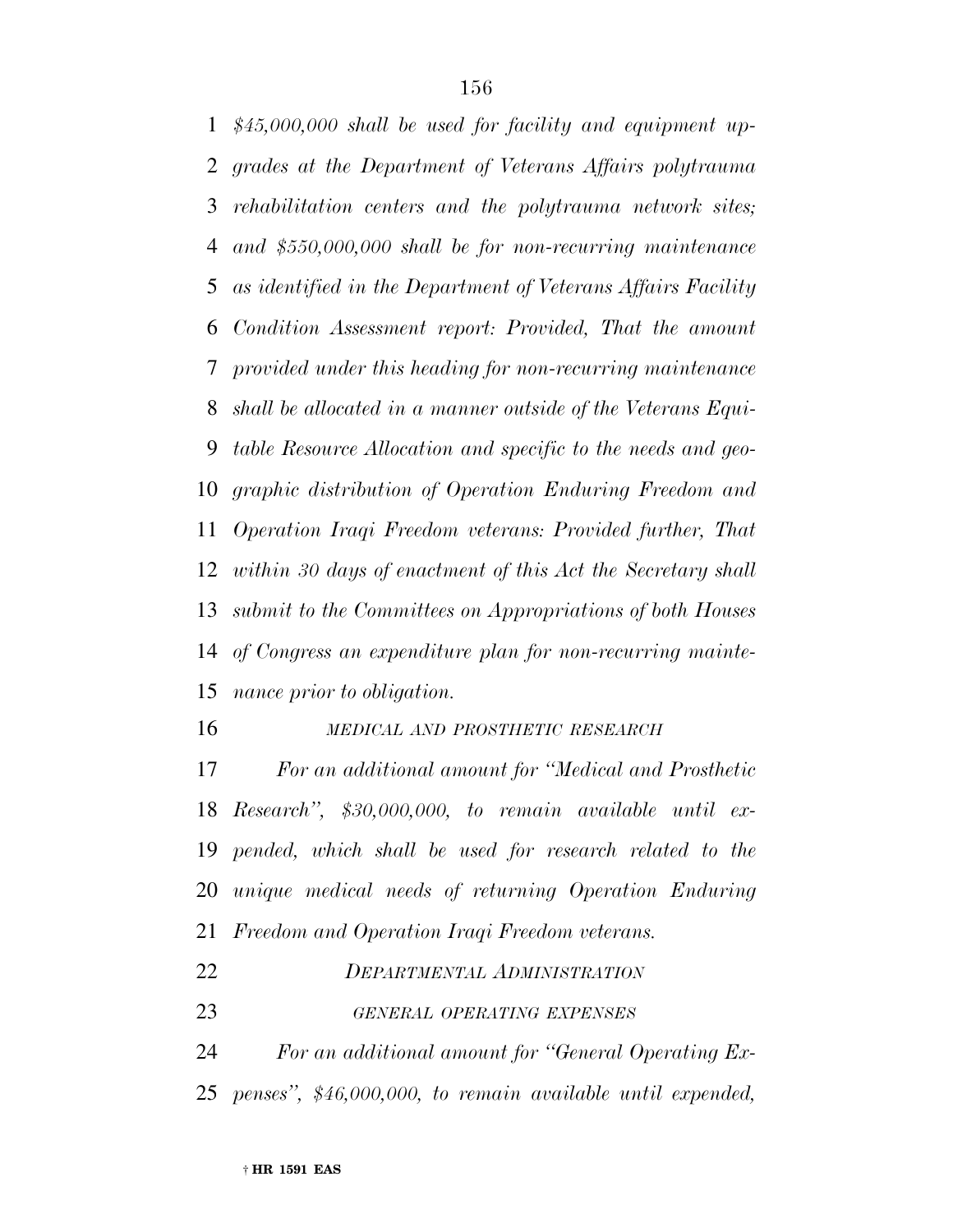*for the hiring and training of new pension and compensa-tion claims processing personnel.*

*INFORMATION TECHNOLOGY SYSTEMS*

 *For an additional amount for ''Information Tech- nology Systems'', \$36,100,000, to remain available until ex- pended, of which \$20,000,000 shall be for information tech- nology support and improvements for processing of OIF/ OEF veterans benefits claims, including making electronic DOD medical records available for claims processing and enabling electronic benefits applications by veterans; \$1,000,000 shall be for the digitization of benefits records; and \$15,100,000 shall be for electronic data breach and re-mediation and prevention.*

*CONSTRUCTION, MINOR PROJECTS*

 *For an additional amount for ''Construction, Minor Projects'', \$355,907,000, to remain available until ex- pended, of which \$36,000,000 shall be for construction costs associated with the establishment of polytrauma residential transitional rehabilitation programs.*

*GENERAL PROVISIONS—THIS CHAPTER*

† **HR 1591 EAS** *SEC. 2901. (a) Notwithstanding any other provision of law, none of the funds in this or any other Act shall be used to downsize staff or to close, realign or phase out essential services at Walter Reed Army Medical Center until equivalent medical facilities at the Walter Reed National Military Medical Center at Naval Medical Center, Bethesda,*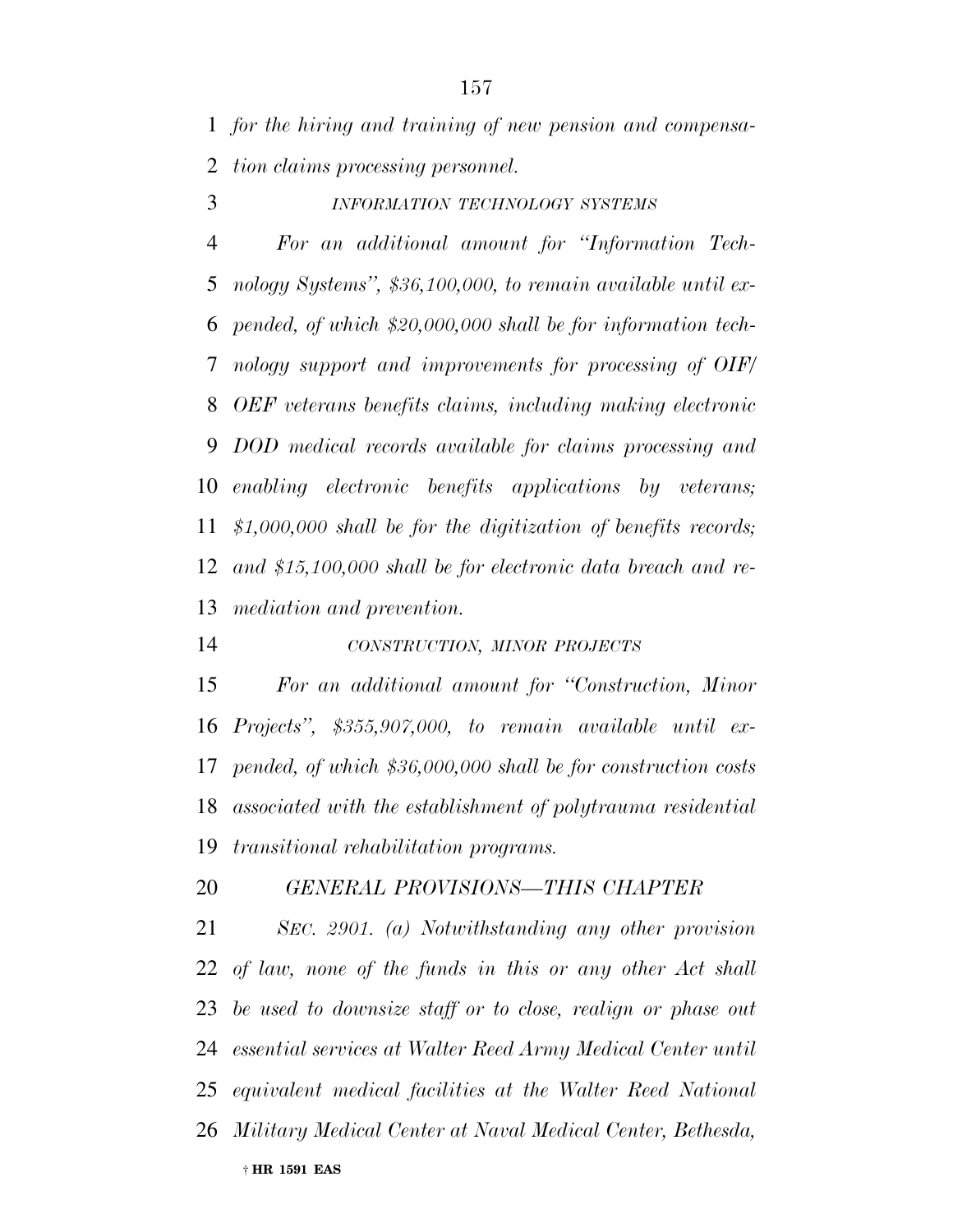*Maryland, and/or the Fort Belvoir, Virginia, Community Hospital have been constructed and equipped, and until the Secretary of Defense has certified in writing to the Congress that:*

 *(1) the new facilities at Walter Reed National Military Medical Center at Bethesda and/or the Fort Belvoir Community Hospital are complete and fully operational, and*

 *(2) replacement medical facilities at Walter Reed National Military Medical Center at Bethesda have adequate capacity to meet both the existing and pro- jected demand for complex medical care and services, including outpatient and medical hold facilities, for combat veterans and other military personnel.*

 *(b) Not later than 30 days after enactment of this Act, the Secretary of Defense shall provide to the Committees on Appropriations of the Senate and House of Representatives a report and proposed timetable outlining the Department's plan to transition patients, staff and medical services to the new facilities at Bethesda and Fort Belvoir without compromising patient care, staffing requirements or facility maintenance at the Walter Reed Medical Center.*

 *(c) To ensure that the quality of care provided by the Military Health System is not diminished during this tran-sition, the Walter Reed Army Medical Center shall be ade-*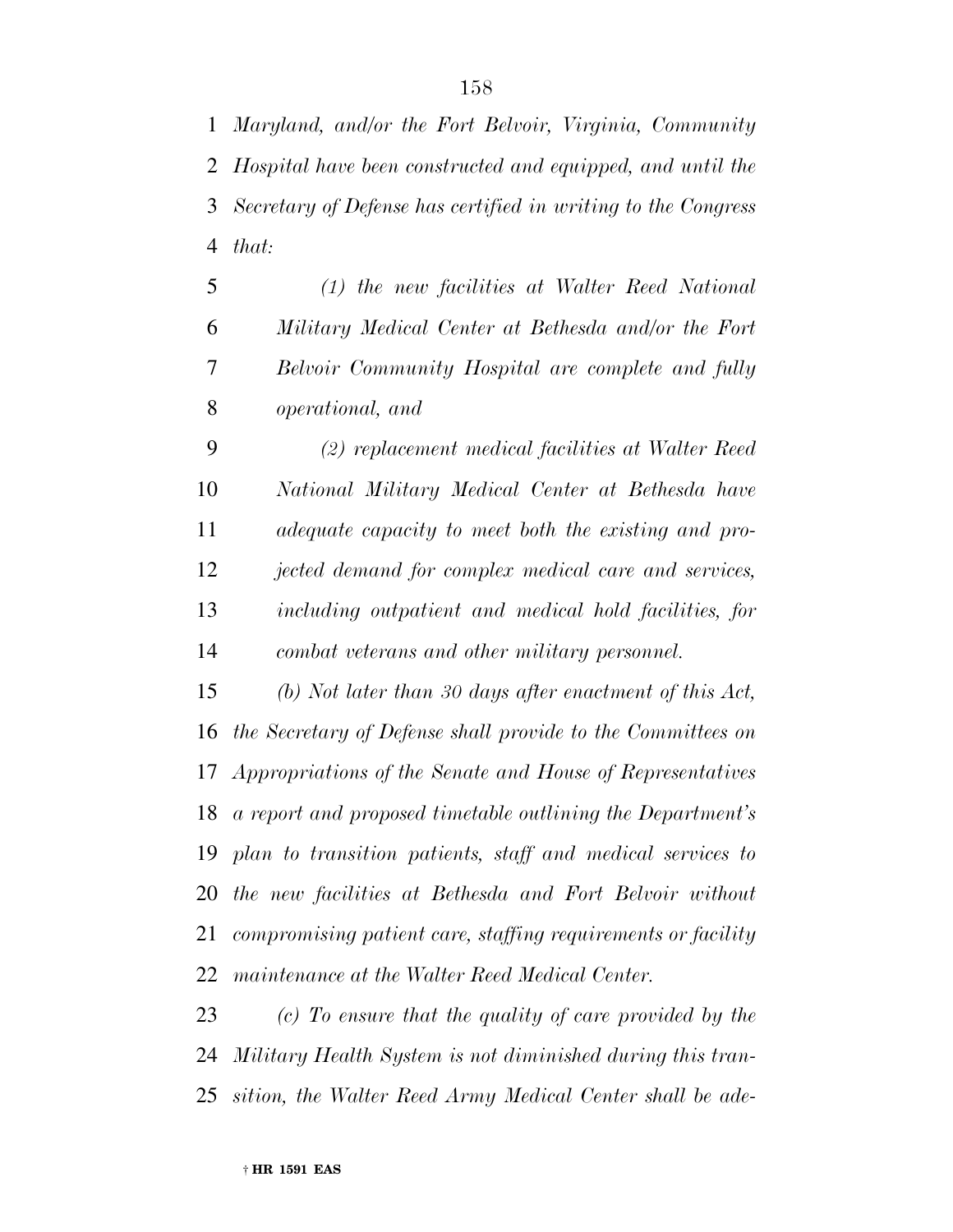*quately funded, to include necessary renovation and main- tenance of existing facilities, to continue the maximum level of inpatient and outpatient services.*

 *SEC. 2902. Notwithstanding any other provision of law, none of the funds in this or any other Act shall be used to reorganize or relocate the functions of the Armed Forces Institute of Pathology (AFIP) until the Secretary of Defense has submitted, not later than December 31, 2007, a detailed plan and timetable for the proposed reorganiza- tion and relocation to the Committees on Appropriations and Armed Services of the Senate and House of Representa- tives. The plan shall take into consideration the rec- ommendations of a study being prepared by the Govern- ment Accountability Office (GAO), provided that such study is available not later than 45 days before the date specified in this section, on the impact of dispersing selected func- tions of AFIP among several locations, and the possibility of consolidating those functions at one location. The plan shall include an analysis of the options for the location and operation of the Program Management Office for second opinion consults that are consistent with the recommenda- tions of the Base Realignment and Closure Commission, to- gether with the rationale for the option selected by the Sec-retary.*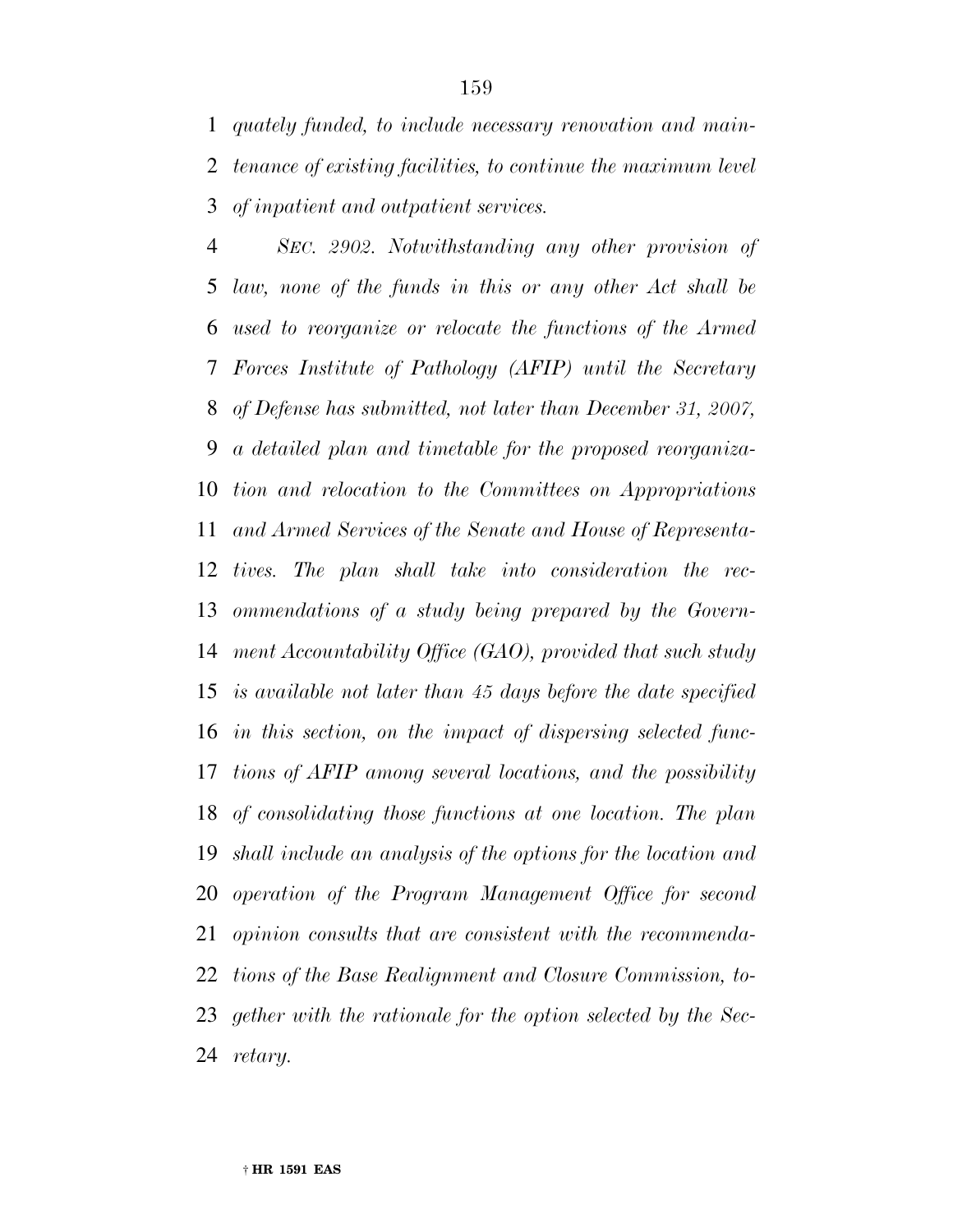*SEC. 2903. Within existing funds appropriated to De- partmental Administration, General Operating Expenses for fiscal year 2007, and within 30 days after enactment of this Act, the Department of Veterans Affairs shall con- tract with the National Academy of Public Administration for the purpose of conducting an independent study and analysis of the organizational structure, management and coordination processes, including Seamless Transition, uti-lized by the Department of Veterans affairs to:*

 *(1) provide health care to active duty and vet- erans of Operation Enduring Freedom and Operation Iraqi Freedom; and*

 *(2) provide benefits to veterans of Operation En-during Freedom and Operation Iraqi Freedom.*

 *SEC. 2904. The Director of the Congressional Budget Office shall, not later than November 15, 2007, submit to the Committees on Appropriations of the House of Rep- resentatives and the Senate a report projecting appropria- tions necessary for the Departments of Defense and Veterans Affairs to continue providing necessary health care to vet- erans of the conflicts in Iraq and Afghanistan. The projec- tions should span several scenarios for the duration and number of forces deployed in Iraq and Afghanistan, and more generally, for the long-term health care needs of de-*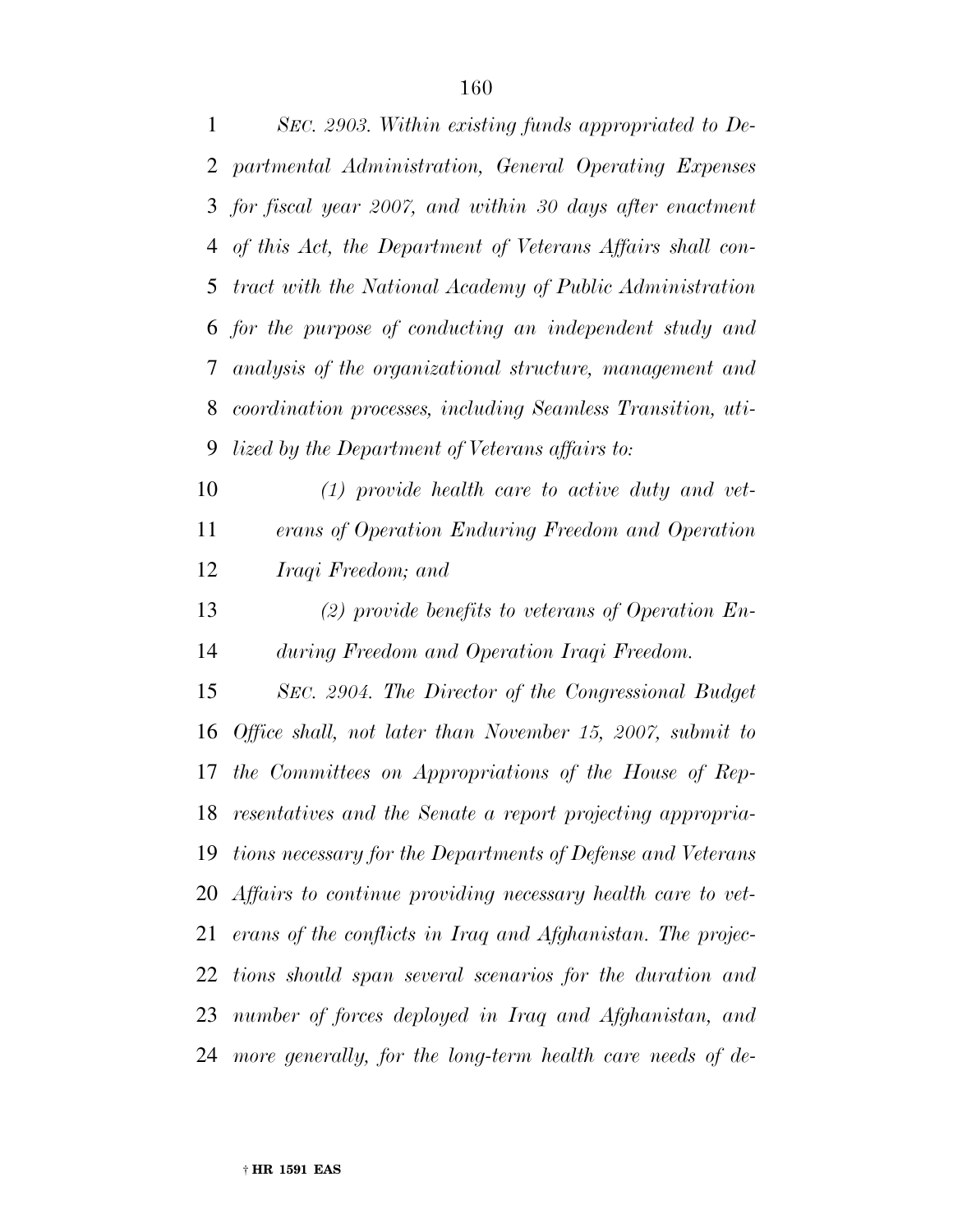*ployed troops engaged in the global war on terrorism over the next ten years.*

| 3              | CHAPTER 10                                                           |
|----------------|----------------------------------------------------------------------|
| $\overline{4}$ | DEPARTMENT OF TRANSPORTATION                                         |
| 5              | FEDERAL HIGHWAY ADMINISTRATION                                       |
| 6              | FEDERAL-AID HIGHWAYS                                                 |
| $\overline{7}$ | EMERGENCY RELIEF PROGRAM                                             |
| 8              | (INCLUDING RESCISSION OF FUNDS)                                      |
| 9              | For an additional amount for the Emergency Relief                    |
| 10             | Program as authorized under section 125 of title 23, United          |
| 11             | States Code, \$388,903,000, to remain available until ex-            |
|                | 12 pended: Provided, That of the unobligated balances of funds       |
| 13             | apportioned to each State under chapter 1 of title 23,               |
| 14             | United States Code, \$388,903,000 are rescinded: Provided            |
|                | 15 further, That such rescission shall not apply to the funds        |
| 16             | distributed in accordance with sections $130(f)$ and                 |
|                | 17 $104(b)(5)$ of title 23, United States Code; sections $133(d)(1)$ |
|                | 18 and 163 of such title, as in effect on the day before the date    |
|                | 19 of enactment of Public Law 109–59; and the first sentence         |
|                | 20 of section $133(d)(3)(A)$ of such title: Provided further, That   |
| 21             | section 4103 of title III of this Act shall not apply to the         |
|                | 22 first proviso under this paragraph.                               |
| 23             | FEDERAL TRANSIT ADMINISTRATION                                       |

*FORMULA GRANTS*

† **HR 1591 EAS** *For an additional amount to be allocated by the Sec-retary to recipients of assistance under chapter 53 of title*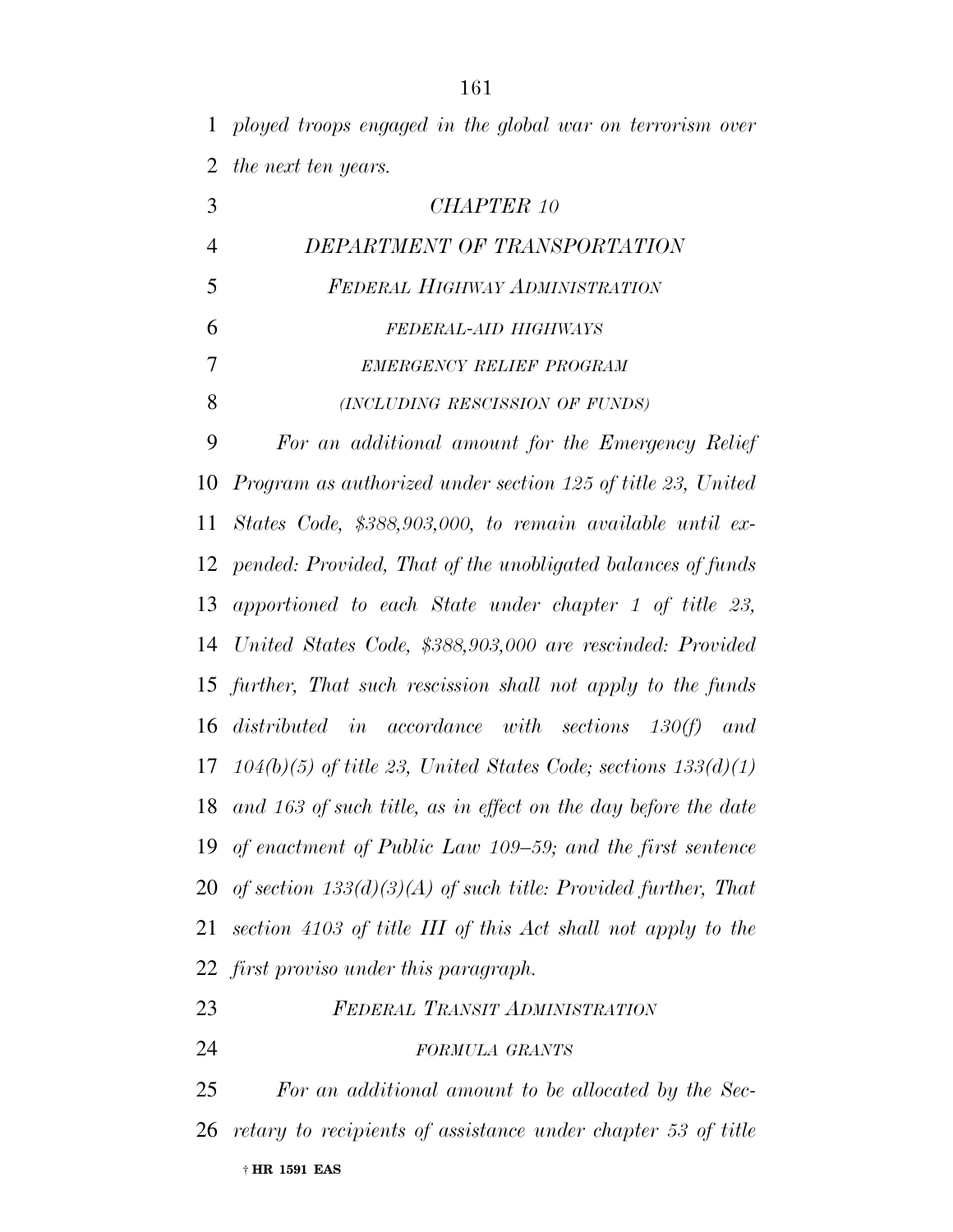*49, United States Code, directly affected by Hurricanes Katrina and Rita, \$75,000,000, for the operating and cap- ital costs of transit services, to remain available until ex- pended: Provided, That the Federal share for any project funded from this amount shall be 100 percent.*

## *DEPARTMENT OF HOUSING AND URBAN DEVELOPMENT*

*OFFICE OF INSPECTOR GENERAL*

 *For an additional amount for the Office of Inspector General, for the necessary costs related to the consequences of Hurricanes Katrina and Rita, \$5,000,000, to remain available until expended.*

*GENERAL PROVISIONS—THIS CHAPTER*

 *SEC. 3001. Section 21033 of the Continuing Appro- priations Resolution, 2007 (division B of Public Law 109– 289, as amended by Public Law 110–5) is amended by add- ing after the third proviso: '': Provided further, That not- withstanding the previous proviso, except for applying the 2007 Annual Adjustment Factor and making any other specified adjustments, public housing agencies that are eli- gible for assistance under section 901 in Public Law 109– 148 (119 Stat. 2781) shall receive funding for calendar year 2007 based on the amount such public housing agencies were eligible to receive in calendar year 2006''.*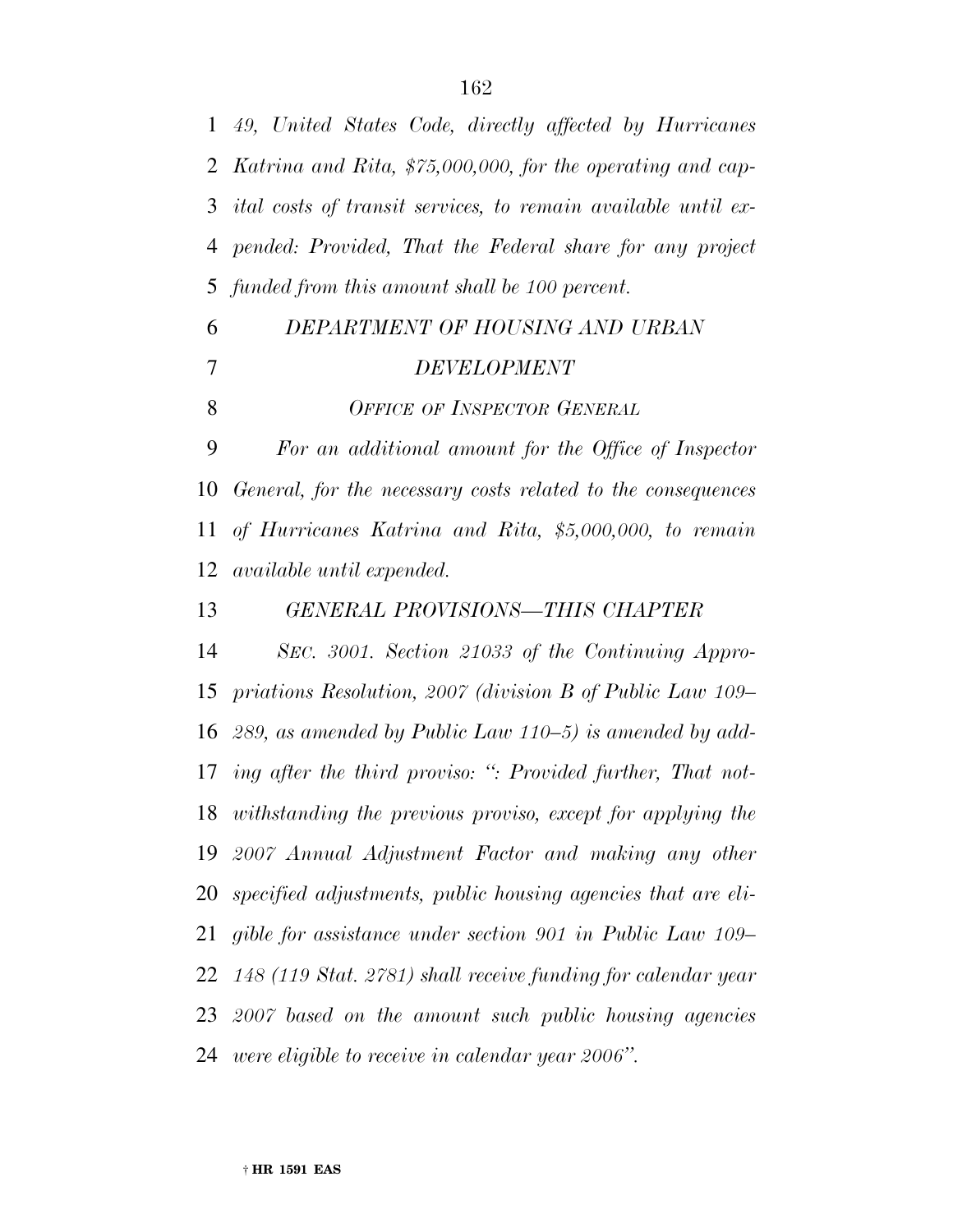| 1              | <b>TITLE III</b>                                                                                                                           |
|----------------|--------------------------------------------------------------------------------------------------------------------------------------------|
| $\overline{2}$ | <b>OTHER MATTERS</b>                                                                                                                       |
| 3              | <b>CHAPTER 1</b>                                                                                                                           |
| 4              | DEPARTMENT OF AGRICULTURE                                                                                                                  |
| 5              | <b>FARM SERVICE AGENCY</b>                                                                                                                 |
| 6              | <b>SALARIES AND EXPENSES</b>                                                                                                               |
| 7              | For an additional amount for "Salaries and Ex-                                                                                             |
| $\Omega$       | $\mathcal{H}$ and $\mathbf{H}$ and $\mathcal{H}$ and $\mathcal{H}$ and $\mathcal{H}$ and $\mathcal{H}$ and $\mathcal{H}$ and $\mathcal{H}$ |

 *penses'' of the Farm Service Agency, \$75,000,000, to remain available until expended: Provided, That this amount shall only be available for the modernization and repair of the computer systems used by the Farm Service Agency (includ- ing all software, hardware, and personnel required for mod- ernization and repair): Provided further, That of this amount \$27,000,000 shall be made available 60 days after the date on which the Farm Service Agency submits to the Committee on Appropriations of the Senate, the Committee on Appropriations of the House of Representatives, and the Government Accountability Office a spending plan for the funds.*

*GENERAL PROVISIONS—THIS CHAPTER*

## *(RESCISSION)*

 *SEC. 3101. Of the unobligated balances of funds made available pursuant to section 298(a) of the Trade Act of 1974 (19 U.S.C. 2401G(a)), \$75,000,000 are rescinded.*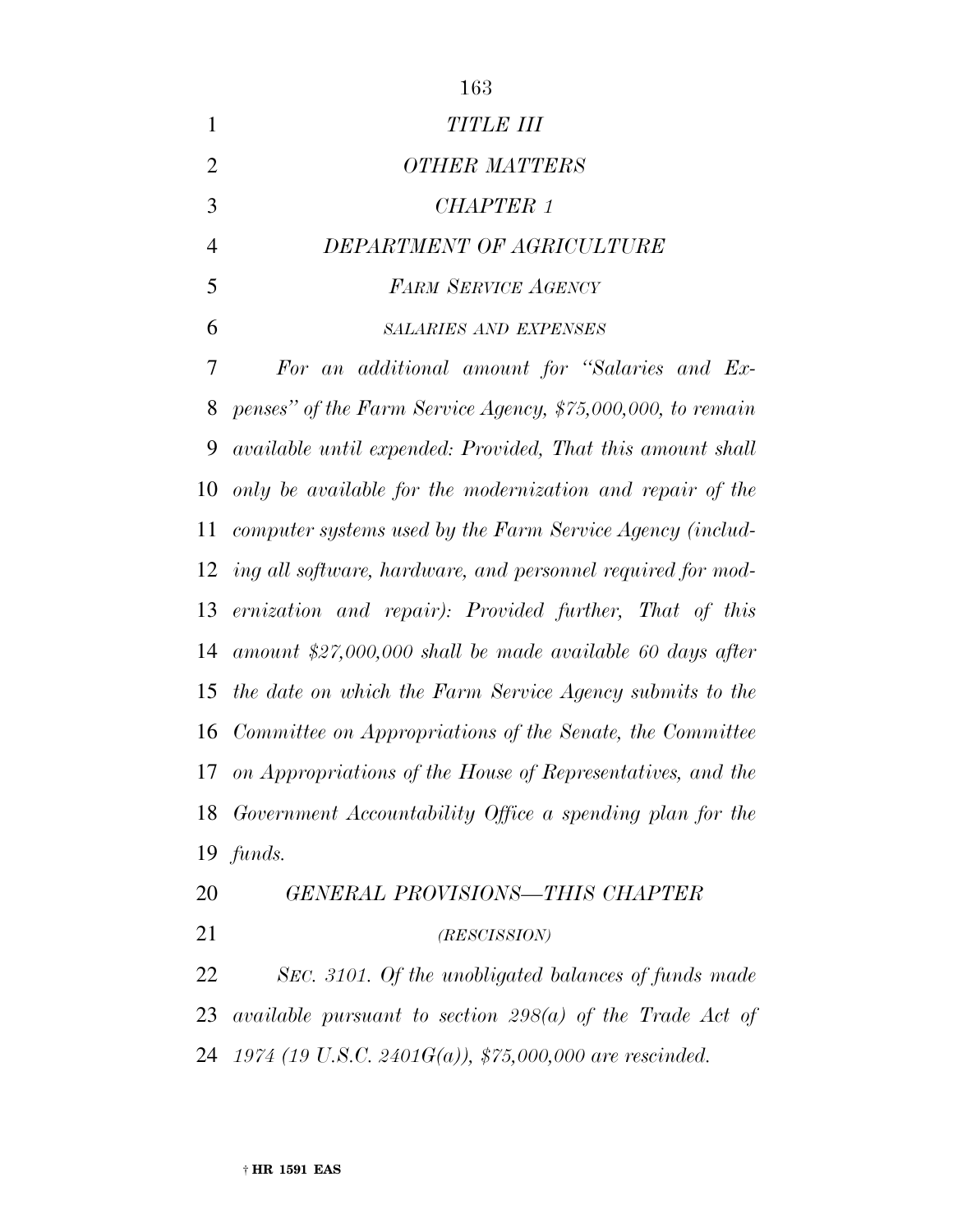*SEC. 3102. (a) Section 1237A(f) of the Food Security Act of 1985 (16 U.S.C. 3837a(f)) is amended in the first sentence by striking ''fair market value of the land less the fair market value of such land encumbered by the easement'' and inserting ''fair market value of the land as determined in accordance with the method of valuation used by the Sec-retary as of January 1, 2003''.*

 *(b) Section 1238I(c)(1) of the Food Security Act of 1985 (16 U.S.C. 3838i(c)(1)) is amended by inserting at the end the following:*

 *''(C) VALUATION.—The Secretary shall de- termine fair market value under this paragraph in accordance with the method of valuation used by the Secretary as of January 1, 2003.''.*

 *SEC. 3103. Subsection (b)(1) of section 313A of the Rural Electrification Act shall not apply in the case of a cooperative lender that has previously received a guarantee under section 313A and such additional guarantees shall not exceed the amount provided for in Public Law 110– 5.*

 *SEC. 3104. SPINACH. No funds made available under this Act shall be used to make payments to growers and first handlers, as defined by the Secretary of Health and Human Services, of fresh spinach that were unable to mar-ket spinach crops as a result of the Food and Drug Admin-*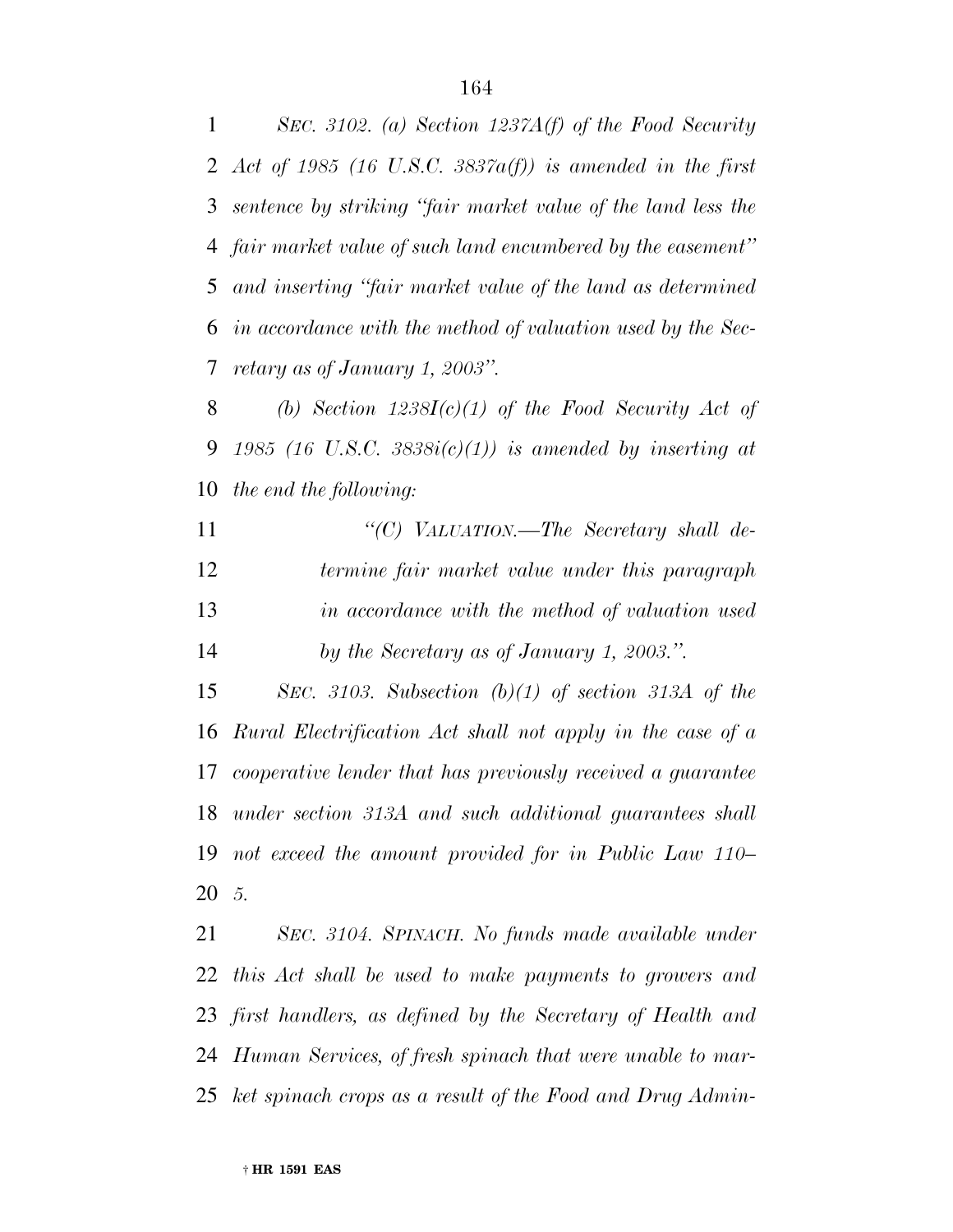*istration Public Health Advisory issued on September 14, 2006.*

- *CHAPTER 2*
- *GENERAL PROVISIONS—THIS CHAPTER*

 *SEC. 3201. Section 20314 of the Continuing Appro- priations Resolution, 2007 (division B of Public Law 109– 289, as amended by Public Law 110–5) is amended by striking ''Resources.'' and inserting in lieu thereof: ''Re- sources: Provided, That \$22,762,000 of the amount provided be for geothermal research and development activities: Pro- vided further, That \$229,500,000 of the amount provided shall be used for the weatherization assistance program of the Department of Energy.''.*

 *SEC. 3202. Hereafter, federal employees at the Na- tional Energy Technology Laboratory shall be classified as inherently governmental for the purpose of the Federal Ac- tivities Inventory Reform Act of 1998 (31 U.S.C. 501 note). SEC. 3203. PROHIBITION ON CERTAIN USES OF FUNDS BY BPA. None of the funds made available under this or any other Act shall be used during fiscal year 2007 to make, or plan or prepare to make, any payment on bonds issued by the Administrator of the Bonneville Power Administra- tion (referred in this section as the ''Administrator'') or for an appropriated Federal Columbia River Power System in-vestment, if the payment is both—*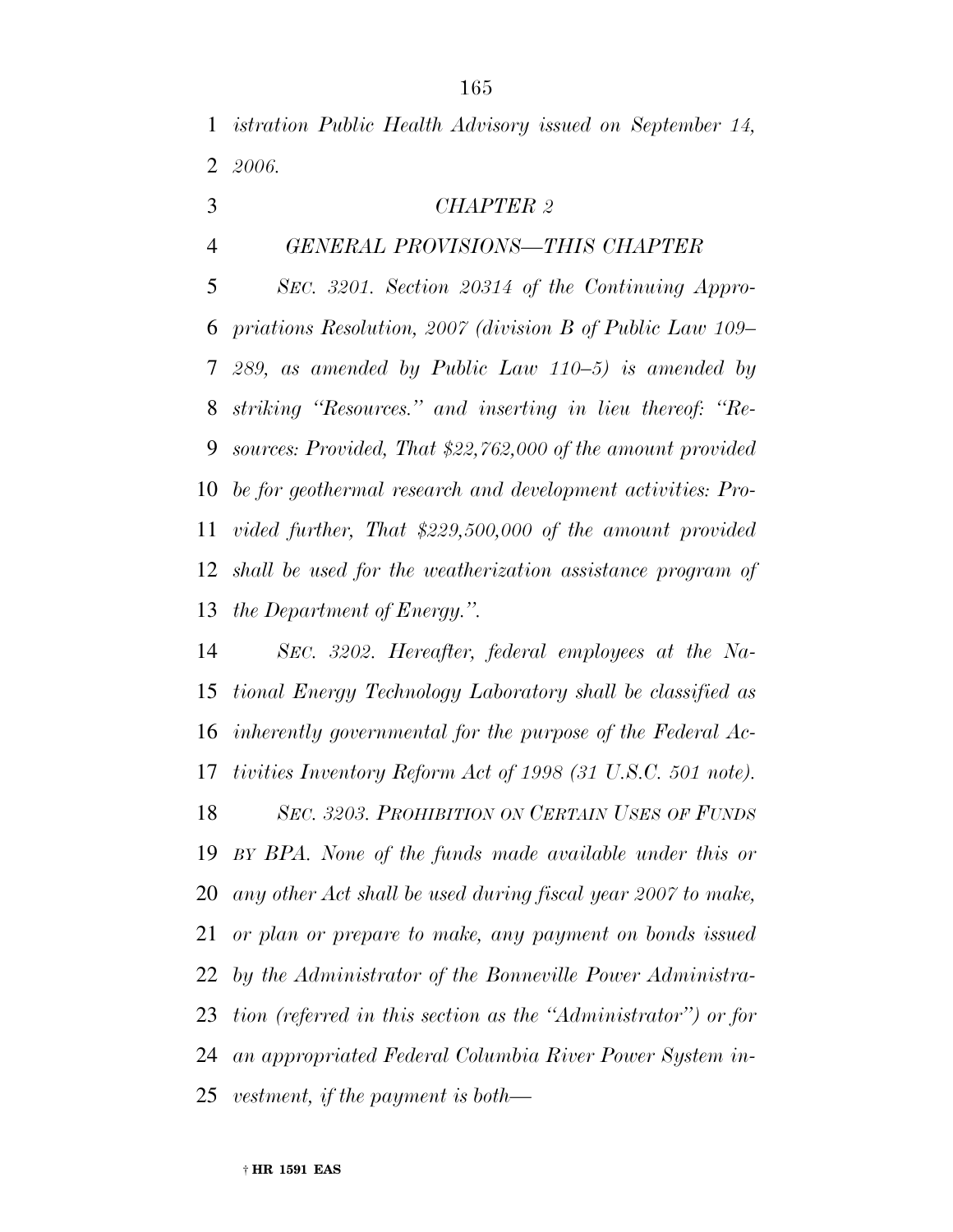| $\mathbf{1}$   | $(1)$ greater, during any fiscal year, than the                 |
|----------------|-----------------------------------------------------------------|
| $\overline{2}$ | payments calculated in the rate hearing of the Ad-              |
| 3              | ministrator to be made during that fiscal year using            |
| $\overline{4}$ | the repayment method used to establish the rates of             |
| 5              | the Administrator as in effect on October 1, 2006; and          |
| 6              | $(2)$ based or conditioned on the actual or ex-                 |
| 7              | pected net secondary power sales receipts of the Ad-            |
| 8              | ministrator.                                                    |
| 9              | <b>CHAPTER 3</b>                                                |
| 10             | <b>GENERAL PROVISIONS-THIS CHAPTER</b>                          |
| 11             | SEC. 3301. The structure of any of the offices or compo-        |
| 12             | nents within the Office of National Drug Control Policy         |
| 13             | shall remain as they were on October 1, 2006. None of the       |
|                | 14 funds appropriated or otherwise made available in the Con-   |
| 15             | <i>tinuing Appropriations Resolution, 2007 (Public Law 110–</i> |
| 16             | 5) may be used to implement a reorganization of offices         |
| 17             | within the Office of National Drug Control Policy without       |
| 18             | the explicit approval of the Committees on Appropriations       |
| 19             | of the House of Representatives and the Senate.                 |
| 20             | SEC. 3302. Funds made available in section 21075 of             |
| 21             | the Continuing Appropriations Resolution, 2007 (Public          |
|                | 22 Law 110–5) shall be made available to a $501(c)(3)$ entity:  |
| 23             | $(1)$ with a wide anti-drug coalition network and member-       |
| 24             | ship base, and one with a demonstrated track record and         |
| 25             | specific expertise in providing technical assistance, train-    |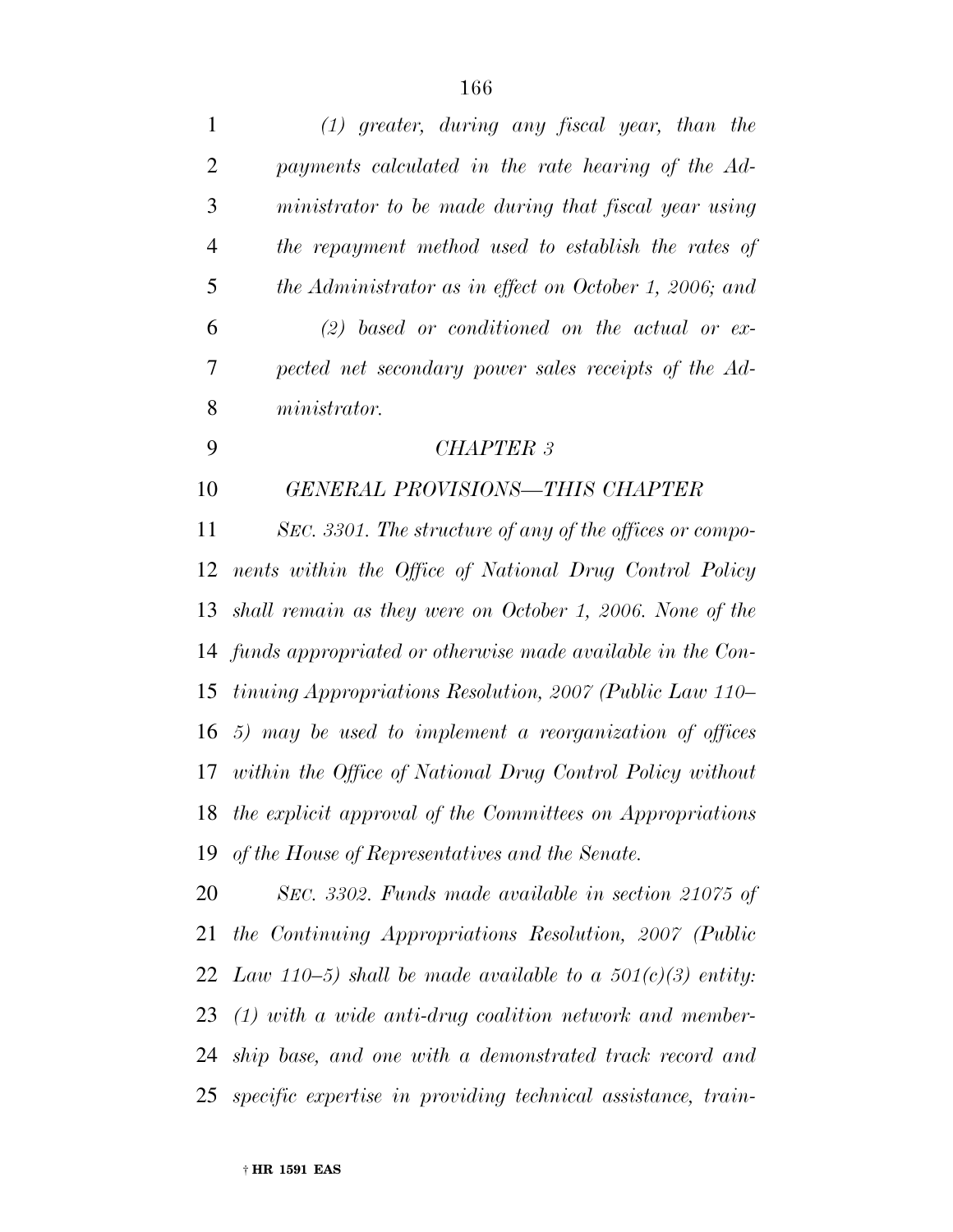*ing, evaluation, research, and capacity building to commu- nity anti-drug coalitions; (2) with authorization from Con- gress, both prior to fiscal year 2007, and in fiscal years 2008 through 2012, to perform the duties described in sub- section (1) of this section; and (3) that has previously re- ceived funding from Congress, including through a competi- tive process as well as direct funding, for providing the du- ties described in subsection (1) of this section: Provided, That funds appropriated in section 21075 shall be obligated within sixty days after enactment of this Act.*

 *SEC. 3303. Funds made available under section 613 of Public Law 109–108 (119 Stat. 2338) for Nevada's Com- mission on Economic Development shall be made available to the Nevada Center for Entrepreneurship and Technology (CET).*

 *SEC. 3304. From the amount provided by section 21067 of the Continuing Appropriations Resolution, 2007 (Public Law 110–5), the National Archives and Records Administration may obligate monies necessary to carry out the activities of the Public Interest Declassification Board.*

 *SEC. 3305. None of the funds appropriated or other- wise made available in section 21063 of the Continuing Ap- propriations Resolution, 2007 (Public Law 110–5) for the ''General Services Administration, Real Property Activi-ties, Federal Buildings Fund'', may be obligated for design,*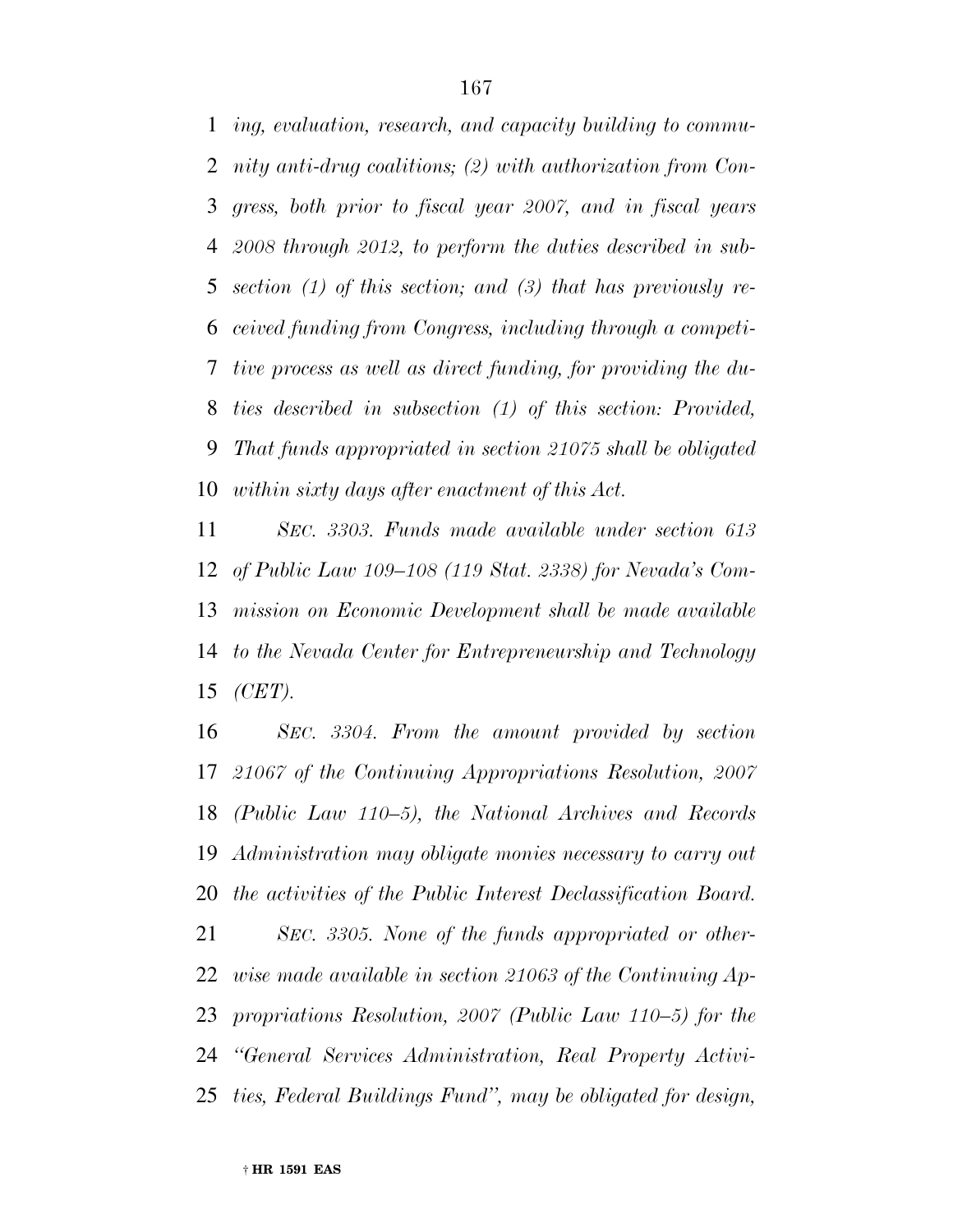*construction, or acquisition until the House and Senate Committees on Appropriations approve a revised detailed plan, by project, on the use of such funds: Provided, That the new plan shall include funding for completion of court- house construction projects which received funding in fiscal year 2006 above a level of \$5,000,000: Provided further, That such plan shall be provided by the Administrator of the General Services Administration to the House of Rep- resentatives and the Senate Committees on Appropriations within seven days of enactment.*

 *SEC. 3306. Notwithstanding the notice requirement of the Transportation, Treasury, Housing and Urban Devel- opment, the Judiciary, the District of Columbia, and Inde- pendent Agencies Appropriations Act, 2006, 119 Stat. 2509 (Public Law 109–115), as continued in section 104 of the Continuing Appropriations Resolution, 2007 (Public Law 110–5), the District of Columbia Courts may reallocate not more than \$1,000,000 of the funds provided for fiscal year 2007 under the Federal Payment to the District of Colum- bia Courts for facilities among the items and entities funded under that heading for operations.*

 *SEC. 3307. (a) Not later than 90 days after the date of enactment of this Act, the Secretary of the Treasury, in coordination with the Securities and Exchange Commission and in consultation with the Departments of State and En-*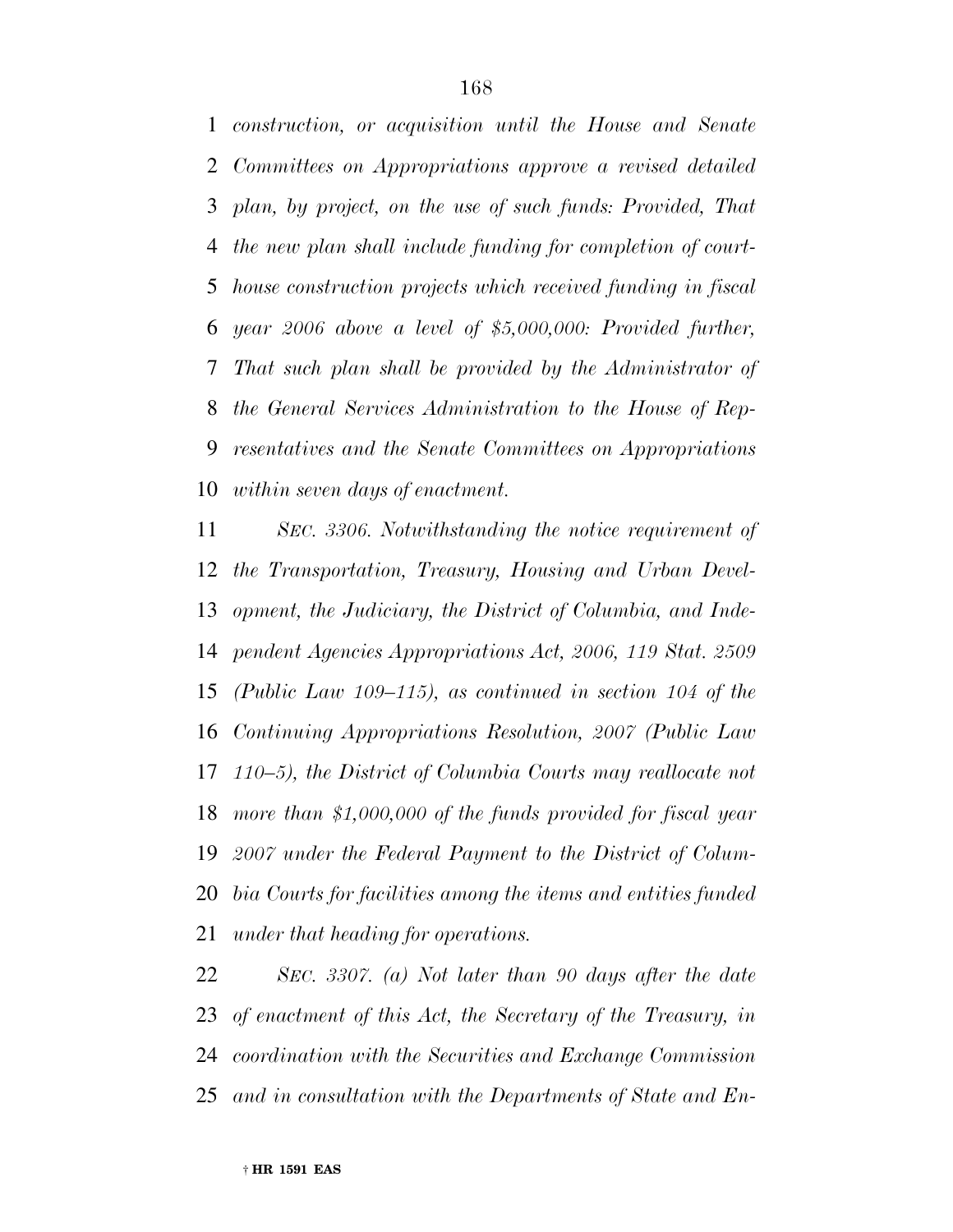*ergy, shall prepare and submit to the Senate Committee on Appropriations, the House of Representatives Committee on Appropriations, the Senate Foreign Relations Committee, and the House Foreign Affairs Committee an unclassified report, suitable to be made public, that contains the names of (1) all companies trading in securities that are registered under section 12 of the Securities Exchange Act of 1934 (15 U.S.C. 781) which either directly or through a parent or subsidiary company, including partly-owned subsidi- aries, conduct business operations in Sudan relating to nat- ural resource extraction, including oil-related activities and mining of minerals; and (2) the names of all other compa- nies, which either directly or through a parent or subsidiary company, including partly-owned subsidiaries, conduct business operations in Sudan relating to natural resource extraction, including oil-related activities and mining of minerals. The reporting provision shall not apply to com- panies operating under licenses from the Office of Foreign Assets Control or otherwise expressly exempted under United States law from having to obtain such licenses in order to operate in Sudan.*

 *(b) Not later than 20 days after enactment, the Sec- retary of the Treasury shall inform the aforementioned com- mittees of Congress of any statutory or other legal impedi-ments to the successful completion of this report.*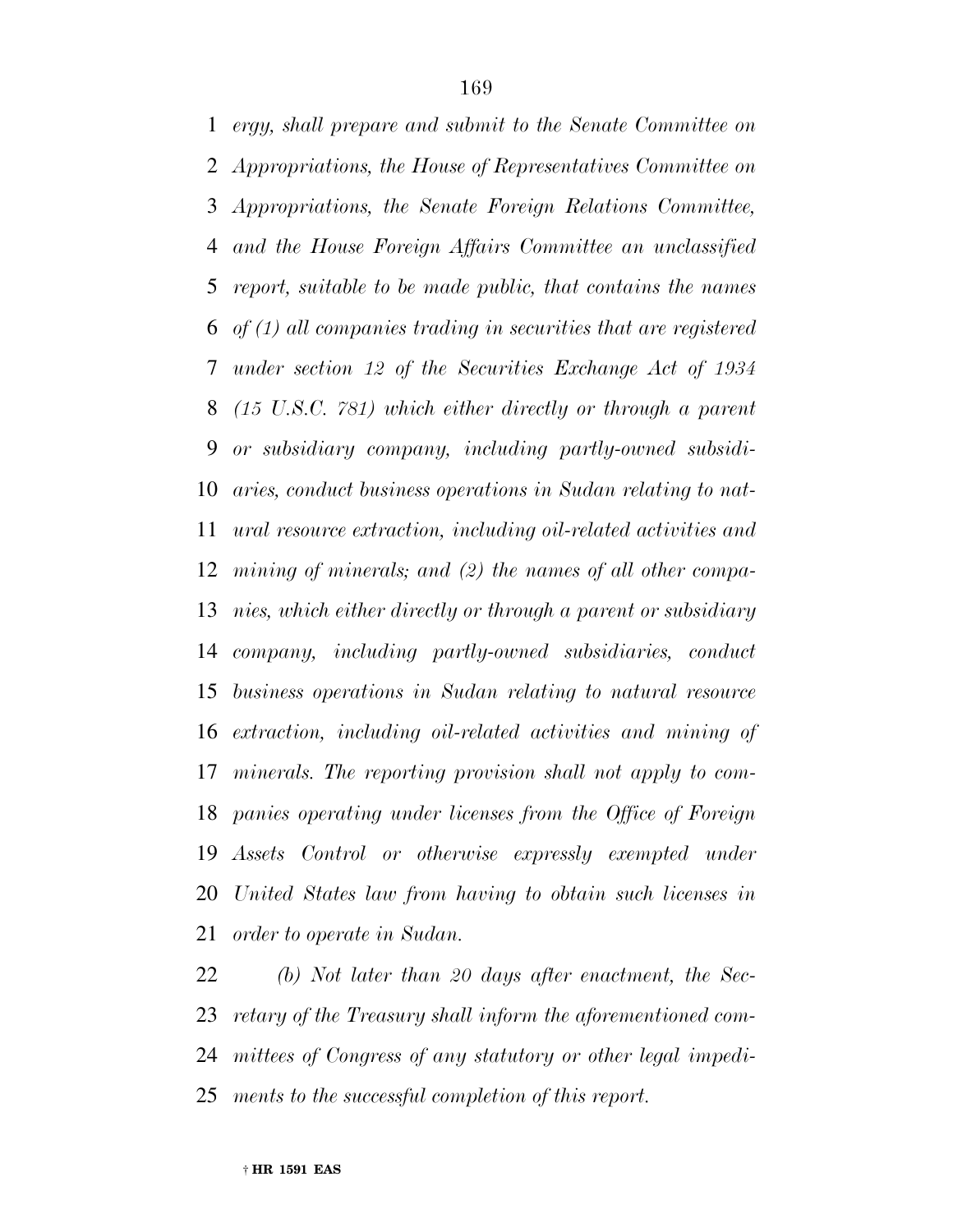*(c) Not later than 45 days following the submission to Congress of the list of companies conducting business op- erations in Sudan relating to natural resource extraction required above, the General Services Administration shall determine whether the United States Government has an active contract for the procurement of goods or services with any of the identified companies, and provide notification to the appropriate committees of Congress of the companies, nature of the contract, and dollar amounts involved.*

*(INCLUDING RESCISSION)*

 *SEC. 3308. (a) Of the funds provided for the General Services Administration, ''Office of Inspector General'' in section 21061 of the Continuing Appropriations Resolution, 2007 (division B of Public Law 109–289, as amended by Public Law 110–5), \$8,000,000 are rescinded.*

 *(b) For an additional amount for the General Services Administration, ''Office of Inspector General'', \$8,000,000, to remain available until September 30, 2008.*

 *SEC. 3309. Section 21073 of the Continuing Appro- priations Resolution, 2007 (Public Law 110–5) is amended by adding a new subsection (j) as follows:*

† **HR 1591 EAS** *''(j) Notwithstanding section 101, any appropriation or funds made available to the District of Columbia pursu- ant to this division for 'Federal Payment for Foster Care Improvement in the District of Columbia' shall be available in accordance with an expenditure plan submitted by the*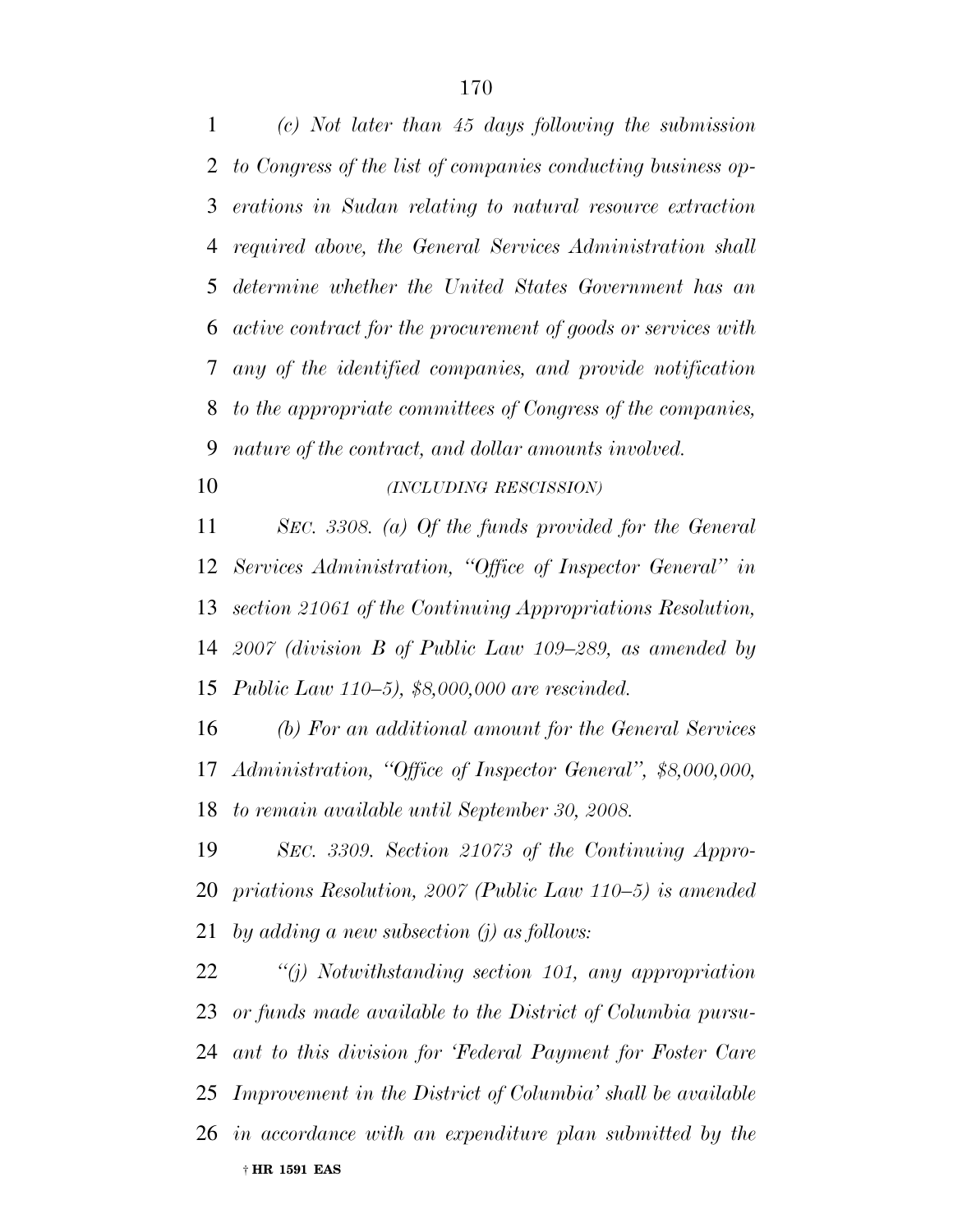| $\mathbf{1}$   | Mayor of the District of Columbia not later than 60 days      |
|----------------|---------------------------------------------------------------|
| $\overline{2}$ | after the enactment of this section which details the activi- |
| 3              | ties to be carried out with such Federal Payment.".           |
| $\overline{4}$ | SEC. 3310. Pursuant to section 140 of Public Law 97–          |
| 5              | 92, justices and judges of the United States are authorized   |
| 6              | during fiscal year 2007 to receive a salary adjustment in     |
| 7              | accordance with section 461 of title 28, United States Code.  |
| 8              | <b>CHAPTER 4</b>                                              |
| 9              | GENERAL PROVISIONS-THIS CHAPTER                               |
| 10             | SEC. 3401. Any unobligated balances remaining from            |
| 11             | prior appropriations for United States Coast Guard, "Re-      |
| 12             | tired Pay" shall remain available until expended in the ac-   |
| 13             | count and for the purposes for which the appropriations       |
| 14             | were provided, including the payment of obligations other-    |
| 15             | wise chargeable to lapsed or current appropriations for this  |
| 16             | <i>purpose.</i>                                               |
| 17             | SEC. 3402. INTEGRATED DEEPWATER SYSTEM. (a)                   |
|                | 18 COMPETITION FOR ACQUISITION AND MODIFICATION OF AS-        |
| 19             | $SETS$ .                                                      |
| 20             | $(1)$ IN GENERAL.—The Commandant of the                       |
| 21             | Coast Guard shall utilize full and open competition           |

 *for any contract entered into after the date of enact- ment of this Act that provides for the acquisition or modification of assets under, or in support of, the In-*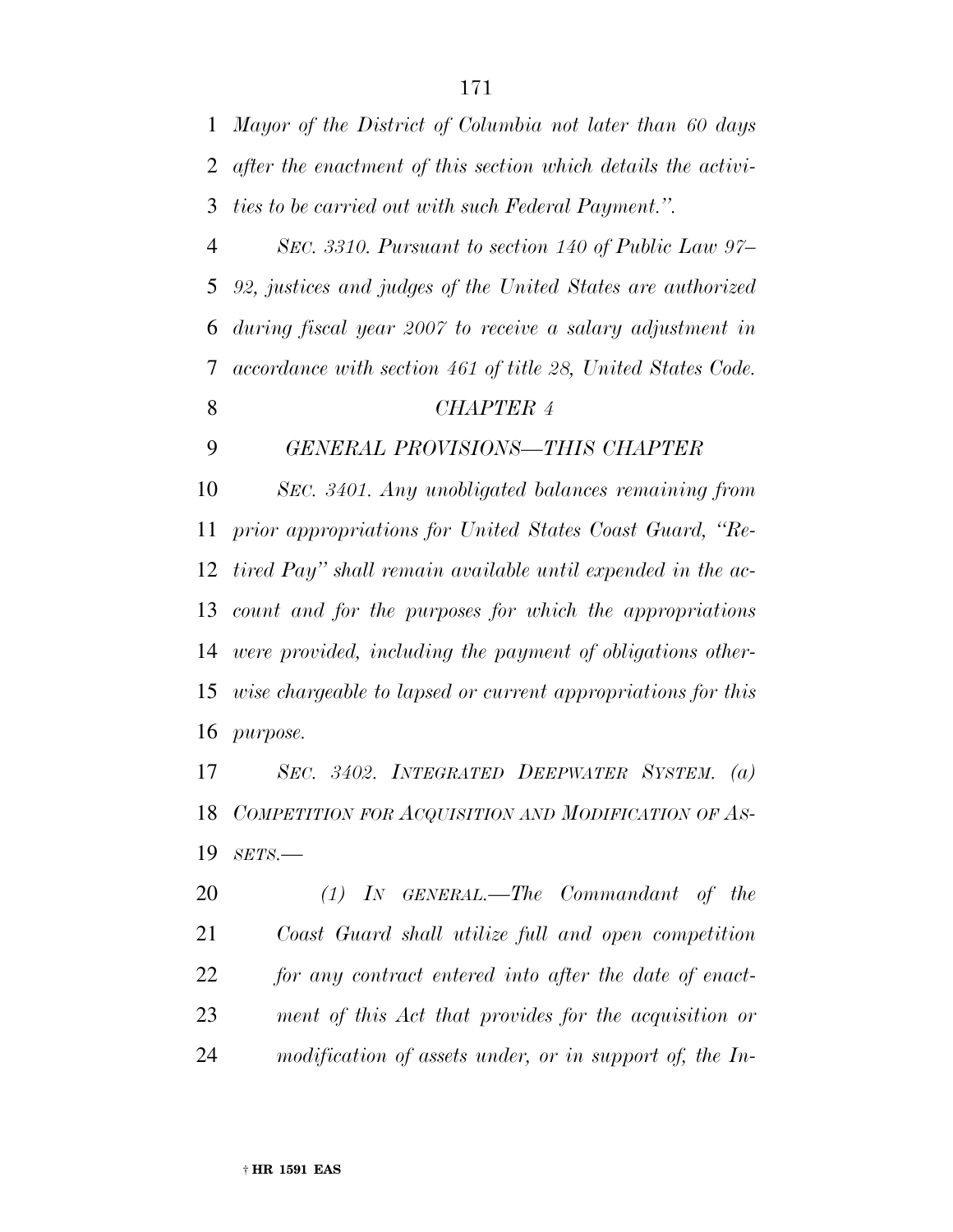| $\mathbf{1}$   | tegrated Deepwater System Program of the Coast                |
|----------------|---------------------------------------------------------------|
| $\overline{2}$ | Guard.                                                        |
| 3              | (2) $EXCEPTIONS$ — $Paragnaph$ (1)<br>shall<br>not            |
| $\overline{4}$ | apply to the following:                                       |
| 5              | $(A)$ The acquisition or modification of the                  |
| 6              | following asset classes for which assets of the               |
| 7              | class and related systems and components under                |
| 8              | the Integrated Deepwater System are under a                   |
| 9              | contract for production:                                      |
| 10             | ( <i>i</i> ) National Security Cutter;                        |
| 11             | ( <i>ii</i> ) Maritime Patrol Aircraft;                       |
| 12             | ( <i>iii</i> ) Deepwater Command, Control,                    |
| 13             | Communications, Computer, Intelligence,                       |
| 14             | Surveillance, and Reconnaissance (C4ISR)                      |
| 15             | System; and                                                   |
| 16             | $(iv)$ HC-130J Fleet Introduction.                            |
| 17             | $(B)$ The modification of any legacy asset                    |
| 18             | class under the Integrated Deepwater System                   |
| 19             | Program being performed by a Coast Guard en-                  |
| 20             | tity.                                                         |
| 21             | (b) CHAIR OF PRODUCT AND OVERSIGHT TEAMS.                     |
| 22             | The Commandant of the Coast Guard shall assign an ap-         |
|                | 23 propriate officer or employee of the Coast Guard to act as |
|                | 24 <i>chair of each of the following:</i>                     |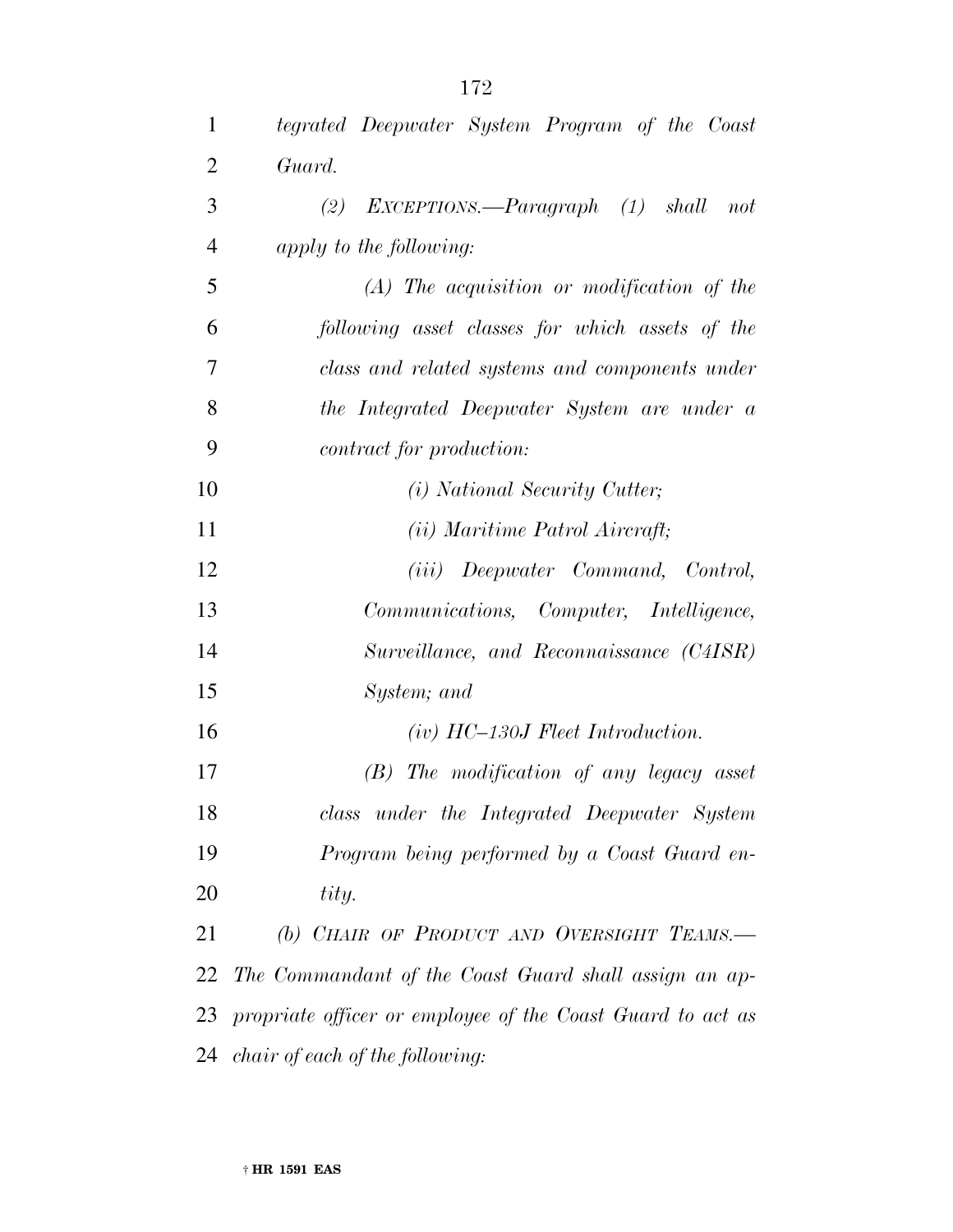| 1              | $(1)$ Each integrated product team under the In-            |
|----------------|-------------------------------------------------------------|
| $\overline{2}$ | tegrated Deepwater System Program.                          |
| 3              | $(2)$ Each higher-level team assigned to the over-          |
| 4              | sight of a product team referred to in paragraph (1).       |
| 5              | (c) LIFE-CYCLE COST ESTIMATE.—The Commandant                |
|                | 6 of the Coast Guard may not enter into a contract for lead |
|                | 7 asset production under the Integrated Deepwater System    |
|                | 8 Program until the Commandant obtains an independent es-   |
| 9              | <i>timate of life-cycle costs of the asset concerned.</i>   |
| 10             | (d) REVIEW OF ACQUISITIONS AND MAJOR DESIGN                 |
| 11             | CHANGES.-                                                   |
| 12             | $(1)$ IN GENERAL.—With the exception of assets              |
|                |                                                             |

 *covered under (a)(2) of this section, the Commandant of the Coast Guard may not carry out an action de- scribed in paragraph (2) unless an independent third party with no financial interest in the development, construction, or modification of any component of the Integrated Deepwater System Program, selected by the Commandant for purposes of the subsection, deter-mines that such action is advisable.*

 *(2) COVERED ACTIONS.—The actions described in the paragraph are as follows:*

 *(A) The acquisition or modification of an asset under the Integrated Deepwater System Program.*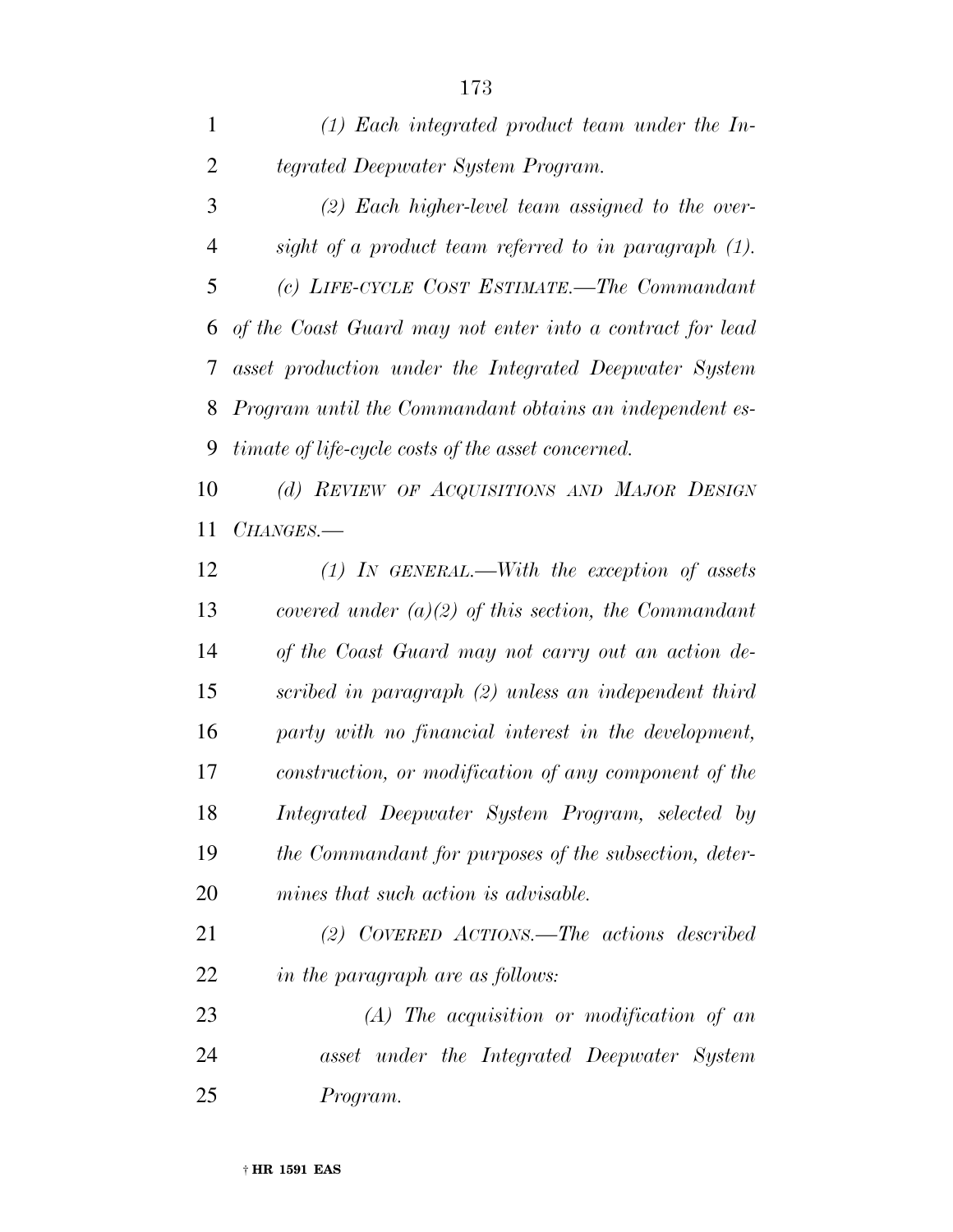*(B) The implementation of a major design change for an asset under the Integrated Deep-water System Program.*

 *(e) LINKING OF AWARD FEES TO SUCCESSFUL ACQUI- SITION OUTCOMES.—The Commandant of the Coast Guard shall require that all contracts under the Integrated Deep- water System Program that provide award fees link such fees to successful acquisition outcomes (which shall be de-fined in terms of cost, schedule, and performance).*

*(f) CONTRACTUAL AGREEMENTS.—*

 *(1) IN GENERAL.—The Commandant of the Coast Guard may not award or issue any contract, task or delivery order, letter contract modification thereof, or other similar contract, for the acquisition or modification of an asset under the Integrated Deepwater System Program unless the Coast Guard and the contractor concerned have formally agreed to all terms and conditions.*

 *(2) EXCEPTION.—A contract, task or delivery order, letter contract, modification thereof, or other similar contract described in paragraph (1) may be awarded or issued if the head of contracting activity of the Coast Guard determines that a compelling need exists for the award or issue of such instrument.*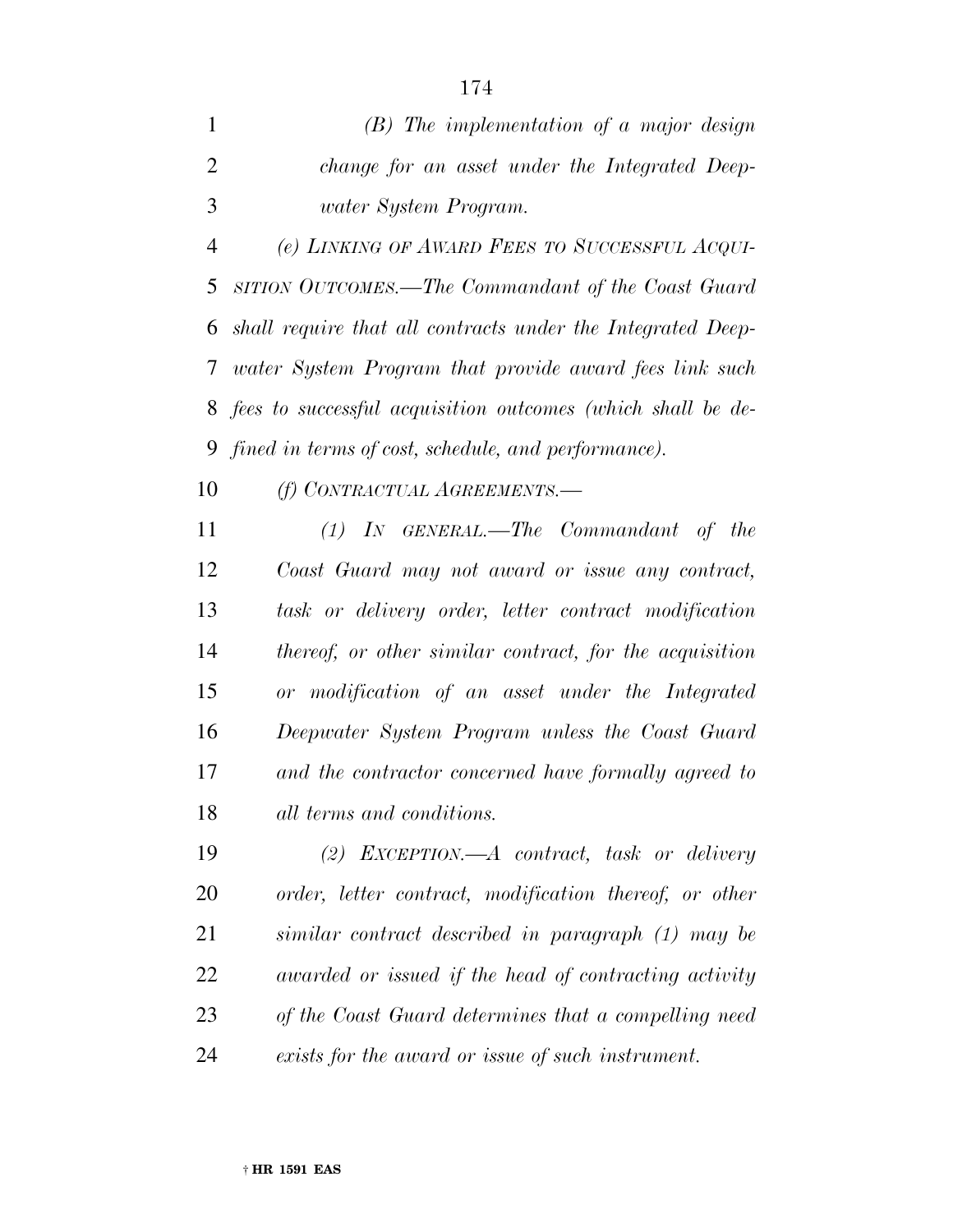*(g) DESIGNATION OF TECHNICAL AUTHORITY.—The Commandant of the Coast Guard shall designate the Assist- ant Commandant of the Coast Guard for Engineering and Logistics as the technical authority for all engineering, de- sign, and logistics decisions pertaining to the Integrated Deepwater System Program.*

 *(h) REPORT ON PERSONNEL REQUIRED FOR ACQUISI- TION MANAGEMENT.—Not later than 30 days after the date of the enactment of this Act, the Commandant of the Coast Guard shall submit to the Committees on Appropriations of the Senate and the House of Representatives; the Com- mittee on Commerce, Science and Transportation of the Senate; and the Committee on Transportation and Infra- structure of the House of Representatives a report on the resources (including training, staff, and expertise) required by the Coast Guard to provide appropriate management and oversight of the Integrated Deepwater System Program.*

 *(i) COMPTROLLER GENERAL REPORT ON PROGRESS.—Not later than 60 days after the date of enact- ment of this Act, the Comptroller General of the United States shall submit to the Committees on Appropriations of the Senate and the House of Representatives; the Com- mittee on Commerce, Science and Transportation of the Senate; and the Committee on Transportation and Infra-structure of the House of Representatives a report describing*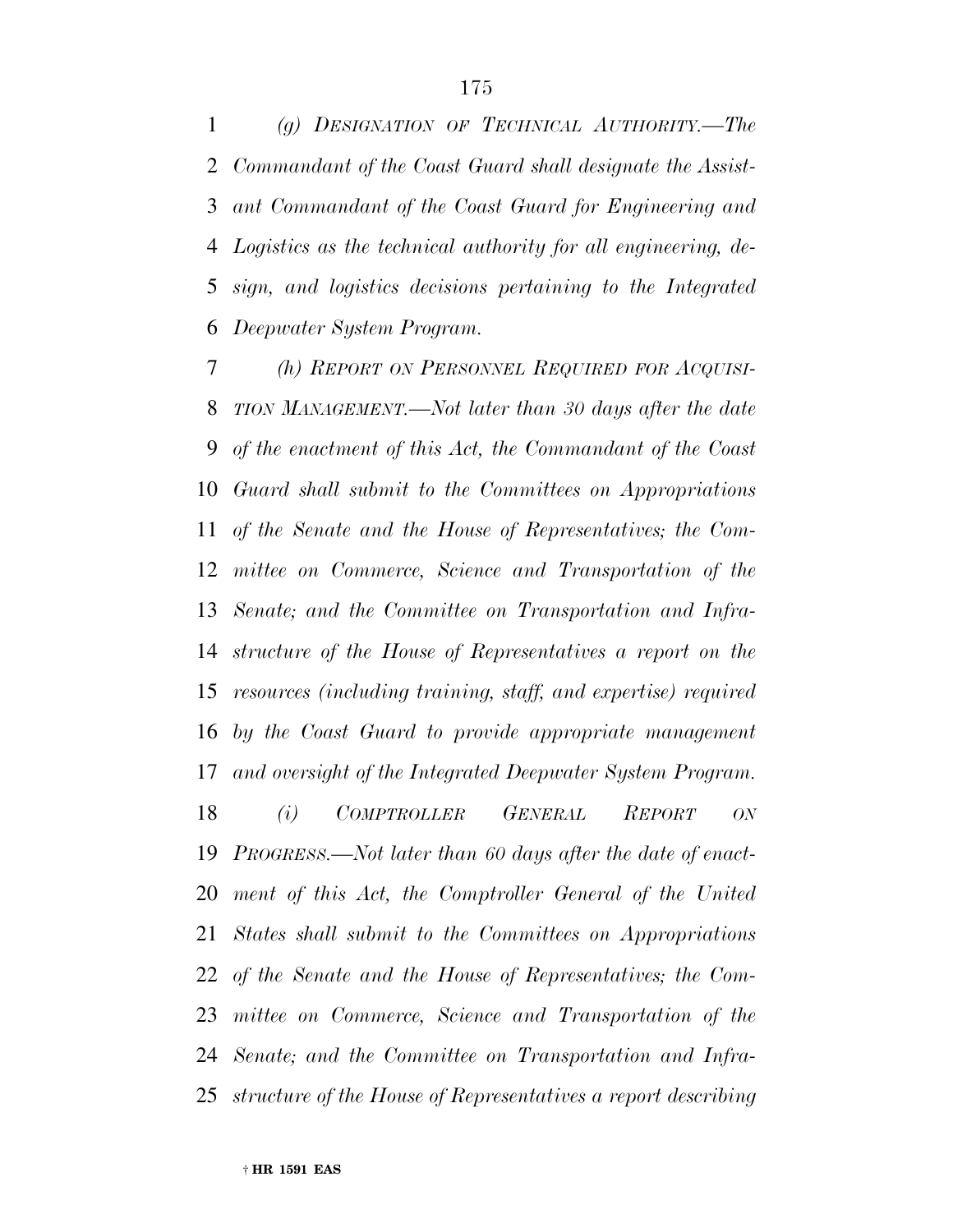*and assessing the progress of the Coast Guard in complying with the requirements of this section.*

 *SEC. 3403. None of the funds provided in this Act or any other Act may be used to alter or reduce operations within the Civil Engineering Program of the Coast Guard nationwide, including the civil engineering units, facilities, design and construction centers, maintenance and logistics command centers, the Coast Guard Academy and the Coast Guard Research and Development Center, except as specifi- cally authorized by a statute enacted after the date of enact-ment of this Act.*

*CHAPTER 5*

*GENERAL PROVISIONS—THIS CHAPTER*

 *SEC. 3501. Section 20515 of the Continuing Appro- priations Resolution, 2007 (division B of Public Law 109– 289, as amended by Public Law 110–5) is amended by in- serting before the period: ''; and of which, not to exceed \$143,628,000 shall be available for contract support costs under the terms and conditions contained in Public Law 109–54''.*

 *SEC. 3502. Section 20512 of the Continuing Appro- priations Resolution, 2007 (division B of Public Law 109– 289, as amended by Public Law 110–5) is amended by in- serting after the first dollar amount: '', of which not to ex-ceed \$7,300,000 shall be transferred to the 'Indian Health*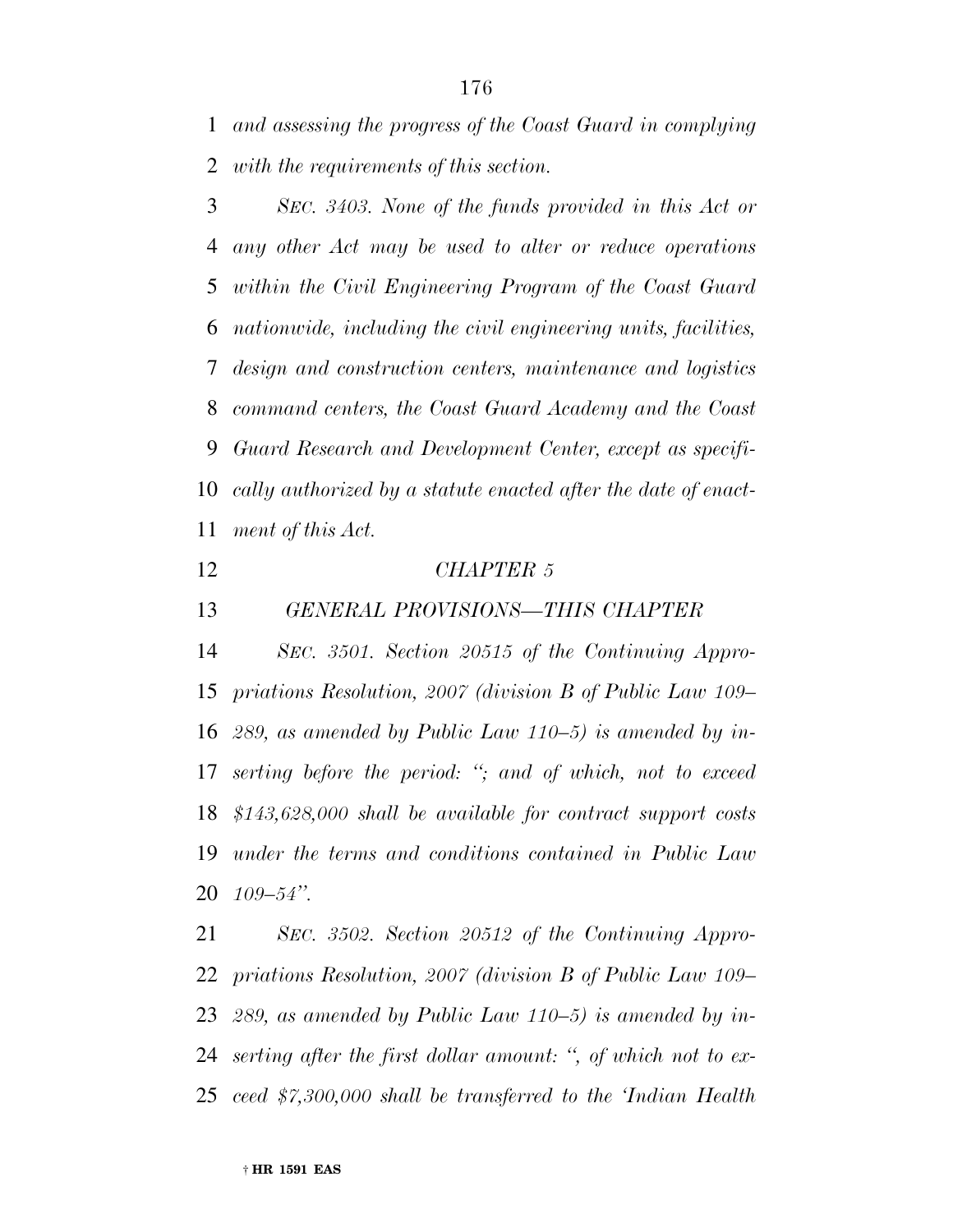*Facilities' account; the amount in the second proviso shall be \$18,000,000; the amount in the third proviso shall be \$525,099,000; the amount in the ninth proviso shall be \$269,730,000; and the \$15,000,000 allocation of funding under the eleventh proviso shall not be required''.*

 *SEC. 3503. Section 20501 of the Continuing Appro- priations Resolution, 2007 (division B of Public Law 109– 289, as amended by Public Law 110–5) is amended by in- serting after \$55,663,000: ''of which \$13,000,000 shall be for Save America's Treasures''.*

 *SEC. 3504. Of the funds made available to the United States Fish and Wildlife Service for fiscal year 2007 under the heading ''Land Acquisition'', not to exceed \$1,980,000 may be used for land conservation partnerships authorized by the Highlands Conservation Act of 2004.*

 *SEC. 3505. The Administrator of the Environmental Protection Agency shall grant to the Water Environment Research Foundation (WERF) such sums as were directed in fiscal year 2005 and fiscal year 2006 for the On-Farm Assessment and Environmental Review program: Provided, That not less than 95 percent of funds made available shall be used by WERF to award competitively a contract to per- form the program's environmental assessments: Provided further, That WERF shall not retain more than 5 percent of such sums for administrative expenses.*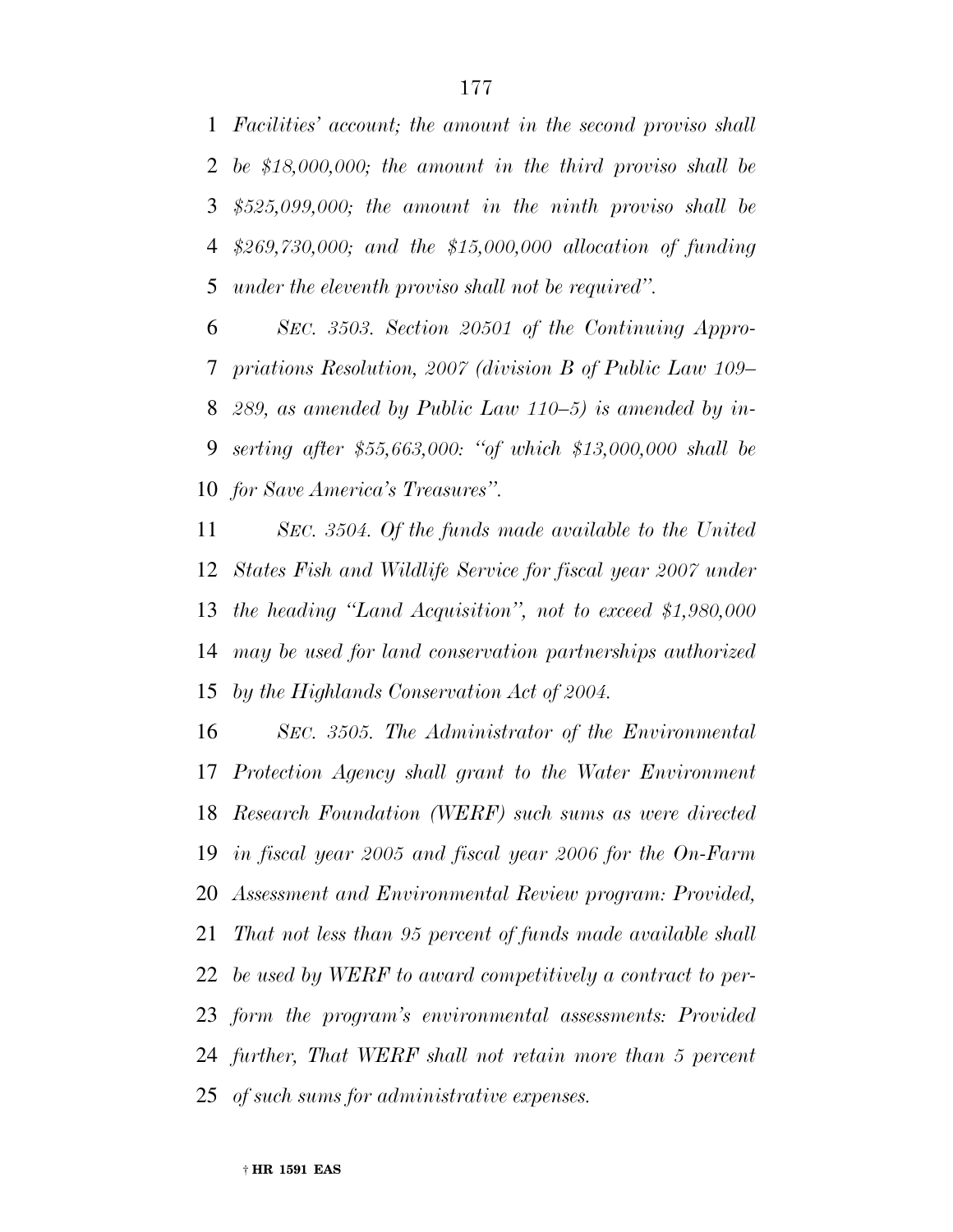| 1              | SEC. 3506. In providing any grants for small and               |
|----------------|----------------------------------------------------------------|
| $\overline{2}$ | rural community technical and compliance assistance            |
| 3              | under the Fiscal Year 2007 Operating Plan of the Environ-      |
| 4              | mental Protection Agency, the Administrator of the Envi-       |
| 5              | ronmental Protection Agency shall give priority to small       |
| 6              | systems and qualified (as determined by the Administrator)     |
| 7              | organizations that have the most need (or a majority of        |
| 8              | need) from small communities in each State.                    |
| 9              | <b>CHAPTER 6</b>                                               |
| 10             | DEPARTMENT OF HEALTH AND HUMAN                                 |
| 11             | <b>SERVICES</b>                                                |
| 12             | NATIONAL INSTITUTES OF HEALTH                                  |
| 13             | NATIONAL INSTITUTE OF ALLERGY AND INFECTIOUS                   |
| 14             | <b>DISEASES</b>                                                |
| 15             | (TRANSFER OF FUNDS)                                            |
| 16             | Of the amount provided by the Continuing Appropria-            |
|                | 17 tions Resolution, 2007 for "National Institute of Allergy   |
|                | 18 and Infectious Diseases", \$49,500,000 shall be transferred |
|                | 19 to "Public Health and Social Services Emergency Fund"       |
|                | 20 to carry out activities relating to advanced research and   |
| 21             | development as provided by section 319L of the Public          |
|                | 22 Health Service Act.                                         |
| 23             | GENERAL PROVISIONS-THIS CHAPTER                                |
| 24             | (TRANSFER OF FUNDS)                                            |
| 25             | SEC. 3601. Section 20602 of the Continuing Appro-              |
|                | 26 priations Resolution, 2007 (division B of Public Law 109–   |
|                | † HR 1591 EAS                                                  |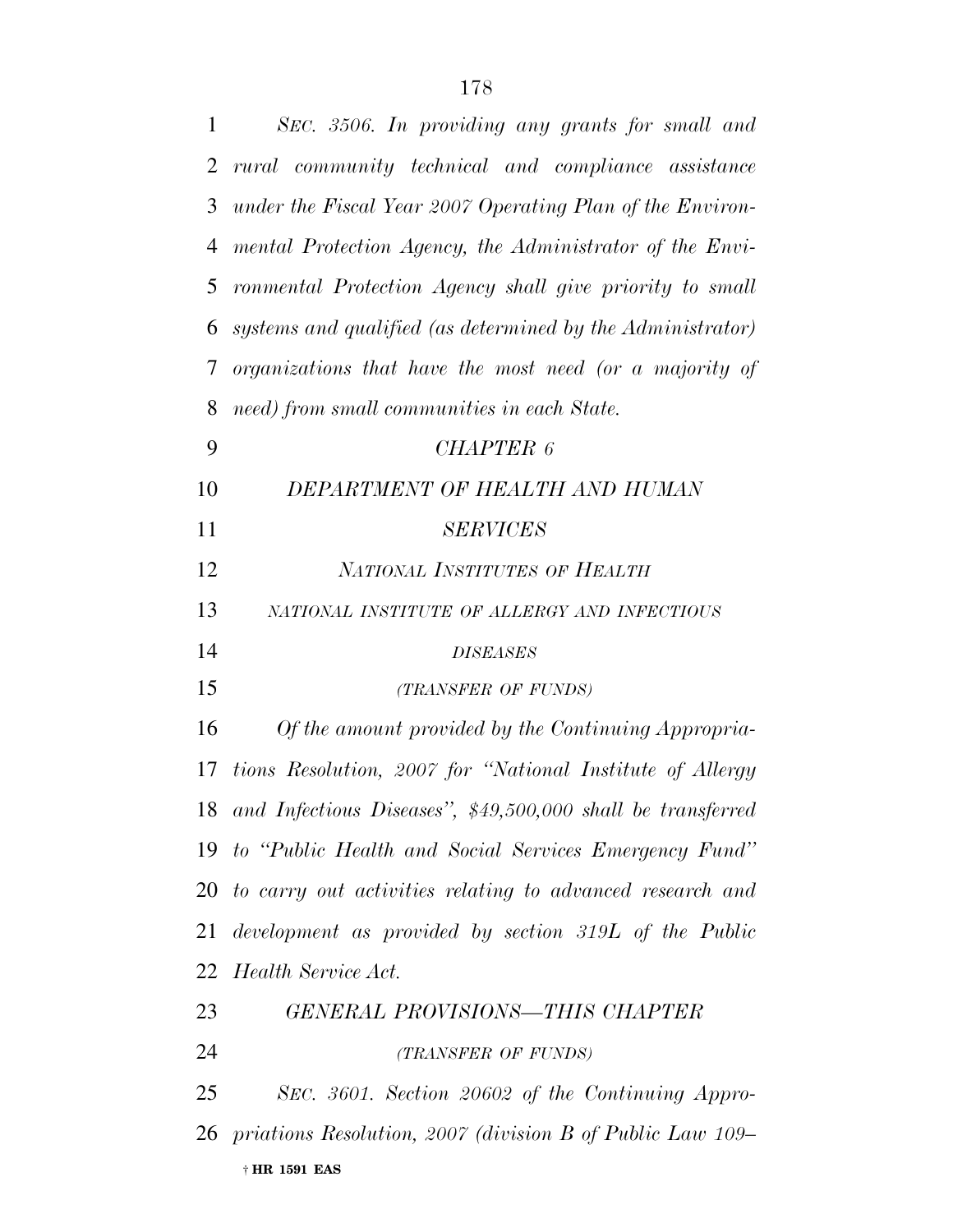*289, as amended by Public Law 110–5) is amended by in- serting the following after ''\$5,000,000'': ''(together with an additional \$7,000,000 which shall be transferred by the Pension Benefit Guaranty Corporation as an authorized administrative cost)''.*

 *SEC. 3602. Section 20625(b)(1) of the Continuing Ap- propriations Resolution, 2007 (division B of Public Law 109–289, as amended by Public Law 110–5) is amended by—*

 *(1) striking ''\$7,172,994,000'' and inserting ''\$7,176,431,000'';*

 *(2) amending subparagraph (A) to read as fol-lows:*

 *''(A) \$5,454,824,000 shall be for basic grants under section 1124 of the Elementary and Secondary Education Act of 1965 (ESEA), of which up to \$3,437,000 shall be available to the Secretary of Education on October 1, 2006, to obtain annually updated educational-agency- level census poverty data from the Bureau of the Census;''; and*

 *(3) amending subparagraph (C) to read as fol-lows:*

 *''(C) not to exceed \$2,352,000 may be avail-able for section 1608 of the ESEA and for a*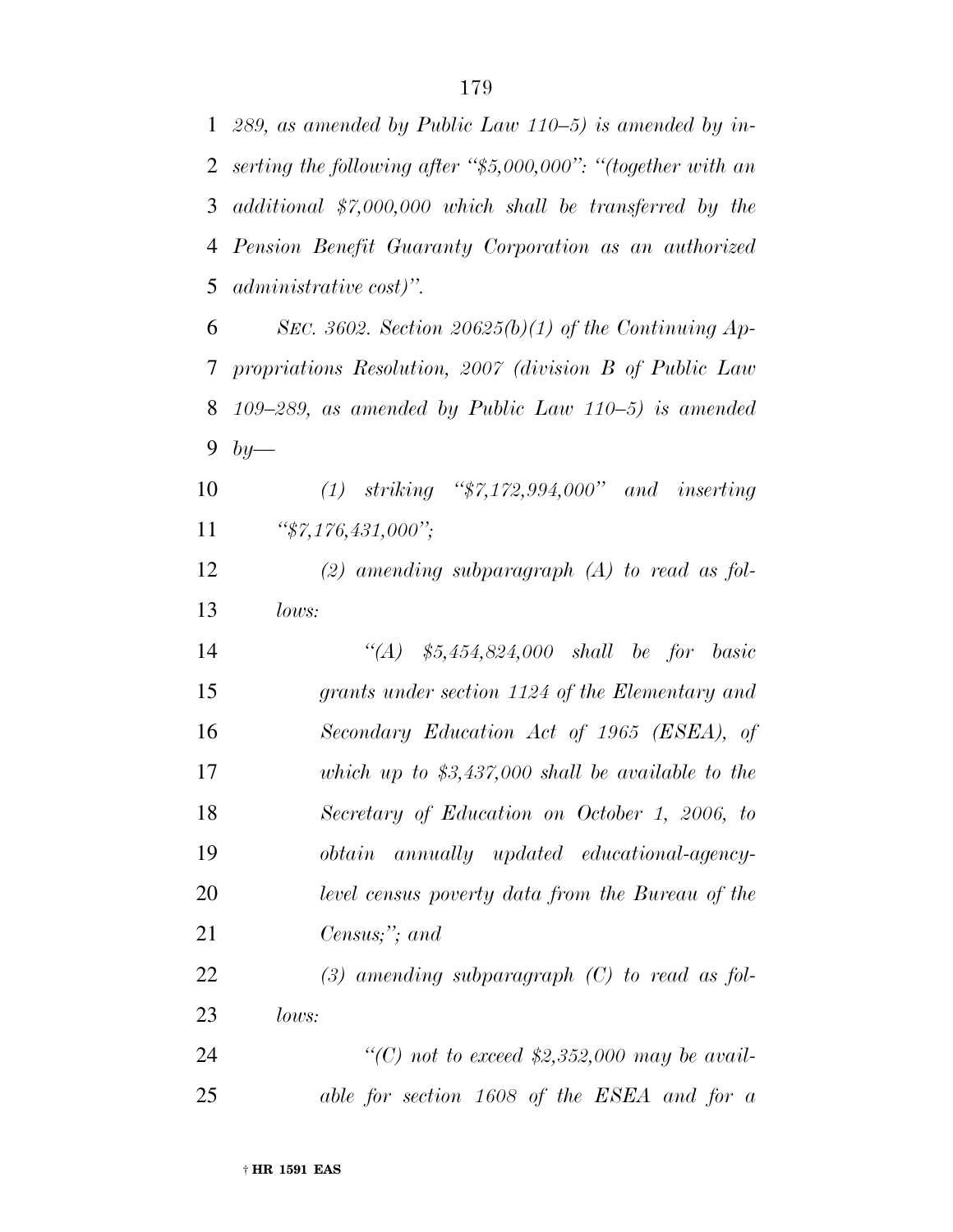*SEC. 3603. (a) From the amounts available for De- partment of Education, Safe Schools and Citizenship Edu- cation as provided by the Continuing Appropriations Reso- lution, 2007, \$321,500,000 shall be available for Safe and Drug-Free Schools State Grants and \$247,335,000 shall be available for Safe and Drug-Free Schools National Pro-grams.*

 *(b) Of the amount available for Safe and Drug-Free National Programs, not less than \$25,000,000 shall be for competitive grants to local educational agencies to address youth violence and related issues.*

 *(c) The competition under subsection (b) shall be lim- ited to local educational agencies that operate schools cur- rently identified as persistently dangerous under section 9532 of the Elementary and Secondary Education Act of 1965.*

 *SEC. 3604. The provision in the first proviso under the heading ''Rehabilitation Services and Disability Re- search'' in the Department of Education Appropriations Act, 2006, relating to alternative financing programs under section 4(b)(2)(D) of the Assistive Technology Act of 1998 shall not apply to funds appropriated by the Continuing Appropriations Resolution, 2007.*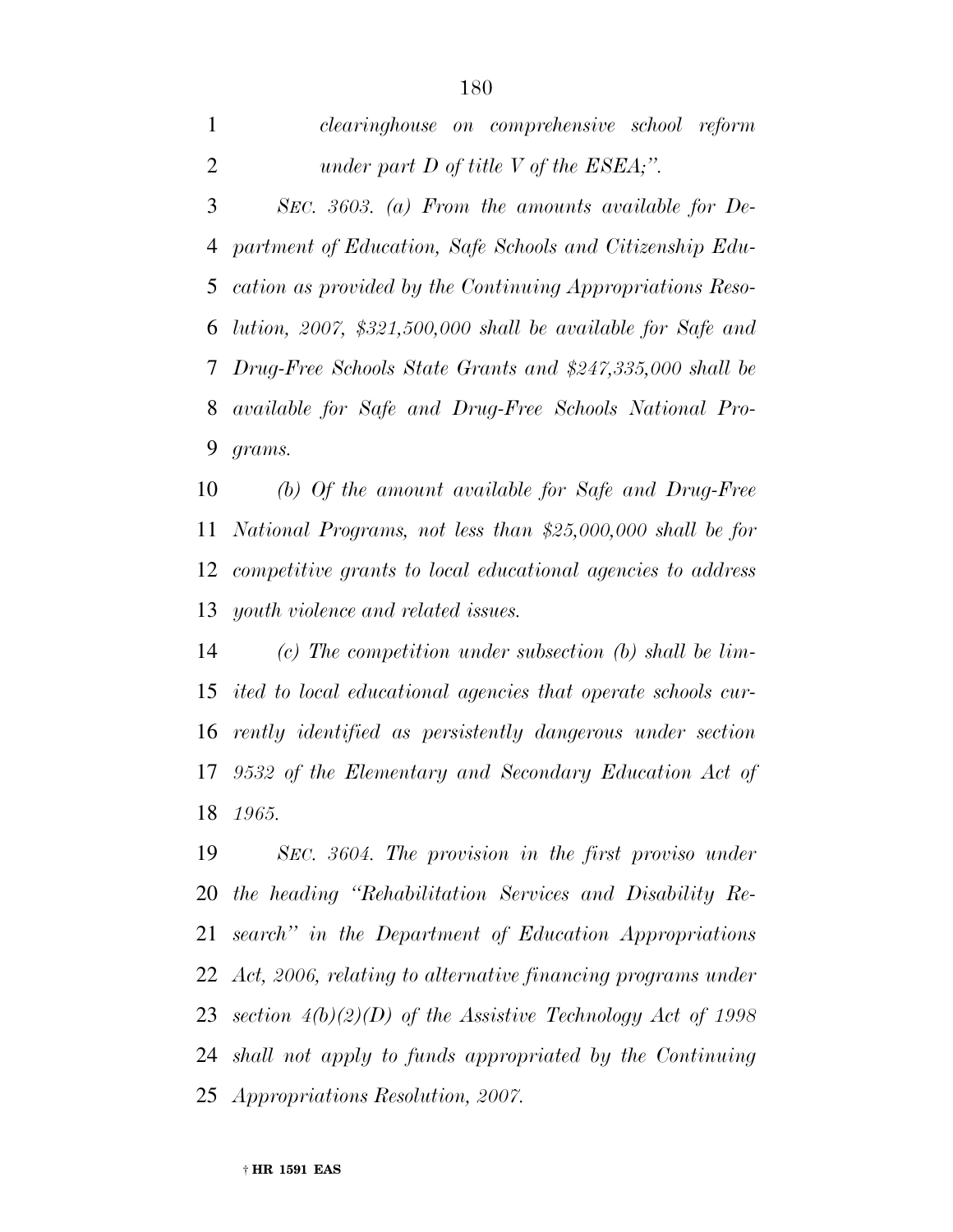#### *(TRANSFER OF FUNDS)*

 *SEC. 3605. Notwithstanding sections 20639 and 20640 of the Continuing Appropriations Resolution, 2007, as amended by section 2 of the Revised Continuing Appropria- tions Resolution, 2007 (Public Law 110–5), the Chief Exec- utive Officer of the Corporation for National and Commu- nity Service may transfer an amount of not more than \$1,360,000 from the account under the heading ''National and Community Service Programs, Operating Expenses'' under the heading ''Corporation for National and Commu- nity Service'', to the account under the heading ''Salaries and Expenses'' under the heading ''Corporation for Na-tional and Community Service''.*

 *SEC. 3606. Section 1310.12(a) of title 45 of the Code of Federal Regulations (October 1, 2004) shall be effective 30 days after enactment of this Act except that any vehicles in use to transport Head Start children as of January 1, 2007, shall not be subject to a requirement under that part regarding rear emergency exit doors for two years after the date of enactment.*

 *The Secretary of Health and Human Services shall re- vise the allowable alternate vehicle standards described in that part 1310 (or any corresponding similar regulation or ruling) to exempt from Federal seat spacing require-ments and supporting seating requirements related to*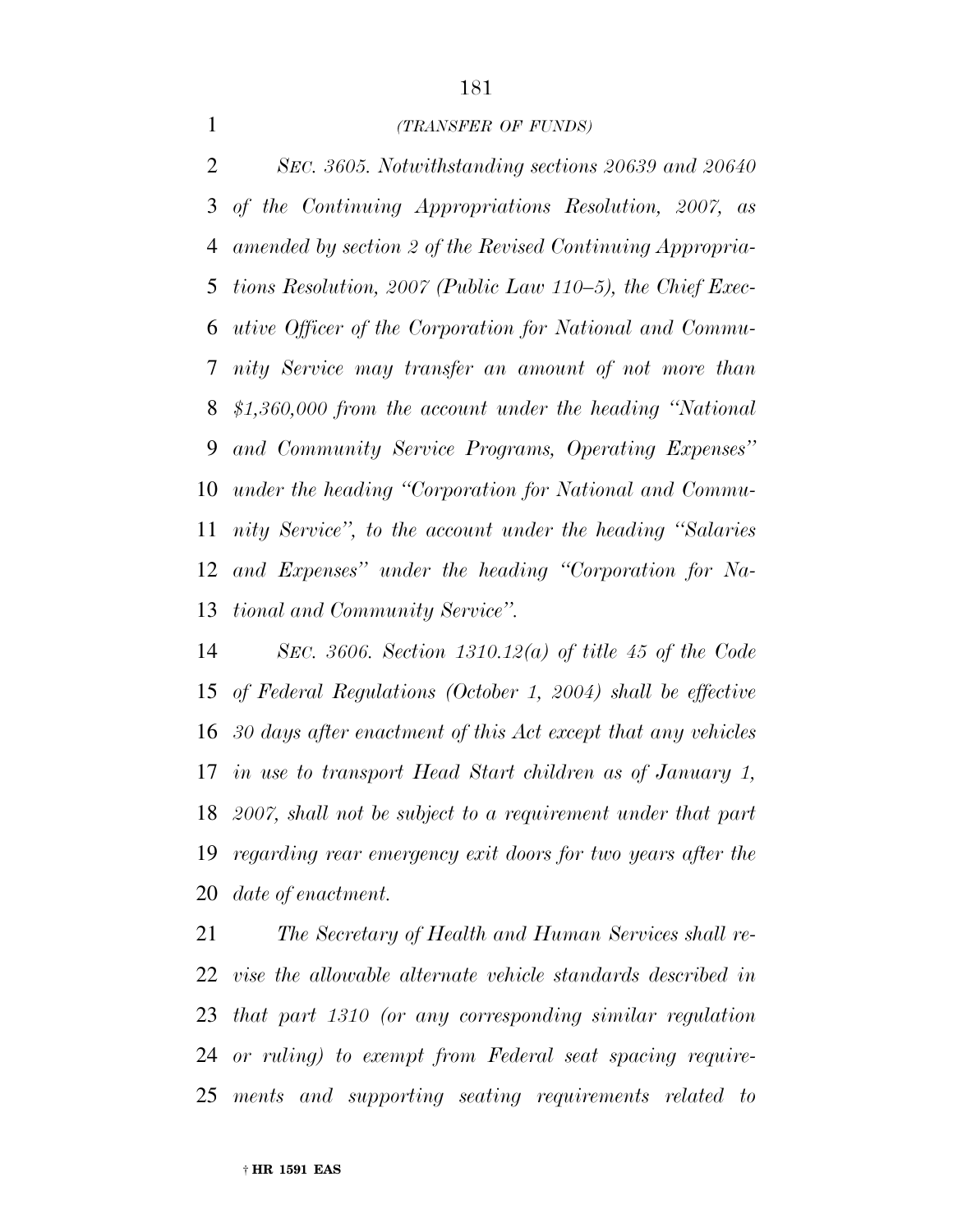*compartmentalization any vehicle used to transport chil- dren for a Head Start program if the vehicle meets federal motor vehicle safety standards for seating systems, occupant crash protection, seat belt assemblies, and child restraint anchorage systems consistent with that part 1310 (or any corresponding similar regulation or ruling). Such revision shall be made in a manner consistent with the findings of the National Highway Traffic Safety Administration, pur- suant to its study on occupant protection on Head Start transit vehicles, related to the Government Accountability Office report GAO–06–767R.*

### *(INCLUDING RESCISSION)*

 *SEC. 3607. (a) From the amounts made available by the Continuing Appropriations Resolution, 2007 (Public Law 109–289, as amended by the Revised Continuing Ap- propriations Resolution, 2007 (Public Law 110–5)) for the Office of the Secretary, General Departmental Management under the Department of Health and Human Services, \$1,000,000 are rescinded.*

 *(b) For the activities carried out by the Secretary of Education under section 3(a) of Public Law 108–406 (42 U.S.C. 15001 note), \$1,000,000.*

*(INCLUDING RESCISSION)*

 *SEC. 3608. (a) From the amounts made available by the Continuing Appropriations Resolution, 2007 for ''De-*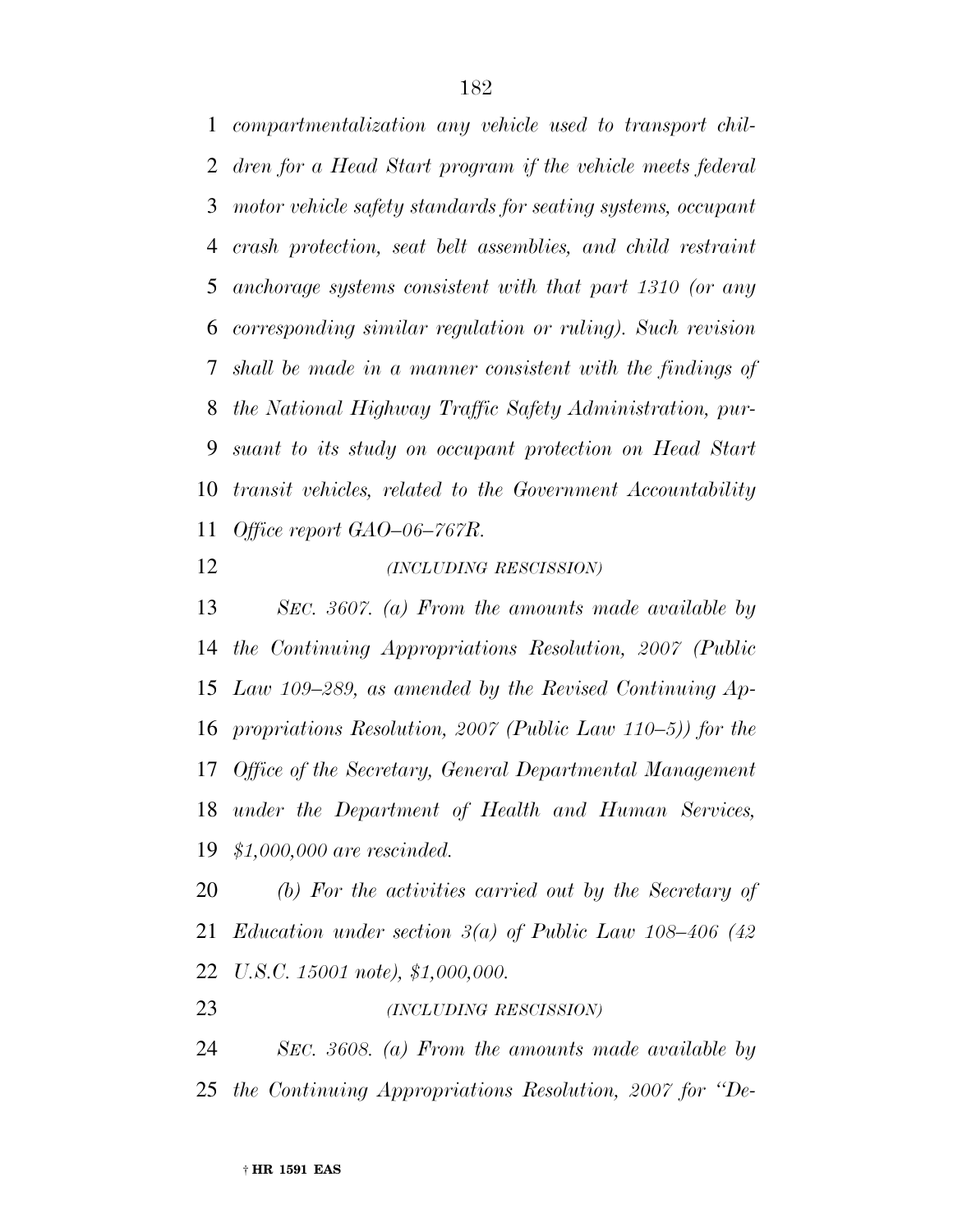*partment of Education, Student Aid Administration'', \$2,000,000 are rescinded.*

 *(b) For an additional amount for ''Department of Education, Higher Education'' under part B of title VII of the Higher Education Act of 1965 which shall be used to make a grant to the University of Vermont for the Edu-cational Excellence Program, \$2,000,000.*

 *SEC. 3609. Section 1820 of the Social Security Act (42 U.S.C. 1395i–4) is amended—*

 *(1) by redesignating subsection (j) as subsection (k); and*

 *(2) by inserting after subsection (i) the following new subsection:*

*''(j) DELTA HEALTH INITIATIVE.—*

 *''(1) IN GENERAL.—The Secretary is authorized to award a grant to the Delta Health Alliance, a non- profit alliance of academic institutions in the Mis- sissippi Delta region, to solicit and fund proposals from local governments, hospitals, health care clinics, academic institutions, and rural public health-related entities and organizations for research development, educational programs, health care services, job train- ing, planning, construction, and the equipment of public health-related facilities in the Mississippi Delta region.*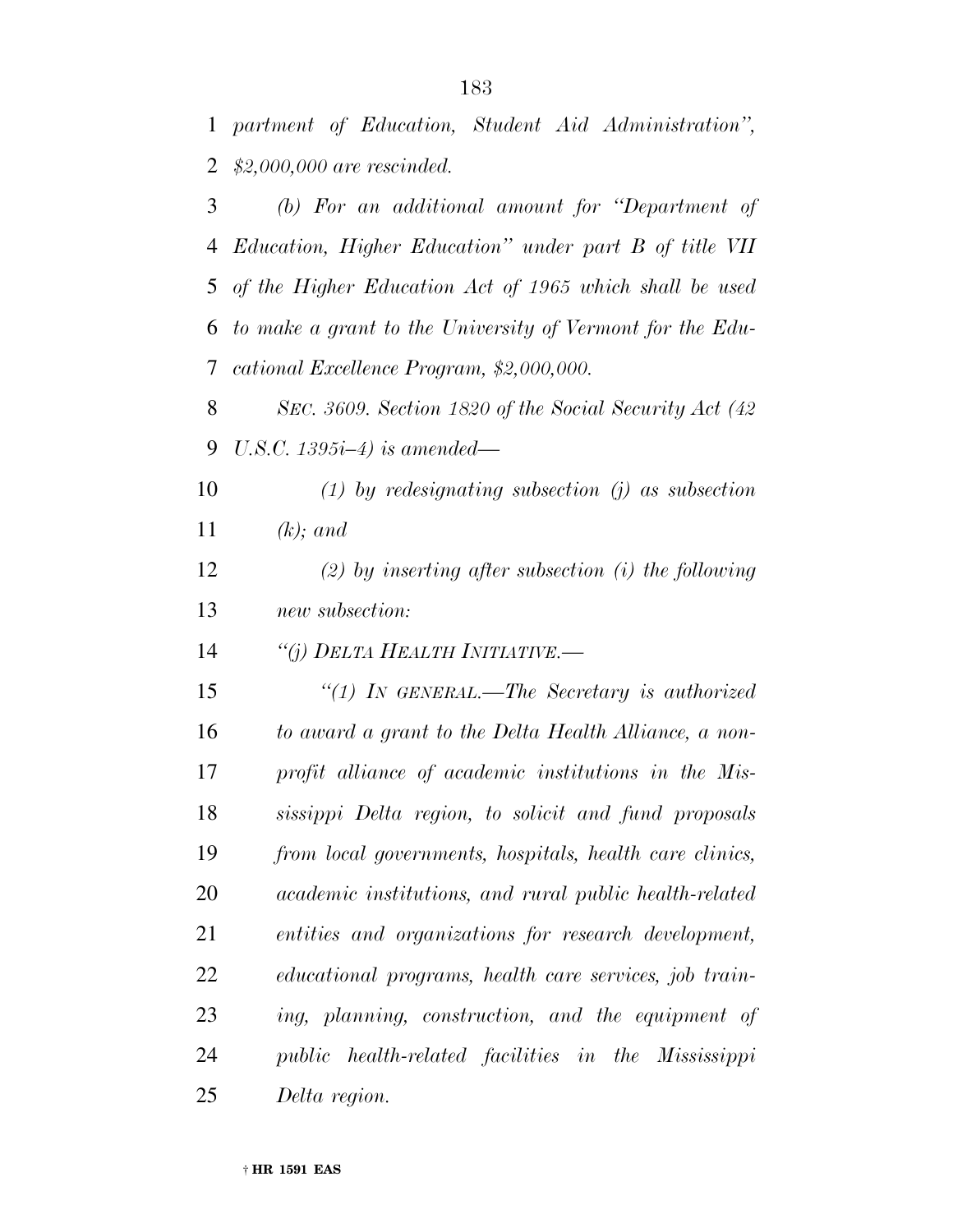| $\mathbf{1}$   | "(2) FEDERAL INTEREST IN PROPERTY.—With                        |
|----------------|----------------------------------------------------------------|
| $\overline{2}$ | respect to funds used under this subsection for con-           |
| 3              | struction or alteration of property, the Federal inter-        |
| $\overline{4}$ | est in the property shall last for a period of 1 year          |
| 5              | following completion or until the Federal Government           |
| 6              | is compensated for its proportionate interest in the           |
| 7              | property if the property use changes or the property           |
| 8              | is transferred or sold, whichever time period is less.         |
| 9              | At the conclusion of such period, the Notice of Federal        |
| 10             | Interest in such property shall be removed.                    |
| 11             | "(3) AUTHORIZATION OF APPROPRIATIONS.-                         |
| 12             | There are authorized to be appropriated such sums as           |
| 13             | may be necessary to carry out this subsection in fiscal        |
| 14             | year 2007 and in each of the five succeeding fiscal            |
| 15             | years.".                                                       |
| 16             | SEC. 3610. Not withstanding any other provision of             |
| 17             | this Act, section $3608(b)$ of this Act shall not take effect. |
| 18             | <b>CHAPTER 7</b>                                               |
| 19             | <b>GENERAL PROVISIONS-THIS CHAPTER</b>                         |
| 20             | SEC. 3701. Section $2(c)$ of the Legislative Branch Ap-        |
| 21             | propriations Act, 1993 (2 U.S.C. 121 $d(c)$ ) is amended by    |
| 22             | adding at the end the following:                               |
| 23             | $\lq(3)$ The Secretary of the Senate may transfer              |
| 24             | from the fund to the Senate Employee Child Care                |
| 25             | Center proceeds from the sale of holiday ornaments by          |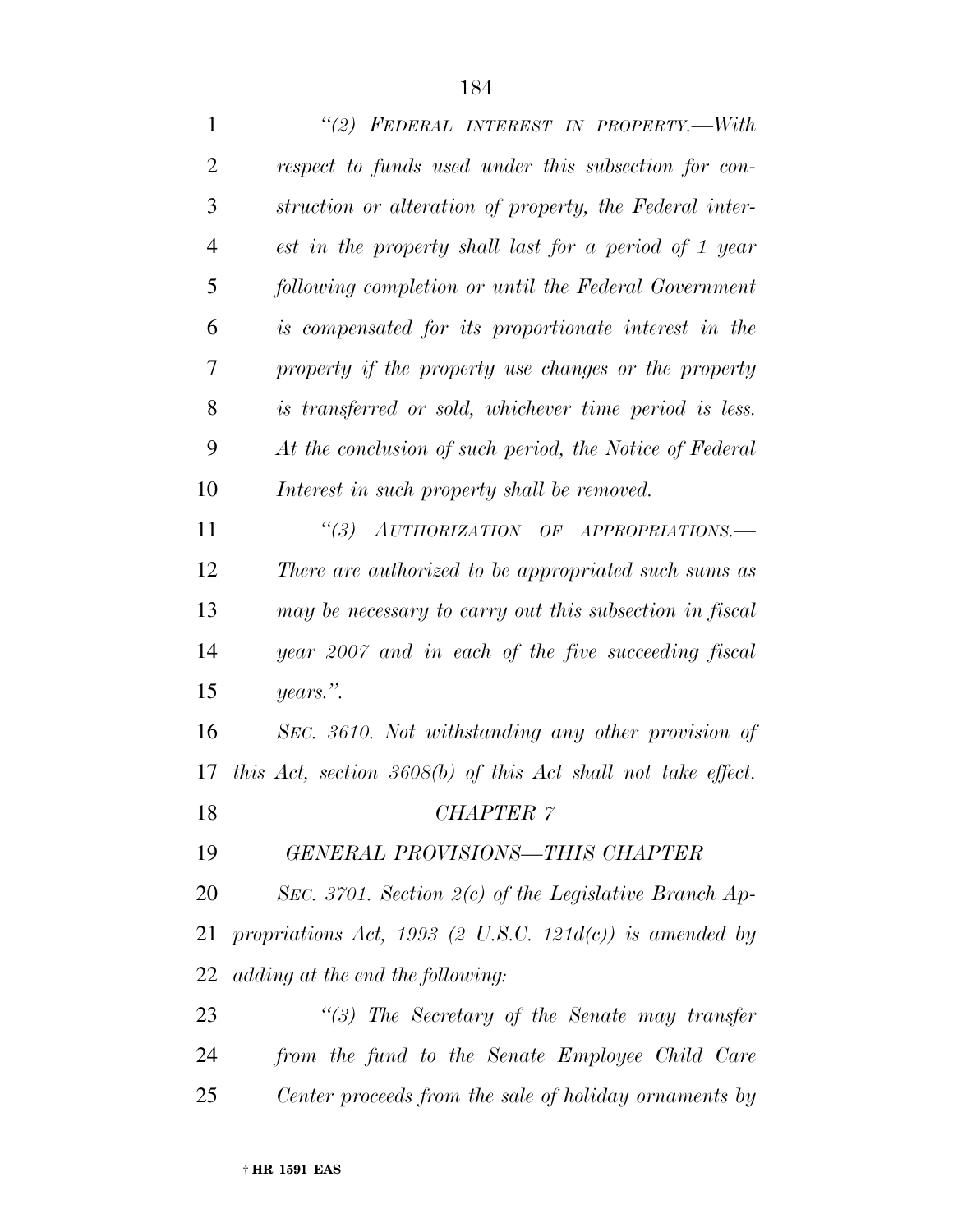| $\mathbf{1}$   | the Senate Gift Shop for the purpose of funding nec-            |
|----------------|-----------------------------------------------------------------|
| 2              | essary activities and expenses of the Center, including         |
| 3              | scholarships, educational supplies, and equipment.".            |
| $\overline{4}$ | (INCLUDING RESCISSION)                                          |
| 5              | SEC. 3702. (a) Of the funds provided for the "Capitol"          |
| 6              | Guide Service and Special Services Office" in section           |
| 7 <sup>1</sup> | $20703(a)$ of the Continuing Appropriations Resolution,         |
|                | 8 2007 (as added by section 2 of the Revised Continuing Ap-     |
| 9              | propriations Resolution, 2007 (Public Law $110-5$ ),            |
| 10             | $$3,500,000$ are rescinded.                                     |
| 11             | (b) For an additional amount for "Capitol Guide"                |
| 12             | Service and Special Services Office", \$3,500,000, to remain    |
| 13             | available until September 30, 2008.                             |
| 14             | <b>CHAPTER 8</b>                                                |
| 15             | GENERAL PROVISION-THIS CHAPTER                                  |
| 16             | SEC. 3801. Notwithstanding any other provision of               |
| 17             | law, appropriations made by Public Law 110–5, or any            |
|                | 18 other Act, which the Secretary of Veterans Affairs contrib-  |
| 19             | <i>utes to the Department of Defense/Department of Veterans</i> |
|                | 20 Affairs Health Care Sharing Incentive Fund under the au-     |
| 21             | thority of section $8111(d)$ of title 38, United States Code,   |
| 22             | shall remain available until expended for any purpose au-       |
|                | 23 thorized by section 8111 of title 38, United States Code.    |
|                |                                                                 |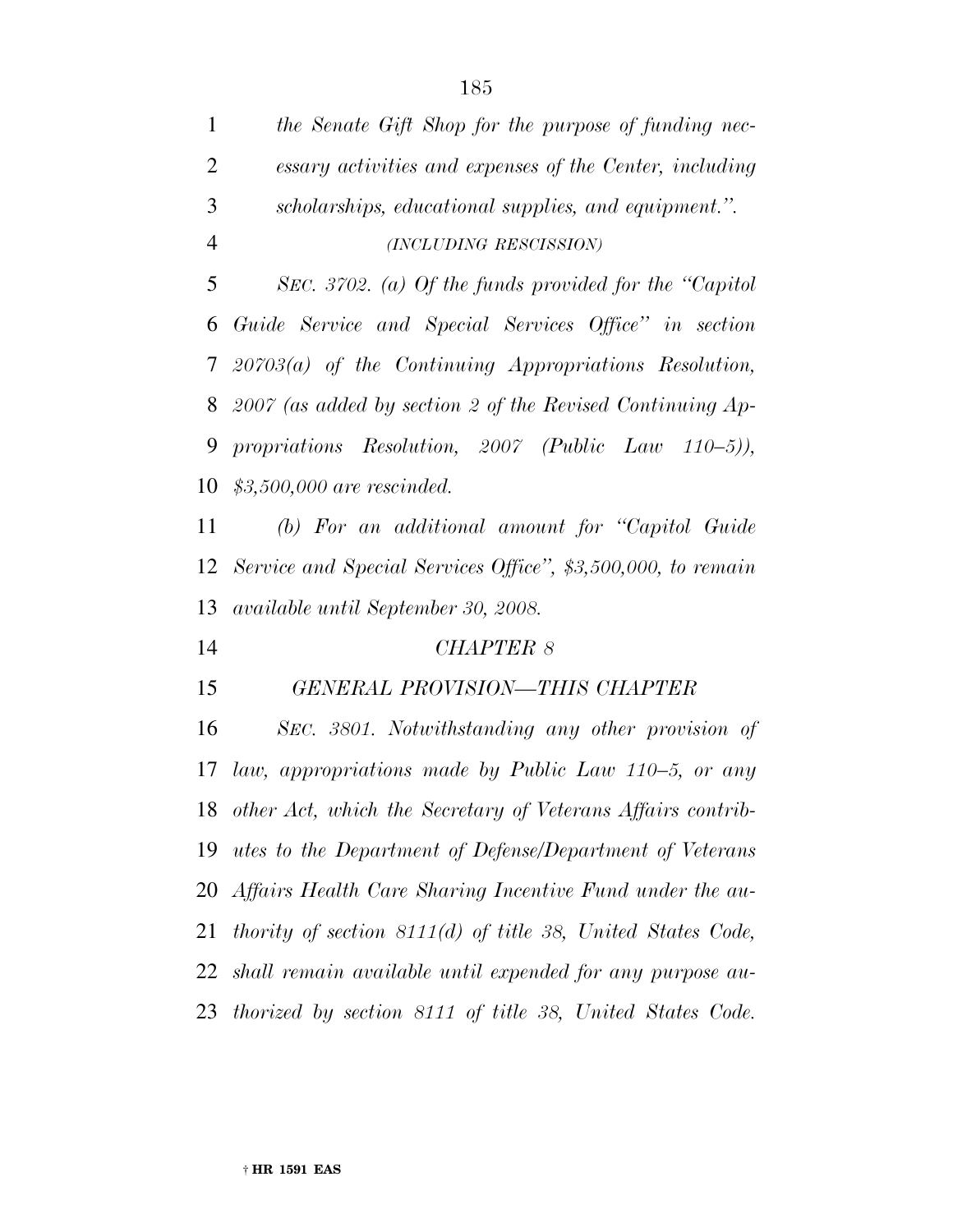|                | 186                                                              |
|----------------|------------------------------------------------------------------|
| $\mathbf{1}$   | CHAPTER 9                                                        |
| $\overline{2}$ | <b>GENERAL PROVISIONS-THIS CHAPTER</b>                           |
| 3              | CONSULTATION REQUIREMENT                                         |
| $\overline{4}$ | SEC. 3901. Of the funds provided in the Revised Con-             |
| 5              | <i>tinuing Appropriations Resolution, 2007 (Public Law 110-</i>  |
| 6              | 5) for the United States-China Economic and Security Re-         |
| 7              | view Commission, \$1,000,000 shall be available for obliga-      |
| 8              | tion only in accordance with a spending plan submitted           |
| 9              | to and approved by the Committees on Appropriations              |
| 10             | which addresses the recommendations of the Government            |
| 11             | Accountability Office's audit of the Commission.                 |
| 12             | TECHNICAL AMENDMENT                                              |
| 13             | SEC. 3902. (a) Notwithstanding any other provision               |
| 14             | of law, subsection $(c)$ under the heading "Assistance for the   |
| 15             | Independent States of the Former Soviet Union" in Public         |
|                | 16 Law 109–102, shall not apply to funds appropriated by the     |
|                | 17 Continuing Appropriations Resolution, 2007 (Public Law        |
|                | 18 109–289, division B) as amended by Public Laws 109–369,       |
|                | 19 109–383, and 110–5.                                           |
|                | 20 (b) Section 534(k) of the Foreign Operations, Export          |
| 21             | Financing, and Related Programs Appropriations Act,              |
|                | 22 2006 (Public Law 109–102) is amended, in the second pro-      |
|                | 23 viso, by inserting after "subsection (b) of that section" the |
|                | 24 following: "and the requirement that a majority of the        |

- *members of the board of directors be United States citizens*
- *provided in subsection (d)(3)(B) of that section''.*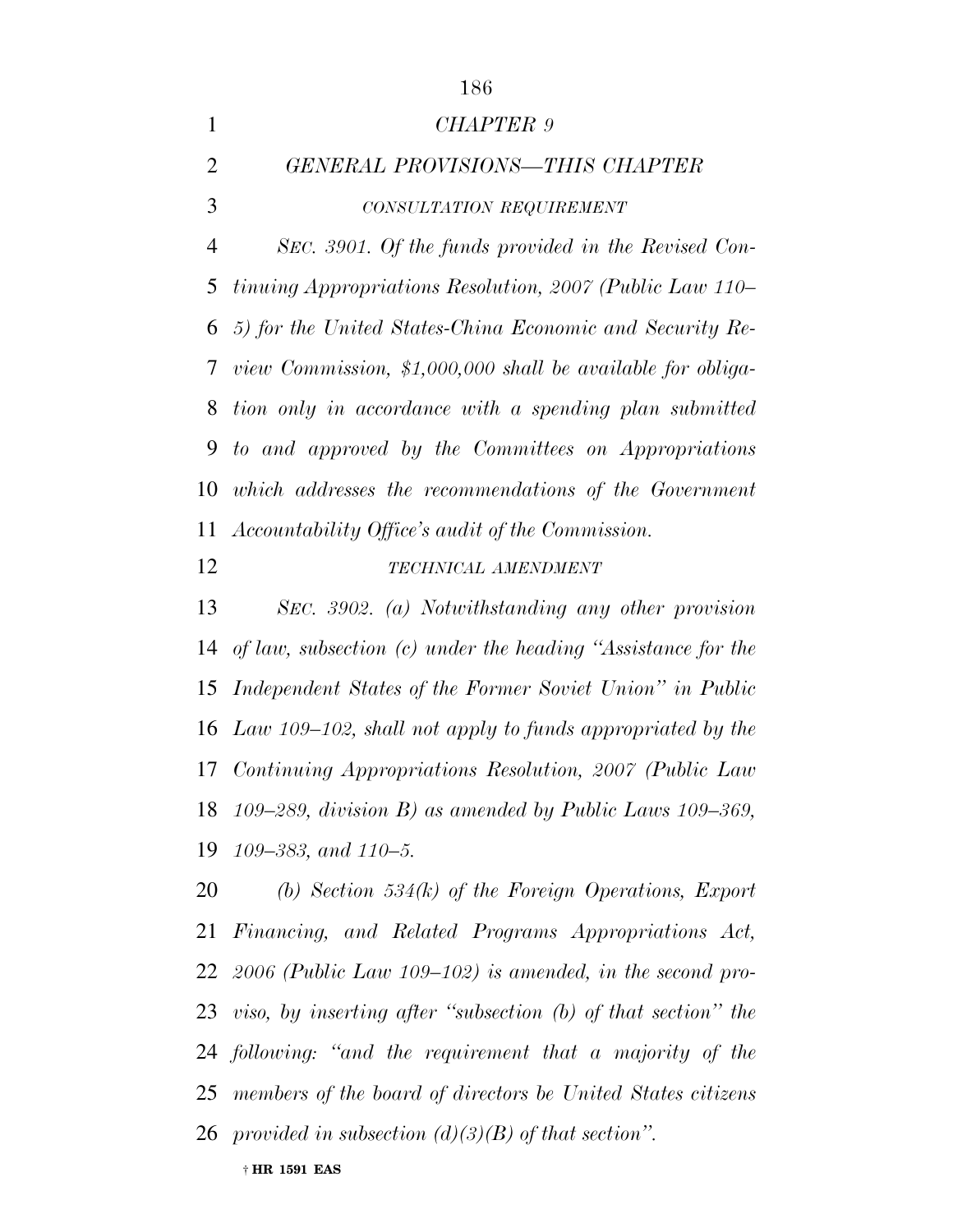*(c) Subject to section 101(c)(2) of the Continuing Ap- propriations Resolution, 2007 (division B of Public Law 109–289, as amended by Public Law 110–5), the amount of funds appropriated for ''Foreign Military Financing Program'' pursuant to such Resolution shall be construed to be the total of the amount appropriated for such program by section 20401 of that Resolution and the amount made available for such program by section 591 of the Foreign Operations, Export Financing, and Related Programs Ap- propriations Act, 2006 (Public Law 109–102) which is made applicable to the fiscal year 2007 by the provisions of such Resolution. CHAPTER 10 DEPARTMENT OF HOUSING AND URBAN DEVELOPMENT OFFICE OF FEDERAL HOUSING ENTERPRISE OVERSIGHT SALARIES AND EXPENSES (INCLUDING TRANSFER OF FUNDS) For an additional amount to carry out the Federal Housing Enterprises Financial Safety and Soundness Act of 1992, \$4,800,000, to remain available until expended, to be derived from the Federal Housing Enterprises Oversight Fund and to be subject to the same terms and conditions*

*pertaining to funds provided under this heading in Public*

*Law 109–115: Provided, That not to exceed the total*

† **HR 1591 EAS** *amount provided for these activities for fiscal year 2007*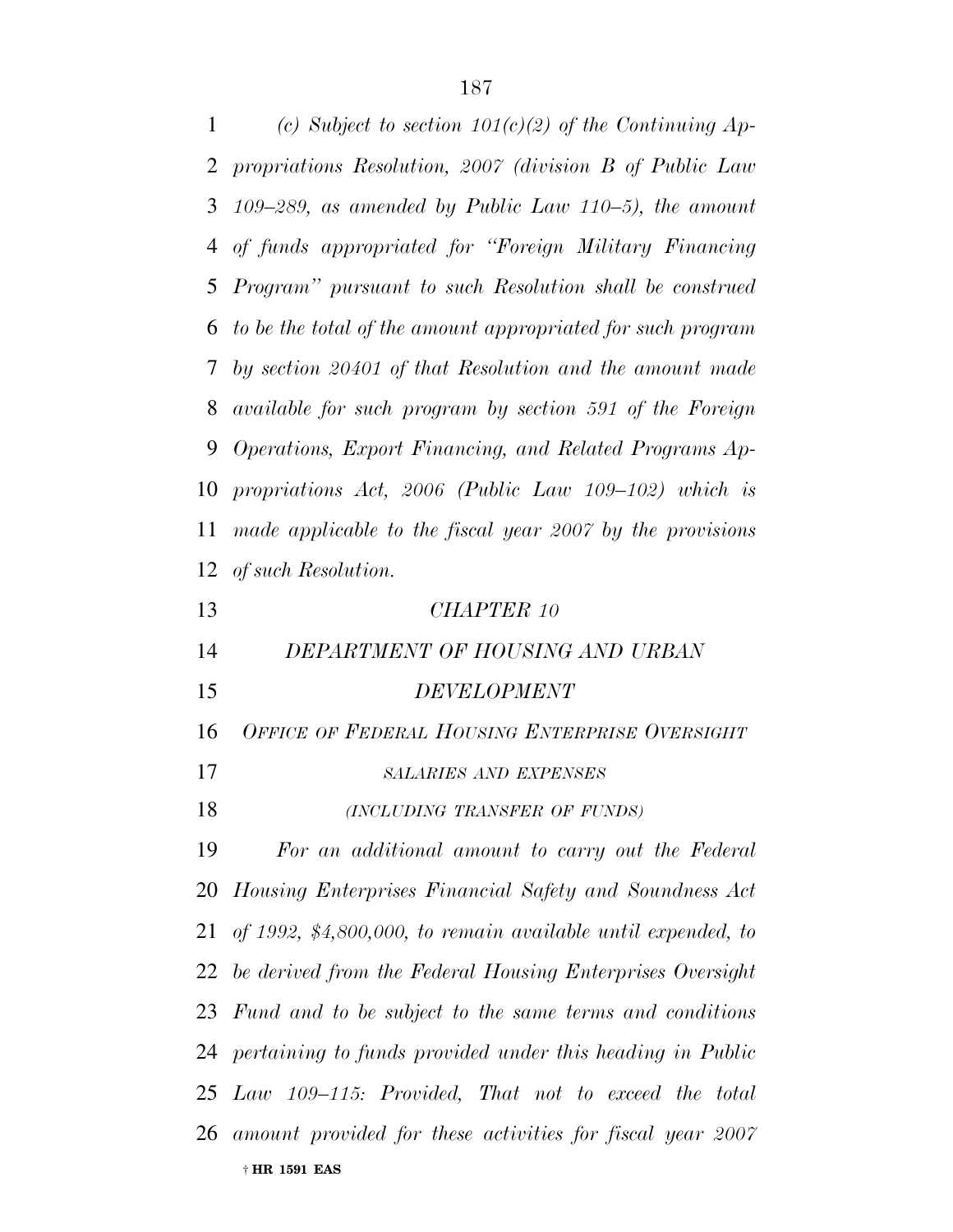*shall be available from the general fund of the Treasury to the extent necessary to incur obligations and make expendi- tures pending the receipt of collections to the Fund: Pro- vided further, That the general fund amount shall be re- duced as collections are received during the fiscal year so as to result in a final appropriation from the general fund estimated at not more than \$0.*

*GENERAL PROVISIONS—THIS CHAPTER*

 *SEC. 4001. Hereafter, funds limited or appropriated for the Department of Transportation may be obligated or expended to grant authority to a Mexican motor carrier to operate beyond United States municipalities and commer- cial zones on the United States-Mexico border only to the extent that—*

 *(1) granting such authority is first tested as part of a pilot program;*

 *(2) such pilot program complies with the re- quirements of section 350 of Public Law 107–87 and the requirements of section 31315(c) of title 49, United States Code, related to pilot programs; and*

 *(3) simultaneous and comparable authority to operate within Mexico is made available to motor car-riers domiciled in the United States.*

 *SEC. 4002. Section 21033 of the Continuing Appro-priations Resolution, 2007 (division B of Public Law 109–*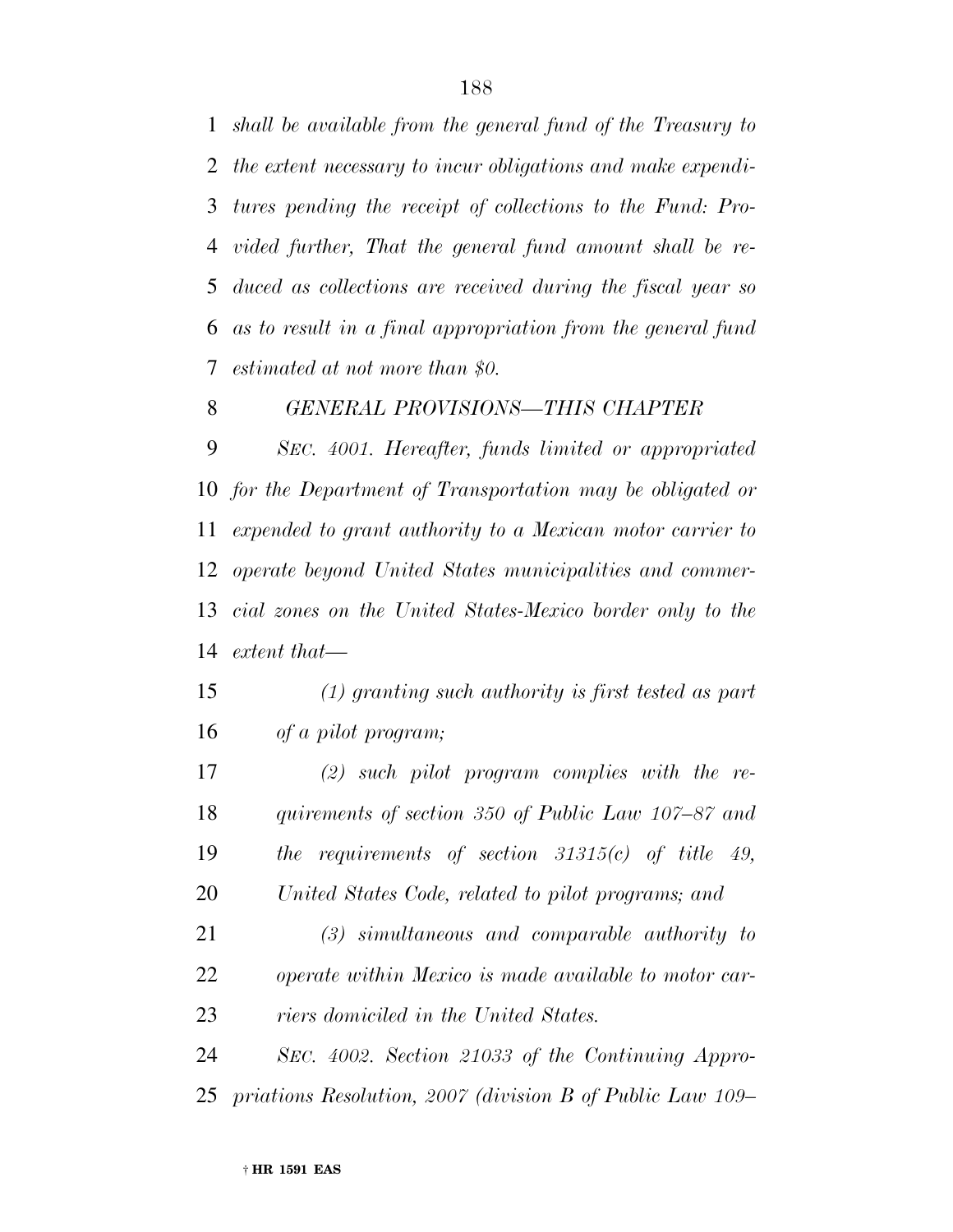*289, as amended by Public Law 110–5) is amended by add- ing after the second proviso: '': Provided further, That para- graph (2) under such heading in Public Law 109–115 (119 Stat. 2441) shall be funded at \$149,300,000, but additional section 8 tenant protection rental assistance costs may be funded in 2007 by using unobligated balances, notwith- standing the purposes for which such amounts were appro- priated, including recaptures and carryover, remaining from funds appropriated to the Department of Housing and Urban Development under this heading, the heading ''An- nual Contributions for Assisted Housing'', the heading ''Housing Certificate Fund'', and the heading ''Project- Based Rental Assistance'' for fiscal year 2006 and prior fiscal years: Provided further, That paragraph (3) under such heading in Public Law 109–115 (119 Stat. 2441) shall be funded at \$47,500,000: Provided further, That para- graph (4) under such heading in Public Law 109–115 (119 Stat. 2441) shall be funded at \$5,900,000: Provided further, That paragraph (5) under such heading in Public Law 109–115 (119 Stat. 2441) shall be funded at \$1,281,100,000, of which \$1,251,100,000 shall be allocated for the calendar year 2007 funding cycle on a pro rata basis to public housing agencies based on the amount public hous- ing agencies were eligible to receive in calendar year 2006, and of which up to \$30,000,000 shall be available to the*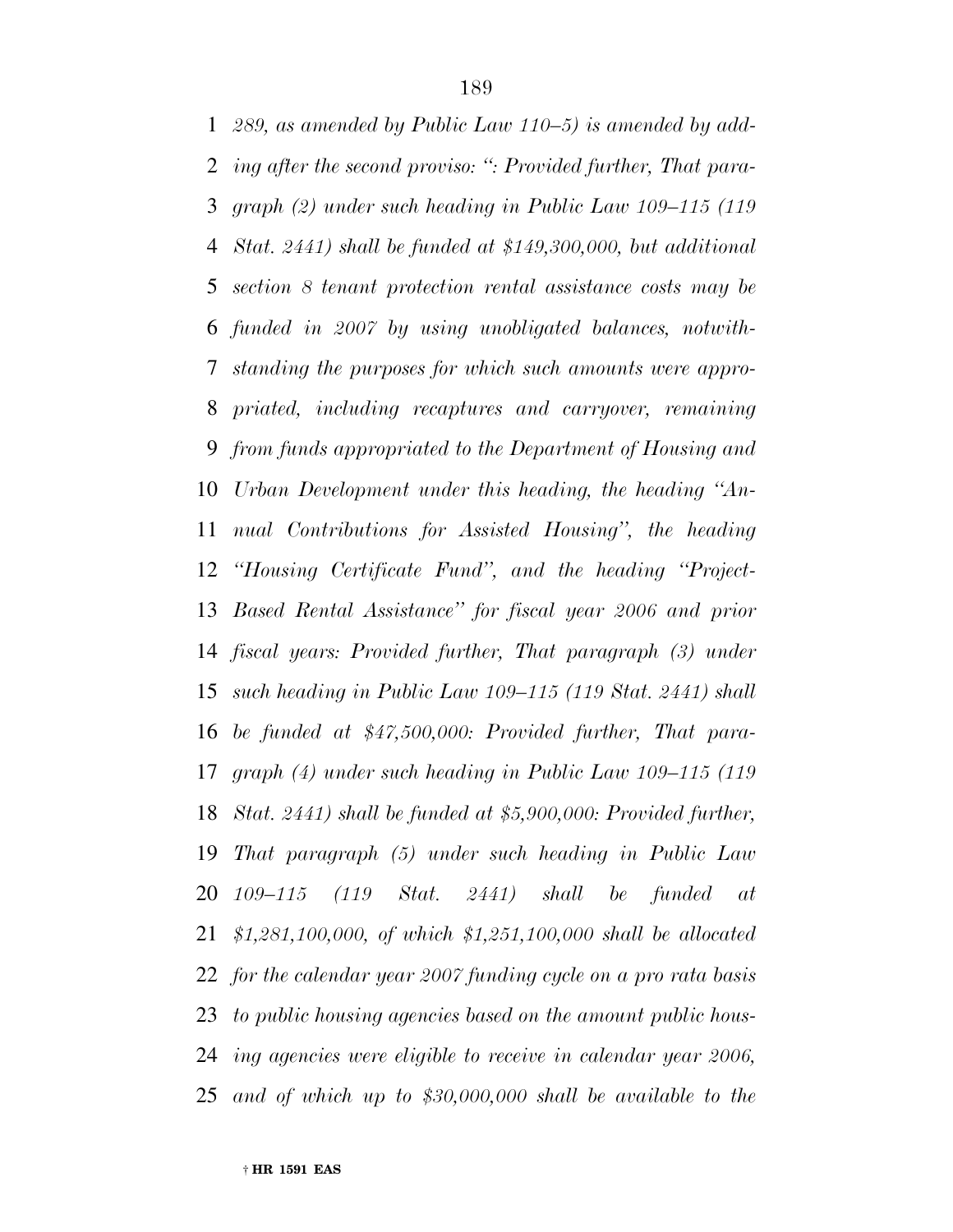*Secretary to allocate to public housing agencies that need additional funds to administer their section 8 programs, with up to \$20,000,000 to be for fees associated with section 8 tenant protection rental assistance''.*

 *SEC. 4003. The dates for subsidy reductions and dem- onstrations for discontinuance of reductions in operating subsidy under the new operating fund formula, pursuant to HUD regulations at 24 CFR 990.230, shall be moved forward so that the first demonstration date for asset man- agement compliance shall be September 1, 2007, and reduc- tions in subsidy for calendar year 2007 shall be limited to the 5 percent amount referred to in such regulations. Any public housing agency that has filed information to dem- onstrate compliance on or prior to April 15, 2007 shall be permitted to re-file the same or different information to demonstrate such compliance on or before September 1, 2007.*

| 18 | CHAPTER 11                                                      |
|----|-----------------------------------------------------------------|
| 19 | GENERAL PROVISIONS-THIS ACT                                     |
| 20 | AVAILABILITY OF FUNDS                                           |
| 21 | SEC. 4101. No part of any appropriation contained               |
|    | 22 in this Act shall remain available for obligation beyond the |
| 23 | current fiscal year unless expressly so provided herein.        |
| 24 | EMERGENCY DESIGNATION FOR TITLE I                               |
| 25 | SEC. 4102. Amounts provided in title I of this Act are          |
|    | 26 designated as emergency requirements pursuant to section     |
|    | † HR 1591 EAS                                                   |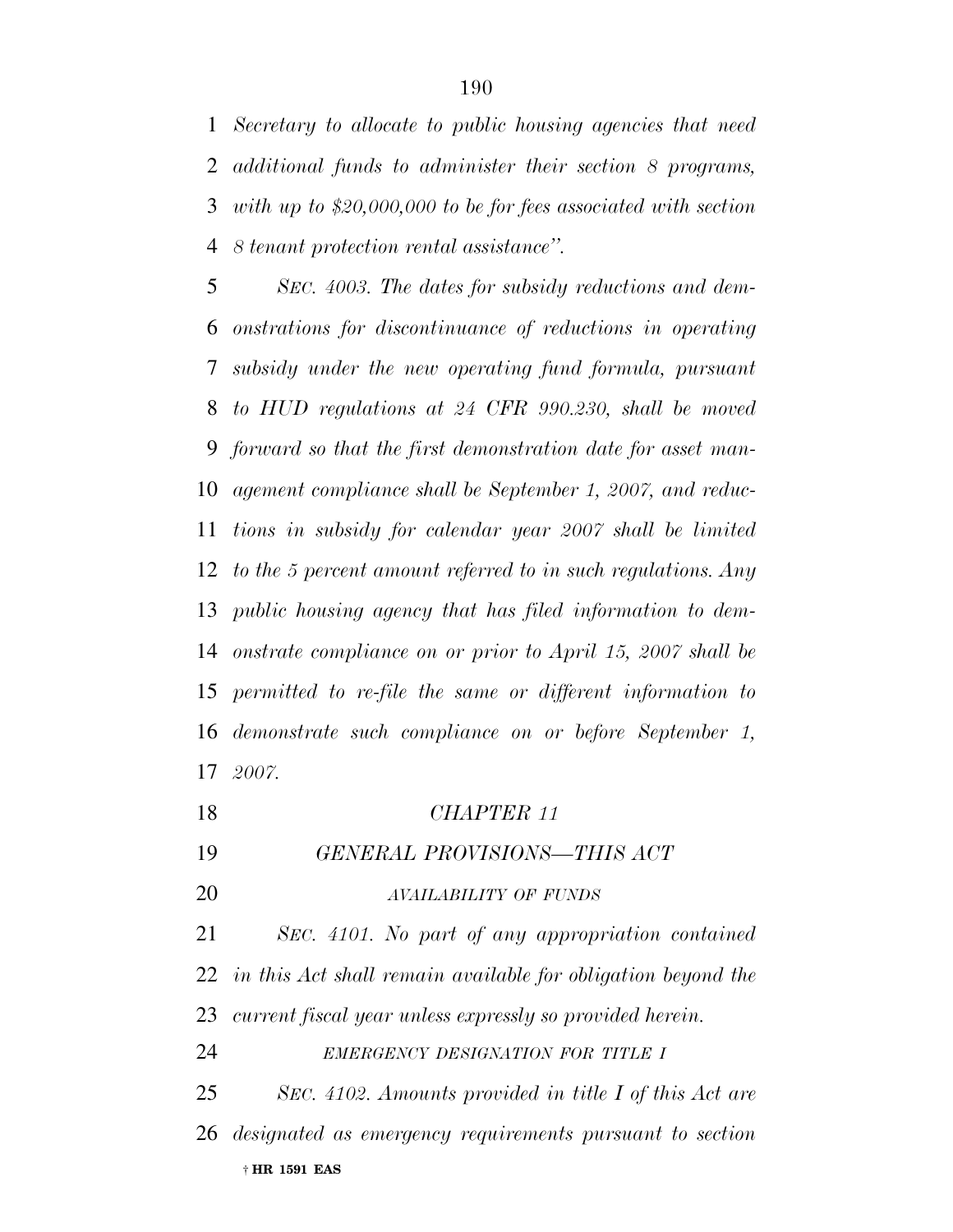*402 of H. Con. Res. 95 (109th Congress), the concurrent resolution on the budget for fiscal year 2006.*

*EMERGENCY DESIGNATION FOR TITLE II*

 *SEC. 4103. Amounts provided in title II of this Act are designated as emergency requirements pursuant to sec- tion 402 of H. Con. Res. 95 (109th Congress), the concur-rent resolution on the budget for fiscal year 2006.*

## *TITLE IV—EMERGENCY FARM RELIEF*

*SEC. 401. SHORT TITLE.*

 *This title may be cited as the ''Emergency Farm Relief Act of 2007''.*

*SEC. 402. DEFINITIONS.*

*In this title:*

 *(1) ADDITIONAL COVERAGE.—The term ''addi- tional coverage'' has the meaning given the term in section 502(b)(1) of the Federal Crop Insurance Act (7 U.S.C. 1502(b)(1)).*

 *(2) APPLICABLE CROP.—The term ''applicable crop'' means 1 or more crops planted, or prevented from being planted, during, as elected by the pro-ducers on a farm, 1 of—*

*(A) the 2005 crop year;*

*(B) the 2006 crop year; or*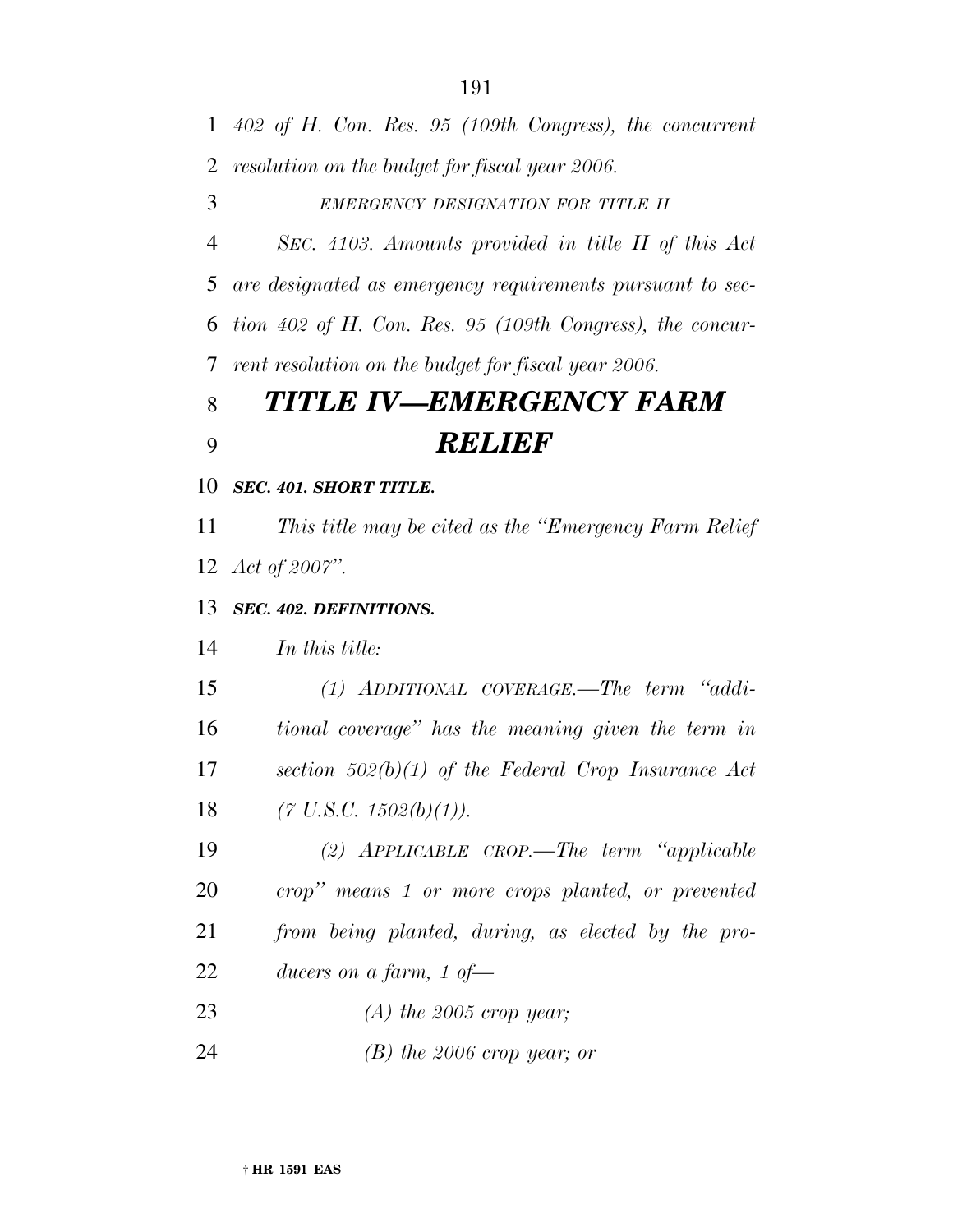| $\mathbf{1}$   | $(C)$ that part of the 2007 crop year that             |
|----------------|--------------------------------------------------------|
| $\overline{2}$ | takes place before the end of the applicable pe-       |
| 3              | riod.                                                  |
| $\overline{4}$ | (3) APPLICABLE PERIOD.—The term "applicable            |
| 5              | period" means the period beginning on January 1,       |
| 6              | 2005 and ending on February 28, 2007.                  |
| 7              | (4) DISASTER COUNTY.—The term "disaster                |
| 8              | $county"$ means—                                       |
| 9              | $(A)$ a county included in the geographic              |
| 10             | area covered by a natural disaster declaration;        |
| 11             | and                                                    |
| 12             | $(B)$ each county contiguous to a county de-           |
| 13             | scribed in subparagraph $(A)$ .                        |
| 14             | (5) HURRICANE-AFFECTED COUNTY.—The term                |
| 15             | "hurricane-affected county" means—                     |
| 16             | $(A)$ a county included in the geographic              |
| 17             | area covered by a natural disaster declaration         |
| 18             | related to Hurricane Katrina, Hurricane Rita,          |
| 19             | Hurricane Wilma, or a related condition; and           |
| 20             | $(B)$ each county contiguous to a county de-           |
| 21             | scribed in subparagraph $(A)$ .                        |
| 22             | $(6)$ INSURABLE COMMODITY.—The term "insur-            |
| 23             | able commodity" means an agricultural commodity        |
| 24             | (excluding livestock) for which the producers on a     |
| 25             | farm are eligible to obtain a policy or plan of insur- |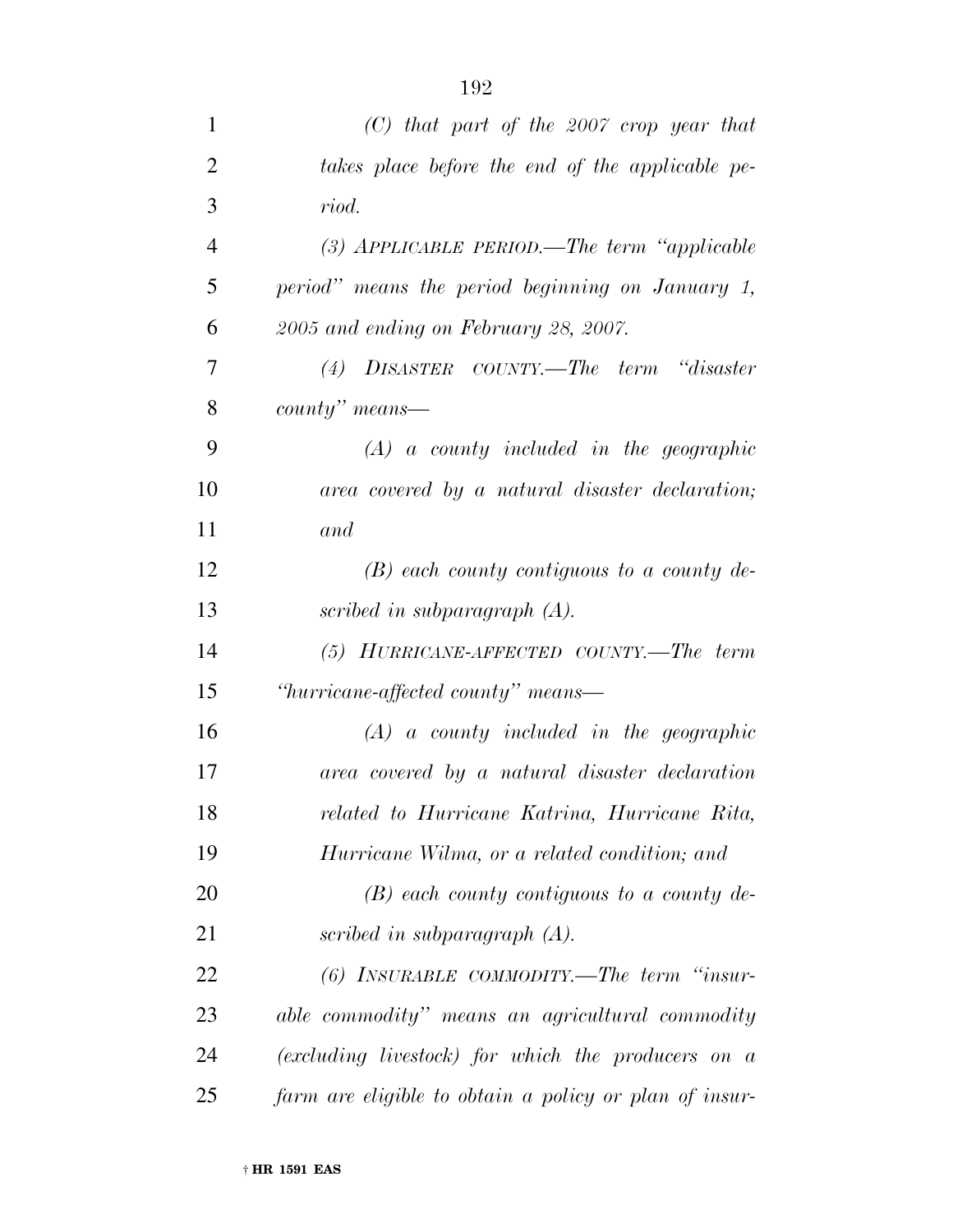| $\mathbf{1}$   | ance under the Federal Crop Insurance Act (7 U.S.C.    |
|----------------|--------------------------------------------------------|
| $\overline{2}$ | $1501$ et seq.).                                       |
| 3              | 'iivestock'<br>$LIVESTOCK. - The term$<br>(7)          |
| $\overline{4}$ | $includes -$                                           |
| 5              | $(A)$ cattle (including dairy cattle);                 |
| 6              | $(B)$ bison;                                           |
| 7              | $(C)$ poultry;                                         |
| 8              | $(D)$ sheep;                                           |
| 9              | $(E)$ swine; and                                       |
| 10             | $(F)$ other livestock, as determined by the            |
| 11             | Secretary.                                             |
| 12             | NATURAL DISASTER DECLARATION.-The<br>(8)               |
| 13             | term "natural disaster declaration" means a natural    |
| 14             | disaster declared by the Secretary during the applica- |
| 15             | ble period under section $321(a)$ of the Consolidated  |
| 16             | Farm and Rural Development Act (7 U.S.C.               |
| 17             | $1961(a)$ ).                                           |
| 18             | NONINSURABLE COMMODITY.—The<br>(9)<br>term             |
| 19             | "noninsurable commodity" means a crop for which        |
| 20             | the producers on a farm are eligible to obtain assist- |
| 21             | ance under section 196 of the Federal Agriculture Im-  |
| 22             | provement and Reform Act of 1996 (7 U.S.C. 7333).      |
| 23             | (10) SECRETARY.—The term "Secretary" means             |
| 24             | the Secretary of Agriculture.                          |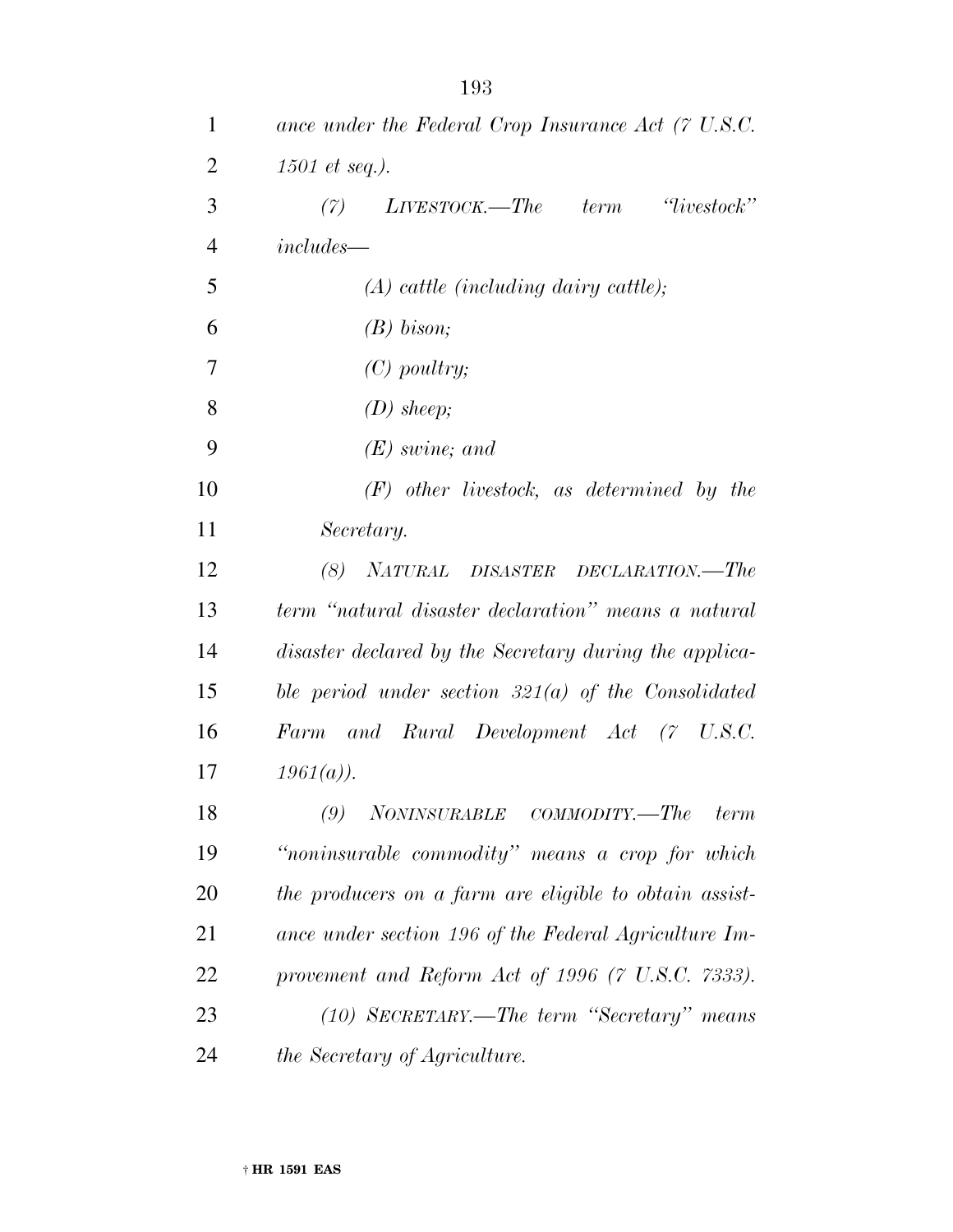# *Subtitle A—Agricultural Production Losses*

*SEC. 411. CROP DISASTER ASSISTANCE.*

 *(a) IN GENERAL.—The Secretary shall use such sums as are necessary of funds of the Commodity Credit Corpora- tion to make emergency financial assistance authorized under this section available to producers on a farm that have incurred qualifying losses described in subsection (c). (b) ADMINISTRATION.—*

 *(1) IN GENERAL.—Except as provided in para- graph (2), the Secretary shall make assistance avail- able under this section in the same manner as pro- vided under section 815 of the Agriculture, Rural De- velopment, Food and Drug Administration and Re- lated Agencies Appropriations Act, 2001 (Public Law 106–387; 114 Stat. 1549A–55), including using the same loss thresholds for quantity and economic losses as were used in administering that section, except that the payment rate shall be 55 percent of the estab-lished price, instead of 65 percent.*

 *(2) NONINSURED PRODUCERS.—For producers on a farm that were eligible to acquire crop insurance for the applicable production loss and failed to do so or failed to submit an application for the noninsured assistance program for the loss, the Secretary shall*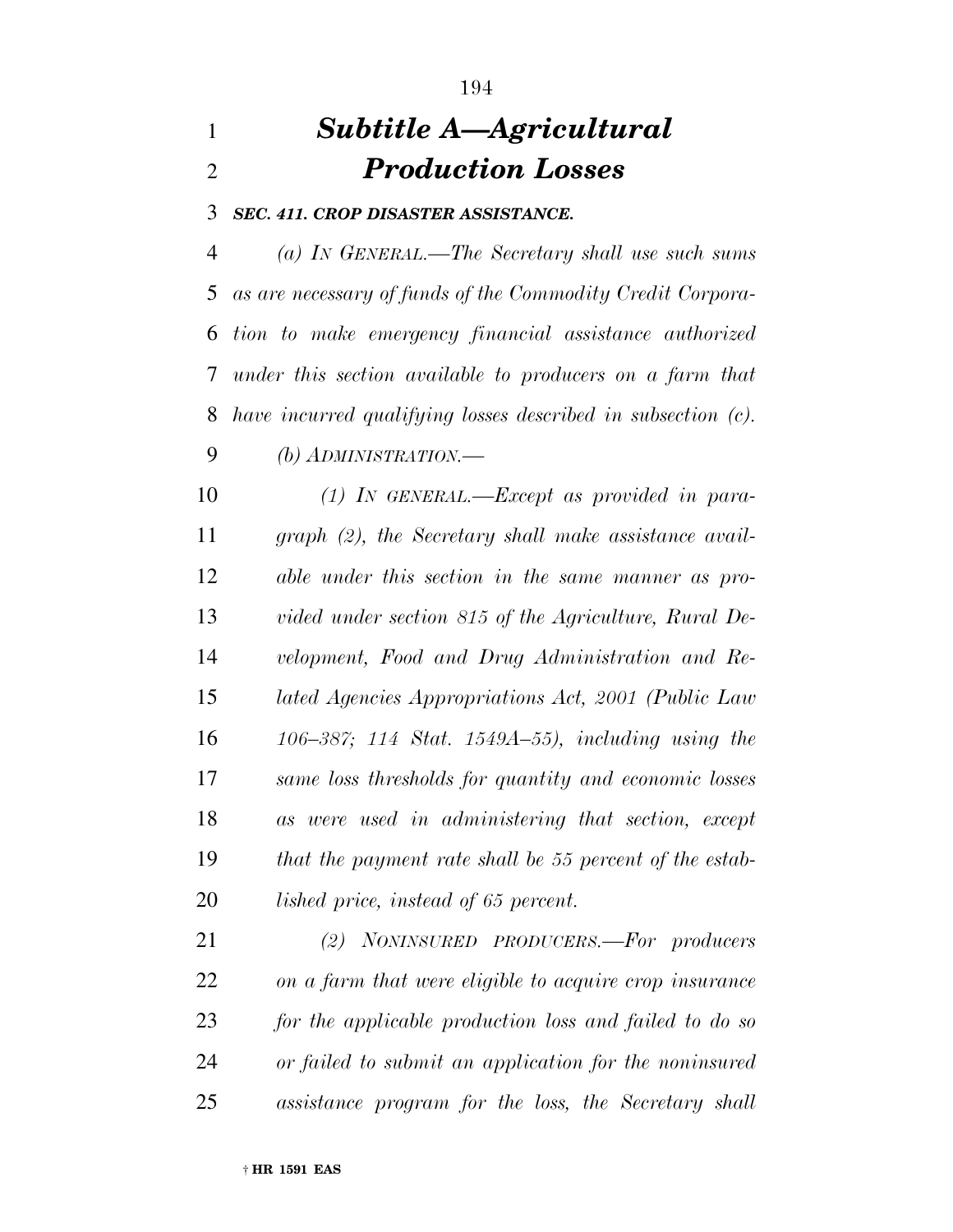*make assistance in accordance with paragraph (1), except that the payment rate shall be 20 percent of the established price, instead of 50 percent.*

 *(c) QUALIFYING LOSSES.—Assistance under this sec- tion shall be made available to producers on farms, other than producers of sugar beets, that incurred qualifying quantity or quality losses for the applicable crop due to damaging weather or any related condition (including losses due to crop diseases, insects, and delayed harvest), as determined by the Secretary.*

*(d) QUALITY LOSSES.—*

 *(1) IN GENERAL.—In addition to any payment received under subsection (b), the Secretary shall use such sums as are necessary of funds of the Commodity Credit Corporation to make payments to producers on a farm described in subsection (a) that incurred a quality loss for the applicable crop of a commodity in an amount equal to the product obtained by multiplying—*

 *(A) the payment quantity determined under paragraph (2);*

 *(B)(i) in the case of an insurable com- modity, the coverage level elected by the insured under the policy or plan of insurance under the*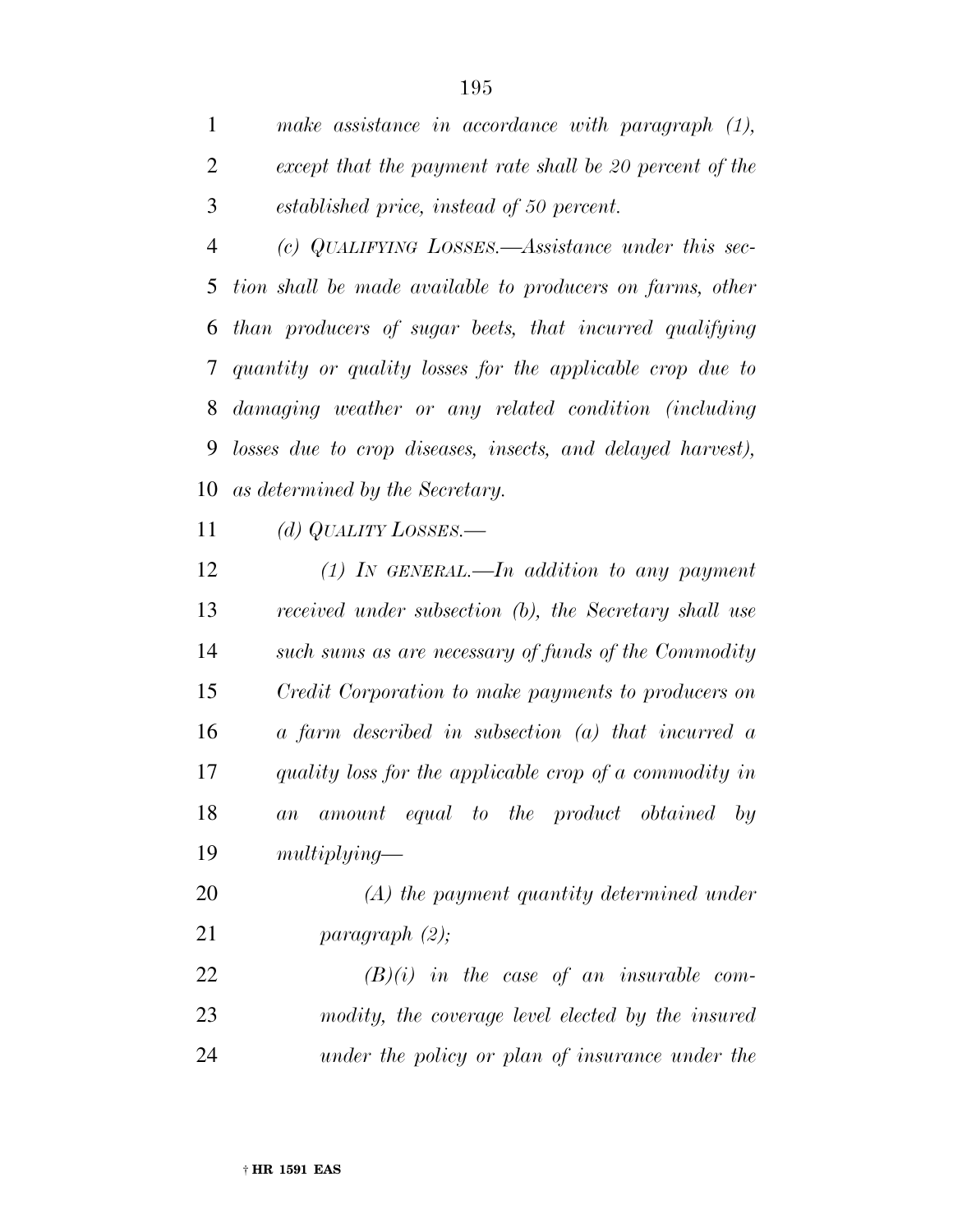| $\mathbf{1}$   | Federal Crop Insurance Act (7 U.S.C. 1501 et          |
|----------------|-------------------------------------------------------|
| $\overline{2}$ | seq.); or                                             |
| 3              | $(ii)$ in the case of a noninsurable com-             |
| $\overline{4}$ | modity, the applicable coverage level for the pay-    |
| 5              | ment quantity determined under paragraph (2);         |
| 6              | by                                                    |
| 7              | $(C)$ 55 percent of the payment rate deter-           |
| 8              | mined under paragraph $(3)$ .                         |
| 9              | (2) PAYMENT QUANTITY.—For the purpose of              |
| 10             | paragraph $(1)(A)$ , the payment quantity for quality |
| 11             | losses for a crop of a commodity on a farm shall      |
| 12             | equal the lesser of $-$                               |
| 13             | $(A)$ the actual production of the crop af-           |
| 14             | fected by a quality loss of the commodity on the      |
| 15             | farm; or                                              |
| 16             | $(B)(i)$ in the case of an insurable com-             |
| 17             | modity, the actual production history for the         |
| 18             | commodity by the producers on the farm under          |
| 19             | the Federal Crop Insurance Act (7 U.S.C. 1501         |
| 20             | $et\ seq.); or$                                       |
| 21             | $(ii)$ in the case of a noninsurable com-             |
| 22             | modity, the established yield for the crop for the    |
| 23             | producers on the farm under section 196 of the        |
| 24             | Federal Agriculture Improvement and Reform            |
| 25             | Act of 1996 (7 U.S.C. 7333).                          |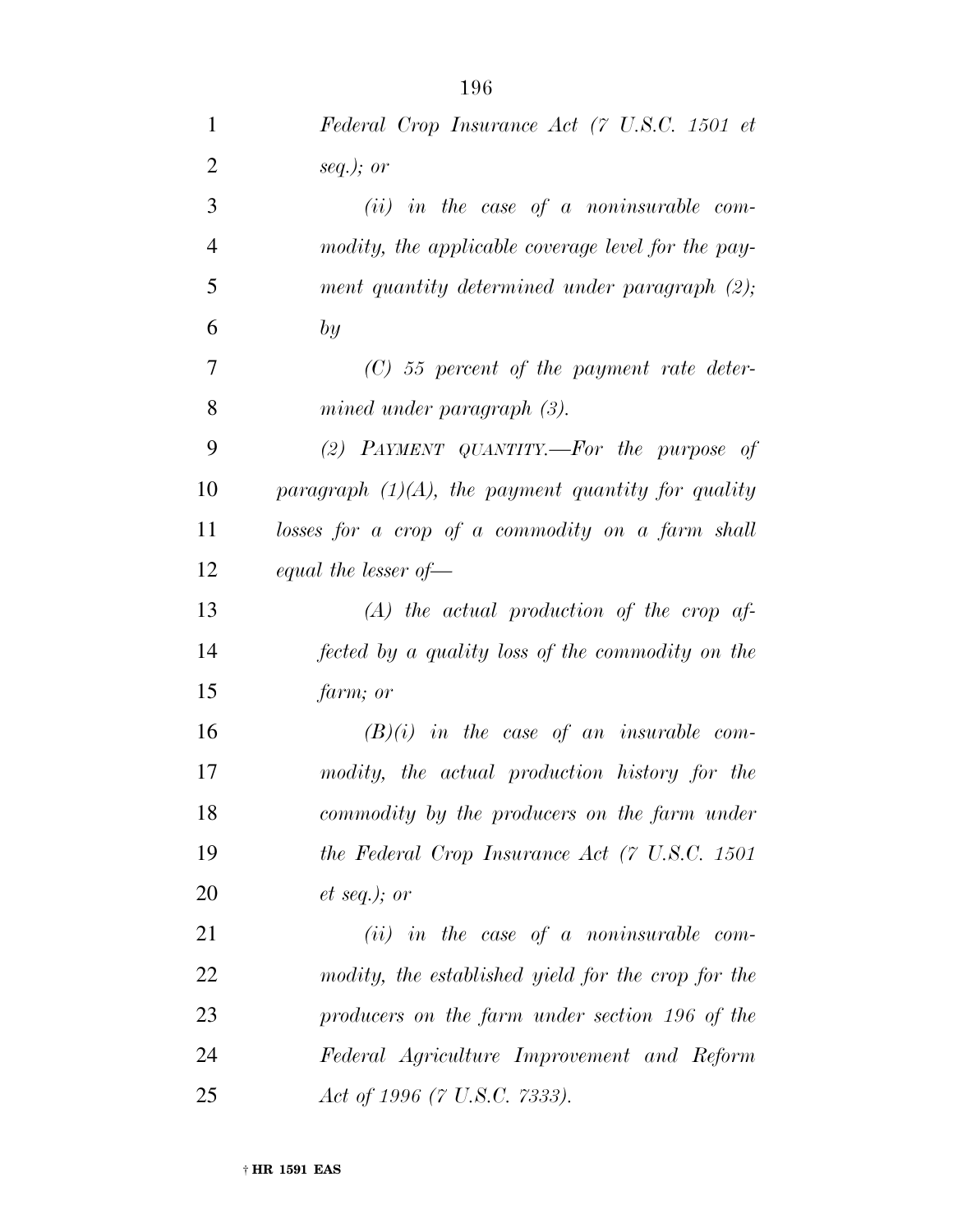| $\mathbf{1}$   | (3) PAYMENT RATE.—                                   |
|----------------|------------------------------------------------------|
| $\overline{2}$ | (A) In GENERAL.—For the purpose of para-             |
| 3              | graph $(1)(B)$ , the payment rate for quality losses |
| $\overline{4}$ | for a crop of a commodity on a farm shall be         |
| 5              | equal to the difference between (as determined by    |
| 6              | the applicable State committee of the Farm Serv-     |
| 7              | <i>ice Agency</i> )—                                 |
| 8              | $(i)$ the per unit market value that the             |
| 9              | units of the crop affected by the quality loss       |
| 10             | would have had if the crop had not suffered          |
| 11             | a quality loss; and                                  |
| 12             | (ii) the per unit market value of the                |
| 13             | units of the crop affected by the quality loss.      |
| 14             | $(B)$ FACTORS.—In determining the pay-               |
| 15             | ment rate for quality losses for a crop of a com-    |
| 16             | modity on a farm, the applicable State com-          |
| 17             | mittee of the Farm Service Agency shall take         |
| 18             | <i>into account—</i>                                 |
| 19             | (i) the average local market quality                 |
| 20             | discounts that purchasers applied to the             |
| 21             | commodity during the first 2 months fol-             |
| 22             | lowing the normal harvest period for the             |
| 23             | <i>commodity</i> ;                                   |
| 24             | (ii) the loan rate and repayment rate                |
| 25             | established for the commodity under the              |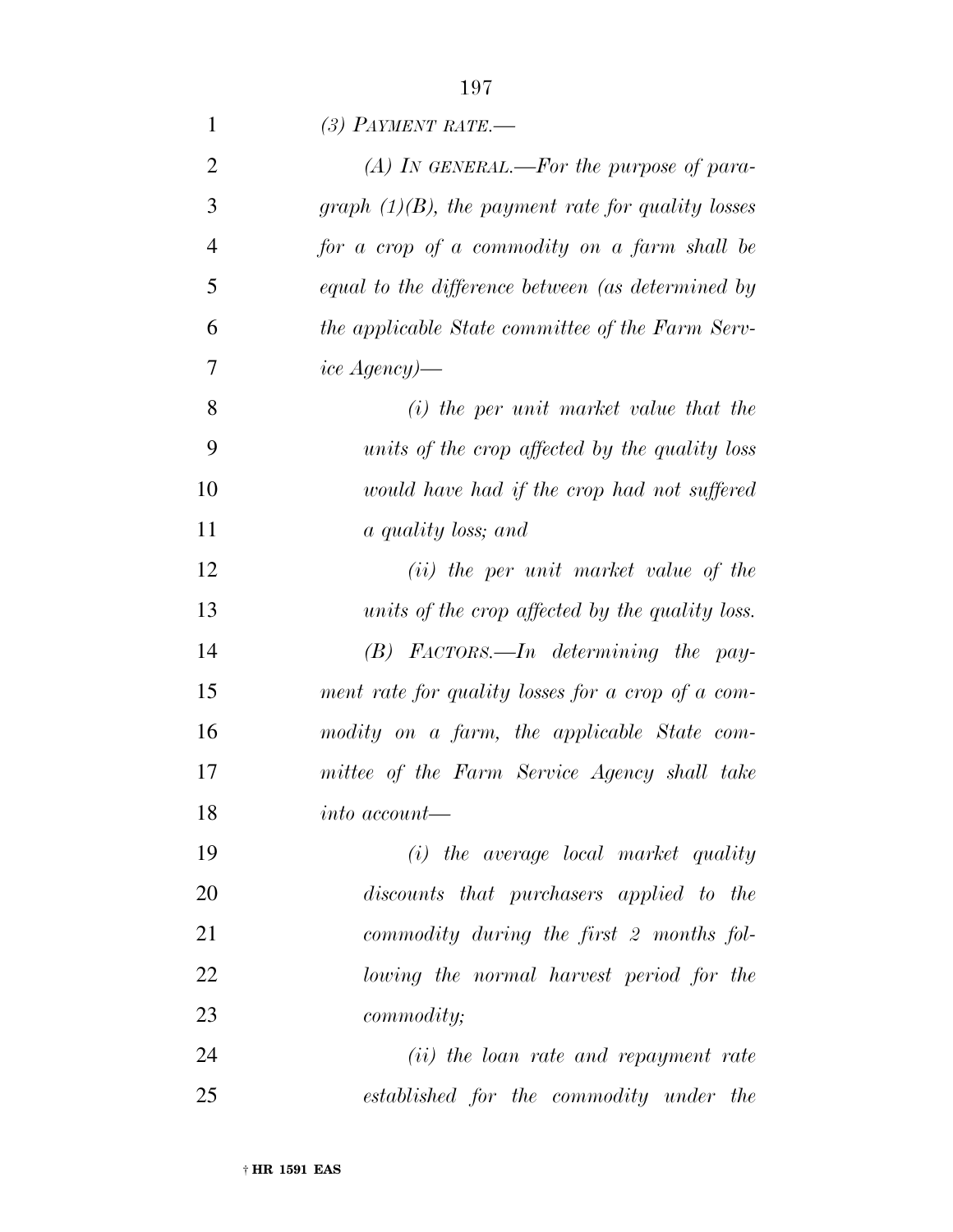| $\mathbf{1}$   | marketing loan program established for the       |
|----------------|--------------------------------------------------|
| $\overline{2}$ | commodity under subtitle $B$ of title $I$ of the |
| 3              | Farm Security and Rural Investment Act of        |
| $\overline{4}$ | 2002 (7 U.S.C. 7931 et seq.);                    |
| 5              | ( <i>iii</i> ) the market value of the commodity |
| 6              | if sold into a secondary market; and             |
| 7              | $(iv)$ other factors determined appro-           |
| 8              | priate by the committee.                         |
| 9              | $(4)$ ELIGIBILITY.—                              |
| 10             | (A) IN GENERAL.—For producers on a farm          |
| 11             | to be eligible to obtain a payment for a quality |
| 12             | $loss for a crop under this subsection—$         |
| 13             | $(i)$ the amount obtained by multi-              |
| 14             | plying the per unit loss determined under        |
| 15             | paragraph $(1)$ by the number of units af-       |
| 16             | fected by the quality loss shall be reduced by   |
| 17             | the amount of any indemnification received       |
| 18             | by the producers on the farm for quality         |
| 19             | loss adjustment for the commodity under a        |
| 20             | policy or plan of insurance under the Fed-       |
| 21             | eral Crop Insurance Act (7 U.S.C. 1501 et        |
| 22             | seq.); and                                       |
| 23             | $(ii)$ the remainder shall be at least 25        |
| 24             | percent of the value that all affected produc-   |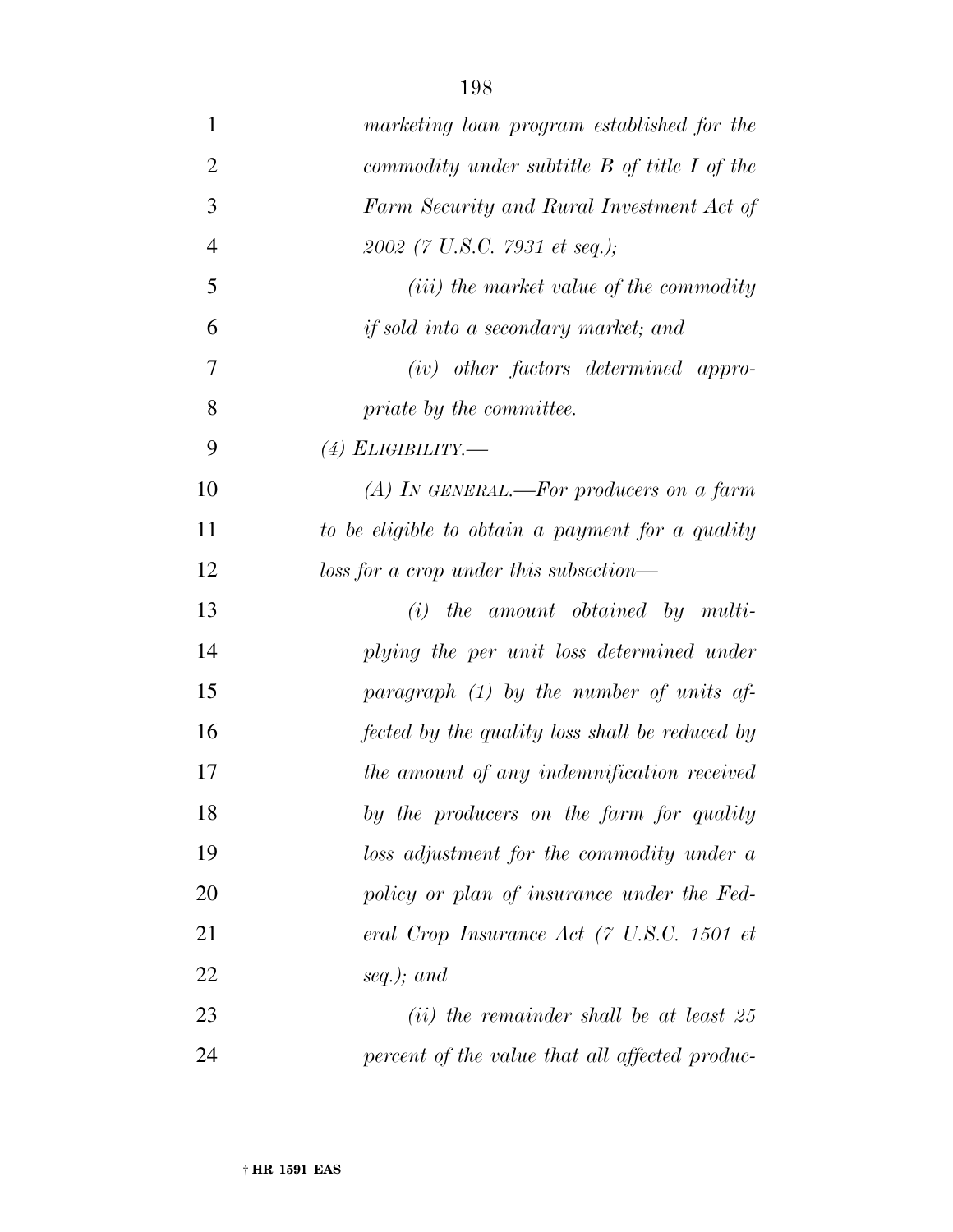| $\mathbf{1}$   | tion of the crop would have had if the crop                      |
|----------------|------------------------------------------------------------------|
| $\overline{2}$ | had not suffered a quality loss.                                 |
| 3              | (B) INELIGIBILITY.—If the amount of $a$                          |
| $\overline{4}$ | quality loss payment for a commodity for the                     |
| 5              | producers on a farm determined under this                        |
| 6              | paragraph is equal to or less than zero, the pro-                |
| 7              | ducers on the farm shall be ineligible for assist-               |
| 8              | ance for the commodity under this subsection.                    |
| 9              | (5) ELIGIBLE PRODUCTION.—The Secretary shall                     |
| 10             | carry out this subsection in a fair and equitable man-           |
| 11             | ner for all eligible production, including the produc-           |
| 12             | tion of fruits and vegetables, other specialty crops,            |
| 13             | and field crops.                                                 |
| 14             | (e) ELECTION OF CROP YEAR.—If a producer incurred                |
| 15             | qualifying crop losses in more than 1 of the crop years dur-     |
| 16             | ing the applicable period, the producers on a farm shall         |
|                | 17 elect to receive assistance under this section for losses in- |
|                | 18 curred in only 1 of the crop years.                           |
| 19             | (f) PAYMENT LIMITATION.                                          |
| 20             | $(1)$ LIMITATION.—Assistance provided under this                 |
| 21             | section to the producers on a farm for losses to a crop,         |
| 22             | together with the amounts specified in paragraph (2)             |
| 23             | applicable to the same crop, may not exceed 95 per-              |
| 24             | cent of what the value of the crop would have been in            |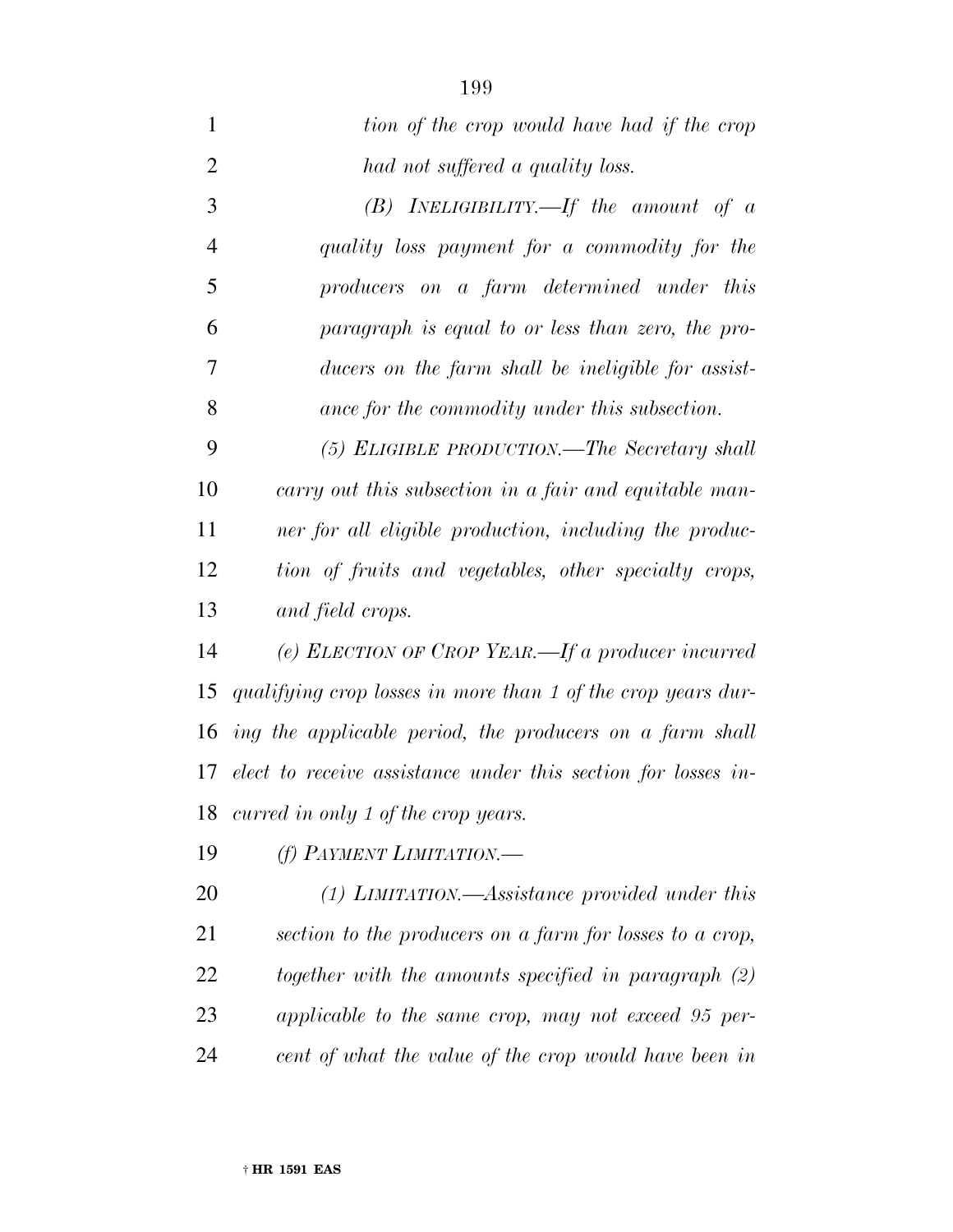| $\mathbf{1}$   | the absence of the losses, as estimated by the Sec-       |
|----------------|-----------------------------------------------------------|
| $\overline{2}$ | retary.                                                   |
| 3              | (2) OTHER PAYMENTS.—In applying the limita-               |
| $\overline{4}$ | tion in paragraph (1), the Secretary shall include the    |
| 5              | following:                                                |
| 6              | (A) Any crop insurance payment made                       |
| 7              | under the Federal Crop Insurance Act (7 U.S.C.            |
| 8              | 1501 et seq.) or payment under section 196 of the         |
| 9              | Federal Agricultural Improvement and Reform               |
| 10             | Act of 1996 $(7 \text{ U.S.C. } 7333)$ that the producers |
| 11             | on the farm receive for losses to the same crop.          |
| 12             | $(B)$ The value of the crop that was not lost             |
| 13             | $(if any)$ , as estimated by the Secretary.               |
| 14             | (q) TIMING.—                                              |
| 15             | $(1)$ IN GENERAL.—Subject to paragraph $(2)$ , the        |
| 16             | Secretary shall make payments to producers on a           |
| 17             | farm for a crop under this section not later than 60      |
| 18             | days after the date the producers on the farm submit      |
| 19             | to the Secretary a completed application for the pay-     |
| 20             | ments.                                                    |
| 21             | (2) INTEREST.—If the Secretary does not make              |
| 22             | payments to the producers on a farm by the date de-       |
| 23             | scribed in paragraph (1), the Secretary shall pay to      |
| 24             | the producers on a farm interest on the payments at       |
| 25             | a rate equal to the current (as of the sign-up deadline   |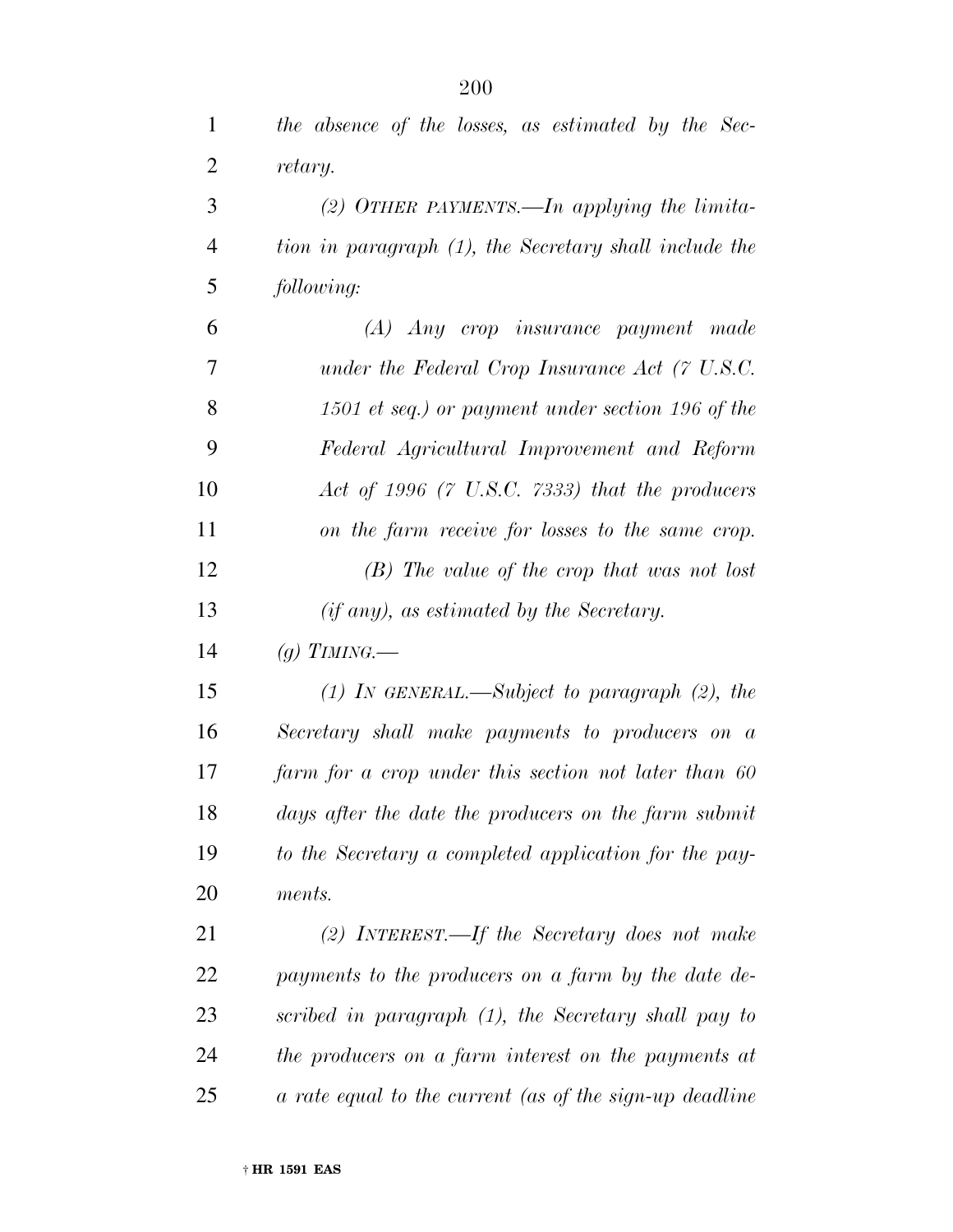| $\mathbf{1}$ | established by the Secretary) market yield on out-              |
|--------------|-----------------------------------------------------------------|
| 2            | standing, marketable obligations of the United States           |
| 3            | with maturities of 30 years.                                    |
| 4            | SEC. 412. DAIRY ASSISTANCE.                                     |
| 5            | The Secretary shall use $$95,000,000$ of funds of the           |
| 6            | Commodity Credit Corporation to make payments to dairy          |
| 7            | producers for dairy production losses in disaster counties.     |
| 8            | SEC. 413. MILK INCOME LOSS CONTRACT PROGRAM.                    |
| 9            | Section $1502(c)(3)$ of the Farm Security and Rural             |
| 10           | <i>Investment Act of 2002 (7 U.S.C. 7982(c)(3)) is amended—</i> |
| 11           | $(1)$ in subparagraph $(A)$ , by adding "and" at the            |
| 12           | end;                                                            |
| 13           | (2) in subparagraph $(B)$ , by striking "August"                |
| 14           | and all that follows through the end and inserting              |
| 15           | "September 30, 2007, 34 percent."; and                          |
| 16           | $(3)$ by striking subparagraph $(C)$ .                          |
| 17           | SEC. 414. LIVESTOCK ASSISTANCE.                                 |
| 18           | (a) LIVESTOCK COMPENSATION PROGRAM.-                            |
| 19           | (1) USE OF COMMODITY CREDIT CORPORATION                         |
| 20           | FUNDS.—Effective beginning on the date of enactment             |
| 21           | of this Act, the Secretary shall use funds of the Com-          |
| 22           | modity Credit Corporation to carry out the 2002                 |
| 23           | Livestock Compensation Program announced by the                 |
| 24           | Secretary on October 10, 2002 (67 Fed. Reg. 63070),             |
| 25           | to provide compensation for livestock losses during the         |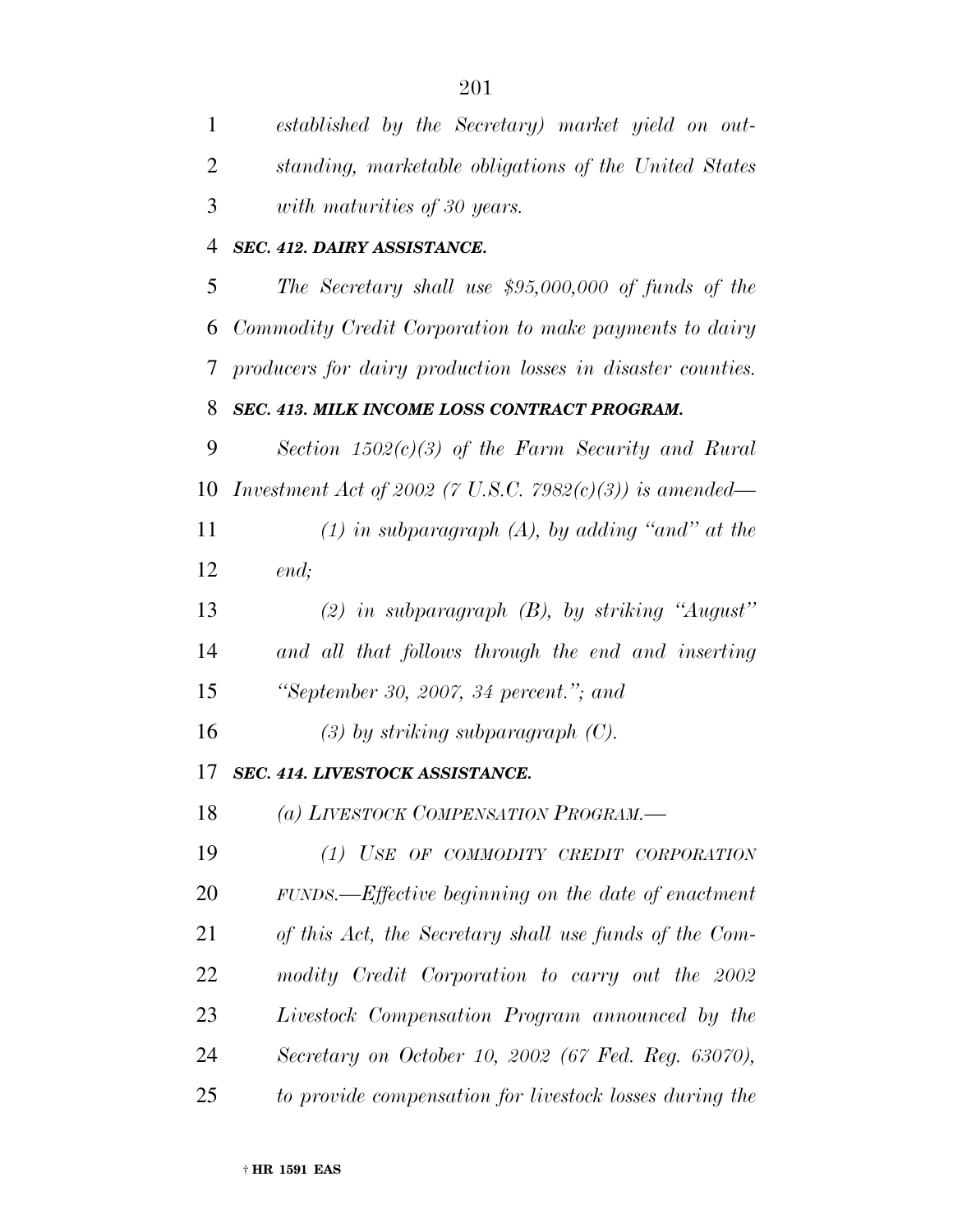| $\mathbf{1}$   | applicable period for losses (including losses due to   |
|----------------|---------------------------------------------------------|
| $\overline{2}$ | blizzards that began in calendar year 2006 and con-     |
| 3              | tinued in January 2007) due to a disaster, as deter-    |
| $\overline{4}$ | mined by the Secretary, except that the payment rate    |
| 5              | shall be 80 percent of the payment rate established for |
| 6              | the 2002 Livestock Compensation Program.                |
| 7              | (2) ELIGIBLE APPLICANTS.—In carrying out the            |
| 8              | program described in paragraph (1), the Secretary       |
| 9              | shall provide assistance to any applicant for livestock |
| 10             | losses during the applicable period that—               |
| 11             | $(A)(i)$ conducts a livestock operation that is         |
| 12             | located in a disaster county, including any ap-         |
| 13             | plicant conducting a livestock operation with eli-      |
| 14             | gible livestock (within the meaning of the live-        |
| 15             | stock assistance program under section $101(b)$ of      |
| 16             | division $B$ of Public Law 108-324 (118 Stat.           |
| 17             | $(1234)$ ; or                                           |
| 18             | (ii) produces an animal described in section            |
| 19             | $10806(a)(1)$ of the Farm Security and Rural In-        |
| 20             | vestment Act of 2002 (21 U.S.C. 321 $d(a)(1)$ );        |
| 21             | (B) demonstrates to the Secretary that the              |
| 22             | applicant suffered a material loss of pasture or        |
| 23             | hay production, or experienced substantially in-        |
| 24             | creased feed costs, due to damaging weather or a        |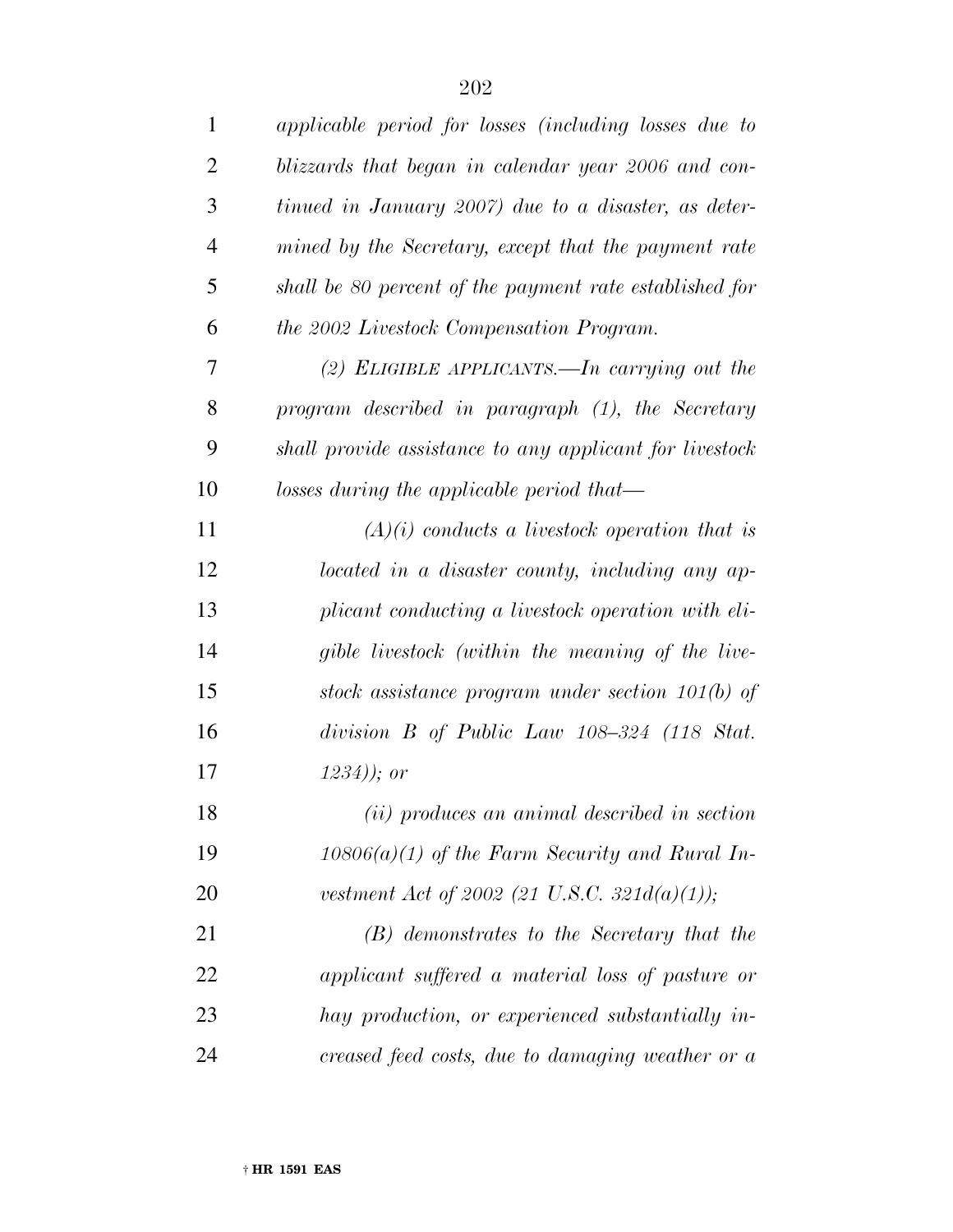| 1              | related condition during the calendar year, as          |
|----------------|---------------------------------------------------------|
| $\overline{2}$ | determined by the Secretary; and                        |
| 3              | (C) meets all other eligibility requirements            |
| $\overline{4}$ | established by the Secretary for the program.           |
| 5              | $(3)$ MITIGATION.—In determining the eligibility        |
| 6              | for or amount of payments for which a producer is       |
| 7              | eligible under the livestock compensation program, the  |
| 8              | Secretary shall not penalize a producer that takes ac-  |
| 9              | tions (recognizing disaster conditions) that reduce the |
| 10             | average number of livestock the producer owned for      |
| 11             | grazing during the production year for which assist-    |
| 12             | ance is being provided.                                 |
| 13             | (4) PAYMENTS FOR REDUCTION IN GRAZING ON                |
| 14             | FEDERAL LAND.-                                          |
| 15             | (A) In GENERAL.—In carrying out this sub-               |
| 16             | section, the Secretary shall make payments to           |
| 17             | livestock producers that are in proportion to any       |
| 18             | reduction during calendar year 2007 in grazing          |
| 19             | on Federal land in a disaster county leased by          |
| 20             | the producers a result of actions described in          |
| 21             | $subparagnah$ (B).                                      |
| 22             | (B) FEDERAL ACTIONS.—Actions referred to                |
| 23             | in subparagraph (A) are actions taken during            |
| 24             | calendar year 2007 by the Bureau of Land Man-           |
| 25             | agement or other Federal agency to restrict or          |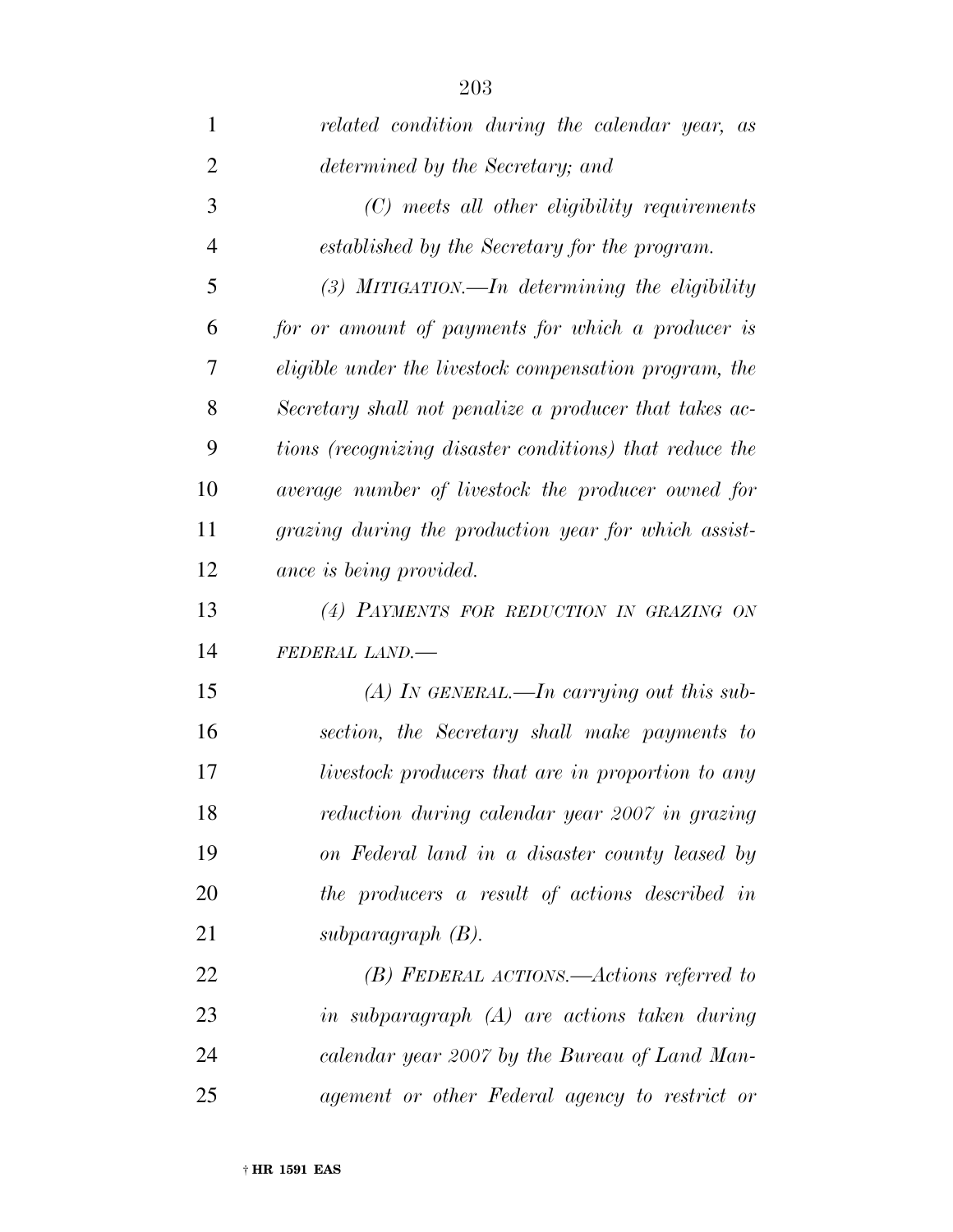| $\mathbf{1}$   | prohibit grazing otherwise allowed under the            |
|----------------|---------------------------------------------------------|
| $\overline{2}$ | terms of the lease of the producers in order to ex-     |
| 3              | pedite the recovery of the Federal land from            |
| $\overline{4}$ | drought, wildfire, or other natural disaster de-        |
| 5              | clared by the Secretary during the applicable pe-       |
| 6              | riod.                                                   |
| 7              | (5) LIMITATION.—The Secretary shall ensure, to          |
| 8              | the maximum extent practicable, that producers on a     |
| 9              | farm do not receive duplicative payments under this     |
| 10             | subsection and another Federal program with respect     |
| 11             | to any loss.                                            |
| 12             | (b) LIVESTOCK INDEMNITY PAYMENTS.-                      |
| 13             | (1) IN GENERAL.—The Secretary shall use such            |
| 14             | sums as are necessary of funds of the Commodity         |
| 15             | Credit Corporation to make livestock indemnity pay-     |
| 16             | ments to producers on farms that have incurred live-    |
| 17             | stock losses during the applicable period (including    |
| 18             | losses due to blizzards that began in calendar year     |
| 19             | $2006$ and continued in January 2007) due to a dis-     |
| 20             | aster, as determined by the Secretary, including losses |
| 21             | due to hurricanes, floods, anthrax, wildfires, and ex-  |
| 22             | treme heat.                                             |
| 23             | (2) PAYMENT RATES.—Indemnity payments to a              |
| 24             | producer on a farm under paragraph (1) shall be         |
| 25             | made at a rate of not less than 30 percent of the mar-  |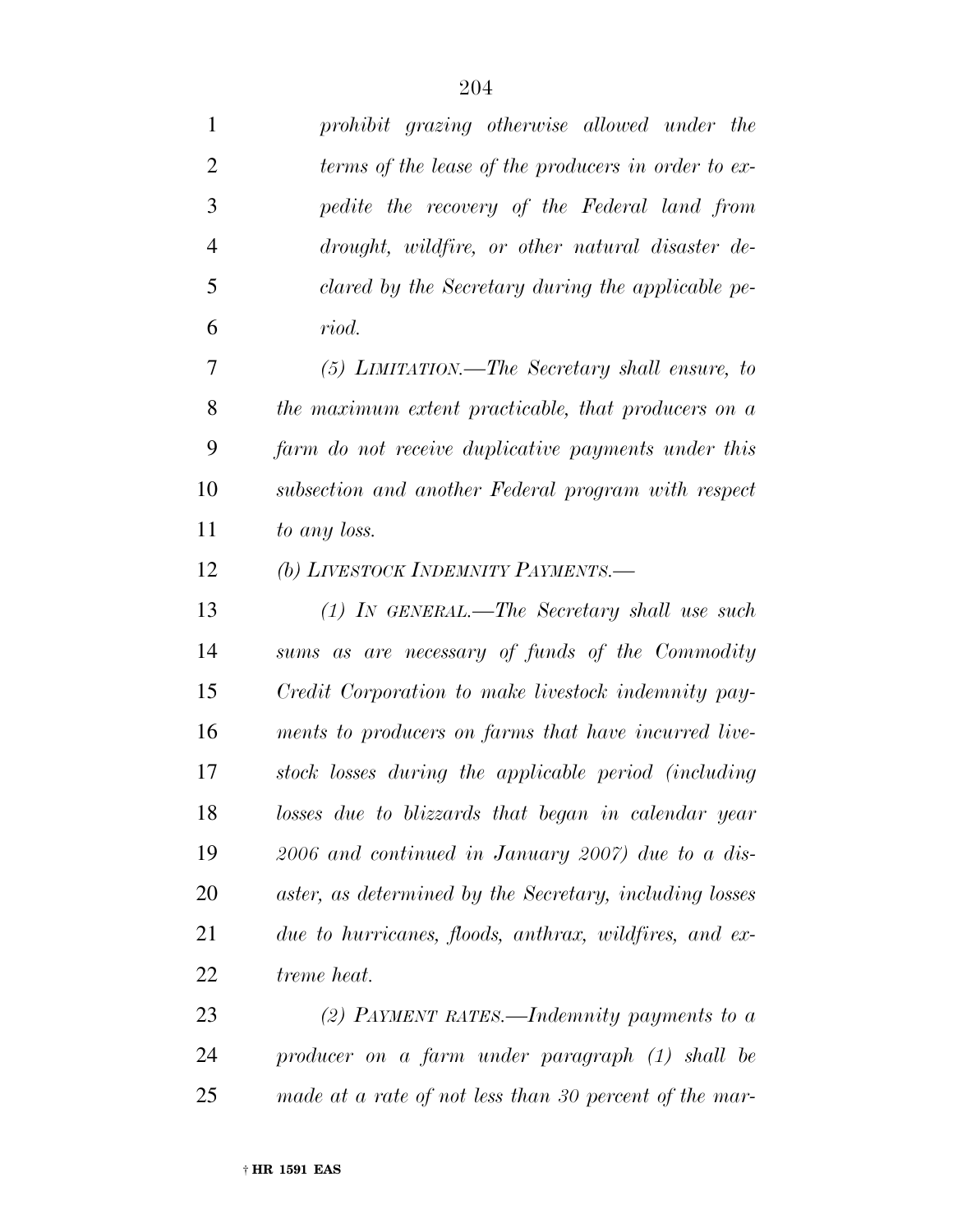| $\mathbf{1}$   | ket value of the applicable livestock on the day before  |
|----------------|----------------------------------------------------------|
| 2              | the date of death of the livestock, as determined by the |
| 3              | Secretary.                                               |
| $\overline{4}$ | (c) EWE LAMB REPLACEMENT AND RETENTION.—                 |
| 5              | $(1)$ In GENERAL.—The Secretary shall<br>use             |
| 6              | $$13,000,000$ of funds of the Commodity Credit Cor-      |
| 7              | poration to make payments to producers located in        |
| 8              | disaster counties under the Ewe Lamb Replacement         |
| 9              | and Retention Payment Program under part 784 of          |

 *title 7, Code of Federal Regulations (or a successor regulation) for each qualifying ewe lamb retained or purchased during the period beginning on January 1, 2006, and ending on December 31, 2006, by the pro-ducers.*

 *(2) INELIGIBILITY FOR OTHER ASSISTANCE.—A producer that receives assistance under this subsection shall not be eligible to receive assistance under sub-section (a).*

 *(d) ELECTION OF PRODUCTION YEAR.—If a producer incurred qualifying production losses in more than one of the production years, the producers on a farm shall elect to receive assistance under this section in only one of the production years.*

 *(e) EXCEPTION.—Notwithstanding any other provision of this section, livestock producers on a farm shall be eligible*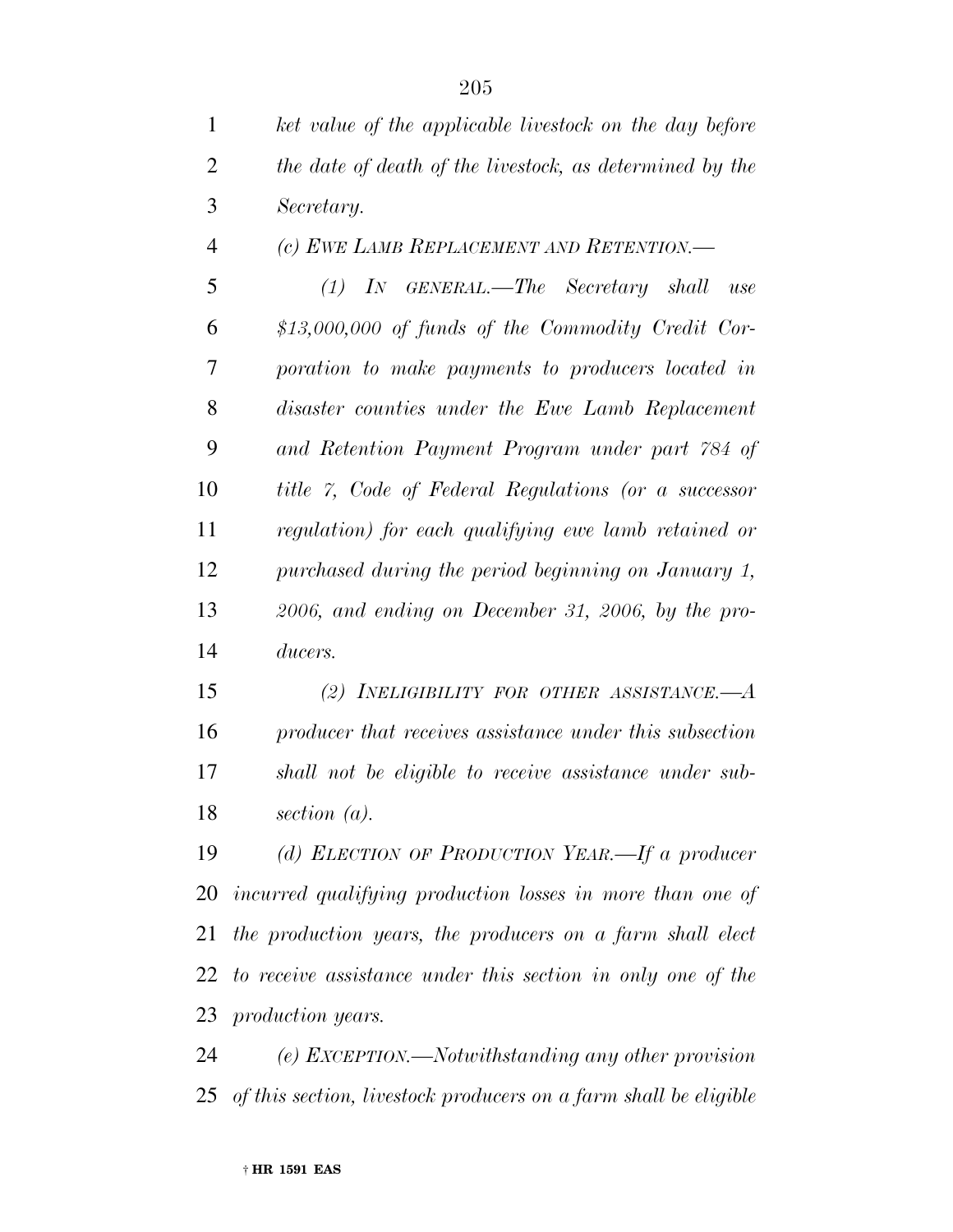*to receive assistance under subsection (a) or livestock in- demnity payments under subsection (b) if the producers on a farm—*

 *(1) have livestock operations in a county in- cluded in the geographic area covered by a major dis- aster or emergency designated by the President under the Robert T. Stafford Disaster Relief and Emergency Assistance Act (42 U.S.C. 5121 et seq.) due to bliz- zards, ice storms, or other winter–related causes dur- ing the period of December 2006 through January 2007; and*

 *(2) meet all eligibility requirements for the as- sistance or payments other than the requirements re- lating to disaster declarations by the Secretary under subsections (a) and (b)(1).*

### *SEC. 415. FLOODED CROP AND GRAZING LAND.*

 *(a) IN GENERAL.—The Secretary shall compensate eli- gible owners of flooded crop and grazing land in the State of North Dakota.*

*(b) ELIGIBILITY.—*

 *(1) IN GENERAL.—To be eligible to receive com- pensation under this section, an owner shall own land described in subsection (a) that, during the 2 crop years preceding receipt of compensation, was rendered incapable of use for the production of an agricultural*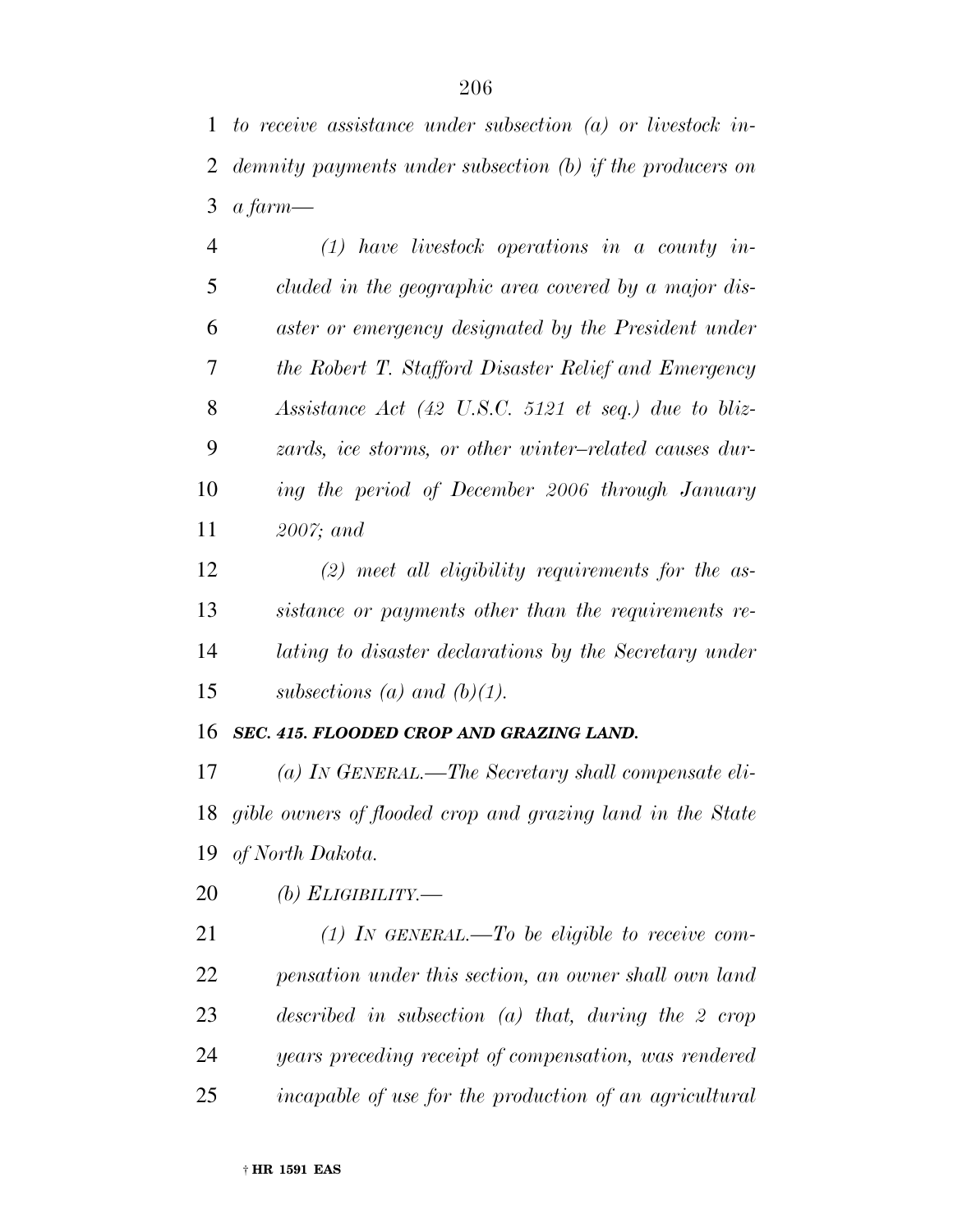| 1              | commodity or for grazing purposes (in a manner con-        |
|----------------|------------------------------------------------------------|
| $\overline{2}$ | sistent with the historical use of the land) as the re-    |
| 3              | sult of flooding, as determined by the Secretary.          |
| $\overline{4}$ | $(2)$ INCLUSIONS.—Land described in paragraph              |
| 5              | $(1)$ shall include—                                       |
| 6              | $(A)$ land that has been flooded;                          |
| 7              | (B) land that has been rendered inaccessible               |
| 8              | due to flooding; and                                       |
| 9              | $(C)$ a reasonable buffer strip adjoining the              |
| 10             | flooded land, as determined by the Secretary.              |
| 11             | ADMINISTRATION.—The<br>(3)<br>Secretary<br>may             |
| 12             | $establish -$                                              |
| 13             | $(A)$ reasonable minimum acreage levels for                |
| 14             | <i>individual parcels of land for which owners may</i>     |
| 15             | receive compensation under this section; and               |
| 16             | $(B)$ the location and area of adjoining                   |
| 17             | flooded land for which owners may receive com-             |
| 18             | pensation under this section.                              |
| 19             | (c) SIGN-UP.—The Secretary shall establish a sign-up       |
| 20             | program for eligible owners to apply for compensation from |
| 21             | the Secretary under this section.                          |
| 22             | (d) COMPENSATION PAYMENTS.-                                |
| 23             | (1) In GENERAL.—Subject to paragraphs $(2)$ and            |
| 24             | $(3)$ , the rate of an annual compensation payment         |
| 25             | under this section shall be equal to 90 percent of the     |
|                |                                                            |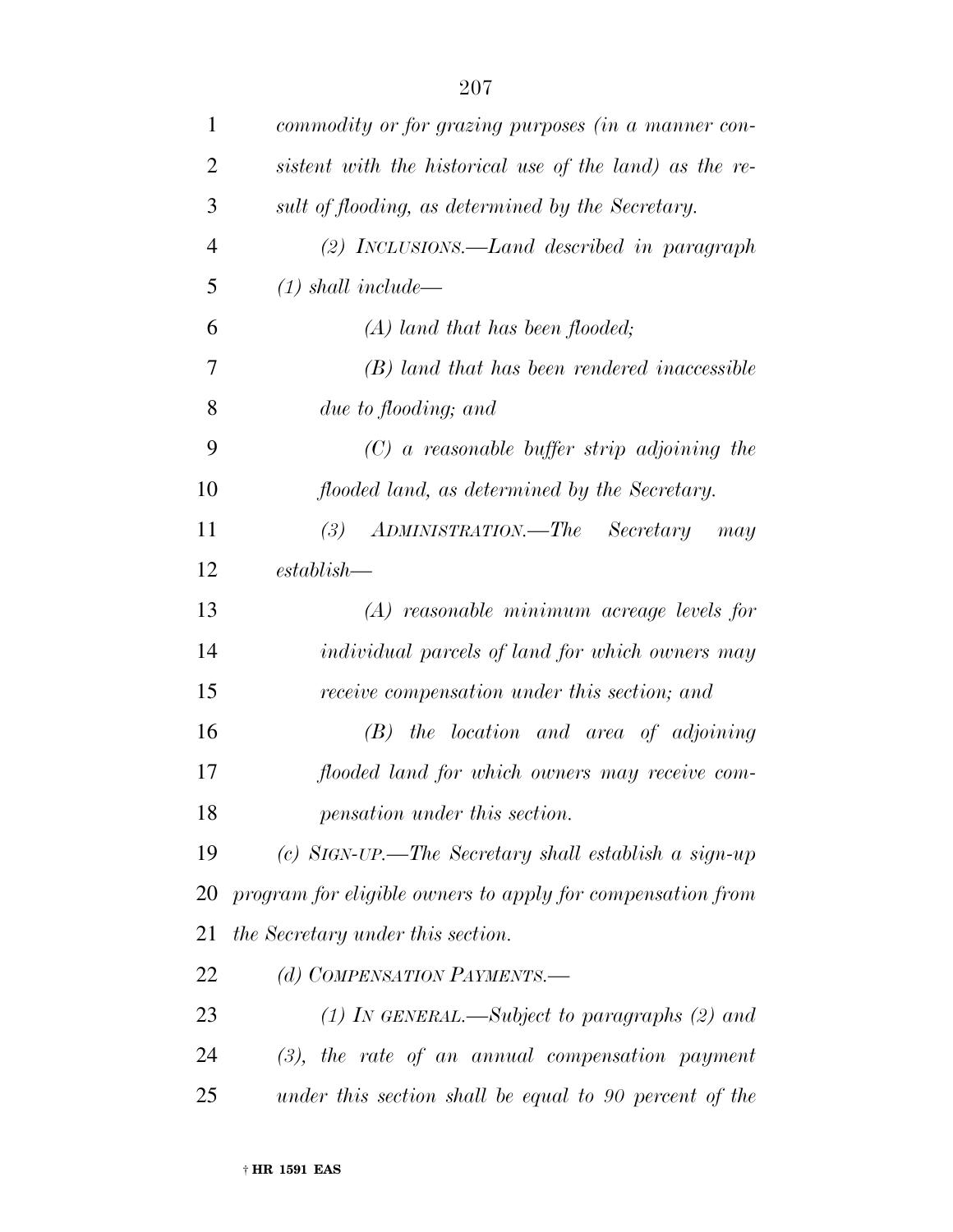| $\mathbf{1}$   | average annual per acre rental payment rate (at the       |
|----------------|-----------------------------------------------------------|
| $\overline{2}$ | time of entry into the contract) for comparable crop      |
| 3              | or grazing land that has not been flooded and re-         |
| $\overline{4}$ | mains in production in the county where the flooded       |
| 5              | land is located, as determined by the Secretary.          |
| 6              | (2) REDUCTION.—An annual compensation pay-                |
| 7              | ment under this section shall be reduced by the           |
| 8              | amount of any conservation program rental payments        |
| 9              | or Federal agricultural commodity program pay-            |
| 10             | ments received by the owner for the land during any       |
| 11             | crop year for which compensation is received under        |
| 12             | this section.                                             |
| 13             | $(3)$ EXCLUSION.—During any year in which an              |
| 14             | owner receives compensation for flooded land under        |
| 15             | this section, the owner shall not be eligible to partici- |
| 16             | pate in or receive benefits for the flooded land          |
| 17             | $under-$                                                  |
| 18             | $(A)$ the Federal crop insurance program es-              |
| 19             | tablished under the Federal Crop Insurance Act            |
| 20             | $(7 \text{ U.S.C. } 1501 \text{ et seq.});$               |
| 21             | $(B)$ the noninsured crop assistance program              |
| 22             | established under section 196 of the Federal Ag-          |
| 23             | riculture Improvement and Reform Act of 1996              |
| 24             | $(7 \text{ U.S. C. } 7333);$ or                           |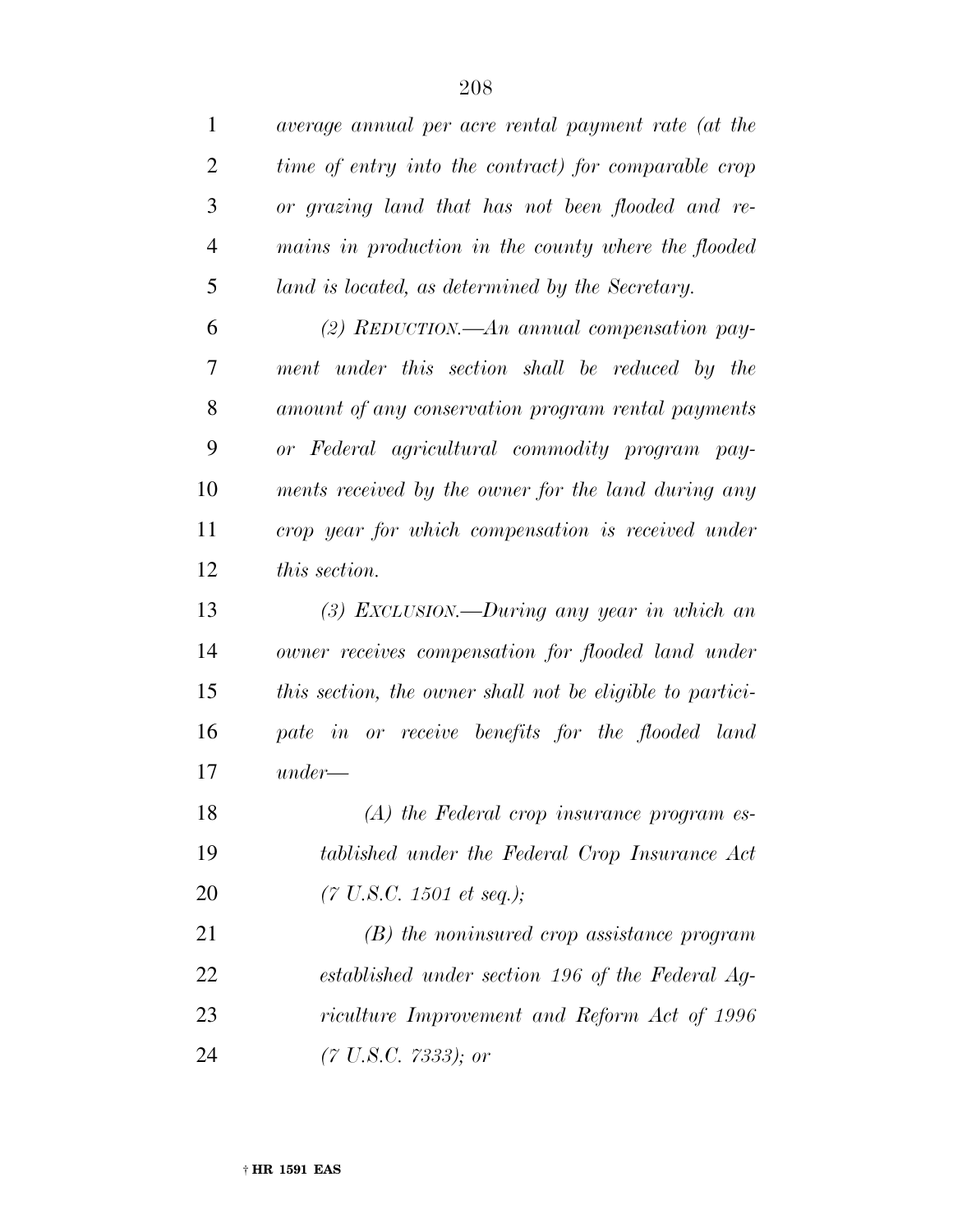| (C) any Federal agricultural crop disaster |
|--------------------------------------------|
| <i>assistance program.</i>                 |

 *(e) RELATIONSHIP TO AGRICULTURAL COMMODITY PROGRAMS.—The Secretary, by regulation, shall provide for the preservation of cropland base, allotment history, and payment yields applicable to land described in subsection (a) that was rendered incapable of use for the production of an agricultural commodity or for grazing purposes as the result of flooding.*

*(f) USE OF LAND.—*

 *(1) IN GENERAL.—An owner that receives com- pensation under this section for flooded land shall take such actions as are necessary to not degrade any wildlife habitat on the land that has naturally devel-oped as a result of the flooding.*

 *(2) RECREATIONAL ACTIVITIES.—To encourage owners that receive compensation for flooded land to allow public access to and use of the land for rec- reational activities, as determined by the Secretary, the Secretary may—*

 *(A) offer an eligible owner additional com-pensation; and*

 *(B) provide compensation for additional acreage under this section.*

*(g) FUNDING.—*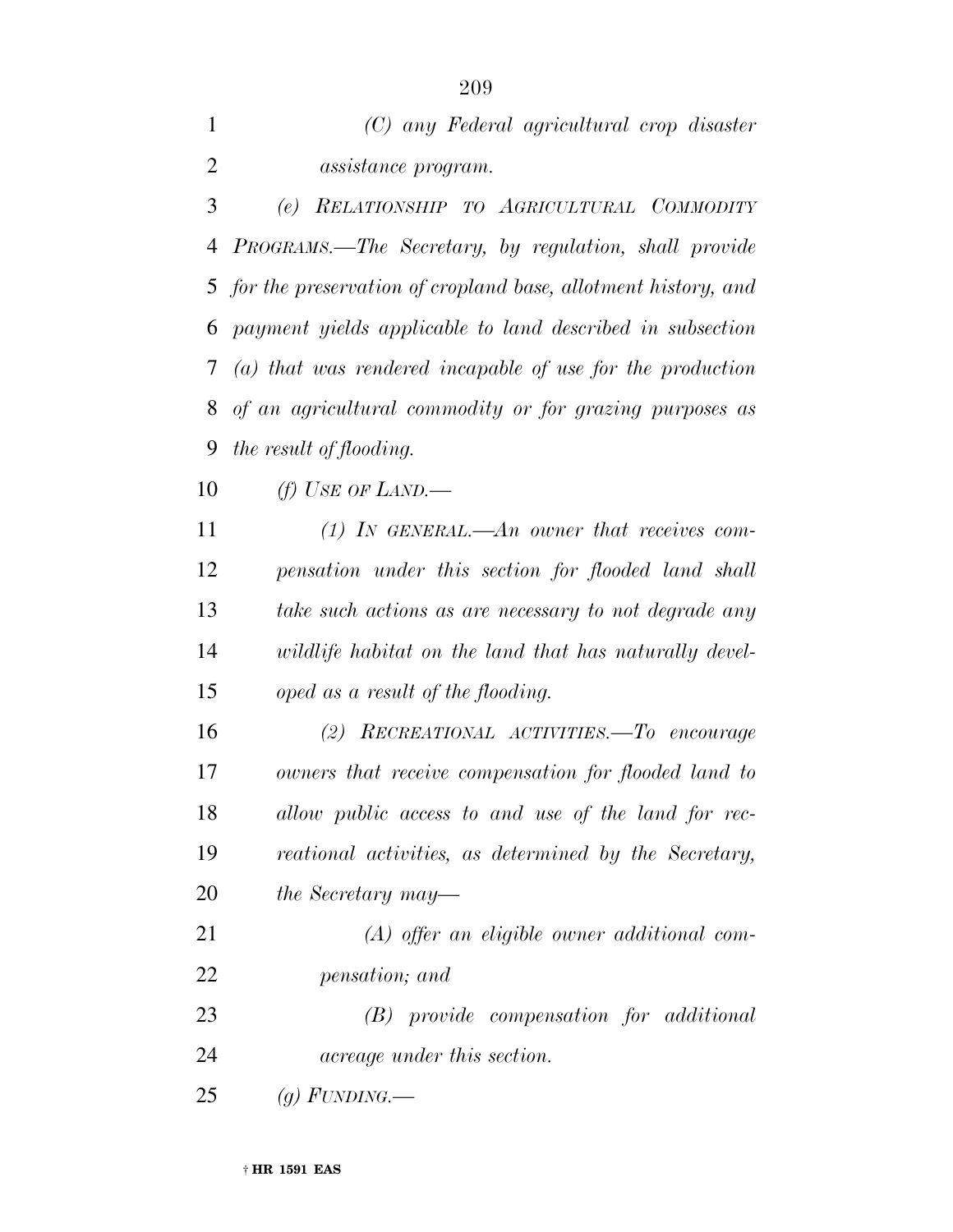*(1) IN GENERAL.—The Secretary shall use \$6,000,000 of funds of the Commodity Credit Cor-poration to carry out this section.*

 *(2) PRO-RATED PAYMENTS.—In a case in which the amount made available under paragraph (1) for a fiscal year is insufficient to compensate all eligible owners under this section, the Secretary shall pro-rate payments for that fiscal year on a per acre basis.*

 *SEC. 416. SUGAR BEET AND SUGAR CANE DISASTER ASSIST-ANCE.*

 *(a) IN GENERAL.—The Secretary shall use \$24,000,000 of funds of the Commodity Credit Corporation to provide assistance to sugar beet producers that suffered production losses (including quality losses) for the applica-ble crop.*

 *(b) REQUIREMENT.—The Secretary shall make pay- ments under subsection (a) in the same manner as pay- ments were made under section 208 of the Agricultural As- sistance Act of 2003 (Public Law 108–7; 117 Stat. 544), including using the same indemnity benefits as were used in carrying out that section.*

 *(c) HAWAII.—The Secretary shall use \$3,000,000 of funds of the Commodity Credit Corporation to assist sugar- cane growers in Hawaii by making a payment in that amount to an agricultural transportation cooperative in*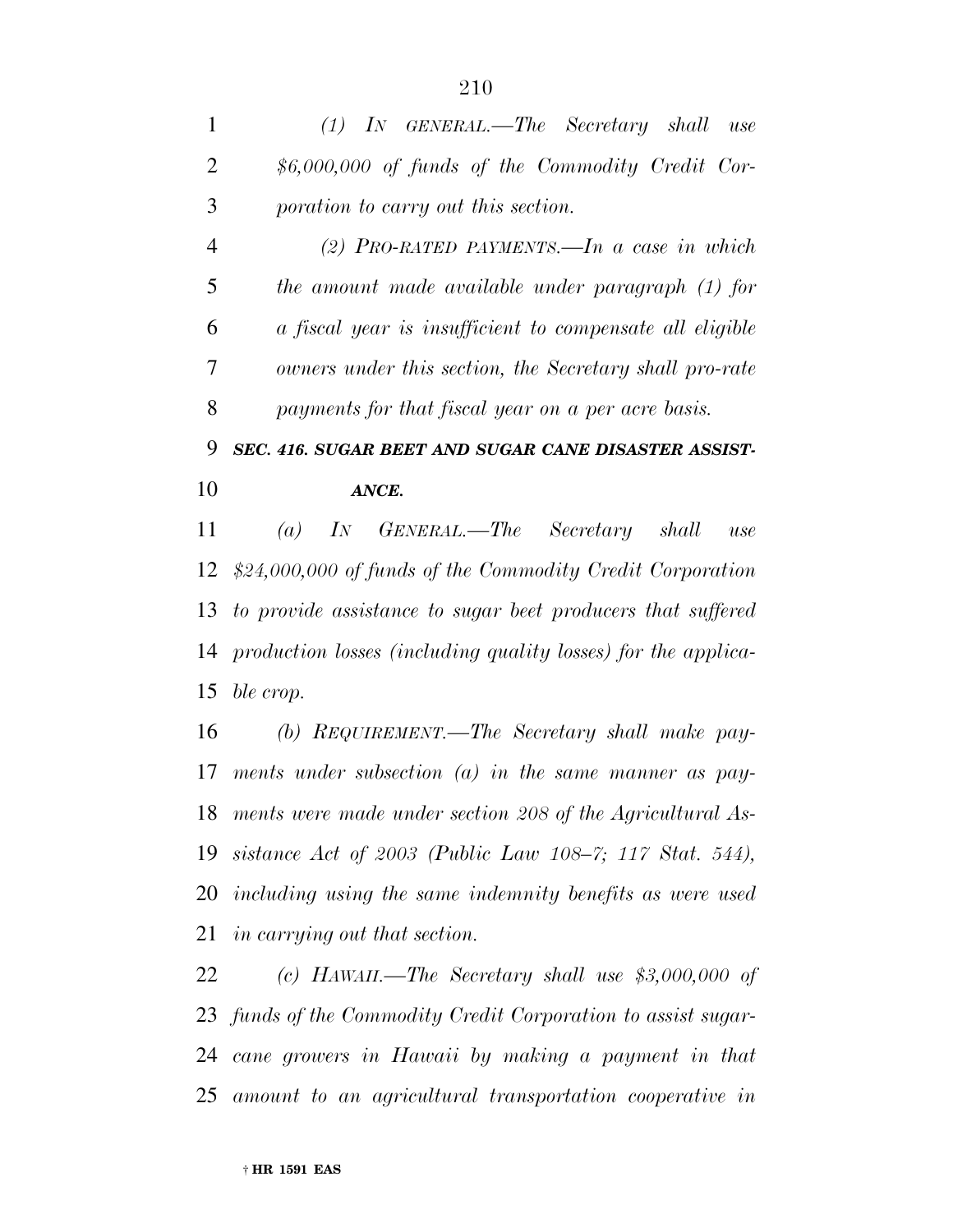*Hawaii, the members of which are eligible to obtain a loan under section 156(a) of the Federal Agriculture Improve-ment and Reform Act of 1996 (7 U.S.C. 7272(a)).*

 *(d) ELECTION OF CROP YEAR.—If a producer incurred qualifying crop losses in more than one of the crop years during the applicable period, the producers on a farm shall elect to receive assistance under this section for losses in-curred in only one of the crop years.*

### *SEC. 417. NONINSURED CROP ASSISTANCE PROGRAM.*

 *Section 196(c) of the Federal Agriculture Improvement and Reform Act of 1996 (7 U.S.C. 7333(c)) is amended by adding at the end the following:*

 *''(5) LOSS ASSESSMENT FOR GRAZING.—The Sec- retary shall permit the use of 1 claims adjustor cer- tified by the Secretary to assess the quantity of loss on the acreage or allotment of a producer devoted to grazing for livestock under this section.''.*

### *SEC. 418. REDUCTION IN PAYMENTS.*

 *The amount of any payment for which a producer is eligible under this subtitle shall be reduced by any amount received by the producer for the same loss or any similar loss under—*

 *(1) the Department of Defense, Emergency Sup-plemental Appropriations to Address Hurricanes in*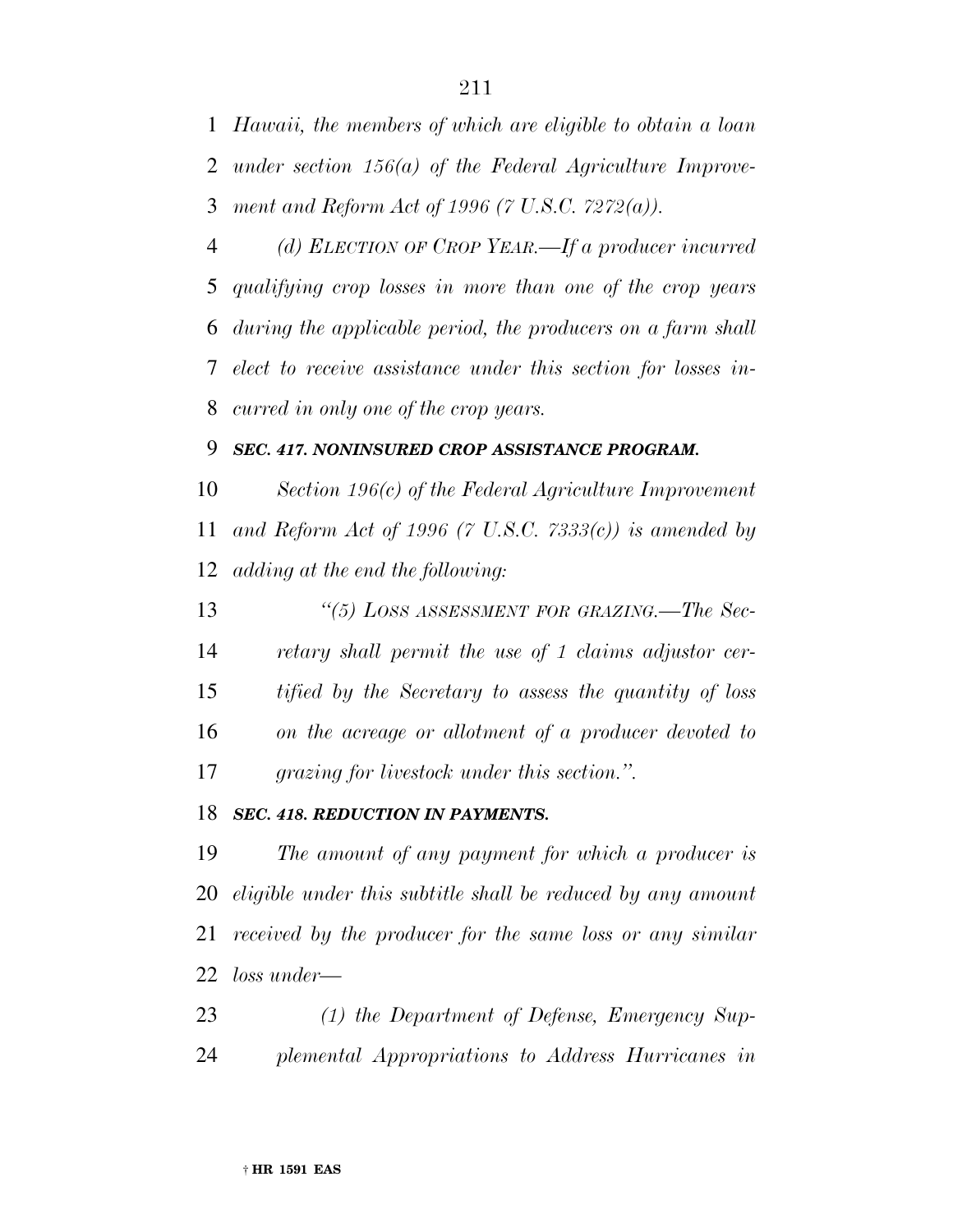| $\mathbf{1}$   | the Gulf of Mexico, and Pandemic Influenza Act,                   |
|----------------|-------------------------------------------------------------------|
| $\overline{2}$ | 2006 (Public Law 109–148; 119 Stat. 2680);                        |
| 3              | $(2)$ an agricultural disaster assistance provision               |
| $\overline{4}$ | contained in the announcement of the Secretary on                 |
| 5              | January 26, 2006, or August 29, 2006;                             |
| 6              | (3) the Emergency Supplemental Appropriations                     |
| 7              | Act for Defense, the Global War on Terror, and Hur-               |
| 8              | ricane Recovery, 2006 (Public Law 109–234; 120                    |
| 9              | <i>Stat.</i> 418); or                                             |
| 10             | (4) the Livestock Assistance Grant Program an-                    |
| 11             | nounced by the Secretary on August 29, 2006.                      |
| 12             | <b>Subtitle B—Small Business</b>                                  |
|                |                                                                   |
| 13             | <i><b>Economic Loss Grant Program</b></i>                         |
|                | SEC. 421. SMALL BUSINESS ECONOMIC LOSS GRANT PRO-                 |
|                | GRAM.                                                             |
| 14<br>15<br>16 | (a) DEFINITION OF QUALIFIED STATE.—In this sec-                   |
| 17             | tion, the term "qualified State" means a State in which           |
|                | 18 at least 50 percent of the counties of the State were declared |
|                | 19 to be primary agricultural disaster areas by the Secretary     |
| 20             | during the applicable period.                                     |
| 21             | (b) GRANTS TO QUALIFIED STATES.-                                  |
| 22             | $(1)$ IN GENERAL.—The Secretary shall<br>use                      |
| 23             | \$100,000,000 of funds of the Commodity Credit Cor-               |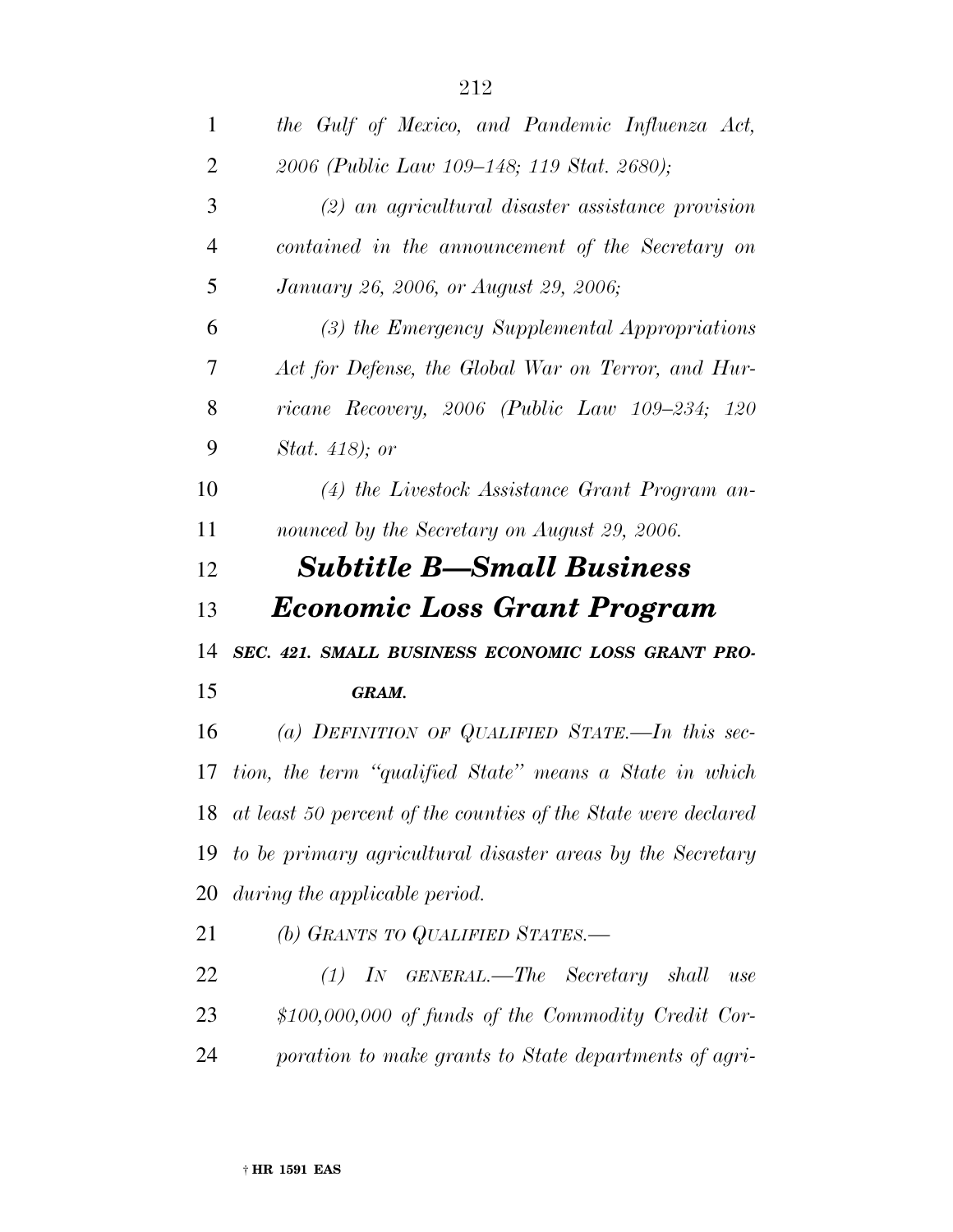*culture or comparable State agencies in qualified States.*

*(2) AMOUNT.—*

 *(A) IN GENERAL.—Subject to subparagraph (B), the Secretary shall allocate grants among qualified States described in paragraph (1) based on the average value of agricultural sector pro- duction in the qualified State, determined as a percentage of the gross domestic product of the qualified State.*

 *(B) MINIMUM AMOUNT.—The minimum amount of a grant under this subsection shall be \$500,000.*

 *(3) REQUIREMENT.—To be eligible to receive a grant under this subsection, a qualified State shall agree to carry out an expedited disaster assistance program to provide direct payments to qualified small businesses in accordance with subsection (c).*

 *(c) DIRECT PAYMENTS TO QUALIFIED SMALL BUSI-NESSES.—*

 *(1) IN GENERAL.—In carrying out an expedited disaster assistance program described in subsection (b)(3), a qualified State shall provide direct payments to eligible small businesses in the qualified State that suffered material economic losses during the applica-*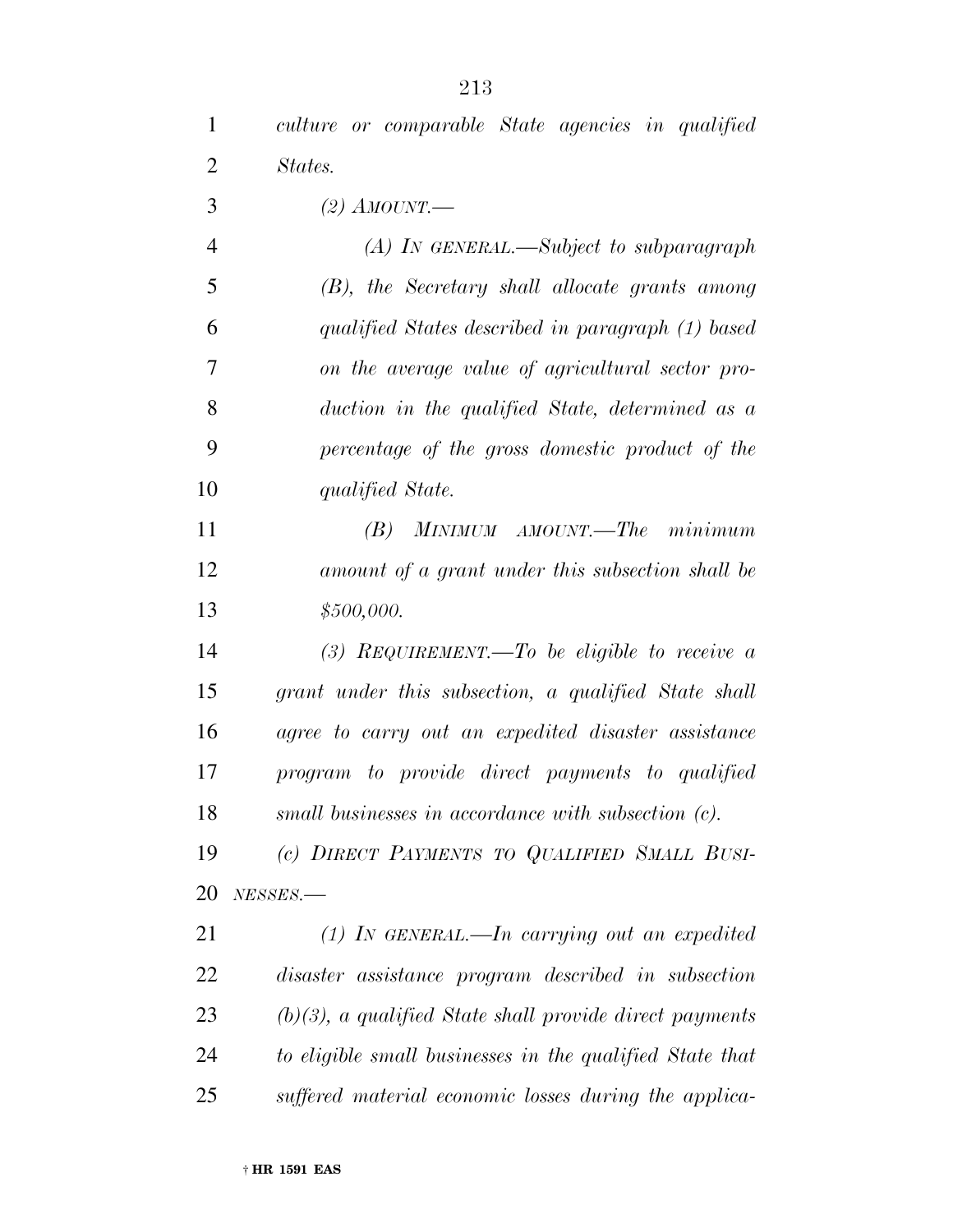| 1              | ble period as a direct result of weather-related agri-   |
|----------------|----------------------------------------------------------|
| $\overline{2}$ | cultural losses to the crop or livestock production sec- |
| 3              | tors of the qualified State, as determined by the Sec-   |
| $\overline{4}$ | retary.                                                  |
| 5              | (2) ELIGIBILITY.—                                        |
| 6              | $(A)$ IN GENERAL.—To be eligible to receive              |
| 7              | a direct payment under paragraph (1), a small            |
| 8              | business shall—                                          |
| 9              | (i) have less than \$15,000,000 in aver-                 |
| 10             | age annual gross income from all business                |
| 11             | activities, at least 75 percent of which shall           |
| 12             | be directly related to production agriculture            |
| 13             | or agriculture support industries, as deter-             |
| 14             | mined by the Secretary;                                  |
| 15             | (ii) verify the amount of economic loss                  |
| 16             | attributable to weather-related agricultural             |
| 17             | losses using such documentation as the Sec-              |
| 18             | retary and the head of the qualified State               |
| 19             | <i>agency may require;</i>                               |
| 20             | ( <i>iii</i> ) have suffered losses attributable to      |
| 21             | <i>weather-related agricultural disasters that</i>       |
| 22             | equal at least 50 percent of the total eco-              |
| 23             | nomic loss of the small business for each                |
| 24             | year a grant is requested; and                           |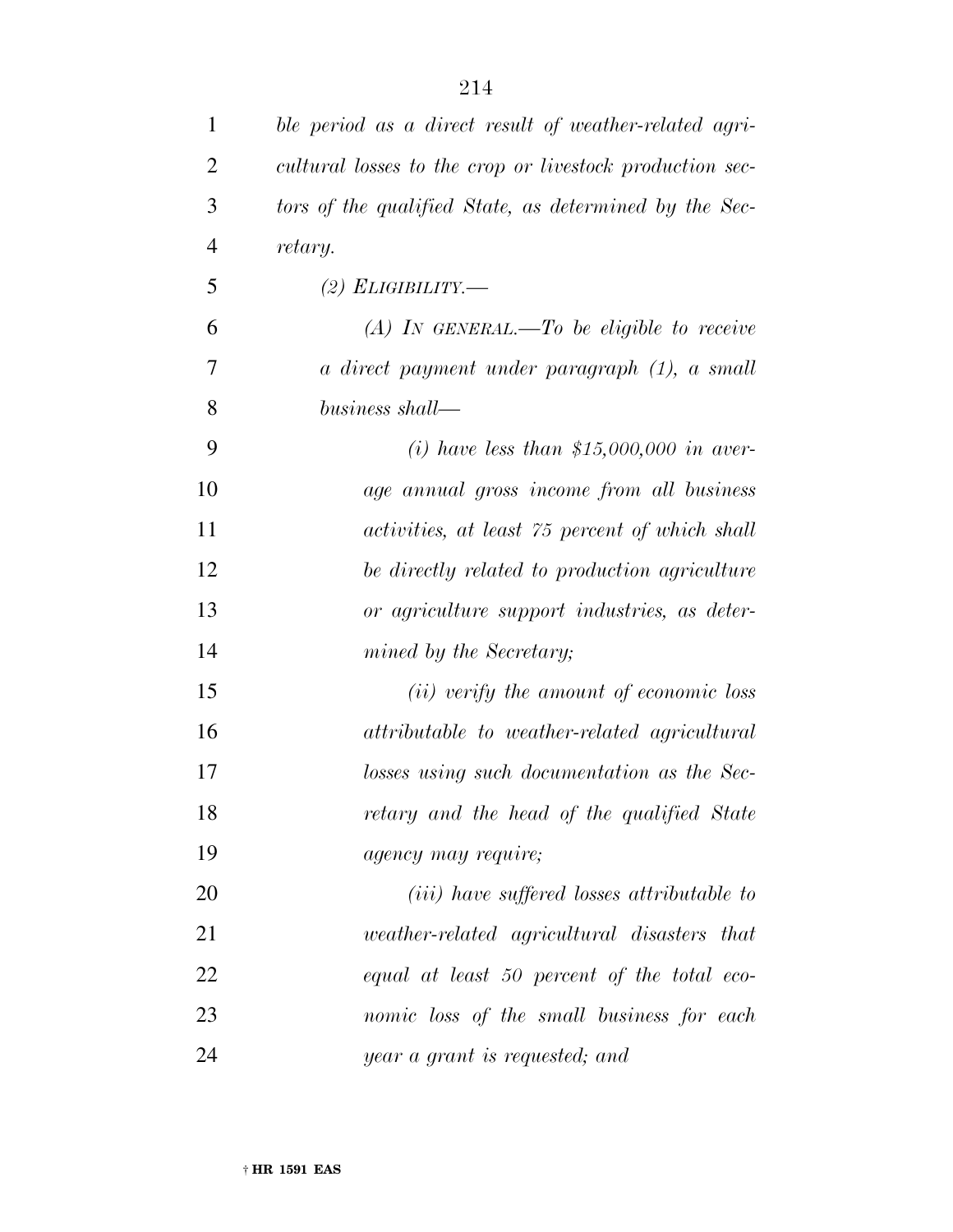*(iv) demonstrate that the grant will materially improve the likelihood the busi- ness will— (I) recover from the disaster; and (II) continue to service and sup- port production agriculture. (B) EMERGENCY GRANTS TO ASSIST LOW- INCOME MIGRANT AND SEASONAL FARM- WORKERS.— (i) Funds made available by this sub- title may be used to carry out assistance programs in States that are consistent with the purpose and intent of the program au- thorized at section 2281 of the Food, Agri- culture, Conservation and Trade Act of 1990 (42 U.S.C. 5177a). (ii) In carrying out this subparagraph, a qualified State may waive the gross in- come requirement at subparagraph (A)(i) of this paragraph. (3) REQUIREMENTS.—A direct payment to small business under this subsection shall— (A) be limited to not more than 2 years of*

*documented losses; and*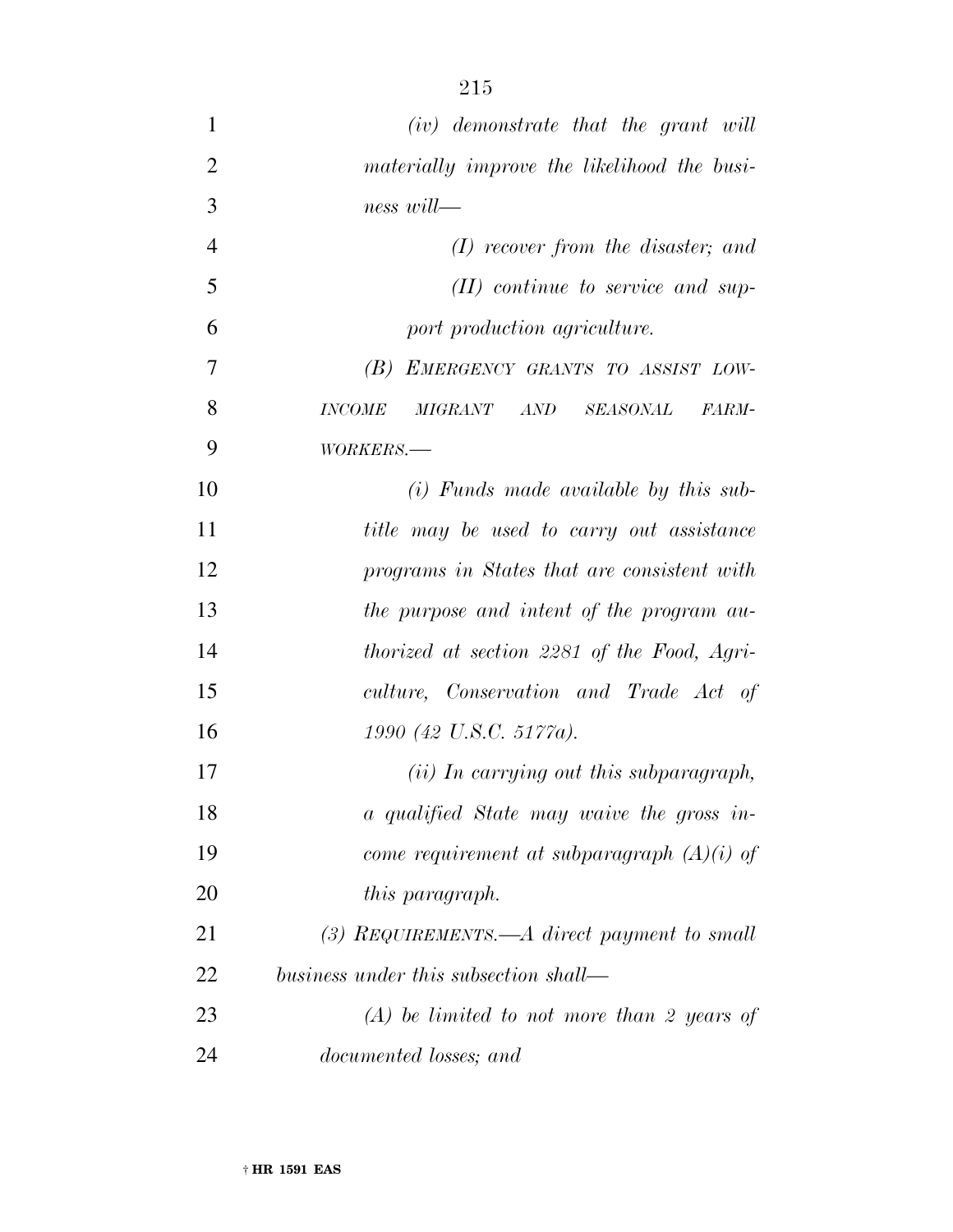| $\mathbf{1}$   | $(B)$ be in an amount of not more than 75                   |
|----------------|-------------------------------------------------------------|
| $\overline{2}$ | percent of the documented average economic loss             |
| 3              | attributable to weather-related agriculture disas-          |
| $\overline{4}$ | ters for each eligible year in the qualified State.         |
| 5              | $(4)$ INSUFFICIENT FUNDING.—If the grant funds              |
| 6              | received by a qualified State agency under subsection       |
| 7              | $(b)$ are insufficient to fund the direct payments of the   |
| 8              | qualified State agency under this subsection, the           |
| 9              | qualified State agency may apply a proportional re-         |
| 10             | duction to all of the direct payments.                      |
| 11             | <b>Subtitle C-Forestry</b>                                  |
| 12             | <b>SEC. 431. TREE ASSISTANCE PROGRAM.</b>                   |
| 13             | (a) DEFINITION OF TREE.—In this section, the term           |
| 14             | $\lq\lq tree$ " includes—                                   |
| 15             | $(1)$ a tree (including a Christmas tree, orna-             |
| 16             | mental tree, nursery tree, and potted tree);                |
| 17             | $(2)$ a bush (including a shrub, nursery shrub,             |
| 18             | nursery bush, ornamental bush, ornamental shrub,            |
| 19             | potted bush, and potted shrub); and                         |
| 20             | $(3)$ a vine (including a nursery vine and orna-            |
| 21             | mental vine).                                               |
| 22             | (b) $PROGRAM$ — $Exception$ as otherwise provided in this   |
| 23             | section, the Secretary shall use such sums as are necessary |
| 24             | of the funds of the Commodity Credit Corporation to pro-    |
| 25             | vide assistance under the terms and conditions of the tree  |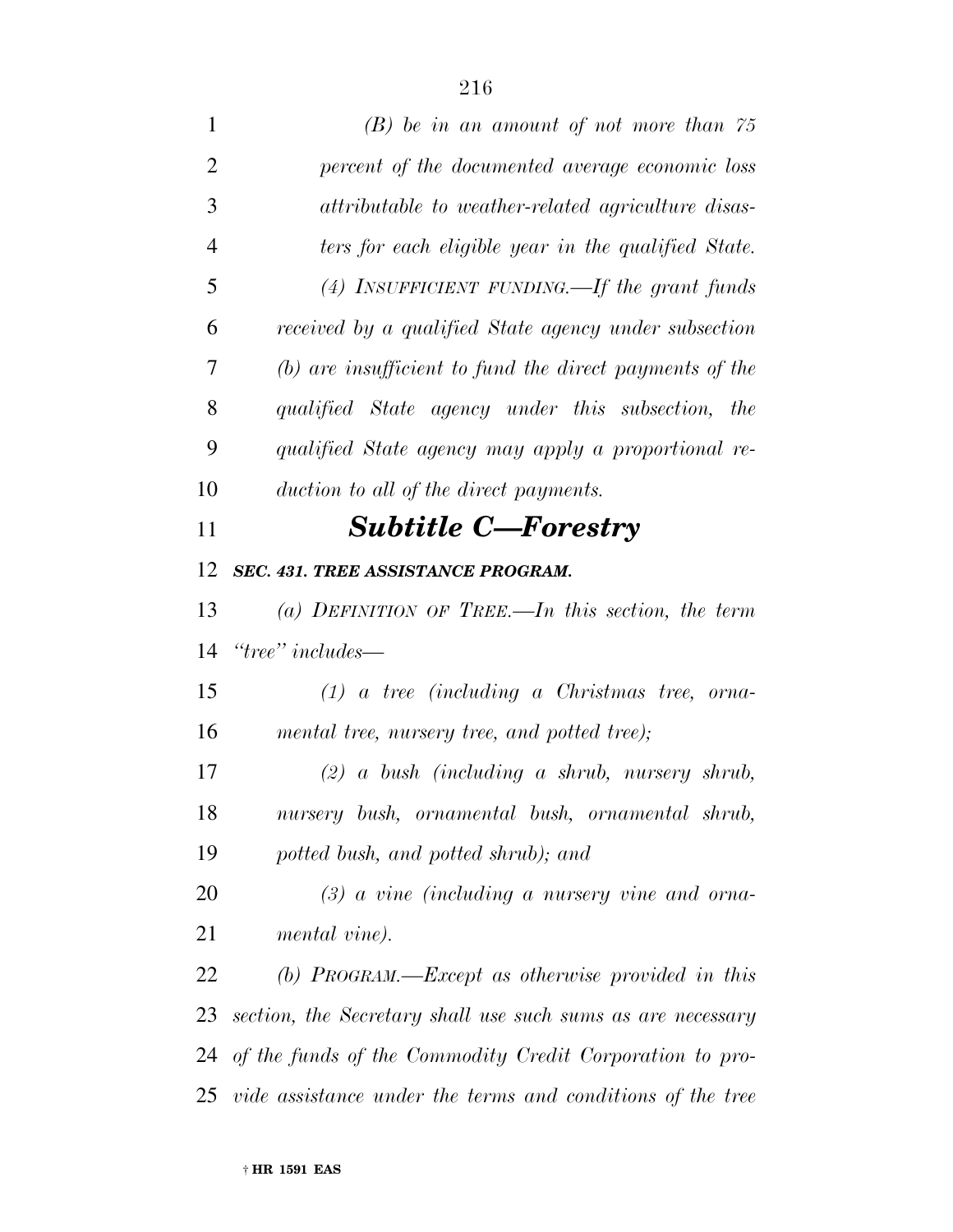*assistance program established under subtitle C of title X of the Farm Security and Rural Investment Act of 2002 (7 U.S.C. 8201 et seq.) to—*

 *(1) producers who suffered tree losses in disaster counties; and*

 *(2) fruit and tree nut producers in disaster counties.*

 *(c) COSTS.—Funds made available under this section shall also be made available to cover costs associated with tree pruning, tree rehabilitation, and other appropriate tree-related activities as determined by the Secretary.*

 *(d) SCOPE OF ASSISTANCE.—Assistance under this sec- tion shall compensate for losses resulting from disasters dur-ing the applicable period.*

# *Subtitle D—Conservation*

### *SEC. 441. EMERGENCY CONSERVATION PROGRAM.*

 *The Secretary shall use an additional \$35,000,000 of funds of the Commodity Credit Corporation to carry out emergency measures, including wildfire recovery efforts in Montana and other States, identified by the Administrator of the Farm Service Agency as of the date of enactment of this Act through the emergency conservation program estab- lished under title IV of the Agricultural Credit Act of 1978 (16 U.S.C. 2201 et seq.), of which \$3,000,000 shall be to repair broken irrigation pipelines and damaged and col-*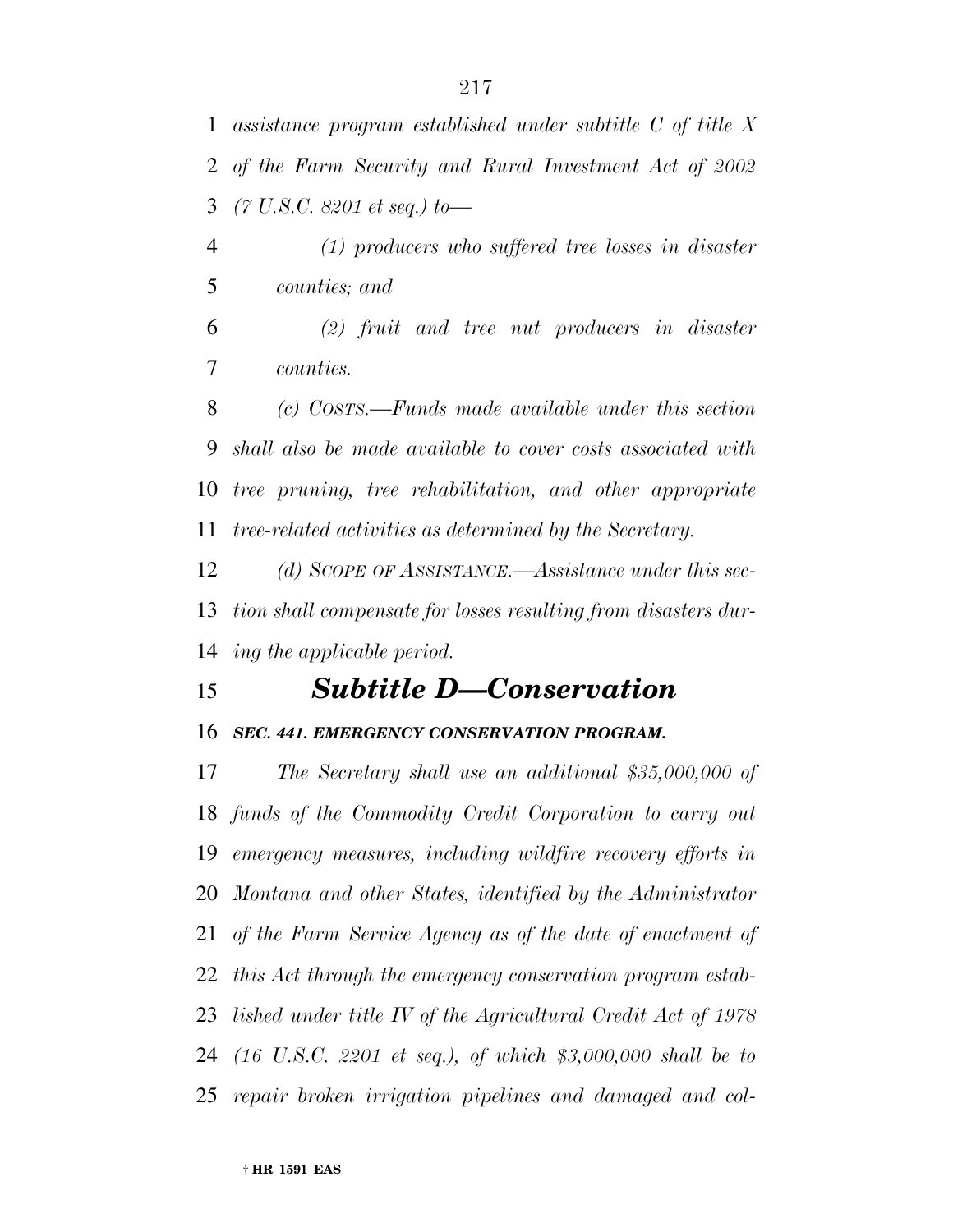*lapsed water tanks, \$1,000,000 to provide emergency loans for losses of agricultural income, and \$2,000,000 to repair ditch irrigation systems in conjunction with the Presi- dential declaration of a major disaster (FEMA–1664–DR), dated October 17, 2006, and related determinations issued under the authority of the Robert T. Stafford Disaster Relief and Emergency Assistance Act, 42 U.S.C. 5121–5206 (the Stafford Act): Provided, That the Secretary may transfer a portion of these funds to the Natural Resources Conserva- tion Service, to include Resource Conservation and Develop-ment councils.*

## *SEC. 442. EMERGENCY WATERSHED PROTECTION PRO-GRAM.*

 *The Secretary shall use an additional \$50,000,000 of funds of the Commodity Credit Corporation to carry out emergency measures identified by the Chief of the Natural Resources Conservation Service as of the date of enactment of this Act through the emergency watershed protection pro- gram established under section 403 of the Agricultural Credit Act of 1978 (16 U.S.C. 2203).*

## *SEC. 443. CONSERVATION SECURITY PROGRAM.*

 *Section 20115 of Public Law 110–5 is amended by striking ''section 726'' and inserting in lieu thereof ''section 726; section 741''.*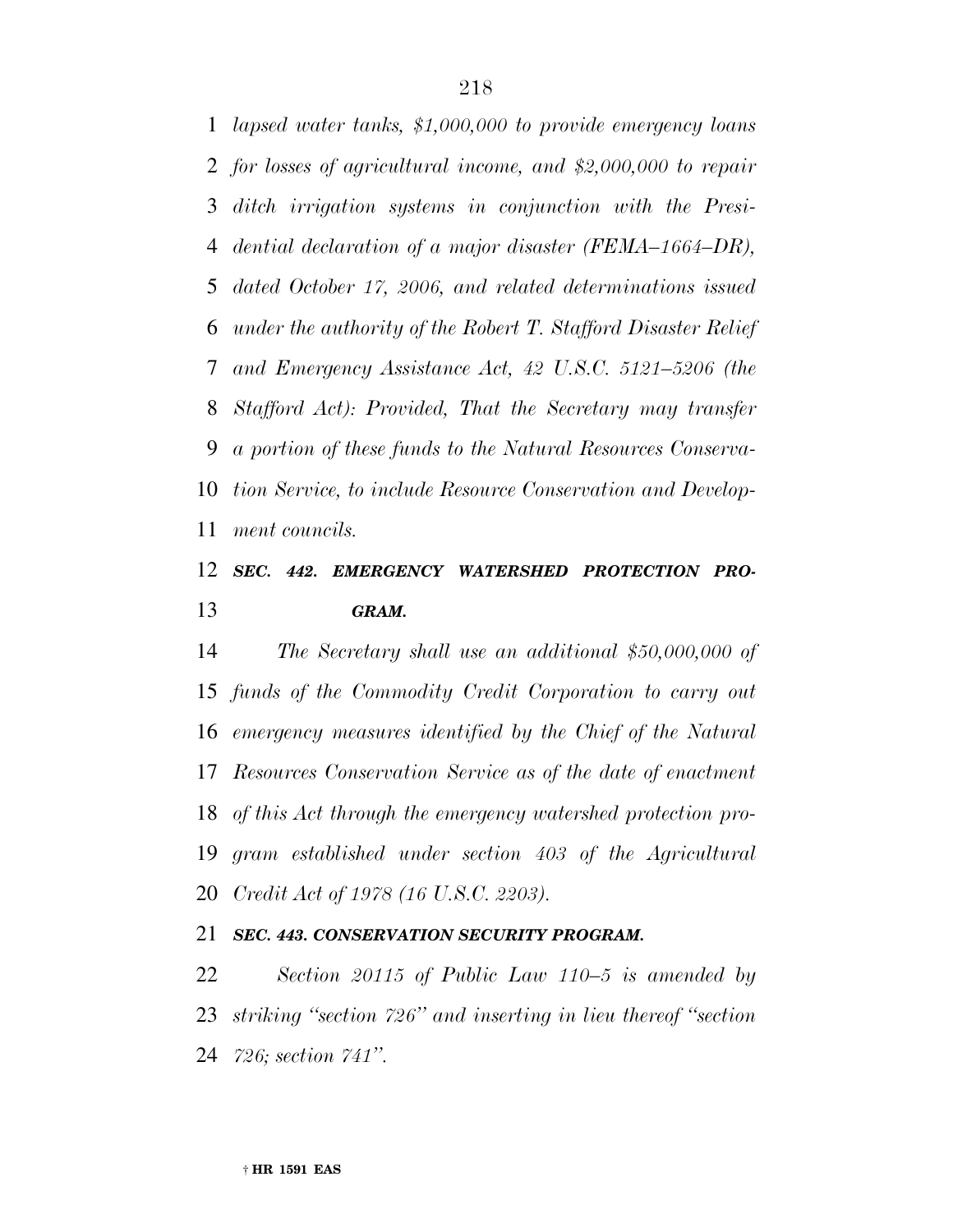| 1              | <b>Subtitle E—Farm Service Agency</b>                          |
|----------------|----------------------------------------------------------------|
| 2              | SEC. 451. FUNDING FOR ADDITIONAL PERSONNEL AND AD-             |
| 3              | <b>MINISTRATIVE SUPPORT.</b>                                   |
| $\overline{4}$ | The Secretary shall use $$30,000,000$ of funds of the          |
| 5              | Commodity Credit Corporation—                                  |
| 6              | $(1)$ of which \$9,000,000 shall be used to hire ad-           |
| 7              | ditional County Farm Service Agency personnel to               |
| 8              | expedite the implementation of, and delivery under,            |
| 9              | the agricultural disaster and economic assistance pro-         |
| 10             | grams under this title; and                                    |
| 11             | $(2)$ to be used as the Secretary determines to be             |
| 12             | necessary to carry out this and other agriculture and          |
| 13             | <i>disaster assistance programs.</i>                           |
| 14             | <b>Subtitle F-Miscellaneous</b>                                |
| 15             | SEC. 461. CONTRACT WAIVER.                                     |
| 16             | In carrying out this title and section $101(a)(5)$ of the      |
| 17             | Emergency Supplemental Appropriations for Hurricane            |
|                | 18 Disasters Assistance Act, 2005 (Public Law 108-324; 118     |
|                | 19 Stat. 1233), the Secretary shall not require participation  |
|                | 20 in a crop insurance pilot program relating to forage.       |
| 21             | SEC. 462. INSECT INFESTATIONS.                                 |
| 22             | (a) IN GENERAL.—The Secretary, acting through the              |
|                | 23 Administrator of the Animal and Plant Health Inspection     |
|                | 24 Service, shall use not less than \$20,000,000 of funds made |
|                | 25 available from the Commodity Credit Corporation for the     |
|                |                                                                |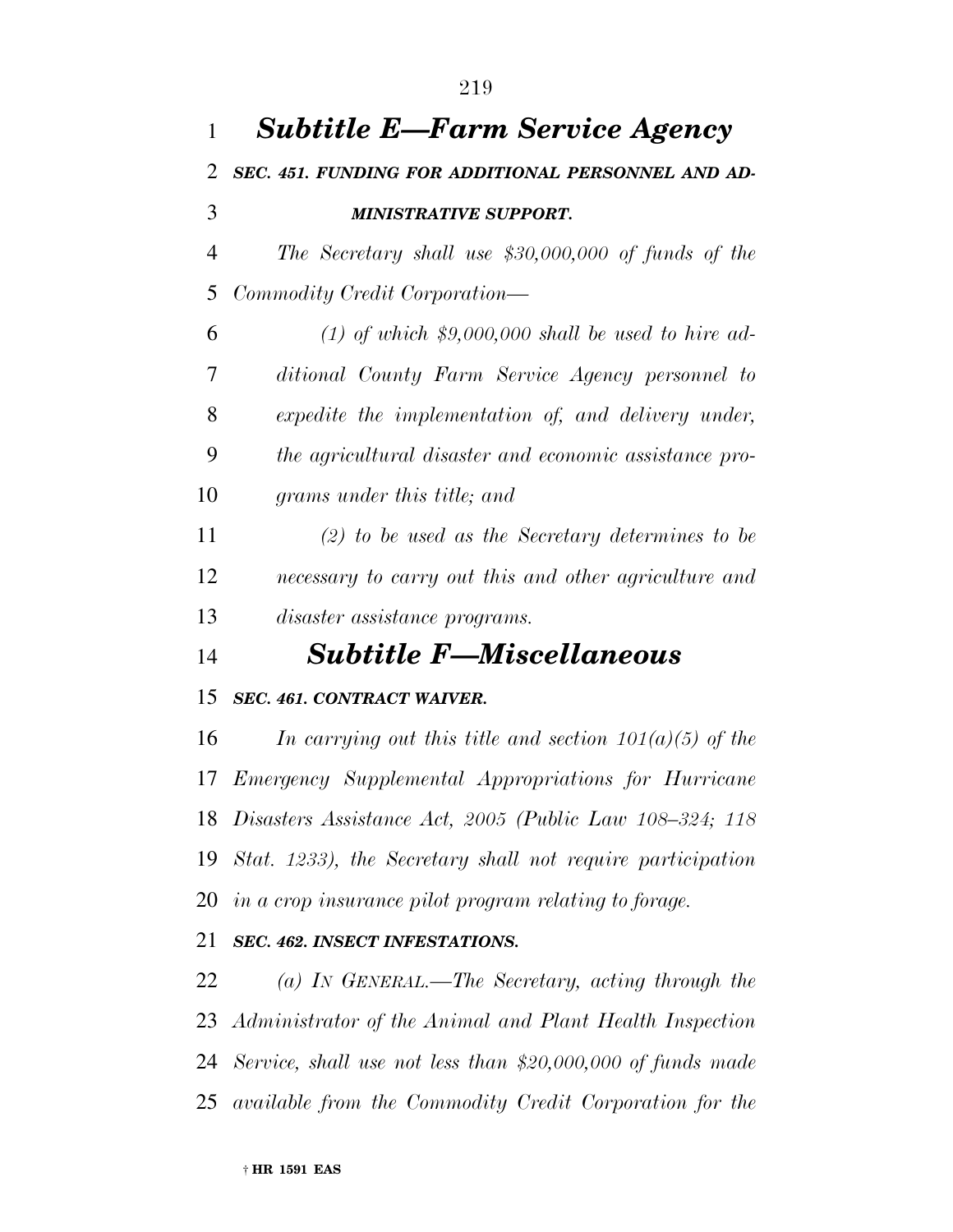*Animal and Plant Health Inspection Service to survey and control insect infestations in the States of Nevada, Idaho, and Utah.*

 *(b) USE OF FUNDS.—Funds described in subsection (a) shall be used in a manner that promotes cooperative efforts between Federal programs (including the plant pro- tection and quarantine program of the Animal and Plant Health Inspection Service) and State and local programs carried out, in whole or in part, with Federal funds to fight insect outbreaks.*

#### *SEC. 463. FUNDING.*

 *The Secretary shall use the funds, facilities, and au- thorities of the Commodity Credit Corporation to carry out this title, to remain available until expended.*

### *SEC. 464. REGULATIONS.*

 *(a) IN GENERAL.—The Secretary may promulgate such regulations as are necessary to implement this title. (b) PROCEDURE.—The promulgation of the regulations and administration of this title shall be made without re-gard to—*

 *(1) the notice and comment provisions of section 553 of title 5, United States Code;*

 *(2) the Statement of Policy of the Secretary of Agriculture effective July 24, 1971 (36 Fed. Reg.*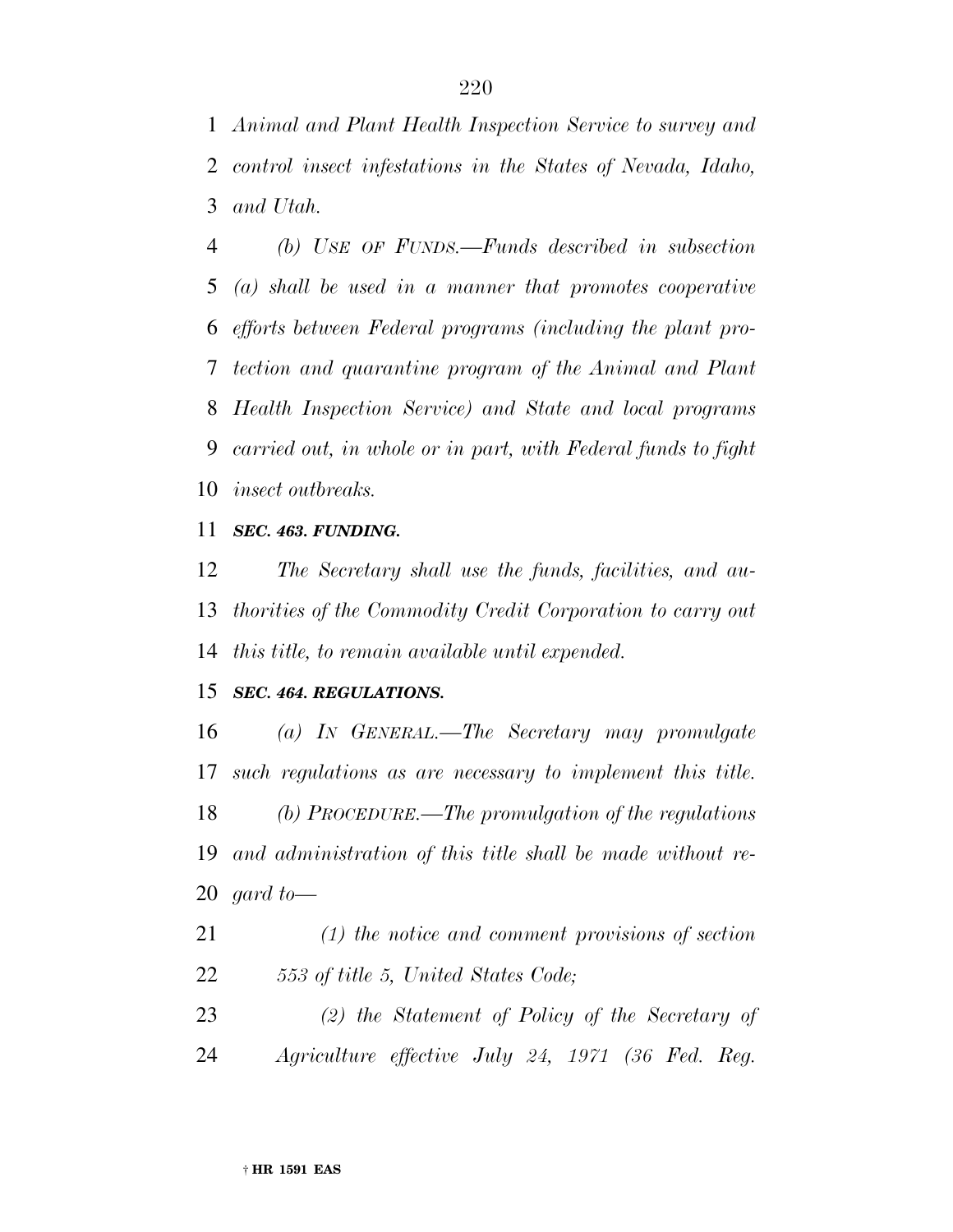| $\mathbf{1}$   | 13804), relating to notices of proposed rulemaking                                         |
|----------------|--------------------------------------------------------------------------------------------|
| $\overline{2}$ | and public participation in rulemaking; and                                                |
| 3              | $(3)$ chapter 35 of title 44, United States Code                                           |
| 4              | (commonly known as the "Paperwork Reduction")                                              |
| 5              | $Act$ ").                                                                                  |
| 6              | (c) CONGRESSIONAL REVIEW OF AGENCY RULE-                                                   |
| 7              | $\textit{MAKING}\longrightarrow\textit{In carrying out this section, the Secretary shall}$ |
| 8              | use the authority provided under section $808$ of title 5,                                 |
| 9              | United States Code.                                                                        |
| 10             | <b>Subtitle G-Emergency Designation</b>                                                    |
| 11             | SEC. 471. EMERGENCY DESIGNATION.                                                           |
| 12             | The amounts provided under this title are designated                                       |
| 13             | as an emergency requirement pursuant to section 402 of                                     |
| 14             | H. Con. Res. 95 (109th Congress).                                                          |
| 15             | TITLE V—FAIR MINIMUM WAGE                                                                  |
| 16             | AND TAX RELIEF                                                                             |
| 17             | Subtitle A—Fair Minimum Wage                                                               |
|                | 18 SEC. 500. SHORT TITLE.                                                                  |
| 19             | This subtitle may be cited as the "Fair Minimum"                                           |
|                | 20 <i>Wage Act of 2007"</i> .                                                              |
| 21             | SEC. 501. MINIMUM WAGE.                                                                    |
| 22             | (a) IN GENERAL.—Section $6(a)(1)$ of the Fair Labor                                        |
|                | 23 Standards Act of 1938 (29 U.S.C. 206(a)(1)) is amended                                  |

*to read as follows:*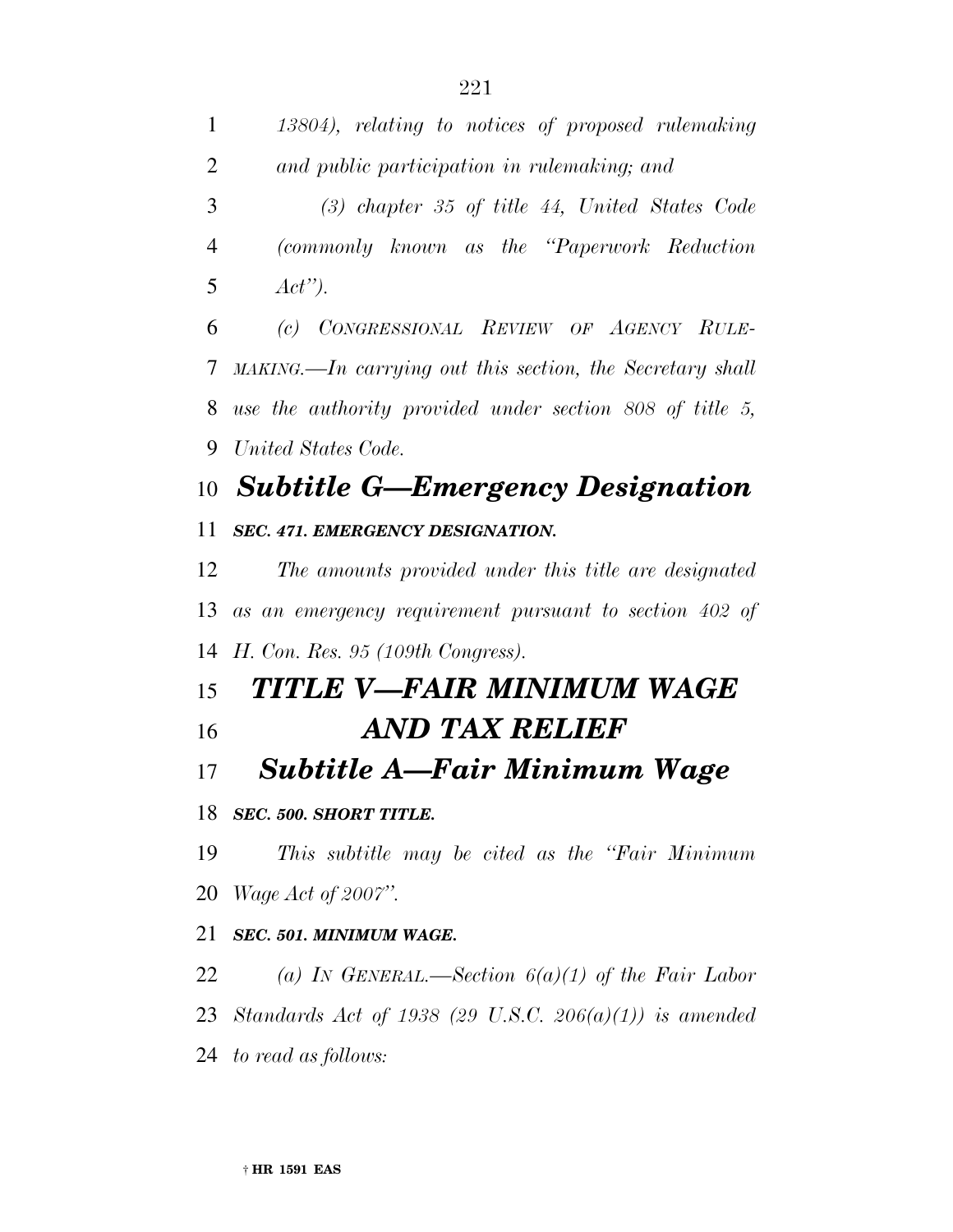| $\mathbf{1}$   | $\lq(1)$ except as otherwise provided in this section,           |
|----------------|------------------------------------------------------------------|
| $\overline{2}$ | not less than—                                                   |
| 3              | $\lq (A)$ \$5.85 an hour, beginning on the 60th                  |
| $\overline{4}$ | day after the date of enactment of the Fair Min-                 |
| 5              | <i>imum Wage Act of 2007;</i>                                    |
| 6              | $\lq (B)$ \$6.55 an hour, beginning 12 months                    |
| 7              | after that 60th day; and                                         |
| 8              | "(C) $$7.25$ an hour, beginning 24 months                        |
| 9              | after that 60th day;".                                           |
| 10             | (b) EFFECTIVE DATE.—The amendment made by sub-                   |
| 11             | section $(a)$ shall take effect 60 days after the date of enact- |
| 12             | ment of this Act.                                                |
| 13             | SEC. 502. APPLICABILITY OF MINIMUM WAGE TO THE COM-              |
| 14             | MONWEALTH OF THE NORTHERN MARIANA                                |
| 15             | <b>ISLANDS.</b>                                                  |
| 16             | (a) IN GENERAL.—Section 6 of the Fair Labor Stand-               |
| 17             | ards Act of 1938 (29 U.S.C. 206) shall apply to the Com-         |
| 18             | monwealth of the Northern Mariana Islands.                       |
| 19             | (b) TRANSITION.—Notwithstanding subsection $(a)$ , the           |
| 20             | minimum wage applicable to the Commonwealth of the               |
| 21             | Northern Mariana Islands under section $6(a)(1)$ of the Fair     |
|                | 22 Labor Standards Act of 1938 (29 U.S.C. 206(a)(1)) shall       |
| 23             | $be$ —                                                           |
| 24             | $(1)$ \$3.55 an hour, beginning on the 60th day                  |

*after the date of enactment of this Act; and*

† **HR 1591 EAS**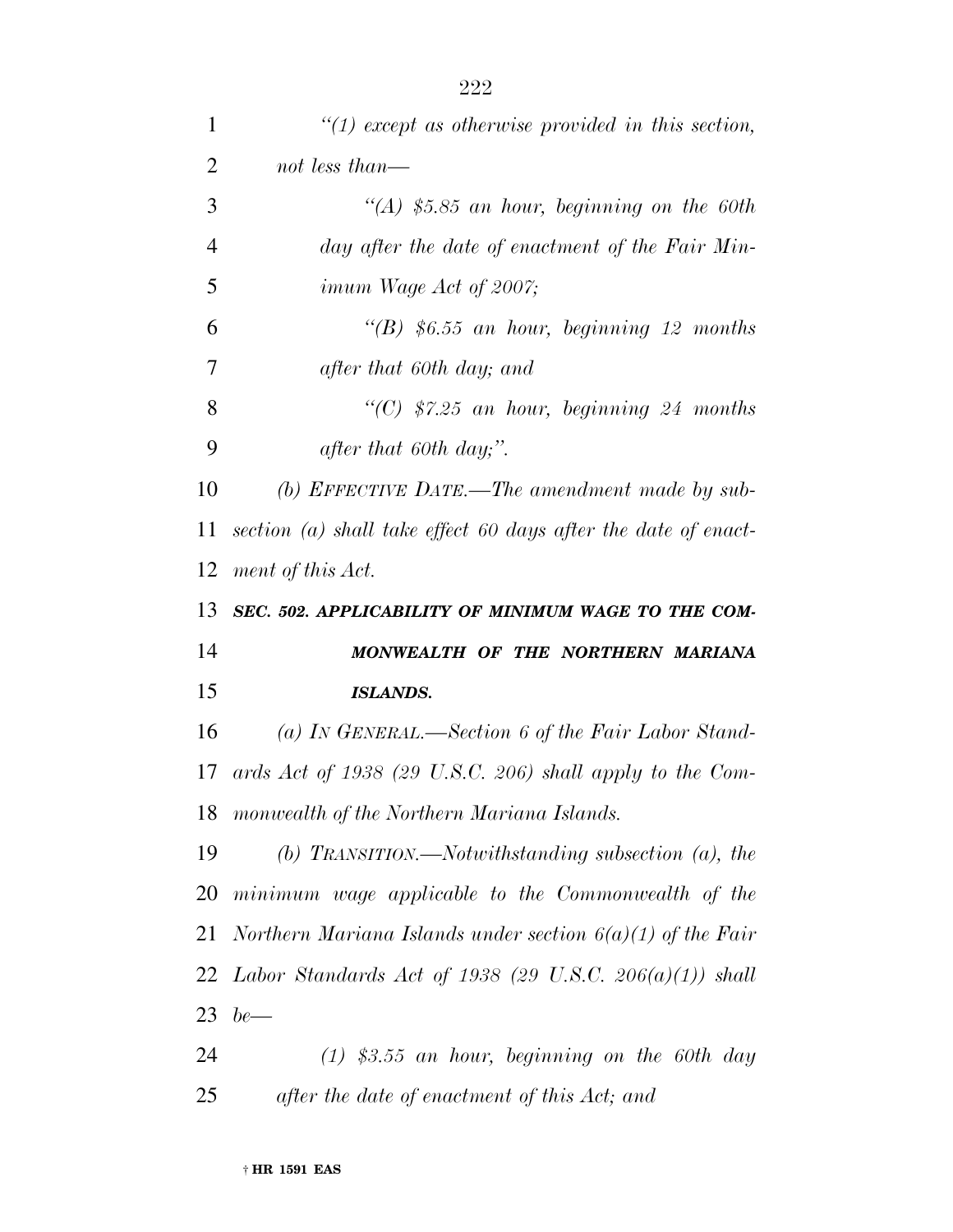| $\mathbf{1}$   | $(2)$ increased by \$0.50 an hour (or such lesser             |
|----------------|---------------------------------------------------------------|
| $\overline{2}$ | amount as may be necessary to equal the minimum               |
| 3              | wage under section $6(a)(1)$ of such Act), beginning 6        |
| $\overline{4}$ | months after the date of enactment of this Act and            |
| 5              | every 6 months thereafter until the minimum wage              |
| 6              | applicable to the Commonwealth of the Northern Mar-           |
| 7              | iana Islands under this subsection is equal to the            |
| 8              | minimum wage set forth in such section.                       |
| 9              | <b>Subtitle B—Small Business Tax</b>                          |
| 10             | <b>Incentives</b>                                             |
| 11             | SEC. 510. SHORT TITLE; AMENDMENT OF CODE.                     |
| 12             | (a) SHORT TITLE.—This subtitle may be cited as the            |
| 13             | "Small Business and Work Opportunity Act of 2007".            |
| 14             | (b) AMENDMENT OF 1986 CODE.—Except as otherwise               |
| 15             | expressly provided, whenever in this subtitle an amendment    |
| 16             | or repeal is expressed in terms of an amendment to, or re-    |
| 17             | peal of, a section or other provision, the reference shall be |
| 18             | considered to be made to a section or other provision of the  |
|                | 19 Internal Revenue Code of 1986.                             |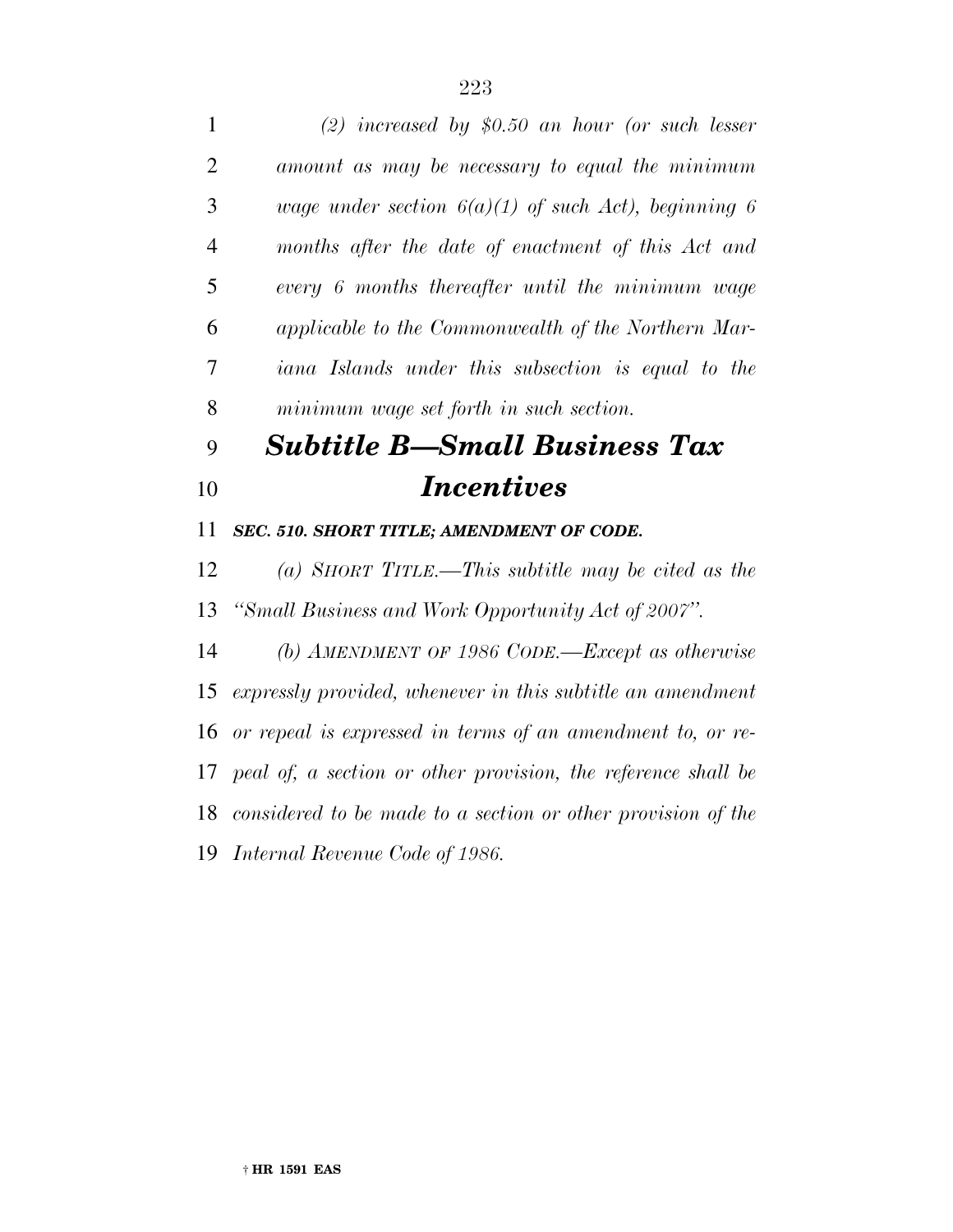| 1              | <b>PART I-SMALL BUSINESS TAX RELIEF</b>                  |
|----------------|----------------------------------------------------------|
| $\overline{2}$ | <b>PROVISIONS</b>                                        |
| 3              | <b>Subpart A–General Provisions</b>                      |
| 4              | SEC. 511. EXTENSION OF INCREASED EXPENSING FOR           |
| 5              | <b>SMALL BUSINESSES.</b>                                 |
| 6              | Section 179 (relating to election to expense certain de- |
| 7              | preciable business assets) is amended by striking "2010" |
| 8              | each place it appears and inserting "2011".              |
| 9              | SEC. 512. EXTENSION AND MODIFICATION OF 15-YEAR          |
| 10             | STRAIGHT-LINE COST RECOVERY FOR QUALI-                   |
| 11             | LEASEHOLD IMPROVEMENTS<br><b>AND</b><br><i>FIED</i>      |
| 12             | <b>QUALIFIED RESTAURANT IMPROVEMENTS; 15-</b>            |
| 13             | YEAR STRAIGHT-LINE COST RECOVERY FOR                     |
| 14             | <b>CERTAIN IMPROVEMENTS TO RETAIL SPACE.</b>             |
| 15             | (a) EXTENSION OF LEASEHOLD AND RESTAURANT IM-            |
| 16             | PROVEMENTS.-                                             |
| 17             | (1) IN GENERAL.—Clauses (iv) and (v) of section          |
| 18             | $168(e)(3)(E)$ (relating to 15-year property) are each   |
| 19             | amended by striking "January 1, 2008" and insert-        |
| 20             | <i>ing "January 1, 2009".</i>                            |
| 21             | (2) EFFECTIVE DATE.—The amendment made by                |
| 22             | this subsection shall apply to property placed in serv-  |
| 23             | ice after December 31, 2007.                             |
| 24             | (b) MODIFICATION OF TREATMENT OF QUALIFIED               |
|                | 25 RESTAURANT PROPERTY AS 15-YEAR PROPERTY FOR PUR-      |
| 26             | POSES OF DEPRECIATION DEDUCTION.                         |
|                | † HR 1591 EAS                                            |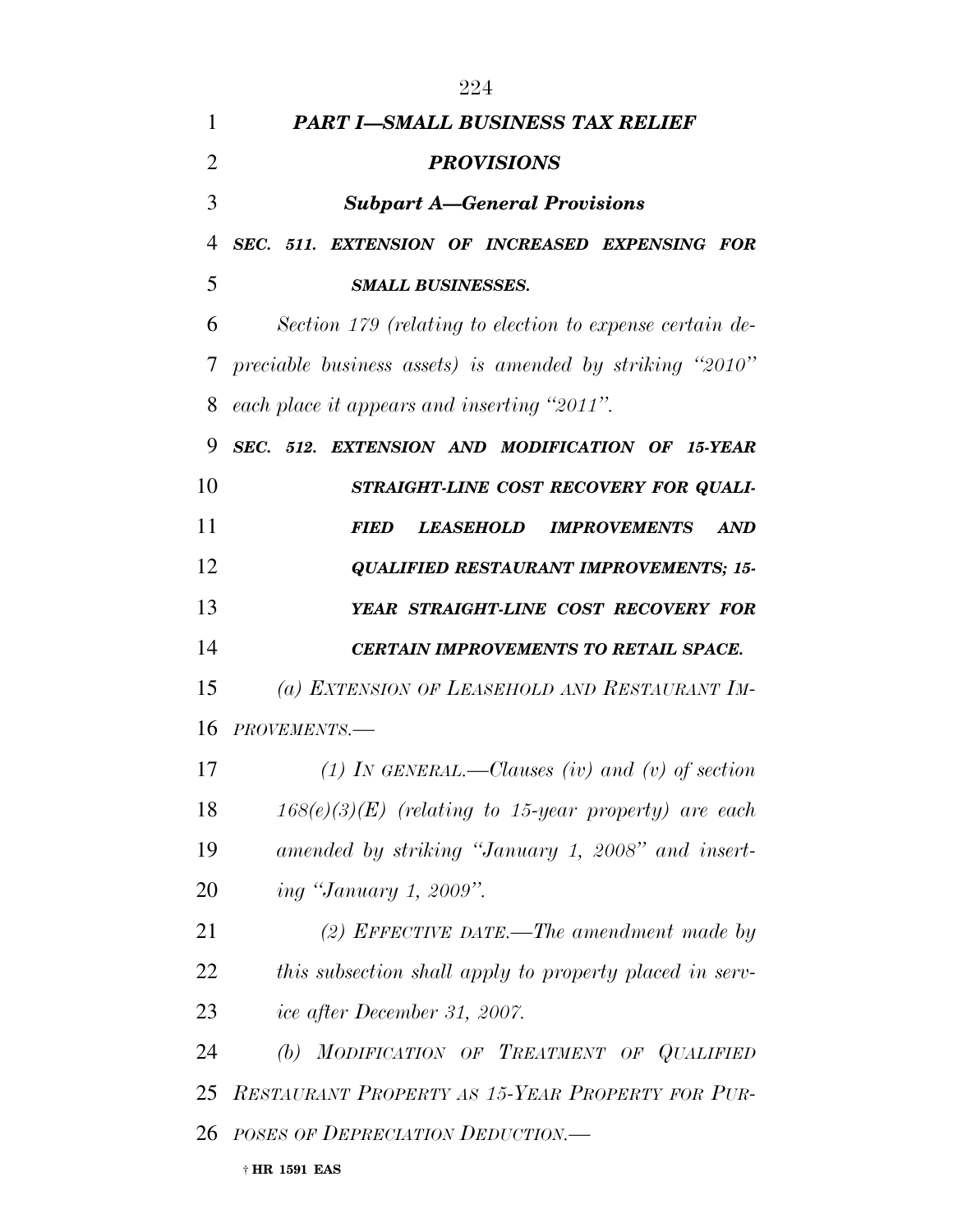*(1) TREATMENT TO INCLUDE NEW CONSTRUC-*

*TION.—Paragraph (7) of section 168(e) (relating to*

| 3              | classification of property) is amended to read as fol-   |
|----------------|----------------------------------------------------------|
| $\overline{4}$ | lows:                                                    |
| 5              | "(7) QUALIFIED RESTAURANT PROPERTY.—The                  |
| 6              | term 'qualified restaurant property' means any sec-      |
| 7              | tion 1250 property which is a building (or its struc-    |
| 8              | tural components) or an improvement to such build-       |
| 9              | ing if more than 50 percent of such building's square    |
| 10             | footage is devoted to preparation of, and seating for    |
| 11             | on-premises consumption of, prepared meals.".            |
| 12             | $(2)$ EFFECTIVE DATE.—The amendment made by              |
| 13             | this subsection shall apply to any property placed in    |
| 14             | service after the date of the enactment of this Act, the |
| 15             | original use of which begins with the taxpayer after     |
| 16             | such date.                                               |
| 17             | (c) RECOVERY PERIOD FOR DEPRECIATION OF CER-             |
| 18             | TAIN IMPROVEMENTS TO RETAIL SPACE.-                      |
| 19             | PERIOD.—Section<br>(1)<br>$15$ -YEAR<br>RECOVERY         |
| 20             | $168(e)(3)(E)$ (relating to 15-year property) is amend-  |
| 21             | ed by striking "and" at the end of clause (vii), by      |
| 22             | striking the period at the end of clause (viii) and in-  |
| 23             | serting ", and", and by adding at the end the fol-       |
| 24             | <i>lowing new clause:</i>                                |
|                |                                                          |
|                |                                                          |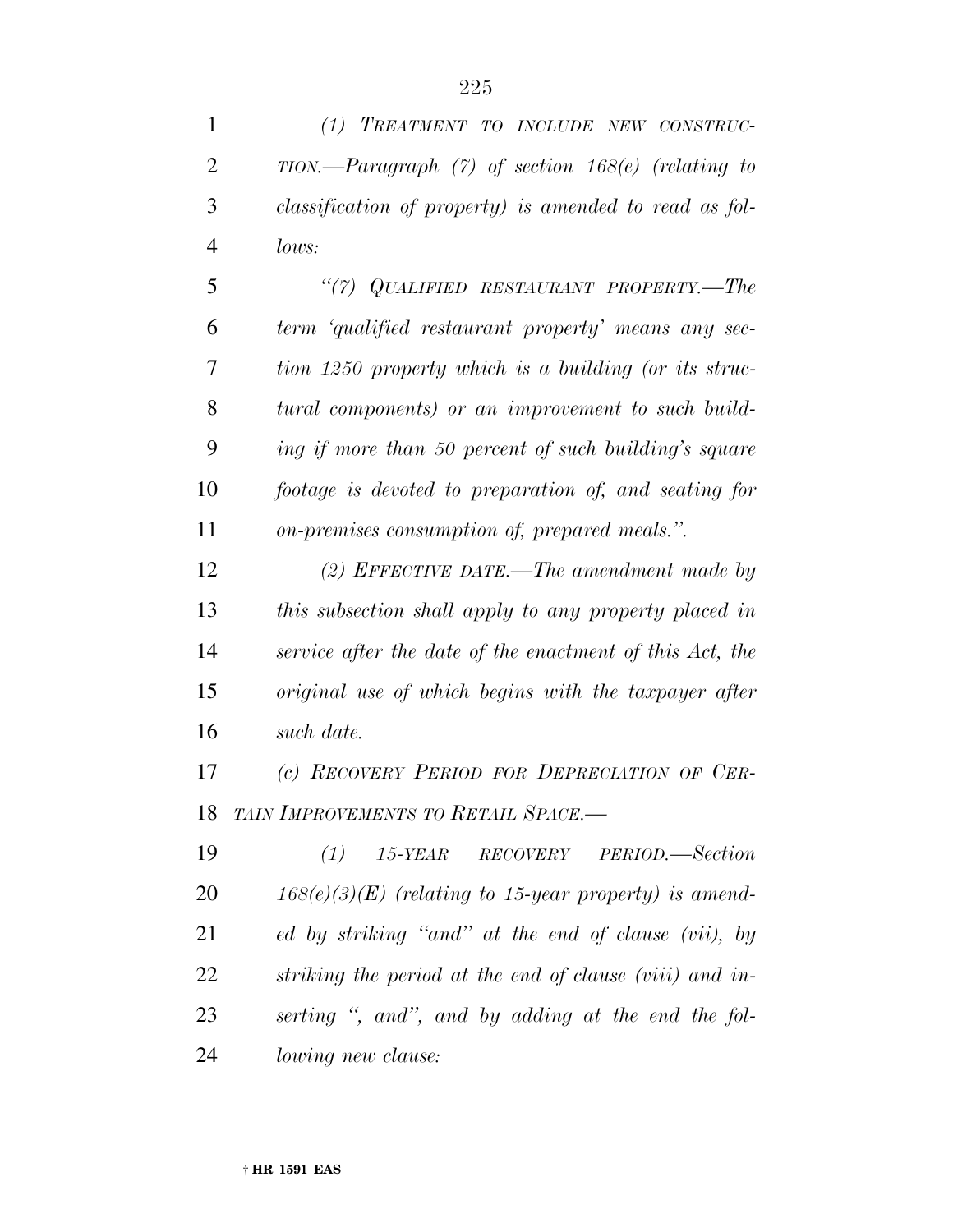| $\mathbf{1}$   | " $(ix)$ any qualified retail improvement                      |
|----------------|----------------------------------------------------------------|
| $\overline{2}$ | property placed in service before January 1,                   |
| 3              | 2009."                                                         |
| $\overline{4}$ | QUALIFIED RETAIL IMPROVEMENT<br>(2)<br>PROP-                   |
| 5              | $ERTY. \rightarrow Section 168(e)$ is amended by adding at the |
| 6              | end the following new paragraph:                               |
| 7              | "(8) QUALIFIED RETAIL IMPROVEMENT PROP-                        |
| 8              | $ERTY$ .                                                       |
| 9              | "(A) IN GENERAL.—The term 'qualified re-                       |
| 10             | tail improvement property' means any improve-                  |
| 11             | ment to an interior portion of a building which                |
| 12             | is nonresidential real property if-                            |
| 13             | $"(i)$ such portion is open to the general                     |
| 14             | public and is used in the retail trade or                      |
| 15             | business of selling tangible personal prop-                    |
| 16             | erty to the general public, and                                |
| 17             | $``(ii)$ such improvement is placed in                         |
| 18             | service more than 3 years after the date the                   |
| 19             | building was first placed in service.                          |
| 20             | "(B) IMPROVEMENTS MADE BY OWNER.—In                            |
| 21             | the case of an improvement made by the owner                   |
| 22             | of such improvement, such improvement shall be                 |
| 23             | qualified retail improvement property (if at all)              |
| 24             | only so long as such improvement is held by such               |
| 25             | owner. Rules similar to the rules under para-                  |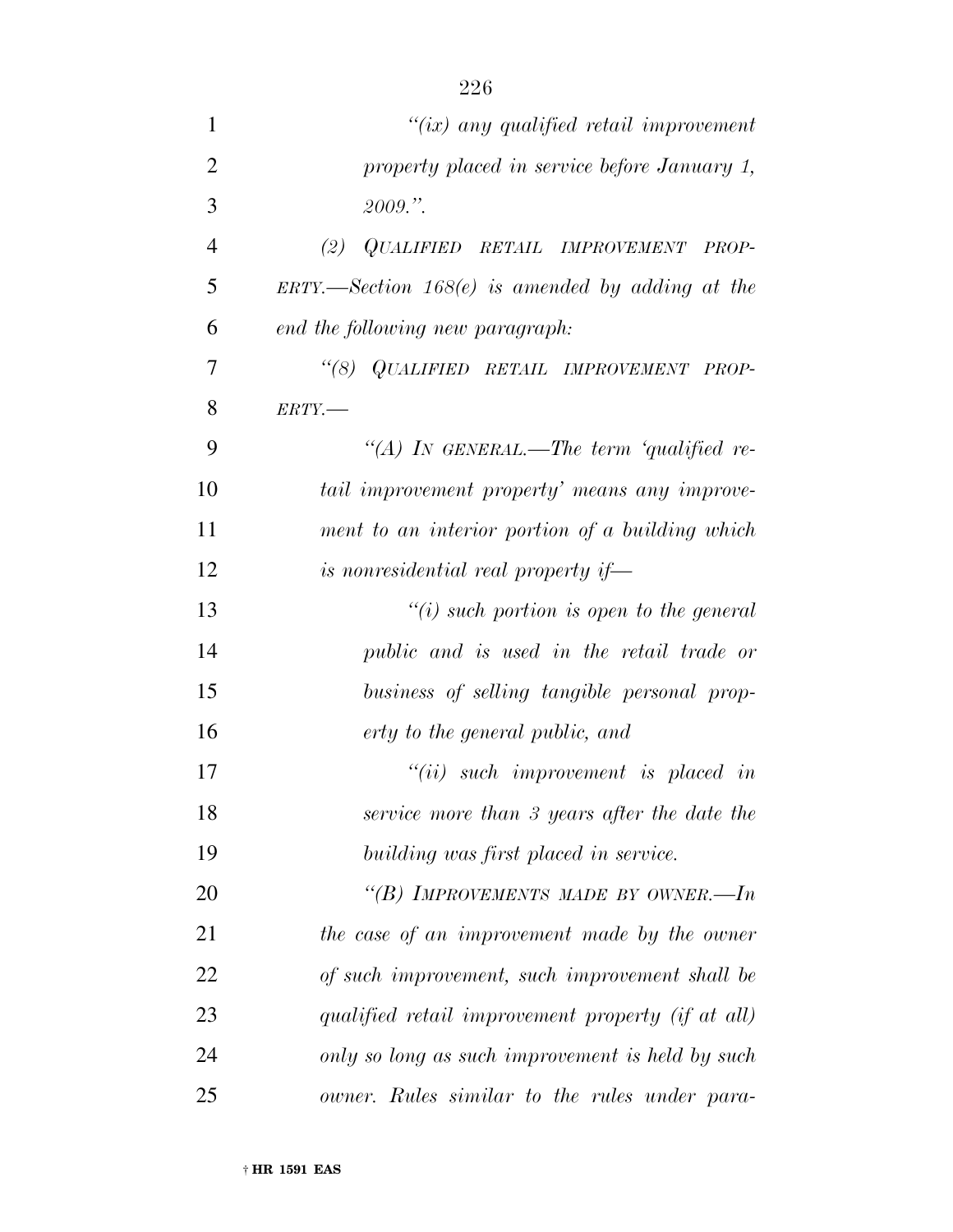| 1              | graph $(6)(B)$ shall apply for purposes of the pre-     |
|----------------|---------------------------------------------------------|
| $\overline{2}$ | <i>ceding sentence.</i>                                 |
| 3              | "(C) CERTAIN IMPROVEMENTS<br>NOT<br>$IN-$               |
| $\overline{4}$ | CLUDED.—Such term shall not include any im-             |
| 5              | provement for which the expenditure is attrib-          |
| 6              | utable to $-$                                           |
| 7              | $\lq\lq(i)$ the enlargement of the building,            |
| 8              | $``(ii)$ any elevator or escalator,                     |
| 9              | "(iii) any structural component bene-                   |
| 10             | fitting a common area, or                               |
| 11             | $``(iv)$ the internal structural framework              |
| 12             | of the building.".                                      |
| 13             | (3)<br>REQUIREMENT TO USE STRAIGHT<br><b>LINE</b>       |
| 14             | METHOD.—Section $168(b)(3)$ is amended by adding        |
| 15             | at the end the following new subparagraph:              |
| 16             | "(I) Qualified retail improvement property              |
| 17             | described in subsection $(e)(8)$ .".                    |
| 18             | (4) ALTERNATIVE SYSTEM.—The table contained             |
| 19             | in section $168(g)(3)(B)$ is amended by inserting after |
| 20             | the item relating to subparagraph $(E)(viii)$ the fol-  |
| 21             | lowing new item:                                        |
|                |                                                         |

*(E)(ix) ..................................................................................................... 39''.*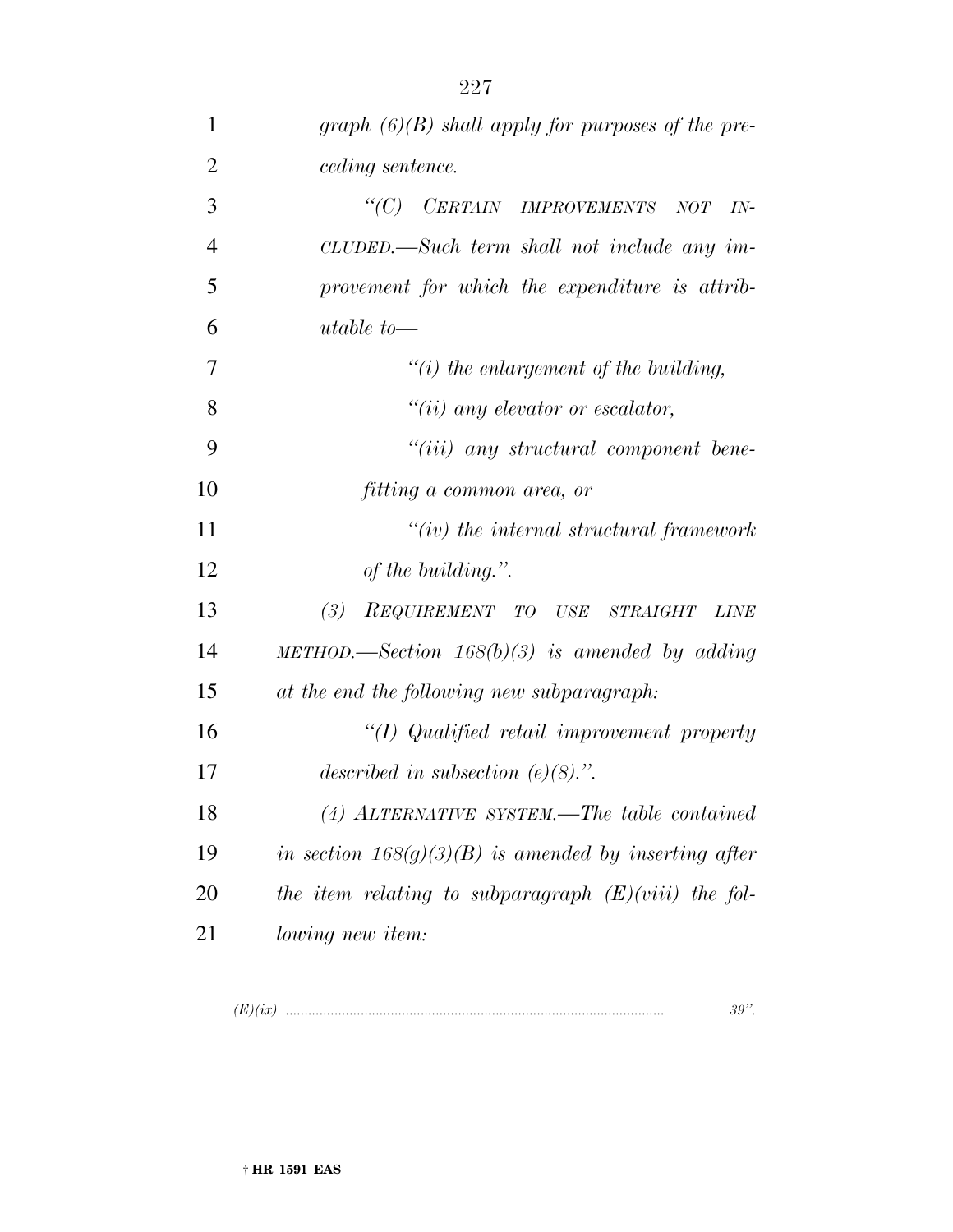| $\mathbf{1}$   | (5) EFFECTIVE DATE.—The amendments made                 |
|----------------|---------------------------------------------------------|
| 2              | by this subsection shall apply to property placed in    |
| 3              | service after the date of the enactment of this Act.    |
| $\overline{4}$ | SEC. 513. CLARIFICATION OF CASH ACCOUNTING RULES        |
| 5              | <b>FOR SMALL BUSINESS.</b>                              |
| 6              | (a) CASH ACCOUNTING PERMITTED.—                         |
| 7              | (1) IN GENERAL.—Section 446 (relating to gen-           |
| 8              | eral rule for methods of accounting) is amended by      |
| 9              | adding at the end the following new subsection:         |
| 10             | "(g) CERTAIN SMALL BUSINESS TAXPAYERS PER-              |
| 11             | MITTED TO USE CASH ACCOUNTING METHOD WITHOUT            |
| 12             | LIMITATION.                                             |
| 13             | "(1) In GENERAL.—An eligible taxpayer shall             |
| 14             | not be required to use an accrual method of account-    |
| 15             | ing for any taxable year.                               |
| 16             | "(2) ELIGIBLE TAXPAYER.—For purposes of this            |
| 17             | subsection, a taxpayer is an eligible taxpayer with re- |
| 18             | spect to any taxable year if—                           |
| 19             | $\lq (A)$ for each of the prior taxable years end-      |
| 20             | ing on or after the date of the enactment of this       |
| 21             | subsection, the taxpayer (or any predecessor) met       |
| 22             | the gross receipts test in effect under section         |
| 23             | $448(c)$ for such taxable year, and                     |
| 24             | $\lq\lq(B)$ the taxpayer is not subject to section      |
| 25             | $447$ or $448$ .".                                      |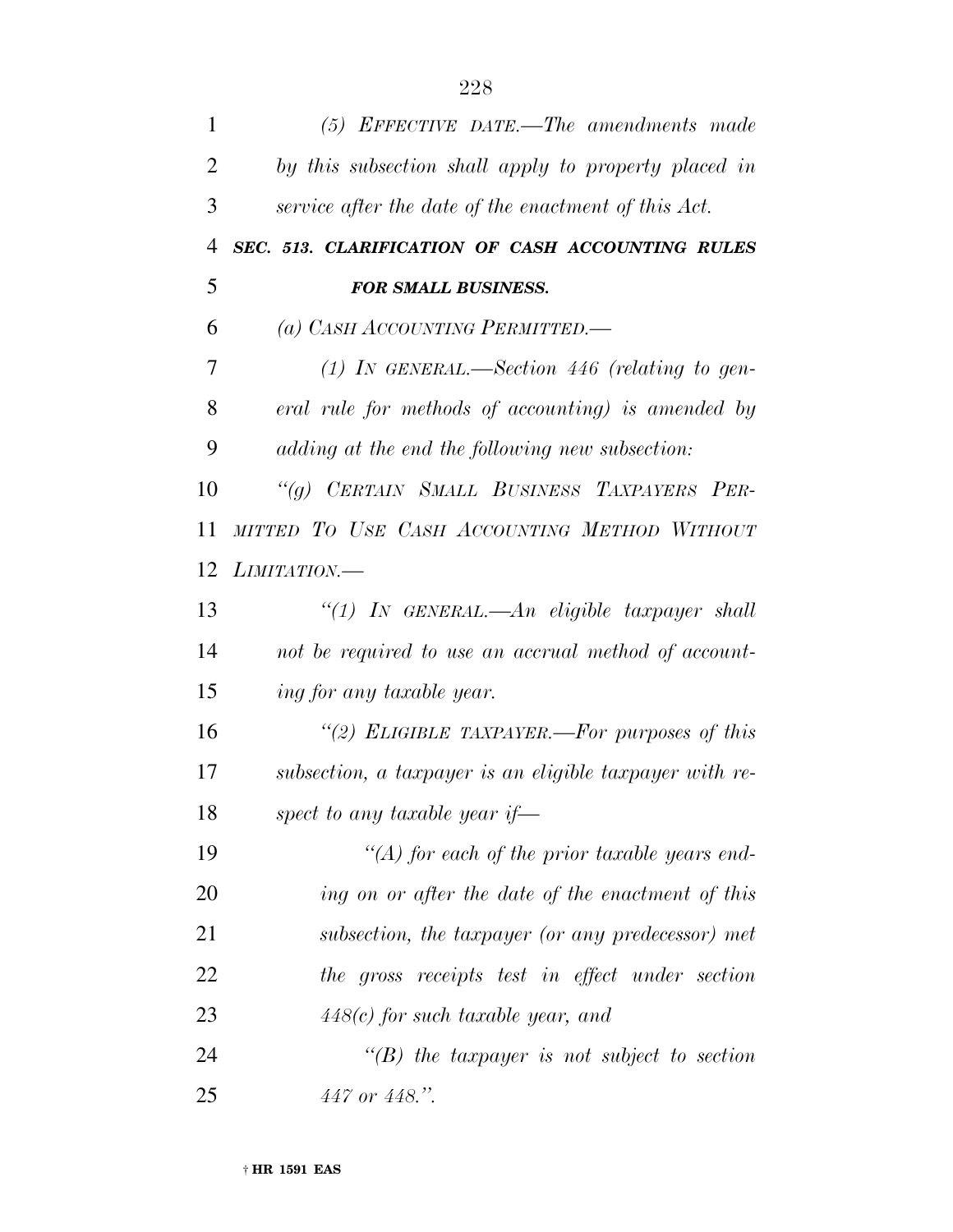| $\mathbf{1}$   | (2) EXPANSION OF GROSS RECEIPTS TEST.                      |
|----------------|------------------------------------------------------------|
| $\overline{2}$ | (A) In GENERAL.—Paragraph $(3)$ of section                 |
| 3              | $448(b)$ (relating to entities with gross receipts of      |
| 4              | not more than $$5,000,000$ is amended to read as           |
| 5              | follows:                                                   |
| 6              | ENTITIES MEETING<br>(3)<br><b>GROSS</b><br><b>RECEIPTS</b> |
| 7              | TEST.—Paragraphs $(1)$ and $(2)$ of subsection $(a)$ shall |
| 8              | not apply to any corporation or partnership for any        |
| 9              | taxable year if, for each of the prior taxable years       |
| 10             | ending on or after the date of the enactment of the        |
| 11             | Small Business and Work Opportunity Act of 2007,           |
| 12             | the entity (or any predecessor) met the gross receipts     |
| 13             | test in effect under subsection (c) for such prior tax-    |
| 14             | able year.".                                               |
| 15             | CONFORMING AMENDMENTS.-Section<br>(B)                      |
| 16             | $448(c)$ of such Code is amended—                          |
| 17             | (i) by striking " $$5,000,000"$ in the                     |
| 18             | heading thereof,                                           |
| 19             | (ii) by striking " $$5,000,000"$ each                      |
| <b>20</b>      | place it appears in paragraph $(1)$ and in-                |
| 21             | serting " $$10,000,000"$ , and                             |
| 22             | ( <i>iii</i> ) by adding at the end the following          |
| 23             | new paragraph:                                             |
| 24             | "(4) INFLATION ADJUSTMENT.—In the case of                  |
| 25             | any taxable year beginning in a calendar year after        |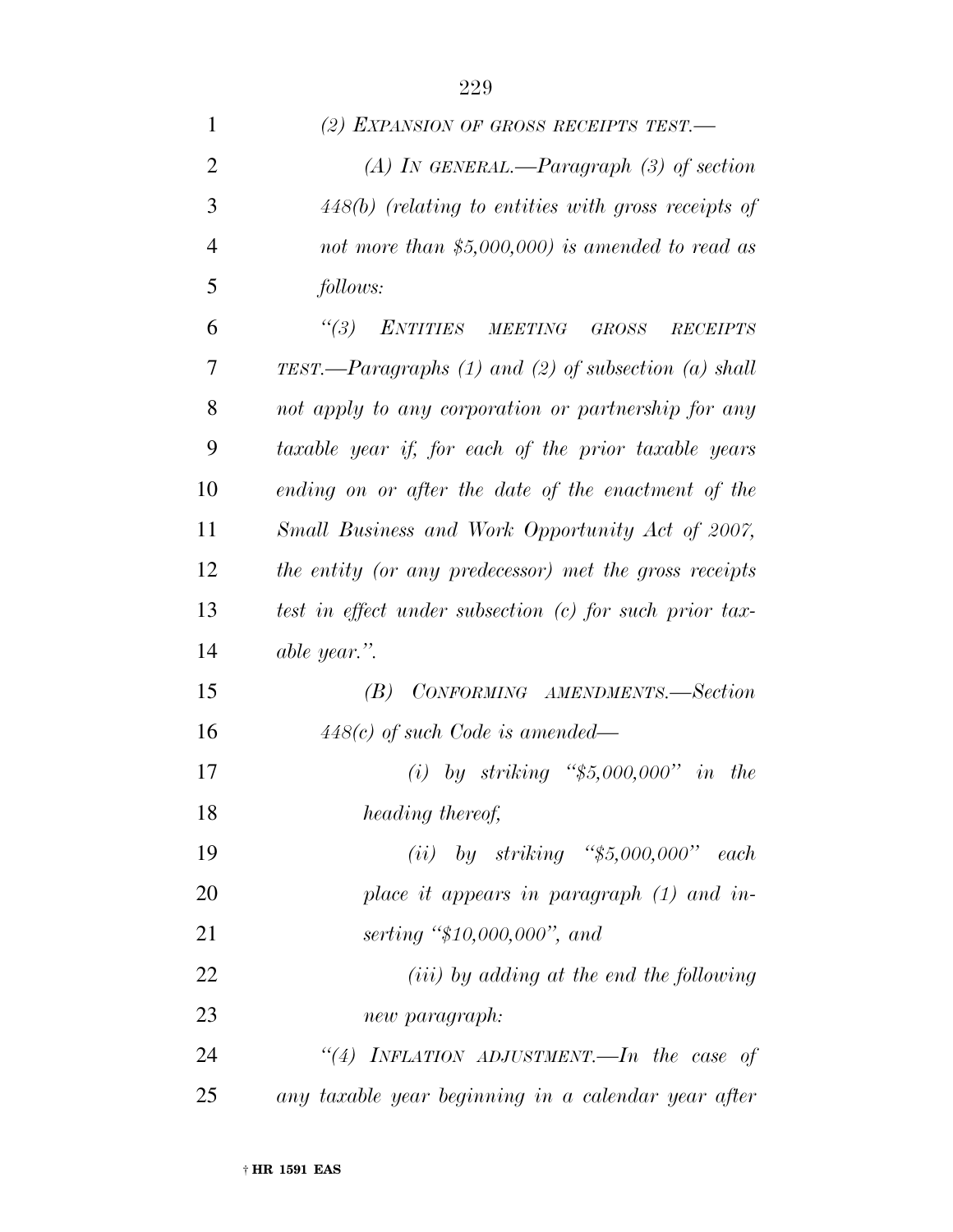| $\mathbf{1}$   | $2008$ , the dollar amount contained in paragraph $(1)$     |
|----------------|-------------------------------------------------------------|
| 2              | shall be increased by an amount equal to-                   |
| 3              | $\lq (A)$ such dollar amount, multiplied by                 |
| $\overline{4}$ | $\lq\lq B$ the cost-of-living adjustment deter-             |
| 5              | mined under section $1(f)(3)$ for the calendar year         |
| 6              | in which the taxable year begins, by substituting           |
| 7              | 'calendar year 2007' for 'calendar year 1992' in            |
| 8              | subparagraph $(B)$ thereof.                                 |
| 9              | "If any amount as adjusted under this subpara-              |
| 10             | graph is not a multiple of $$100,000$ , such amount         |
| 11             | shall be rounded to the nearest multiple of $$100,000."$ .  |
| 12             | (b) CLARIFICATION OF INVENTORY RULES FOR SMALL              |
| 13             | BUSINESS.-                                                  |
| 14             | (1) IN GENERAL.—Section $471$ (relating to gen-             |
| 15             | eral rule for inventories) is amended by redesignating      |
| 16             | subsection $(c)$ as subsection $(d)$ and by inserting after |
| 17             | subsection (b) the following new subsection:                |
| 18             | "(c) SMALL BUSINESS TAXPAYERS NOT REQUIRED TO               |
| 19             | USE INVENTORIES.-                                           |
| 20             | "(1) In GENERAL.—A qualified taxpayer shall                 |
| 21             | not be required to use inventories under this section       |
| 22             | for a taxable year.                                         |
| 23             | "(2) TREATMENT OF TAXPAYERS NOT USING IN-                   |
| 24             | VENTORIES.—If a qualified taxpayer does not use in-         |
| 25             | ventories with respect to any property for any taxable      |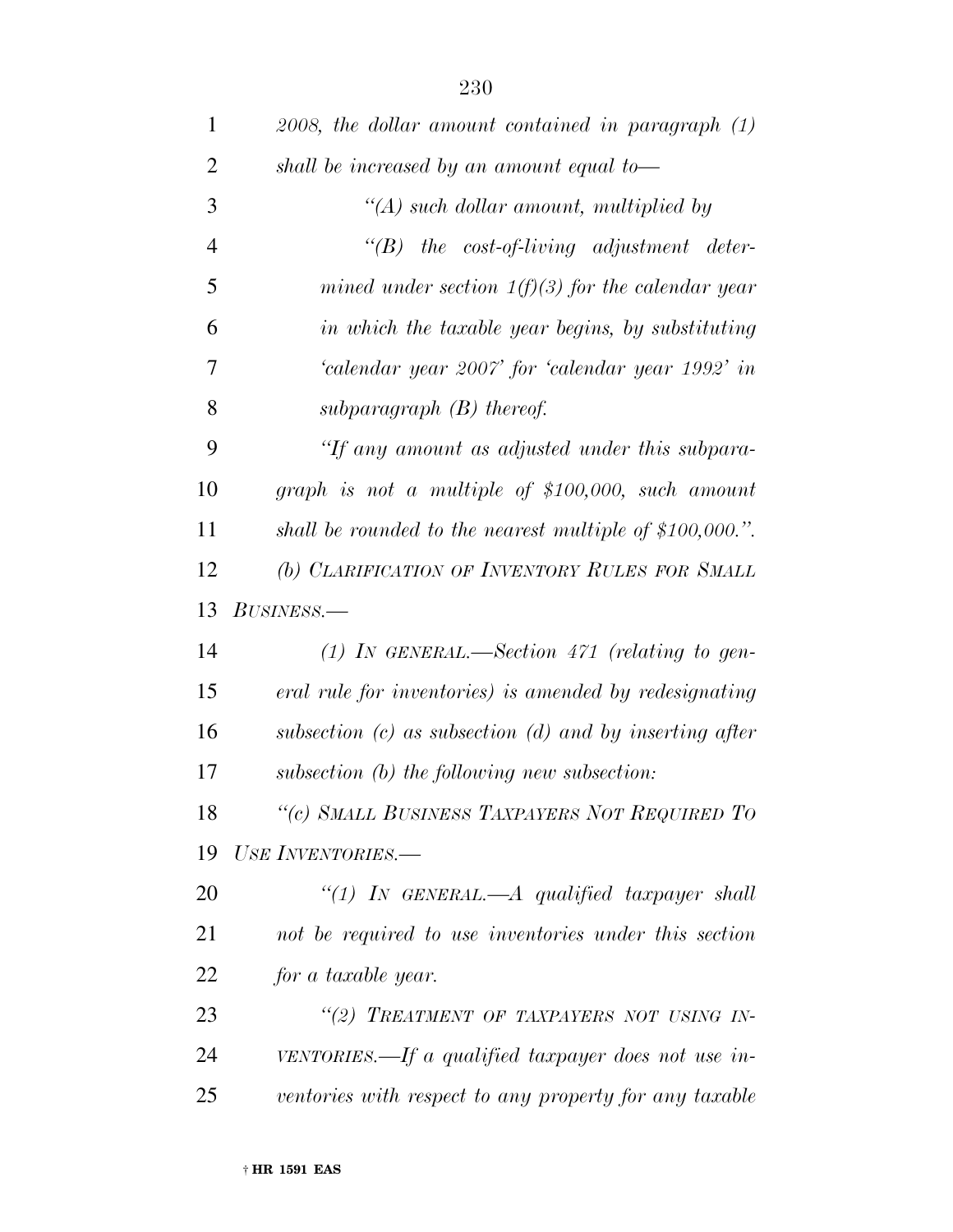| 1              | year beginning after the date of the enactment of this        |
|----------------|---------------------------------------------------------------|
| $\overline{2}$ | subsection, such property shall be treated as a mate-         |
| 3              | rial or supply which is not incidental.                       |
| $\overline{4}$ | "(3) QUALIFIED TAXPAYER.-For purposes of                      |
| 5              | this subsection, the term 'qualified taxpayer' means—         |
| 6              | $\lq (A)$ any eligible taxpayer (as defined in                |
| 7              | section $446(g)(2)$ , and                                     |
| 8              | $\lq\lq B$ any taxpayer described in section                  |
| 9              | $448(b)(3)$ .".                                               |
| 10             | (2) CONFORMING AMENDMENTS.-                                   |
| 11             | $(A)$ Subpart D of part II of subchapter E                    |
| 12             | of chapter 1 is amended by striking section $474$ .           |
| 13             | $(B)$ The table of sections for subpart D of                  |
| 14             | part $H$ of subchapter $E$ of chapter 1 is amended            |
| 15             | by striking the item relating to section 474.                 |
| 16             | (c) EFFECTIVE DATE.—The amendments made by this               |
| 17             | section shall apply to taxable years beginning after the date |
|                | 18 of the enactment of this Act.                              |
|                | 19 SEC. 514. EXTENSION AND MODIFICATION OF COMBINED           |
| 20             | WORK OPPORTUNITY TAX CREDIT AND WEL-                          |
| 21             | <b>FARE-TO-WORK CREDIT.</b>                                   |
| 22             | (a) EXTENSION.—Section $51(c)(4)(B)$ (relating to ter-        |
|                | 23 mination) is amended by striking "2007" and inserting      |
|                | 24 "2012".                                                    |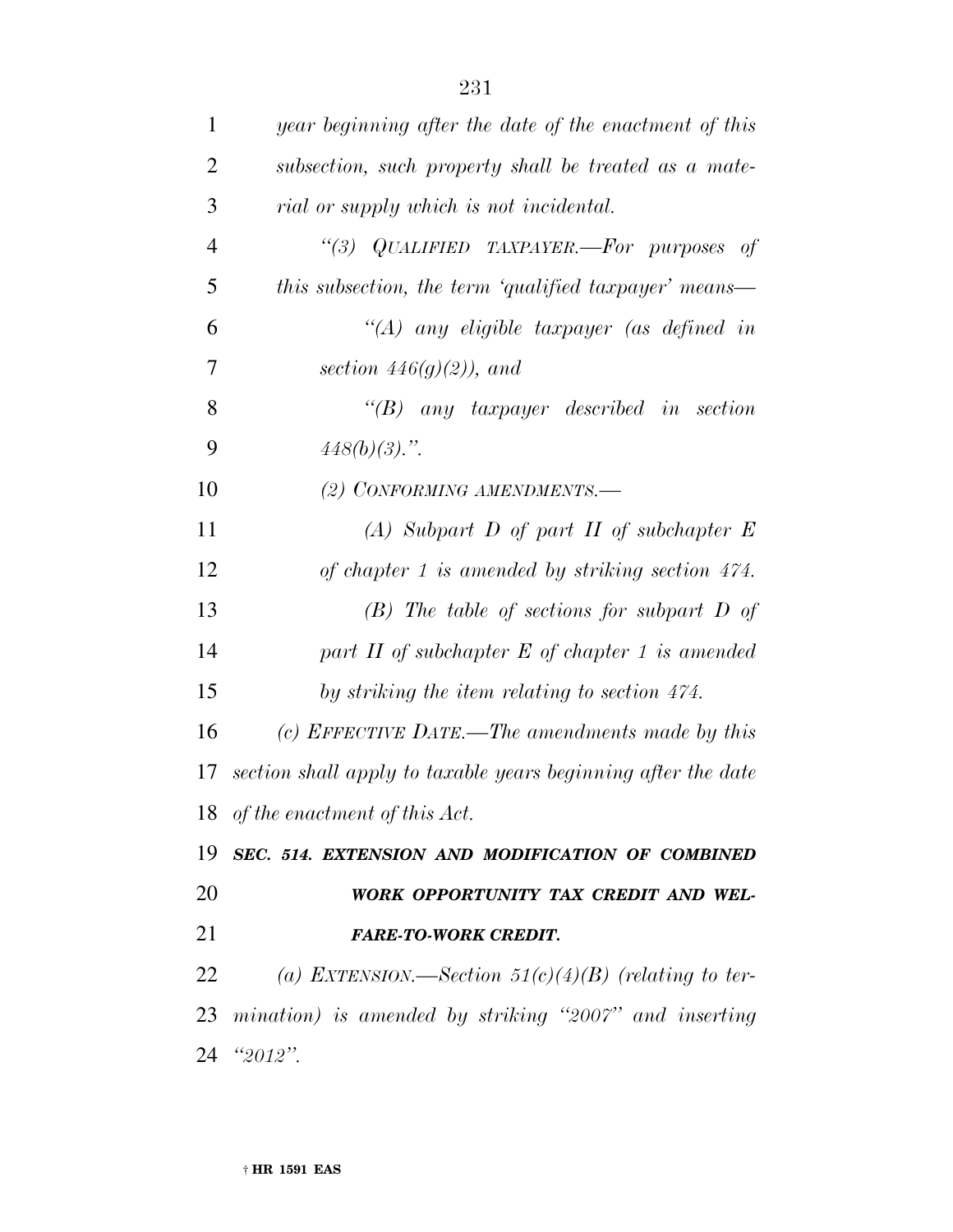| 1  | (b) INCREASE IN MAXIMUM AGE FOR DESIGNATED        |
|----|---------------------------------------------------|
| 2  | COMMUNITY RESIDENTS.-                             |
| 3  | $(1)$ IN GENERAL.—Paragraph $(5)$ of section      |
| 4  | $51(d)$ is amended to read as follows:            |
| 5  | "(5) DESIGNATED COMMUNITY RESIDENTS.-             |
| 6  | $\lq\lq (A)$ In GENERAL.—The term 'designated'    |
| 7  | community resident' means any individual who      |
| 8  | is certified by the designated local agency—      |
| 9  | $\degree$ (i) as having attained age 18 but not   |
| 10 | age 40 on the hiring date, and                    |
| 11 | "(ii) as having his principal place of            |
| 12 | abode within an empowerment zone, enter-          |
| 13 | prise community, renewal community, or            |
| 14 | rural renewal county.                             |
| 15 | "(B) INDIVIDUAL MUST CONTINUE TO RE-              |
| 16 | SIDE IN ZONE, COMMUNITY, OR COUNTY.—In the        |
| 17 | case of a designated community resident, the      |
| 18 | term 'qualified wages' shall not include wages    |
| 19 | paid or incurred for services performed while the |
| 20 | individual's principal place of abode is outside  |
| 21 | an empowerment zone, enterprise community, re-    |
| 22 | newal community, or rural renewal county.         |
| 23 | "(C) RURAL RENEWAL COUNTY.-For pur-               |
| 24 | poses of this paragraph, the term 'rural renewal  |
| 25 | county' means any county which—                   |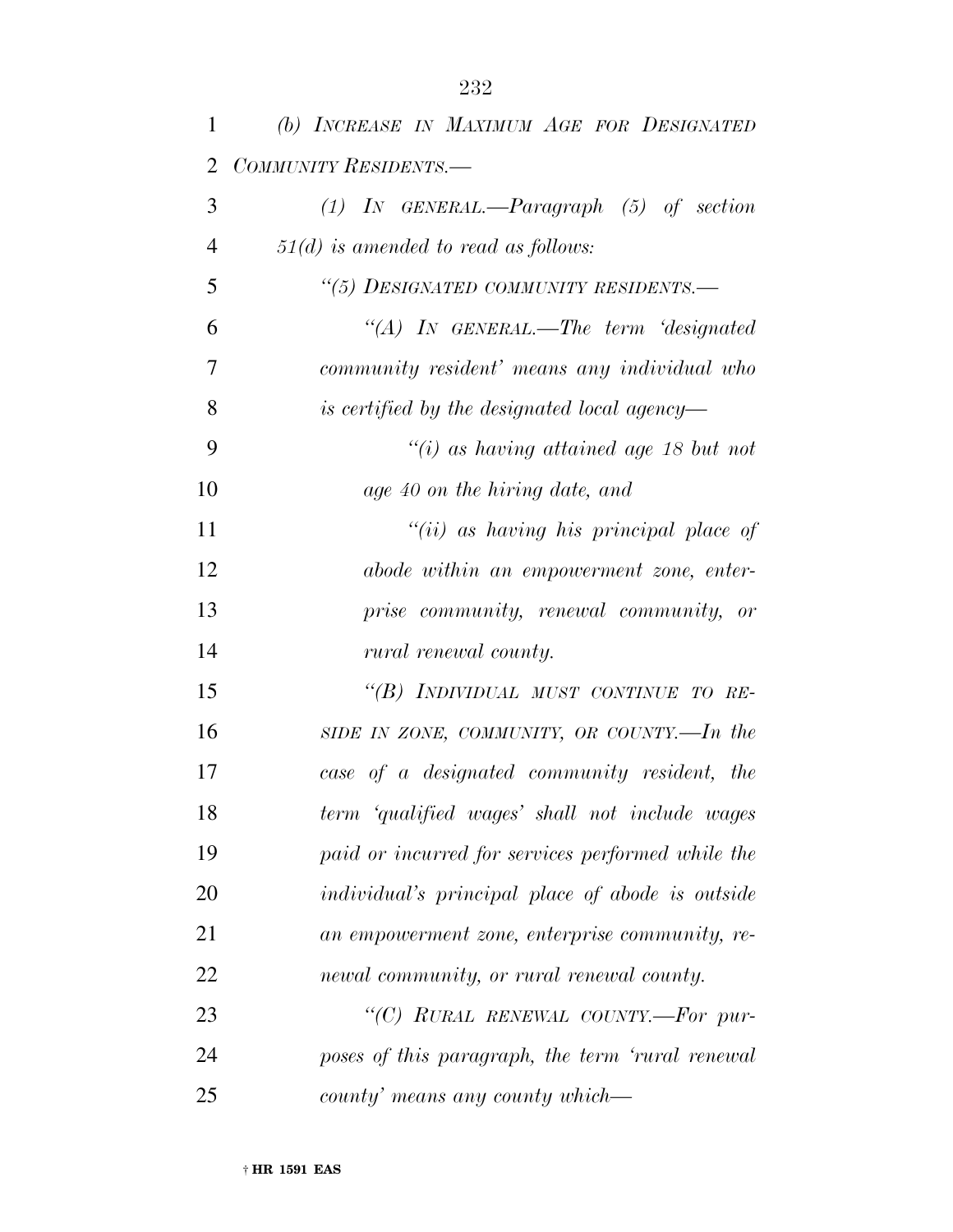| $\mathbf{1}$   | $``(i)$ is outside a metropolitan statis-                        |
|----------------|------------------------------------------------------------------|
| $\overline{2}$ | tical area (defined as such by the Office of                     |
| 3              | Management and Budget), and                                      |
| $\overline{4}$ | $``(ii)$ during the 5-year periods 1990                          |
| 5              | $through 1994$ and 1995 through 1999 had a                       |
| 6              | net population loss.".                                           |
| 7              | CONFORMING AMENDMENT.—Subparagraph<br>(2)                        |
| 8              | (D) of section $51(d)(1)$ is amended to read as follows:         |
| 9              | $\lq (D)$ a designated community resident,".                     |
| 10             | (c) CLARIFICATION OF TREATMENT OF INDIVIDUALS                    |
| 11             | UNDER INDIVIDUAL WORK PLANS.—Subparagraph (B) of                 |
| 12             | section $51(d)(6)$ (relating to vocational rehabilitation refer- |
| 13             | ral) is amended by striking "or" at the end of clause (i),       |
| 14             | by striking the period at the end of clause (ii) and inserting   |
| 15             | ", or", and by adding at the end the following new clause:       |
| 16             | "(iii) an individual work plan devel-                            |
| 17             | oped and implemented by an employment                            |
| 18             | network pursuant to subsection $(g)$ of sec-                     |
| 19             | tion 1148 of the Social Security Act with                        |
| 20             | respect to which the requirements of such                        |
| 21             | subsection are met.".                                            |
| 22             | (d) TREATMENT OF DISABLED VETERANS UNDER THE                     |
| 23             | WORK OPPORTUNITY TAX CREDIT.-                                    |
| 24             | (1) DISABLED VETERANS TREATED AS MEMBERS                         |
| 25             | OF TARGETED GROUP.-                                              |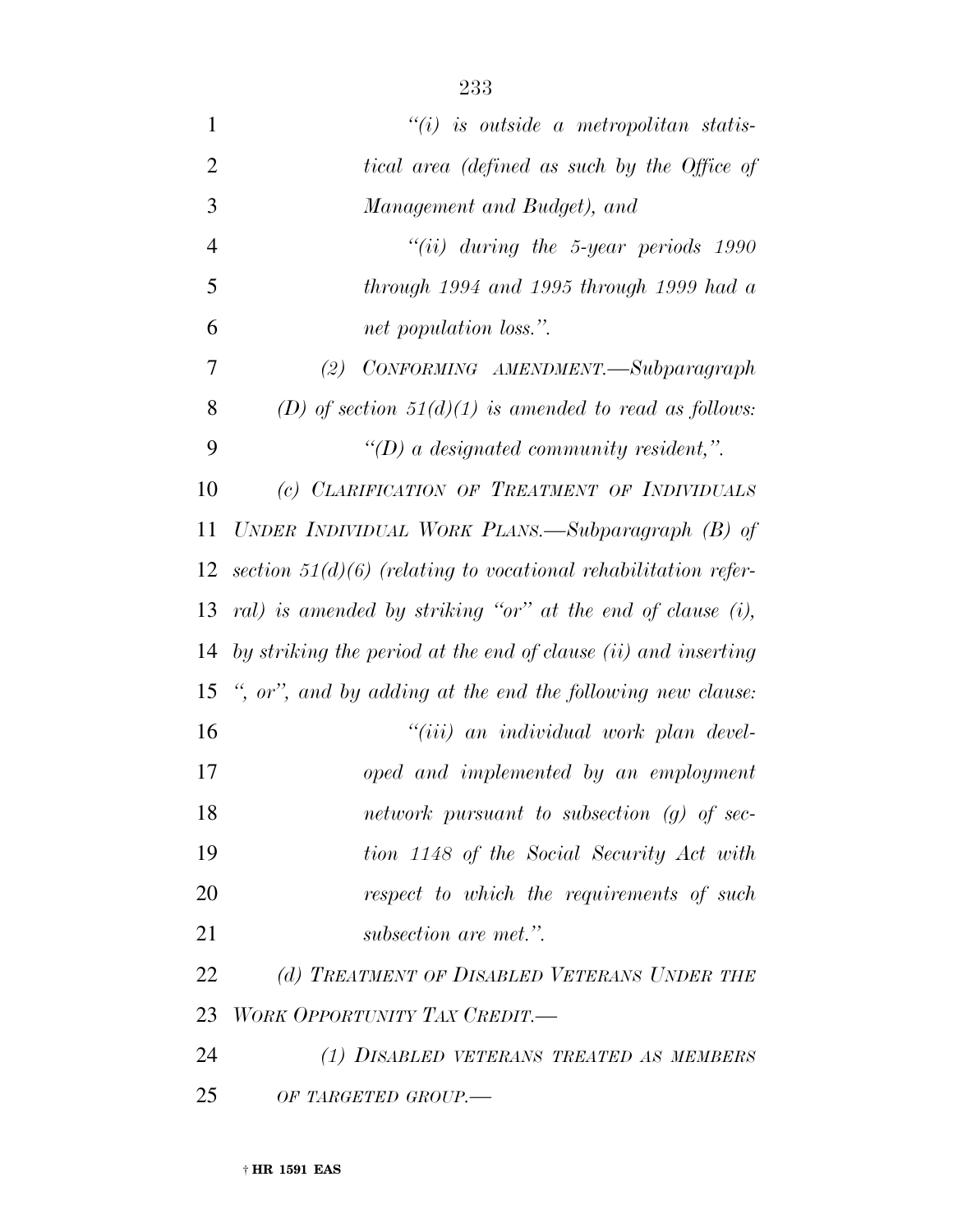| $\mathbf{1}$   | $(A)$ IN GENERAL.—Subparagraph $(A)$ of               |
|----------------|-------------------------------------------------------|
| $\overline{2}$ | section $51(d)(3)$ (relating to qualified veteran) is |
| 3              | amended by striking "agency as being a member         |
| $\overline{4}$ | of a family" and all that follows and inserting       |
| 5              | "agency as-                                           |
| 6              | $``(i)$ being a member of a family receiv-            |
| 7              | ing assistance under a food stamp program             |
| 8              | under the Food Stamp Act of 1977 for at               |
| 9              | least a 3-month period ending during the              |
| 10             | 12-month period ending on the hiring date,            |
| 11             | or                                                    |
| 12             | $``(ii)$ entitled to compensation for a               |
| 13             | service-connected disability incurred after           |
| 14             | September 10, 2001.".                                 |
| 15             | $(B)$ DEFINITIONS.—Paragraph $(3)$ of sec-            |
| 16             | tion $51(d)$ is amended by adding at the end the      |
| 17             | following new subparagraph:                           |
| 18             | "(C) OTHER DEFINITIONS.—For purposes of               |
| 19             | subparagraph $(A)$ , the terms 'compensation' and     |
| 20             | 'service-connected' have the meanings given such      |
| 21             | terms under section 101 of title 38, United           |
| 22             | States Code.".                                        |
| 23             | (2) INCREASE IN AMOUNT OF WAGES TAKEN INTO            |
| 24             | ACCOUNT FOR DISABLED VETERANS.—Paragraph (3)          |
| 25             | of section 51(b) is amended—                          |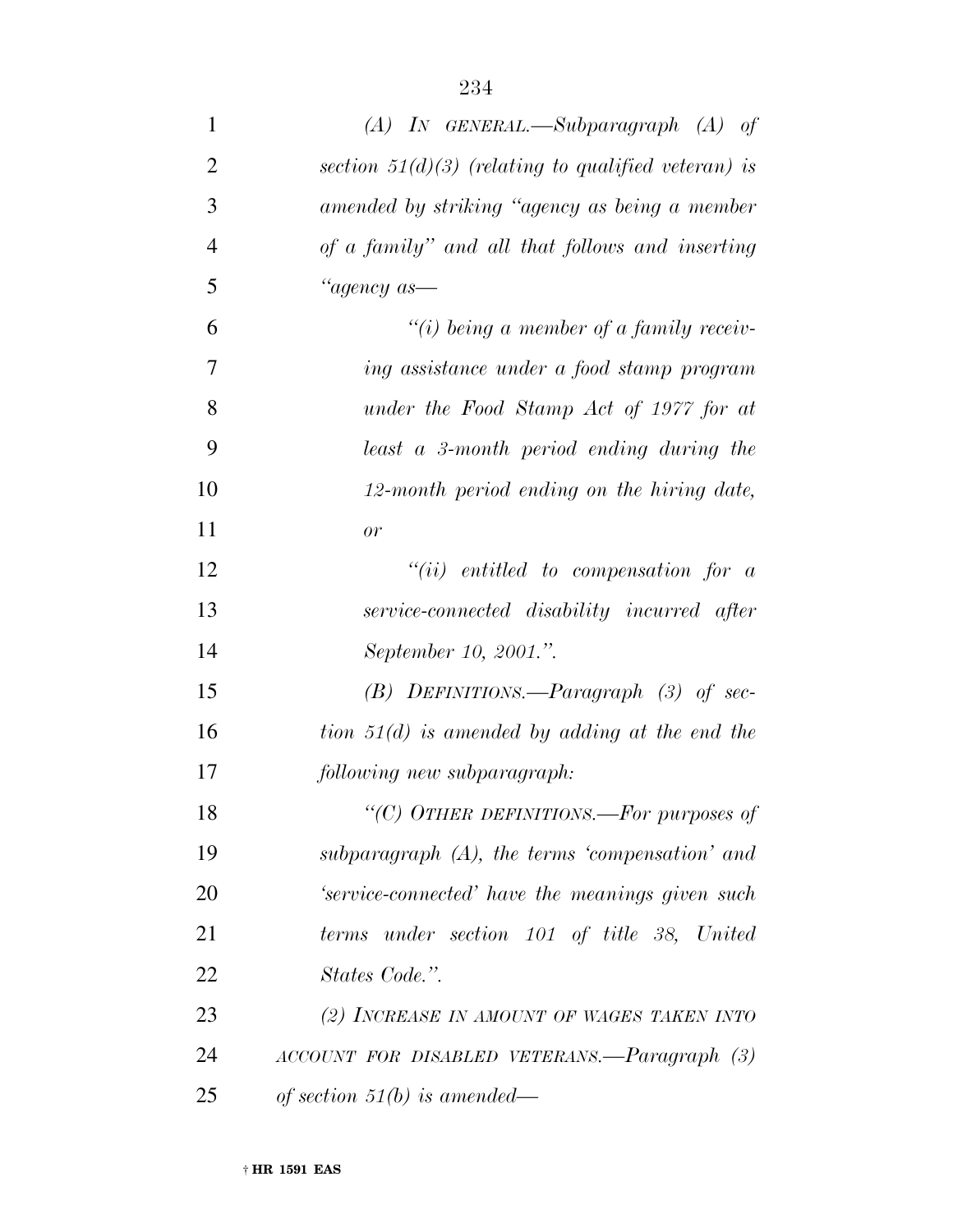| 1              | (A) by inserting " $($12,000$ per year in the                 |
|----------------|---------------------------------------------------------------|
| $\overline{2}$ | case of any individual who is a qualified veteran             |
| 3              | by reason of subsection $(d)(3)(A)(ii)$ " before the          |
| $\overline{4}$ | period at the end, and                                        |
| 5              | (B) by striking "ONLY FIRST $$6,000$ of"                      |
| 6              | in the heading and inserting "LIMITATION                      |
| 7              | $ON$ ".                                                       |
| 8              | (e) EFFECTIVE DATE.—The amendments made by this               |
| 9              | section shall apply to individuals who begin work for the     |
| 10             | employer after the date of the enactment of this Act, in tax- |
| 11             | able years ending after such date.                            |
| 12             | SEC. 515. CERTIFIED PROFESSIONAL EMPLOYER ORGANIZA-           |
| 13             | <b>TIONS.</b>                                                 |
| 14             | (a) EMPLOYMENT TAXES.—Chapter 25 (relating to                 |
| 15             | general provisions relating to employment taxes) is amend-    |
| 16             | ed by adding at the end the following new section:            |
| 17             |                                                               |
|                | "SEC. 3511. CERTIFIED PROFESSIONAL EMPLOYER ORGANI-           |
| 18             | ZATIONS.                                                      |
| 19             | "(a) GENERAL RULES.—For purposes of the taxes, and            |
| 20             | other obligations, imposed by this subtitle—                  |
| 21             | $\lq(1)$ a certified professional employer organiza-          |
| 22             | tion shall be treated as the employer (and no other           |
| 23             | person shall be treated as the employer) of any work          |
| 24             | site employee performing services for any customer of         |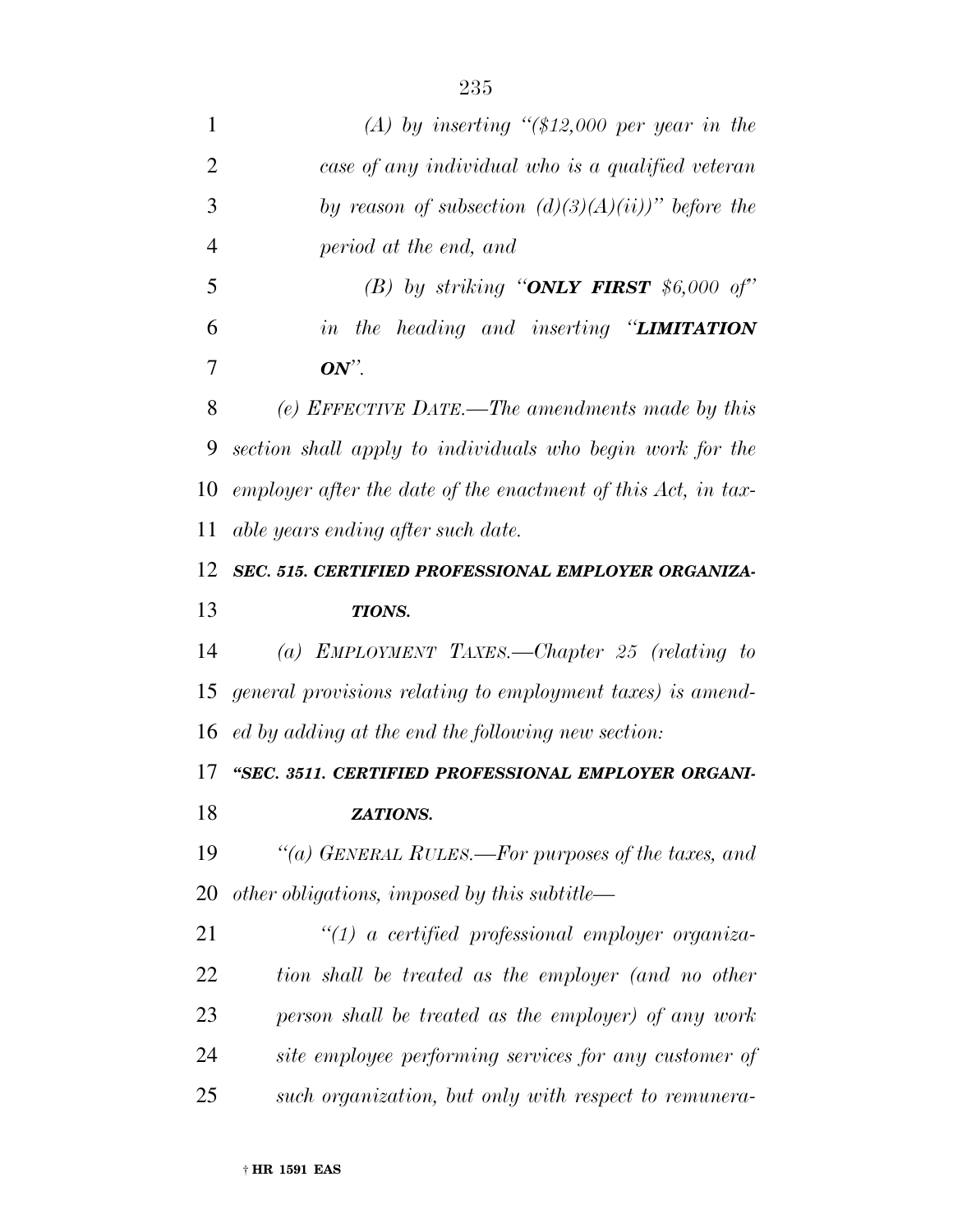| tion remitted by such organization to such work site |
|------------------------------------------------------|
| employee, and                                        |

 *''(2) exclusions, definitions, and other rules which are based on the type of employer and which would (but for paragraph (1)) apply shall apply with respect to such taxes imposed on such remuneration. ''(b) SUCCESSOR EMPLOYER STATUS.—For purposes of sections 3121(a)(1), 3231(e)(2)(C), and 3306(b)(1)—*

 *''(1) a certified professional employer organiza- tion entering into a service contract with a customer with respect to a work site employee shall be treated as a successor employer and the customer shall be treated as a predecessor employer during the term of such service contract, and*

 *''(2) a customer whose service contract with a certified professional employer organization is termi- nated with respect to a work site employee shall be treated as a successor employer and the certified pro- fessional employer organization shall be treated as a predecessor employer.*

 *''(c) LIABILITY OF CERTIFIED PROFESSIONAL EM- PLOYER ORGANIZATION.—Solely for purposes of its liability for the taxes, and other obligations, imposed by this subtitle—*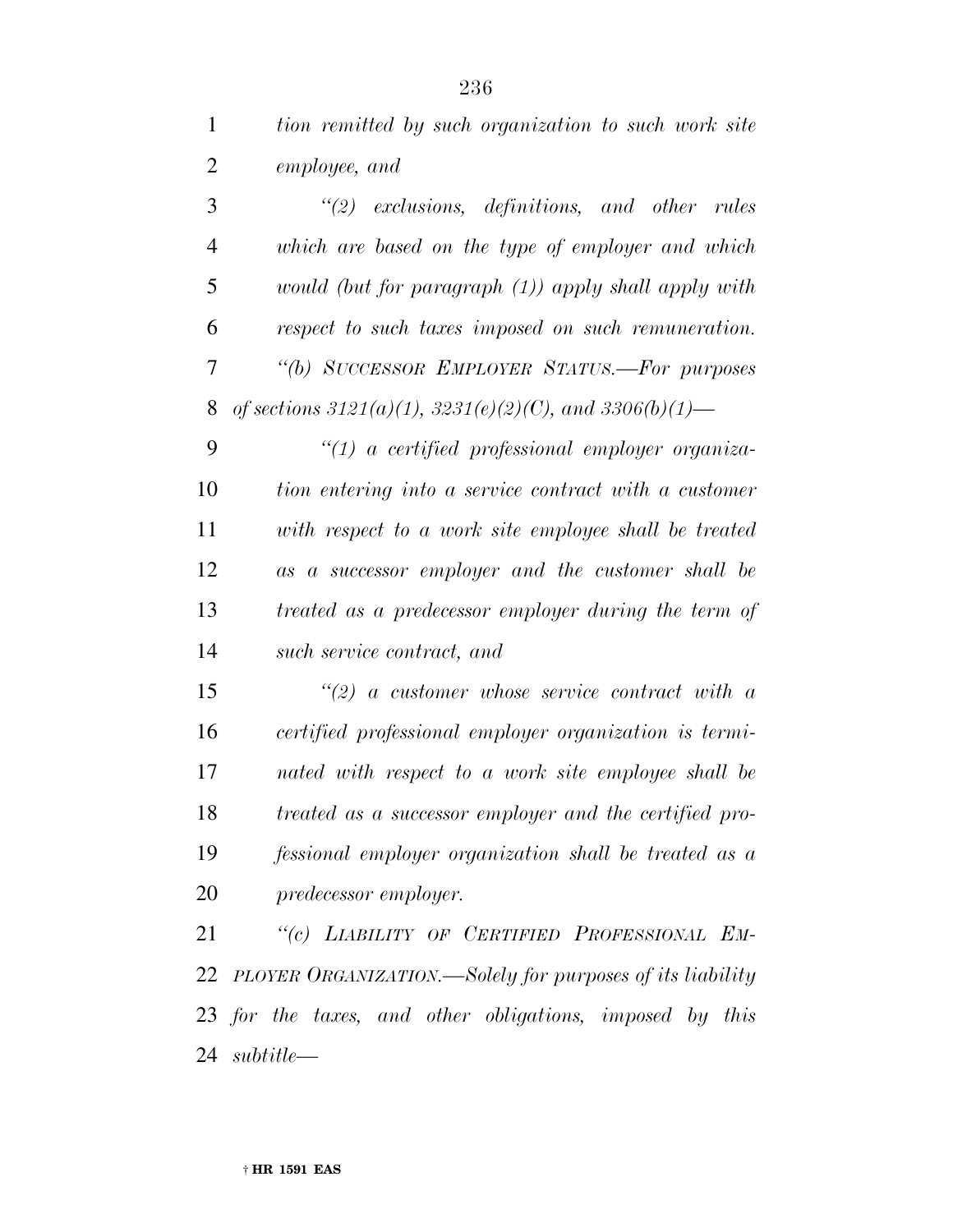| $\mathbf{1}$   | $\lq(1)$ a certified professional employer organiza-       |
|----------------|------------------------------------------------------------|
| $\overline{2}$ | tion shall be treated as the employer of any indi-         |
| 3              | vidual (other than a work site employee or a person        |
| $\overline{4}$ | described in subsection $(f)$ ) who is performing services |
| 5              | covered by a contract meeting the requirements of sec-     |
| 6              | tion $7705(e)(2)$ , but only with respect to remunera-     |
| 7              | tion remitted by such organization to such individual,     |
| 8              | and                                                        |
| 9              | $\lq(2)$ exclusions, definitions, and other rules          |
| 10             | which are based on the type of employer and which          |
| 11             | would (but for paragraph (1)) apply shall apply with       |
| 12             | respect to such taxes imposed on such remuneration.        |
| 13             | "(d) TREATMENT OF CREDITS.—                                |
| 14             | "(1) IN GENERAL.—For purposes of any credit                |
| 15             | specified in paragraph $(2)$ —                             |
| 16             | $\lq (A)$ such credit with respect to a work site          |
| 17             | employee performing services for the customer              |
| 18             | applies to the customer, not the certified profes-         |
| 19             | sional employer organization,                              |
| 20             | $\lq\lq(B)$ the customer, and not the certified pro-       |
| 21             | fessional employer organization, shall take into           |
| 22             | account wages and employment taxes—                        |
| 23             | $"(i)$ paid by the certified professional                  |
| 24             | employer organization with respect to the                  |
| 25             | work site employee, and                                    |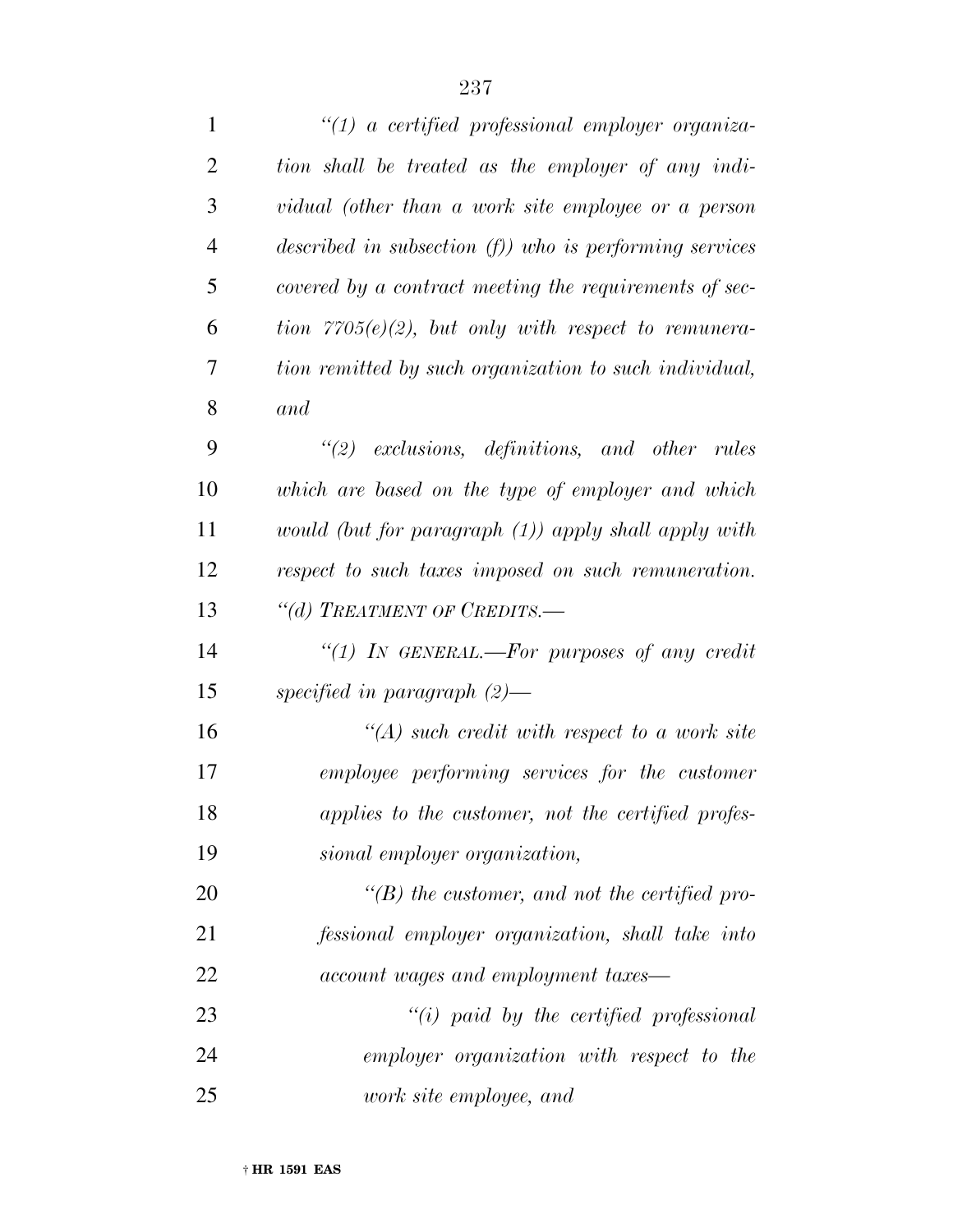| $\mathbf{1}$   | $``(ii)$ for which the certified profes-              |
|----------------|-------------------------------------------------------|
| $\overline{2}$ | sional employer organization receives pay-            |
| 3              | ment from the customer, and                           |
| $\overline{4}$ | $"$ (C) the certified professional employer or-       |
| 5              | <i>ganization shall furnish the customer with any</i> |
| 6              | information necessary for the customer to claim       |
| 7              | such credit.                                          |
| 8              | "(2) CREDITS SPECIFIED.— $A$ credit is specified      |
| 9              | in this paragraph if such credit is allowed under—    |
| 10             | $\lq (A)$ section 41 (credit for increasing re-       |
| 11             | search activity),                                     |
| 12             | $\lq\lq(B)$ section 45A (Indian employment cred-      |
| 13             | $it)$ ,                                               |
| 14             | $\lq\lq C$ section 45B (credit for portion of em-     |
| 15             | ployer social security taxes paid with respect to     |
| 16             | employee cash tips),                                  |
| 17             | $\lq (D)$ section 45C (clinical testing expenses      |
| 18             | for certain drugs for rare diseases or conditions),   |
| 19             | " $(E)$ section 51 (work opportunity credit),         |
| 20             | $\lq\lq(F)$ section 51A (temporary incentives for     |
| 21             | employing long-term family assistance recipi-         |
| 22             | ents),                                                |
| 23             | $\lq\lq G$ section 1396 (empowerment zone em-         |
| 24             | ployment credit),                                     |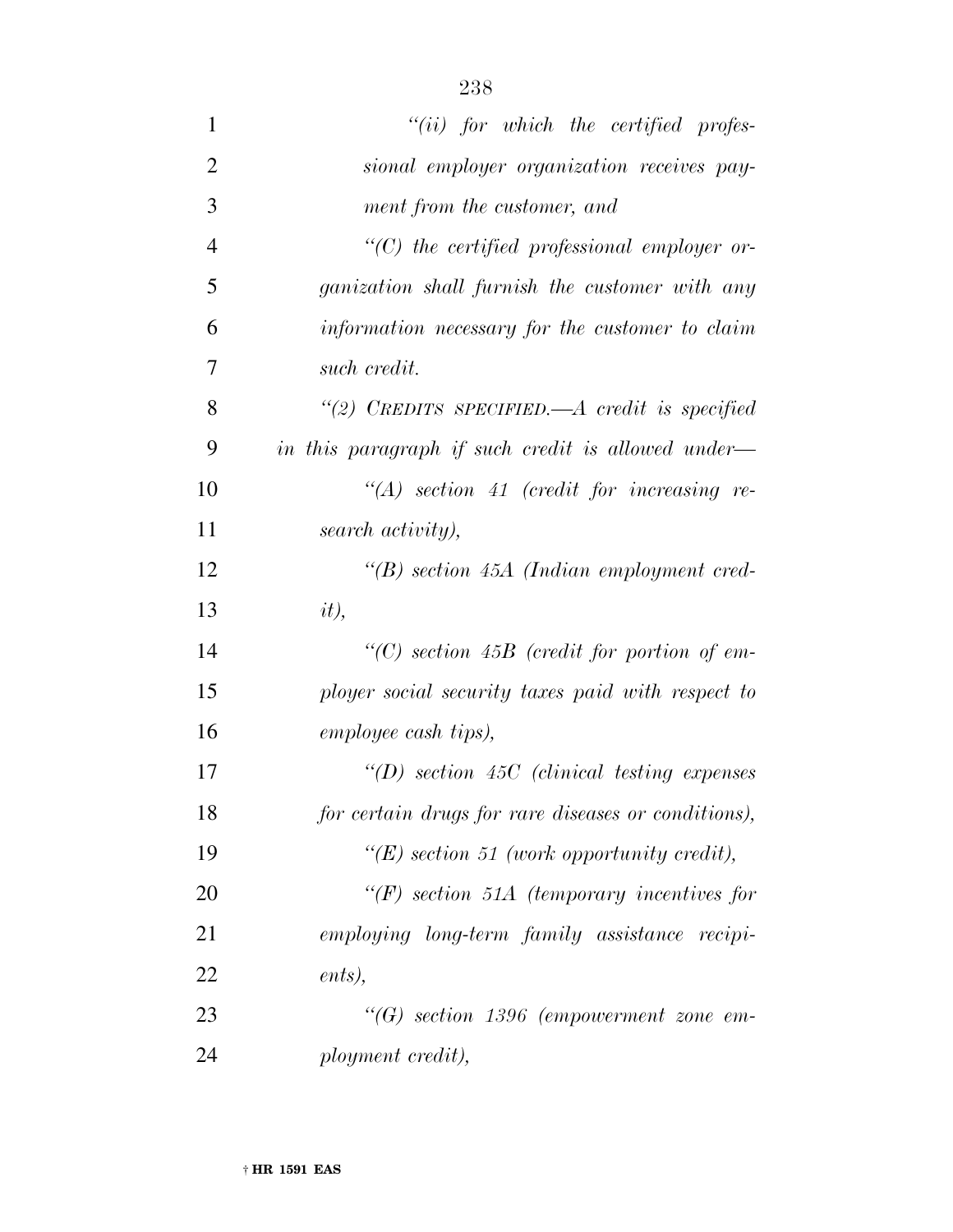| $\mathbf{1}$   | "(H) $1400(d)$ (DC Zone employment cred-                         |
|----------------|------------------------------------------------------------------|
|                |                                                                  |
| $\overline{2}$ | $it)$ ,                                                          |
| 3              | ``(I)<br>Section 1400H (renewal community                        |
| $\overline{4}$ | employment credit), and                                          |
| 5              | "(J) any other section as provided by the                        |
| 6              | Secretary.                                                       |
| 7              | "(e) SPECIAL RULE FOR RELATED PARTY.-This sec-                   |
| 8              | tion shall not apply in the case of a customer which bears       |
| 9              | a relationship to a certified professional employer organiza-    |
| 10             | tion described in section $267(b)$ or $707(b)$ . For purposes of |
| 11             | the preceding sentence, such sections shall be applied by sub-   |
| 12             | stituting '10 percent' for '50 percent'.                         |
| 13             | "(f) SPECIAL RULE FOR CERTAIN INDIVIDUALS.—For                   |
| 14             | purposes of the taxes imposed under this subtitle, an indi-      |
| 15             | vidual with net earnings from self-employment derived from       |
| 16             | the customer's trade or business is not a work site employee     |
| 17             | with respect to remuneration paid by a certified profes-         |
| 18             | sional employer organization.                                    |
| 1 <sub>0</sub> | $\mathcal{U} \rightarrow \mathbf{D}$                             |

 *''(g) REGULATIONS.—The Secretary shall prescribe such regulations as may be necessary or appropriate to carry out the purposes of this section.''.*

 *(b) CERTIFIED PROFESSIONAL EMPLOYER ORGANIZA- TION DEFINED.—Chapter 79 (relating to definitions) is amended by adding at the end the following new section:*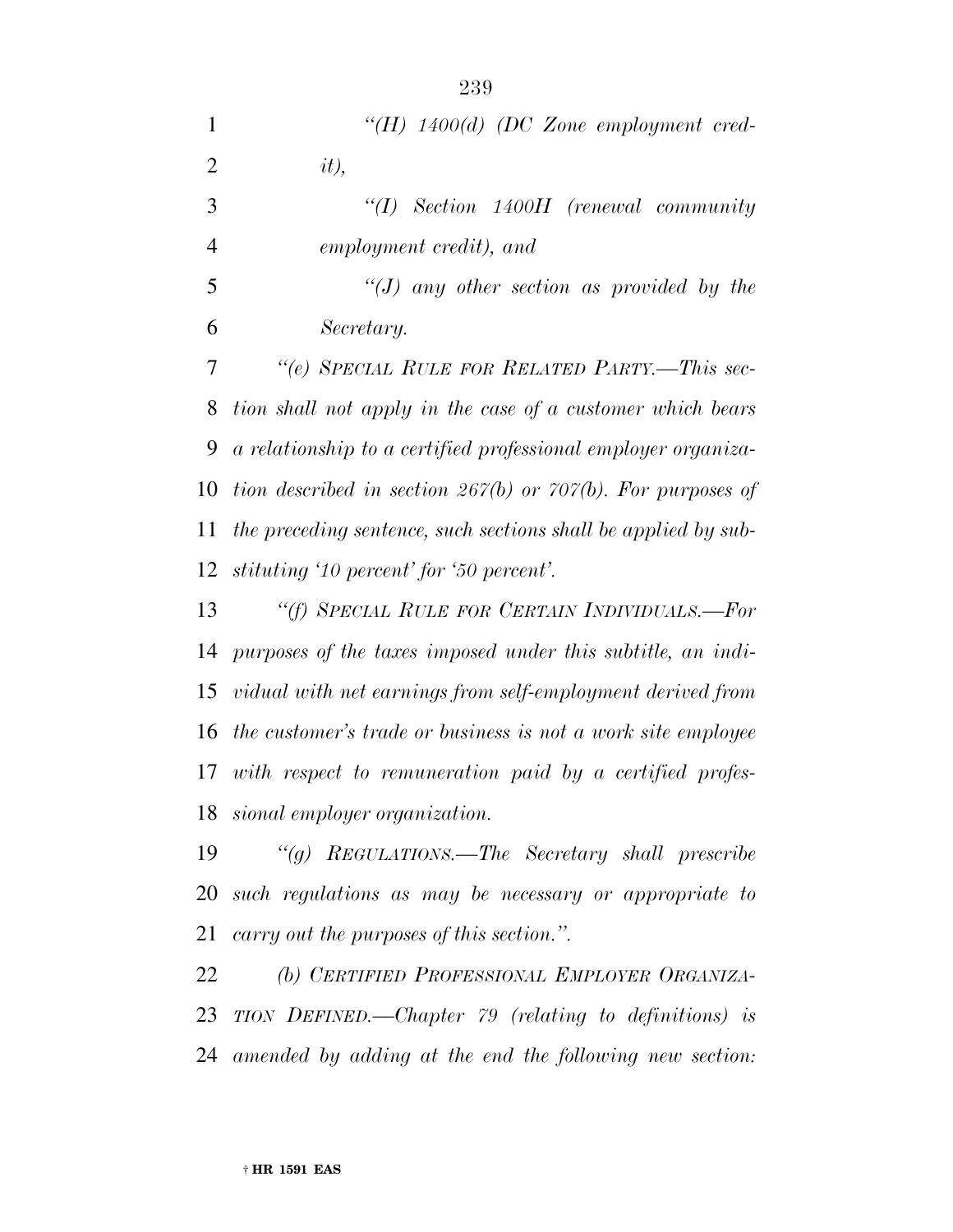*''SEC. 7705. CERTIFIED PROFESSIONAL EMPLOYER ORGANI- ZATIONS DEFINED. ''(a) IN GENERAL.—For purposes of this title, the term*

 *'certified professional employer organization' means a per- son who has been certified by the Secretary for purposes of section 3511 as meeting the requirements of subsection (b).*

 *''(b) GENERAL REQUIREMENTS.—A person meets the requirements of this subsection if such person—*

 *''(1) demonstrates that such person (and any owner, officer, and such other persons as may be spec- ified in regulations) meets such requirements as the Secretary shall establish with respect to tax status, background, experience, business location, and annual financial audits,*

 *''(2) computes its taxable income using an ac- crual method of accounting unless the Secretary ap-proves another method,*

 *''(3) agrees that it will satisfy the bond and independent financial review requirements of sub-section (c) on an ongoing basis,*

 *''(4) agrees that it will satisfy such reporting ob-ligations as may be imposed by the Secretary,*

 *''(5) agrees to verify on such periodic basis as the Secretary may prescribe that it continues to meet the requirements of this subsection, and*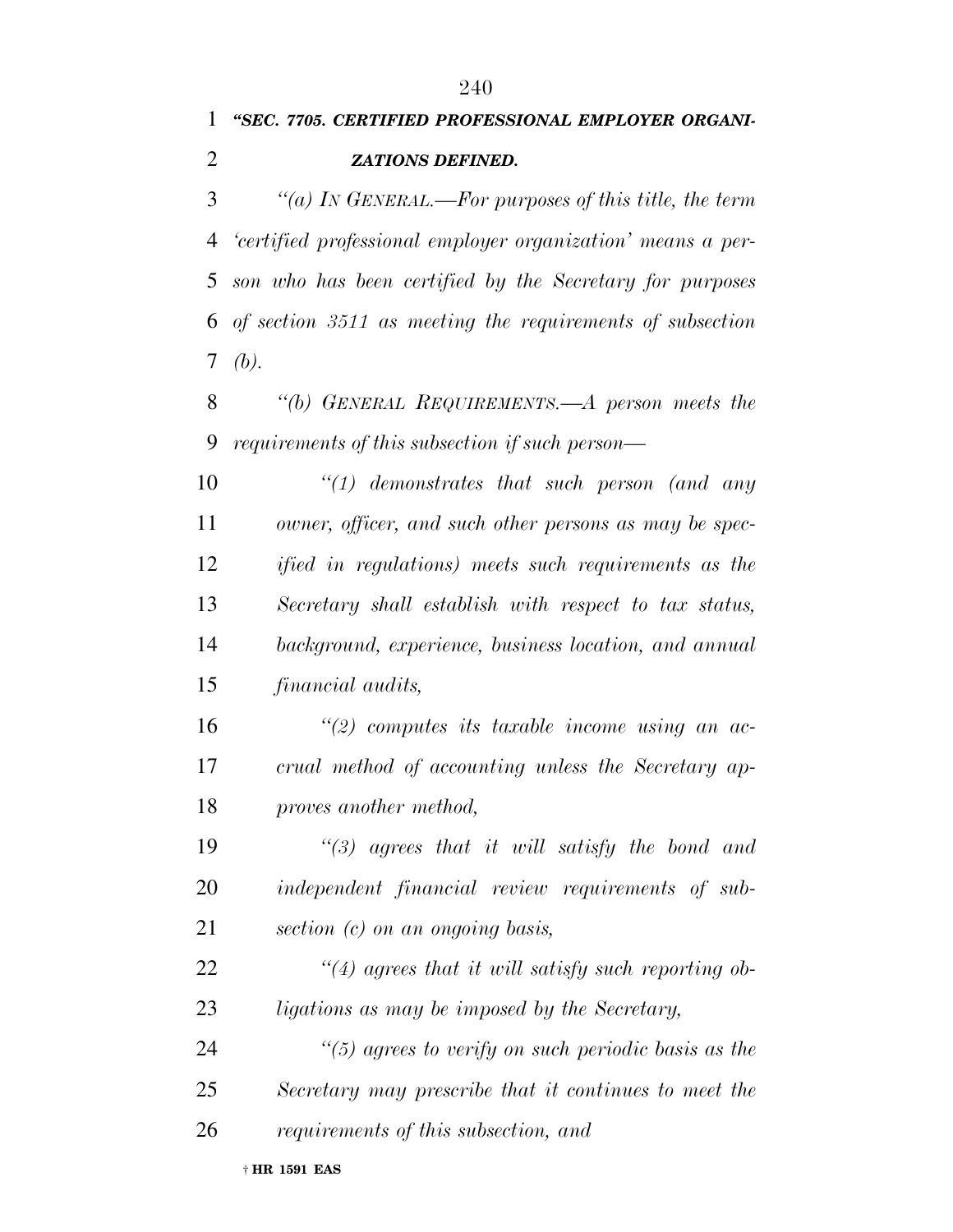| $\mathbf{1}$   | $\lq(6)$ agrees to notify the Secretary in writing   |
|----------------|------------------------------------------------------|
| $\overline{2}$ | within such time as the Secretary may prescribe of   |
| 3              | any change that materially affects whether it con-   |
| $\overline{4}$ | tinues to meet the requirements of this subsection.  |
| 5              | "(c) BOND AND INDEPENDENT FINANCIAL REVIEW RE-       |
| 6              | QUIREMENTS.-                                         |
| 7              | "(1) In GENERAL.—An organization meets the           |
| 8              | requirements of this paragraph if such organization— |
| 9              | $\lq\lq (A)$ meets the bond requirements of para-    |
| 10             | graph $(2)$ , and                                    |
| 11             | $\lq\lq(B)$ meets the independent financial review   |
| 12             | requirements of paragraph (3).                       |
| 13             | "(2) BOND.—                                          |
| 14             | "(A) IN GENERAL.— $A$ certified professional         |
| 15             | employer organization meets the requirements of      |
| 16             | this paragraph if the organization has posted a      |
| 17             | bond for the payment of taxes under subtitle $C$     |
| 18             | $(in a form acceptable to the Secretary) in an$      |
| 19             | amount at least equal to the amount specified in     |
| 20             | subparagraph $(B)$ .                                 |
| 21             | "(B) AMOUNT OF BOND.—For the period                  |
| 22             | April 1 of any calendar year through March 31        |
| 23             | of the following calendar year, the amount of the    |
| 24             | bond required is equal to the greater of $\equiv$    |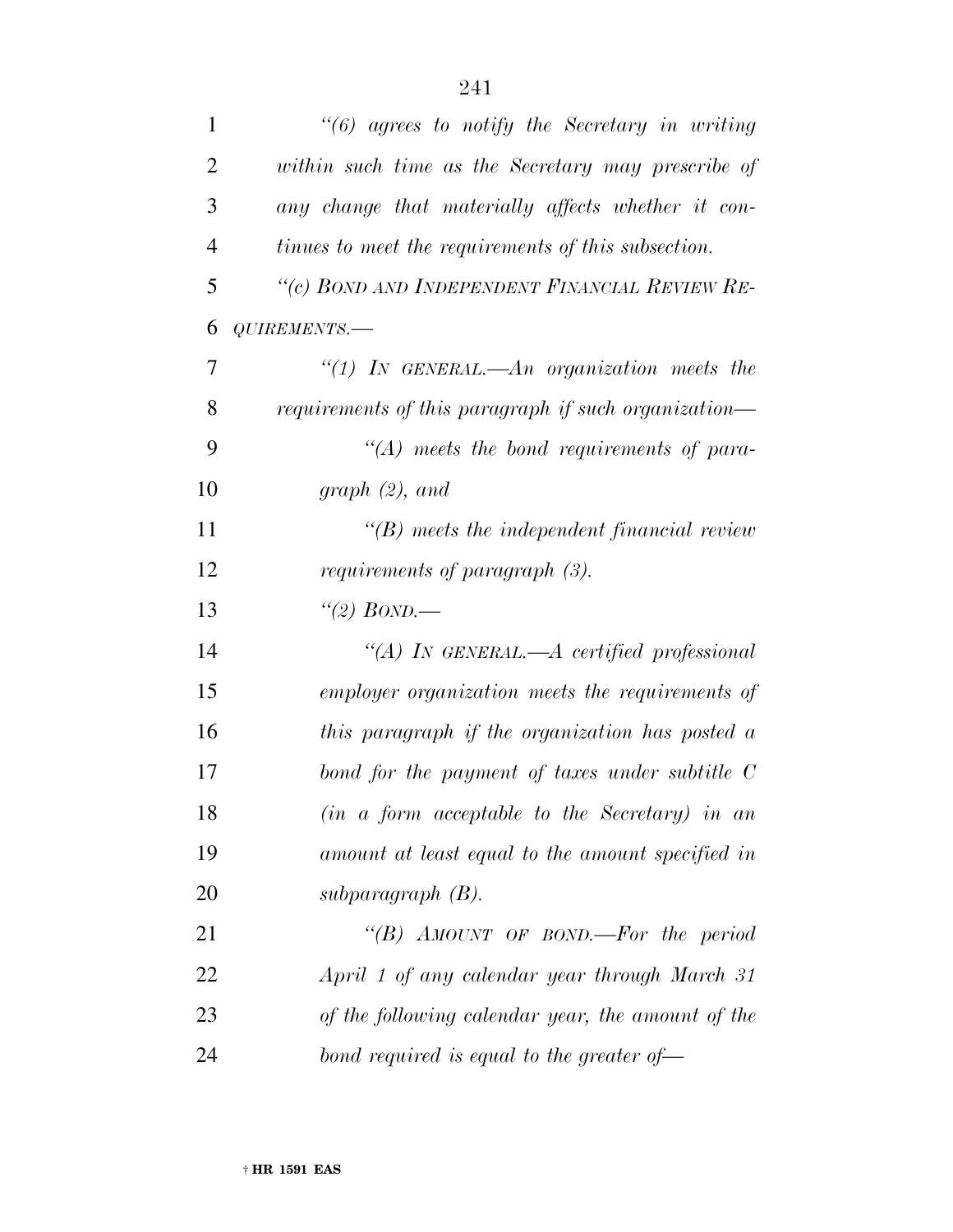| $\mathbf{1}$   | $\lq\lq(i)$ 5 percent of the organization's li-       |
|----------------|-------------------------------------------------------|
| $\overline{2}$ | ability under section 3511 for taxes imposed          |
| 3              | by subtitle C during the preceding calendar           |
| $\overline{4}$ | year (but not to exceed \$1,000,000), or              |
| 5              | ``(ii) \$50,000.                                      |
| 6              | "(3) INDEPENDENT FINANCIAL REVIEW REQUIRE-            |
| 7              | MENTS.—A certified professional employer organiza-    |
| 8              | tion meets the requirements of this paragraph if such |
| 9              | $organization-$                                       |
| 10             | $\lq (A)$ has, as of the most recent review date,     |
| 11             | caused to be prepared and provided to the Sec-        |
| 12             | retary (in such manner as the Secretary may           |
| 13             | prescribe) an opinion of an independent certified     |
| 14             | public accountant that the certified professional     |
| 15             | employer organization's financial statements are      |
| 16             | presented fairly in accordance with generally ac-     |
| 17             | cepted accounting principles, and                     |
| 18             | "(B) provides, not later than the last day of         |
| 19             | the second month beginning after the end of each      |
| 20             | calendar quarter, to the Secretary from an inde-      |
| 21             | pendent certified public accountant an assertion      |
| 22             | regarding Federal employment tax payments             |
| 23             | and an examination level attestation on such as-      |
| 24             | sertion.                                              |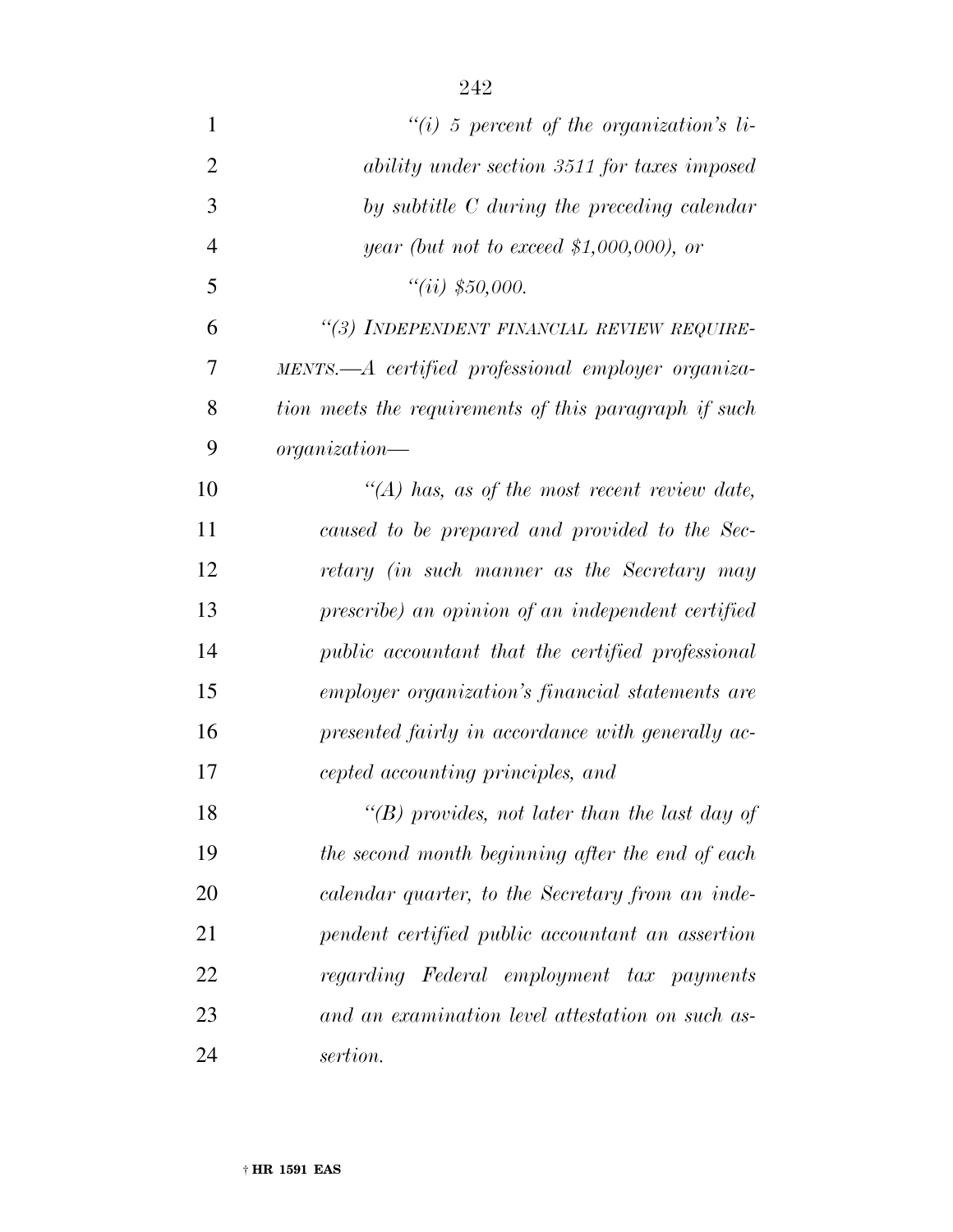| $\mathbf{1}$   | Such assertion shall state that the organization has      |
|----------------|-----------------------------------------------------------|
| $\overline{2}$ | withheld and made deposits of all taxes imposed by        |
| 3              | chapters 21, 22, and 24 of the Internal Revenue Code      |
| $\overline{4}$ | in accordance with regulations imposed by the Sec-        |
| 5              | retary for such calendar quarter and such examina-        |
| 6              | tion level attestation shall state that such assertion is |
| 7              | fairly stated, in all material respects.                  |
| 8              | "(4) CONTROLLED GROUP RULES.—For purposes                 |
| 9              | of the requirements of paragraphs $(2)$ and $(3)$ , all   |
| 10             | professional employer organizations that are members      |
| 11             | $of a controlled group with in the meaning of sections$   |
| 12             | $414(b)$ and (c) shall be treated as a single organiza-   |
| 13             | tion.                                                     |
| 14             | "(5) FAILURE TO FILE ASSERTION AND ATTESTA-               |
| 15             | TION.—If the certified professional employer organi-      |
| 16             | zation fails to file the assertion and attestation re-    |
| 17             | quired by paragraph $(3)$ with respect to any calendar    |
| 18             | quarter, then the requirements of paragraph (3) with      |
| 19             | respect to such failure shall be treated as not satisfied |
| 20             | for the period beginning on the due date for such at-     |
| 21             | <i>testation.</i>                                         |
| 22             | "(6) REVIEW DATE.—For purposes of paragraph               |
|                |                                                           |
| 23             | $(3)(A)$ , the review date shall be 6 months after the    |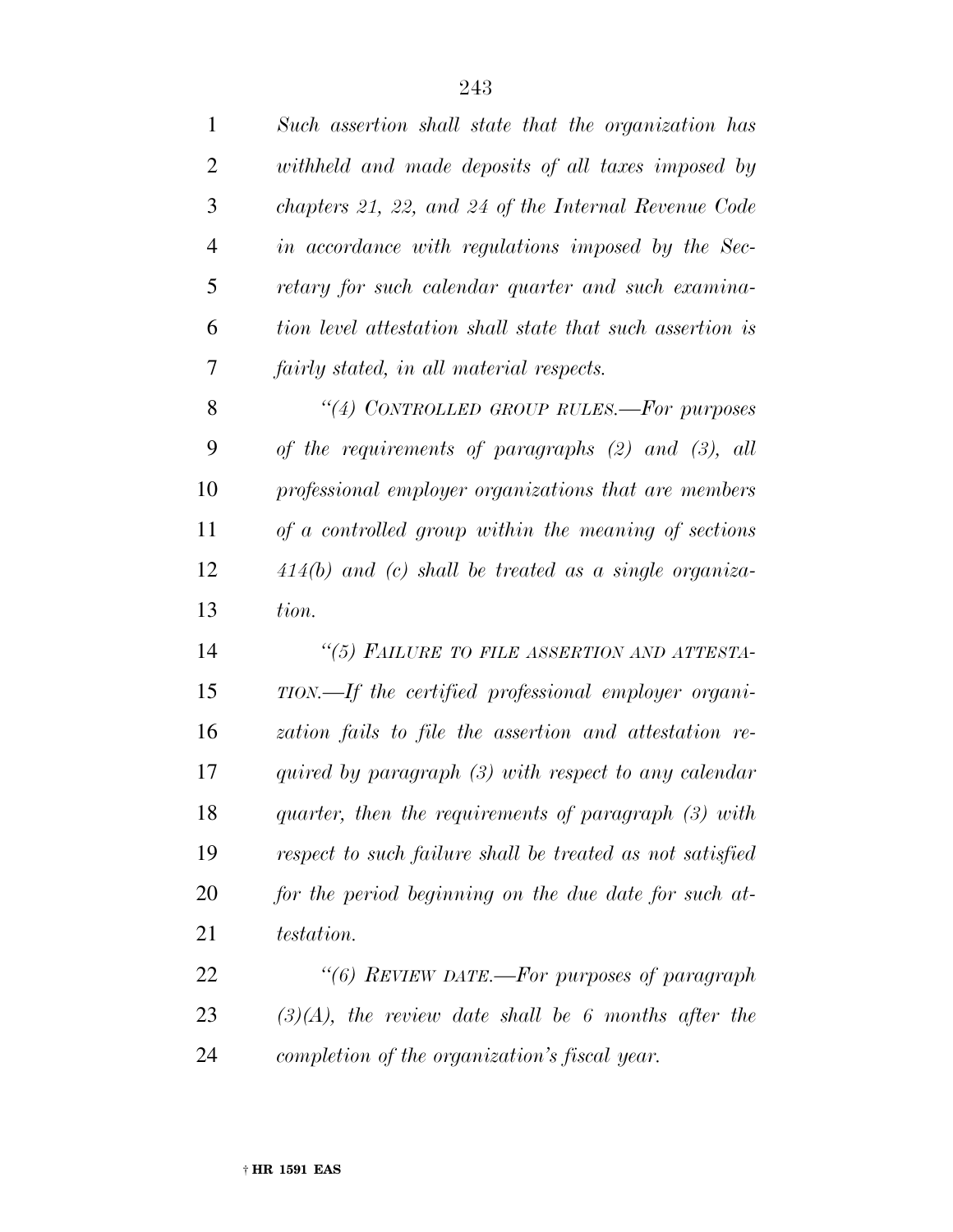*''(d) SUSPENSION AND REVOCATION AUTHORITY.—The Secretary may suspend or revoke a certification of any per- son under subsection (b) for purposes of section 3511 if the Secretary determines that such person is not satisfying the representations or requirements of subsections (b) or (c), or fails to satisfy applicable accounting, reporting, payment, or deposit requirements.*

 *''(e) WORK SITE EMPLOYEE.—For purposes of this title—*

 *''(1) IN GENERAL.—The term 'work site em- ployee' means, with respect to a certified professional employer organization, an individual who—*

 *''(A) performs services for a customer pur- suant to a contract which is between such cus- tomer and the certified professional employer or- ganization and which meets the requirements of paragraph (2), and*

 *''(B) performs services at a work site meet-ing the requirements of paragraph (3).*

 *''(2) SERVICE CONTRACT REQUIREMENTS.—A contract meets the requirements of this paragraph with respect to an individual performing services for a customer if such contract is in writing and provides that the certified professional employer organization shall—*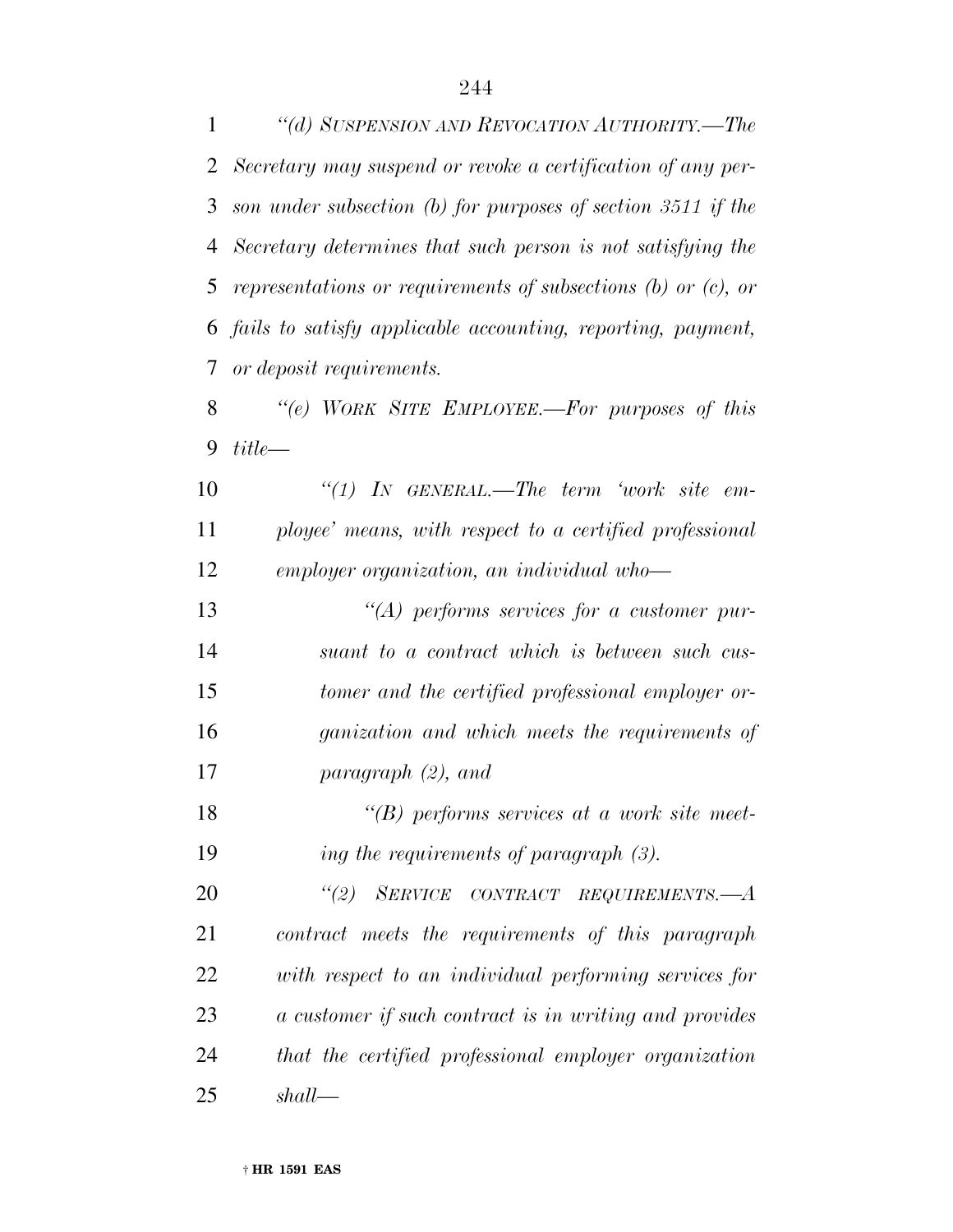| $\mathbf{1}$   | "(A) assume responsibility for payment of                 |
|----------------|-----------------------------------------------------------|
| $\overline{2}$ | wages to such individual, without regard to the           |
| 3              | receipt or adequacy of payment from the cus-              |
| $\overline{4}$ | tomer for such services,                                  |
| 5              | "(B) assume responsibility for reporting,                 |
| 6              | withholding, and paying any applicable taxes              |
| 7              | under subtitle $C$ , with respect to such individ-        |
| 8              | <i>ual's wages, without regard to the receipt or ade-</i> |
| 9              | quacy of payment from the customer for such               |
| 10             | services,                                                 |
| 11             | $"$ (C) assume responsibility for any employee            |
| 12             | benefits which the service contract may require           |
| 13             | the organization to provide, without regard to            |
| 14             | the receipt or adequacy of payment from the cus-          |
| 15             | tomer for such services,                                  |
| 16             | "(D) assume responsibility for hiring, fir-               |
| 17             | ing, and recruiting workers in addition to the            |
| 18             | customer's responsibility for hiring, firing and          |
| 19             | <i>recruiting workers,</i>                                |
| 20             | $\lq\lq(E)$ maintain employee records relating to         |
| 21             | such individual, and                                      |
| 22             | " $(F)$ agree to be treated as a certified pro-           |
| 23             | fessional employer organization for purposes of           |
| 24             | section 3511 with respect to such individual.             |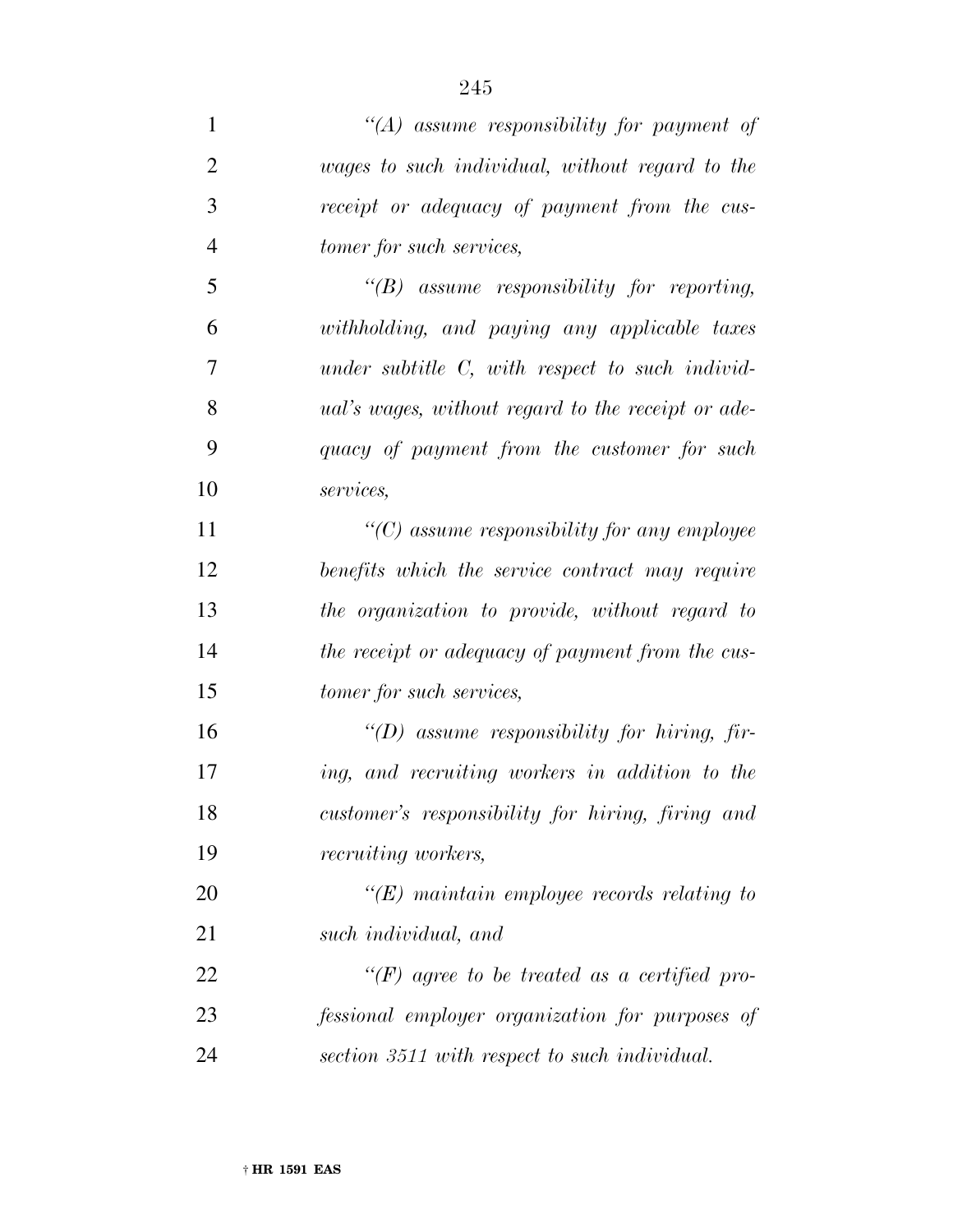*''(3) WORK SITE COVERAGE REQUIREMENT.—The requirements of this paragraph are met with respect to an individual if at least 85 percent of the individ- uals performing services for the customer at the work site where such individual performs services are sub- ject to 1 or more contracts with the certified profes- sional employer organization which meet the require- ments of paragraph (2) (but not taking into account those individuals who are excluded employees within the meaning of section 414(q)(5)).*

 *''(f) DETERMINATION OF EMPLOYMENT STATUS.—Ex- cept to the extent necessary for purposes of section 3511, nothing in this section shall be construed to affect the deter- mination of who is an employee or employer for purposes of this title.*

 *''(g) REGULATIONS.—The Secretary shall prescribe such regulations as may be necessary or appropriate to carry out the purposes of this section.''.*

*(c) CONFORMING AMENDMENTS.—*

 *(1) Section 3302 is amended by adding at the end the following new subsection:*

 *''(h) TREATMENT OF CERTIFIED PROFESSIONAL EM- PLOYER ORGANIZATIONS.—If a certified professional em- ployer organization (as defined in section 7705), or a cus-tomer of such organization, makes a contribution to the*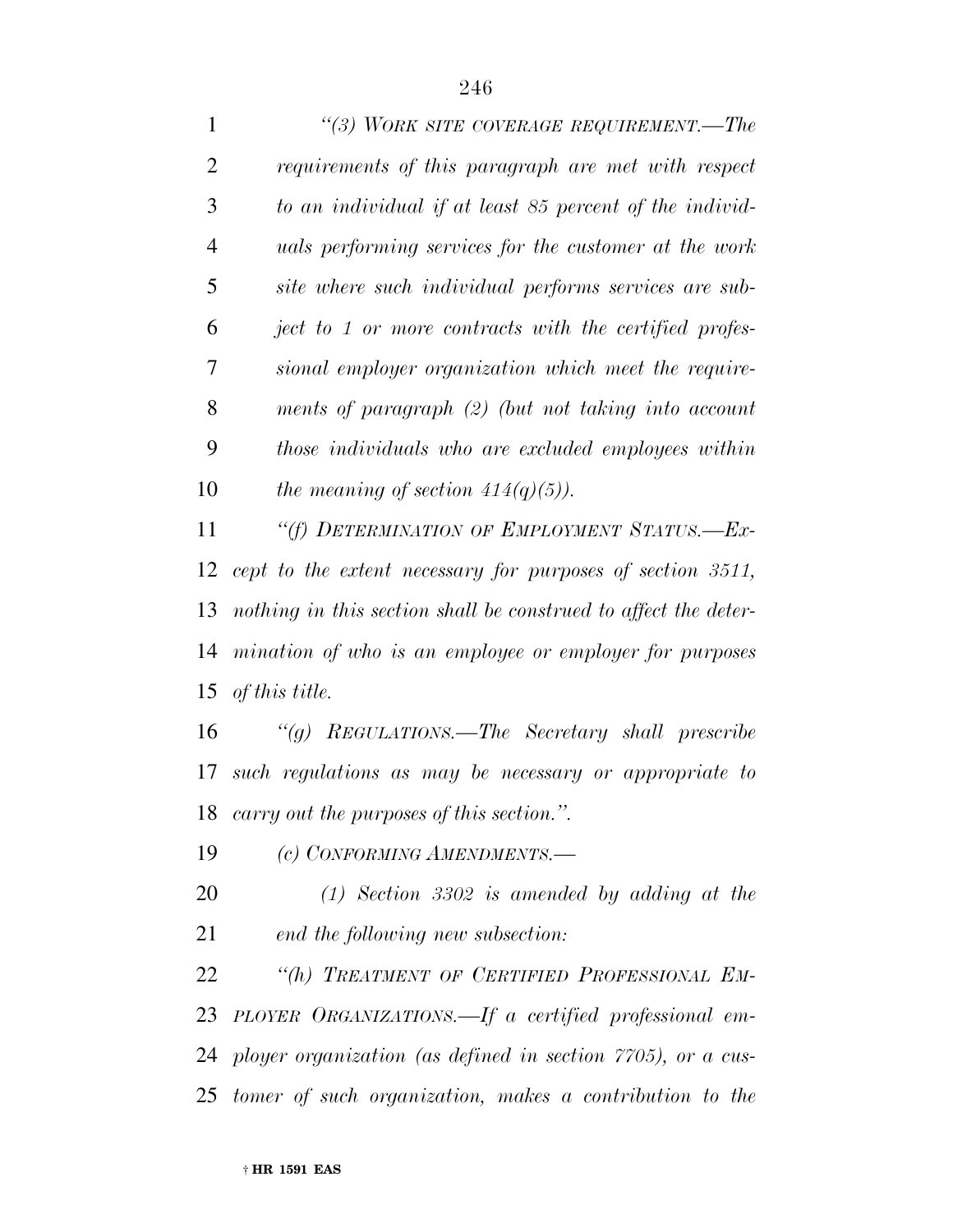*State's unemployment fund with respect to a work site em- ployee, such organization shall be eligible for the credits available under this section with respect to such contribu-tion.''.*

*(2) Section 3303(a) is amended—*

 *(A) by striking the period at the end of paragraph (3) and inserting ''; and'' and by in- serting after paragraph (3) the following new paragraph:*

 *''(4) if the taxpayer is a certified professional employer organization (as defined in section 7705) that is treated as the employer under section 3511, such certified professional employer organization is permitted to collect and remit, in accordance with paragraphs (1), (2), and (3), contributions during the taxable year to the State unemployment fund with re-spect to a work site employee.'', and*

- *(B) in the last sentence—*
- *(i) by striking ''paragraphs (1), (2),*
- *and (3)'' and inserting ''paragraphs (1),*
- *(2), (3), and (4)'', and*
- *(ii) by striking ''paragraph (1), (2), or (3)'' and inserting ''paragraph (1), (2), (3),*
- *or (4)''.*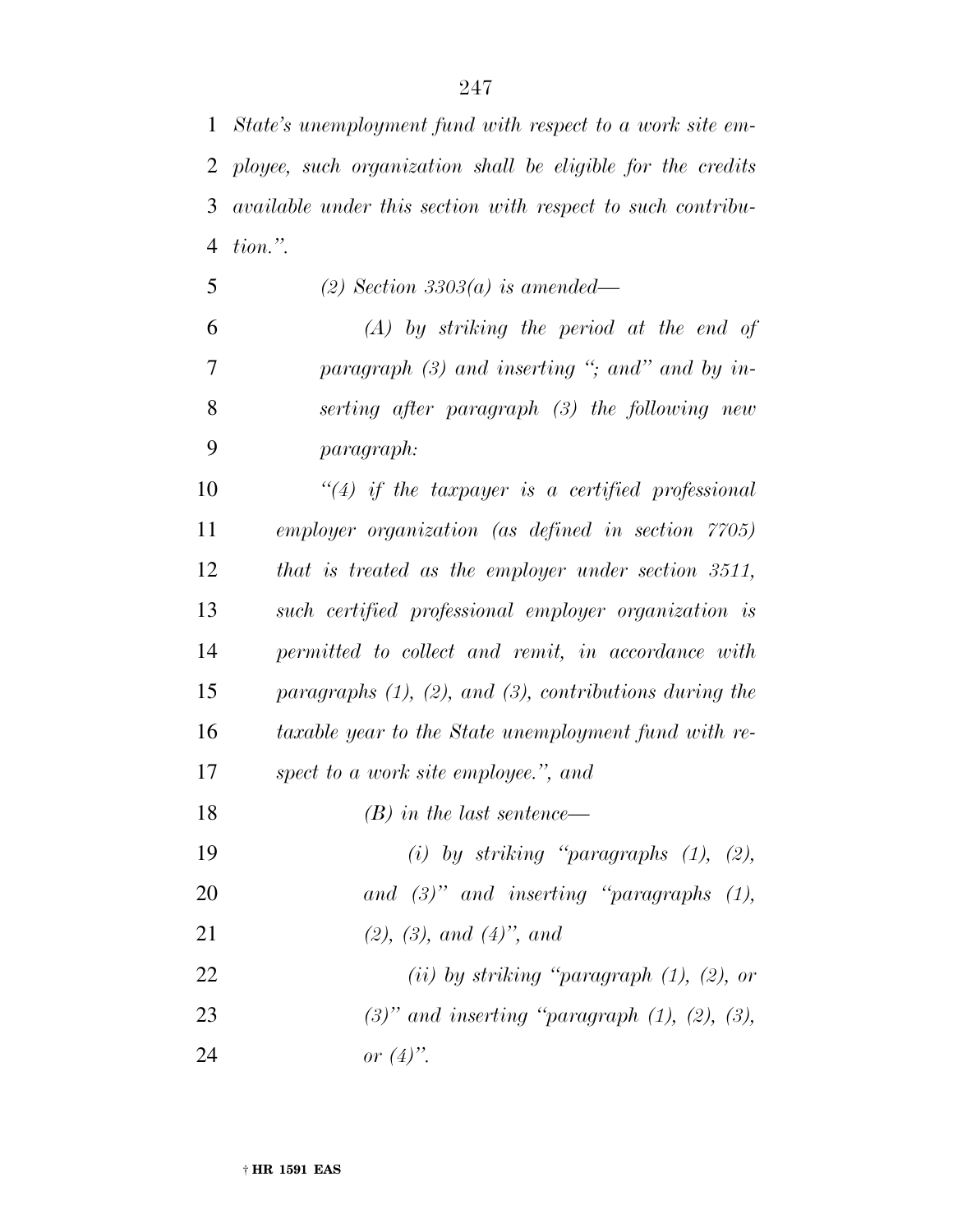|   | (3) Section 6053(c) (relating to reporting of tips) |
|---|-----------------------------------------------------|
|   | is amended by adding at the end the following new   |
| 3 | <i>paragraph:</i>                                   |

 *''(8) CERTIFIED PROFESSIONAL EMPLOYER OR- GANIZATIONS.—For purposes of any report required by this subsection, in the case of a certified profes- sional employer organization that is treated under section 3511 as the employer of a work site employee, the customer with respect to whom a work site em- ployee performs services shall be the employer for pur- poses of reporting under this section and the certified professional employer organization shall furnish to the customer any information necessary to complete such reporting no later than such time as the Sec-retary shall prescribe.''.*

- *(d) CLERICAL AMENDMENTS.—*
- *(1) The table of sections for chapter 25 is amend- ed by adding at the end the following new item: ''Sec. 3511. Certified professional employer organizations''.*
- *(2) The table of sections for chapter 79 is amend-*
- *ed by inserting after the item relating to section 7704*
- *the following new item:*

*''Sec. 7705. Certified professional employer organizations defined''.*

 *(e) REPORTING REQUIREMENTS AND OBLIGATIONS.— The Secretary of the Treasury shall develop such reporting and recordkeeping rules, regulations, and procedures as the*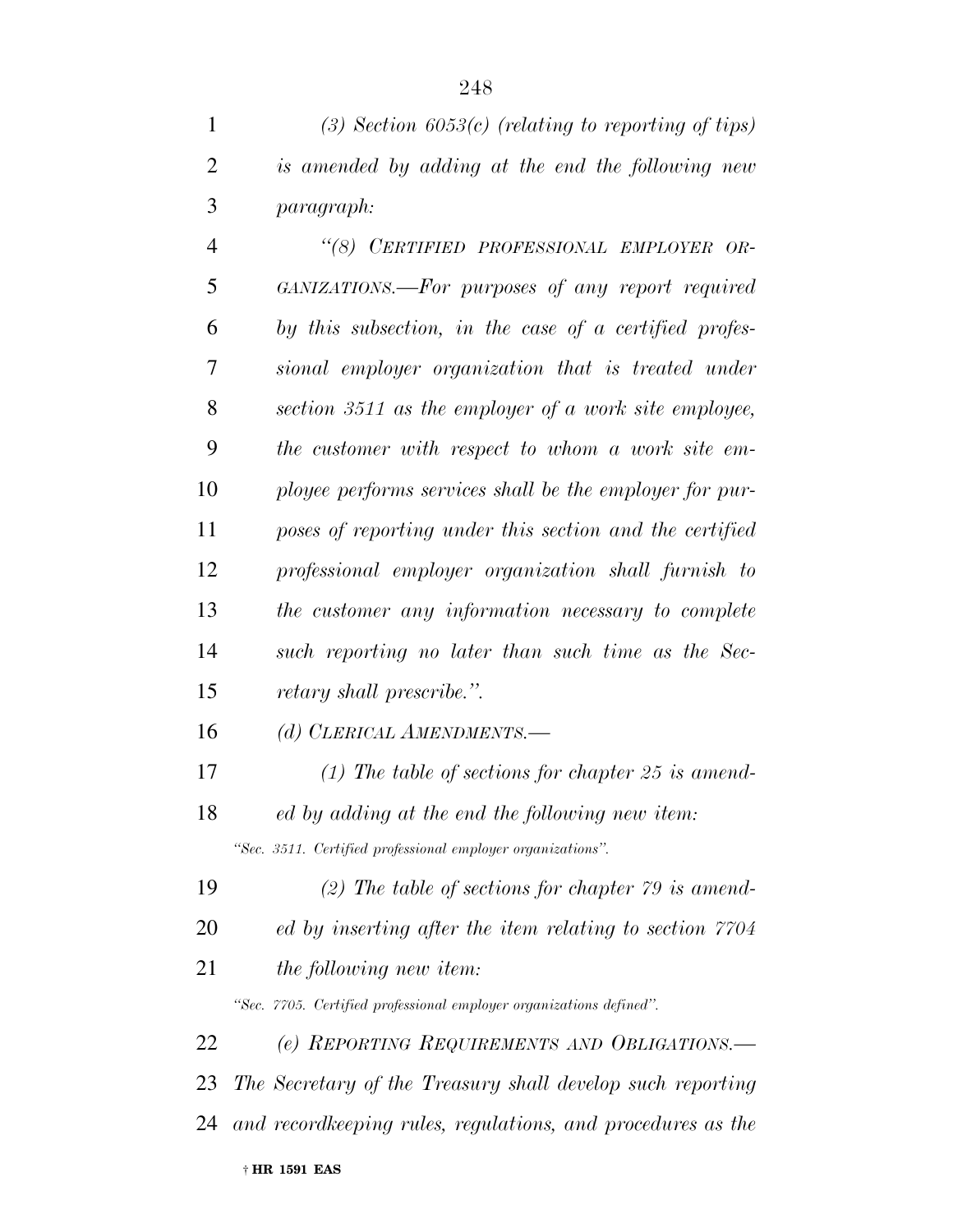*Secretary determines necessary or appropriate to ensure compliance with the amendments made by this section with respect to entities applying for certification as certified pro- fessional employer organizations or entities that have been so certified. Such rules shall be designed in a manner which streamlines, to the extent possible, the application of re- quirements of such amendments, the exchange of informa- tion between a certified professional employer organization and its customers, and the reporting and recordkeeping ob-ligations of the certified professional employer organization.*

 *(f) USER FEES.—Subsection (b) of section 7528 (relat- ing to Internal Revenue Service user fees) is amended by adding at the end the following new paragraph:*

 *''(4) CERTIFIED PROFESSIONAL EMPLOYER OR- GANIZATIONS.—The fee charged under the program in connection with the certification by the Secretary of a professional employer organization under section 7705 shall not exceed \$500.''.*

*(g) EFFECTIVE DATES.—*

 *(1) IN GENERAL.—The amendments made by this section shall apply with respect to wages for serv- ices performed on or after January 1 of the first cal- endar year beginning more than 12 months after the date of the enactment of this Act.*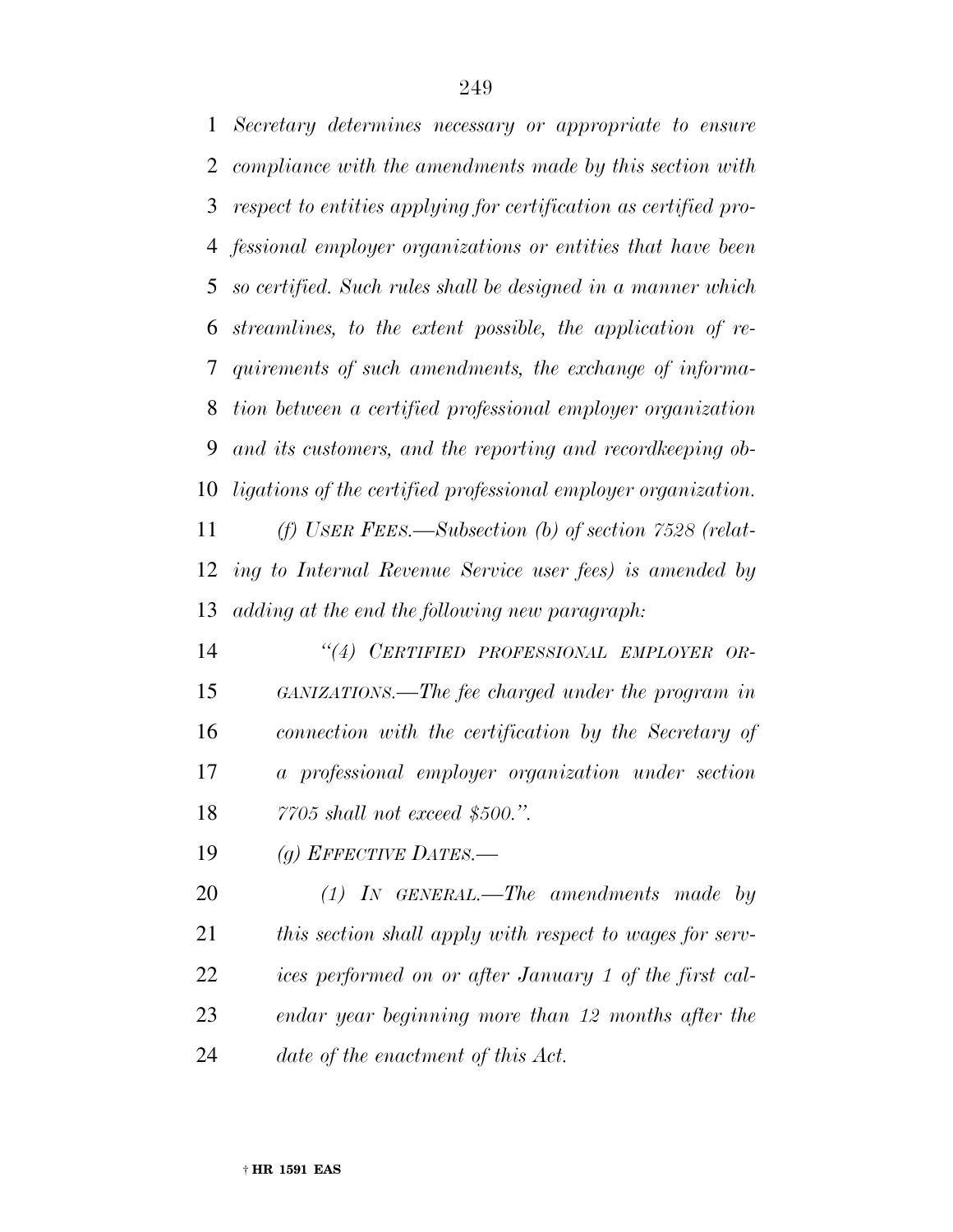| $\mathbf{1}$   | (2) CERTIFICATION PROGRAM.—The Secretary of                |
|----------------|------------------------------------------------------------|
| $\overline{2}$ | the Treasury shall establish the certification program     |
| 3              | described in section $7705(b)$ of the Internal Revenue     |
| $\overline{4}$ | $Code of 1986$ , as added by subsection $(b)$ , not later  |
| 5              | than 6 months before the effective date determined         |
| 6              | under paragraph $(1)$ .                                    |
| 7              | $(h)$ NO INFERENCE.—Nothing contained in this section      |
| 8              | or the amendments made by this section shall be construed  |
| 9              | to create any inference with respect to the determination  |
| 10             | of who is an employee or employer—                         |
| 11             | $(1)$ for Federal tax purposes (other than the pur-        |
| 12             | poses set forth in the amendments made by this sec-        |
| 13             | tion), or                                                  |
| 14             | $(2)$ for purposes of any other provision of law.          |
| 15             | SEC. 516. ACCELERATED DEPRECIATION FOR INVESTMENT          |
| 16             | IN HIGH OUT-MIGRATION COUNTIES.                            |
| 17             | $(a)$ In GENERAL.—Section 168 (relating to accelerated     |
| 18             | cost recovery system) is amended by adding at the end the  |
| 19             | following new subsection:                                  |
| 20             | "(m) RURAL INVESTMENT PROPERTY.-                           |
| 21             | "(1) IN GENERAL.—For purposes of subsection                |
| 22             | $(a)$ , the applicable recovery period for qualified rural |
| 23             | investment property shall be determined in accord-         |
| 24             | ance with the table contained in paragraph $(2)$ in        |
| 25             | <i>lieu of the table contained in subsection (c).</i>      |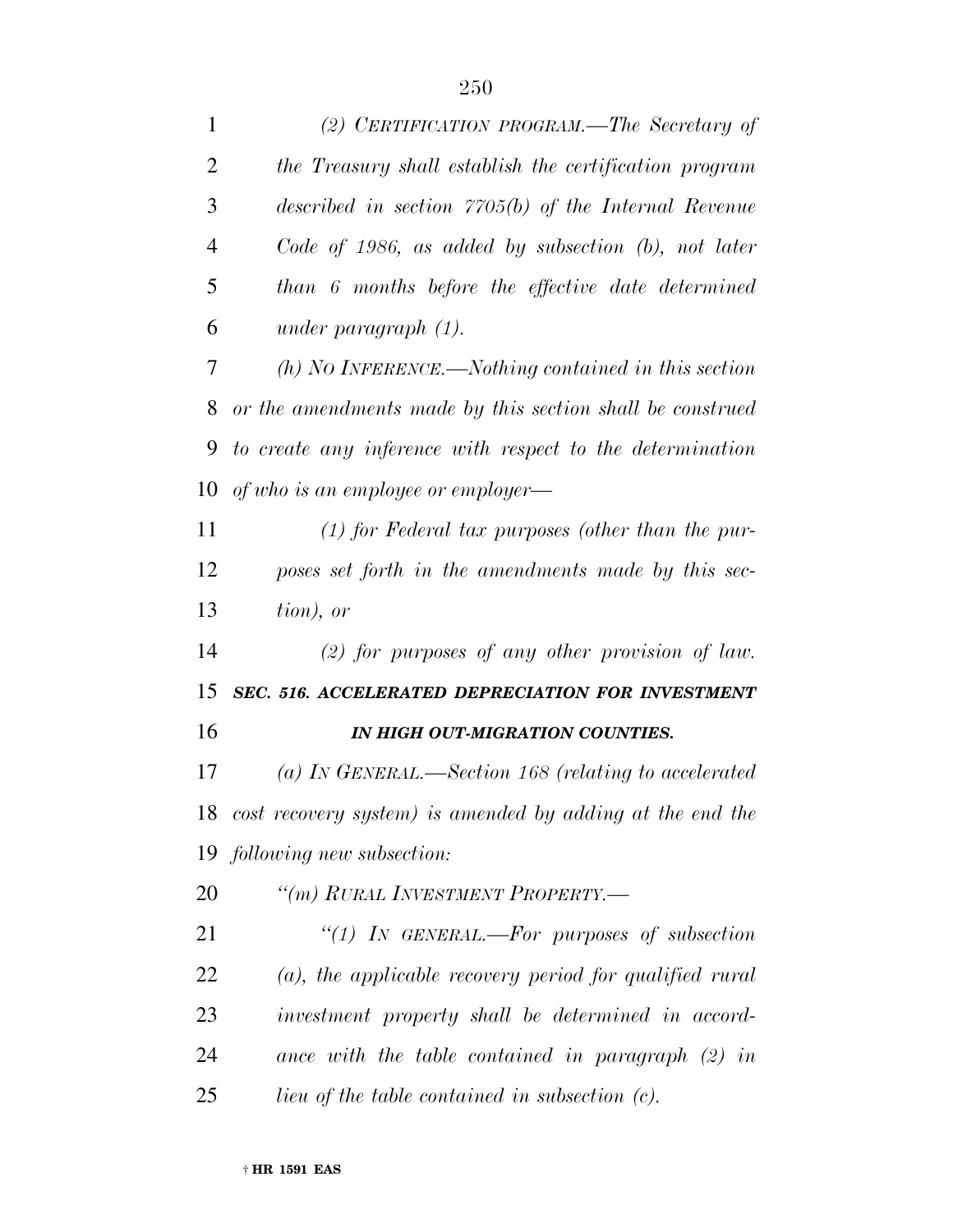| 1  | "(2) APPLICABLE RECOVERY PERIOD FOR RURAL                                                                                                       |
|----|-------------------------------------------------------------------------------------------------------------------------------------------------|
| 2  | INVESTMENT PROPERTY.—For purposes of paragraph                                                                                                  |
| 3  | $(1)$ —                                                                                                                                         |
|    | The applicable<br>66<br>"In the case of:<br>recovery period is:<br>2 years<br>3 years<br>4 years<br>6 years<br>9 years<br>12 years<br>22 years. |
| 4  | "(3) QUALIFIED RURAL INVESTMENT PROPERTY                                                                                                        |
| 5  | DEFINED.—For purposes of this subsection—                                                                                                       |
| 6  | "(A) IN GENERAL.—The term 'qualified                                                                                                            |
| 7  | rural investment property' means property                                                                                                       |
| 8  | which is property described in the table in para-                                                                                               |
| 9  | graph $(2)$ and which is —                                                                                                                      |
| 10 | $``(i)$ used by the taxpayer predomi-                                                                                                           |
| 11 | nantly in the active conduct of a trade or                                                                                                      |
| 12 | business within a high out-migration coun-                                                                                                      |
| 13 | ty,                                                                                                                                             |
| 14 | "(ii) not used or located outside such                                                                                                          |
| 15 | county on a regular basis,                                                                                                                      |
| 16 | $``(iii)$ not acquired (directly or indi-                                                                                                       |
| 17 | rectly) by the taxpayer from a person who                                                                                                       |
| 18 | is related to the taxpayer (within the mean-                                                                                                    |
| 19 | ing of section $465(b)(3)(C)$ , and                                                                                                             |
| 20 | $``(iv)$ not property (or any portion                                                                                                           |
| 21 | <i>thereof)</i> placed in service for purposes of op-                                                                                           |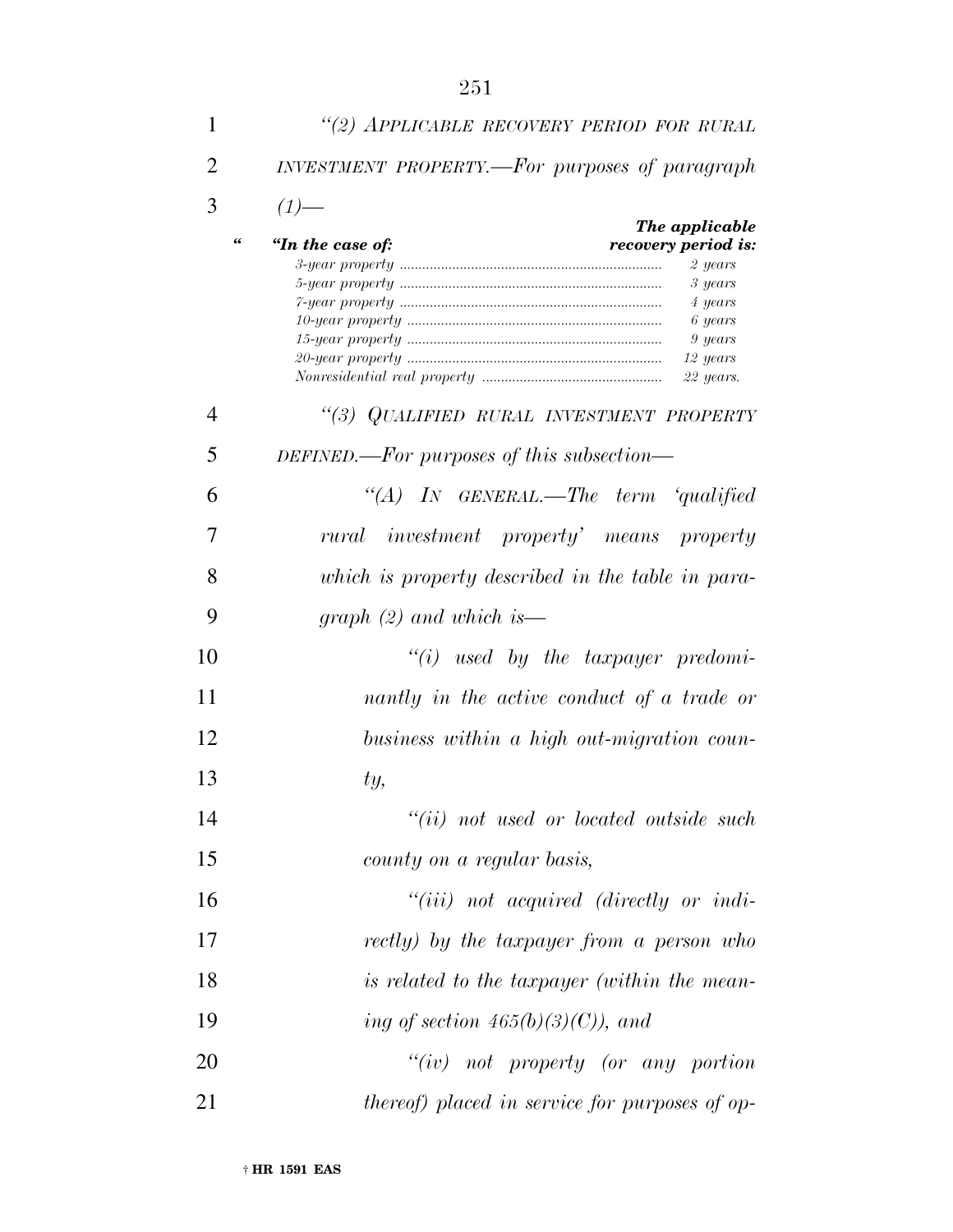| $\mathbf{1}$   | erating any racetrack or other facility used                 |
|----------------|--------------------------------------------------------------|
| $\overline{2}$ | for gambling.                                                |
| 3              | "(B) HIGH OUT-MIGRATION COUNTY.—The                          |
| $\overline{4}$ | term high out-migration county' means any                    |
| 5              | $county$ which—                                              |
| 6              | $``(i)$ is outside a metropolitan statis-                    |
| $\overline{7}$ | tical area (defined as such by the Office of                 |
| 8              | Management and Budget), and                                  |
| 9              | $``(ii)$ during the 5-year periods 1990                      |
| 10             | through $1994$ and $1995$ through $1999$ had a               |
| 11             | net population loss.                                         |
| 12             | "(4) TERMINATION.—This subsection shall not                  |
| 13             | apply to property placed in service after March 31,          |
| 14             | $2008.$ ".                                                   |
| 15             | (b) EFFECTIVE DATE.—The amendment made by this               |
| 16             | section shall apply to property placed in service after the  |
| 17             | date of the enactment of this Act, the original use of which |
|                | 18 begins with the taxpayer after such date.                 |
|                | 19 SEC. 517. EXTENSION OF INCREASED EXPENSING FOR            |
| 20             | <b>QUALIFIED SECTION 179 GULF OPPORTUNITY</b>                |
| 21             | <b>ZONE PROPERTY.</b>                                        |
| 22             | Paragraph (2) of section $1400N(e)$ (relating to quali-      |
|                | 23 fied section 179 Gulf Opportunity Zone property) is       |
|                | $24$ amended—                                                |
|                |                                                              |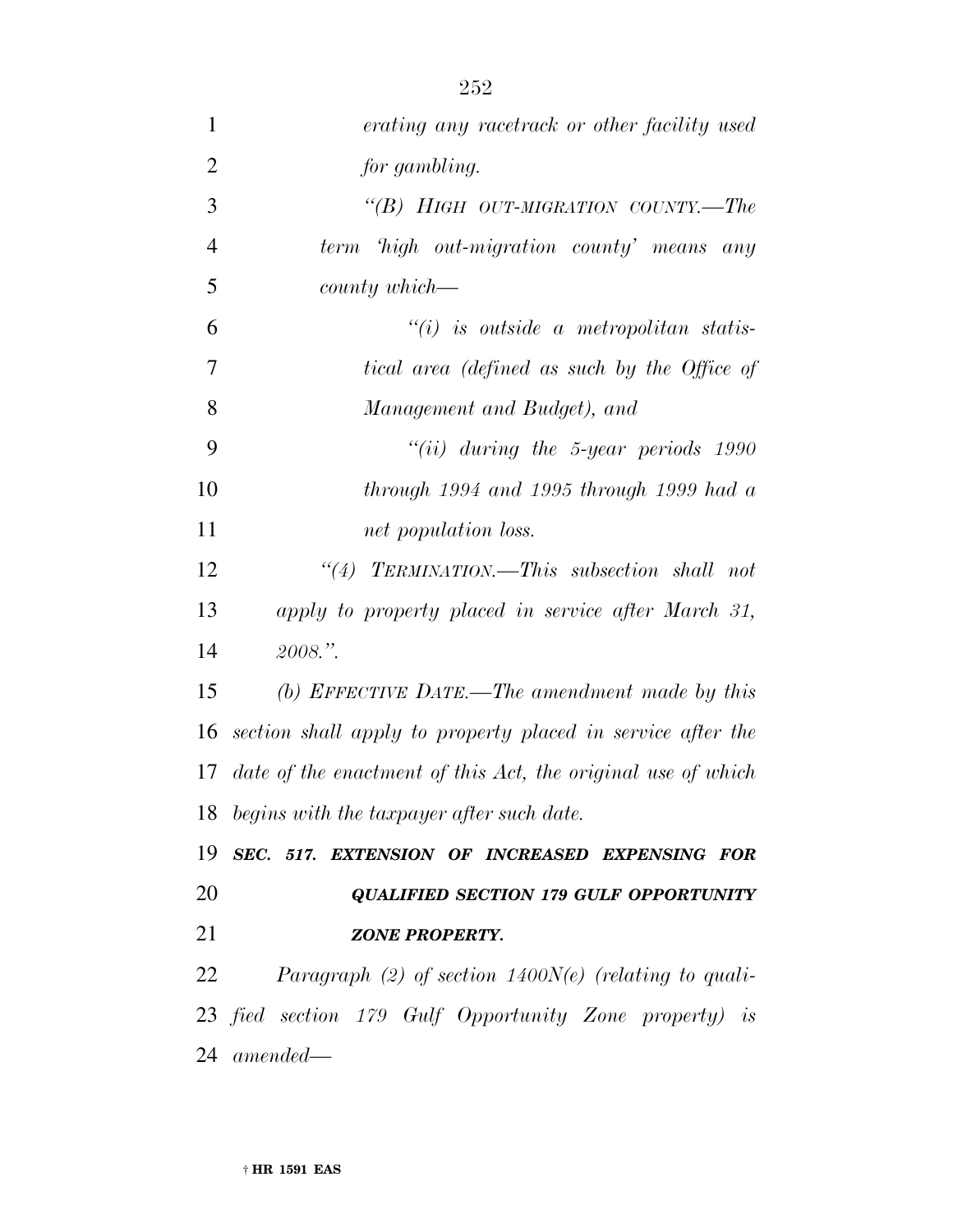| 1              | $(1)$ by striking "this subsection, the term" and                        |
|----------------|--------------------------------------------------------------------------|
| $\overline{2}$ | inserting "this subsection—                                              |
| 3              | "(A) IN GENERAL.—The term", and                                          |
| $\overline{4}$ | $(2)$ by adding at the end the following new sub-                        |
| 5              | paragraph:                                                               |
| 6              | "(B) EXTENSION FOR CERTAIN<br>PROP-                                      |
| 7              | $ERTY. — In the case of property substantially all$                      |
| 8              | of the use of which is in one or more specified                          |
| 9              | portions of the GO Zone (as defined by sub-                              |
| 10             | section $(d)(6)$ , such term shall include section                       |
| 11             | 179 property (as so defined) which is described                          |
| 12             | in subsection $(d)(2)$ , determined—                                     |
| 13             | $``(i)$ without regard to subsection                                     |
| 14             | $(d)(6)$ , and                                                           |
| 15             | "(ii) by substituting '2008' for '2007'                                  |
| 16             | in subparagraph $(A)(v)$ thereof.".                                      |
| 17             | <b>Subpart B-Subchapter S Provisions</b>                                 |
| 18             | SEC. 521. CAPITAL GAIN OF S CORPORATION NOT TREATED                      |
| 19             | AS PASSIVE INVESTMENT INCOME.                                            |
| 20             | (a) IN GENERAL.—Section $1362(d)(3)$ is amended by                       |
| 21             | striking subparagraphs $(B)$ , $(C)$ , $(D)$ , $(E)$ , and $(F)$ and in- |
| 22             | serting the following new subparagraph:                                  |
| 23             | "(B) PASSIVE INVESTMENT INCOME<br>$DE-$                                  |
| 24             | FINED.                                                                   |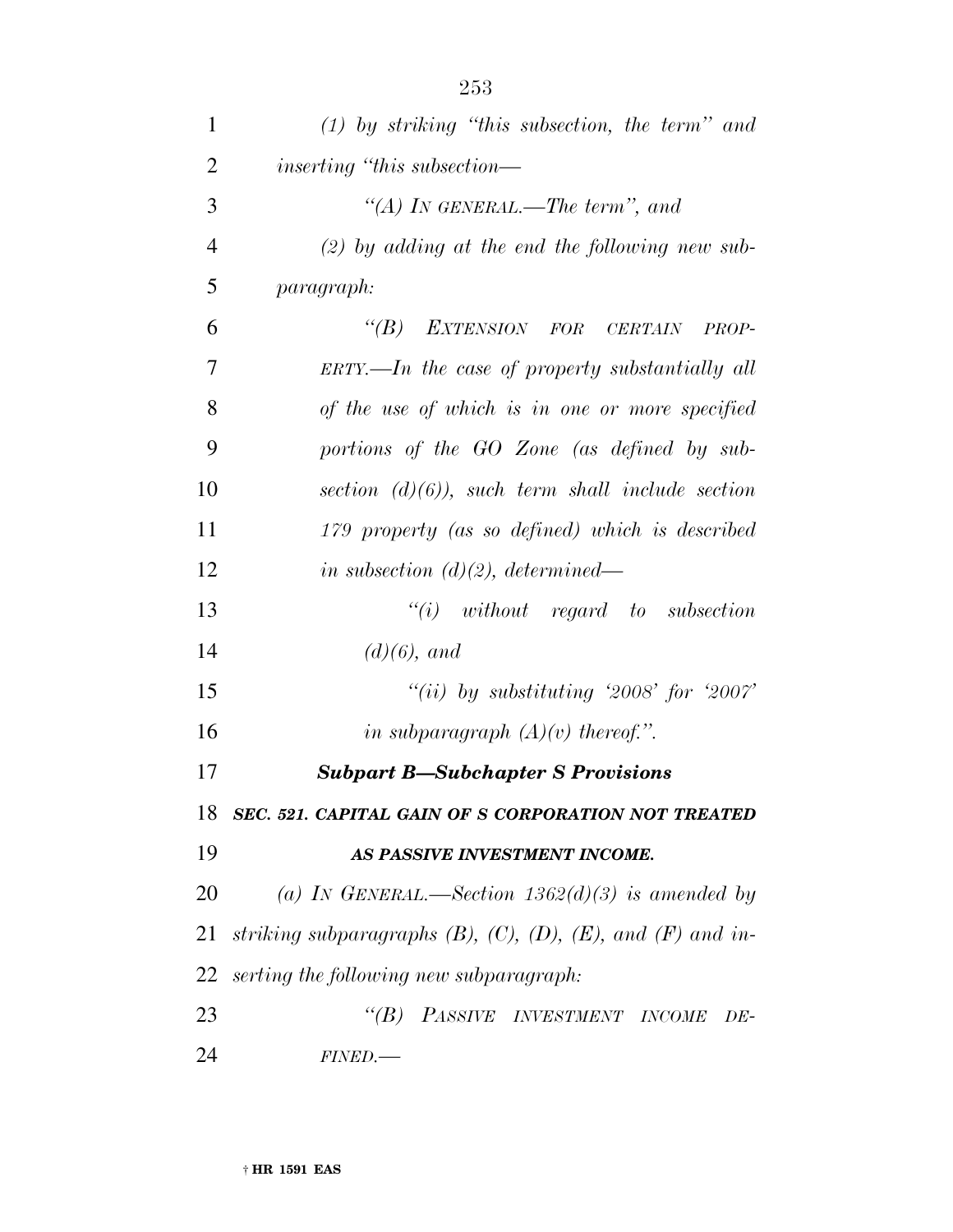| $\mathbf{1}$   | "(i) IN GENERAL.—Except as otherwise               |
|----------------|----------------------------------------------------|
| $\overline{2}$ | provided in this subparagraph, the term            |
| 3              | 'passive investment income' means gross re-        |
| $\overline{4}$ | ceipts derived from royalties, rents, divi-        |
| 5              | dends, interest, and annuities.                    |
| 6              | "(ii) EXCEPTION FOR INTEREST ON                    |
| 7              | NOTES FROM SALES OF INVENTORY.-The                 |
| 8              | term 'passive investment income' shall not         |
| 9              | include interest on any obligation acquired        |
| 10             | in the ordinary course of the corporation's        |
| 11             | <i>trade or business from its sale of property</i> |
| 12             | described in section $1221(a)(1)$ .                |
| 13             | "(iii) TREATMENT OF CERTAIN LEND-                  |
| 14             | ING OR FINANCE COMPANIES.—If the S cor-            |
| 15             | poration meets the requirements of section         |
| 16             | $542(c)(6)$ for the taxable year, the term         |
| 17             | 'passive investment income' shall not in-          |
| 18             | clude gross receipts for the taxable year          |
| 19             | which are derived directly from the active         |
| 20             | and regular conduct of a lending or finance        |
| 21             | business (as defined in section $542(d)(1)$ ).     |
| 22             | "(iv) TREATMENT OF CERTAIN DIVI-                   |
| 23             | DENDS.—If an S corporation holds stock in          |
| 24             | a C corporation meeting the requirements of        |
| 25             | section $1504(a)(2)$ , the term 'passive invest-   |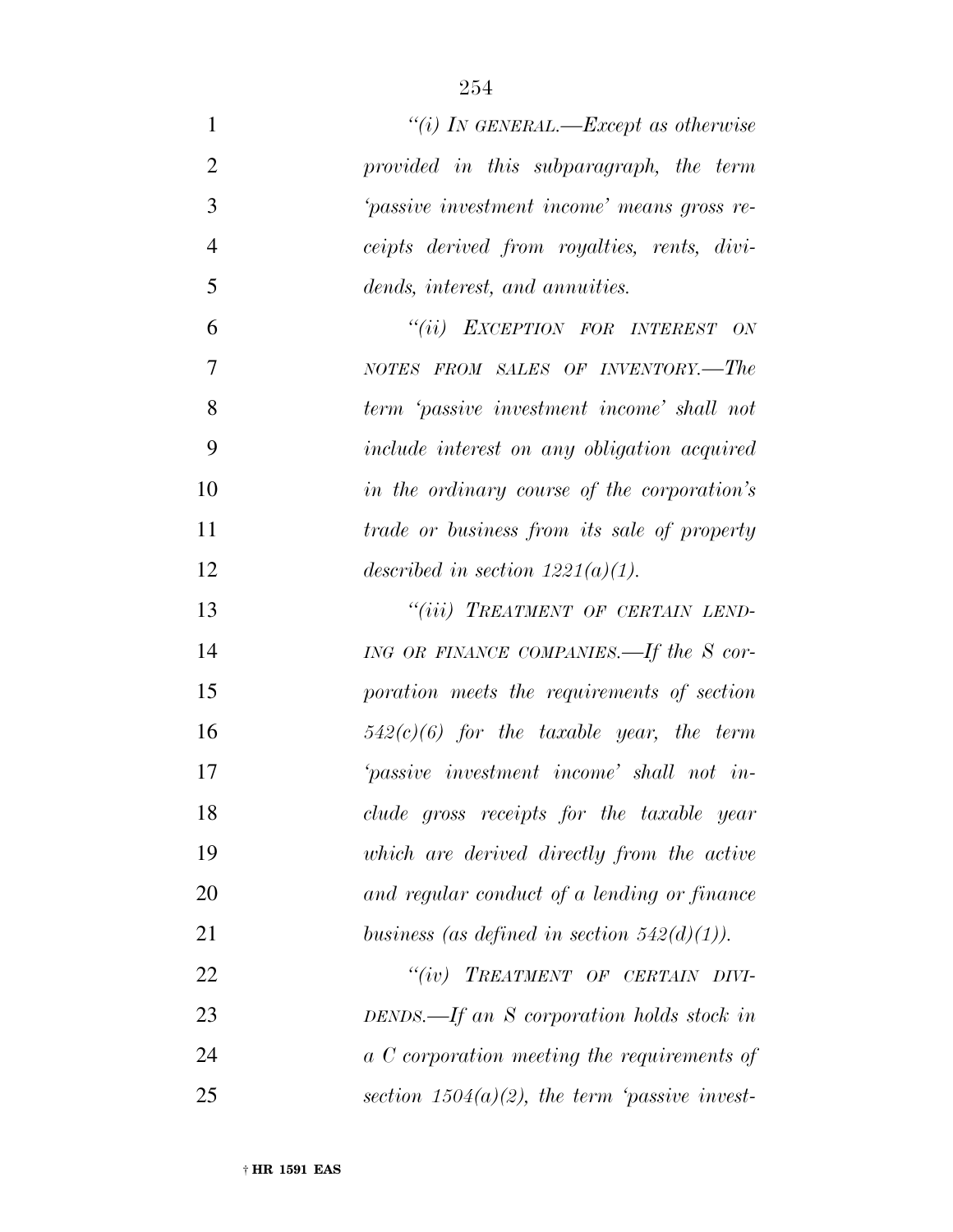| $\mathbf{1}$   | ment income' shall not include dividends    |
|----------------|---------------------------------------------|
| $\overline{2}$ | from such C corporation to the extent such  |
| 3              | dividends are attributable to the earnings  |
| $\overline{4}$ | and profits of such C corporation derived   |
| 5              | from the active conduct of a trade or busi- |
| 6              | ness.                                       |
| $\tau$         | "(v) EXCEPTION FOR BANKS, ETC.-In           |
| 8              | the case of a bank (as defined in section   |
| 9              | 581) or a depository institution holding    |
| 10             | company (as defined in section $3(w)(1)$ of |
| 11             | the Federal Deposit Insurance Act (12       |
| 12             | U.S.C. $1813(w)(1)$ , the term 'passive in- |
| 13             | vestment income' shall not include—         |
| 14             | $\lq (I)$ interest income earned by         |
| 15             | such bank or company, or                    |
| 16             | $\lq (II)$ dividends on assets required     |
| 17             | to be held by such bank or company,         |
| 18             | including stock in the Federal Reserve      |
| 19             | Bank, the Federal Home Loan Bank,           |
| 20             | or the Federal Agricultural Mortgage        |
| 21             | or participation certificates<br>Bank       |
| 22             | issued by a Federal Intermediate Cred-      |
| 23             | it Bank.".                                  |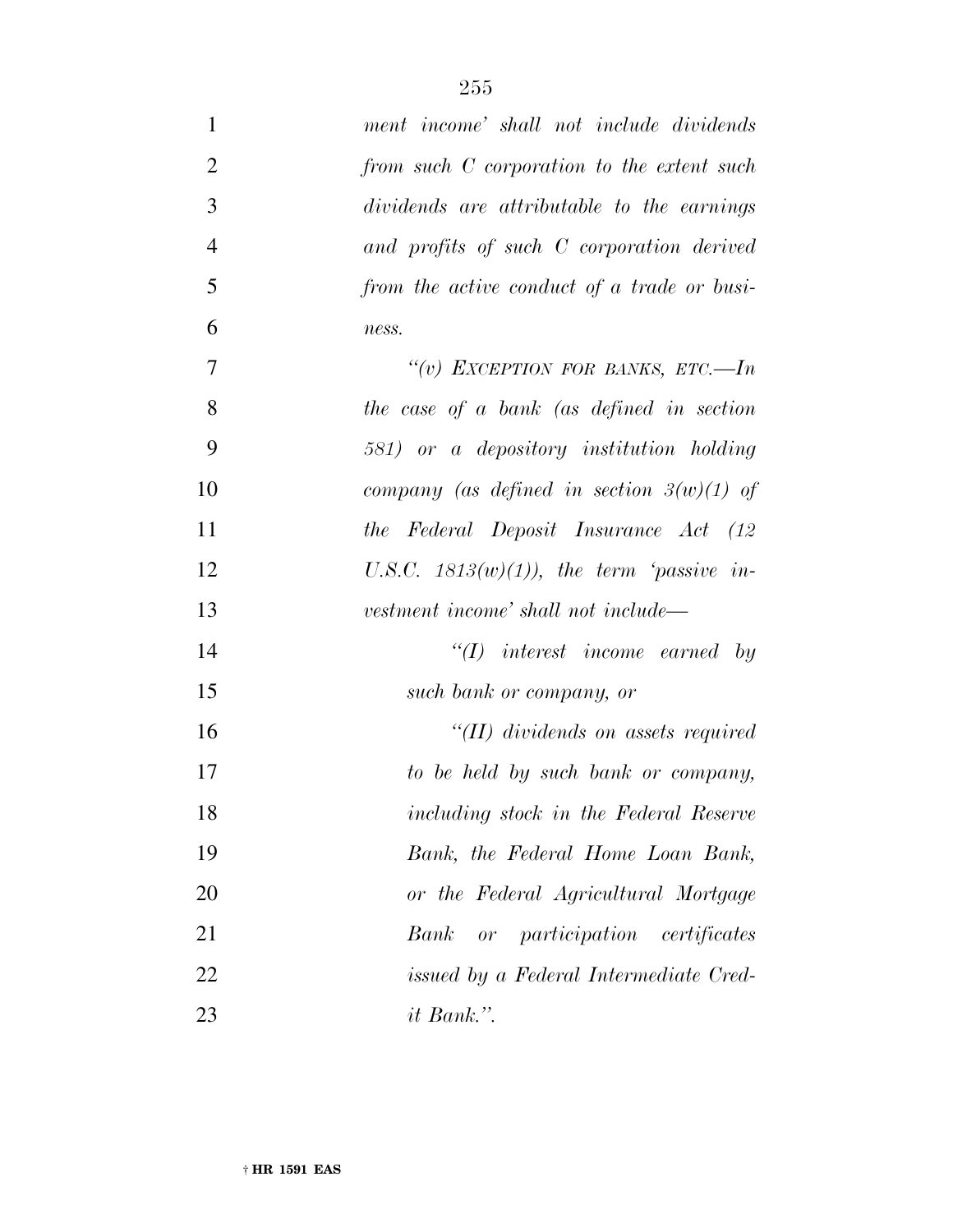*(b) CONFORMING AMENDMENT.—Clause (i) of section 1042(c)(4)(A) is amended by striking ''section 1362(d)(3)(C)'' and inserting ''section 1362(d)(3)(B)''.*

 *(c) EFFECTIVE DATE.—The amendments made by this section shall apply to taxable years beginning after the date of the enactment of this Act.*

*SEC. 522. TREATMENT OF BANK DIRECTOR SHARES.*

 *(a) IN GENERAL.—Section 1361 (defining S corpora- tion) is amended by adding at the end the following new subsection:*

*''(f) RESTRICTED BANK DIRECTOR STOCK.—*

 *''(1) IN GENERAL.—Restricted bank director stock shall not be taken into account as outstanding stock of the S corporation in applying this subchapter (other than section 1368(f)).*

 *''(2) RESTRICTED BANK DIRECTOR STOCK.—For purposes of this subsection, the term 'restricted bank director stock' means stock in a bank (as defined in section 581) or a depository institution holding com- pany (as defined in section 3(w)(1) of the Federal De- posit Insurance Act (12 U.S.C. 1813(w)(1)), if such stock—*

 *''(A) is required to be held by an individual under applicable Federal or State law in order*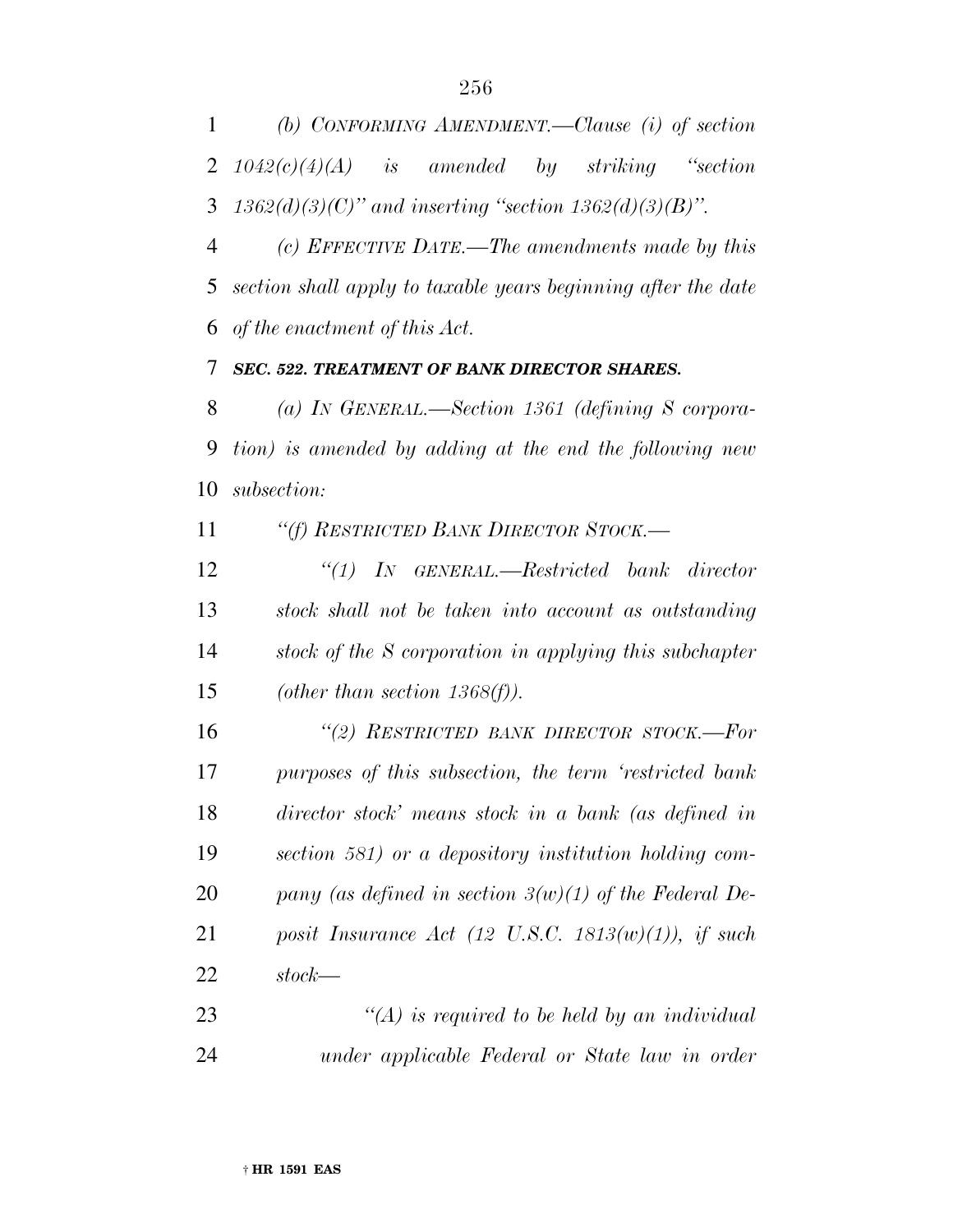| 1              | to permit such individual to serve as a director,                                                                   |
|----------------|---------------------------------------------------------------------------------------------------------------------|
| $\overline{2}$ | and                                                                                                                 |
| 3              | $\lq\lq(B)$ is subject to an agreement with such                                                                    |
| $\overline{4}$ | bank or company (or a corporation which con-                                                                        |
| 5              | trols (within the meaning of section $368(c)$ ) such                                                                |
| 6              | bank or company) pursuant to which the holder                                                                       |
| 7              | is required to sell back such stock (at the same                                                                    |
| 8              | price as the individual acquired such stock) upon                                                                   |
| 9              | ceasing to hold the office of director.                                                                             |
| 10             | $\lq(3)$ CROSS REFERENCE.                                                                                           |
|                | "For treatment of certain distributions with respect to restricted bank director<br>stock, see section $1368(f)$ ". |
| 11             | (b) DISTRIBUTIONS.—Section 1368 (relating to dis-                                                                   |
| 12             | tributions) is amended by adding at the end the following                                                           |
| 13             | new subsection:                                                                                                     |
| 14             | "(f) RESTRICTED BANK DIRECTOR STOCK.—If a di-                                                                       |
| 15             | rector receives a distribution (not in part or full payment                                                         |
|                | 16 in exchange for stock) from an S corporation with respect                                                        |
| 17             | to any restricted bank director stock (as defined in section                                                        |
| 18             | $1361(f)$ , the amount of such distribution—                                                                        |
| 19             | "(1) shall be includible in gross income of the di-                                                                 |
| 20             | rector, and                                                                                                         |
| 21             | $\lq (2)$ shall be deductible by the corporation for the                                                            |
| <u>22</u>      | taxable year of such corporation in which or with                                                                   |
| 23             | which ends the taxable year in which such amount in                                                                 |
| 24             | included in the gross income of the director.".                                                                     |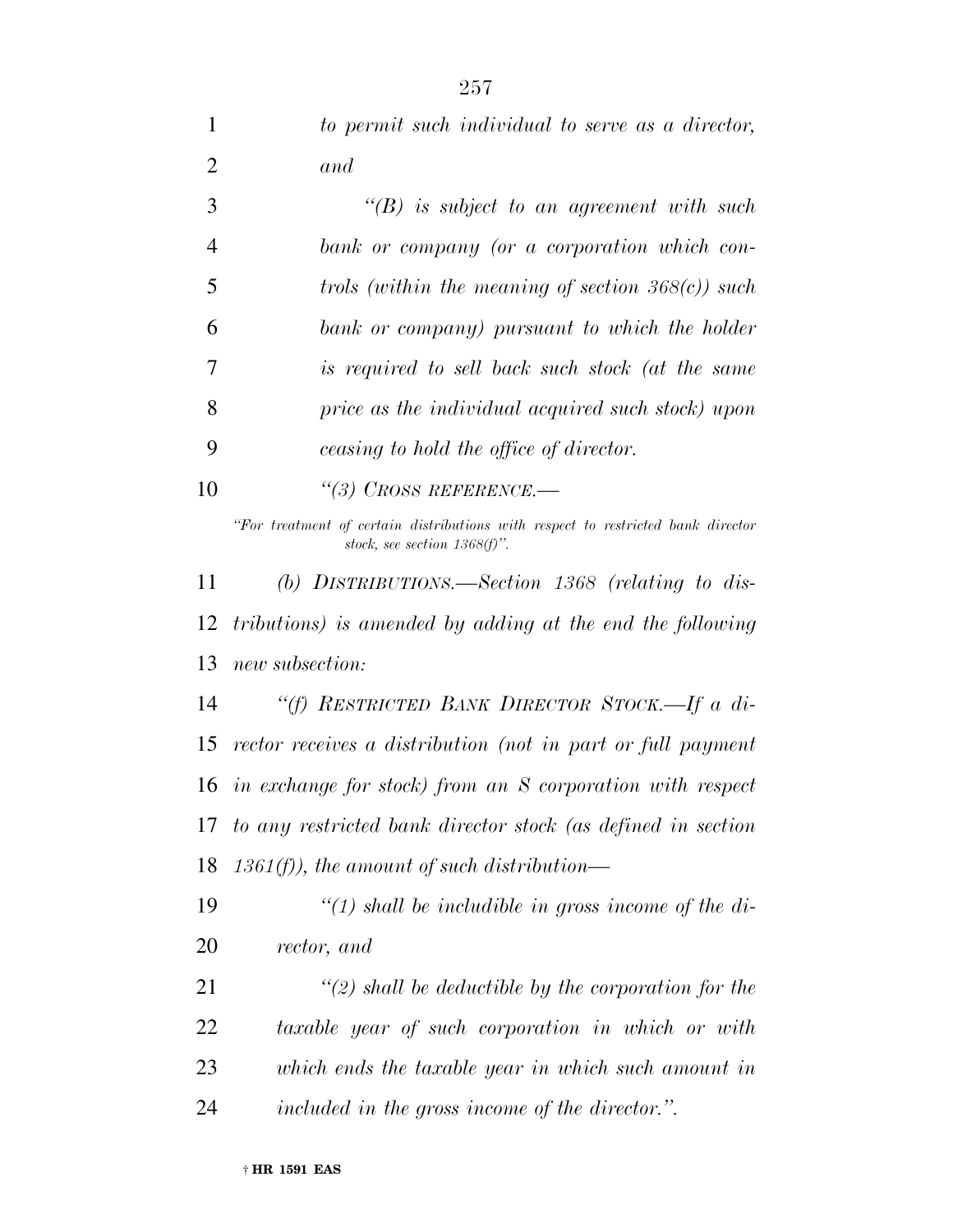*(c) EFFECTIVE DATES.—*

|   | $(1)$ IN GENERAL.—The amendments made by            |
|---|-----------------------------------------------------|
| 3 | this section shall apply to taxable years beginning |
| 4 | after December 31, 2006.                            |

 *(2) SPECIAL RULE FOR TREATMENT AS SECOND CLASS OF STOCK.—In the case of any taxable year be- ginning after December 31, 1996, restricted bank di- rector stock (as defined in section 1361(f) of the Inter- nal Revenue Code of 1986, as added by this section) shall not be taken into account in determining wheth- er an S corporation has more than 1 class of stock. SEC. 523. SPECIAL RULE FOR BANK REQUIRED TO CHANGE FROM THE RESERVE METHOD OF ACCOUNT-ING ON BECOMING S CORPORATION.*

 *(a) IN GENERAL.—Section 1361, as amended by this Act, is amended by adding at the end the following new subsection:*

 *''(g) SPECIAL RULE FOR BANK REQUIRED TO CHANGE FROM THE RESERVE METHOD OF ACCOUNTING ON BECOM- ING S CORPORATION.—In the case of a bank which changes from the reserve method of accounting for bad debts de- scribed in section 585 or 593 for its first taxable year for which an election under section 1362(a) is in effect, the bank may elect to take into account any adjustments under*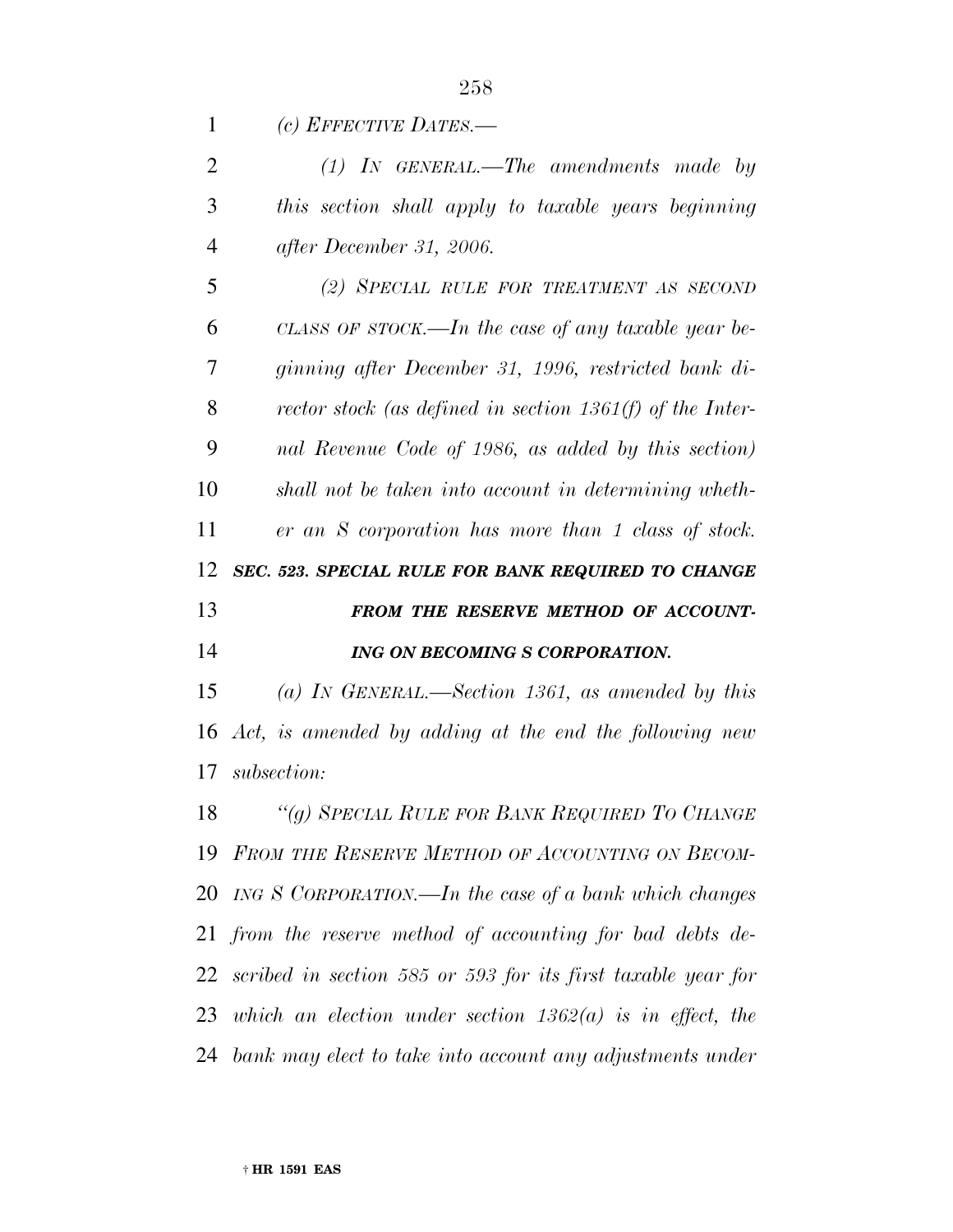*section 481 by reason of such change for the taxable year immediately preceding such first taxable year.''. (b) EFFECTIVE DATE.—The amendments made by this*

 *section shall apply to taxable years beginning after Decem-ber 31, 2006.*

 *SEC. 524. TREATMENT OF THE SALE OF INTEREST IN A QUALIFIED SUBCHAPTER S SUBSIDIARY.*

 *(a) IN GENERAL.—Subparagraph (C) of section 1361(b)(3) (relating to treatment of terminations of quali-fied subchapter S subsidiary status) is amended—*

 *(1) by striking ''For purposes of this title,'' and inserting the following:*

 *''(i) IN GENERAL.—For purposes of this title,'', and*

 *(2) by inserting at the end the following new clause:*

 *''(ii) TERMINATION BY REASON OF SALE OF STOCK.—If the failure to meet the requirements of subparagraph (B) is by rea- son of the sale of stock of a corporation which is a qualified subchapter S sub- sidiary, the sale of such stock shall be treat-ed as if—*

| 24 |                                        | "(I) the sale were a sale of an un- |  |  |  |
|----|----------------------------------------|-------------------------------------|--|--|--|
| 25 | divided interest in the assets of such |                                     |  |  |  |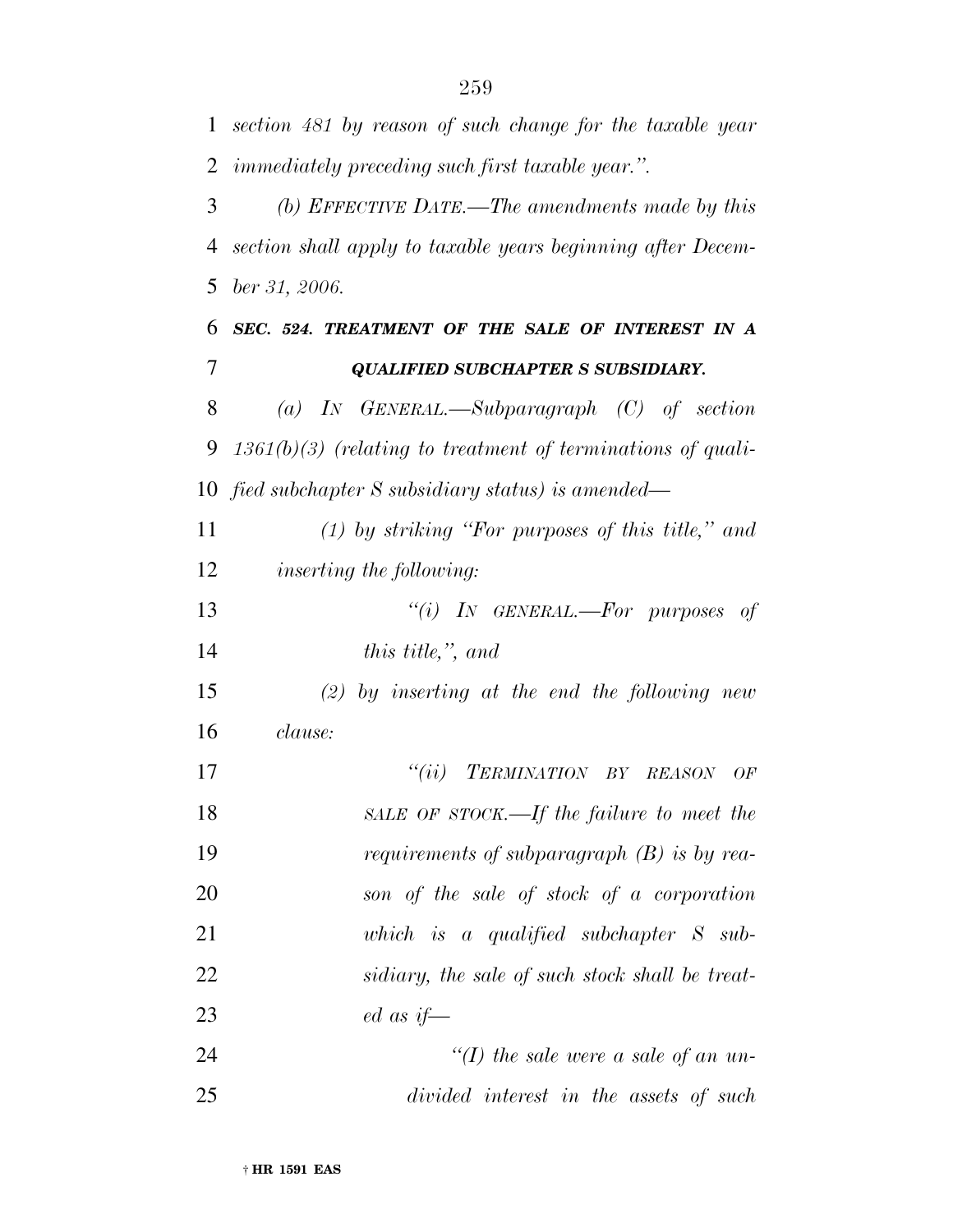| 1              | corporation (based on the percentage of                        |
|----------------|----------------------------------------------------------------|
| $\overline{2}$ | <i>the corporation's stock sold), and</i>                      |
| 3              | "(II) the sale were followed by an                             |
| $\overline{4}$ | acquisition by such corporation of all                         |
| 5              | of its assets (and the assumption by                           |
| 6              | such corporation of all of its liabilities)                    |
| 7              | in a transaction to which section 351                          |
| 8              | $applies.$ ".                                                  |
| 9              | (b) EFFECTIVE DATE.—The amendments made by this                |
| 10             | section shall apply to taxable years beginning after Decem-    |
| 11             | $ber\,31,\,2006$ .                                             |
| 12             | SEC. 525. ELIMINATION OF ALL EARNINGS AND PROFITS AT-          |
| 13             | TRIBUTABLE TO PRE-1983 YEARS FOR CER-                          |
| 14             | TAIN CORPORATIONS.                                             |
| 15             | In the case of a corporation which is—                         |
| 16             | (1) described in section $1311(a)(1)$ of the Small             |
| 17             | Business Job Protection Act of 1996, and                       |
| 18             | (2) not described in section $1311(a)(2)$ of such              |
| 19             | Act,                                                           |
| 20             | the amount of such corporation's accumulated earnings and      |
| 21             | profits (for the first taxable year beginning after the date   |
|                | 22 of the enactment of this Act) shall be reduced by an amount |
| 23             | equal to the portion (if any) of such accumulated earnings     |
| 24             | and profits which were accumulated in any taxable year         |
|                | 25 beginning before January 1, 1983, for which such corpora-   |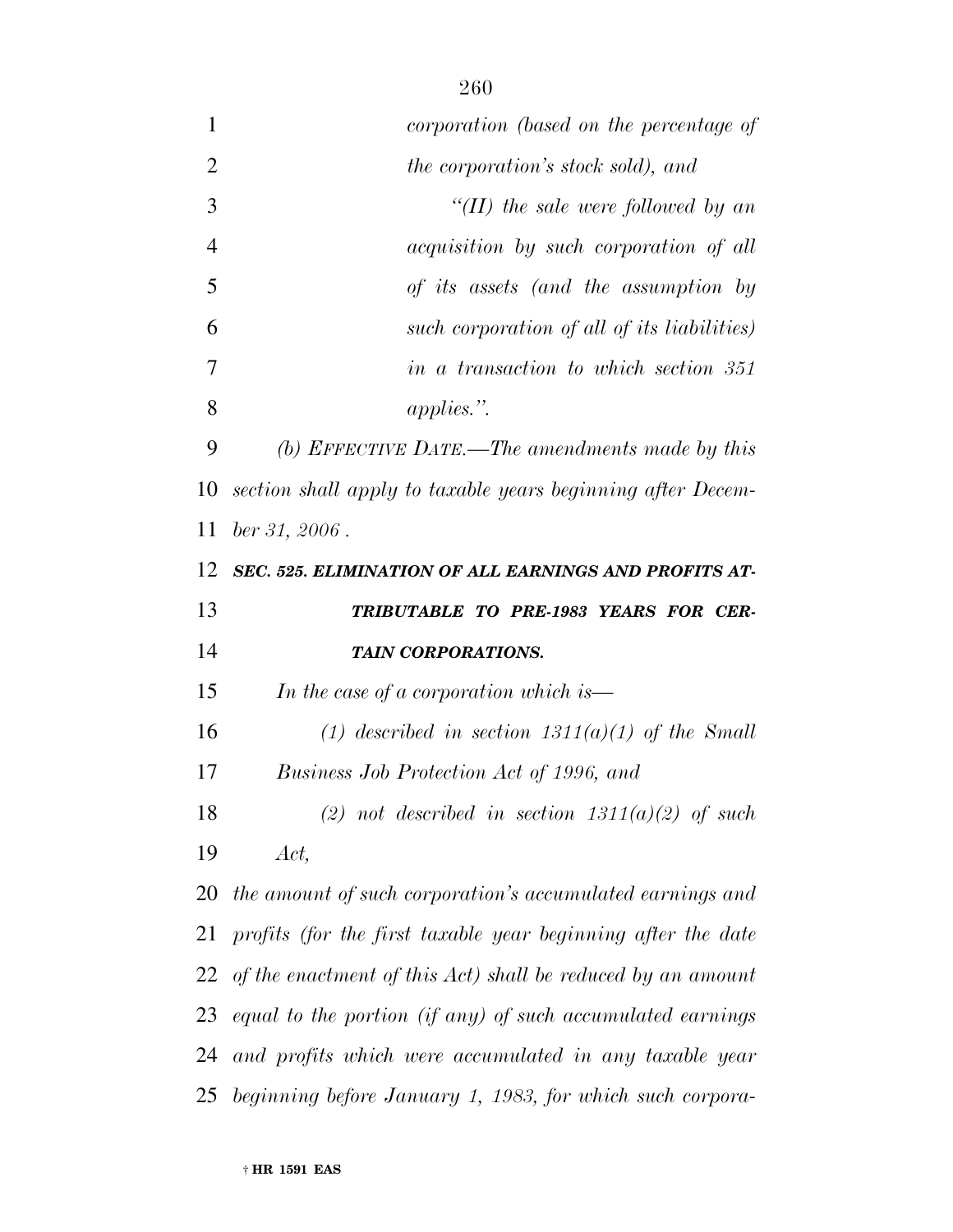*chapter S of the Internal Revenue Code of 1986. SEC. 526. EXPANSION OF QUALIFYING BENEFICIARIES OF AN ELECTING SMALL BUSINESS TRUST. (a) NO LOOK THROUGH FOR ELIGIBILITY PUR- POSES.—Clause (v) of section 1361(c)(2)(B) is amended by adding at the end the following new sentence: ''This clause shall not apply for purposes of subsection (b)(1)(C).''. (b) EFFECTIVE DATE.—The amendment made by this section shall take effect on the date of the enactment of this Act. SEC. 527. DEDUCTIBILITY OF INTEREST EXPENSE ON IN- DEBTEDNESS INCURRED BY AN ELECTING SMALL BUSINESS TRUST TO ACQUIRE S COR- PORATION STOCK. (a) IN GENERAL.—Subparagraph (C) of section 641(c)(2) (relating to modifications) is amended by insert- ing after clause (iii) the following new clause: ''(iv) Any interest expense paid or ac-*

 *crued on indebtedness incurred to acquire stock in an S corporation.''.*

 *(b) EFFECTIVE DATE.—The amendment made by this section shall apply to taxable years beginning after Decem-ber 31, 2006.*

*tion was an electing small business corporation under sub-*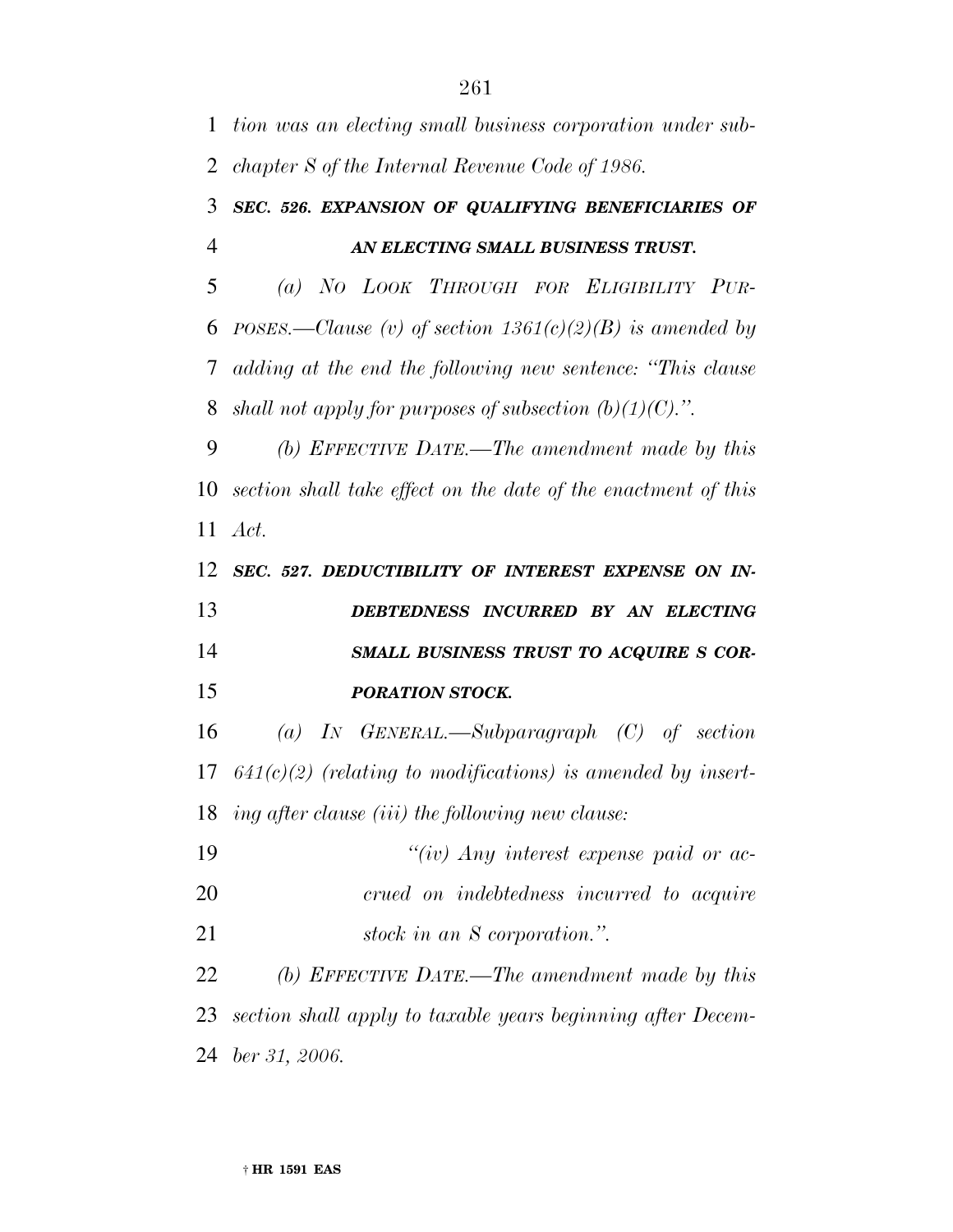| $\mathbf{1}$   | <b>PART II-REVENUE PROVISIONS</b>                            |
|----------------|--------------------------------------------------------------|
| 2              | SEC. 531. MODIFICATION OF EFFECTIVE DATE OF LEASING          |
| 3              | PROVISIONS OF THE AMERICAN JOBS CRE-                         |
| $\overline{4}$ | <b>ATION ACT OF 2004.</b>                                    |
| 5              | (a) LEASES TO FOREIGN ENTITIES.—Section $849(b)$             |
| 6              | of the American Jobs Creation Act of 2004 is amended by      |
| 7              | adding at the end the following new paragraph:               |
| 8              | "(5) LEASES TO FOREIGN ENTITIES.—In the case                 |
| 9              | of tax-exempt use property leased to a tax-exempt en-        |
| 10             | tity which is a foreign person or entity, the amend-         |
| 11             | ments made by this part shall apply to taxable years         |
| 12             | beginning after December 31, 2006, with respect to           |
| 13             | leases entered into on or before March 12, 2004.".           |
| 14             | (b) EFFECTIVE DATE.—The amendment made by this               |
| 15             | section shall take effect as if included in the enactment of |
| 16             | the American Jobs Creation Act of 2004.                      |
| 17             | SEC. 532. APPLICATION OF RULES TREATING INVERTED             |
| 18             | CORPORATIONS AS DOMESTIC CORPORA-                            |
| 19             | TIONS TO CERTAIN TRANSACTIONS OCCUR-                         |
| 20             | RING AFTER MARCH 20, 2002.                                   |
| 21             | (a) IN GENERAL.—Section $7874(b)$ (relating to in-           |
|                | 22 verted corporations treated as domestic corporations) is  |
| 23             | amended to read as follows:                                  |
| 24             | "(b) INVERTED CORPORATIONS TREATED AS DOMES-                 |
|                | 25 <i>TIC CORPORATIONS.</i> —                                |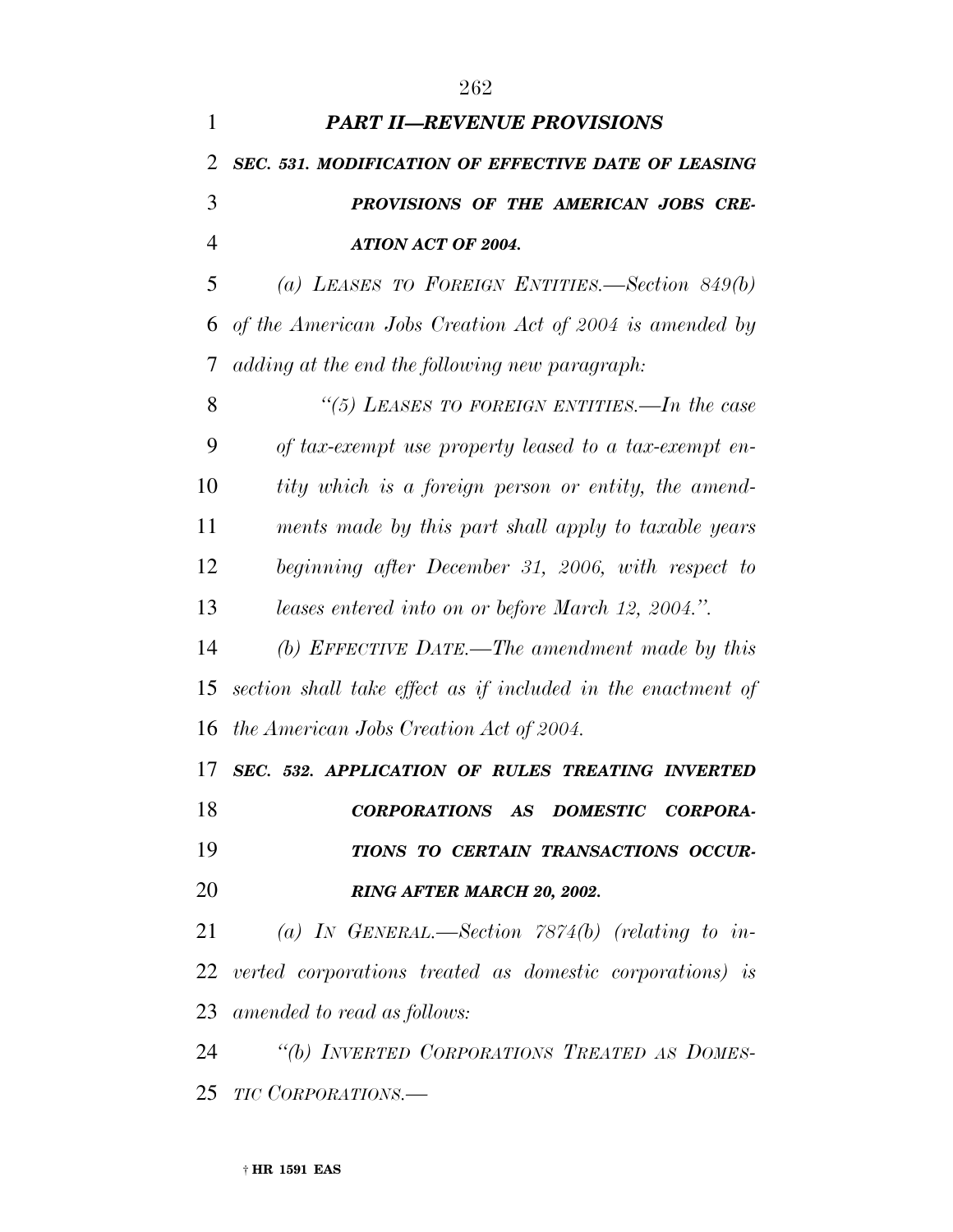| $\mathbf{1}$   | $\lq(1)$ IN GENERAL.—Notwithstanding section              |
|----------------|-----------------------------------------------------------|
| $\overline{2}$ | $7701(a)(4)$ , a foreign corporation shall be treated for |
| 3              | purposes of this title as a domestic corporation if such  |
| $\overline{4}$ | corporation would be a surrogate foreign corporation      |
| 5              | if subsection $(a)(2)$ were applied by substituting '80   |
| 6              | percent' for '60 percent'.                                |
| 7              | "(2) SPECIAL RULE FOR CERTAIN TRANSACTIONS                |
| 8              | OCCURRING AFTER MARCH 20, 2002.-                          |
| 9              | "(A) IN GENERAL.—If—                                      |
| 10             | "(i) paragraph (1) does not apply to a                    |
| 11             | foreign corporation, but                                  |
| 12             | "(ii) paragraph $(1)$ would apply to                      |
| 13             | such corporation if, in addition to the sub-              |
| 14             | stitution under paragraph (1), subsection                 |
| 15             | $(a)(2)$ were applied by substituting March               |
| 16             | 20, 2002' for 'March 4, 2003' each place it               |
| 17             | appears,                                                  |
| 18             | then paragraph (1) shall apply to such corpora-           |
| 19             | tion but only with respect to taxable years of            |
| 20             | such corporation beginning after December 31,             |
| 21             | 2006.                                                     |
| 22             | "(B) SPECIAL RULES.—Subject to such                       |
| 23             | rules as the Secretary may prescribe, in the case         |
| 24             | of a corporation to which paragraph $(1)$ applies         |
| 25             | by reason of this paragraph—                              |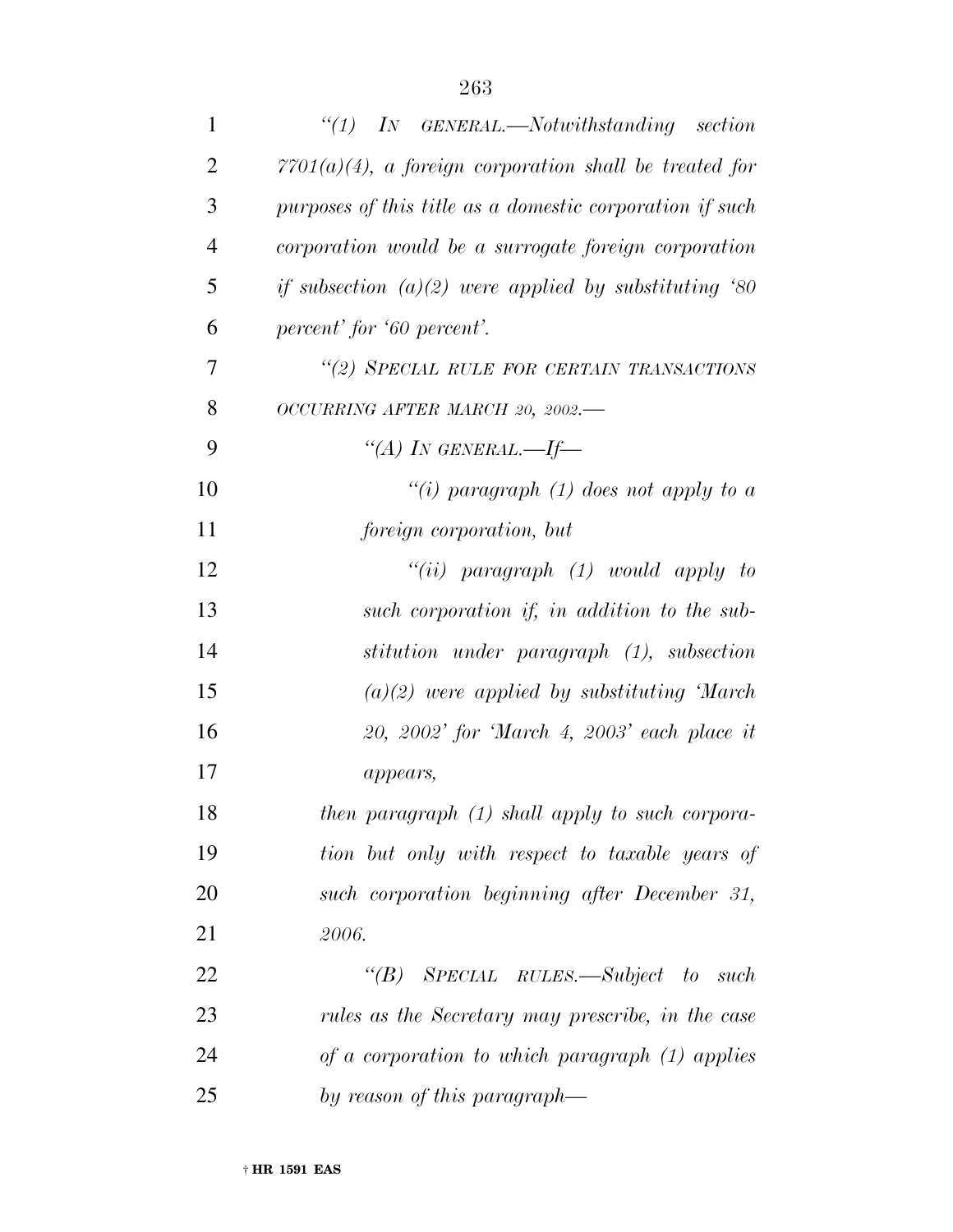| $\mathbf{1}$   | $``(i)$ the corporation shall be treated, as     |
|----------------|--------------------------------------------------|
| $\overline{2}$ | of the close of its last taxable year beginning  |
| 3              | before January 1, 2007, as having trans-         |
| $\overline{4}$ | ferred all of its assets, liabilities, and earn- |
| 5              | ings and profits to a domestic corporation       |
| 6              | in a transaction with respect to which no        |
| $\overline{7}$ | tax is imposed under this title,                 |
| 8              | $``(ii)$ the bases of the assets transferred     |
| 9              | in the transaction to the domestic corpora-      |
| 10             | tion shall be the same as the bases of the as-   |
| 11             | sets in the hands of the foreign corporation,    |
| 12             | subject to any adjustments under this title      |
| 13             | for built-in losses,                             |
| 14             | "(iii) the basis of the stock of any             |
| 15             | shareholder in the domestic corporation          |
| 16             | shall be the same as the basis of the stock      |
| 17             | of the shareholder in the foreign corporation    |
| 18             | for which it is treated as exchanged, and        |
| 19             | "(iv) the transfer of any earnings and           |
| 20             | profits by reason of clause (i) shall be dis-    |
| 21             | regarded in determining any deemed divi-         |
| 22             | dend or foreign tax creditable to the domes-     |
| 23             | tic corporation with respect to such trans-      |
| 24             | fer.                                             |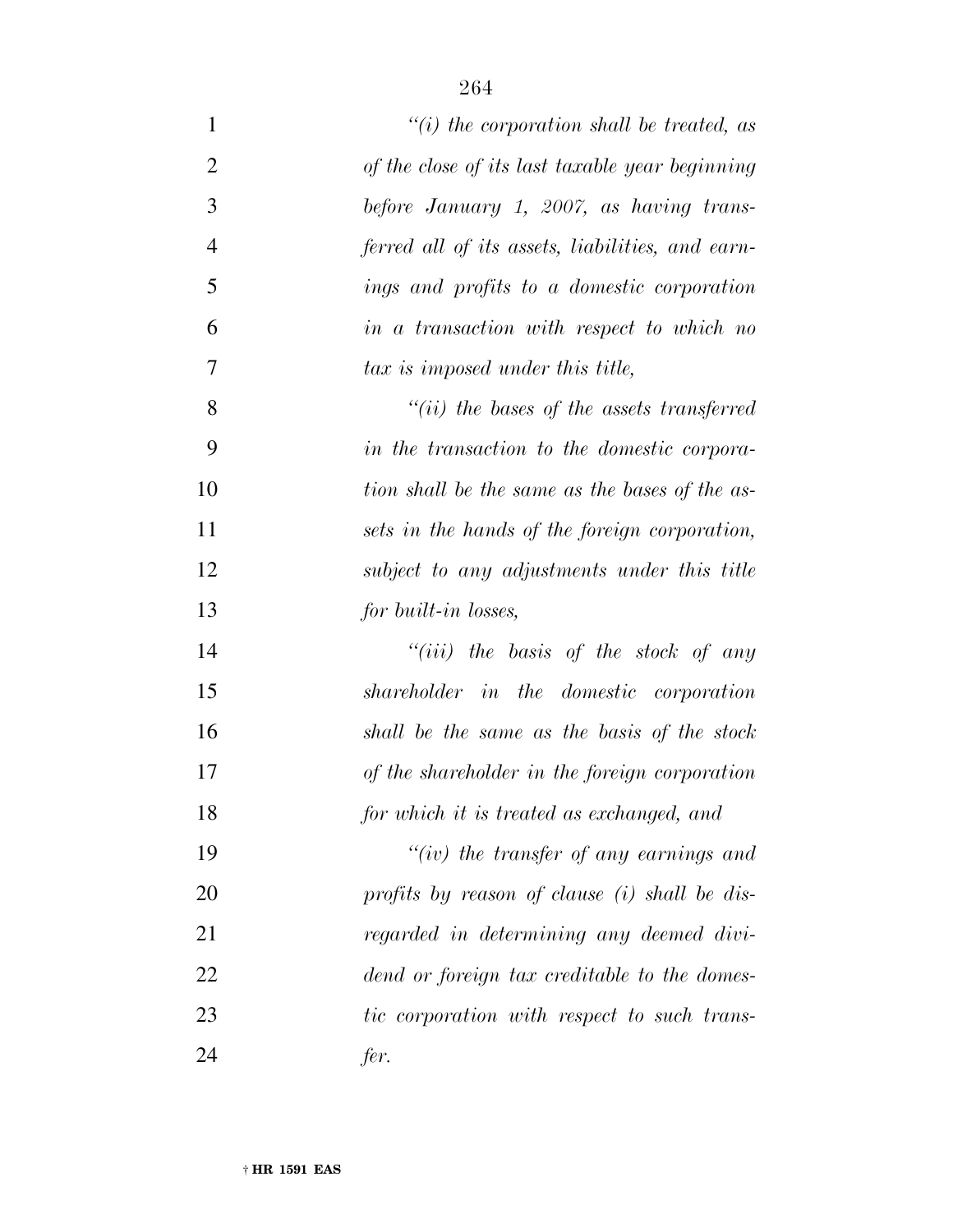| $\mathbf{1}$   | "(C) REGULATIONS.—The Secretary may                         |
|----------------|-------------------------------------------------------------|
| $\overline{2}$ | prescribe such regulations as may be necessary              |
| 3              | or appropriate to carry out this paragraph, in-             |
| $\overline{4}$ | cluding regulations to prevent the avoidance of             |
| 5              | <i>the purposes of this paragraph.</i> ".                   |
| 6              | (b) EFFECTIVE DATE.—The amendment made by this              |
| 7              | section shall apply to taxable years beginning after Decem- |
| 8              | ber 31, 2006.                                               |
| 9              | SEC. 533. DENIAL OF DEDUCTION FOR PUNITIVE DAMAGES.         |
| 10             | (a) DISALLOWANCE OF DEDUCTION.—                             |
| 11             | (1) IN GENERAL.—Section $162(g)$ (relating to               |
| 12             | treble damage payments under the antitrust laws) is         |
| 13             | $amended-$                                                  |
| 14             | $(A)$ by redesignating paragraphs $(1)$ and                 |
| 15             | $(2)$ as subparagraphs $(A)$ and $(B)$ , respectively,      |
| 16             | $(B)$ by striking "If" and inserting:                       |
| 17             | "(1) TREBLE DAMAGES.—If", and                               |
| 18             | $(C)$ by adding at the end the following new                |
| 19             | <i>paragraph:</i>                                           |
| 20             | "(2) PUNITIVE DAMAGES.—No deduction shall be                |
| 21             | allowed under this chapter for any amount paid or           |
| 22             | incurred for punitive damages in connection with            |
| 23             | any judgment in, or settlement of, any action. This         |
| 24             | paragraph shall not apply to punitive damages de-           |
| 25             | scribed in section $104(c)$ .".                             |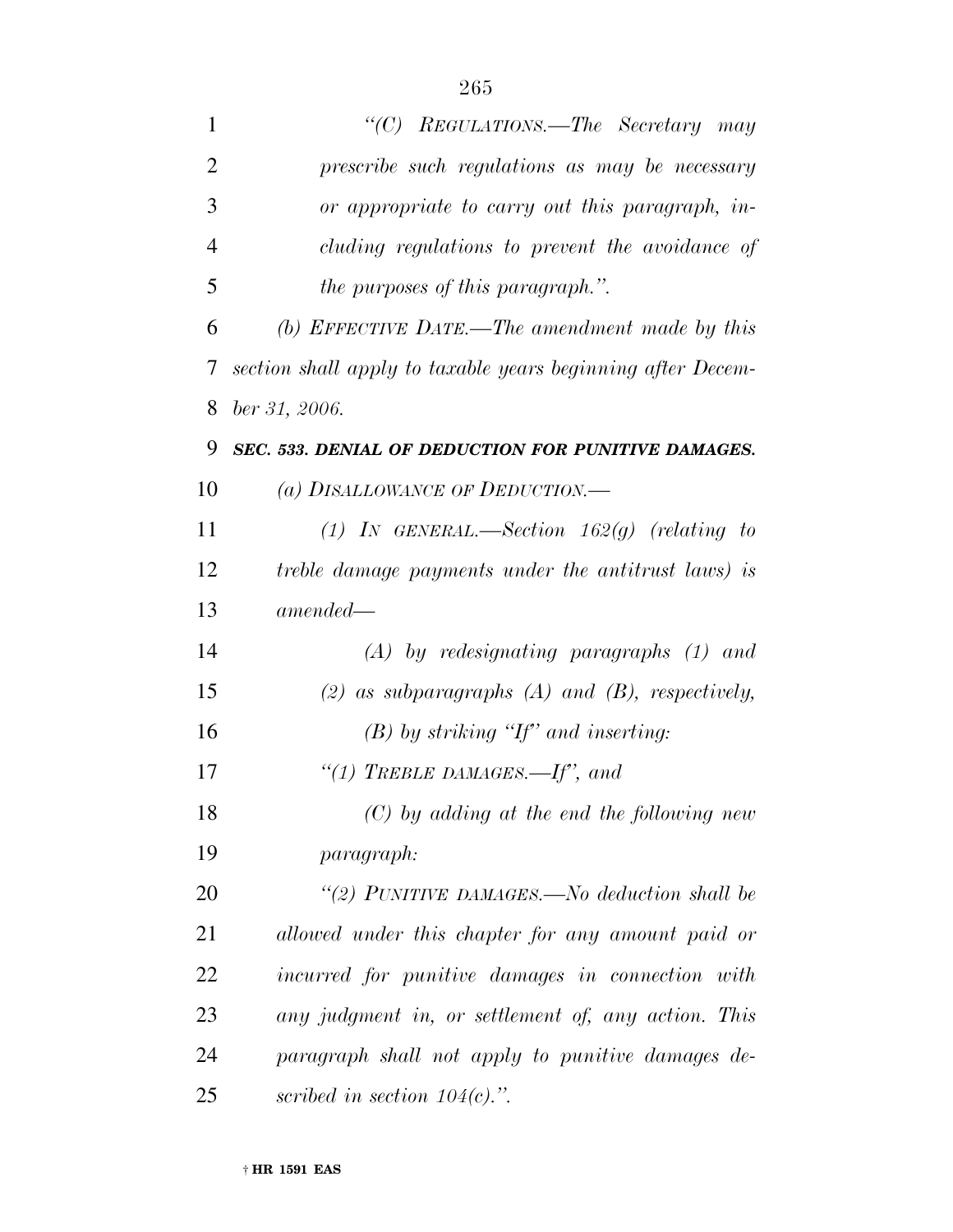*(2) CONFORMING AMENDMENT.—The heading for section 162(g) is amended by inserting ''OR PUNITIVE DAMAGES'' after ''LAWS''.*

 *(b) INCLUSION IN INCOME OF PUNITIVE DAMAGES PAID BY INSURER OR OTHERWISE.—*

 *(1) IN GENERAL.—Part II of subchapter B of chapter 1 (relating to items specifically included in gross income) is amended by adding at the end the following new section:*

 *''SEC. 91. PUNITIVE DAMAGES COMPENSATED BY INSUR-ANCE OR OTHERWISE.*

 *''Gross income shall include any amount paid to or on behalf of a taxpayer as insurance or otherwise by reason of the taxpayer's liability (or agreement) to pay punitive damages.''.*

 *(2) REPORTING REQUIREMENTS.—Section 6041 (relating to information at source) is amended by adding at the end the following new subsection:*

 *''(h) SECTION TO APPLY TO PUNITIVE DAMAGES COM- PENSATION.—This section shall apply to payments by a person to or on behalf of another person as insurance or otherwise by reason of the other person's liability (or agree-ment) to pay punitive damages.''.*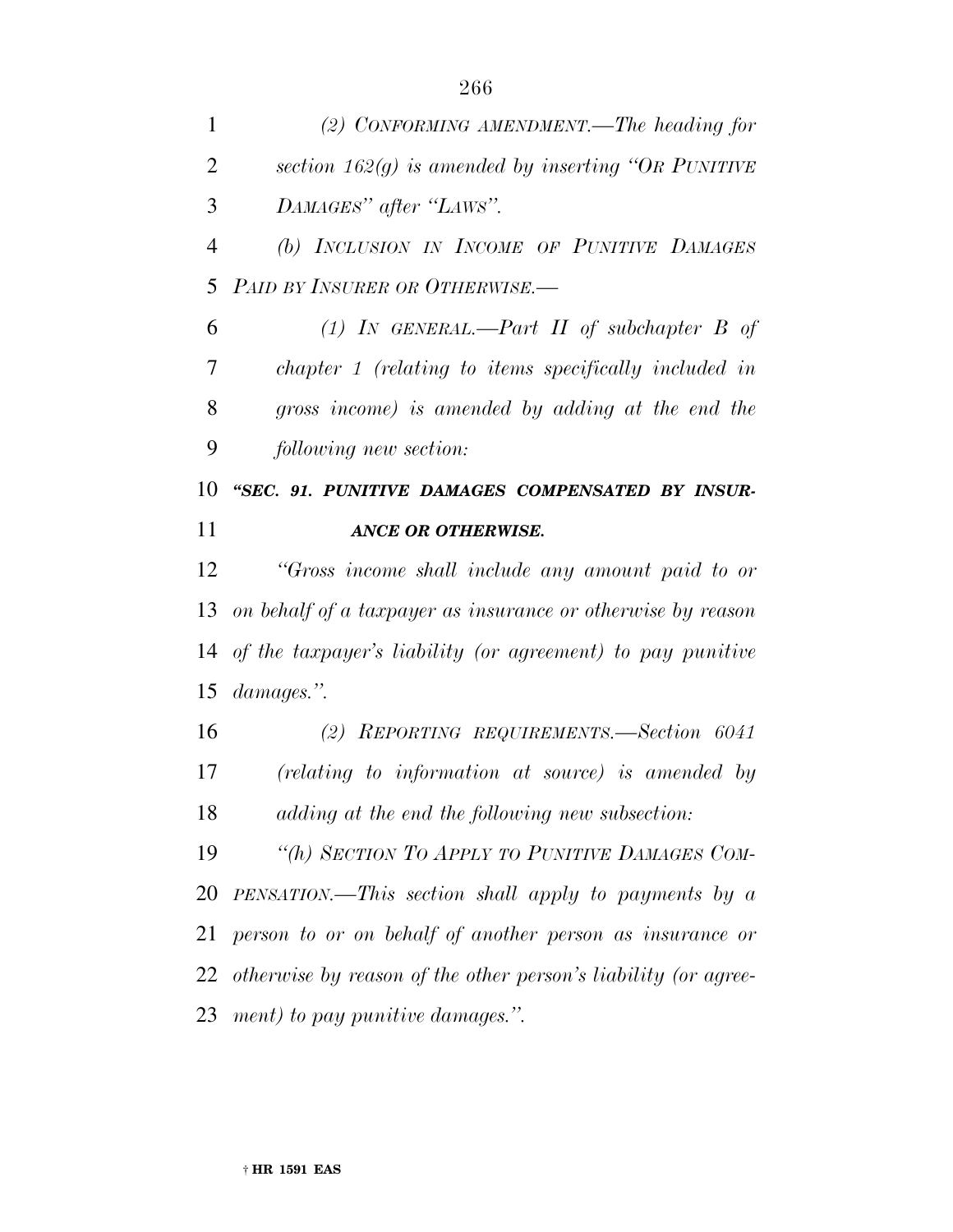| $\mathbf{1}$   | (3) CONFORMING AMENDMENT.—The table of sec-                        |
|----------------|--------------------------------------------------------------------|
| $\overline{2}$ | tions for part II of subchapter B of chapter 1 is                  |
| 3              | amended by adding at the end the following new item:               |
|                | "Sec. 91. Punitive damages compensated by insurance or otherwise". |
| 4              | (c) EFFECTIVE DATE.—The amendments made by this                    |
| 5              | section shall apply to damages paid or incurred on or after        |
| 6              | the date of the enactment of this Act.                             |
| 7              | SEC. 534. DENIAL OF DEDUCTION FOR CERTAIN FINES, PEN-              |
| 8              | ALTIES, AND OTHER AMOUNTS.                                         |
| 9              | (a) IN GENERAL.—Subsection (f) of section 162 (relat-              |
| 10             | ing to trade or business expenses) is amended to read as           |
| 11             | follows:                                                           |
| 12             | "(f) FINES, PENALTIES, AND OTHER AMOUNTS.—                         |
| 13             | "(1) In GENERAL.—Except as provided in para-                       |
| 14             | graph (2), no deduction otherwise allowable shall be               |
| 15             | allowed under this chapter for any amount paid or                  |
| 16             | incurred (whether by suit, agreement, or otherwise)                |
| 17             | to, or at the direction of, a government or entity de-             |
| 18             | scribed in paragraph $(4)$ in relation to-                         |
| 19             | "(A) the violation of any law, or                                  |
| <b>20</b>      | $\lq\lq(B)$ an investigation or inquiry into the                   |
| 21             | potential violation of any law which is initiated                  |
| 22             | by such government or entity.                                      |
| 23             | "(2) EXCEPTION FOR AMOUNTS CONSTITUTING                            |
| 24             | RESTITUTION OR PAID TO COME INTO COMPLIANCE                        |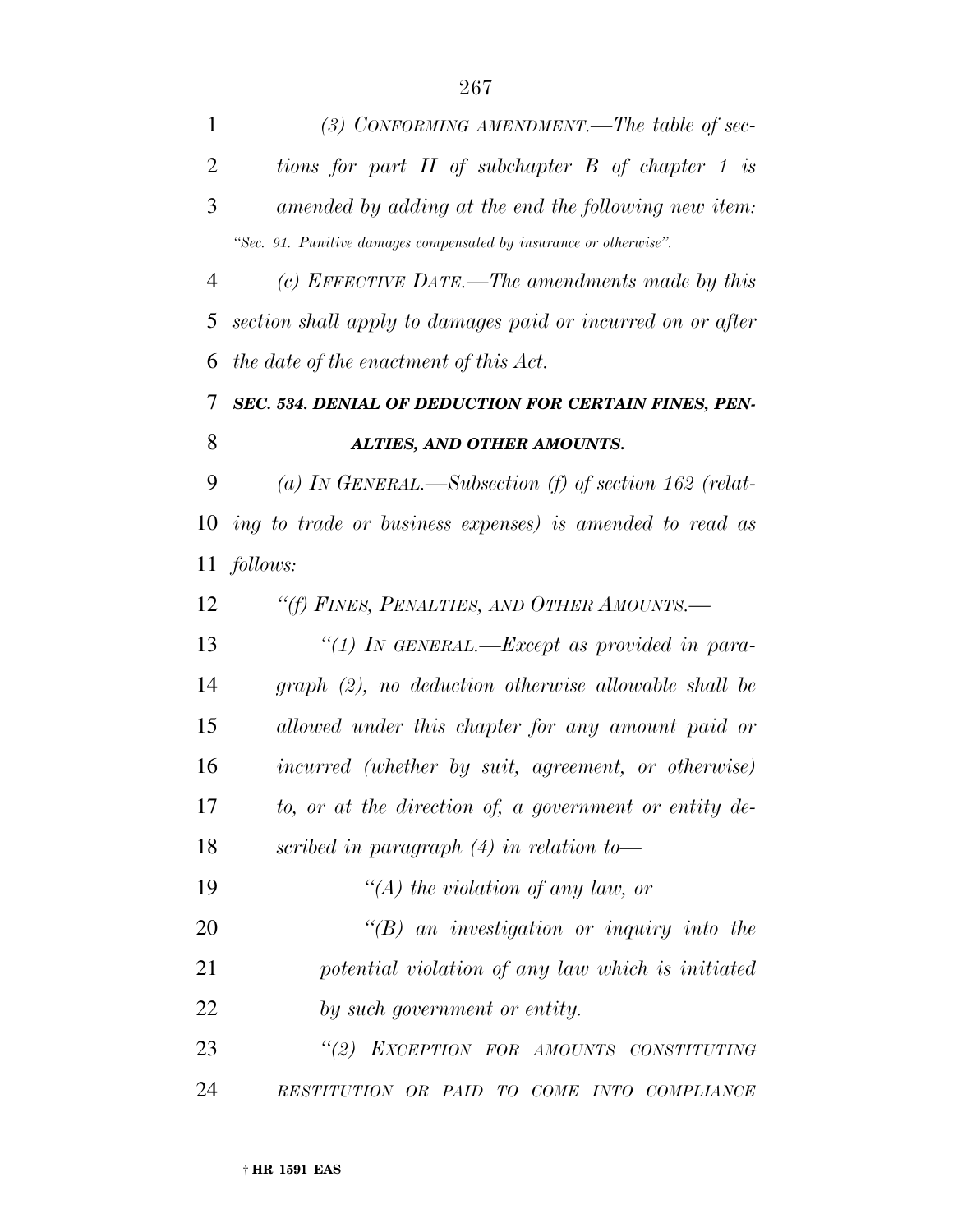| $\mathbf{1}$   | WITH LAW.—Paragraph $(1)$ shall not apply to any       |
|----------------|--------------------------------------------------------|
| $\overline{2}$ | amount which-                                          |
| 3              | $\lq (A)$ the taxpayer establishes—                    |
| $\overline{4}$ | $\tilde{f}(i)$ constitutes restitution (or remedi-     |
| 5              | ation of property) for damage or harm                  |
| 6              | caused by, or which may be caused by, the              |
| 7              | violation of any law or the potential viola-           |
| 8              | tion of any law, or                                    |
| 9              | $``(ii)$ is paid to come into compliance               |
| 10             | with any law which was violated or in-                 |
| 11             | volved in the investigation or inquiry, and            |
| 12             | $\lq (B)$ is identified as an amount described         |
| 13             | in clause (i) or (ii) of subparagraph $(A)$ , as the   |
| 14             | case may be, in the court order or settlement          |
| 15             | agreement, except that the requirement of this         |
| 16             | subparagraph shall not apply in the case of any        |
| 17             | settlement agreement which requires the taxpayer       |
| 18             | to pay or incur an amount not greater than             |
| 19             | \$1,000,000.                                           |
| 20             | A taxpayer shall not meet the requirements of sub-     |
| 21             | $paragnph$ $(A)$ solely by reason an identification    |
| 22             | under subparagraph $(B)$ . This paragraph shall not    |
| 23             | apply to any amount paid or incurred as reimburse-     |
| 24             | ment to the government or entity for the costs of any  |
| 25             | investigation or litigation unless such amount is paid |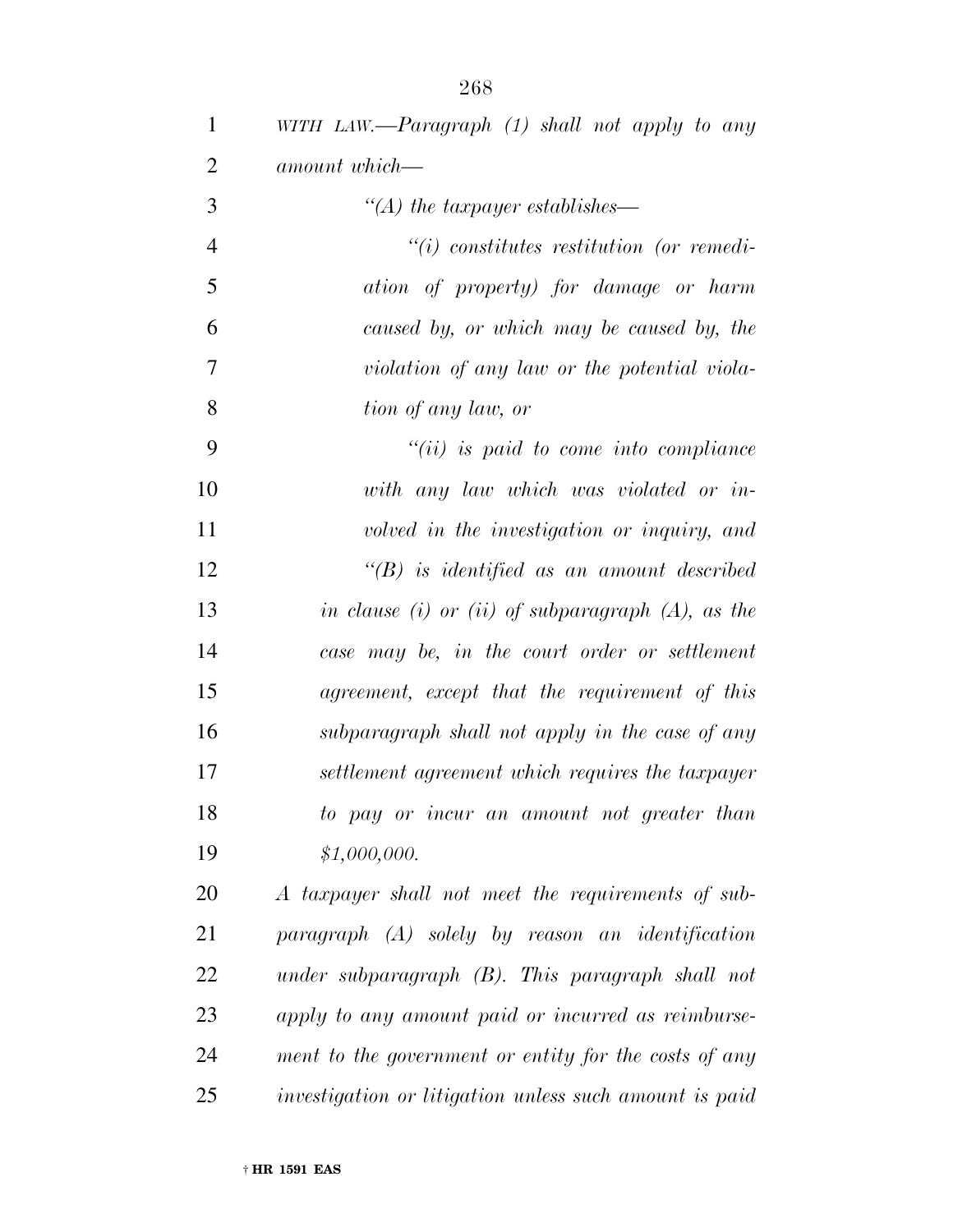| $\mathbf{1}$   | or incurred for a cost or fee regularly charged for any                                                  |
|----------------|----------------------------------------------------------------------------------------------------------|
| $\overline{2}$ | routine audit or other customary review performed by                                                     |
| 3              | the government or entity.                                                                                |
| $\overline{4}$ | "(3) EXCEPTION FOR AMOUNTS PAID OR<br>$IN-$                                                              |
| 5              | $\begin{tabular}{lllllllll} CURRED & AS & THE & RESULT & OF & CERTAIN & COURT \\ \end{tabular}$<br>$OR-$ |
| 6              | $DERS$ .— $Paragraph$ (1) shall not apply to<br>any                                                      |
| 7              | amount paid or incurred by order of a court in a suit                                                    |
| 8              | in which no government or entity described in para-                                                      |
| 9              | graph $(4)$ is a party.                                                                                  |
| 10             | "(4) CERTAIN NONGOVERNMENTAL REGULATORY                                                                  |
| 11             | ENTITIES.—An entity is described in this paragraph                                                       |
| 12             | if it is $-$                                                                                             |
| 13             | $\lq (A)$ a nongovernmental entity which exer-                                                           |
| 14             | cises self-regulatory powers (including imposing                                                         |
| 15             | sanctions) in connection with a qualified board                                                          |
| 16             | or exchange (as defined in section $1256(g)(7)$ ), or                                                    |
| 17             | $\lq\lq B$ to the extent provided in regulations,                                                        |
| 18             | a nongovernmental entity which exercises self-                                                           |
| 19             | regulatory powers (including imposing sanc-                                                              |
| 20             | tions) as part of performing an essential govern-                                                        |
| 21             | mental function.                                                                                         |
| 22             | "(5) EXCEPTION FOR TAXES DUE.—Paragraph                                                                  |
| 23             | $(1)$ shall not apply to any amount paid or incurred                                                     |
| 24             | as taxes due.".                                                                                          |
| 25             | (b) REPORTING OF DEDUCTIBLE AMOUNTS.-                                                                    |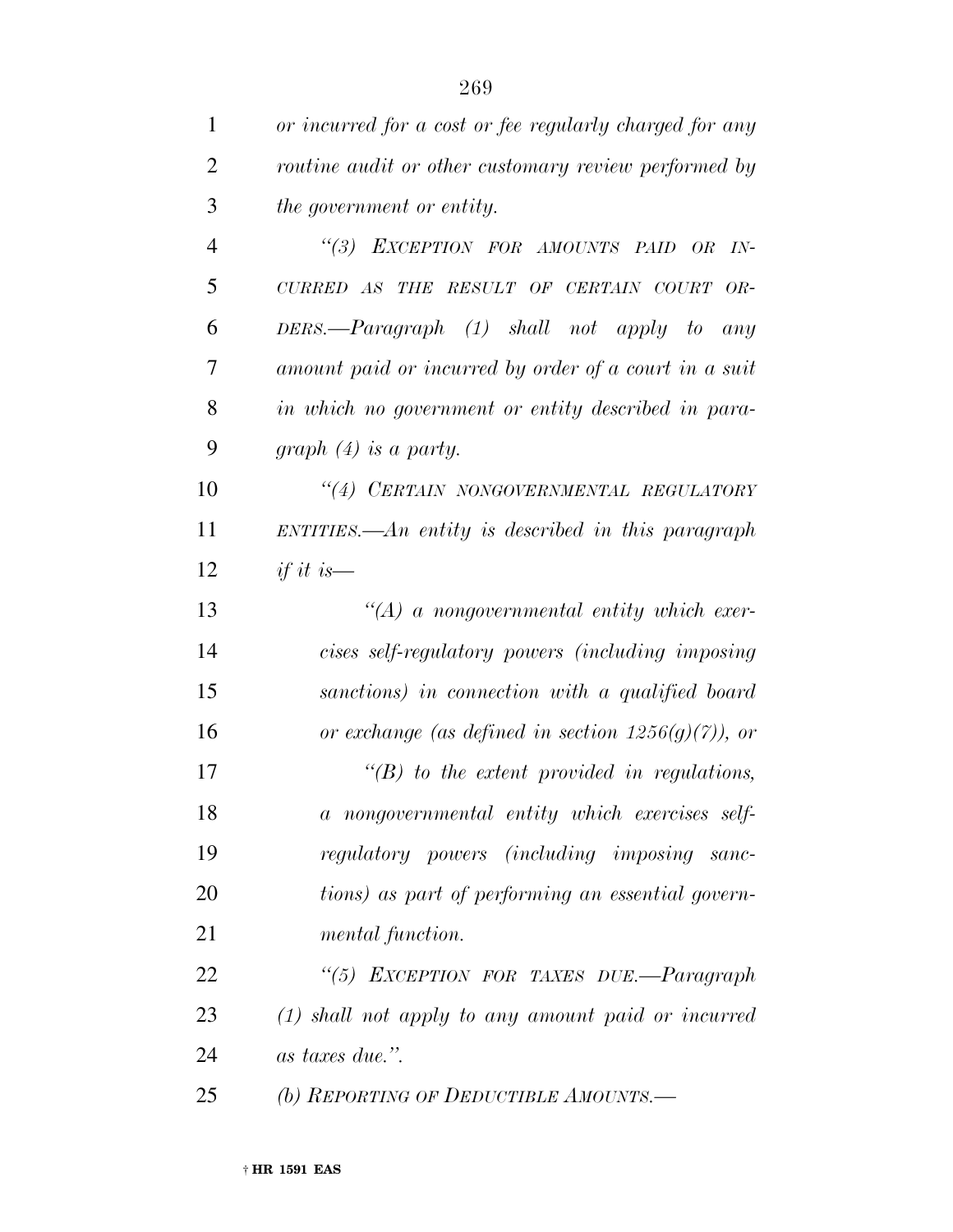| $\mathbf{1}$ | (1) In GENERAL.—Subpart B of part III of sub-           |
|--------------|---------------------------------------------------------|
| 2            | chapter $A$ of chapter 61 is amended by inserting after |
| 3            | section 6050V the following new section:                |
| 4            | "SEC. 6050W. INFORMATION WITH RESPECT TO CERTAIN        |
| 5            | FINES, PENALTIES, AND OTHER AMOUNTS.                    |
| 6            | "(a) REQUIREMENT OF REPORTING.—                         |
| 7            | "(1) In GENERAL.—The appropriate official of            |
| 8            | any government or entity which is described in sec-     |
| 9            | tion $162(f)(4)$ which is involved in a suit or agree-  |
| 10           | ment described in paragraph (2) shall make a return     |
| 11           | in such form as determined by the Secretary setting     |
| 12           | $for th$ —                                              |
| 13           | "(A) the amount required to be paid as a                |
| 14           | result of the suit or agreement to which para-          |
| 15           | graph $(1)$ of section 162(f) applies,                  |
| 16           | "(B) any amount required to be paid as a                |
| 17           | result of the suit or agreement which constitutes       |
| 18           | restitution or remediation of property, and             |
| 19           | "(C) any amount required to be paid as a                |
| 20           | result of the suit or agreement for the purpose of      |
| 21           | coming into compliance with any law which was           |
| 22           | violated or involved in the investigation or in-        |
| 23           | quiry.                                                  |
| 24           | "(2) SUIT OR AGREEMENT DESCRIBED.—                      |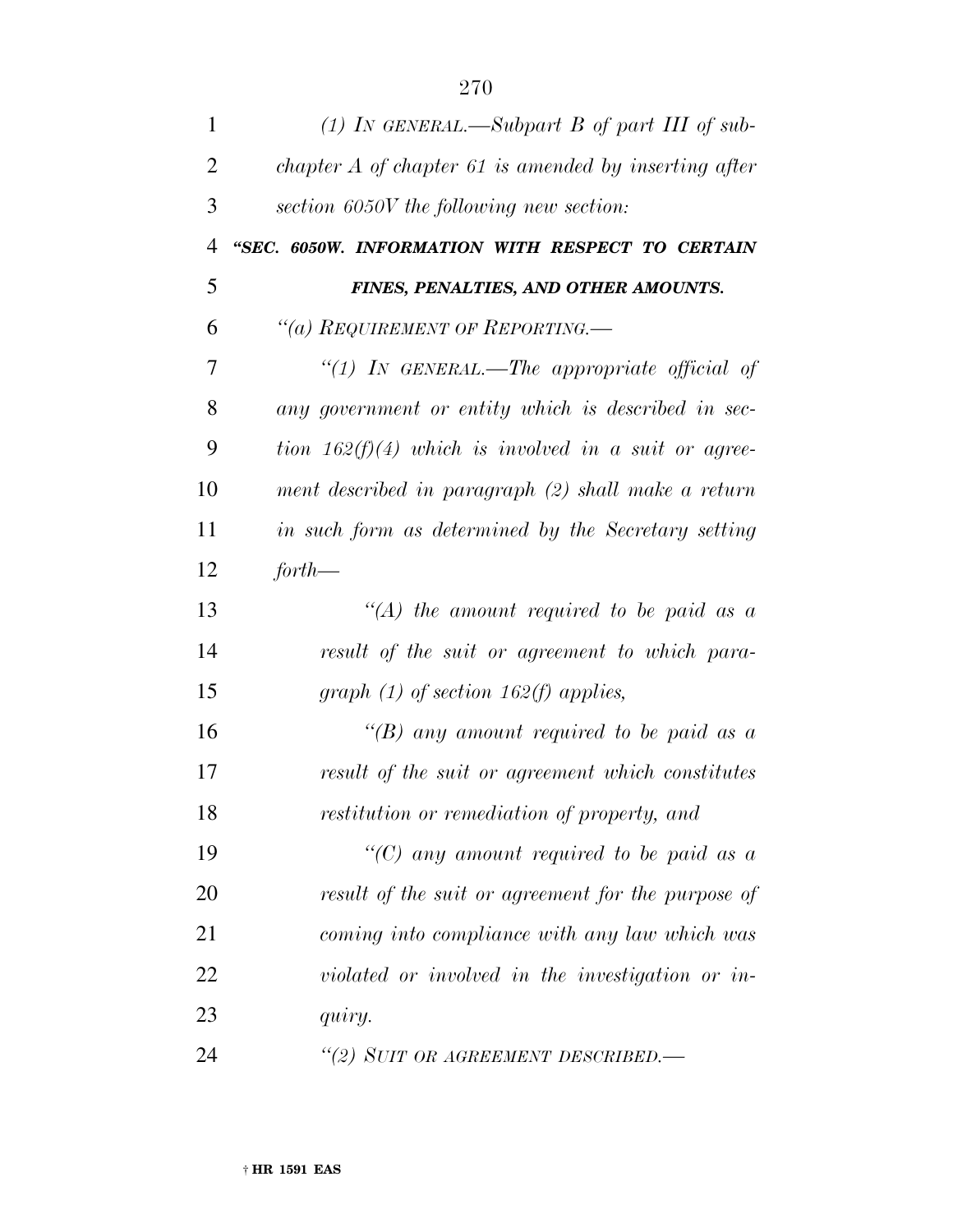| $\mathbf{1}$   | "(A) IN GENERAL.—A suit or agreement is          |
|----------------|--------------------------------------------------|
| $\overline{2}$ | described in this paragraph if—                  |
| 3              | "(i) it is—                                      |
| $\overline{4}$ | "(I) a suit with respect to a viola-             |
| 5              | tion of any law over which the govern-           |
| 6              | ment or entity has authority and with            |
| 7              | respect to which there has been a court          |
| 8              | order, or                                        |
| 9              | $\lq (II)$ an agreement which is en-             |
| 10             | tered into with respect to a violation of        |
| 11             | any law over which the government or             |
| 12             | entity has authority, or with respect to         |
| 13             | an investigation or inquiry by the gov-          |
| 14             | ernment or entity into the potential             |
| 15             | violation of any law over which such             |
| 16             | government or entity has authority,              |
| 17             | and                                              |
| 18             | $"(ii)$ the aggregate amount involved in         |
| 19             | all court orders and agreements with respect     |
| 20             | to the violation, investigation, or inquiry is   |
| 21             | \$600 or more.                                   |
| 22             | "(B) ADJUSTMENT OF REPORTING THRESH-             |
| 23             | OLD.—The Secretary may adjust the \$600          |
| 24             | amount in subparagraph $(A)(ii)$ as necessary in |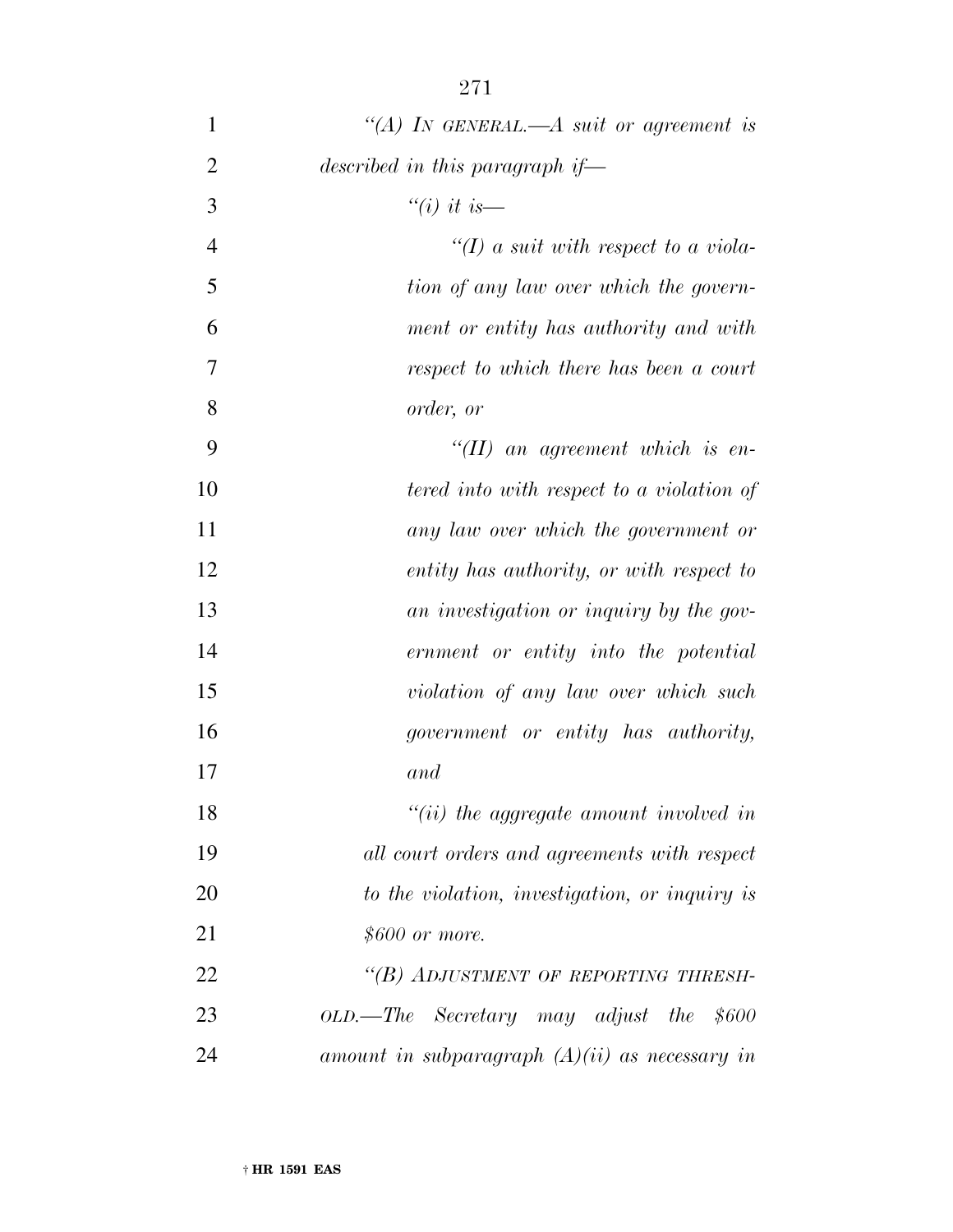| $\mathbf{1}$   | order to ensure the efficient administration of the                 |
|----------------|---------------------------------------------------------------------|
| $\overline{2}$ | <i>internal revenue laws.</i>                                       |
| 3              | "(3) TIME OF FILING.—The return required                            |
| $\overline{4}$ | under this subsection shall be filed not later than—                |
| 5              | $\lq (A)$ 30 days after the date on which a                         |
| 6              | court order is issued with respect to the suit or                   |
| 7              | the date the agreement is entered into, as the                      |
| 8              | case may be, or                                                     |
| 9              | $\lq\lq(B)$ the date specified by the Secretary.                    |
| 10             | "(b) STATEMENTS TO BE FURNISHED TO INDIVIDUALS                      |
| 11             | INVOLVED IN THE SETTLEMENT.—Every person required to                |
| 12             | make a return under subsection (a) shall furnish to each            |
| 13             | person who is a party to the suit or agreement a written            |
| 14             | statement showing—                                                  |
| 15             | $\lq(1)$ the name of the government or entity, and                  |
| 16             | $\lq(2)$ the information supplied to the Secretary                  |
| 17             | under subsection $(a)(1)$ .                                         |
|                | 18 The written statement required under the preceding sen-          |
|                | 19 tence shall be furnished to the person at the same time the      |
|                | 20 government or entity provides the Secretary with the infor-      |
| 21             | mation required under subsection $(a)$ .                            |
| 22             | "(c) APPROPRIATE OFFICIAL DEFINED.—For purposes                     |
|                | 23 of this section, the term 'appropriate official' means the offi- |
|                | 24 cer or employee having control of the suit, investigation,       |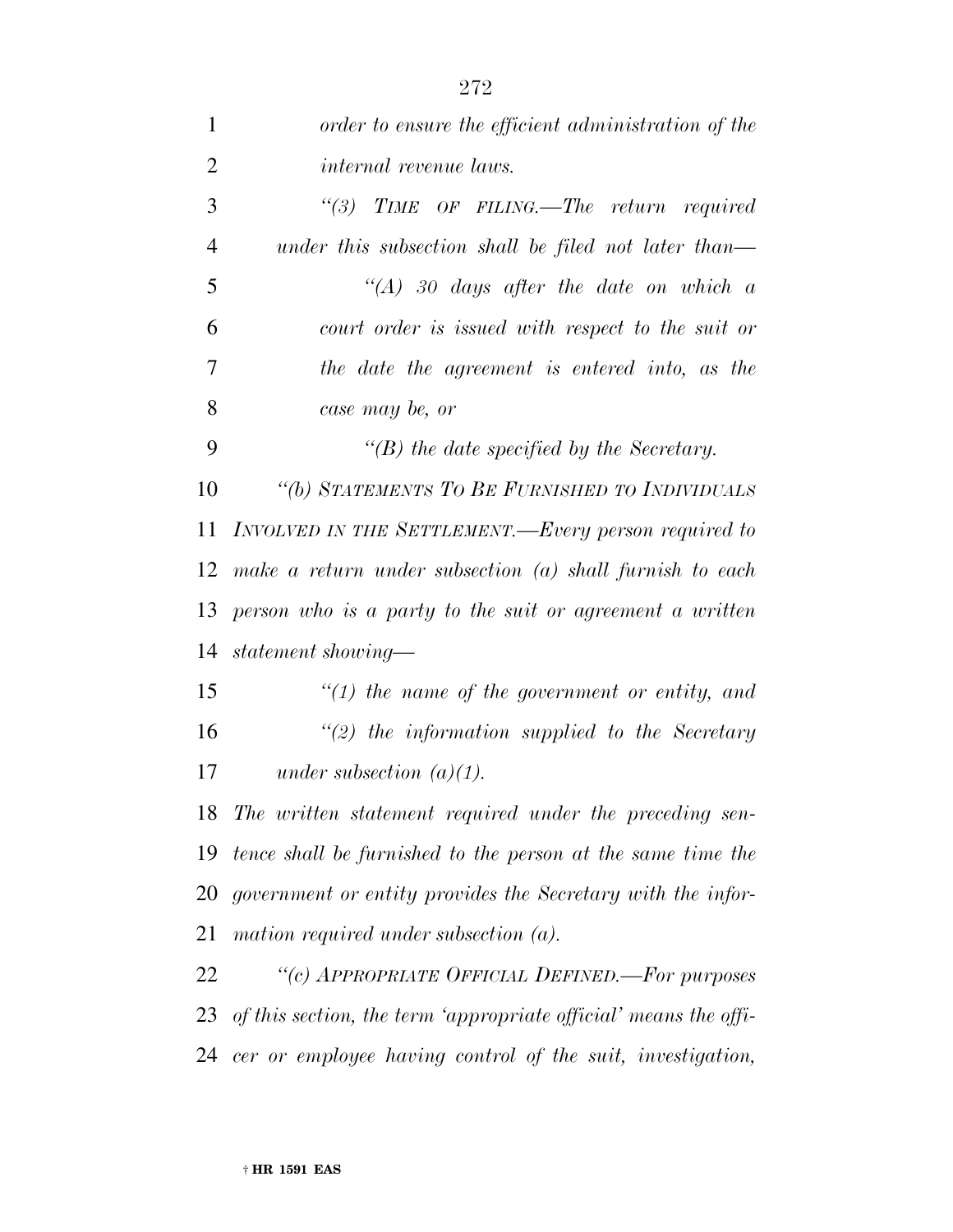*or inquiry or the person appropriately designated for pur-poses of this section.''.*

 *(2) CONFORMING AMENDMENT.—The table of sec- tions for subpart B of part III of subchapter A of chapter 61 is amended by inserting after the item re- lating to section 6050V the following new item: ''Sec. 6050W. Information with respect to certain fines, penalties, and other amounts''. (c) EFFECTIVE DATE.—The amendments made by this section shall apply to amounts paid or incurred on or after the date of the enactment of this Act, except that such amendments shall not apply to amounts paid or incurred under any binding order or agreement entered into before such date. Such exception shall not apply to an order or agreement requiring court approval unless the approval was obtained before such date.*

## *SEC. 535. REVISION OF TAX RULES ON EXPATRIATION OF INDIVIDUALS.*

 *(a) IN GENERAL.—Subpart A of part II of subchapter N of chapter 1 is amended by inserting after section 877 the following new section:*

## *''SEC. 877A. TAX RESPONSIBILITIES OF EXPATRIATION.*

 *''(a) GENERAL RULES.—For purposes of this subtitle—*

 *''(1) MARK TO MARKET.—Except as provided in subsections (d) and (f), all property of a covered expa-*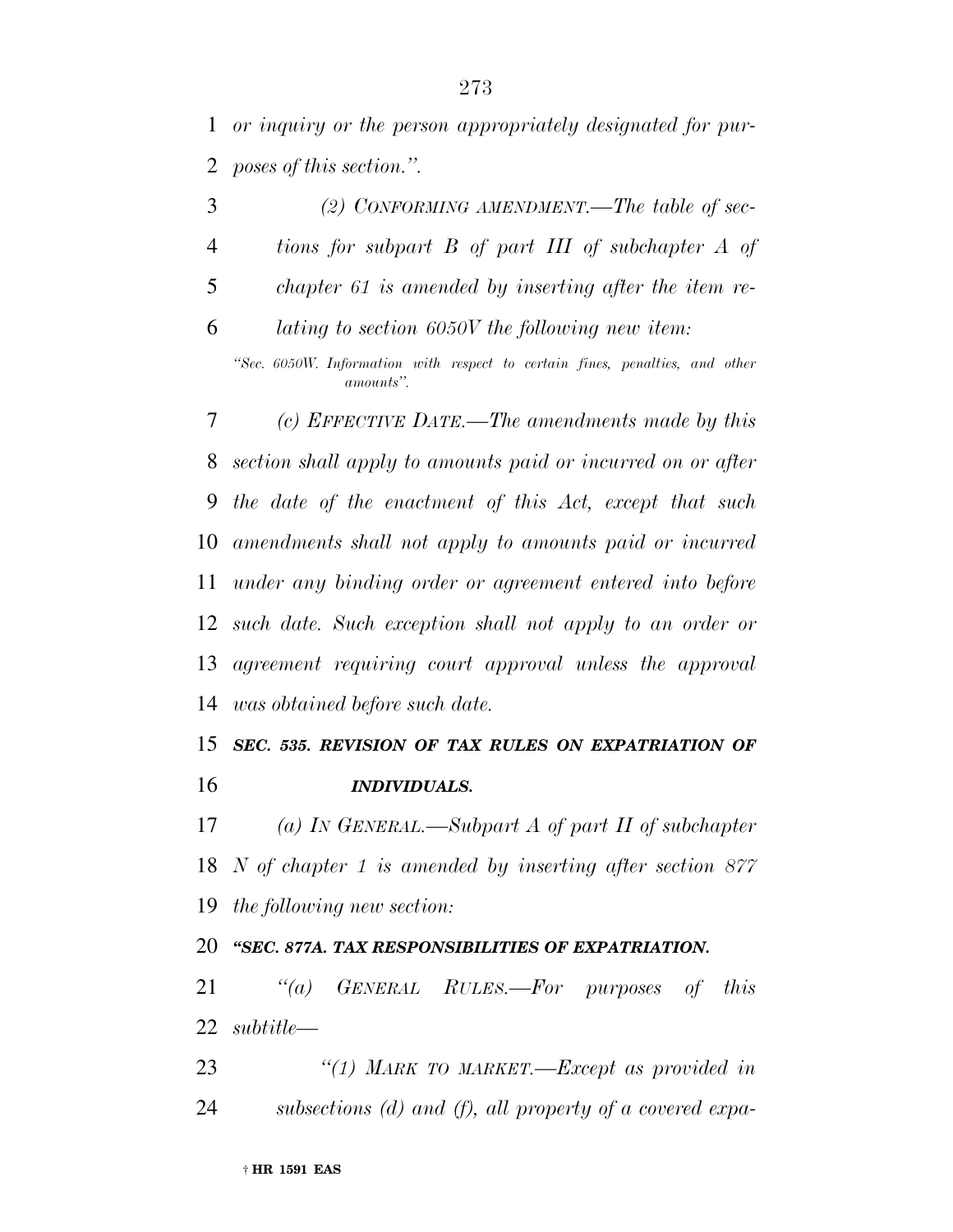| $\mathbf{1}$   | triate to whom this section applies shall be treated as |
|----------------|---------------------------------------------------------|
| $\overline{2}$ | sold on the day before the expatriation date for its    |
| 3              | fair market value.                                      |
| $\overline{4}$ | "(2) RECOGNITION OF GAIN OR LOSS.—In the                |
| 5              | case of any sale under paragraph $(1)$ —                |
| 6              | $\lq (A)$ notwithstanding any other provision of        |
| 7              | this title, any gain arising from such sale shall       |
| 8              | be taken into account for the taxable year of the       |
| 9              | sale, and                                               |
| 10             | "(B) any loss arising from such sale shall              |
| 11             | be taken into account for the taxable year of the       |
| 12             | sale to the extent otherwise provided by this title,    |
| 13             | except that section 1091 shall not apply to any         |
| 14             | such loss.                                              |
| 15             | Proper adjustment shall be made in the amount of        |
| 16             | any gain or loss subsequently realized for gain or loss |
| 17             | taken into account under the preceding sentence.        |
| 18             | "(3) EXCLUSION FOR CERTAIN GAIN.-                       |
| 19             | "(A) In GENERAL.—The amount which, but                  |
| 20             | for this paragraph, would be includible in the          |
| 21             | gross income of any individual by reason of this        |
| 22             | section shall be reduced (but not below zero) by        |
| 23             | $$600,000$ . For purposes of this paragraph, allo-      |
| 24             | cable expatriation gain taken into account under        |
| 25             | subsection $(f)(2)$ shall be treated in the same        |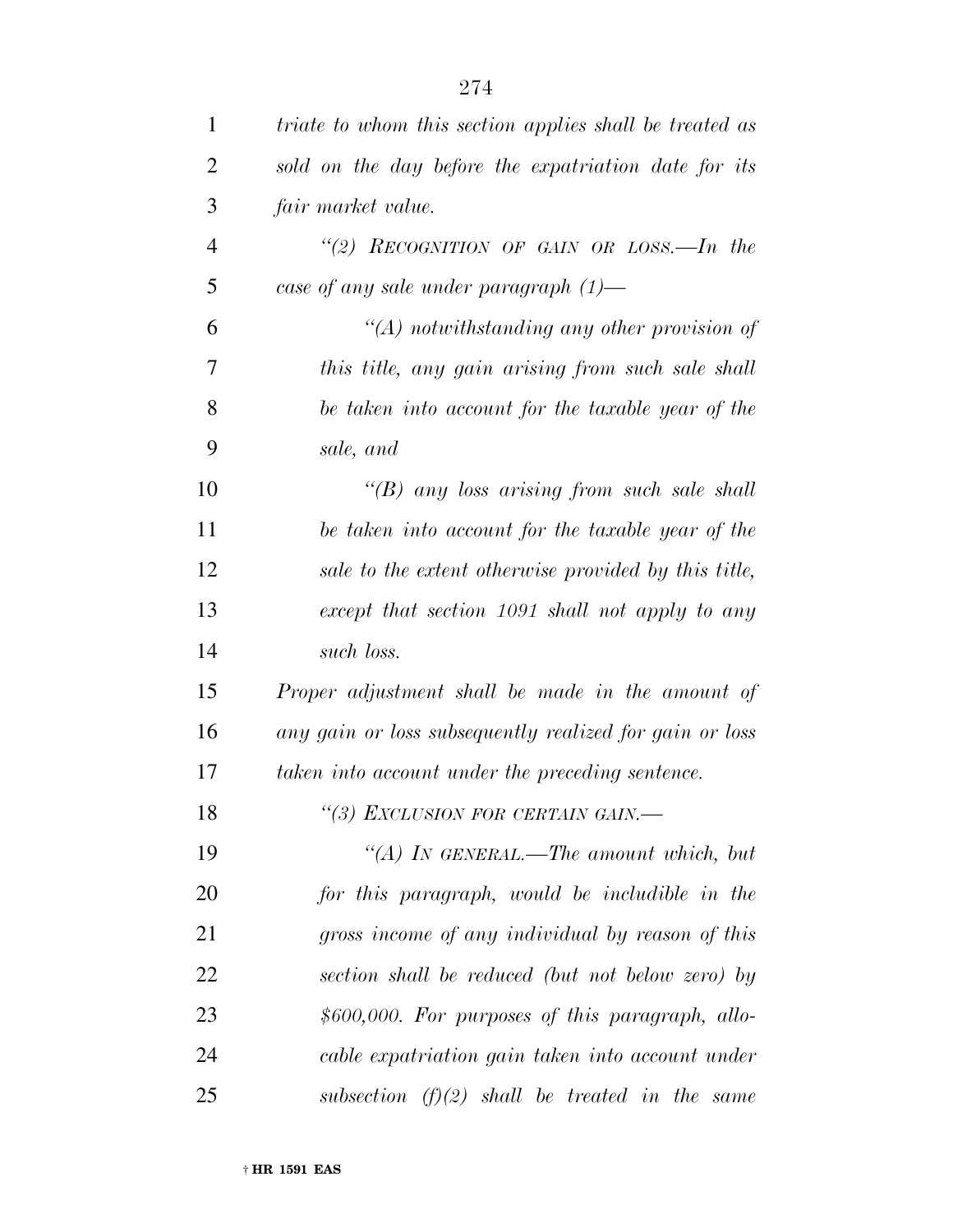| $\mathbf 1$    | manner as an amount required to be includible                          |
|----------------|------------------------------------------------------------------------|
| $\overline{2}$ | in gross income.                                                       |
| 3              | "(B) COST-OF-LIVING ADJUSTMENT.-                                       |
| $\overline{4}$ | "(i) IN GENERAL.—In the case of an                                     |
| 5              | expatriation date occurring in any calendar                            |
| 6              | year after 2007, the $$600,000$ amount under                           |
| 7              | subparagraph $(A)$ shall be increased by an                            |
| 8              | amount equal to-                                                       |
| 9              | $``(I)$ such dollar amount, multi-                                     |
| 10             | plied by                                                               |
| 11             | $\lq (II)$ the cost-of-living adjustment                               |
| 12             | determined under section $1(f)(3)$ for                                 |
| 13             | such calendar year, determined by sub-                                 |
| 14             | stituting 'calendar year 2006' for 'cal-                               |
| 15             | endar year 1992' in subparagraph $(B)$                                 |
| 16             | thereof.                                                               |
| 17             | "(ii) $\textit{ROUNDING}$ $\textit{RULES} \rightarrow \textit{If}$ any |
| 18             | amount after adjustment under clause (i) is                            |
| 19             | not a multiple of \$1,000, such amount shall                           |
| 20             | be rounded to the next lower multiple of                               |
| 21             | \$1,000.                                                               |
| 22             | "(4) ELECTION TO CONTINUE TO BE TAXED AS                               |
| 23             | UNITED STATES CITIZEN.-                                                |
| 24             | "(A) IN GENERAL.—If a covered expatriate                               |
| 25             | elects the application of this paragraph—                              |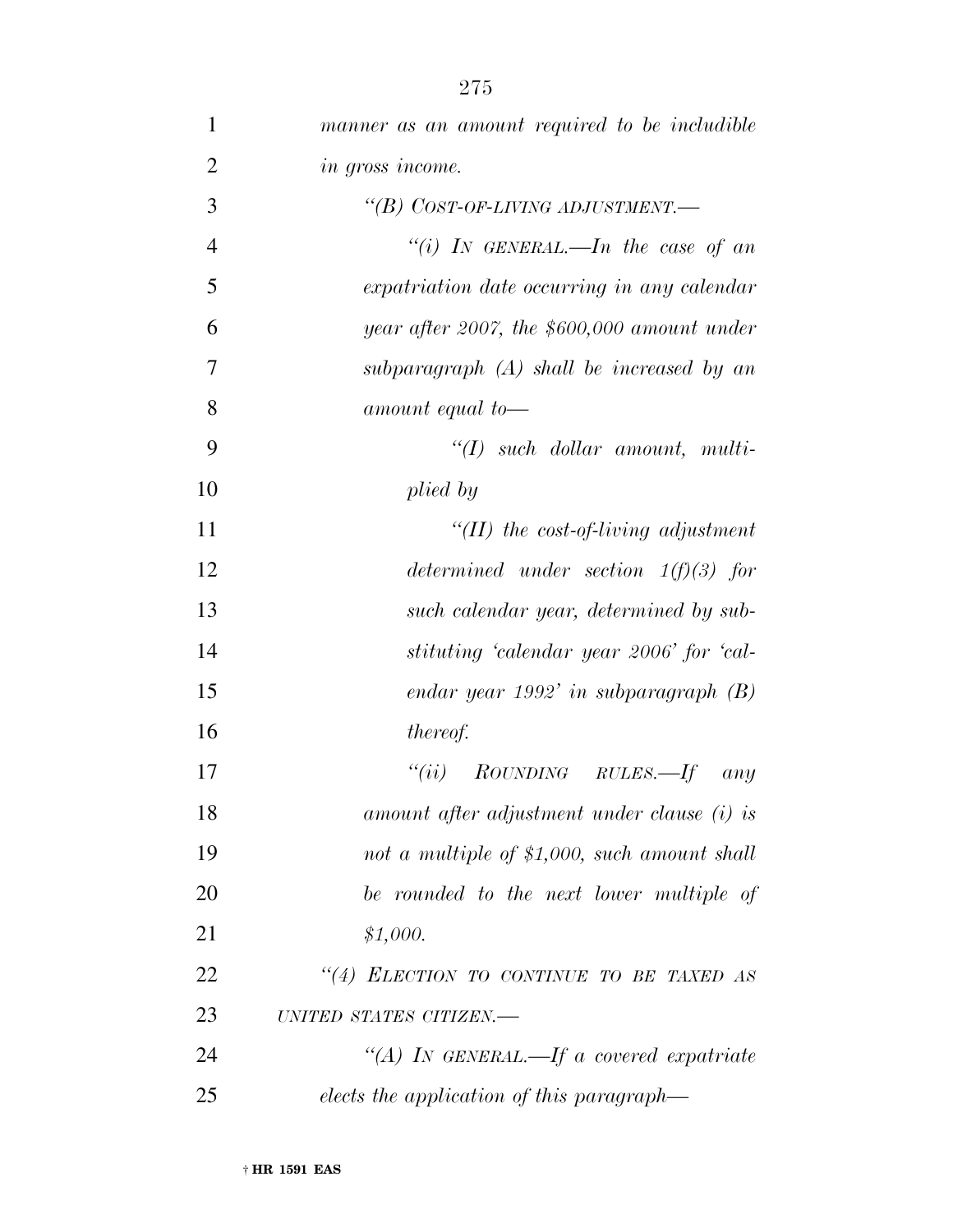| $\mathbf{1}$   | $``(i)$ this section (other than this para-      |
|----------------|--------------------------------------------------|
| $\overline{2}$ | graph and subsection $(i)$ ) shall not apply to  |
| 3              | the expatriate, but                              |
| $\overline{4}$ | $``(ii)$ in the case of property to which        |
| 5              | this section would apply but for such elec-      |
| 6              | tion, the expatriate shall be subject to tax     |
| 7              | under this title in the same manner as if        |
| 8              | the individual were a United States citizen.     |
| 9              | "(B) $Reg$ UIREMENTS.—Subparagraph (A)           |
| 10             | shall not apply to an individual unless the      |
| 11             | $individual-$                                    |
| 12             | "(i) provides security for payment of            |
| 13             | tax in such form and manner, and in such         |
| 14             | amount, as the Secretary may require,            |
| 15             | $``(ii)$ consents to the waiver of any           |
| 16             | right of the individual under any treaty of      |
| 17             | the United States which would preclude as-       |
| 18             | sessment or collection of any tax which may      |
| 19             | be imposed by reason of this paragraph,          |
| 20             | and                                              |
| 21             | $``(iii)$ complies with such other require-      |
| 22             | ments as the Secretary may prescribe.            |
| 23             | "(C) ELECTION.—An election under sub-            |
| 24             | $paragnph$ $(A)$ shall apply to all property to  |
| 25             | which this section would apply but for the elec- |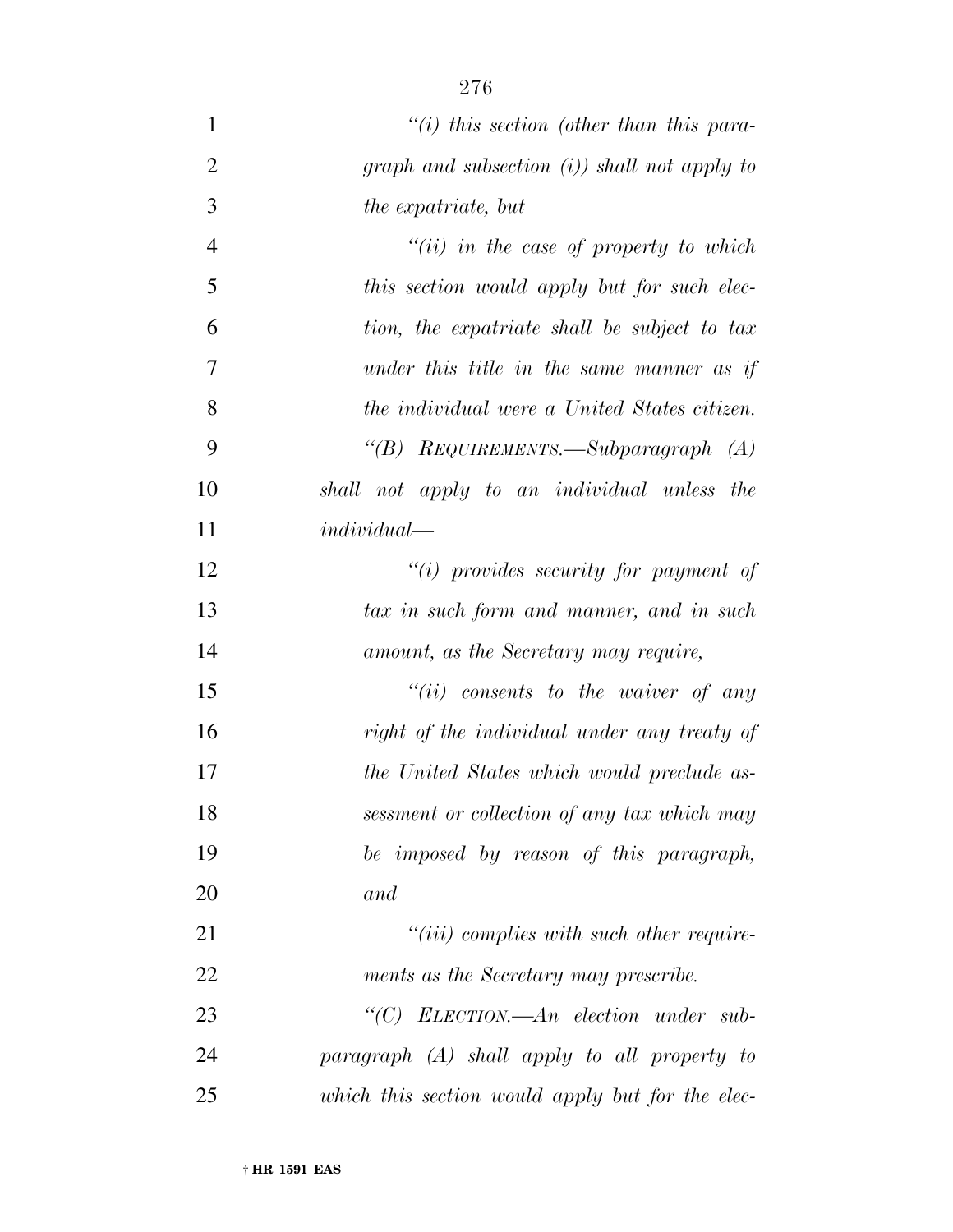| 1              | tion and, once made, shall be irrevocable. Such            |
|----------------|------------------------------------------------------------|
| $\overline{2}$ | election shall also apply to property the basis of         |
| 3              | which is determined in whole or in part by ref-            |
| 4              | erence to the property with respect to which the           |
| 5              | election was made.                                         |
| 6              | "(b) ELECTION TO DEFER TAX.-                               |
| 7              | "(1) In GENERAL.—If the taxpayer elects the ap-            |
| 8              | plication of this subsection with respect to any prop-     |
| 9              | erty treated as sold by reason of subsection $(a)$ , the   |
| 10             | payment of the additional tax attributable to such         |
| 11             | property shall be postponed until the due date of the      |
| 12             | return for the taxable year in which such property is      |
| 13             | disposed of (or, in the case of property disposed of in    |
| 14             | a transaction in which gain is not recognized in           |
| 15             | whole or in part, until such other date as the Sec-        |
| 16             | <i>retary may prescribe).</i>                              |
| 17             | "(2) DETERMINATION OF TAX WITH RESPECT TO                  |
| 18             | $PROPERTIES.$ -For purposes of paragraph $(1)$ , the addi- |
| 19             | tional tax attributable to any property is an amount       |
| 20             | which bears the same ratio to the additional tax im-       |
| 21             | posed by this chapter for the taxable year solely by       |

*reason of subsection (a) as the gain taken into ac-*

*count under subsection (a) with respect to such prop-*

*erty bears to the total gain taken into account under*

† **HR 1591 EAS**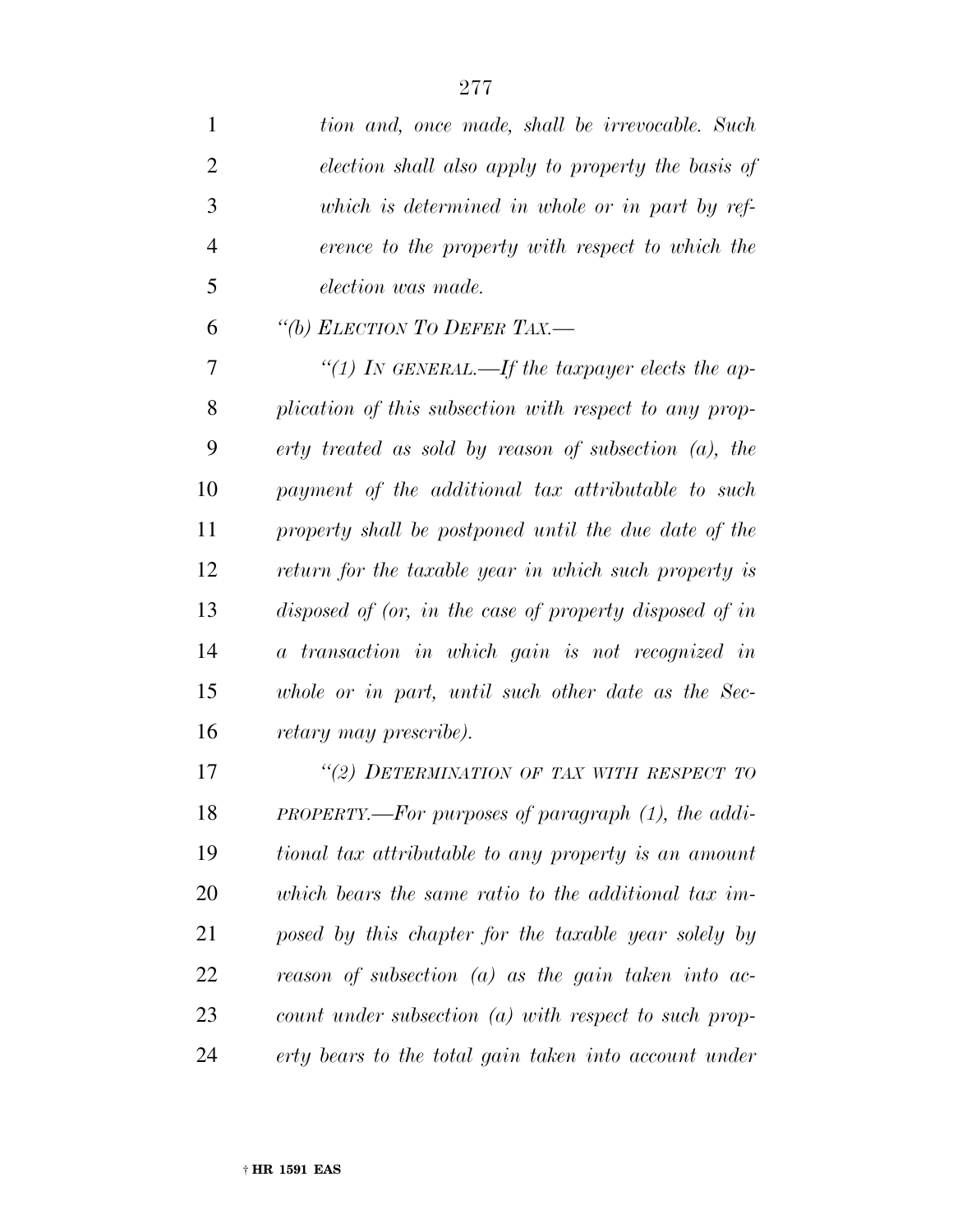*subsection (a) with respect to all property to which subsection (a) applies.*

 *''(3) TERMINATION OF POSTPONEMENT.—No tax may be postponed under this subsection later than the due date for the return of tax imposed by this chapter for the taxable year which includes the date of death of the expatriate (or, if earlier, the time that the secu- rity provided with respect to the property fails to meet the requirements of paragraph (4), unless the taxpayer corrects such failure within the time speci- fied by the Secretary). ''(4) SECURITY.— ''(A) IN GENERAL.—No election may be*

 *made under paragraph (1) with respect to any property unless adequate security is provided to the Secretary with respect to such property.*

 *''(B) ADEQUATE SECURITY.—For purposes of subparagraph (A), security with respect to any property shall be treated as adequate secu-rity if—*

 *''(i) it is a bond in an amount equal to the deferred tax amount under paragraph (2) for the property, or*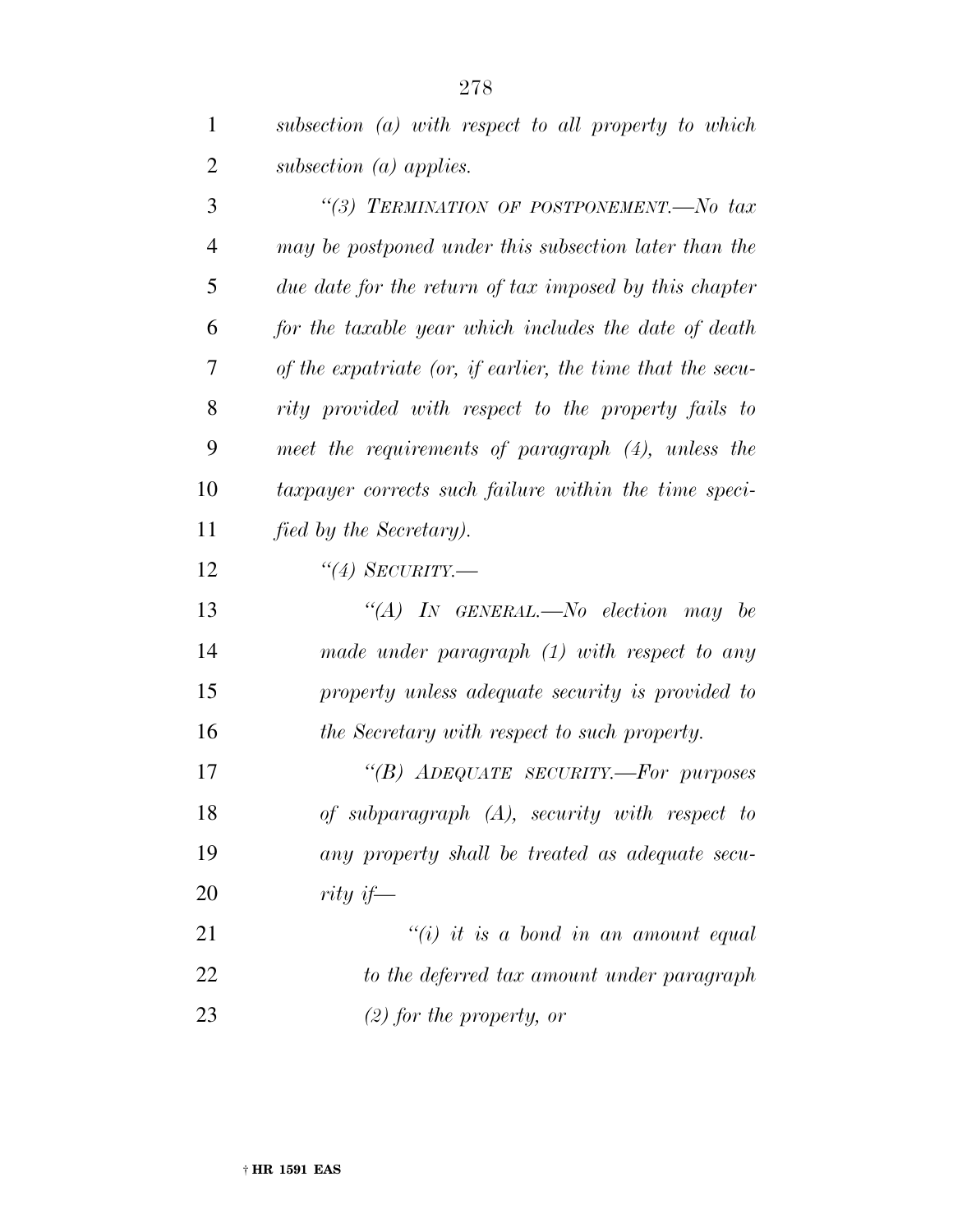| $\mathbf{1}$   | $"(ii)$ the taxpayer otherwise establishes                |
|----------------|-----------------------------------------------------------|
| $\overline{2}$ | to the satisfaction of the Secretary that the             |
| 3              | <i>security is adequate.</i>                              |
| 4              | "(5) WAIVER OF CERTAIN RIGHTS.—No election                |
| 5              | may be made under paragraph (1) unless the tax-           |
| 6              | payer consents to the waiver of any right under any       |
| 7              | treaty of the United States which would preclude as-      |
| 8              | sessment or collection of any tax imposed by reason       |
| 9              | of this section.                                          |
| 10             | "(6) ELECTIONS.—An election under paragraph               |
| 11             | $(1)$ shall only apply to property described in the elec- |
| 12             | tion and, once made, is irrevocable. An election may      |
| 13             | be made under paragraph (1) with respect to an in-        |
| 14             | terest in a trust with respect to which gain is re-       |
| 15             | quired to be recognized under subsection $(f)(1)$ .       |
| 16             | "(7) INTEREST.—For purposes of section $6601-$            |
| 17             | "(A) the last date for the payment of tax                 |
| 18             | shall be determined without regard to the election        |
| 19             | under this subsection, and                                |
| 20             | "(B) section $6621(a)(2)$ shall be applied by             |
| 21             | substituting '5 percentage points' for '3 percent-        |
| 22             | age points' in subparagraph (B) thereof.                  |
| 23             | "(c) COVERED EXPATRIATE.—For purposes of this             |
| 24             | section—                                                  |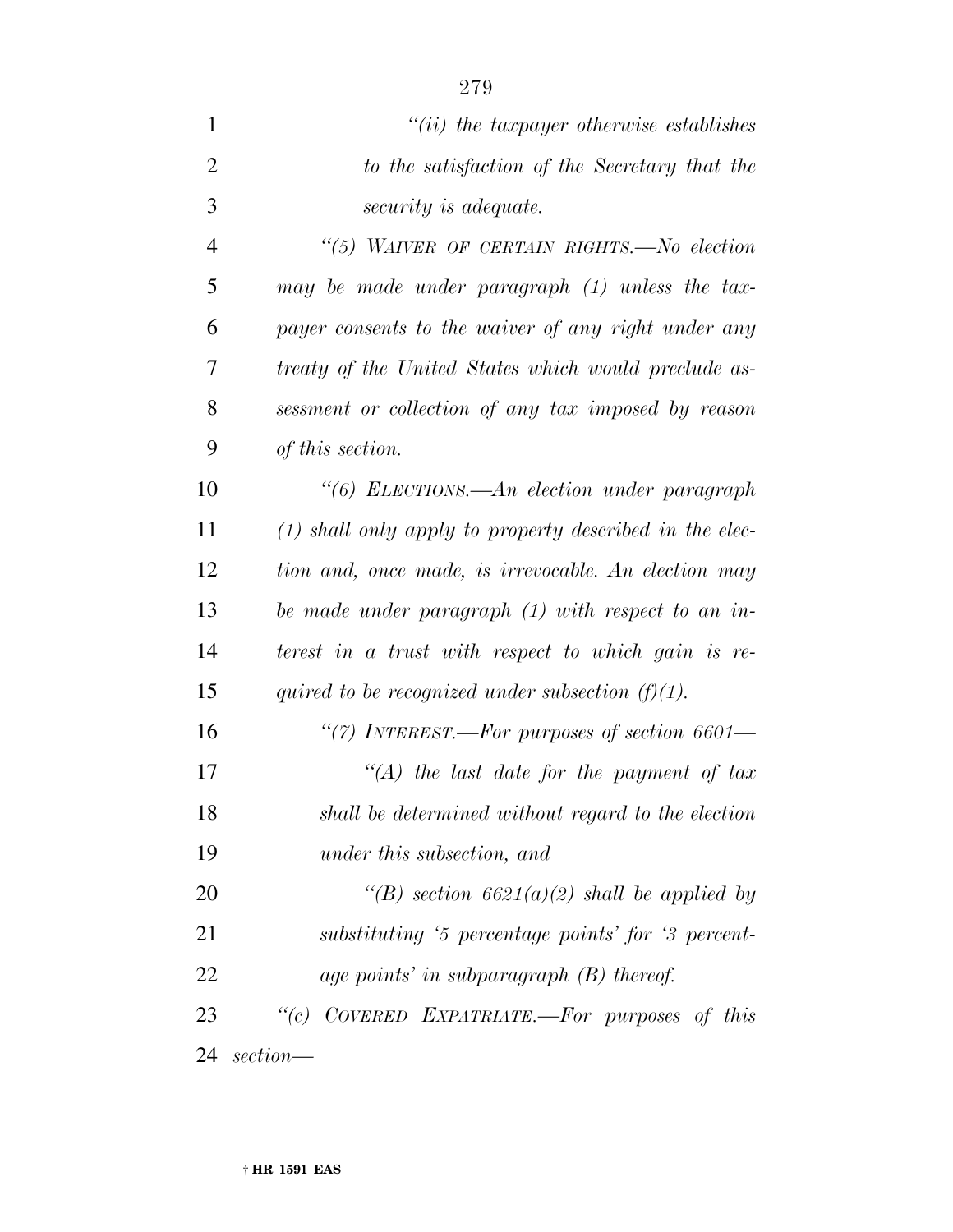| $\mathbf{1}$   | "(1) IN GENERAL.—Except as provided in para-             |
|----------------|----------------------------------------------------------|
| $\overline{2}$ | graph $(2)$ , the term 'covered expatriate' means an ex- |
| 3              | patriate.                                                |
| $\overline{4}$ | "(2) EXCEPTIONS.—An individual shall not be              |
| 5              | treated as a covered expatriate if-                      |
| 6              | $\lq (A)$ the individual—                                |
| 7              | $``(i)$ became at birth a citizen of the                 |
| 8              | United States and a citizen of another                   |
| 9              | country and, as of the expatriation date,                |
| 10             | continues to be a citizen of, and is taxed as            |
| 11             | a resident of, such other country, and                   |
| 12             | $``(ii)$ has not been a resident of the                  |
| 13             | United States (as defined in section                     |
| 14             | $7701(b)(1)(A)(ii)$ during the 5 taxable                 |
| 15             | years ending with the taxable year during                |
| 16             | which the expatriation date occurs, or                   |
| 17             | $\lq\lq (B)(i)$ the individual's relinquishment of       |
| 18             | United States citizenship occurs before such indi-       |
| 19             | vidual attains age $18\frac{1}{2}$ , and                 |
| 20             | $``(ii)$ the individual has been a resident of           |
| 21             | the United States (as so defined) for not more           |
| 22             | than 5 taxable years before the date of relin-           |
| 23             | quishment.                                               |
| 24             | "(d) EXEMPT PROPERTY; SPECIAL RULES FOR PEN-             |
|                | 25 SION PLANS.—                                          |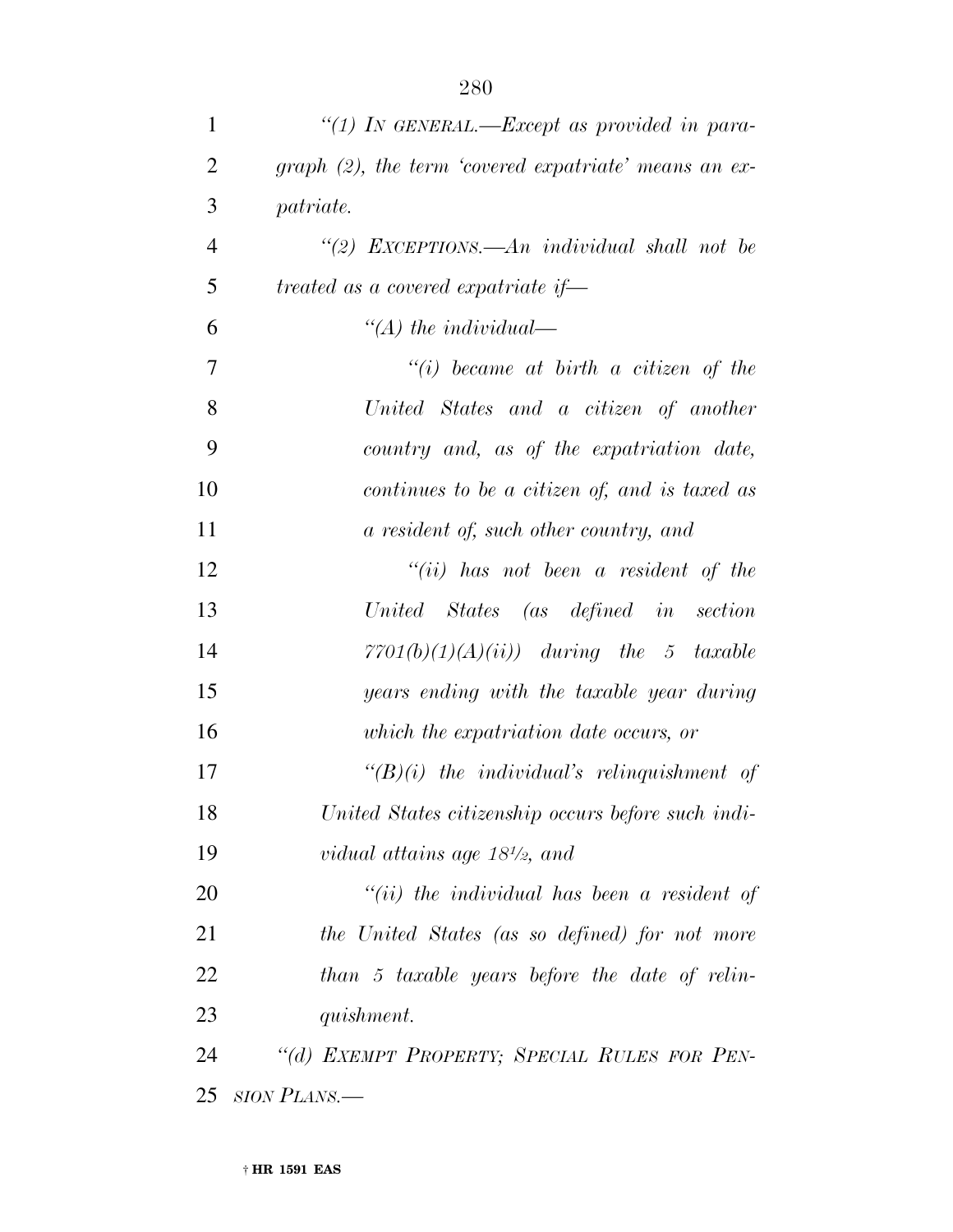| 1              | "(1) EXEMPT PROPERTY.—This section shall not       |
|----------------|----------------------------------------------------|
| $\overline{2}$ | apply to the following:                            |
| 3              | "(A) UNITED STATES REAL PROPERTY IN-               |
| $\overline{4}$ | TERESTS.—Any United States real property in-       |
| 5              | terest (as defined in section $897(c)(1)$ ), other |
| 6              | than stock of a United States real property hold-  |
| $\overline{7}$ | ing corporation which does not, on the day before  |
| 8              | the expatriation date, meet the requirements of    |
| 9              | section $897(c)(2)$ .                              |
| 10             | "(B) SPECIFIED PROPERTY.—Any property              |
| 11             | or interest in property not described in subpara-  |
| 12             | $graph(A)$ which the Secretary specifies in regu-  |
| 13             | <i>lations.</i>                                    |
| 14             | "(2) SPECIAL RULES FOR CERTAIN RETIREMENT          |
| 15             | PLANS.                                             |
| 16             | "(A) IN GENERAL.—If a covered expatriate           |
| 17             | holds on the day before the expatriation date any  |
| 18             | interest in a retirement plan to which this para-  |
| 19             | $graph$ applies—                                   |
| 20             | $``(i)$ such interest shall not be treated         |
| 21             | as sold for purposes of subsection $(a)(1)$ , but  |
| 22             | $``(ii)$ an amount equal to the present            |
| 23             | value of the expatriate's nonforfeitable ac-       |
| 24             | crued benefit shall be treated as having been      |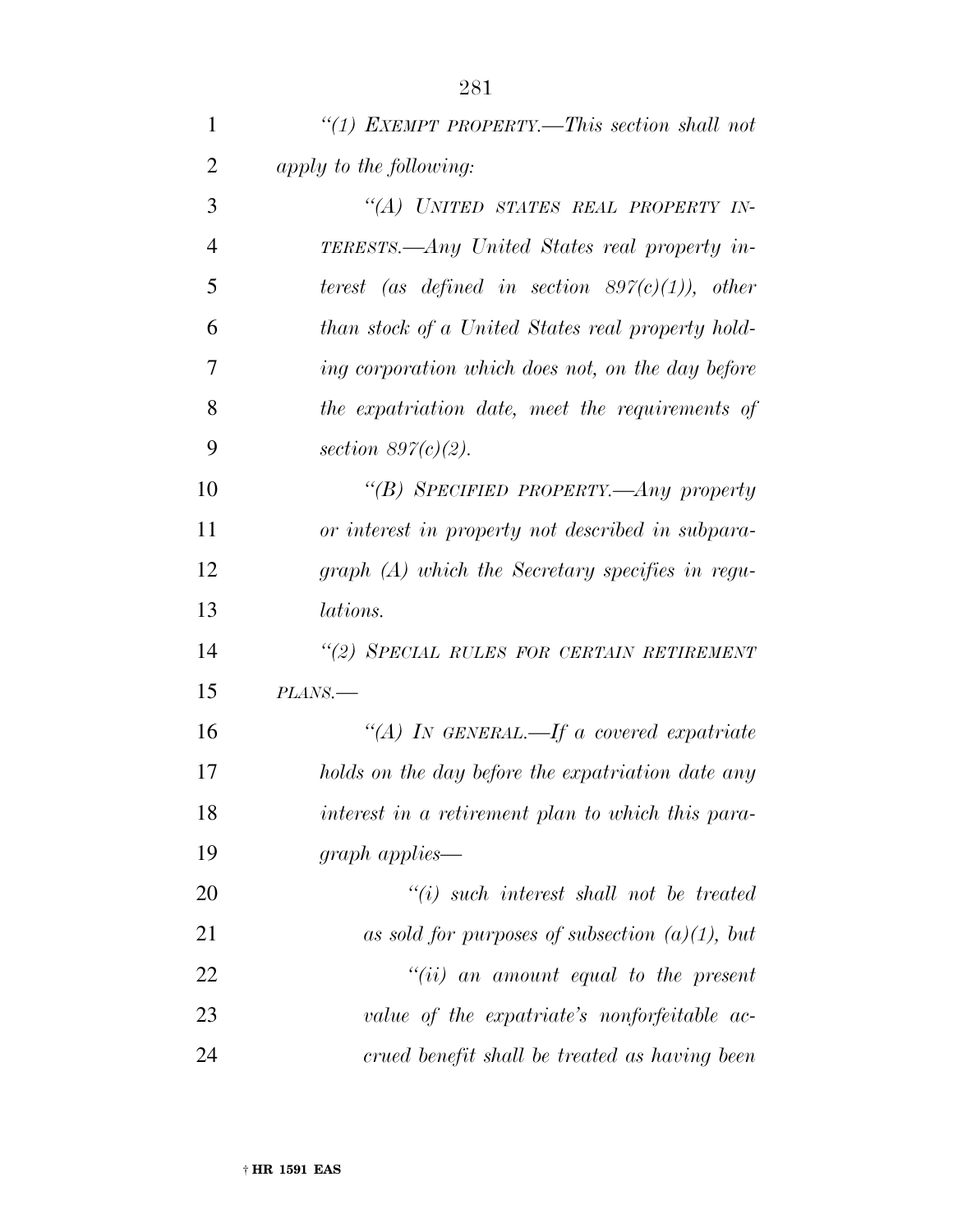| $\mathbf{1}$   | received by such individual on such date as        |
|----------------|----------------------------------------------------|
| $\overline{2}$ | a distribution under the plan.                     |
| 3              | "(B) TREATMENT OF SUBSEQUENT DIS-                  |
| $\overline{4}$ | TRIBUTIONS.—In the case of any distribution on     |
| 5              | or after the expatriation date to or on behalf of  |
| 6              | the covered expatriate from a plan from which      |
| 7              | the expatriate was treated as receiving a dis-     |
| 8              | tribution under subparagraph $(A)$ , the amount    |
| 9              | otherwise includible in gross income by reason of  |
| 10             | the subsequent distribution shall be reduced by    |
| 11             | the excess of the amount includible in gross in-   |
| 12             | come under subparagraph $(A)$ over any portion     |
| 13             | of such amount to which this subparagraph pre-     |
| 14             | viously applied.                                   |
| 15             | "(C) TREATMENT OF SUBSEQUENT DIS-                  |
| 16             | TRIBUTIONS BY PLAN.—For purposes of this title,    |
| 17             | a retirement plan to which this paragraph ap-      |
| 18             | plies, and any person acting on the plan's behalf, |
| 19             | shall treat any subsequent distribution described  |
| 20             | in subparagraph $(B)$ in the same manner as        |
| 21             | such distribution would be treated without re-     |
| 22             | gard to this paragraph.                            |
| 23             | "(D) APPLICABLE PLANS.—This paragraph              |
| 24             | shall apply to-                                    |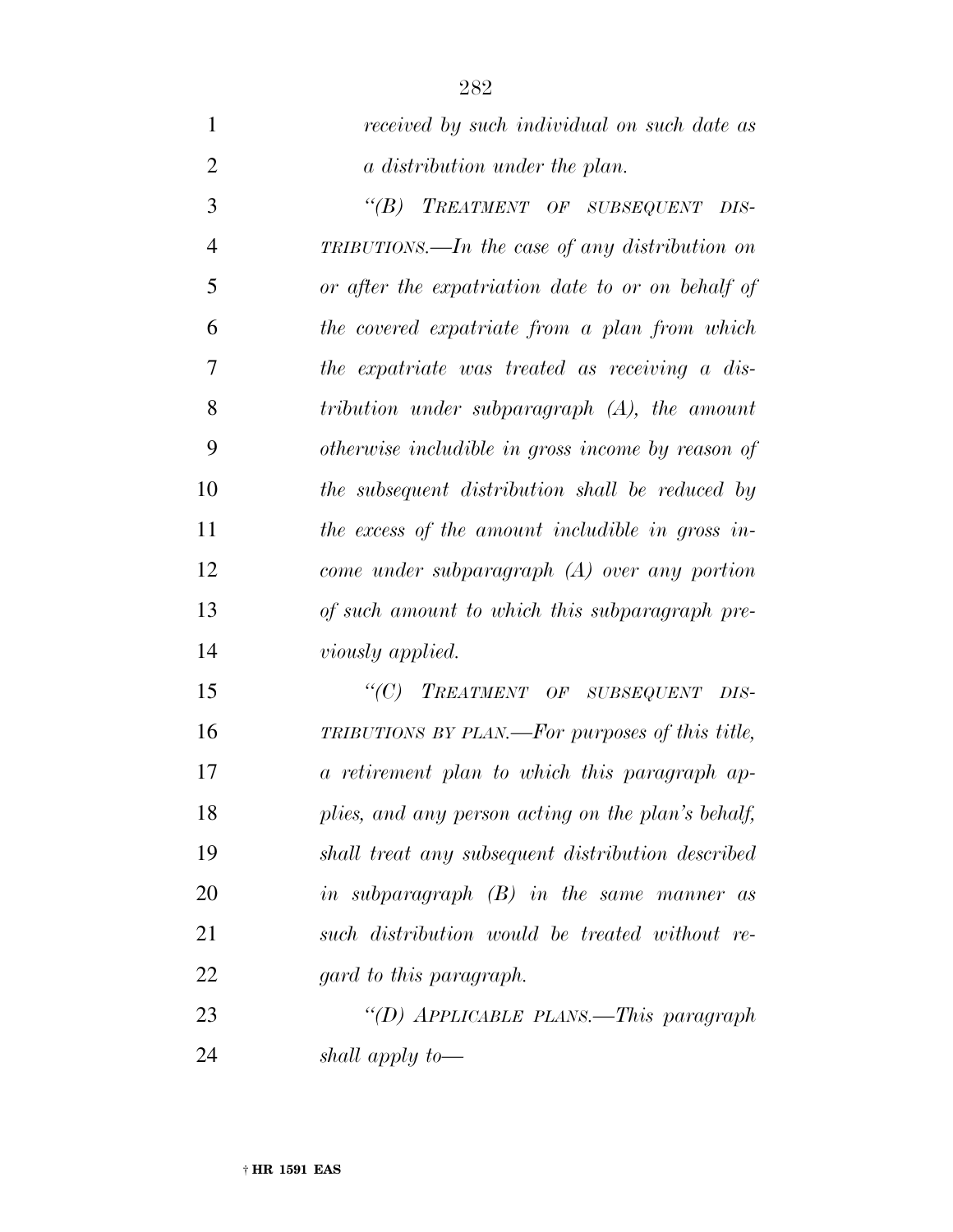| 1              | "(i) any qualified retirement plan (as           |
|----------------|--------------------------------------------------|
| $\overline{2}$ | defined in section $4974(c)$ ),                  |
| 3              | $``(ii)$ an eligible deferred compensation       |
| $\overline{4}$ | plan (as defined in section $457(b)$ ) of an el- |
| 5              | igible employer described in section             |
| 6              | $457(e)(1)(A)$ , and                             |
| $\overline{7}$ | $``(iii)$ to the extent provided in regula-      |
| 8              | tions, any foreign pension plan or similar       |
| 9              | retirement arrangements or programs.             |
| 10             | "(e) DEFINITIONS.—For purposes of this section—  |
| 11             | $``(1)$ EXPATRIATE.—The term $'expatriate'$      |
| 12             | $means$ —                                        |
| 13             | "(A) any United States citizen who relin-        |
| 14             | quishes citizenship, and                         |
| 15             | "(B) any long-term resident of the United        |
| 16             | States who-                                      |
| 17             | $``(i)$ ceases to be a lawful permanent          |
| 18             | resident of the United States (within the        |
| 19             | meaning of section $7701(b)(6)$ , or             |
| 20             | $``(ii) commences to be treated as a resi-$      |
| 21             | dent of a foreign country under the provi-       |
| 22             | sions of a tax treaty between the United         |
| 23             | States and the foreign country and who           |
| 24             | does not waive the benefits of such treaty       |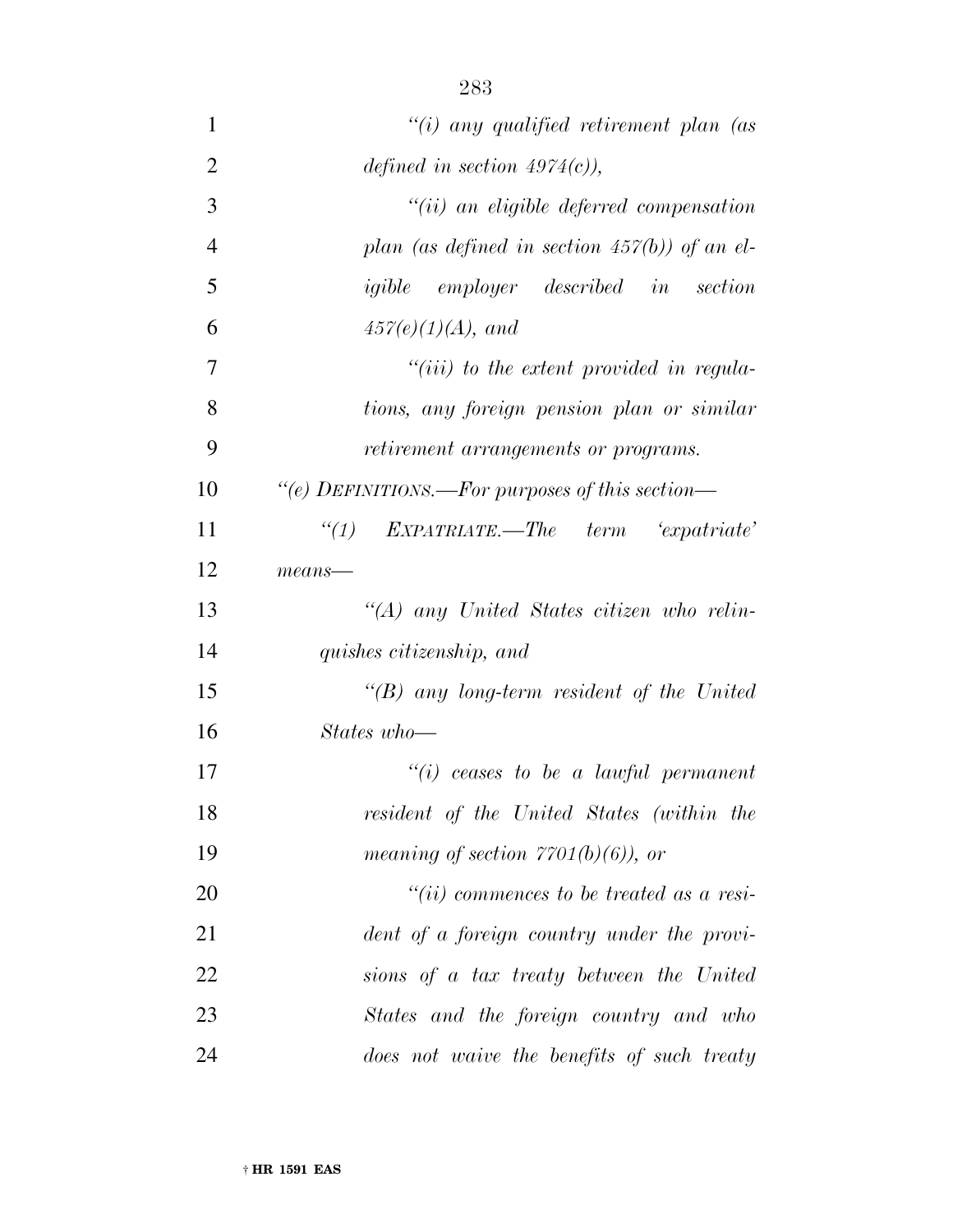| $\mathbf{1}$   | applicable to residents of the foreign coun-         |
|----------------|------------------------------------------------------|
| $\overline{2}$ | try.                                                 |
| 3              | "(2) EXPATRIATION DATE.—The term 'expatria-          |
| $\overline{4}$ | tion date' means—                                    |
| 5              | $\lq (A)$ the date an individual relinquishes        |
| 6              | United States citizenship, or                        |
| 7              | $\lq\lq(B)$ in the case of a long-term resident of   |
| 8              | the United States, the date of the event described   |
| 9              | in clause (i) or (ii) of paragraph $(1)(B)$ .        |
| 10             | "(3) RELINQUISHMENT OF CITIZENSHIP.— $A$ cit-        |
| 11             | izen shall be treated as relinquishing United States |
| 12             | citizenship on the earliest of $\equiv$              |
| 13             | $\lq (A)$ the date the individual renounces such     |
| 14             | individual's United States nationality before a      |
| 15             | diplomatic or consular officer of the United         |
| 16             | States pursuant to paragraph (5) of section          |
| 17             | $349(a)$ of the Immigration and Nationality Act      |
| 18             | $(8 \text{ U.S.C. } 1481(a)(5)),$                    |
| 19             | $\lq (B)$ the date the individual furnishes to the   |
| 20             | United States Department of State a signed           |
| 21             | statement of voluntary relinquishment of United      |
| 22             | States nationality confirming the performance of     |
| 23             | an act of expatriation specified in paragraph        |
| 24             | $(1), (2), (3), or (4)$ of section 349(a) of the Im- |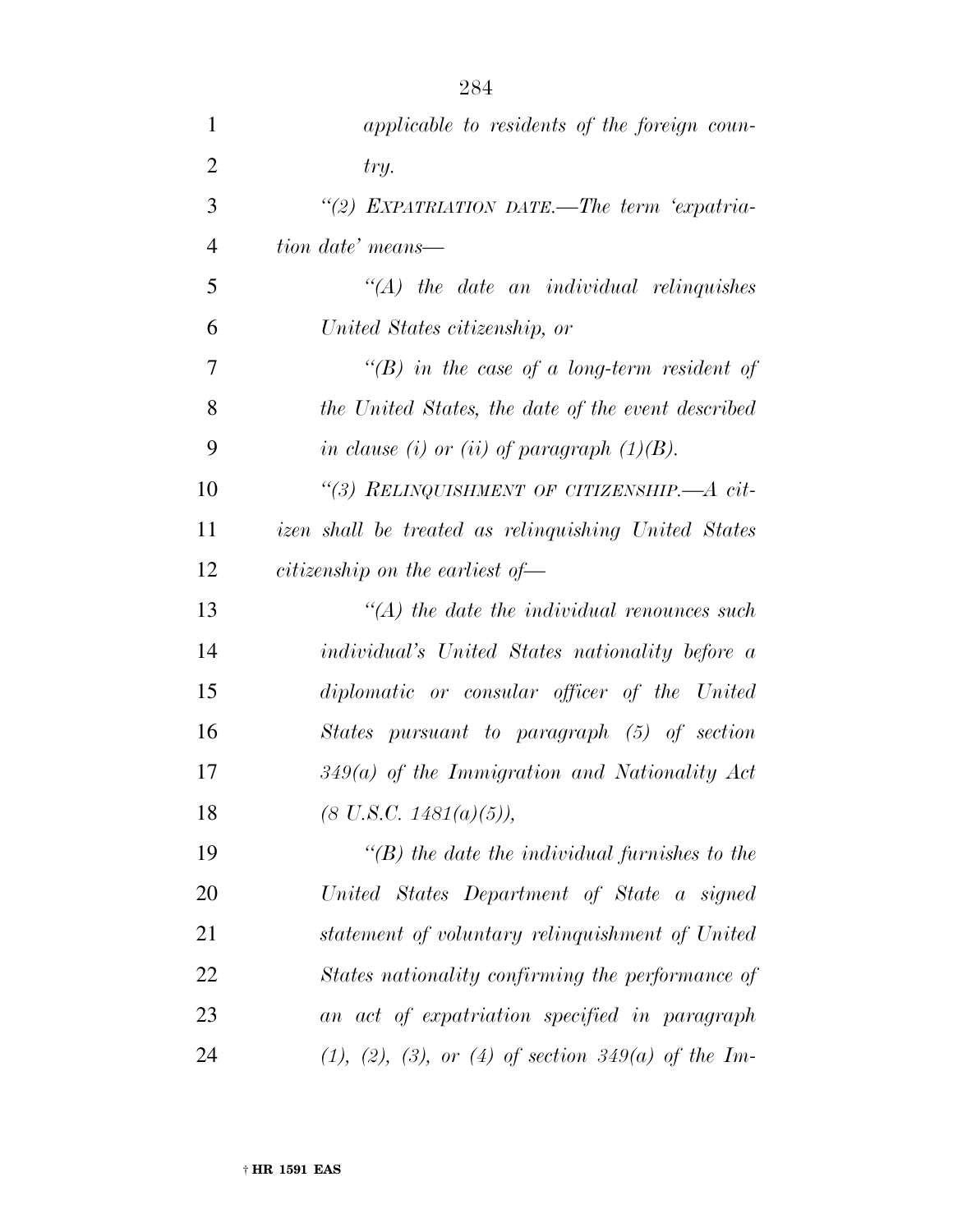| 1              | migration and Nationality Act (8 U.S.C.                   |
|----------------|-----------------------------------------------------------|
| $\overline{2}$ | $1481(a)(1)–(4)$ ,                                        |
| 3              | $\lq\lq C$ the date the United States Department          |
| $\overline{4}$ | of State issues to the individual a certificate of        |
| 5              | loss of nationality, or                                   |
| 6              | "(D) the date a court of the United States                |
| 7              | cancels a naturalized citizen's certificate of natu-      |
| 8              | <i>ralization.</i>                                        |
| 9              | Subparagraph $(A)$ or $(B)$ shall not apply to any in-    |
| 10             | dividual unless the renunciation or voluntary relin-      |
| 11             | quishment is subsequently approved by the issuance to     |
| 12             | the individual of a certificate of loss of nationality by |
| 13             | the United States Department of State.                    |
| 14             | "(4) LONG-TERM RESIDENT.—The term $long-$                 |
| 15             | term resident' has the meaning given to such term by      |
| 16             | section $877(e)(2)$ .                                     |
| 17             | "(f) SPECIAL RULES APPLICABLE TO BENEFICIARIES'           |
| 18             | <b>INTERESTS IN TRUST.-</b>                               |
| 19             | "(1) IN GENERAL.—Except as provided in para-              |
| 20             | $graph (2)$ , if an individual is determined under para-  |
| 21             | graph $(3)$ to hold an interest in a trust on the day     |
| 22             | before the expatriation date—                             |
| 23             | $\lq (A)$ the individual shall not be treated as          |
| 24             | having sold such interest,                                |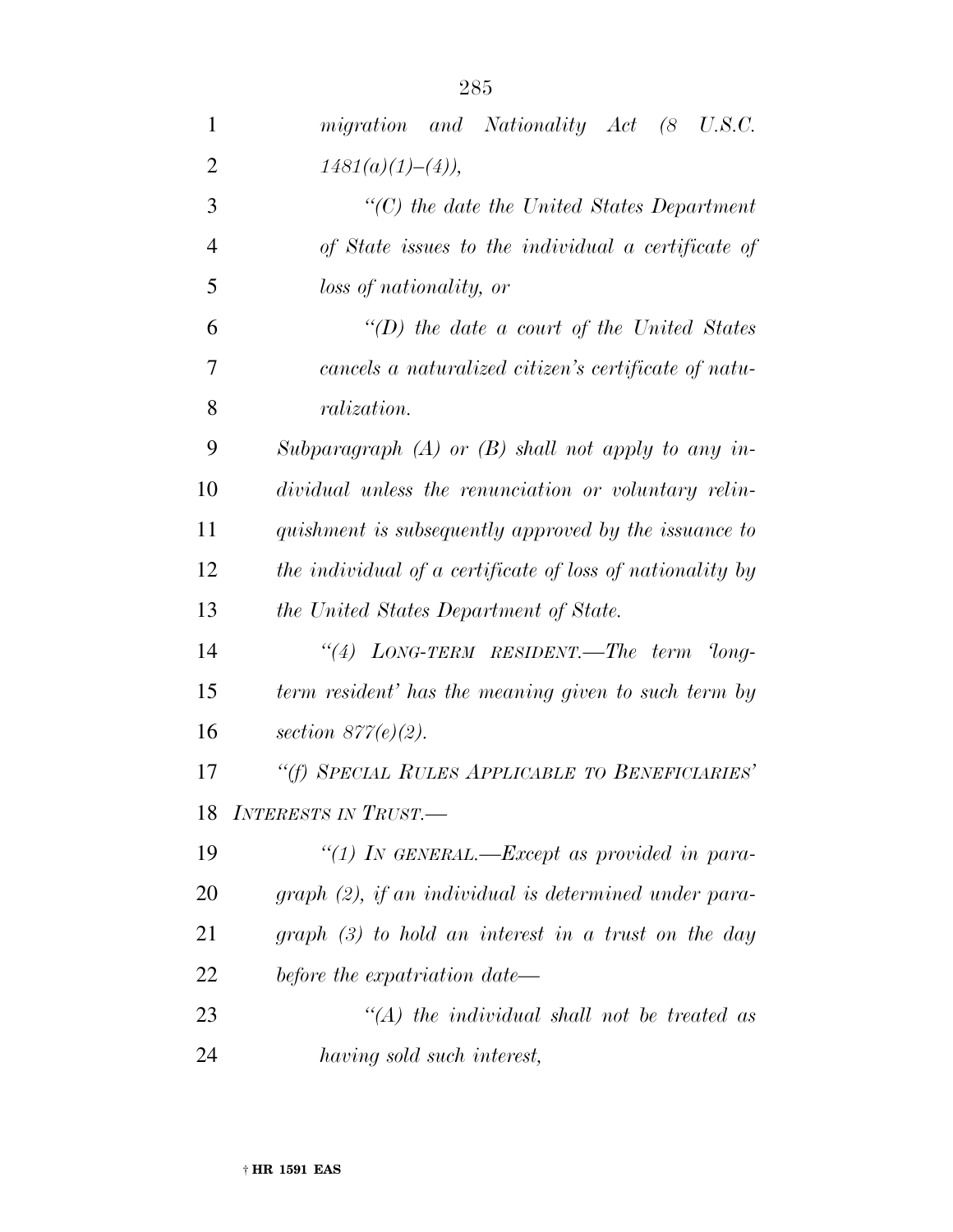| $\mathbf{1}$   | "(B) such interest shall be treated as a sep-            |
|----------------|----------------------------------------------------------|
| $\overline{2}$ | arate share in the trust, and                            |
| 3              | $\lq\lq C$ (i) such separate share shall be treated      |
| $\overline{4}$ | as a separate trust consisting of the assets allo-       |
| 5              | cable to such share,                                     |
| 6              | $``(ii)$ the separate trust shall be treated as          |
| 7              | having sold its assets on the day before the expa-       |
| 8              | triation date for their fair market value and as         |
| 9              | having distributed all of its assets to the indi-        |
| 10             | vidual as of such time, and                              |
| 11             | "(iii) the individual shall be treated as hav-           |
| 12             | ing recontributed the assets to the separate trust.      |
| 13             | Subsection $(a)(2)$ shall apply to any income, gain, or  |
| 14             | loss of the individual arising from a distribution de-   |
| 15             | scribed in subparagraph $(C)(ii)$ . In determining the   |
| 16             | amount of such distribution, proper adjustments shall    |
| 17             | be made for liabilities of the trust allocable to an in- |
| 18             | <i>dividual's share in the trust.</i>                    |
| 19             | "(2) SPECIAL RULES FOR INTERESTS IN QUALI-               |
| 20             | FIED TRUSTS.-                                            |
| 21             | "(A) IN GENERAL.—If the trust interest de-               |
| 22             | scribed in paragraph $(1)$ is an interest in a           |
| 23             | qualified trust—                                         |
| 24             | "(i) paragraph (1) and subsection (a)                    |
| 25             | shall not apply, and                                     |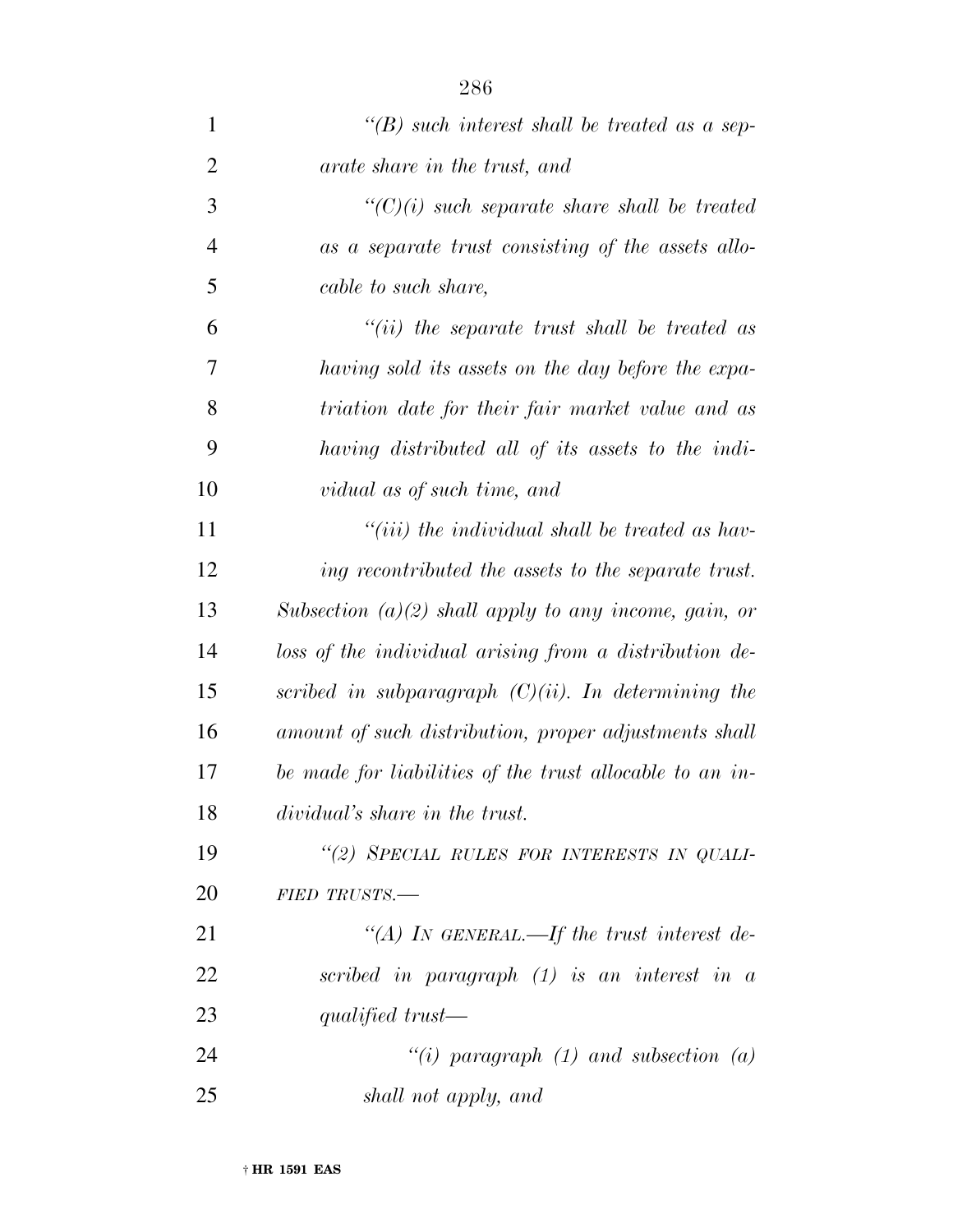| $\mathbf{1}$   | $``(ii)$ in addition to any other tax im-          |
|----------------|----------------------------------------------------|
| $\overline{2}$ | posed by this title, there is hereby imposed       |
| 3              | on each distribution with respect to such in-      |
| $\overline{4}$ | terest a tax in the amount determined              |
| 5              | under subparagraph $(B)$ .                         |
| 6              | "(B) AMOUNT OF TAX.—The amount of tax              |
| 7              | under subparagraph $(A)(ii)$ shall be equal to the |
| 8              | $lesser of -$                                      |
| 9              | $"(i)$ the highest rate of tax imposed by          |
| 10             | section $1(e)$ for the taxable year which in-      |
| 11             | cludes the day before the expatriation date,       |
| 12             | multiplied by the amount of the distribu-          |
| 13             | tion, or                                           |
| 14             | $``(ii)$ the balance in the deferred tax ac-       |
| 15             | count immediately before the distribution          |
| 16             | determined without regard to any increases         |
| 17             | under subparagraph $(C)(ii)$ after the 30th        |
| 18             | day preceding the distribution.                    |
| 19             | "(C) DEFERRED TAX ACCOUNT.-For pur-                |
| 20             | poses of subparagraph $(B)(ii)$ —                  |
| 21             | "(i) OPENING BALANCE.—The opening                  |
| 22             | balance in a deferred tax account with re-         |
| 23             | spect to any trust interest is an amount           |
| 24             | equal to the tax which would have been im-         |
| 25             | posed on the allocable expatriation gain           |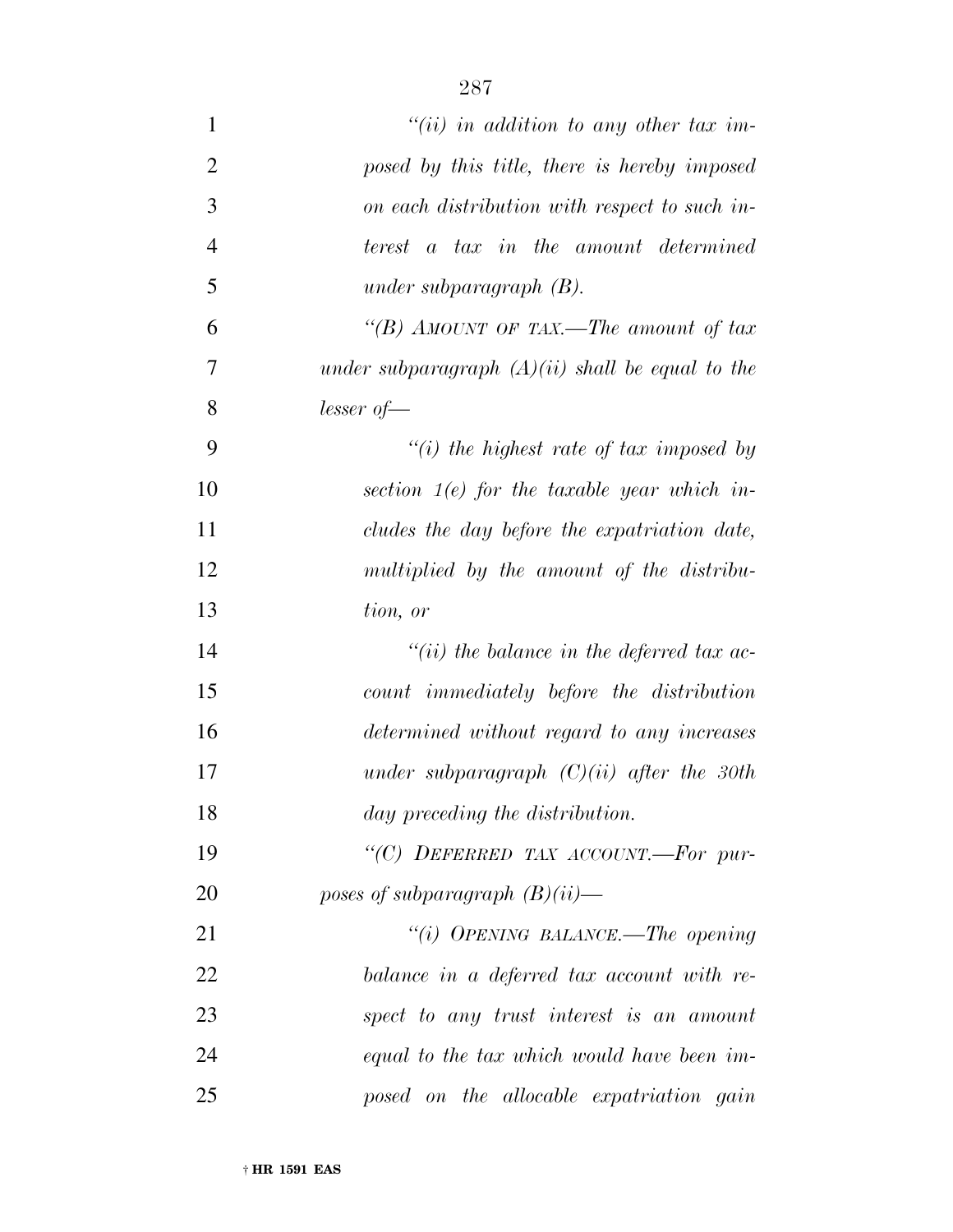*with respect to the trust interest if such gain had been included in gross income under subsection (a).*

 *''(ii) INCREASE FOR INTEREST.—The balance in the deferred tax account shall be increased by the amount of interest deter- mined (on the balance in the account at the time the interest accrues), for periods after the 90th day after the expatriation date, by using the rates and method applicable under section 6621 for underpayments of tax for such periods, except that section 6621(a)(2) shall be applied by substituting '5 percentage points' for '3 percentage points' in subparagraph (B) thereof. ''(iii) DECREASE FOR TAXES PRE- VIOUSLY PAID.—The balance in the tax de- ferred account shall be reduced— ''(I) by the amount of taxes im-*

 *posed by subparagraph (A) on any dis- tribution to the person holding the trust interest, and ''(II) in the case of a person hold-*

 *ing a nonvested interest, to the extent provided in regulations, by the amount*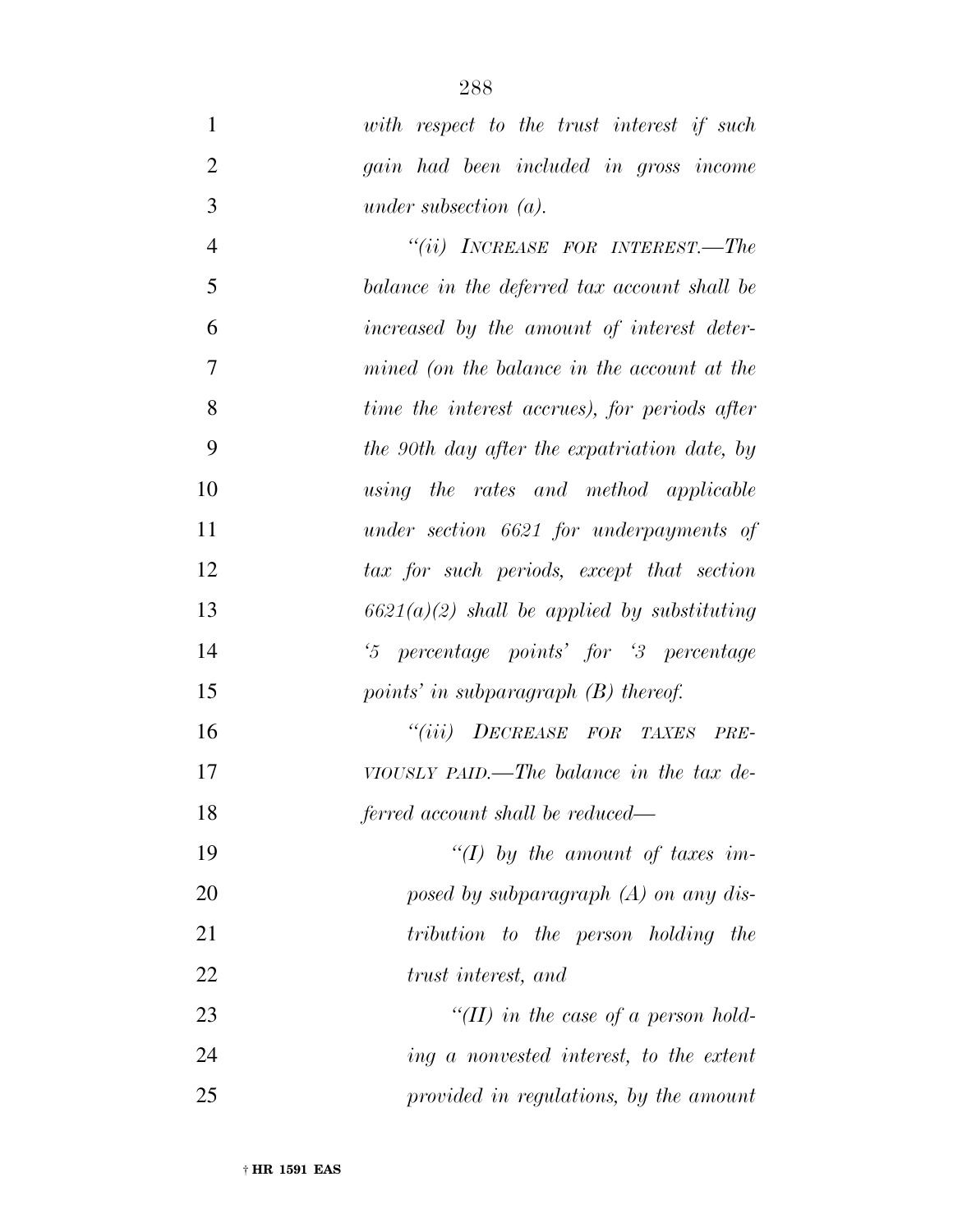| $\mathbf{1}$   | of taxes imposed by subparagraph $(A)$             |
|----------------|----------------------------------------------------|
| $\overline{2}$ | on distributions from the trust with re-           |
| 3              | spect to nonvested interests not held by           |
| $\overline{4}$ | such person.                                       |
| 5              | "(D) ALLOCABLE EXPATRIATION GAIN.—For              |
| 6              | purposes of this paragraph, the allocable expa-    |
| 7              | triation gain with respect to any beneficiary's    |
| 8              | interest in a trust is the amount of gain which    |
| 9              | would be allocable to such beneficiary's vested    |
| 10             | and nonvested interests in the trust if the bene-  |
| 11             | ficiary held directly all assets allocable to such |
| 12             | <i>interests.</i>                                  |
| 13             | "(E) TAX DEDUCTED AND WITHHELD.—                   |
| 14             | "(i) IN GENERAL.—The tax imposed by                |
| 15             | subparagraph $(A)(ii)$ shall be deducted and       |
| 16             | withheld by the trustees from the distribu-        |
| 17             | tion to which it relates.                          |
| 18             | "(ii) EXCEPTION WHERE FAILURE TO                   |
| 19             | WAIVE TREATY RIGHTS.—If an amount may              |
| 20             | not be deducted and withheld under clause          |
| 21             | $(i)$ by reason of the distributee failing to      |
| 22             | <i>waive any treaty right with respect to such</i> |
| 23             | distribution—                                      |
| 24             | "(I) the tax imposed by subpara-                   |
| 25             | graph $(A)(ii)$ shall be imposed on the            |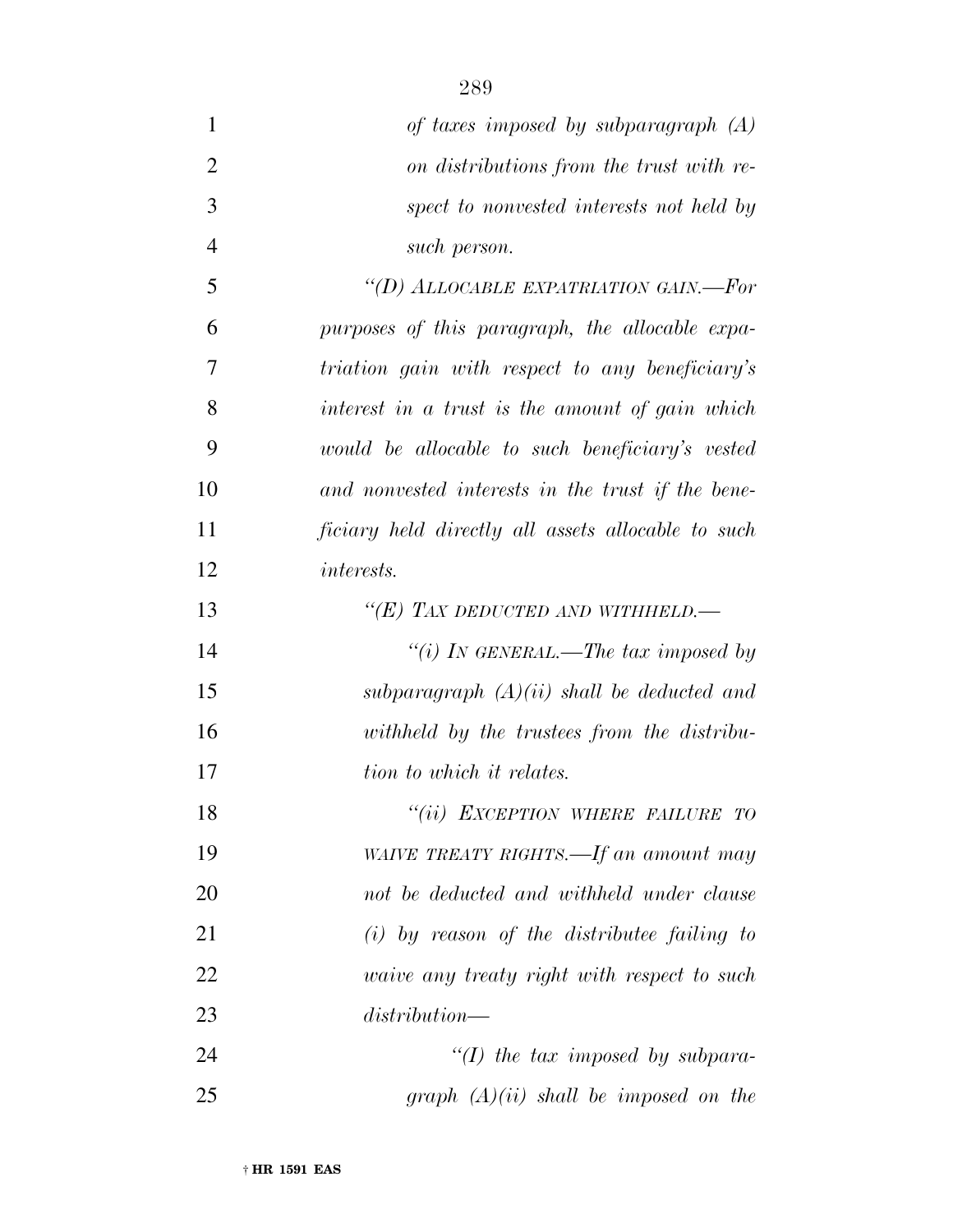| $\mathbf{1}$   | trust and each trustee shall be person-                     |
|----------------|-------------------------------------------------------------|
| $\overline{2}$ | ally liable for the amount of such tax,                     |
| 3              | and                                                         |
| $\overline{4}$ | "(II) any other beneficiary of the                          |
| 5              | trust shall be entitled to recover from                     |
| 6              | the distributee the amount of such tax                      |
| 7              | imposed on the other beneficiary.                           |
| 8              | "(F) DISPOSITION.—If a trust ceases to be                   |
| 9              | a qualified trust at any time, a covered expa-              |
| 10             | <i>triate disposes of an interest in a qualified trust,</i> |
| 11             | or a covered expatriate holding an interest in a            |
| 12             | qualified trust dies, then, in lieu of the tax im-          |
| 13             | posed by subparagraph $(A)(ii)$ , there is hereby           |
| 14             | imposed a tax equal to the lesser of $-$                    |
| 15             | $"(i)$ the tax determined under para-                       |
| 16             | $graph (1)$ as if the day before the expatria-              |
| 17             | tion date were the date of such cessation,                  |
| 18             | disposition, or death, whichever is applica-                |
| 19             | ble, or                                                     |
| 20             | "(ii) the balance in the tax deferred ac-                   |
| 21             | count immediately before such date.                         |
| 22             | Such tax shall be imposed on the trust and each             |
| 23             | trustee shall be personally liable for the amount           |
| 24             | of such tax and any other beneficiary of the trust          |
| 25             | shall be entitled to recover from the covered expa-         |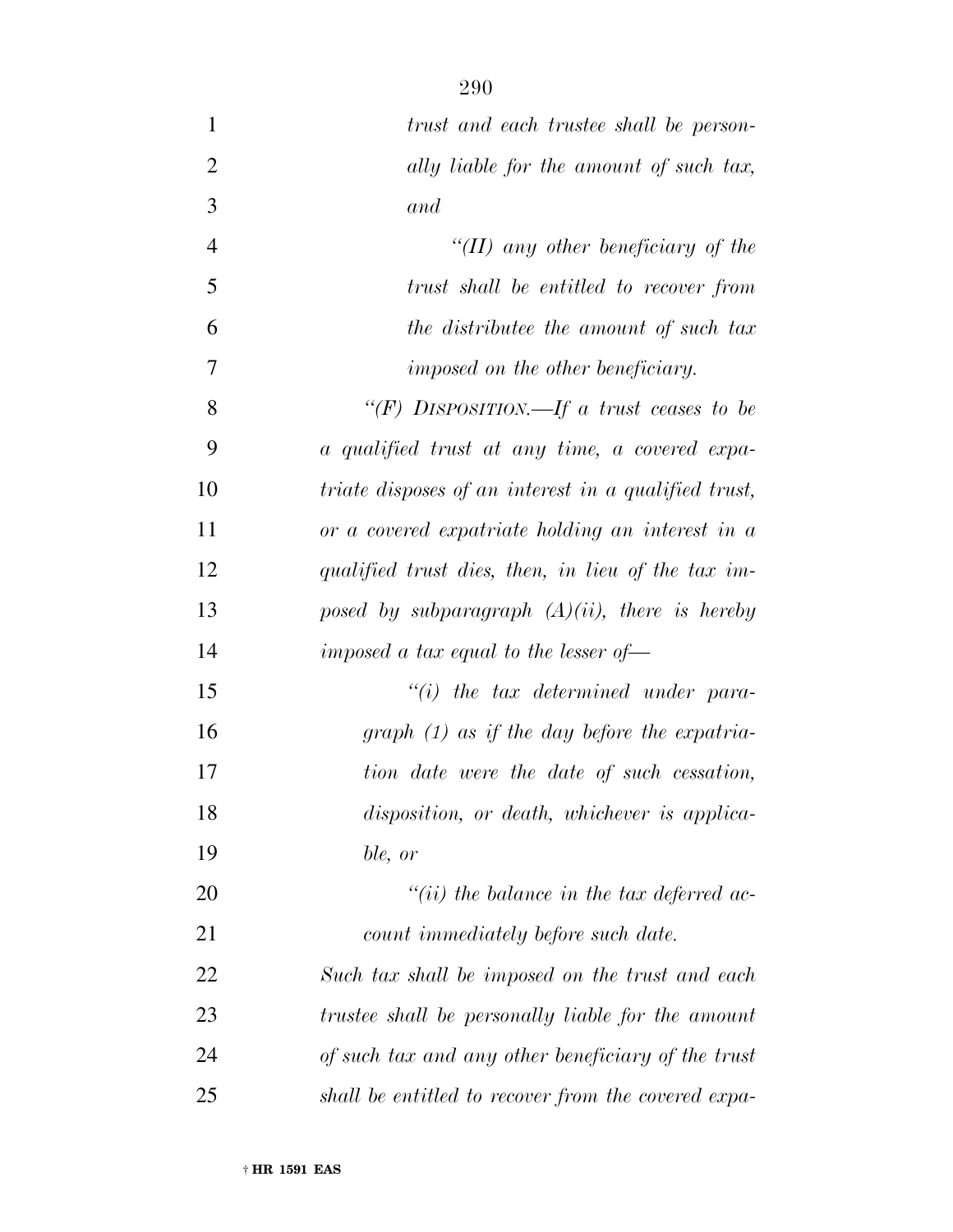| $\mathbf{1}$   | <i>triate</i> or the estate the amount of such tax im- |
|----------------|--------------------------------------------------------|
| $\overline{2}$ | posed on the other beneficiary.                        |
| 3              | "(G) DEFINITIONS AND SPECIAL RULES.-                   |
| $\overline{4}$ | For purposes of this paragraph—                        |
| 5              | "(i) $QUALIFIED$ TRUST.—The term                       |
| 6              | 'qualified trust' means a trust which is de-           |
| 7              | scribed in section $7701(a)(30)(E)$ .                  |
| 8              | $``(ii)$ VESTED INTEREST.—The term                     |
| 9              | 'vested interest' means any interest which,            |
| 10             | as of the day before the expatriation date, is         |
| 11             | vested in the beneficiary.                             |
| 12             | $``(iii)$ NONVESTED INTEREST.—The                      |
| 13             | term 'nonvested interest' means, with re-              |
| 14             | spect to any beneficiary, any interest in a            |
| 15             | trust which is not a vested interest. Such             |
| 16             | interest shall be determined by assuming the           |
| 17             | maximum exercise of discretion in favor of             |
| 18             | the beneficiary and the occurrence of all              |
| 19             | contingencies in favor of the beneficiary.             |
| 20             | "(iv) $ADJUSTMENTS. - The$ Secretary                   |
| 21             | may provide for such adjustments to the                |
| 22             | bases of assets in a trust or a deferred tax           |
| 23             | account, and the timing of such adjust-                |
| 24             | ments, in order to ensure that gain is taxed           |
| 25             | only once.                                             |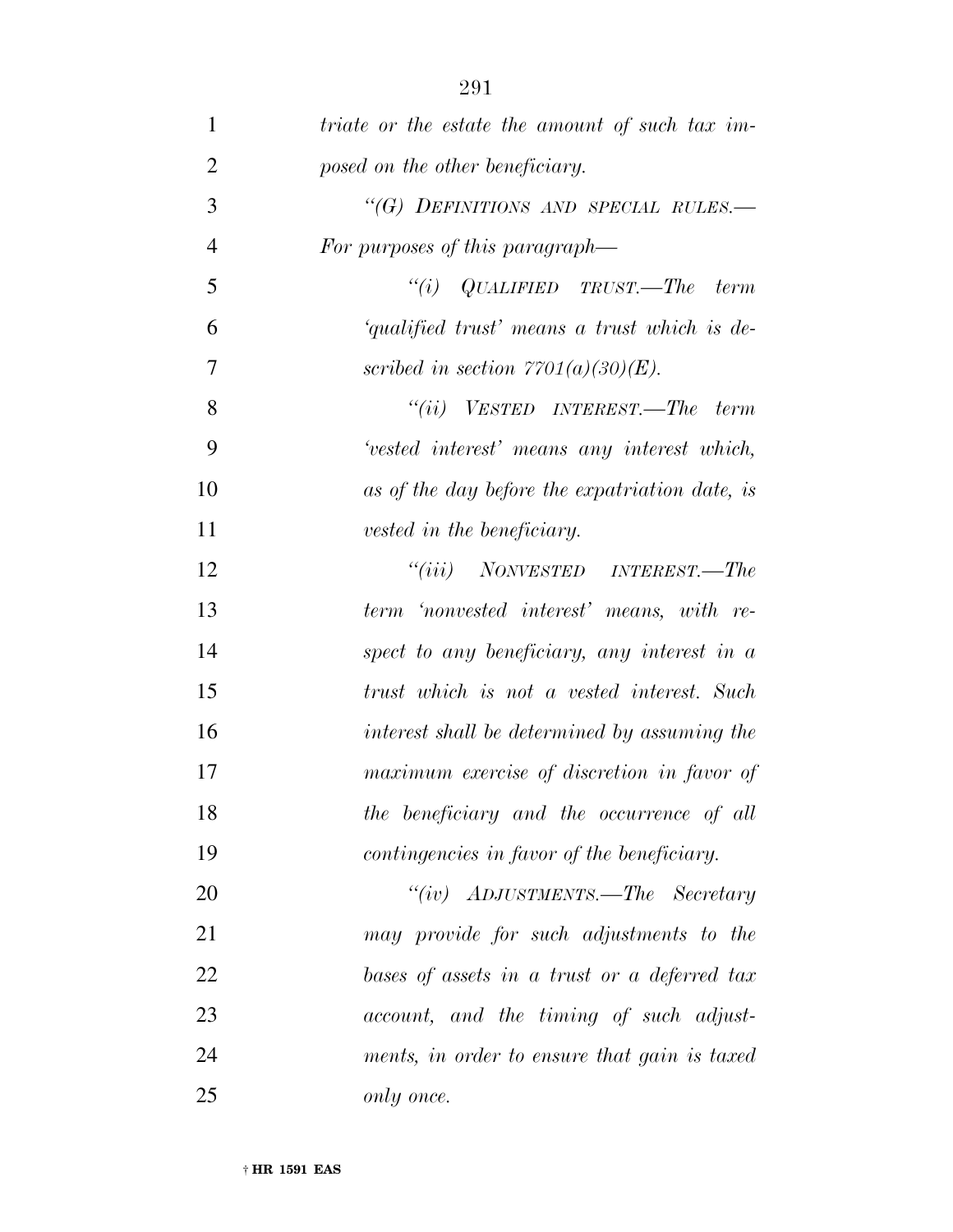| $\mathbf{1}$   | "(v) COORDINATION WITH RETIREMENT                    |
|----------------|------------------------------------------------------|
| $\overline{2}$ | PLAN RULES.—This subsection shall not                |
| 3              | apply to an interest in a trust which is             |
| $\overline{4}$ | part of a retirement plan to which sub-              |
| 5              | section $(d)(2)$ applies.                            |
| 6              | "(3) DETERMINATION OF BENEFICIARIES' INTER-          |
| 7              | EST IN TRUST.-                                       |
| 8              | "(A) DETERMINATIONS UNDER PARAGRAPH                  |
| 9              | $(1)$ . ---For purposes of paragraph $(1)$ , a bene- |
| 10             | ficiary's interest in a trust shall be based upon    |
| 11             | all relevant facts and circumstances, including      |
| 12             | the terms of the trust instrument and any letter     |
| 13             | of wishes or similar document, historical pat-       |
| 14             | terns of trust distributions, and the existence of   |
| 15             | and functions performed by a trust protector or      |
| 16             | any similar adviser.                                 |
| 17             | "(B) OTHER DETERMINATIONS.-For pur-                  |
| 18             | poses of this section—                               |
| 19             | "(i) CONSTRUCTIVE OWNERSHIP.—If $a$                  |
| 20             | beneficiary of a trust is a corporation, part-       |
| 21             | nership, trust, or estate, the shareholders,         |
| 22             | partners, or beneficiaries shall be deemed to        |
| 23             | be the trust beneficiaries for purposes of this      |
| 24             | section.                                             |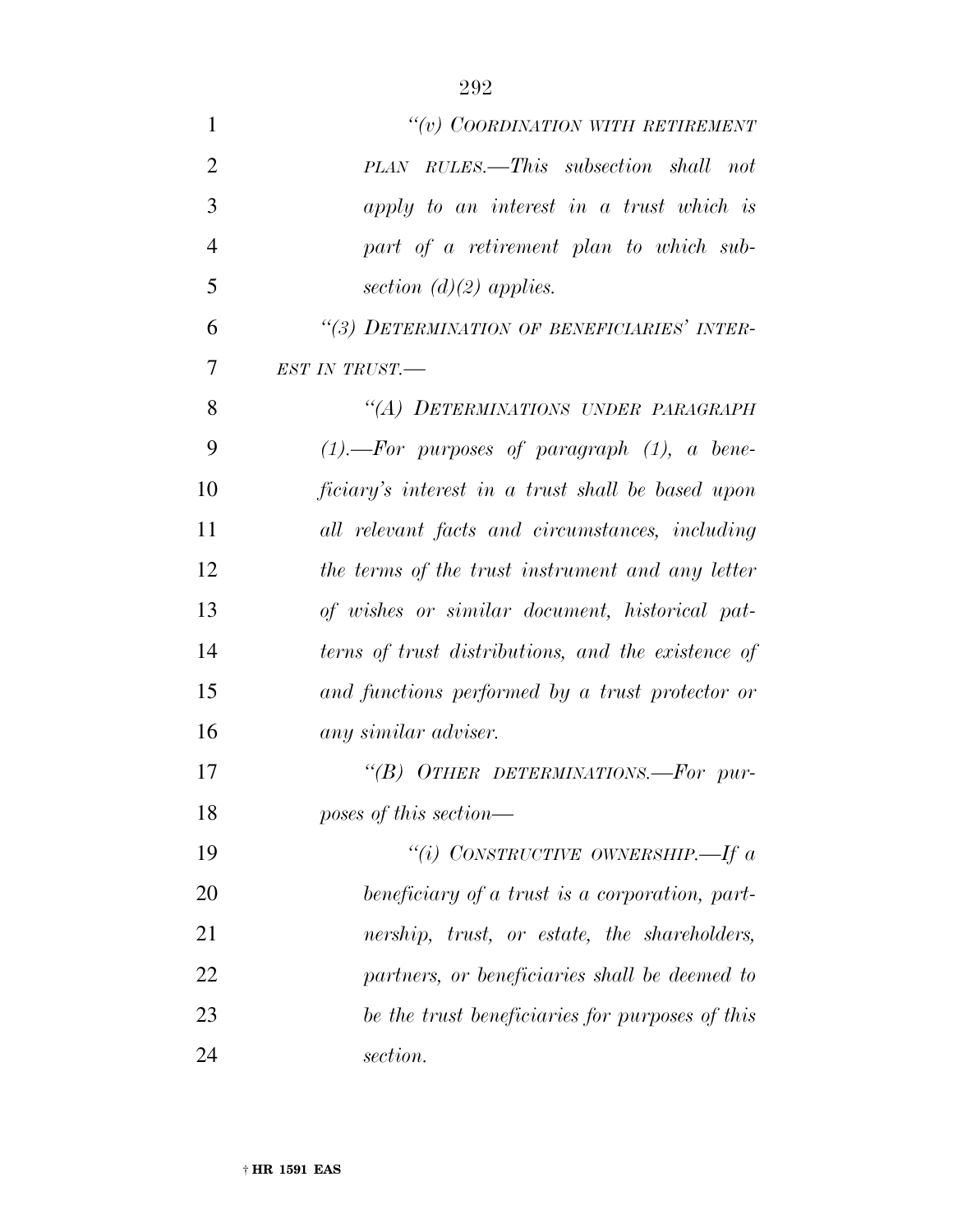| $\mathbf{1}$   | "(ii) TAXPAYER RETURN POSITION.—A                           |
|----------------|-------------------------------------------------------------|
| $\overline{2}$ | taxpayer shall clearly indicate on its in-                  |
| 3              | come tax return—                                            |
| $\overline{4}$ | "(I) the methodology used to de-                            |
| 5              | termine that taxpayer's trust interest                      |
| 6              | under this section, and                                     |
| 7              | "(II) if the taxpayer knows (or                             |
| 8              | has reason to know) that any other                          |
| 9              | beneficiary of such trust is using a dif-                   |
| 10             | ferent methodology to determine such                        |
| 11             | beneficiary's trust interest under this                     |
| 12             | section.                                                    |
| 13             | "(g) TERMINATION OF DEFERRALS, ETC.—In the case             |
| 14             | of any covered expatriate, notwithstanding any other provi- |
| 15             | sion of this title—                                         |
| 16             | "(1) any period during which recognition of in-             |
| 17             | come or gain is deferred shall terminate on the day         |
| 18             | before the expatriation date, and                           |
| 19             | "(2) any extension of time for payment of tax               |
| 20             | shall cease to apply on the day before the expatriation     |
| 21             | date and the unpaid portion of such tax shall be due        |
| 22             | and payable at the time and in the manner pre-              |
| 23             | scribed by the Secretary.                                   |
| 24             | "(h) IMPOSITION OF TENTATIVE TAX.-                          |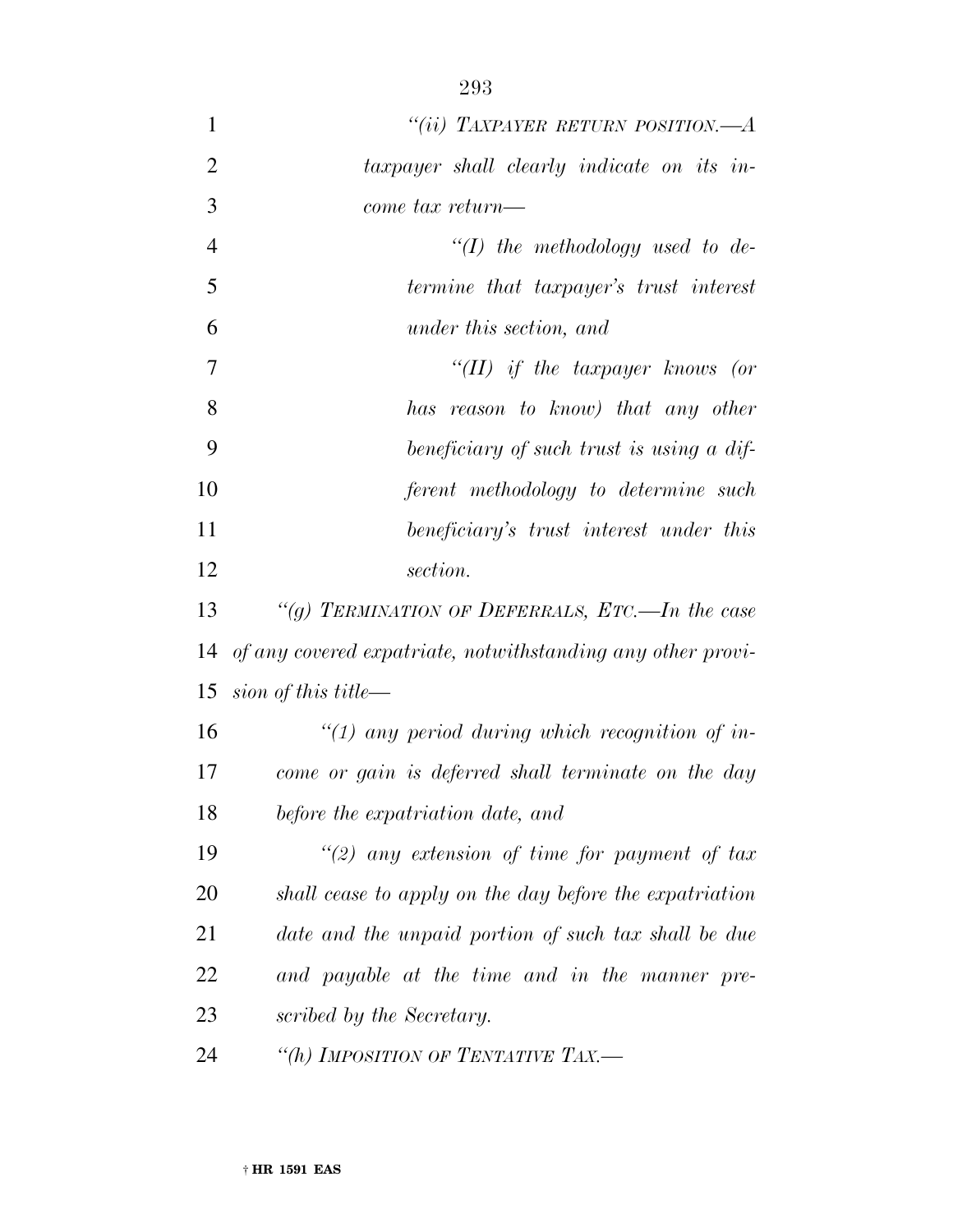| $\mathbf{1}$   | "(1) IN GENERAL.—If an individual is required            |
|----------------|----------------------------------------------------------|
| $\overline{2}$ | to include any amount in gross income under sub-         |
| 3              | section (a) for any taxable year, there is hereby im-    |
| $\overline{4}$ | posed, immediately before the expatriation date, a tax   |
| 5              | in an amount equal to the amount of tax which            |
| 6              | would be imposed if the taxable year were a short tax-   |
| 7              | able year ending on the expatriation date.               |
| 8              | "(2) DUE DATE.—The due date for any tax im-              |
| 9              | posed by paragraph (1) shall be the 90th day after the   |
| 10             | expatriation date.                                       |
| 11             | "(3) TREATMENT OF TAX.—Any tax paid under                |
| 12             | paragraph (1) shall be treated as a payment of the       |
| 13             | tax imposed by this chapter for the taxable year to      |
| 14             | which subsection $(a)$ applies.                          |
| 15             | "(4) DEFERRAL OF TAX.—The provisions of sub-             |
| 16             | section (b) shall apply to the tax imposed by this sub-  |
| 17             | section to the extent attributable to gain includible in |
| 18             | gross income by reason of this section.                  |
| 19             | "(i) SPECIAL LIENS FOR DEFERRED TAX AMOUNTS.-            |
| 20             | "(1) IMPOSITION OF LIEN.—                                |
| 21             | "(A) IN GENERAL.—If a covered expatriate                 |
| 22             | makes an election under subsection $(a)(4)$ or $(b)$     |
| 23             | which results in the deferral of any tax imposed         |
| 24             | by reason of subsection $(a)$ , the deferred amount      |
| 25             | (including any interest, additional amount, ad-          |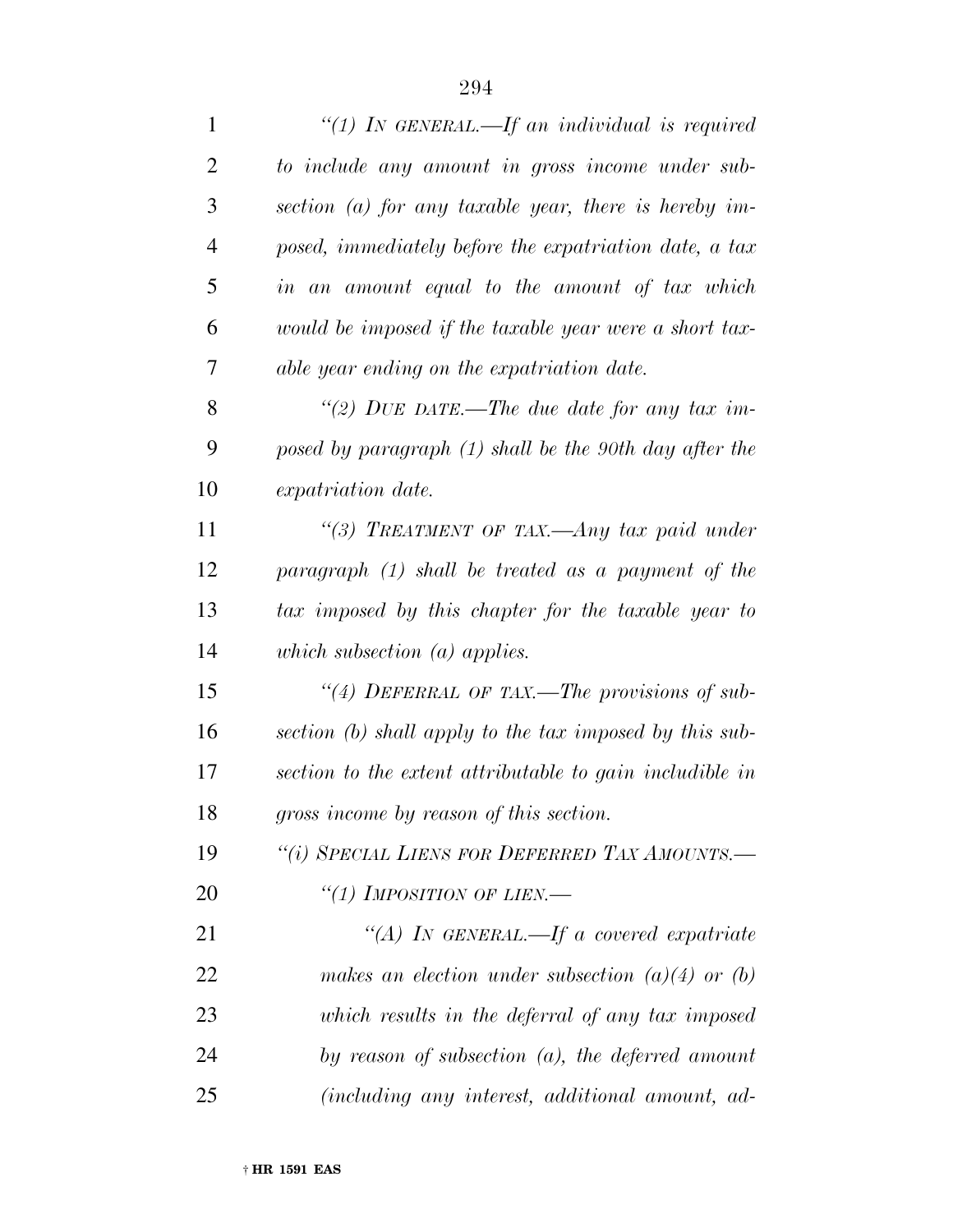| $\mathbf{1}$   | dition to tax, assessable penalty, and costs at-              |
|----------------|---------------------------------------------------------------|
| $\overline{2}$ | tributable to the deferred amount) shall be a lien            |
| 3              | in favor of the United States on all property of              |
| $\overline{4}$ | the expatriate located in the United States (with-            |
| 5              | out regard to whether this section applies to the             |
| 6              | <i>property).</i>                                             |
| 7              | "(B) DEFERRED AMOUNT.—For purposes of                         |
| 8              | subsection, the deferred amount is the<br><i>this</i>         |
| 9              | amount of the increase in the covered expatri-                |
| 10             | ate's income tax which, but for the election under            |
| 11             | subsection $(a)(4)$ or (b), would have occurred by            |
| 12             | reason of this section for the taxable year includ-           |
| 13             | ing the expatriation date.                                    |
| 14             | "(2) PERIOD OF LIEN.—The lien imposed by this                 |
| 15             | subsection shall arise on the expatriation date and           |
| 16             | $continue$ $until$                                            |
| 17             | "(A) the liability for tax by reason of this                  |
| 18             | section is satisfied or has become unenforceable              |
| 19             | by reason of lapse of time, or                                |
| 20             | $\lq (B)$ it is established to the satisfaction of            |
| 21             | the Secretary that no further tax liability may               |
| 22             | <i>arise by reason of this section.</i>                       |
| 23             | "(3) CERTAIN RULES APPLY.—The rules set forth                 |
| 24             | in paragraphs $(1)$ , $(3)$ , and $(4)$ of section $6324A(d)$ |
| 25             | shall apply with respect to the lien imposed by this          |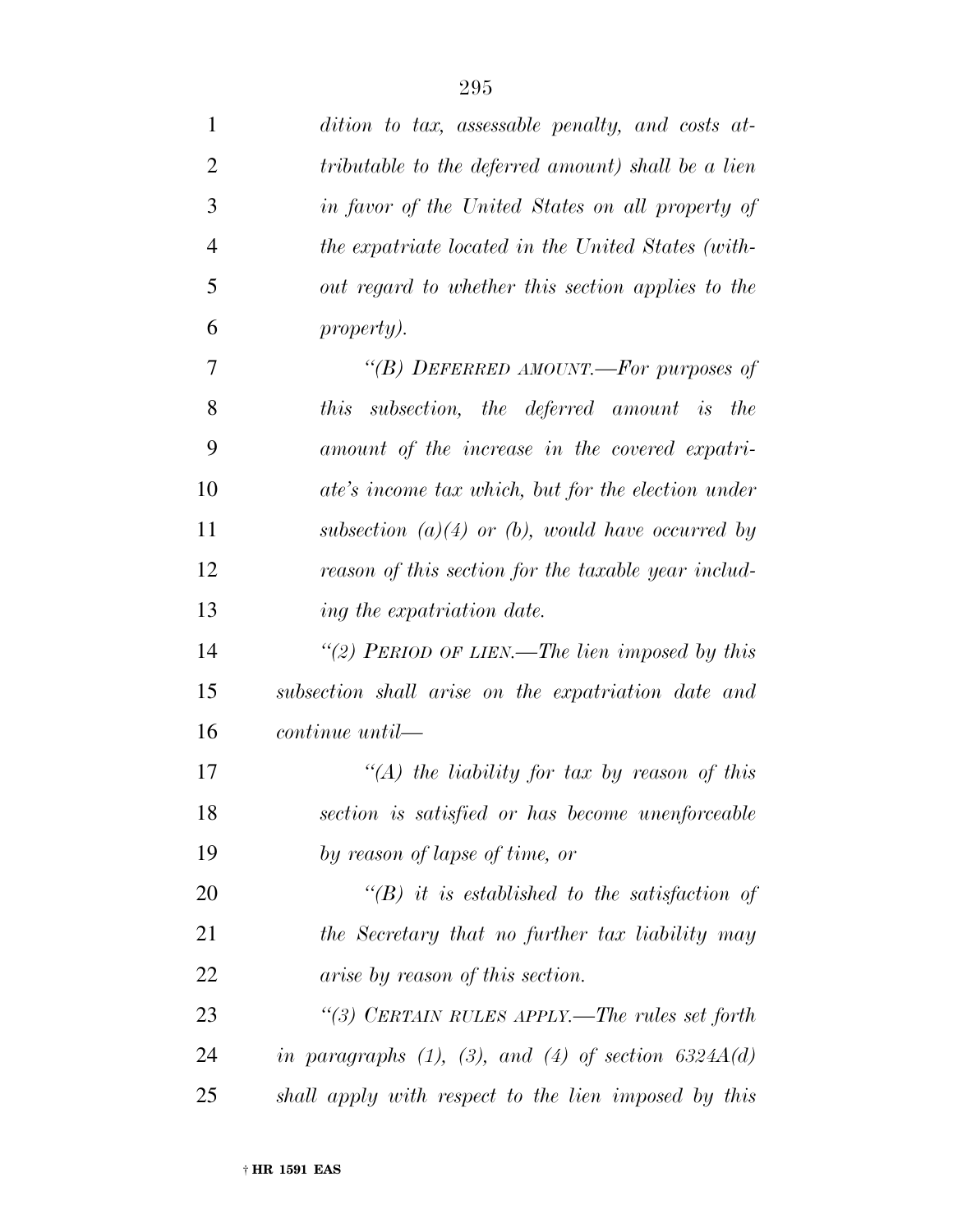*subsection as if it were a lien imposed by section 6324A.*

 *''(j) REGULATIONS.—The Secretary shall prescribe such regulations as may be necessary or appropriate to carry out the purposes of this section.''.*

 *(b) INCLUSION IN INCOME OF GIFTS AND BEQUESTS RECEIVED BY UNITED STATES CITIZENS AND RESIDENTS FROM EXPATRIATES.—Section 102 (relating to gifts, etc. not included in gross income) is amended by adding at the end the following new subsection:*

 *''(d) GIFTS AND INHERITANCES FROM COVERED EX-PATRIATES.—*

 *''(1) TREATMENT OF GIFTS AND INHERIT-ANCES.—*

 *''(A) IN GENERAL.—Subsection (a) shall not exclude from gross income the value of any prop- erty acquired by gift, bequest, devise, or inherit- ance from a covered expatriate after the expa-triation date.*

 *''(B) DETERMINATION OF BASIS.—Notwith- standing sections 1015 or 1022, the basis of any property described in subparagraph (A) in the hands of the donee or the person acquiring such property from the decedent shall be equal to the*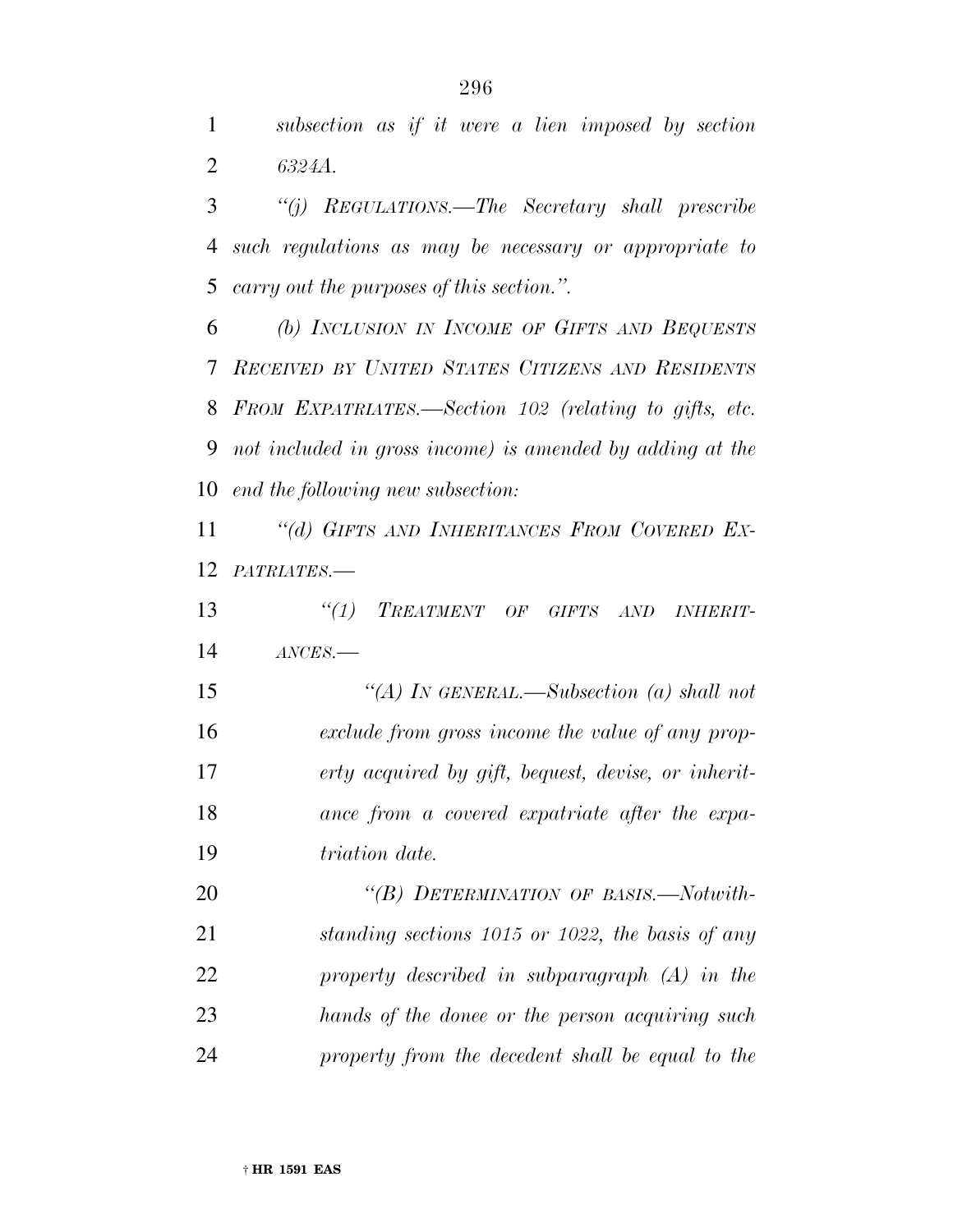| $\mathbf{1}$   | fair market value of the property at the time of        |
|----------------|---------------------------------------------------------|
| $\overline{2}$ | the gift, bequest, devise, or inheritance.              |
| 3              | "(2) EXCEPTIONS FOR TRANSFERS OTHERWISE                 |
| $\overline{4}$ | SUBJECT TO ESTATE OR GIFT TAX.— $Paragnaph$ (1)         |
| 5              | shall not apply to any property if either—              |
| 6              | $\lq (A)$ the gift, bequest, devise, or inheritance     |
| $\overline{7}$ | $i s$ —                                                 |
| 8              | $``(i)$ shown on a timely filed return of               |
| 9              | tax imposed by chapter 12 as a taxable gift             |
| 10             | by the covered expatriate, or                           |
| 11             | $``(ii)$ included in the gross estate of the            |
| 12             | covered expatriate for purposes of chapter              |
| 13             | 11 and shown on a timely filed return of                |
| 14             | tax imposed by chapter 11 of the estate of              |
| 15             | the covered expatriate, or                              |
| 16             | $\lq (B)$ no such return was timely filed but no        |
| 17             | such return would have been required to be filed        |
| 18             | even if the covered expatriate were a citizen or        |
| 19             | long-term resident of the United States.                |
| 20             | "(3) DEFINITIONS.—For purposes of this sub-             |
| 21             | section, any term used in this subsection which is also |
| 22             | used in section 877A shall have the same meaning as     |
| 23             | when used in section 877A.".                            |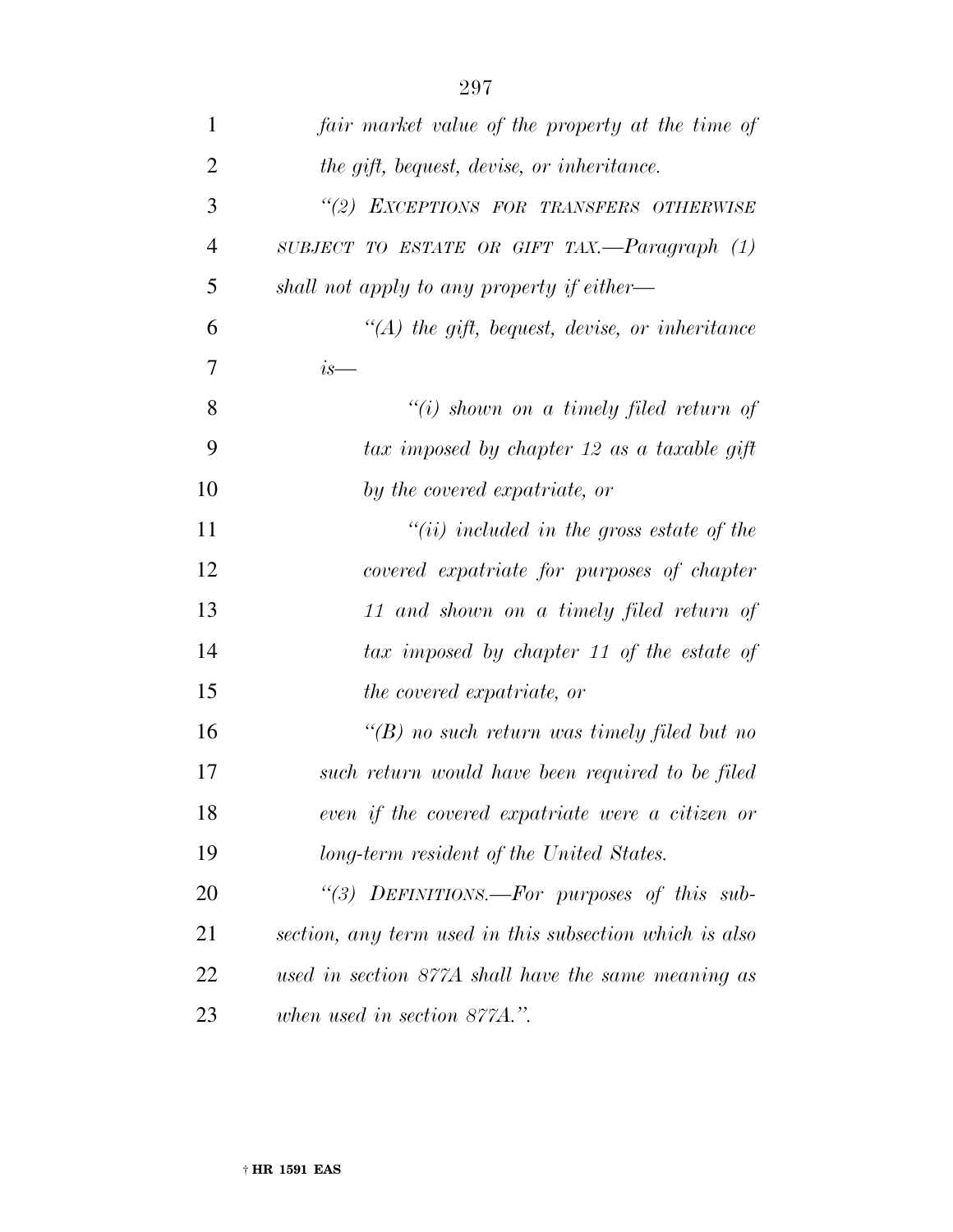| 1  | (c) DEFINITION OF TERMINATION OF UNITED STATES               |
|----|--------------------------------------------------------------|
| 2  | CITIZENSHIP.—Section $7701(a)$ is amended by adding at       |
| 3  | the end the following new paragraph:                         |
| 4  | "(50) TERMINATION OF UNITED STATES CITIZEN-                  |
| 5  | $SHIP$ .                                                     |
| 6  | "(A) IN GENERAL.—An individual shall not                     |
| 7  | cease to be treated as a United States citizen be-           |
| 8  | fore the date on which the individual's citizen-             |
| 9  | ship is treated as relinquished under section                |
| 10 | $877A(e)(3)$ .                                               |
| 11 | "(B) DUAL CITIZENS.—Under regulations                        |
| 12 | prescribed by the Secretary, subparagraph $(A)$              |
| 13 | shall not apply to an individual who became at               |
| 14 | birth a citizen of the United States and a citizen           |
| 15 | of another country.".                                        |
| 16 | INELIGIBILITY FOR VISA OR ADMISSION<br>(d)<br>ŦО             |
| 17 | UNITED STATES.-                                              |
| 18 | (1) IN GENERAL.—Section $212(a)(10)(E)$ of the               |
| 19 | Immigration and Nationality Act (8 U.S.C.                    |
| 20 | $1182(a)(10)(E)$ is amended to read as follows:              |
| 21 | "(E) FORMER CITIZENS NOT IN COMPLI-                          |
| 22 | EXPATRIATION REVENUE<br><b>ANCE</b><br>WITH<br><i>PROVI-</i> |
| 23 | $\textit{SIONS}$ . Any alien who is a former citizen of the  |
| 24 | United States who relinquishes United States                 |
| 25 | citizenship (within the meaning of section                   |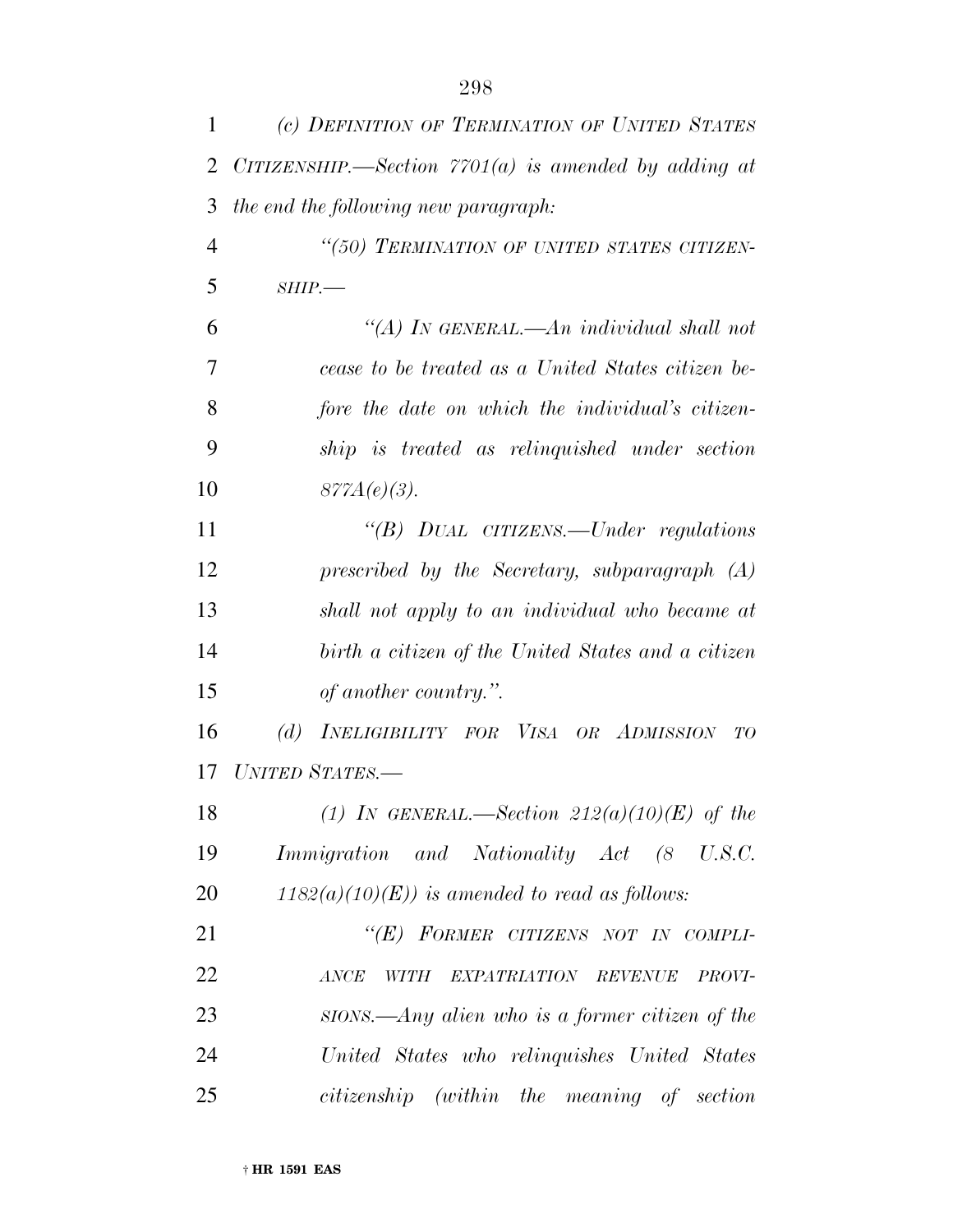| 1              | $877A(e)(3)$ of the Internal Revenue Code of 1986)      |
|----------------|---------------------------------------------------------|
| $\overline{2}$ | and who is not in compliance with section 877A          |
| 3              | of such Code (relating to expatriation) is inad-        |
| $\overline{4}$ | $missible.$ ".                                          |
| 5              | (2) AVAILABILITY OF INFORMATION.—                       |
| 6              | (A) IN GENERAL.—Section 6103(l) (relating               |
| 7              | to disclosure of returns and return information         |
| 8              | for purposes other than tax administration) is          |
| 9              | amended by adding at the end the following new          |
| 10             | <i>paragraph:</i>                                       |
| 11             | "(21) DISCLOSURE TO DENY VISA OR ADMISSION              |
| 12             | TO CERTAIN EXPATRIATES.—Upon written request of         |
| 13             | the Attorney General or the Attorney General's dele-    |
| 14             | gate, the Secretary shall disclose whether an indi-     |
| 15             | vidual is in compliance with section 877A (and if not   |
| 16             | in compliance, any items of noncompliance) to offi-     |
| 17             | cers and employees of the Federal agency responsible    |
| 18             | for administering section $212(a)(10)(E)$ of the Immi-  |
| 19             | gration and Nationality Act solely for the purpose of,  |
| 20             | and to the extent necessary in, administering such      |
| 21             | section $212(a)(10)(E)$ .".                             |
| 22             | (B) SAFEGUARDS.—Section $6103(p)(4)$ (re-               |
| 23             | lating to safeguards) is amended by striking "or        |
| 24             | $(20)$ " each place it appears and inserting " $(20)$ , |
| 25             | or $(21)$ ".                                            |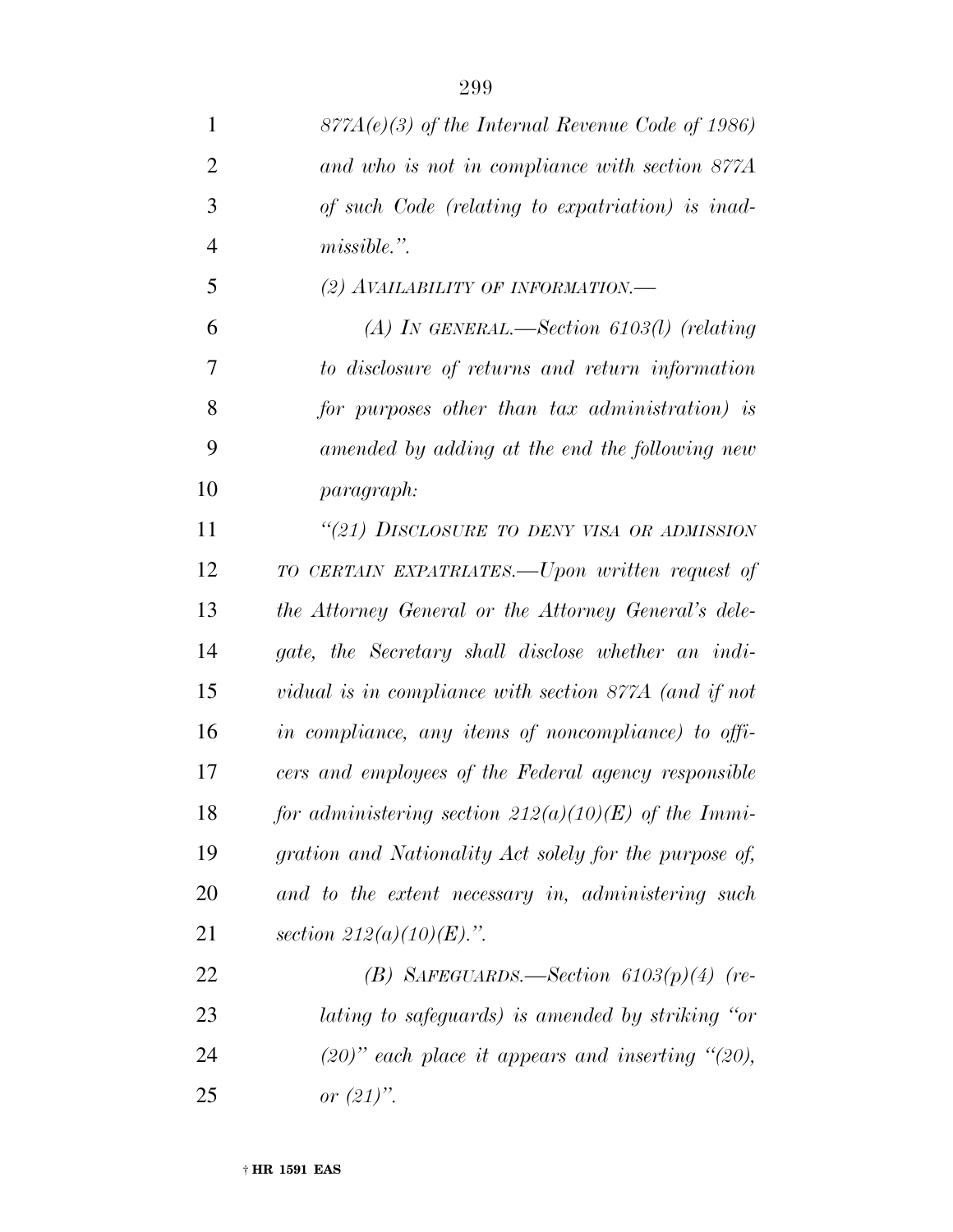| 1              | $(3)$ EFFECTIVE DATES.—The amendments made                    |
|----------------|---------------------------------------------------------------|
| $\overline{2}$ | by this subsection shall apply to individuals who re-         |
| 3              | linguish United States citizenship on or after the date       |
| $\overline{4}$ | of the enactment of this Act.                                 |
| 5              | (e) CONFORMING AMENDMENTS.-                                   |
| 6              | $(1)$ Section 877 is amended by adding at the end             |
| 7              | <i>the following new subsection:</i>                          |
| 8              | "(h) APPLICATION.—This section shall not apply to an          |
| 9              | expatriate (as defined in section $877A(e)$ ) whose expatria- |
| 10             | tion date (as so defined) occurs on or after the date of the  |
| 11             | enactment of this subsection.".                               |
| 12             | $(2)$ Section 2107 is amended by adding at the                |
| 13             | end the following new subsection:                             |
| 14             | "(f) APPLICATION.—This section shall not apply to             |
| 15             | any expatriate subject to section 877A.".                     |
| 16             | (3) Section $2501(a)(3)$ is amended by adding at              |
| 17             | the end the following new subparagraph:                       |
| 18             | "(C) APPLICATION.—This paragraph shall                        |
| 19             | not apply to any expatriate subject to section                |
| 20             | 877A.".                                                       |
| 21             | (4) Section $6039G(a)$ is amended by inserting                |
| 22             | "or $877A$ " after "section $877(b)$ ".                       |
| 23             | (5) The second sentence of section $6039G(d)$ is              |
| 24             | amended by inserting "or who relinquishes United              |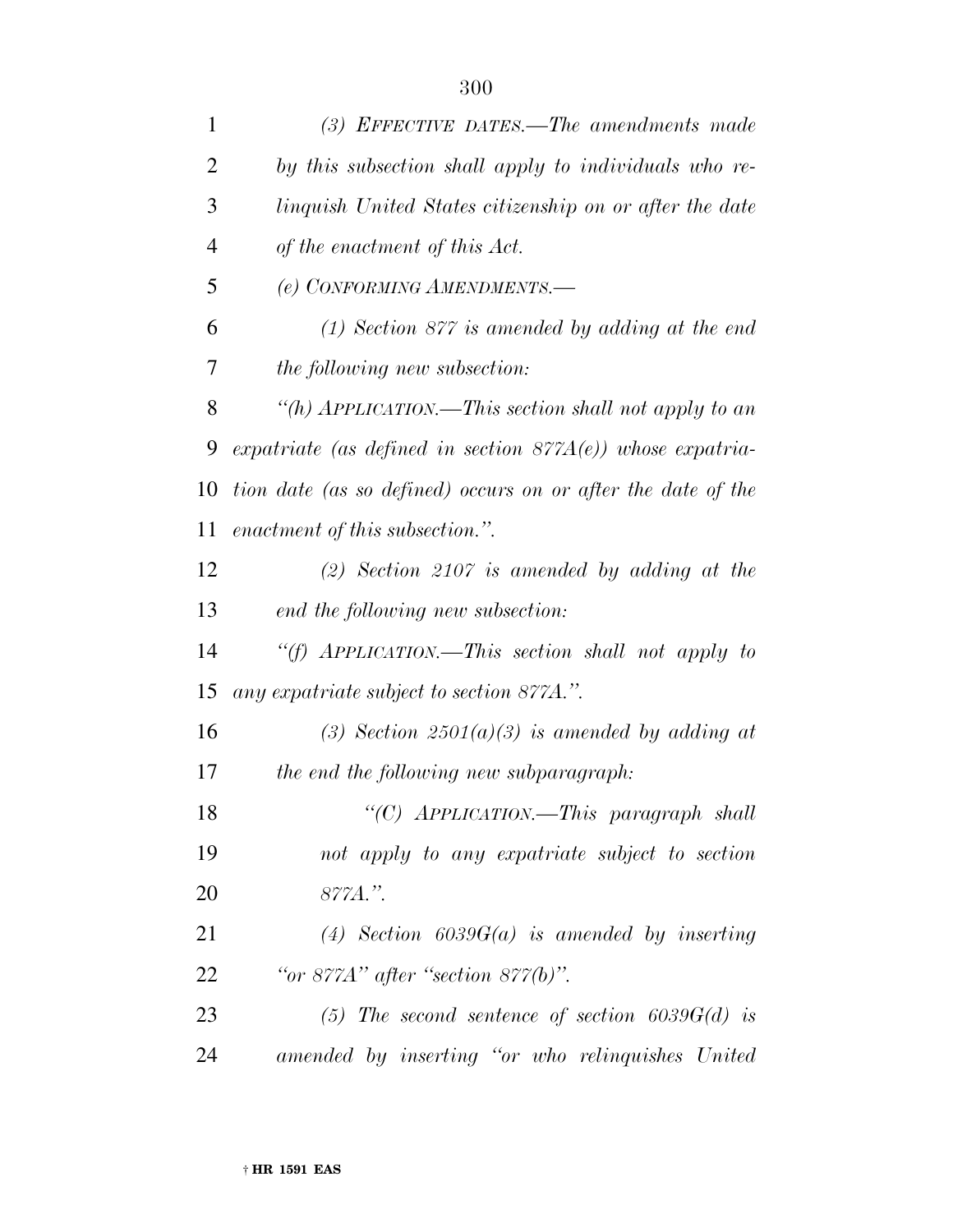*States citizenship (within the meaning of section 877A(e)(3))'' after ''section 877(a))''.*

 *(f) CLERICAL AMENDMENT.—The table of sections for subpart A of part II of subchapter N of chapter 1 is amend- ed by inserting after the item relating to section 877 the following new item:*

*''Sec. 877A. Tax responsibilities of expatriation''.*

*(g) EFFECTIVE DATE.—*

 *(1) IN GENERAL.—Except as provided in this subsection, the amendments made by this section shall apply to expatriates (within the meaning of section 877A(e) of the Internal Revenue Code of 1986, as added by this section) whose expatriation date (as so defined) occurs on or after the date of the enactment of this Act.*

 *(2) GIFTS AND BEQUESTS.—Section 102(d) of the Internal Revenue Code of 1986 (as added by sub- section (b)) shall apply to gifts and bequests received on or after the date of the enactment of this Act, from an individual or the estate of an individual whose ex-patriation date (as so defined) occurs after such date.*

 *(3) DUE DATE FOR TENTATIVE TAX.—The due date under section 877A(h)(2) of the Internal Revenue Code of 1986, as added by this section, shall in no event occur before the 90th day after the date of the enactment of this Act.*

† **HR 1591 EAS**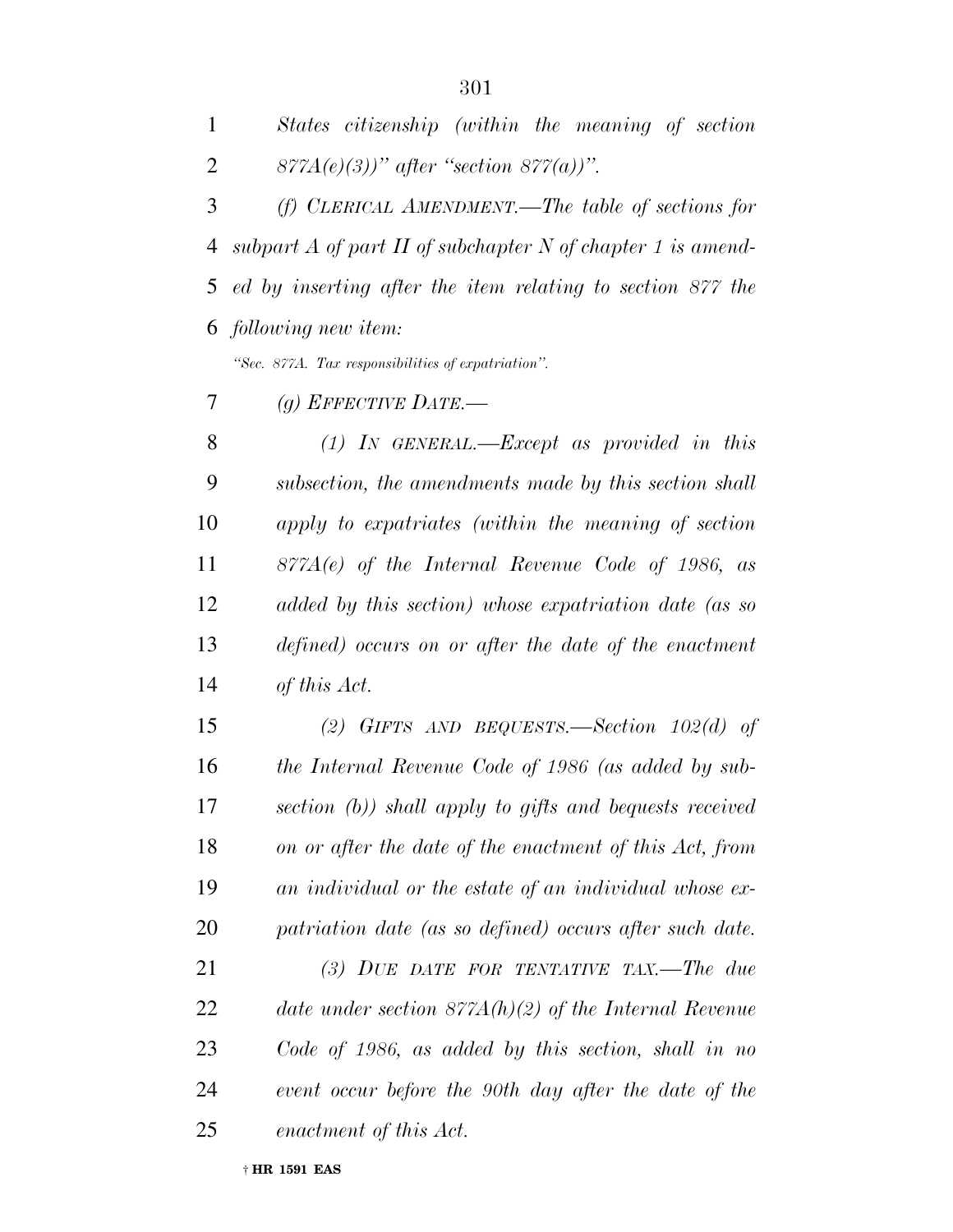| 1  | SEC. 536. LIMITATION ON ANNUAL AMOUNTS WHICH MAY            |
|----|-------------------------------------------------------------|
| 2  | BE DEFERRED UNDER NONQUALIFIED DE-                          |
| 3  | <b>FERRED COMPENSATION ARRANGEMENTS.</b>                    |
| 4  | (a) IN GENERAL.—Section $409A(a)$ of the Internal           |
| 5  | Revenue Code of 1986 (relating to inclusion of gross income |
| 6  | under nonqualified deferred compensation plans) is          |
| 7  | $amended -$                                                 |
| 8  | (1) by striking "and $(4)$ " in subclause (I) of            |
| 9  | paragraph $(1)(A)(i)$ and inserting "(4), and (5)",         |
| 10 | and                                                         |
| 11 | $(2)$ by adding at the end the following new para-          |
| 12 | graph:                                                      |
| 13 | "(5) ANNUAL LIMITATION ON AGGREGATE DE-                     |
| 14 | FERRED AMOUNTS.-                                            |
| 15 | "(A) LIMITATION.—The requirements of this                   |
| 16 | paragraph are met if the plan provides that the             |
| 17 | aggregate amount of compensation which is de-               |
| 18 | ferred for any taxable year with respect to a par-          |
| 19 | ticipant under the plan may not exceed the ap-              |
| 20 | plicable dollar amount for the taxable year.                |
| 21 | "(B) INCLUSION OF FUTURE EARNINGS.—If                       |
| 22 | an amount is includible under paragraph (1) in              |
| 23 | the gross income of a participant for any taxable           |
| 24 | year by reason of any failure to meet the require-          |
| 25 | ments of this paragraph, any income (whether                |
| 26 | actual or notional) for any subsequent taxable              |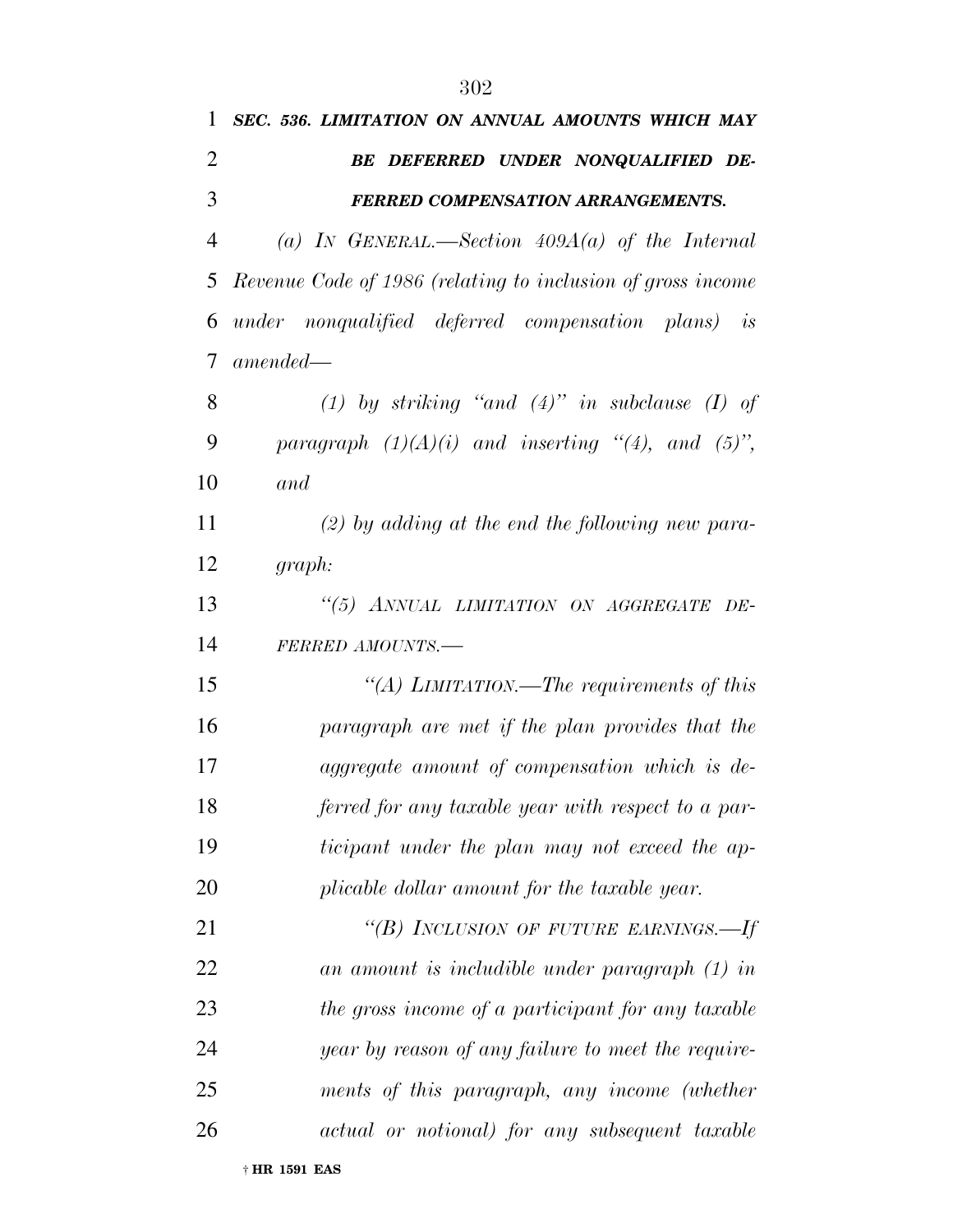| 1              | year shall be included in gross income under   |
|----------------|------------------------------------------------|
| $\overline{2}$ | $paragnph$ (1)(A) in such subsequent taxable   |
| 3              | year to the extent such income—                |
| $\overline{4}$ | $``(i)$ is attributable to compensation (or    |
| 5              | income attributable to such compensation)      |
| 6              | required to be included in gross income by     |
| 7              | reason of such failure (including by reason    |
| 8              | of this subparagraph), and                     |
| 9              | $``(ii)$ is not subject to a substantial risk  |
| 10             | of forfeiture and has not been previously in-  |
| 11             | cluded in gross income.                        |
| 12             | "(C) AGGREGATION RULE.—For purposes of         |
| 13             | this paragraph, all nonqualified deferred com- |
| 14             | pensation plans maintained by all employers    |
| 15             | treated as a single employer under subsection  |
| 16             | $(d)(6)$ shall be treated as 1 plan.           |
| 17             | "(D) APPLICABLE DOLLAR AMOUNT.-For             |
| 18             | purposes of this paragraph—                    |
| 19             | "(i) IN GENERAL.—The term 'applica-            |
| 20             | ble dollar amount' means, with respect to      |
| 21             | any participant, the lesser of $-$             |
| 22             | $\lq (I)$ the average annual com-              |
| 23             | pensation which was payable during             |
| 24             | the base period to the participant by          |
| 25             | the employer maintaining the non-              |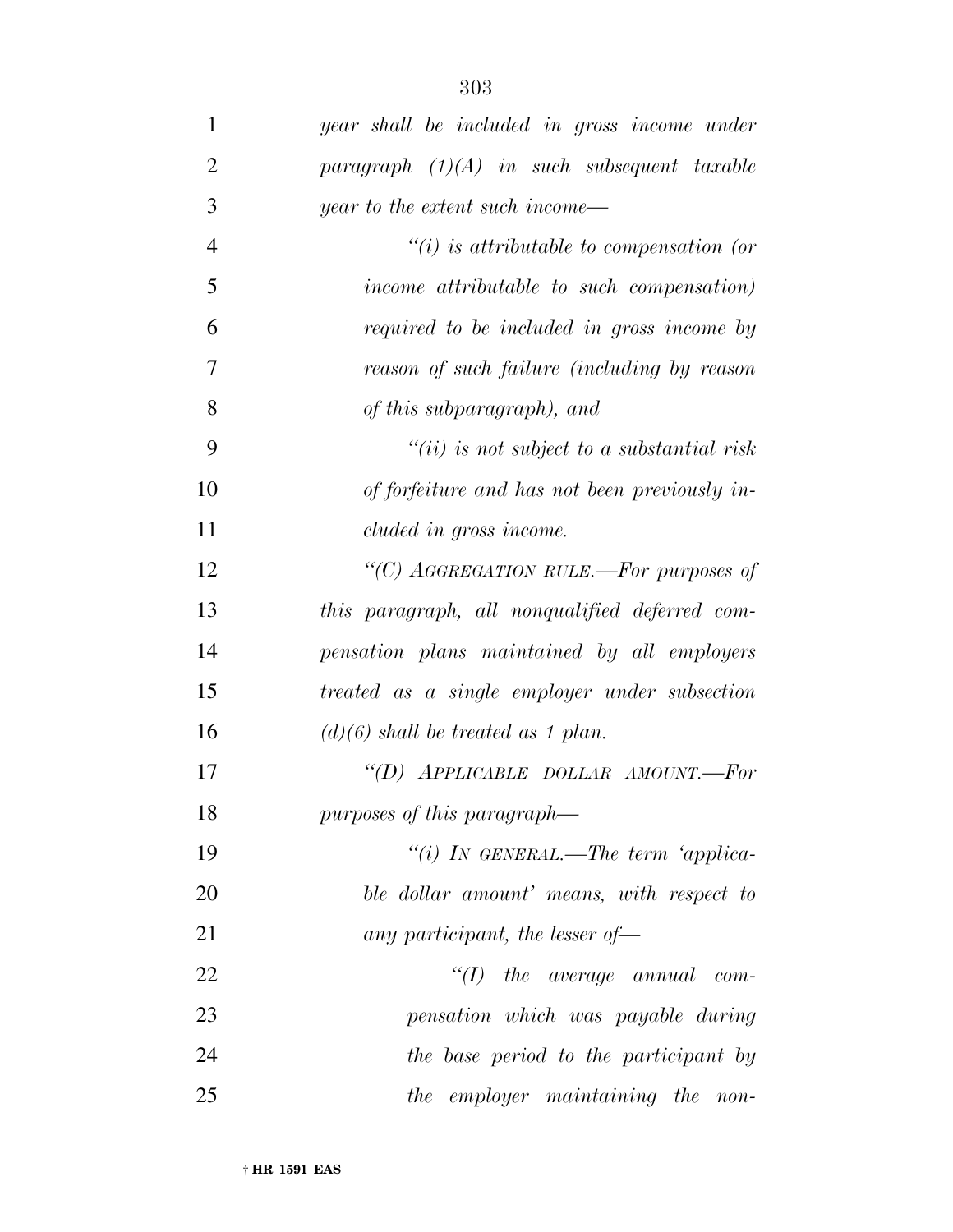| $\mathbf{1}$   | qualified deferred compensation plan       |
|----------------|--------------------------------------------|
| $\overline{2}$ | (or any predecessor of the employer)       |
| 3              | and which was includible in the par-       |
| $\overline{4}$ | <i>ticipant's</i> gross income for taxable |
| 5              | years in the base period, or               |
| 6              | $\lq (II) \ \$1,000,000.$                  |
| 7              | "(ii) BASE PERIOD.—                        |
| 8              | "(I) In GENERAL.—The term $base$           |
| 9              | period' means, with respect to any         |
| 10             | computation year, the 5-taxable year       |
| 11             | period ending with the taxable year        |
| 12             | preceding the computation year.            |
| 13             | "(II) ELECTIONS MADE BEFORE                |
| 14             | COMPUTATION YEAR.—If, before the be-       |
| 15             | ginning of the computation year, an        |
| 16             | election described in paragraph $(4)(B)$   |
| 17             | is made by the participant to have         |
| 18             | compensation for services performed in     |
| 19             | the computation year deferred under a      |
| 20             | nonqualified deferred compensation         |
| 21             | plan, the base period shall be the 5-tax-  |
| 22             | able year period ending with the tax-      |
| 23             | able year preceding the taxable year in    |
| 24             | which the election is made.                |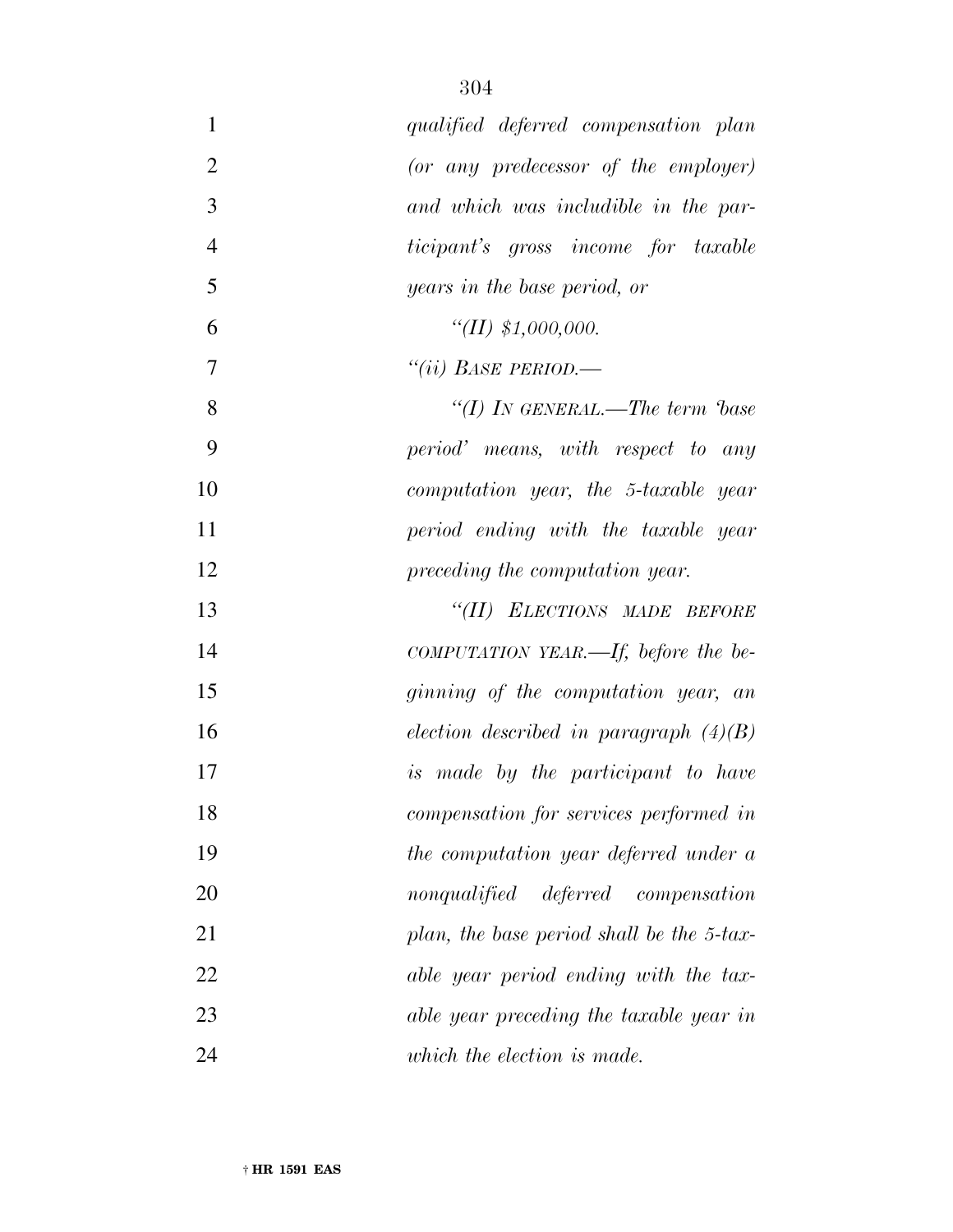| $\mathbf{1}$   | "(III) COMPUTATION YEAR.-For                        |
|----------------|-----------------------------------------------------|
| $\overline{2}$ | purposes of this clause, the term 'com-             |
| 3              | putation year' means any taxable year               |
| $\overline{4}$ | of the participant for which the limita-            |
| 5              | tion under subparagraph (A) is being                |
| 6              | determined.                                         |
| 7              | "(IV) SPECIAL RULE FOR<br>$EM-$                     |
| 8              | PLOYEES OF LESS THAN 5 YEARS.-If                    |
| 9              | a participant did not perform services              |
| 10             | for the employer maintaining the non-               |
| 11             | qualified deferred compensation plan                |
| 12             | (or any predecessor of the employer)                |
| 13             | during the entire 5-taxable year period             |
| 14             | referred to in subparagraph $(A)$ or $(B)$ ,        |
| 15             | only the portion of such period during              |
| 16             | which the participant performed such                |
| 17             | services shall be taken into account.".             |
| 18             | (b) EFFECTIVE DATE.—                                |
| 19             | $(1)$ IN GENERAL.—The amendments made by            |
| 20             | this section shall apply to taxable years beginning |
| 21             | after December 31, 2006, except that—               |
| 22             | $(A)$ the amendments shall only apply to            |
| 23             | amounts deferred after December 31, 2006 (and       |
| 24             | to earnings on such amounts), and                   |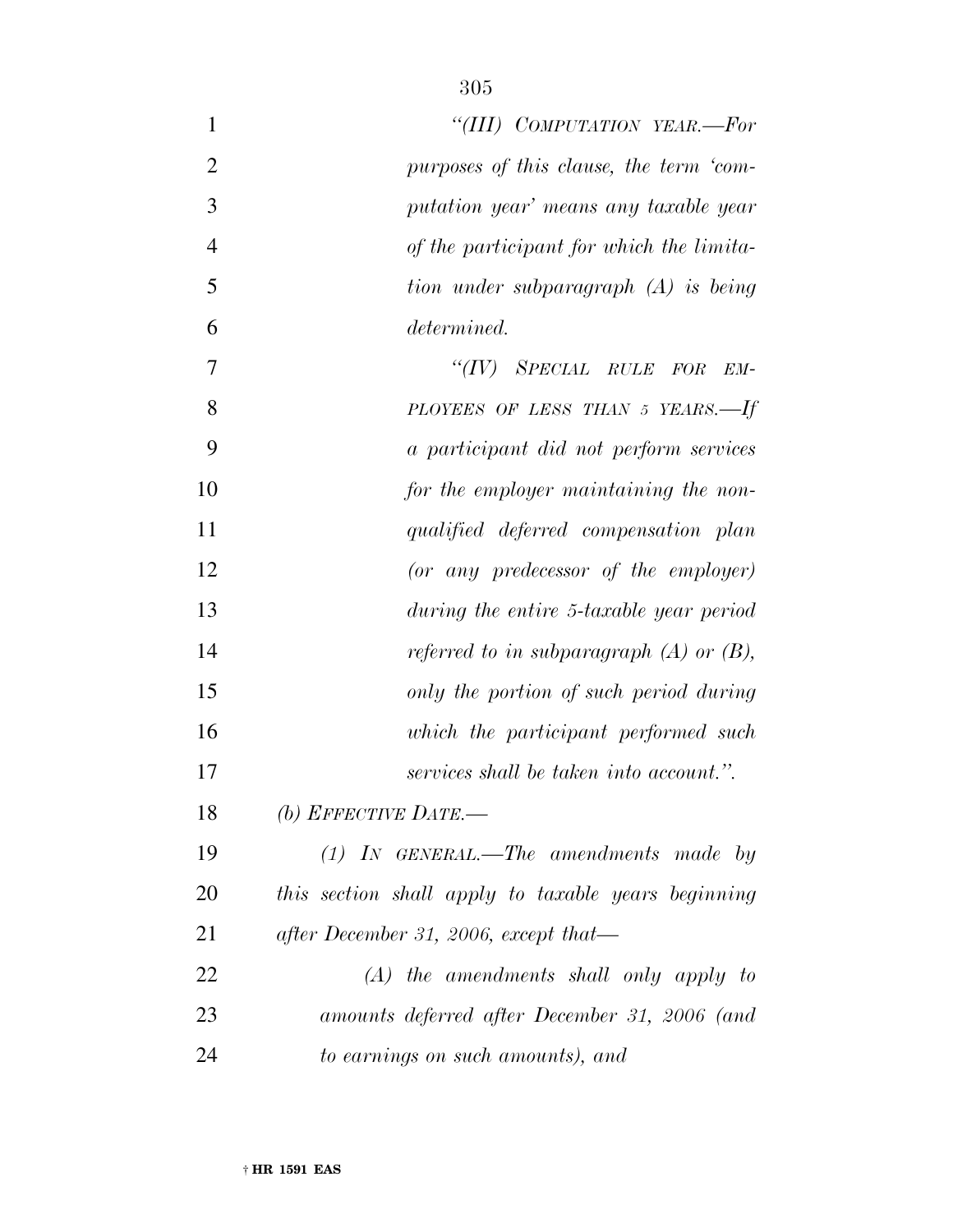| $\mathbf{1}$   | $(B)$ taxable years beginning on or before              |
|----------------|---------------------------------------------------------|
| $\overline{2}$ | December 31, 2006, shall be taken into account          |
| 3              | in determining the average annual compensation          |
| $\overline{4}$ | of a participant during any base period for pur-        |
| 5              | poses of section $409A(a)(5)(D)$ of the Internal        |
| 6              | Revenue Code of 1986 (as added by such amend-           |
| 7              | ments).                                                 |
| 8              | (2) GUIDANCE RELATING TO CERTAIN EXISTING               |
| 9              | ARRANGEMENTS.—Not later than 60 days after the          |
| 10             | date of the enactment of this Act, the Secretary of the |
| 11             | Treasury shall issue guidance providing a limited pe-   |
| 12             | riod during which a nonqualified deferred compensa-     |
| 13             | tion plan adopted before December 31, 2006, may,        |
| 14             | without violating the requirements of section $409A(a)$ |
| 15             | of such Code, be amended—                               |
| 16             | $(A)$ to provide that a participant may, no             |
| 17             | later than December 31, 2007, cancel or modify          |
| 18             | an outstanding deferral election with regard to         |
| 19             | all or a portion of amounts deferred after Decem-       |
| 20             | ber 31, 2006, to the extent necessary for the plan      |
| 21             | to meet the requirements of section $409A(a)(5)$ of     |
| 22             | such Code (as added by the amendments made by           |
| 23             | this section), but only if amounts subject to the       |
| 24             | cancellation or modification are, to the extent         |
| 25             | not previously included in gross income, includ-        |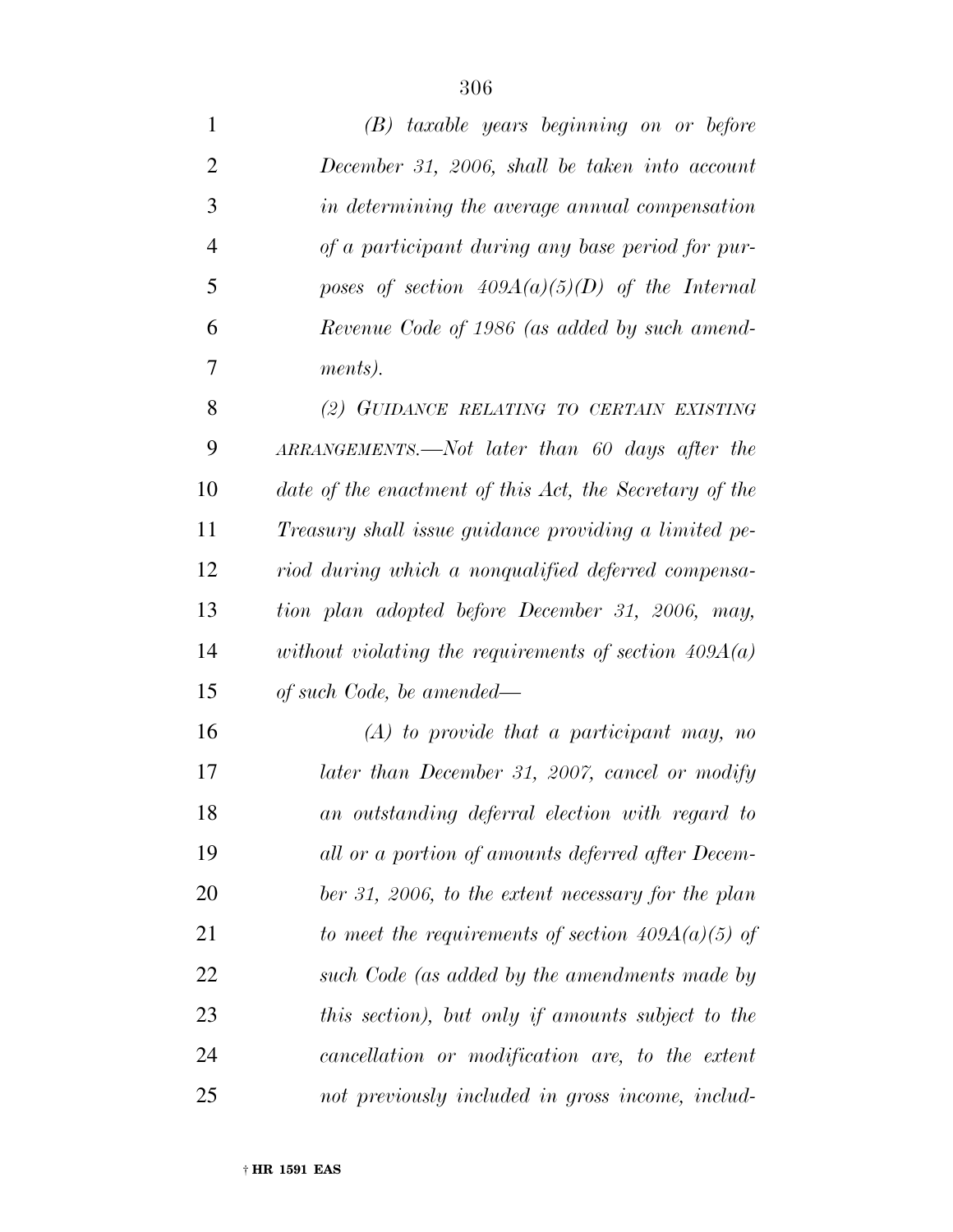| $\mathbf{1}$   | ible in income of the participant when no longer       |
|----------------|--------------------------------------------------------|
| $\overline{2}$ | subject to substantial risk of forfeiture, and         |
| 3              | $(B)$ to conform to the requirements of sec-           |
| $\overline{4}$ | tion $409A(a)(5)$ of such Code (as added by the        |
| 5              | amendments made by this section) with regard           |
| 6              | to amounts deferred after December 31, 2006.           |
| 7              | SEC. 537. MODIFICATION OF CRIMINAL PENALTIES FOR       |
| 8              | WILLFUL FAILURES INVOLVING TAX PAY-                    |
| 9              | MENTS AND FILING REQUIREMENTS.                         |
| 10             | (a) INCREASE IN PENALTY FOR ATTEMPT TO EVADE           |
| 11             | OR DEFEAT TAX.—Section 7201 (relating to attempt to    |
| 12             | evade or defeat tax) is amended—                       |
| 13             | $(1)$ by striking "\$100,000" and inserting            |
| 14             | " $$500,000",$                                         |
| 15             | (2) by striking " $$500,000"$ and inserting            |
| 16             | " $$1,000,000"$ , and                                  |
| 17             | $(3)$ by striking "5 years" and inserting "10          |
| 18             | years".                                                |
| 19             | (b) MODIFICATION OF PENALTIES FOR WILLFUL FAIL-        |
| 20             | URE TO FILE RETURN, SUPPLY INFORMATION, OR PAY         |
| 21             | $TAX$ .                                                |
| 22             | $(1)$ In GENERAL.—Section 7203 (relating to will-      |
| 23             | ful failure to file return, supply information, or pay |
| 24             | $tax)$ is amended—                                     |
| 25             | $(A)$ in the first sentence—                           |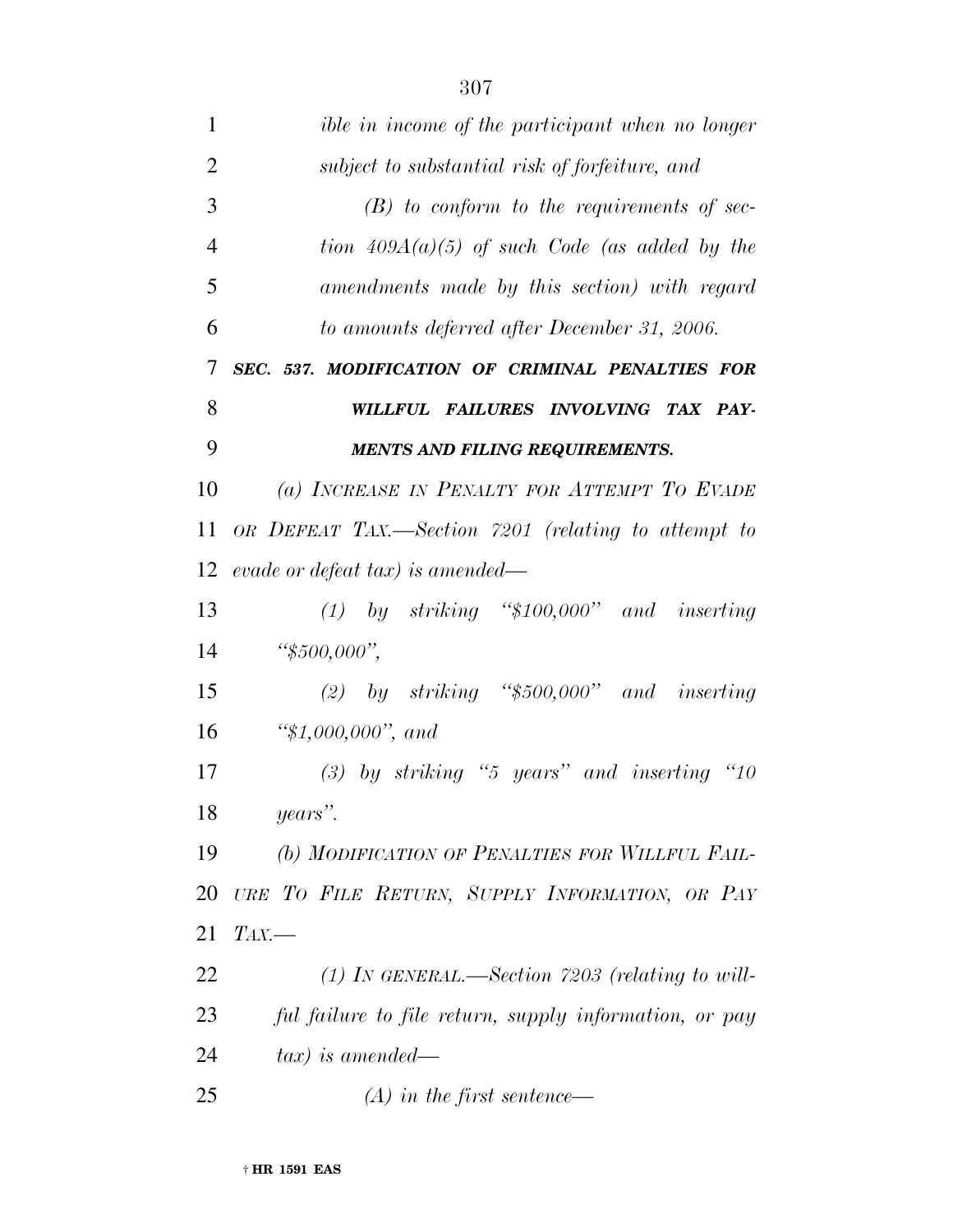| $\mathbf{1}$   | $(i)$ by striking "Any person" and in-                     |
|----------------|------------------------------------------------------------|
| $\overline{2}$ | serting the following:                                     |
| 3              | "(a) In GENERAL.—Any person", and                          |
| $\overline{4}$ | (ii) by striking " $$25,000"$ and insert-                  |
| 5              | ing "\$50,000",                                            |
| 6              | $(B)$ in the third sentence, by striking "sec-             |
| 7              | tion" and inserting "subsection", and                      |
| 8              | $(C)$ by adding at the end the following new               |
| 9              | subsection:                                                |
| 10             | "(b) AGGRAVATED FAILURE TO FILE.-                          |
| 11             | "(1) IN GENERAL.—In the case of any failure de-            |
| 12             | scribed in paragraph (2), the first sentence of sub-       |
| 13             | section (a) shall be applied by substituting—              |
| 14             | "(A) 'felony' for 'misdemeanor',                           |
| 15             | "(B) $\frac{4}{50,000}$ (\$500,000' for $\frac{4}{50,000}$ |
| 16             | $(\$100,000', and$                                         |
| 17             | "(C) '5 years' for '1 year'.                               |
| 18             | "(2) FAILURE DESCRIBED.—A failure described                |
| 19             | in this paragraph is—                                      |
| 20             | "(A) a failure to make a return described in               |
| 21             | subsection (a) for any 3 taxable years occurring           |
| 22             | during any period of 5 consecutive taxable years           |
| 23             | if the aggregate tax liability for such period is          |
| 24             | not less than $$50,000$ , or                               |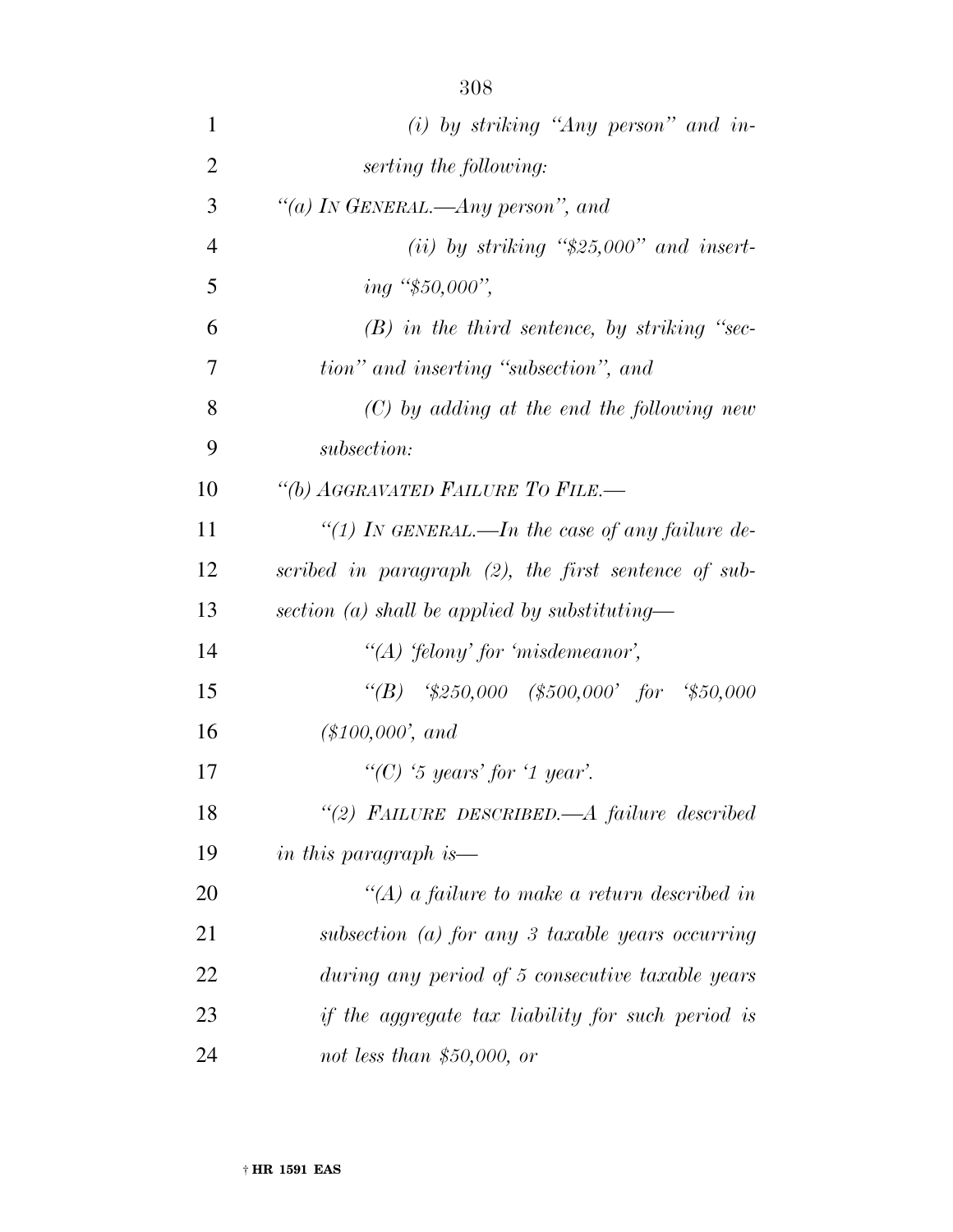| $\mathbf{1}$   | "(B) a failure to make a return if the tax             |
|----------------|--------------------------------------------------------|
| $\overline{2}$ | liability giving rise to the requirement to make       |
| 3              | such return is attributable to an activity which       |
| $\overline{4}$ | is a felony under any State or Federal law.".          |
| 5              | (2) PENALTY MAY BE APPLIED IN ADDITION TO              |
| 6              | OTHER PENALTIES.—Section 7204 (relating to fraud-      |
| 7              | ulent statement or failure to make statement to em-    |
| 8              | ployees) is amended by striking "the penalty provided  |
| 9              | in section 6674" and inserting "the penalties pro-     |
| 10             | vided in sections 6674 and $7203(b)$ ".                |
| 11             | (c) FRAUD AND FALSE STATEMENTS.-Section 7206           |
| 12             | (relating to fraud and false statements) is amended—   |
| 13             | $(1)$ by striking "\$100,000" and inserting            |
| 14             | " $$500,000",$                                         |
| 15             | (2) by striking " $$500,000"$ and inserting            |
| 16             | " $$1,000,000"$ , and                                  |
| 17             | $(3)$ by striking "3 years" and inserting "5           |
| 18             | years".                                                |
| 19             | (d) INCREASE IN MONETARY LIMITATION FOR UNDER-         |
| 20             | PAYMENT OR OVERPAYMENT OF TAX DUE TO FRAUD.-Sec-       |
| 21             | tion 7206 (relating to fraud and false statements), as |
| 22             | amended by subsection $(a)(3)$ , is amended—           |
| 23             | (1) by striking "Any person who-" and insert-          |
| 24             | ing "(a) In GENERAL.—Any person who—", and             |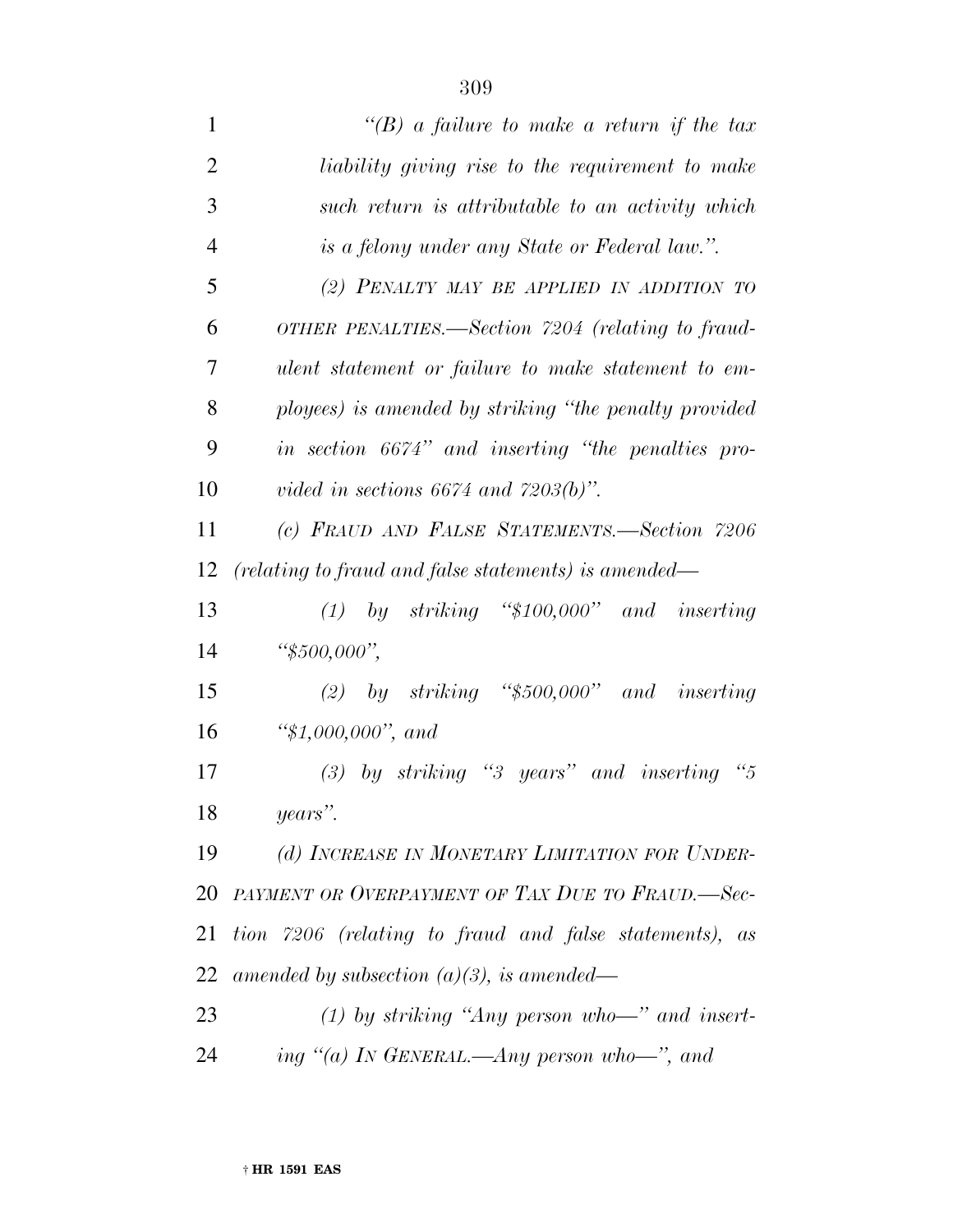*(2) by adding at the end the following new sub-section:*

 *''(b) INCREASE IN MONETARY LIMITATION FOR UN- DERPAYMENT OR OVERPAYMENT OF TAX DUE TO FRAUD.— If any portion of any underpayment (as defined in section 6664(a)) or overpayment (as defined in section 6401(a)) of tax required to be shown on a return is attributable to fraudulent action described in subsection (a), the applicable dollar amount under subsection (a) shall in no event be less than an amount equal to such portion. A rule similar to the rule under section 6663(b) shall apply for purposes of determining the portion so attributable.''.*

 *(e) EFFECTIVE DATE.—The amendments made by this section shall apply to actions, and failures to act, occurring after the date of the enactment of this Act.*

 *SEC. 538. DOUBLING OF CERTAIN PENALTIES, FINES, AND INTEREST ON UNDERPAYMENTS RELATED TO CERTAIN OFFSHORE FINANCIAL ARRANGE-MENTS.*

*(a) DETERMINATION OF PENALTY.—*

 *(1) IN GENERAL.—Notwithstanding any other provision of law, in the case of an applicable taxpayer—*

 *(A) the determination as to whether any in-terest or applicable penalty is to be imposed with*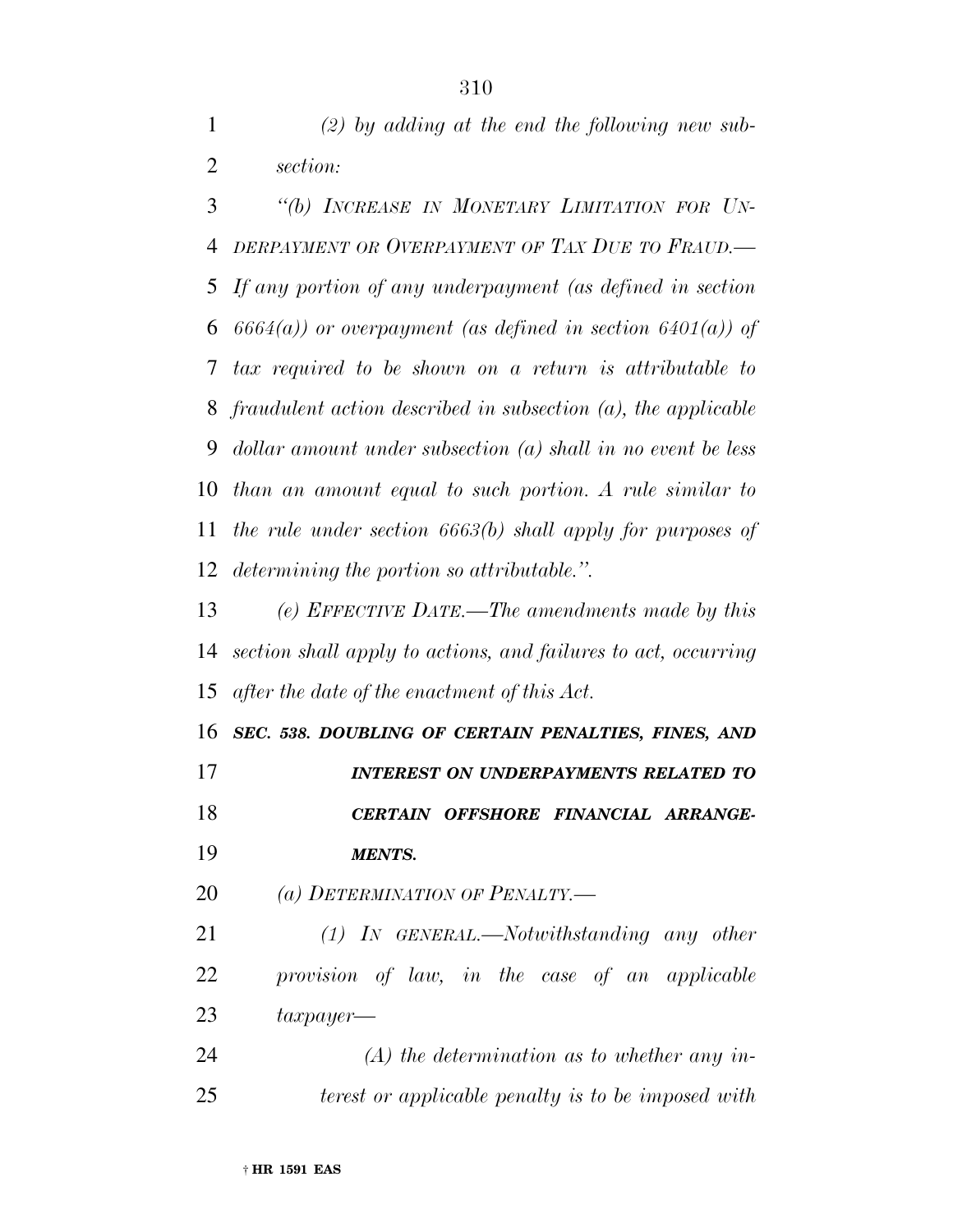| $\mathbf{1}$   | respect to any arrangement described in para-             |
|----------------|-----------------------------------------------------------|
| $\overline{2}$ | graph (2), or to any underpayment of Federal              |
| 3              | income tax attributable to items arising in con-          |
| $\overline{4}$ | nection with any such arrangement, shall be               |
| 5              | made without regard to the rules of subsections           |
| 6              | $(b)$ , $(c)$ , and $(d)$ of section 6664 of the Internal |
| 7              | Revenue Code of 1986, and                                 |
| 8              | $(B)$ if any such interest or applicable pen-             |
| 9              | alty is imposed, the amount of such interest or           |
| 10             | penalty shall be equal to twice that determined           |
| 11             | without regard to this section.                           |
| 12             | (2) APPLICABLE TAXPAYER.-For purposes of                  |
| 13             | <i>this subsection—</i>                                   |
| 14             | $(A)$ IN GENERAL.—The term "applicable"                   |
| 15             | taxpayer" means a taxpayer which—                         |
| 16             | (i) has underreported its United States                   |
| 17             | income tax liability with respect to any                  |
| 18             | <i>item which directly or indirectly involves—</i>        |
| 19             | any financial arrangement<br>$\left( I\right)$            |
| 20             | which in any manner relies on the use                     |
| 21             | of offshore payment mechanisms (in-                       |
| 22             | cluding credit, debit, or charge cards)                   |
| 23             | issued by banks or other entities in for-                 |
| 24             | eign jurisdictions, or                                    |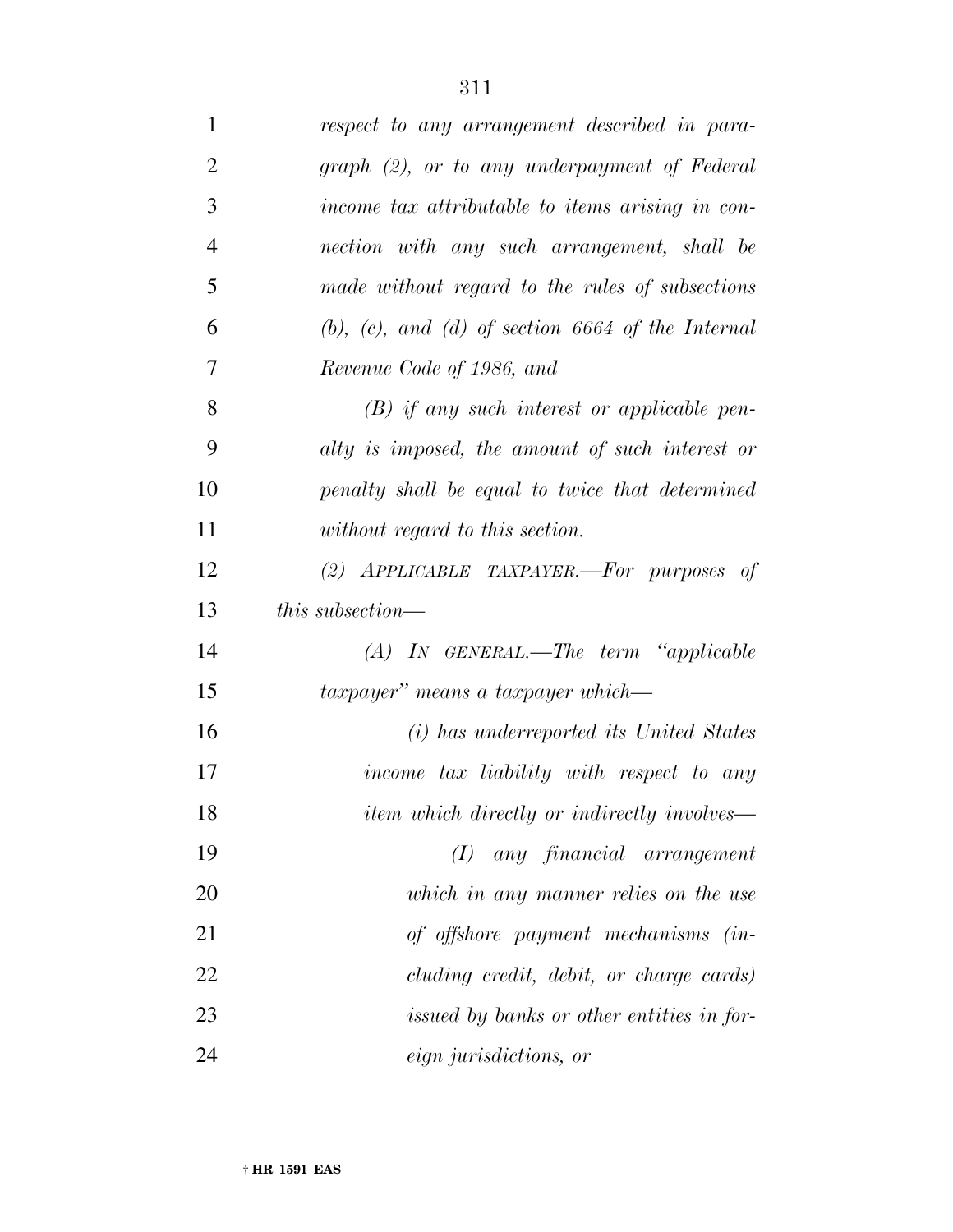| $\mathbf{1}$   | $(II)$ any offshore financial ar-                      |
|----------------|--------------------------------------------------------|
| $\overline{2}$ | rangement (including any arrange-                      |
| 3              | ment with foreign banks, financial in-                 |
| $\overline{4}$ | stitutions, corporations, partnerships,                |
| 5              | trusts, or other entities), and                        |
| 6              | (ii) has neither signed a closing agree-               |
| 7              | ment pursuant to the Voluntary Offshore                |
| 8              | Compliance Initiative established by the De-           |
| 9              | partment of the Treasury under Revenue                 |
| 10             | <i>Procedure 2003–11 nor voluntarily dis-</i>          |
| 11             | closed its participation in such arrange-              |
| 12             | ment by notifying the Internal Revenue                 |
| 13             | Service of such arrangement prior to the               |
| 14             | <i>issue being raised by the Internal Revenue</i>      |
| 15             | Service during an examination.                         |
| 16             | (B) AUTHORITY TO WAIVE.—The Secretary                  |
| 17             | of the Treasury or the Secretary's delegate may        |
| 18             | <i>vaive the application of paragraph</i> $(1)$ to any |
| 19             | taxpayer if the Secretary or the Secretary's dele-     |
| 20             | gate determines that the use of such offshore pay-     |
| 21             | ment mechanisms is incidental to the trans-            |
| 22             | action and, in addition, in the case of a trade        |
| 23             | or business, such use is conducted in the ordi-        |
| 24             | nary course of the type of trade or business of the    |
| 25             | $\iota x \mathit{payer}.$                              |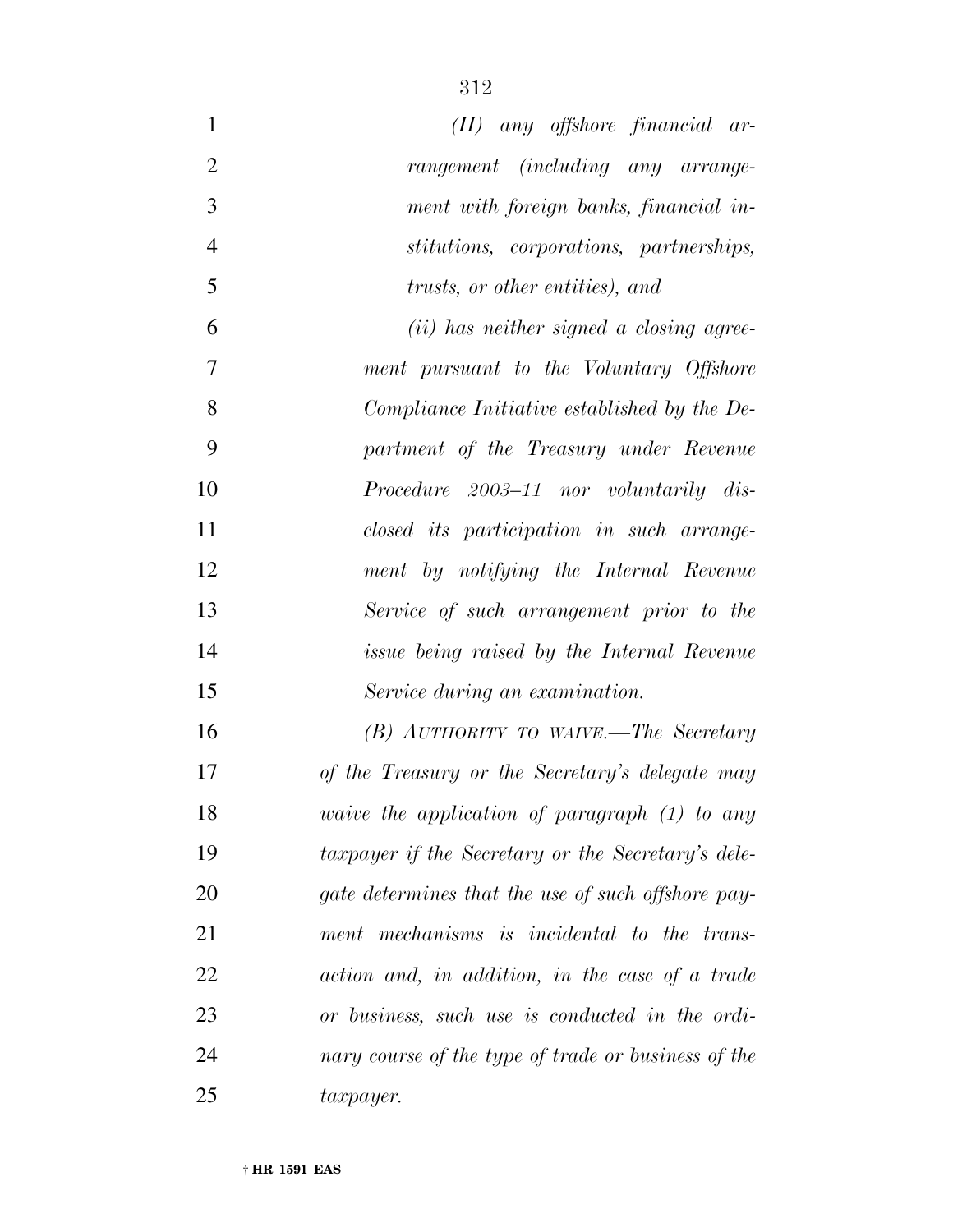| $\mathbf{1}$   | (C) ISSUES RAISED.—For purposes of sub-                            |
|----------------|--------------------------------------------------------------------|
| $\overline{2}$ | paragraph $(A)(ii)$ , an item shall be treated as an               |
| 3              | issue raised during an examination if the indi-                    |
| 4              | vidual examining the return—                                       |
| 5              | communicates to the taxpayer<br>(i)                                |
| 6              | knowledge about the specific item, or                              |
| 7              | ( <i>ii</i> ) has made a request to the taxpayer                   |
| 8              | for information and the taxpayer could not                         |
| 9              | make a complete response to that request                           |
| 10             | without giving the examiner knowledge of                           |
| 11             | <i>the specific item.</i>                                          |
| 12             | (b) APPLICABLE PENALTY.—For purposes of this sec-                  |
| 13             | tion, the term "applicable penalty" means any penalty, ad-         |
| 14             | dition to tax, or fine imposed under chapter 68 of the Inter-      |
| 15             | nal Revenue Code of 1986.                                          |
| 16             | (c) EFFECTIVE DATE.—The provisions of this section                 |
|                | 17 shall apply to interest, penalties, additions to tax, and fines |
| 18             | with respect to any taxable year if, as of the date of the         |
| 19             | enactment of this Act, the assessment of any tax, penalty,         |
| 20             | or interest with respect to such taxable year is not prevented     |
| 21             | by the operation of any law or rule of law.                        |
| 22             | SEC. 539. INCREASE IN PENALTY FOR BAD CHECKS AND                   |
| 23             | <b>MONEY ORDERS.</b>                                               |

 *(a) IN GENERAL.—Section 6657 (relating to bad checks) is amended—*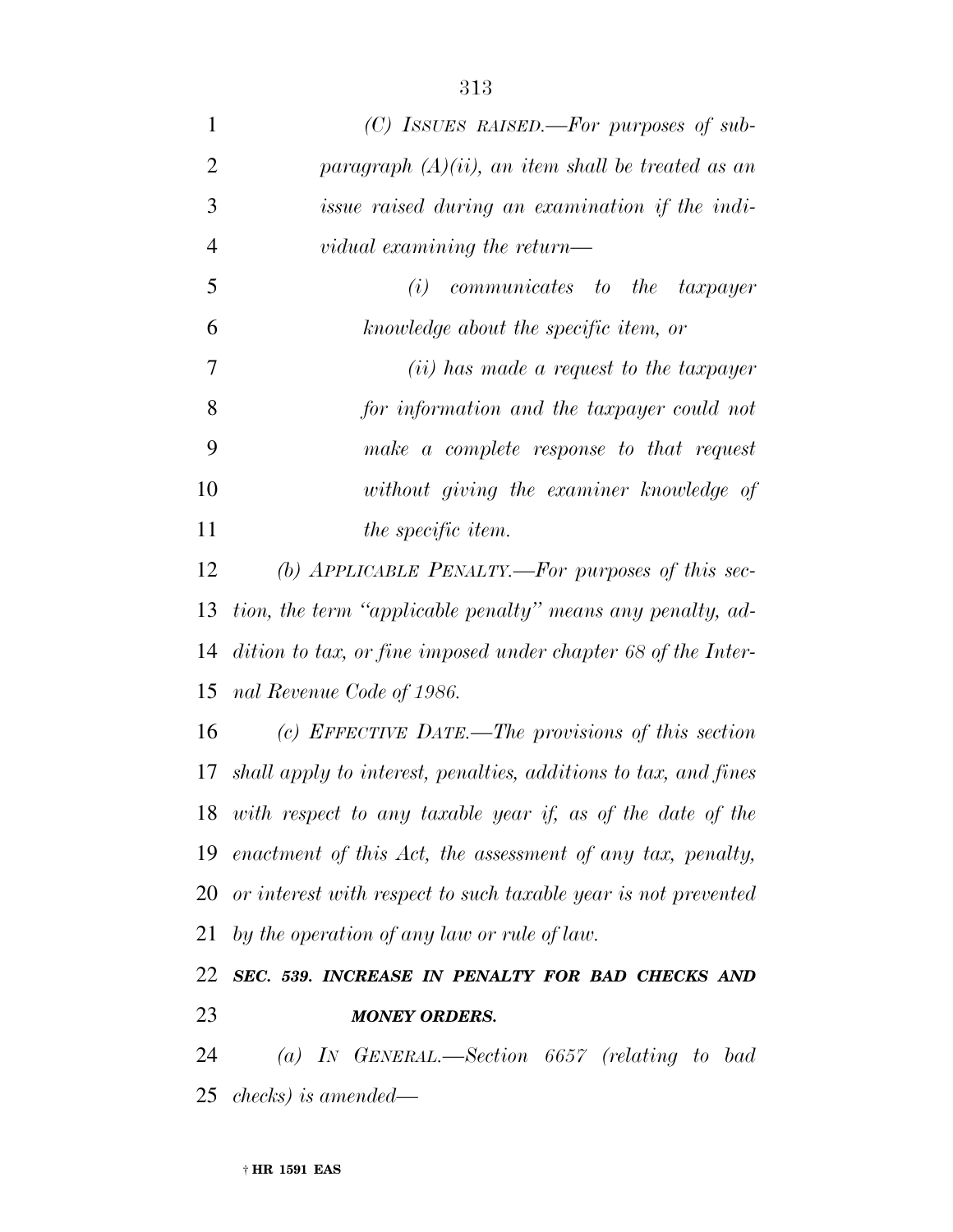| $\mathbf{1}$   | (1) by striking " $\$750"$ and inserting " $\$1,250"$ ,    |
|----------------|------------------------------------------------------------|
| $\overline{2}$ | and                                                        |
| 3              | (2) by striking " $$15"$ and inserting " $$25"$ .          |
| $\overline{4}$ | (b) EFFECTIVE DATE.—The amendments made by this            |
| 5              | section apply to checks or money orders received after the |
| 6              | date of the enactment of this Act.                         |
| 7              | SEC. 540. TREATMENT OF CONTINGENT PAYMENT CON-             |
| 8              | <b>VERTIBLE DEBT INSTRUMENTS.</b>                          |
| 9              | (a) IN GENERAL.—Section 1275(d) (relating to regula-       |
| 10             | tion authority) is amended—                                |
| 11             | $(1)$ by striking "The Secretary" and inserting            |
| 12             | <i>the following:</i>                                      |
| 13             | "(1) In GENERAL.—The Secretary", and                       |
| 14             | $(2)$ by adding at the end the following new para-         |
| 15             | graph:                                                     |
| 16             | "(2) TREATMENT OF CONTINGENT PAYMENT CON-                  |
| 17             | VERTIBLE DEBT.-                                            |
| 18             | "(A) IN GENERAL.—In the case of a debt in-                 |
| 19             | strument which—                                            |
| 20             | $``(i)$ is convertible into stock of the                   |
| 21             | issuing corporation, into stock or debt of a               |
| 22             | related party (within the meaning of section               |
| 23             | $267(b)$ or $707(b)(1)$ , or into cash or other            |
| 24             | property in an amount equal to the approx-                 |
| 25             | <i>imate value of such stock or debt, and</i>              |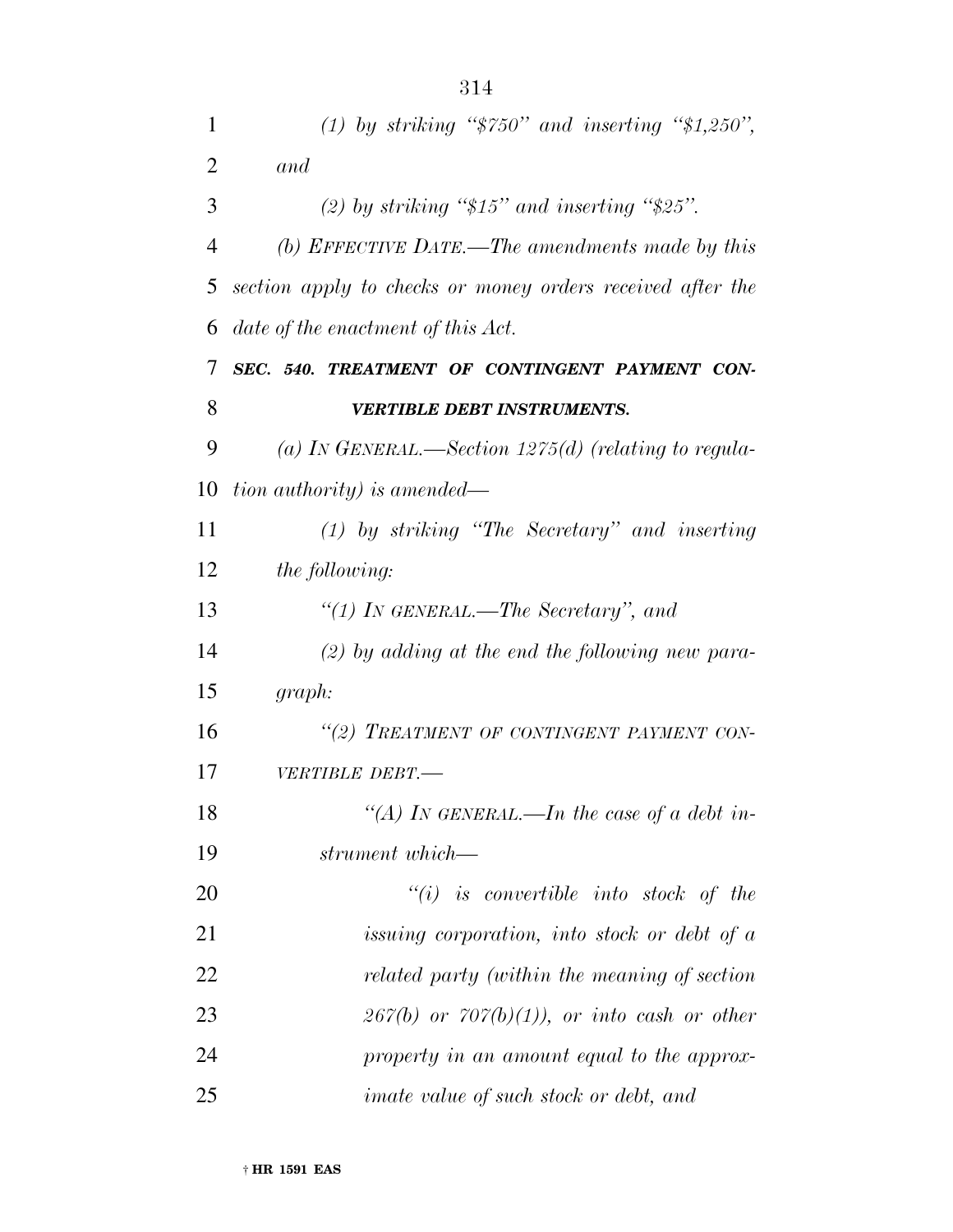| $\mathbf{1}$   | $"(ii)$ provides for 1 or more contingent                  |
|----------------|------------------------------------------------------------|
| $\overline{2}$ | <i>payments,</i>                                           |
| 3              | any regulations which require original issue dis-          |
| $\overline{4}$ | count to be determined by reference to the com-            |
| 5              | parable yield of a fixed-rate debt instrument              |
| 6              | shall be applied as if the regulations require that        |
| 7              | such comparable yield be determined by reference           |
| 8              | to a fixed-rate debt instrument which is convert-          |
| 9              | <i>ible into stock.</i>                                    |
| 10             | "(B) SPECIAL RULE.—For purposes of sub-                    |
| 11             | paragraph $(A)$ , the comparable yield shall be de-        |
| 12             | termined without taking into account the yield             |
| 13             | resulting from the conversion of a debt instru-            |
| 14             | ment into stock.".                                         |
| 15             | (b) CROSS REFERENCE.—Section $163(e)(6)$ (relating         |
| 16             | to cross references) is amended by adding at the end the   |
|                | 17 following:                                              |
| 18             | "For the treatment of contingent payment"                  |
| 19             | convertible debt, see section $1275(d)(2)$ .".             |
| 20             | (c) EFFECTIVE DATE.—The amendments made by this            |
| 21             | section shall apply to debt instruments issued on or after |
| 22             | the date of the enactment of this Act.                     |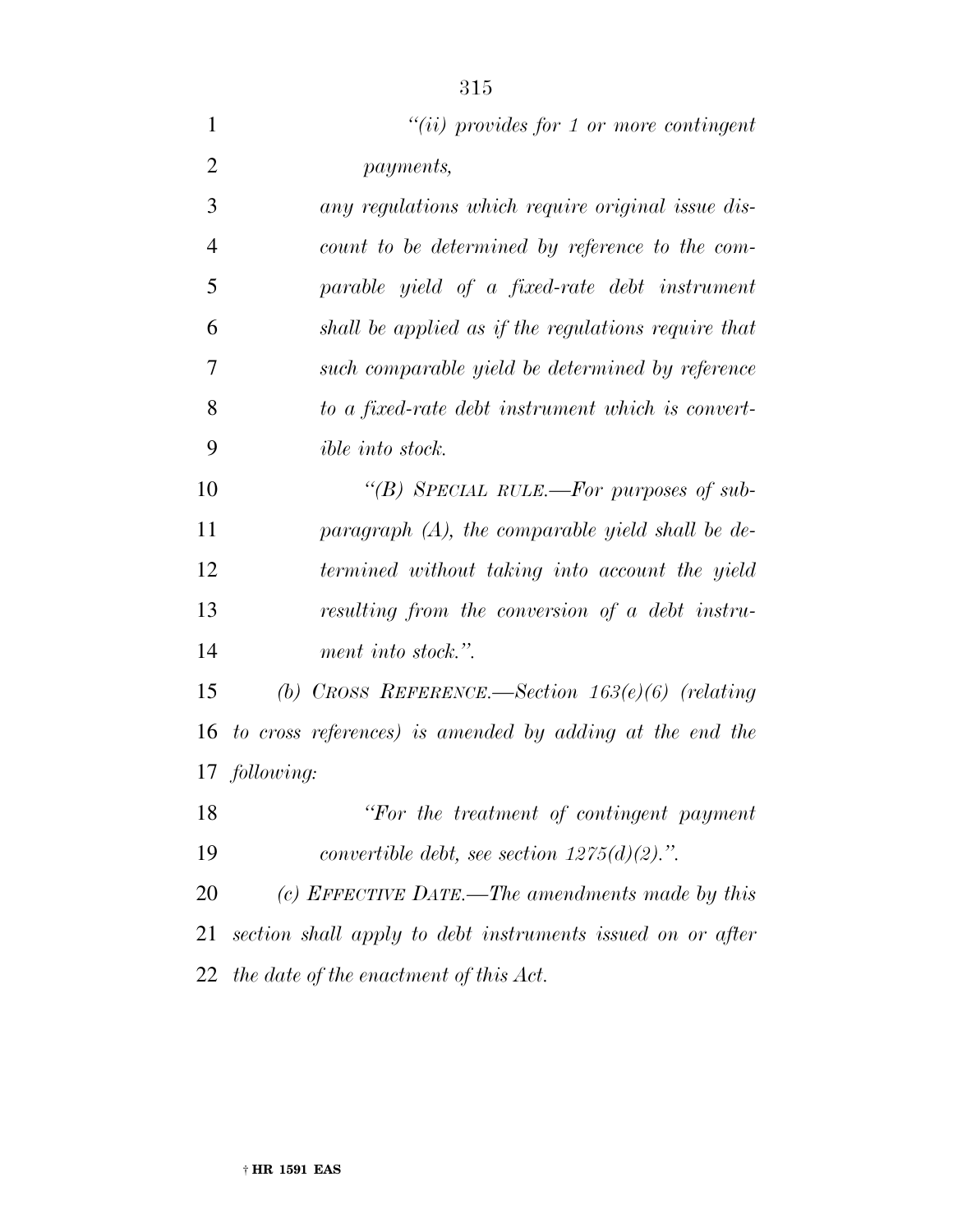| 1  | SEC. 541. EXTENSION OF IRS USER FEES.                             |
|----|-------------------------------------------------------------------|
| 2  | Subsection (c) of section 7528 (relating to Internal              |
| 3  | Revenue Service user fees) is amended by striking "Sep-           |
| 4  | tember 30, 2014" and inserting "September 30, 2016".              |
| 5  | SEC. 542. MODIFICATION OF COLLECTION DUE PROCESS                  |
| 6  | PROCEDURES FOR EMPLOYMENT TAX LIABIL-                             |
| 7  | <b>ITIES.</b>                                                     |
| 8  | (a) IN GENERAL.—Section $6330(f)$ (relating to jeop-              |
| 9  | ardy and State refund collection) is amended—                     |
| 10 | (1) by striking "; or" at the end of paragraph                    |
| 11 | $(1)$ and inserting a comma,                                      |
| 12 | $(2)$ by adding "or" at the end of paragraph $(2)$ ,              |
| 13 | and                                                               |
| 14 | $(3)$ by inserting after paragraph $(2)$ the fol-                 |
| 15 | lowing new paragraph:                                             |
| 16 | $\lq(3)$ the Secretary has served a levy in connec-               |
| 17 | tion with the collection of taxes under chapter 21, 22,           |
| 18 | 23, or 24,".                                                      |
| 19 | (b) EFFECTIVE DATE.—The amendments made by this                   |
|    | 20 section shall apply to levies issued on or after the date that |
|    | 21 is 120 days after the date of the enactment of this Act.       |
| 22 | SEC. 543. MODIFICATIONS TO WHISTLEBLOWER REFORMS.                 |
| 23 | (a) MODIFICATION OF TAX<br><b>THRESHOLD</b><br><b>FOR</b>         |
|    | 24 AWARDS.—Subparagraph $(B)$ of section $7623(b)(5)$ ,<br>as     |
|    | 25 added by the Tax Relief and Health Care Act of 2006, is        |
|    | 26 amended by striking "\$2,000,000" and inserting "\$20,000".    |
|    | † HR 1591 EAS                                                     |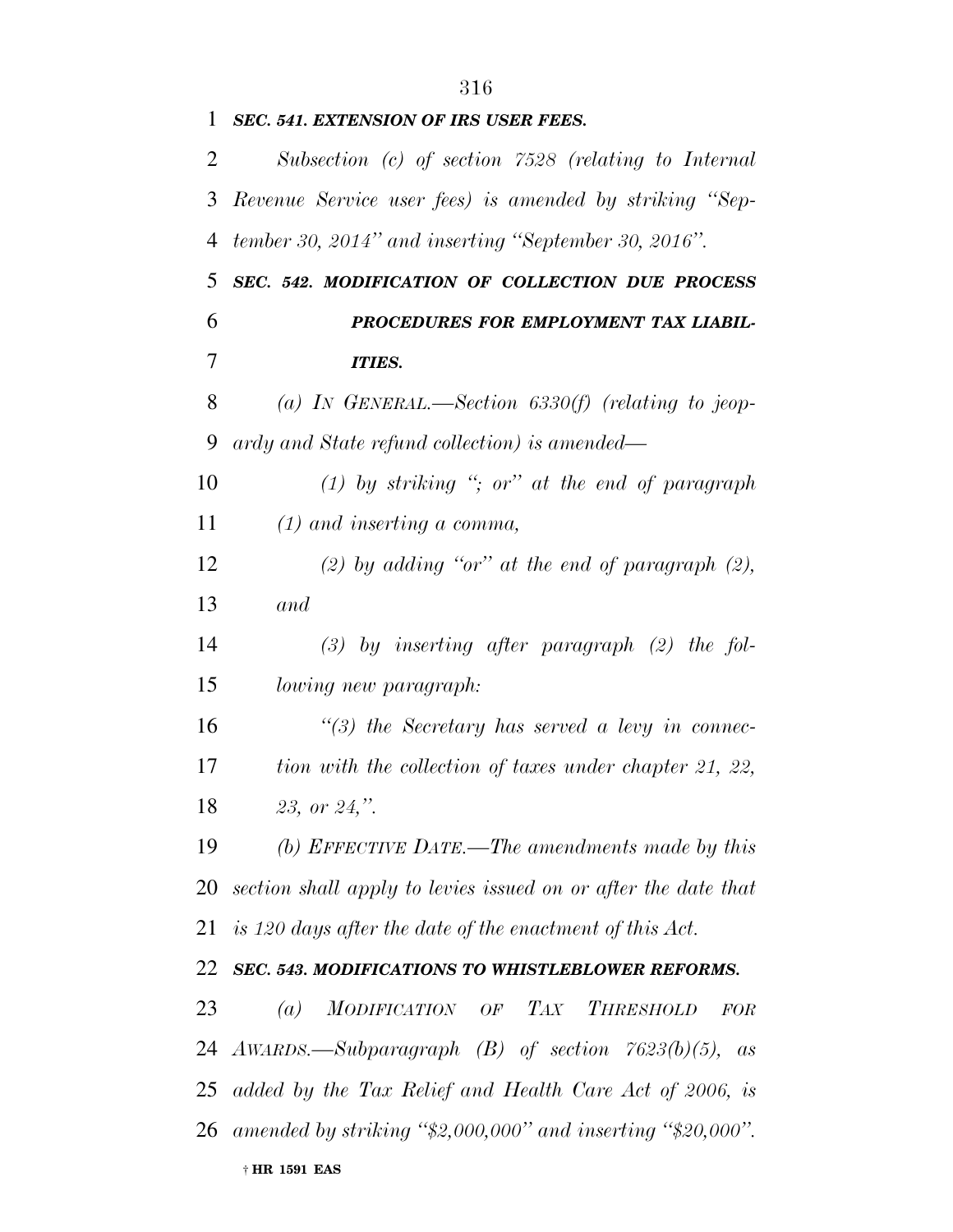| $\mathbf{1}$   | (b) WHISTLEBLOWER OFFICE.—                            |
|----------------|-------------------------------------------------------|
| $\overline{2}$ | (1) IN GENERAL.—Section 7623 is amended by            |
| 3              | adding at the end the following new subsections:      |
| $\overline{4}$ | "(c) WHISTLEBLOWER OFFICE.-                           |
| 5              | " $(1)$ IN GENERAL.—There is established in the       |
| 6              | Internal Revenue Service an office to be known as the |
| 7              | Whistleblower Office' which—                          |
| 8              | $\lq (A)$ shall at all times operate at the direc-    |
| 9              | tion of the Commissioner and coordinate and           |
| 10             | consult with other divisions in the Internal Rev-     |
| 11             | enue Service as directed by the Commissioner,         |
| 12             | $\lq\lq B$ shall analyze information received         |
| 13             | from any individual described in subsection (b)       |
| 14             | and either investigate the matter itself or assign    |
| 15             | it to the appropriate Internal Revenue Service        |
| 16             | office,                                               |
| 17             | $\lq\lq C$ shall monitor any action taken with        |
| 18             | respect to such matter,                               |
| 19             | $\lq (D)$ shall inform such individual that it        |
| 20             | has accepted the individual's information for         |
| 21             | further review,                                       |
| 22             | $\lq (E)$ may require such individual and any         |
| 23             | legal representative of such individual to not dis-   |
| 24             | close any information so provided,                    |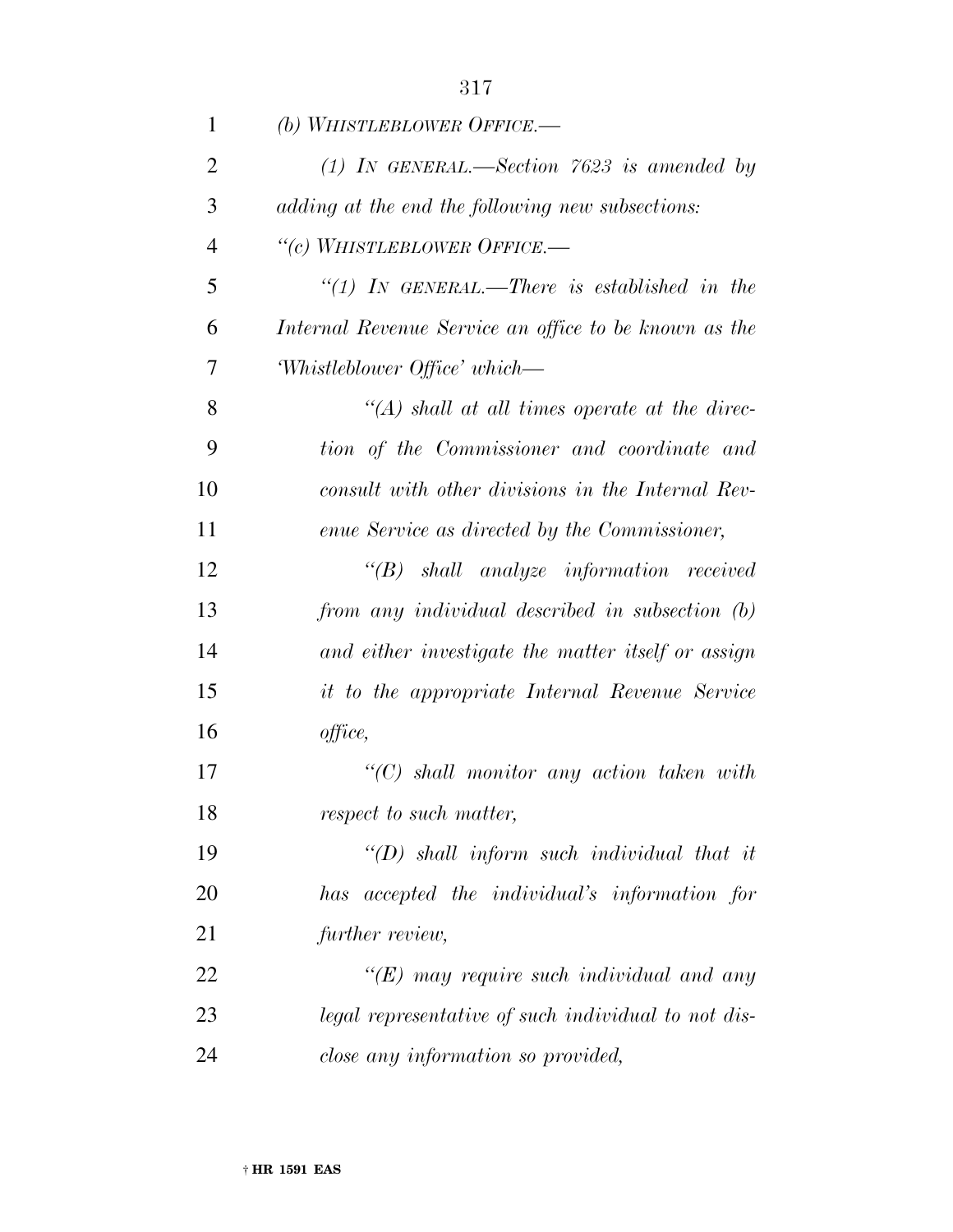| $\mathbf{1}$   | $\lq (F)$ in its sole discretion, may ask for ad-             |
|----------------|---------------------------------------------------------------|
| $\overline{2}$ | ditional assistance from such individual or any               |
| 3              | legal representative of such individual, and                  |
| $\overline{4}$ | $\lq\lq(G)$ shall determine the amount to be                  |
| 5              | awarded to such individual under subsection (b).              |
| 6              | "(2) FUNDING FOR OFFICE.—There is authorized                  |
| 7              | to be appropriated \$10,000,000 for each fiscal year          |
| 8              | for the Whistleblower Office. These funds shall be used       |
| 9              | to maintain the Whistleblower Office and also to re-          |
| 10             | <i>imburse other Internal Revenue Service offices for re-</i> |
| 11             | lated costs, such as costs of investigation and collec-       |
| 12             | tion.                                                         |
| 13             | "(3) REQUEST FOR ASSISTANCE.-                                 |
| 14             | "(A) IN GENERAL.—Any assistance<br>$re-$                      |
| 15             | quested under paragraph $(1)(F)$ shall be under               |
| 16             | the direction and control of the Whistleblower Of-            |
| 17             | fice or the office assigned to investigate the mat-           |
| 18             | ter under subparagraph (A). No individual or                  |
| 19             | legal representative whose assistance is so re-               |
| 20             | quested may by reason of such request represent               |
| 21             | himself or herself as an employee of the Federal              |
| 22             | Government.                                                   |
| 23             | "(B) FUNDING OF ASSISTANCE.—From the                          |
| 24             | amounts available for expenditure under sub-                  |

*section (b), the Whistleblower Office may, with*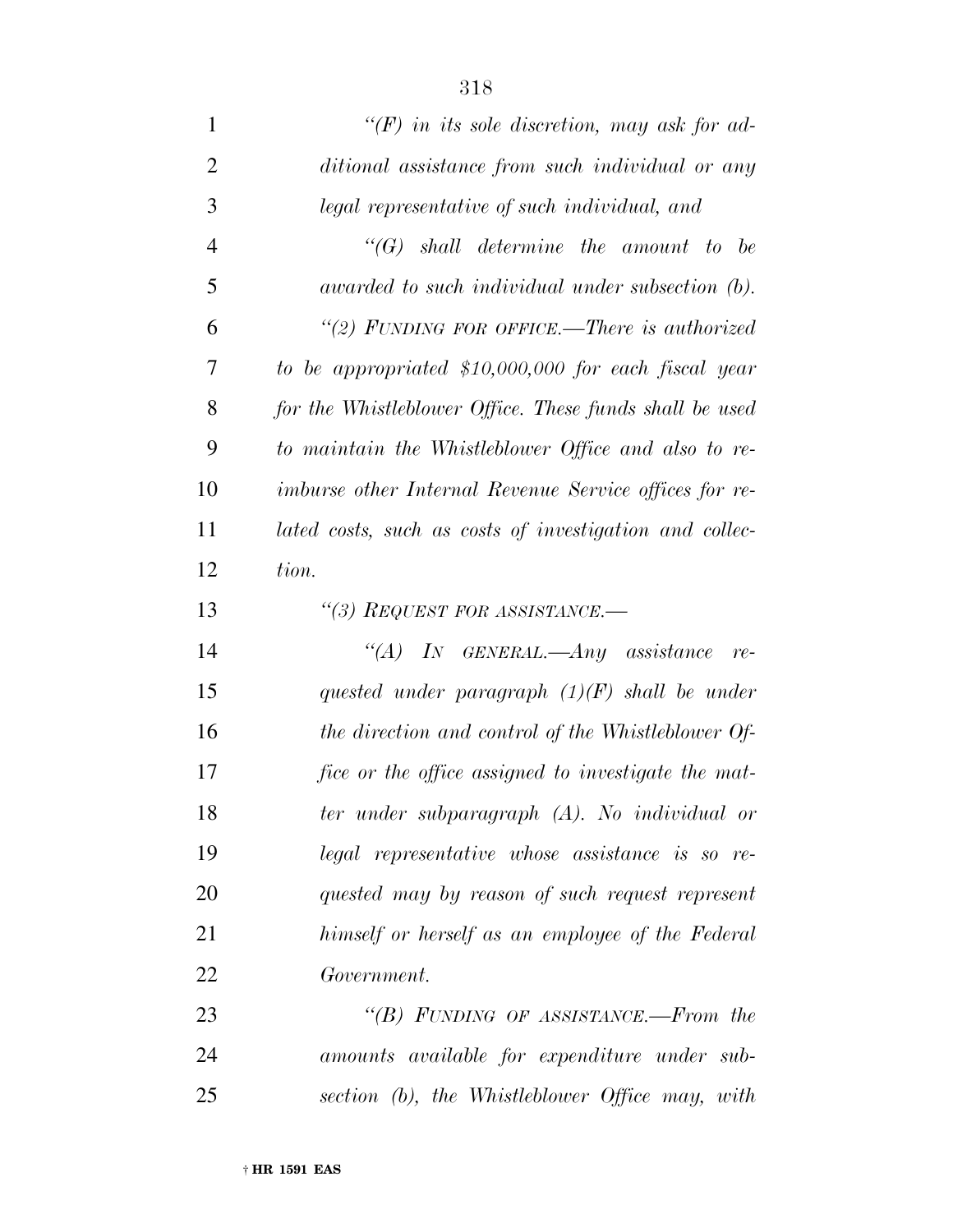| $\mathbf{1}$   | the agreement of the individual described in sub-            |
|----------------|--------------------------------------------------------------|
| $\overline{2}$ | section (b), reimburse the costs incurred by any             |
| 3              | legal representative of such individual in pro-              |
| $\overline{4}$ | viding assistance described in subparagraph $(A)$ .          |
| 5              | "(d) REPORTS.—The Secretary shall each year con-             |
| 6              | duct a study and report to Congress on the use of this sec-  |
| 7              | $tion, including-$                                           |
| 8              | "(1) an analysis of the use of this section during           |
| 9              | the preceding year and the results of such use, and          |
| 10             | $\lq(2)$ any legislative or administrative rec-              |
| 11             | ommendations regarding the provisions of this section        |
| 12             | and its application.".                                       |
| 13             | (2) CONFORMING AMENDMENT.—Section $406$ of                   |
| 14             | division A of the Tax Relief and Health Care Act of          |
| 15             | $2006$ is amended by striking subsections (b) and (c).       |
| 16             | (3) REPORT ON IMPLEMENTATION.—Not later                      |
| 17             | than 6 months after the date of the enactment of this        |
| 18             | Act, the Secretary of the Treasury shall submit to           |
| 19             | Congress a report on the establishment and operation         |
| 20             | of the Whistleblower Office under section $7623(c)$ of       |
| 21             | the Internal Revenue Code of 1986.                           |
| 22             | (c) PUBLICITY OF AWARD APPEALS.—Paragraph (4)                |
| 23             | of section $7623(b)$ , as added by the Tax Relief and Health |
| 24             | Care Act of 2006, is amended to read as follows:             |
| 25             | "(4) APPEAL OF AWARD DETERMINATION.-                         |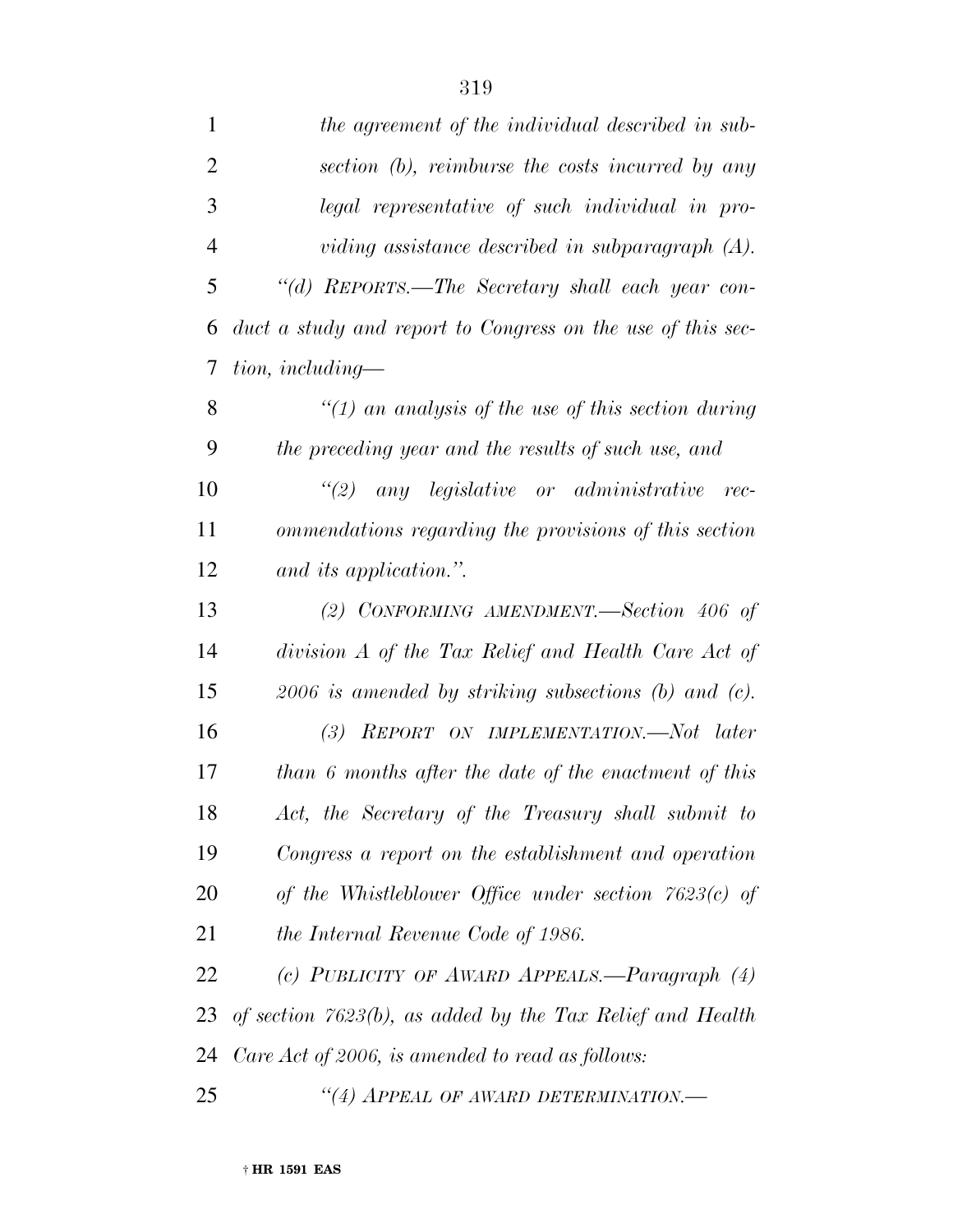| $\mathbf{1}$   | "(A) IN GENERAL.—Any determination re-                   |
|----------------|----------------------------------------------------------|
| $\overline{2}$ | garding an award under paragraph $(1)$ , $(2)$ , or      |
| 3              | $(3)$ may, within 30 days of such determination,         |
| $\overline{4}$ | be appealed to the Tax Court (and the Tax Court          |
| 5              | shall have jurisdiction with respect to such mat-        |
| 6              | $ter)$ .                                                 |
| 7              | "(B) PUBLICITY OF APPEALS.—Notwith-                      |
| 8              | standing sections 7458 and 7461, the Tax Court           |
| 9              | may, in order to preserve the anonymity, pri-            |
| 10             | vacy, or confidentiality of any person under this        |
| 11             | subsection, provide by rules adopted under sec-          |
| 12             | tion 7453 that portions of filings, hearings, testi-     |
| 13             | mony, evidence, and reports in connection with           |
| 14             | proceedings under this subsection may be closed          |
| 15             | to the public or to inspection by the public.".          |
| 16             | (d) EFFECTIVE DATE.—                                     |
| 17             | $(1)$ IN GENERAL.—Except as provided in para-            |
| 18             | $graph (2)$ , the amendments made by this section shall  |
| 19             | apply to information provided on or after the date of    |
| 20             | the enactment of this Act.                               |
| 21             | PUBLICITY OF AWARD APPEALS.-The<br>(2)                   |
| 22             | amendment made by subsection (c) shall take effect as    |
| 23             | <i>if included in the amendments made by section 406</i> |
| 24             | of the Tax Relief and Health Care Act of 2006.           |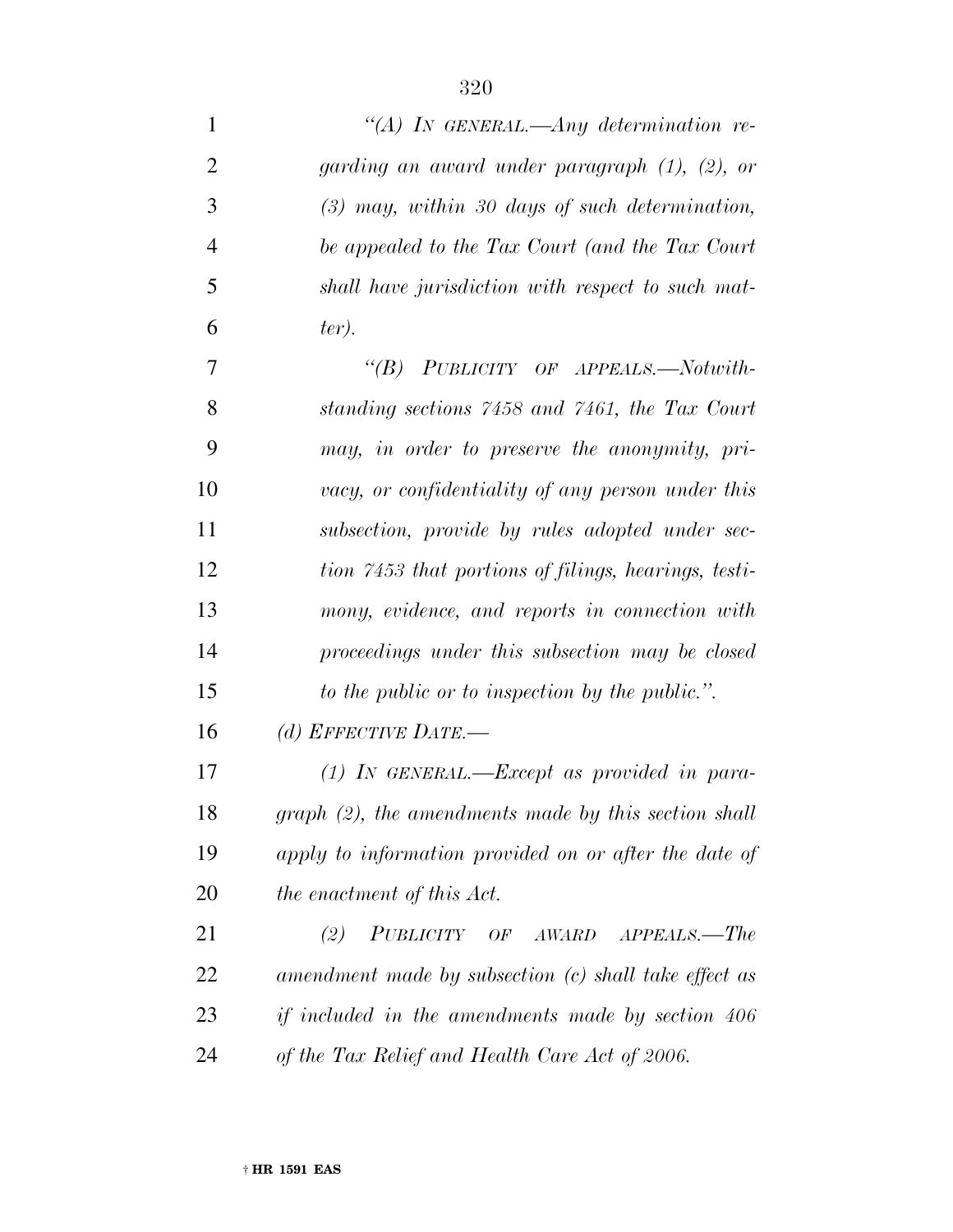| 1              | <b>SEC. 544. MODIFICATIONS OF DEFINITION OF EMPLOYEES</b> |
|----------------|-----------------------------------------------------------|
| $\overline{2}$ | <b>COVERED BY DENIAL OF DEDUCTION FOR EX-</b>             |
| 3              | <b>CESSIVE EMPLOYEE REMUNERATION.</b>                     |
| 4              | (a) In GENERAL.—Paragraph (3) of section $162(m)$ is      |
| 5              | amended to read as follows:                               |
| 6              | "(3) COVERED EMPLOYEE.—For purposes of this               |
| 7              | subsection, the term 'covered employee' means, with       |
| 8              | respect to any taxpayer for any taxable year, an indi-    |
| 9              | vidual who-                                               |
| 10             | $\lq\lq (A)$ was the chief executive officer of the       |
| 11             | taxpayer, or an individual acting in such a ca-           |
| 12             | pacity, at any time during the taxable year,              |
| 13             | "(B) is 1 of the 4 highest compensated offi-              |
| 14             | cers of the taxpayer for the taxable year (other          |
| 15             | than the individual described in subparagraph             |
| 16             | $(A)$ , or                                                |
| 17             | $\lq\lq C$ ) was a covered employee of the taxpayer       |
| 18             | (or any predecessor) for any preceding taxable            |
| 19             | year beginning after December 31, 2006.                   |
| 20             | "In the case of an individual who was a covered           |
| 21             | employee for any taxable year beginning after Decem-      |
| 22             | ber 31, 2006, the term 'covered employee' shall include   |
| 23             | a beneficiary of such employee with respect to any re-    |
| 24             | muneration for services performed by such employee        |
| 25             | as a covered employee (whether or not such services       |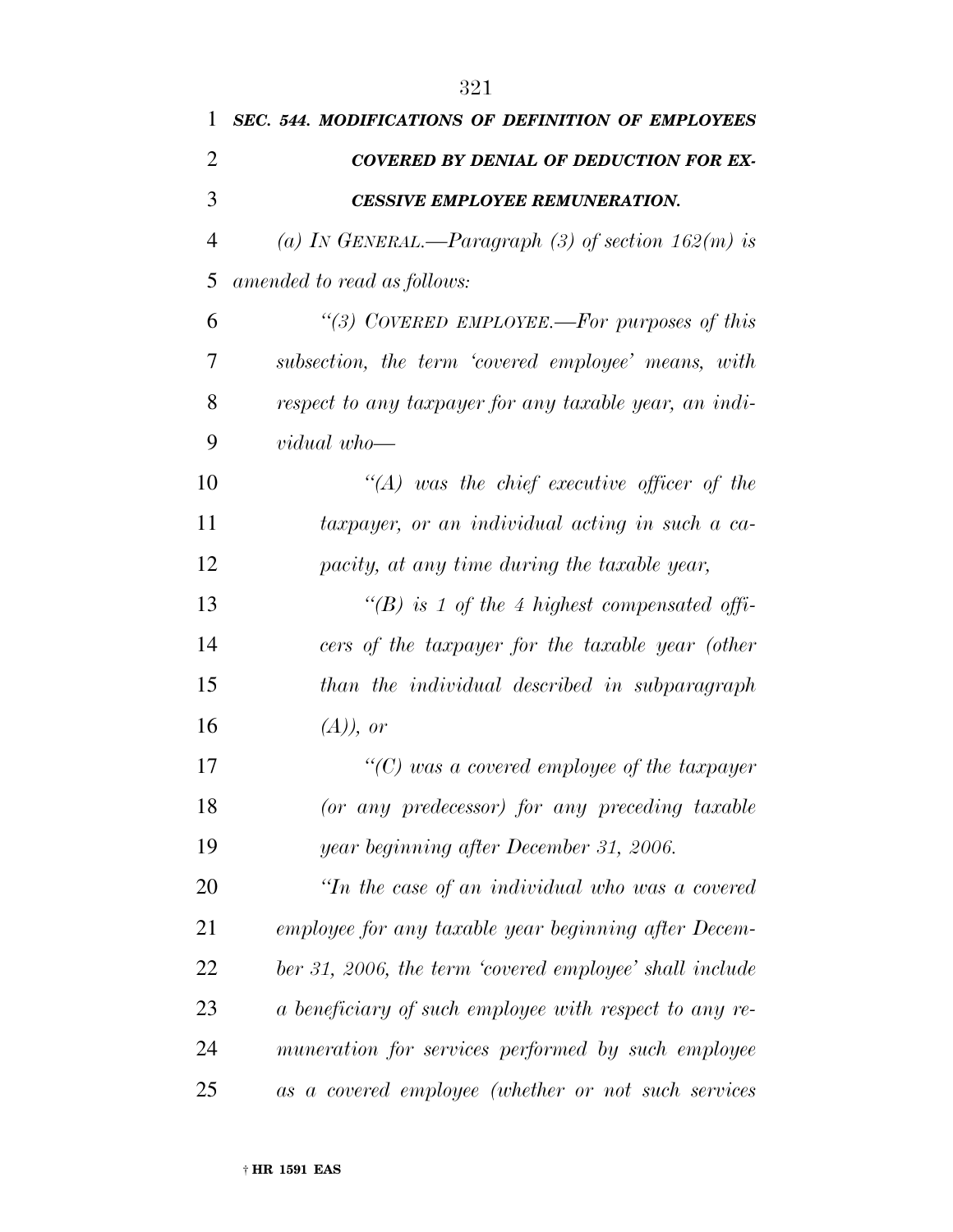| $\mathbf{1}$ | are performed during the taxable year in which the               |
|--------------|------------------------------------------------------------------|
| 2            | remuneration is paid).".                                         |
| 3            | (b) EFFECTIVE DATE.—The amendment made by this                   |
| 4            | section shall apply to taxable years beginning after Decem-      |
| 5            | ber 31, 2006.                                                    |
| 6            | SEC. 545. INCREASE IN AGE OF MINOR CHILDREN WHOSE                |
| 7            | <b>UNEARNED INCOME IS TAXED AS IF PARENT'S</b>                   |
| 8            | <b>INCOME.</b>                                                   |
| 9            | (a) IN GENERAL.—Subparagraph $(A)$ of section                    |
| 10           | $1(g)(2)$ (relating to child to whom subsection applies) is      |
| 11           | amended to read as follows:                                      |
| 12           | $\lq (A)$ such child—                                            |
| 13           | $\degree$ (i) has not attained age 18 before the                 |
| 14           | close of the taxable year, or                                    |
| 15           | $``(ii)(I)$ has attained age 18 before the                       |
| 16           | close of the taxable year and meets the age                      |
| 17           | <i>requirements of section <math>152(c)(3)</math></i><br>(deter- |
| 18           | mined without regard to subparagraph $(B)$                       |
| 19           | <i>thereof</i> ), and                                            |
| 20           | $\lq (II)$ whose earned income (as defined                       |
| 21           | in section $911(d)(2)$ for such taxable year                     |
| 22           | does not exceed one-half of the amount of the                    |
| 23           | <i>individual's support (within the meaning of</i>               |
| 24           | section $152(c)(1)(D)$ after the application of                  |
| 25           | section $152(f)(5)$ (without regard to sub-                      |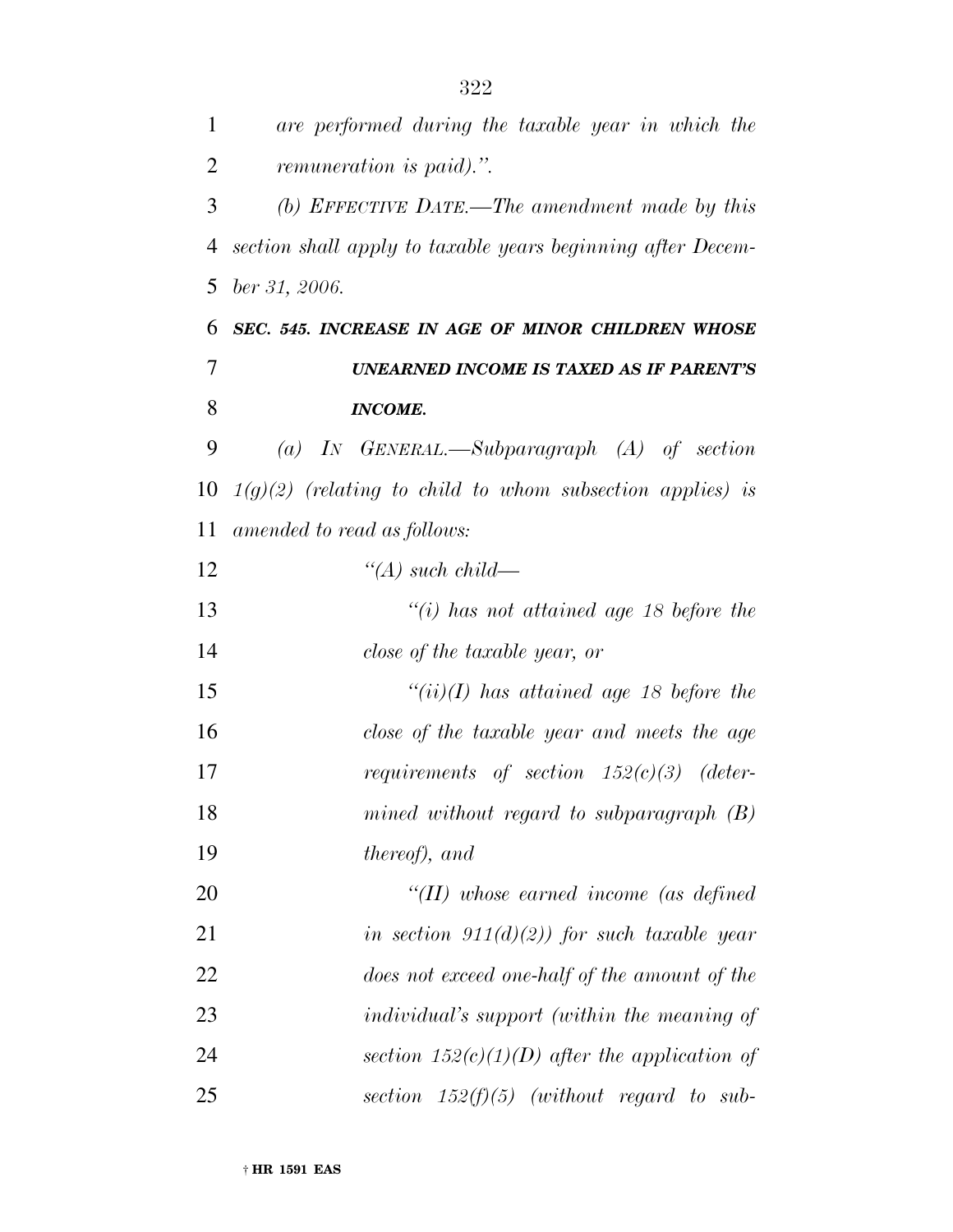| 1              | $paramph$ (A) thereof) for such taxable                       |
|----------------|---------------------------------------------------------------|
| $\overline{2}$ | $year,$ ".                                                    |
| 3              | (b) EFFECTIVE DATE.—The amendment made by this                |
| 4              | section shall apply to taxable years beginning after the date |
| 5              | of the enactment of this Act.                                 |
| 6              | SEC. 546. INCREASE IN INFORMATION RETURN PENALTIES.           |
| 7              | (a) FAILURE TO FILE CORRECT INFORMATION RE-                   |
| 8              | $TURNS$ .                                                     |
| 9              | (1) IN GENERAL.—Section $6721(a)(1)$ is                       |
| 10             | $amended -$                                                   |
| 11             | $(A)$ by striking "\$50" and inserting                        |
| 12             | " $$250"$ , and                                               |
| 13             | $(B)$ by striking "\$250,000" and inserting                   |
| 14             | " $$3,000,000$ ".                                             |
| 15             | (2) REDUCTION WHERE CORRECTION IN SPECI-                      |
| 16             | <b>FIED PERIOD.—</b>                                          |
| 17             | (A) CORRECTION WITHIN 30 DAYS.—Section                        |
| 18             | $6721(b)(1)$ is amended—                                      |
| 19             | (i) by striking " $$15"$ and inserting                        |
| 20             | " $$50"$ ,                                                    |
| 21             | $(ii)$ by striking "\$50" and inserting                       |
| 22             | " $$250"$ , and                                               |
| 23             | (iii) by striking " $$75,000"$ and insert-                    |
|                |                                                               |

*ing ''\$500,000''.*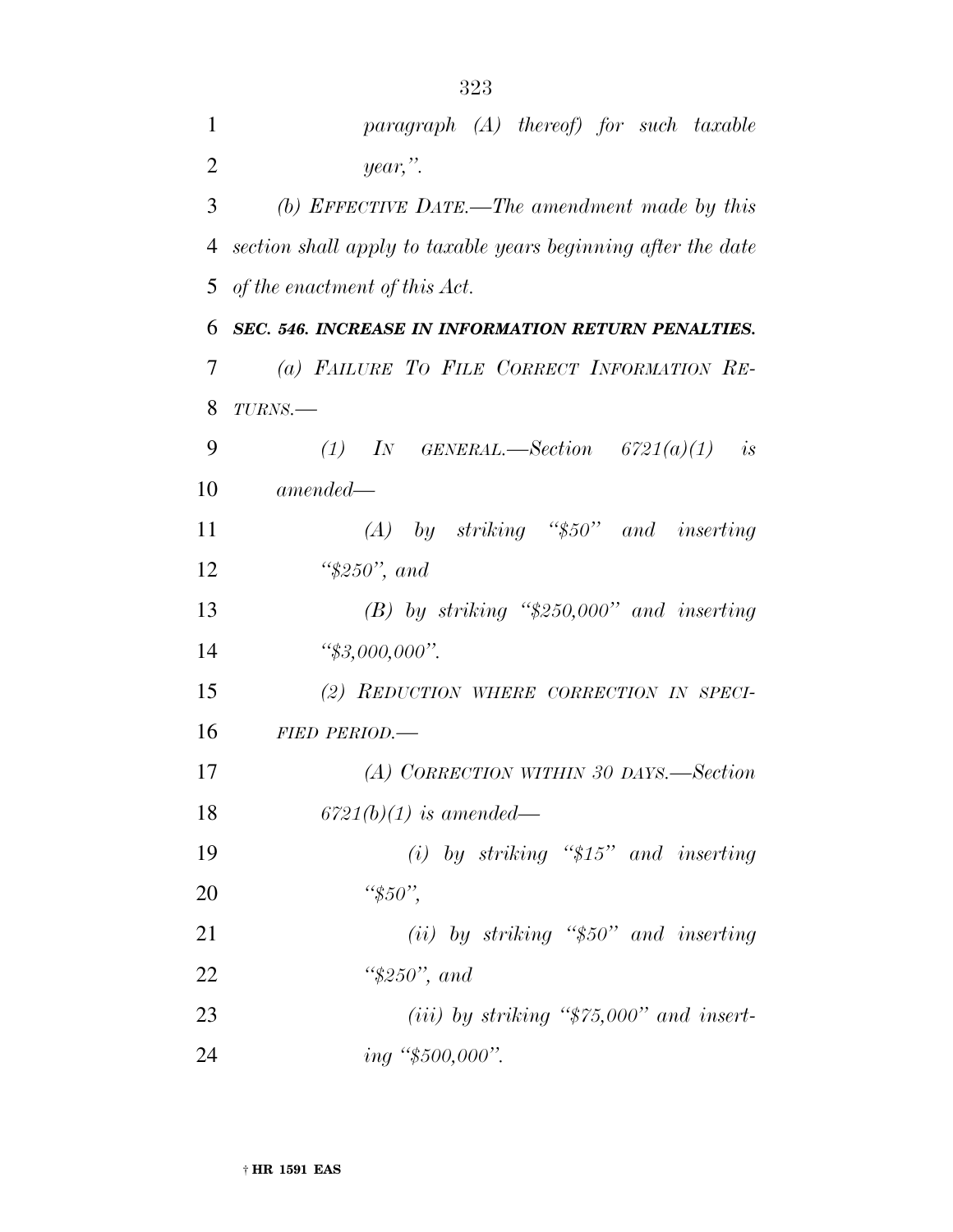| 1              | (B) FAILURES CORRECTED ON OR BEFORE            |
|----------------|------------------------------------------------|
| $\overline{2}$ | AUGUST 1.—Section 6721(b)(2) is amended—       |
| 3              | (i) by striking " $$30"$ and inserting         |
| $\overline{4}$ | " $$100"$ ,                                    |
| 5              | (ii) by striking " $$50"$ and inserting        |
| 6              | " $$250"$ , and                                |
| 7              | (iii) by striking " $$150,000"$ and in-        |
| 8              | serting $\frac{4}{3}4,500,000$ .               |
| 9              | (3) LOWER LIMITATION FOR PERSONS<br>WITH       |
| 10             | GROSS RECEIPTS OF NOT MORE THAN $$5,000,000$ . |
| 11             | Section 6721(d)(1) is amended—                 |
| 12             | $(A)$ in subparagraph $(A)$ —                  |
| 13             | (i) by striking " $$100,000"$ and insert-      |
| 14             | ing " $$1,000,000"$ , and                      |
| 15             | (ii) by striking " $$250,000"$ and insert-     |
| 16             | $ing \, \, \text{\degree\degree$3,000,000},$   |
| 17             | $(B)$ in subparagraph $(B)$ —                  |
| 18             | (i) by striking " $$25,000"$ and inserting     |
| 19             | " $$175,000"$ , and                            |
| 20             | (ii) by striking " $$75,000"$ and insert-      |
| 21             | ing " $$500,000"$ , and                        |
| 22             | $(C)$ in subparagraph $(C)$ —                  |
| 23             | (i) by striking " $$50,000"$ and inserting     |
| 24             | " $$500,000"$ , and                            |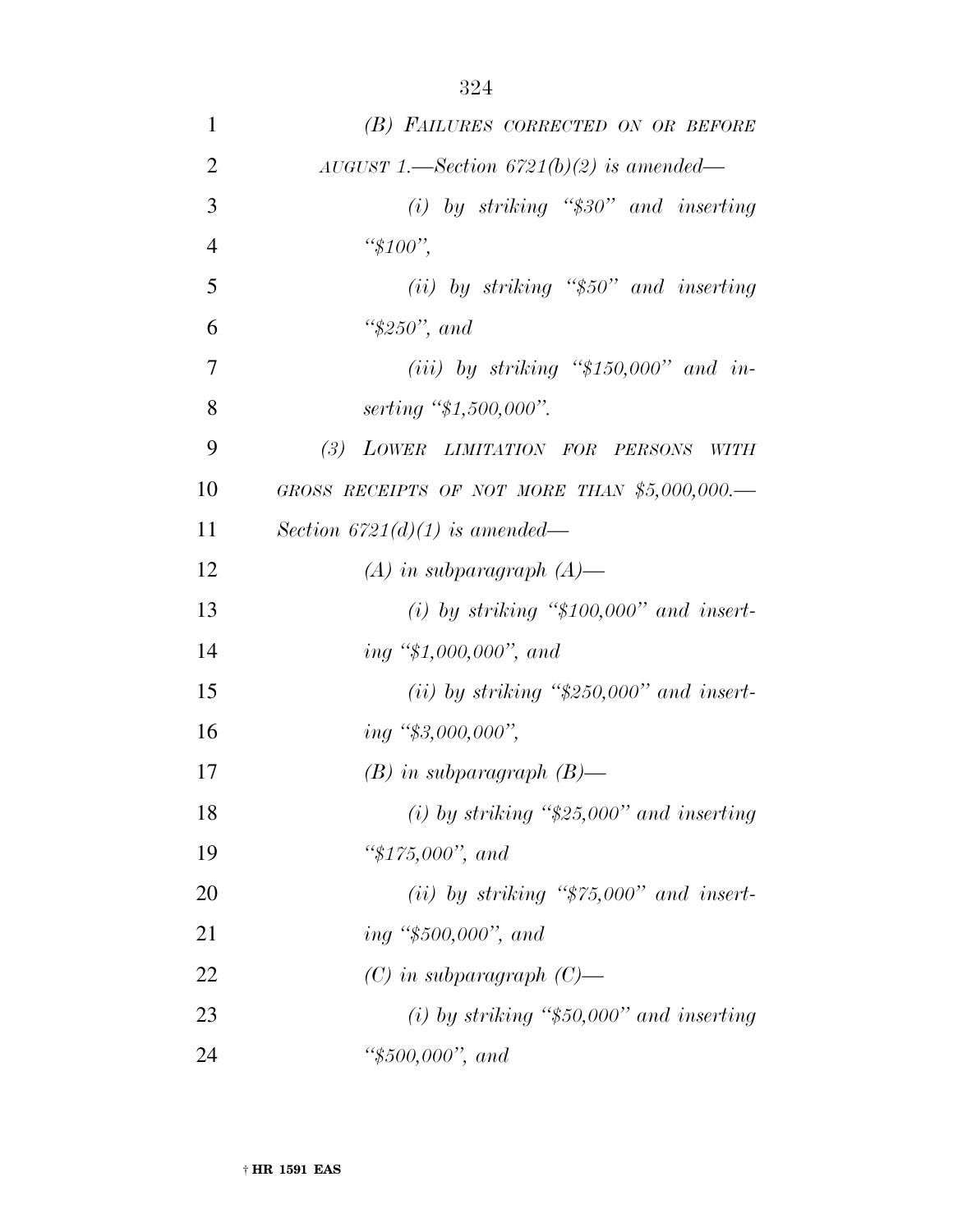| $\mathbf{1}$   | (ii) by striking " $$150,000"$ and insert-             |
|----------------|--------------------------------------------------------|
| $\overline{2}$ | ing "\$1,500,000".                                     |
| 3              | (4) PENALTY IN CASE OF INTENTIONAL DIS-                |
| $\overline{4}$ | $REGARD$ .—Section 6721 $(e)$ is amended—              |
| 5              | (A) by striking " $$100"$ in paragraph (2)             |
| 6              | and inserting "\$500",                                 |
| 7              | $(B)$ by striking "\$250,000" in paragraph             |
| 8              | $(3)(A)$ and inserting "\$3,000,000".                  |
| 9              | (b) FAILURE TO FURNISH CORRECT PAYEE STATE-            |
| 10             | MENTS.                                                 |
| 11             | (1) IN GENERAL.—Section 6722(a) is amended—            |
| 12             | $(A)$ by striking "\$50" and inserting                 |
| 13             | " $$250"$ , and                                        |
| 14             | $(B)$ by striking "\$100,000" and inserting            |
| 15             | " $$1,000,000$ ".                                      |
| 16             | (2) PENALTY IN CASE OF INTENTIONAL DIS-                |
| 17             | $REGARD$ . Section 6722(c) is amended—                 |
| 18             | (A) by striking " $$100"$ in paragraph (1)             |
| 19             | and inserting "\$500", and                             |
| 20             | $(B)$ by striking "\$100,000" in paragraph             |
| 21             | $(2)(A)$ and inserting "\$1,000,000".                  |
| 22             | (c) FAILURE TO COMPLY WITH OTHER INFORMATION           |
| 23             | REPORTING REQUIREMENTS.—Section 6723 is amended—       |
| 24             | (1) by striking " $$50"$ and inserting " $$250"$ , and |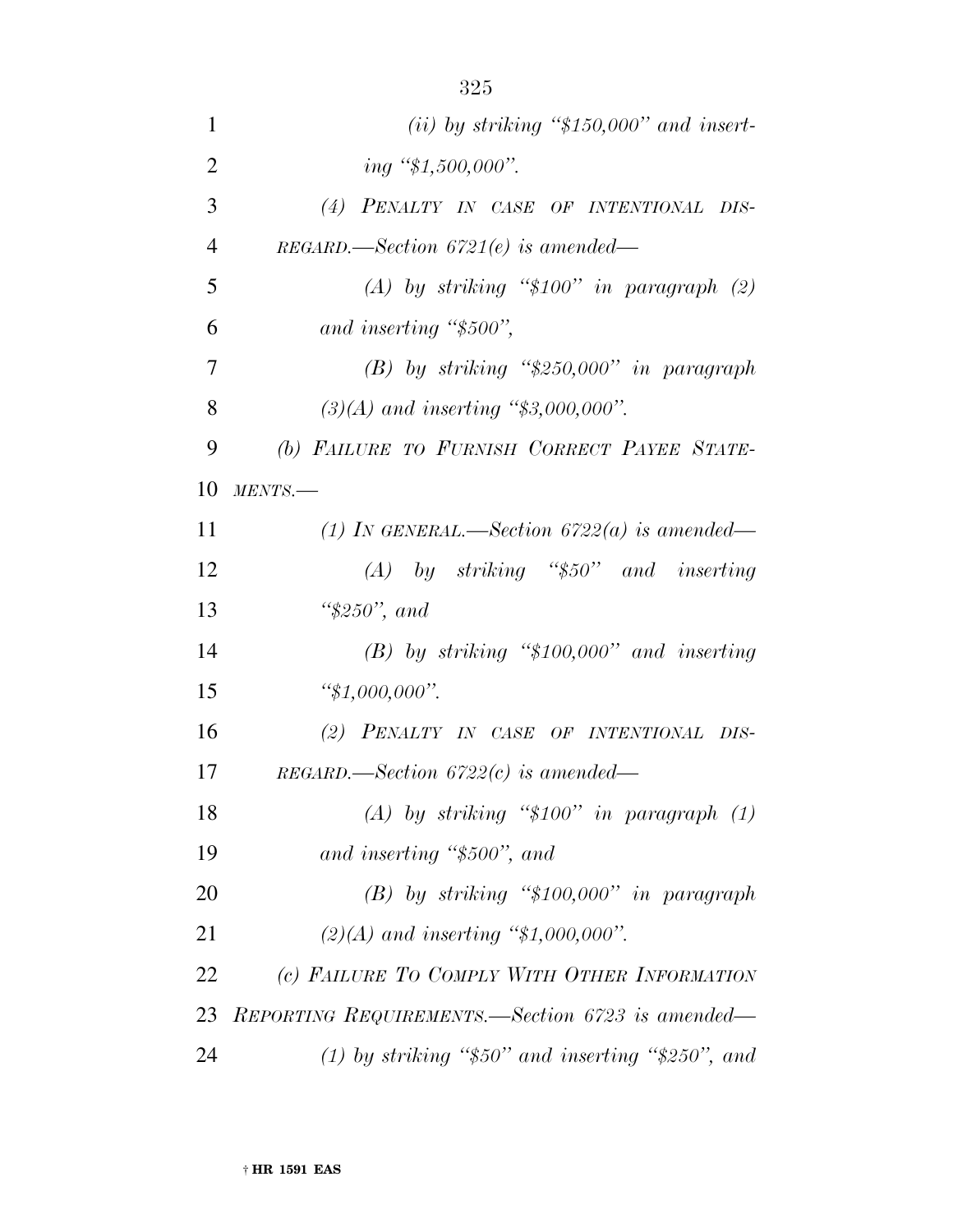*(2) by striking ''\$100,000'' and inserting ''\$1,000,000''.*

 *(d) EFFECTIVE DATE.—The amendments made by this section shall apply with respect to information returns re-quired to be filed on or after January 1, 2008.*

#### *SEC. 547. E-FILING REQUIREMENT FOR CERTAIN LARGE OR-GANIZATIONS.*

 *(a) IN GENERAL.—The first sentence of section 6011(e)(2) is amended to read as follows: ''In prescribing regulations under paragraph (1), the Secretary shall take into account (among other relevant factors) the ability of the taxpayer to comply at reasonable cost with the require-ments of such regulations.''.*

 *(b) CONFORMING AMENDMENT.—Section 6724 is amended by striking subsection (c).*

 *(c) EFFECTIVE DATE.—The amendments made by this section shall apply to taxable years ending on or after De-cember 31, 2008.*

 *SEC. 548. EXPANSION OF IRS ACCESS TO INFORMATION IN NATIONAL DIRECTORY OF NEW HIRES FOR TAX ADMINISTRATION PURPOSES.*

 *(a) IN GENERAL.—Paragraph (3) of section 453(j) of the Social Security Act (42 U.S.C. 653(j)) is amended to read as follows:*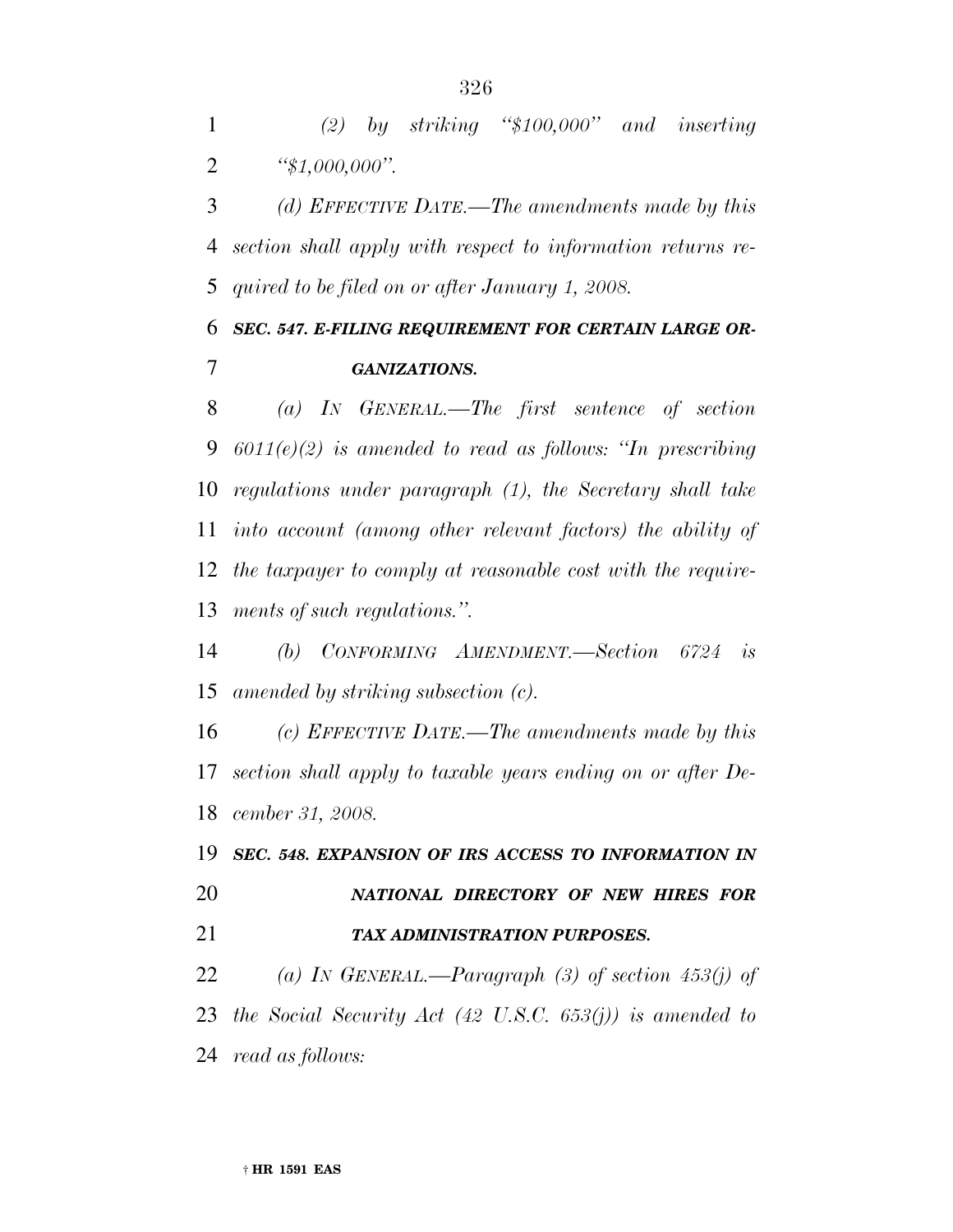| 1  | "(3) ADMINISTRATION OF FEDERAL TAX LAWS.-                      |
|----|----------------------------------------------------------------|
| 2  | The Secretary of the Treasury shall have access to the         |
| 3  | information in the National Directory of New Hires             |
| 4  | for purposes of administering the Internal Revenue             |
| 5  | Code of 1986.".                                                |
| 6  | (b) EFFECTIVE DATE.—The amendment made by this                 |
| 7  | section shall take effect on the date of the enactment of this |
| 8  | Act.                                                           |
| 9  | SEC. 549. DISCLOSURE OF PRISONER RETURN INFORMA-               |
| 10 | <b>TION TO FEDERAL BUREAU OF PRISONS.</b>                      |
| 11 | (a) DISCLOSURE.—                                               |
| 12 | (1) IN GENERAL.—Subsection (1) of section 6103                 |
| 13 | (relating to disclosure of returns and return informa-         |
| 14 | tion for purposes other than tax administration) is            |
| 15 | amended by adding at the end the following new                 |
| 16 | <i>paragraph:</i>                                              |
| 17 | "(22) DISCLOSURE OF RETURN INFORMATION OF                      |
| 18 | PRISONERS TO FEDERAL BUREAU OF PRISONS.-                       |
| 19 | "(A) IN GENERAL.—Under such procedures                         |
| 20 | as the Secretary may prescribe, the Secretary                  |
| 21 | may disclose return information with respect to                |
| 22 | persons incarcerated in Federal prisons whom                   |
| 23 | the Secretary believes filed or facilitated the fil-           |
| 24 | ing of false or fraudulent returns to the head of              |
| 25 | the Federal Bureau of Prisons if the Secretary                 |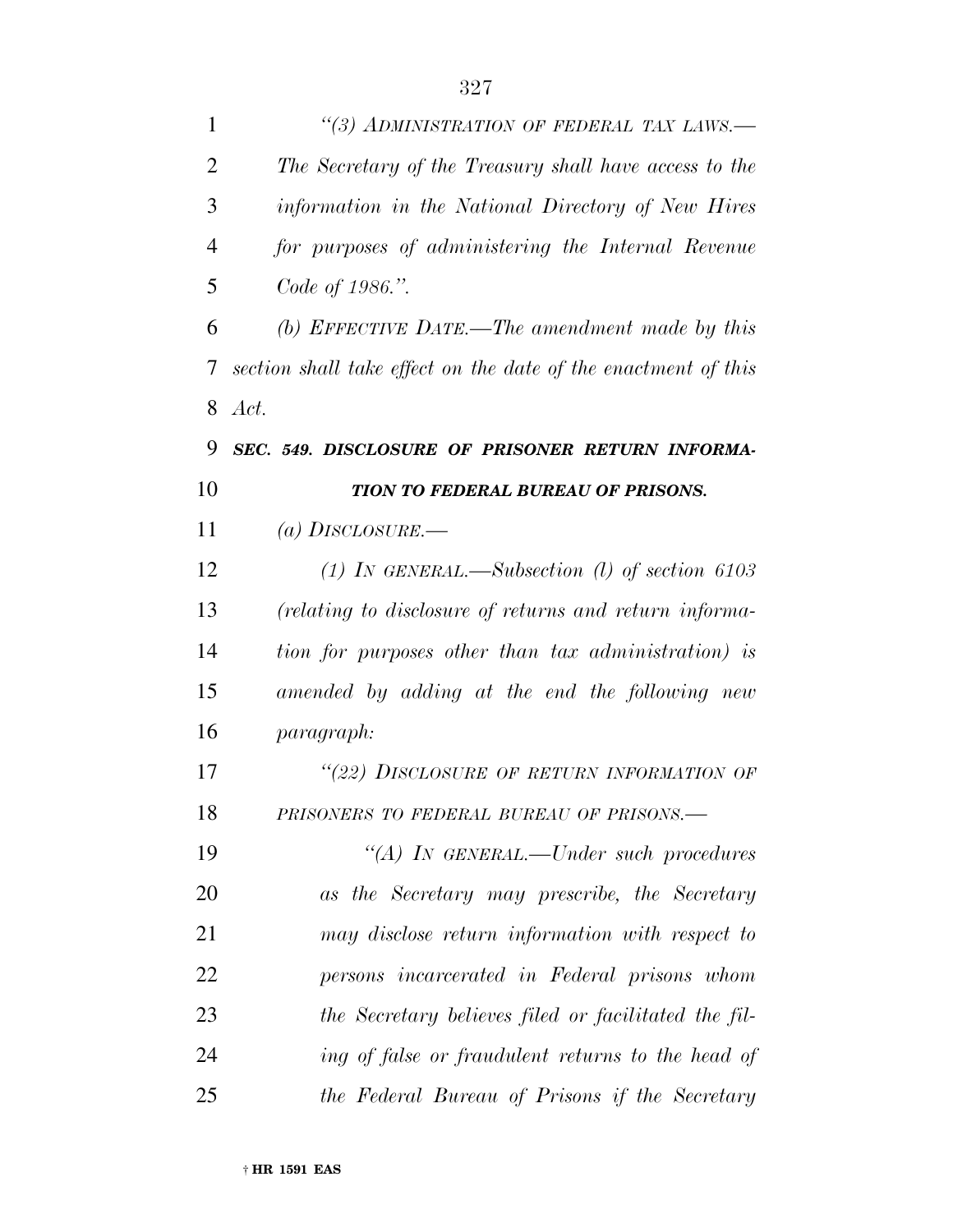| $\mathbf{1}$   | determines that such disclosure is necessary to |
|----------------|-------------------------------------------------|
| $\overline{2}$ | permit effective tax administration.            |
| 3              | "(B) DISCLOSURE BY AGENCY TO EMPLOY-            |
| $\overline{4}$ | EES.—The head of the Federal Bureau of Prisons  |
| 5              | may redisclose information received under sub-  |
| 6              | paragraph $(A)$ —                               |
| 7              | $\lq\lq(i)$ only to those officers and employ-  |
| 8              | ees of the Bureau who are personally and        |
| 9              | directly engaged in taking administrative       |
| 10             | actions to address violations of administra-    |
| 11             | tive rules and regulations of the prison fa-    |
| 12             | cility, and                                     |
| 13             | $``(ii)$ solely for the purposes described      |
| 14             | in subparagraph $(C)$ .                         |
| 15             | "(C) RESTRICTION ON USE OF DISCLOSED            |
| 16             | INFORMATION.—Return information disclosed       |
| 17             | under this paragraph may be used only for the   |
| 18             | purposes of-                                    |
| 19             | $``(i)$ preventing the filing of false or       |
| 20             | fraudulent returns; and                         |
| 21             | $``(ii)$ taking administrative actions          |
| 22             | against individuals who have filed or at-       |
| 23             | tempted to file false or fraudulent returns.".  |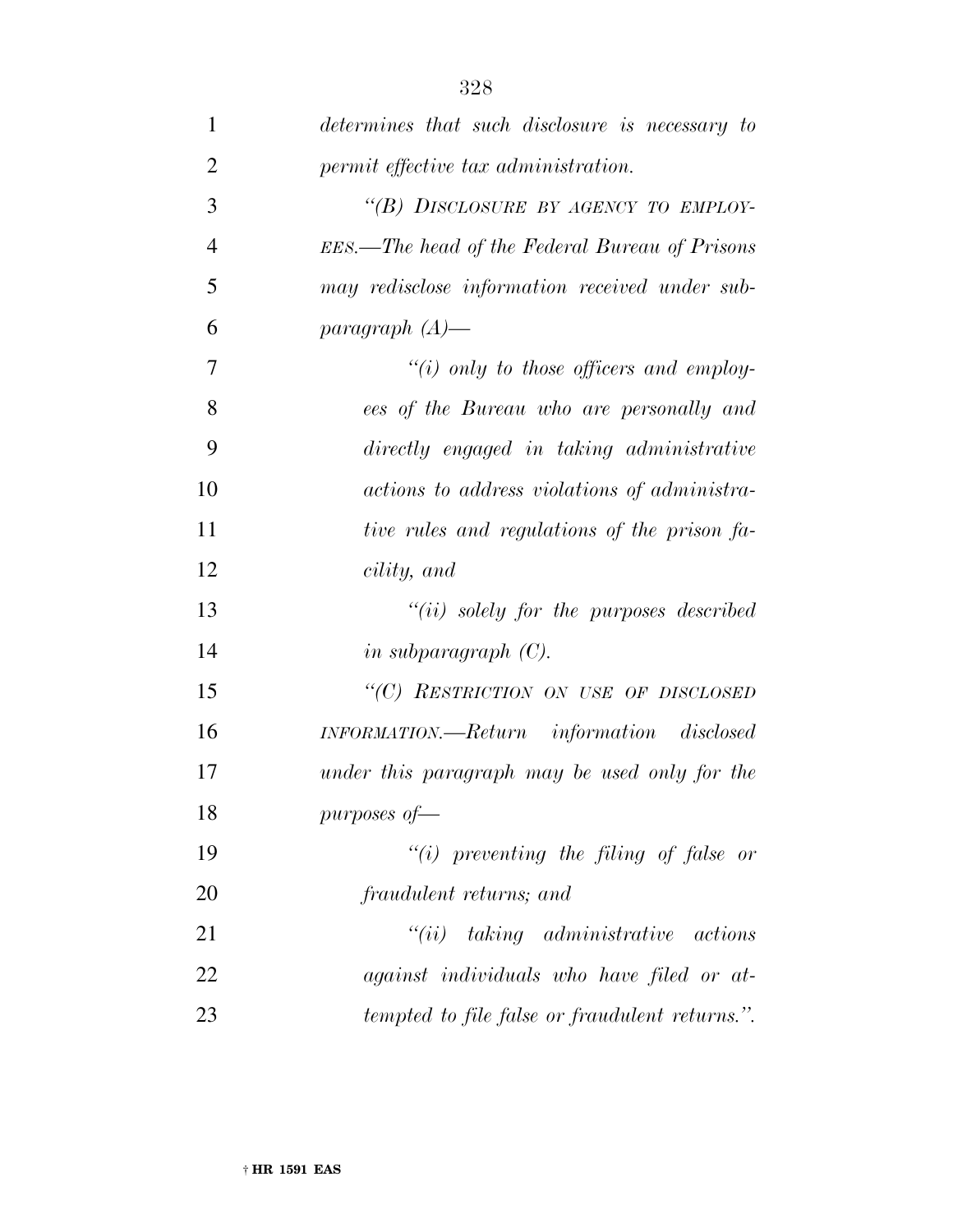| $\mathbf{1}$   | (2) PROCEDURES AND RECORD KEEPING RE-                     |
|----------------|-----------------------------------------------------------|
| 2              | LATED TO DISCLOSURE.—Subsection $(p)(4)$ of section       |
| 3              | $6103$ is amended—                                        |
| $\overline{4}$ | (A) by striking "(14), or (17)" in the mat-               |
| 5              | ter before subparagraph $(A)$ and inserting " $(14)$ ,    |
| 6              | $(17)$ , or $(22)$ ", and                                 |
| 7              | (B) by striking "(9), or $(16)$ " in subpara-             |
| 8              | graph $(F)(i)$ and inserting "(9), (16), or (22)".        |
| 9              | (3) EVALUATION BY TREASURY INSPECTOR GEN-                 |
| 10             | ERAL FOR TAX ADMINISTRATION.—Paragraph (3) of             |
| 11             | section $7803(d)$ is amended by striking "and" at the     |
| 12             | end of subparagraph $(A)$ , by striking the period at the |
| 13             | end of subparagraph $(B)$ and inserting "; and", and      |
| 14             | by adding at the end the following new subparagraph:      |
| 15             | "(C) not later than 3 years after the date of             |
| 16             | the enactment of section $6103(l)(22)$ , submit a         |
| 17             | written report to Congress on the implementa-             |
| 18             | tion of such section.".                                   |
| 19             | (b) ANNUAL REPORTS.—                                      |
| 20             | $(1)$ IN GENERAL.—The Secretary of the Treasury           |
| 21             | shall submit to Congress and make publicly available      |
| 22             | an annual report on the filing of false and fraudulent    |
| 23             | returns by individuals incarcerated in Federal and        |
| 24             | State prisons.                                            |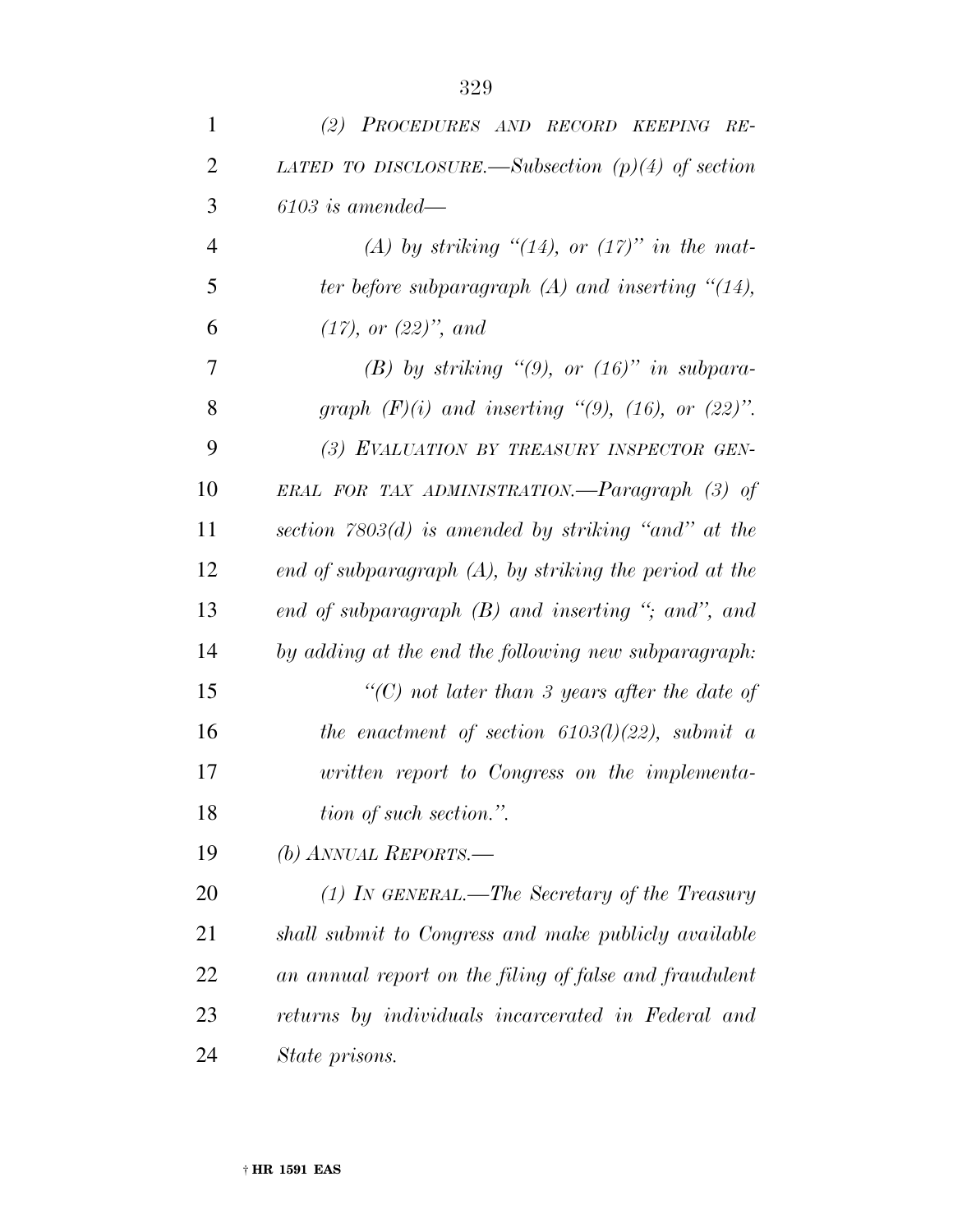*(2) CONTENTS OF REPORT.—The report sub- mitted under paragraph (1) shall contain statistics on the number of false or fraudulent returns associ- ated with each Federal and State prison and such other information that the Secretary determines is appropriate. (3) EXCHANGE OF INFORMATION.—For the pur- pose of gathering information necessary for the re- ports required under paragraph (1), the Secretary of the Treasury shall enter into agreements with the head of the Federal Bureau of Prisons and the heads of State agencies charged with responsibility for ad- ministration of State prisons under which the head of the Bureau or Agency provides to the Secretary not less frequently than annually the names and other identifying information of prisoners incarcerated at each facility administered by the Bureau or Agency. (c) EFFECTIVE DATE.—The amendments made by this section shall apply to disclosures on or after January 1, 2008. SEC. 550. UNDERSTATEMENT OF TAXPAYER LIABILITY BY*

*RETURN PREPARERS.*

 *(a) APPLICATION OF RETURN PREPARER PENALTIES TO ALL TAX RETURNS.—*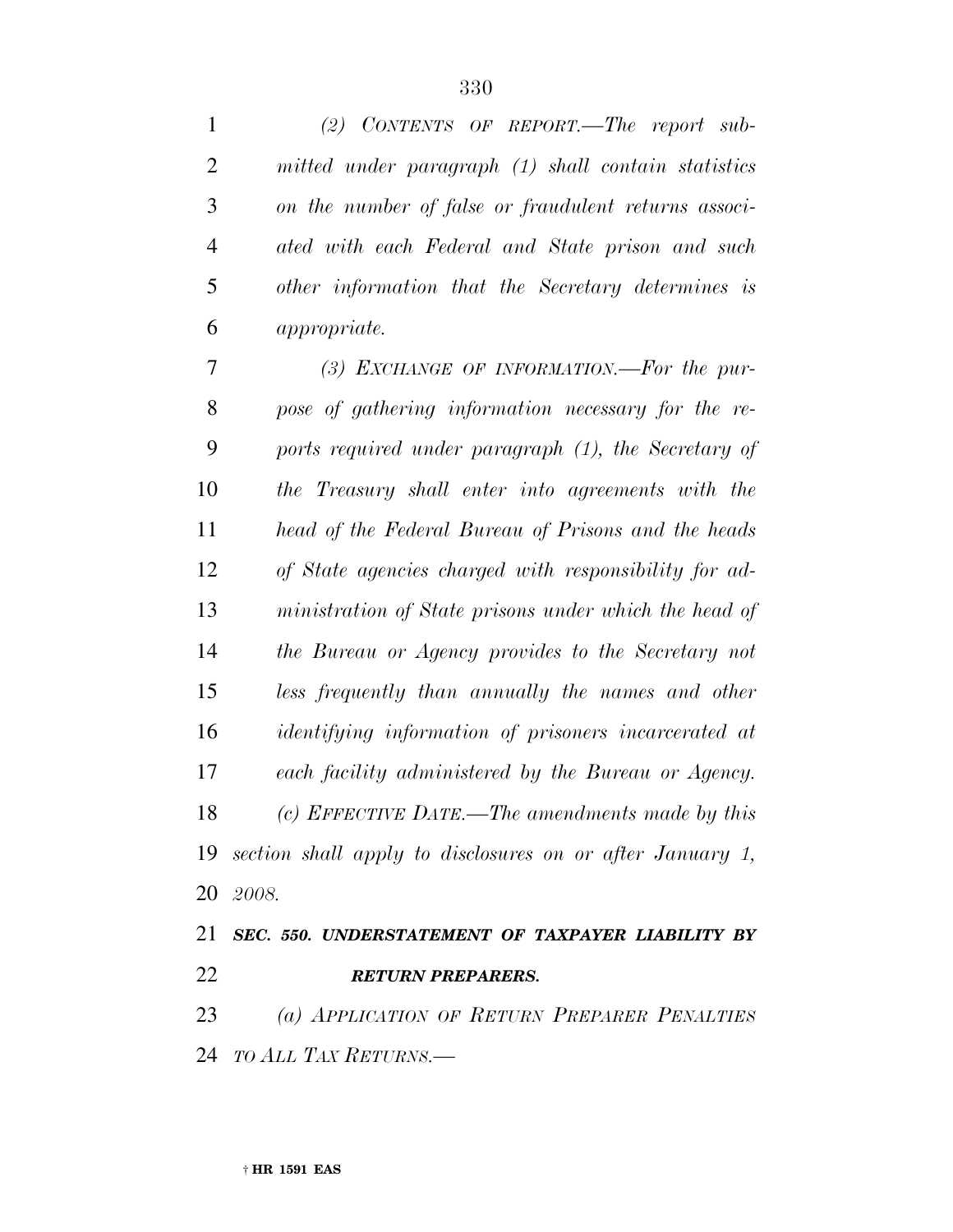| 1              | (1) DEFINITION OF TAX RETURN PREPARER.-                    |
|----------------|------------------------------------------------------------|
| 2              | Paragraph $(36)$ of section $7701(a)$ (relating to income  |
| 3              | tax preparer) is amended—                                  |
| $\overline{4}$ | $(A)$ by striking "income" each place it ap-               |
| 5              | pears in the heading and the text, and                     |
| 6              | $(B)$ in subparagraph $(A)$ , by striking "sub-            |
| 7              | <i>title A</i> " each place it appears and inserting "this |
| 8              | $title$ ".                                                 |
| 9              | (2) CONFORMING AMENDMENTS.-                                |
| 10             | $(A)(i)$ Section 6060 is amended by striking               |
| 11             | "INCOME TAX RETURN PREPARERS" in the                       |
| 12             | heading and inserting "TAX RETURN PRE-                     |
| 13             | PARERS".                                                   |
| 14             | ( <i>ii</i> ) Section $6060(a)$ is amended—                |
| 15             | $(I)$ by striking "an income tax return"                   |
| 16             | preparer" each place it appears and insert-                |
| 17             | ing "a tax return preparer",                               |
| 18             | $(II)$ by striking "each income tax re-                    |
| 19             | turn preparer" and inserting "each tax re-                 |
| 20             | turn preparer", and                                        |
| 21             | $(III)$ by striking "another income tax                    |
| 22             | return preparer" and inserting "another                    |
| 23             | <i>tax return preparer</i> ".                              |
| 24             | $(iii)$ The item relating to section 6060 in               |
| 25             | the table of sections for subpart $F$ of part III of       |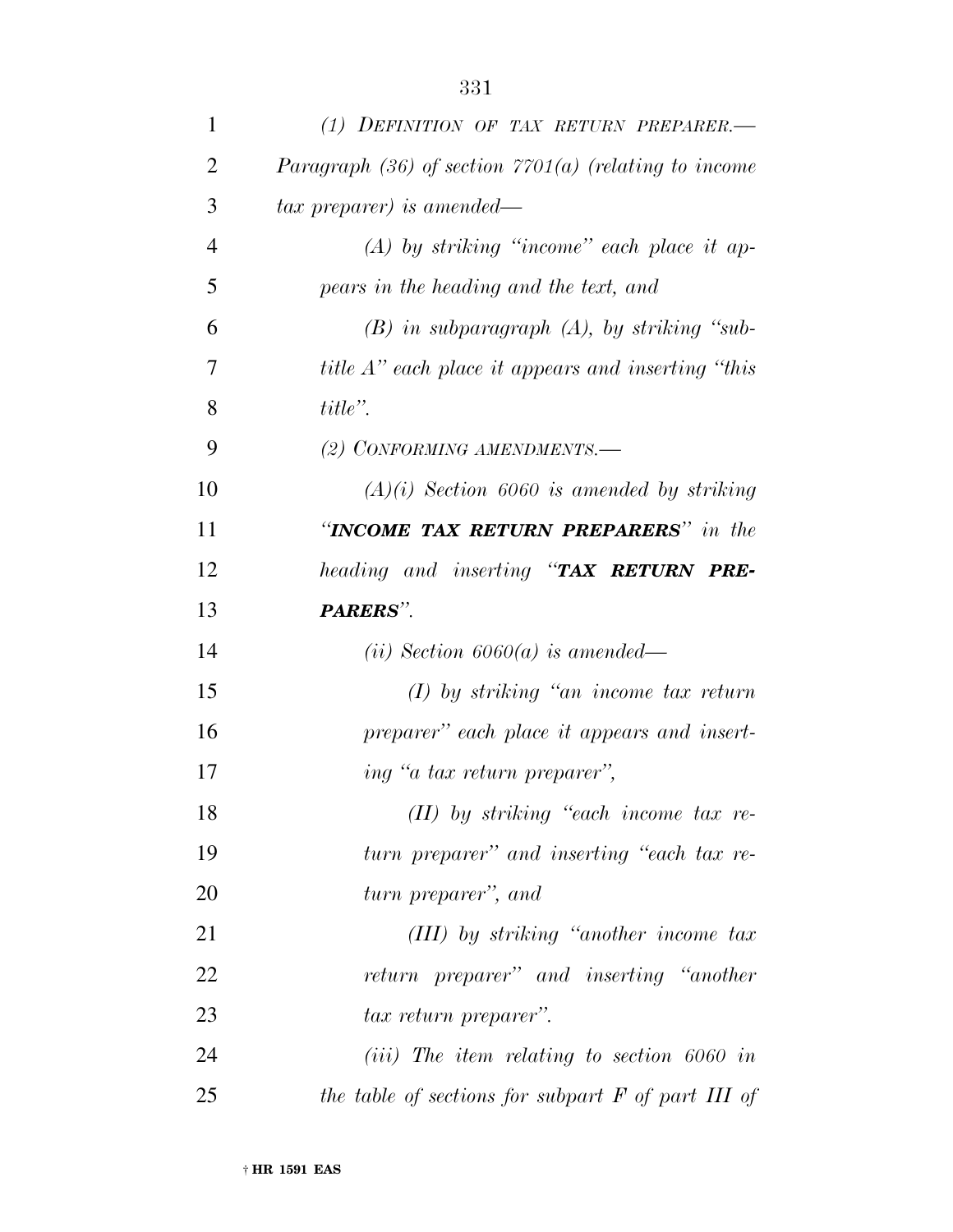| $\mathbf{1}$   | subchapter $A$ of chapter 61 is amended by strik- |
|----------------|---------------------------------------------------|
| $\overline{2}$ | ing "income tax return preparers" and inserting   |
| 3              | "tax return preparers".                           |
| $\overline{4}$ | $(iv)$ Subpart F of part III of subchapter A      |
| 5              | of chapter 61 is amended by striking "Income      |
| 6              | <b>Tax Return Preparers</b> " in the heading and  |
| 7              | <i>inserting</i> " <b>Tax Return Preparers</b> ". |
| 8              | (v) The item relating to subpart $F$ in the       |
| 9              | table of subparts for part III of subchapter A of |
| 10             | chapter 61 is amended by striking "income tax"    |
| 11             | return preparers" and inserting "tax return pre-  |
| 12             | parers".                                          |
| 13             | (B) Section 6103(k)(5) is amended—                |
| 14             | $(i)$ by striking "income tax return pre-         |
| 15             | parer" each place it appears and inserting        |
| 16             | "tax return preparer", and                        |
| 17             | (ii) by striking "income tax return               |
| 18             | preparers" each place it appears and insert-      |
| 19             | ing "tax return preparers".                       |
| 20             | $(C)(i)$ Section 6107 is amended—                 |
| 21             | (I) by striking "INCOME TAX RE-                   |
| 22             | <b>TURN PREPARER</b> " in the heading and in-     |
| 23             | serting "TAX RETURN PREPARER",                    |
| 24             | $(II)$ by striking "an income tax return"         |
| 25             | preparer" each place it appears in sub-           |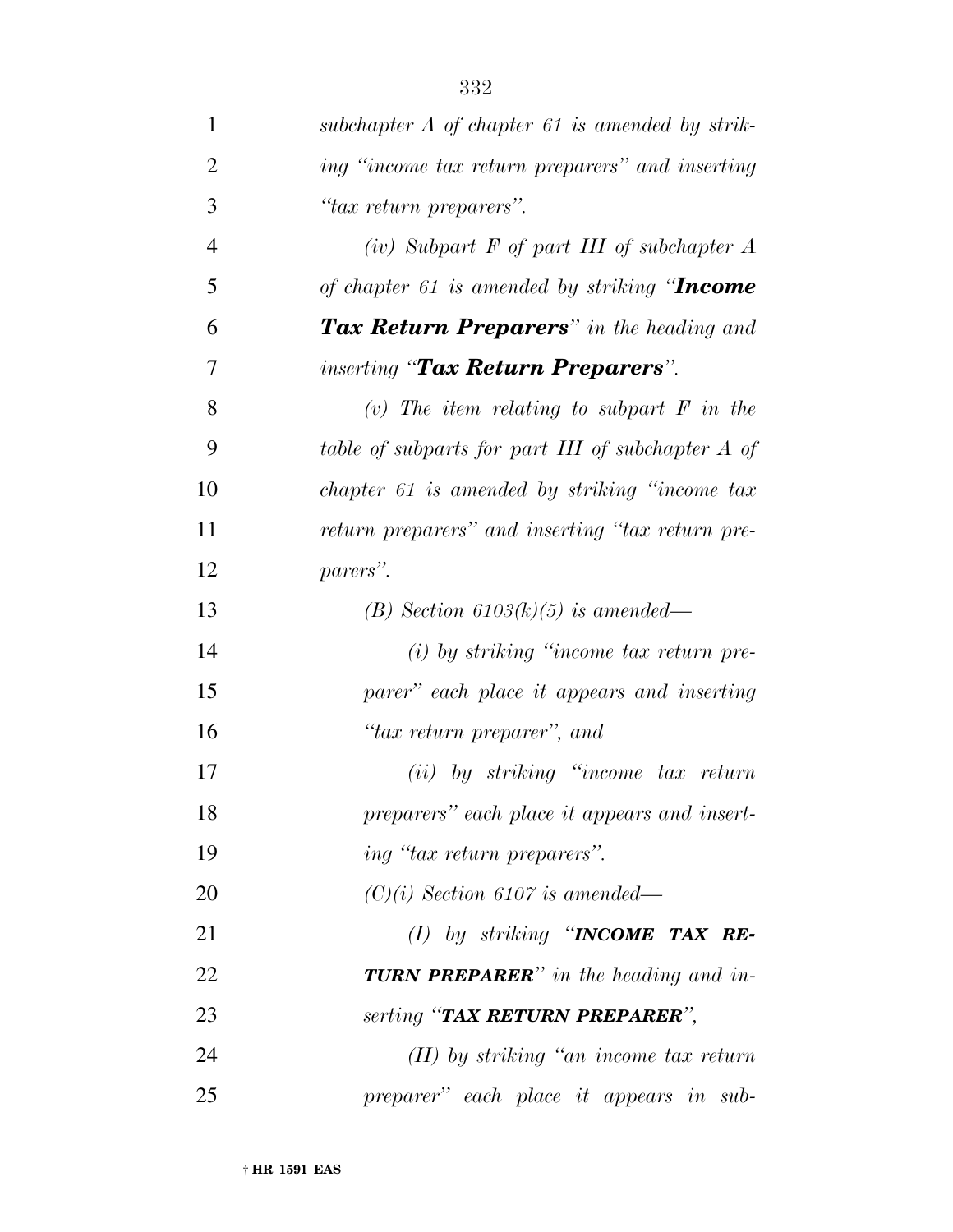| $\mathbf{1}$   | sections (a) and (b) and inserting "a tax re-    |
|----------------|--------------------------------------------------|
| $\overline{2}$ | turn preparer",                                  |
| 3              | (III) by striking "INCOME TAX RE-                |
| $\overline{4}$ | TURN PREPARER" in the heading for sub-           |
| 5              | section (b) and inserting "TAX RETURN            |
| 6              | PREPARER", and                                   |
| $\overline{7}$ | $(IV)$ in subsection $(c)$ , by striking "in-    |
| 8              | come tax return preparers" and inserting         |
| 9              | "tax return preparers".                          |
| 10             | $(ii)$ The item relating to section 6107 in the  |
| 11             | table of sections for subchapter B of chapter 61 |
| 12             | is amended by striking "Income tax return pre-   |
| 13             | parer" and inserting "Tax return preparer".      |
| 14             | (D) Section $6109(a)(4)$ is amended—             |
| 15             | $(i)$ by striking "an income tax return"         |
| 16             | preparer" and inserting "a tax return pre-       |
| 17             | parer", and                                      |
| 18             | (ii) by striking "INCOME RETURN PRE-             |
| 19             | PARER" in the heading and inserting "TAX"        |
| 20             | RETURN PREPARER".                                |
| 21             | $(E)$ Section 6503(k)(4) is amended by strik-    |
| 22             | ing "Income tax return preparers" and inserting  |
| 23             | "Tax return preparers".                          |
| 24             | $(F)(i)$ Section 6694 is amended—                |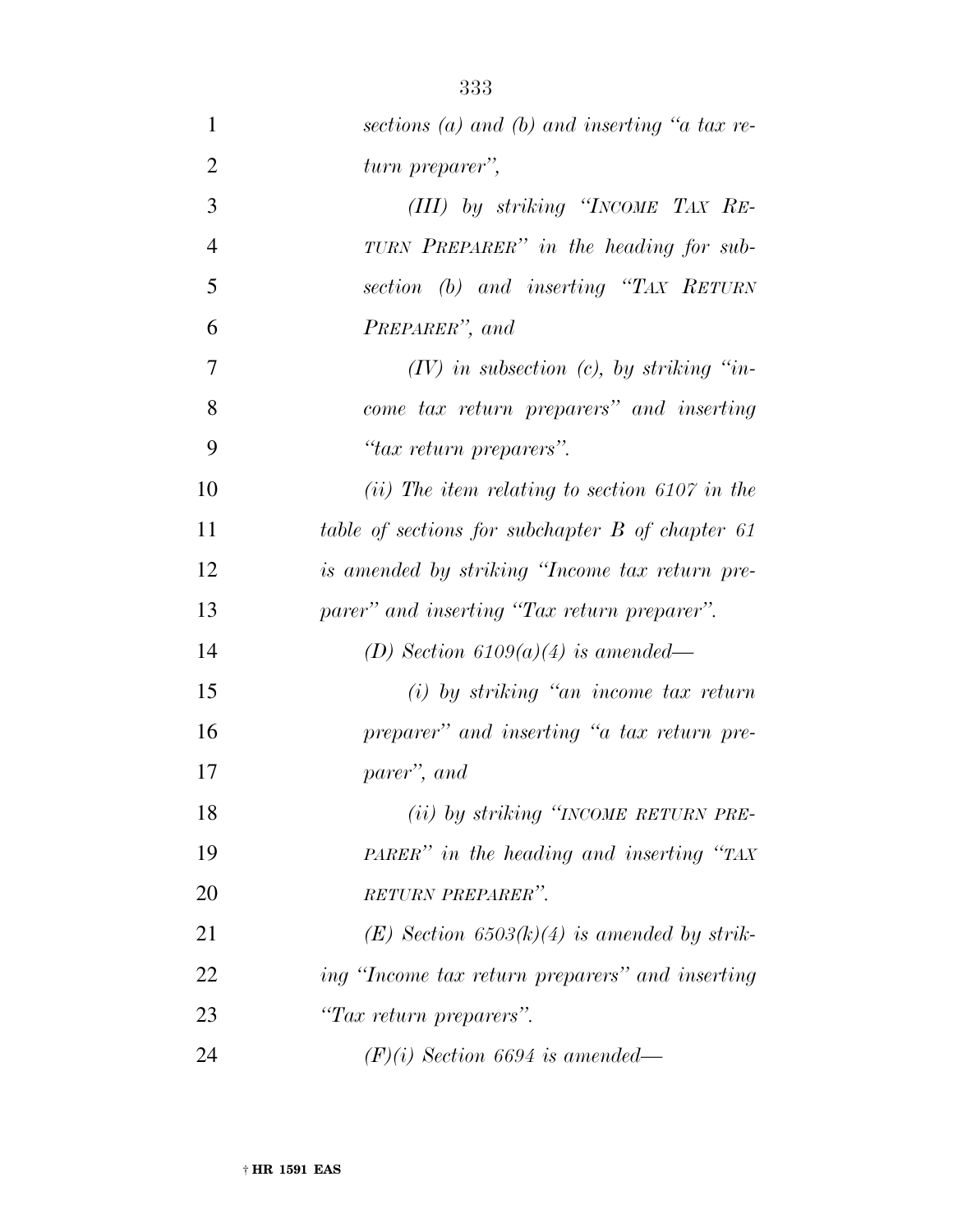| $\mathbf{1}$   | (I) by striking "INCOME TAX RE-                     |
|----------------|-----------------------------------------------------|
| $\overline{2}$ | <b>TURN PREPARER</b> " in the heading and in-       |
| 3              | serting "TAX RETURN PREPARER",                      |
| $\overline{4}$ | $(II)$ by striking "an income tax return"           |
| 5              | preparer" each place it appears and insert-         |
| 6              | ing "a tax return preparer",                        |
| 7              | (III) in subsection $(c)(2)$ , by striking          |
| 8              | "the income tax return preparer" and in-            |
| 9              | serting "the tax return preparer",                  |
| 10             | $(IV)$ in subsection (e), by striking               |
| 11             | "subtitle $A$ " and inserting "this title", and     |
| 12             | $(V)$ in subsection $(f)$ , by striking "in-        |
| 13             | come tax return preparer" and inserting             |
| 14             | "tax return preparer".                              |
| 15             | $(ii)$ The item relating to section 6694 in the     |
| 16             | table of sections for part $I$ of subchapter $B$ of |
| 17             | chapter 68 is amended by striking "income tax"      |
| 18             | return preparer" and inserting "tax return pre-     |
| 19             | parer".                                             |
| 20             | $(G)(i)$ Section 6695 is amended—                   |
| 21             | (1) by striking " $INCOME$ " in the head-           |
| 22             | ing, and                                            |
| 23             | $(II)$ by striking "an income tax return"           |
| 24             | preparer" each place it appears and insert-         |
| 25             | ing "a tax return preparer".                        |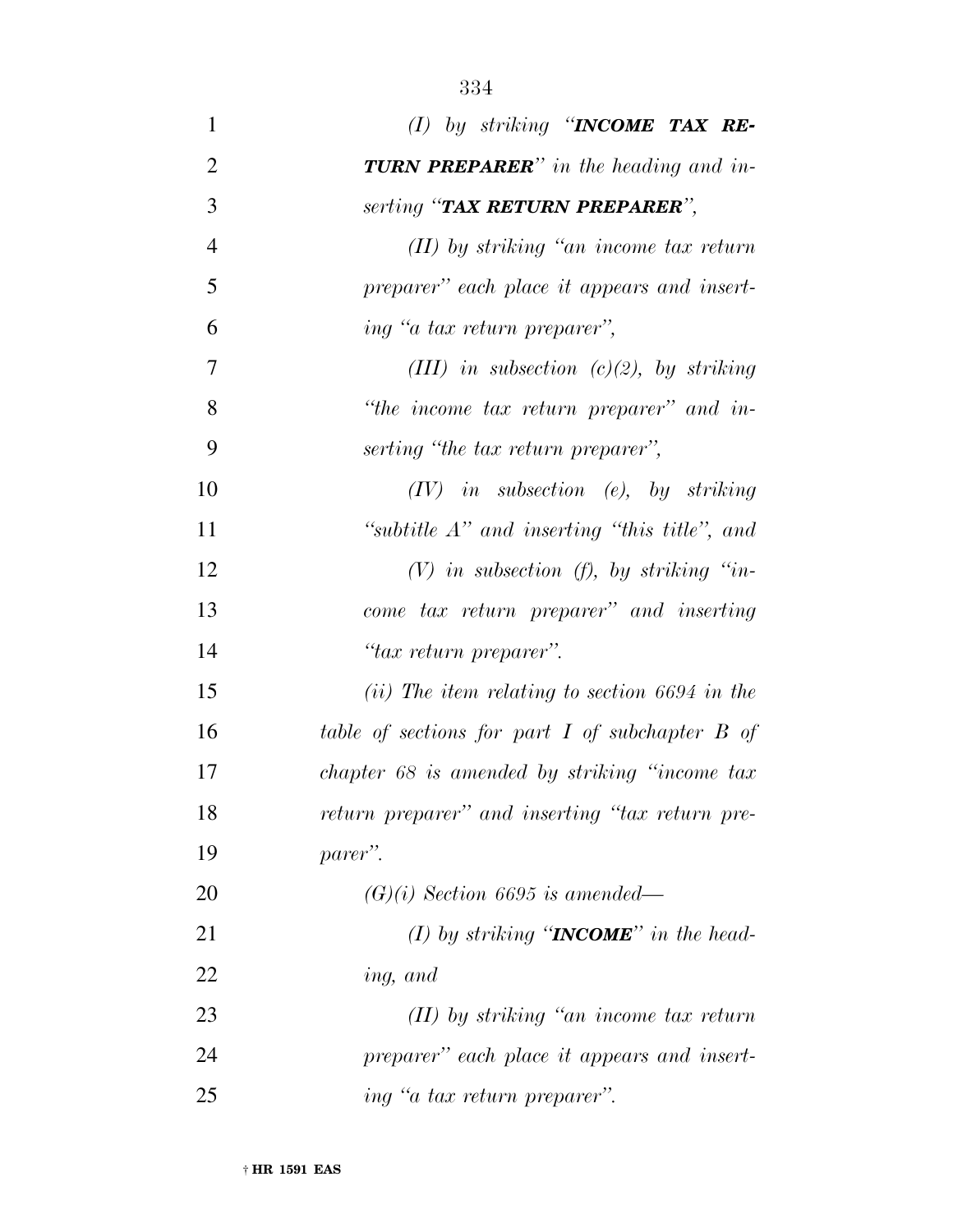| $\mathbf{1}$   | ( <i>ii</i> ) Section 6695( <i>f</i> ) is amended—   |
|----------------|------------------------------------------------------|
| $\overline{2}$ | $(I)$ by striking "subtitle $A$ " and insert-        |
| 3              | ing "this title", and                                |
| $\overline{4}$ | $(II)$ by striking "the income tax return"           |
| 5              | preparer" and inserting "the tax return              |
| 6              | preparer".                                           |
| 7              | $(iii)$ The item relating to section 6695 in         |
| 8              | the table of sections for part $I$ of subchapter $B$ |
| 9              | of chapter 68 is amended by striking "income".       |
| 10             | $(H)$ Section 6696 $(e)$ is amended by striking      |
| 11             | "subtitle $A$ " each place it appears and inserting  |
| 12             | "this title".                                        |
| 13             | $(I)(i)$ Section 7407 is amended—                    |
| 14             | (I) by striking "INCOME TAX RE-                      |
| 15             | <b>TURN PREPARERS</b> " in the heading and           |
| 16             | <i>inserting</i> "TAX RETURN PREPARERS",             |
| 17             | $(II)$ by striking "an income tax return"            |
| 18             | preparer" each place it appears and insert-          |
| 19             | ing "a tax return preparer",                         |
| 20             | $(III)$ by striking "income tax pre-                 |
| 21             | parer" both places it appears in subsection          |
| 22             | $(a)$ and inserting "tax return preparer",           |
| 23             | and                                                  |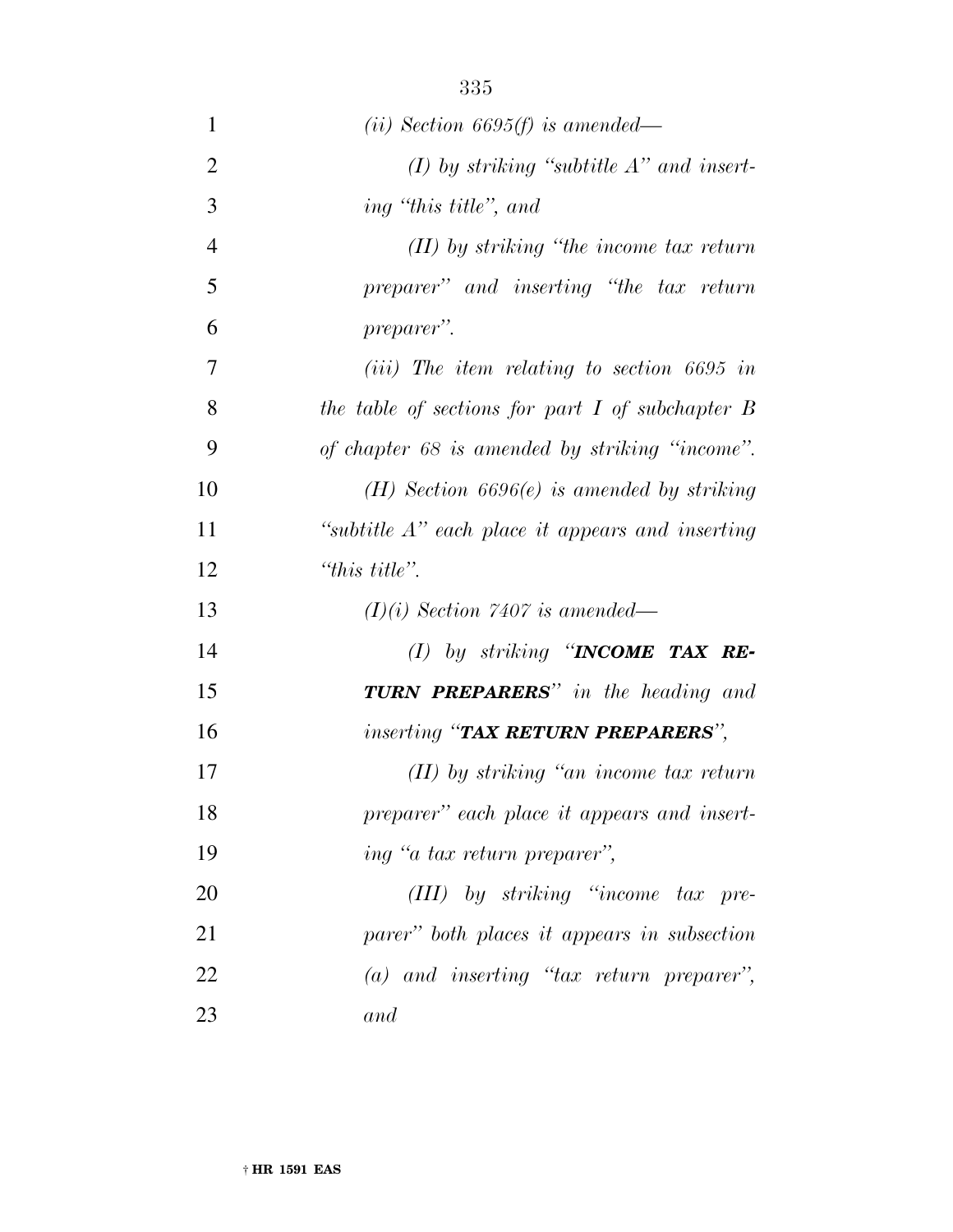| 1              | $(IV)$ by striking "income tax return"                 |
|----------------|--------------------------------------------------------|
| $\overline{2}$ | in subsection (a) and inserting " $tax$ re-            |
| 3              | $turn$ ".                                              |
| $\overline{4}$ | $(ii)$ The item relating to section 7407 in the        |
| 5              | table of sections for subchapter $A$ of chapter $76$   |
| 6              | is amended by striking "income tax return pre-         |
| 7              | parers" and inserting "tax return preparers".          |
| 8              | $(J)(i)$ Section 7427 is amended—                      |
| 9              | (I) by striking "INCOME TAX RE-                        |
| 10             | <b>TURN PREPARERS</b> " in the heading and             |
| 11             | inserting "TAX RETURN PREPARERS",                      |
| 12             | and                                                    |
| 13             | $(II)$ by striking "an income tax return"              |
| 14             | preparer" and inserting "a tax return pre-             |
| 15             | parer".                                                |
| 16             | (ii) The item relating to section $7427$ in the        |
| 17             | table of sections for subchapter B of chapter 76       |
| 18             | <i>is amended to read as follows:</i>                  |
|                | "Sec. 7427. Tax return preparers.".                    |
| 19             | (b) MODIFICATION OF PENALTY FOR UNDERSTATE-            |
| 20             | MENT OF TAXPAYER'S LIABILITY BY TAX RETURN PRE-        |
| 21             | $PARENT. -Subsections (a) and (b) of section 6694 are$ |
|                | 22 amended to read as follows:                         |
| 23             | "(a) UNDERSTATEMENT DUE TO UNREASONABLE PO-            |
| 24             | $SITIONS$ .                                            |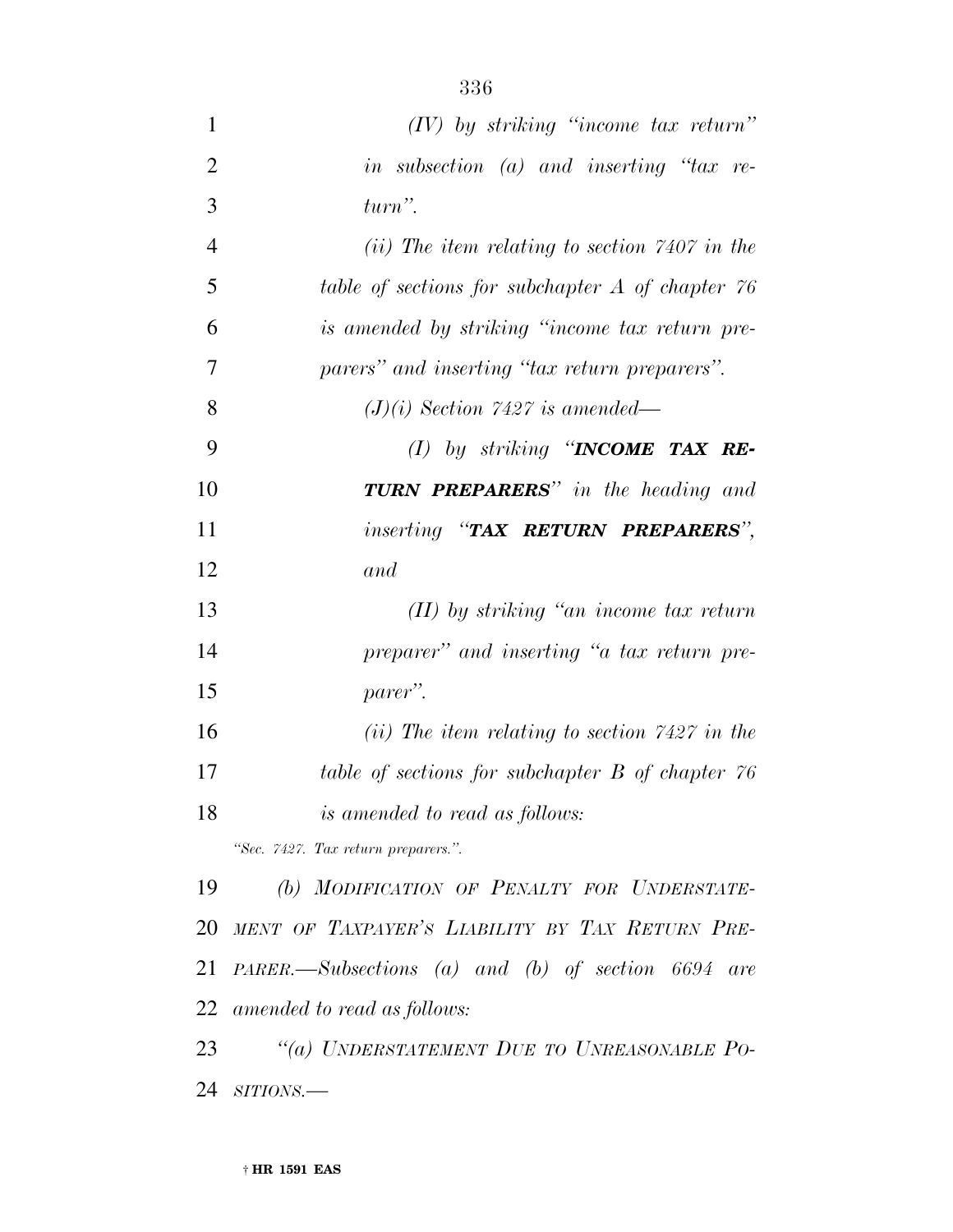| $\mathbf{1}$   | "(1) In GENERAL.—Any tax return preparer                |
|----------------|---------------------------------------------------------|
| 2              | who prepares any return or claim for refund with re-    |
| 3              | spect to which any part of an understatement of li-     |
| $\overline{4}$ | ability is due to a position described in paragraph     |
| 5              | $(2)$ shall pay a penalty with respect to each such re- |
| 6              | turn or claim in an amount equal to the greater of $-$  |
| 7              | $\lq (A) \ \$1,000, \text{ or}$                         |
| 8              | $\lq (B)$ 50 percent of the income derived (or to       |
| 9              | be derived) by the tax return preparer with re-         |
| 10             | spect to the return or claim.                           |
| 11             | "(2) UNREASONABLE POSITION.—A position is               |
| 12             | described in this paragraph if—                         |
| 13             | $\lq (A)$ the tax return preparer knew (or rea-         |
| 14             | sonably should have known) of the position,             |
| 15             | "(B) there was not a reasonable belief that             |
| 16             | the position would more likely than not be sus-         |
| 17             | tained on its merits, and                               |
| 18             | $\lq\lq C$ (i) the position was not disclosed as        |
| 19             | provided in section $6662(d)(2)(B)(ii)$ , or            |
| 20             | "(ii) there was no reasonable basis for the             |
| 21             | <i>position.</i>                                        |
| 22             | "(3) REASONABLE CAUSE EXCEPTION.-No pen-                |
| 23             | alty shall be imposed under this subsection if it is    |
| 24             | shown that there is reasonable cause for the under-     |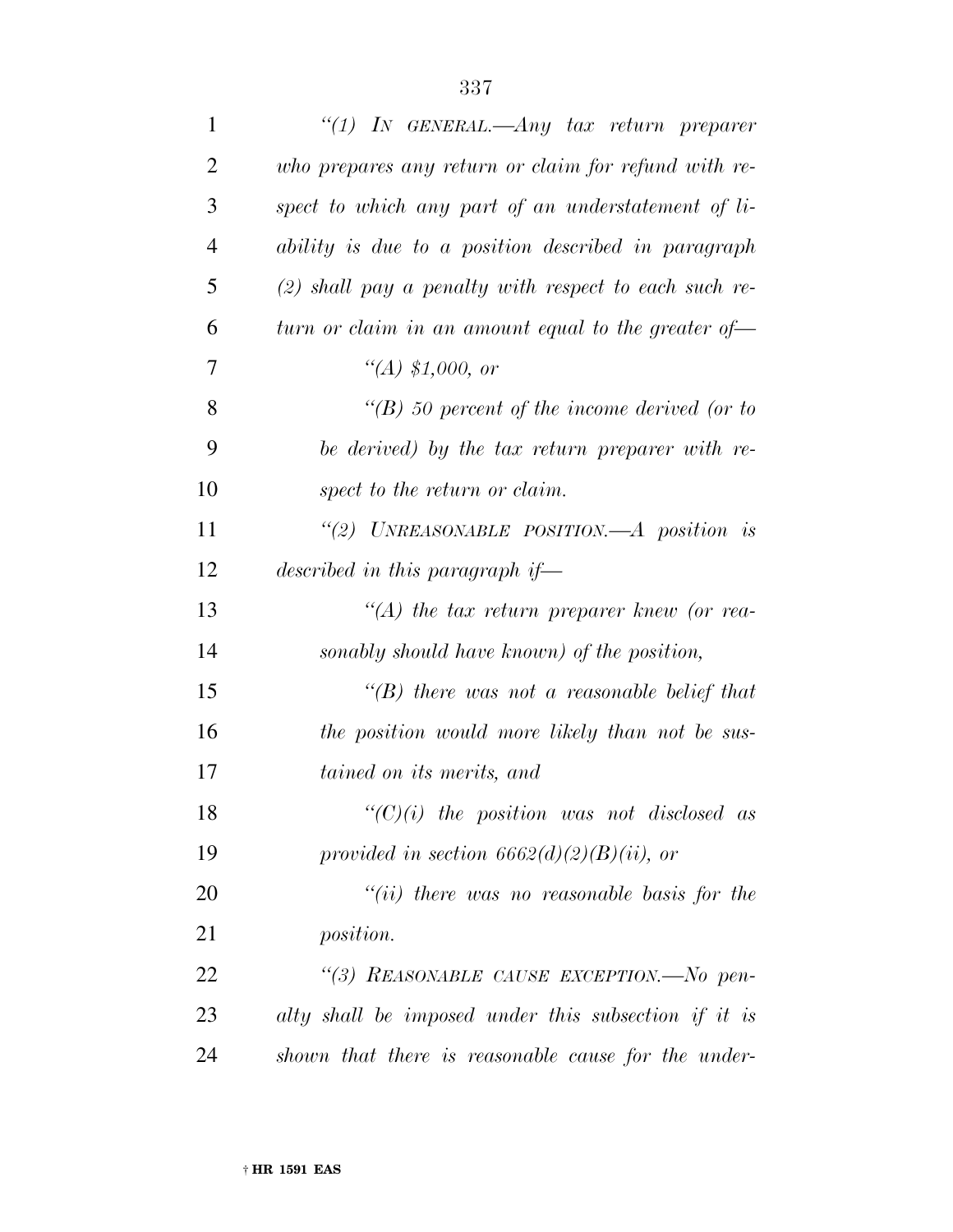| 1              | statement and the tax return preparer acted in good    |
|----------------|--------------------------------------------------------|
| $\overline{2}$ | faith.                                                 |
| 3              | "(b) UNDERSTATEMENT DUE TO WILLFUL OR RECK-            |
| 4              | LESS CONDUCT.-                                         |
| 5              | "(1) In GENERAL.—Any tax return preparer               |
| 6              | who prepares any return or claim for refund with re-   |
| 7              | spect to which any part of an understatement of li-    |
| 8              | ability is due to a conduct described in paragraph (2) |
| 9              | shall pay a penalty with respect to each such return   |
| 10             | or claim in an amount equal to the greater of $-$      |
| 11             | $\lq (A) \ \text{\$5,000, or}$                         |
| 12             | $\lq (B)$ 50 percent of the income derived (or to      |
| 13             | be derived) by the tax return preparer with re-        |
| 14             | spect to the return or claim.                          |
| 15             | "(2) WILLFUL OR RECKLESS CONDUCT.--Con-                |
| 16             | duct described in this paragraph is conduct by the tax |
| 17             | return preparer which is—                              |
| 18             | $\lq (A)$ a willful attempt in any manner to           |
| 19             | understate the liability for tax on the return or      |
| 20             | claim, or                                              |
| 21             | $\lq (B)$ a reckless or intentional disregard of       |
| 22             | rules or regulations.                                  |
| 23             | "(3) REDUCTION IN PENALTY.—The amount of               |
| 24             | any penalty payable by any person by reason of this    |
| 25             | subsection for any return or claim for refund shall be |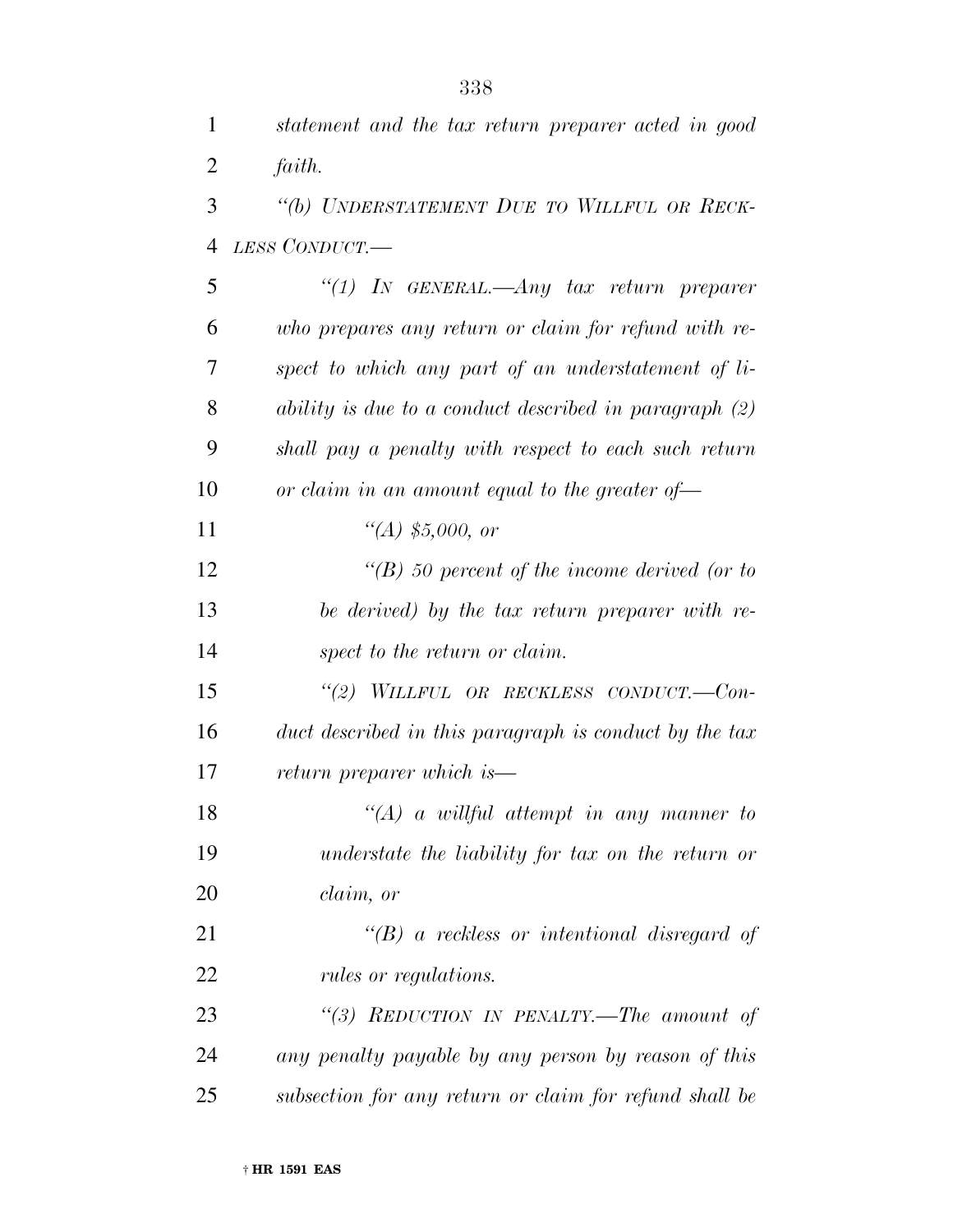*reduced by the amount of the penalty paid by such person by reason of subsection (a).''.*

 *(c) EFFECTIVE DATE.—The amendments made by this section shall apply to returns prepared after the date of the enactment of this Act.*

 *SEC. 551. PENALTY FOR FILING ERRONEOUS REFUND CLAIMS.*

 *(a) IN GENERAL.—Part I of subchapter B of chapter 68 (relating to assessable penalties) is amended by inserting after section 6675 the following new section:*

*''SEC. 6676. ERRONEOUS CLAIM FOR REFUND OR CREDIT.*

 *''(a) CIVIL PENALTY.—If a claim for refund or credit with respect to income tax (other than a claim for a refund or credit relating to the earned income credit under section 32) is made for an excessive amount, unless it is shown that the claim for such excessive amount has a reasonable basis, the person making such claim shall be liable for a penalty in an amount equal to 20 percent of the excessive amount.*

 *''(b) EXCESSIVE AMOUNT.—For purposes of this sec- tion, the term 'excessive amount' means in the case of any person the amount by which the amount of the claim for refund or credit for any taxable year exceeds the amount of such claim allowable under this title for such taxable year.*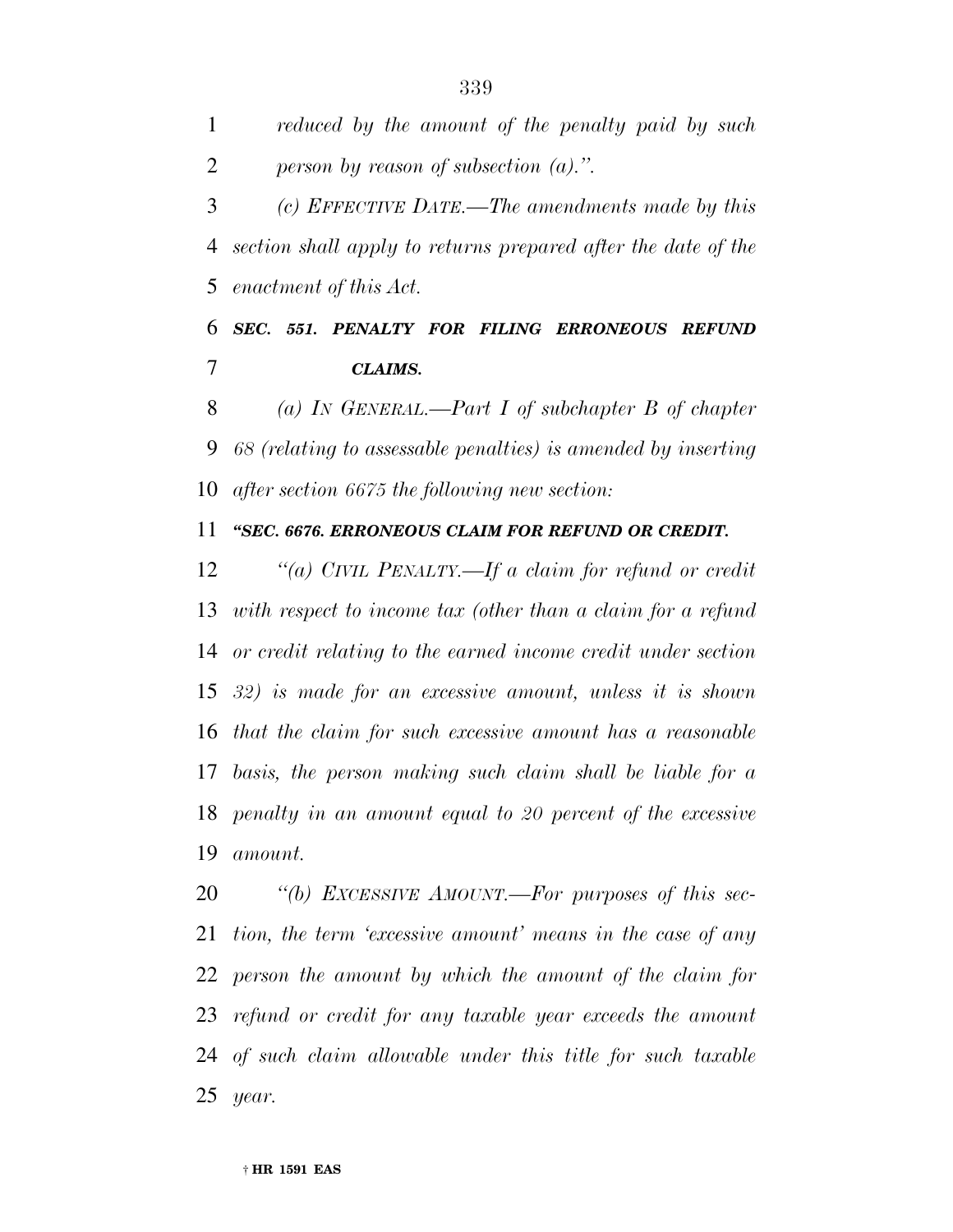| $\mathbf{1}$ | "(c) COORDINATION WITH OTHER PENALTIES.-This                 |
|--------------|--------------------------------------------------------------|
| 2            | section shall not apply to any portion of the excessive      |
| 3            | amount of a claim for refund or credit on which a penalty    |
| 4            | is imposed under part $H$ of subchapter $A$ of chapter 68.". |
| 5            | (b) CONFORMING AMENDMENT.—The table of sections              |
|              | 6 for part I of subchapter B of chapter 68 is amended by     |
| 7            | inserting after the item relating to section 6675 the fol-   |
| 8            | <i>lowing new item:</i>                                      |
|              | "Sec. 6676. Erroneous claim for refund or credit.".          |
| 9            | (c) EFFECTIVE DATE.—The amendments made by this              |
| 10           | section shall apply to any claim—                            |
| 11           | $(1)$ filed or submitted after the date of the enact-        |
| 12           | ment of this Act, or                                         |
| 13           | $(2)$ filed or submitted prior to such date but not          |
| 14           | withdrawn before the date which is 30 days after such        |
| 15           | date of enactment.                                           |
| 16           | SEC. 552. SUSPENSION OF CERTAIN PENALTIES AND INTER-         |
| 17           | EST.                                                         |
| 18           | (a) IN GENERAL.—Paragraphs $(1)(A)$ and $(3)(A)$ of          |
| 19           | section $6404(g)$ are each amended by striking "18-month"    |
| 20           | period" and inserting "36-month period".                     |
| 21           | (b) EFFECTIVE DATE.—                                         |
| 22           | $(1)$ IN GENERAL.—Except as provided in para-                |
| 23           | $graph (2)$ , the amendments made by this section shall      |
|              |                                                              |

*apply to notices provided by the Secretary of the*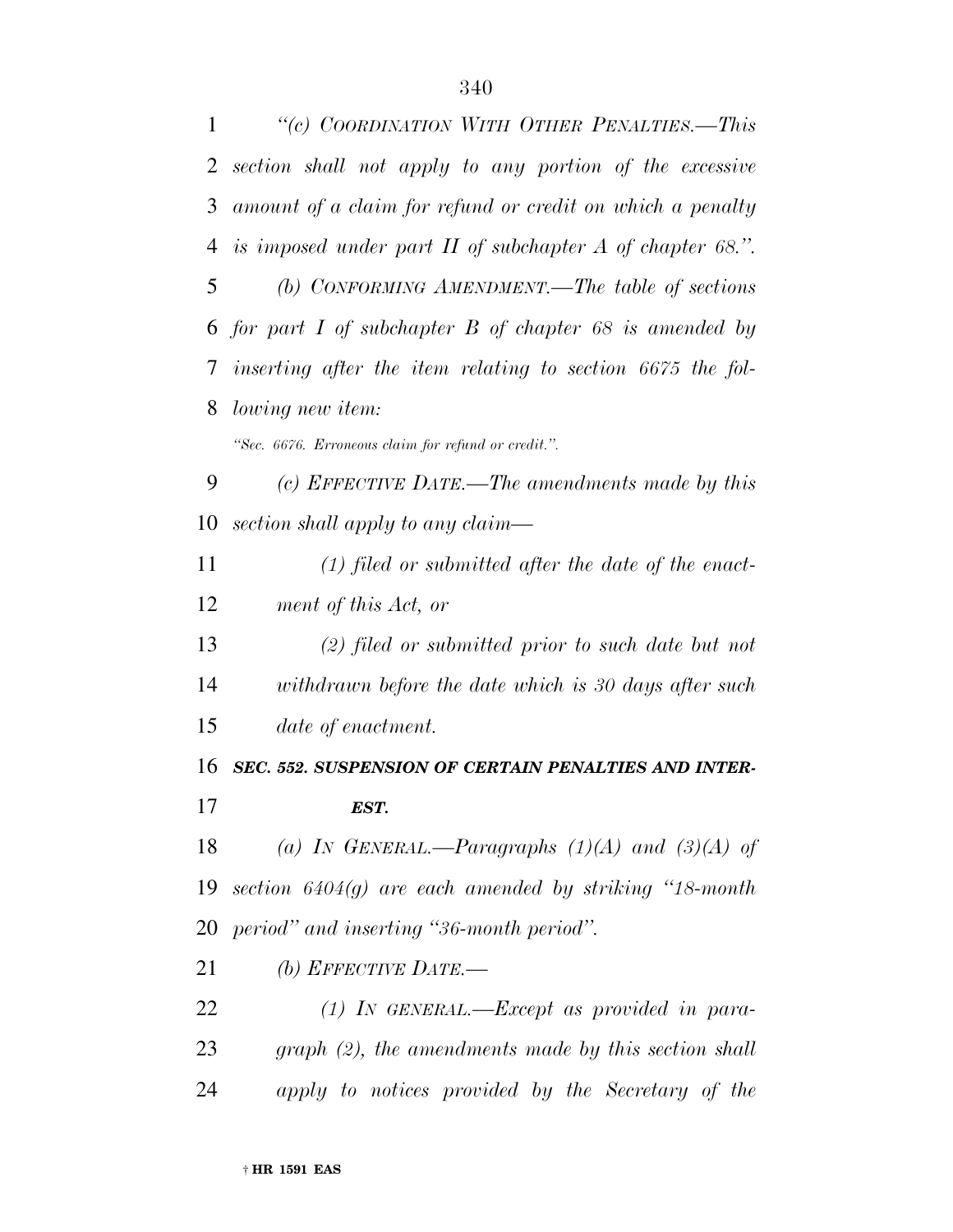*(2) EXCEPTION FOR CERTAIN TAXPAYERS.—The amendments made by this section shall not apply to any taxpayer with respect to whom a suspension of any interest, penalty, addition to tax, or other amount is in effect on the date which is 6 months after the date of the enactment of this Act.*

#### *SEC. 553. ADDITIONAL REASONS FOR SECRETARY TO TER-MINATE INSTALLMENT AGREEMENTS.*

 *(a) IN GENERAL.—Section 6159(b)(4) (relating to fail- ure to pay an installment or any other tax liability when due or to provide requested financial information) is amended by striking ''or'' at the end of subparagraph (B), by redesignating subparagraph (C) as subparagraph (E), and by inserting after subparagraph (B) the following new subparagraphs:*

 *''(C) to make a Federal tax deposit under section 6302 at the time such deposit is required to be made,*

 *''(D) to file a return of tax imposed under this title by its due date (including extensions), or''.*

 *(b) CONFORMING AMENDMENT.—The heading for paragraph (4) of section 6159(b) is amended by striking*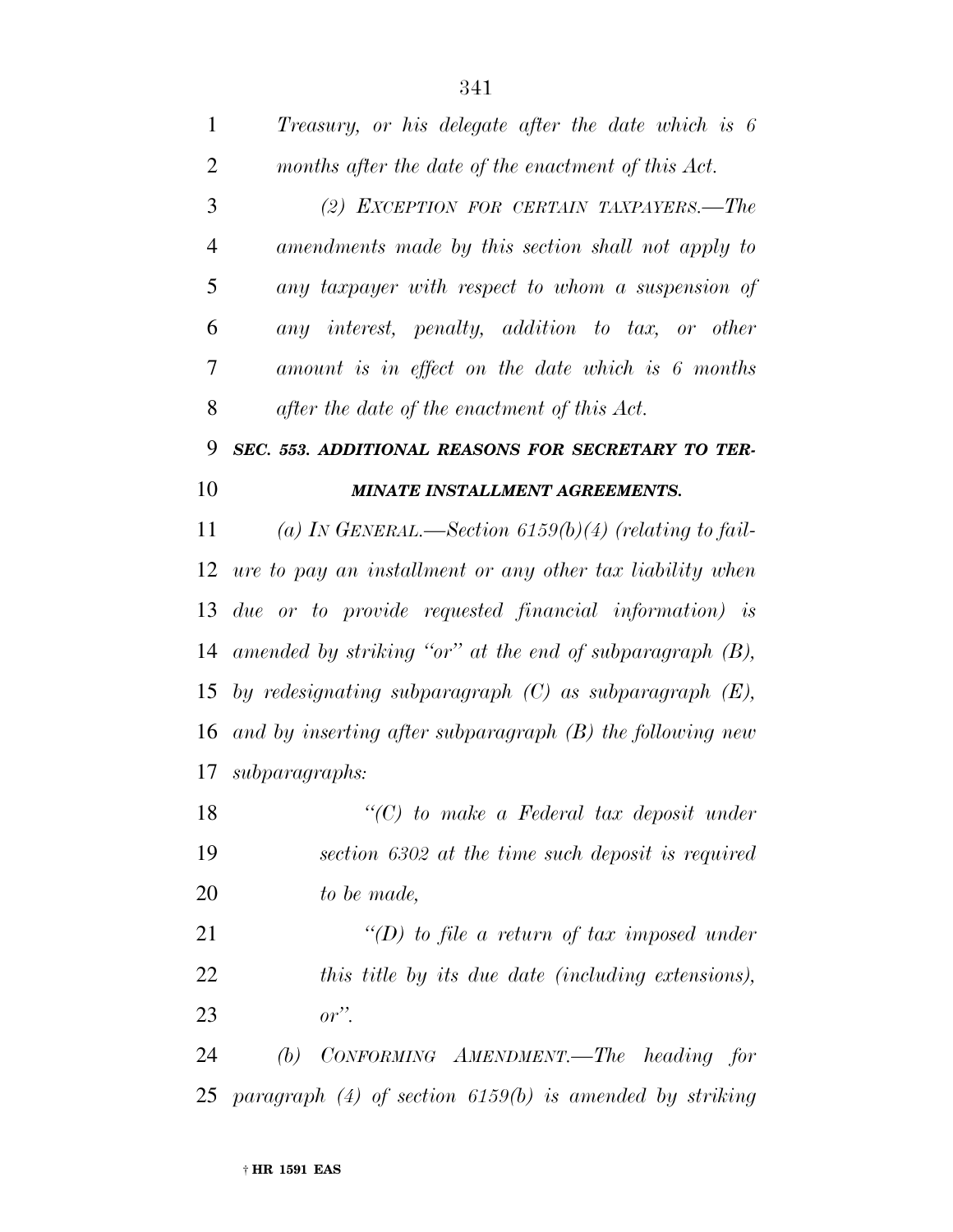*''FAILURE TO PAY AN INSTALLMENT OR ANY OTHER TAX LI- ABILITY WHEN DUE OR TO PROVIDE REQUESTED FINANCIAL INFORMATION'' and inserting ''FAILURE TO MAKE PAY- MENTS OR DEPOSITS OR FILE RETURNS WHEN DUE OR TO PROVIDE REQUESTED FINANCIAL INFORMATION''.*

 *(c) EFFECTIVE DATE.—The amendments made by this section shall apply to failures occurring on or after the date of the enactment of this Act.*

## *SEC. 554. OFFICE OF CHIEF COUNSEL REVIEW OF OFFERS-IN-COMPROMISE.*

 *(a) IN GENERAL.—Section 7122(b) (relating to record) is amended by striking ''Whenever a compromise'' and all that follows through ''his delegate, with his reasons therefor'' and inserting ''If the Secretary determines that an opinion of the General Counsel for the Department of the Treasury, or the Counsel's delegate, is required with respect to a com- promise, there shall be placed on file in the office of the Secretary such opinion, with the reasons therefor''.*

 *(b) CONFORMING AMENDMENTS.—Section 7122(b) is amended by striking the second and third sentences.*

 *(c) EFFECTIVE DATE.—The amendments made by this section shall apply to offers-in-compromise submitted or pending on or after the date of the enactment of this Act.*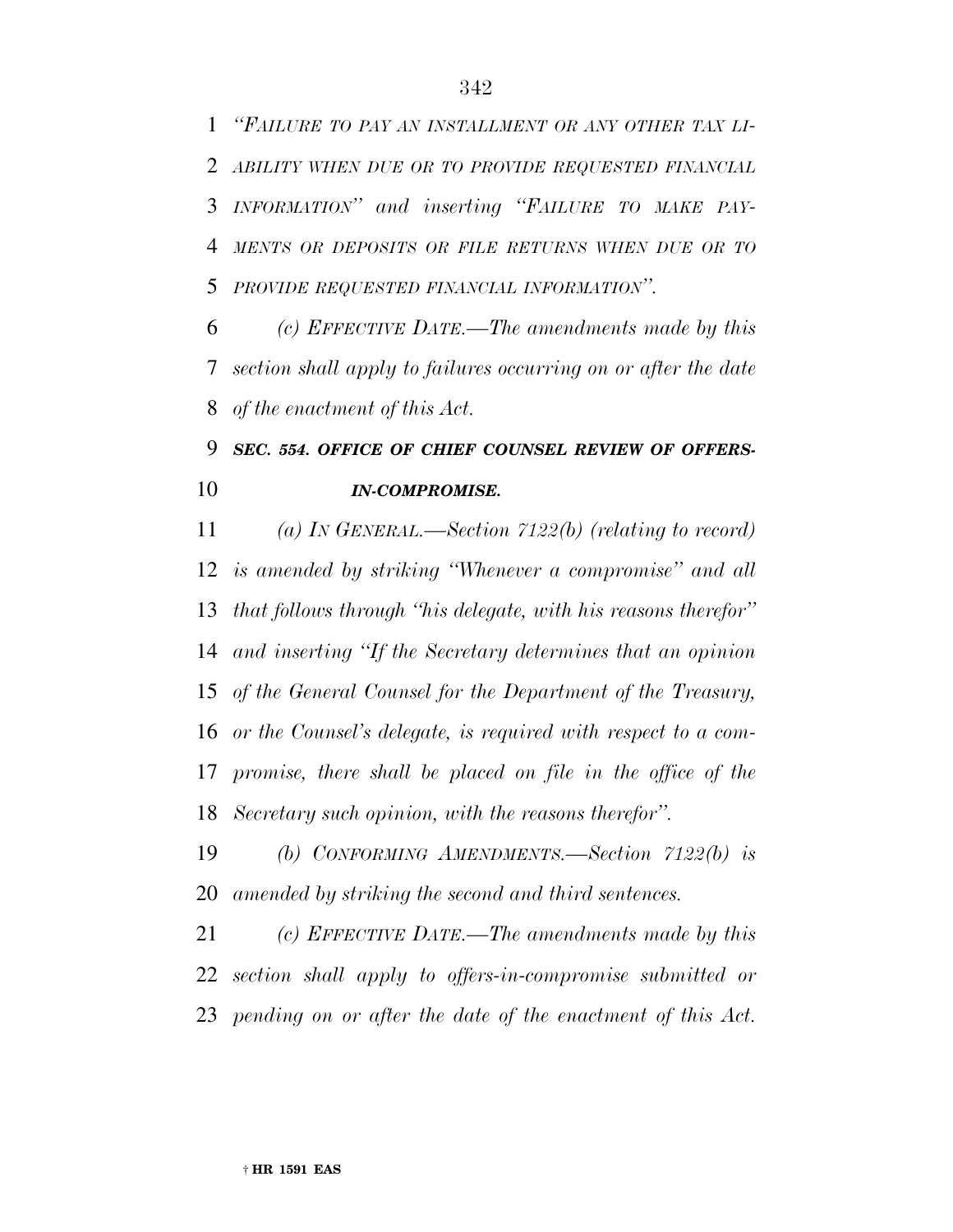| 1              | SEC. 555. AUTHORIZATION FOR FINANCIAL MANAGEMENT                 |
|----------------|------------------------------------------------------------------|
| $\overline{2}$ | <b>SERVICE RETENTION OF TRANSACTION FEES</b>                     |
| 3              | <b>FROM LEVIED AMOUNTS.</b>                                      |
| 4              | (a) IN GENERAL.—Subsection (h) of section 6331 (re-              |
| 5              | lating to continuing levy on certain payments) is amended        |
| 6              | by adding at the end the following new paragraph:                |
| 7              | "(4) IMPOSITION OF FINANCIAL MANAGEMENT                          |
| 8              | SERVICES TRANSACTION FEES.—If the Secretary ap-                  |
| 9              | proves a levy under this subsection, the Secretary               |
| 10             | may impose on the taxpayer a transaction fee suffi-              |
| 11             | cient to cover the full cost of implementing the levy            |
| 12             | under this subsection. Such fee—                                 |
| 13             | $\lq (A)$ shall be treated as an expense under                   |
| 14             | section 6341,                                                    |
| 15             | $\lq (B)$ may be collected through a levy under                  |
| 16             | <i>this subsection, and</i>                                      |
| 17             | $\lq\lq C$ shall be in addition to the amount of                 |
| 18             | tax liability with respect to which such levy was                |
| 19             | approved.".                                                      |
| 20             | (b) RETENTION OF FEES BY FINANCIAL MANAGEMENT                    |
| 21             | SERVICE.—The Financial Management Service may retain             |
| 22             | the amount of any transaction fee imposed under section          |
| 23             | $6331(h)(4)$ of the Internal Revenue Code of 1986. Any           |
|                | 24 amount retained by the Financial Management Service           |
|                | 25 under that section shall be deposited into the account of the |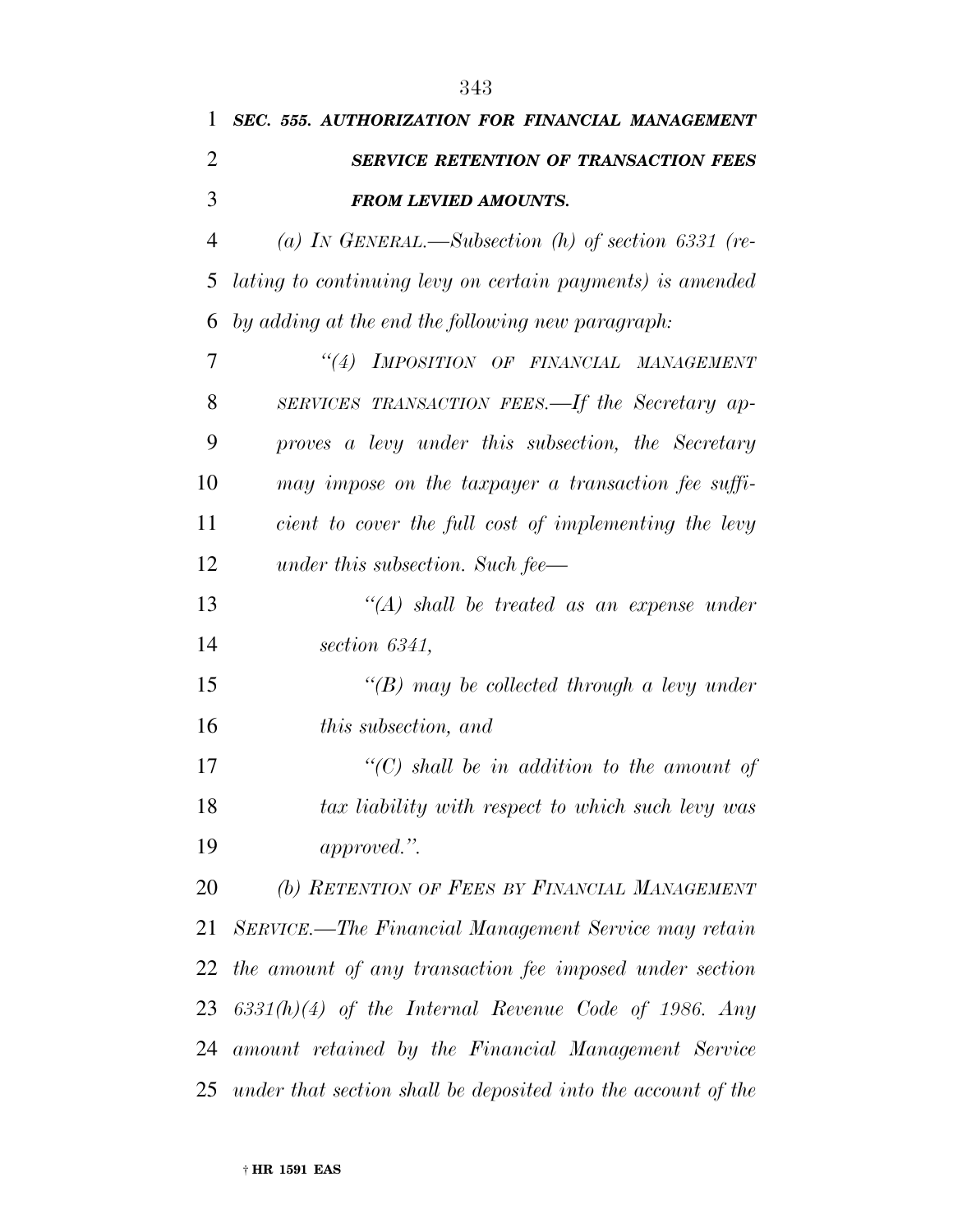*Department of the Treasury under section 3711(g)(7) of title 31, United States Code.*

 *(c) EFFECTIVE DATE.—The amendment made by this section shall apply to amounts levied after the date of the enactment of this Act.*

*SEC. 556. AUTHORITY FOR UNDERCOVER OPERATIONS.*

 *Paragraph (6) of section 7608(c) (relating to applica- tion of section) is amended by striking ''2007'' both places it appears and inserting ''2008''.*

*SEC. 557. INCREASE IN PENALTY EXCISE TAXES ON THE PO-*

 *LITICAL AND EXCESS LOBBYING ACTIVITIES OF SECTION 501(c)(3) ORGANIZATIONS.*

 *(a) TAXES ON DISQUALIFYING LOBBYING EXPENDI-TURES OF CERTAIN ORGANIZATIONS.—*

 *(1) IN GENERAL.—Section 4912(a) (relating to tax on organization) is amended by striking ''5 per-cent'' and inserting ''10 percent''.*

 *(2) TAX ON MANAGEMENT.—Section 4912(b) is amended by striking ''5 percent'' and inserting ''10 percent''.*

 *(b) TAXES ON POLITICAL EXPENDITURES OF SECTION 501(c)(3) ORGANIZATIONS.—*

 *(1) IN GENERAL.—Section 4955(a) (relating to initial taxes) is amended—*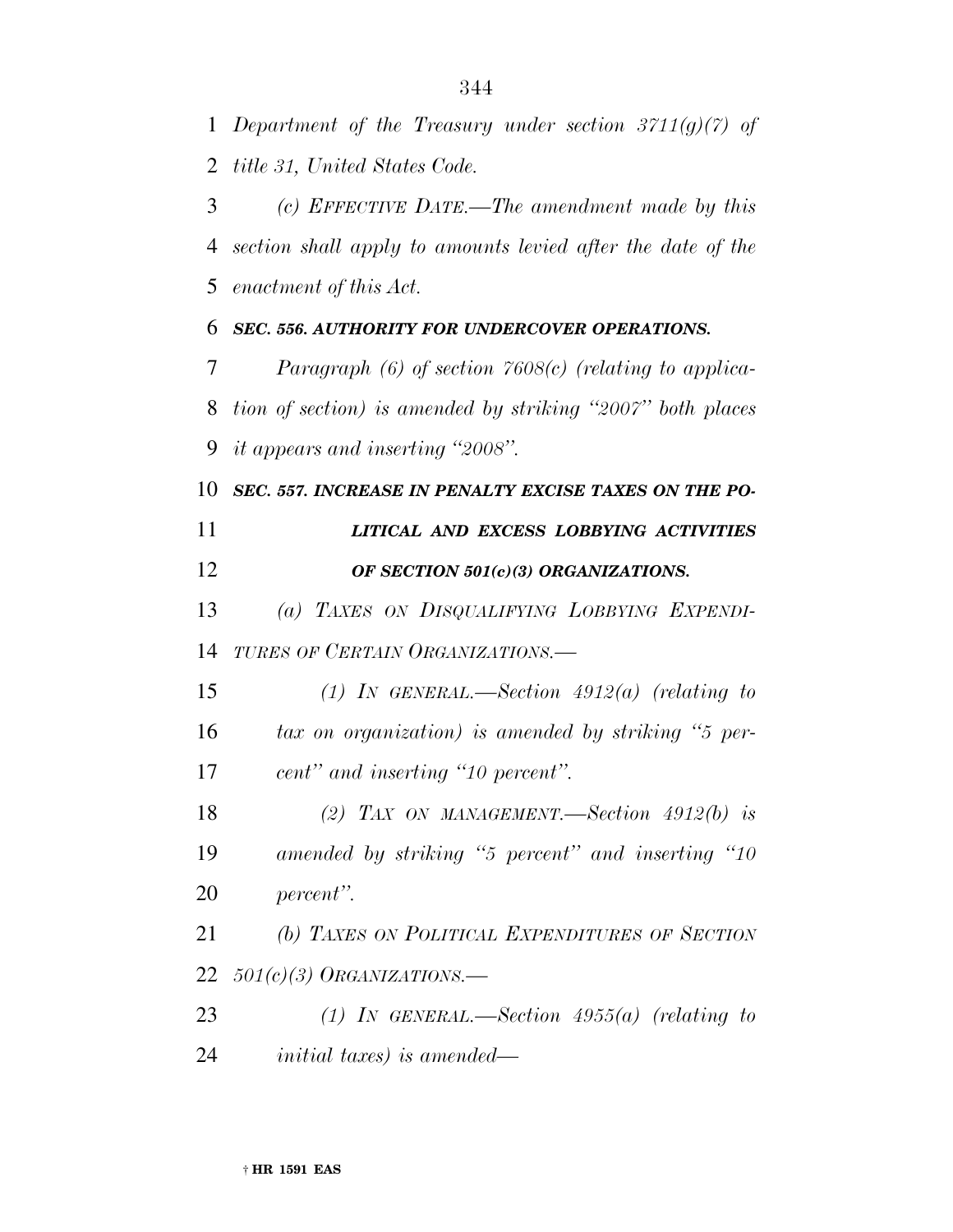| 1              | $(A)$ in paragraph $(1)$ , by striking "10 per-                   |
|----------------|-------------------------------------------------------------------|
| $\overline{2}$ | cent" and inserting "20 percent", and                             |
| 3              | (B) in paragraph (2), by striking " $2^{1/2}$ per-                |
| $\overline{4}$ | cent" and inserting "5 percent".                                  |
| 5              | (2) INCREASED LIMITATION FOR MANAGERS.-                           |
| 6              | Section $4955(c)(2)$ is amended—                                  |
| 7              | $(A)$ by striking "\$5,000" and inserting                         |
| 8              | " $$10,000"$ , and                                                |
| 9              | $(B)$ by striking "\$10,000" and inserting                        |
| 10             | " $$20,000$ ".                                                    |
| 11             | (c) EFFECTIVE DATE.—The amendments made by this                   |
| 12             | section shall apply to taxable years beginning after the date     |
|                | 13 of the enactment of this $Act.$                                |
|                | 14 SEC. 558. INCREASED PENALTY FOR FAILURE TO FILE FOR            |
| 15             | <b>EXEMPT ORGANIZATIONS.</b>                                      |
| 16             | (a) IN GENERAL.—Subparagraph $(A)$ of section                     |
| 17             | $6652(c)(1)$ (relating to annual returns under section            |
|                | 18 $6033(a)(1)$ or $6012(a)(6)$ ) is amended by adding at the end |
|                | 19 the following new sentence: "In the case of an organization"   |
|                | 20 having gross receipts exceeding \$25,000,000 for any year,     |
| 21             | with respect to the return so required, the first sentence of     |
|                | 22 this subparagraph shall be applied by substituting $\$250'$    |
|                | 23 for $\$20'$ and, in lieu of applying the second sentence of    |
|                | 24 this subparagraph, the maximum penalty under this sub-         |
|                | 25 paragraph shall not exceed \$125,000.".                        |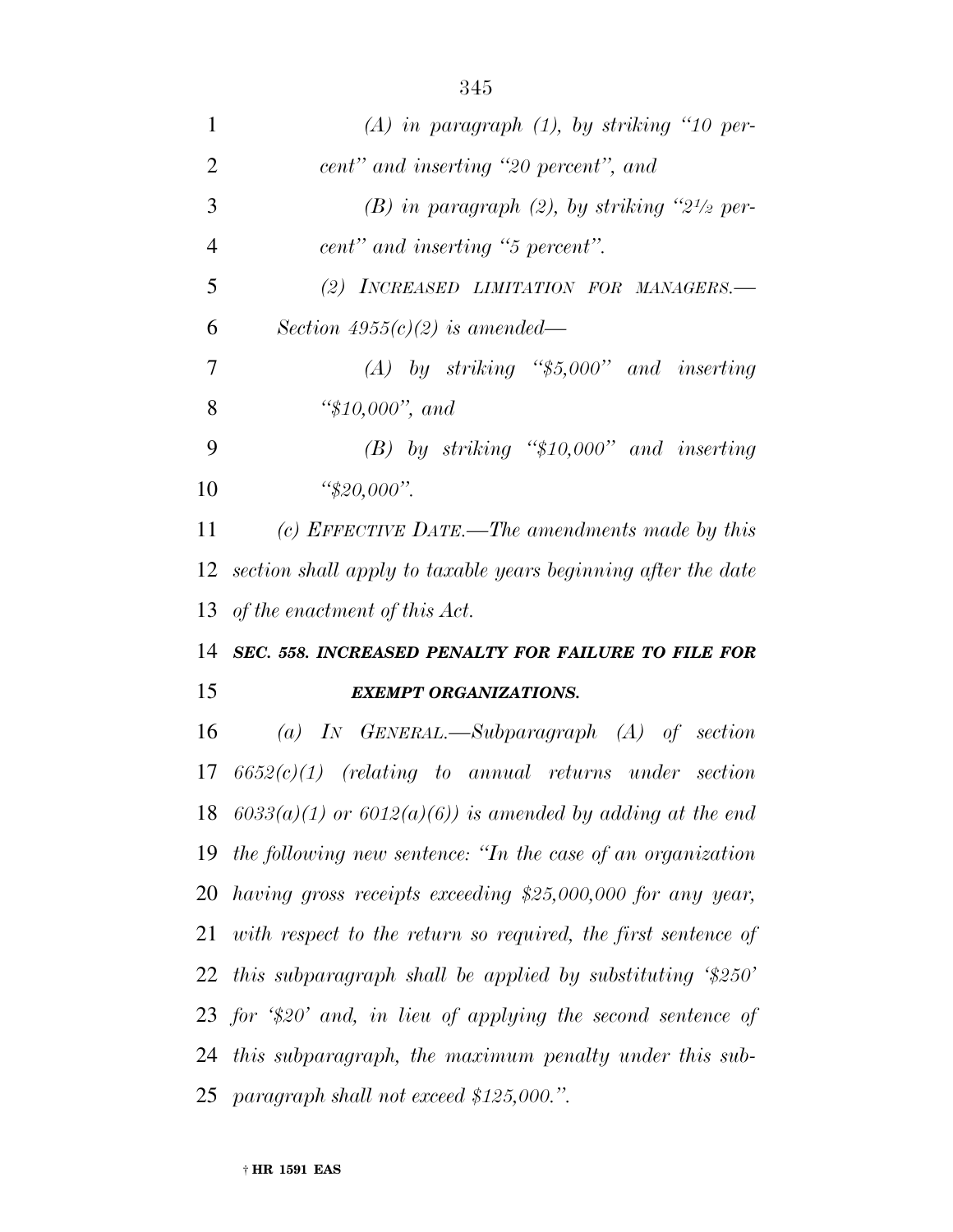*(b) CONFORMING AMENDMENT.—The third sentence of section 6652(c)(1)(A) is amended by inserting ''but not ex-ceeding \$25,000,000'' after ''\$1,000,000''.*

 *(c) EFFECTIVE DATE.—The amendments made by this section shall apply to returns required to be filed on or after January 1, 2008.*

### *SEC. 559. PENALTIES FOR FAILURE TO FILE CERTAIN RE-TURNS ELECTRONICALLY.*

 *(a) IN GENERAL.—Part I of subchapter A of chapter 68 (relating to additions to the tax, additional amounts, and assessable penalties) is amended by inserting after sec-tion 6652 the following new section:*

# *''SEC. 6652A. FAILURE TO FILE CERTAIN RETURNS ELEC-TRONICALLY.*

 *''(a) IN GENERAL.—If a person fails to file a return described in section 6651 or 6652(c)(1) in electronic form as required under section 6011(e)—*

 *''(1) such failure shall be treated as a failure to file such return (even if filed in a form other than electronic form), and*

 *''(2) the penalty imposed under section 6651 or 6652(c), whichever is appropriate, shall be equal to the greater of—*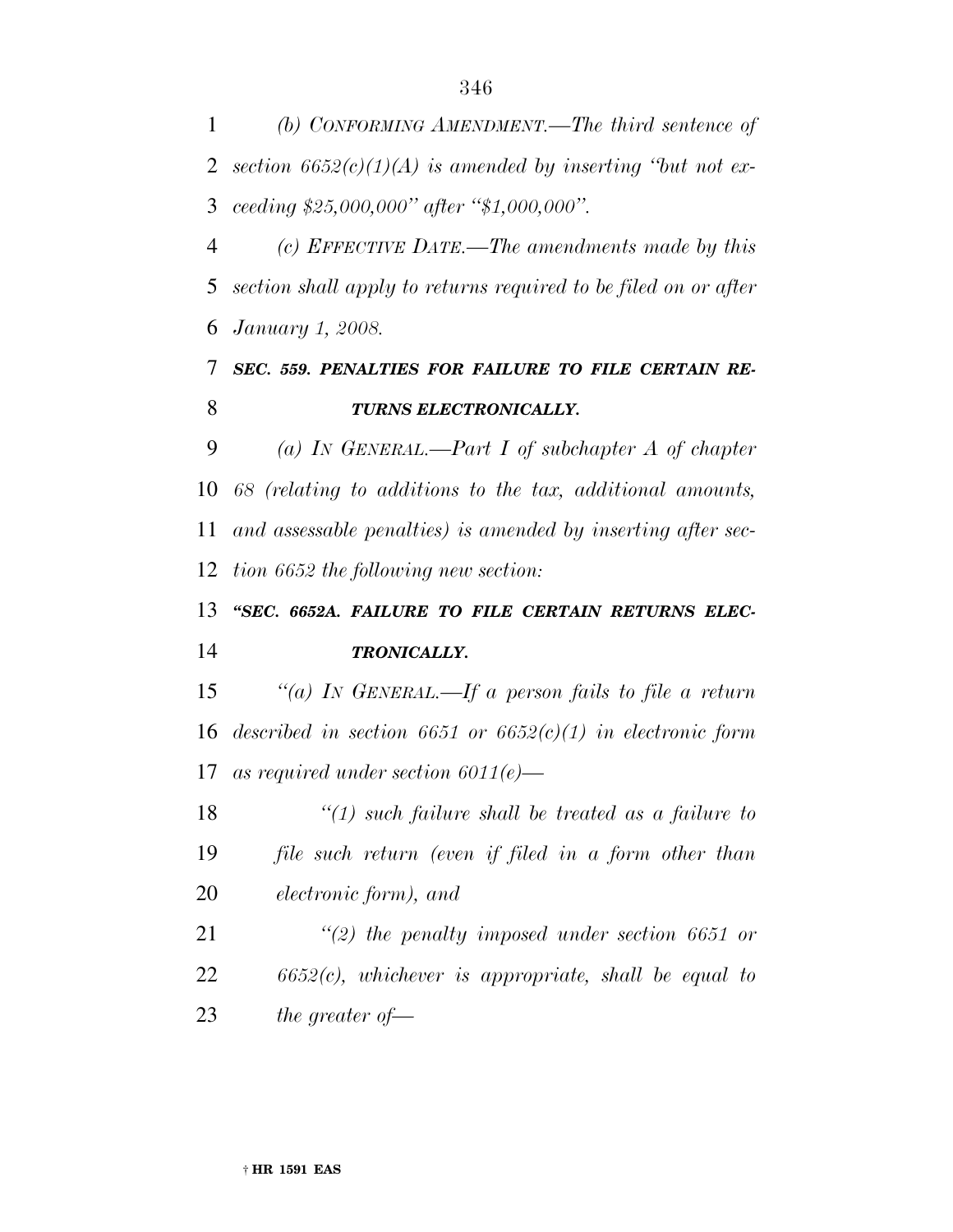| $\mathbf{1}$   | $\lq (A)$ the amount of the penalty under such             |
|----------------|------------------------------------------------------------|
| $\overline{2}$ | section, determined without regard to this sec-            |
| 3              | tion, or                                                   |
| $\overline{4}$ | $\lq (B)$<br>the amount determined under sub-              |
| 5              | section (b).                                               |
| 6              | "(b) AMOUNT OF PENALTY.—                                   |
| 7              | "(1) IN GENERAL.—Except as provided in para-               |
| 8              | graphs $(2)$ and $(3)$ , the penalty determined under this |
| 9              | subsection is equal to \$40 for each day during which      |
| 10             | a failure described under subsection (a) continues.        |
| 11             | The maximum penalty under this paragraph on fail-          |
| 12             | ures with respect to any 1 return shall not exceed the     |
| 13             | lesser of \$20,000 or 10 percent of the gross receipts of  |
| 14             | the taxpayer for the year.                                 |
| 15             | "(2) INCREASED PENALTIES FOR<br><b>TAXPAYERS</b>           |
| 16             | GROSS RECEIPTS BETWEEN \$1,000,000<br><b>WITH</b><br>AND   |
| 17             | $$100,000,000$ .                                           |
| 18             | "(A) TAXPAYERS WITH GROSS RECEIPTS                         |
| 19             | BETWEEN \$1,000,000 AND \$25,000,000.—In the case          |
| 20             | of a taxpayer having gross receipts exceeding              |
| 21             | \$1,000,000 but not exceeding \$25,000,000 for             |
| 22             | any year-                                                  |
| 23             | "(i) the first sentence of paragraph $(1)$                 |
| 24             | shall be applied by substituting '\$200' for               |
| 25             | $\$40$ , and                                               |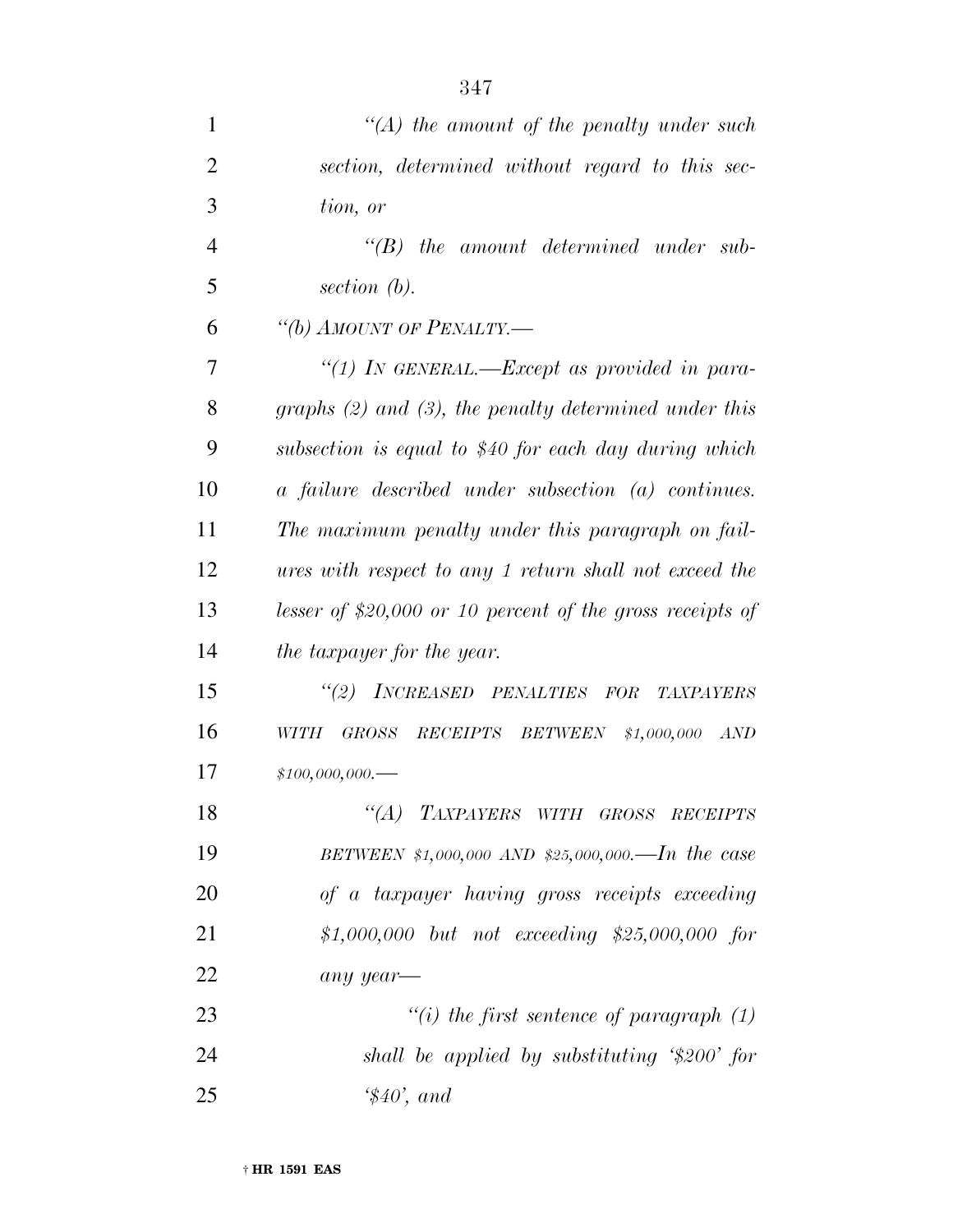| 1              | "(ii) in lieu of applying the second                         |
|----------------|--------------------------------------------------------------|
| $\overline{2}$ | sentence of paragraph $(1)$ , the maximum                    |
| 3              | penalty under paragraph (1) shall not ex-                    |
| $\overline{4}$ | ceed \$100,000.                                              |
| 5              | "(B) TAXPAYERS WITH GROSS RECEIPTS                           |
| 6              | OVER $$25,000,000$ . Except as provided in para-             |
| 7              | $graph(3)$ , in the case of a taxpayer having gross          |
| 8              | receipts exceeding $$25,000,000$ for any year—               |
| 9              | "(i) the first sentence of paragraph $(1)$                   |
| 10             | shall be applied by substituting $\$500'$ for                |
| 11             | $\$40$ ', and                                                |
| 12             | $``(ii)$ in lieu of applying the second                      |
| 13             | sentence of paragraph $(1)$ , the maximum                    |
| 14             | penalty under paragraph (1) shall not ex-                    |
| 15             | ceed~\$250,000.                                              |
| 16             | "(3) INCREASED PENALTIES FOR CERTAIN TAX-                    |
| 17             | <b>PAYERS</b><br><i>GROSS</i><br>RECEIPTS EXCEEDING<br>WITH  |
| 18             | $$100,000,000$ . --In the case of a return described in sec- |
| 19             | $\frac{tion}{6651}$                                          |
| 20             | "(A) TAXPAYERS WITH GROSS RECEIPTS                           |
| 21             | BETWEEN $$100,000,000$ AND $$250,000,000$ . In the           |
| 22             | case of a taxpayer having gross receipts exceed-             |
| 23             | ing \$100,000,000 but not exceeding \$250,000,000            |
| 24             | for any year—                                                |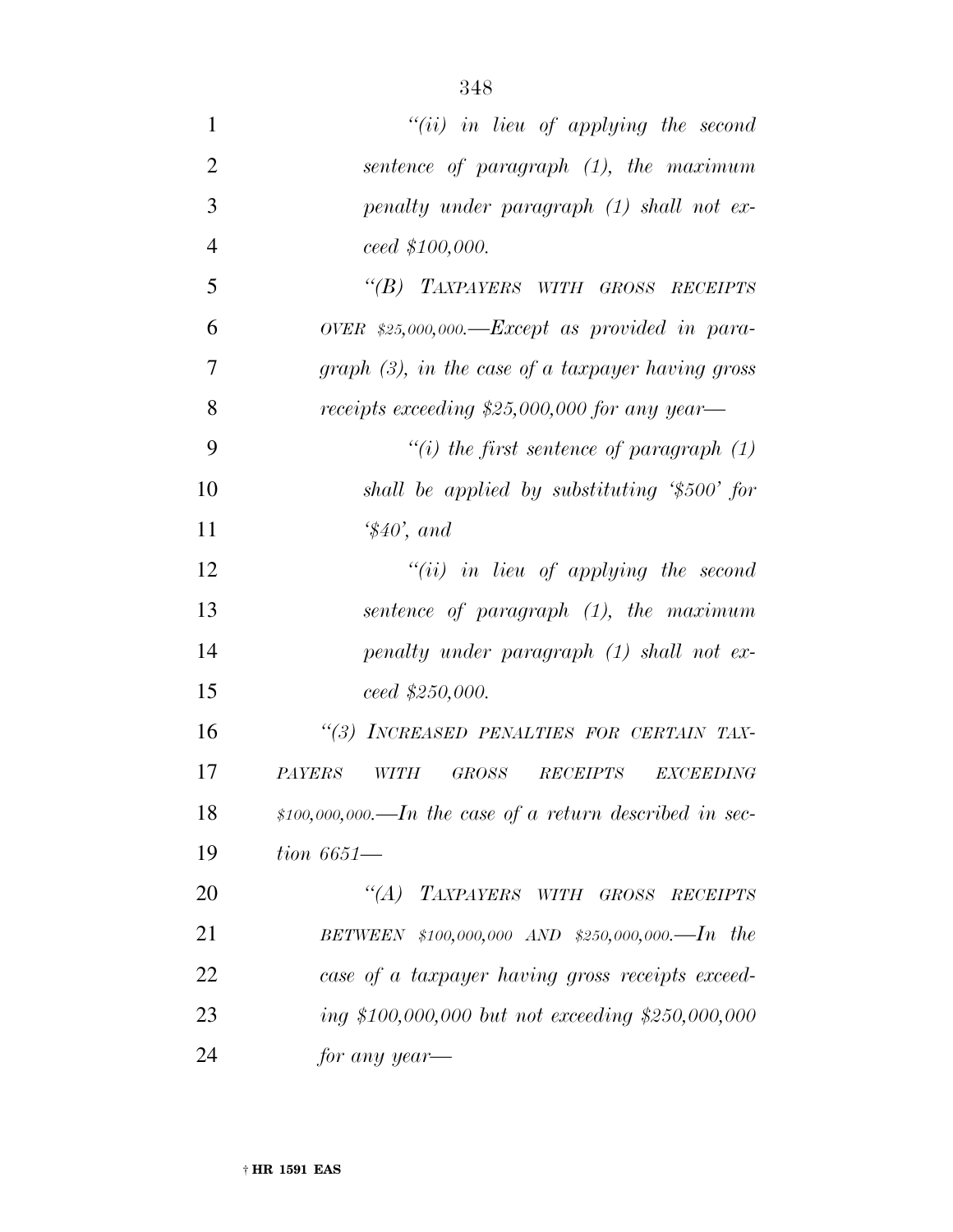*''(i) the amount of the penalty deter- mined under this subsection shall equal the sum of— ''(I) \$50,000, plus ''(II) \$1,000 for each day during which such failure continues (twice such amount for each day such failure continues after the first such 60 days), and ''(ii) the maximum amount under clause (i)(II) on failures with respect to any 1 return shall not exceed \$200,000. ''(B) TAXPAYERS WITH GROSS RECEIPTS OVER \$250,000,000.—In the case of a taxpayer having gross receipts exceeding \$250,000,000 for any year— ''(i) the amount of the penalty deter- mined under this subsection shall equal the sum of— ''(I) \$250,000, plus ''(II) \$2,500 for each day during which such failure continues (twice such amount for each day such failure*

*continues after the first such 60 days),*

*and*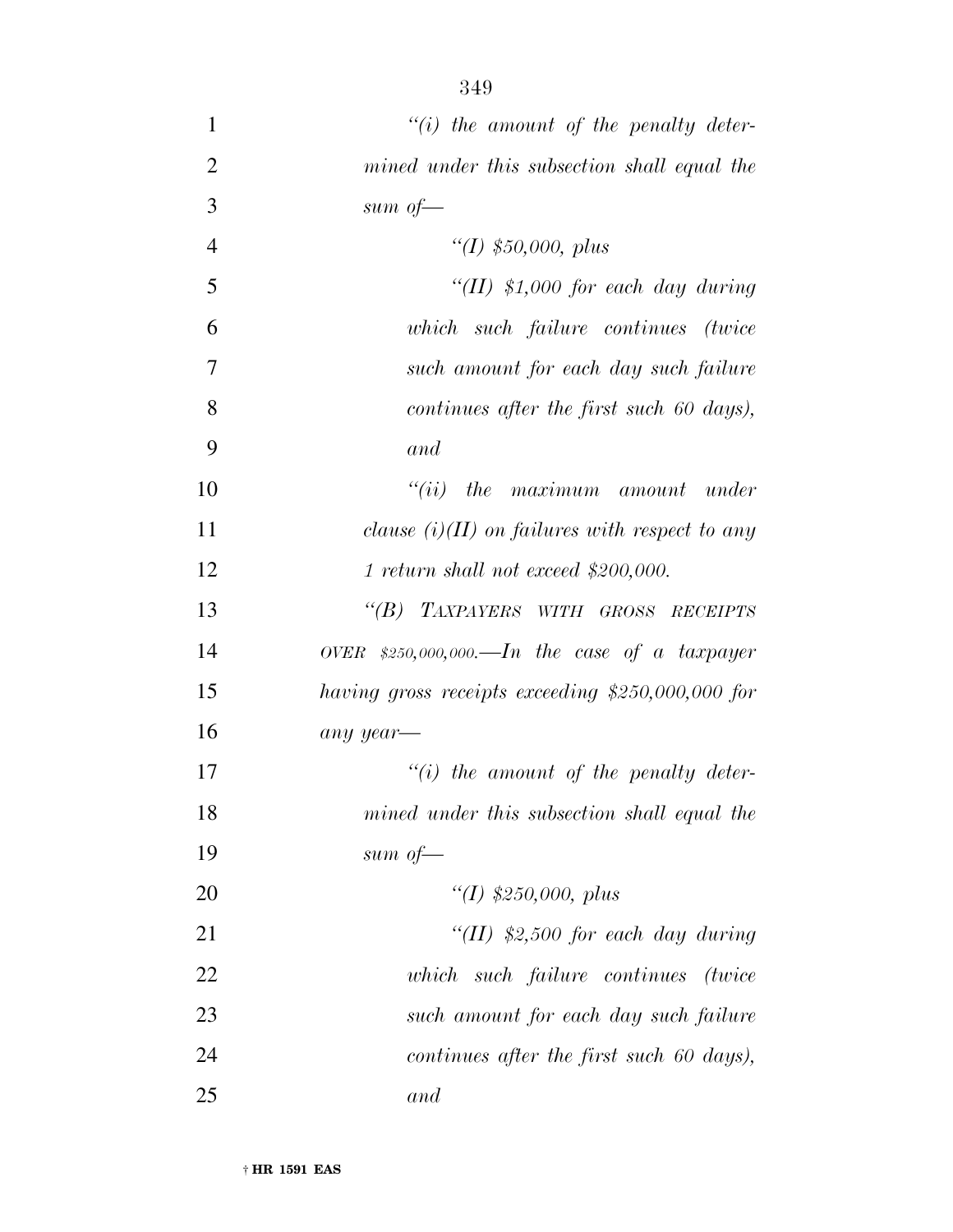| 1              | $``(ii)$ the maximum amount under                               |
|----------------|-----------------------------------------------------------------|
| $\overline{2}$ | clause $(i)(II)$ on failures with respect to any                |
| 3              | $1$ return shall not exceed \$250,000.                          |
| $\overline{4}$ | "(C) EXCEPTION FOR CERTAIN RETURNS.-                            |
| 5              | Subparagraphs $(A)$ and $(B)$ shall not apply to                |
| 6              | any return of tax imposed under section 511.".                  |
| 7              | (b) CLERICAL AMENDMENT.—The table of sections for               |
| 8              | part I of subchapter $A$ of chapter 68 is amended by insert-    |
| 9              | ing after the item relating to section 6652 the following new   |
| 10             | <i>item:</i>                                                    |
|                | "Sec. 6652A. Failure to file certain returns electronically.".  |
| 11             | (c) EFFECTIVE DATE.—The amendments made by this                 |
| 12             | section shall apply to returns required to be filed on or after |
| 13             | <i>January 1, 2008.</i>                                         |
| 14             | <b>PART III-GENERAL PROVISIONS</b>                              |
|                |                                                                 |
| 15             | SEC. 561. ENHANCED COMPLIANCE ASSISTANCE FOR SMALL              |
| 16             | <b>BUSINESSES.</b>                                              |
| 17             | (a) In GENERAL.—Section 212 of the Small Business               |
| 18             | Regulatory Enforcement Fairness Act of 1996 (5 U.S.C. 601       |
| 19             | note) is amended by striking subsection (a) and inserting       |
| 20             | the following:                                                  |
| 21             | "(a) COMPLIANCE GUIDE.—                                         |
| 22             | "(1) IN GENERAL.—For each rule or group of re-                  |
| 23             | lated rules for which an agency is required to prepare          |
| 24             | a final regulatory flexibility analysis under section           |
| 25             | $605(b)$ of title 5, United States Code, the agency shall       |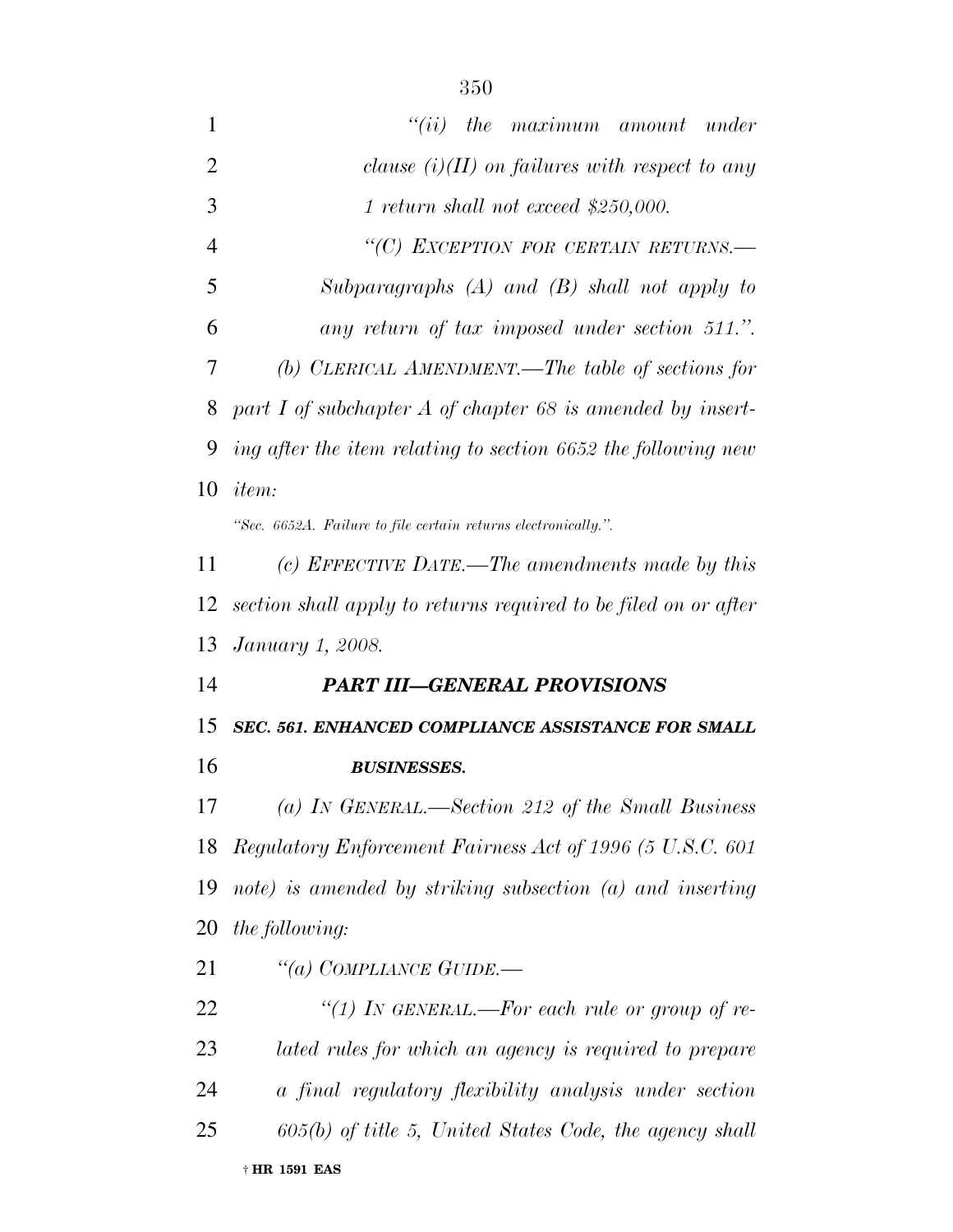| $\mathbf{1}$   | publish 1 or more guides to assist small entities in     |
|----------------|----------------------------------------------------------|
| $\overline{2}$ | complying with the rule and shall entitle such publi-    |
| 3              | cations 'small entity compliance guides'.                |
| 4              | "(2) PUBLICATION OF GUIDES.—The publication              |
| 5              | of each guide under this subsection shall include—       |
| 6              | $\lq (A)$ the posting of the guide in an easily          |
| 7              | <i>identified location on the website of the agency;</i> |
| 8              | and                                                      |
| 9              | "(B) distribution of the guide to known in-              |
| 10             | dustry contacts, such as small entities, associa-        |
| 11             | tions, or industry leaders affected by the rule.         |
| 12             | "(3) PUBLICATION DATE.—An agency shall pub-              |
| 13             | lish each guide (including the posting and distribu-     |
| 14             | tion of the guide as described under paragraph $(2)$ )—  |
| 15             | $\lq (A)$ on the same date as the date of publi-         |
| 16             | cation of the final rule (or as soon as possible         |
| 17             | after that date); and                                    |
| 18             | $\lq\lq(B)$ not later than the date on which the         |
| 19             | requirements of that rule become effective.              |
| 20             | "(4) COMPLIANCE ACTIONS.-                                |
| 21             | "(A) IN GENERAL.—Each guide shall ex-                    |
| 22             | plain the actions a small entity is required to          |
| 23             | take to comply with a rule.                              |
| 24             | $\lq(B)$<br>EXPLANATION.—The<br>explanation              |
| 25             | under subparagraph $(A)$ —                               |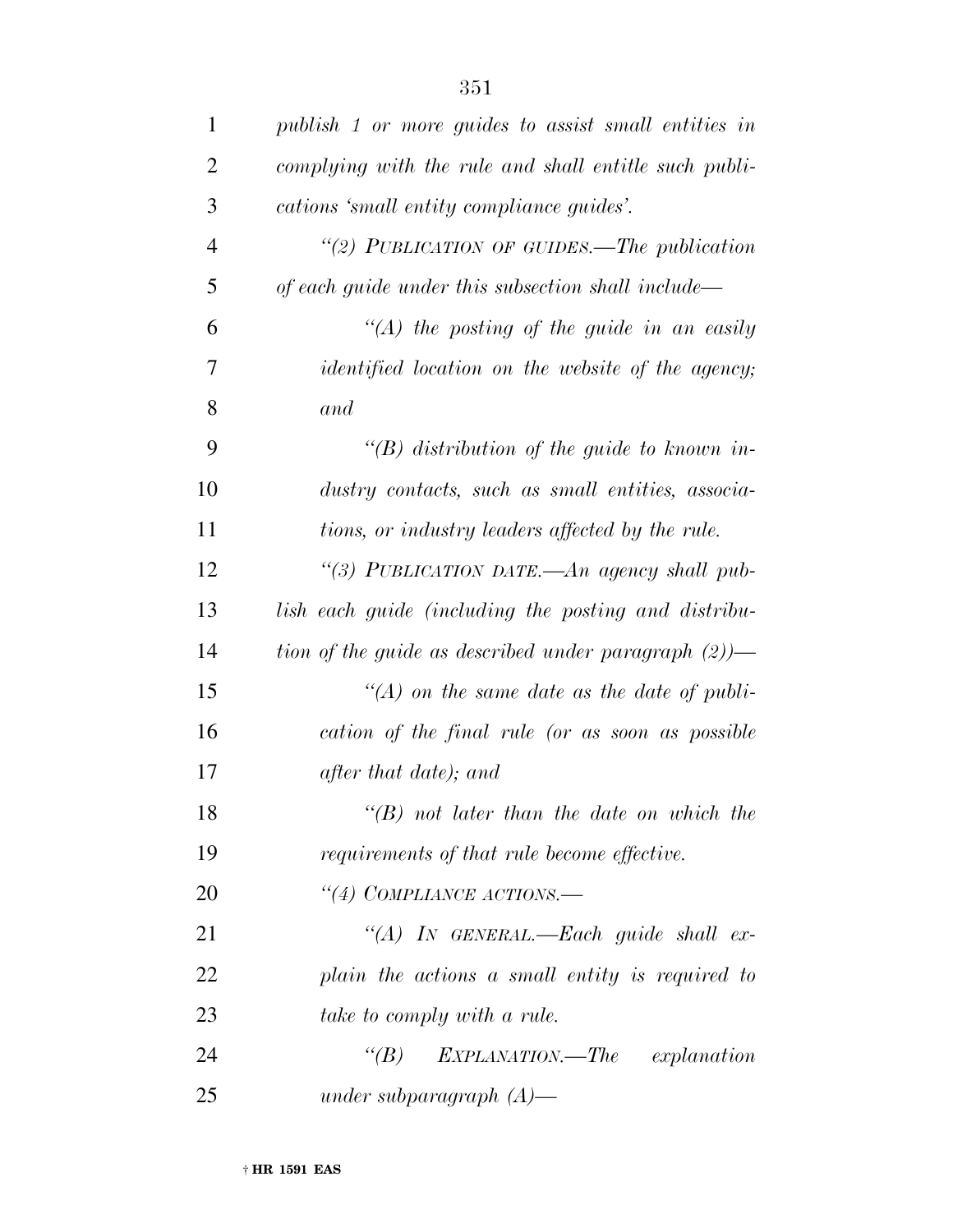| $\mathbf{1}$   | $``(i)$ shall include a description of ac-             |
|----------------|--------------------------------------------------------|
| $\overline{2}$ | tions needed to meet the requirements of a             |
| 3              | rule, to enable a small entity to know when            |
| $\overline{4}$ | such requirements are met; and                         |
| 5              | $``(ii)$ if determined appropriate by the              |
| 6              | agency, may include a description of pos-              |
| 7              | sible procedures, such as conducting tests,            |
| 8              | that may assist a small entity in meeting              |
| 9              | such requirements, except that, compliance             |
| 10             | with any procedures described pursuant to              |
| 11             | this section does not establish compliance             |
| 12             | with the rule, or establish a presumption or           |
| 13             | inference of such compliance.                          |
| 14             | "(C) PROCEDURES.—Procedures described                  |
| 15             | under subparagraph $(B)(ii)$ —                         |
| 16             | $\lq\lq(i)$ shall be suggestions to assist small       |
| 17             | entities; and                                          |
| 18             | $``(ii)$ shall not be additional require-              |
| 19             | ments, or diminish requirements, relating to           |
| 20             | the rule.                                              |
| 21             | "(5) AGENCY PREPARATION OF GUIDES.-The                 |
| 22             | agency shall, in its sole discretion, taking into ac-  |
| 23             | count the subject matter of the rule and the language  |
| 24             | of relevant statutes, ensure that the guide is written |
| 25             | using sufficiently plain language likely to be under-  |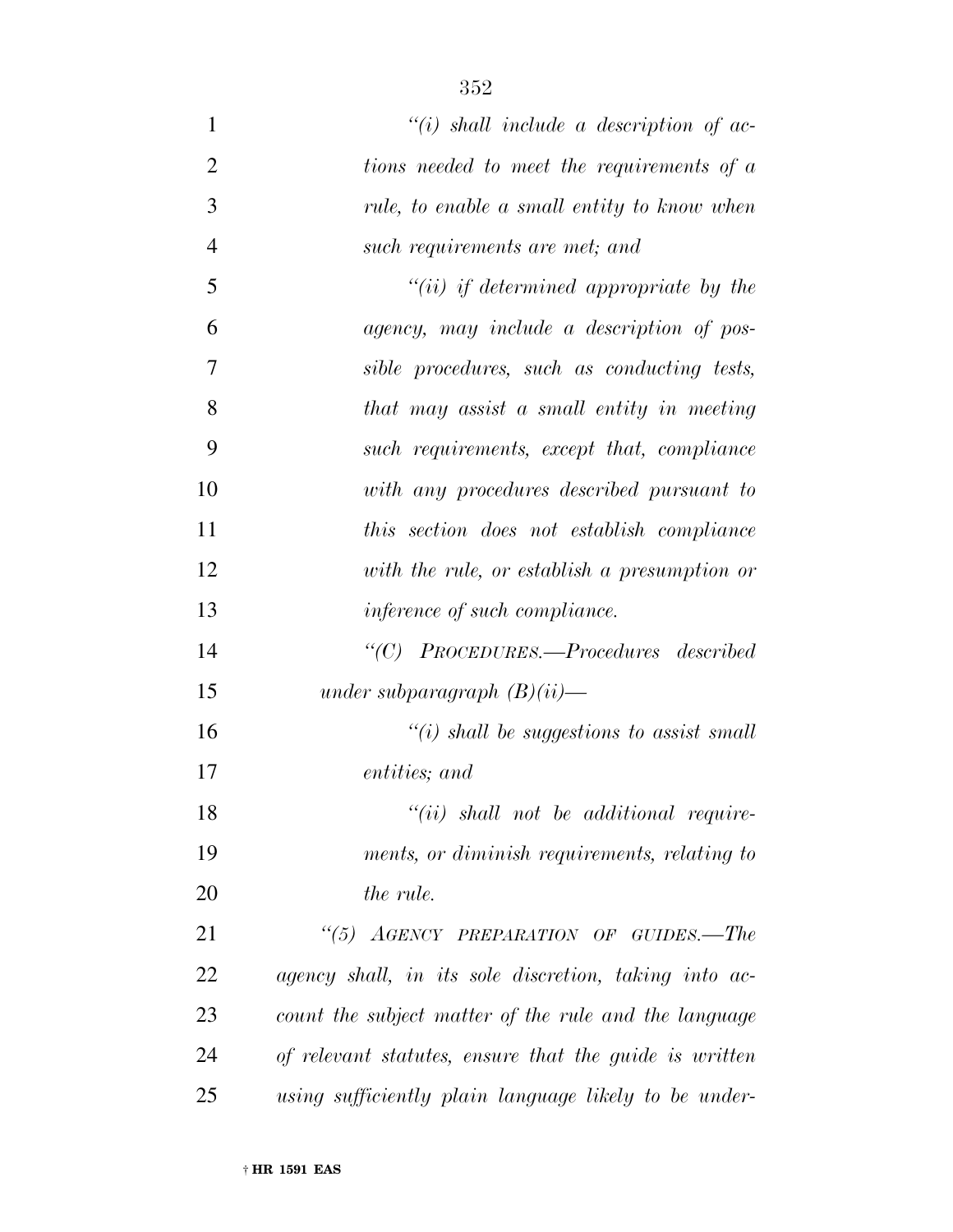*stood by affected small entities. Agencies may prepare separate guides covering groups or classes of similarly affected small entities and may cooperate with asso- ciations of small entities to develop and distribute such guides. An agency may prepare guides and apply this section with respect to a rule or a group of related rules.*

 *''(6) REPORTING.—Not later than 1 year after the date of enactment of the Fair Minimum Wage Act of 2007, and annually thereafter, the head of each agency shall submit a report to the Committee on Small Business and Entrepreneurship of the Senate, the Committee on Small Business of the House of Representatives, and any other committee of relevant jurisdiction describing the status of the agency's com-pliance with paragraphs (1) through (5).''.*

 *(b) TECHNICAL AND CONFORMING AMENDMENT.—Sec- tion 211(3) of the Small Business Regulatory Enforcement Fairness Act of 1996 (5 U.S.C. 601 note) is amended by inserting ''and entitled'' after ''designated''.*

#### *SEC. 562. SMALL BUSINESS CHILD CARE GRANT PROGRAM.*

 *(a) ESTABLISHMENT.—The Secretary of Health and Human Services (referred to in this section as the ''Sec- retary'') shall establish a program to award grants to States, on a competitive basis, to assist States in providing*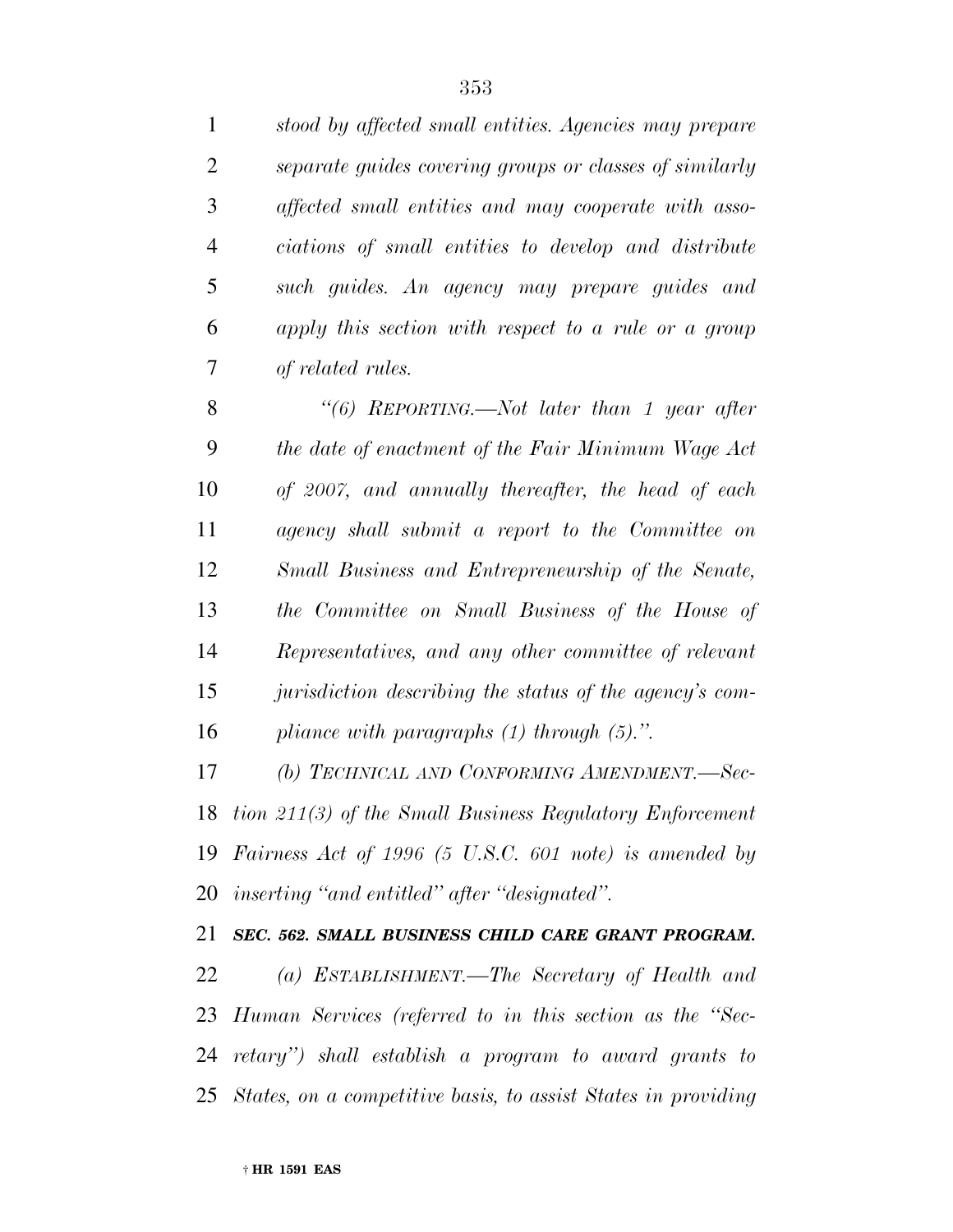*funds to encourage the establishment and operation of em-ployer-operated child care programs.*

 *(b) APPLICATION.—To be eligible to receive a grant under this section, a State shall prepare and submit to the Secretary an application at such time, in such manner, and containing such information as the Secretary may require, including an assurance that the funds required under sub-section (e) will be provided.*

 *(c) AMOUNT AND PERIOD OF GRANT.—The Secretary shall determine the amount of a grant to a State under this section based on the population of the State as com- pared to the population of all States receiving grants under this section. The Secretary shall make the grant for a period of 3 years.*

*(d) USE OF FUNDS.—*

 *(1) IN GENERAL.—A State shall use amounts provided under a grant awarded under this section to provide assistance to small businesses (or consortia formed in accordance with paragraph (3)) located in the State to enable the small businesses (or consortia) to establish and operate child care programs. Such as-sistance may include—*

 *(A) technical assistance in the establishment of a child care program;*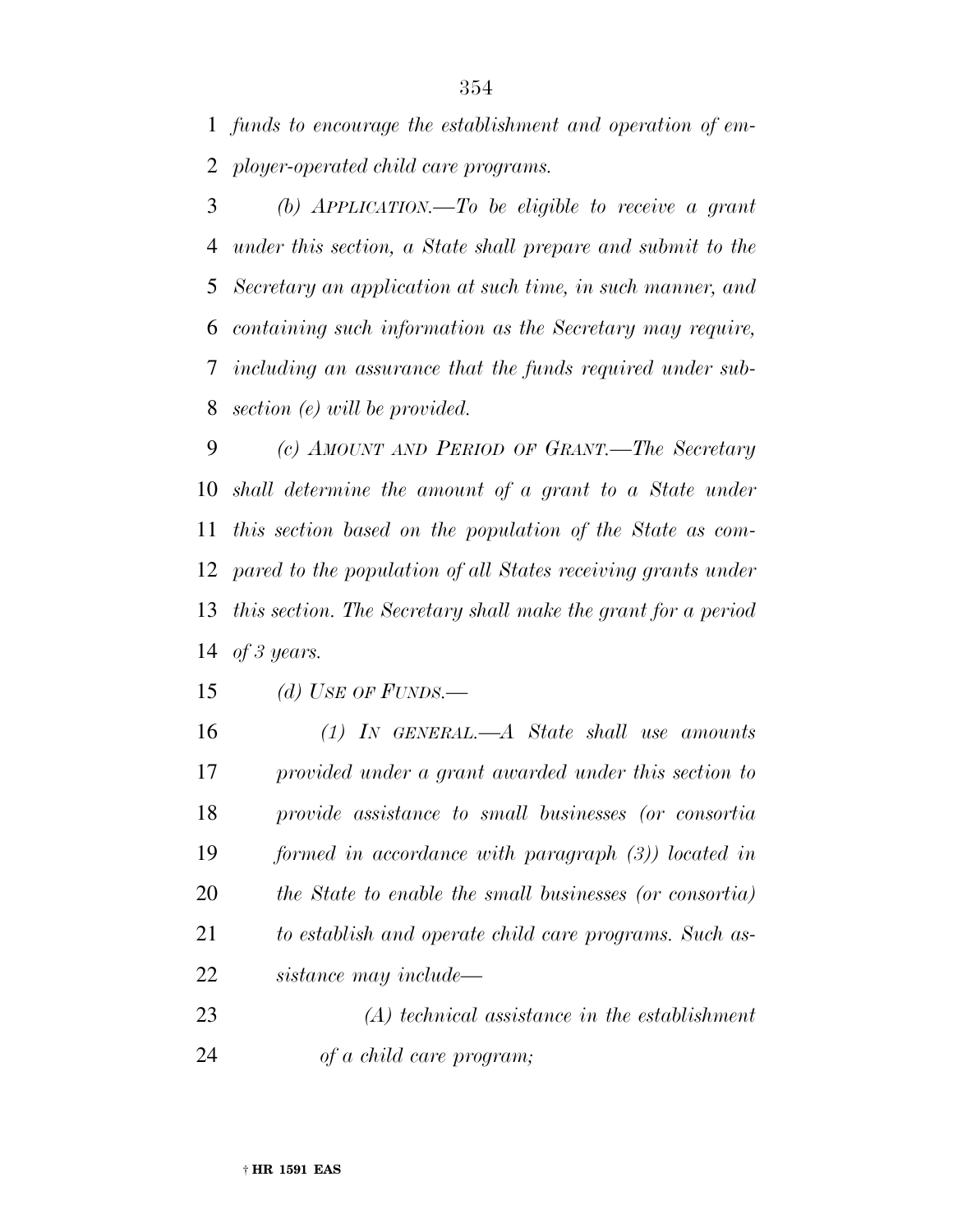| $\mathbf{1}$   | $(B)$ assistance for the startup costs related          |
|----------------|---------------------------------------------------------|
| $\overline{2}$ | to a child care program;                                |
| 3              | $(C)$ assistance for the training of child care         |
| 4              | <i>providers;</i>                                       |
| 5              | $(D)$ scholarships for low-income wage earn-            |
| 6              | ers;                                                    |
| 7              | $(E)$ the provision of services to care for sick        |
| 8              | children or to provide care to school-aged chil-        |
| 9              | dren;                                                   |
| 10             | $(F)$ the entering into of contracts with local         |
| 11             | resource and referral organizations or local            |
| 12             | health departments;                                     |
| 13             | $(G)$ assistance for care for children with             |
| 14             | disabilities;                                           |
| 15             | $(H)$ payment of expenses for renovation or             |
| 16             | operation of a child care facility; or                  |
| 17             | $(I)$ assistance for any other activity deter-          |
| 18             | mined appropriate by the State.                         |
| 19             | (2) APPLICATION.—In order for a small business          |
| 20             | or consortium to be eligible to receive assistance from |
| 21             | a State under this section, the small business involved |
| 22             | shall prepare and submit to the State an application    |
| 23             | at such time, in such manner, and containing such       |
| 24             | information as the State may require.                   |
| 25             | (3) PREFERENCE.—                                        |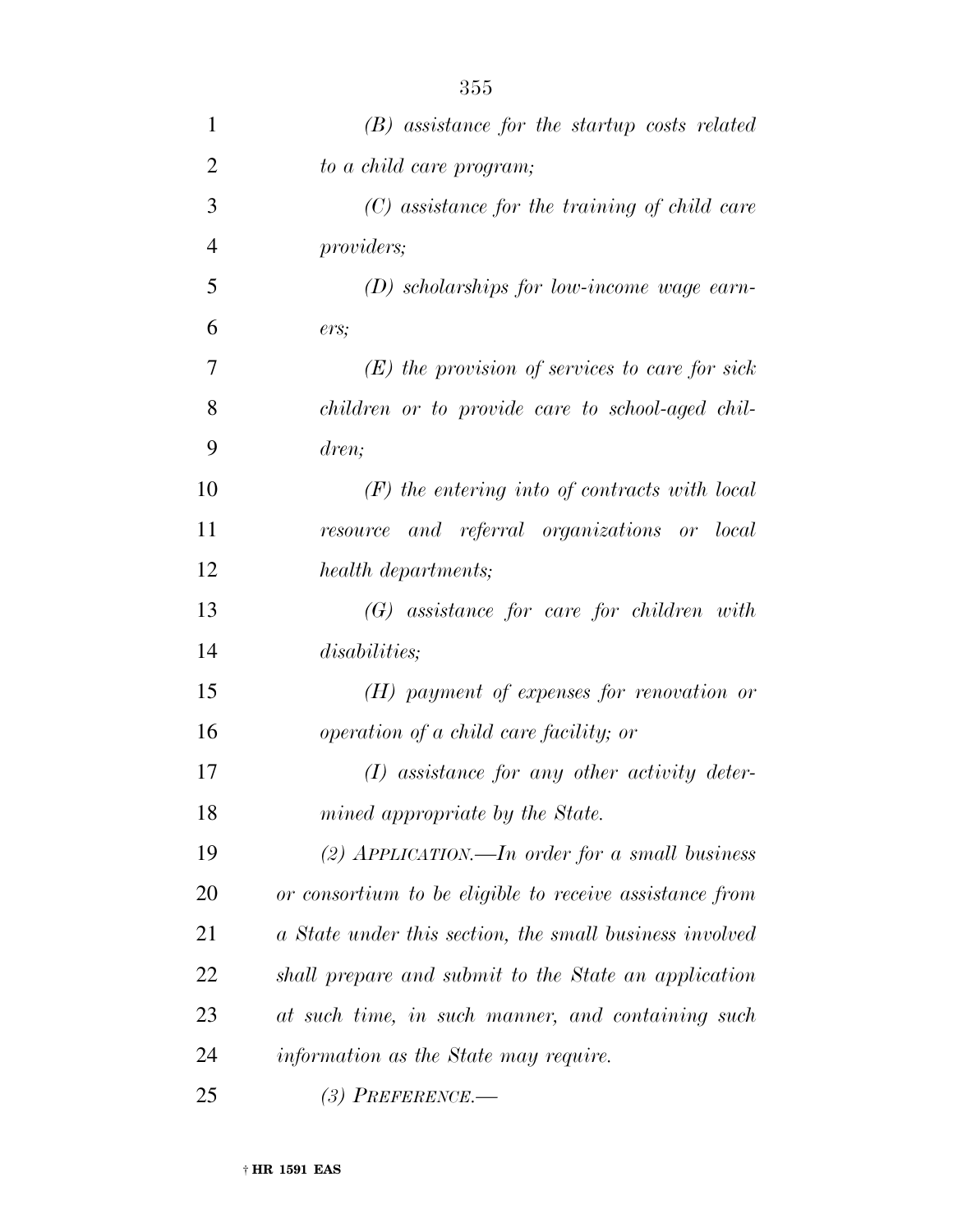| $\mathbf{1}$   | $(A)$ In GENERAL.—In providing assistance                            |
|----------------|----------------------------------------------------------------------|
| $\overline{2}$ | under this section, a State shall give priority to                   |
| 3              | an applicant that desires to form a consortium                       |
| $\overline{4}$ | to provide child care in a geographic area within                    |
| 5              | the State where such care is not generally avail-                    |
| 6              | <i>able or accessible.</i>                                           |
| 7              | $(B)$ CONSORTIUM.—For purposes of sub-                               |
| 8              | $paragnph (A), a\ consortium shall be made up$                       |
| 9              | of 2 or more entities that shall include small                       |
| 10             | businesses and that may include large businesses,                    |
| 11             | nonprofit agencies or organizations, local govern-                   |
| 12             | ments, or other appropriate entities.                                |
| 13             | (4) LIMITATIONS.—With respect to grant funds                         |
| 14             | received under this section, a State may not provide                 |
| 15             | in excess of $$500,000$ in assistance from such funds                |
| 16             | to any single applicant.                                             |
| 17             | (e) MATCHING REQUIREMENT.—To be eligible to re-                      |
| 18             | ceive a grant under this section, a State shall provide assur-       |
| 19             | ances to the Secretary that, with respect to the costs to be         |
| 20             | incurred by a covered entity receiving assistance in car-            |
| 21             | rying out activities under this section, the covered entity          |
|                | 22 will make available (directly or through donations from           |
| 23             | <i>public or private entities)</i> non-Federal contributions to such |
|                | 24 costs in an amount equal to-                                      |
|                |                                                                      |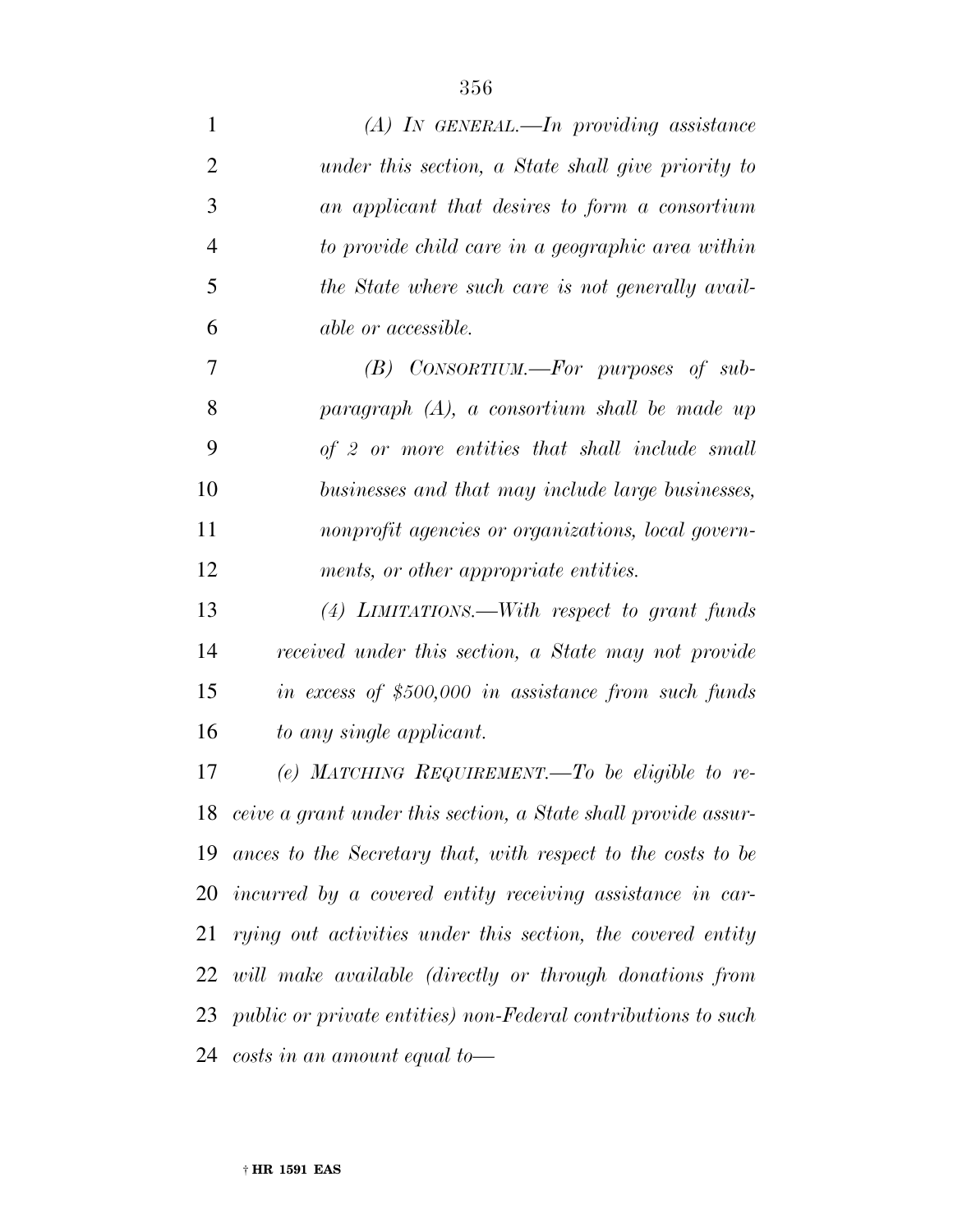| $\mathbf{1}$   | $(1)$ for the first fiscal year in which the covered                |
|----------------|---------------------------------------------------------------------|
| $\overline{2}$ | entity receives such assistance, not less than 50 per-              |
| 3              | cent of such costs $(\$1$ for each $\$1$ of assistance pro-         |
| $\overline{4}$ | vided to the covered entity under the grant);                       |
| 5              | $(2)$ for the second fiscal year in which the cov-                  |
| 6              | ered entity receives such assistance, not less than $66\frac{2}{3}$ |
| 7              | percent of such costs $(\$2$ for each \$1 of assistance pro-        |
| 8              | vided to the covered entity under the grant); and                   |
| 9              | $(3)$ for the third fiscal year in which the covered                |
| 10             | entity receives such assistance, not less than 75 per-              |
| 11             | cent of such costs $(\$3$ for each \$1 of assistance pro-           |
| 12             | vided to the covered entity under the grant).                       |
| 13             | (f) REQUIREMENTS OF PROVIDERS.—To be eligible to                    |
| 14             | receive assistance under a grant awarded under this section,        |
| 15             | a child care provider—                                              |
| 16             | $(1)$ who receives assistance from a State shall                    |
| 17             | comply with all applicable State and local licensing                |
| 18             | and regulatory requirements and all applicable health               |
| 19             | and safety standards in effect in the State; and                    |
| 20             | $(2)$ who receives assistance from an Indian tribe                  |
| 21             | or tribal organization shall comply with all applica-               |
| <u>22</u>      | ble regulatory standards.                                           |
| 23             | (g) STATE-LEVEL ACTIVITIES.—A State may not re-                     |
| 24             | tain more than 3 percent of the amount described in sub-            |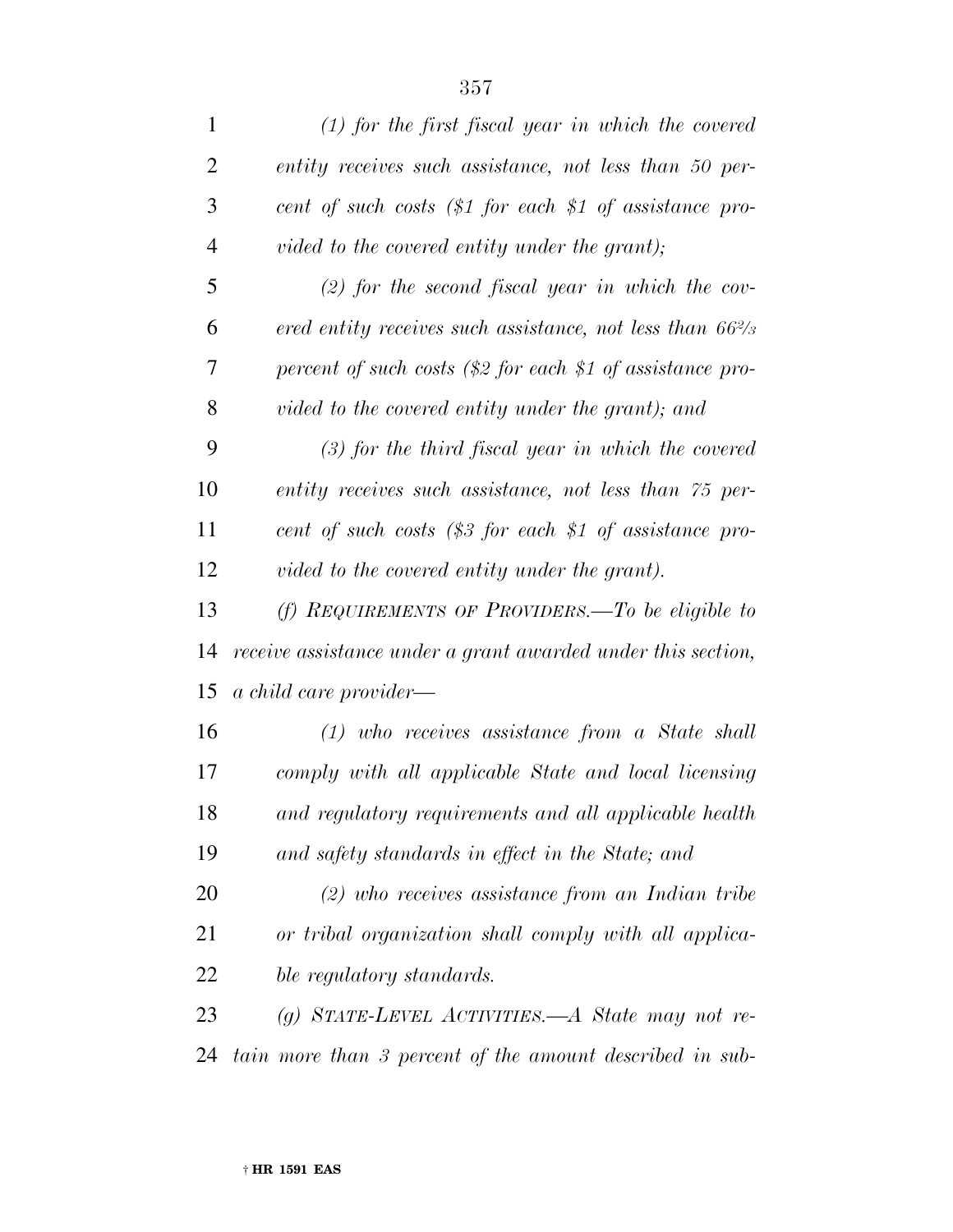*section (c) for State administration and other State-level activities.*

*(h) ADMINISTRATION.—*

 *(1) STATE RESPONSIBILITY.—A State shall have responsibility for administering a grant awarded for the State under this section and for monitoring cov- ered entities that receive assistance under such grant. (2) AUDITS.—A State shall require each covered entity receiving assistance under the grant awarded under this section to conduct an annual audit with respect to the activities of the covered entity. Such au-dits shall be submitted to the State.*

*(3) MISUSE OF FUNDS.—*

 *(A) REPAYMENT.—If the State determines, through an audit or otherwise, that a covered en- tity receiving assistance under a grant awarded under this section has misused the assistance, the State shall notify the Secretary of the misuse. The Secretary, upon such a notification, may seek from such a covered entity the repayment of an amount equal to the amount of any such mis-used assistance plus interest.*

 *(B) APPEALS PROCESS.—The Secretary shall by regulation provide for an appeals proc-*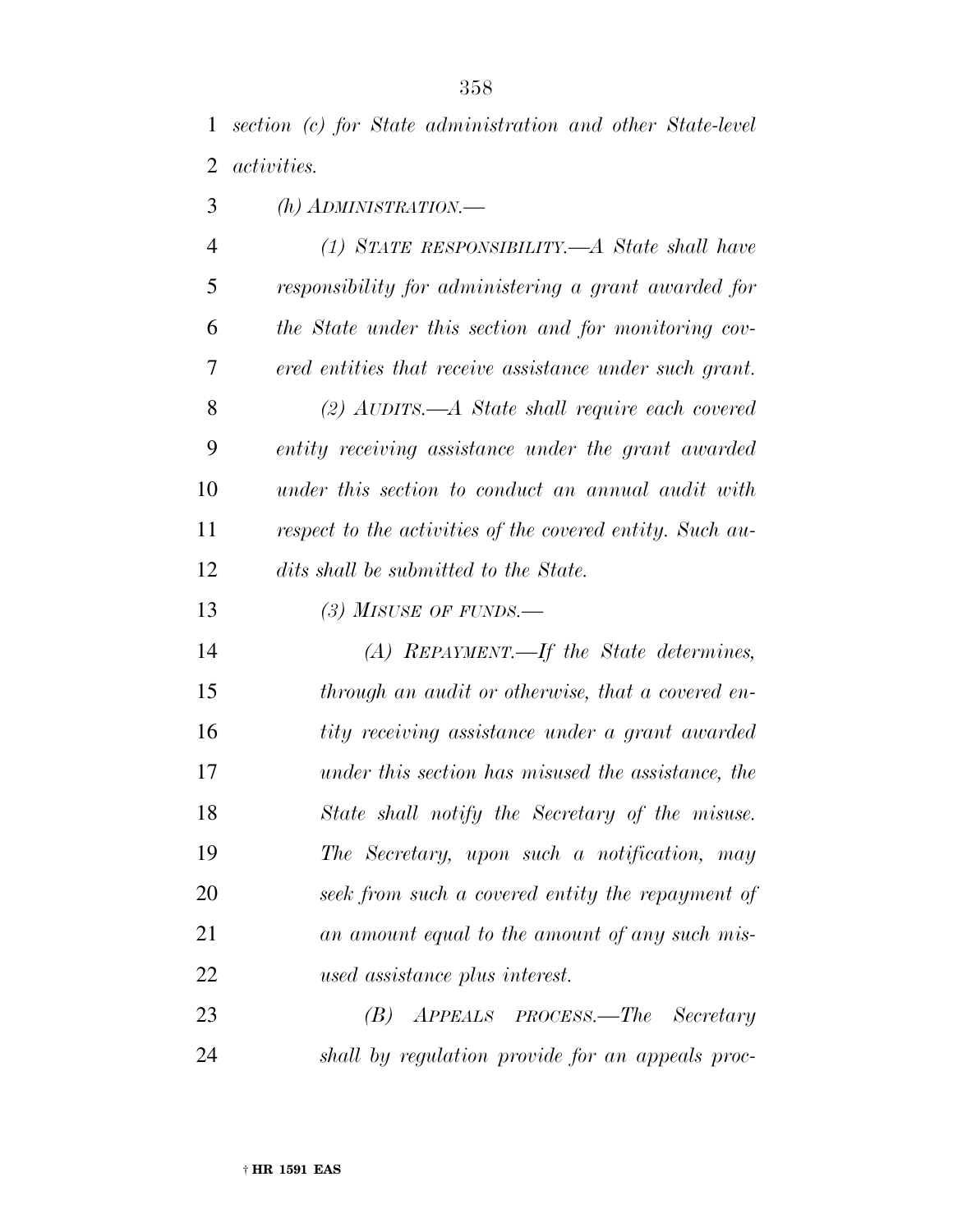| $\mathbf{1}$   | ess with respect to repayments under this para-   |
|----------------|---------------------------------------------------|
| $\overline{2}$ | graph.                                            |
| 3              | (i) REPORTING REQUIREMENTS.—                      |
| $\overline{4}$ | $(1)$ 2-YEAR STUDY.—                              |
| 5              | (A) In GENERAL.—Not later than 2 years            |
| 6              | after the date on which the Secretary first       |
| 7              | awards grants under this section, the Secretary   |
| 8              | shall conduct a study to determine—               |
| 9              | $(i)$ the capacity of covered entities to         |
| 10             | meet the child care needs of communities          |
| 11             | <i>within States</i> ;                            |
| 12             | (ii) the kinds of consortia that are              |
| 13             | being formed with respect to child care at        |
| 14             | the local level to carry out programs funded      |
| 15             | under this section; and                           |
| 16             | ( <i>iii</i> ) who is using the programs funded   |
| 17             | under this section and the income levels of       |
| 18             | such individuals.                                 |
| 19             | $(B)$ REPORT.—Not later than 28 months            |
| 20             | after the date on which the Secretary first       |
| 21             | awards grants under this section, the Secretary   |
| 22             | shall prepare and submit to the appropriate       |
| 23             | committees of Congress a report on the results of |
| 24             | the study conducted in accordance with subpara-   |
| 25             | graph $(A)$ .                                     |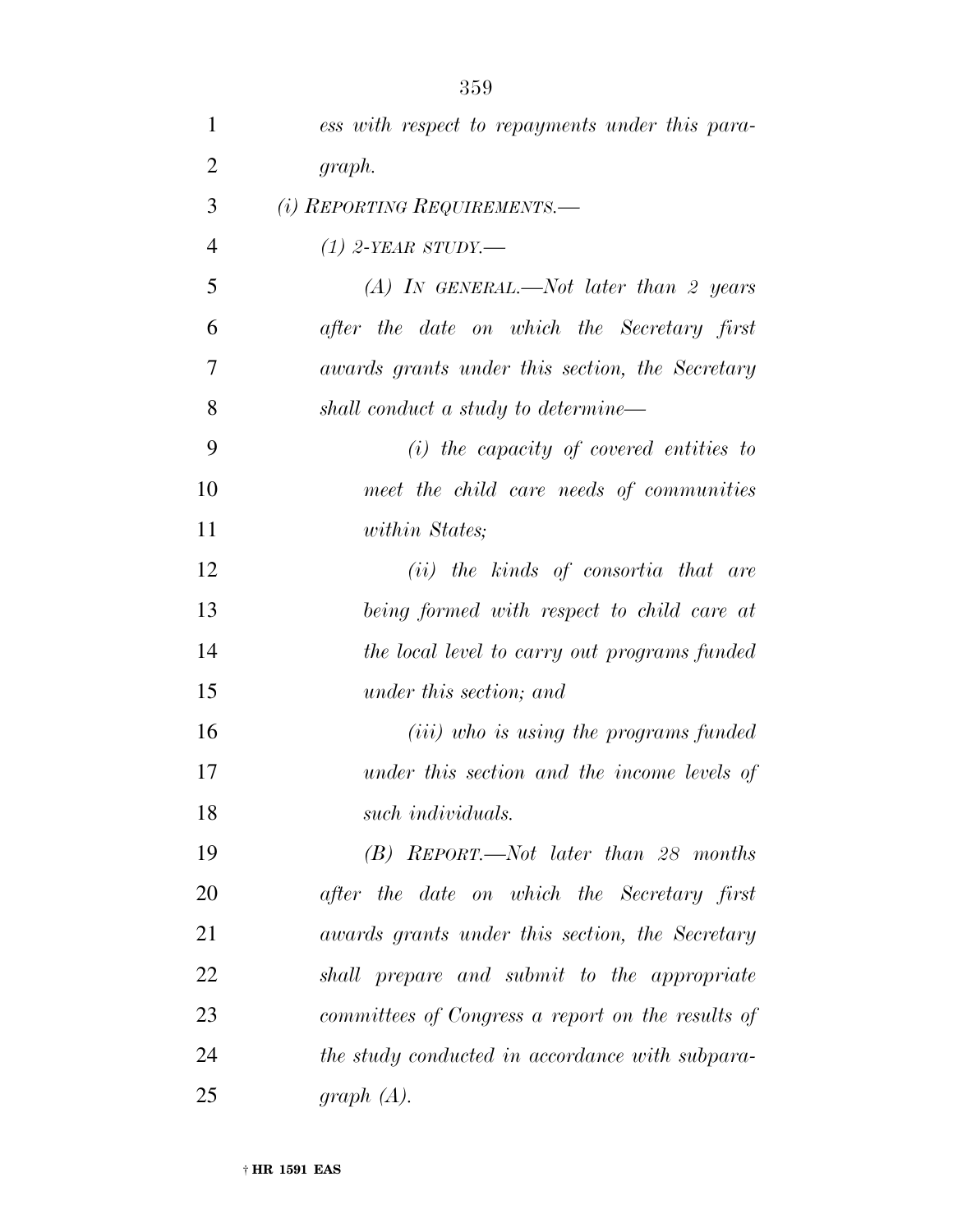*(2) 4-YEAR STUDY.—*

| $\overline{2}$ | (A) IN GENERAL.—Not later than 4 years             |
|----------------|----------------------------------------------------|
| 3              | after the date on which the Secretary first        |
| $\overline{4}$ | awards grants under this section, the Secretary    |
| 5              | shall conduct a study to determine the number of   |
| 6              | child care facilities that are funded through cov- |
| 7              | ered entities that received assistance through a   |
| 8              | grant awarded under this section and that re-      |
| 9              | main in operation, and the extent to which such    |
| 10             | facilities are meeting the child care needs of the |
| 11             | <i>individuals served by such facilities.</i>      |
| 12             | $(B)$ REPORT.—Not later than 52 months             |
| 13             | after the date on which the Secretary first        |
| 14             | awards grants under this section, the Secretary    |
| 15             | shall prepare and submit to the appropriate        |
| 16             | committees of Congress a report on the results of  |
| 17             | the study conducted in accordance with subpara-    |
| 18             | graph $(A)$ .                                      |
| 19             | (j) DEFINITIONS.—In this section:                  |
| 20             | $(1)$ COVERED ENTITY.—The term "covered enti-      |
| 21             | ty" means a small business or a consortium formed  |
| 22             | in accordance with subsection $(d)(3)$ .           |
| 23             | $(2)$ INDIAN COMMUNITY.—The term "Indian"          |
| 24             | community" means a community served by an In-      |
| 25             | dian tribe or tribal organization.                 |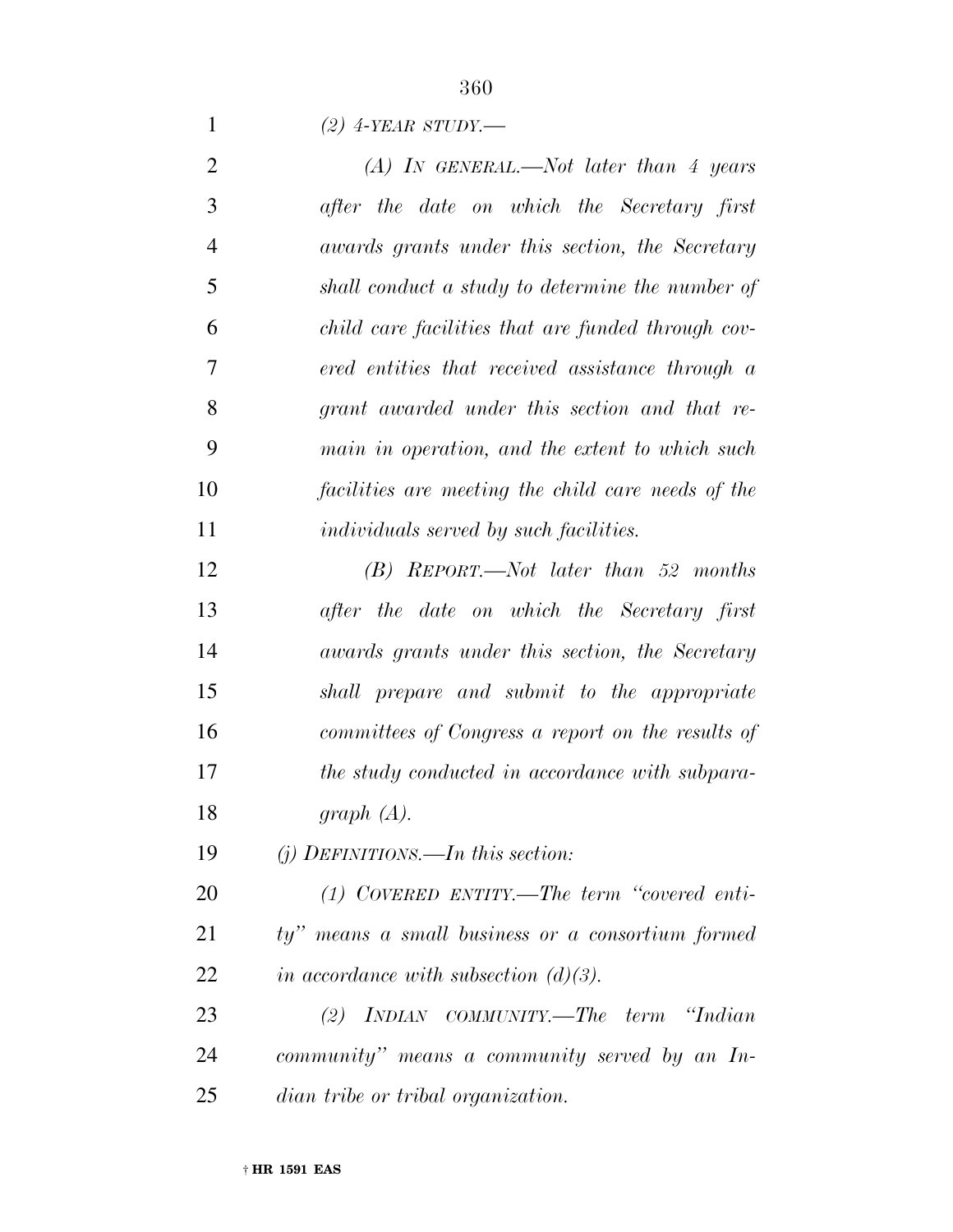| $\mathbf{1}$   | (3) INDIAN TRIBE; TRIBAL ORGANIZATION.—The                |
|----------------|-----------------------------------------------------------|
| $\overline{2}$ | terms "Indian tribe" and "tribal organization" have       |
| 3              | the meanings given the terms in section 658P of the       |
| $\overline{4}$ | Child Care and Development Block Grant Act of 1990        |
| 5              | $(42 \text{ U.S.C. } 9858n).$                             |
| 6              | (4) SMALL BUSINESS.—The term "small busi-                 |
| 7              | ness" means an employer who employed an average           |
| 8              | of at least 2 but not more than 50 employees on the       |
| 9              | business days during the preceding calendar year.         |
| 10             | $(5)$ STATE.—The term "State" has the meaning             |
| 11             | given the term in section 658P of the Child Care and      |
| 12             | Development Block Grant Act of 1990 (42 U.S.C.            |
| 13             | $9858n$ ).                                                |
| 14             | (k) APPLICATION TO INDIAN TRIBES AND TRIBAL OR-           |
| 15             | GANIZATIONS.—In this section:                             |
| 16             | $(1)$ IN GENERAL.—Except as provided in sub-              |
| 17             | section $(f)(1)$ , and in paragraphs (2) and (3), the     |
| 18             | term "State" includes an Indian tribe or tribal orga-     |
| 19             | <i>nization.</i>                                          |
| 20             | (2)<br>GEOGRAPHIC REFERENCES.—The<br>term                 |
| 21             | "State" includes an Indian community in subsections       |
| 22             | (c) (the second and third place the term appears),        |
| 23             | $(d)(1)$ (the second place the term appears), $(d)(3)(A)$ |
| 24             | (the second place the term appears), and $(i)(1)(A)(i)$ . |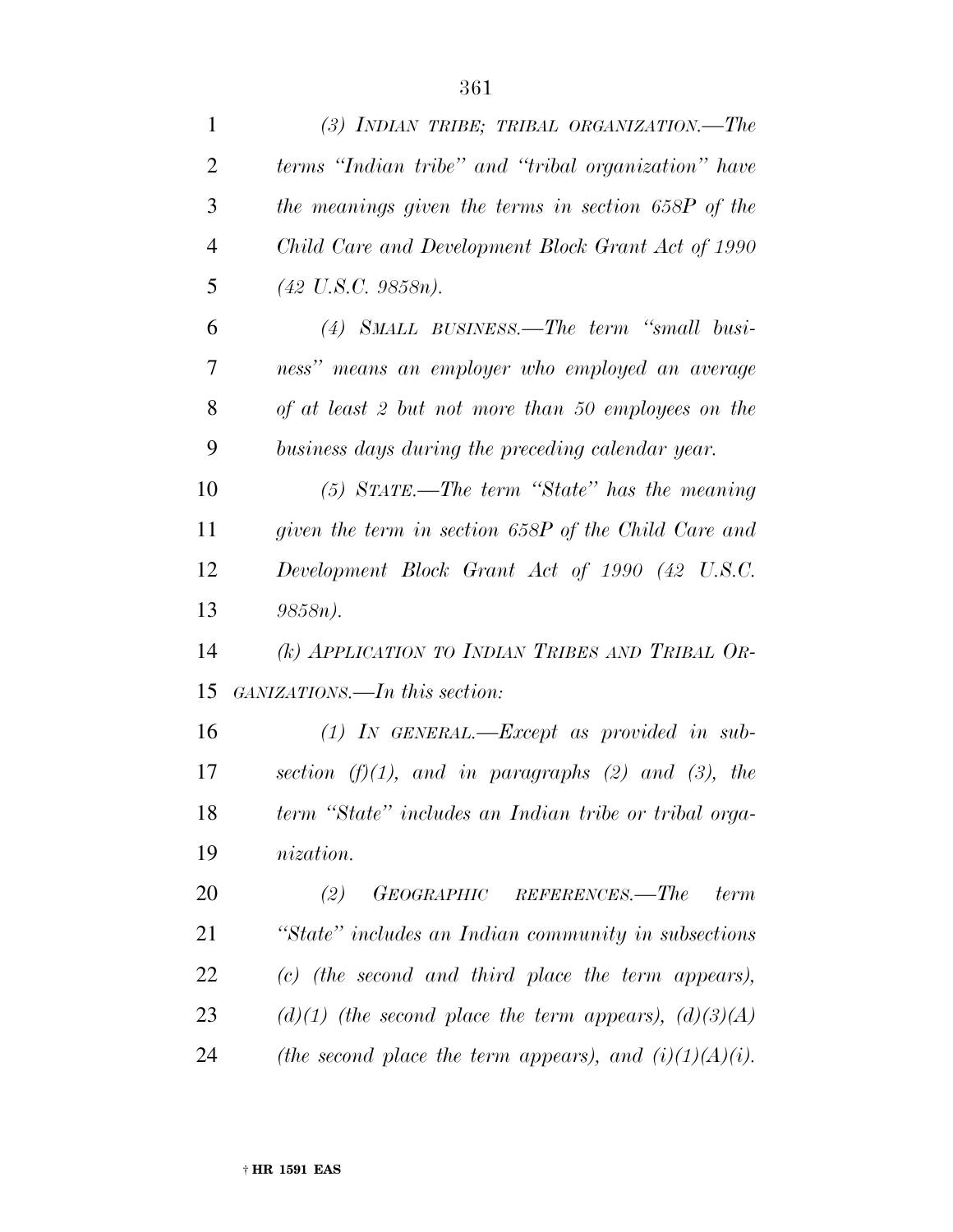| $\mathbf{1}$   | (3) STATE-LEVEL ACTIVITIES.—The term "State-               |
|----------------|------------------------------------------------------------|
| 2              | level activities" includes activities at the tribal level. |
| 3              | (l) AUTHORIZATION OF APPROPRIATIONS.—                      |
| $\overline{4}$ | (1) IN GENERAL.—There is authorized to be ap-              |
| 5              | propriated to carry out this section, $$50,000,000$ for    |
| 6              | the period of fiscal years 2008 through 2012.              |
| 7              | (2) STUDIES AND ADMINISTRATION.—With re-                   |
| 8              | spect to the total amount appropriated for such pe-        |
| 9              | riod in accordance with this subsection, not more          |
| 10             | than \$2,500,000 of that amount may be used for ex-        |
| 11             | penditures related to conducting studies required          |
| 12             | under, and the administration of, this section.            |
| 13             | (m) TERMINATION OF PROGRAM.—The program estab-             |

 *lished under subsection (a) shall terminate on September 30, 2012.*

 *SEC. 563. STUDY OF UNIVERSAL USE OF ADVANCE PAY-MENT OF EARNED INCOME CREDIT.*

 *Not later than 180 days after the date of the enactment of this Act, the Secretary of the Treasury shall report to Congress on a study of the benefits, costs, risks, and barriers to workers and to businesses (with a special emphasis on small businesses) if the advance earned income tax credit program (under section 3507 of the Internal Revenue Code of 1986) included all recipients of the earned income tax*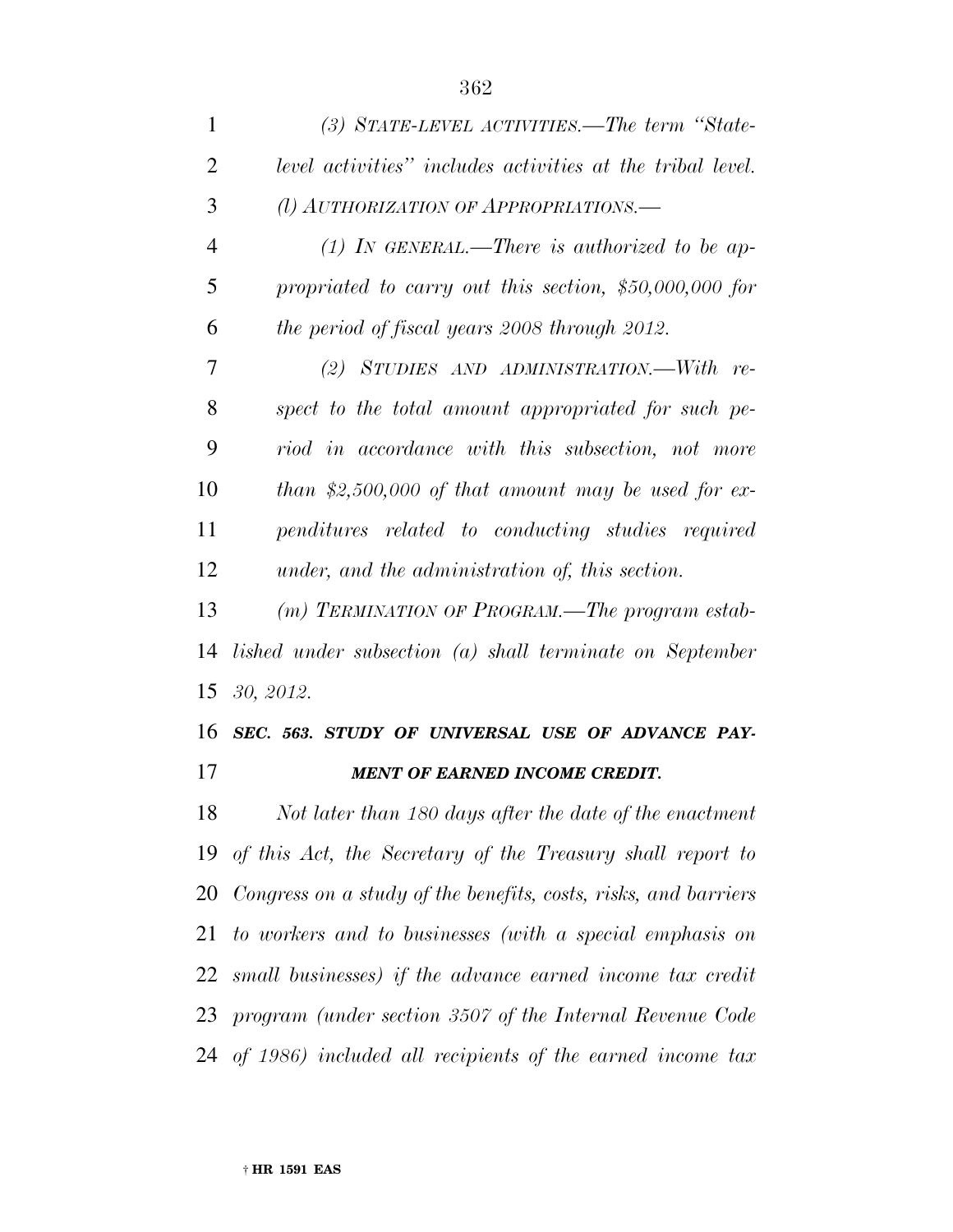| 1              | credit (under section 32 of such Code) and what steps would          |
|----------------|----------------------------------------------------------------------|
| 2              | be necessary to implement such inclusion.                            |
| 3              | SEC. 564. SENSE OF THE SENATE CONCERNING PERSONAL                    |
| $\overline{4}$ | SAVINGS.                                                             |
| 5              | (a) FINDINGS.—The Senate finds that—                                 |
| 6              | $(1)$ the personal saving rate in the United States                  |
| 7              | is at its lowest point since the Great Depression, with              |
| 8              | the rate having fallen into negative territory;                      |
| 9              | $(2)$ the United States ranks at the bottom of the                   |
| 10             | Group of Twenty $(G-20)$ nations in terms of net na-                 |
| 11             | <i>tional saving rate;</i>                                           |
| 12             | $(3)$ approximately half of all the working people                   |
| 13             | of the United States work for an employer that does                  |
| 14             | not offer any kind of retirement plan;                               |
| 15             | (4) existing savings policies enacted by Congress                    |
| 16             | provide limited incentives to save for low- and mod-                 |
| 17             | erate-income families; and                                           |
| 18             | (5) the Social Security program was enacted to                       |
| 19             | serve as the safest component of a retirement system                 |
| 20             | <i>includes</i> employer-sponsored retirement<br>also<br><i>that</i> |
| 21             | plans and personal savings.                                          |
| 22             | (b) SENSE OF THE SENATE.—It is the sense of the Sen-                 |
| 23             | $\it{ate~that}$                                                      |
| 24             | $(1)$ Congress should enact policies that promote                    |
| 25             | savings vehicles for retirement that are simple, easily              |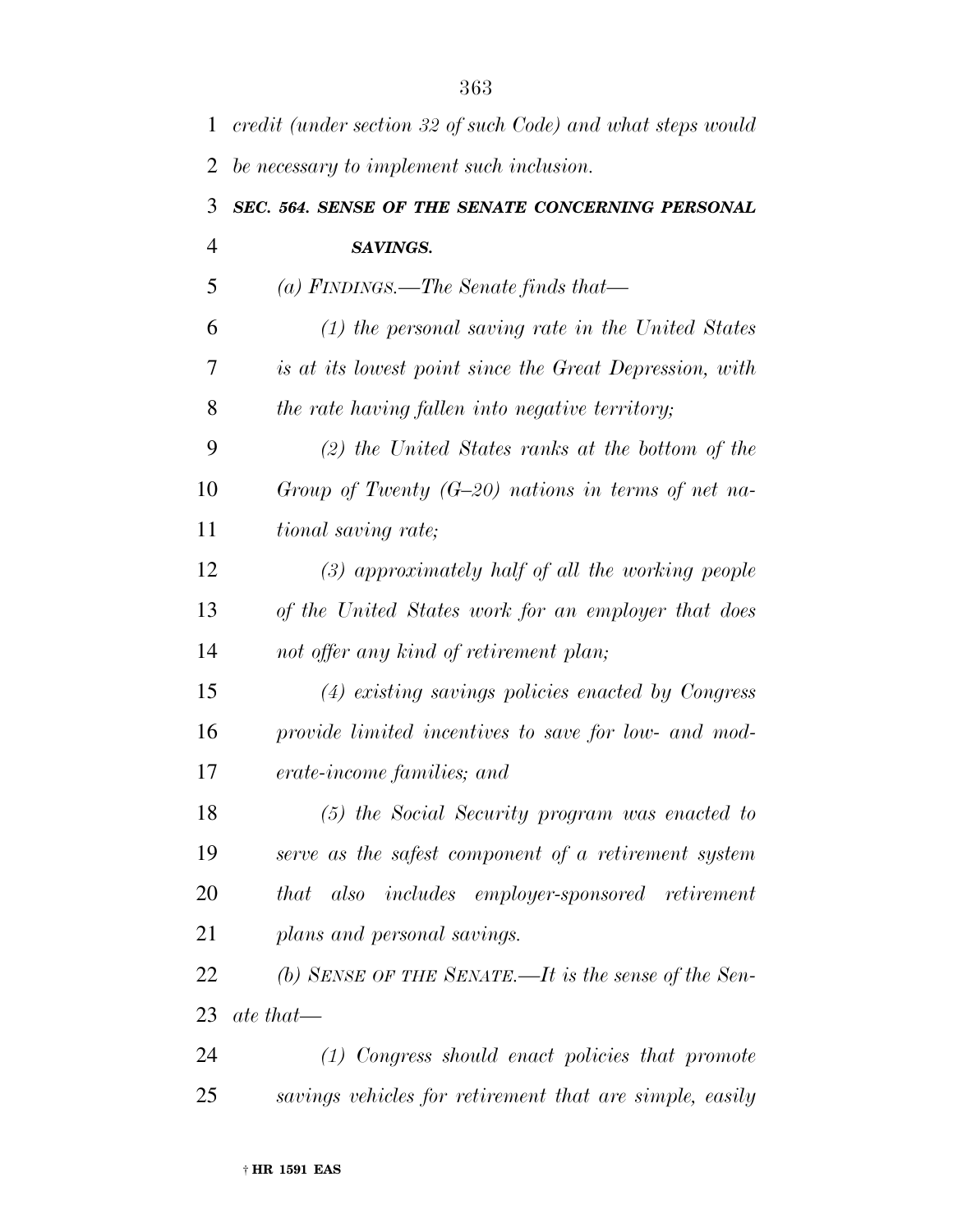| 1              | <i>accessible and provide adequate financial security for</i>         |
|----------------|-----------------------------------------------------------------------|
| $\overline{2}$ | all the people of the United States;                                  |
| 3              | $(2)$ it is important to begin retirement saving as                   |
| $\overline{4}$ | early as possible to take full advantage of the power                 |
| 5              | of compound interest; and                                             |
| 6              | $(3)$ regularly contributing money to a finan-                        |
| 7              | cially-sound investment account is one important                      |
| 8              | method for helping to achieve one's retirement goals.                 |
| 9              | SEC. 565. RENEWAL GRANTS FOR WOMEN'S BUSINESS CEN-                    |
| 10             | TERS.                                                                 |
| 11             | (a) IN GENERAL.—Section 29 of the Small Business                      |
|                | 12 Act $(15 \text{ U.S.C. } 656)$ is amended by adding at the end the |
|                | 13 following:                                                         |
| 14             | "(m) CONTINUED FUNDING FOR CENTERS.—                                  |
| 15             | "(1) In GENERAL.—A nonprofit organization de-                         |
| 16             | scribed in paragraph $(2)$ shall be eligible to receive,              |
| 17             | subject to paragraph $(3)$ , a 3-year grant under this                |
| 18             | subsection.                                                           |
| 19             | "(2) $APPLICABILITY. - A nonprofit organization$                      |
| 20             | described in this paragraph is a nonprofit organiza-                  |
| 21             | tion that has received funding under subsection (b) or                |
| 22             | (l).                                                                  |
| 23             | "(3) APPLICATION AND APPROVAL CRITERIA.-                              |
| 24             | "(A) CRITERIA.—Subject to subparagraph                                |
|                |                                                                       |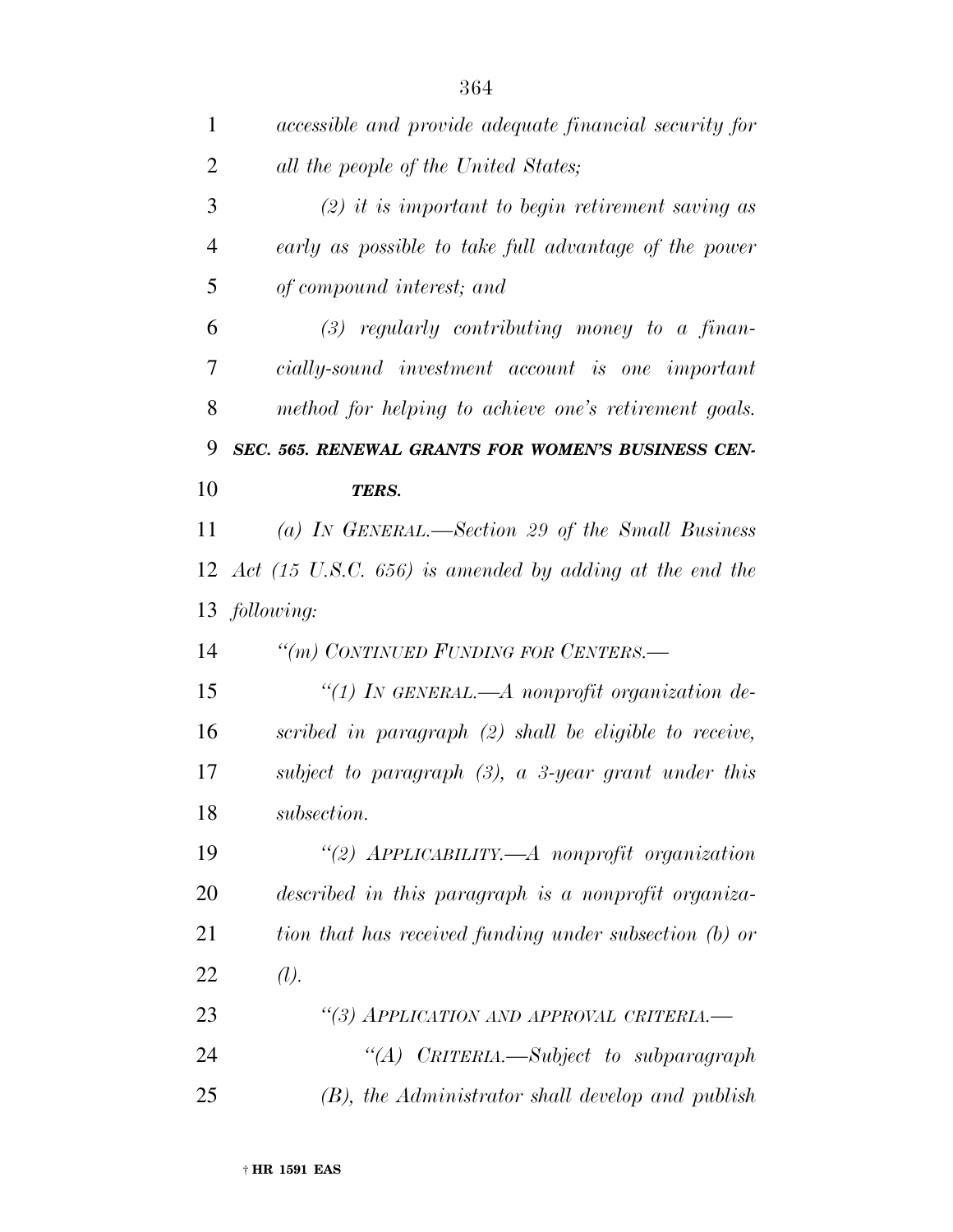*criteria for the consideration and approval of applications by nonprofit organizations under this subsection.*

 *''(B) CONTENTS.—Except as otherwise pro- vided in this subsection, the conditions for par- ticipation in the grant program under this sub- section shall be the same as the conditions for participation in the program under subsection (l), as in effect on the date of enactment of this Act.*

 *''(C) NOTIFICATION.—Not later than 60 days after the date of the deadline to submit ap- plications for each fiscal year, the Administrator shall approve or deny any application under this subsection and notify the applicant for each such application.*

*''(4) AWARD OF GRANTS.—*

 *''(A) IN GENERAL.—Subject to the avail- ability of appropriations, the Administrator shall make a grant for the Federal share of the cost of activities described in the application to each applicant approved under this subsection.*

 *''(B) AMOUNT.—A grant under this sub- section shall be for not more than \$150,000, for each year of that grant.*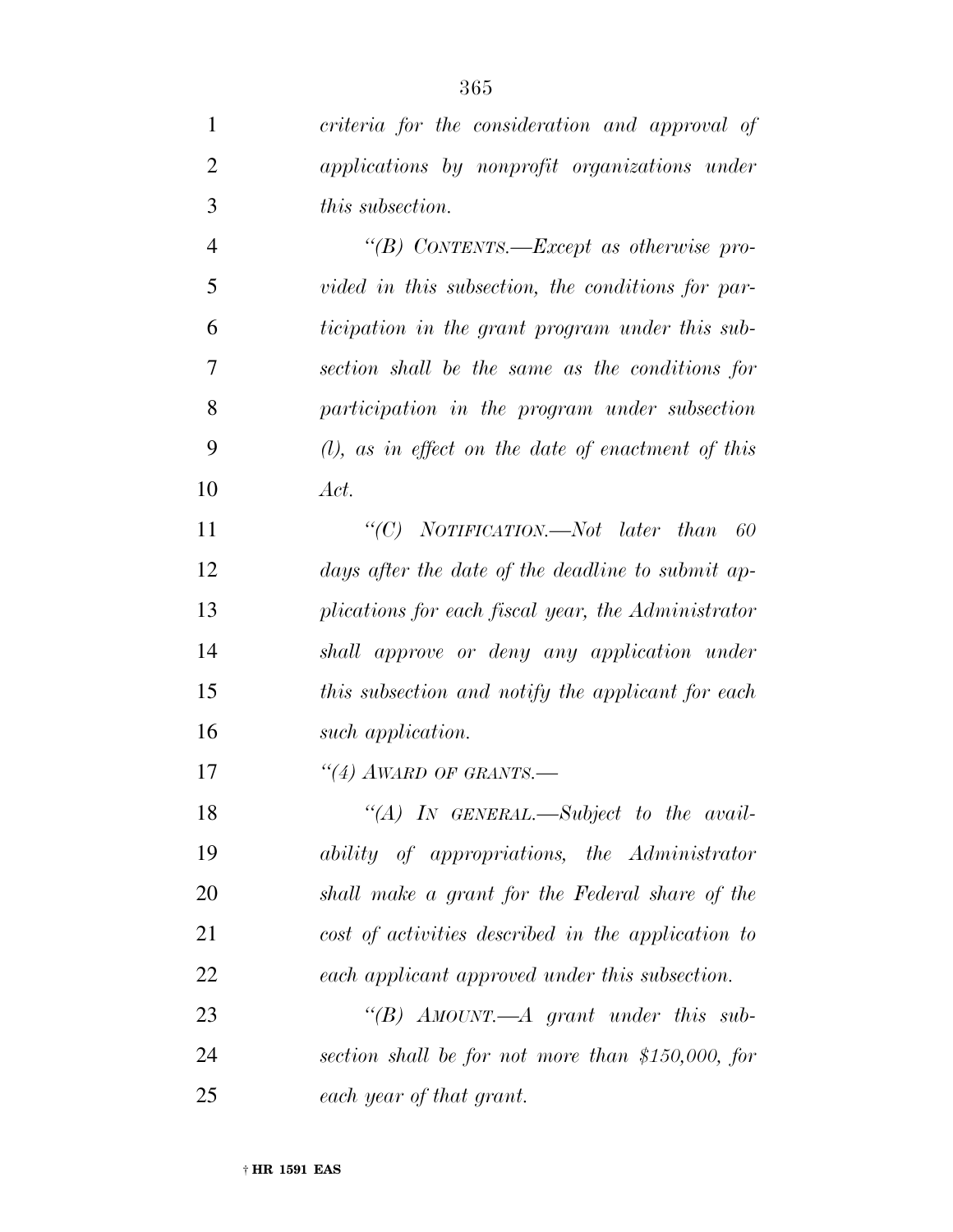| 1              | "(C) FEDERAL SHARE.—The Federal share                   |
|----------------|---------------------------------------------------------|
| 2              | under this subsection shall be not more than 50         |
| 3              | <i>percent.</i>                                         |
| $\overline{4}$ | "(D) PRIORITY.—In allocating funds made                 |
| 5              | <i>available for grants under this section, the Ad-</i> |
| 6              | ministrator shall give applications under this          |
| 7              | subsection or subsection (1) priority over first-       |
| 8              | <i>time applications under subsection (b).</i>          |
| 9              | $\lq(5)$ RENEWAL.—                                      |

 *''(A) IN GENERAL.—The Administrator may renew a grant under this subsection for ad- ditional 3-year periods, if the nonprofit organi- zation submits an application for such renewal at such time, in such manner, and accompanied by such information as the Administrator may establish.*

 *''(B) UNLIMITED RENEWALS.—There shall be no limitation on the number of times a grant may be renewed under subparagraph (A).*

*''(n) PRIVACY REQUIREMENTS.—*

 *''(1) IN GENERAL.—A women's business center may not disclose the name, address, or telephone number of any individual or small business concern receiving assistance under this section without the*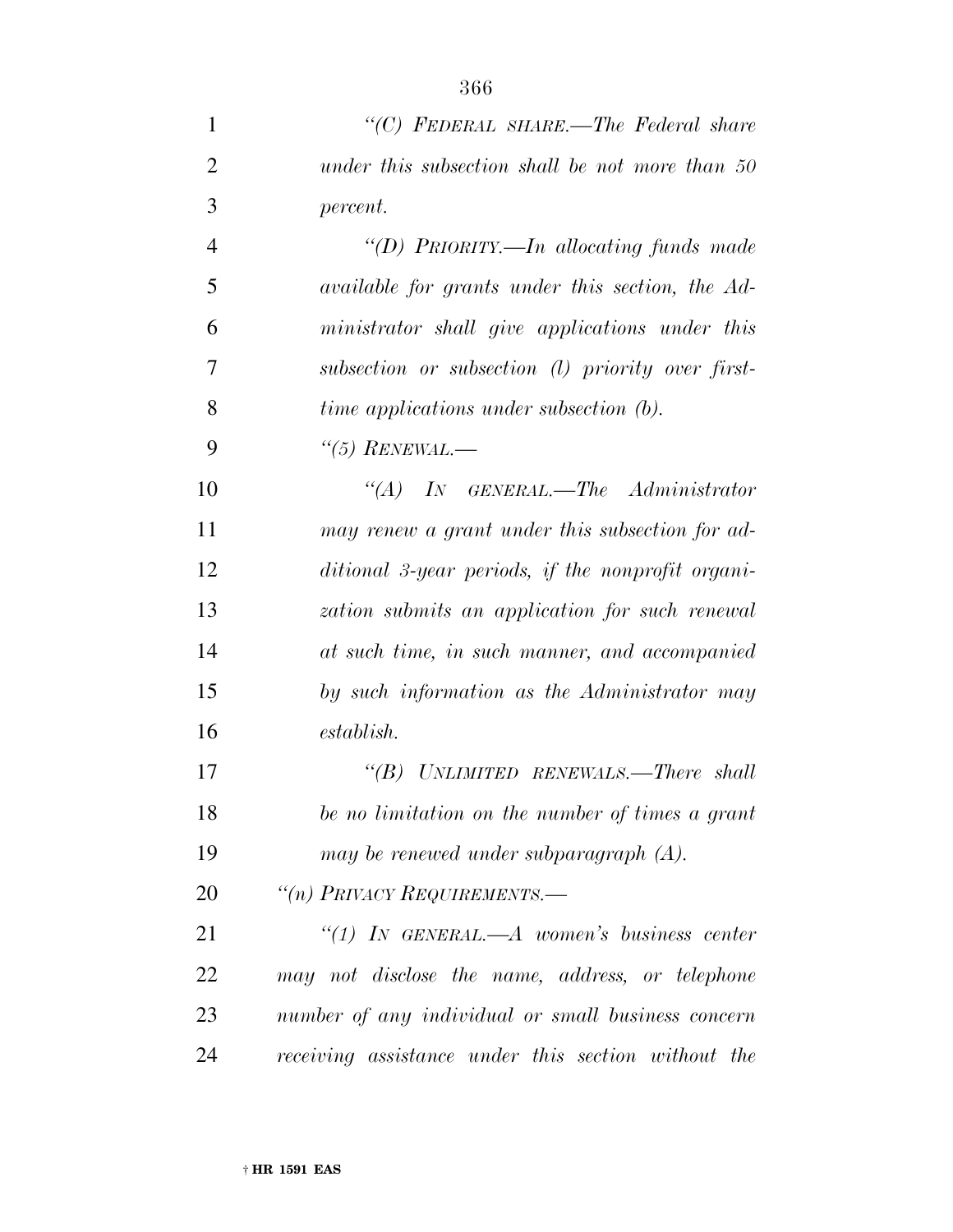*consent of such individual or small business concern,*

| $\overline{2}$ | $unless-$                                                     |
|----------------|---------------------------------------------------------------|
| 3              | $\lq (A)$ the Administrator is ordered to make                |
| $\overline{4}$ | such a disclosure by a court in any civil or                  |
| 5              | criminal enforcement action initiated by a Fed-               |
| 6              | eral or State agency; or                                      |
| 7              | $\lq\lq B$ the Administrator considers such a                 |
| 8              | disclosure to be necessary for the purpose of con-            |
| 9              | ducting a financial audit of a women's business               |
| 10             | center, but a disclosure under this subparagraph              |
| 11             | shall be limited to the information necessary for             |
| 12             | such audit.                                                   |
| 13             | "(2) ADMINISTRATION USE OF INFORMATION.-                      |
| 14             | This subsection shall not—                                    |
| 15             | $\lq (A)$ restrict Administration access to pro-              |
| 16             | gram activity data; or                                        |
| 17             | $\lq\lq(B)$ prevent the Administration from using             |
| 18             | client information (other than the information                |
| 19             | described in subparagraph $(A)$ ) to conduct client           |
| 20             | surveys.                                                      |
| 21             | "(3) REGULATIONS.—The Administrator<br>shall                  |
| 22             | <i>issue regulations to establish standards for requiring</i> |
| 23             | disclosures during a financial audit under paragraph          |
| 24             | $(1)(B)$ .".                                                  |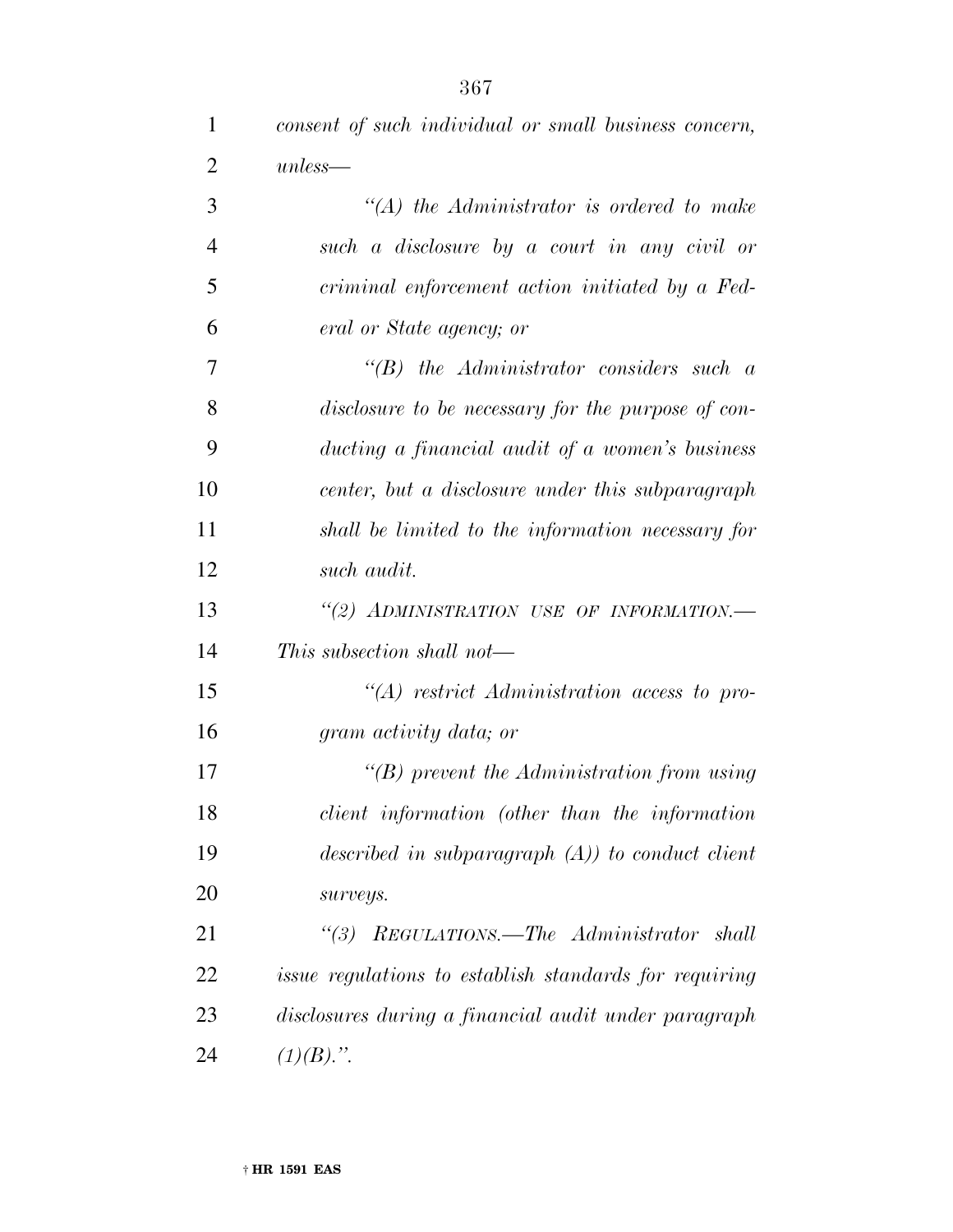*(b) REPEAL.—Section 29(l) of the Small Business Act (15 U.S.C. 656(l)) is repealed effective October 1 of the first full fiscal year after the date of enactment of this Act.*

 *(c) TRANSITIONAL RULE.—Notwithstanding any other provision of law, a grant or cooperative agreement that was awarded under subsection (l) of section 29 of the Small Business Act (15 U.S.C. 656), on or before the day before the date described in subsection (b) of this section, shall re- main in full force and effect under the terms, and for the duration, of such grant or agreement.*

## *SEC. 566. REPORTS ON ACQUISITIONS OF ARTICLES, MATE- RIALS, AND SUPPLIES MANUFACTURED OUT-SIDE THE UNITED STATES.*

 *Section 2 of the Buy American Act (41 U.S.C. 10a) is amended—*

 *(1) by striking ''Notwithstanding'' and inserting the following:*

*''(a) IN GENERAL.—Notwithstanding''; and*

*(2) by adding at the end the following:*

*''(b) REPORTS.—*

 *''(1) IN GENERAL.—Not later than 180 days after the end of each of fiscal years 2007 through 2011, the head of each Federal agency shall submit to the Committee on Homeland Security and Govern-mental Affairs of the Senate and the Committee on*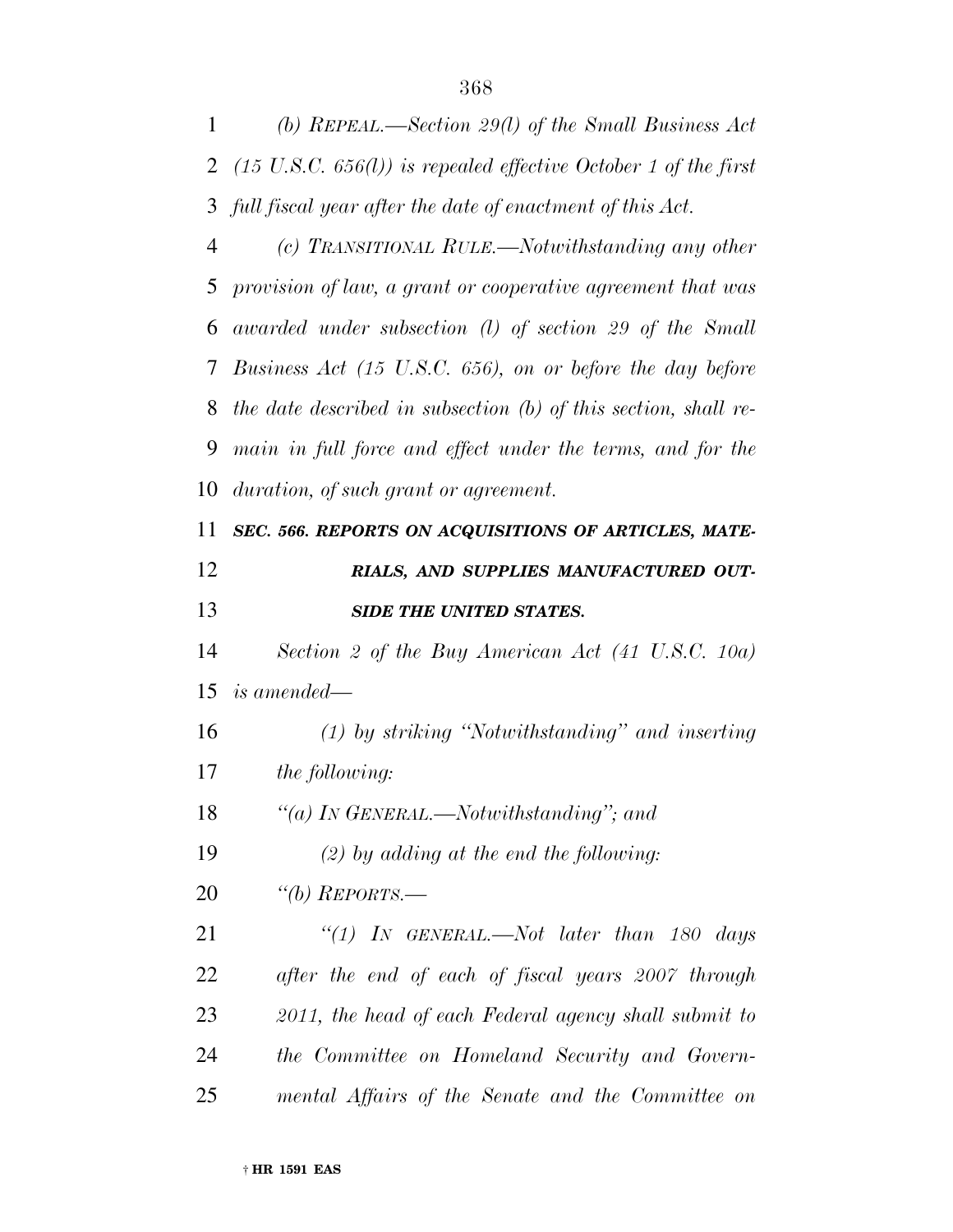| $\mathbf{1}$   | Oversight and Government Reform of the House of         |
|----------------|---------------------------------------------------------|
| $\overline{2}$ | Representatives a report on the amount of the acqui-    |
| 3              | sitions made by the agency in that fiscal year of arti- |
| $\overline{4}$ | cles, materials, or supplies purchased from entities    |
| 5              | that manufacture the articles, materials, or supplies   |
| 6              | outside of the United States.                           |
| 7              | "(2) CONTENTS OF REPORT.—The report re-                 |
| 8              | quired by paragraph (1) shall separately include, for   |
| 9              | the fiscal year covered by such report—                 |
| 10             | $\lq (A)$ the dollar value of any articles, mate-       |
| 11             | rials, or supplies that were manufactured outside       |
| 12             | <i>the United States;</i>                               |
| 13             | $\lq (B)$ an itemized list of all waivers granted       |
| 14             | with respect to such articles, materials, or sup-       |
| 15             | plies under this Act, and a citation to the treaty,     |
| 16             | international agreement, or other law under             |
| 17             | which each waiver was granted;                          |
| 18             | $"$ (C) if any articles, materials, or supplies         |
| 19             | were acquired from entities that manufacture ar-        |
| 20             | ticles, materials, or supplies outside the United       |
| 21             | States, the specific exception under this section       |
| 22             | that was used to purchase such articles, mate-          |
| 23             | <i>rials, or supplies; and</i>                          |
| 24             | "(D) a summary of-                                      |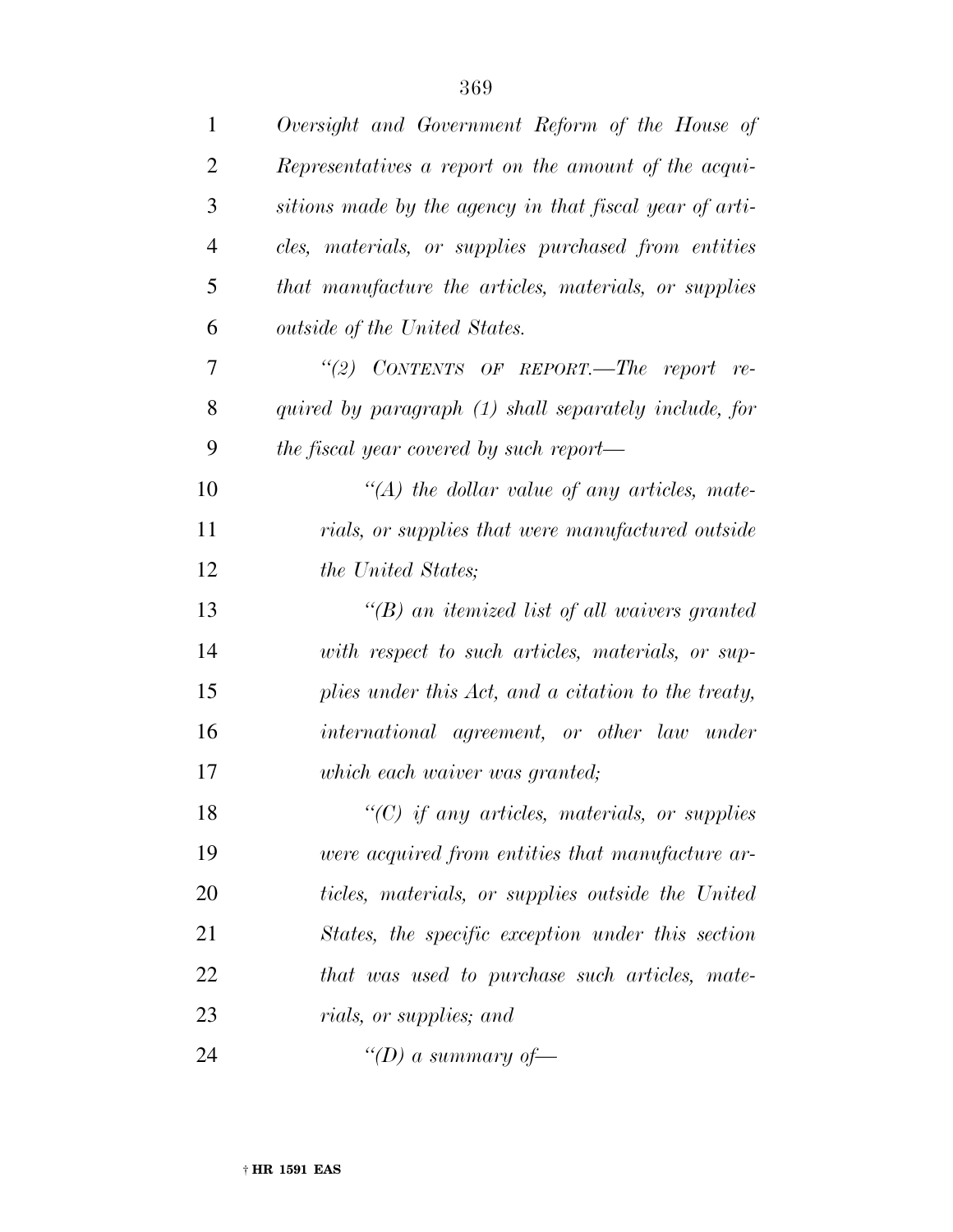| $\mathbf{1}$   | $``(i)$ the total procurement funds ex-                         |
|----------------|-----------------------------------------------------------------|
| $\overline{2}$ | pended on articles, materials, and supplies                     |
| 3              | manufactured inside the United States; and                      |
| $\overline{4}$ | $``(ii)$ the total procurement funds ex-                        |
| 5              | pended on articles, materials, and supplies                     |
| 6              | manufactured outside the United States.                         |
| 7              | "(3) PUBLIC AVAILABILITY.—The head of each                      |
| 8              | Federal agency submitting a report under paragraph              |
| 9              | $(1)$ shall make the report publicly available to the           |
| 10             | maximum extent practicable.                                     |
| 11             | "(4) EXCEPTION FOR INTELLIGENCE COMMU-                          |
| 12             | NITY.—This subsection shall not apply to acquisitions           |
| 13             | made by an agency, or component thereof, that is an             |
| 14             | element of the intelligence community as specified in,          |
| 15             | or designated under, section $3(4)$ of the National Se-         |
| 16             | curity Act of 1947 (50 U.S.C. 401 $a(4)$ ).".                   |
| 17             | SEC. 567. SENSE OF THE SENATE REGARDING REPEAL OF               |
| 18             | 1993 INCOME TAX INCREASE ON SOCIAL SE-                          |
| 19             | <b>CURITY BENEFITS.</b>                                         |
| 20             | It is the sense of the Senate that Congress should repeal       |
| 21             | the 1993 tax increase on Social Security benefits and elimi-    |
| 22             | nate wasteful spending, such as spending on unnecessary         |
| 23             | tax loopholes, in order to fully offset the cost of such repeal |
| 24             | and avoid forcing taxpayers to pay substantially more in-       |
| 25             | <i>terest to foreign creditors.</i>                             |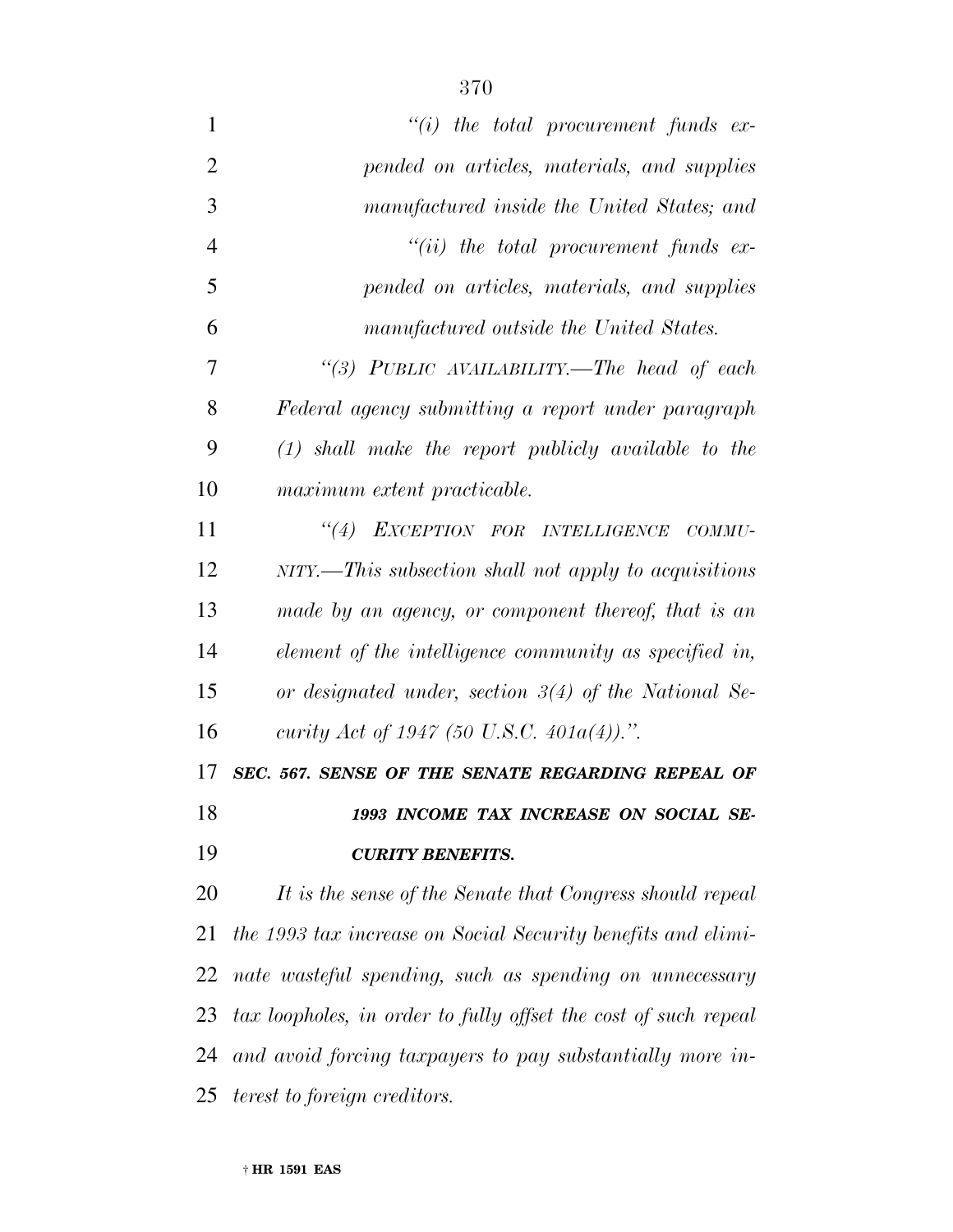*SEC. 568. SENSE OF THE SENATE REGARDING PERMANENT TAX INCENTIVES TO MAKE EDUCATION MORE AFFORDABLE AND MORE ACCESSIBLE FOR AMERICAN FAMILIES.*

 *It is the sense of the Senate that Congress should make permanent the tax incentives to make education more af- fordable and more accessible for American families and eliminate wasteful spending, such as spending on unneces- sary tax loopholes, in order to fully offset the cost of such incentives and avoid forcing taxpayers to pay substantially more interest to foreign creditors.*

## *SEC. 569. RESPONSIBLE GOVERNMENT CONTRACTOR RE-QUIREMENTS.*

 *Section 274A(e) of the Immigration and Nationality Act (8 U.S.C. 1324a(e)) is amended by adding at the end the following new paragraph:*

 *''(10) PROHIBITION ON AWARD OF GOVERNMENT CONTRACTS, GRANTS, AND AGREEMENTS.—*

 *''(A) EMPLOYERS WITH NO CONTRACTS, GRANTS, OR AGREEMENTS.—*

 *''(i) IN GENERAL.—Subject to clause (iii) and subparagraph (C), if an employer who does not hold a Federal contract, grant,*

 *or cooperative agreement is determined to have violated this section, the employer shall*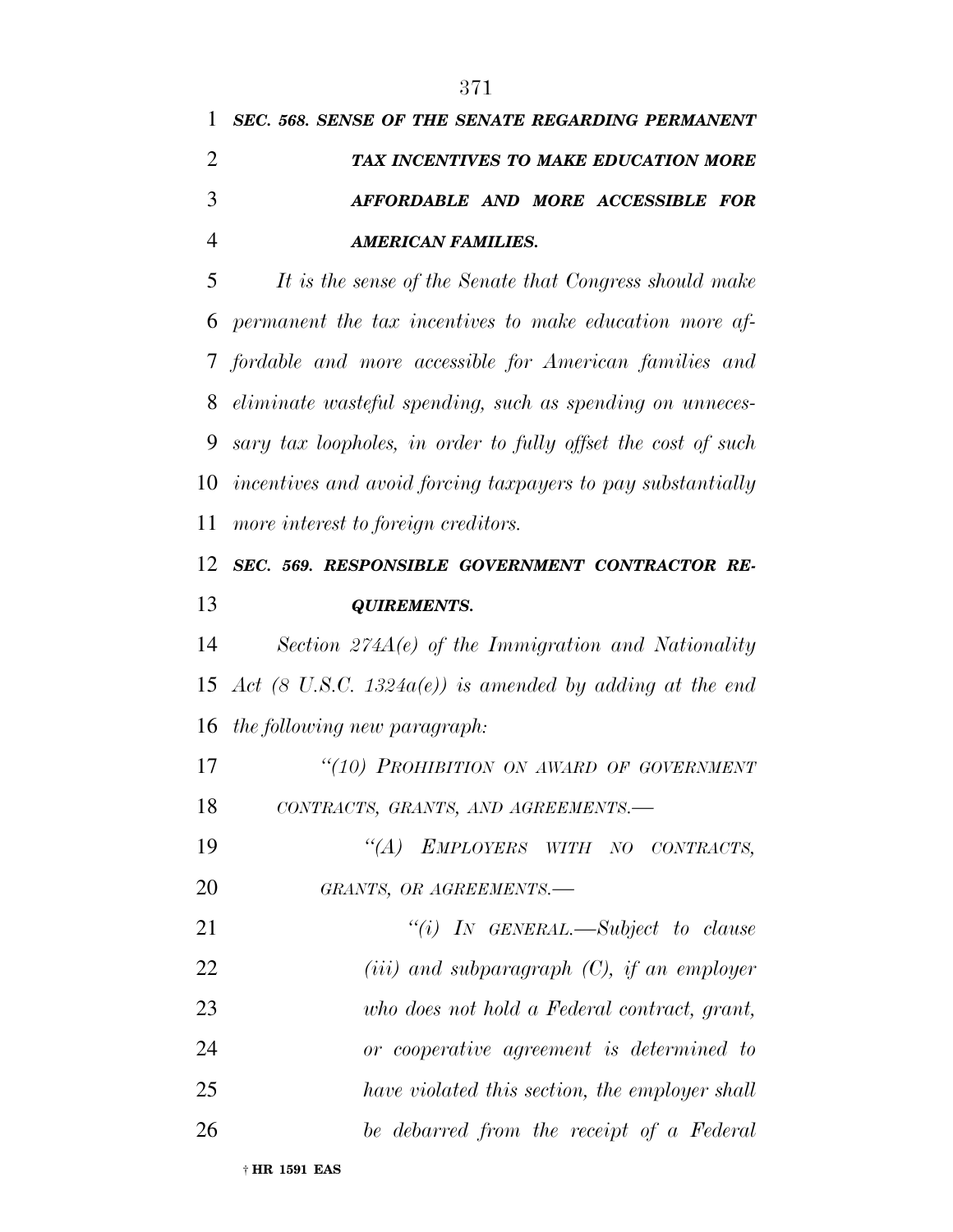| 1              | contract, grant, or cooperative agreement                    |
|----------------|--------------------------------------------------------------|
| $\overline{2}$ | for a period of 7 years.                                     |
| 3              | ``(ii)<br>PLACEMENT ON<br>EXCLUDED                           |
| $\overline{4}$ | LIST.—The Secretary of Homeland Security                     |
| 5              | or the Attorney General shall advise the Ad-                 |
| 6              | ministrator of General Services of the de-                   |
| 7              | barment of an employer under clause (i)                      |
| 8              | and the Administrator of General Services                    |
| 9              | shall list the employer on the List of Parties               |
| 10             | Excluded from Federal Procurement and                        |
| 11             | Nonprocurement Programs for a period of 7                    |
| 12             | years.                                                       |
| 13             | "(iii) WAIVER.—                                              |
| 14             | "(I) AUTHORITY.—The Adminis-                                 |
| 15             | trator of General Services, in consulta-                     |
| 16             | tion with the Secretary of Homeland                          |
| 17             | Security and the Attorney General,                           |
| 18             | may waive operation of clause (i) or                         |
| 19             | may limit the duration or scope of a                         |
| 20             | debarment under clause (i) if such                           |
| 21             | <i>vaiver</i> or <i>limitation</i> is necessary to           |
| 22             | national defense or in the interest of                       |
| 23             | national security.                                           |
| 24             | ``(II)<br>NOTIFICATION TO<br>$CON-$                          |
| 25             | $GRESS$ . $\rightarrow$ <i>If the Administrator grants a</i> |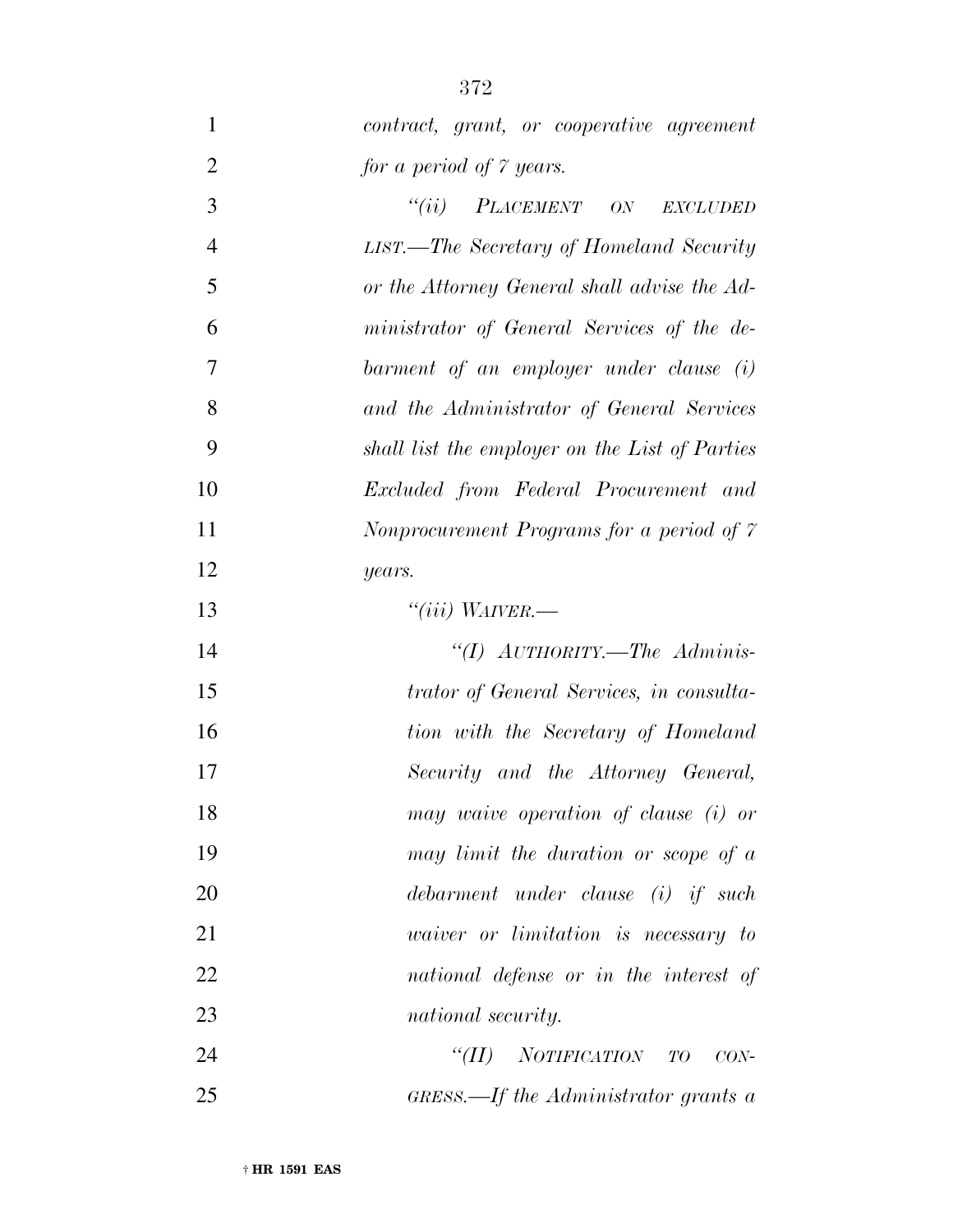| $\mathbf{1}$   | <i>uaiver or limitation described in sub-</i>      |
|----------------|----------------------------------------------------|
| $\overline{2}$ | clause $(I)$ , the Administrator shall sub-        |
| 3              | mit to each member of the Committee                |
| $\overline{4}$ | on the Judiciary of the Senate and of              |
| 5              | the Committee on the Judiciary of the              |
| 6              | House of Representatives immediate                 |
| 7              | notice of such waiver or limitation.               |
| 8              | "(III) PROHIBITION ON JUDICIAL                     |
| 9              | REVIEW.—The decision of whether to                 |
| 10             | debar or take alternative action under             |
| 11             | this clause shall not be judicially re-            |
| 12             | <i>viewed.</i>                                     |
| 13             | $\lq(B)$<br><i>EMPLOYERS</i><br>WITH<br>CONTRACTS, |
| 14             | GRANTS, OR AGREEMENTS.-                            |
| 15             | "(i) IN GENERAL.—Subject to clause                 |
| 16             | $(iii)$ and subclause $(C)$ , an employer who      |
| 17             | holds a Federal contract, grant, or coopera-       |
| 18             | tive agreement and is determined to have           |
| 19             | violated this section shall be debarred from       |
| 20             | the receipt of new Federal contracts, grants,      |
| 21             | or cooperative agreements for a period of 10       |
| 22             | years.                                             |
| 23             | "(ii) NOTICE TO AGENCIES.—Prior to                 |
| 24             | debarring the employer under clause (i), the       |
| 25             | Secretary of Homeland Security, in co-             |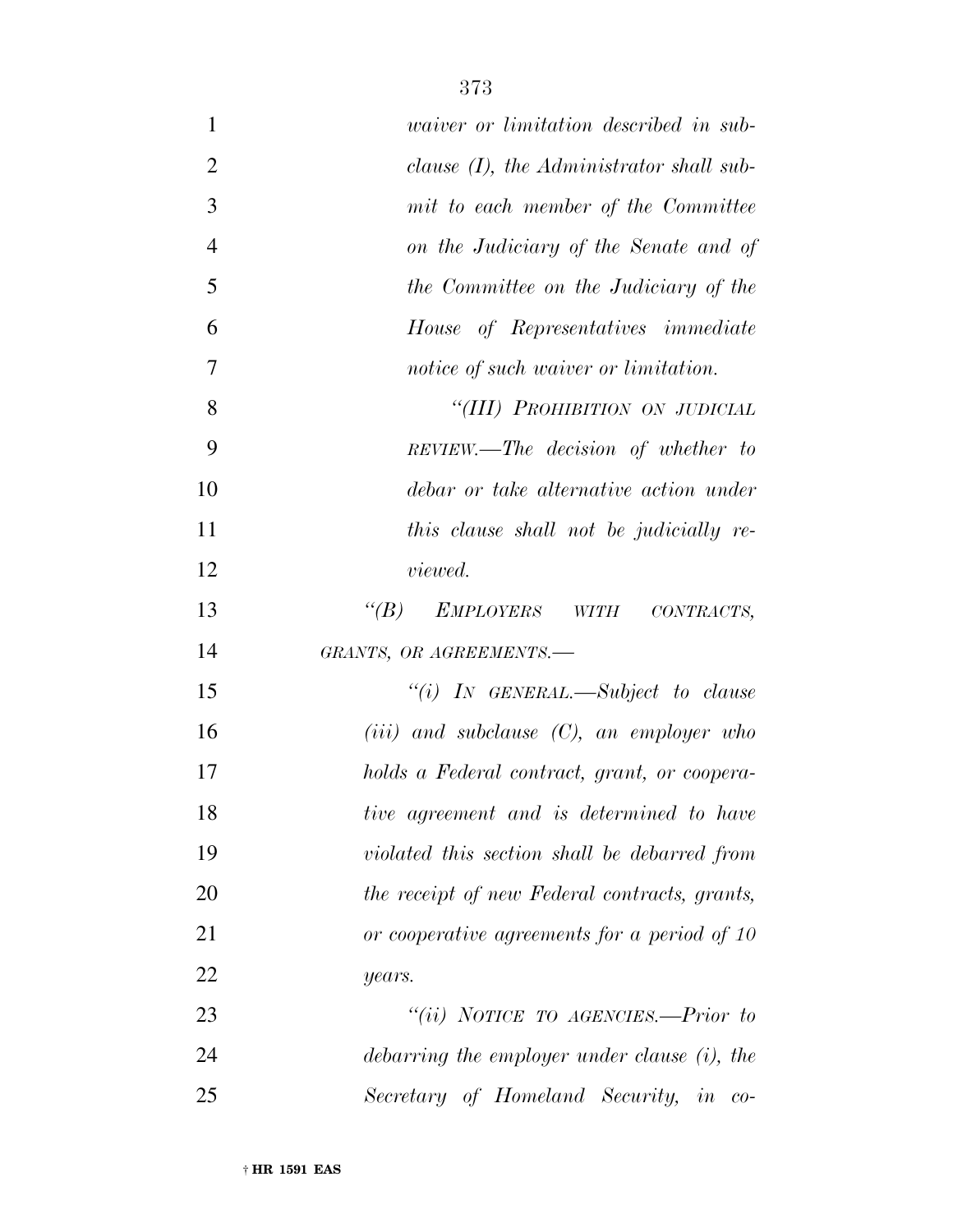| $\mathbf{1}$   | operation with the Administrator of Gen-             |
|----------------|------------------------------------------------------|
| $\overline{2}$ | eral Services, shall advise any agency or de-        |
| 3              | partment holding a contract, grant, or coop-         |
| $\overline{4}$ | erative agreement with the employer of the           |
| 5              | Government's intention to debar the em-              |
| 6              | ployer from the receipt of new Federal con-          |
| 7              | tracts, grants, or cooperative agreements for        |
| 8              | a period of 10 years.                                |
| 9              | "(iii) $W_{A I V E R}$ .                             |
| 10             | "(I) AUTHORITY.—After consider-                      |
| 11             | ation of the views of any agency or de-              |
| 12             | partment that holds a contract, grant,               |
| 13             | or cooperative agreement with the em-                |
| 14             | ployer, the Administrator of General                 |
| 15             | Services, in consultation with the Sec-              |
| 16             | retary of Homeland Security and the                  |
| 17             | Attorney General, may waive oper-                    |
| 18             | ation of clause (i) or may limit the du-             |
| 19             | ration or scope of the debarment under               |
| 20             | clause $(i)$ if such waiver or limitation            |
| 21             | is necessary to the national defense or              |
| 22             | in the interest of national security.                |
| 23             | <b>NOTIFICATION</b><br>$\lq(T)$<br>TO<br>$CON-$      |
| 24             | GRESS.—If the Administrator grants a                 |
| 25             | <i>uaiver</i> or <i>limitation</i> described in sub- |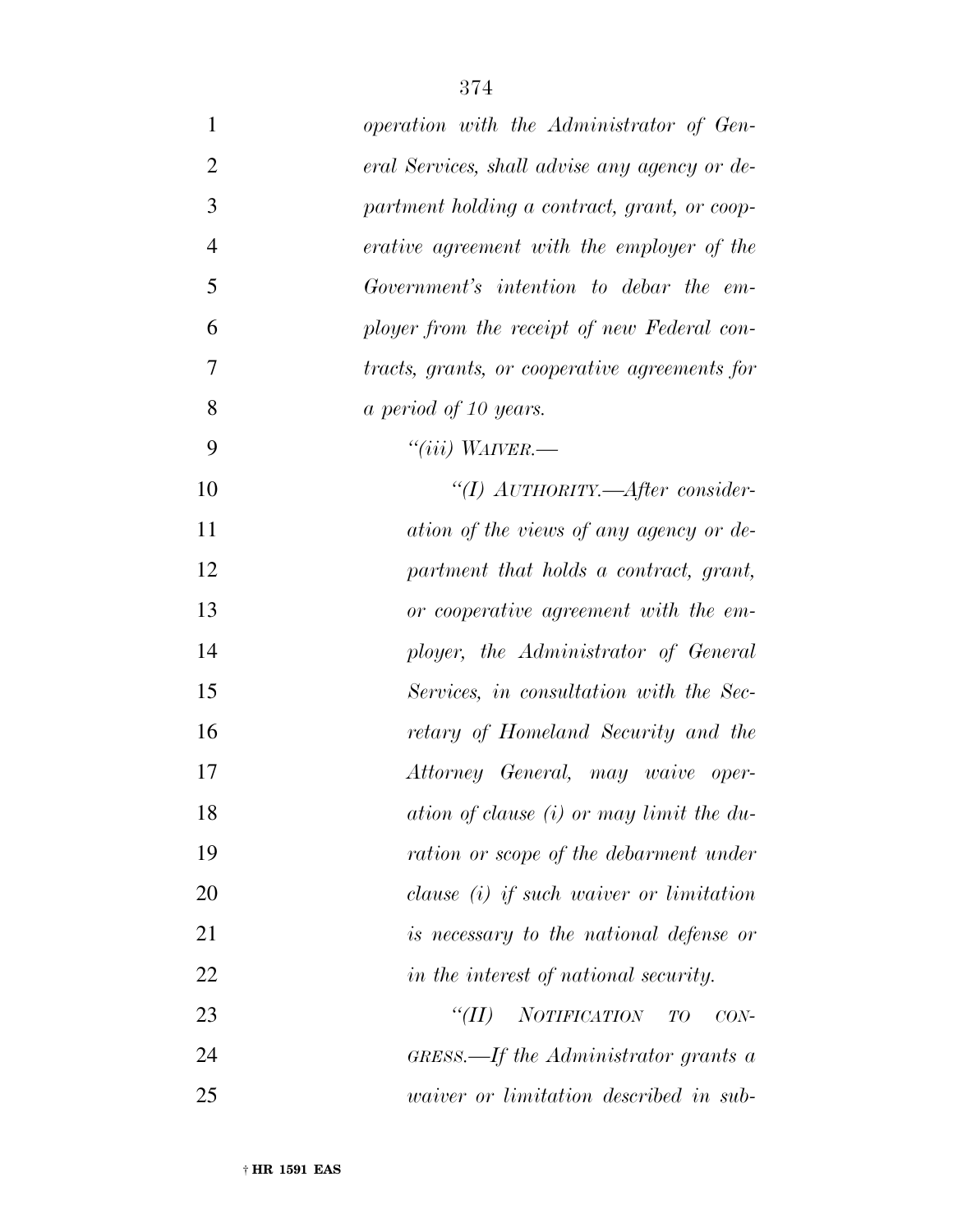| $\mathbf{1}$   | clause $(I)$ , the Administrator shall sub-        |
|----------------|----------------------------------------------------|
| $\overline{2}$ | mit to each member of the Committee                |
| 3              | on the Judiciary of the Senate and of              |
| $\overline{4}$ | the Committee on the Judiciary of the              |
| 5              | House of Representatives immediate                 |
| 6              | notice of such waiver or limitation.               |
| 7              | "(III) PROHIBITION ON JUDICIAL                     |
| 8              | REVIEW.—The decision of whether to                 |
| 9              | debar or take alternate action under               |
| 10             | this clause shall not be judicially re-            |
| 11             | <i>viewed.</i>                                     |
| 12             | "(C) EXEMPTION FROM PENALTY FOR EM-                |
| 13             | PLOYERS PARTICIPATING IN THE BASIC PILOT           |
| 14             | $PROGRAM$ —In the case of imposition on an em-     |
| 15             | ployer of a debarment from the receipt of a Fed-   |
| 16             | eral contract, grant, or cooperative agreement     |
| 17             | under subparagraph $(A)$ or $(B)$ , that penalty   |
| 18             | shall be waived if the employer establishes that   |
| 19             | the employer was voluntarily participating in      |
| 20             | the basic pilot program under section $403(a)$ of  |
| 21             | the Illegal Immigration Reform and Immigrant       |
| 22             | Responsibility Act of 1996 (8 U.S.C. 1324a note)   |
| 23             | at the time of the violations of this section that |
| 24             | resulted in the debarment.".                       |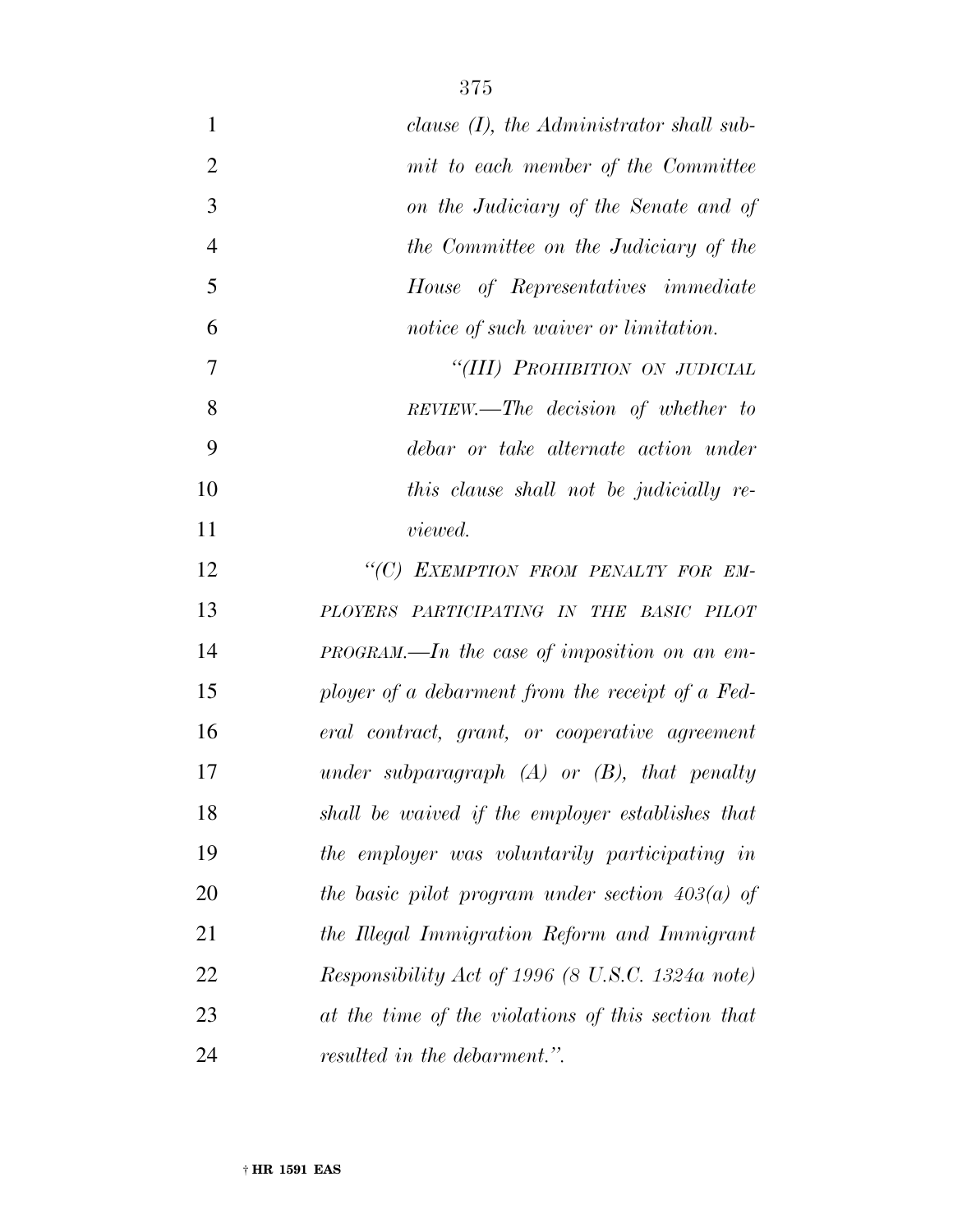| 1              | SEC. 570. DISABILITY PREFERENCE PROGRAM FOR TAX                        |
|----------------|------------------------------------------------------------------------|
| $\overline{2}$ | <b>COLLECTION CONTRACTS.</b>                                           |
| 3              | (a) IN GENERAL.—Section 6306 (relating to qualified                    |
| 4              | $tax$ collection contracts) is amended—                                |
| 5              | $(1)$ by striking "Nothing" in subsection $(a)$ and                    |
| 6              | inserting "Except as provided in subsection $(c)$ , noth-              |
| 7              | ing                                                                    |
| 8              | $(2)$ by redesignating subsections $(c)$ , $(d)$ , $(e)$ , and         |
| 9              | $(f)$ as subsections $(d)$ , $(e)$ , $(f)$ , and $(g)$ , respectively, |
| 10             | and                                                                    |
| 11             | $(3)$ by inserting after subsection (b) the following                  |
| 12             | new subsection:                                                        |
| 13             | "(c) DISABILITY PREFERENCE PROGRAM FOR TAX                             |
| 14             | COLLECTION CONTRACTS.-                                                 |
| 15             | "(1) IN GENERAL.—The Secretary shall provide                           |
| 16             | a qualifying disability preference to any program                      |
| 17             | under which any qualified tax collection contract is                   |
| 18             | awarded on or after the effective date of this sub-                    |
| 19             | section and shall ensure compliance with the require-                  |
| 20             | ments of paragraph $(3)$ .                                             |
| 21             | "(2) QUALIFYING DISABILITY PREFERENCE.-                                |
| 22             | "(A) IN GENERAL.—For purposes of this                                  |
| 23             | subsection, the term 'qualifying disability pref-                      |
| 24             | erence' means a preference pursuant to which at                        |
| 25             | least 10 percent (in both number and aggregate                         |
| 26             | dollar amount) of the accounts covered by quali-                       |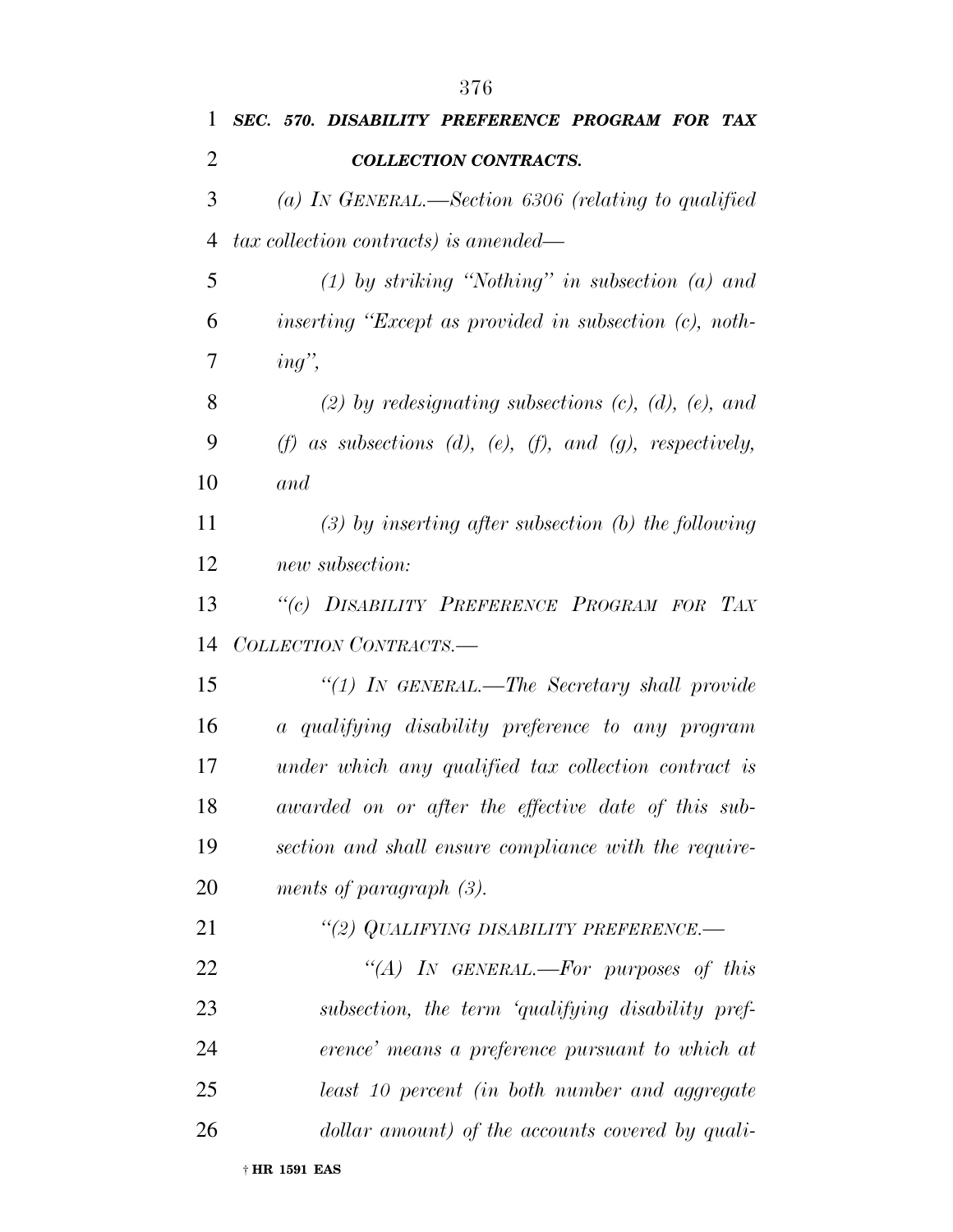| $\mathbf{1}$   | fied tax collection contracts are awarded to per- |
|----------------|---------------------------------------------------|
| $\overline{2}$ | sons satisfying the following criteria:           |
| 3              | $``(i)$ Such person employs within the            |
| $\overline{4}$ | United States at least 50 severely disabled       |
| 5              | <i>individuals.</i>                               |
| 6              | "(ii) Such person shall agree as an en-           |
| $\overline{7}$ | forceable condition of its bid for a qualified    |
| 8              | tax collection contract that within 90 days       |
| 9              | after the date such contract is awarded, not      |
| 10             | less than 35 percent of the employees of such     |
| 11             | person employed in connection with pro-           |
| 12             | viding services under such contract shall—        |
| 13             | $\lq (I)$ be hired after the date such            |
| 14             | contract is awarded, and                          |
| 15             | $\lq (II)$ be severely disabled individ-          |
| 16             | uals.                                             |
| 17             | "(B) DETERMINATION OF SATISFACTION OF             |
| 18             | CRITERIA.—Within 60 days after the end of the     |
| 19             | period specified in subparagraph $(A)(ii)$ , the  |
| <b>20</b>      | Secretary shall determine whether such person     |
| 21             | has met the 35 percent requirement specified in   |
| 22             | such subparagraph, and if such requirement has    |
| 23             | not been met, shall terminate the contract for    |
| 24             | nonperformance. For purposes of determining       |
| 25             | whether such 35 percent requirement has been      |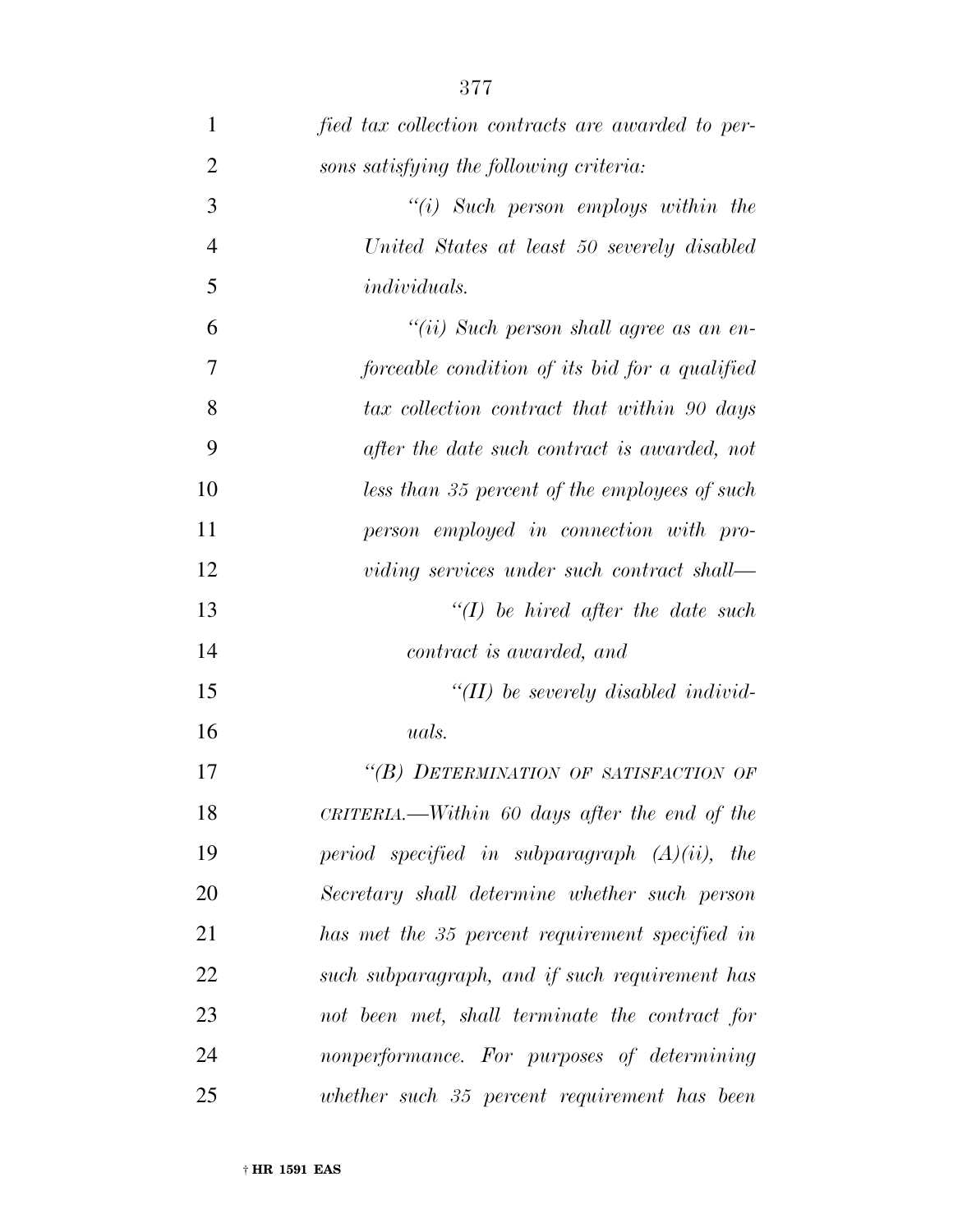| 1              | satisfied, severely disabled individuals providing       |
|----------------|----------------------------------------------------------|
| $\overline{2}$ | services under such contract shall not include           |
| 3              | any severely disabled individuals who were               |
| $\overline{4}$ | counted toward satisfaction of the 50-employee           |
| 5              | requirement specified in subparagraph $(A)(i)$ ,         |
| 6              | unless such person replaced such individuals by          |
| 7              | hiring additional severely disabled individuals          |
| 8              | who do not perform services under such contract.         |
| 9              | "(3) PROGRAM-WIDE EMPLOYMENT OF SEVERELY                 |
| 10             | DISABLED INDIVIDUALS.—Not less than 15 percent of        |
| 11             | all individuals hired by all persons to whom tax col-    |
| 12             | lection contracts are issued by the Secretary under      |
| 13             | this section, to perform work under such tax collection  |
| 14             | contracts, shall qualify as severely disabled individ-   |
| 15             | uals.                                                    |
| 16             | ``(4)<br>SEVERELY DISABLED INDIVIDUAL.-For               |
| 17             | purposes of this subsection, the term 'severely disabled |
| 18             | <i>individual' means any one of the following:</i>       |
| 19             | "(A) $Any$ veteran of the United States                  |
| 20             | Armed Forces with—                                       |
| 21             | $``(i)$ a disability determined by the                   |
| 22             | Secretary of Veterans Affairs to be service-             |
| 23             | <i>connected, or</i>                                     |
| 24             | $``(ii)$ a disability deemed by statute to               |
| 25             | be service-connected.                                    |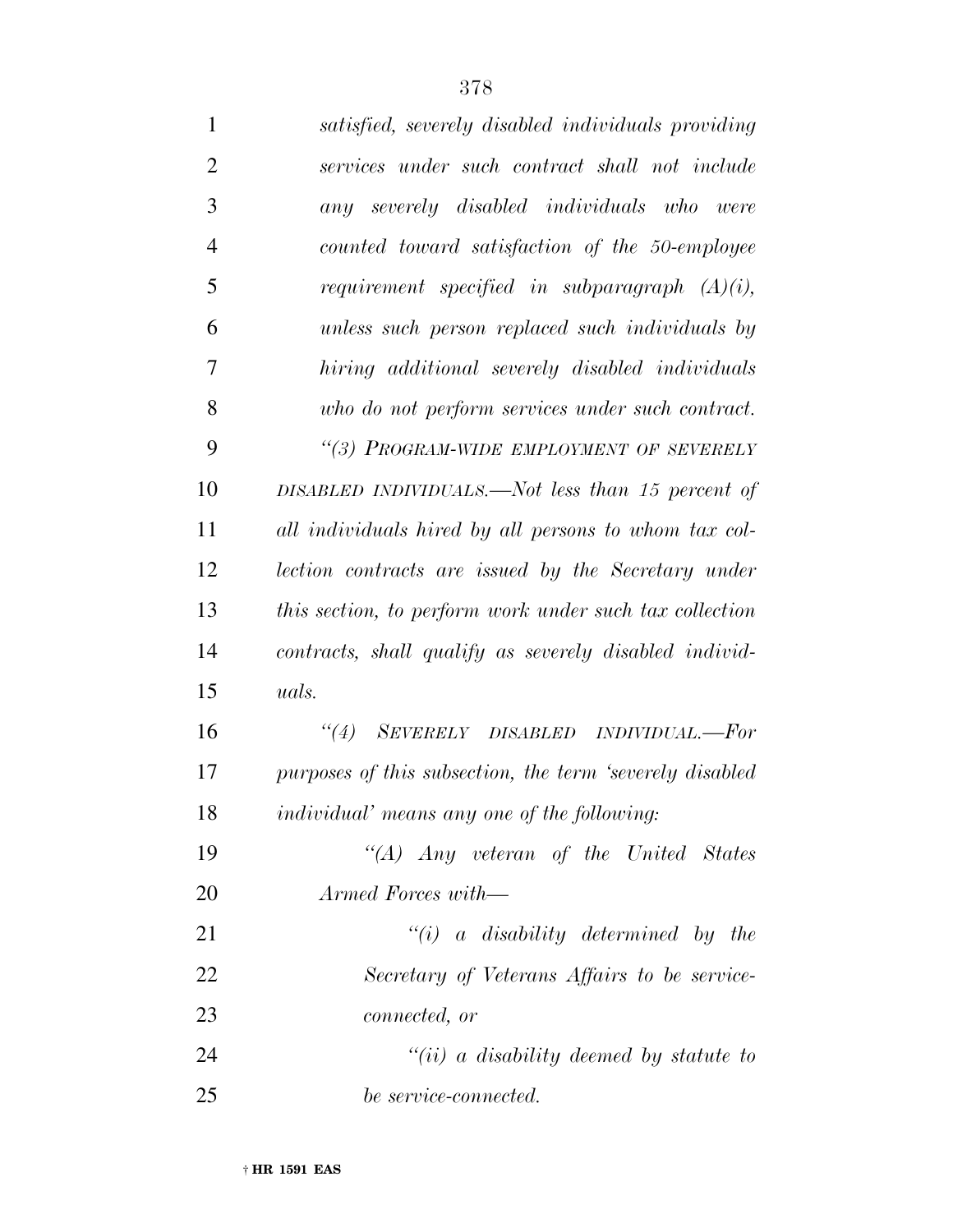*''(B) Any individual who is a disabled ben- eficiary (as defined in section 1148(k)(2) of the Social Security Act (42 U.S.C. 1320b–19(k)(2)) or who would be considered to be such a disabled beneficiary but for having income or assets in ex- cess of the income or asset eligibility limits es- tablished under title II or XVI of the Social Se- curity Act, respectively.''. (b) REPORT BY GOVERNMENT ACCOUNTABILITY OF- FICE.— (1) IN GENERAL.—The Comptroller General of the United States shall conduct a study of the effec- tiveness and efficiency of the use of private contrac- tors for Internal Revenue Service debt collection. The study required by this paragraph shall be completed in time to be taken into account by Congress before any new contracting is carried out under section 6306 of the Internal Revenue Code of 1986 in years following 2008. (2) STUDY OF COMPARABLE EFFORTS.—As part of the study required under paragraph (1), the Comp- troller General shall— (A) make every effort to determine the rel-ative effectiveness and efficiency of debt collection*

*contracting by Federal staff compared to private*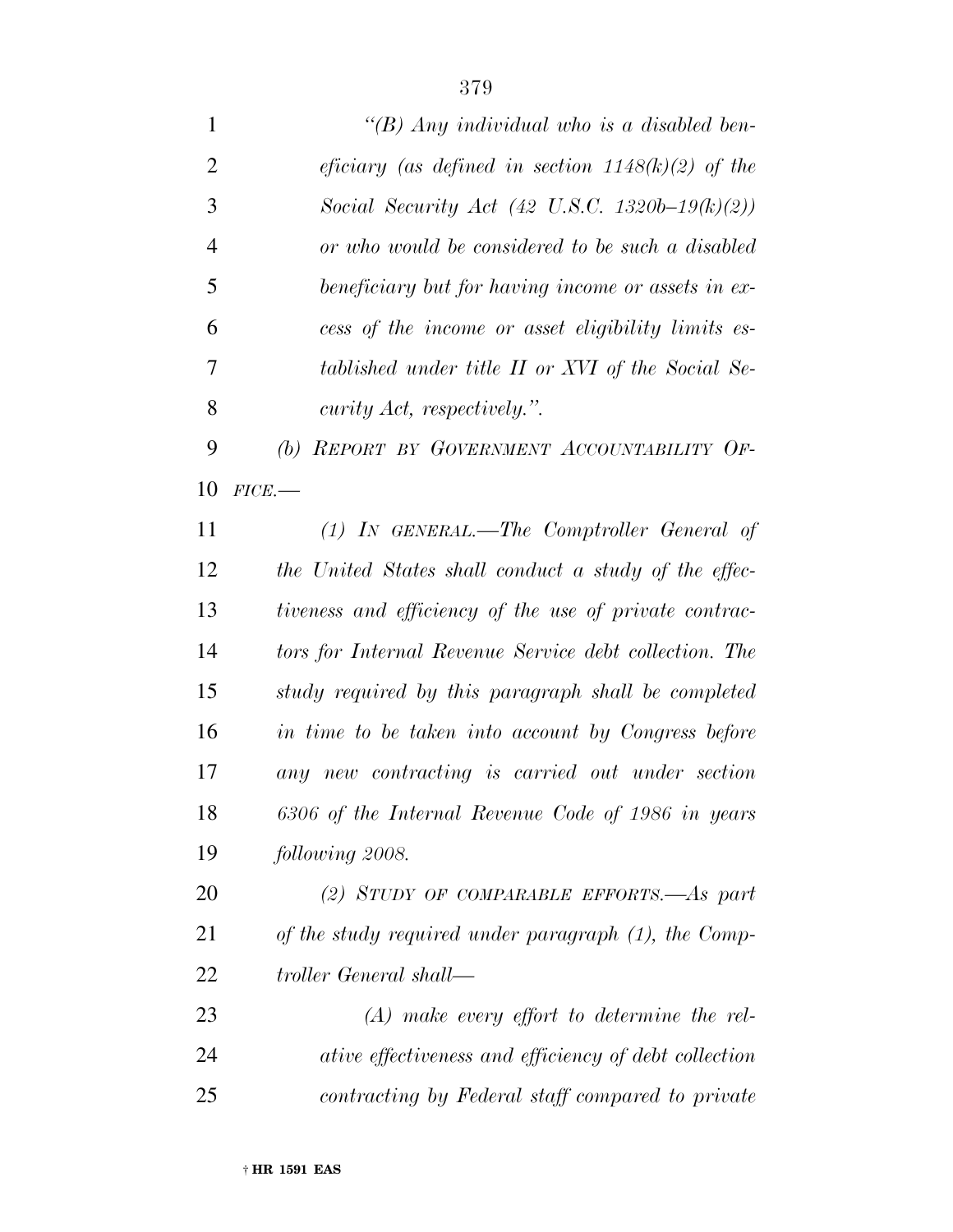| $\mathbf{1}$   | contractors, using a cost calculation for both             |
|----------------|------------------------------------------------------------|
| $\overline{2}$ | Federal staff and private contractors which in-            |
| 3              | cludes all benefits and overhead costs,                    |
| $\overline{4}$ | $(B)$ compare the cost effectiveness of the con-           |
| 5              | tracting approach of the Department of the                 |
| 6              | Treasury to that of the Department of Edu-                 |
| 7              | cation's Office of Student Financial Assistance,           |
| 8              | and                                                        |
| 9              | (C) survey State tax debt collection experi-               |
| 10             | ences for lessons that may be applicable to the            |
| 11             | Internal Revenue Service collection efforts.               |
| 12             | (c) EFFECTIVE DATE.—The amendments made by this            |
| 13             | section shall apply to any tax collection contract awarded |
| 14             | on or after the date of the enactment of this Act.         |
| 15             | This Act may be cited as the "U.S. Troop Readiness,        |
| 16             | Veterans' Care, Katrina Recovery, and Iraq Accountability  |
|                | 17 <i>Appropriations Act, 2007</i> ".                      |
|                | Attest:                                                    |

*Secretary.*